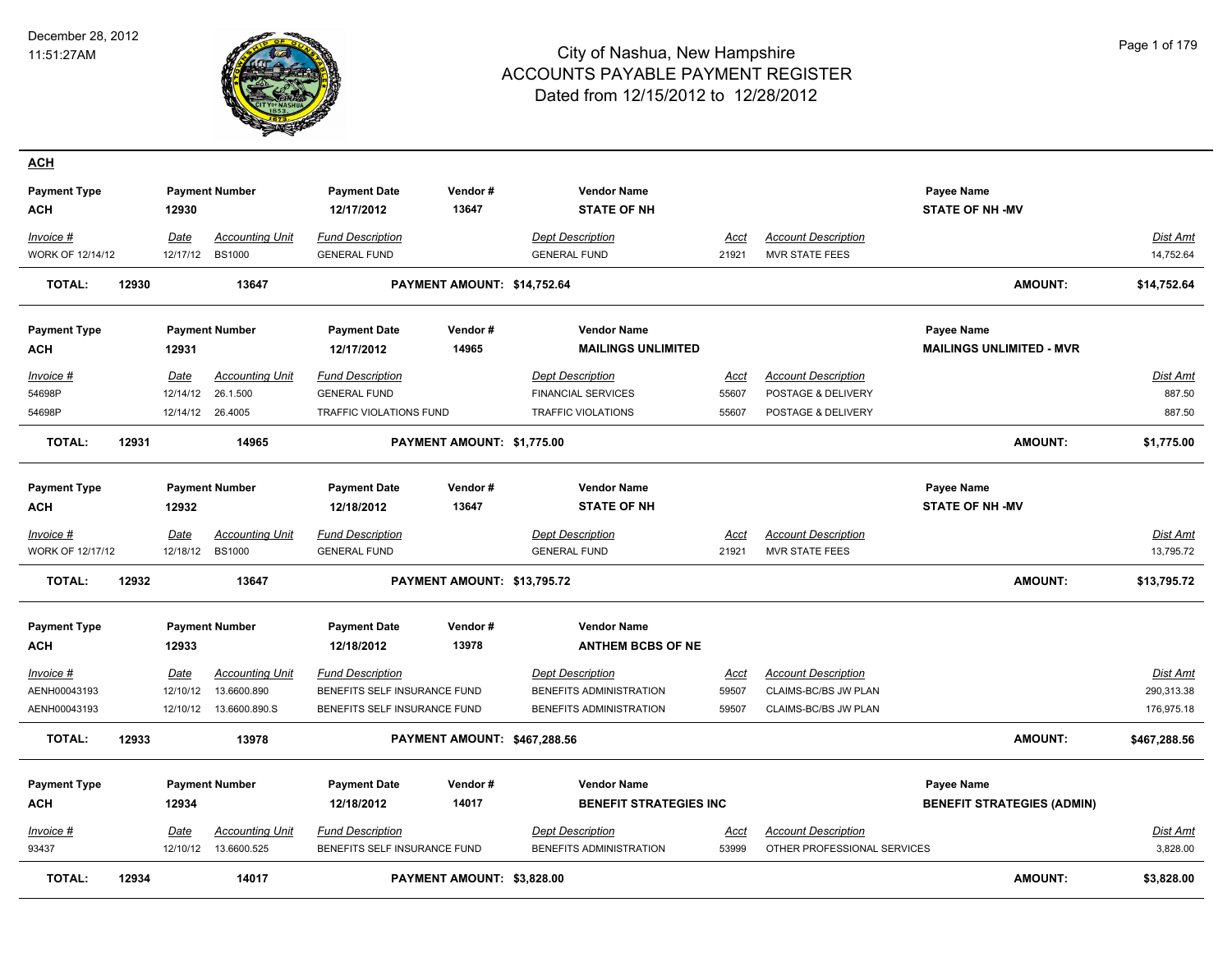

| <b>Payment Type</b>    |       |             | <b>Payment Number</b>   | <b>Payment Date</b>          | Vendor#                     | <b>Vendor Name</b>                 |             |                            |                        |                 |
|------------------------|-------|-------------|-------------------------|------------------------------|-----------------------------|------------------------------------|-------------|----------------------------|------------------------|-----------------|
| <b>ACH</b>             |       | 12935       |                         | 12/18/2012                   | 12837                       | <b>HARVARD PILGRIM HEALTH CARE</b> |             |                            |                        |                 |
| Invoice #              |       | Date        | <b>Accounting Unit</b>  | <b>Fund Description</b>      |                             | <b>Dept Description</b>            | Acct        | <b>Account Description</b> |                        | Dist Amt        |
| 18703634612            |       | 12/11/12    | 13.6600.890             | BENEFITS SELF INSURANCE FUND |                             | BENEFITS ADMINISTRATION            | 59507       | <b>CLAIMS-HPHC PLAN</b>    |                        | 24,550.68       |
| 18703634612            |       |             | 12/11/12  13.6600.890.S | BENEFITS SELF INSURANCE FUND |                             | BENEFITS ADMINISTRATION            | 59507       | <b>CLAIMS-HPHC PLAN</b>    |                        | 60,748.64       |
| <b>TOTAL:</b>          | 12935 |             | 12837                   |                              | PAYMENT AMOUNT: \$85,299.32 |                                    |             |                            | <b>AMOUNT:</b>         | \$85,299.32     |
| <b>Payment Type</b>    |       |             | <b>Payment Number</b>   | <b>Payment Date</b>          | Vendor#                     | <b>Vendor Name</b>                 |             |                            |                        |                 |
| <b>ACH</b>             |       | 12936       |                         | 12/18/2012                   | 14335                       | <b>ITT HARTFORD</b>                |             |                            |                        |                 |
| Invoice #              |       | Date        | <b>Accounting Unit</b>  | <b>Fund Description</b>      |                             | <b>Dept Description</b>            | Acct        | <b>Account Description</b> |                        | <b>Dist Amt</b> |
| 6098796-3              |       | 12/18/12    | 13.6600.525             | BENEFITS SELF INSURANCE FUND |                             | BENEFITS ADMINISTRATION            | 59014       | LIFE POLICIES              |                        | 15,310.84       |
| 6098796-3              |       |             | 12/18/12  13.6600.525.S | BENEFITS SELF INSURANCE FUND |                             | BENEFITS ADMINISTRATION            | 59014       | LIFE POLICIES              |                        | 18,611.01       |
| <b>TOTAL:</b>          | 12936 |             | 14335                   |                              | PAYMENT AMOUNT: \$33,921.85 |                                    |             |                            | <b>AMOUNT:</b>         | \$33,921.85     |
| <b>Payment Type</b>    |       |             | <b>Payment Number</b>   | <b>Payment Date</b>          | Vendor#                     | <b>Vendor Name</b>                 |             |                            |                        |                 |
| <b>ACH</b>             |       | 12937       |                         | 12/18/2012                   | 14555                       | NORTHEAST DELTA DENTAL             |             |                            |                        |                 |
| Invoice #              |       | Date        | <b>Accounting Unit</b>  | <b>Fund Description</b>      |                             | <b>Dept Description</b>            | Acct        | <b>Account Description</b> |                        | Dist Amt        |
| 0134-00004200 12/07/12 |       | 12/18/12    | 13.6600.890.S           | BENEFITS SELF INSURANCE FUND |                             | BENEFITS ADMINISTRATION            | 59525       | CLAIMS-DENTAL              |                        | 9,554.79        |
| 4336-00004285 12/07/12 |       |             | 12/18/12  13.6600.890   | BENEFITS SELF INSURANCE FUND |                             | BENEFITS ADMINISTRATION            | 59525       | CLAIMS-DENTAL              |                        | 22,619.28       |
| <b>TOTAL:</b>          | 12937 |             | 14555                   |                              | PAYMENT AMOUNT: \$32,174.07 |                                    |             |                            | <b>AMOUNT:</b>         | \$32,174.07     |
| <b>Payment Type</b>    |       |             | <b>Payment Number</b>   | <b>Payment Date</b>          | Vendor#                     | <b>Vendor Name</b>                 |             |                            | Payee Name             |                 |
| <b>ACH</b>             |       | 12938       |                         | 12/19/2012                   | 13647                       | <b>STATE OF NH</b>                 |             |                            | <b>STATE OF NH -MV</b> |                 |
| <u>Invoice #</u>       |       | <u>Date</u> | <b>Accounting Unit</b>  | <b>Fund Description</b>      |                             | <b>Dept Description</b>            | <u>Acct</u> | <b>Account Description</b> |                        | <b>Dist Amt</b> |
| WORK OF 12/18/12       |       | 12/19/12    | <b>BS1000</b>           | <b>GENERAL FUND</b>          |                             | <b>GENERAL FUND</b>                | 21921       | <b>MVR STATE FEES</b>      |                        | 22,654.01       |
| <b>TOTAL:</b>          | 12938 |             | 13647                   |                              | PAYMENT AMOUNT: \$22,654.01 |                                    |             |                            | <b>AMOUNT:</b>         | \$22,654.01     |
| <b>Payment Type</b>    |       |             | <b>Payment Number</b>   | <b>Payment Date</b>          | Vendor#                     | <b>Vendor Name</b>                 |             |                            | Payee Name             |                 |
| ACH                    |       | 12939       |                         | 12/20/2012                   | 13647                       | <b>STATE OF NH</b>                 |             |                            | <b>STATE OF NH-MV</b>  |                 |
| Invoice #              |       | <b>Date</b> | <b>Accounting Unit</b>  | <b>Fund Description</b>      |                             | <b>Dept Description</b>            | <u>Acct</u> | <b>Account Description</b> |                        | <u>Dist Amt</u> |
| WORK OF 12/19/12       |       |             | 12/20/12 BS1000         | <b>GENERAL FUND</b>          |                             | <b>GENERAL FUND</b>                | 21921       | MVR STATE FEES             |                        | 28,733.93       |
| <b>TOTAL:</b>          | 12939 |             | 13647                   |                              | PAYMENT AMOUNT: \$28,733.93 |                                    |             |                            | <b>AMOUNT:</b>         | \$28,733.93     |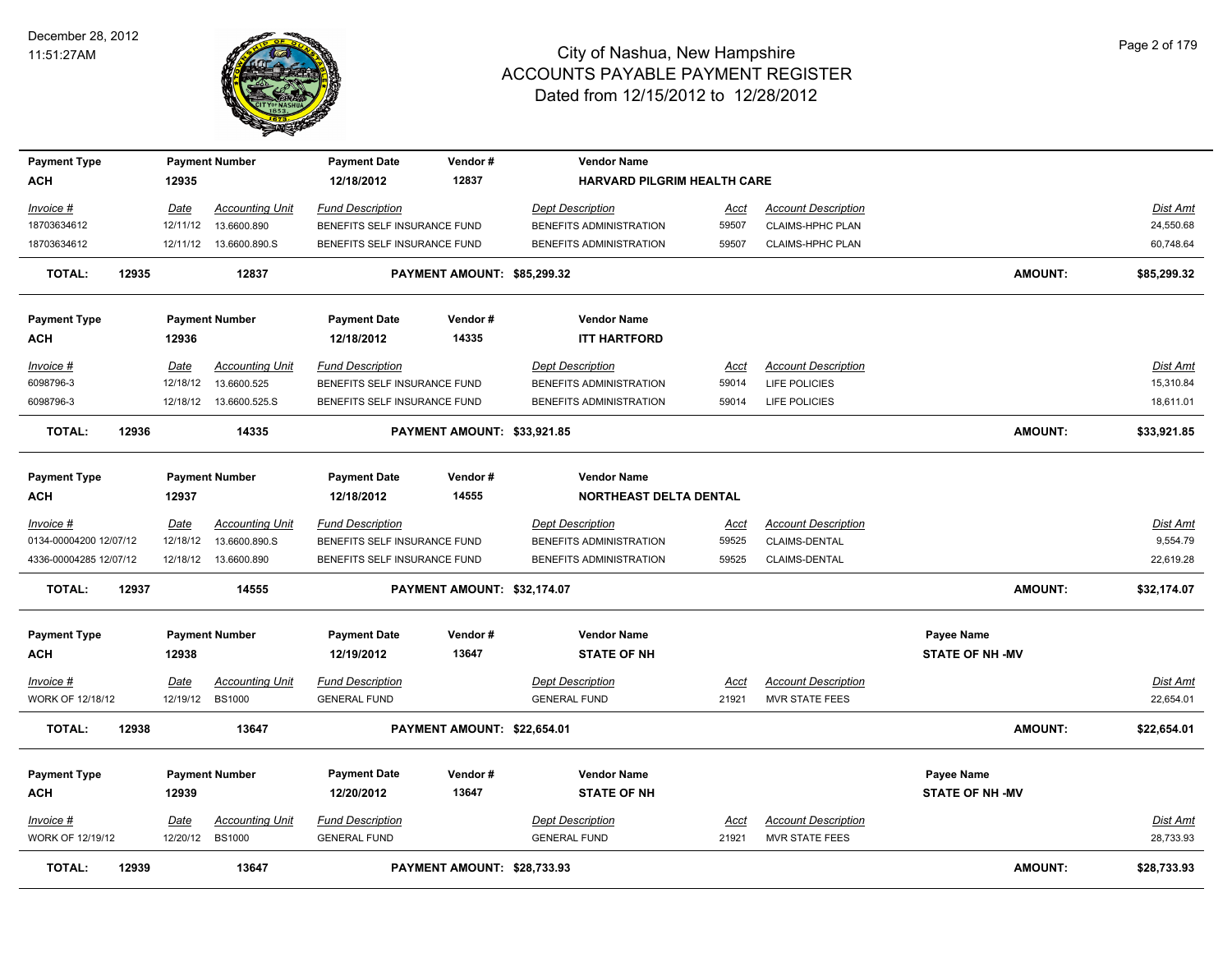

| <b>Payment Type</b>                    |                  | <b>Payment Number</b>                   | <b>Payment Date</b>                            | Vendor#                        | <b>Vendor Name</b>                             |                      |                                                     | Payee Name             |                              |
|----------------------------------------|------------------|-----------------------------------------|------------------------------------------------|--------------------------------|------------------------------------------------|----------------------|-----------------------------------------------------|------------------------|------------------------------|
| <b>ACH</b>                             | 12940            |                                         | 12/21/2012                                     | 13647                          | <b>STATE OF NH</b>                             |                      |                                                     | <b>STATE OF NH -MV</b> |                              |
| $Invoice$ #                            | <u>Date</u>      | <b>Accounting Unit</b>                  | <b>Fund Description</b>                        |                                | <b>Dept Description</b>                        | <u>Acct</u>          | <b>Account Description</b>                          |                        | <b>Dist Amt</b>              |
| <b>WORK OF 12/20/12</b>                | 12/21/12         | <b>BS1000</b>                           | <b>GENERAL FUND</b>                            |                                | <b>GENERAL FUND</b>                            | 21921                | <b>MVR STATE FEES</b>                               |                        | 17,852.64                    |
| <b>TOTAL:</b><br>12940                 |                  | 13647                                   |                                                | PAYMENT AMOUNT: \$17,852.64    |                                                |                      |                                                     | <b>AMOUNT:</b>         |                              |
|                                        |                  |                                         |                                                |                                |                                                |                      |                                                     |                        | \$17,852.64                  |
| <b>Payment Type</b>                    |                  | <b>Payment Number</b>                   | <b>Payment Date</b>                            | Vendor#                        | <b>Vendor Name</b>                             |                      |                                                     | Payee Name             |                              |
| <b>ACH</b>                             | 12941            |                                         | 12/26/2012                                     | 13647                          | <b>STATE OF NH</b>                             |                      |                                                     | <b>STATE OF NH -MV</b> |                              |
|                                        |                  |                                         |                                                |                                |                                                |                      |                                                     |                        |                              |
| Invoice #                              | Date             | <b>Accounting Unit</b>                  | <b>Fund Description</b>                        |                                | <b>Dept Description</b>                        | Acct                 | <b>Account Description</b>                          |                        | Dist Amt                     |
| <b>WORK OF 12/21/12</b>                | 12/26/12         | <b>BS1000</b>                           | <b>GENERAL FUND</b>                            |                                | <b>GENERAL FUND</b>                            | 21921                | <b>MVR STATE FEES</b>                               |                        | 15,850.62                    |
| <b>TOTAL:</b><br>12941                 |                  | 13647                                   |                                                | PAYMENT AMOUNT: \$15,850.62    |                                                |                      |                                                     | <b>AMOUNT:</b>         | \$15,850.62                  |
| <b>Payment Type</b>                    |                  | <b>Payment Number</b>                   | <b>Payment Date</b>                            | Vendor#                        | <b>Vendor Name</b>                             |                      |                                                     | Payee Name             |                              |
| <b>ACH</b>                             | 12942            |                                         | 12/27/2012                                     | 13647                          | <b>STATE OF NH</b>                             |                      |                                                     | <b>STATE OF NH-MV</b>  |                              |
|                                        |                  |                                         |                                                |                                |                                                |                      |                                                     |                        |                              |
| Invoice #                              | Date             | <b>Accounting Unit</b>                  | <b>Fund Description</b>                        |                                | <b>Dept Description</b>                        | Acct                 | <b>Account Description</b>                          |                        | <b>Dist Amt</b>              |
| <b>WORK OF 12/26/12</b>                | 12/27/12         | <b>BS1000</b>                           | <b>GENERAL FUND</b>                            |                                | <b>GENERAL FUND</b>                            | 21921                | <b>MVR STATE FEES</b>                               |                        | 29,147.11                    |
| <b>TOTAL:</b><br>12942                 |                  | 13647                                   |                                                | PAYMENT AMOUNT: \$29,147.11    |                                                |                      |                                                     | <b>AMOUNT:</b>         | \$29,147.11                  |
| <b>Payment Type</b>                    |                  | <b>Payment Number</b>                   | <b>Payment Date</b>                            | Vendor#                        | <b>Vendor Name</b>                             |                      |                                                     | Payee Name             |                              |
| <b>ACH</b>                             | 12943            |                                         | 12/28/2012                                     | 13647                          | <b>STATE OF NH</b>                             |                      |                                                     | <b>STATE OF NH -MV</b> |                              |
|                                        |                  |                                         |                                                |                                |                                                |                      |                                                     |                        |                              |
| $Invoice$ #<br><b>WORK OF 12/27/12</b> | Date<br>12/28/12 | <b>Accounting Unit</b><br><b>BS1000</b> | <b>Fund Description</b><br><b>GENERAL FUND</b> |                                | <b>Dept Description</b><br><b>GENERAL FUND</b> | <u>Acct</u><br>21921 | <b>Account Description</b><br><b>MVR STATE FEES</b> |                        | <b>Dist Amt</b><br>15,042.15 |
|                                        |                  |                                         |                                                |                                |                                                |                      |                                                     |                        |                              |
| <b>TOTAL:</b><br>12943                 |                  | 13647                                   |                                                | PAYMENT AMOUNT: \$15,042.15    |                                                |                      |                                                     | <b>AMOUNT:</b>         | \$15,042.15                  |
| <b>Payment Type</b>                    |                  | <b>Payment Number</b>                   | <b>Payment Date</b>                            | Vendor#                        | <b>Vendor Name</b>                             |                      |                                                     |                        |                              |
| <b>ACH</b>                             | 9201310          |                                         | 12/17/2012                                     | 10003                          | <b>HILLSBOROUGH COUNTY TREASURER</b>           |                      |                                                     |                        |                              |
| Invoice #                              | Date             | <b>Accounting Unit</b>                  | <b>Fund Description</b>                        |                                | <b>Dept Description</b>                        | <u>Acct</u>          | <b>Account Description</b>                          |                        | <b>Dist Amt</b>              |
| 2012 COUNTY TAX BILL                   | 10/15/12         | 96.1.920                                | <b>GENERAL FUND</b>                            |                                | <b>INTERGOVERNMENTAL</b>                       | 77100                | HILLSBOROUGH COUNTY TAXES                           |                        | 9,420,187.00                 |
|                                        |                  |                                         |                                                |                                |                                                |                      |                                                     |                        |                              |
| <b>TOTAL:</b><br>9201310               |                  | 10003                                   |                                                | PAYMENT AMOUNT: \$9,420,187.00 |                                                |                      |                                                     | <b>AMOUNT:</b>         | \$9,420,187.00               |
| <b>Payment Type</b>                    |                  | <b>Payment Number</b>                   | <b>Payment Date</b>                            | Vendor#                        | <b>Vendor Name</b>                             |                      |                                                     |                        |                              |
| <b>ACH</b>                             | 9201312          |                                         | 12/20/2012                                     | 14504                          | <b>NASHUA SCHOOL DISTRICT 42</b>               |                      |                                                     |                        |                              |
|                                        |                  |                                         |                                                |                                |                                                |                      |                                                     |                        |                              |
| Invoice #                              | Date             | <b>Accounting Unit</b>                  | <b>Fund Description</b>                        |                                | <b>Dept Description</b>                        | Acct                 | <b>Account Description</b>                          |                        | Dist Amt                     |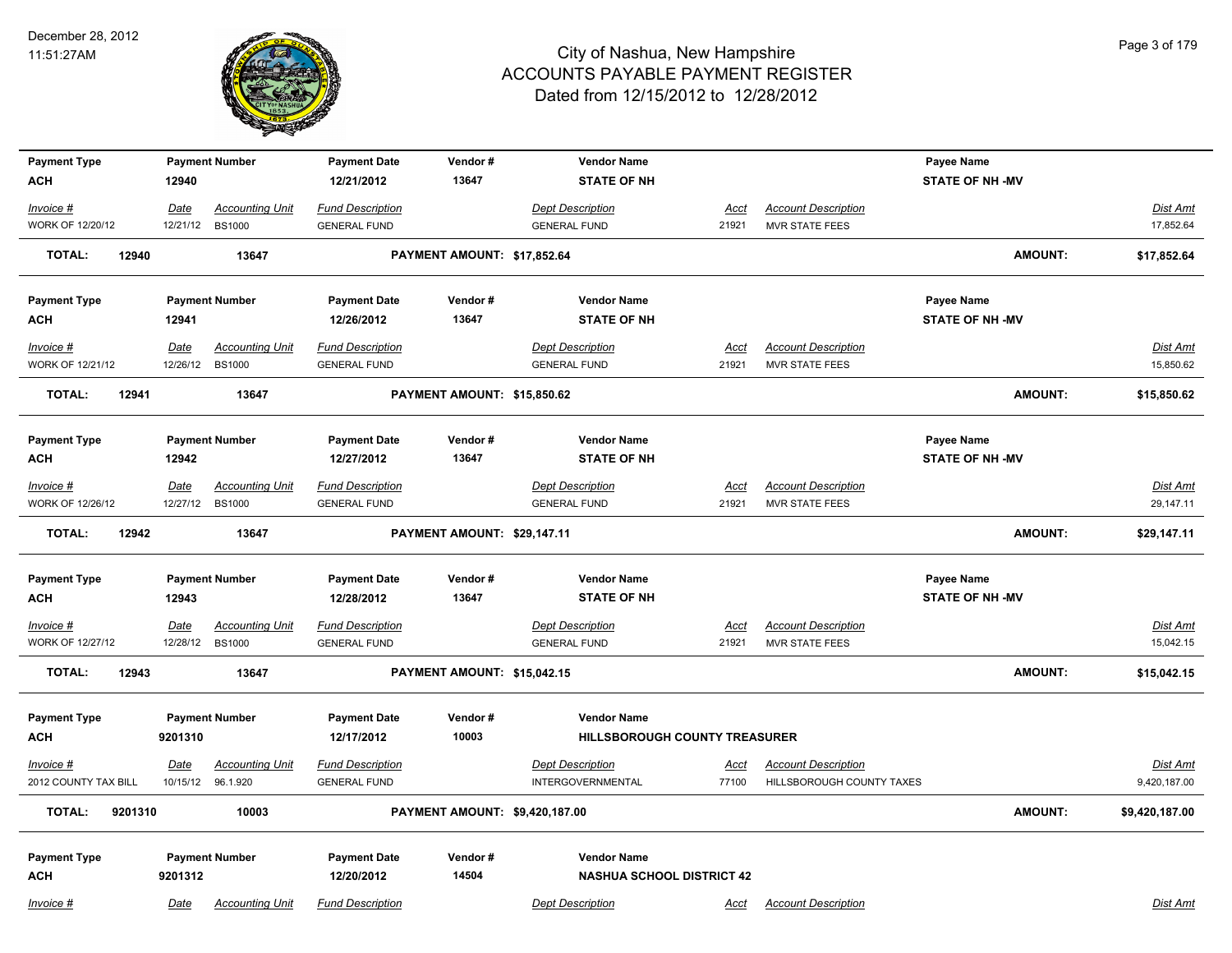| December 28, 2012 |  |
|-------------------|--|
| 11:51:27AM        |  |



| <b>ACH</b><br>Total |         |          |                      | <b>Transaction Amount:</b> | \$10,205,265.62 |       |                        | Amount:        | \$10,205,265.62 |
|---------------------|---------|----------|----------------------|----------------------------|-----------------|-------|------------------------|----------------|-----------------|
| TOTAL:              | 9201312 |          | 14504                | PAYMENT AMOUNT: \$2,963.00 |                 |       |                        | <b>AMOUNT:</b> | \$2,963.00      |
| 10/16/12-12/18/2012 |         |          | 12/20/12 91.2212     | ATHLETICS REVENUE FUND     | SCHOOL          | 44563 | ATHLETIC FEES          |                | 750.00          |
| 10/16/12-12/18/2012 |         | 12/20/12 | 91.1.012338          | <b>GENERAL FUND</b>        | <b>SCHOOL</b>   | 55635 | <b>TOURNAMENT FEES</b> |                | 1,748.00        |
| 10/16/12-12/18/2012 |         |          | 12/20/12 91.1.012338 | <b>GENERAL FUND</b>        | SCHOOL          | 55300 | <b>TRAVEL</b>          |                | 395.00          |
| 10/16/12-12/18/2012 |         |          | 12/20/12 91.1.012338 | <b>GENERAL FUND</b>        | <b>SCHOOL</b>   | 55200 | DUES AND MEMBERSHIPS   |                | 70.00           |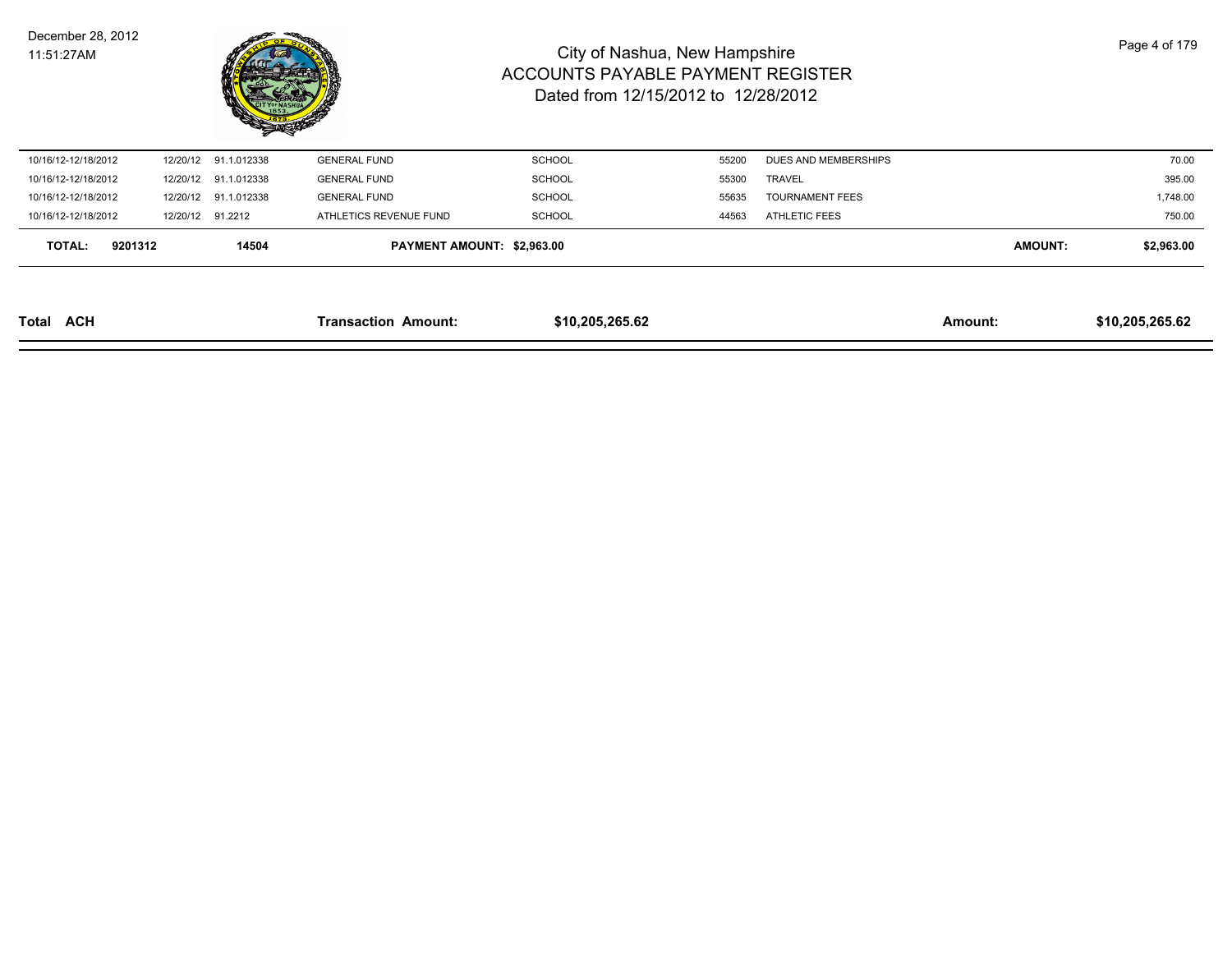

| <u>SYS</u>                        |        |             |                        |                                        |                             |                                               |             |                                                   |                 |                 |
|-----------------------------------|--------|-------------|------------------------|----------------------------------------|-----------------------------|-----------------------------------------------|-------------|---------------------------------------------------|-----------------|-----------------|
| <b>Payment Type</b><br><b>SYS</b> |        | 216560      | <b>Payment Number</b>  | <b>Payment Date</b><br>12/19/2012      | Vendor#<br>15641            | <b>Vendor Name</b><br><b>JOSEPH ANCTIL JR</b> |             |                                                   |                 |                 |
| Invoice #                         |        | Date        | <b>Accounting Unit</b> | <b>Fund Description</b>                |                             | <b>Dept Description</b>                       | Acct        | <b>Account Description</b>                        |                 | Dist Amt        |
| 2012 CLAIMS PMT                   |        | 12/17/12    | 28.6500.890            | PROPERTY & CASUALTY FUND               |                             | <b>RISK MANAGEMENT</b>                        | 59275       | <b>AUTOMOBILE CLAIMS</b>                          |                 | 1,589.57        |
| <b>TOTAL:</b>                     | 216560 |             | 15641                  |                                        | PAYMENT AMOUNT: \$1,589.57  |                                               |             |                                                   | <b>AMOUNT:</b>  | \$1,589.57      |
| <b>Payment Type</b>               |        |             | <b>Payment Number</b>  | <b>Payment Date</b>                    | Vendor#                     | <b>Vendor Name</b>                            |             |                                                   |                 |                 |
| SYS                               |        | 216561      |                        | 12/19/2012                             | 15698                       | <b>DARRELL'S MUSIC HALL</b>                   |             |                                                   |                 |                 |
| Invoice #                         |        | Date        | <b>Accounting Unit</b> | <b>Fund Description</b>                |                             | <b>Dept Description</b>                       | Acct        | <b>Account Description</b>                        |                 | Dist Amt        |
| $\mathbf{1}$                      |        |             | 11/10/12 28.6500.890   | PROPERTY & CASUALTY FUND               |                             | <b>RISK MANAGEMENT</b>                        | 59225       | <b>GENERAL LIABILITY CLAIMS</b>                   |                 | 15.000.00       |
| <b>TOTAL:</b>                     | 216561 |             | 15698                  |                                        | PAYMENT AMOUNT: \$15,000.00 |                                               |             |                                                   | <b>AMOUNT:</b>  | \$15,000.00     |
| <b>Payment Type</b>               |        |             | <b>Payment Number</b>  | <b>Payment Date</b>                    | Vendor#                     | <b>Vendor Name</b>                            |             |                                                   |                 |                 |
| SYS                               |        | 216562      |                        | 12/20/2012                             | 15720                       | <b>WILLIAM BAKER</b>                          |             |                                                   |                 |                 |
| Invoice #                         |        | Date        | Accounting Unit        | <b>Fund Description</b>                |                             | <b>Dept Description</b>                       | Acct        | <b>Account Description</b>                        |                 | Dist Amt        |
| REIMB 12/10/12                    |        |             | 12/10/12 61.1.670      | <b>GENERAL FUND</b>                    |                             | <b>STREETS</b>                                | 61107       | <b>CLOTHING &amp; UNIFORMS</b>                    |                 | 109.99          |
| <b>TOTAL:</b>                     | 216562 |             | 15720                  |                                        | PAYMENT AMOUNT: \$109.99    |                                               |             |                                                   | <b>AMOUNT:</b>  | \$109.99        |
| <b>Payment Type</b>               |        |             | <b>Payment Number</b>  | <b>Payment Date</b>                    | Vendor#                     | <b>Vendor Name</b>                            |             |                                                   |                 |                 |
| <b>SYS</b>                        |        | 216563      |                        | 12/20/2012                             | 14052                       | <b>KEN BRITTON</b>                            |             |                                                   |                 |                 |
| Invoice #                         |        | <b>Date</b> | <b>Accounting Unit</b> | <b>Fund Description</b>                |                             | <b>Dept Description</b>                       | <u>Acct</u> | <b>Account Description</b>                        | <b>Activity</b> | <u>Dist Ami</u> |
| CONF 12/10-12/12/12               |        |             | 12/12/12 22.5010       | CAP PROJECTS-INFO<br><b>TECHNOLOGY</b> |                             | CAPITAL PROJECTS-INFO TECH                    | 81342       | <b>COMPUTER SOFTWARE &amp;</b><br><b>HARDWARE</b> | 1010.22.01.30   | 901.13          |
| TOTAL:                            | 216563 |             | 14052                  |                                        | PAYMENT AMOUNT: \$901.13    |                                               |             |                                                   | <b>AMOUNT:</b>  | \$901.13        |
| <b>Payment Type</b>               |        |             | <b>Payment Number</b>  | <b>Payment Date</b>                    | Vendor#                     | <b>Vendor Name</b>                            |             |                                                   |                 |                 |
| <b>SYS</b>                        |        | 216564      |                        | 12/20/2012                             | 14054                       | <b>NICOLE BROOKS</b>                          |             |                                                   |                 |                 |
| <u>Invoice #</u>                  |        | <u>Date</u> | <b>Accounting Unit</b> | <b>Fund Description</b>                |                             | <b>Dept Description</b>                       | <u>Acct</u> | <b>Account Description</b>                        |                 | <u>Dist Amt</u> |
| REIMB 11/26/12                    |        | 11/26/12    | 50.1.500               | <b>GENERAL FUND</b>                    |                             | <b>POLICE</b>                                 | 61107       | <b>CLOTHING &amp; UNIFORMS</b>                    |                 | 127.19          |
| <b>TOTAL:</b>                     | 216564 |             | 14054                  |                                        | PAYMENT AMOUNT: \$127.19    |                                               |             |                                                   | <b>AMOUNT:</b>  | \$127.19        |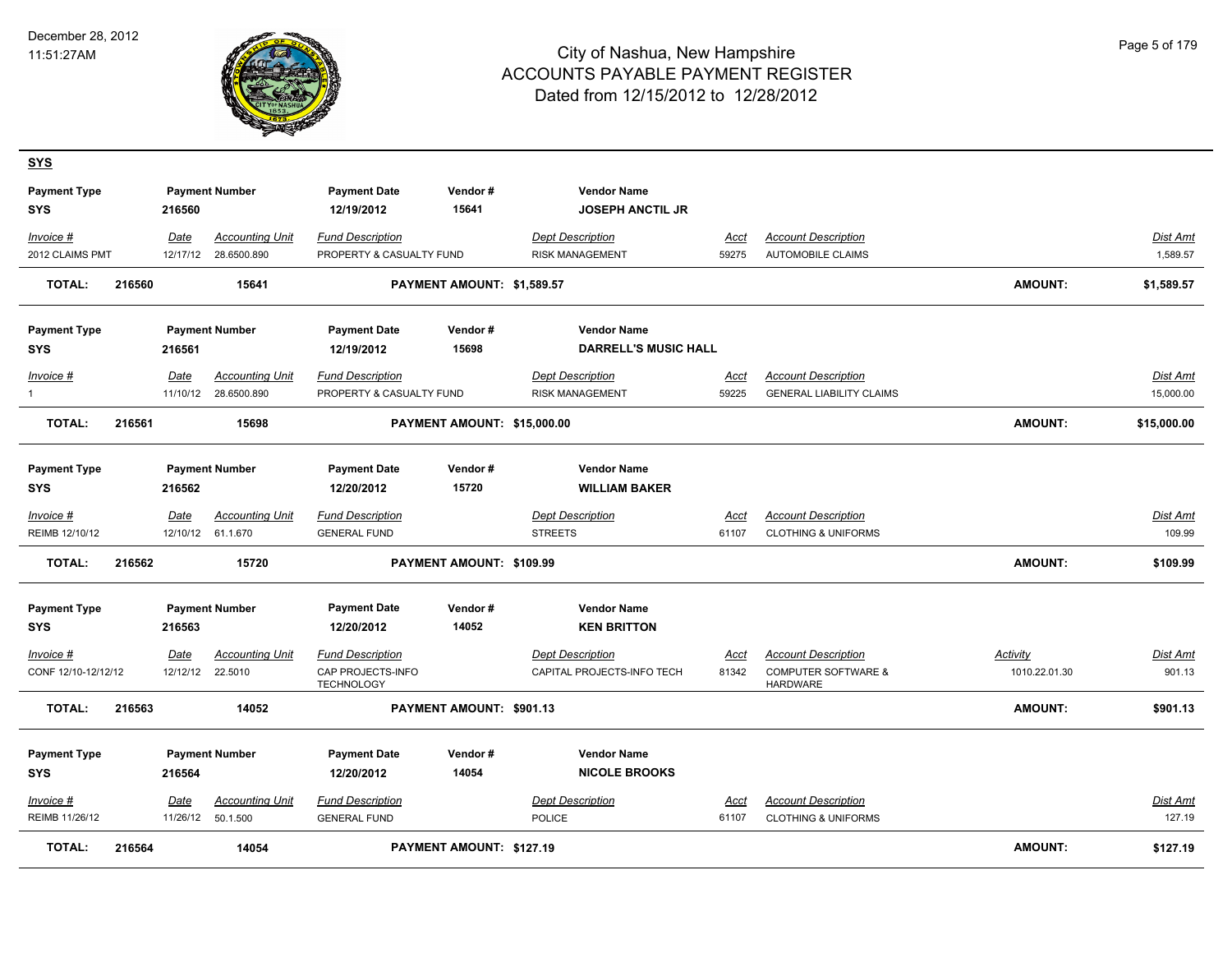

| <b>Payment Type</b>                      |                         | <b>Payment Number</b>             | <b>Payment Date</b>                                   | Vendor#                    | <b>Vendor Name</b>                                              |                      |                                                     |                                  |                               |
|------------------------------------------|-------------------------|-----------------------------------|-------------------------------------------------------|----------------------------|-----------------------------------------------------------------|----------------------|-----------------------------------------------------|----------------------------------|-------------------------------|
| <b>SYS</b>                               | 216565                  |                                   | 12/20/2012                                            | 14083                      | <b>CHRISTINE M CARON</b>                                        |                      |                                                     |                                  |                               |
| Invoice #                                | Date                    | <b>Accounting Unit</b>            | <b>Fund Description</b>                               |                            | <b>Dept Description</b>                                         | Acct                 | <b>Account Description</b>                          | Activity                         | Dist Amt                      |
| MILEAGE NOV 2012                         | 12/6/12                 | 72.1.500                          | <b>GENERAL FUND</b>                                   |                            | <b>COMMUNITY HEALTH</b>                                         | 55307                | MILEAGE REIMBURSEMENTS                              |                                  | 17.21                         |
| MILEAGE NOV 2012                         | 12/6/12                 | 72.3070                           | COMMUNITY HEALTH GRANTS<br><b>FUND</b>                |                            | <b>COMMUNITY HEALTH GRANTS</b><br><b>FUND</b>                   | 55300                | <b>TRAVEL</b>                                       | 72.1003.13.01                    | 3.33                          |
| <b>TOTAL:</b><br>216565                  |                         | 14083                             |                                                       | PAYMENT AMOUNT: \$20.54    |                                                                 |                      |                                                     | <b>AMOUNT:</b>                   | \$20.54                       |
| <b>Payment Type</b>                      |                         | <b>Payment Number</b>             | <b>Payment Date</b>                                   | Vendor#                    | <b>Vendor Name</b>                                              |                      |                                                     |                                  |                               |
| <b>SYS</b>                               | 216566                  |                                   | 12/20/2012                                            | 14111                      | <b>CITY OF NASHUA</b>                                           |                      |                                                     |                                  |                               |
| Invoice #                                | <b>Date</b>             | <b>Accounting Unit</b>            | <b>Fund Description</b>                               |                            | <b>Dept Description</b>                                         | <u>Acct</u>          | <b>Account Description</b>                          | <b>Activity</b>                  | Dist Amt                      |
| 101-1220                                 | 12/6/12                 | 86.3120                           | <b>TRANSIT GRANTS</b>                                 |                            | <b>TRANSPORTATION</b>                                           | 61300                | FUEL, UNLEADED                                      | 86.800.13.10.10                  | 146.83                        |
| <b>TOTAL:</b><br>216566                  |                         | 14111                             |                                                       | PAYMENT AMOUNT: \$146.83   |                                                                 |                      |                                                     | <b>AMOUNT:</b>                   | \$146.83                      |
| <b>Payment Type</b><br><b>SYS</b>        | 216567                  | <b>Payment Number</b>             | <b>Payment Date</b><br>12/20/2012                     | Vendor#<br>14129           | <b>Vendor Name</b><br><b>ASHLEY CONLEY</b>                      |                      |                                                     |                                  |                               |
| $Invoice$ #                              | <u>Date</u>             | <b>Accounting Unit</b>            | <b>Fund Description</b>                               |                            | <b>Dept Description</b>                                         | <u>Acct</u>          | <b>Account Description</b>                          | <u>Activity</u>                  | <u>Dist Amt</u>               |
| REIMB 11/11-12/22/12                     |                         | 12/20/12 71.3068                  | COMMUNITY SERVICES GRANTS                             |                            | <b>COMMUNITY SERVICES GRANTS</b>                                | 55300                | <b>TRAVEL</b>                                       | 71.1004.13.01                    | 260.66                        |
| <b>TOTAL:</b><br>216567                  |                         | 14129                             |                                                       | PAYMENT AMOUNT: \$260.66   |                                                                 |                      |                                                     | <b>AMOUNT:</b>                   | \$260.66                      |
| <b>Payment Type</b><br><b>SYS</b>        | 216568                  | <b>Payment Number</b>             | <b>Payment Date</b><br>12/20/2012                     | Vendor#<br>11448           | <b>Vendor Name</b><br><b>CRISP CONTRACTING LLC</b>              |                      |                                                     |                                  |                               |
| $Invoice$ #                              | Date                    | <b>Accounting Unit</b>            | <b>Fund Description</b>                               |                            | <b>Dept Description</b>                                         | Acct                 | <b>Account Description</b>                          |                                  | Dist Amt                      |
| 8005                                     | 12/5/12                 | 69.6200.540                       | <b>WASTEWATER FUND</b>                                |                            | <b>WASTEWATER</b>                                               | 54300                | SEWER MAINTENANCE                                   |                                  | 3,200.00                      |
| <b>TOTAL:</b><br>216568                  |                         | 11448                             |                                                       | PAYMENT AMOUNT: \$3,200.00 |                                                                 |                      |                                                     | <b>AMOUNT:</b>                   | \$3,200.00                    |
| <b>Payment Type</b>                      |                         | <b>Payment Number</b>             | <b>Payment Date</b>                                   | Vendor#                    | <b>Vendor Name</b>                                              |                      |                                                     |                                  |                               |
| <b>SYS</b>                               | 216569                  |                                   | 12/20/2012                                            | 12607                      | <b>DEFELICE CORPORATION</b>                                     |                      |                                                     |                                  |                               |
| $Invoice$ #<br><b>REQUISITION 10-NOV</b> | <b>Date</b><br>11/30/12 | <b>Accounting Unit</b><br>60.5700 | <b>Fund Description</b><br>CAP PROJECTS-BROAD ST PKWY |                            | <b>Dept Description</b><br>CAP PROJECTS-BROAD ST<br><b>PKWY</b> | <u>Acct</u><br>81700 | <b>Account Description</b><br><b>INFRASTRUCTURE</b> | <u>Activity</u><br>1061.60.02.10 | <u>Dist Amt</u><br>325,647.81 |
| REQUISITION 10-NOV                       | 11/30/12                | 69.6200.950                       | <b>WASTEWATER FUND</b>                                |                            | WASTEWATER                                                      | 81700                | <b>INFRASTRUCTURE</b>                               | 1052.69.01.30                    | 3,255.50                      |
| <b>REQUISITION 17</b>                    | 12/14/12                | 69.6200.950                       | <b>WASTEWATER FUND</b>                                |                            | <b>WASTEWATER</b>                                               | 81700                | <b>INFRASTRUCTURE</b>                               | 1047.69.01.30                    | 78,919.56                     |
| RET REL C81273                           | 12/13/12                | <b>BS1000</b>                     | <b>GENERAL FUND</b>                                   |                            | <b>GENERAL FUND</b>                                             | 20800                | <b>RETAINAGE PAYABLE</b>                            |                                  | 149,031.91                    |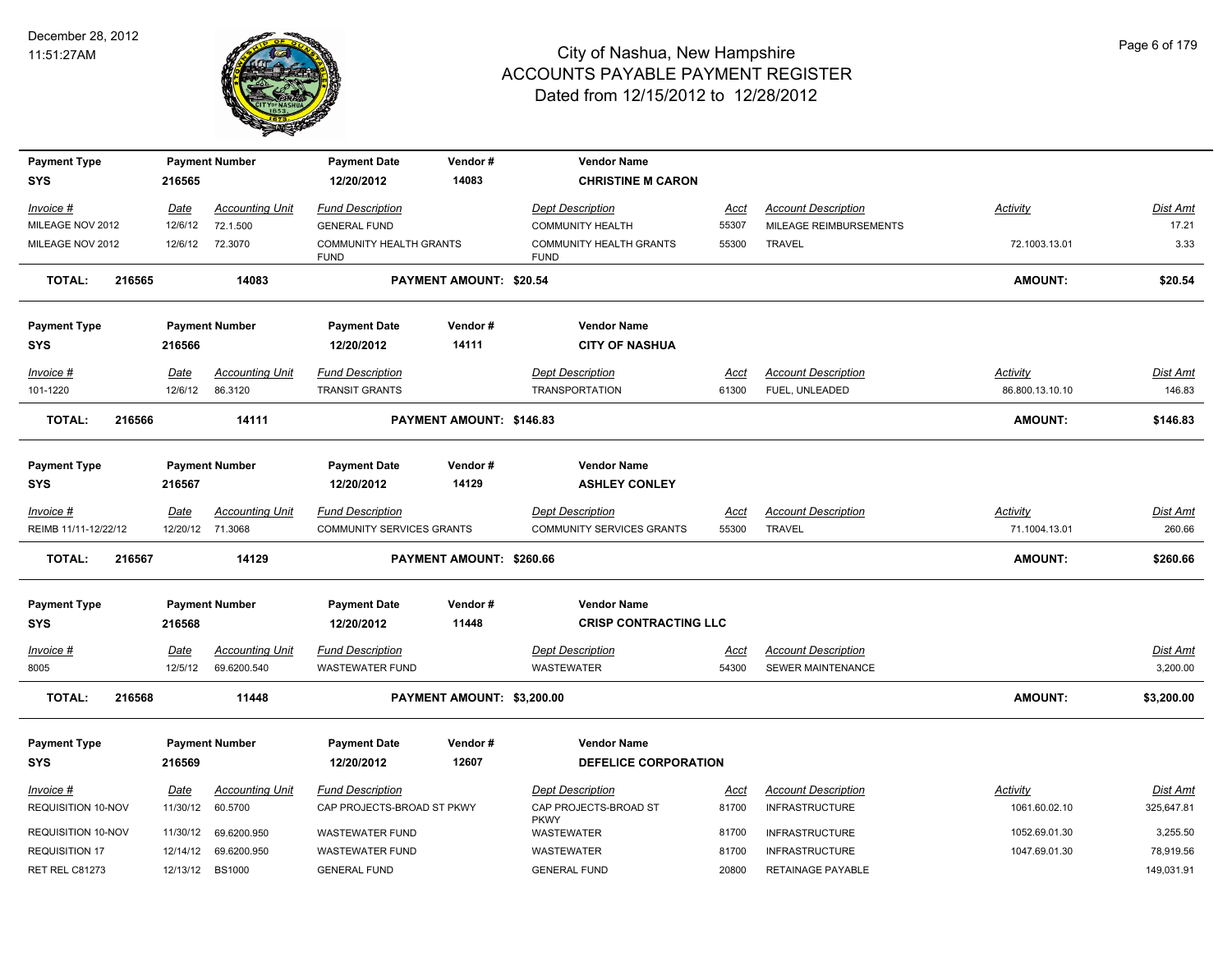

| <b>TOTAL:</b>                            | 216569 |                        | 12607                              |                                                | PAYMENT AMOUNT: \$556,854.78 |                                                   |                      |                                                              | <b>AMOUNT:</b> | \$556,854.78              |
|------------------------------------------|--------|------------------------|------------------------------------|------------------------------------------------|------------------------------|---------------------------------------------------|----------------------|--------------------------------------------------------------|----------------|---------------------------|
| <b>Payment Type</b><br>SYS               |        | 216570                 | <b>Payment Number</b>              | <b>Payment Date</b><br>12/20/2012              | Vendor#<br>15604             | <b>Vendor Name</b><br><b>CHRISTOPHER DITULLIO</b> |                      |                                                              |                |                           |
| Invoice #                                |        | Date                   | <b>Accounting Unit</b>             | <b>Fund Description</b>                        |                              | <b>Dept Description</b>                           | Acct                 | <b>Account Description</b>                                   |                | Dist Amt                  |
| REIMB 11/17/12                           |        | 11/17/12               | 50.1.500                           | <b>GENERAL FUND</b>                            |                              | POLICE                                            | 61107                | <b>CLOTHING &amp; UNIFORMS</b>                               |                | 122.48                    |
| REIMB 11/19/12                           |        |                        | 11/19/12 50.1.500                  | <b>GENERAL FUND</b>                            |                              | POLICE                                            | 61107                | <b>CLOTHING &amp; UNIFORMS</b>                               |                | 109.96                    |
| <b>TOTAL:</b>                            | 216570 |                        | 15604                              |                                                | PAYMENT AMOUNT: \$232.44     |                                                   |                      |                                                              | <b>AMOUNT:</b> | \$232.44                  |
| <b>Payment Type</b><br>SYS               |        | 216571                 | <b>Payment Number</b>              | <b>Payment Date</b><br>12/20/2012              | Vendor#<br>999001176         | <b>Vendor Name</b><br><b>FRANCES F BIAGINI</b>    |                      |                                                              |                |                           |
| Invoice #                                |        | Date                   | <b>Accounting Unit</b>             | <b>Fund Description</b>                        |                              | <b>Dept Description</b>                           | Acct                 | <b>Account Description</b>                                   |                | Dist Amt                  |
| <b>RE-ISSUE CK#200165</b>                |        | 12/11/12               | <b>BS1000</b>                      | <b>GENERAL FUND</b>                            |                              | <b>GENERAL FUND</b>                               | 21928                | CONTINGENCY A/P CHECKS                                       |                | 509.93                    |
| <b>TOTAL:</b>                            | 216571 |                        | 999001176                          |                                                | PAYMENT AMOUNT: \$509.93     |                                                   |                      |                                                              | <b>AMOUNT:</b> | \$509.93                  |
| <b>Payment Type</b><br>SYS               |        | 216572                 | <b>Payment Number</b>              | <b>Payment Date</b><br>12/20/2012              | Vendor#<br>11802             | <b>Vendor Name</b><br><b>JOHN HANNIGAN</b>        |                      |                                                              |                |                           |
| <u>Invoice #</u><br>12/07/12 K & G REIMB |        | <u>Date</u><br>12/7/12 | <b>Accounting Unit</b><br>50.1.500 | <b>Fund Description</b><br><b>GENERAL FUND</b> |                              | <b>Dept Description</b><br>POLICE                 | <u>Acct</u><br>61107 | <b>Account Description</b><br><b>CLOTHING &amp; UNIFORMS</b> |                | <u>Dist Amt</u><br>386.54 |
| <b>TOTAL:</b>                            | 216572 |                        | 11802                              |                                                | PAYMENT AMOUNT: \$386.54     |                                                   |                      |                                                              | <b>AMOUNT:</b> | \$386.54                  |
| <b>Payment Type</b><br>SYS               |        | 216573                 | <b>Payment Number</b>              | <b>Payment Date</b><br>12/20/2012              | Vendor#<br>14301             | <b>Vendor Name</b><br><b>SHAWN HILL</b>           |                      |                                                              |                |                           |
| Invoice #                                |        | Date                   | <b>Accounting Unit</b>             | <b>Fund Description</b>                        |                              | <b>Dept Description</b>                           | Acct                 | <b>Account Description</b>                                   |                | <u>Dist Amt</u>           |
| <b>B LAW TUITION REIMB</b>               |        |                        | 12/14/12 50.1.635                  | <b>GENERAL FUND</b>                            |                              | POLICE                                            | 52800                | EDUCATIONAL ASSISTANCE                                       |                | 900.00                    |
| <b>TOTAL:</b>                            | 216573 |                        | 14301                              |                                                | PAYMENT AMOUNT: \$900.00     |                                                   |                      |                                                              | <b>AMOUNT:</b> | \$900.00                  |
| <b>Payment Type</b>                      |        |                        | <b>Payment Number</b>              | <b>Payment Date</b>                            | Vendor#                      | <b>Vendor Name</b>                                |                      |                                                              |                |                           |
| SYS                                      |        | 216574                 |                                    | 12/20/2012                                     | 11803                        | <b>KEITH INZENGA</b>                              |                      |                                                              |                |                           |
| Invoice #                                |        | <u>Date</u>            | <b>Accounting Unit</b>             | <b>Fund Description</b>                        |                              | <b>Dept Description</b>                           | Acct                 | <b>Account Description</b>                                   |                | <u>Dist Amt</u>           |
| 1/7-2/15/13 HAZARDOUS                    |        |                        | 12/13/12 50.4020                   | POLICE DRUG ENFORCEMENT<br><b>FUND</b>         |                              | POLICE DRUG ENFORCEMENT<br><b>FUND</b>            | 55400                | <b>CONFERENCES AND SEMINARS</b>                              |                | 3,356.22                  |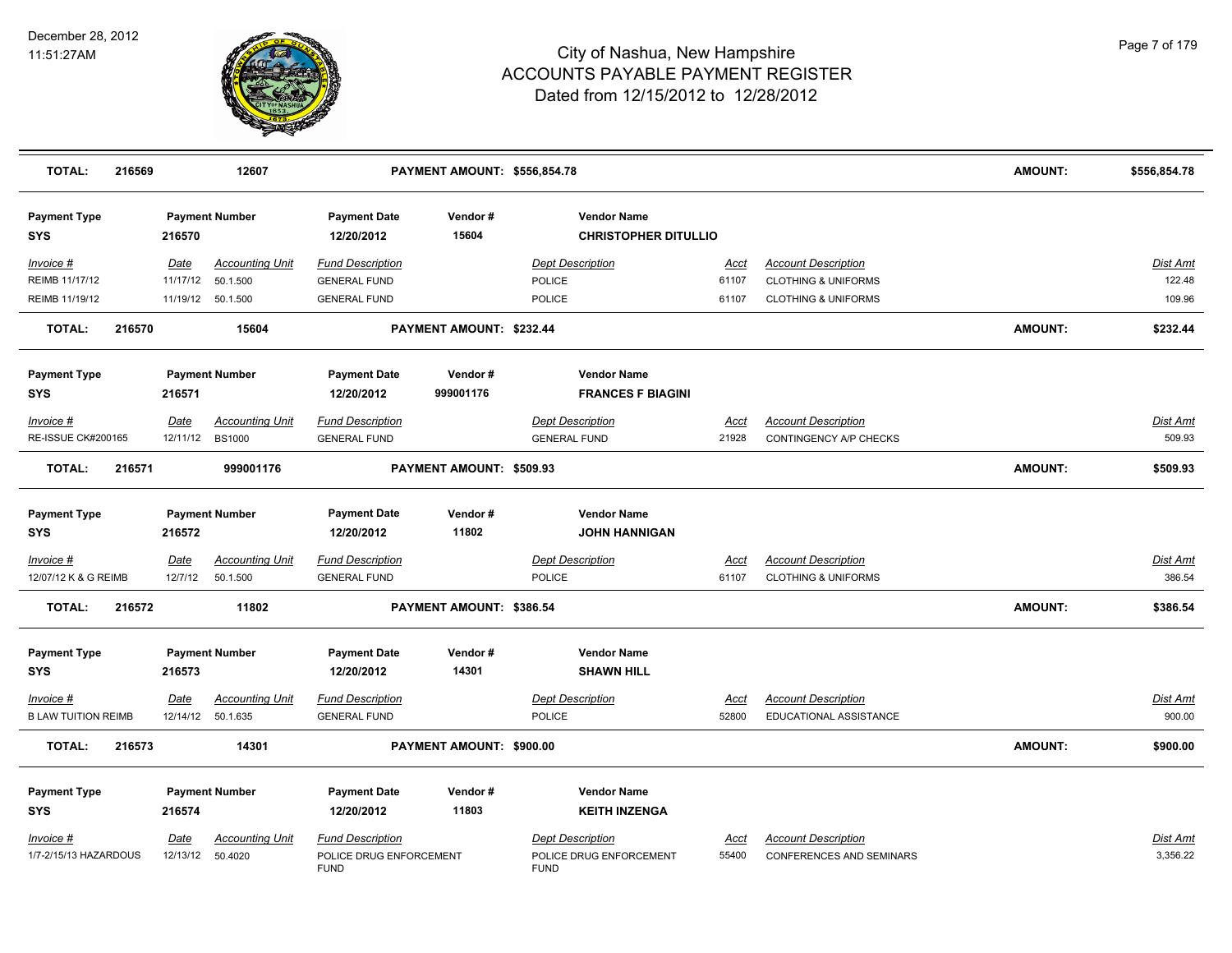

| <b>TOTAL:</b>                                       | 216574 |                         | 11803                                                   |                                                                       | PAYMENT AMOUNT: \$3,356.22  |                                                        |                        |                                                                                                | <b>AMOUNT:</b>                   | \$3,356.22                         |
|-----------------------------------------------------|--------|-------------------------|---------------------------------------------------------|-----------------------------------------------------------------------|-----------------------------|--------------------------------------------------------|------------------------|------------------------------------------------------------------------------------------------|----------------------------------|------------------------------------|
| <b>Payment Type</b><br><b>SYS</b>                   |        | 216575                  | <b>Payment Number</b>                                   | <b>Payment Date</b><br>12/20/2012                                     | Vendor#<br>15688            | <b>Vendor Name</b><br><b>KEVIN LANDRY</b>              |                        |                                                                                                |                                  |                                    |
| Invoice #<br>PLANET FITNESS 2012                    |        | Date                    | <b>Accounting Unit</b><br>12/12/12  50.1.500            | <b>Fund Description</b><br><b>GENERAL FUND</b>                        |                             | <b>Dept Description</b><br><b>POLICE</b>               | Acct<br>52809          | <b>Account Description</b><br><b>WELLNESS PROGRAM</b>                                          |                                  | Dist Amt<br>79.00                  |
| <b>TOTAL:</b>                                       | 216575 |                         | 15688                                                   |                                                                       | PAYMENT AMOUNT: \$79.00     |                                                        |                        |                                                                                                | <b>AMOUNT:</b>                   | \$79.00                            |
| <b>Payment Type</b><br><b>SYS</b>                   |        | 216576                  | <b>Payment Number</b>                                   | <b>Payment Date</b><br>12/20/2012                                     | Vendor#<br>15627            | <b>Vendor Name</b><br><b>MICHAEL LANG</b>              |                        |                                                                                                |                                  |                                    |
| Invoice #<br>12/13/12 MILEAGE REIMB                 |        | Date<br>12/13/12        | <b>Accounting Unit</b><br>50.1.500                      | <b>Fund Description</b><br><b>GENERAL FUND</b>                        |                             | <b>Dept Description</b><br><b>POLICE</b>               | Acct<br>55307          | <b>Account Description</b><br>MILEAGE REIMBURSEMENTS                                           |                                  | Dist Amt<br>21.29                  |
| <b>TOTAL:</b>                                       | 216576 |                         | 15627                                                   |                                                                       | PAYMENT AMOUNT: \$21.29     |                                                        |                        |                                                                                                | <b>AMOUNT:</b>                   | \$21.29                            |
| <b>Payment Type</b><br><b>SYS</b>                   |        | 216577                  | <b>Payment Number</b>                                   | <b>Payment Date</b><br>12/20/2012                                     | Vendor#<br>999001173        | <b>Vendor Name</b><br><b>MARK AND DENISE ANKARBERG</b> |                        |                                                                                                |                                  |                                    |
| Invoice #<br>NHRS REFUND                            |        | Date<br>12/14/12        | <b>Accounting Unit</b><br><b>BS6600</b>                 | <b>Fund Description</b><br>BENEFITS SELF INSURANCE FUND               |                             | <b>Dept Description</b><br>BENEFITS ADMINISTRATION     | <u>Acct</u><br>21550   | <b>Account Description</b><br>HARVARD MEDICARE ENHANCED<br><b>PLAN</b>                         |                                  | <b>Dist Amt</b><br>17,305.95       |
| <b>TOTAL:</b>                                       | 216577 |                         | 999001173                                               |                                                                       | PAYMENT AMOUNT: \$17,305.95 |                                                        |                        |                                                                                                | <b>AMOUNT:</b>                   | \$17,305.95                        |
| <b>Payment Type</b><br><b>SYS</b>                   |        | 216578                  | <b>Payment Number</b>                                   | <b>Payment Date</b><br>12/20/2012                                     | Vendor#<br>15497            | <b>Vendor Name</b><br><b>ELINETH MORE</b>              |                        |                                                                                                |                                  |                                    |
| $Invoice$ #<br>12/11-12/14 LEAD GRANT               |        | <u>Date</u><br>12/17/12 | <b>Accounting Unit</b><br>84.3090                       | <b>Fund Description</b><br>URBAN PROGRAM GRANTS                       |                             | <b>Dept Description</b><br><b>URBAN PROGRAM GRANTS</b> | <u>Acct</u><br>55300   | <b>Account Description</b><br><b>TRAVEL</b>                                                    | <b>Activity</b><br>1092.84.10.20 | <b>Dist Amt</b><br>618.87          |
| <b>TOTAL:</b>                                       | 216578 |                         | 15497                                                   |                                                                       | PAYMENT AMOUNT: \$618.87    |                                                        |                        |                                                                                                | <b>AMOUNT:</b>                   | \$618.87                           |
| <b>Payment Type</b><br><b>SYS</b>                   |        | 216579                  | <b>Payment Number</b>                                   | <b>Payment Date</b><br>12/20/2012                                     | Vendor#<br>13210            | <b>Vendor Name</b><br><b>KEVIN O'BRIEN</b>             |                        |                                                                                                |                                  |                                    |
| Invoice #<br>12/12/12 KOHLS REIMB<br>12/13/12 KOHLS |        | Date<br>12/17/12        | <b>Accounting Unit</b><br>50.1.500<br>12/13/12 50.1.500 | <b>Fund Description</b><br><b>GENERAL FUND</b><br><b>GENERAL FUND</b> |                             | <b>Dept Description</b><br><b>POLICE</b><br>POLICE     | Acct<br>61107<br>61107 | <b>Account Description</b><br><b>CLOTHING &amp; UNIFORMS</b><br><b>CLOTHING &amp; UNIFORMS</b> |                                  | <b>Dist Amt</b><br>137.95<br>19.99 |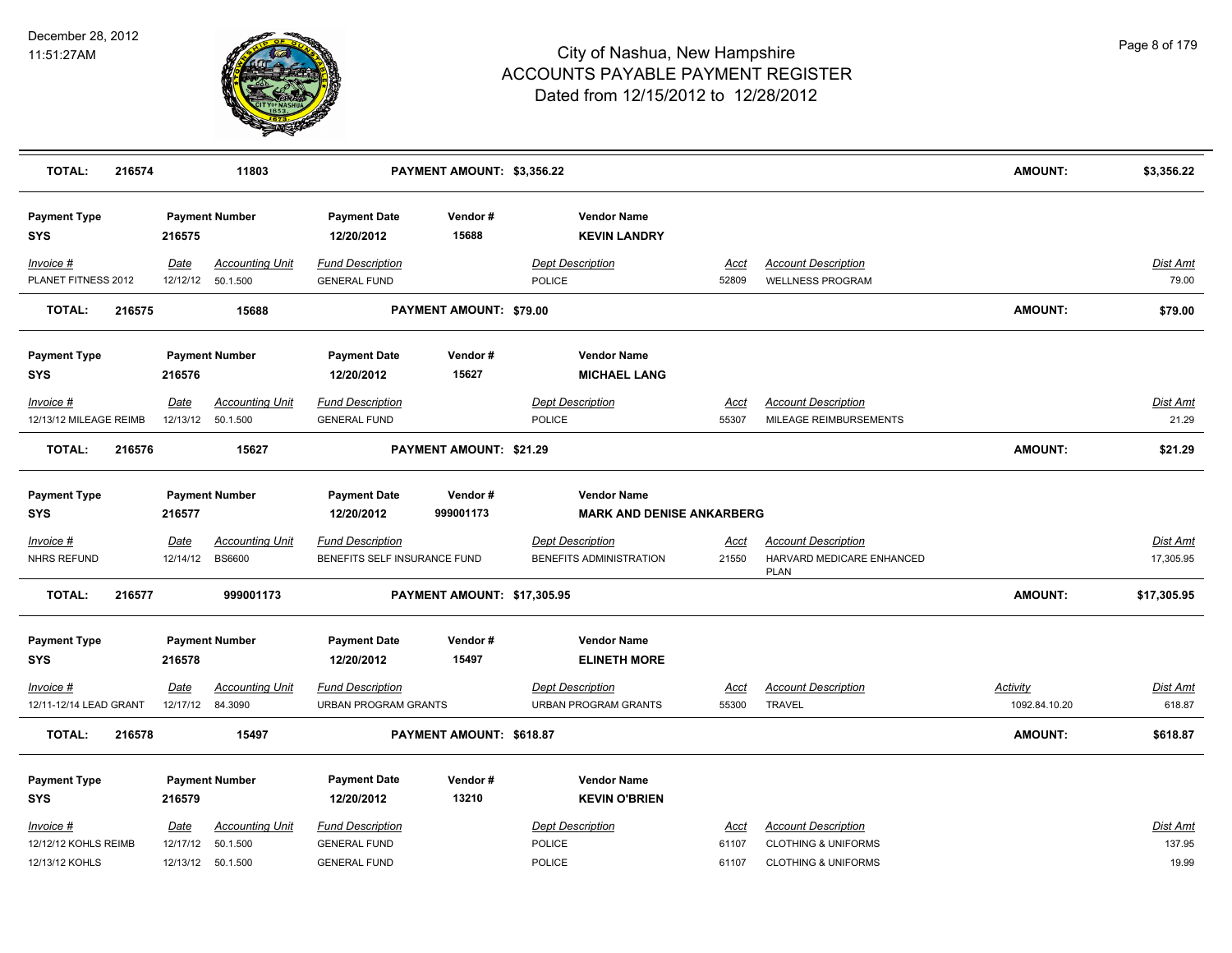

| <b>TOTAL:</b><br>216579             |                  | 13210                                   |                                                | PAYMENT AMOUNT: \$157.94       |                                                |               |                                                      | <b>AMOUNT:</b>  | \$157.94           |
|-------------------------------------|------------------|-----------------------------------------|------------------------------------------------|--------------------------------|------------------------------------------------|---------------|------------------------------------------------------|-----------------|--------------------|
| <b>Payment Type</b><br><b>SYS</b>   | 216580           | <b>Payment Number</b>                   | <b>Payment Date</b><br>12/20/2012              | Vendor#<br>13277               | <b>Vendor Name</b><br><b>CHRISTOPHER PEACH</b> |               |                                                      |                 |                    |
| Invoice #<br>TUITION REIMB 12/13/12 | Date<br>12/13/12 | <b>Accounting Unit</b><br>50.1.635      | <b>Fund Description</b><br><b>GENERAL FUND</b> |                                | <b>Dept Description</b><br><b>POLICE</b>       | Acct<br>52800 | <b>Account Description</b><br>EDUCATIONAL ASSISTANCE |                 | Dist Amt<br>607.50 |
| <b>TOTAL:</b><br>216580             |                  | 13277                                   |                                                | PAYMENT AMOUNT: \$607.50       |                                                |               |                                                      | <b>AMOUNT:</b>  | \$607.50           |
| <b>Payment Type</b><br><b>SYS</b>   | 216581           | <b>Payment Number</b>                   | <b>Payment Date</b><br>12/20/2012              | Vendor#<br>13303               | <b>Vendor Name</b><br><b>PETTY CASH</b>        |               |                                                      |                 |                    |
| Invoice #                           | Date             | <b>Accounting Unit</b>                  | <b>Fund Description</b>                        |                                | <b>Dept Description</b>                        | <u>Acct</u>   | <b>Account Description</b>                           | <b>Activity</b> | Dist Amt           |
| PETTYCASH DPH12/14/201              | 12/14/12         | 71.1.500                                | <b>GENERAL FUND</b>                            |                                | <b>COMMUNITY SERVICES</b>                      | 55400         | <b>CONFERENCES AND SEMINARS</b>                      |                 | 31.33              |
| PETTYCASH DPH12/14/201              | 12/14/12         | 71.1.500                                | <b>GENERAL FUND</b>                            |                                | <b>COMMUNITY SERVICES</b>                      | 61100         | OFFICE SUPPLIES                                      |                 | 8.00               |
| PETTYCASH DPH12/14/201              | 12/14/12         | 71.3068                                 | <b>COMMUNITY SERVICES GRANTS</b>               |                                | <b>COMMUNITY SERVICES GRANTS</b>               | 61917         | <b>MEETING EXPENSES</b>                              | 71.1004.13.01   | 50.15              |
| PETTYCASH DPH12/14/201              | 12/14/12         | 72.1.500                                | <b>GENERAL FUND</b>                            |                                | <b>COMMUNITY HEALTH</b>                        | 55307         | MILEAGE REIMBURSEMENTS                               |                 | 7.77               |
| PETTYCASH DPH12/14/201              | 12/14/12 72.3070 |                                         | <b>COMMUNITY HEALTH GRANTS</b><br><b>FUND</b>  |                                | <b>COMMUNITY HEALTH GRANTS</b><br><b>FUND</b>  | 55300         | <b>TRAVEL</b>                                        | 72.1003.13.01   | 3.89               |
| <b>TOTAL:</b><br>216581             |                  | 13303                                   |                                                | PAYMENT AMOUNT: \$101.14       |                                                |               |                                                      | <b>AMOUNT:</b>  | \$101.14           |
| <b>Payment Type</b>                 |                  | <b>Payment Number</b>                   | <b>Payment Date</b>                            | Vendor#                        | <b>Vendor Name</b>                             |               |                                                      |                 |                    |
| <b>SYS</b>                          | 216582           |                                         | 12/20/2012                                     | 13303                          | <b>PETTY CASH</b>                              |               |                                                      |                 |                    |
| Invoice #                           | Date             | <b>Accounting Unit</b>                  | <b>Fund Description</b>                        |                                | <b>Dept Description</b>                        | <u>Acct</u>   | <b>Account Description</b>                           |                 | <b>Dist Amt</b>    |
| PETTYCASH-BH12/14/201               | 12/14/12         | TF72.7526                               | CHAIRMAN FUND-BOARD OF                         |                                | CHAIRMAN FUND-BOARD OF                         | 61910         | <b>MEALS - FUNCTIONS</b>                             |                 | 53.43              |
| <b>TOTAL:</b><br>216582             |                  | 13303                                   | <b>HEALTH</b>                                  | PAYMENT AMOUNT: \$53.43        | <b>HEALTH</b>                                  |               |                                                      | <b>AMOUNT:</b>  | \$53.43            |
| <b>Payment Type</b>                 |                  | <b>Payment Number</b>                   | <b>Payment Date</b>                            | Vendor#                        | <b>Vendor Name</b>                             |               |                                                      |                 |                    |
| <b>SYS</b>                          | 216583           |                                         | 12/20/2012                                     | 11212                          | <b>JILL STANSFIELD</b>                         |               |                                                      |                 |                    |
|                                     |                  |                                         |                                                |                                |                                                |               |                                                      |                 |                    |
| Invoice #<br>02356I 12/20/2012 DCAP | Date<br>12/18/12 | <b>Accounting Unit</b><br><b>BS1000</b> | <b>Fund Description</b><br><b>GENERAL FUND</b> |                                | <b>Dept Description</b><br><b>GENERAL FUND</b> | Acct<br>21460 | <b>Account Description</b><br>125 DEPENDENT CARE     |                 | Dist Amt<br>96.15  |
|                                     |                  |                                         |                                                |                                |                                                |               |                                                      |                 |                    |
| <b>TOTAL:</b><br>216583             |                  | 11212                                   |                                                | <b>PAYMENT AMOUNT: \$96.15</b> |                                                |               |                                                      | <b>AMOUNT:</b>  | \$96.15            |
|                                     |                  | <b>Payment Number</b>                   | <b>Payment Date</b>                            | Vendor#                        | <b>Vendor Name</b>                             |               |                                                      |                 |                    |
| <b>Payment Type</b><br><b>SYS</b>   | 216584           |                                         | 12/20/2012                                     | 13676                          | <b>DAVID SULLIVAN</b>                          |               |                                                      |                 |                    |
|                                     |                  |                                         |                                                |                                |                                                |               |                                                      |                 |                    |
| Invoice #                           | <u>Date</u>      | <b>Accounting Unit</b>                  | <b>Fund Description</b>                        |                                | <b>Dept Description</b>                        | <u>Acct</u>   | <b>Account Description</b>                           | <b>Activity</b> | Dist Amt           |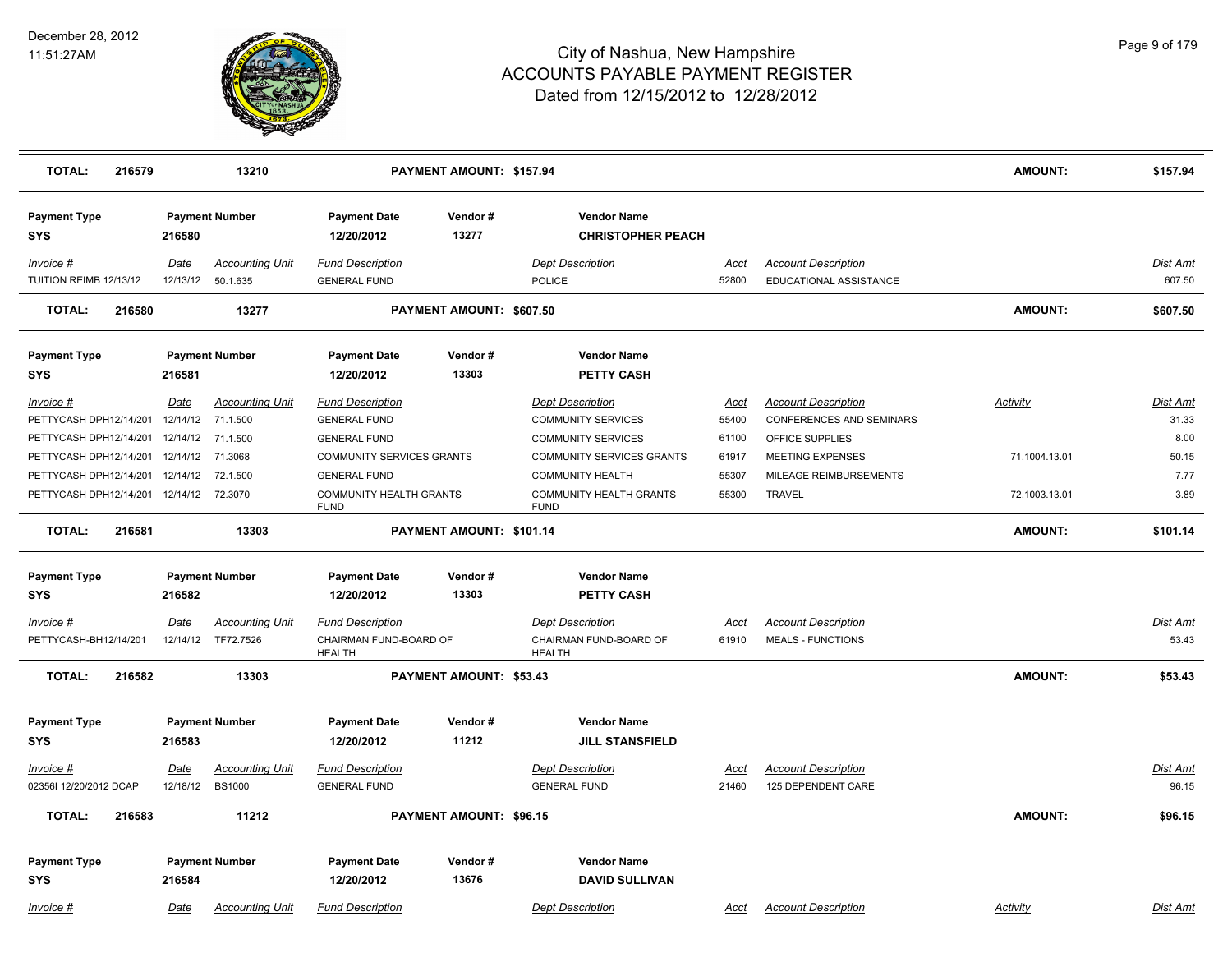#### December 28, 2012 11:51:27AM



| EXPRPT12/17/2012               |        | 12/17/12                | 84.3090                            | <b>URBAN PROGRAM GRANTS</b>                           |                            | <b>URBAN PROGRAM GRANTS</b>                                         | 55300                | <b>TRAVEL</b>                                      | 1092.84.10.20  | 837.57                    |
|--------------------------------|--------|-------------------------|------------------------------------|-------------------------------------------------------|----------------------------|---------------------------------------------------------------------|----------------------|----------------------------------------------------|----------------|---------------------------|
| MILEAGE 11/1-11/30/12          |        | 12/7/12                 | 84.3090                            | <b>URBAN PROGRAM GRANTS</b>                           |                            | URBAN PROGRAM GRANTS                                                | 55307                | MILEAGE REIMBURSEMENTS                             | 1092.84.10.20  | 323.56                    |
| <b>TOTAL:</b>                  | 216584 |                         | 13676                              |                                                       | PAYMENT AMOUNT: \$1,161.13 |                                                                     |                      |                                                    | <b>AMOUNT:</b> | \$1,161.13                |
| <b>Payment Type</b>            |        |                         | <b>Payment Number</b>              | <b>Payment Date</b>                                   | Vendor#                    | <b>Vendor Name</b>                                                  |                      |                                                    |                |                           |
| SYS                            |        | 216585                  |                                    | 12/20/2012                                            | 13875                      | <b>BETTY WENDT</b>                                                  |                      |                                                    |                |                           |
| <u>Invoice #</u>               |        | <u>Date</u>             | <b>Accounting Unit</b>             | <b>Fund Description</b>                               |                            | <b>Dept Description</b>                                             | Acct                 | <b>Account Description</b>                         | Activity       | Dist Amt                  |
| MILEAGE 10/28-12/01/12         |        | 12/5/12                 | 71.3068                            | <b>COMMUNITY SERVICES GRANTS</b>                      |                            | <b>COMMUNITY SERVICES GRANTS</b>                                    | 55300                | <b>TRAVEL</b>                                      | 1092.84.10.35  | 6.66                      |
| MILEAGE 10/28-12/01/12         |        | 12/5/12                 | 72.3070                            | <b>COMMUNITY HEALTH GRANTS</b>                        |                            | COMMUNITY HEALTH GRANTS                                             | 55300                | <b>TRAVEL</b>                                      | 72.1002.13.01  | 9.99                      |
| MILEAGE 10/28-12/01/12         |        | 12/5/12                 | 72.3070                            | <b>FUND</b><br><b>COMMUNITY HEALTH GRANTS</b>         |                            | <b>FUND</b><br><b>COMMUNITY HEALTH GRANTS</b>                       | 55300                | <b>TRAVEL</b>                                      | 72.1003.13.01  | 12.77                     |
| MILEAGE 10/28-12/01/12         |        | 12/5/12                 | 72.3070                            | <b>FUND</b><br>COMMUNITY HEALTH GRANTS<br><b>FUND</b> |                            | <b>FUND</b><br>COMMUNITY HEALTH GRANTS<br><b>FUND</b>               | 55300                | TRAVEL                                             | 72.1009.13.01  | 47.40                     |
| <b>TOTAL:</b>                  | 216585 |                         | 13875                              |                                                       | PAYMENT AMOUNT: \$76.82    |                                                                     |                      |                                                    | <b>AMOUNT:</b> | \$76.82                   |
| <b>Payment Type</b>            |        |                         | <b>Payment Number</b>              | <b>Payment Date</b>                                   | Vendor#                    | <b>Vendor Name</b>                                                  |                      |                                                    |                |                           |
| <b>SYS</b>                     |        | 216586                  |                                    | 12/20/2012                                            | 15719                      | <b>ASCE MEMBERSHIP</b>                                              |                      |                                                    |                |                           |
| <u>Invoice #</u><br>1042040450 |        | <b>Date</b><br>12/20/12 | <b>Accounting Unit</b><br>60.1.665 | <b>Fund Description</b><br><b>GENERAL FUND</b>        |                            | <b>Dept Description</b><br><b>PUBLIC</b><br>WORKS-ADMIN/ENGINEERING | <u>Acct</u><br>55200 | <b>Account Description</b><br>DUES AND MEMBERSHIPS |                | <u>Dist Amt</u><br>250.00 |
| <b>TOTAL:</b>                  | 216586 |                         | 15719                              |                                                       | PAYMENT AMOUNT: \$250.00   |                                                                     |                      |                                                    | <b>AMOUNT:</b> | \$250.00                  |
| <b>Payment Type</b>            |        |                         | <b>Payment Number</b>              | <b>Payment Date</b>                                   | Vendor#                    | <b>Vendor Name</b>                                                  |                      |                                                    |                |                           |
| SYS                            |        | 216587                  |                                    | 12/20/2012                                            | 14011                      | <b>BAYRING COMMUNICATIONS</b>                                       |                      |                                                    |                |                           |
| <u>Invoice #</u>               |        | <u>Date</u>             | <b>Accounting Unit</b>             | <b>Fund Description</b>                               |                            | <b>Dept Description</b>                                             | <u>Acct</u>          | <b>Account Description</b>                         |                | Dist Amt                  |
| 265011                         |        | 12/1/12                 | 20.1.555                           | <b>GENERAL FUND</b>                                   |                            | <b>TELECOMMUNICATIONS</b>                                           | 55109                | TELEPHONE-VOICE                                    |                | 2,371.29                  |
| 265011                         |        | 12/1/12                 | 69.6200.670                        | <b>WASTEWATER FUND</b>                                |                            | WASTEWATER                                                          | 55109                | TELEPHONE-VOICE                                    |                | 60.21                     |
| 265011                         |        | 12/1/12                 | TF79.7534                          | LIBRARY-CHANDLER MEM LIB<br><b>FUND</b>               |                            | LIBRARY-CHANDLER MEM LIB<br><b>FUND</b>                             | 55109                | TELEPHONE-VOICE                                    |                | 25.00                     |
| <b>TOTAL:</b>                  | 216587 |                         | 14011                              |                                                       | PAYMENT AMOUNT: \$2,456.50 |                                                                     |                      |                                                    | <b>AMOUNT:</b> | \$2,456.50                |
| <b>Payment Type</b>            |        |                         | <b>Payment Number</b>              | <b>Payment Date</b>                                   | Vendor#                    | <b>Vendor Name</b>                                                  |                      |                                                    |                |                           |
| SYS                            |        | 216588                  |                                    | 12/20/2012                                            | 10121                      | <b>BLUE BOOK</b>                                                    |                      |                                                    |                |                           |
| Invoice #                      |        | <b>Date</b>             | <b>Accounting Unit</b>             | <b>Fund Description</b>                               |                            | <b>Dept Description</b>                                             | <u>Acct</u>          | <b>Account Description</b>                         |                | Dist Amt                  |
| 12/19/12 ORDER                 |        |                         | 12/19/12 55.1.740                  | <b>GENERAL FUND</b>                                   |                            | <b>CODE ENFORCEMENT</b>                                             | 61807                | <b>PUBLICATIONS</b>                                |                | 26.95                     |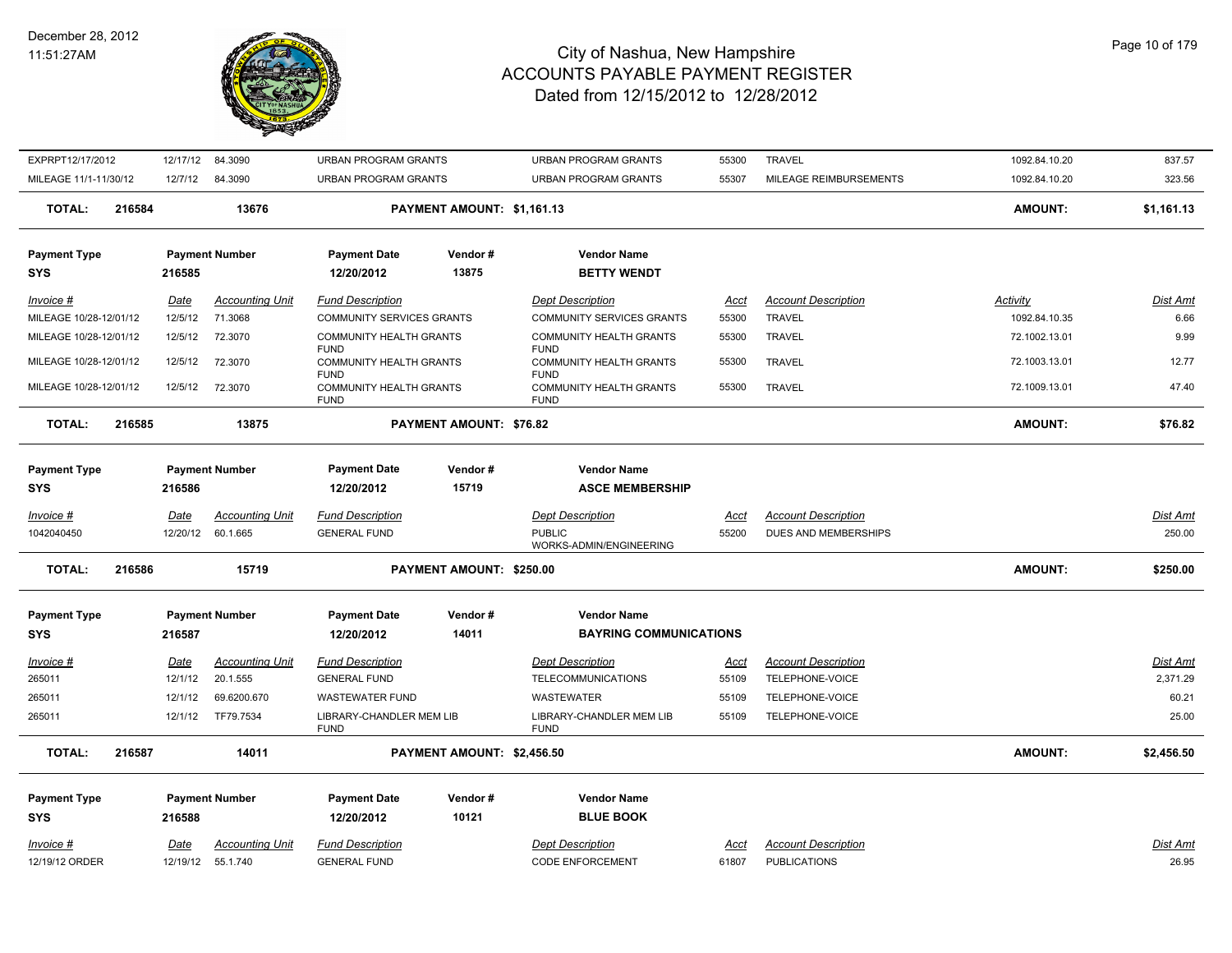

| <b>TOTAL:</b><br>216588             |                  | 10121                                       |                                                | <b>PAYMENT AMOUNT: \$26.95</b> |                                                           |                      |                                                   | <b>AMOUNT:</b>  | \$26.95                   |
|-------------------------------------|------------------|---------------------------------------------|------------------------------------------------|--------------------------------|-----------------------------------------------------------|----------------------|---------------------------------------------------|-----------------|---------------------------|
| <b>Payment Type</b><br>SYS          | 216589           | <b>Payment Number</b>                       | <b>Payment Date</b><br>12/20/2012              | Vendor#<br>15647               | <b>Vendor Name</b><br><b>BNA</b>                          |                      |                                                   |                 |                           |
| Invoice #                           | Date             | <b>Accounting Unit</b>                      | <b>Fund Description</b>                        |                                | <b>Dept Description</b>                                   | Acct                 | <b>Account Description</b>                        |                 | <b>Dist Amt</b>           |
| 253048 RENEWAL                      | 12/4/12          | 03.1.500                                    | <b>GENERAL FUND</b>                            |                                | LEGAL                                                     | 61807                | <b>PUBLICATIONS</b>                               |                 | 340.00                    |
| TOTAL:<br>216589                    |                  | 15647                                       |                                                | PAYMENT AMOUNT: \$340.00       |                                                           |                      |                                                   | AMOUNT:         | \$340.00                  |
| <b>Payment Type</b>                 |                  | <b>Payment Number</b>                       | <b>Void Date</b>                               | Vendor#                        | <b>Vendor Name</b>                                        |                      |                                                   |                 |                           |
| <b>SYS</b>                          | 216590           |                                             | 12/20/2012                                     | 14702                          | <b>CALLOWAY HOUSE INC</b>                                 |                      |                                                   |                 |                           |
| Invoice #                           | Date             | <b>Accounting Unit</b>                      | <b>Fund Description</b>                        |                                | <b>Dept Description</b>                                   | <u>Acct</u>          | <b>Account Description</b>                        |                 | Dist Amt                  |
| 5737030250DEC13                     | 12/6/12          | 69.6200.670                                 | <b>WASTEWATER FUND</b>                         |                                | <b>WASTEWATER</b>                                         | 54114                | <b>HEATING GAS</b>                                |                 | 57.92                     |
| <b>TOTAL:</b><br>216590             |                  | 14072                                       |                                                | PAYMENT AMOUNT: \$57.92        |                                                           |                      |                                                   | <b>AMOUNT:</b>  | \$57.92                   |
| <b>Payment Type</b><br>SYS          | 216591           | <b>Payment Number</b>                       | <b>Payment Date</b><br>12/20/2012              | Vendor#<br>15247               | <b>Vendor Name</b><br><b>COLLEGE ART ASSN DIRECTORIES</b> |                      |                                                   |                 |                           |
| Invoice #<br><b>GRAD PROGRAMS</b>   | Date             | <b>Accounting Unit</b><br>10/10/12 79.1.760 | <b>Fund Description</b><br><b>GENERAL FUND</b> |                                | <b>Dept Description</b><br><b>LIBRARY</b>                 | <u>Acct</u><br>61807 | <b>Account Description</b><br><b>PUBLICATIONS</b> |                 | <b>Dist Amt</b><br>109.00 |
| <b>TOTAL:</b><br>216591             |                  | 15247                                       |                                                | PAYMENT AMOUNT: \$109.00       |                                                           |                      |                                                   | <b>AMOUNT:</b>  | \$109.00                  |
| <b>Payment Type</b>                 |                  | <b>Payment Number</b>                       | <b>Payment Date</b>                            | Vendor#                        | <b>Vendor Name</b>                                        |                      |                                                   |                 |                           |
| SYS                                 | 216592           |                                             | 12/20/2012                                     | 14216                          | <b>FAIRPOINT COMMUNICATIONS</b>                           |                      |                                                   |                 |                           |
| Invoice #<br>603 417 2547 932-NOV13 | Date<br>11/30/12 | <b>Accounting Unit</b><br>20.1.555          | <b>Fund Description</b><br><b>GENERAL FUND</b> |                                | <b>Dept Description</b><br>TELECOMMUNICATIONS             | Acct<br>55109        | <b>Account Description</b><br>TELEPHONE-VOICE     | Activity        | <b>Dist Amt</b><br>739.59 |
| 603 417 2547 932-NOV13              |                  | 11/30/12 50.1.500                           | <b>GENERAL FUND</b>                            |                                | <b>POLICE</b>                                             | 54849                | <b>TELEPHONE LEASE</b>                            |                 | 218.54                    |
| 603 417 2547 932-NOV13              | 11/30/12         | 69.6200.540                                 | <b>WASTEWATER FUND</b>                         |                                | <b>WASTEWATER</b>                                         | 55109                | TELEPHONE-VOICE                                   |                 | 689.86                    |
| 603 417 2547 932-NOV13              |                  | 11/30/12 91.1.012621                        | <b>GENERAL FUND</b>                            |                                | SCHOOL                                                    | 55109                | TELEPHONE-VOICE                                   |                 | 171.88                    |
| 603 417 2547 932-NOV13              |                  | 11/30/12 91.1.032621                        | <b>GENERAL FUND</b>                            |                                | <b>SCHOOL</b>                                             | 55109                | TELEPHONE-VOICE                                   |                 | 212.47                    |
| 603 417 2547 932-NOV13              |                  | 11/30/12 91.1.042621                        | <b>GENERAL FUND</b>                            |                                | <b>SCHOOL</b>                                             | 55109                | TELEPHONE-VOICE                                   |                 | 212.47                    |
| 603 417 2547 932-NOV13              |                  | 11/30/12 91.1.062621                        | <b>GENERAL FUND</b>                            |                                | <b>SCHOOL</b>                                             | 55109                | TELEPHONE-VOICE                                   |                 | 53.94                     |
| 603 417 2547 932-NOV13              |                  | 11/30/12 91.1.092621                        | <b>GENERAL FUND</b>                            |                                | SCHOOL                                                    | 55109                | TELEPHONE-VOICE                                   |                 | 107.88                    |
| 603 417 2547 932-NOV13              |                  | 11/30/12 91.1.162621                        | <b>GENERAL FUND</b>                            |                                | <b>SCHOOL</b>                                             | 55109                | TELEPHONE-VOICE                                   |                 | 32.00                     |
| 603 417 2547 932-NOV13              |                  | 11/30/12 91.3800.231240                     | <b>SCHOOL GRANTS FUND</b>                      |                                | <b>SCHOOL</b>                                             | 55109                | TELEPHONE-VOICE                                   | 91.03763.231240 | 157.60                    |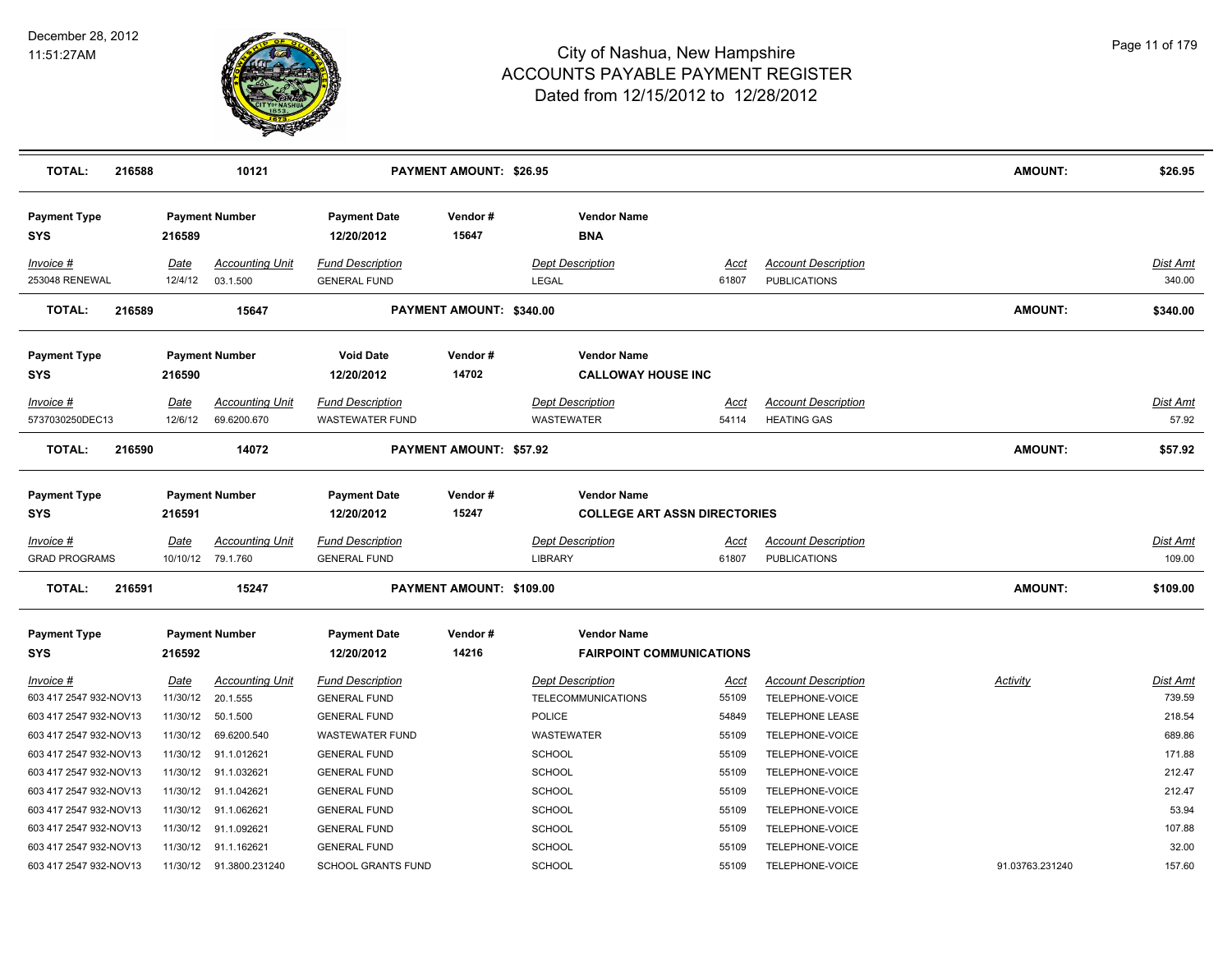

| <b>TOTAL:</b><br>216592               |                  | 14216                                             |                                                | PAYMENT AMOUNT: \$2,596.23     |                                                       |                      |                                                      | <b>AMOUNT:</b> | \$2,596.23               |
|---------------------------------------|------------------|---------------------------------------------------|------------------------------------------------|--------------------------------|-------------------------------------------------------|----------------------|------------------------------------------------------|----------------|--------------------------|
| <b>Payment Type</b><br><b>SYS</b>     | 216593           | <b>Payment Number</b>                             | <b>Payment Date</b><br>12/20/2012              | Vendor#<br>14216               | <b>Vendor Name</b><br><b>FAIRPOINT COMMUNICATIONS</b> |                      |                                                      |                |                          |
| $Invoice$ #<br>603 880 0568 578-DEC13 | Date<br>12/6/12  | <b>Accounting Unit</b><br>50.1.500                | <b>Fund Description</b><br><b>GENERAL FUND</b> |                                | <b>Dept Description</b><br><b>POLICE</b>              | <u>Acct</u><br>54849 | <b>Account Description</b><br><b>TELEPHONE LEASE</b> |                | <b>Dist Amt</b><br>88.94 |
| <b>TOTAL:</b><br>216593               |                  | 14216                                             |                                                | PAYMENT AMOUNT: \$88.94        |                                                       |                      |                                                      | <b>AMOUNT:</b> | \$88.94                  |
| <b>Payment Type</b><br><b>SYS</b>     | 216594           | <b>Payment Number</b>                             | <b>Payment Date</b><br>12/20/2012              | Vendor#<br>10853               | <b>Vendor Name</b><br><b>GRAINGER</b>                 |                      |                                                      |                |                          |
| $Invoice$ #                           | Date             | <b>Accounting Unit</b>                            | <b>Fund Description</b>                        |                                | <b>Dept Description</b>                               | <u>Acct</u>          | <b>Account Description</b>                           |                | <u>Dist Amt</u>          |
| 9004217361                            | 11/26/12         | 69.6200.670                                       | <b>WASTEWATER FUND</b>                         |                                | <b>WASTEWATER</b>                                     | 54487                | <b>EQUIPMENT REPAIRS &amp;</b><br><b>MAINTENANCE</b> |                | 12.10                    |
| 9007795504                            | 11/29/12         | 69.6200.670                                       | <b>WASTEWATER FUND</b>                         |                                | <b>WASTEWATER</b>                                     | 54487                | <b>EQUIPMENT REPAIRS &amp;</b><br><b>MAINTENANCE</b> |                | 64.88                    |
| 216594<br><b>TOTAL:</b>               |                  | 10853                                             |                                                | <b>PAYMENT AMOUNT: \$76.98</b> |                                                       |                      |                                                      | <b>AMOUNT:</b> | \$76.98                  |
| <b>Payment Type</b>                   |                  | <b>Payment Number</b>                             | <b>Payment Date</b>                            | Vendor#                        | <b>Vendor Name</b>                                    |                      |                                                      |                |                          |
| <b>SYS</b>                            | 216595           |                                                   | 12/20/2012                                     | 12881                          | <b>IAAO</b>                                           |                      |                                                      |                |                          |
| $Invoice$ #                           | Date             | <b>Accounting Unit</b>                            | <b>Fund Description</b>                        |                                | <b>Dept Description</b>                               | Acct                 | <b>Account Description</b>                           |                | <b>Dist Amt</b>          |
| 13-00011838 MARINO                    | 10/25/12         | 32.1.600                                          | <b>GENERAL FUND</b>                            |                                | ASSESSING                                             | 55200                | <b>DUES AND MEMBERSHIPS</b>                          |                | 175.00                   |
| 13-00134989 DAME                      | 10/25/12         | 32.1.600                                          | <b>GENERAL FUND</b>                            |                                | ASSESSING                                             | 55200                | DUES AND MEMBERSHIPS                                 |                | 175.00                   |
| <b>TOTAL:</b><br>216595               |                  | 12881                                             |                                                | PAYMENT AMOUNT: \$350.00       |                                                       |                      |                                                      | <b>AMOUNT:</b> | \$350.00                 |
| <b>Payment Type</b>                   |                  | <b>Payment Number</b>                             | <b>Payment Date</b>                            | Vendor#                        | <b>Vendor Name</b>                                    |                      |                                                      |                |                          |
| <b>SYS</b>                            | 216596           |                                                   | 12/20/2012                                     | 15704                          | <b>IBFCSM/BCHCM</b>                                   |                      |                                                      |                |                          |
| Invoice #                             | Date             | <b>Accounting Unit</b>                            | <b>Fund Description</b>                        |                                | <b>Dept Description</b>                               | Acct                 | <b>Account Description</b>                           | Activity       | Dist Amt                 |
| CONLEY 0243 2013 FEE                  | 12/12/12         | 71.3068                                           | COMMUNITY SERVICES GRANTS                      |                                | <b>COMMUNITY SERVICES GRANTS</b>                      | 55421                | TRAINING & CERTIFICATIONS                            | 71.1004.13.01  | 95.00                    |
| CROOKER 0248 2013 FEE                 | 12/12/12 71.3068 |                                                   | <b>COMMUNITY SERVICES GRANTS</b>               |                                | <b>COMMUNITY SERVICES GRANTS</b>                      | 55421                | TRAINING & CERTIFICATIONS                            | 71.1004.13.01  | 95.00                    |
| <b>TOTAL:</b><br>216596               |                  | 15704                                             |                                                | PAYMENT AMOUNT: \$190.00       |                                                       |                      |                                                      | AMOUNT:        | \$190.00                 |
| <b>Payment Type</b>                   |                  | <b>Payment Number</b>                             | <b>Payment Date</b>                            | Vendor#                        | <b>Vendor Name</b>                                    |                      |                                                      |                |                          |
| <b>SYS</b>                            | 216597           |                                                   | 12/20/2012                                     | 14702                          | <b>LIBERTY UTILITIES</b>                              |                      |                                                      |                |                          |
| Invoice #<br>5734017040DEC13          | Date             | <b>Accounting Unit</b><br>11/30/12  52.1.720.8175 | <b>Fund Description</b><br><b>GENERAL FUND</b> |                                | <b>Dept Description</b><br><b>FIRE</b>                | Acct<br>54114        | <b>Account Description</b><br><b>HEATING GAS</b>     |                | Dist Amt<br>499.06       |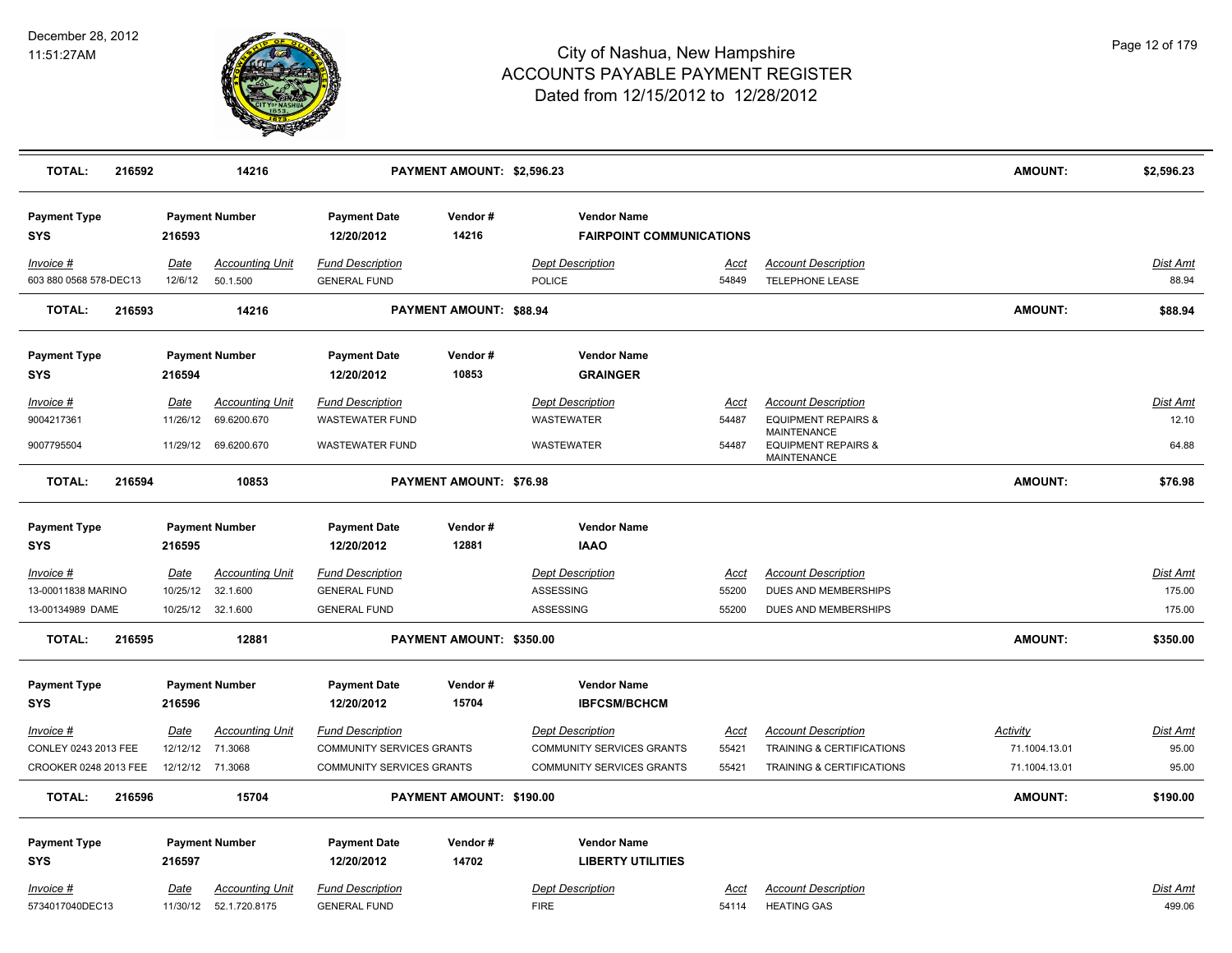

| <b>TOTAL:</b>                     | 216597 |                        | 14702                                   |                                                   | PAYMENT AMOUNT: \$499.06        |                                                |                      |                                                  | <b>AMOUNT:</b> | \$499.06                  |
|-----------------------------------|--------|------------------------|-----------------------------------------|---------------------------------------------------|---------------------------------|------------------------------------------------|----------------------|--------------------------------------------------|----------------|---------------------------|
| <b>Payment Type</b><br><b>SYS</b> |        | 216598                 | <b>Payment Number</b>                   | <b>Payment Date</b><br>12/20/2012                 | Vendor#<br>14702                | <b>Vendor Name</b><br><b>LIBERTY UTILITIES</b> |                      |                                                  |                |                           |
| $Invoice$ #<br>5734415580DEC13    |        | Date<br>12/7/12        | <b>Accounting Unit</b><br>52.1.720.8178 | <b>Fund Description</b><br><b>GENERAL FUND</b>    |                                 | <b>Dept Description</b><br><b>FIRE</b>         | <u>Acct</u><br>54114 | <b>Account Description</b><br><b>HEATING GAS</b> |                | Dist Amt<br>410.28        |
| <b>TOTAL:</b>                     | 216598 |                        | 14702                                   |                                                   | PAYMENT AMOUNT: \$410.28        |                                                |                      |                                                  | <b>AMOUNT:</b> | \$410.28                  |
| <b>Payment Type</b><br><b>SYS</b> |        | 216599                 | <b>Payment Number</b>                   | <b>Payment Date</b><br>12/20/2012                 | Vendor#<br>14702                | <b>Vendor Name</b><br><b>LIBERTY UTILITIES</b> |                      |                                                  |                |                           |
| Invoice #<br>5737030160DEC13      |        | Date<br>12/6/12        | <b>Accounting Unit</b><br>69.6200.670   | <b>Fund Description</b><br><b>WASTEWATER FUND</b> |                                 | <b>Dept Description</b><br><b>WASTEWATER</b>   | Acct<br>54114        | <b>Account Description</b><br><b>HEATING GAS</b> |                | Dist Amt<br>2,547.88      |
| <b>TOTAL:</b>                     | 216599 |                        | 14702                                   |                                                   | PAYMENT AMOUNT: \$2,547.88      |                                                |                      |                                                  | AMOUNT:        | \$2,547.88                |
| <b>Payment Type</b><br><b>SYS</b> |        | 216600                 | <b>Payment Number</b>                   | <b>Payment Date</b><br>12/20/2012                 | Vendor#<br>14702                | <b>Vendor Name</b><br><b>LIBERTY UTILITIES</b> |                      |                                                  |                |                           |
| Invoice #<br>5737030180DEC13      |        | <u>Date</u><br>12/6/12 | <b>Accounting Unit</b><br>69.6200.670   | <b>Fund Description</b><br>WASTEWATER FUND        |                                 | <b>Dept Description</b><br>WASTEWATER          | <u>Acct</u><br>54114 | <b>Account Description</b><br><b>HEATING GAS</b> |                | <u>Dist Amt</u><br>425.13 |
| <b>TOTAL:</b>                     | 216600 |                        | 14702                                   |                                                   | PAYMENT AMOUNT: \$425.13        |                                                |                      |                                                  | <b>AMOUNT:</b> | \$425.13                  |
| <b>Payment Type</b><br><b>SYS</b> |        | 216601                 | <b>Payment Number</b>                   | <b>Payment Date</b><br>12/20/2012                 | Vendor#<br>14702                | <b>Vendor Name</b><br><b>LIBERTY UTILITIES</b> |                      |                                                  |                |                           |
| Invoice #<br>5737030190DEC13      |        | Date<br>12/6/12        | <b>Accounting Unit</b><br>69.6200.670   | <b>Fund Description</b><br><b>WASTEWATER FUND</b> |                                 | <b>Dept Description</b><br>WASTEWATER          | Acct<br>54114        | <b>Account Description</b><br><b>HEATING GAS</b> |                | Dist Amt<br>161.43        |
| <b>TOTAL:</b>                     | 216601 |                        | 14702                                   |                                                   | PAYMENT AMOUNT: \$161.43        |                                                |                      |                                                  | <b>AMOUNT:</b> | \$161.43                  |
| <b>Payment Type</b><br><b>SYS</b> |        | 216602                 | <b>Payment Number</b>                   | <b>Payment Date</b><br>12/20/2012                 | Vendor#<br>14702                | <b>Vendor Name</b><br><b>LIBERTY UTILITIES</b> |                      |                                                  |                |                           |
| $Invoice$ #<br>5737030200DEC13    |        | Date<br>12/6/12        | <b>Accounting Unit</b><br>69.6200.670   | <b>Fund Description</b><br><b>WASTEWATER FUND</b> |                                 | <b>Dept Description</b><br>WASTEWATER          | Acct<br>54114        | <b>Account Description</b><br><b>HEATING GAS</b> |                | Dist Amt<br>744.52        |
| <b>TOTAL:</b>                     | 216602 |                        | 14702                                   |                                                   | <b>PAYMENT AMOUNT: \$744.52</b> |                                                |                      |                                                  | <b>AMOUNT:</b> | \$744.52                  |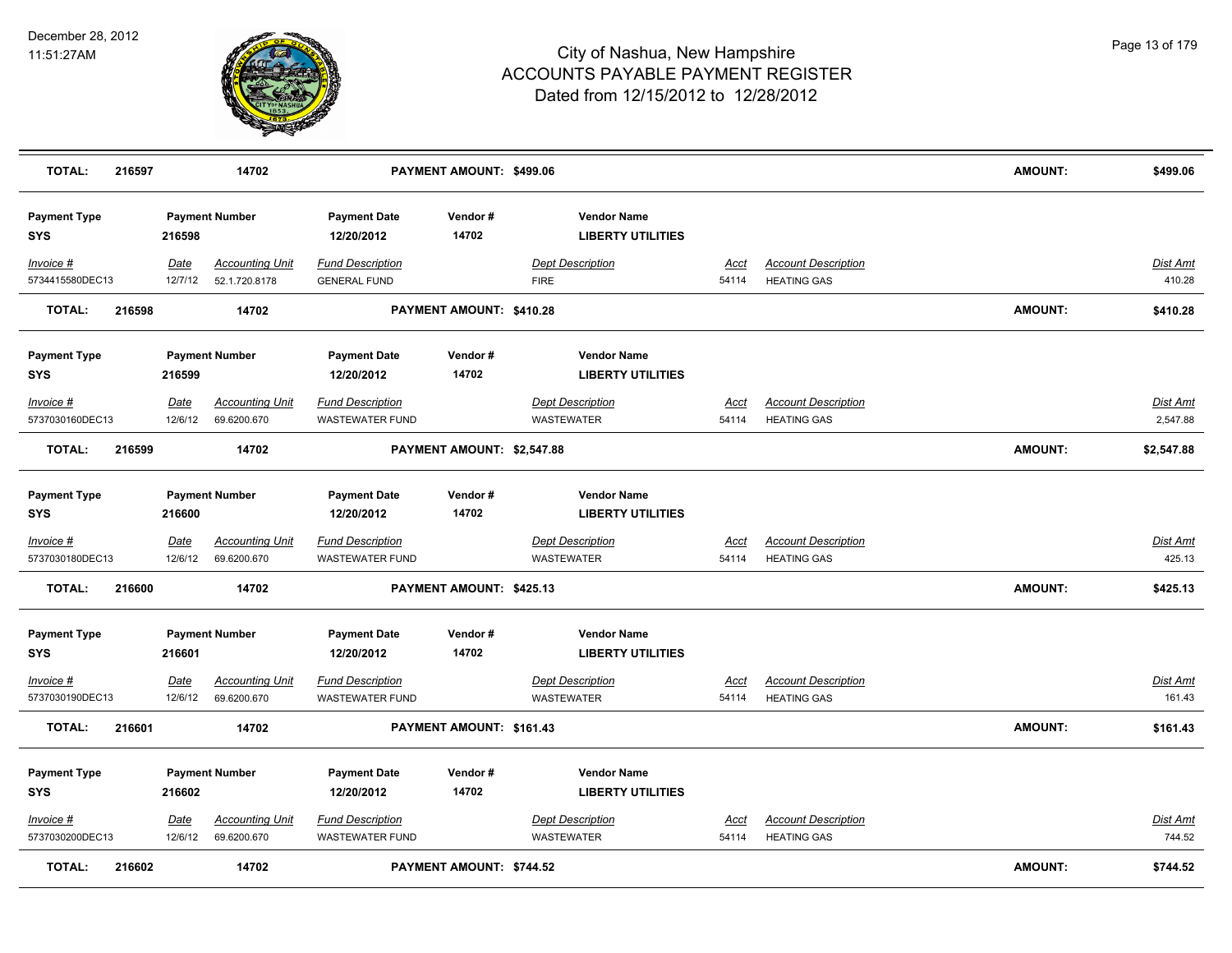

| <b>Payment Type</b>               |             | <b>Payment Number</b>  | <b>Payment Date</b>               | Vendor#                  | <b>Vendor Name</b>                  |             |                            |                |                 |
|-----------------------------------|-------------|------------------------|-----------------------------------|--------------------------|-------------------------------------|-------------|----------------------------|----------------|-----------------|
| <b>SYS</b>                        | 216603      |                        | 12/20/2012                        | 14702                    | <b>LIBERTY UTILITIES</b>            |             |                            |                |                 |
| $Invoice$ #                       | <u>Date</u> | <b>Accounting Unit</b> | <b>Fund Description</b>           |                          | <b>Dept Description</b>             | Acct        | <b>Account Description</b> |                | Dist Amt        |
| 5737030220DEC13                   | 12/6/12     | 69.6200.670            | <b>WASTEWATER FUND</b>            |                          | <b>WASTEWATER</b>                   | 54114       | <b>HEATING GAS</b>         |                | 42.10           |
| <b>TOTAL:</b><br>216603           |             | 14702                  |                                   | PAYMENT AMOUNT: \$42.10  |                                     |             |                            | <b>AMOUNT:</b> | \$42.10         |
| <b>Payment Type</b>               |             | <b>Payment Number</b>  | <b>Payment Date</b>               | Vendor#                  | <b>Vendor Name</b>                  |             |                            |                |                 |
| <b>SYS</b>                        | 216604      |                        | 12/20/2012                        | 14702                    | <b>LIBERTY UTILITIES</b>            |             |                            |                |                 |
| $Invoice$ #                       | <u>Date</u> | <b>Accounting Unit</b> | <b>Fund Description</b>           |                          | <b>Dept Description</b>             | <u>Acct</u> | <b>Account Description</b> |                | <b>Dist Amt</b> |
| 5737030700DEC13                   | 12/6/12     | 69.6200.670            | <b>WASTEWATER FUND</b>            |                          | <b>WASTEWATER</b>                   | 54114       | <b>HEATING GAS</b>         |                | 101.51          |
| <b>TOTAL:</b><br>216604           |             | 14702                  |                                   | PAYMENT AMOUNT: \$101.51 |                                     |             |                            | <b>AMOUNT:</b> | \$101.51        |
| <b>Payment Type</b>               |             | <b>Payment Number</b>  | <b>Payment Date</b>               | Vendor#                  | <b>Vendor Name</b>                  |             |                            |                |                 |
| <b>SYS</b>                        | 216605      |                        | 12/20/2012                        | 14702                    | <b>LIBERTY UTILITIES</b>            |             |                            |                |                 |
| $Invoice$ #                       | <b>Date</b> | <b>Accounting Unit</b> | <b>Fund Description</b>           |                          | <b>Dept Description</b>             | Acct        | <b>Account Description</b> |                | <b>Dist Amt</b> |
| 5737619422DEC13                   | 12/6/12     | 50.1.500               | <b>GENERAL FUND</b>               |                          | <b>POLICE</b>                       | 54114       | <b>HEATING GAS</b>         |                | 61.32           |
| <b>TOTAL:</b><br>216605           |             | 14702                  |                                   | PAYMENT AMOUNT: \$61.32  |                                     |             |                            | <b>AMOUNT:</b> | \$61.32         |
| <b>Payment Type</b>               |             | <b>Payment Number</b>  | <b>Payment Date</b>               | Vendor#                  | <b>Vendor Name</b>                  |             |                            |                |                 |
| <b>SYS</b>                        | 216606      |                        | 12/20/2012                        | 14702                    | <b>LIBERTY UTILITIES</b>            |             |                            |                |                 |
| Invoice #                         | <u>Date</u> | <b>Accounting Unit</b> | <b>Fund Description</b>           |                          | <b>Dept Description</b>             | <u>Acct</u> | <b>Account Description</b> |                | <b>Dist Amt</b> |
| 5738610000DEC13                   | 12/6/12     | 77.1.500               | <b>GENERAL FUND</b>               |                          | PARKS & RECREATION                  | 54114       | <b>HEATING GAS</b>         |                | 206.37          |
| <b>TOTAL:</b><br>216606           |             | 14702                  |                                   | PAYMENT AMOUNT: \$206.37 |                                     |             |                            | <b>AMOUNT:</b> | \$206.37        |
|                                   |             |                        |                                   |                          |                                     |             |                            |                |                 |
| <b>Payment Type</b><br><b>SYS</b> | 216607      | <b>Payment Number</b>  | <b>Payment Date</b><br>12/20/2012 | Vendor#<br>10797         | <b>Vendor Name</b><br><b>NAGARA</b> |             |                            |                |                 |
|                                   |             |                        |                                   |                          |                                     |             |                            |                |                 |
| Invoice #                         | Date        | <b>Accounting Unit</b> | <b>Fund Description</b>           |                          | <b>Dept Description</b>             | <u>Acct</u> | <b>Account Description</b> |                | Dist Amt        |
| 3676 P BERGERON 2013              | 12/7/12     | 07.1.565               | <b>GENERAL FUND</b>               |                          | <b>CITY CLERK</b>                   | 55200       | DUES AND MEMBERSHIPS       |                | 150.00          |
| <b>TOTAL:</b><br>216607           |             | 10797                  |                                   | PAYMENT AMOUNT: \$150.00 |                                     |             |                            | <b>AMOUNT:</b> | \$150.00        |
| <b>Payment Type</b>               |             | <b>Payment Number</b>  | <b>Payment Date</b>               | Vendor#                  | <b>Vendor Name</b>                  |             |                            |                |                 |
| <b>SYS</b>                        | 216608      |                        | 12/20/2012                        | 14519                    | <b>NESTMA</b>                       |             |                            |                |                 |
| Invoice #                         | Date        | <b>Accounting Unit</b> | <b>Fund Description</b>           |                          | <b>Dept Description</b>             | Acct        | <b>Account Description</b> |                | Dist Amt        |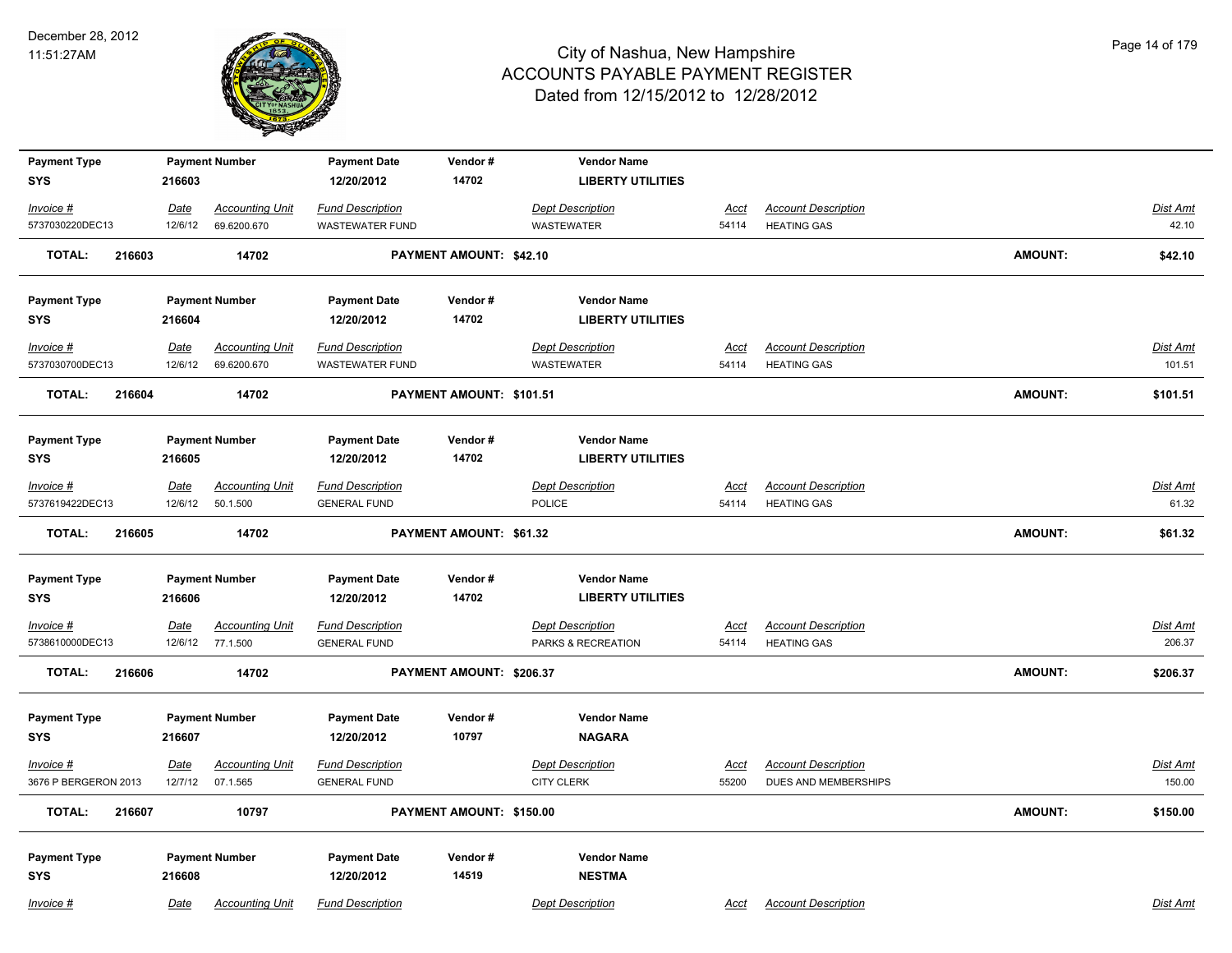

| CAGGIANO MEMBER 2013                 |                   |                                             |                                                |                          |                                                      |                      |                                                               |                |                          |
|--------------------------------------|-------------------|---------------------------------------------|------------------------------------------------|--------------------------|------------------------------------------------------|----------------------|---------------------------------------------------------------|----------------|--------------------------|
|                                      | 12/3/12           | 77.1.655                                    | <b>GENERAL FUND</b>                            |                          | PARKS & RECREATION                                   | 55200                | DUES AND MEMBERSHIPS                                          |                | 55.00                    |
| FAULKNER MEMBER 2013                 | 12/3/12           | 77.1.655                                    | <b>GENERAL FUND</b>                            |                          | PARKS & RECREATION                                   | 55200                | DUES AND MEMBERSHIPS                                          |                | 55.00                    |
| LAJOIE MEMBER 2013                   | 12/3/12           | 77.1.655                                    | <b>GENERAL FUND</b>                            |                          | PARKS & RECREATION                                   | 55200                | DUES AND MEMBERSHIPS                                          |                | 55.00                    |
| LEBLANC MEMBER 2013                  | 12/3/12           | 77.1.655                                    | <b>GENERAL FUND</b>                            |                          | PARKS & RECREATION                                   | 55200                | DUES AND MEMBERSHIPS                                          |                | 55.00                    |
| PAINTER MEMBER 2013                  | 12/3/12           | 77.1.655                                    | <b>GENERAL FUND</b>                            |                          | PARKS & RECREATION                                   | 55200                | DUES AND MEMBERSHIPS                                          |                | 55.00                    |
| R GENEST MEMBER 2013                 | 12/3/12           | 77.1.655                                    | <b>GENERAL FUND</b>                            |                          | PARKS & RECREATION                                   | 55200                | DUES AND MEMBERSHIPS                                          |                | 55.00                    |
| SOARES MEMBER 2013                   |                   | 12/3/12 77.1.655                            | <b>GENERAL FUND</b>                            |                          | PARKS & RECREATION                                   | 55200                | DUES AND MEMBERSHIPS                                          |                | 55.00                    |
| <b>TOTAL:</b><br>216608              |                   | 14519                                       |                                                | PAYMENT AMOUNT: \$385.00 |                                                      |                      |                                                               | <b>AMOUNT:</b> | \$385.00                 |
| <b>Payment Type</b>                  |                   | <b>Payment Number</b>                       | <b>Payment Date</b>                            | Vendor#                  | <b>Vendor Name</b>                                   |                      |                                                               |                |                          |
| <b>SYS</b>                           | 216609            |                                             | 12/20/2012                                     | 14760                    | <b>NEW ENGLAND PARK ASOCIATION</b>                   |                      |                                                               |                |                          |
|                                      |                   |                                             |                                                |                          |                                                      |                      |                                                               |                |                          |
| <i>Invoice</i> #                     | <u>Date</u>       | <b>Accounting Unit</b>                      | <b>Fund Description</b>                        |                          | <b>Dept Description</b>                              | <u>Acct</u>          | <b>Account Description</b>                                    |                | Dist Amt                 |
| CAGGIANO PROF MEMB                   |                   | 11/30/12 77.1.655                           | <b>GENERAL FUND</b>                            |                          | PARKS & RECREATION                                   | 55200                | DUES AND MEMBERSHIPS                                          |                | 25.00                    |
| 13<br>DWANE PROF MEMB 13             |                   | 11/30/12 77.1.655                           | <b>GENERAL FUND</b>                            |                          | PARKS & RECREATION                                   | 55200                | DUES AND MEMBERSHIPS                                          |                | 25.00                    |
| OBERHOLTZER PROF                     |                   | 11/30/12 77.1.655                           | <b>GENERAL FUND</b>                            |                          | PARKS & RECREATION                                   | 55200                | DUES AND MEMBERSHIPS                                          |                | 25.00                    |
| MEM13<br>PAINTER PROF MEMB 13        | 11/30/12 77.1.655 |                                             | <b>GENERAL FUND</b>                            |                          | PARKS & RECREATION                                   | 55200                | DUES AND MEMBERSHIPS                                          |                | 25.00                    |
| <b>TOTAL:</b><br>216609              |                   | 14760                                       |                                                | PAYMENT AMOUNT: \$100.00 |                                                      |                      |                                                               | <b>AMOUNT:</b> | \$100.00                 |
|                                      |                   |                                             |                                                |                          |                                                      |                      |                                                               |                |                          |
| <b>Payment Type</b>                  |                   | <b>Payment Number</b>                       | <b>Payment Date</b>                            | Vendor#                  | <b>Vendor Name</b>                                   |                      |                                                               |                |                          |
| <b>SYS</b>                           | 216610            |                                             | 12/20/2012                                     | 14541                    | <b>NHBOA</b>                                         |                      |                                                               |                |                          |
| Invoice #                            | <b>Date</b>       | <b>Accounting Unit</b>                      | <b>Fund Description</b>                        |                          | <b>Dept Description</b>                              | Acct                 | <b>Account Description</b>                                    |                | Dist Amt                 |
| 121212 NHBOA MONTHLY                 |                   |                                             |                                                |                          |                                                      |                      |                                                               |                |                          |
|                                      |                   | 12/12/12  53.1.730                          | <b>GENERAL FUND</b>                            |                          | <b>BUILDING INSPECTION</b>                           | 55421                | TRAINING & CERTIFICATIONS                                     |                | 90.00                    |
| <b>TOTAL:</b><br>216610              |                   | 14541                                       |                                                | PAYMENT AMOUNT: \$90.00  |                                                      |                      |                                                               | <b>AMOUNT:</b> | \$90.00                  |
|                                      |                   |                                             |                                                |                          |                                                      |                      |                                                               |                |                          |
| <b>Payment Type</b>                  |                   | <b>Payment Number</b>                       | <b>Payment Date</b>                            | Vendor#                  | <b>Vendor Name</b>                                   |                      |                                                               |                |                          |
| <b>SYS</b>                           | 216611            |                                             | 12/20/2012                                     | 14544                    | <b>NHGFOA</b>                                        |                      |                                                               |                |                          |
|                                      |                   |                                             |                                                |                          |                                                      |                      |                                                               |                |                          |
| <u>Invoice #</u><br>R EVANS GOV GAAP | <u>Date</u>       | <b>Accounting Unit</b><br>12/19/12 26.1.590 | <b>Fund Description</b><br><b>GENERAL FUND</b> |                          | <b>Dept Description</b><br><b>FINANCIAL SERVICES</b> | <u>Acct</u><br>55400 | <b>Account Description</b><br><b>CONFERENCES AND SEMINARS</b> |                | <u>Dist Amt</u><br>35.00 |
| JAN13<br>R LAM GOV GAAP JAN13        |                   | 12/19/12 26.1.590                           | <b>GENERAL FUND</b>                            |                          | <b>FINANCIAL SERVICES</b>                            | 55400                | <b>CONFERENCES AND SEMINARS</b>                               |                | 35.00                    |
| <b>TOTAL:</b><br>216611              |                   | 14544                                       |                                                | PAYMENT AMOUNT: \$70.00  |                                                      |                      |                                                               | <b>AMOUNT:</b> | \$70.00                  |
|                                      |                   |                                             |                                                |                          |                                                      |                      |                                                               |                |                          |
|                                      |                   |                                             |                                                |                          |                                                      |                      |                                                               |                |                          |
| <b>Payment Type</b>                  |                   | <b>Payment Number</b>                       | <b>Payment Date</b>                            | Vendor#                  | <b>Vendor Name</b>                                   |                      |                                                               | Payee Name     |                          |
| <b>SYS</b>                           | 216612            |                                             | 12/20/2012                                     | 14546                    | <b>NHTLA</b>                                         |                      |                                                               | <b>NHLA</b>    |                          |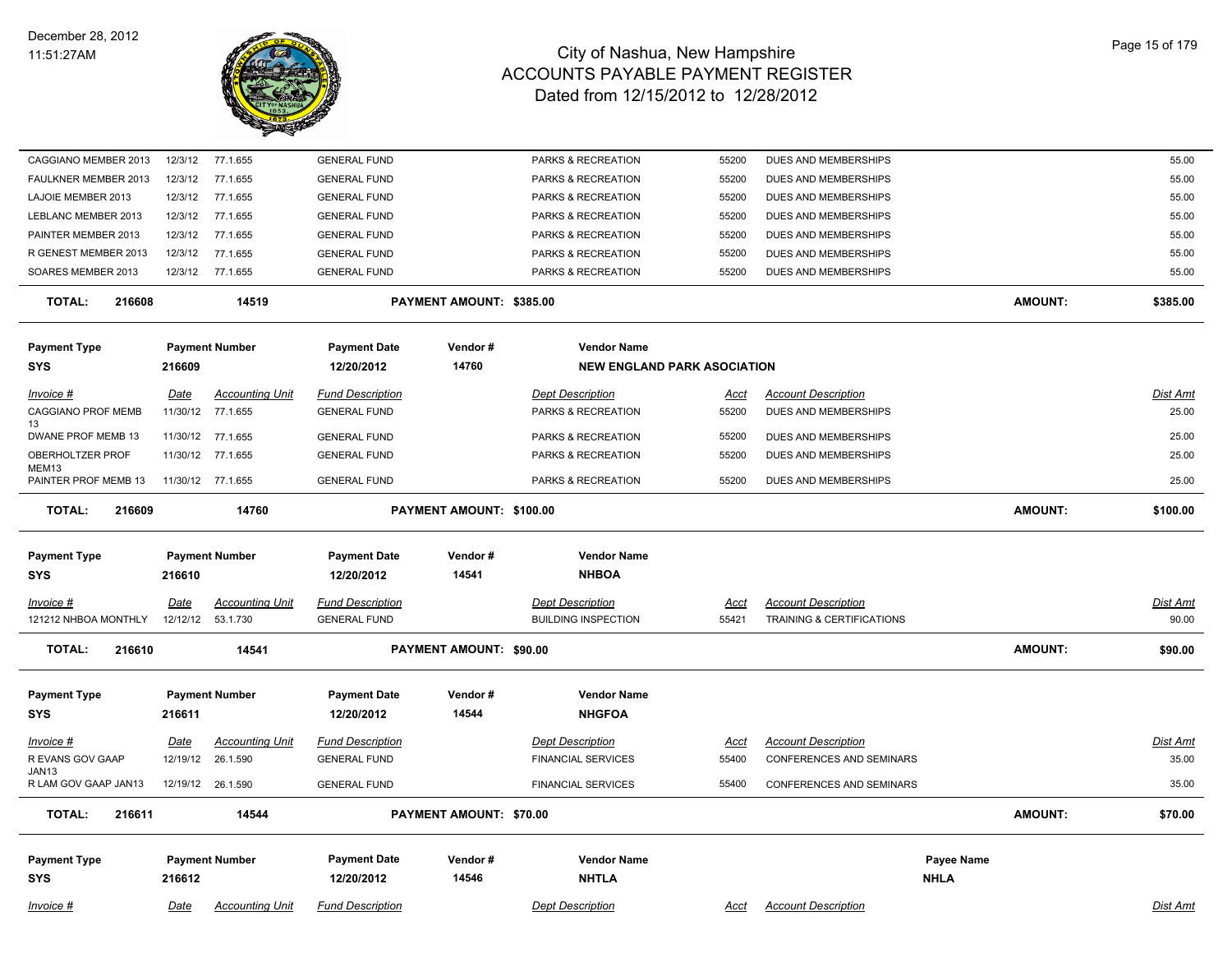#### December 28, 2012 11:51:27AM



| <b>BOLTON MEMBERDUE</b>           | 12/12/12 79.1.500 |                        | <b>GENERAL FUND</b>                  |                            | <b>LIBRARY</b>                           | 55200 | DUES AND MEMBERSHIPS       |                 | 80.00      |
|-----------------------------------|-------------------|------------------------|--------------------------------------|----------------------------|------------------------------------------|-------|----------------------------|-----------------|------------|
| 2013<br>S SMITH<br>MEMBERDUES2013 | 12/12/12 79.1.500 |                        | <b>GENERAL FUND</b>                  |                            | <b>LIBRARY</b>                           | 55200 | DUES AND MEMBERSHIPS       |                 | 50.00      |
| <b>TOTAL:</b><br>216612           |                   | 14546                  |                                      | PAYMENT AMOUNT: \$130.00   |                                          |       |                            | <b>AMOUNT:</b>  | \$130.00   |
| <b>Payment Type</b>               |                   | <b>Payment Number</b>  | <b>Payment Date</b>                  | Vendor#                    | <b>Vendor Name</b>                       |       |                            |                 |            |
| SYS                               | 216613            |                        | 12/20/2012                           | 13291                      | <b>PENNICHUCK WATER WORKS INC</b>        |       |                            |                 |            |
| Invoice #                         | Date              | <b>Accounting Unit</b> | <b>Fund Description</b>              |                            | <b>Dept Description</b>                  | Acct  | <b>Account Description</b> | Activity        | Dist Amt   |
| 100000881-991NOV13                | 12/6/12           | 50.1.500               | <b>GENERAL FUND</b>                  |                            | <b>POLICE</b>                            | 54141 | <b>WATER &amp; SEWER</b>   |                 | 23.64      |
| 1000014751-88180NOV13             | 12/6/12           | 68.6000.692            | SOLID WASTE FUND                     |                            | SOLID WASTE                              | 54141 | <b>WATER &amp; SEWER</b>   |                 | 80.24      |
| 100001601-1922OCT13               | 12/6/12           | 45.1.720               | <b>GENERAL FUND</b>                  |                            | SUBURBAN CEMETERY                        | 54141 | <b>WATER &amp; SEWER</b>   |                 | 110.91     |
| 100001998-2371NOV13               | 12/6/12           | 52.1.720.8172          | <b>GENERAL FUND</b>                  |                            | <b>FIRE</b>                              | 54141 | <b>WATER &amp; SEWER</b>   |                 | 216.47     |
| 100003748-4266DEC13               | 12/6/12           | 77.1.650               | <b>GENERAL FUND</b>                  |                            | PARKS & RECREATION                       | 54141 | <b>WATER &amp; SEWER</b>   |                 | 65.52      |
| 100007911-2241NOV13               | 12/6/12           | 44.1.720               | <b>GENERAL FUND</b>                  |                            | EDGEWOOD CEMETERY                        | 54141 | <b>WATER &amp; SEWER</b>   |                 | 487.91     |
| 100007911-2241SEPT13              | 10/4/12           | 44.1.720               | <b>GENERAL FUND</b>                  |                            | EDGEWOOD CEMETERY                        | 54141 | <b>WATER &amp; SEWER</b>   |                 | 1,254.22   |
| 100012411-2241NOV13               | 12/6/12           | 52.1.720.8176          | <b>GENERAL FUND</b>                  |                            | <b>FIRE</b>                              | 54141 | <b>WATER &amp; SEWER</b>   |                 | 109.86     |
| 100013951-15303NOV13              | 12/13/12          | 22.2505                | <b>GOVT &amp; EDUCATION CHANNELS</b> |                            | <b>GOV'T &amp; EDUCATION CHANNELS</b>    | 54141 | <b>WATER &amp; SEWER</b>   |                 | 16.57      |
| 100013951-15303NOV13              | 12/13/12          | 60.1.500               | <b>FUND</b><br><b>GENERAL FUND</b>   |                            | <b>PUBLIC</b><br>WORKS-ADMIN/ENGINEERING | 54141 | <b>WATER &amp; SEWER</b>   |                 | 60.74      |
| 100013951-15303NOV13              | 12/13/12          | 86.3120                | <b>TRANSIT GRANTS</b>                |                            | <b>TRANSPORTATION</b>                    | 54141 | <b>WATER &amp; SEWER</b>   | 86.800.13.10.10 | 60.75      |
| 100014890-88167NOV13              | 12/6/12           | 68.6000.692            | SOLID WASTE FUND                     |                            | <b>SOLID WASTE</b>                       | 54141 | <b>WATER &amp; SEWER</b>   |                 | 60.24      |
| 100014890-88167OCT13              | 11/8/12           | 68.6000.692            | SOLID WASTE FUND                     |                            | <b>SOLID WASTE</b>                       | 54141 | <b>WATER &amp; SEWER</b>   |                 | 28.72      |
| 100017785-2371NOV13               | 12/6/12           | 69.6200.540            | <b>WASTEWATER FUND</b>               |                            | <b>WASTEWATER</b>                        | 54141 | <b>WATER &amp; SEWER</b>   |                 | 91.91      |
| 100020009-991NOV13                | 12/6/12           | 69.6200.540            | <b>WASTEWATER FUND</b>               |                            | <b>WASTEWATER</b>                        | 54141 | <b>WATER &amp; SEWER</b>   |                 | 55.88      |
| 100020198-27002NOV13              | 12/6/12           | 52.1.720.8172          | <b>GENERAL FUND</b>                  |                            | <b>FIRE</b>                              | 54141 | <b>WATER &amp; SEWER</b>   |                 | 55.88      |
| 100021221-28285NOV13              | 12/6/12           | 77.1.650               | <b>GENERAL FUND</b>                  |                            | PARKS & RECREATION                       | 54141 | <b>WATER &amp; SEWER</b>   |                 | 91.91      |
| 100021229-2241NOV13               | 12/6/12           | 52.1.720.8176          | <b>GENERAL FUND</b>                  |                            | <b>FIRE</b>                              | 54141 | <b>WATER &amp; SEWER</b>   |                 | 55.88      |
| 100022670-2241NOV13               | 12/6/12           | 77.1.650               | <b>GENERAL FUND</b>                  |                            | PARKS & RECREATION                       | 54141 | <b>WATER &amp; SEWER</b>   |                 | 32.77      |
| 100023353-2241NOV                 | 12/6/12           | 77.1.650               | <b>GENERAL FUND</b>                  |                            | PARKS & RECREATION                       | 54141 | <b>WATER &amp; SEWER</b>   |                 | 553.07     |
| 100023507-31249DEC13              | 12/6/12           | 77.1.650               | <b>GENERAL FUND</b>                  |                            | PARKS & RECREATION                       | 54141 | <b>WATER &amp; SEWER</b>   |                 | 65.52      |
| 100024452-32436DEC13              | 12/6/12           | 77.1.720.8191          | <b>GENERAL FUND</b>                  |                            | PARKS & RECREATION                       | 54141 | <b>WATER &amp; SEWER</b>   |                 | 138.06     |
| 100024453-32436NOV13              | 12/6/12           | 77.1.720.8191          | <b>GENERAL FUND</b>                  |                            | PARKS & RECREATION                       | 54141 | <b>WATER &amp; SEWER</b>   |                 | 955.73     |
| 100024489-32436NOV13              | 12/6/12           | 77.1.650               | <b>GENERAL FUND</b>                  |                            | PARKS & RECREATION                       | 54141 | <b>WATER &amp; SEWER</b>   |                 | 20.34      |
| 100025146-32975DEC13              | 12/6/12           | 77.1.650               | <b>GENERAL FUND</b>                  |                            | PARKS & RECREATION                       | 54141 | <b>WATER &amp; SEWER</b>   |                 | 8.78       |
| 100025641-346NOV13                |                   | 12/6/12 77.1.650       | <b>GENERAL FUND</b>                  |                            | PARKS & RECREATION                       | 54141 | <b>WATER &amp; SEWER</b>   |                 | 205.53     |
| <b>TOTAL:</b><br>216613           |                   | 13291                  |                                      | PAYMENT AMOUNT: \$4,907.05 |                                          |       |                            | AMOUNT:         | \$4,907.05 |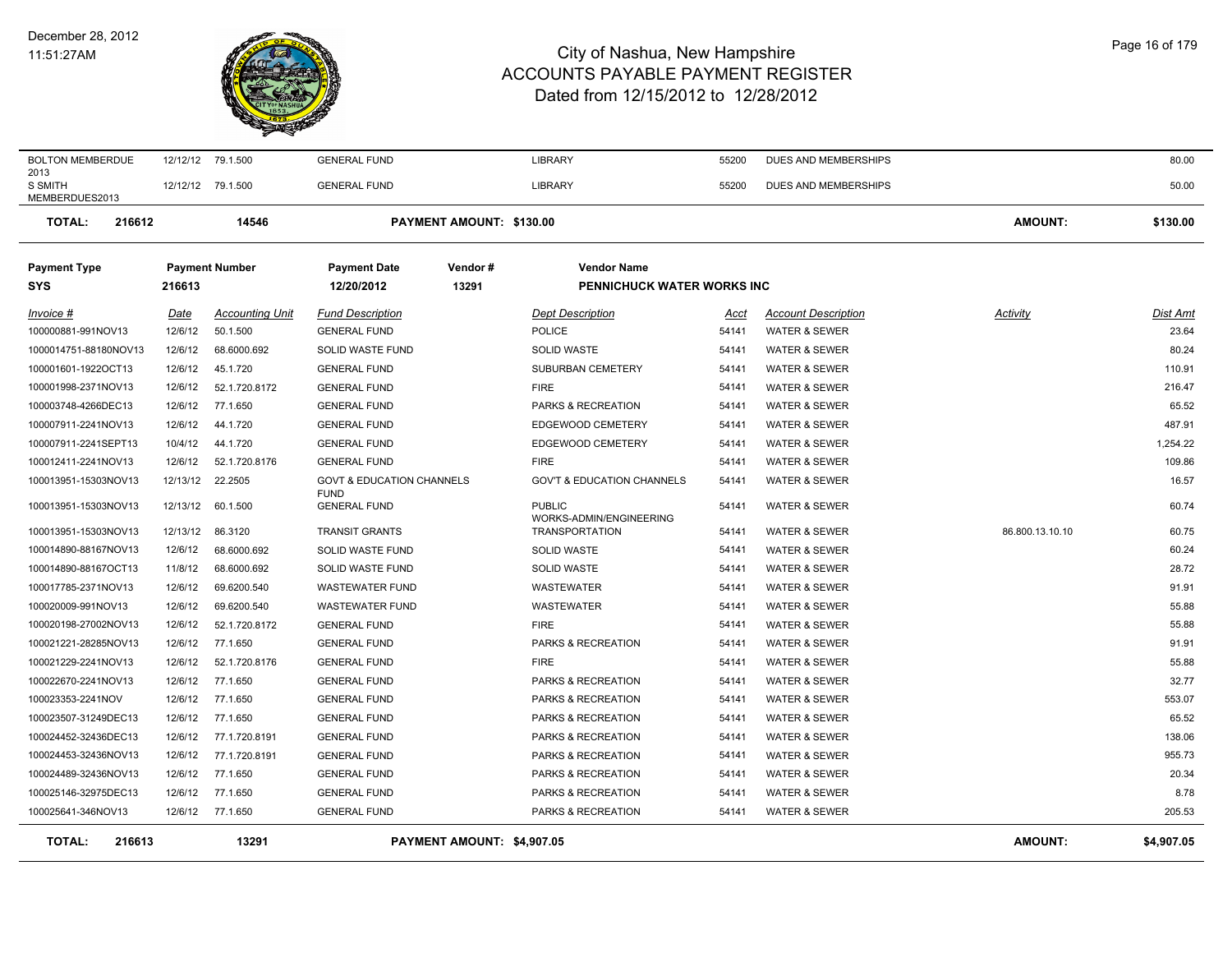

| <b>Payment Type</b>  |        |             | <b>Payment Number</b>  | <b>Payment Date</b>                | Vendor#                    | <b>Vendor Name</b>                        |             |                                      |                                  |                 |
|----------------------|--------|-------------|------------------------|------------------------------------|----------------------------|-------------------------------------------|-------------|--------------------------------------|----------------------------------|-----------------|
| <b>SYS</b>           |        | 216614      |                        | 12/20/2012                         | 13372                      | <b>PSNH</b>                               |             |                                      |                                  |                 |
| <u>Invoice #</u>     |        | Date        | <b>Accounting Unit</b> | <b>Fund Description</b>            |                            | <b>Dept Description</b>                   | <u>Acct</u> | <b>Account Description</b>           |                                  | <b>Dist Amt</b> |
| 56276606084DEC13     |        | 12/4/12     | 77.1.650               | <b>GENERAL FUND</b>                |                            | PARKS & RECREATION                        | 54100       | <b>ELECTRICITY</b>                   |                                  | 29.24           |
| 56362616013NOV13     |        | 12/7/12     | 66.1.500               | <b>GENERAL FUND</b>                |                            | PARKING LOTS                              | 54100       | <b>ELECTRICITY</b>                   |                                  | 1,260.96        |
| 56747875060NOV13     |        | 12/4/12     | 50.4020                | POLICE DRUG ENFORCEMENT            |                            | POLICE DRUG ENFORCEMENT                   | 54100       | <b>ELECTRICITY</b>                   |                                  | 213.47          |
| 56900841008NOV13     |        | 12/6/12     | 57.1.620               | <b>FUND</b><br><b>GENERAL FUND</b> |                            | <b>FUND</b><br>CITYWIDE COMMUNICATIONS    | 54100       | <b>ELECTRICITY</b>                   |                                  | 459.58          |
| TOTAL:               | 216614 |             | 13372                  |                                    | PAYMENT AMOUNT: \$1,963.25 |                                           |             |                                      | <b>AMOUNT:</b>                   | \$1,963.25      |
| <b>Payment Type</b>  |        |             | <b>Payment Number</b>  | <b>Payment Date</b>                | Vendor#                    | <b>Vendor Name</b>                        |             |                                      |                                  |                 |
| <b>SYS</b>           |        | 216615      |                        | 12/20/2012                         | 11887                      | <b>SHATTUCK MALONE OIL CO</b>             |             |                                      |                                  |                 |
|                      |        |             |                        |                                    |                            |                                           |             |                                      |                                  |                 |
| Invoice #            |        | Date        | <b>Accounting Unit</b> | <b>Fund Description</b>            |                            | <b>Dept Description</b>                   | Acct        | <b>Account Description</b>           |                                  | Dist Amt        |
| 59393                |        |             | 11/23/12 71.1.500      | <b>GENERAL FUND</b>                |                            | <b>COMMUNITY SERVICES</b>                 | 54107       | <b>HEATING OIL</b>                   |                                  | 972.99          |
| <b>TOTAL:</b>        | 216615 |             | 11887                  |                                    | PAYMENT AMOUNT: \$972.99   |                                           |             |                                      | <b>AMOUNT:</b>                   | \$972.99        |
| <b>Payment Type</b>  |        |             | <b>Payment Number</b>  | <b>Payment Date</b>                | Vendor#                    | <b>Vendor Name</b>                        |             |                                      |                                  |                 |
| SYS                  |        | 216616      |                        | 12/20/2012                         | 13764                      | <b>TREASURER STATE OF NH</b>              |             |                                      |                                  |                 |
| Invoice #            |        | <b>Date</b> | <b>Accounting Unit</b> | <b>Fund Description</b>            |                            | <b>Dept Description</b>                   | <u>Acct</u> | <b>Account Description</b>           |                                  | Dist Amt        |
| OP CERT 12/31/2012   |        | 12/19/12    | 69.6200.670            | <b>WASTEWATER FUND</b>             |                            | WASTEWATER                                | 55421       | TRAINING & CERTIFICATIONS            |                                  | 100.00          |
| SQC REPORT 12/5/2012 |        | 12/5/12     | 69.6200.670            | <b>WASTEWATER FUND</b>             |                            | <b>WASTEWATER</b>                         | 55421       | <b>TRAINING &amp; CERTIFICATIONS</b> |                                  | 500.00          |
| <b>TOTAL:</b>        | 216616 |             | 13764                  |                                    | PAYMENT AMOUNT: \$600.00   |                                           |             |                                      | <b>AMOUNT:</b>                   | \$600.00        |
| <b>Payment Type</b>  |        |             | <b>Payment Number</b>  | <b>Payment Date</b>                | Vendor#                    | <b>Vendor Name</b>                        |             |                                      | <b>Payee Name</b>                |                 |
| <b>SYS</b>           |        | 216617      |                        | 12/20/2012                         | 13788                      | <b>US BANK</b>                            |             |                                      | <b>US BANK EQUIPMENT FINANCE</b> |                 |
| <u>Invoice #</u>     |        | Date        | <b>Accounting Unit</b> | <b>Fund Description</b>            |                            | <b>Dept Description</b>                   | <u>Acct</u> | <b>Account Description</b>           |                                  | Dist Amt        |
| 215660275            |        | 11/7/12     | 50.1.500               | <b>GENERAL FUND</b>                |                            | <b>POLICE</b>                             | 54828       | PHOTOCOPIER LEASE                    |                                  | 1,385.98        |
| <b>TOTAL:</b>        | 216617 |             | 13788                  |                                    | PAYMENT AMOUNT: \$1,385.98 |                                           |             |                                      | <b>AMOUNT:</b>                   | \$1,385.98      |
|                      |        |             |                        |                                    |                            |                                           |             |                                      |                                  |                 |
| <b>Payment Type</b>  |        |             | <b>Payment Number</b>  | <b>Payment Date</b>                | Vendor#                    | <b>Vendor Name</b>                        |             |                                      |                                  |                 |
| <b>SYS</b>           |        | 216618      |                        | 12/20/2012                         | 11375                      | <b>1ST PRIORITY TOWING &amp; RECOVERY</b> |             |                                      |                                  |                 |
| Invoice #            |        | Date        | <b>Accounting Unit</b> | <b>Fund Description</b>            |                            | <b>Dept Description</b>                   | <u>Acct</u> | <b>Account Description</b>           |                                  | <b>Dist Amt</b> |
| 1276                 |        | 11/21/12    | 50.1.500               | <b>GENERAL FUND</b>                |                            | POLICE                                    | 55699       | OTHER CONTRACTED SERVICES            |                                  | 95.00           |
| 1277                 |        | 11/9/12     | 50.1.500               | <b>GENERAL FUND</b>                |                            | POLICE                                    | 55699       | OTHER CONTRACTED SERVICES            |                                  | 125.00          |
| 1279                 |        |             | 11/14/12 50.1.500      | <b>GENERAL FUND</b>                |                            | POLICE                                    | 55699       | OTHER CONTRACTED SERVICES            |                                  | 125.00          |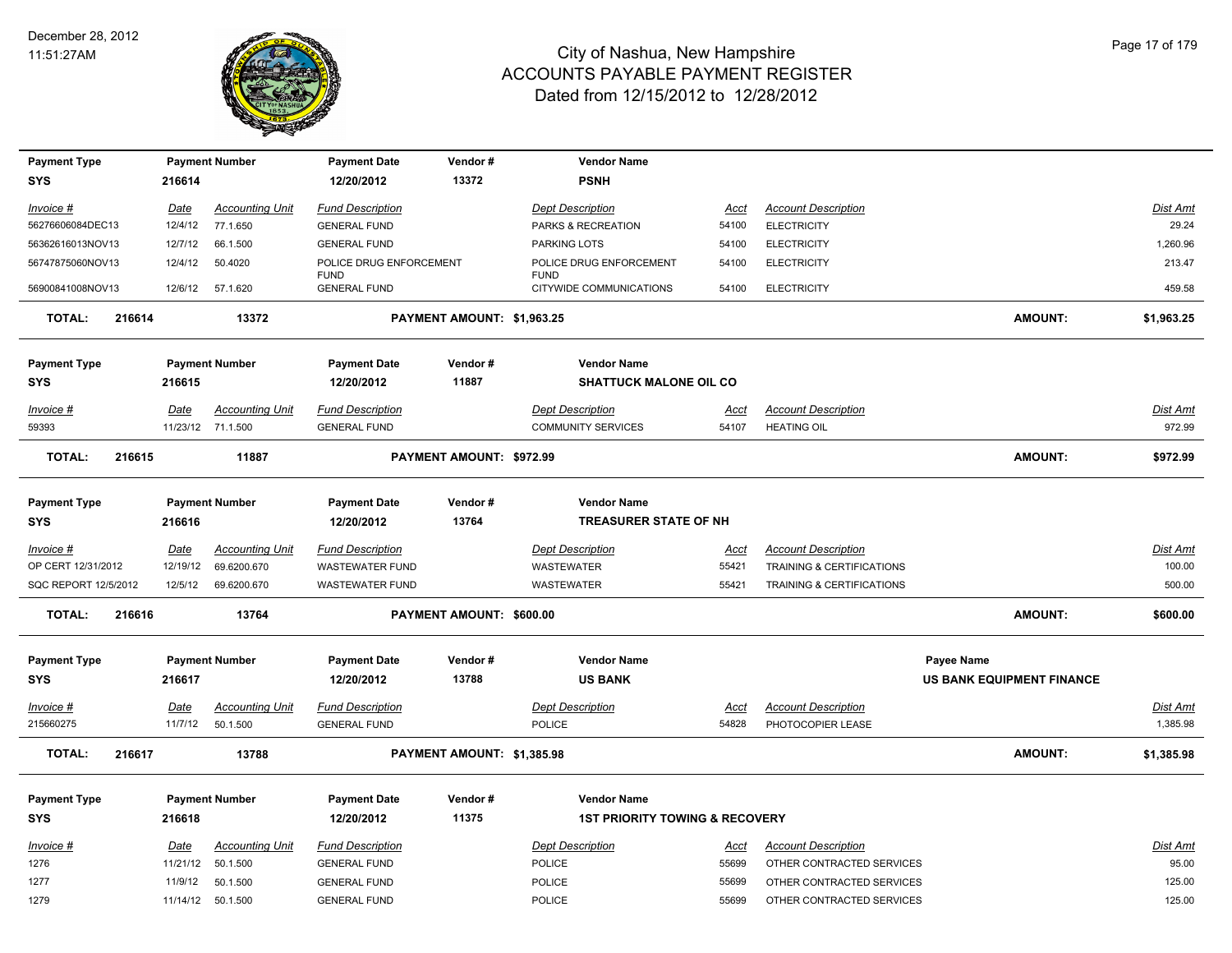

| Invoice #<br>15177307 | Date<br>11/1/12 | <b>Accounting Unit</b><br>22.1.535 | <b>Fund Description</b><br><b>GENERAL FUND</b> |                            | <b>Dept Description</b><br><b>INFORMATION TECHNOLOGY</b> | Acct<br>54428 | <b>Account Description</b><br>TECHNOLOGY OPERATIONS  |                                     | Dist Amt<br>20,242.00 |
|-----------------------|-----------------|------------------------------------|------------------------------------------------|----------------------------|----------------------------------------------------------|---------------|------------------------------------------------------|-------------------------------------|-----------------------|
| <b>SYS</b>            | 216623          |                                    | 12/20/2012                                     | 12288                      | <b>AFFILIATED COMPUTER SERVICES I</b>                    |               |                                                      | <b>AFFILIATED COMPUTER SERVICES</b> |                       |
| <b>Payment Type</b>   |                 | <b>Payment Number</b>              | <b>Payment Date</b>                            | Vendor#                    | <b>Vendor Name</b>                                       |               |                                                      | Payee Name                          |                       |
| <b>TOTAL:</b>         | 216622          | 13957                              |                                                | PAYMENT AMOUNT: \$277.00   |                                                          |               |                                                      | AMOUNT:                             | \$277.00              |
| 32366                 |                 | 11/26/12 52.1.720                  | <b>GENERAL FUND</b>                            |                            | <b>FIRE</b>                                              | 54243         | <b>HVAC MAINTENANCE</b>                              |                                     | 277.00                |
| $Invoice$ #           | Date            | <b>Accounting Unit</b>             | <b>Fund Description</b>                        |                            | <b>Dept Description</b>                                  | <u>Acct</u>   | <b>Account Description</b>                           |                                     | <b>Dist Amt</b>       |
| SYS                   | 216622          |                                    | 12/20/2012                                     | 13957                      | AE MECHANICAL INC                                        |               |                                                      |                                     |                       |
| <b>Payment Type</b>   |                 | <b>Payment Number</b>              | <b>Payment Date</b>                            | Vendor#                    | <b>Vendor Name</b>                                       |               |                                                      |                                     |                       |
| <b>TOTAL:</b>         | 216621          | 13946                              |                                                | PAYMENT AMOUNT: \$28.92    |                                                          |               |                                                      | AMOUNT:                             | \$28.92               |
| 1661                  |                 | 12/13/12 79.1.770                  | <b>GENERAL FUND</b>                            |                            | <b>LIBRARY</b>                                           | 61299         | MISCELLANEOUS SUPPLIES                               |                                     | 28.92                 |
| Invoice #             | <b>Date</b>     | <b>Accounting Unit</b>             | <b>Fund Description</b>                        |                            | <b>Dept Description</b>                                  | Acct          | <b>Account Description</b>                           |                                     | <b>Dist Amt</b>       |
| SYS                   | 216621          |                                    | 12/20/2012                                     | 13946                      | <b>AC MOORE INC</b>                                      |               |                                                      |                                     |                       |
| <b>Payment Type</b>   |                 | <b>Payment Number</b>              | <b>Payment Date</b>                            | Vendor#                    | <b>Vendor Name</b>                                       |               |                                                      |                                     |                       |
| <b>TOTAL:</b>         | 216620          | 12263                              |                                                | PAYMENT AMOUNT: \$100.00   |                                                          |               |                                                      | <b>AMOUNT:</b>                      | \$100.00              |
| 72792                 |                 | 11/30/12 50.1.635                  | <b>GENERAL FUND</b>                            |                            | <b>POLICE</b>                                            | 53450         | RECRUITMENT/HIRING SERVICES                          |                                     | 100.00                |
| Invoice #             | Date            | <b>Accounting Unit</b>             | <b>Fund Description</b>                        |                            | <b>Dept Description</b>                                  | <u>Acct</u>   | <b>Account Description</b>                           |                                     | <b>Dist Amt</b>       |
| SYS                   | 216620          |                                    | 12/20/2012                                     | 12263                      | AAA CREDIT SCREENING SERV LLC                            |               |                                                      |                                     |                       |
| <b>Payment Type</b>   |                 | <b>Payment Number</b>              | <b>Payment Date</b>                            | Vendor#                    | <b>Vendor Name</b>                                       |               |                                                      |                                     |                       |
| <b>TOTAL:</b>         | 216619          | 10411                              |                                                | PAYMENT AMOUNT: \$2,497.50 |                                                          |               |                                                      | <b>AMOUNT:</b>                      | \$2,497.50            |
| 36421                 | 12/7/12         | 57.1.620                           | <b>GENERAL FUND</b>                            |                            | CITYWIDE COMMUNICATIONS                                  | 54487         | <b>EQUIPMENT REPAIRS &amp;</b><br><b>MAINTENANCE</b> |                                     | 2,497.50              |
| Invoice #             | Date            | <b>Accounting Unit</b>             | <b>Fund Description</b>                        |                            | <b>Dept Description</b>                                  | <u>Acct</u>   | <b>Account Description</b>                           |                                     | Dist Amt              |
| <b>SYS</b>            | 216619          |                                    | 12/20/2012                                     | 10411                      | <b>2-WAY COMMUNICATIONS SERVICE I</b>                    |               |                                                      |                                     |                       |
| <b>Payment Type</b>   |                 | <b>Payment Number</b>              | <b>Payment Date</b>                            | Vendor#                    | <b>Vendor Name</b>                                       |               |                                                      |                                     |                       |
| <b>TOTAL:</b>         | 216618          | 11375                              |                                                | PAYMENT AMOUNT: \$630.00   |                                                          |               |                                                      | <b>AMOUNT:</b>                      | \$630.00              |
| 1282                  |                 | 11/29/12 50.1.500                  | <b>GENERAL FUND</b>                            |                            | <b>POLICE</b>                                            | 55699         | OTHER CONTRACTED SERVICES                            |                                     | 95.00                 |
| 1281                  | 11/29/12        | 50.1.500                           | <b>GENERAL FUND</b>                            |                            | POLICE                                                   | 55699         | OTHER CONTRACTED SERVICES                            |                                     | 95.00                 |
| 1280                  |                 | 11/29/12 50.1.500                  | <b>GENERAL FUND</b>                            |                            | POLICE                                                   | 55699         | OTHER CONTRACTED SERVICES                            |                                     | 95.00                 |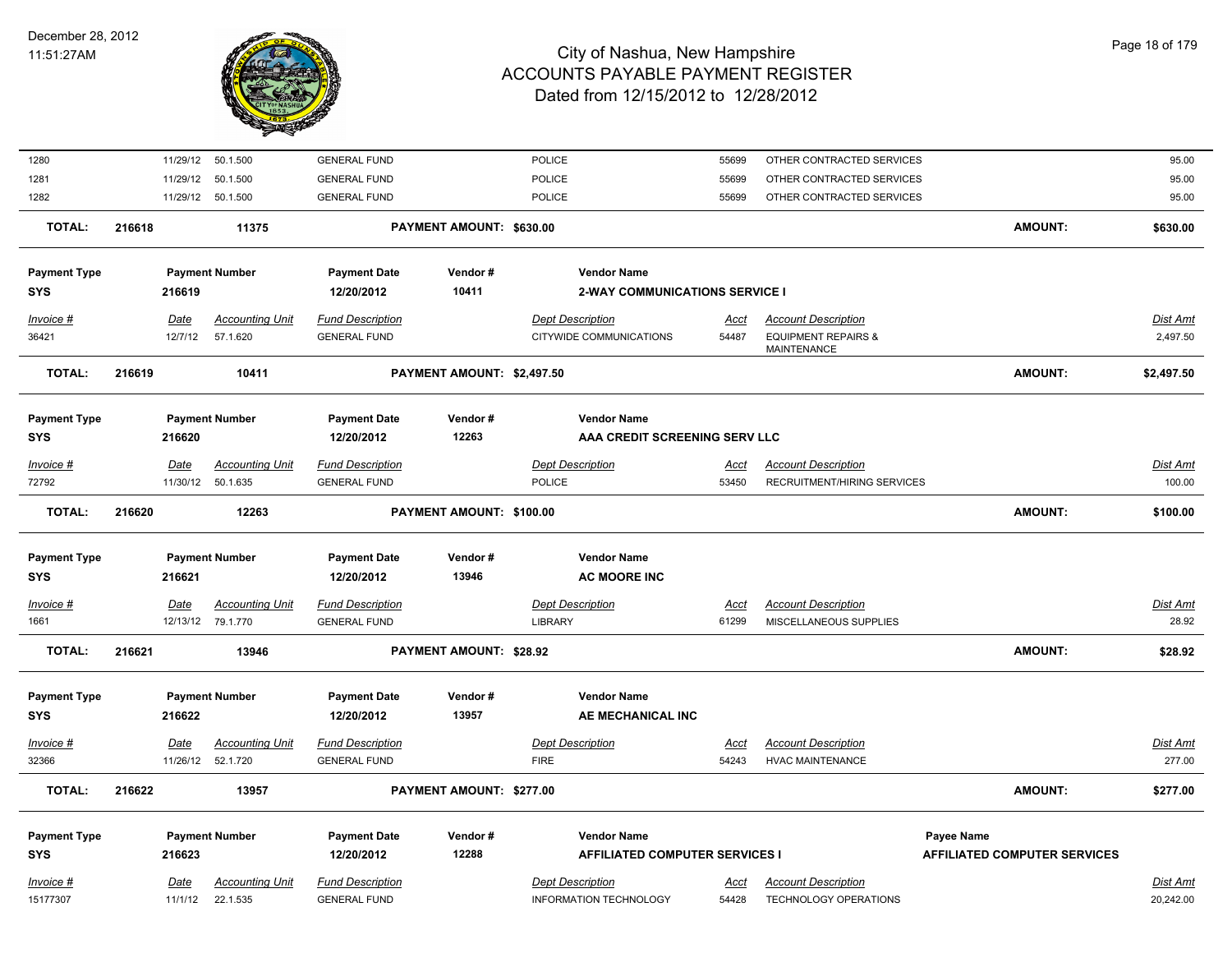

| <b>TOTAL:</b>                     | 216623   | 12288                  |                                   | PAYMENT AMOUNT: \$20,242.00    |                                                |       |                                | AMOUNT:        | \$20,242.00     |
|-----------------------------------|----------|------------------------|-----------------------------------|--------------------------------|------------------------------------------------|-------|--------------------------------|----------------|-----------------|
| <b>Payment Type</b><br><b>SYS</b> | 216624   | <b>Payment Number</b>  | <b>Payment Date</b><br>12/20/2012 | Vendor#<br>12296               | <b>Vendor Name</b><br><b>AIRGAS EAST</b>       |       |                                |                |                 |
| Invoice #                         | Date     | <b>Accounting Unit</b> | <b>Fund Description</b>           |                                | <b>Dept Description</b>                        | Acct  | <b>Account Description</b>     |                | <b>Dist Amt</b> |
| 116794148                         | 11/2/12  | 61.1.700               | <b>GENERAL FUND</b>               |                                | <b>STREETS</b>                                 | 61166 | <b>GASES</b>                   |                | $-35.67$        |
| 116872187                         | 11/26/12 | 52.1.625               | <b>GENERAL FUND</b>               |                                | <b>FIRE</b>                                    | 61166 | GASES                          |                | 57.00           |
| <b>TOTAL:</b>                     | 216624   | 12296                  |                                   | <b>PAYMENT AMOUNT: \$21.33</b> |                                                |       |                                | <b>AMOUNT:</b> | \$21.33         |
| <b>Payment Type</b>               |          | <b>Payment Number</b>  | <b>Payment Date</b>               | Vendor#                        | <b>Vendor Name</b>                             |       |                                |                |                 |
| <b>SYS</b>                        | 216625   |                        | 12/20/2012                        | 12298                          | <b>ALECS SHOE STORE INC</b>                    |       |                                |                |                 |
| Invoice #                         | Date     | <b>Accounting Unit</b> | <b>Fund Description</b>           |                                | <b>Dept Description</b>                        | Acct  | <b>Account Description</b>     |                | <b>Dist Amt</b> |
| 18                                | 9/1/12   | 60.1.665               | <b>GENERAL FUND</b>               |                                | <b>PUBLIC</b>                                  | 61107 | <b>CLOTHING &amp; UNIFORMS</b> |                | 82.50           |
| 18                                | 9/1/12   | <b>BS1000</b>          | <b>GENERAL FUND</b>               |                                | WORKS-ADMIN/ENGINEERING<br><b>GENERAL FUND</b> | 29185 | LAWSON INVENTORY SUSPENSE      |                | $-0.50$         |
| 4347                              | 10/27/12 | 77.1.650               | <b>GENERAL FUND</b>               |                                | PARKS & RECREATION                             | 61107 | <b>CLOTHING &amp; UNIFORMS</b> |                | 110.00          |
| 4836                              | 11/3/12  | 50.1.500               | <b>GENERAL FUND</b>               |                                | <b>POLICE</b>                                  | 61107 | <b>CLOTHING &amp; UNIFORMS</b> |                | 377.15          |
| 5012                              | 11/6/12  | 61.1.670               | <b>GENERAL FUND</b>               |                                | <b>STREETS</b>                                 | 61107 | <b>CLOTHING &amp; UNIFORMS</b> |                | 110.00          |
| 5048                              | 11/6/12  | 61.1.670               | <b>GENERAL FUND</b>               |                                | <b>STREETS</b>                                 | 61107 | <b>CLOTHING &amp; UNIFORMS</b> |                | 109.95          |
| 50798                             | 11/1/12  | 50.1.500               | <b>GENERAL FUND</b>               |                                | <b>POLICE</b>                                  | 61107 | <b>CLOTHING &amp; UNIFORMS</b> |                | 2.50            |
| 51682                             |          | 11/14/12 61.1.670      | <b>GENERAL FUND</b>               |                                | <b>STREETS</b>                                 | 61107 | <b>CLOTHING &amp; UNIFORMS</b> |                | 110.00          |
| 51698                             | 11/15/12 | 61.1.670               | <b>GENERAL FUND</b>               |                                | <b>STREETS</b>                                 | 61107 | <b>CLOTHING &amp; UNIFORMS</b> |                | 109.95          |
| 51775                             | 11/16/12 | 61.1.670               | <b>GENERAL FUND</b>               |                                | <b>STREETS</b>                                 | 61107 | <b>CLOTHING &amp; UNIFORMS</b> |                | 110.00          |
| 5190                              | 11/8/12  | 50.1.500               | <b>GENERAL FUND</b>               |                                | POLICE                                         | 61107 | <b>CLOTHING &amp; UNIFORMS</b> |                | 74.95           |
| 52086                             | 11/20/12 | 50.1.500               | <b>GENERAL FUND</b>               |                                | POLICE                                         | 61107 | <b>CLOTHING &amp; UNIFORMS</b> |                | 242.75          |
| 52501                             | 11/26/12 | 61.1.670               | <b>GENERAL FUND</b>               |                                | <b>STREETS</b>                                 | 61107 | <b>CLOTHING &amp; UNIFORMS</b> |                | 104.95          |
| 52502                             |          | 11/26/12 61.1.670      | <b>GENERAL FUND</b>               |                                | <b>STREETS</b>                                 | 61107 | <b>CLOTHING &amp; UNIFORMS</b> |                | 104.95          |
| 52644                             | 11/28/12 | 52.1.625               | <b>GENERAL FUND</b>               |                                | <b>FIRE</b>                                    | 61110 | PROTECTIVE CLOTHING            |                | 164.95          |
| 5801                              | 11/15/12 | 61.1.670               | <b>GENERAL FUND</b>               |                                | <b>STREETS</b>                                 | 61107 | <b>CLOTHING &amp; UNIFORMS</b> |                | 110.00          |
| 6271                              | 11/20/12 | 50.1.500               | <b>GENERAL FUND</b>               |                                | POLICE                                         | 61107 | <b>CLOTHING &amp; UNIFORMS</b> |                | 284.70          |
| 6707                              |          | 11/24/12 61.1.670      | <b>GENERAL FUND</b>               |                                | <b>STREETS</b>                                 | 61107 | <b>CLOTHING &amp; UNIFORMS</b> |                | 109.95          |
| 6896                              |          | 11/28/12 50.1.500      | <b>GENERAL FUND</b>               |                                | POLICE                                         | 61107 | <b>CLOTHING &amp; UNIFORMS</b> |                | 104.95          |
| 6986                              |          | 11/29/12 50.1.500      | <b>GENERAL FUND</b>               |                                | <b>POLICE</b>                                  | 61107 | <b>CLOTHING &amp; UNIFORMS</b> |                | 94.95           |
| 7029                              | 11/26/12 | 61.1.670               | <b>GENERAL FUND</b>               |                                | <b>STREETS</b>                                 | 61107 | <b>CLOTHING &amp; UNIFORMS</b> |                | 110.00          |
| 7142                              | 11/30/12 | 50.1.500               | <b>GENERAL FUND</b>               |                                | POLICE                                         | 61107 | <b>CLOTHING &amp; UNIFORMS</b> |                | 119.95          |
| 80561                             | 11/2/12  | 50.1.500               | <b>GENERAL FUND</b>               |                                | <b>POLICE</b>                                  | 61107 | <b>CLOTHING &amp; UNIFORMS</b> |                | 177.90          |
| 81010                             | 11/7/12  | 61.1.670               | <b>GENERAL FUND</b>               |                                | <b>STREETS</b>                                 | 61107 | <b>CLOTHING &amp; UNIFORMS</b> |                | 99.95           |
| 81658                             | 11/13/12 | 50.1.500               | <b>GENERAL FUND</b>               |                                | <b>POLICE</b>                                  | 61107 | <b>CLOTHING &amp; UNIFORMS</b> |                | 76.00           |
| 81659                             |          | 11/13/12 50.1.500      | <b>GENERAL FUND</b>               |                                | <b>POLICE</b>                                  | 61107 | <b>CLOTHING &amp; UNIFORMS</b> |                | 232.75          |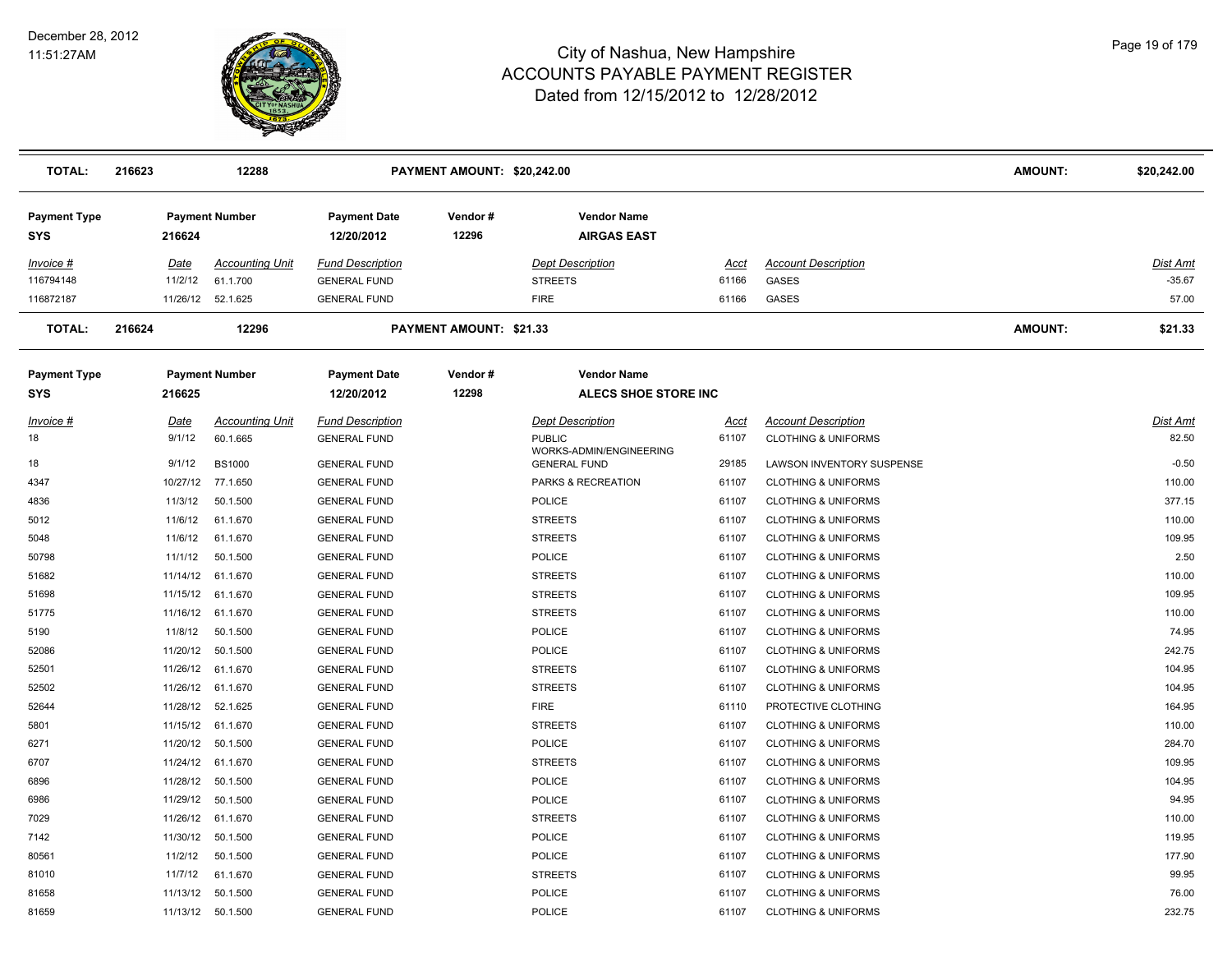

| 82937                              |        |                         | 11/26/12 50.1.500                           | <b>GENERAL FUND</b>                                 |                            | POLICE                                                  | 61107                | <b>CLOTHING &amp; UNIFORMS</b>                       |                            | 114.90               |
|------------------------------------|--------|-------------------------|---------------------------------------------|-----------------------------------------------------|----------------------------|---------------------------------------------------------|----------------------|------------------------------------------------------|----------------------------|----------------------|
| 84504                              |        | 11/6/12                 | 50.1.500                                    | <b>GENERAL FUND</b>                                 |                            | POLICE                                                  | 61107                | <b>CLOTHING &amp; UNIFORMS</b>                       |                            | 43.46                |
| 85081                              |        |                         | 11/28/12 50.1.500                           | <b>GENERAL FUND</b>                                 |                            | <b>POLICE</b>                                           | 61107                | <b>CLOTHING &amp; UNIFORMS</b>                       |                            | 44.95                |
| <b>TOTAL:</b>                      | 216625 |                         | 12298                                       |                                                     | PAYMENT AMOUNT: \$3,538.51 |                                                         |                      |                                                      | <b>AMOUNT:</b>             | \$3,538.51           |
| <b>Payment Type</b>                |        |                         | <b>Payment Number</b>                       | <b>Payment Date</b>                                 | Vendor#                    | <b>Vendor Name</b>                                      |                      |                                                      |                            |                      |
| <b>SYS</b>                         |        | 216626                  |                                             | 12/20/2012                                          | 12308                      | <b>ALPHAGRAPHICS</b>                                    |                      |                                                      |                            |                      |
| $Invoice$ #                        |        | Date                    | <b>Accounting Unit</b>                      | <b>Fund Description</b>                             |                            | <b>Dept Description</b>                                 | <u>Acct</u>          | <b>Account Description</b>                           |                            | <b>Dist Amt</b>      |
| 45696                              |        |                         | 11/28/12 79.1.770                           | <b>GENERAL FUND</b>                                 |                            | <b>LIBRARY</b>                                          | 61299                | MISCELLANEOUS SUPPLIES                               |                            | 23.50                |
| <b>TOTAL:</b>                      | 216626 |                         | 12308                                       |                                                     | PAYMENT AMOUNT: \$23.50    |                                                         |                      |                                                      | <b>AMOUNT:</b>             | \$23.50              |
| <b>Payment Type</b>                |        |                         | <b>Payment Number</b>                       | <b>Payment Date</b>                                 | Vendor#                    | <b>Vendor Name</b>                                      |                      |                                                      |                            |                      |
| <b>SYS</b>                         |        | 216627                  |                                             | 12/20/2012                                          | 12317                      | AMERICAN TANK MANAGEMENT INC                            |                      |                                                      |                            |                      |
| Invoice #                          |        | Date                    | <b>Accounting Unit</b>                      | <b>Fund Description</b>                             |                            | <b>Dept Description</b>                                 | <b>Acct</b>          | <b>Account Description</b>                           |                            | <b>Dist Amt</b>      |
| <b>SVC AGREEMENT</b>               |        |                         | 11/13/12 61.1.670                           | <b>GENERAL FUND</b>                                 |                            | <b>STREETS</b>                                          | 54280                | <b>BUILDING/GROUNDS MAINTENANCE</b>                  |                            | 1,040.00             |
| <b>TOTAL:</b>                      | 216627 |                         | 12317                                       |                                                     | PAYMENT AMOUNT: \$1,040.00 |                                                         |                      |                                                      | <b>AMOUNT:</b>             | \$1,040.00           |
|                                    |        |                         |                                             |                                                     |                            |                                                         |                      |                                                      |                            |                      |
| <b>Payment Type</b>                |        |                         | <b>Payment Number</b>                       | <b>Payment Date</b>                                 | Vendor#                    | <b>Vendor Name</b>                                      |                      |                                                      |                            |                      |
| <b>SYS</b>                         |        | 216628                  |                                             | 12/20/2012                                          | 12325                      | ANCO SIGNS & STAMPS INC                                 |                      |                                                      |                            |                      |
|                                    |        |                         |                                             |                                                     |                            |                                                         |                      |                                                      |                            |                      |
| $Invoice$ #<br>2012004683          |        | Date                    | <b>Accounting Unit</b><br>12/11/12 81.1.500 | <b>Fund Description</b><br><b>GENERAL FUND</b>      |                            | <b>Dept Description</b><br><b>COMMUNITY DEVELOPMENT</b> | <u>Acci</u><br>61100 | <b>Account Description</b><br>OFFICE SUPPLIES        |                            | Dist Amt<br>41.20    |
| <b>TOTAL:</b>                      | 216628 |                         | 12325                                       |                                                     | PAYMENT AMOUNT: \$41.20    |                                                         |                      |                                                      | <b>AMOUNT:</b>             | \$41.20              |
|                                    |        |                         |                                             |                                                     |                            | <b>Vendor Name</b>                                      |                      |                                                      |                            |                      |
| <b>Payment Type</b><br><b>SYS</b>  |        | 216629                  | <b>Payment Number</b>                       | <b>Payment Date</b><br>12/20/2012                   | Vendor#<br>999001174       | <b>APC CONSTRUCTION</b>                                 |                      |                                                      |                            |                      |
|                                    |        |                         |                                             |                                                     |                            |                                                         |                      |                                                      |                            |                      |
| Invoice #<br>BOND RELEASE 12/10/12 |        | <u>Date</u><br>12/17/12 | <b>Accounting Unit</b><br><b>BS8400</b>     | <b>Fund Description</b><br>AGENCY-DEVELOPER ESCROWS |                            | <b>Dept Description</b><br>AGENCY-BPW ESCROW            | <u>Acct</u><br>21730 | <b>Account Description</b><br><b>ESCROW DEPOSITS</b> | <b>Activity</b><br>PB-5361 | Dist Amt<br>7,885.00 |
|                                    |        |                         |                                             |                                                     |                            | <b>DEPOSITS</b>                                         |                      |                                                      |                            |                      |
| <b>TOTAL:</b>                      | 216629 |                         | 999001174                                   |                                                     | PAYMENT AMOUNT: \$7,885.00 |                                                         |                      |                                                      | <b>AMOUNT:</b>             | \$7,885.00           |
| <b>Payment Type</b>                |        |                         | <b>Payment Number</b>                       | <b>Payment Date</b>                                 | Vendor#                    | <b>Vendor Name</b>                                      |                      |                                                      |                            |                      |
| <b>SYS</b>                         |        | 216630                  |                                             | 12/20/2012                                          | 11615                      | <b>AQUATIC SPECIALTIES LLC</b>                          |                      |                                                      |                            |                      |
| Invoice #                          |        | Date                    | <b>Accounting Unit</b>                      | <b>Fund Description</b>                             |                            | <b>Dept Description</b>                                 | Acct                 | <b>Account Description</b>                           |                            | <b>Dist Amt</b>      |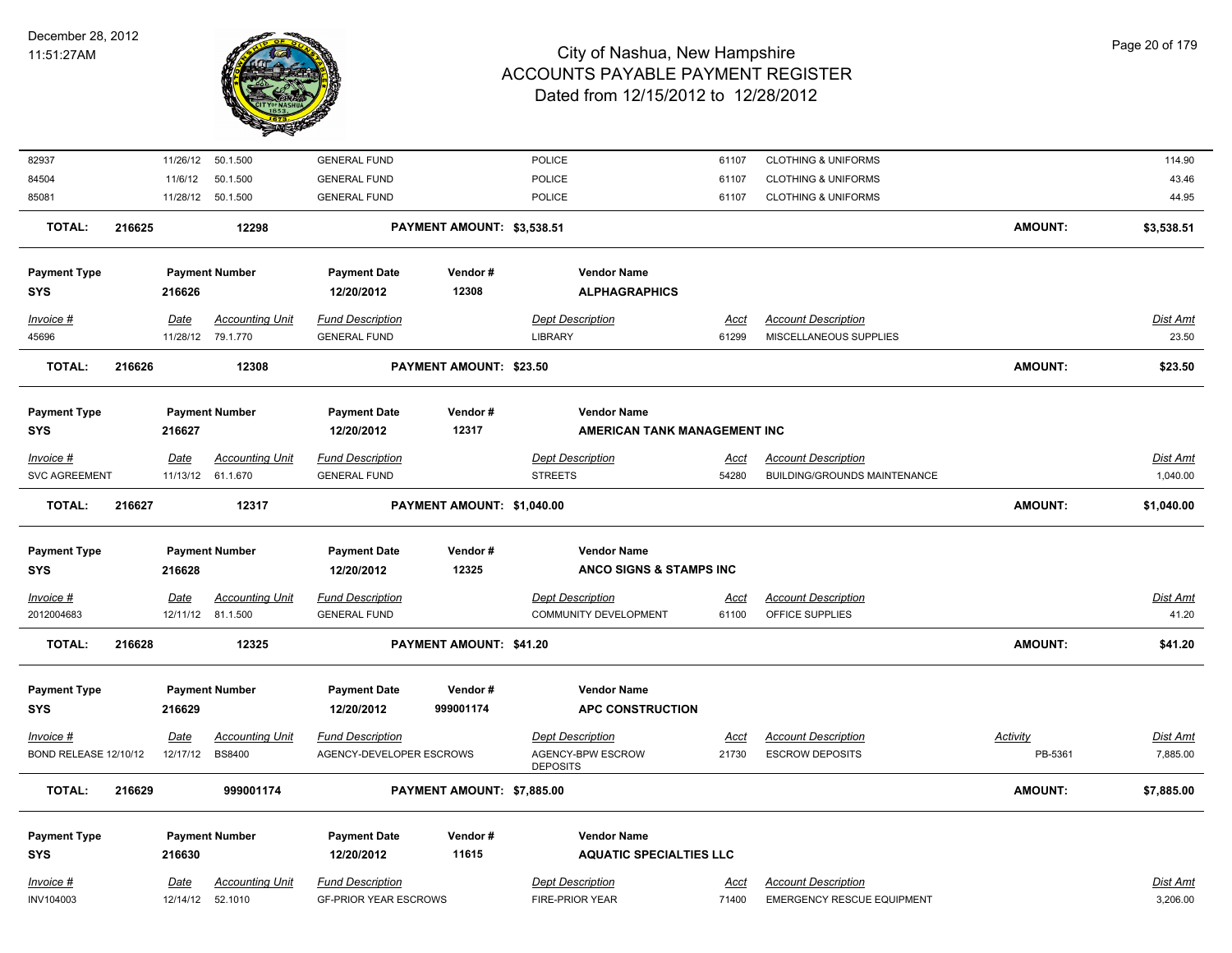

| <b>TOTAL:</b>                     | 216630           | 11615                              |                                                | PAYMENT AMOUNT: \$3,206.00      |                                                             |               |                                                                   | <b>AMOUNT:</b> | \$3,206.00        |
|-----------------------------------|------------------|------------------------------------|------------------------------------------------|---------------------------------|-------------------------------------------------------------|---------------|-------------------------------------------------------------------|----------------|-------------------|
| <b>Payment Type</b><br><b>SYS</b> | 216631           | <b>Payment Number</b>              | <b>Payment Date</b><br>12/20/2012              | Vendor#<br>14956                | <b>Vendor Name</b><br><b>ATKINSON CARPET &amp; FLOORING</b> |               |                                                                   |                |                   |
| Invoice #                         | Date             | <b>Accounting Unit</b>             | <b>Fund Description</b>                        |                                 | <b>Dept Description</b>                                     | Acct          | <b>Account Description</b>                                        | Activity       | Dist Amt          |
| 5250                              | 12/4/12          | 29.5000                            | CAP PROJECTS-GEN GOVT BLDGS                    |                                 | CAPITAL PROJECTS-CITY BLDGS                                 | 81200         | <b>BUILDINGS AND IMPROVEMENTS</b>                                 | 1002.29.02.35  | 31,550.00         |
| <b>TOTAL:</b>                     | 216631           | 14956                              |                                                | PAYMENT AMOUNT: \$31,550.00     |                                                             |               |                                                                   | <b>AMOUNT:</b> | \$31,550.00       |
| <b>Payment Type</b>               |                  | <b>Payment Number</b>              | <b>Payment Date</b>                            | Vendor#                         | <b>Vendor Name</b>                                          |               |                                                                   |                |                   |
| SYS                               | 216632           |                                    | 12/20/2012                                     | 10424                           | <b>ALTERNATIVE VEHICLE SERVICE GR</b>                       |               |                                                                   |                |                   |
| Invoice #                         | Date             | <b>Accounting Unit</b>             | <b>Fund Description</b>                        |                                 | <b>Dept Description</b>                                     | Acct          | <b>Account Description</b>                                        |                | Dist Amt          |
| 1212-30-12                        | 12/1/12          | 60.1.500                           | <b>GENERAL FUND</b>                            |                                 | <b>PUBLIC</b><br>WORKS-ADMIN/ENGINEERING                    | 61310         | FUEL, COMPRESSED NATURAL GAS                                      |                | 77.08             |
| 1212-30-12                        | 12/1/12          | 61.1.700                           | <b>GENERAL FUND</b>                            |                                 | <b>STREETS</b>                                              | 61310         | FUEL, COMPRESSED NATURAL GAS                                      |                | 1,366.23          |
| 1212-30-12                        | 12/1/12          | 68.6000.540                        | SOLID WASTE FUND                               |                                 | <b>SOLID WASTE</b>                                          | 61310         | FUEL, COMPRESSED NATURAL GAS                                      |                | 11,011.96         |
| 1212-30-12                        | 12/1/12          | 68.6000.695                        | SOLID WASTE FUND                               |                                 | <b>SOLID WASTE</b>                                          | 61310         | FUEL, COMPRESSED NATURAL GAS                                      |                | 610.33            |
| 1212-30-12                        | 12/1/12          | 69.6200.540                        | <b>WASTEWATER FUND</b>                         |                                 | WASTEWATER                                                  | 61310         | FUEL, COMPRESSED NATURAL GAS                                      |                | 326.54            |
| 1212-30-12                        |                  | 12/1/12 77.1.650                   | <b>GENERAL FUND</b>                            |                                 | PARKS & RECREATION                                          | 61310         | FUEL, COMPRESSED NATURAL GAS                                      |                | 314.55            |
| <b>TOTAL:</b>                     | 216632           | 10424                              |                                                | PAYMENT AMOUNT: \$13,706.69     |                                                             |               |                                                                   | <b>AMOUNT:</b> | \$13,706.69       |
| <b>Payment Type</b>               |                  | <b>Payment Number</b>              | <b>Payment Date</b>                            | Vendor#                         | <b>Vendor Name</b>                                          |               |                                                                   |                |                   |
| <b>SYS</b>                        | 216633           |                                    | 12/20/2012                                     | 12380                           | <b>B-B CHAIN INC</b>                                        |               |                                                                   |                |                   |
|                                   |                  |                                    |                                                |                                 |                                                             |               |                                                                   |                |                   |
| Invoice #<br>5637                 | Date<br>11/27/12 | <b>Accounting Unit</b><br>52.1.630 | <b>Fund Description</b><br><b>GENERAL FUND</b> |                                 | <b>Dept Description</b><br><b>FIRE</b>                      | Acct<br>61799 | <b>Account Description</b><br><b>VEHICLE PARTS &amp; SUPPLIES</b> |                | Dist Amt<br>25.00 |
| BB23922                           |                  | 11/17/12 61.1.700                  | <b>GENERAL FUND</b>                            |                                 | <b>STREETS</b>                                              | 54600         | <b>VEHICLE REPAIRS &amp; MAINTENANCE</b>                          |                | 117.00            |
|                                   |                  |                                    |                                                |                                 |                                                             |               |                                                                   |                |                   |
| <b>TOTAL:</b>                     | 216633           | 12380                              |                                                | PAYMENT AMOUNT: \$142.00        |                                                             |               |                                                                   | <b>AMOUNT:</b> | \$142.00          |
| <b>Payment Type</b>               |                  | <b>Payment Number</b>              | <b>Payment Date</b>                            | Vendor#                         | <b>Vendor Name</b>                                          |               |                                                                   |                |                   |
| <b>SYS</b>                        | 216634           |                                    | 12/20/2012                                     | 12361                           | <b>BAIN PEST CONTROL SERVICE INC</b>                        |               |                                                                   |                |                   |
|                                   |                  |                                    |                                                |                                 |                                                             |               |                                                                   |                |                   |
| <u>Invoice #</u>                  | <b>Date</b>      | <b>Accounting Unit</b>             | <b>Fund Description</b>                        |                                 | <b>Dept Description</b>                                     | <u>Acct</u>   | <b>Account Description</b>                                        |                | <u>Dist Amt</u>   |
| 620948                            | 11/21/12         | 29.1.720.8163                      | <b>GENERAL FUND</b>                            |                                 | <b>CITY BUILDINGS</b>                                       | 54228         | PEST CONTROL SERVICES                                             |                | 75.00             |
| 625505                            | 12/5/12          | 29.1.720.8165                      | <b>GENERAL FUND</b>                            |                                 | <b>CITY BUILDINGS</b>                                       | 54228         | PEST CONTROL SERVICES                                             |                | 75.00             |
| <b>TOTAL:</b>                     | 216634           | 12361                              |                                                | <b>PAYMENT AMOUNT: \$150.00</b> |                                                             |               |                                                                   | <b>AMOUNT:</b> | \$150.00          |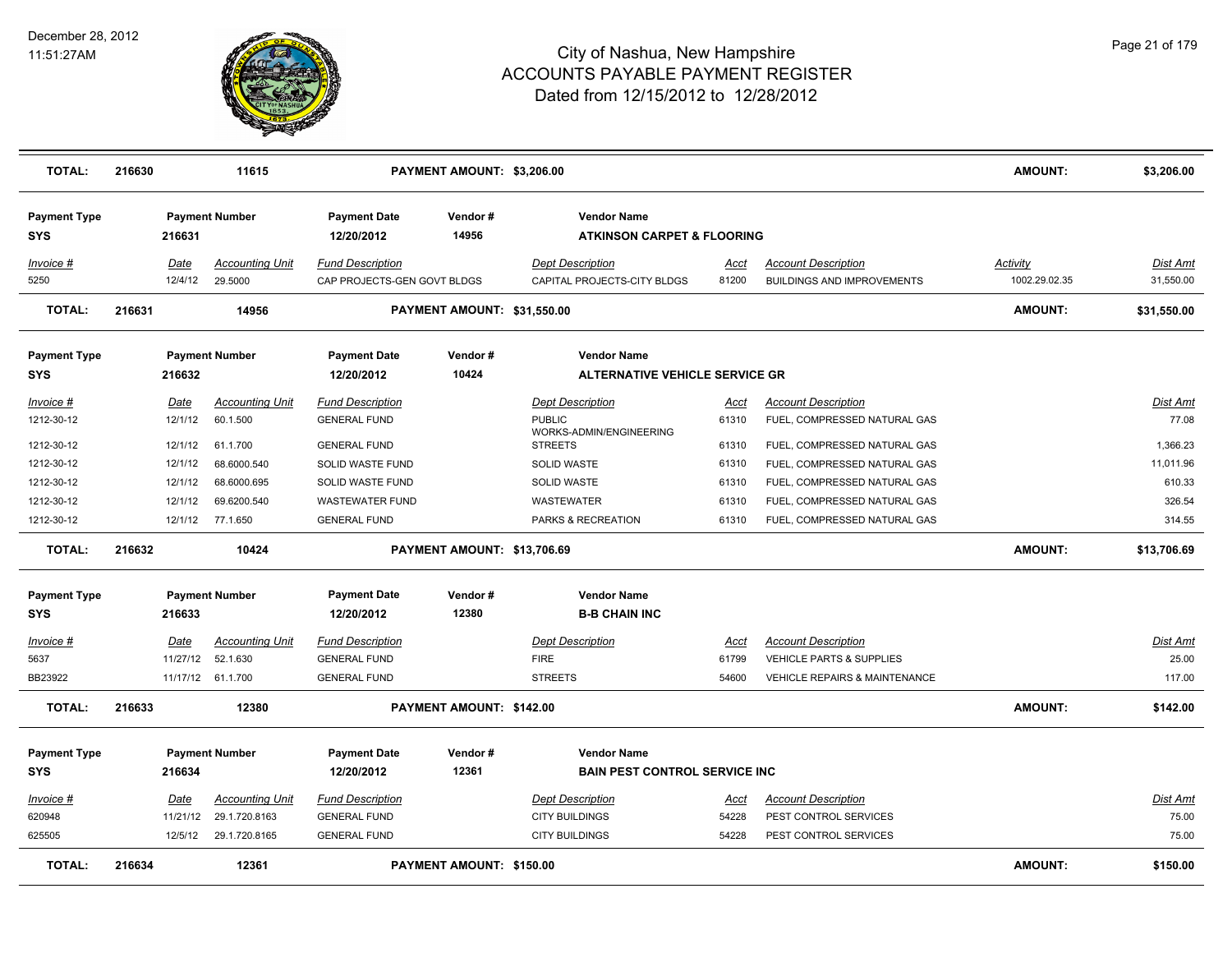

| <b>Payment Type</b> |          | <b>Payment Number</b>  | <b>Payment Date</b>     | Vendor # | <b>Vendor Name</b>        |       |                            |          |
|---------------------|----------|------------------------|-------------------------|----------|---------------------------|-------|----------------------------|----------|
| <b>SYS</b>          | 216635   |                        | 12/20/2012              | 12362    | <b>BAKER &amp; TAYLOR</b> |       |                            |          |
| Invoice #           | Date     | <b>Accounting Unit</b> | <b>Fund Description</b> |          | <b>Dept Description</b>   | Acct  | <b>Account Description</b> | Dist Amt |
| 3018347586          | 11/27/12 | 79.1.760               | <b>GENERAL FUND</b>     |          | <b>LIBRARY</b>            | 61807 | <b>PUBLICATIONS</b>        | 81.43    |
| 3018347586          | 11/27/12 | <b>BS1000</b>          | <b>GENERAL FUND</b>     |          | <b>GENERAL FUND</b>       | 29185 | LAWSON INVENTORY SUSPENSE  | 0.01     |
| 3018347587          | 11/27/12 | 79.1.760               | <b>GENERAL FUND</b>     |          | <b>LIBRARY</b>            | 61807 | <b>PUBLICATIONS</b>        | 15.26    |
| 3018347588          |          | 11/27/12 79.1.760      | <b>GENERAL FUND</b>     |          | <b>LIBRARY</b>            | 61807 | <b>PUBLICATIONS</b>        | 8.53     |
| 3018347588          | 11/27/12 | <b>BS1000</b>          | <b>GENERAL FUND</b>     |          | <b>GENERAL FUND</b>       | 29185 | LAWSON INVENTORY SUSPENSE  | 0.01     |
| 3018347589          |          | 11/27/12 79.1.760      | <b>GENERAL FUND</b>     |          | <b>LIBRARY</b>            | 61807 | <b>PUBLICATIONS</b>        | 19.51    |
| 3018347590          |          | 11/27/12 79.1.760      | <b>GENERAL FUND</b>     |          | <b>LIBRARY</b>            | 61807 | <b>PUBLICATIONS</b>        | 12.73    |
| 3018347590          | 11/27/12 | <b>BS1000</b>          | <b>GENERAL FUND</b>     |          | <b>GENERAL FUND</b>       | 29185 | LAWSON INVENTORY SUSPENSE  | 0.01     |
| 3018347591          | 11/27/12 | 79.1.760               | <b>GENERAL FUND</b>     |          | <b>LIBRARY</b>            | 61807 | <b>PUBLICATIONS</b>        | 45.24    |
| 3018347591          | 11/27/12 | <b>BS1000</b>          | <b>GENERAL FUND</b>     |          | <b>GENERAL FUND</b>       | 29185 | LAWSON INVENTORY SUSPENSE  | $-0.02$  |
| 3018355517          |          | 11/29/12 79.1.760      | <b>GENERAL FUND</b>     |          | <b>LIBRARY</b>            | 61807 | <b>PUBLICATIONS</b>        | 14.17    |
| 3018355518          |          | 11/29/12 79.1.760      | <b>GENERAL FUND</b>     |          | LIBRARY                   | 61807 | <b>PUBLICATIONS</b>        | 9.12     |
| 3018355519          |          | 11/29/12 79.1.760      | <b>GENERAL FUND</b>     |          | <b>LIBRARY</b>            | 61807 | <b>PUBLICATIONS</b>        | 17.96    |
| 3018355520          |          | 11/29/12 79.1.760      | <b>GENERAL FUND</b>     |          | <b>LIBRARY</b>            | 61807 | <b>PUBLICATIONS</b>        | 23.80    |
| 3018355521          |          | 11/29/12 79.1.760      | <b>GENERAL FUND</b>     |          | <b>LIBRARY</b>            | 61807 | <b>PUBLICATIONS</b>        | 13.60    |
| 3018355522          | 11/29/12 | 79.1.760               | <b>GENERAL FUND</b>     |          | <b>LIBRARY</b>            | 61807 | <b>PUBLICATIONS</b>        | 52.05    |
| 3018355523          | 11/29/12 | 79.1.760               | <b>GENERAL FUND</b>     |          | <b>LIBRARY</b>            | 61807 | <b>PUBLICATIONS</b>        | 14.17    |
| 3018355524          | 11/29/12 | 79.1.760               | <b>GENERAL FUND</b>     |          | LIBRARY                   | 61807 | <b>PUBLICATIONS</b>        | 20.66    |
| 3018355525          |          | 11/29/12 79.1.760      | <b>GENERAL FUND</b>     |          | <b>LIBRARY</b>            | 61807 | <b>PUBLICATIONS</b>        | 9.12     |
| 3018355526          |          | 11/29/12 79.1.760      | <b>GENERAL FUND</b>     |          | LIBRARY                   | 61807 | <b>PUBLICATIONS</b>        | 22.75    |
| 3018355527          |          | 11/29/12 79.1.760      | <b>GENERAL FUND</b>     |          | <b>LIBRARY</b>            | 61807 | <b>PUBLICATIONS</b>        | 42.91    |
| 3018355528          |          | 11/29/12 79.1.760      | <b>GENERAL FUND</b>     |          | <b>LIBRARY</b>            | 61807 | <b>PUBLICATIONS</b>        | 144.39   |
| 3018355529          |          | 11/29/12 79.1.760      | <b>GENERAL FUND</b>     |          | <b>LIBRARY</b>            | 61807 | <b>PUBLICATIONS</b>        | 29.42    |
| 3018355530          | 11/29/12 | 79.1.760               | <b>GENERAL FUND</b>     |          | LIBRARY                   | 61807 | <b>PUBLICATIONS</b>        | 35.50    |
| 3018355531          | 11/29/12 | 79.1.760               | <b>GENERAL FUND</b>     |          | <b>LIBRARY</b>            | 61807 | <b>PUBLICATIONS</b>        | 10.97    |
| 3018355532          |          | 11/29/12 79.1.760      | <b>GENERAL FUND</b>     |          | <b>LIBRARY</b>            | 61807 | <b>PUBLICATIONS</b>        | 83.42    |
| 3018355533          |          | 11/29/12 79.1.760      | <b>GENERAL FUND</b>     |          | <b>LIBRARY</b>            | 61807 | <b>PUBLICATIONS</b>        | 35.11    |
| 3018355534          |          | 11/29/12 79.1.760      | <b>GENERAL FUND</b>     |          | <b>LIBRARY</b>            | 61807 | <b>PUBLICATIONS</b>        | 131.64   |
| 3018355535          |          | 11/29/12 79.1.760      | <b>GENERAL FUND</b>     |          | <b>LIBRARY</b>            | 61807 | <b>PUBLICATIONS</b>        | 14.69    |
| 3018355536          |          | 11/29/12 79.1.760      | <b>GENERAL FUND</b>     |          | <b>LIBRARY</b>            | 61807 | <b>PUBLICATIONS</b>        | 66.59    |
| 3018355537          |          | 11/29/12 79.1.760      | <b>GENERAL FUND</b>     |          | <b>LIBRARY</b>            | 61807 | <b>PUBLICATIONS</b>        | 45.75    |
| 3018355538          | 11/29/12 | 79.1.760               | <b>GENERAL FUND</b>     |          | <b>LIBRARY</b>            | 61807 | <b>PUBLICATIONS</b>        | 5.48     |
| 3018355539          | 11/29/12 | 79.1.760               | <b>GENERAL FUND</b>     |          | <b>LIBRARY</b>            | 61807 | <b>PUBLICATIONS</b>        | 13.60    |
| 3018355540          |          | 11/29/12 79.1.760      | <b>GENERAL FUND</b>     |          | <b>LIBRARY</b>            | 61807 | <b>PUBLICATIONS</b>        | 43.50    |
| 3018355541          |          | 11/29/12 79.1.760      | <b>GENERAL FUND</b>     |          | LIBRARY                   | 61807 | <b>PUBLICATIONS</b>        | 15.22    |
| 3018355542          |          | 11/29/12 79.1.760      | <b>GENERAL FUND</b>     |          | LIBRARY                   | 61807 | <b>PUBLICATIONS</b>        | 9.12     |
| 3018355543          |          | 11/29/12 79.1.760      | <b>GENERAL FUND</b>     |          | LIBRARY                   | 61807 | <b>PUBLICATIONS</b>        | 158.67   |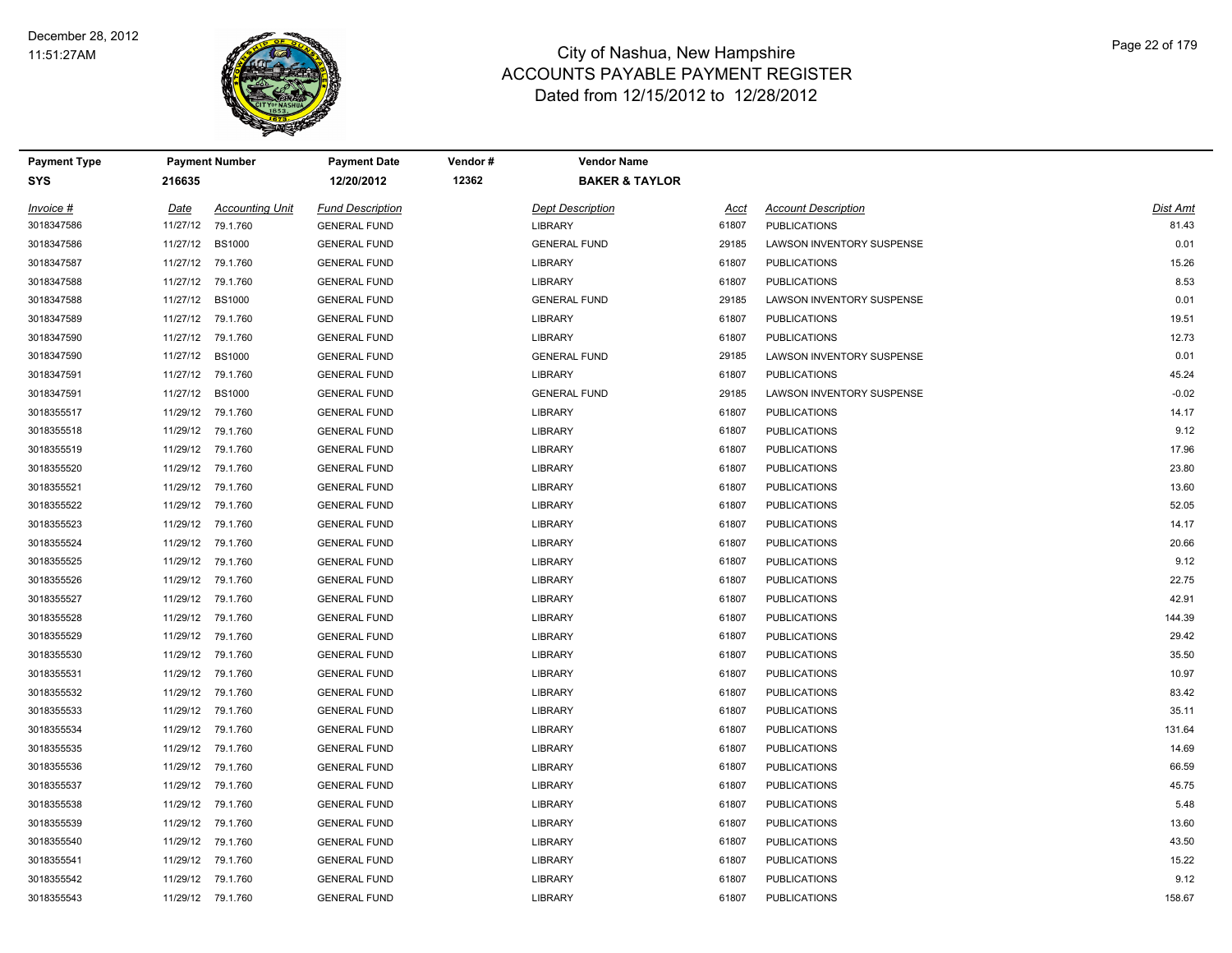

| 3018355544          |                                                                                                                                                                                                                                                                                                                                                                                                                                                                                                                                 | 11/29/12    | 79.1.760               | <b>GENERAL FUND</b>        |                          | <b>LIBRARY</b>          | 61807       | <b>PUBLICATIONS</b>                      |                | 25.95      |
|---------------------|---------------------------------------------------------------------------------------------------------------------------------------------------------------------------------------------------------------------------------------------------------------------------------------------------------------------------------------------------------------------------------------------------------------------------------------------------------------------------------------------------------------------------------|-------------|------------------------|----------------------------|--------------------------|-------------------------|-------------|------------------------------------------|----------------|------------|
| 3018355545          | <b>LIBRARY</b><br>11/29/12<br>79.1.760<br><b>GENERAL FUND</b><br>61807<br><b>PUBLICATIONS</b><br><b>GENERAL FUND</b><br>11/29/12 BS1000<br><b>GENERAL FUND</b><br>29185<br>216635<br>12362<br>PAYMENT AMOUNT: \$1,306.20<br><b>Payment Number</b><br><b>Vendor Name</b><br><b>Payment Date</b><br>Vendor#<br>12366<br><b>BANNER SYSTEMS OF MASSACHUSETT</b><br>216636<br>12/20/2012<br><b>Date</b><br><b>Accounting Unit</b><br><b>Fund Description</b><br><b>Dept Description</b><br><b>Account Description</b><br><u>Acct</u> |             |                        |                            | 14.19                    |                         |             |                                          |                |            |
| 3018355545          |                                                                                                                                                                                                                                                                                                                                                                                                                                                                                                                                 |             |                        |                            |                          |                         |             | LAWSON INVENTORY SUSPENSE                |                | $-0.03$    |
| <b>TOTAL:</b>       |                                                                                                                                                                                                                                                                                                                                                                                                                                                                                                                                 |             |                        |                            |                          |                         |             |                                          | <b>AMOUNT:</b> | \$1,306.20 |
| <b>Payment Type</b> |                                                                                                                                                                                                                                                                                                                                                                                                                                                                                                                                 |             |                        |                            |                          |                         |             |                                          |                |            |
| <b>SYS</b>          |                                                                                                                                                                                                                                                                                                                                                                                                                                                                                                                                 |             |                        |                            |                          |                         |             |                                          |                |            |
| Invoice #           |                                                                                                                                                                                                                                                                                                                                                                                                                                                                                                                                 |             |                        |                            |                          |                         |             |                                          |                | Dist Amt   |
| 51606               |                                                                                                                                                                                                                                                                                                                                                                                                                                                                                                                                 | 11/30/12    | 61.1.670               | <b>GENERAL FUND</b>        |                          | <b>STREETS</b>          | 61428       | <b>JANITORIAL SUPPLIES</b>               |                | 728.86     |
| 51606               |                                                                                                                                                                                                                                                                                                                                                                                                                                                                                                                                 |             | 11/30/12 BS1000        | <b>GENERAL FUND</b>        |                          | <b>GENERAL FUND</b>     | 29185       | <b>LAWSON INVENTORY SUSPENSE</b>         |                | $-2.40$    |
| <b>TOTAL:</b>       | 216636                                                                                                                                                                                                                                                                                                                                                                                                                                                                                                                          |             | 12366                  |                            | PAYMENT AMOUNT: \$726.46 |                         |             |                                          | <b>AMOUNT:</b> | \$726.46   |
|                     |                                                                                                                                                                                                                                                                                                                                                                                                                                                                                                                                 |             |                        |                            |                          |                         |             |                                          |                |            |
| <b>Payment Type</b> |                                                                                                                                                                                                                                                                                                                                                                                                                                                                                                                                 |             | <b>Payment Number</b>  | <b>Payment Date</b>        | Vendor#                  | <b>Vendor Name</b>      |             |                                          |                |            |
| <b>SYS</b>          |                                                                                                                                                                                                                                                                                                                                                                                                                                                                                                                                 | 216637      |                        | 12/20/2012                 | 12379                    | <b>BATTERIES PLUS</b>   |             |                                          |                |            |
| Invoice #           |                                                                                                                                                                                                                                                                                                                                                                                                                                                                                                                                 | Date        | <b>Accounting Unit</b> | <b>Fund Description</b>    |                          | <b>Dept Description</b> | Acct        | <b>Account Description</b>               |                | Dist Amt   |
| 400-230683          |                                                                                                                                                                                                                                                                                                                                                                                                                                                                                                                                 | 11/28/12    | 52.1.630               | <b>GENERAL FUND</b>        |                          | <b>FIRE</b>             | 54600       | <b>VEHICLE REPAIRS &amp; MAINTENANCE</b> |                | 99.18      |
| <b>TOTAL:</b>       | 216637                                                                                                                                                                                                                                                                                                                                                                                                                                                                                                                          |             | 12379                  |                            | PAYMENT AMOUNT: \$99.18  |                         |             |                                          | <b>AMOUNT:</b> | \$99.18    |
| <b>Payment Type</b> |                                                                                                                                                                                                                                                                                                                                                                                                                                                                                                                                 |             | <b>Payment Number</b>  | <b>Payment Date</b>        | Vendor#                  | <b>Vendor Name</b>      |             |                                          |                |            |
| <b>SYS</b>          |                                                                                                                                                                                                                                                                                                                                                                                                                                                                                                                                 | 216638      |                        | 12/20/2012                 | 12090                    | <b>HEATHER BEAUDOIN</b> |             |                                          |                |            |
| $Invoice$ #         |                                                                                                                                                                                                                                                                                                                                                                                                                                                                                                                                 | <b>Date</b> | <b>Accounting Unit</b> | <b>Fund Description</b>    |                          | <b>Dept Description</b> | <b>Acct</b> | <b>Account Description</b>               |                | Dist Amt   |
| TUITION REIMB DEC13 |                                                                                                                                                                                                                                                                                                                                                                                                                                                                                                                                 | 12/17/12    | TF11.7020              | UAW EDUCATIONAL ASSISTANCE |                          | <b>UAW EDUCATIONAL</b>  | 51607       | EDUCATIONAL INCENTIVE                    |                | 586.50     |
|                     |                                                                                                                                                                                                                                                                                                                                                                                                                                                                                                                                 |             |                        |                            |                          | ASSISTANCE              |             |                                          |                |            |
| <b>TOTAL:</b>       | 216638                                                                                                                                                                                                                                                                                                                                                                                                                                                                                                                          |             | 12090                  |                            | PAYMENT AMOUNT: \$586.50 |                         |             |                                          | <b>AMOUNT:</b> | \$586.50   |
| <b>Payment Type</b> |                                                                                                                                                                                                                                                                                                                                                                                                                                                                                                                                 |             | <b>Payment Number</b>  | <b>Payment Date</b>        | Vendor#                  | <b>Vendor Name</b>      |             |                                          |                |            |
| <b>SYS</b>          |                                                                                                                                                                                                                                                                                                                                                                                                                                                                                                                                 | 216639      |                        | 12/20/2012                 | 12391                    | <b>BELLETETES INC</b>   |             |                                          |                |            |
| Invoice #           |                                                                                                                                                                                                                                                                                                                                                                                                                                                                                                                                 | <u>Date</u> | <b>Accounting Unit</b> | <b>Fund Description</b>    |                          | <b>Dept Description</b> | <b>Acct</b> | <b>Account Description</b>               |                | Dist Amt   |
| 4609704             |                                                                                                                                                                                                                                                                                                                                                                                                                                                                                                                                 | 11/19/12    | 61.1.670               | <b>GENERAL FUND</b>        |                          | <b>STREETS</b>          | 61299       | MISCELLANEOUS SUPPLIES                   |                | 24.74      |
| 4611146             |                                                                                                                                                                                                                                                                                                                                                                                                                                                                                                                                 | 11/26/12    | 52.1.720               | <b>GENERAL FUND</b>        |                          | <b>FIRE</b>             | 54280       | BUILDING/GROUNDS MAINTENANCE             |                | 12.73      |
| 4611332             |                                                                                                                                                                                                                                                                                                                                                                                                                                                                                                                                 | 11/27/12    | 68.6000.692            | SOLID WASTE FUND           |                          | SOLID WASTE             | 54280       | BUILDING/GROUNDS MAINTENANCE             |                | 43.87      |
| 4611463             |                                                                                                                                                                                                                                                                                                                                                                                                                                                                                                                                 | 11/28/12    | 61.1.670               | <b>GENERAL FUND</b>        |                          | <b>STREETS</b>          | 61299       | MISCELLANEOUS SUPPLIES                   |                | 13.49      |
| 4611484             |                                                                                                                                                                                                                                                                                                                                                                                                                                                                                                                                 | 11/28/12    | 68.6000.692            | SOLID WASTE FUND           |                          | <b>SOLID WASTE</b>      | 54280       | <b>BUILDING/GROUNDS MAINTENANCE</b>      |                | 8.25       |
| 4611489             |                                                                                                                                                                                                                                                                                                                                                                                                                                                                                                                                 | 11/28/12    | 61.1.685               | <b>GENERAL FUND</b>        |                          | <b>STREETS</b>          | 61560       | <b>CONSTRUCTION MATERIALS</b>            |                | 101.84     |
| 4611679             |                                                                                                                                                                                                                                                                                                                                                                                                                                                                                                                                 | 11/29/12    | 61.1.670               | <b>GENERAL FUND</b>        |                          | <b>STREETS</b>          | 61299       | MISCELLANEOUS SUPPLIES                   |                | 35.19      |
| 4611815             |                                                                                                                                                                                                                                                                                                                                                                                                                                                                                                                                 |             | 11/30/12 61.1.670      | <b>GENERAL FUND</b>        |                          | <b>STREETS</b>          | 61299       | MISCELLANEOUS SUPPLIES                   |                | 38.69      |
|                     |                                                                                                                                                                                                                                                                                                                                                                                                                                                                                                                                 |             |                        |                            |                          |                         |             |                                          |                |            |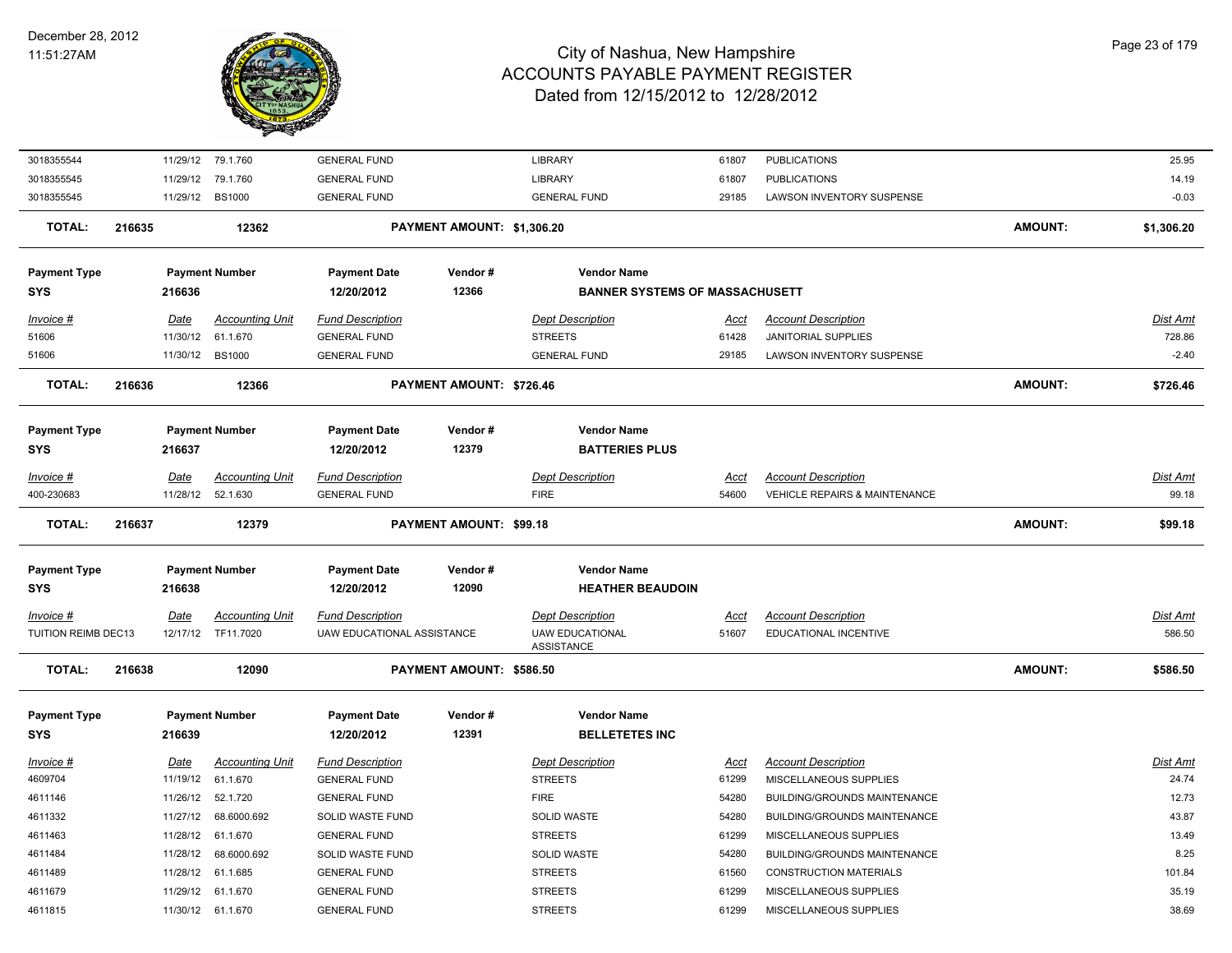

| 4611876                    |        |             | 11/30/12 61.1.685                           | <b>GENERAL FUND</b>                            |                                 | <b>STREETS</b>                                | 61560                | <b>CONSTRUCTION MATERIALS</b>            |                | 83.82              |
|----------------------------|--------|-------------|---------------------------------------------|------------------------------------------------|---------------------------------|-----------------------------------------------|----------------------|------------------------------------------|----------------|--------------------|
| <b>TOTAL:</b>              | 216639 |             | 12391                                       |                                                | PAYMENT AMOUNT: \$362.62        |                                               |                      |                                          | <b>AMOUNT:</b> | \$362.62           |
| <b>Payment Type</b><br>SYS |        | 216640      | <b>Payment Number</b>                       | <b>Payment Date</b><br>12/20/2012              | Vendor#<br>12395                | <b>Vendor Name</b><br><b>BENS UNIFORMS</b>    |                      |                                          |                |                    |
| Invoice #                  |        | Date        | <b>Accounting Unit</b>                      | <b>Fund Description</b>                        |                                 | <b>Dept Description</b>                       | <u>Acct</u>          | <b>Account Description</b>               |                | <b>Dist Amt</b>    |
| 33202                      |        | 12/1/12     | 50.1.500                                    | <b>GENERAL FUND</b>                            |                                 | POLICE                                        | 61107                | <b>CLOTHING &amp; UNIFORMS</b>           |                | 40.00              |
| 41812                      |        | 11/19/12    | 50.1.500                                    | <b>GENERAL FUND</b>                            |                                 | POLICE                                        | 61107                | <b>CLOTHING &amp; UNIFORMS</b>           |                | 30.00              |
| 41886                      |        | 11/29/12    | 50.1.500                                    | <b>GENERAL FUND</b>                            |                                 | <b>POLICE</b>                                 | 61107                | <b>CLOTHING &amp; UNIFORMS</b>           |                | 67.00              |
| 41890                      |        | 11/29/12    | 50.1.500                                    | <b>GENERAL FUND</b>                            |                                 | POLICE                                        | 61110                | PROTECTIVE CLOTHING                      |                | 195.00             |
| 41897                      |        | 11/30/12    | 50.1.500                                    | <b>GENERAL FUND</b>                            |                                 | <b>POLICE</b>                                 | 61107                | <b>CLOTHING &amp; UNIFORMS</b>           |                | 209.00             |
| 41900                      |        |             | 12/1/12  50.1.500                           | <b>GENERAL FUND</b>                            |                                 | POLICE                                        | 61107                | <b>CLOTHING &amp; UNIFORMS</b>           |                | 149.00             |
| <b>TOTAL:</b>              | 216640 |             | 12395                                       |                                                | <b>PAYMENT AMOUNT: \$690.00</b> |                                               |                      |                                          | <b>AMOUNT:</b> | \$690.00           |
| <b>Payment Type</b>        |        |             | <b>Payment Number</b>                       | <b>Payment Date</b>                            | Vendor#                         | <b>Vendor Name</b>                            |                      |                                          |                |                    |
| <b>SYS</b>                 |        | 216641      |                                             | 12/20/2012                                     | 12402                           | <b>BEST FORD</b>                              |                      |                                          |                |                    |
| <u>Invoice #</u>           |        | Date        | <b>Accounting Unit</b>                      | <b>Fund Description</b>                        |                                 | <b>Dept Description</b>                       | Acct                 | <b>Account Description</b>               |                | <b>Dist Amt</b>    |
| 5032600                    |        | 11/7/12     | 61.1.700                                    | <b>GENERAL FUND</b>                            |                                 | <b>STREETS</b>                                | 54600                | <b>VEHICLE REPAIRS &amp; MAINTENANCE</b> |                | 64.70              |
| <b>TOTAL:</b>              | 216641 |             | 12402                                       |                                                | PAYMENT AMOUNT: \$64.70         |                                               |                      |                                          | <b>AMOUNT:</b> | \$64.70            |
|                            |        |             |                                             |                                                |                                 |                                               |                      |                                          |                |                    |
| <b>Payment Type</b>        |        |             | <b>Payment Number</b>                       | <b>Payment Date</b>                            | Vendor#                         | <b>Vendor Name</b>                            |                      |                                          |                |                    |
| <b>SYS</b>                 |        | 216642      |                                             | 12/20/2012                                     | 15259                           | <b>BISCO</b>                                  |                      |                                          |                |                    |
| Invoice #                  |        | <b>Date</b> | <b>Accounting Unit</b>                      | <b>Fund Description</b>                        |                                 | <b>Dept Description</b>                       | <u>Acct</u>          | <b>Account Description</b>               |                | <b>Dist Amt</b>    |
| 1213368-00                 |        | 12/7/12     | 77.1.650                                    | <b>GENERAL FUND</b>                            |                                 | PARKS & RECREATION                            | 54280                | <b>BUILDING/GROUNDS MAINTENANCE</b>      |                | 449.40             |
| 1213368-00                 |        | 12/7/12     | TF77.7052                                   | MINE FALLS PARK ETF                            |                                 | MINE FALLS PARK ETF                           | 54280                | <b>BUILDING/GROUNDS MAINTENANCE</b>      |                | 449.40             |
| <b>TOTAL:</b>              | 216642 |             | 15259                                       |                                                | PAYMENT AMOUNT: \$898.80        |                                               |                      |                                          | <b>AMOUNT:</b> | \$898.80           |
| <b>Payment Type</b>        |        |             | <b>Payment Number</b>                       | <b>Payment Date</b>                            | Vendor#                         | <b>Vendor Name</b>                            |                      |                                          |                |                    |
| <b>SYS</b>                 |        | 216643      |                                             | 12/20/2012                                     | 12422                           | <b>BOT L GAS INC</b>                          |                      |                                          |                |                    |
|                            |        |             |                                             |                                                |                                 |                                               |                      | <b>Account Description</b>               |                |                    |
| Invoice #<br>ACCT 002625   |        | Date        | <b>Accounting Unit</b><br>11/30/12 77.1.650 | <b>Fund Description</b><br><b>GENERAL FUND</b> |                                 | <b>Dept Description</b><br>PARKS & RECREATION | <u>Acct</u><br>54280 | BUILDING/GROUNDS MAINTENANCE             |                | Dist Amt<br>100.00 |
|                            |        |             |                                             |                                                |                                 |                                               |                      |                                          |                |                    |
| <b>TOTAL:</b>              | 216643 |             | 12422                                       |                                                | PAYMENT AMOUNT: \$100.00        |                                               |                      |                                          | <b>AMOUNT:</b> | \$100.00           |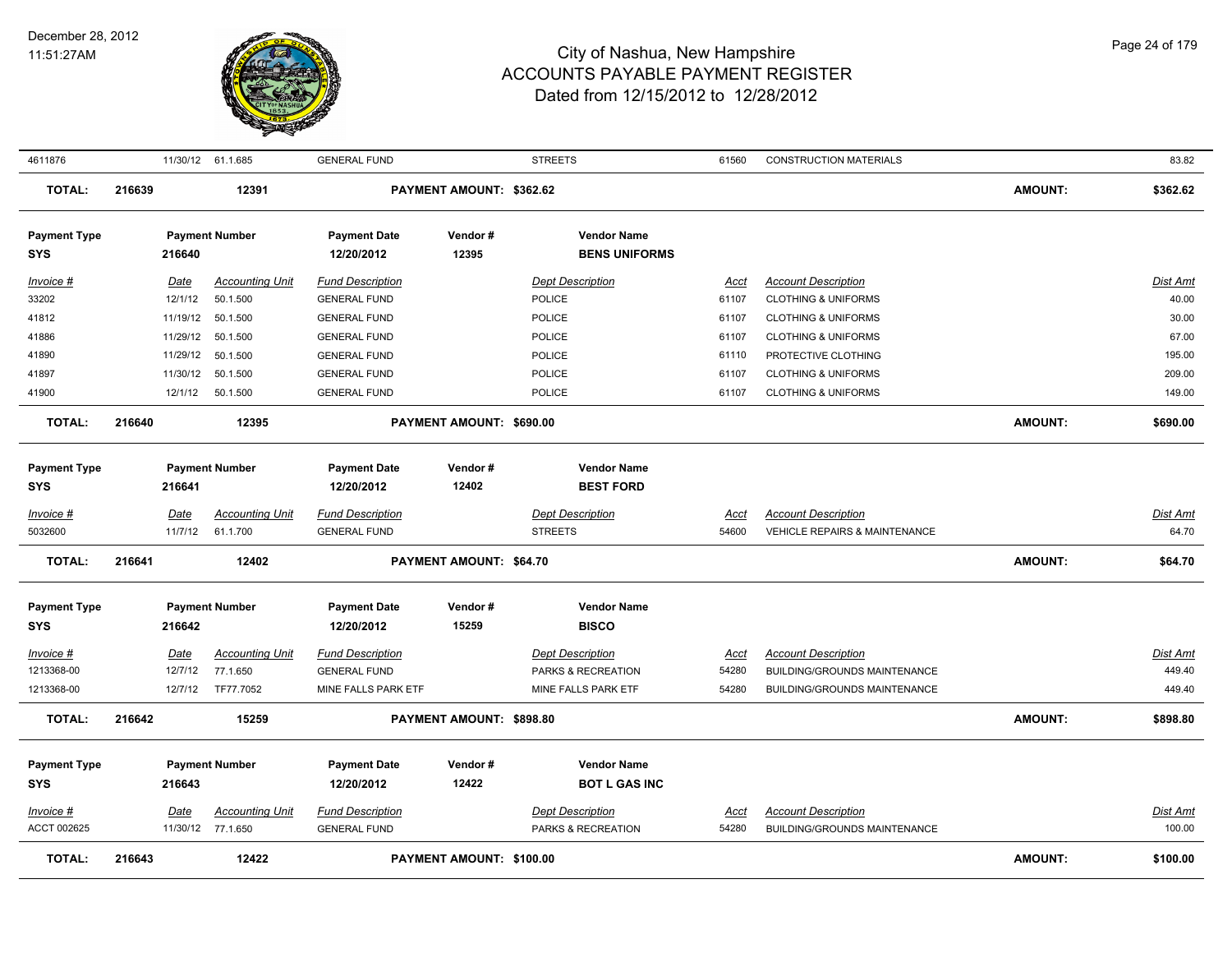

| <b>Payment Type</b>               |          | <b>Payment Number</b>  | <b>Payment Date</b>               | Vendor #                    | <b>Vendor Name</b>                      |       |                                  |                |              |
|-----------------------------------|----------|------------------------|-----------------------------------|-----------------------------|-----------------------------------------|-------|----------------------------------|----------------|--------------|
| <b>SYS</b>                        | 216644   |                        | 12/20/2012                        | 14057                       | <b>BROX INDUSTRIES INC</b>              |       |                                  |                |              |
| Invoice #                         | Date     | <b>Accounting Unit</b> | <b>Fund Description</b>           |                             | <b>Dept Description</b>                 | Acct  | <b>Account Description</b>       | Activity       | Dist Amt     |
| 354511                            | 9/4/12   | 61.1.675               | <b>GENERAL FUND</b>               |                             | <b>STREETS</b>                          | 61507 | <b>ASPHALT</b>                   |                | 144.00       |
| 354511                            | 9/4/12   | 61.1.675               | <b>GENERAL FUND</b>               |                             | <b>STREETS</b>                          | 61535 | <b>GRAVEL/LOAM</b>               |                | 875.52       |
| 354511                            | 9/4/12   | 69.6200.540            | <b>WASTEWATER FUND</b>            |                             | <b>WASTEWATER</b>                       | 54300 | <b>SEWER MAINTENANCE</b>         |                | 970.56       |
| 355209                            | 9/10/12  | 61.1001                | <b>CAPITAL IMPROVEMENTS</b>       |                             | STREETS-CAP IMP                         | 81100 | <b>CAPITAL IMPROVEMENTS</b>      | 1000           | 1,150.56     |
| 355209                            | 9/10/12  | 69.6200.540            | <b>WASTEWATER FUND</b>            |                             | <b>WASTEWATER</b>                       | 54300 | <b>SEWER MAINTENANCE</b>         |                | 792.00       |
| 356484                            | 9/26/12  | 61.1.675               | <b>GENERAL FUND</b>               |                             | <b>STREETS</b>                          | 61507 | <b>ASPHALT</b>                   |                | 43.13        |
| 356484                            | 9/26/12  | 61.1.675               | <b>GENERAL FUND</b>               |                             | <b>STREETS</b>                          | 61535 | <b>GRAVEL/LOAM</b>               |                | 372.55       |
| 356484                            | 9/26/12  | 61.1001                | CAPITAL IMPROVEMENTS              |                             | STREETS-CAP IMP                         | 81100 | <b>CAPITAL IMPROVEMENTS</b>      | 1000           | 164.85       |
| 356484                            | 9/26/12  | 69.6200.540            | <b>WASTEWATER FUND</b>            |                             | <b>WASTEWATER</b>                       | 54300 | <b>SEWER MAINTENANCE</b>         |                | 51.69        |
| 357213                            | 10/1/12  | 61.1.675               | <b>GENERAL FUND</b>               |                             | <b>STREETS</b>                          | 61507 | <b>ASPHALT</b>                   |                | 1,913.76     |
| 357213                            | 10/1/12  | 61.1.675               | <b>GENERAL FUND</b>               |                             | <b>STREETS</b>                          | 61535 | <b>GRAVEL/LOAM</b>               |                | 707.04       |
| 357213                            | 10/1/12  | 61.1001                | CAPITAL IMPROVEMENTS              |                             | STREETS-CAP IMP                         | 81100 | CAPITAL IMPROVEMENTS             | 1000           | 475.92       |
| 357938                            | 10/9/12  | 61.1.675               | <b>GENERAL FUND</b>               |                             | <b>STREETS</b>                          | 61507 | <b>ASPHALT</b>                   |                | 638.54       |
| 357938                            | 10/9/12  | 61.1001                | CAPITAL IMPROVEMENTS              |                             | STREETS-CAP IMP                         | 81100 | CAPITAL IMPROVEMENTS             | 1000           | 119.03       |
| 359017-A                          | 10/24/12 | 61.1001                | CAPITAL IMPROVEMENTS              |                             | STREETS-CAP IMP                         | 81100 | CAPITAL IMPROVEMENTS             | 1000           | 495.83       |
| 359017-B                          | 10/24/12 | 61.1.675               | <b>GENERAL FUND</b>               |                             | <b>STREETS</b>                          | 61507 | <b>ASPHALT</b>                   |                | 0.00         |
| 359017-B                          | 10/24/12 | <b>BS1000</b>          | <b>GENERAL FUND</b>               |                             | <b>GENERAL FUND</b>                     | 29185 | LAWSON INVENTORY SUSPENSE        |                | 0.00         |
| 359017-B ADJ                      | 10/24/12 | 61.1.675               | <b>GENERAL FUND</b>               |                             | <b>STREETS</b>                          | 61507 | <b>ASPHALT</b>                   |                | 9,742.32     |
| 359017-B ADJ                      | 10/24/12 | <b>BS1000</b>          | <b>GENERAL FUND</b>               |                             | <b>GENERAL FUND</b>                     | 29185 | <b>LAWSON INVENTORY SUSPENSE</b> |                | $-8,936.22$  |
| 360782A                           | 11/8/12  | 69.6200.540            | <b>WASTEWATER FUND</b>            |                             | <b>WASTEWATER</b>                       | 54300 | <b>SEWER MAINTENANCE</b>         |                | 150.00       |
| 360782B                           | 11/8/12  | 61.1001                | CAPITAL IMPROVEMENTS              |                             | STREETS-CAP IMP                         | 81100 | CAPITAL IMPROVEMENTS             | 1000           | 459.92       |
| 360783-A                          | 11/8/12  | 61.1001                | CAPITAL IMPROVEMENTS              |                             | STREETS-CAP IMP                         | 81100 | CAPITAL IMPROVEMENTS             | 1000           | 1,049.30     |
| 360783-B                          | 11/8/12  | 69.6200.540            | <b>WASTEWATER FUND</b>            |                             | <b>WASTEWATER</b>                       | 54300 | <b>SEWER MAINTENANCE</b>         |                | 2,174.20     |
| 360783-C                          | 11/8/12  | 61.1.675               | <b>GENERAL FUND</b>               |                             | <b>STREETS</b>                          | 61507 | ASPHALT                          |                | 18,289.12    |
| 360783-C                          | 11/8/12  | <b>BS1000</b>          | <b>GENERAL FUND</b>               |                             | <b>GENERAL FUND</b>                     | 29185 | <b>LAWSON INVENTORY SUSPENSE</b> |                | $-17,867.72$ |
| 360783-D                          | 11/8/12  | 69.6200.540            | <b>WASTEWATER FUND</b>            |                             | WASTEWATER                              | 54300 | <b>SEWER MAINTENANCE</b>         |                | 563.50       |
| <b>TOTAL:</b>                     | 216644   | 14057                  |                                   | PAYMENT AMOUNT: \$14,539.40 |                                         |       |                                  | <b>AMOUNT:</b> | \$14,539.40  |
| <b>Payment Type</b><br><b>SYS</b> | 216645   | <b>Payment Number</b>  | <b>Payment Date</b><br>12/20/2012 | Vendor#<br>11292            | <b>Vendor Name</b><br><b>BSN SPORTS</b> |       |                                  |                |              |
| Invoice #                         | Date     | <b>Accounting Unit</b> | <b>Fund Description</b>           |                             | <b>Dept Description</b>                 | Acct  | <b>Account Description</b>       |                | Dist Amt     |
| 4454819                           |          | 11/28/12 77.1.655      | <b>GENERAL FUND</b>               |                             | PARKS & RECREATION                      | 61128 | RECREATIONAL SUPPLIES            |                | 781.29       |
| <b>TOTAL:</b>                     | 216645   | 11292                  |                                   | PAYMENT AMOUNT: \$781.29    |                                         |       |                                  | <b>AMOUNT:</b> | \$781.29     |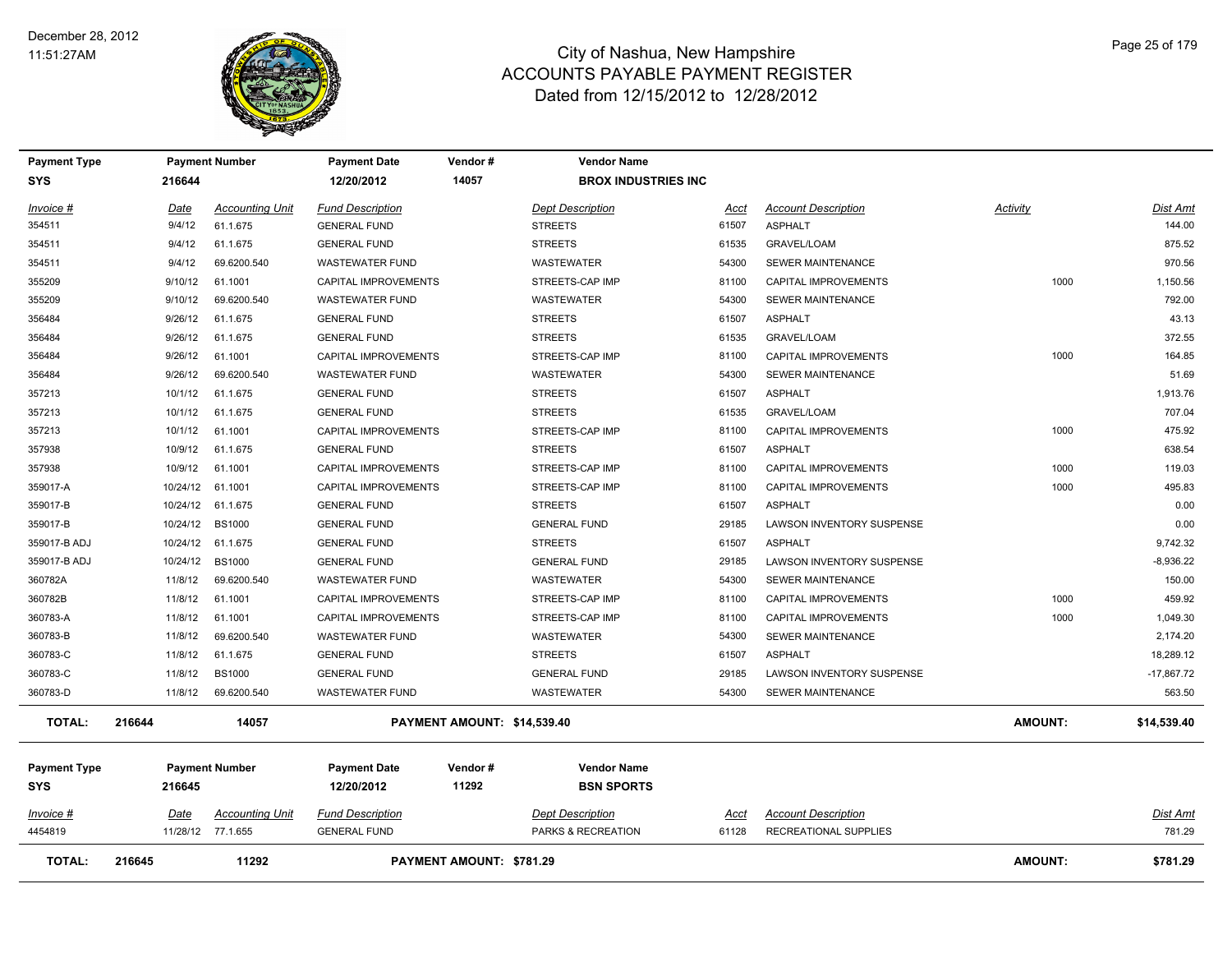

| <b>Payment Type</b>               |        |                         | <b>Payment Number</b>                       | <b>Payment Date</b>                                 | Vendor#                     | <b>Vendor Name</b>                                  |                      |                                                            | Payee Name                      |                                   |                          |
|-----------------------------------|--------|-------------------------|---------------------------------------------|-----------------------------------------------------|-----------------------------|-----------------------------------------------------|----------------------|------------------------------------------------------------|---------------------------------|-----------------------------------|--------------------------|
| <b>SYS</b>                        |        | 216646                  |                                             | 12/20/2012                                          | 12489                       | <b>CDW GOVERNMENT INC</b>                           |                      |                                                            | <b>CDW GOVERNMENT</b>           |                                   |                          |
| Invoice #                         |        | Date                    | <b>Accounting Unit</b>                      | <b>Fund Description</b>                             |                             | <b>Dept Description</b>                             | Acct                 | <b>Account Description</b>                                 |                                 |                                   | Dist Amt                 |
| V078235                           |        | 12/7/12                 | 22.1.535                                    | <b>GENERAL FUND</b>                                 |                             | INFORMATION TECHNOLOGY                              | 71221                | <b>COMPUTER EQUIPMENT</b>                                  |                                 |                                   | 744.35                   |
| <b>TOTAL:</b>                     | 216646 |                         | 12489                                       |                                                     | PAYMENT AMOUNT: \$744.35    |                                                     |                      |                                                            |                                 | <b>AMOUNT:</b>                    | \$744.35                 |
| <b>Payment Type</b>               |        |                         | <b>Payment Number</b>                       | <b>Payment Date</b>                                 | Vendor#                     | <b>Vendor Name</b>                                  |                      |                                                            |                                 |                                   |                          |
| <b>SYS</b>                        |        | 216647                  |                                             | 12/20/2012                                          | 12504                       | <b>CHEMSERVE ENVIRONMENTAL ANALYS</b>               |                      |                                                            |                                 |                                   |                          |
| $Invoice$ #                       |        | Date                    | <b>Accounting Unit</b>                      | <b>Fund Description</b>                             |                             | <b>Dept Description</b>                             | <u>Acct</u>          | <b>Account Description</b>                                 |                                 |                                   | <b>Dist Amt</b>          |
| 49225                             |        | 11/27/12                | 68.6000.692                                 | SOLID WASTE FUND                                    |                             | SOLID WASTE                                         | 53107                | ARCHITECT/ENGINEERING<br><b>SERVICES</b>                   |                                 |                                   | 17,265.91                |
| <b>TOTAL:</b>                     | 216647 |                         | 12504                                       |                                                     | PAYMENT AMOUNT: \$17,265.91 |                                                     |                      |                                                            |                                 | <b>AMOUNT:</b>                    | \$17,265.91              |
| <b>Payment Type</b>               |        |                         | <b>Payment Number</b>                       | <b>Payment Date</b>                                 | Vendor#                     | <b>Vendor Name</b>                                  |                      |                                                            |                                 |                                   |                          |
| <b>SYS</b>                        |        | 216648                  |                                             | 12/20/2012                                          | 14101                       | <b>CHILD ADVOCACY CENTER</b>                        |                      |                                                            |                                 |                                   |                          |
| Invoice #                         |        | <b>Date</b>             | <b>Accounting Unit</b>                      | <b>Fund Description</b>                             |                             | <b>Dept Description</b>                             | <u>Acct</u>          | <b>Account Description</b>                                 |                                 |                                   | Dist Amt                 |
| 1029                              |        | 12/1/12                 | 50.4025                                     | DOJ DRUG FORFEITURE FUNDS                           |                             | DOJ DRUG FORFEITURE FUNDS                           | 56315                | CHILD ADVOCACY CENTER                                      |                                 |                                   | 833.00                   |
| <b>TOTAL:</b>                     | 216648 |                         | 14101                                       |                                                     | PAYMENT AMOUNT: \$833.00    |                                                     |                      |                                                            |                                 | <b>AMOUNT:</b>                    | \$833.00                 |
| <b>Payment Type</b>               |        |                         | <b>Payment Number</b>                       | <b>Payment Date</b>                                 | Vendor#                     | <b>Vendor Name</b>                                  |                      |                                                            | Payee Name                      |                                   |                          |
| <b>SYS</b>                        |        | 216649                  |                                             | 12/20/2012                                          | 14106                       | <b>CINTAS</b>                                       |                      |                                                            |                                 | <b>CINTAS DOCUMENT MANAGEMENT</b> |                          |
| $Invoice$ #<br>DF21222158         |        | <u>Date</u><br>11/30/12 | <b>Accounting Unit</b><br>26.4010           | <b>Fund Description</b><br>MOTOR VEHICLE ADMIN FUND |                             | <b>Dept Description</b><br>MOTOR VEHICLE ADMIN FUND | <u>Acct</u><br>55699 | <b>Account Description</b><br>OTHER CONTRACTED SERVICES    |                                 |                                   | <b>Dist Amt</b><br>35.00 |
| <b>TOTAL:</b>                     | 216649 |                         | 14106                                       |                                                     | PAYMENT AMOUNT: \$35.00     |                                                     |                      |                                                            |                                 | <b>AMOUNT:</b>                    | \$35.00                  |
| <b>Payment Type</b><br><b>SYS</b> |        | 216650                  | <b>Payment Number</b>                       | <b>Payment Date</b><br>12/20/2012                   | Vendor#<br>10332            | <b>Vendor Name</b><br><b>CINTAS FIRE PROTECTION</b> |                      |                                                            | Payee Name<br><b>CINTAS FAS</b> |                                   |                          |
| $Invoice$ #<br>OF95004305         |        | Date                    | <b>Accounting Unit</b><br>11/30/12 79.1.720 | <b>Fund Description</b><br><b>GENERAL FUND</b>      |                             | <b>Dept Description</b><br><b>LIBRARY</b>           | <u>Acct</u><br>54280 | <b>Account Description</b><br>BUILDING/GROUNDS MAINTENANCE |                                 |                                   | <b>Dist Amt</b><br>90.95 |
| <b>TOTAL:</b>                     | 216650 |                         | 10332                                       |                                                     | PAYMENT AMOUNT: \$90.95     |                                                     |                      |                                                            |                                 | <b>AMOUNT:</b>                    | \$90.95                  |
| <b>Payment Type</b><br><b>SYS</b> |        | 216651                  | <b>Payment Number</b>                       | <b>Payment Date</b><br>12/20/2012                   | Vendor#<br>12033            | <b>Vendor Name</b><br><b>CITRIX ONLINE LLC</b>      |                      |                                                            |                                 |                                   |                          |
| Invoice #                         |        | Date                    | <b>Accounting Unit</b>                      | <b>Fund Description</b>                             |                             | <b>Dept Description</b>                             | Acct                 | <b>Account Description</b>                                 |                                 |                                   | Dist Amt                 |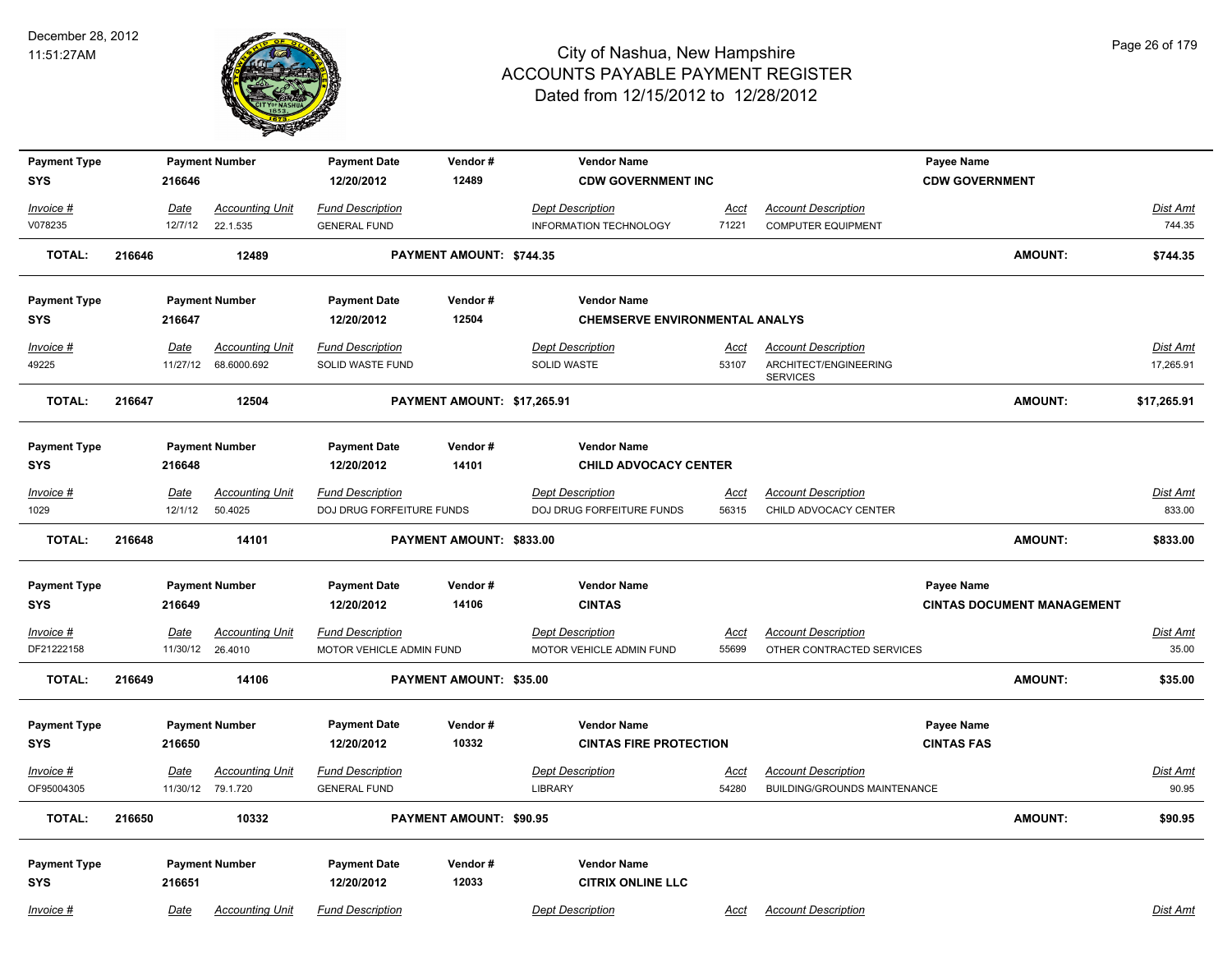

| 1200695751                          |        |                  | 11/28/12 22.1.535                     | <b>GENERAL FUND</b>                                     |                             | <b>INFORMATION TECHNOLOGY</b>                       | 54407         | SOFTWARE MAINTENANCE                                |                  | 165.00                |
|-------------------------------------|--------|------------------|---------------------------------------|---------------------------------------------------------|-----------------------------|-----------------------------------------------------|---------------|-----------------------------------------------------|------------------|-----------------------|
| <b>TOTAL:</b>                       | 216651 |                  | 12033                                 |                                                         | PAYMENT AMOUNT: \$165.00    |                                                     |               |                                                     | <b>AMOUNT:</b>   | \$165.00              |
| <b>Payment Type</b><br><b>SYS</b>   |        | 216652           | <b>Payment Number</b>                 | <b>Payment Date</b><br>12/20/2012                       | Vendor#<br>11954            | <b>Vendor Name</b><br><b>CLASSIC CURB INC</b>       |               |                                                     |                  |                       |
| Invoice #<br>CURBING - MAIN ST 10/1 |        | Date<br>10/1/12  | <b>Accounting Unit</b><br>61.1001     | <b>Fund Description</b><br>CAPITAL IMPROVEMENTS         |                             | <b>Dept Description</b><br>STREETS-CAP IMP          | Acct<br>81100 | <b>Account Description</b><br>CAPITAL IMPROVEMENTS  | Activity<br>1000 | Dist Amt<br>18,900.00 |
| CURBING - MAINST 10/15              |        | 10/15/12 61.1001 |                                       | CAPITAL IMPROVEMENTS                                    |                             | STREETS-CAP IMP                                     | 81100         | CAPITAL IMPROVEMENTS                                | 1000             | 6,200.00              |
| <b>TOTAL:</b>                       | 216652 |                  | 11954                                 |                                                         | PAYMENT AMOUNT: \$25,100.00 |                                                     |               |                                                     | <b>AMOUNT:</b>   | \$25,100.00           |
| <b>Payment Type</b><br><b>SYS</b>   |        | 216653           | <b>Payment Number</b>                 | <b>Payment Date</b><br>12/20/2012                       | Vendor#<br>14873            | <b>Vendor Name</b><br><b>DEBORAH COLE</b>           |               |                                                     |                  |                       |
| Invoice #<br><b>INS PREM REIMB</b>  |        | Date<br>12/14/12 | <b>Accounting Unit</b><br>13.6600.890 | <b>Fund Description</b><br>BENEFITS SELF INSURANCE FUND |                             | <b>Dept Description</b><br>BENEFITS ADMINISTRATION  | Acct<br>59507 | <b>Account Description</b><br>CLAIMS-BC/BS HMO PLAN |                  | Dist Amt<br>142.56    |
| <b>TOTAL:</b>                       | 216653 |                  | 14873                                 |                                                         | PAYMENT AMOUNT: \$142.56    |                                                     |               |                                                     | <b>AMOUNT:</b>   | \$142.56              |
| <b>Payment Type</b><br><b>SYS</b>   |        | 216654           | <b>Payment Number</b>                 | <b>Payment Date</b><br>12/20/2012                       | Vendor#<br>12560            | <b>Vendor Name</b><br><b>CORRIVEAU ROUTHIER INC</b> |               |                                                     |                  |                       |
| Invoice #                           |        | <b>Date</b>      | <b>Accounting Unit</b>                | <b>Fund Description</b>                                 |                             | <b>Dept Description</b>                             | <u>Acct</u>   | <b>Account Description</b>                          |                  | <u>Dist Amt</u>       |
| 268272                              |        | 11/26/12         | 61.1.675                              | <b>GENERAL FUND</b>                                     |                             | <b>STREETS</b>                                      | 54270         | STREET REPAIR SERVICES                              |                  | 18.46                 |
| 268277                              |        |                  | 11/26/12 61.1.675                     | <b>GENERAL FUND</b>                                     |                             | <b>STREETS</b>                                      | 54270         | STREET REPAIR SERVICES                              |                  | $-5.29$               |
| <b>TOTAL:</b>                       | 216654 |                  | 12560                                 |                                                         | PAYMENT AMOUNT: \$13.17     |                                                     |               |                                                     | <b>AMOUNT:</b>   | \$13.17               |
| <b>Payment Type</b><br><b>SYS</b>   |        | 216655           | <b>Payment Number</b>                 | <b>Payment Date</b><br>12/20/2012                       | Vendor#<br>10821            | <b>Vendor Name</b><br><b>CRITTER CONTROL</b>        |               |                                                     |                  |                       |
| $Invoice$ #                         |        | <u>Date</u>      | <b>Accounting Unit</b>                | <b>Fund Description</b>                                 |                             | <b>Dept Description</b>                             | <u>Acct</u>   | <b>Account Description</b>                          |                  | Dist Amt              |
| 3222                                |        | 10/2/12          | 69.6200.540                           | <b>WASTEWATER FUND</b>                                  |                             | <b>WASTEWATER</b>                                   | 55699         | OTHER CONTRACTED SERVICES                           |                  | 1,611.00              |
| <b>TOTAL:</b>                       | 216655 |                  | 10821                                 |                                                         | PAYMENT AMOUNT: \$1,611.00  |                                                     |               |                                                     | <b>AMOUNT:</b>   | \$1,611.00            |
| <b>Payment Type</b><br><b>SYS</b>   |        | 216656           | <b>Payment Number</b>                 | <b>Payment Date</b><br>12/20/2012                       | Vendor#<br>14151            | <b>Vendor Name</b><br><b>KYLE CROSSON</b>           |               |                                                     |                  |                       |
| Invoice #                           |        | Date             | <b>Accounting Unit</b>                | <b>Fund Description</b>                                 |                             | <b>Dept Description</b>                             | Acct          | <b>Account Description</b>                          |                  | Dist Amt              |
| REIMB 12/09/12                      |        | 12/9/12          | 50.1.500                              | <b>GENERAL FUND</b>                                     |                             | <b>POLICE</b>                                       | 61107         | <b>CLOTHING &amp; UNIFORMS</b>                      |                  | 64.46                 |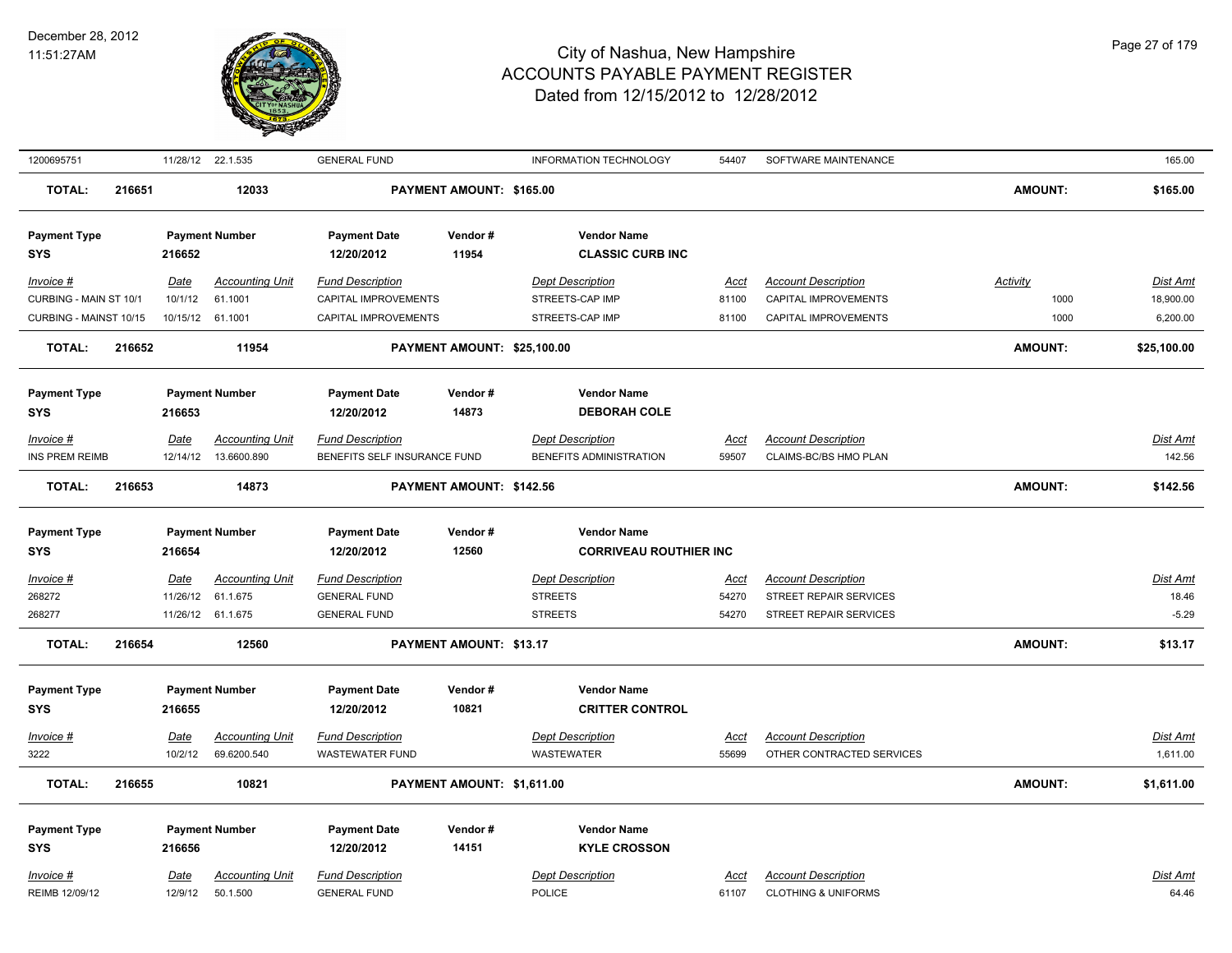

| <b>TOTAL:</b>                     | 216656 |          | 14151                  |                                                             | <b>PAYMENT AMOUNT: \$64.46</b> |                             |                              |                                                                      | AMOUNT:                      | \$64.46         |
|-----------------------------------|--------|----------|------------------------|-------------------------------------------------------------|--------------------------------|-----------------------------|------------------------------|----------------------------------------------------------------------|------------------------------|-----------------|
| <b>Payment Type</b><br><b>SYS</b> |        | 216657   | <b>Payment Number</b>  | <b>Payment Date</b><br>12/20/2012                           | Vendor#<br>14153               | <b>Vendor Name</b>          | <b>CROWNE PLAZA NASHUA</b>   |                                                                      |                              |                 |
| Invoice #                         |        | Date     | <b>Accounting Unit</b> | <b>Fund Description</b>                                     |                                | <b>Dept Description</b>     | Acct                         | <b>Account Description</b>                                           | Activity                     | Dist Amt        |
| 174001                            |        | 11/28/12 | 22.5010                | CAP PROJECTS-INFO                                           |                                | CAPITAL PROJECTS-INFO TECH  | 81342                        | <b>COMPUTER SOFTWARE &amp;</b>                                       | 1010.22.01.30                | 90.00           |
| 174062                            |        | 11/29/12 | 22.5010                | <b>TECHNOLOGY</b><br>CAP PROJECTS-INFO<br><b>TECHNOLOGY</b> |                                | CAPITAL PROJECTS-INFO TECH  | 81342                        | <b>HARDWARE</b><br><b>COMPUTER SOFTWARE &amp;</b><br><b>HARDWARE</b> | 1010.22.01.30                | 270.00          |
| <b>TOTAL:</b>                     | 216657 |          | 14153                  |                                                             | PAYMENT AMOUNT: \$360.00       |                             |                              |                                                                      | <b>AMOUNT:</b>               | \$360.00        |
| <b>Payment Type</b>               |        |          | <b>Payment Number</b>  | <b>Payment Date</b>                                         | Vendor#                        | <b>Vendor Name</b>          |                              |                                                                      | Payee Name                   |                 |
| <b>SYS</b>                        |        | 216658   |                        | 12/20/2012                                                  | 12588                          |                             | <b>CUMMINS NORTHEAST INC</b> |                                                                      | <b>CUMMINS NORTHEAST LLC</b> |                 |
| Invoice #                         |        | Date     | <b>Accounting Unit</b> | <b>Fund Description</b>                                     |                                | <b>Dept Description</b>     | Acct                         | <b>Account Description</b>                                           | <b>Activity</b>              | Dist Amt        |
| 200-56352                         |        | 11/26/12 | 86.3120                | <b>TRANSIT GRANTS</b>                                       |                                | <b>TRANSPORTATION</b>       | 61799                        | VEHICLE PARTS & SUPPLIES                                             | 86.800.13.30.01              | 851.71          |
| <b>TOTAL:</b>                     | 216658 |          | 12588                  |                                                             | PAYMENT AMOUNT: \$851.71       |                             |                              |                                                                      | <b>AMOUNT:</b>               | \$851.71        |
| <b>Payment Type</b>               |        |          | <b>Payment Number</b>  | <b>Payment Date</b>                                         | Vendor#                        | <b>Vendor Name</b>          |                              |                                                                      |                              |                 |
| <b>SYS</b>                        |        | 216659   |                        | 12/20/2012                                                  | 12593                          | <b>D &amp; R TOWING INC</b> |                              |                                                                      |                              |                 |
| <u> Invoice #</u>                 |        | Date     | <b>Accounting Unit</b> | <b>Fund Description</b>                                     |                                | <b>Dept Description</b>     | <u>Acct</u>                  | <b>Account Description</b>                                           |                              | <u>Dist Amt</u> |
| 172461                            |        | 11/29/12 | 50.1.500               | <b>GENERAL FUND</b>                                         |                                | <b>POLICE</b>               | 55699                        | OTHER CONTRACTED SERVICES                                            |                              | 95.00           |
| 172694                            |        | 11/21/12 | 50.1.500               | <b>GENERAL FUND</b>                                         |                                | POLICE                      | 55699                        | OTHER CONTRACTED SERVICES                                            |                              | 95.00           |
| 172695                            |        | 11/21/12 | 50.1.500               | <b>GENERAL FUND</b>                                         |                                | <b>POLICE</b>               | 55699                        | OTHER CONTRACTED SERVICES                                            |                              | 95.00           |
| 172696                            |        | 11/21/12 | 50.1.500               | <b>GENERAL FUND</b>                                         |                                | <b>POLICE</b>               | 55699                        | OTHER CONTRACTED SERVICES                                            |                              | 95.00           |
| 172716                            |        | 11/26/12 | 52.1.630               | <b>GENERAL FUND</b>                                         |                                | <b>FIRE</b>                 | 54600                        | VEHICLE REPAIRS & MAINTENANCE                                        |                              | 150.00          |
| 172729                            |        | 12/5/12  | 50.1.500               | <b>GENERAL FUND</b>                                         |                                | <b>POLICE</b>               | 55699                        | OTHER CONTRACTED SERVICES                                            |                              | 95.00           |
| 172769                            |        | 12/4/12  | 50.1.500               | <b>GENERAL FUND</b>                                         |                                | <b>POLICE</b>               | 55699                        | OTHER CONTRACTED SERVICES                                            |                              | 95.00           |
| <b>TOTAL:</b>                     | 216659 |          | 12593                  |                                                             | PAYMENT AMOUNT: \$720.00       |                             |                              |                                                                      | <b>AMOUNT:</b>               | \$720.00        |
| <b>Payment Type</b>               |        |          | <b>Payment Number</b>  | <b>Payment Date</b>                                         | Vendor#                        | <b>Vendor Name</b>          |                              |                                                                      |                              |                 |
| <b>SYS</b>                        |        | 216660   |                        | 12/20/2012                                                  | 12609                          |                             | <b>DELL MARKETING LP</b>     |                                                                      |                              |                 |
| Invoice #                         |        | Date     | <b>Accounting Unit</b> | <b>Fund Description</b>                                     |                                | <b>Dept Description</b>     | Acct                         | <b>Account Description</b>                                           |                              | Dist Amt        |
| XJ1PC5PR9                         |        | 11/29/12 | 50.1.500               | <b>GENERAL FUND</b>                                         |                                | POLICE                      | 71221                        | <b>COMPUTER EQUIPMENT</b>                                            |                              | 4,982.60        |
| <b>TOTAL:</b>                     | 216660 |          | 12609                  |                                                             | PAYMENT AMOUNT: \$4,982.60     |                             |                              |                                                                      | <b>AMOUNT:</b>               | \$4,982.60      |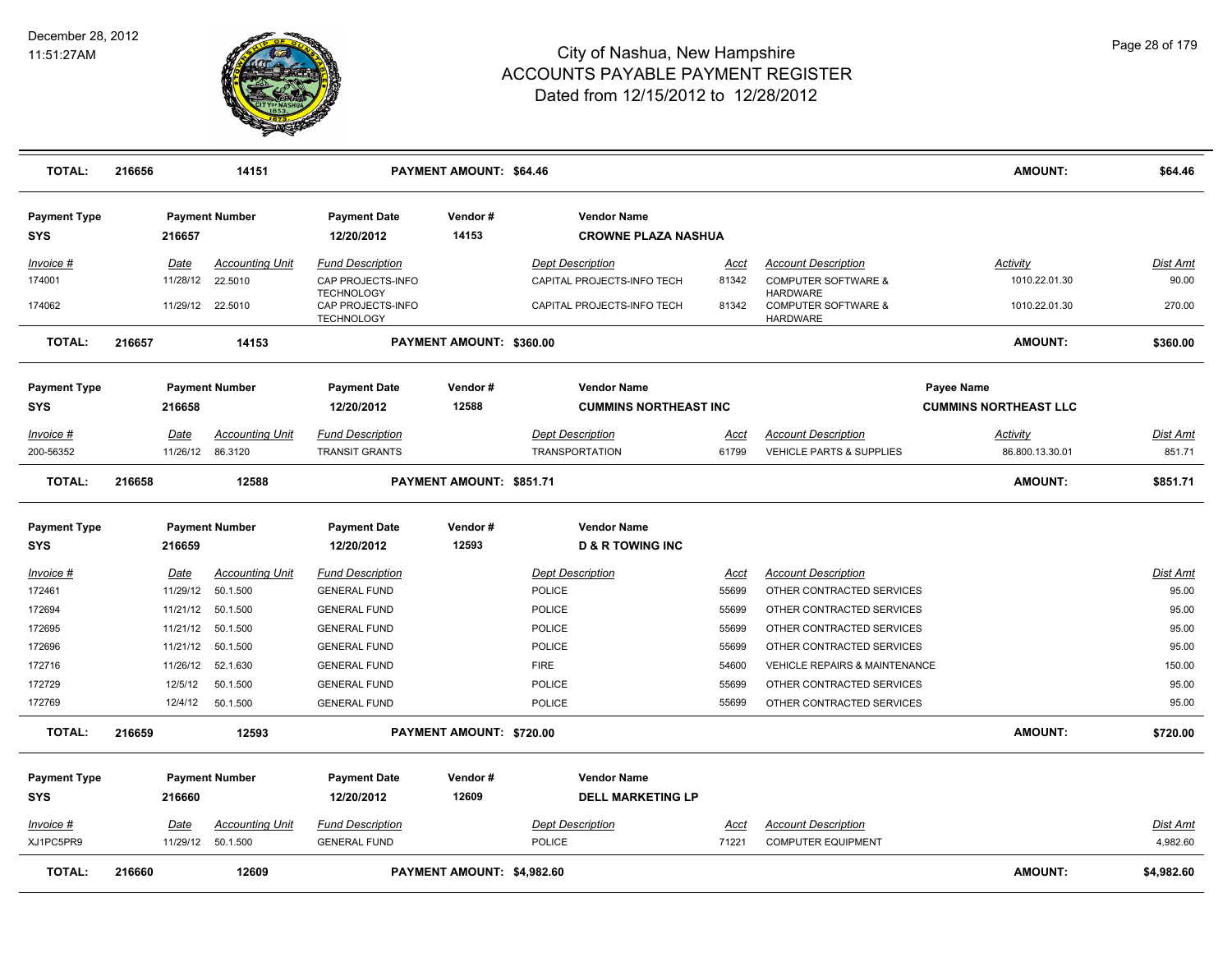

| <b>Payment Type</b><br><b>SYS</b> |        | 216661      | <b>Payment Number</b>                      | <b>Payment Date</b><br>12/20/2012                    | Vendor#<br>15566               | <b>Vendor Name</b><br><b>DELTA SUPPLIES</b>                 |                      |                                          |                           |                          |
|-----------------------------------|--------|-------------|--------------------------------------------|------------------------------------------------------|--------------------------------|-------------------------------------------------------------|----------------------|------------------------------------------|---------------------------|--------------------------|
| Invoice #                         |        | Date        | <b>Accounting Unit</b>                     | <b>Fund Description</b>                              |                                | <b>Dept Description</b>                                     | Acct                 | <b>Account Description</b>               |                           | Dist Amt                 |
| 7168                              |        | 11/15/12    | 61.1.700                                   | <b>GENERAL FUND</b>                                  |                                | <b>STREETS</b>                                              | 61299                | MISCELLANEOUS SUPPLIES                   |                           | 329.25                   |
| <b>TOTAL:</b>                     | 216661 |             | 15566                                      |                                                      | PAYMENT AMOUNT: \$329.25       |                                                             |                      |                                          | <b>AMOUNT:</b>            | \$329.25                 |
| <b>Payment Type</b>               |        |             | <b>Payment Number</b>                      | <b>Payment Date</b>                                  | Vendor#                        | <b>Vendor Name</b>                                          |                      |                                          |                           |                          |
| <b>SYS</b>                        |        | 216662      |                                            | 12/20/2012                                           | 12617                          | DEPENDABLE LOCK SERVICE INC                                 |                      |                                          |                           |                          |
| Invoice #                         |        | Date        | <b>Accounting Unit</b>                     | <b>Fund Description</b>                              |                                | <b>Dept Description</b>                                     | Acct                 | <b>Account Description</b>               |                           | <b>Dist Amt</b>          |
| 1777                              |        |             | 11/26/12 50.1.500                          | <b>GENERAL FUND</b>                                  |                                | <b>POLICE</b>                                               | 54280                | BUILDING/GROUNDS MAINTENANCE             |                           | 15.00                    |
| <b>TOTAL:</b>                     | 216662 |             | 12617                                      |                                                      | PAYMENT AMOUNT: \$15.00        |                                                             |                      |                                          | <b>AMOUNT:</b>            | \$15.00                  |
| <b>Payment Type</b>               |        |             | <b>Payment Number</b>                      | <b>Payment Date</b>                                  | Vendor#                        | <b>Vendor Name</b>                                          |                      |                                          |                           |                          |
| <b>SYS</b>                        |        | 216663      |                                            | 12/20/2012                                           | 11724                          | <b>DONAHUE TUCKER &amp; CIANDELLA</b>                       |                      |                                          |                           |                          |
| Invoice #                         |        | Date        | <b>Accounting Unit</b>                     | <b>Fund Description</b>                              |                                | <b>Dept Description</b>                                     | Acct                 | <b>Account Description</b>               |                           | Dist Amt                 |
| 94311 JJR                         |        |             | 12/14/12 BS1000                            | <b>GENERAL FUND</b>                                  |                                | <b>GENERAL FUND</b>                                         | 11500                | OVERLAY-OTHER                            |                           | 800.00                   |
| <b>TOTAL:</b>                     | 216663 |             | 11724                                      |                                                      | PAYMENT AMOUNT: \$800.00       |                                                             |                      |                                          | <b>AMOUNT:</b>            | \$800.00                 |
| <b>Payment Type</b>               |        |             | <b>Payment Number</b>                      | <b>Payment Date</b>                                  | Vendor#                        | <b>Vendor Name</b>                                          |                      |                                          |                           |                          |
| <b>SYS</b>                        |        | 216664      |                                            | 12/20/2012                                           | 12638                          | DONOVAN EQUIPMENT CO INC                                    |                      |                                          |                           |                          |
| $Invoice$ #                       |        | <u>Date</u> | <b>Accounting Unit</b>                     | <b>Fund Description</b>                              |                                | <b>Dept Description</b>                                     | <u>Acct</u>          | <b>Account Description</b>               |                           | <b>Dist Amt</b>          |
| 655114                            |        | 11/19/12    | 61.1.700                                   | <b>GENERAL FUND</b>                                  |                                | <b>STREETS</b>                                              | 54600                | <b>VEHICLE REPAIRS &amp; MAINTENANCE</b> |                           | 336.76                   |
| 655244                            |        | 11/21/12    | 61.1.700                                   | <b>GENERAL FUND</b>                                  |                                | <b>STREETS</b>                                              | 54600                | VEHICLE REPAIRS & MAINTENANCE            |                           | 157.70                   |
| 655361                            |        | 11/26/12    | 50.1.500                                   | <b>GENERAL FUND</b>                                  |                                | POLICE                                                      | 61799                | VEHICLE PARTS & SUPPLIES                 |                           | 269.15                   |
| <b>TOTAL:</b>                     | 216664 |             | 12638                                      |                                                      | PAYMENT AMOUNT: \$763.61       |                                                             |                      |                                          | <b>AMOUNT:</b>            | \$763.61                 |
| <b>Payment Type</b>               |        |             | <b>Payment Number</b>                      | <b>Payment Date</b>                                  | Vendor#                        | <b>Vendor Name</b>                                          |                      |                                          |                           |                          |
| <b>SYS</b>                        |        | 216665      |                                            | 12/20/2012                                           | 15470                          | <b>BEVERLY DOOLAN</b>                                       |                      |                                          |                           |                          |
| Invoice #<br>MILEAGE 12/7/12      |        | Date        | <b>Accounting Unit</b><br>12/18/12 71.3068 | <b>Fund Description</b><br>COMMUNITY SERVICES GRANTS |                                | <b>Dept Description</b><br><b>COMMUNITY SERVICES GRANTS</b> | <b>Acct</b><br>55300 | <b>Account Description</b><br>TRAVEL     | Activity<br>71.1099.12.02 | <b>Dist Amt</b><br>28.86 |
| <b>TOTAL:</b>                     | 216665 |             | 15470                                      |                                                      | <b>PAYMENT AMOUNT: \$28.86</b> |                                                             |                      |                                          | <b>AMOUNT:</b>            | \$28.86                  |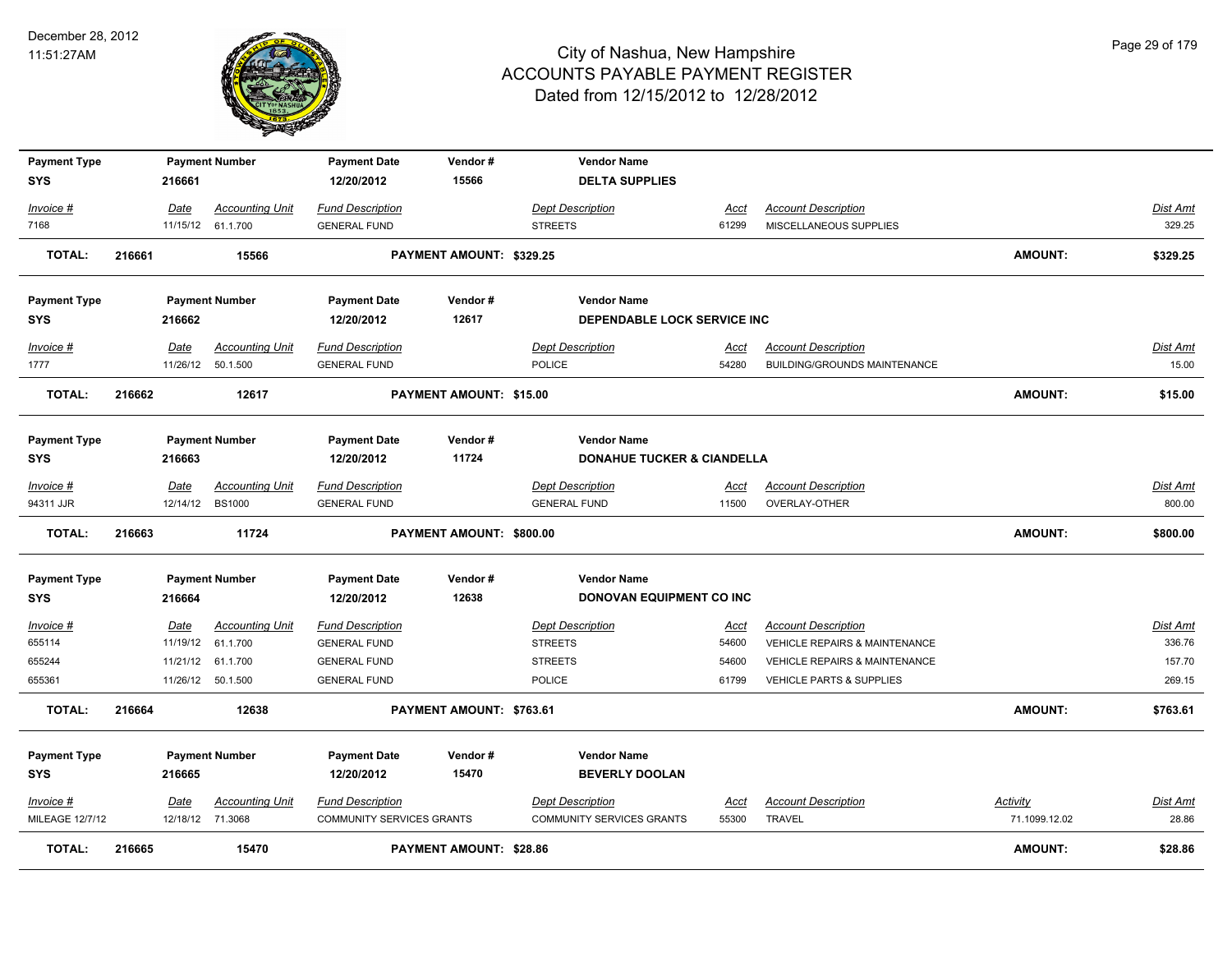

| <b>Payment Type</b> |        |          | <b>Payment Number</b>  | <b>Payment Date</b>        | Vendor#                     | <b>Vendor Name</b>                   |       |                                                                     |                |                 |
|---------------------|--------|----------|------------------------|----------------------------|-----------------------------|--------------------------------------|-------|---------------------------------------------------------------------|----------------|-----------------|
| <b>SYS</b>          |        | 216666   |                        | 12/20/2012                 | 15228                       | E B ROTONDI & SONS INC               |       |                                                                     |                |                 |
| Invoice #           |        | Date     | <b>Accounting Unit</b> | <b>Fund Description</b>    |                             | <b>Dept Description</b>              | Acct  | <b>Account Description</b>                                          | Activity       | Dist Amt        |
| 11/12-11/27/12      |        | 11/27/12 | 60.5700                | CAP PROJECTS-BROAD ST PKWY |                             | CAP PROJECTS-BROAD ST<br><b>PKWY</b> | 81700 | <b>INFRASTRUCTURE</b>                                               | 1061.60.02.20  | 38,500.00       |
| <b>TOTAL:</b>       | 216666 |          | 15228                  |                            | PAYMENT AMOUNT: \$38,500.00 |                                      |       |                                                                     | <b>AMOUNT:</b> | \$38,500.00     |
| <b>Payment Type</b> |        |          | <b>Payment Number</b>  | <b>Payment Date</b>        | Vendor#                     | <b>Vendor Name</b>                   |       |                                                                     |                |                 |
| <b>SYS</b>          |        | 216667   |                        | 12/20/2012                 | 12667                       | <b>EASTERN ANALYTICAL INC</b>        |       |                                                                     |                |                 |
| Invoice #           |        | Date     | <b>Accounting Unit</b> | <b>Fund Description</b>    |                             | <b>Dept Description</b>              | Acct  | <b>Account Description</b>                                          |                | <b>Dist Amt</b> |
| 117337              |        | 11/26/12 | 69.6200.670            | <b>WASTEWATER FUND</b>     |                             | WASTEWATER                           | 53107 | ARCHITECT/ENGINEERING<br><b>SERVICES</b>                            |                | 65.00           |
| <b>TOTAL:</b>       | 216667 |          | 12667                  |                            | PAYMENT AMOUNT: \$65.00     |                                      |       |                                                                     | AMOUNT:        | \$65.00         |
| <b>Payment Type</b> |        |          | <b>Payment Number</b>  | <b>Payment Date</b>        | Vendor#                     | <b>Vendor Name</b>                   |       |                                                                     |                |                 |
| <b>SYS</b>          |        | 216668   |                        | 12/20/2012                 | 11894                       | <b>EASTERN INDUSTRIAL AUTOMATION</b> |       |                                                                     |                |                 |
| Invoice #           |        | Date     | <b>Accounting Unit</b> | <b>Fund Description</b>    |                             | <b>Dept Description</b>              | Acct  | <b>Account Description</b>                                          |                | Dist Amt        |
| 3787389             |        | 11/26/12 | 69.6200.670            | <b>WASTEWATER FUND</b>     |                             | <b>WASTEWATER</b>                    | 54487 | <b>EQUIPMENT REPAIRS &amp;</b>                                      |                | 1,068.60        |
| 3787959             |        | 11/27/12 | 69.6200.670            | <b>WASTEWATER FUND</b>     |                             | <b>WASTEWATER</b>                    | 54487 | MAINTENANCE<br><b>EQUIPMENT REPAIRS &amp;</b><br><b>MAINTENANCE</b> |                | 469.12          |
| 3788075             |        | 11/27/12 | 69.6200.670            | <b>WASTEWATER FUND</b>     |                             | <b>WASTEWATER</b>                    | 54487 | <b>EQUIPMENT REPAIRS &amp;</b><br><b>MAINTENANCE</b>                |                | 457.78          |
| 3789811             |        | 12/3/12  | 69.6200.670            | <b>WASTEWATER FUND</b>     |                             | <b>WASTEWATER</b>                    | 54487 | <b>EQUIPMENT REPAIRS &amp;</b><br><b>MAINTENANCE</b>                |                | 461.23          |
| <b>TOTAL:</b>       | 216668 |          | 11894                  |                            | PAYMENT AMOUNT: \$2,456.73  |                                      |       |                                                                     | <b>AMOUNT:</b> | \$2,456.73      |
| <b>Payment Type</b> |        |          | <b>Payment Number</b>  | <b>Payment Date</b>        | Vendor#                     | <b>Vendor Name</b>                   |       |                                                                     |                |                 |
| <b>SYS</b>          |        | 216669   |                        | 12/20/2012                 | 14202                       | <b>EASTERN MINERAL INC</b>           |       |                                                                     |                |                 |
| Invoice #           |        | Date     | <b>Accounting Unit</b> | <b>Fund Description</b>    |                             | <b>Dept Description</b>              | Acct  | <b>Account Description</b>                                          |                | Dist Amt        |
| INV024601           |        | 11/23/12 | 61.1.685               | <b>GENERAL FUND</b>        |                             | <b>STREETS</b>                       | 61514 | <b>SALT</b>                                                         |                | 3,936.87        |
| INV024711           |        |          | 11/30/12 61.1.685      | <b>GENERAL FUND</b>        |                             | <b>STREETS</b>                       | 61514 | SALT                                                                |                | 3,934.04        |
| <b>TOTAL:</b>       | 216669 |          | 14202                  |                            | PAYMENT AMOUNT: \$7,870.91  |                                      |       |                                                                     | <b>AMOUNT:</b> | \$7,870.91      |
| <b>Payment Type</b> |        |          | <b>Payment Number</b>  | <b>Payment Date</b>        | Vendor#                     | <b>Vendor Name</b>                   |       |                                                                     |                |                 |
| <b>SYS</b>          |        | 216670   |                        | 12/20/2012                 | 11439                       | <b>ELECTRICAL SUPPLY OF MILFORD</b>  |       |                                                                     |                |                 |
| Invoice #           |        | Date     | <b>Accounting Unit</b> | <b>Fund Description</b>    |                             | <b>Dept Description</b>              | Acct  | <b>Account Description</b>                                          |                | Dist Amt        |
| 010260308-01        |        |          | 11/16/12 52.1.720      | <b>GENERAL FUND</b>        |                             | <b>FIRE</b>                          | 54280 | BUILDING/GROUNDS MAINTENANCE                                        |                | 862.07          |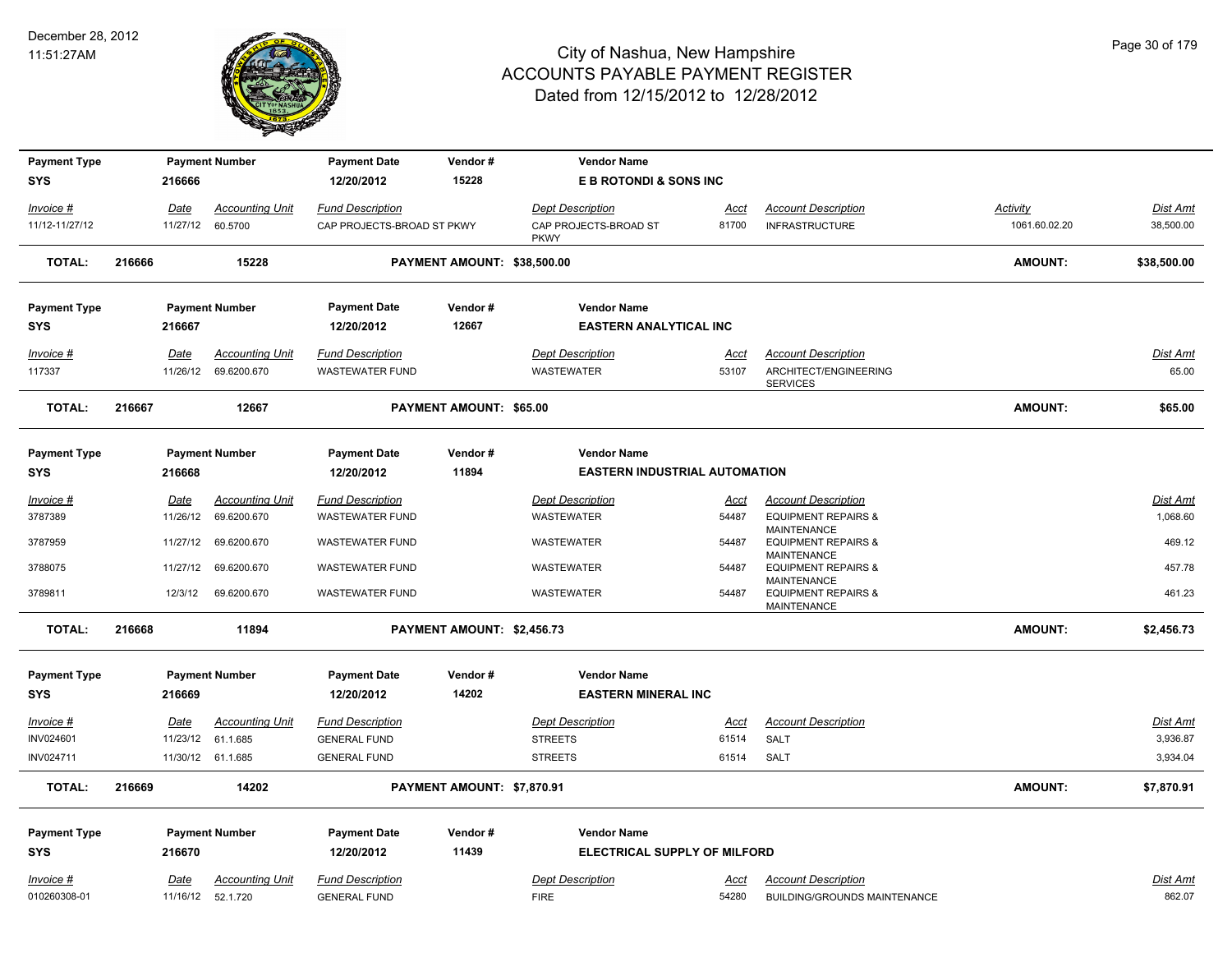

| <b>TOTAL:</b>                     | 216670 |                   | 11439                  |                                   | PAYMENT AMOUNT: \$862.07   |                                          |             |                                     | <b>AMOUNT:</b>  | \$862.07        |
|-----------------------------------|--------|-------------------|------------------------|-----------------------------------|----------------------------|------------------------------------------|-------------|-------------------------------------|-----------------|-----------------|
| <b>Payment Type</b><br><b>SYS</b> |        | 216671            | <b>Payment Number</b>  | <b>Payment Date</b><br>12/20/2012 | Vendor#<br>14222           | <b>Vendor Name</b><br><b>FASTENAL CO</b> |             |                                     |                 |                 |
| Invoice #                         |        | <u>Date</u>       | <b>Accounting Unit</b> | <b>Fund Description</b>           |                            | <b>Dept Description</b>                  | <u>Acct</u> | <b>Account Description</b>          | <b>Activity</b> | Dist Amt        |
| <b>NHNAS88982</b>                 |        | 11/21/12          | 86.3120                | <b>TRANSIT GRANTS</b>             |                            | <b>TRANSPORTATION</b>                    | 61799       | <b>VEHICLE PARTS &amp; SUPPLIES</b> | 86.800.13.30.04 | 9.31            |
| <b>NHNAS89036</b>                 |        | 11/27/12          | 86.3120                | <b>TRANSIT GRANTS</b>             |                            | <b>TRANSPORTATION</b>                    | 61799       | VEHICLE PARTS & SUPPLIES            | 86.800.13.30.04 | 12.70           |
| NYHNAS89008                       |        | 11/26/12 86.3120  |                        | <b>TRANSIT GRANTS</b>             |                            | <b>TRANSPORTATION</b>                    | 61799       | <b>VEHICLE PARTS &amp; SUPPLIES</b> | 86.800.13.30.04 | 10.00           |
| <b>TOTAL:</b>                     | 216671 |                   | 14222                  |                                   | PAYMENT AMOUNT: \$32.01    |                                          |             |                                     | <b>AMOUNT:</b>  | \$32.01         |
| <b>Payment Type</b>               |        |                   | <b>Payment Number</b>  | <b>Payment Date</b>               | Vendor#                    | <b>Vendor Name</b>                       |             |                                     |                 |                 |
| <b>SYS</b>                        |        | 216672            |                        | 12/20/2012                        | 12716                      | <b>FIMBEL PAUNET CORP</b>                |             |                                     |                 |                 |
| Invoice #                         |        | Date              | <b>Accounting Unit</b> | <b>Fund Description</b>           |                            | Dept Description                         | Acct        | <b>Account Description</b>          |                 | Dist Amt        |
| 76589                             |        | 11/29/12 50.1.500 |                        | <b>GENERAL FUND</b>               |                            | <b>POLICE</b>                            | 54280       | <b>BUILDING/GROUNDS MAINTENANCE</b> |                 | 185.00          |
| <b>TOTAL:</b>                     | 216672 |                   | 12716                  |                                   | PAYMENT AMOUNT: \$185.00   |                                          |             |                                     | <b>AMOUNT:</b>  | \$185.00        |
| <b>Payment Type</b>               |        |                   | <b>Payment Number</b>  | <b>Payment Date</b>               | Vendor#                    | <b>Vendor Name</b>                       |             |                                     |                 |                 |
| <b>SYS</b>                        |        | 216673            |                        | 12/20/2012                        | 10210                      | <b>FISHER AUTO PARTS INC</b>             |             |                                     |                 |                 |
| Invoice #                         |        | <b>Date</b>       | <b>Accounting Unit</b> | <b>Fund Description</b>           |                            | <b>Dept Description</b>                  | <u>Acci</u> | <b>Account Description</b>          |                 | <b>Dist Amt</b> |
| 459-201051                        |        | 11/29/12          | 50.1.500               | <b>GENERAL FUND</b>               |                            | POLICE                                   | 61799       | <b>VEHICLE PARTS &amp; SUPPLIES</b> |                 | 355.42          |
| 459-201358                        |        | 11/30/12 50.1.500 |                        | <b>GENERAL FUND</b>               |                            | <b>POLICE</b>                            | 61799       | <b>VEHICLE PARTS &amp; SUPPLIES</b> |                 | $-103.25$       |
| 459-202006                        |        | 12/5/12           | 50.1.500               | <b>GENERAL FUND</b>               |                            | <b>POLICE</b>                            | 54280       | BUILDING/GROUNDS MAINTENANCE        |                 | 38.26           |
| 459-202496                        |        | 12/7/12           | 50.1.500               | <b>GENERAL FUND</b>               |                            | <b>POLICE</b>                            | 61799       | <b>VEHICLE PARTS &amp; SUPPLIES</b> |                 | 29.66           |
| 459-202499                        |        | 11/19/12 50.1.500 |                        | <b>GENERAL FUND</b>               |                            | <b>POLICE</b>                            | 61799       | <b>VEHICLE PARTS &amp; SUPPLIES</b> |                 | 105.15          |
| <b>TOTAL:</b>                     | 216673 |                   | 10210                  |                                   | PAYMENT AMOUNT: \$425.24   |                                          |             |                                     | <b>AMOUNT:</b>  | \$425.24        |
| <b>Payment Type</b>               |        |                   | <b>Payment Number</b>  | <b>Payment Date</b>               | Vendor#                    | <b>Vendor Name</b>                       |             |                                     |                 |                 |
| <b>SYS</b>                        |        | 216674            |                        | 12/20/2012                        | 14234                      | <b>FORTIN GAGE LTD</b>                   |             |                                     |                 |                 |
| Invoice #                         |        | Date              | <b>Accounting Unit</b> | <b>Fund Description</b>           |                            | <b>Dept Description</b>                  | Acct        | <b>Account Description</b>          |                 | Dist Amt        |
| 203932/1                          |        | 11/19/12 77.1.655 |                        | <b>GENERAL FUND</b>               |                            | PARKS & RECREATION                       | 55658       | RECREATION PROGRAM SERVICES         |                 | 1,717.00        |
| 204372/1                          |        | 11/14/12          | 77.1.655               | <b>GENERAL FUND</b>               |                            | PARKS & RECREATION                       | 55658       | RECREATION PROGRAM SERVICES         |                 | 50.01           |
| 204372/1                          |        | 11/14/12 BS1000   |                        | <b>GENERAL FUND</b>               |                            | <b>GENERAL FUND</b>                      | 29185       | LAWSON INVENTORY SUSPENSE           |                 | $-0.01$         |
| <b>TOTAL:</b>                     | 216674 |                   | 14234                  |                                   | PAYMENT AMOUNT: \$1,767.00 |                                          |             |                                     | <b>AMOUNT:</b>  | \$1,767.00      |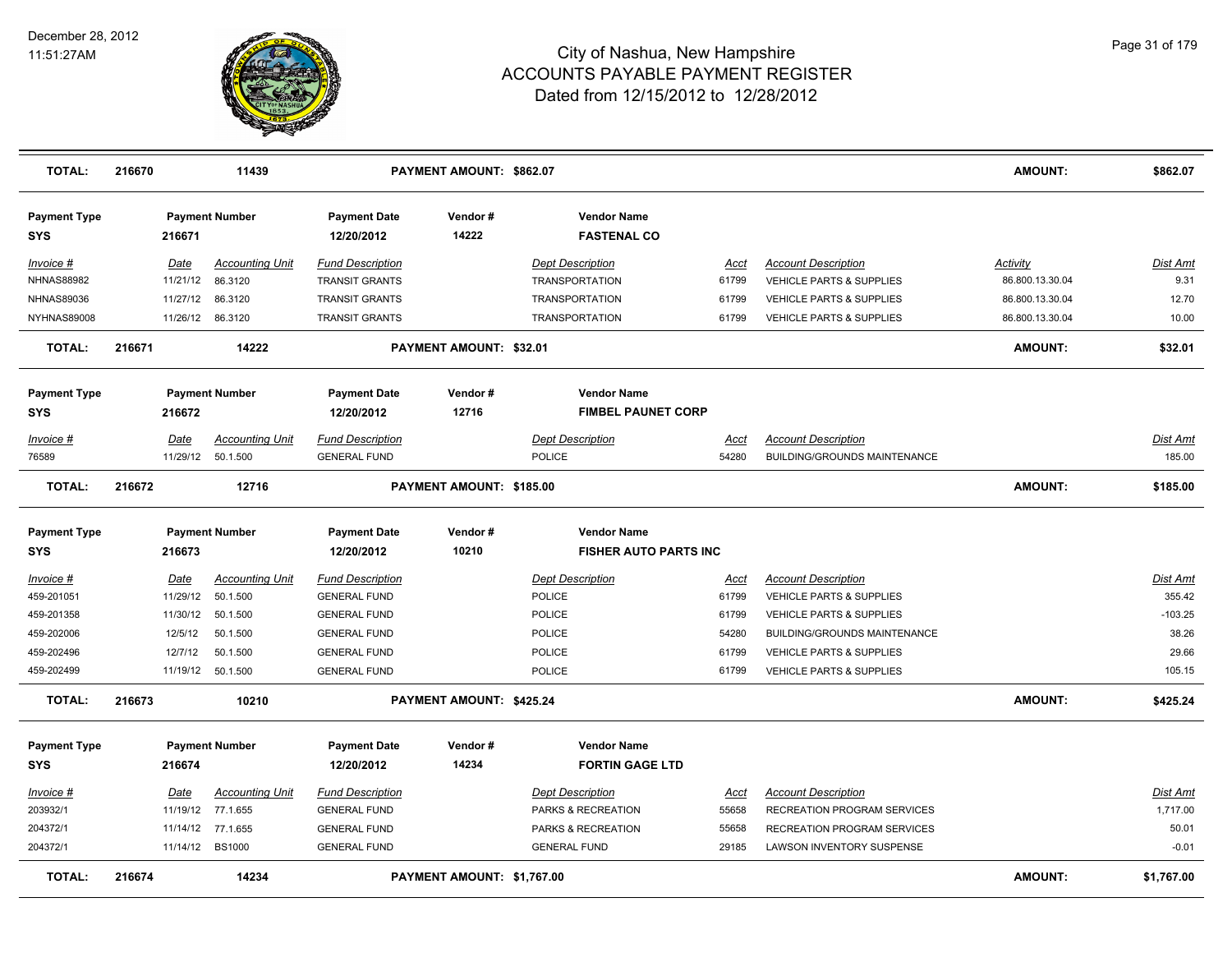

| <b>Payment Type</b><br><b>SYS</b> |        | 216675      | <b>Payment Number</b>  | <b>Payment Date</b><br>12/20/2012 | Vendor#<br>11145         | <b>Vendor Name</b><br><b>FOSTER &amp; FREEMAN USA INC</b> |             |                                          |                |                 |
|-----------------------------------|--------|-------------|------------------------|-----------------------------------|--------------------------|-----------------------------------------------------------|-------------|------------------------------------------|----------------|-----------------|
|                                   |        |             |                        |                                   |                          |                                                           |             |                                          |                |                 |
| Invoice #                         |        | Date        | <b>Accounting Unit</b> | <b>Fund Description</b>           |                          | <b>Dept Description</b>                                   | Acct        | <b>Account Description</b>               |                | Dist Amt        |
| IN002693                          |        |             | 11/30/12 50.1.500      | <b>GENERAL FUND</b>               |                          | <b>POLICE</b>                                             | 61185       | CRIME SCENE/EVIDENCE SUPPLIES            |                | 156.99          |
| <b>TOTAL:</b>                     | 216675 |             | 11145                  |                                   | PAYMENT AMOUNT: \$156.99 |                                                           |             |                                          | AMOUNT:        | \$156.99        |
| <b>Payment Type</b>               |        |             | <b>Payment Number</b>  | <b>Payment Date</b>               | Vendor#                  | <b>Vendor Name</b>                                        |             |                                          |                |                 |
| <b>SYS</b>                        |        | 216676      |                        | 12/20/2012                        | 15651                    | <b>ANDREW FRANKHOUSE</b>                                  |             |                                          |                |                 |
| Invoice #                         |        | Date        | <b>Accounting Unit</b> | <b>Fund Description</b>           |                          | <b>Dept Description</b>                                   | <u>Acct</u> | <b>Account Description</b>               | Activity       | Dist Amt        |
| 0018                              |        | 12/6/12     | 31.3015                | HUNT BLDG GRANTS FUND             |                          | HUNT BLDG GRANTS FUND                                     | 55699       | OTHER CONTRACTED SERVICES                | 31.1004.12.01  | 300.00          |
| <b>TOTAL:</b>                     | 216676 |             | 15651                  |                                   | PAYMENT AMOUNT: \$300.00 |                                                           |             |                                          | <b>AMOUNT:</b> | \$300.00        |
| <b>Payment Type</b>               |        |             | <b>Payment Number</b>  | <b>Payment Date</b>               | Vendor#                  | <b>Vendor Name</b>                                        |             |                                          |                |                 |
| <b>SYS</b>                        |        | 216677      |                        | 12/20/2012                        | 12750                    | <b>FREIGHTLINER OF NH INC</b>                             |             |                                          |                |                 |
| Invoice #                         |        | Date        | <b>Accounting Unit</b> | <b>Fund Description</b>           |                          | <b>Dept Description</b>                                   | Acct        | <b>Account Description</b>               |                | Dist Amt        |
| 360502                            |        | 9/18/12     | 61.1.700               | <b>GENERAL FUND</b>               |                          | <b>STREETS</b>                                            | 54600       | VEHICLE REPAIRS & MAINTENANCE            |                | 78.20           |
| 360562                            |        |             | 9/18/12 61.1.700       | <b>GENERAL FUND</b>               |                          | <b>STREETS</b>                                            | 54600       | <b>VEHICLE REPAIRS &amp; MAINTENANCE</b> |                | 38.96           |
| <b>TOTAL:</b>                     | 216677 |             | 12750                  |                                   | PAYMENT AMOUNT: \$117.16 |                                                           |             |                                          | AMOUNT:        | \$117.16        |
| <b>Payment Type</b>               |        |             | <b>Payment Number</b>  | <b>Payment Date</b>               | Vendor#                  | <b>Vendor Name</b>                                        |             | Payee Name                               |                |                 |
| <b>SYS</b>                        |        | 216678      |                        | 12/20/2012                        | 14241                    | <b>GALE GROUP INC</b>                                     |             | <b>GALE</b>                              |                |                 |
| Invoice #                         |        | <b>Date</b> | <b>Accounting Unit</b> | <b>Fund Description</b>           |                          | <b>Dept Description</b>                                   | <u>Acct</u> | <b>Account Description</b>               |                | <u>Dist Amt</u> |
| 98022125                          |        | 12/5/12     | 79.1.760               | <b>GENERAL FUND</b>               |                          | <b>LIBRARY</b>                                            | 61807       | <b>PUBLICATIONS</b>                      |                | 74.22           |
| 98037966                          |        |             | 12/5/12 79.1.760       | <b>GENERAL FUND</b>               |                          | <b>LIBRARY</b>                                            | 61807       | <b>PUBLICATIONS</b>                      |                | 47.23           |
| <b>TOTAL:</b>                     | 216678 |             | 14241                  |                                   | PAYMENT AMOUNT: \$121.45 |                                                           |             |                                          | AMOUNT:        | \$121.45        |
| <b>Payment Type</b>               |        |             | <b>Payment Number</b>  | <b>Payment Date</b>               | Vendor#                  | <b>Vendor Name</b>                                        |             |                                          |                |                 |
| <b>SYS</b>                        |        | 216679      |                        | 12/20/2012                        | 15183                    | <b>GARETH STEVENS PUBLISHING</b>                          |             |                                          |                |                 |
| Invoice #                         |        | Date        | <b>Accounting Unit</b> | <b>Fund Description</b>           |                          | <b>Dept Description</b>                                   | Acct        | <b>Account Description</b>               |                | <b>Dist Amt</b> |
| 1036515                           |        |             | 11/20/12 79.1.760      | <b>GENERAL FUND</b>               |                          | <b>LIBRARY</b>                                            | 61807       | <b>PUBLICATIONS</b>                      |                | 36.90           |
| <b>TOTAL:</b>                     | 216679 |             | 15183                  |                                   | PAYMENT AMOUNT: \$36.90  |                                                           |             |                                          | <b>AMOUNT:</b> | \$36.90         |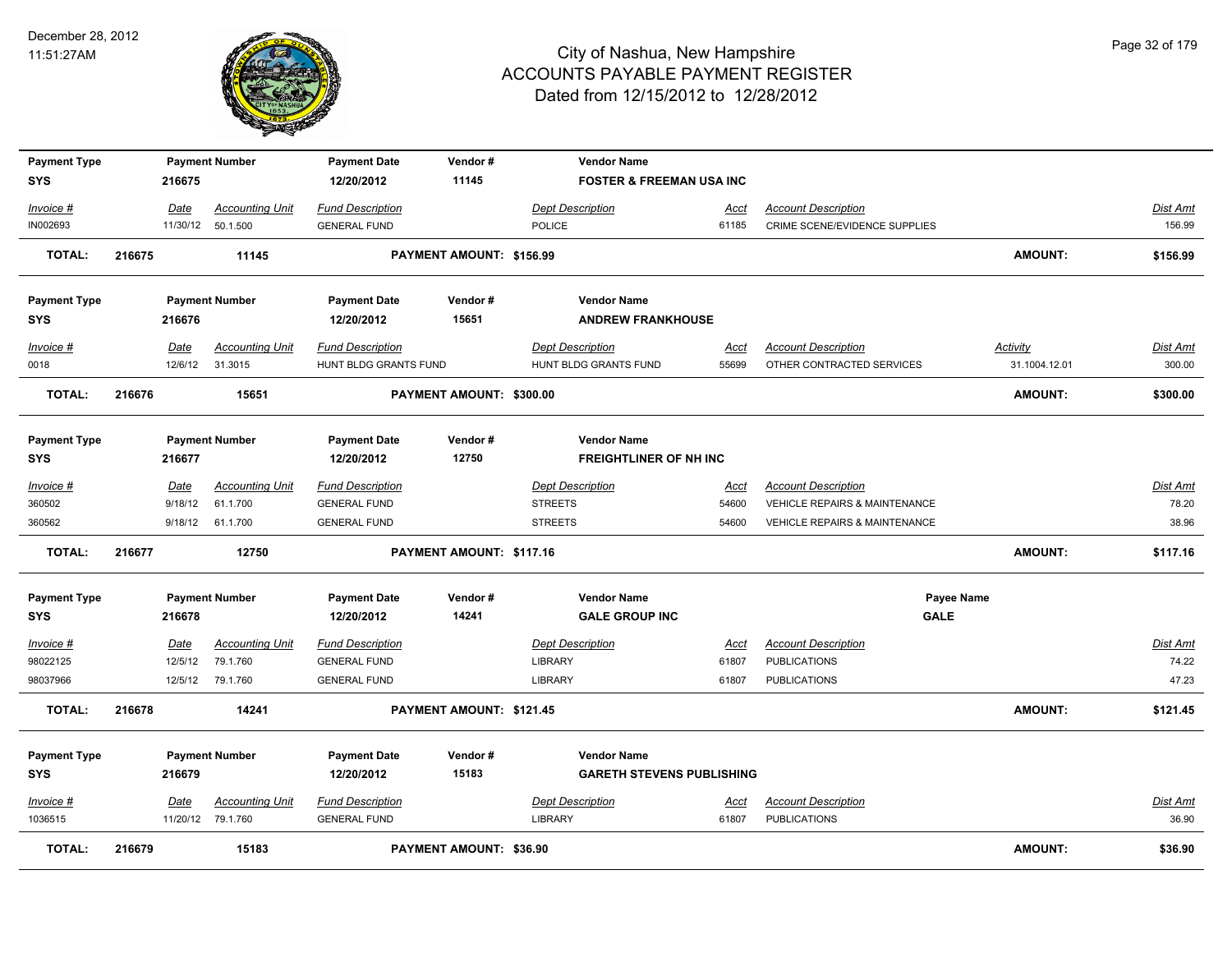

| <b>Payment Type</b> |        |             | <b>Payment Number</b>  | <b>Payment Date</b>     | Vendor#                         |                | <b>Vendor Name</b>                  |             |                                                                     |                |                 |
|---------------------|--------|-------------|------------------------|-------------------------|---------------------------------|----------------|-------------------------------------|-------------|---------------------------------------------------------------------|----------------|-----------------|
| <b>SYS</b>          |        | 216680      |                        | 12/20/2012              | 12767                           |                | <b>GAYLORD BROS INC</b>             |             |                                                                     |                |                 |
| Invoice #           |        | <b>Date</b> | <b>Accounting Unit</b> | <b>Fund Description</b> |                                 |                | <b>Dept Description</b>             | <u>Acct</u> | <b>Account Description</b>                                          |                | <b>Dist Amt</b> |
| 2114533             |        |             | 11/27/12 79.1.770      | <b>GENERAL FUND</b>     |                                 | <b>LIBRARY</b> |                                     | 61299       | MISCELLANEOUS SUPPLIES                                              |                | 460.00          |
| <b>TOTAL:</b>       | 216680 |             | 12767                  |                         | PAYMENT AMOUNT: \$460.00        |                |                                     |             |                                                                     | <b>AMOUNT:</b> | \$460.00        |
| <b>Payment Type</b> |        |             | <b>Payment Number</b>  | <b>Payment Date</b>     | Vendor#                         |                | <b>Vendor Name</b>                  |             |                                                                     |                |                 |
| <b>SYS</b>          |        | 216681      |                        | 12/20/2012              | 10795                           |                | <b>GRANITE CITY ELECTRIC SUPPLY</b> |             |                                                                     |                |                 |
| Invoice #           |        | <b>Date</b> | <b>Accounting Unit</b> | <b>Fund Description</b> |                                 |                | <b>Dept Description</b>             | <u>Acct</u> | <b>Account Description</b>                                          |                | Dist Amt        |
| S4276050.001        |        | 11/19/12    | 52.1.620               | <b>GENERAL FUND</b>     |                                 | <b>FIRE</b>    |                                     | 54487       | <b>EQUIPMENT REPAIRS &amp;</b>                                      |                | 142.34          |
| S4276945.001        |        |             | 11/21/12 52.1.620      | <b>GENERAL FUND</b>     |                                 | <b>FIRE</b>    |                                     | 54487       | <b>MAINTENANCE</b><br><b>EQUIPMENT REPAIRS &amp;</b><br>MAINTENANCE |                | 95.35           |
| <b>TOTAL:</b>       | 216681 |             | 10795                  |                         | PAYMENT AMOUNT: \$237.69        |                |                                     |             |                                                                     | <b>AMOUNT:</b> | \$237.69        |
| <b>Payment Type</b> |        |             | <b>Payment Number</b>  | <b>Payment Date</b>     | Vendor#                         |                | <b>Vendor Name</b>                  |             |                                                                     |                |                 |
| <b>SYS</b>          |        | 216682      |                        | 12/20/2012              | 10860                           |                | <b>GRANITE STATE MINERAL INC</b>    |             |                                                                     |                |                 |
| Invoice #           |        | <u>Date</u> | <b>Accounting Unit</b> | <b>Fund Description</b> |                                 |                | <b>Dept Description</b>             | <u>Acct</u> | <b>Account Description</b>                                          |                | Dist Amt        |
| 3010952             |        |             | 11/26/12 61.1.685      | <b>GENERAL FUND</b>     |                                 | <b>STREETS</b> |                                     | 61514       | SALT                                                                |                | 20,100.41       |
| <b>TOTAL:</b>       | 216682 |             | 10860                  |                         | PAYMENT AMOUNT: \$20,100.41     |                |                                     |             |                                                                     | <b>AMOUNT:</b> | \$20,100.41     |
| <b>Payment Type</b> |        |             | <b>Payment Number</b>  | <b>Payment Date</b>     | Vendor#                         |                | <b>Vendor Name</b>                  |             |                                                                     |                |                 |
| <b>SYS</b>          |        | 216683      |                        | 12/20/2012              | 12800                           |                | <b>GRANITE STATE STAMPS INC</b>     |             |                                                                     |                |                 |
| Invoice #           |        | <u>Date</u> | <u>Accounting Unit</u> | <u>Fund Description</u> |                                 |                | <b>Dept Description</b>             | <u>Acct</u> | <b>Account Description</b>                                          |                | <b>Dist Amt</b> |
| 430758              |        | 11/16/12    | 50.1.500               | <b>GENERAL FUND</b>     |                                 | <b>POLICE</b>  |                                     | 61100       | OFFICE SUPPLIES                                                     |                | 14.37           |
| 430897              |        | 11/28/12    | 50.1.500               | <b>GENERAL FUND</b>     |                                 | POLICE         |                                     | 61100       | OFFICE SUPPLIES                                                     |                | 14.37           |
| <b>TOTAL:</b>       | 216683 |             | 12800                  |                         | PAYMENT AMOUNT: \$28.74         |                |                                     |             |                                                                     | AMOUNT:        | \$28.74         |
| <b>Payment Type</b> |        |             | <b>Payment Number</b>  | <b>Payment Date</b>     | Vendor#                         |                | <b>Vendor Name</b>                  |             |                                                                     |                |                 |
| <b>SYS</b>          |        | 216684      |                        | 12/20/2012              | 11419                           |                | <b>GRANZ POWER EQUIPMENT</b>        |             |                                                                     |                |                 |
| Invoice #           |        | <b>Date</b> | <b>Accounting Unit</b> | <b>Fund Description</b> |                                 |                | <b>Dept Description</b>             | <u>Acct</u> | <b>Account Description</b>                                          |                | <b>Dist Amt</b> |
| 59334               |        | 12/6/12     | 42.1.720               | <b>GENERAL FUND</b>     |                                 |                | WOODLAWN CEMETERY                   | 54487       | <b>EQUIPMENT REPAIRS &amp;</b><br>MAINTENANCE                       |                | 340.30          |
| <b>TOTAL:</b>       | 216684 |             | 11419                  |                         | <b>PAYMENT AMOUNT: \$340.30</b> |                |                                     |             |                                                                     | <b>AMOUNT:</b> | \$340.30        |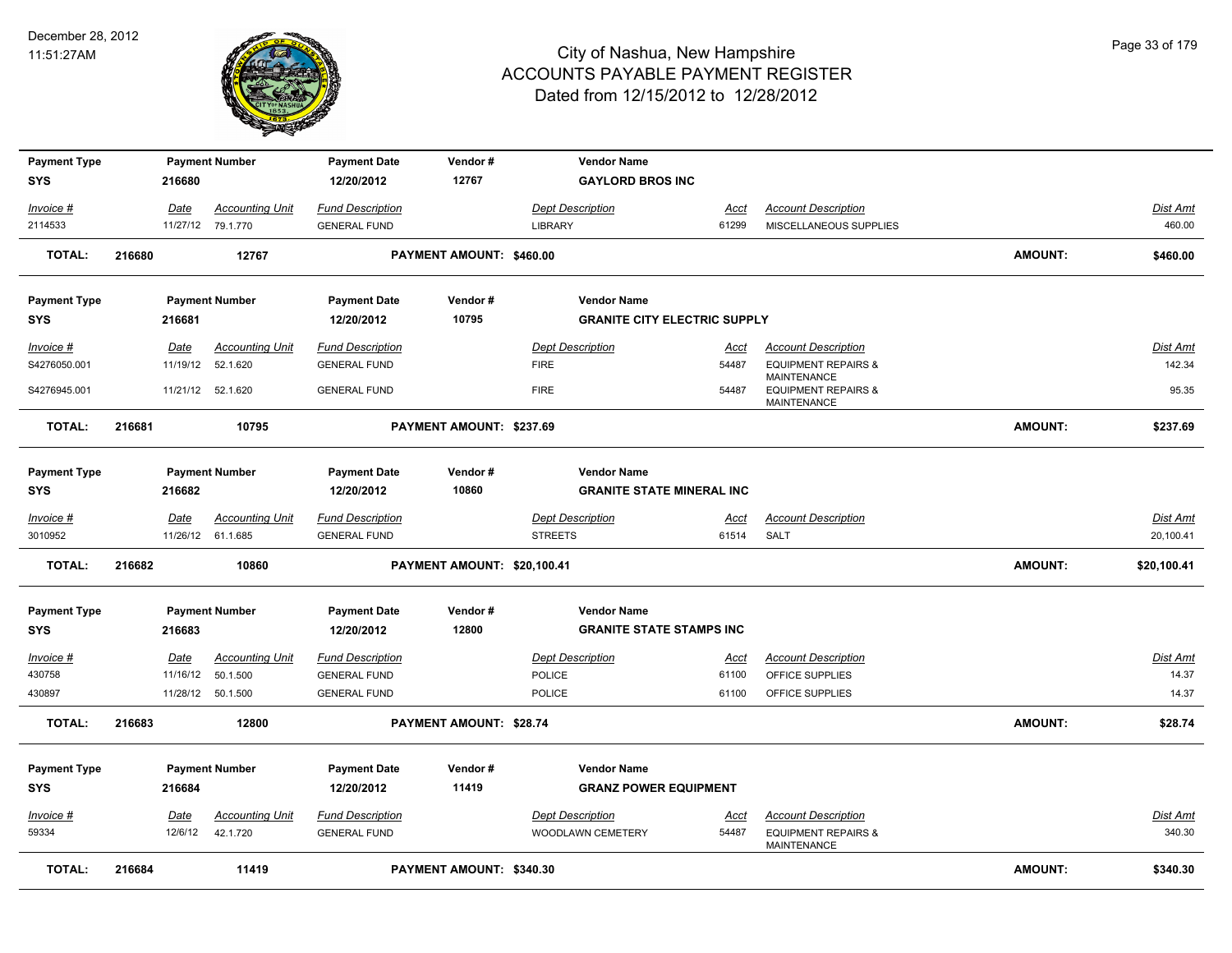

| <b>Payment Type</b>  |        |                         | <b>Payment Number</b>              | <b>Payment Date</b>                                   | Vendor#                    | <b>Vendor Name</b>                                                 |                      |                                                              |                                  |                             |
|----------------------|--------|-------------------------|------------------------------------|-------------------------------------------------------|----------------------------|--------------------------------------------------------------------|----------------------|--------------------------------------------------------------|----------------------------------|-----------------------------|
| <b>SYS</b>           |        | 216685                  |                                    | 12/20/2012                                            | 14268                      | <b>GRAPPONE AUTOMOTIVE GROUP</b>                                   |                      |                                                              |                                  |                             |
| Invoice #            |        | Date                    | <b>Accounting Unit</b>             | <b>Fund Description</b>                               |                            | <b>Dept Description</b>                                            | Acct                 | <b>Account Description</b>                                   |                                  | Dist Amt                    |
| 353564F              |        |                         | 11/29/12 50.1.500                  | <b>GENERAL FUND</b>                                   |                            | POLICE                                                             | 61799                | VEHICLE PARTS & SUPPLIES                                     |                                  | 73.10                       |
| <b>TOTAL:</b>        | 216685 |                         | 14268                              |                                                       | PAYMENT AMOUNT: \$73.10    |                                                                    |                      |                                                              | <b>AMOUNT:</b>                   | \$73.10                     |
| <b>Payment Type</b>  |        |                         | <b>Payment Number</b>              | <b>Payment Date</b>                                   | Vendor#                    | <b>Vendor Name</b>                                                 |                      |                                                              |                                  |                             |
| <b>SYS</b>           |        | 216686                  |                                    | 12/20/2012                                            | 12803                      | <b>GREAT AMERICAN DOWNTOWN</b>                                     |                      |                                                              |                                  |                             |
| Invoice #<br>12-1595 |        | Date<br>7/1/12          | <b>Accounting Unit</b><br>09.1.510 | <b>Fund Description</b><br><b>GENERAL FUND</b>        |                            | <b>Dept Description</b><br><b>CIVIC &amp; COMMUNITY ACTIVITIES</b> | Acct<br>56221        | <b>Account Description</b><br><b>GREAT AMERICAN DOWNTOWN</b> |                                  | Dist Amt<br>8,750.00        |
| <b>TOTAL:</b>        | 216686 |                         | 12803                              |                                                       | PAYMENT AMOUNT: \$8,750.00 |                                                                    |                      |                                                              | AMOUNT:                          | \$8,750.00                  |
| <b>Payment Type</b>  |        |                         | <b>Payment Number</b>              | <b>Payment Date</b>                                   | Vendor#                    | <b>Vendor Name</b>                                                 |                      |                                                              |                                  |                             |
| <b>SYS</b>           |        | 216687                  |                                    | 12/20/2012                                            | 11799                      | <b>GYM SERVICES INC</b>                                            |                      |                                                              |                                  |                             |
| Invoice #            |        | Date                    | <b>Accounting Unit</b>             | <b>Fund Description</b>                               |                            | <b>Dept Description</b>                                            | <u>Acct</u>          | <b>Account Description</b>                                   |                                  | Dist Amt                    |
| 121105-030           |        | 11/28/12                | 50.1.500                           | <b>GENERAL FUND</b>                                   |                            | POLICE                                                             | 54487                | <b>EQUIPMENT REPAIRS &amp;</b><br><b>MAINTENANCE</b>         |                                  | 18.97                       |
|                      |        |                         |                                    |                                                       |                            |                                                                    |                      |                                                              |                                  |                             |
| <b>TOTAL:</b>        | 216687 |                         | 11799                              |                                                       | PAYMENT AMOUNT: \$18.97    |                                                                    |                      |                                                              | AMOUNT:                          | \$18.97                     |
| <b>Payment Type</b>  |        |                         | <b>Payment Number</b>              | <b>Payment Date</b>                                   | Vendor#                    | <b>Vendor Name</b>                                                 |                      |                                                              |                                  |                             |
| <b>SYS</b>           |        | 216688                  |                                    | 12/20/2012                                            | 12831                      | <b>HARRY W WELLS &amp; SON INC</b>                                 |                      |                                                              |                                  |                             |
| Invoice #            |        | Date                    | <b>Accounting Unit</b>             | <b>Fund Description</b>                               |                            | <b>Dept Description</b>                                            | <u>Acct</u>          | <b>Account Description</b>                                   |                                  | Dist Amt                    |
| 56347                |        | 11/20/12                | 52.1.720                           | <b>GENERAL FUND</b>                                   |                            | <b>FIRE</b>                                                        | 54280                | BUILDING/GROUNDS MAINTENANCE                                 |                                  | 239.00                      |
| 56384                |        |                         | 11/20/12 79.1.720                  | <b>GENERAL FUND</b>                                   |                            | <b>LIBRARY</b>                                                     | 54280                | <b>BUILDING/GROUNDS MAINTENANCE</b>                          |                                  | 100.00                      |
| <b>TOTAL:</b>        | 216688 |                         | 12831                              |                                                       | PAYMENT AMOUNT: \$339.00   |                                                                    |                      |                                                              | AMOUNT:                          | \$339.00                    |
| <b>Payment Type</b>  |        |                         | <b>Payment Number</b>              | <b>Payment Date</b>                                   | Vendor#                    | <b>Vendor Name</b>                                                 |                      |                                                              |                                  |                             |
| <b>SYS</b>           |        | 216689                  |                                    | 12/20/2012                                            | 12841                      | <b>HAYNER SWANSON INC</b>                                          |                      |                                                              |                                  |                             |
| Invoice #<br>10568   |        | <u>Date</u><br>10/29/12 | <u>Accounting Unit</u><br>60.5700  | <b>Fund Description</b><br>CAP PROJECTS-BROAD ST PKWY |                            | <b>Dept Description</b><br>CAP PROJECTS-BROAD ST                   | <u>Acct</u><br>81700 | <b>Account Description</b><br><b>INFRASTRUCTURE</b>          | <b>Activity</b><br>1061.60.05.65 | <u>Dist Amt</u><br>9,418.05 |
|                      |        |                         | 69.6200.950                        | <b>WASTEWATER FUND</b>                                |                            | <b>PKWY</b>                                                        | 81700                |                                                              | 1047.69.01.30                    |                             |
| 10577<br>10624       |        | 10/29/12<br>12/3/12     | 69.6200.950                        | <b>WASTEWATER FUND</b>                                |                            | WASTEWATER<br><b>WASTEWATER</b>                                    | 81700                | <b>INFRASTRUCTURE</b><br><b>INFRASTRUCTURE</b>               | 1047.69.01.30                    | 22,924.42<br>10,784.86      |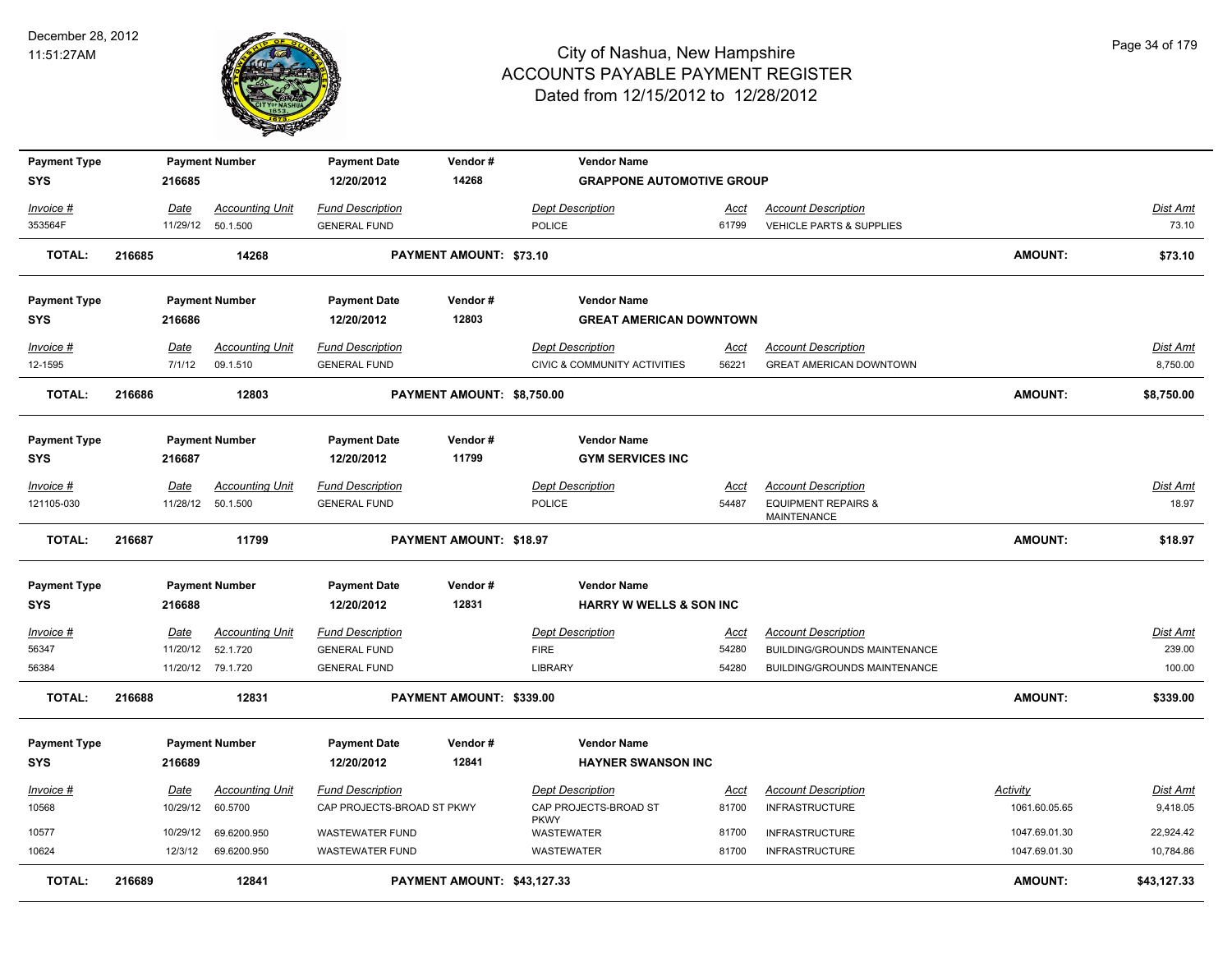

| <b>Payment Type</b><br><b>SYS</b>       |        | 216690                         | <b>Payment Number</b>  | <b>Payment Date</b><br>12/20/2012 | Vendor#<br>14616        | <b>Vendor Name</b><br><b>HESS CORPORATION</b> |                |                                                    |                                       |          |
|-----------------------------------------|--------|--------------------------------|------------------------|-----------------------------------|-------------------------|-----------------------------------------------|----------------|----------------------------------------------------|---------------------------------------|----------|
| Invoice #                               |        | Date                           | <b>Accounting Unit</b> | <b>Fund Description</b>           |                         | <b>Dept Description</b>                       | Acct           | <b>Account Description</b>                         | Activity                              | Dist Amt |
| S12145020                               |        | 11/30/12                       | 29.1.720.8162          | <b>GENERAL FUND</b>               |                         | <b>CITY BUILDINGS</b>                         | 54114          | <b>HEATING GAS</b>                                 |                                       | 88.18    |
| S12145020                               |        |                                | 11/30/12 77.1.500      | <b>GENERAL FUND</b>               |                         | PARKS & RECREATION                            | 54114          | <b>HEATING GAS</b>                                 |                                       | 1.81     |
| S12145020                               |        |                                | 11/30/12 86.3120       | <b>TRANSIT GRANTS</b>             |                         | <b>TRANSPORTATION</b>                         | 54114          | <b>HEATING GAS</b>                                 | 86.800.13.10.12                       | 9.18     |
| <b>TOTAL:</b>                           | 216690 |                                | 14616                  |                                   | PAYMENT AMOUNT: \$99.17 |                                               |                |                                                    | <b>AMOUNT:</b>                        | \$99.17  |
| <b>Payment Type</b>                     |        |                                | <b>Payment Number</b>  | <b>Payment Date</b>               | Vendor#                 | <b>Vendor Name</b>                            |                |                                                    |                                       |          |
| <b>SYS</b>                              |        | 216691                         |                        | 12/20/2012                        | 15703                   | <b>MATTHEW HEWITT</b>                         |                |                                                    |                                       |          |
| Invoice #                               |        | Date                           | <b>Accounting Unit</b> | <b>Fund Description</b>           |                         | <b>Dept Description</b>                       | Acct           | <b>Account Description</b>                         |                                       | Dist Amt |
| <b>BACKGROUND CHECK</b><br><b>REFUN</b> |        |                                | 12/12/12 11.1.500      | <b>GENERAL FUND</b>               |                         | <b>HUMAN RESOURCES</b>                        | 55425          | EMPLOYMENT BACKGROUND<br><b>CHECKS</b>             |                                       | 25.00    |
| <b>TOTAL:</b><br>216691<br>15703        |        | <b>PAYMENT AMOUNT: \$25.00</b> |                        |                                   |                         |                                               | <b>AMOUNT:</b> | \$25.00                                            |                                       |          |
| <b>Payment Type</b>                     |        |                                | <b>Payment Number</b>  | <b>Payment Date</b>               | Vendor#                 | <b>Vendor Name</b>                            |                |                                                    | Payee Name                            |          |
| <b>SYS</b>                              |        | 216692                         |                        | 12/20/2012                        | 14309                   | <b>HOME DEPOT CREDIT SERVICES</b>             |                |                                                    | <b>HOME DEPOT CREDIT SERVICE 3065</b> |          |
| Invoice #                               |        | <u>Date</u>                    | <b>Accounting Unit</b> | <b>Fund Description</b>           |                         | <b>Dept Description</b>                       | Acct           | <b>Account Description</b>                         | <b>Activity</b>                       | Dist Amt |
| 0018156                                 |        | 12/5/12                        | 77.1.650               | <b>GENERAL FUND</b>               |                         | <b>PARKS &amp; RECREATION</b>                 | 54280          | <b>BUILDING/GROUNDS MAINTENANCE</b>                |                                       | 24.64    |
| 0283585                                 |        | 12/5/12                        | 69.6200.670            | WASTEWATER FUND                   |                         | WASTEWATER                                    | 54487          | <b>EQUIPMENT REPAIRS &amp;</b>                     |                                       | 174.09   |
| 1015129                                 |        | 12/4/12                        | 77.1.690               | <b>GENERAL FUND</b>               |                         | PARKS & RECREATION                            | 61799          | <b>MAINTENANCE</b><br>VEHICLE PARTS & SUPPLIES     |                                       | 11.61    |
| 1021734                                 |        | 12/4/12                        | 77.1.650               | <b>GENERAL FUND</b>               |                         | PARKS & RECREATION                            | 54280          | BUILDING/GROUNDS MAINTENANCE                       |                                       | 3.87     |
| 1021748                                 |        | 12/4/12                        | 77.1.650               | <b>GENERAL FUND</b>               |                         | PARKS & RECREATION                            | 54280          | BUILDING/GROUNDS MAINTENANCE                       |                                       | 45.90    |
| 2015081                                 |        | 12/3/12                        | 69.6200.540            | <b>WASTEWATER FUND</b>            |                         | <b>WASTEWATER</b>                             | 61299          | MISCELLANEOUS SUPPLIES                             |                                       | 14.78    |
| 3016625                                 |        |                                | 12/12/12 77.1.650      | <b>GENERAL FUND</b>               |                         | PARKS & RECREATION                            | 54280          | <b>BUILDING/GROUNDS MAINTENANCE</b>                |                                       | 19.88    |
| 3022910                                 |        | 12/12/12                       | 66.1.500               | <b>GENERAL FUND</b>               |                         | <b>PARKING LOTS</b>                           | 61299          | MISCELLANEOUS SUPPLIES                             |                                       | 57.94    |
| 3991091                                 |        | 12/12/12                       | 69.6200.670            | <b>WASTEWATER FUND</b>            |                         | <b>WASTEWATER</b>                             | 54487          | <b>EQUIPMENT REPAIRS &amp;</b>                     |                                       | 89.10    |
| 4016395                                 |        |                                | 12/11/12 77.1.720.8191 | <b>GENERAL FUND</b>               |                         | PARKS & RECREATION                            | 54280          | <b>MAINTENANCE</b><br>BUILDING/GROUNDS MAINTENANCE |                                       | 528.34   |
| 4016425                                 |        |                                | 12/11/12  40.1.720     | <b>GENERAL FUND</b>               |                         | PINEWOOD CEMETERY                             | 71025          | <b>SMALL TOOLS</b>                                 |                                       | 19.90    |
| 4016427                                 |        |                                | 12/11/12  42.1.720     | <b>GENERAL FUND</b>               |                         | WOODLAWN CEMETERY                             | 54280          | BUILDING/GROUNDS MAINTENANCE                       |                                       | 25.84    |
| 4022848                                 |        |                                | 12/11/12 77.1.650      | <b>GENERAL FUND</b>               |                         | PARKS & RECREATION                            | 54280          | <b>BUILDING/GROUNDS MAINTENANCE</b>                |                                       | 10.50    |
| 5016237                                 |        |                                | 12/10/12 77.1.650      | <b>GENERAL FUND</b>               |                         | PARKS & RECREATION                            | 54280          | <b>BUILDING/GROUNDS MAINTENANCE</b>                |                                       | 99.40    |
| 6012417                                 |        | 11/19/12                       | 77.1.650               | <b>GENERAL FUND</b>               |                         | PARKS & RECREATION                            | 54280          | BUILDING/GROUNDS MAINTENANCE                       |                                       | 29.97    |
| 7020788                                 |        | 11/28/12                       | 77.1.650               | <b>GENERAL FUND</b>               |                         | PARKS & RECREATION                            | 54280          | BUILDING/GROUNDS MAINTENANCE                       |                                       | 37.70    |
| 8999567                                 |        | 12/7/12                        | 29.1.720.8162          | <b>GENERAL FUND</b>               |                         | <b>CITY BUILDINGS</b>                         | 54280          | BUILDING/GROUNDS MAINTENANCE                       |                                       | 100.49   |
| 9058822                                 |        | 12/6/12                        | 86.3120                | <b>TRANSIT GRANTS</b>             |                         | <b>TRANSPORTATION</b>                         | 61299          | MISCELLANEOUS SUPPLIES                             | 86.800.13.40.01                       | 90.54    |
| 9244543                                 |        | 12/6/12                        | 66.1.500               | <b>GENERAL FUND</b>               |                         | PARKING LOTS                                  | 71999          | MISCELLANEOUS EQUIPMENT                            |                                       | 75.00    |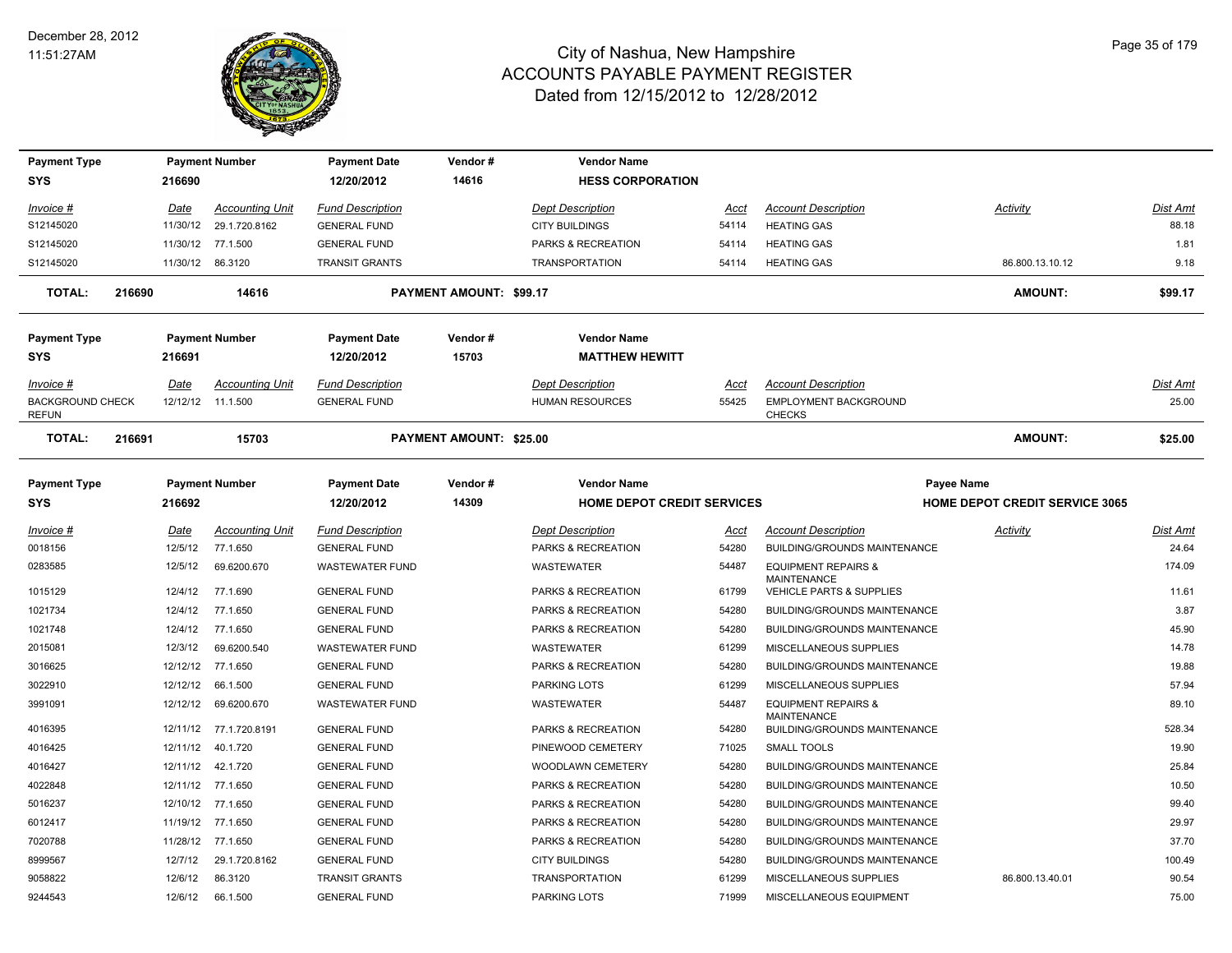

| 9254442                           |                 | 12/6/12               | 66.1.500                                    | <b>GENERAL FUND</b>                            |                            | <b>PARKING LOTS</b>                                  | 71999                | MISCELLANEOUS EQUIPMENT                                                |                | $-29.90$                  |
|-----------------------------------|-----------------|-----------------------|---------------------------------------------|------------------------------------------------|----------------------------|------------------------------------------------------|----------------------|------------------------------------------------------------------------|----------------|---------------------------|
| <b>TOTAL:</b>                     | 216692          |                       | 14309                                       |                                                | PAYMENT AMOUNT: \$1,429.59 |                                                      |                      |                                                                        | <b>AMOUNT:</b> | \$1,429.59                |
| <b>Payment Type</b><br><b>SYS</b> |                 | 216693                | <b>Payment Number</b>                       | <b>Payment Date</b><br>12/20/2012              | Vendor#<br>12872           | <b>Vendor Name</b><br><b>HOWARD P FAIRFIELD LLC</b>  |                      |                                                                        |                |                           |
|                                   |                 |                       |                                             |                                                |                            |                                                      |                      |                                                                        |                |                           |
| Invoice #<br>INV0175469           |                 | Date                  | <b>Accounting Unit</b><br>10/19/12 61.1.700 | <b>Fund Description</b><br><b>GENERAL FUND</b> |                            | <b>Dept Description</b><br><b>STREETS</b>            | <u>Acct</u><br>54600 | <b>Account Description</b><br><b>VEHICLE REPAIRS &amp; MAINTENANCE</b> |                | <b>Dist Amt</b><br>511.01 |
| TOTAL:                            | 216693          | 12872                 |                                             | PAYMENT AMOUNT: \$511.01                       |                            |                                                      |                      |                                                                        | <b>AMOUNT:</b> | \$511.01                  |
|                                   |                 |                       |                                             |                                                |                            |                                                      |                      |                                                                        |                |                           |
| <b>Payment Type</b>               |                 | <b>Payment Number</b> |                                             | <b>Payment Date</b>                            | Vendor#                    | <b>Vendor Name</b>                                   |                      |                                                                        |                |                           |
| <b>SYS</b>                        |                 | 216694                |                                             | 12/20/2012                                     | 15257                      | <b>IDENTIFIX INC</b>                                 |                      |                                                                        |                |                           |
| Invoice #                         |                 | Date                  | <b>Accounting Unit</b>                      | <b>Fund Description</b>                        |                            | <b>Dept Description</b>                              | Acct                 | <b>Account Description</b>                                             |                | Dist Amt                  |
| 082112                            |                 | 8/21/12               | 61.1.700                                    | <b>GENERAL FUND</b>                            |                            | <b>STREETS</b>                                       | 61299                | MISCELLANEOUS SUPPLIES                                                 |                | 1,788.00                  |
| <b>TOTAL:</b>                     | 216694          |                       | 15257                                       |                                                | PAYMENT AMOUNT: \$1,788.00 |                                                      |                      |                                                                        | <b>AMOUNT:</b> | \$1,788.00                |
|                                   |                 |                       |                                             |                                                |                            |                                                      |                      |                                                                        |                |                           |
| <b>Payment Type</b><br><b>SYS</b> |                 | <b>Payment Number</b> |                                             | <b>Payment Date</b><br>12/20/2012              | Vendor#<br>12893           | <b>Vendor Name</b><br><b>INGRAM LIBRARY SERVICES</b> |                      |                                                                        |                |                           |
|                                   |                 | 216695                |                                             |                                                |                            |                                                      |                      |                                                                        |                |                           |
| $Invoice$ #                       |                 | <u>Date</u>           | <b>Accounting Unit</b>                      | <b>Fund Description</b>                        |                            | <b>Dept Description</b>                              | <u>Acct</u>          | <b>Account Description</b>                                             |                | <b>Dist Amt</b>           |
| 07792974                          |                 |                       | 11/16/12 79.1.760                           | <b>GENERAL FUND</b>                            |                            | <b>LIBRARY</b>                                       | 61807                | <b>PUBLICATIONS</b>                                                    |                | 51.24                     |
| TOTAL:                            | 216695<br>12893 |                       |                                             | PAYMENT AMOUNT: \$51.24                        |                            |                                                      |                      | <b>AMOUNT:</b>                                                         | \$51.24        |                           |
| <b>Payment Type</b>               |                 |                       | <b>Payment Number</b>                       | <b>Payment Date</b>                            | Vendor#                    | <b>Vendor Name</b>                                   |                      |                                                                        |                |                           |
| <b>SYS</b>                        |                 | 216696                |                                             | 12/20/2012                                     | 12906                      | <b>J LAWRENCE HALL INC</b>                           |                      |                                                                        |                |                           |
| $Invoice$ #                       |                 | Date                  | <b>Accounting Unit</b>                      | <b>Fund Description</b>                        |                            | <b>Dept Description</b>                              | <u>Acct</u>          | <b>Account Description</b>                                             |                | Dist Amt                  |
| 57295                             |                 |                       | 11/21/12 TF42.7506                          | ETF CONTRIB-WOODLAWN<br><b>CEMETERY</b>        |                            | ETF CONTRIB-WOODLAWN<br><b>CEMETERY</b>              | 54280                | BUILDING/GROUNDS MAINTENANCE                                           |                | 1,151.70                  |
| <b>TOTAL:</b>                     | 216696          |                       | 12906                                       |                                                | PAYMENT AMOUNT: \$1,151.70 |                                                      |                      |                                                                        | <b>AMOUNT:</b> | \$1,151.70                |
| <b>Payment Type</b>               |                 |                       | <b>Payment Number</b>                       | <b>Payment Date</b>                            | Vendor#                    | <b>Vendor Name</b>                                   |                      |                                                                        |                |                           |
| <b>SYS</b>                        |                 | 216697                |                                             | 12/20/2012                                     | 14337                      | <b>JACK YOUNG CO INC</b>                             |                      |                                                                        |                |                           |
| Invoice #                         |                 | Date                  | <b>Accounting Unit</b>                      | <b>Fund Description</b>                        |                            | <b>Dept Description</b>                              | Acct                 | <b>Account Description</b>                                             |                | Dist Amt                  |
| 224408                            |                 | 11/16/12              | 52.1.630                                    | <b>GENERAL FUND</b>                            |                            | <b>FIRE</b>                                          | 61799                | VEHICLE PARTS & SUPPLIES                                               |                | 261.25                    |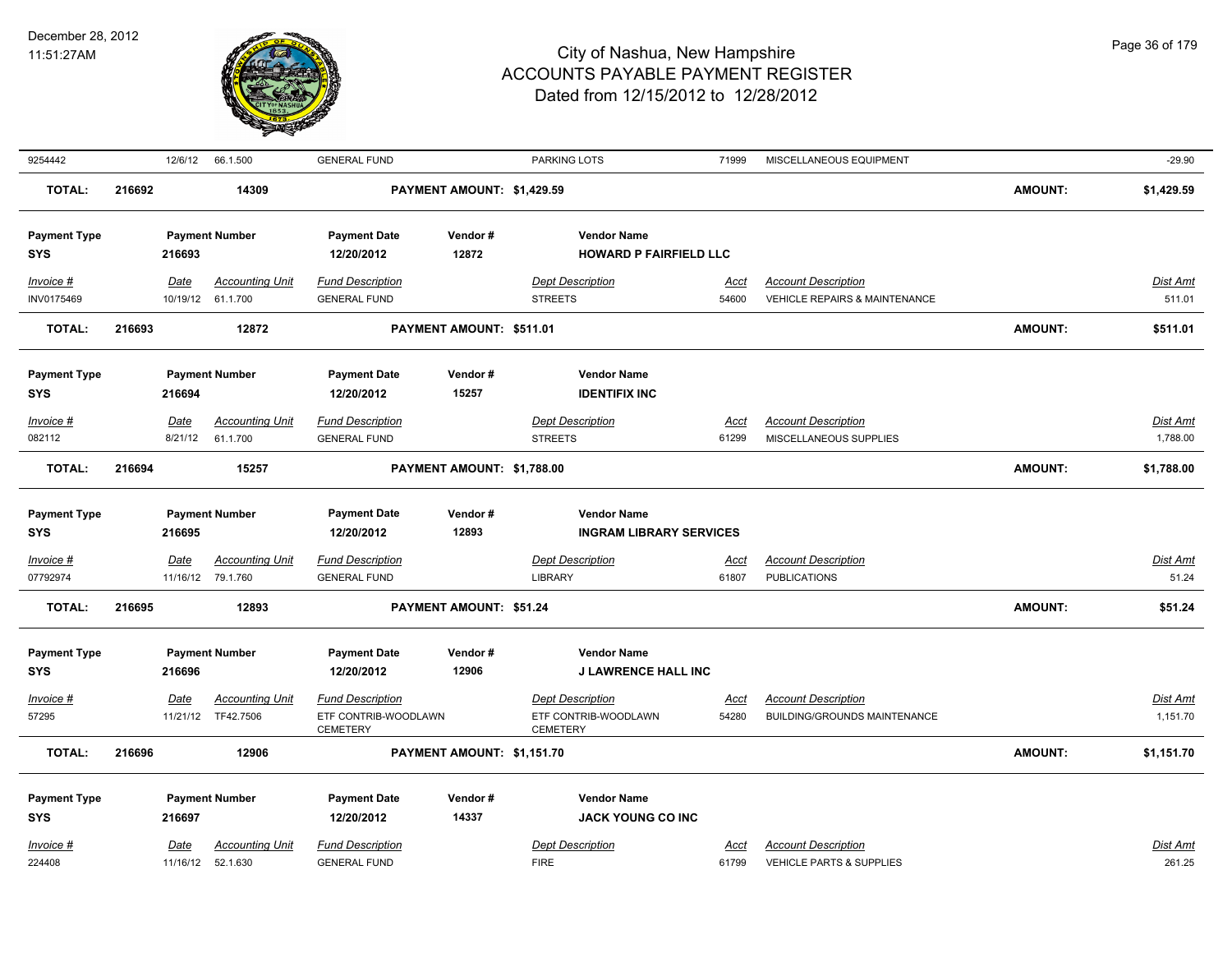

| <b>TOTAL:</b>                    | 216697 |          | 14337                  |                         | <b>PAYMENT AMOUNT: \$261.25</b> |                                           |             |                                     | <b>AMOUNT:</b> | \$261.25        |
|----------------------------------|--------|----------|------------------------|-------------------------|---------------------------------|-------------------------------------------|-------------|-------------------------------------|----------------|-----------------|
| <b>Payment Type</b>              |        |          | <b>Payment Number</b>  | <b>Payment Date</b>     | Vendor#                         | <b>Vendor Name</b>                        |             |                                     |                |                 |
| <b>SYS</b>                       |        | 216698   |                        | 12/20/2012              | 12911                           | <b>JAN PRO CLEANING SYSTEMS NORTH</b>     |             |                                     |                |                 |
| Invoice #                        |        | Date     | <b>Accounting Unit</b> | <b>Fund Description</b> |                                 | <b>Dept Description</b>                   | Acct        | <b>Account Description</b>          |                | Dist Amt        |
| 18974                            |        | 12/1/12  | 77.1.650               | <b>GENERAL FUND</b>     |                                 | PARKS & RECREATION                        | 54280       | BUILDING/GROUNDS MAINTENANCE        |                | 300.00          |
| 18975                            |        | 12/1/12  | 60.1.500               | <b>GENERAL FUND</b>     |                                 | <b>PUBLIC</b>                             | 55699       | OTHER CONTRACTED SERVICES           |                | 665.00          |
| 18976                            |        |          | 12/1/12 61.1.670       | <b>GENERAL FUND</b>     |                                 | WORKS-ADMIN/ENGINEERING<br><b>STREETS</b> | 54200       | <b>JANITORIAL SERVICES</b>          |                | 855.00          |
| <b>TOTAL:</b>                    | 216698 |          | 12911                  |                         | PAYMENT AMOUNT: \$1,820.00      |                                           |             |                                     | <b>AMOUNT:</b> | \$1,820.00      |
| <b>Payment Type</b>              |        |          | <b>Payment Number</b>  | <b>Payment Date</b>     | Vendor#                         | <b>Vendor Name</b>                        |             |                                     |                |                 |
| <b>SYS</b>                       |        | 216699   |                        | 12/20/2012              | 12922                           | <b>JOHN DEERE LANDSCAPES</b>              |             |                                     |                |                 |
| <u>Invoice #</u>                 |        | Date     | <b>Accounting Unit</b> | <b>Fund Description</b> |                                 | <b>Dept Description</b>                   | <u>Acct</u> | <b>Account Description</b>          |                | Dist Amt        |
| 63316267                         |        |          | 11/26/12 77.1.650      | <b>GENERAL FUND</b>     |                                 | PARKS & RECREATION                        | 54280       | <b>BUILDING/GROUNDS MAINTENANCE</b> |                | 401.90          |
| <b>TOTAL:</b>                    | 216699 |          | 12922                  |                         | PAYMENT AMOUNT: \$401.90        |                                           |             |                                     | <b>AMOUNT:</b> | \$401.90        |
| <b>Payment Type</b>              |        |          | <b>Payment Number</b>  | <b>Payment Date</b>     | Vendor#                         | <b>Vendor Name</b>                        |             |                                     |                |                 |
| <b>SYS</b>                       |        | 216700   |                        | 12/20/2012              | 15689                           | <b>JOHN W WALTER</b>                      |             |                                     |                |                 |
| Invoice #                        |        | Date     | <b>Accounting Unit</b> | <b>Fund Description</b> |                                 | <b>Dept Description</b>                   | Acct        | <b>Account Description</b>          |                | <b>Dist Amt</b> |
| CABINET WOODLAWN<br><b>CEMET</b> |        |          | 12/14/12  42.1.720     | <b>GENERAL FUND</b>     |                                 | WOODLAWN CEMETERY                         | 54280       | <b>BUILDING/GROUNDS MAINTENANCE</b> |                | 350.00          |
| <b>TOTAL:</b>                    | 216700 |          | 15689                  |                         | PAYMENT AMOUNT: \$350.00        |                                           |             |                                     | <b>AMOUNT:</b> | \$350.00        |
| <b>Payment Type</b>              |        |          | <b>Payment Number</b>  | <b>Payment Date</b>     | Vendor#                         | <b>Vendor Name</b>                        |             |                                     |                |                 |
| <b>SYS</b>                       |        | 216701   |                        | 12/20/2012              | 12927                           | <b>JOHNSONS ELECTRIC INC</b>              |             |                                     |                |                 |
| Invoice #                        |        | Date     | <b>Accounting Unit</b> | <b>Fund Description</b> |                                 | Dept Description                          | Acct        | <b>Account Description</b>          |                | Dist Amt        |
| 1305                             |        |          | 11/17/12 77.1.650      | <b>GENERAL FUND</b>     |                                 | PARKS & RECREATION                        | 54280       | <b>BUILDING/GROUNDS MAINTENANCE</b> |                | 507.44          |
| 1348                             |        | 11/23/12 | 61.1.675               | <b>GENERAL FUND</b>     |                                 | <b>STREETS</b>                            | 55699       | OTHER CONTRACTED SERVICES           |                | 907.10          |
| 1358                             |        | 11/26/12 | 61.1.675               | <b>GENERAL FUND</b>     |                                 | <b>STREETS</b>                            | 55699       | OTHER CONTRACTED SERVICES           |                | 1,658.97        |
| 1377                             |        | 12/1/12  | 77.1.650               | <b>GENERAL FUND</b>     |                                 | PARKS & RECREATION                        | 54280       | <b>BUILDING/GROUNDS MAINTENANCE</b> |                | 125.00          |
| 1394                             |        |          | 12/1/12 77.1.650       | <b>GENERAL FUND</b>     |                                 | PARKS & RECREATION                        | 54280       | <b>BUILDING/GROUNDS MAINTENANCE</b> |                | 247.00          |
| <b>TOTAL:</b>                    | 216701 |          | 12927                  |                         | PAYMENT AMOUNT: \$3,445.51      |                                           |             |                                     | <b>AMOUNT:</b> | \$3,445.51      |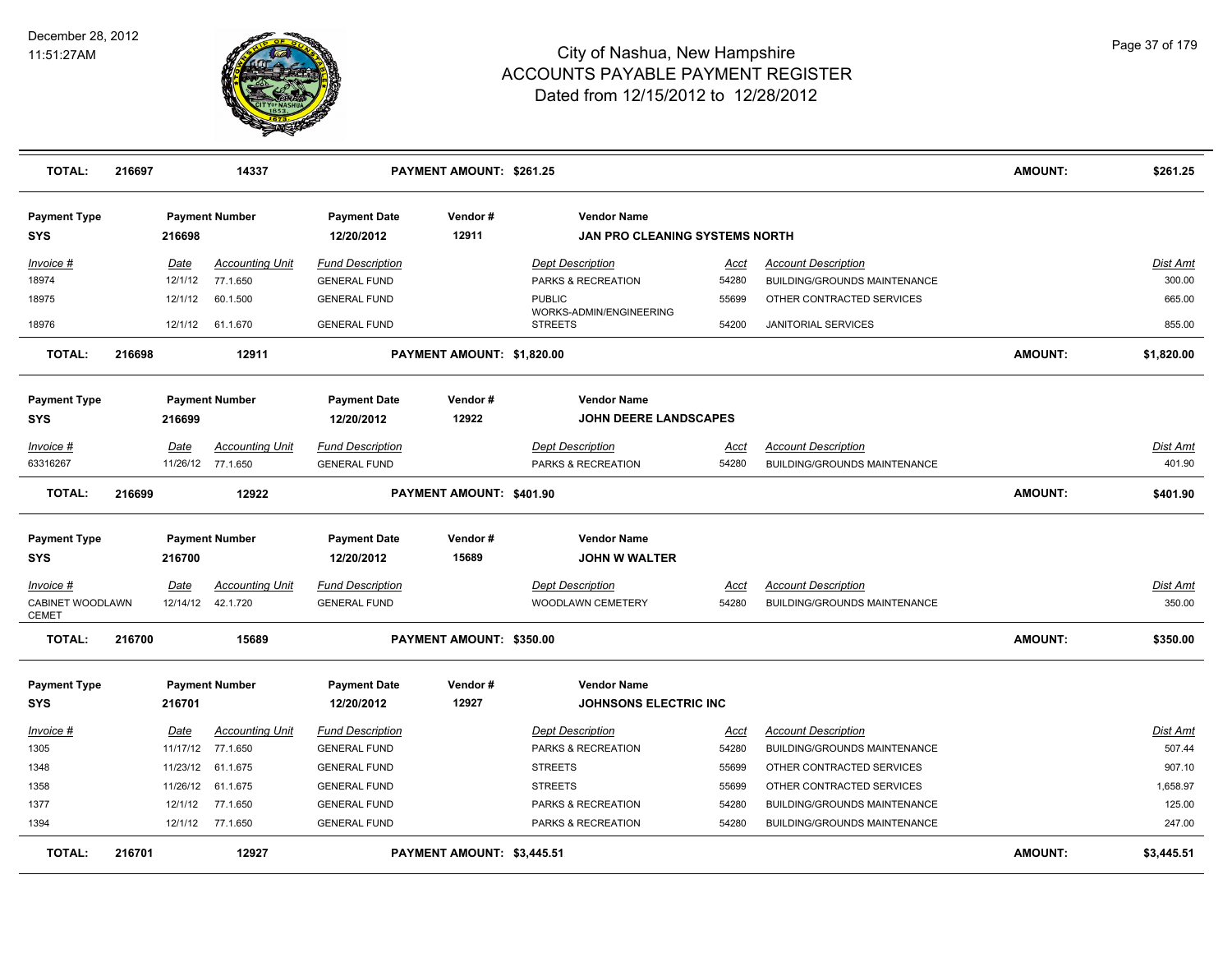

| <b>Payment Type</b><br>SYS |        | 216702                 | <b>Payment Number</b>                       | <b>Payment Date</b><br>12/20/2012                       | Vendor#<br>14661               | <b>Vendor Name</b><br><b>KING LUMINAIRE CO INC</b>    |                      |                                                                        |                           |                      |
|----------------------------|--------|------------------------|---------------------------------------------|---------------------------------------------------------|--------------------------------|-------------------------------------------------------|----------------------|------------------------------------------------------------------------|---------------------------|----------------------|
|                            |        |                        |                                             |                                                         |                                |                                                       |                      |                                                                        |                           |                      |
| Invoice #<br>9931          |        | Date<br>11/21/12       | <b>Accounting Unit</b><br>61.1010           | <b>Fund Description</b><br><b>GF-PRIOR YEAR ESCROWS</b> |                                | <b>Dept Description</b><br>STREETS-PRIOR YEAR         | Acct<br>81100        | <b>Account Description</b><br>CAPITAL IMPROVEMENTS                     | Activity<br>1000          | Dist Amt<br>8,293.14 |
| 9931                       |        |                        | 11/21/12 83.3100                            | ECONOMIC DEVELOPMENT<br><b>GRANTS</b>                   |                                | ECONOMIC DEVELOPMENT<br><b>GRANTS</b>                 | 54210                | <b>CONSTRUCTION SERVICES</b>                                           | 1080.83.01.30             | 48,343.86            |
| <b>TOTAL:</b>              | 216702 |                        | 14661                                       |                                                         | PAYMENT AMOUNT: \$56,637.00    |                                                       |                      |                                                                        | <b>AMOUNT:</b>            | \$56,637.00          |
| <b>Payment Type</b>        |        |                        | <b>Payment Number</b>                       | <b>Payment Date</b>                                     | Vendor#                        | <b>Vendor Name</b>                                    |                      |                                                                        |                           |                      |
| SYS                        |        | 216703                 |                                             | 12/20/2012                                              | 14364                          | <b>JAMES W KIRK</b>                                   |                      |                                                                        |                           |                      |
| Invoice #                  |        | Date                   | <b>Accounting Unit</b>                      | <b>Fund Description</b>                                 |                                | <b>Dept Description</b>                               | Acct                 | <b>Account Description</b>                                             |                           | Dist Amt             |
| 20190A 12/20/2012 DCAP     |        | 12/18/12               | <b>BS1000</b>                               | <b>GENERAL FUND</b>                                     |                                | <b>GENERAL FUND</b>                                   | 21460                | 125 DEPENDENT CARE                                                     |                           | 67.30                |
| <b>TOTAL:</b>              | 216703 |                        | 14364                                       |                                                         | <b>PAYMENT AMOUNT: \$67.30</b> |                                                       |                      |                                                                        | AMOUNT:                   | \$67.30              |
| <b>Payment Type</b>        |        |                        | <b>Payment Number</b>                       | <b>Payment Date</b>                                     | Vendor#                        | <b>Vendor Name</b>                                    |                      |                                                                        |                           |                      |
| SYS                        |        | 216704                 |                                             | 12/20/2012                                              | 10501                          | <b>KRONOS INC</b>                                     |                      |                                                                        |                           |                      |
| $Invoice$ #<br>10725568    |        | Date<br>11/21/12       | <b>Accounting Unit</b><br>22.5010           | <b>Fund Description</b><br>CAP PROJECTS-INFO            |                                | <b>Dept Description</b><br>CAPITAL PROJECTS-INFO TECH | <u>Acct</u><br>81342 | <b>Account Description</b><br><b>COMPUTER SOFTWARE &amp;</b>           | Activity<br>1010.22.01.30 | Dist Amt<br>169.28   |
| <b>TOTAL:</b>              | 216704 |                        | 10501                                       | <b>TECHNOLOGY</b>                                       | PAYMENT AMOUNT: \$169.28       |                                                       |                      | HARDWARE                                                               | AMOUNT:                   | \$169.28             |
| <b>Payment Type</b>        |        |                        | <b>Payment Number</b>                       | <b>Payment Date</b>                                     | Vendor#                        | <b>Vendor Name</b>                                    |                      |                                                                        |                           |                      |
| <b>SYS</b>                 |        | 216705                 |                                             | 12/20/2012                                              | 13012                          | <b>LIBERTY INTNL TRUCKS OF NH LLC</b>                 |                      |                                                                        |                           |                      |
| Invoice #<br>195840        |        | <b>Date</b><br>11/8/12 | <b>Accounting Unit</b><br>61.1.700          | <b>Fund Description</b><br><b>GENERAL FUND</b>          |                                | <b>Dept Description</b><br><b>STREETS</b>             | <u>Acct</u><br>54600 | <b>Account Description</b><br><b>VEHICLE REPAIRS &amp; MAINTENANCE</b> |                           | Dist Amt<br>134.24   |
| 197065                     |        |                        | 11/15/12 61.1.700                           | <b>GENERAL FUND</b>                                     |                                | <b>STREETS</b>                                        | 61799                | <b>VEHICLE PARTS &amp; SUPPLIES</b>                                    |                           | 40.34                |
| <b>TOTAL:</b>              | 216705 |                        | 13012                                       |                                                         | PAYMENT AMOUNT: \$174.58       |                                                       |                      |                                                                        | <b>AMOUNT:</b>            | \$174.58             |
| <b>Payment Type</b>        |        |                        | <b>Payment Number</b>                       | <b>Payment Date</b>                                     | Vendor#                        | <b>Vendor Name</b>                                    |                      | Payee Name                                                             |                           |                      |
| <b>SYS</b>                 |        | 216706                 |                                             | 12/20/2012                                              | 14415                          | <b>LOWES</b>                                          |                      | <b>LOWE'S - 3502</b>                                                   |                           |                      |
|                            |        |                        |                                             |                                                         |                                |                                                       |                      |                                                                        |                           |                      |
| Invoice #<br>02058         |        | Date                   | <b>Accounting Unit</b><br>12/10/12 77.1.650 | <b>Fund Description</b><br><b>GENERAL FUND</b>          |                                | <b>Dept Description</b><br>PARKS & RECREATION         | Acct<br>54280        | <b>Account Description</b><br>BUILDING/GROUNDS MAINTENANCE             |                           | Dist Amt<br>262.75   |
|                            |        |                        |                                             |                                                         |                                |                                                       |                      |                                                                        |                           |                      |
| <b>TOTAL:</b>              | 216706 |                        | 14415                                       |                                                         | PAYMENT AMOUNT: \$262.75       |                                                       |                      |                                                                        | AMOUNT:                   | \$262.75             |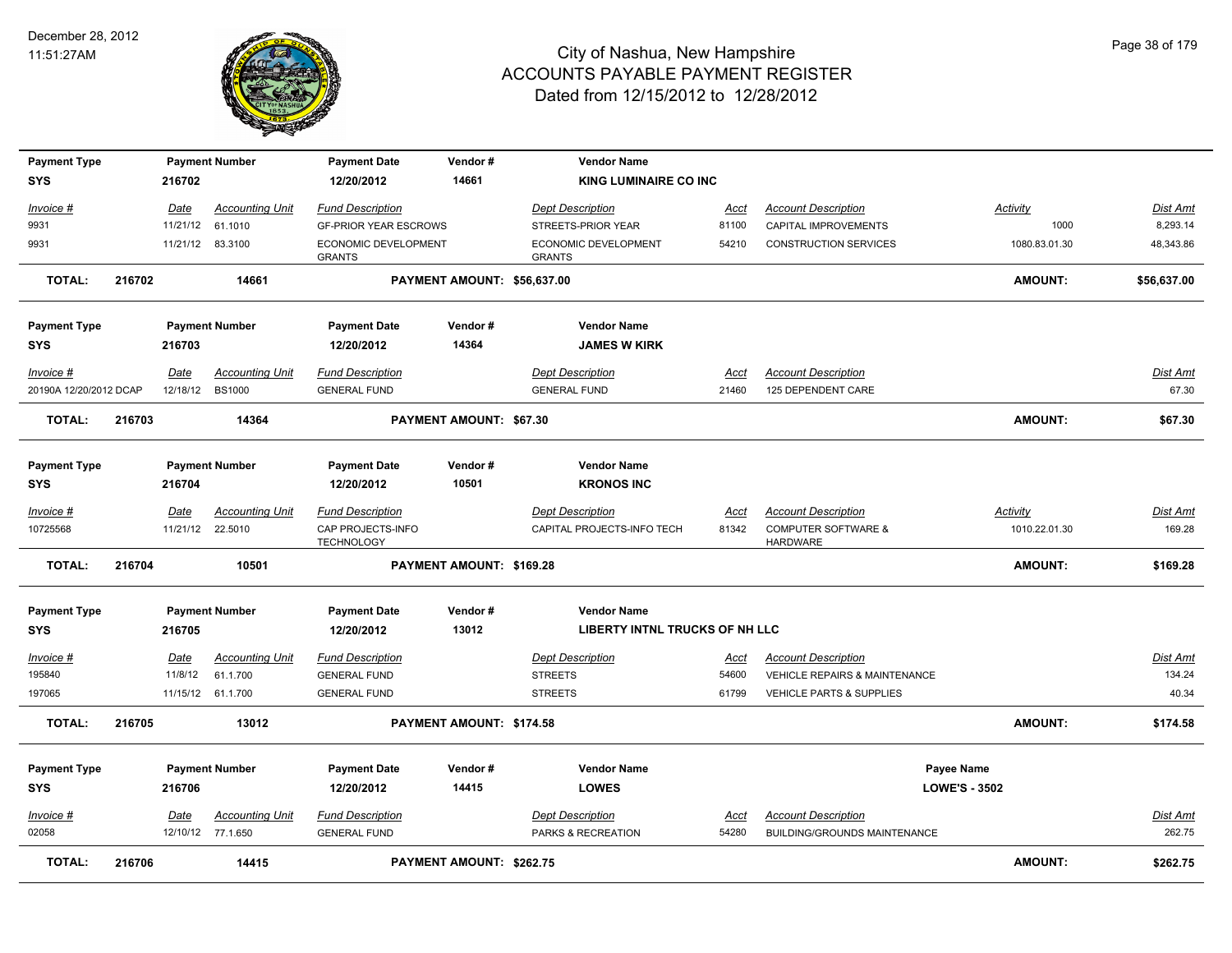

| <b>Payment Type</b><br><b>SYS</b> |        | 216707      | <b>Payment Number</b>  | <b>Payment Date</b><br>12/20/2012 | Vendor#<br>11209               | <b>Vendor Name</b><br><b>JOHN LYONS</b>   |             |                                               |                |                 |
|-----------------------------------|--------|-------------|------------------------|-----------------------------------|--------------------------------|-------------------------------------------|-------------|-----------------------------------------------|----------------|-----------------|
| Invoice #                         |        | Date        | <b>Accounting Unit</b> | <b>Fund Description</b>           |                                | <b>Dept Description</b>                   | <u>Acct</u> | <b>Account Description</b>                    |                | Dist Amt        |
| 32172A 12/20/12 DCAP              |        | 12/18/12    | <b>BS1000</b>          | <b>GENERAL FUND</b>               |                                | <b>GENERAL FUND</b>                       | 21460       | 125 DEPENDENT CARE                            |                | 96.15           |
| <b>TOTAL:</b>                     | 216707 |             | 11209                  |                                   | <b>PAYMENT AMOUNT: \$96.15</b> |                                           |             |                                               | <b>AMOUNT:</b> | \$96.15         |
| <b>Payment Type</b>               |        |             | <b>Payment Number</b>  | <b>Payment Date</b>               | Vendor#                        | <b>Vendor Name</b>                        |             |                                               |                |                 |
| <b>SYS</b>                        |        | 216708      |                        | 12/20/2012                        | 13035                          | <b>M &amp; M ELECTRICAL SUPPLY CO INC</b> |             |                                               |                |                 |
| Invoice #                         |        | <u>Date</u> | <b>Accounting Unit</b> | <b>Fund Description</b>           |                                | <b>Dept Description</b>                   | <u>Acct</u> | <b>Account Description</b>                    |                | Dist Amt        |
| R 30455                           |        | 11/14/12    | 52.1.620               | <b>GENERAL FUND</b>               |                                | <b>FIRE</b>                               | 61699       | <b>EQUIPMENT MAINT SUPPLIES</b>               |                | 71.28           |
| R 30798                           |        | 11/26/12    | 52.1.620               | <b>GENERAL FUND</b>               |                                | <b>FIRE</b>                               | 61699       | <b>EQUIPMENT MAINT SUPPLIES</b>               |                | 1.85            |
| R 31022                           |        | 11/29/12    | 52.1.620               | <b>GENERAL FUND</b>               |                                | <b>FIRE</b>                               | 61699       | <b>EQUIPMENT MAINT SUPPLIES</b>               |                | 27.48           |
| R 31106                           |        | 11/30/12    | 52.1.620               | <b>GENERAL FUND</b>               |                                | <b>FIRE</b>                               | 61699       | <b>EQUIPMENT MAINT SUPPLIES</b>               |                | 7.00            |
| R 31236                           |        | 12/11/12    | 52.1.620               | <b>GENERAL FUND</b>               |                                | <b>FIRE</b>                               | 61699       | <b>EQUIPMENT MAINT SUPPLIES</b>               |                | 353.25          |
| R 31240                           |        | 12/10/12    | 52.1.620               | <b>GENERAL FUND</b>               |                                | <b>FIRE</b>                               | 61699       | <b>EQUIPMENT MAINT SUPPLIES</b>               |                | 267.90          |
| R 31510                           |        |             | 12/11/12 69.6200.670   | <b>WASTEWATER FUND</b>            |                                | WASTEWATER                                | 54487       | <b>EQUIPMENT REPAIRS &amp;</b><br>MAINTENANCE |                | 25.17           |
| <b>TOTAL:</b>                     | 216708 |             | 13035                  |                                   | PAYMENT AMOUNT: \$753.93       |                                           |             |                                               | <b>AMOUNT:</b> | \$753.93        |
| <b>Payment Type</b>               |        |             | <b>Payment Number</b>  | <b>Payment Date</b>               | Vendor#                        | <b>Vendor Name</b>                        |             |                                               |                |                 |
| <b>SYS</b>                        |        | 216709      |                        | 12/20/2012                        | 13036                          | <b>M &amp; N SPORTS LLC</b>               |             |                                               |                |                 |
| <u> Invoice #</u>                 |        | <u>Date</u> | <b>Accounting Unit</b> | <b>Fund Description</b>           |                                | <b>Dept Description</b>                   | <u>Acct</u> | <b>Account Description</b>                    |                | Dist Amt        |
| 18502                             |        |             | 12/10/12 77.1.655      | <b>GENERAL FUND</b>               |                                | PARKS & RECREATION                        | 55200       | DUES AND MEMBERSHIPS                          |                | 71.70           |
| <b>TOTAL:</b>                     | 216709 |             | 13036                  |                                   | PAYMENT AMOUNT: \$71.70        |                                           |             |                                               | <b>AMOUNT:</b> | \$71.70         |
|                                   |        |             |                        |                                   |                                |                                           |             |                                               |                |                 |
| <b>Payment Type</b>               |        |             | <b>Payment Number</b>  | <b>Payment Date</b>               | Vendor#                        | <b>Vendor Name</b>                        |             |                                               |                |                 |
| <b>SYS</b>                        |        | 216710      |                        | 12/20/2012                        | 13039                          | <b>MAC MULKIN CHEVROLET INC</b>           |             |                                               |                |                 |
| Invoice #                         |        | Date        | <b>Accounting Unit</b> | <b>Fund Description</b>           |                                | <b>Dept Description</b>                   | Acct        | <b>Account Description</b>                    |                | <b>Dist Amt</b> |
| 383329                            |        | 12/5/12     | 50.1.500               | <b>GENERAL FUND</b>               |                                | <b>POLICE</b>                             | 61799       | <b>VEHICLE PARTS &amp; SUPPLIES</b>           |                | 215.18          |
| 487974                            |        | 12/5/12     | 50.1.500               | <b>GENERAL FUND</b>               |                                | <b>POLICE</b>                             | 54600       | <b>VEHICLE REPAIRS &amp; MAINTENANCE</b>      |                | 292.38          |
| <b>TOTAL:</b>                     | 216710 |             | 13039                  |                                   | PAYMENT AMOUNT: \$507.56       |                                           |             |                                               | <b>AMOUNT:</b> | \$507.56        |
|                                   |        |             |                        |                                   |                                |                                           |             |                                               |                |                 |
| <b>Payment Type</b>               |        |             | <b>Payment Number</b>  | <b>Payment Date</b>               | Vendor#                        | <b>Vendor Name</b>                        |             |                                               |                |                 |
| <b>SYS</b>                        |        | 216711      |                        | 12/20/2012                        | 14965                          | <b>MAILINGS UNLIMITED</b>                 |             |                                               |                |                 |
| $Invoice$ #                       |        | Date        | <b>Accounting Unit</b> | <b>Fund Description</b>           |                                | <b>Dept Description</b>                   | <u>Acct</u> | <b>Account Description</b>                    |                | <b>Dist Amt</b> |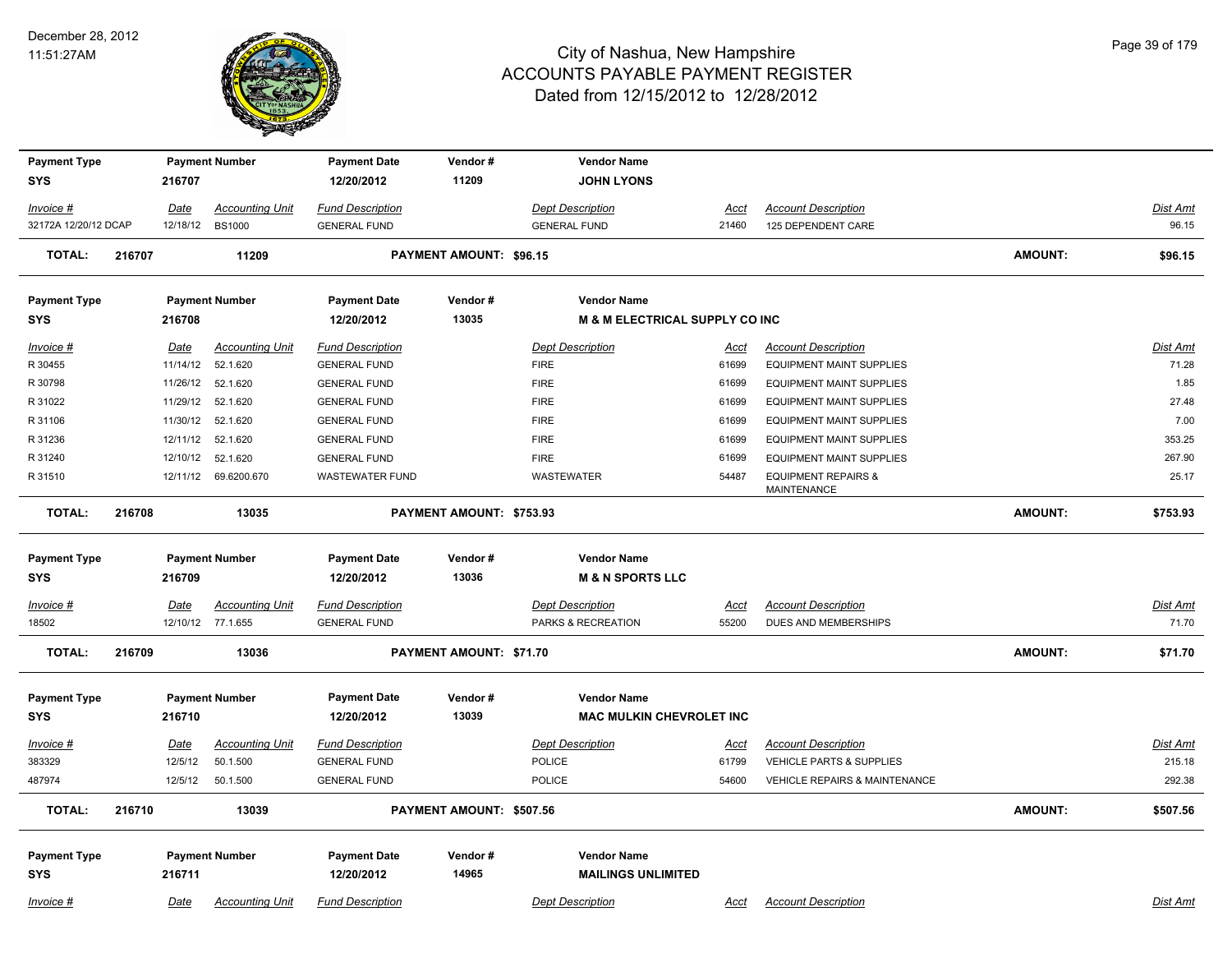

| 53923                |        |                        | 10/27/12 68.6000.692               | SOLID WASTE FUND                               |                            | <b>SOLID WASTE</b>                        | 55600                | <b>PRINTING</b>                                      |                | 1,720.00                  |
|----------------------|--------|------------------------|------------------------------------|------------------------------------------------|----------------------------|-------------------------------------------|----------------------|------------------------------------------------------|----------------|---------------------------|
| <b>TOTAL:</b>        | 216711 |                        | 14965                              |                                                | PAYMENT AMOUNT: \$1,720.00 |                                           |                      |                                                      | <b>AMOUNT:</b> | \$1,720.00                |
| <b>Payment Type</b>  |        |                        | <b>Payment Number</b>              | <b>Payment Date</b>                            | Vendor#                    | <b>Vendor Name</b>                        |                      |                                                      |                |                           |
| <b>SYS</b>           |        | 216712                 |                                    | 12/20/2012                                     | 14436                      | <b>MANSFIELD WILLIAM R</b>                |                      |                                                      |                |                           |
| Invoice #            |        | <b>Date</b>            | <b>Accounting Unit</b>             | <b>Fund Description</b>                        |                            | <b>Dept Description</b>                   | <u>Acct</u>          | <b>Account Description</b>                           |                | Dist Amt                  |
| 00384A 12/20/12 DCAP |        | 12/18/12               | <b>BS1000</b>                      | <b>GENERAL FUND</b>                            |                            | <b>GENERAL FUND</b>                       | 21460                | 125 DEPENDENT CARE                                   |                | 2,860.50                  |
| <b>TOTAL:</b>        | 216712 |                        | 14436                              |                                                | PAYMENT AMOUNT: \$2,860.50 |                                           |                      |                                                      | <b>AMOUNT:</b> | \$2,860.50                |
| <b>Payment Type</b>  |        |                        | <b>Payment Number</b>              | <b>Payment Date</b>                            | Vendor#                    | <b>Vendor Name</b>                        |                      |                                                      |                |                           |
| SYS                  |        | 216713                 |                                    | 12/20/2012                                     | 13067                      | <b>MAYNARD &amp; LESIEUR INC</b>          |                      |                                                      |                |                           |
| Invoice #            |        | Date                   | <b>Accounting Unit</b>             | <b>Fund Description</b>                        |                            | <b>Dept Description</b>                   | Acct                 | <b>Account Description</b>                           |                | Dist Amt                  |
| 52192                |        |                        | 11/27/12  52.1.720                 | <b>GENERAL FUND</b>                            |                            | <b>FIRE</b>                               | 61705                | <b>TIRES</b>                                         |                | 140.00                    |
| <b>TOTAL:</b>        | 216713 |                        | 13067                              |                                                | PAYMENT AMOUNT: \$140.00   |                                           |                      |                                                      | <b>AMOUNT:</b> | \$140.00                  |
| <b>Payment Type</b>  |        |                        | <b>Payment Number</b>              | <b>Payment Date</b>                            | Vendor#                    | <b>Vendor Name</b>                        |                      |                                                      |                |                           |
| <b>SYS</b>           |        | 216714                 |                                    | 12/20/2012                                     | 13067                      | <b>MAYNARD &amp; LESIEUR INC</b>          |                      |                                                      |                |                           |
| Invoice #            |        | <b>Date</b>            | <b>Accounting Unit</b>             | <b>Fund Description</b>                        |                            | <b>Dept Description</b>                   | <u>Acct</u>          | <b>Account Description</b>                           |                | Dist Amt                  |
| 49803                |        | 10/30/12               | 61.1.700                           | <b>GENERAL FUND</b>                            |                            | <b>STREETS</b>                            | 61705                | <b>TIRES</b>                                         |                | 125.00                    |
| 51540                |        |                        | 11/19/12 61.1.700                  | <b>GENERAL FUND</b>                            |                            | <b>STREETS</b>                            | 61705                | <b>TIRES</b>                                         |                | 130.00                    |
| 52441                |        |                        | 11/29/12 61.1.700                  | <b>GENERAL FUND</b>                            |                            | <b>STREETS</b>                            | 61705                | <b>TIRES</b>                                         |                | 472.50                    |
| <b>TOTAL:</b>        | 216714 |                        | 13067                              |                                                | PAYMENT AMOUNT: \$727.50   |                                           |                      |                                                      | <b>AMOUNT:</b> | \$727.50                  |
| <b>Payment Type</b>  |        |                        | <b>Payment Number</b>              | <b>Payment Date</b>                            | Vendor#                    | <b>Vendor Name</b>                        |                      |                                                      |                |                           |
| <b>SYS</b>           |        | 216715                 |                                    | 12/20/2012                                     | 13067                      | <b>MAYNARD &amp; LESIEUR INC</b>          |                      |                                                      |                |                           |
| Invoice #            |        | Date                   | <b>Accounting Unit</b>             | <b>Fund Description</b>                        |                            | <b>Dept Description</b>                   | Acct                 | <b>Account Description</b>                           |                | Dist Amt                  |
| 52574                |        | 11/30/12               | 69.6200.540                        | <b>WASTEWATER FUND</b>                         |                            | <b>WASTEWATER</b>                         | 54600                | <b>VEHICLE REPAIRS &amp; MAINTENANCE</b>             |                | 297.30                    |
| <b>TOTAL:</b>        | 216715 |                        | 13067                              |                                                | PAYMENT AMOUNT: \$297.30   |                                           |                      |                                                      | <b>AMOUNT:</b> | \$297.30                  |
| <b>Payment Type</b>  |        |                        | <b>Payment Number</b>              | <b>Payment Date</b>                            | Vendor#                    | <b>Vendor Name</b>                        |                      |                                                      |                |                           |
| <b>SYS</b>           |        | 216716                 |                                    | 12/20/2012                                     | 13067                      | <b>MAYNARD &amp; LESIEUR INC</b>          |                      |                                                      |                |                           |
| Invoice #<br>52920   |        | <u>Date</u><br>12/5/12 | <b>Accounting Unit</b><br>61.1.700 | <b>Fund Description</b><br><b>GENERAL FUND</b> |                            | <b>Dept Description</b><br><b>STREETS</b> | <u>Acct</u><br>61299 | <b>Account Description</b><br>MISCELLANEOUS SUPPLIES |                | <u>Dist Amt</u><br>782.00 |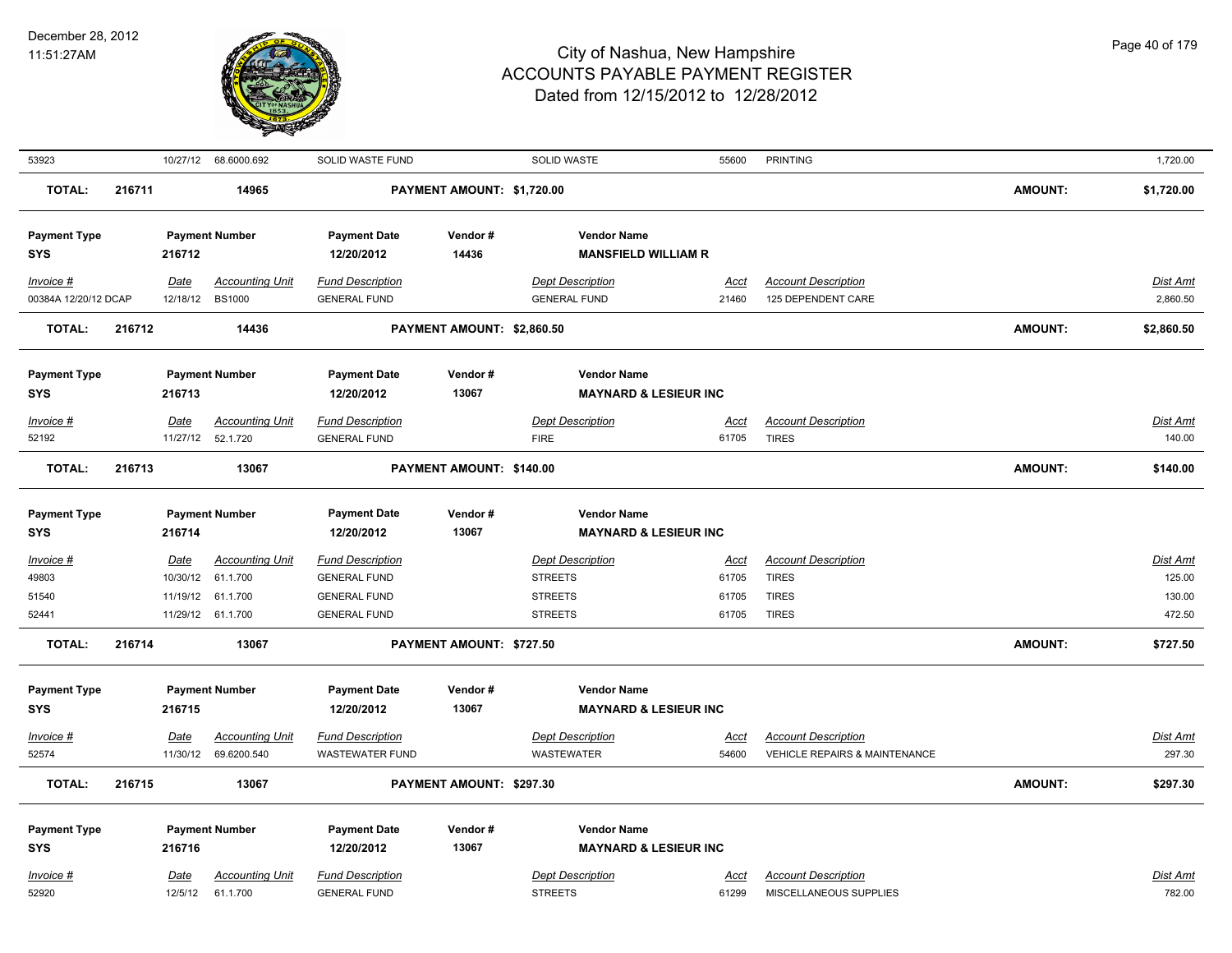

| <b>TOTAL:</b>          | 216716 |             | 13067                  |                         | PAYMENT AMOUNT: \$782.00     |                                           |             |                            | <b>AMOUNT:</b>      | \$782.00        |
|------------------------|--------|-------------|------------------------|-------------------------|------------------------------|-------------------------------------------|-------------|----------------------------|---------------------|-----------------|
| <b>Payment Type</b>    |        |             | <b>Payment Number</b>  | <b>Payment Date</b>     | Vendor#                      | <b>Vendor Name</b>                        |             |                            |                     |                 |
| SYS                    |        | 216717      |                        | 12/20/2012              | 14459                        | <b>MCNEILUS TRUCK &amp; MANUFACTURING</b> |             |                            |                     |                 |
| Invoice #              |        | Date        | <b>Accounting Unit</b> | <b>Fund Description</b> |                              | <b>Dept Description</b>                   | Acct        | <b>Account Description</b> | Activity            | Dist Amt        |
| 1994903                |        | 11/19/12    | 68.6000.950            | SOLID WASTE FUND        |                              | SOLID WASTE                               | 81500       | <b>VEHICLES</b>            | 1095.68.02.20       | 231,973.00      |
| 1994904                |        |             | 11/19/12 68.6000.950   | SOLID WASTE FUND        |                              | SOLID WASTE                               | 81500       | <b>VEHICLES</b>            | 1095.68.02.20       | 231,973.00      |
| <b>TOTAL:</b>          | 216717 |             | 14459                  |                         | PAYMENT AMOUNT: \$463,946.00 |                                           |             |                            | <b>AMOUNT:</b>      | \$463,946.00    |
| <b>Payment Type</b>    |        |             | <b>Payment Number</b>  | <b>Payment Date</b>     | Vendor#                      | <b>Vendor Name</b>                        |             |                            |                     |                 |
| <b>SYS</b>             |        | 216718      |                        | 12/20/2012              | 15629                        | <b>MERRIMACK RIVER VALLEY CHAPTER</b>     |             |                            |                     |                 |
| Invoice #              |        | Date        | <b>Accounting Unit</b> | <b>Fund Description</b> |                              | <b>Dept Description</b>                   | Acct        | <b>Account Description</b> |                     | Dist Amt        |
| FLY-TYING 1/26/13      |        | 12/5/12     | 79.1.500               | <b>GENERAL FUND</b>     |                              | <b>LIBRARY</b>                            | 55699       | OTHER CONTRACTED SERVICES  |                     | 200.00          |
| TOTAL:                 | 216718 |             | 15629                  |                         | PAYMENT AMOUNT: \$200.00     |                                           |             |                            | <b>AMOUNT:</b>      | \$200.00        |
| <b>Payment Type</b>    |        |             | <b>Payment Number</b>  | <b>Payment Date</b>     | Vendor#                      | <b>Vendor Name</b>                        |             |                            |                     |                 |
| <b>SYS</b>             |        | 216719      |                        | 12/20/2012              | 13097                        | <b>MICRO MARKETING ASSOCIATES</b>         |             |                            |                     |                 |
| <u>Invoice #</u>       |        | <b>Date</b> | <b>Accounting Unit</b> | <b>Fund Description</b> |                              | <b>Dept Description</b>                   | <u>Acct</u> | <b>Account Description</b> |                     | <b>Dist Amt</b> |
| 461925                 |        | 11/15/12    | 79.1.755               | <b>GENERAL FUND</b>     |                              | LIBRARY                                   | 61814       | <b>MEDIA</b>               |                     | 58.95           |
| 462073                 |        | 11/15/12    | 79.1.755               | <b>GENERAL FUND</b>     |                              | LIBRARY                                   | 61814       | <b>MEDIA</b>               |                     | 39.99           |
| 462682                 |        |             | 11/21/12 79.1.755      | <b>GENERAL FUND</b>     |                              | <b>LIBRARY</b>                            | 61814       | <b>MEDIA</b>               |                     | 24.98           |
| <b>TOTAL:</b>          | 216719 |             | 13097                  |                         | PAYMENT AMOUNT: \$123.92     |                                           |             |                            | <b>AMOUNT:</b>      | \$123.92        |
| <b>Payment Type</b>    |        |             | <b>Payment Number</b>  | <b>Payment Date</b>     | Vendor#                      | <b>Vendor Name</b>                        |             |                            | Payee Name          |                 |
| <b>SYS</b>             |        | 216720      |                        | 12/20/2012              | 10861                        | <b>MIDWEST TAPE LLC</b>                   |             |                            | <b>MIDWEST TAPE</b> |                 |
| <u>Invoice #</u>       |        | Date        | <b>Accounting Unit</b> | <b>Fund Description</b> |                              | <b>Dept Description</b>                   | Acct        | <b>Account Description</b> |                     | Dist Amt        |
| 90551323               |        | 11/16/12    | 79.1.755               | <b>GENERAL FUND</b>     |                              | <b>LIBRARY</b>                            | 61814       | <b>MEDIA</b>               |                     | 132.20          |
| 90563881               |        |             | 11/21/12 79.1.755      | <b>GENERAL FUND</b>     |                              | <b>LIBRARY</b>                            | 61814       | <b>MEDIA</b>               |                     | 54.88           |
| <b>TOTAL:</b>          | 216720 |             | 10861                  |                         | PAYMENT AMOUNT: \$187.08     |                                           |             |                            | <b>AMOUNT:</b>      | \$187.08        |
| <b>Payment Type</b>    |        |             | <b>Payment Number</b>  | <b>Payment Date</b>     | Vendor#                      | <b>Vendor Name</b>                        |             |                            |                     |                 |
| SYS                    |        | 216721      |                        | 12/20/2012              | 11210                        | <b>ARCHIE S MOBLEY III</b>                |             |                            |                     |                 |
| Invoice #              |        | <u>Date</u> | <b>Accounting Unit</b> | <b>Fund Description</b> |                              | <b>Dept Description</b>                   | Acct        | <b>Account Description</b> |                     | Dist Amt        |
| 32368A 12/20/2012 DCAP |        | 12/18/12    | <b>BS1000</b>          | <b>GENERAL FUND</b>     |                              | <b>GENERAL FUND</b>                       | 21460       | 125 DEPENDENT CARE         |                     | 96.15           |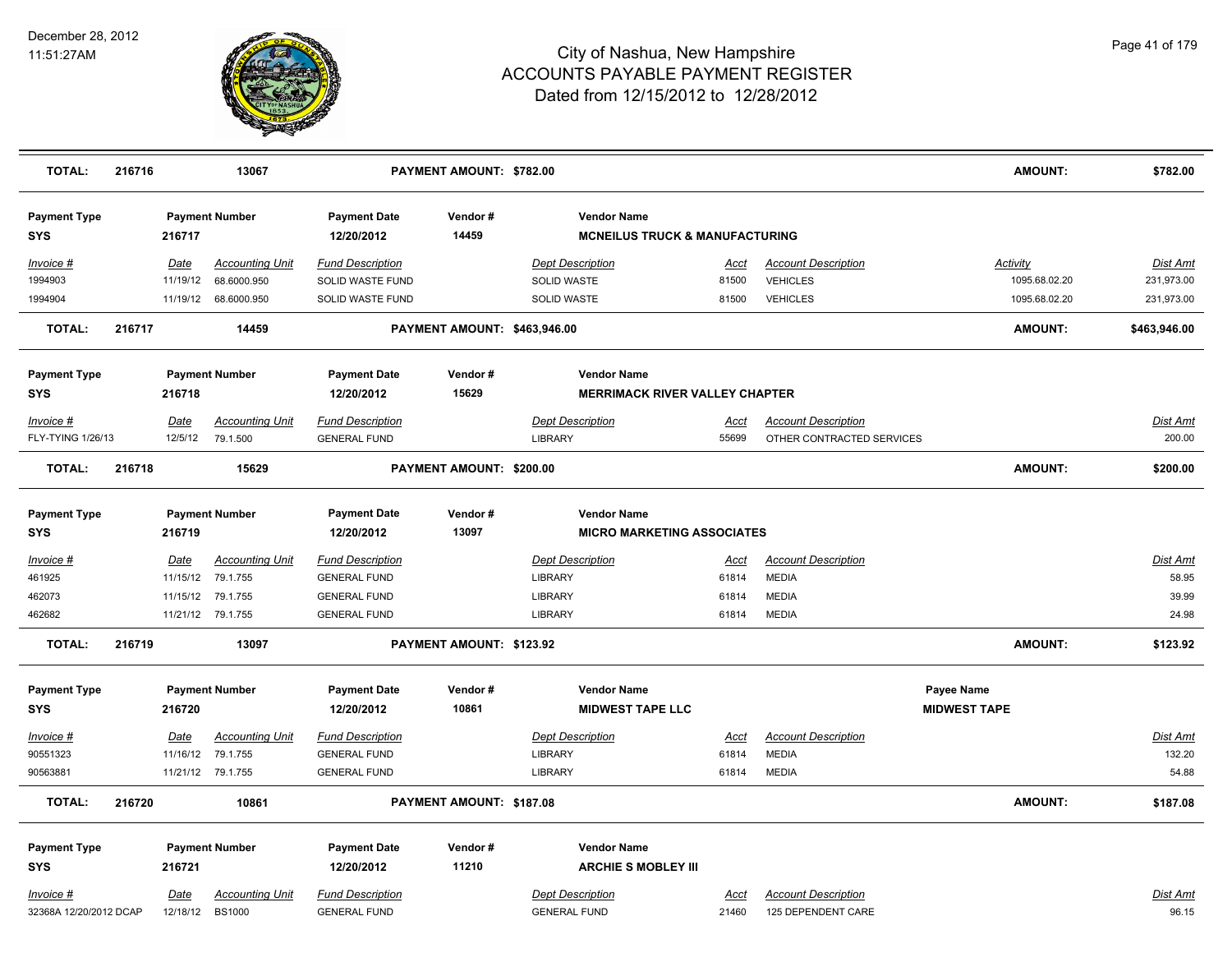

| <b>TOTAL:</b>                     | 216721 |          | 11210                  |                                   | <b>PAYMENT AMOUNT: \$96.15</b> |                                              |             |                                          | <b>AMOUNT:</b> | \$96.15         |
|-----------------------------------|--------|----------|------------------------|-----------------------------------|--------------------------------|----------------------------------------------|-------------|------------------------------------------|----------------|-----------------|
| <b>Payment Type</b><br><b>SYS</b> |        | 216722   | <b>Payment Number</b>  | <b>Payment Date</b><br>12/20/2012 | Vendor#<br>13131               | <b>Vendor Name</b><br><b>NAPA AUTO PARTS</b> |             |                                          |                |                 |
| Invoice #                         |        | Date     | <b>Accounting Unit</b> | <b>Fund Description</b>           |                                | <b>Dept Description</b>                      | Acct        | <b>Account Description</b>               |                | Dist Amt        |
| 860957                            |        | 11/29/12 | 61.1.700               | <b>GENERAL FUND</b>               |                                | <b>STREETS</b>                               | 61799       | <b>VEHICLE PARTS &amp; SUPPLIES</b>      |                | 26.25           |
| 861572                            |        | 12/4/12  | 61.1.700               | <b>GENERAL FUND</b>               |                                | <b>STREETS</b>                               | 61799       | VEHICLE PARTS & SUPPLIES                 |                | $-52.50$        |
| 861929                            |        | 12/6/12  | 61.1.700               | <b>GENERAL FUND</b>               |                                | <b>STREETS</b>                               | 54600       | <b>VEHICLE REPAIRS &amp; MAINTENANCE</b> |                | 141.53          |
| 861932                            |        | 12/6/12  | 61.1.700               | <b>GENERAL FUND</b>               |                                | <b>STREETS</b>                               | 61799       | VEHICLE PARTS & SUPPLIES                 |                | 13.04           |
| 861964                            |        | 12/7/12  | 61.1.700               | <b>GENERAL FUND</b>               |                                | <b>STREETS</b>                               | 61799       | VEHICLE PARTS & SUPPLIES                 |                | 26.25           |
| 862539                            |        |          | 12/11/12 61.1.700      | <b>GENERAL FUND</b>               |                                | <b>STREETS</b>                               | 61799       | <b>VEHICLE PARTS &amp; SUPPLIES</b>      |                | 39.98           |
| 862654                            |        |          | 12/12/12 61.1.700      | <b>GENERAL FUND</b>               |                                | <b>STREETS</b>                               | 61799       | VEHICLE PARTS & SUPPLIES                 |                | 15.38           |
| 862713                            |        |          | 12/12/12 61.1.700      | <b>GENERAL FUND</b>               |                                | <b>STREETS</b>                               | 54600       | <b>VEHICLE REPAIRS &amp; MAINTENANCE</b> |                | 295.23          |
| 862782                            |        |          | 12/13/12 61.1.700      | <b>GENERAL FUND</b>               |                                | <b>STREETS</b>                               | 54600       | <b>VEHICLE REPAIRS &amp; MAINTENANCE</b> |                | 70.50           |
| <b>TOTAL:</b>                     | 216722 |          | 13131                  |                                   | PAYMENT AMOUNT: \$575.66       |                                              |             |                                          | <b>AMOUNT:</b> | \$575.66        |
| <b>Payment Type</b>               |        |          | <b>Payment Number</b>  | <b>Payment Date</b>               | Vendor#                        | <b>Vendor Name</b>                           |             |                                          |                |                 |
| <b>SYS</b>                        |        | 216723   |                        | 12/20/2012                        | 13131                          | <b>NAPA AUTO PARTS</b>                       |             |                                          |                |                 |
| Invoice #                         |        | Date     | <b>Accounting Unit</b> | <b>Fund Description</b>           |                                | <b>Dept Description</b>                      | Acct        | <b>Account Description</b>               |                | Dist Amt        |
| 859156                            |        |          | 11/15/12 77.1.690      | <b>GENERAL FUND</b>               |                                | PARKS & RECREATION                           | 61799       | VEHICLE PARTS & SUPPLIES                 |                | 188.68          |
| 859689                            |        |          | 11/19/12 77.1.690      | <b>GENERAL FUND</b>               |                                | PARKS & RECREATION                           | 61799       | <b>VEHICLE PARTS &amp; SUPPLIES</b>      |                | $-15.00$        |
| 861179                            |        |          | 11/30/12 77.1.690      | <b>GENERAL FUND</b>               |                                | PARKS & RECREATION                           | 61799       | <b>VEHICLE PARTS &amp; SUPPLIES</b>      |                | 98.80           |
| 862510                            |        |          | 12/11/12 61.1.700      | <b>GENERAL FUND</b>               |                                | <b>STREETS</b>                               | 54600       | <b>VEHICLE REPAIRS &amp; MAINTENANCE</b> |                | 195.71          |
| <b>TOTAL:</b>                     | 216723 |          | 13131                  |                                   | PAYMENT AMOUNT: \$468.19       |                                              |             |                                          | <b>AMOUNT:</b> | \$468.19        |
| <b>Payment Type</b>               |        |          | <b>Payment Number</b>  | <b>Payment Date</b>               | Vendor#                        | <b>Vendor Name</b>                           |             |                                          |                |                 |
| <b>SYS</b>                        |        | 216724   |                        | 12/20/2012                        | 13144                          | NASHUA OUTDOOR POWER EQUIPMENT               |             |                                          |                |                 |
| Invoice #                         |        | Date     | <b>Accounting Unit</b> | <b>Fund Description</b>           |                                | <b>Dept Description</b>                      | <u>Acct</u> | <b>Account Description</b>               |                | <b>Dist Amt</b> |
| 386404                            |        |          | 11/30/12 77.1.650      | <b>GENERAL FUND</b>               |                                | PARKS & RECREATION                           | 54280       | <b>BUILDING/GROUNDS MAINTENANCE</b>      |                | 20.00           |
| 386945                            |        |          | 12/11/12 50.1.500      | <b>GENERAL FUND</b>               |                                | <b>POLICE</b>                                | 54280       | <b>BUILDING/GROUNDS MAINTENANCE</b>      |                | $-7.60$         |
| <b>TOTAL:</b>                     | 216724 |          | 13144                  |                                   | <b>PAYMENT AMOUNT: \$12.40</b> |                                              |             |                                          | <b>AMOUNT:</b> | \$12.40         |
| <b>Payment Type</b>               |        |          | <b>Payment Number</b>  | <b>Payment Date</b>               | Vendor#                        | <b>Vendor Name</b>                           |             |                                          |                |                 |
| <b>SYS</b>                        |        | 216725   |                        | 12/20/2012                        | 13151                          | <b>NASHUA WALLPAPER &amp; PAINT CO</b>       |             |                                          |                |                 |
|                                   |        |          |                        |                                   |                                |                                              |             |                                          |                |                 |
| Invoice #                         |        | Date     | <b>Accounting Unit</b> | <b>Fund Description</b>           |                                | <b>Dept Description</b>                      | <u>Acct</u> | <b>Account Description</b>               |                | Dist Amt        |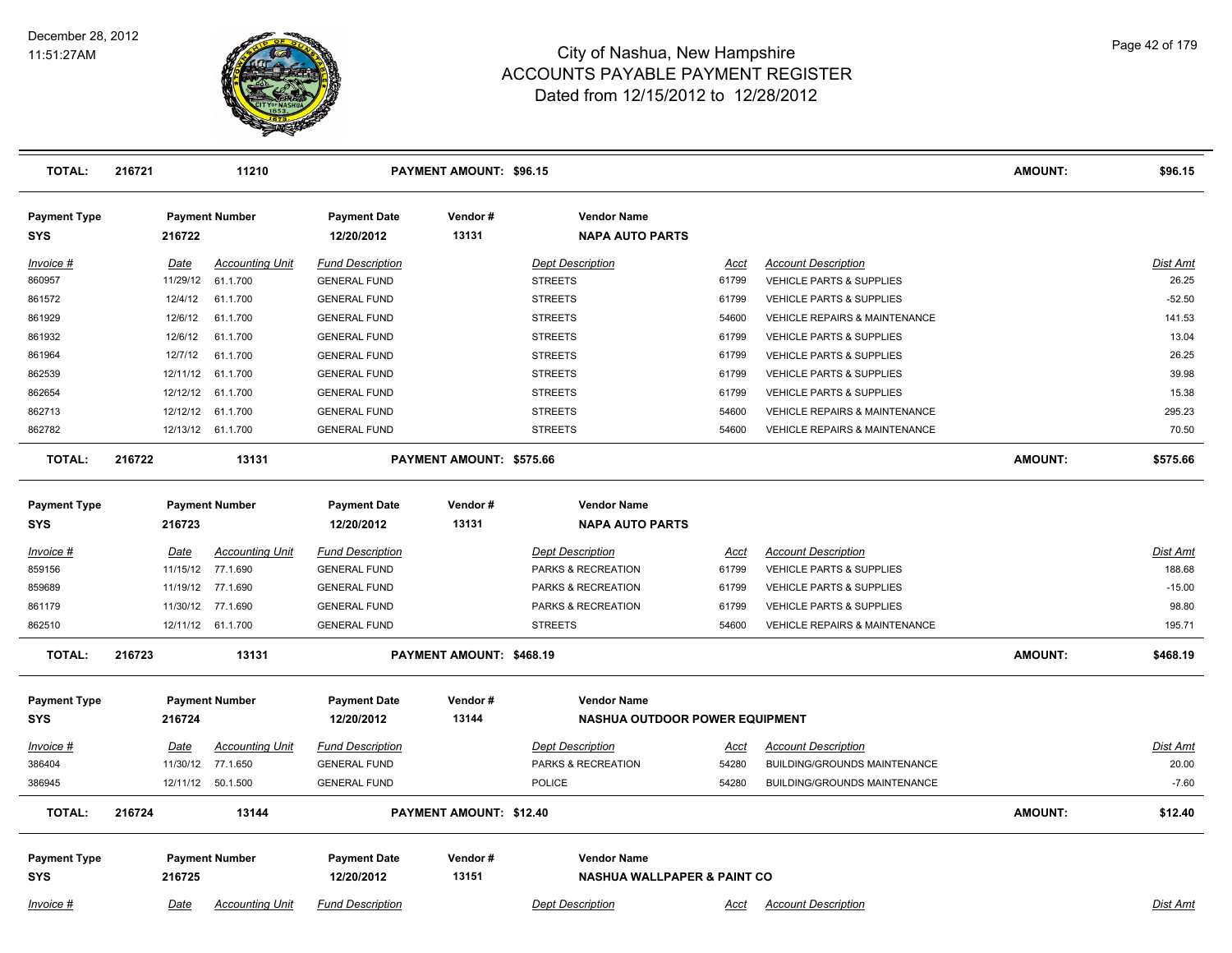

| <b>TOTAL:</b>              | 216729           | 10464                                       |                                                | PAYMENT AMOUNT: \$491.34       |                                                             |                      |                                                          | <b>AMOUNT:</b>              | \$491.34           |
|----------------------------|------------------|---------------------------------------------|------------------------------------------------|--------------------------------|-------------------------------------------------------------|----------------------|----------------------------------------------------------|-----------------------------|--------------------|
| Invoice #<br>4315          | Date             | 11/30/12 29.1.720.8162                      | <b>GENERAL FUND</b>                            |                                | <b>CITY BUILDINGS</b>                                       | Acct<br>54280        | BUILDING/GROUNDS MAINTENANCE                             |                             | Dist Amt<br>491.34 |
| <b>SYS</b>                 | 216729           | <b>Accounting Unit</b>                      | 12/20/2012<br><b>Fund Description</b>          | 10464                          | <b>HANSEN-FOX CO INC</b><br><b>Dept Description</b>         |                      | <b>Account Description</b>                               | <b>NORTHERN PEABODY LLC</b> |                    |
| <b>Payment Type</b>        |                  | <b>Payment Number</b>                       | <b>Payment Date</b>                            | Vendor#                        | <b>Vendor Name</b>                                          |                      |                                                          | Payee Name                  |                    |
| <b>TOTAL:</b>              | 216728           | 13180                                       |                                                | PAYMENT AMOUNT: \$544.83       |                                                             |                      |                                                          | <b>AMOUNT:</b>              | \$544.83           |
| 324034-00                  |                  | 11/20/12 61.1.670                           | <b>GENERAL FUND</b>                            |                                | <b>STREETS</b>                                              | 61299                | MISCELLANEOUS SUPPLIES                                   |                             | 234.08             |
| 324032-00                  | 11/20/12         | 61.1.670                                    | <b>GENERAL FUND</b>                            |                                | <b>STREETS</b>                                              | 61299                | MISCELLANEOUS SUPPLIES                                   |                             | 310.75             |
| Invoice #                  | Date             | <b>Accounting Unit</b>                      | <b>Fund Description</b>                        |                                | <b>Dept Description</b>                                     | Acct                 | <b>Account Description</b>                               |                             | <b>Dist Amt</b>    |
| <b>SYS</b>                 | 216728           |                                             | 12/20/2012                                     | 13180                          | <b>NH BRAGG &amp; SONS INC</b>                              |                      |                                                          |                             |                    |
| <b>Payment Type</b>        |                  | <b>Payment Number</b>                       | <b>Payment Date</b>                            | Vendor#                        | <b>Vendor Name</b>                                          |                      |                                                          |                             |                    |
| <b>TOTAL:</b>              | 216727           | 11473                                       |                                                | PAYMENT AMOUNT: \$754.28       |                                                             |                      |                                                          | <b>AMOUNT:</b>              | \$754.28           |
| 11896                      |                  | 11/21/12  52.1.720                          | <b>GENERAL FUND</b>                            |                                | <b>FIRE</b>                                                 | 61428                | <b>JANITORIAL SUPPLIES</b>                               |                             | 116.36             |
| 11895                      |                  | 11/21/12  52.1.720                          | <b>GENERAL FUND</b>                            |                                | <b>FIRE</b>                                                 | 61428                | <b>JANITORIAL SUPPLIES</b>                               |                             | 136.84             |
| 11884                      | 11/16/12         | 52.1.720                                    | <b>GENERAL FUND</b>                            |                                | <b>FIRE</b>                                                 | 61428                | <b>JANITORIAL SUPPLIES</b>                               |                             | 28.50              |
| 11883                      |                  | 11/16/12  52.1.720                          | <b>GENERAL FUND</b>                            |                                | <b>FIRE</b>                                                 | 61428                | JANITORIAL SUPPLIES                                      |                             | 57.00              |
| <u>Invoice #</u><br>11882  | Date<br>11/16/12 | <b>Accounting Unit</b><br>52.1.720          | <b>Fund Description</b><br><b>GENERAL FUND</b> |                                | <b>Dept Description</b><br><b>FIRE</b>                      | <u>Acct</u><br>61428 | <b>Account Description</b><br><b>JANITORIAL SUPPLIES</b> |                             | Dist Amt<br>415.58 |
|                            |                  |                                             |                                                |                                |                                                             |                      |                                                          |                             |                    |
| <b>Payment Type</b><br>SYS | 216727           | <b>Payment Number</b>                       | <b>Payment Date</b><br>12/20/2012              | Vendor#<br>11473               | <b>Vendor Name</b><br><b>NEW ENGLAND PAPER &amp; SUPPLY</b> |                      |                                                          |                             |                    |
|                            |                  |                                             |                                                |                                |                                                             |                      |                                                          |                             |                    |
| <b>TOTAL:</b>              | 216726           | 15559                                       |                                                | <b>PAYMENT AMOUNT: \$25.46</b> |                                                             |                      |                                                          | AMOUNT:                     | \$25.46            |
| Invoice #<br>INV071193     | Date             | <b>Accounting Unit</b><br>12/29/11 79.1.760 | <b>Fund Description</b><br><b>GENERAL FUND</b> |                                | <b>Dept Description</b><br><b>LIBRARY</b>                   | <u>Acct</u><br>61807 | <b>Account Description</b><br><b>PUBLICATIONS</b>        |                             | Dist Amt<br>25.46  |
| SYS                        | 216726           |                                             | 12/20/2012                                     | 15559                          | <b>NEHGS</b>                                                |                      |                                                          |                             |                    |
| <b>Payment Type</b>        |                  | <b>Payment Number</b>                       | <b>Payment Date</b>                            | Vendor#                        | <b>Vendor Name</b>                                          |                      |                                                          |                             |                    |
| <b>TOTAL:</b>              | 216725           | 13151                                       |                                                | PAYMENT AMOUNT: \$511.39       |                                                             |                      |                                                          | <b>AMOUNT:</b>              | \$511.39           |
| 229253                     |                  | 12/12/12 77.1.650                           | <b>GENERAL FUND</b>                            |                                | PARKS & RECREATION                                          | 54280                | BUILDING/GROUNDS MAINTENANCE                             |                             | 147.64             |
| 229120                     | 12/6/12          | 50.1.500                                    | <b>GENERAL FUND</b>                            |                                | <b>POLICE</b>                                               | 54280                | BUILDING/GROUNDS MAINTENANCE                             |                             | 350.40             |
| 228903                     |                  | 11/29/12 77.1.650                           | <b>GENERAL FUND</b>                            |                                | PARKS & RECREATION                                          | 54280                | BUILDING/GROUNDS MAINTENANCE                             |                             | 13.35              |
|                            |                  |                                             |                                                |                                |                                                             |                      |                                                          |                             |                    |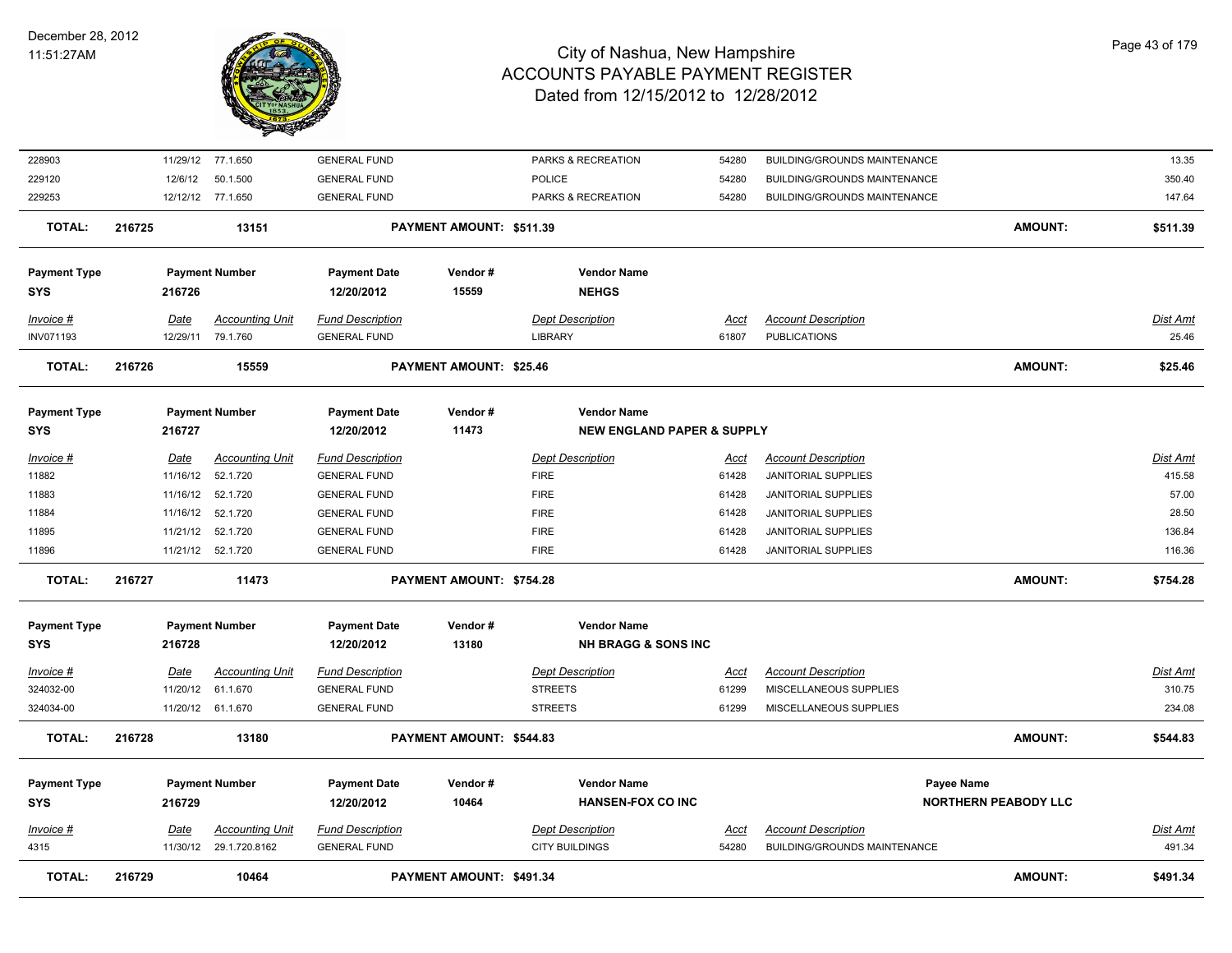

| <b>Payment Type</b>  |        |             | <b>Payment Number</b>  | <b>Payment Date</b>     | Vendor#                    | <b>Vendor Name</b>             |             |                                          |                 |                 |
|----------------------|--------|-------------|------------------------|-------------------------|----------------------------|--------------------------------|-------------|------------------------------------------|-----------------|-----------------|
| <b>SYS</b>           |        | 216730      |                        | 12/20/2012              | 13293                      | <b>DAVID PERAULT</b>           |             |                                          |                 |                 |
| Invoice #            |        | Date        | <b>Accounting Unit</b> | <b>Fund Description</b> |                            | <b>Dept Description</b>        | Acct        | <b>Account Description</b>               |                 | Dist Amt        |
| 05741A 12/20/12 DCAP |        |             | 12/18/12 BS1000        | <b>GENERAL FUND</b>     |                            | <b>GENERAL FUND</b>            | 21460       | 125 DEPENDENT CARE                       |                 | 660.00          |
| <b>TOTAL:</b>        | 216730 |             | 13293                  |                         | PAYMENT AMOUNT: \$660.00   |                                |             |                                          | <b>AMOUNT:</b>  | \$660.00        |
| <b>Payment Type</b>  |        |             | <b>Payment Number</b>  | <b>Payment Date</b>     | Vendor#                    | <b>Vendor Name</b>             |             |                                          |                 |                 |
| <b>SYS</b>           |        | 216731      |                        | 12/20/2012              | 13297                      | PERMA LINE CORP OF NEW ENGLAND |             |                                          |                 |                 |
| Invoice #            |        | <u>Date</u> | <b>Accounting Unit</b> | <b>Fund Description</b> |                            | <b>Dept Description</b>        | <u>Acct</u> | <b>Account Description</b>               |                 | <b>Dist Amt</b> |
| 136344               |        | 9/28/12     | 61.1.705               | <b>GENERAL FUND</b>     |                            | <b>STREETS</b>                 | 61542       | <b>SIGNS</b>                             |                 | 1,110.00        |
| 136844               |        |             | 10/31/12 61.1.705      | <b>GENERAL FUND</b>     |                            | <b>STREETS</b>                 | 61542       | <b>SIGNS</b>                             |                 | 176.55          |
| 137017               |        |             | 11/15/12 61.1.705      | <b>GENERAL FUND</b>     |                            | <b>STREETS</b>                 | 61542       | <b>SIGNS</b>                             |                 | 141.05          |
| 137122               |        |             | 11/20/12 61.1.705      | <b>GENERAL FUND</b>     |                            | <b>STREETS</b>                 | 61542       | <b>SIGNS</b>                             |                 | 140.80          |
| <b>TOTAL:</b>        | 216731 |             | 13297                  |                         | PAYMENT AMOUNT: \$1,568.40 |                                |             |                                          | <b>AMOUNT:</b>  | \$1,568.40      |
| <b>Payment Type</b>  |        |             | <b>Payment Number</b>  | <b>Payment Date</b>     | Vendor#                    | <b>Vendor Name</b>             |             |                                          |                 |                 |
| <b>SYS</b>           |        | 216732      |                        | 12/20/2012              | 11204                      | PETE'S TIRE BARNS INC          |             |                                          |                 |                 |
| <i>Invoice</i> #     |        | Date        | <b>Accounting Unit</b> | <b>Fund Description</b> |                            | <b>Dept Description</b>        | <u>Acct</u> | <b>Account Description</b>               | <b>Activity</b> | <b>Dist Amt</b> |
| 074154               |        | 6/11/12     | 86.3120                | <b>TRANSIT GRANTS</b>   |                            | <b>TRANSPORTATION</b>          | 61705       | <b>TIRES</b>                             | 86.800.12.30.03 | $-18.73$        |
| 077007/077008        |        | 11/9/12     | 86.3120                | <b>TRANSIT GRANTS</b>   |                            | <b>TRANSPORTATION</b>          | 61705       | <b>TIRES</b>                             | 86.800.13.20.03 | 1,254.12        |
| 077007/077008        |        | 11/9/12     | 86.3120                | <b>TRANSIT GRANTS</b>   |                            | <b>TRANSPORTATION</b>          | 61799       | VEHICLE PARTS & SUPPLIES                 | 86.800.13.30.03 | 120.50          |
| 077444               |        | 11/30/12    | 86.3120                | TRANSIT GRANTS          |                            | <b>TRANSPORTATION</b>          | 54600       | <b>VEHICLE REPAIRS &amp; MAINTENANCE</b> | 86.800.13.30.03 | 112.00          |
| 077515               |        | 12/4/12     | 86.3120                | <b>TRANSIT GRANTS</b>   |                            | <b>TRANSPORTATION</b>          | 54600       | VEHICLE REPAIRS & MAINTENANCE            | 86.800.13.30.03 | 112.00          |
| <b>TOTAL:</b>        | 216732 |             | 11204                  |                         | PAYMENT AMOUNT: \$1,579.89 |                                |             |                                          | <b>AMOUNT:</b>  | \$1,579.89      |
| <b>Payment Type</b>  |        |             | <b>Payment Number</b>  | <b>Payment Date</b>     | Vendor#                    | <b>Vendor Name</b>             |             |                                          |                 |                 |
| <b>SYS</b>           |        | 216733      |                        | 12/20/2012              | 13314                      | <b>PICTOMETRY INTL CORP</b>    |             |                                          |                 |                 |
| <u>Invoice #</u>     |        | <u>Date</u> | <b>Accounting Unit</b> | <b>Fund Description</b> |                            | <b>Dept Description</b>        | <u>Acct</u> | <b>Account Description</b>               |                 | <b>Dist Amt</b> |
| SI022353             |        | 11/2/12     | 34.1.500               | <b>GENERAL FUND</b>     |                            | <b>GIS</b>                     | 53500       | AERIAL IMAGERY SERVICES                  |                 | 1,495.00        |
| <b>TOTAL:</b>        | 216733 |             | 13314                  |                         | PAYMENT AMOUNT: \$1,495.00 |                                |             |                                          | <b>AMOUNT:</b>  | \$1,495.00      |
| <b>Payment Type</b>  |        |             | <b>Payment Number</b>  | <b>Payment Date</b>     | Vendor#                    | <b>Vendor Name</b>             |             |                                          |                 |                 |
| <b>SYS</b>           |        | 216734      |                        | 12/20/2012              | 13319                      | <b>PINE MOTOR PARTS</b>        |             |                                          |                 |                 |
| Invoice #            |        | Date        | <b>Accounting Unit</b> | <b>Fund Description</b> |                            | <b>Dept Description</b>        | Acct        | <b>Account Description</b>               |                 | Dist Amt        |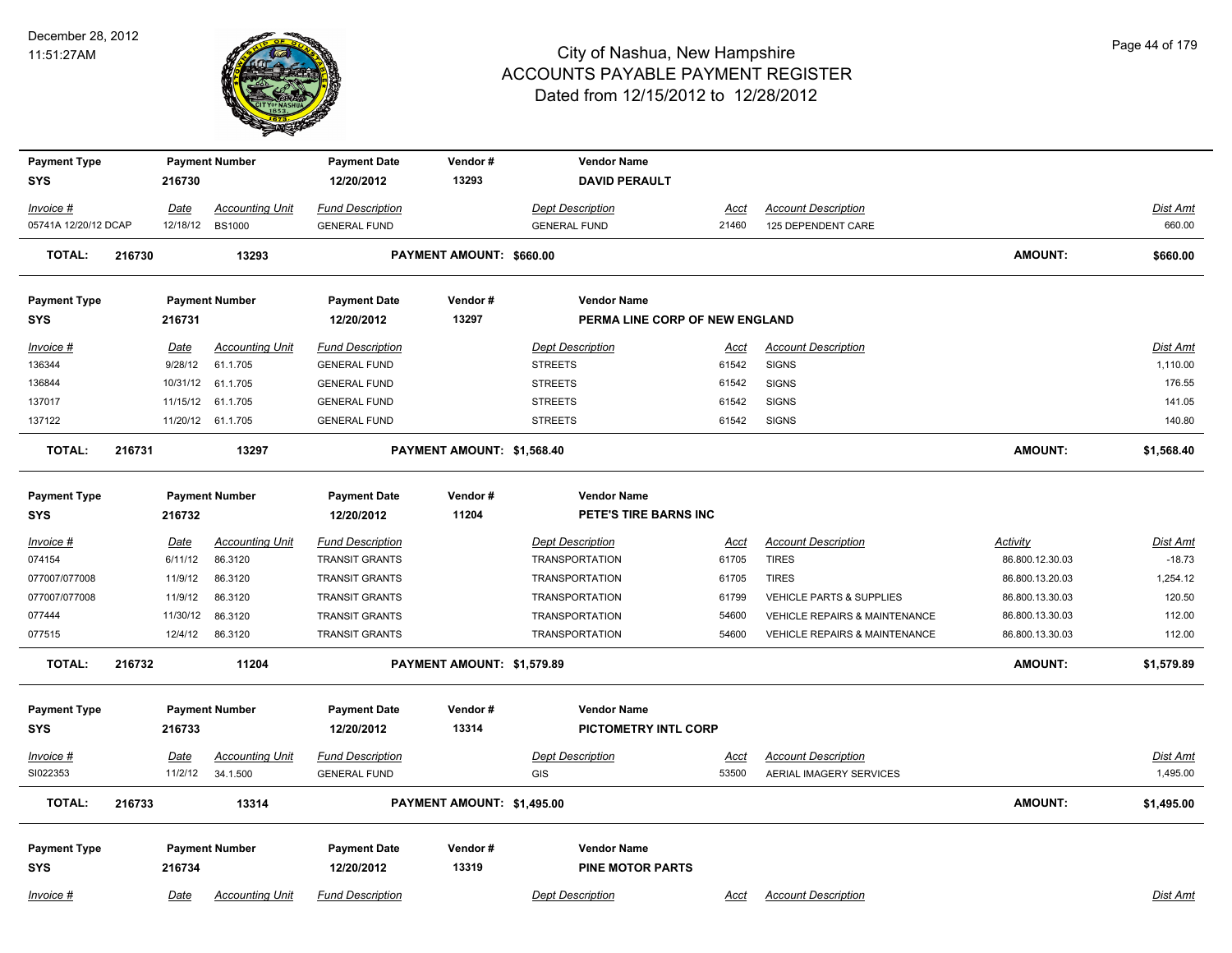

| 98647B                            |        | 12/4/12     | 69.6200.670            | <b>WASTEWATER FUND</b>             |                            | WASTEWATER                                         | 54487       | <b>EQUIPMENT REPAIRS &amp;</b>                                      |                | 268.74          |
|-----------------------------------|--------|-------------|------------------------|------------------------------------|----------------------------|----------------------------------------------------|-------------|---------------------------------------------------------------------|----------------|-----------------|
| 98784B                            |        | 12/6/12     | 69.6200.670            | <b>WASTEWATER FUND</b>             |                            | WASTEWATER                                         | 54487       | <b>MAINTENANCE</b><br><b>EQUIPMENT REPAIRS &amp;</b>                |                | 98.16           |
| 98950B                            |        | 12/10/12    | 69.6200.670            | <b>WASTEWATER FUND</b>             |                            | WASTEWATER                                         | 54487       | <b>MAINTENANCE</b><br><b>EQUIPMENT REPAIRS &amp;</b>                |                | 109.69          |
| 99021B                            |        |             | 12/11/12 69.6200.540   | <b>WASTEWATER FUND</b>             |                            | WASTEWATER                                         | 54487       | <b>MAINTENANCE</b><br><b>EQUIPMENT REPAIRS &amp;</b><br>MAINTENANCE |                | 42.44           |
| <b>TOTAL:</b>                     | 216734 |             | 13319                  |                                    | PAYMENT AMOUNT: \$519.03   |                                                    |             |                                                                     | <b>AMOUNT:</b> | \$519.03        |
| <b>Payment Type</b>               |        |             | <b>Payment Number</b>  | <b>Payment Date</b>                | Vendor#                    | <b>Vendor Name</b>                                 |             |                                                                     |                |                 |
| <b>SYS</b>                        |        | 216735      |                        | 12/20/2012                         | 13321                      | PIONEER TREE SERVICE LLC                           |             |                                                                     |                |                 |
| $Invoice$ #                       |        | <u>Date</u> | <b>Accounting Unit</b> | <b>Fund Description</b>            |                            | <b>Dept Description</b>                            | <u>Acct</u> | <b>Account Description</b>                                          |                | <b>Dist Amt</b> |
| 23 SHADY LANE                     |        | 11/1/12     | 77.1.650               | <b>GENERAL FUND</b>                |                            | PARKS & RECREATION                                 | 54253       | TREE REMOVAL SERVICES                                               |                | 600.00          |
| 25 SHADY LANE                     |        | 11/9/12     | 77.1.650               | <b>GENERAL FUND</b>                |                            | PARKS & RECREATION                                 | 54253       | TREE REMOVAL SERVICES                                               |                | 400.00          |
| 265 E DUNSTABLE ROAD              |        | 11/30/12    | 77.1.650               | <b>GENERAL FUND</b>                |                            | PARKS & RECREATION                                 | 54253       | TREE REMOVAL SERVICES                                               |                | 800.00          |
| 8 TRESS/DEBRIS                    |        | 10/4/12     | TF44.7504              | ETF CONTRIB EDGEWOOD-DEED          |                            | ETF CONTRIB EDGEWOOD-DEED                          | 53999       | OTHER PROFESSIONAL SERVICES                                         |                | 2,400.00        |
| STUMP GRINDING 11/12              |        | 11/30/12    | 77.1.650               | <b>FUND</b><br><b>GENERAL FUND</b> |                            | <b>FUND</b><br>PARKS & RECREATION                  | 54253       | TREE REMOVAL SERVICES                                               |                | 780.00          |
| STUMP GRINDING 12/4/12            |        | 12/4/12     | 77.1.650               | <b>GENERAL FUND</b>                |                            | PARKS & RECREATION                                 | 54253       | TREE REMOVAL SERVICES                                               |                | 75.00           |
| <b>TOTAL:</b>                     | 216735 |             | 13321                  |                                    | PAYMENT AMOUNT: \$5,055.00 |                                                    |             |                                                                     | <b>AMOUNT:</b> | \$5,055.00      |
|                                   |        |             |                        |                                    |                            |                                                    |             |                                                                     |                |                 |
|                                   |        |             |                        |                                    |                            |                                                    |             |                                                                     |                |                 |
| <b>Payment Type</b><br><b>SYS</b> |        | 216736      | <b>Payment Number</b>  | <b>Payment Date</b><br>12/20/2012  | Vendor#<br>13322           | <b>Vendor Name</b><br>PITNEY BOWES GLOBAL FIN SRVS |             |                                                                     |                |                 |
|                                   |        |             |                        |                                    |                            |                                                    |             |                                                                     |                |                 |
| Invoice #                         |        | <u>Date</u> | <b>Accounting Unit</b> | <b>Fund Description</b>            |                            | <b>Dept Description</b>                            | <u>Acct</u> | <b>Account Description</b>                                          |                | Dist Amt        |
| 1912601-DC12                      |        |             | 12/13/12 79.1.500      | <b>GENERAL FUND</b>                |                            | <b>LIBRARY</b>                                     | 55607       | POSTAGE & DELIVERY                                                  |                | 286.44          |
| <b>TOTAL:</b>                     | 216736 |             | 13322                  |                                    | PAYMENT AMOUNT: \$286.44   |                                                    |             |                                                                     | <b>AMOUNT:</b> | \$286.44        |
|                                   |        |             |                        |                                    |                            |                                                    |             |                                                                     |                |                 |
| <b>Payment Type</b>               |        |             | <b>Payment Number</b>  | <b>Payment Date</b>                | Vendor#                    | <b>Vendor Name</b>                                 |             |                                                                     |                |                 |
| <b>SYS</b>                        |        | 216737      |                        | 12/20/2012                         | 15304                      | <b>ADAM POULIOT</b>                                |             |                                                                     |                |                 |
| Invoice #                         |        | Date        | <b>Accounting Unit</b> | <b>Fund Description</b>            |                            | <b>Dept Description</b>                            | Acct        | <b>Account Description</b>                                          |                | Dist Amt        |
| EXPRPT12/2/2012                   |        | 12/5/12     | 52.1.625               | <b>GENERAL FUND</b>                |                            | <b>FIRE</b>                                        | 55307       | MILEAGE REIMBURSEMENTS                                              |                | 144.80          |
| <b>TOTAL:</b>                     | 216737 |             | 15304                  |                                    | PAYMENT AMOUNT: \$144.80   |                                                    |             |                                                                     | <b>AMOUNT:</b> | \$144.80        |
| <b>Payment Type</b>               |        |             | <b>Payment Number</b>  | <b>Payment Date</b>                | Vendor#                    | <b>Vendor Name</b>                                 |             |                                                                     |                |                 |
| <b>SYS</b>                        |        | 216738      |                        | 12/20/2012                         | 13342                      | <b>POWER &amp; TELEPHONE SUPPLY CO</b>             |             |                                                                     |                |                 |
| Invoice #                         |        | Date        | <b>Accounting Unit</b> | <b>Fund Description</b>            |                            | <b>Dept Description</b>                            | Acct        | <b>Account Description</b>                                          |                | Dist Amt        |
| 5290606-00                        |        |             | 11/28/12 52.1.620      | <b>GENERAL FUND</b>                |                            | <b>FIRE</b>                                        | 61699       | <b>EQUIPMENT MAINT SUPPLIES</b>                                     |                | 261.40          |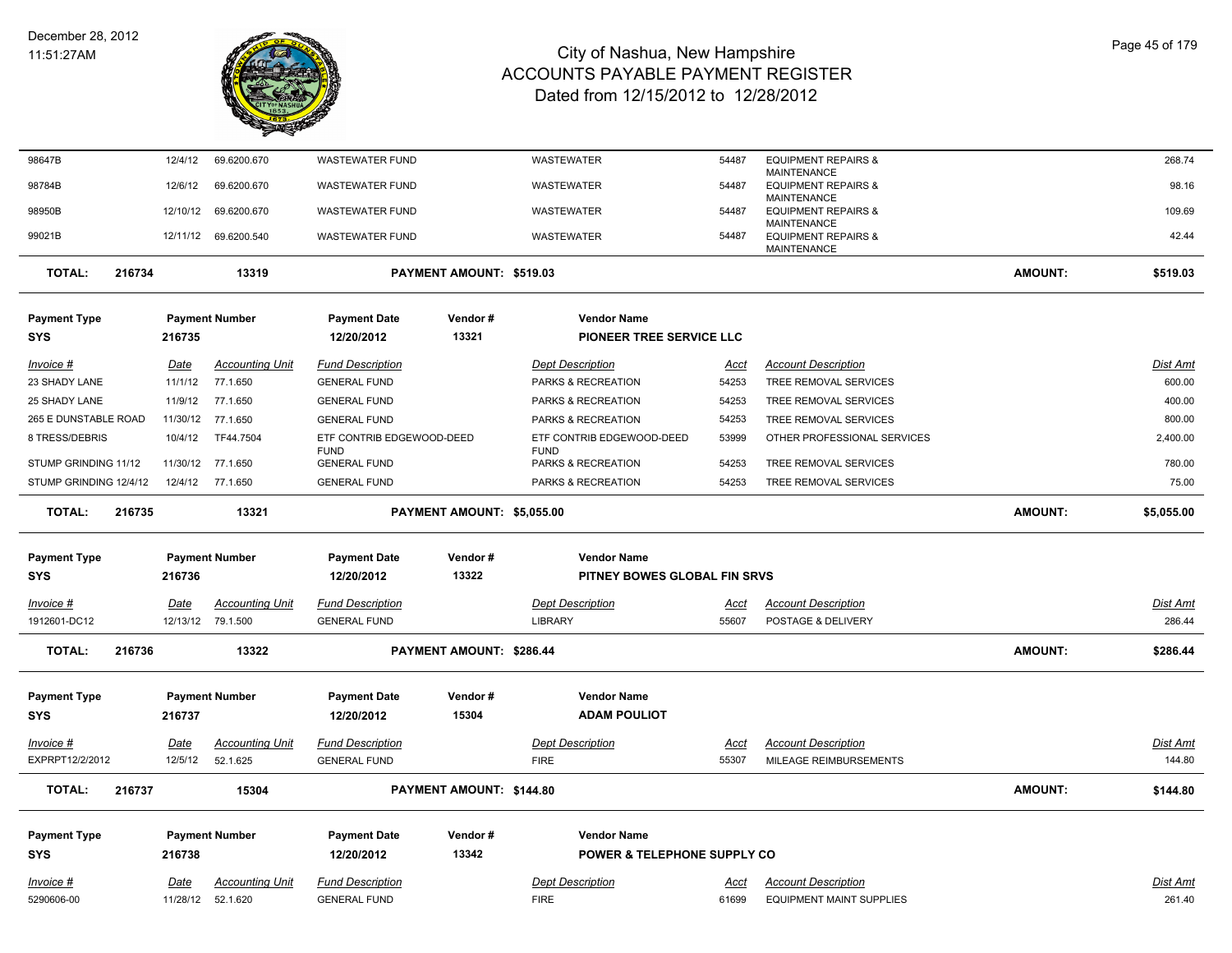

| TOTAL:                            | 216738 |                        | 13342                              |                                                         | PAYMENT AMOUNT: \$261.40   |                                                  |                                                      |                      |                                                           | <b>AMOUNT:</b>                        | \$261.40                    |
|-----------------------------------|--------|------------------------|------------------------------------|---------------------------------------------------------|----------------------------|--------------------------------------------------|------------------------------------------------------|----------------------|-----------------------------------------------------------|---------------------------------------|-----------------------------|
| <b>Payment Type</b><br><b>SYS</b> |        | 216739                 | <b>Payment Number</b>              | <b>Payment Date</b><br>12/20/2012                       | Vendor#<br>13372           |                                                  | <b>Vendor Name</b><br><b>PUBLIC SERVICE OF NH</b>    |                      |                                                           |                                       |                             |
| Invoice #<br>56165616012NOV13     |        | Date<br>12/7/12        | <b>Accounting Unit</b><br>66.1.500 | <b>Fund Description</b><br><b>GENERAL FUND</b>          |                            | <b>Dept Description</b><br>PARKING LOTS          |                                                      | Acct<br>54100        | <b>Account Description</b><br><b>ELECTRICITY</b>          |                                       | Dist Amt<br>1,212.91        |
| <b>TOTAL:</b>                     | 216739 |                        | 13376                              |                                                         | PAYMENT AMOUNT: \$1,212.91 |                                                  |                                                      |                      |                                                           | <b>AMOUNT:</b>                        | \$1,212.91                  |
| <b>Payment Type</b><br><b>SYS</b> |        | 216740                 | <b>Payment Number</b>              | <b>Payment Date</b><br>12/20/2012                       | Vendor#<br>13378           |                                                  | <b>Vendor Name</b><br>PURE WATERS OF NEW ENGLAND LLC |                      |                                                           |                                       |                             |
| Invoice #<br>16201                |        | Date<br>12/6/12        | <b>Accounting Unit</b><br>86.3120  | <b>Fund Description</b><br><b>TRANSIT GRANTS</b>        |                            | <b>Dept Description</b><br><b>TRANSPORTATION</b> |                                                      | Acct<br>61299        | <b>Account Description</b><br>MISCELLANEOUS SUPPLIES      | Activity<br>86.800.13.10.10           | Dist Amt<br>31.50           |
| <b>TOTAL:</b>                     | 216740 |                        | 13378                              |                                                         | PAYMENT AMOUNT: \$31.50    |                                                  |                                                      |                      |                                                           | <b>AMOUNT:</b>                        | \$31.50                     |
| <b>Payment Type</b><br><b>SYS</b> |        | 216741                 | <b>Payment Number</b>              | <b>Payment Date</b><br>12/20/2012                       | Vendor#<br>10624           |                                                  | <b>Vendor Name</b><br><b>R B ALLEN CO INC</b>        |                      |                                                           |                                       |                             |
| $Invoice$ #<br>0187821            |        | Date<br>12/4/12        | <b>Accounting Unit</b><br>52.1.720 | <b>Fund Description</b><br><b>GENERAL FUND</b>          |                            | <b>Dept Description</b><br><b>FIRE</b>           |                                                      | <u>Acct</u><br>54414 | <b>Account Description</b><br><b>HARDWARE MAINTENANCE</b> |                                       | <b>Dist Amt</b><br>2,380.00 |
| 0187888                           |        |                        | 12/10/12 52.1.620                  | <b>GENERAL FUND</b>                                     |                            | <b>FIRE</b>                                      |                                                      | 61699                | <b>EQUIPMENT MAINT SUPPLIES</b>                           |                                       | 5,500.00                    |
| <b>TOTAL:</b>                     | 216741 |                        | 10624                              |                                                         | PAYMENT AMOUNT: \$7,880.00 |                                                  |                                                      |                      |                                                           | <b>AMOUNT:</b>                        | \$7,880.00                  |
| <b>Payment Type</b><br><b>SYS</b> |        | 216742                 | <b>Payment Number</b>              | <b>Payment Date</b><br>12/20/2012                       | Vendor#<br>13394           |                                                  | <b>Vendor Name</b><br><b>RADIO SHACK</b>             |                      |                                                           | Payee Name<br><b>RADIO SHACK CORP</b> |                             |
| Invoice #<br>031323               |        | <u>Date</u><br>12/4/12 | <b>Accounting Unit</b><br>52.1.620 | <b>Fund Description</b><br><b>GENERAL FUND</b>          |                            | <b>Dept Description</b><br><b>FIRE</b>           |                                                      | <u>Acct</u><br>61299 | <b>Account Description</b><br>MISCELLANEOUS SUPPLIES      |                                       | <b>Dist Amt</b><br>37.99    |
| <b>TOTAL:</b>                     | 216742 |                        | 13394                              |                                                         | PAYMENT AMOUNT: \$37.99    |                                                  |                                                      |                      |                                                           | <b>AMOUNT:</b>                        | \$37.99                     |
| <b>Payment Type</b><br><b>SYS</b> |        | 216743                 | <b>Payment Number</b>              | <b>Payment Date</b><br>12/20/2012                       | Vendor#<br>15319           |                                                  | <b>Vendor Name</b><br><b>RAPID FINISHING CORP</b>    |                      |                                                           |                                       |                             |
| Invoice #<br>84624-1              |        | Date<br>11/6/12        | <b>Accounting Unit</b><br>61.1010  | <b>Fund Description</b><br><b>GF-PRIOR YEAR ESCROWS</b> |                            | <b>Dept Description</b><br>STREETS-PRIOR YEAR    |                                                      | Acct<br>81100        | <b>Account Description</b><br>CAPITAL IMPROVEMENTS        | Activity<br>1000                      | <b>Dist Amt</b><br>375.00   |
| <b>TOTAL:</b>                     | 216743 |                        | 15319                              |                                                         | PAYMENT AMOUNT: \$375.00   |                                                  |                                                      |                      |                                                           | <b>AMOUNT:</b>                        | \$375.00                    |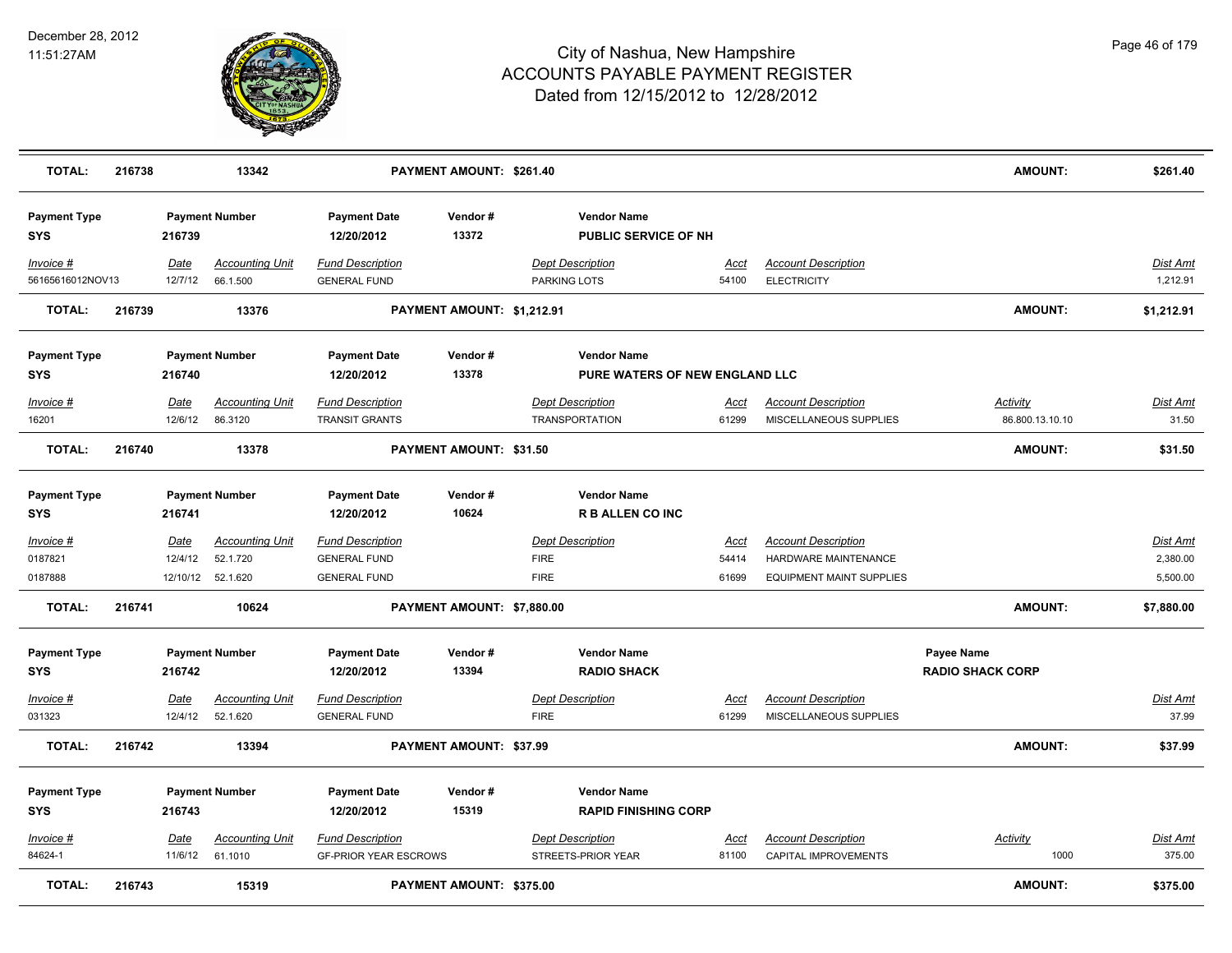

| <b>Payment Type</b> |        |             | <b>Payment Number</b>  | <b>Payment Date</b>     | Vendor#                        | <b>Vendor Name</b>              |             |                                                      |                               |                 |
|---------------------|--------|-------------|------------------------|-------------------------|--------------------------------|---------------------------------|-------------|------------------------------------------------------|-------------------------------|-----------------|
| <b>SYS</b>          |        | 216744      |                        | 12/20/2012              | 13447                          | <b>RILEYS SPORT SHOP INC</b>    |             |                                                      |                               |                 |
| Invoice #           |        | Date        | <b>Accounting Unit</b> | <b>Fund Description</b> |                                | <b>Dept Description</b>         | Acct        | <b>Account Description</b>                           | Activity                      | Dist Amt        |
| 25504               |        | 11/19/12    | 50.1.500               | <b>GENERAL FUND</b>     |                                | POLICE                          | 61110       | PROTECTIVE CLOTHING                                  |                               | 625.00          |
| 25504               |        | 11/19/12    | 50.3050                | POLICE GRANTS FUND      |                                | POLICE GRANTS FUND              | 61110       | PROTECTIVE CLOTHING                                  | 50.1005.12.01                 | 625.00          |
| <b>TOTAL:</b>       | 216744 |             | 13447                  |                         | PAYMENT AMOUNT: \$1,250.00     |                                 |             |                                                      | <b>AMOUNT:</b>                | \$1,250.00      |
| <b>Payment Type</b> |        |             | <b>Payment Number</b>  | <b>Payment Date</b>     | Vendor#                        | <b>Vendor Name</b>              |             |                                                      |                               |                 |
| <b>SYS</b>          |        | 216745      |                        | 12/20/2012              | 13495                          | <b>SAFETY KLEEN SYSTEMS INC</b> |             |                                                      |                               |                 |
| Invoice #           |        | Date        | <b>Accounting Unit</b> | <b>Fund Description</b> |                                | <b>Dept Description</b>         | Acct        | <b>Account Description</b>                           |                               | Dist Amt        |
| 58457271            |        | 7/14/12     | 69.6200.670            | <b>WASTEWATER FUND</b>  |                                | WASTEWATER                      | 54487       | <b>EQUIPMENT REPAIRS &amp;</b><br><b>MAINTENANCE</b> |                               | 576.80          |
| <b>TOTAL:</b>       | 216745 |             | 13495                  |                         | PAYMENT AMOUNT: \$576.80       |                                 |             |                                                      | <b>AMOUNT:</b>                | \$576.80        |
| <b>Payment Type</b> |        |             | <b>Payment Number</b>  | <b>Payment Date</b>     | Vendor#                        | <b>Vendor Name</b>              |             |                                                      | <b>Payee Name</b>             |                 |
| <b>SYS</b>          |        | 216746      |                        | 12/20/2012              | 11401                          | US COMMUNITIES GOV'T            |             |                                                      | <b>SAFEWARE INC</b>           |                 |
| Invoice #           |        | <b>Date</b> | <u>Accounting Unit</u> | <b>Fund Description</b> |                                | <b>Dept Description</b>         | <u>Acct</u> | <b>Account Description</b>                           | <b>Activity</b>               | <b>Dist Amt</b> |
| 3326768             |        | 11/16/12    | 52.3060                | FIRE GRANTS FUND        |                                | <b>FIRE GRANTS FUND</b>         | 71000       | <b>EQUIPMENT</b>                                     | 52.1001.10.01                 | 28,345.60       |
| <b>TOTAL:</b>       | 216746 |             | 11401                  |                         | PAYMENT AMOUNT: \$28,345.60    |                                 |             |                                                      | AMOUNT:                       | \$28,345.60     |
| <b>Payment Type</b> |        |             | <b>Payment Number</b>  | <b>Payment Date</b>     | Vendor#                        | <b>Vendor Name</b>              |             |                                                      | Payee Name                    |                 |
| <b>SYS</b>          |        | 216747      |                        | 12/20/2012              | 13501                          | <b>SAM'S CLUB</b>               |             |                                                      | <b>SAM'S CLUB DIRECT-0860</b> |                 |
| Invoice #           |        | Date        | <b>Accounting Unit</b> | <b>Fund Description</b> |                                | <b>Dept Description</b>         | Acct        | <b>Account Description</b>                           |                               | Dist Amt        |
| 6419 6352 011 40    |        | 12/6/12     | 69.6200.670            | <b>WASTEWATER FUND</b>  |                                | <b>WASTEWATER</b>               | 54487       | <b>EQUIPMENT REPAIRS &amp;</b><br><b>MAINTENANCE</b> |                               | 35.05           |
| <b>TOTAL:</b>       | 216747 |             | 13501                  |                         | <b>PAYMENT AMOUNT: \$35.05</b> |                                 |             |                                                      | <b>AMOUNT:</b>                | \$35.05         |
| <b>Payment Type</b> |        |             | <b>Payment Number</b>  | <b>Payment Date</b>     | Vendor#                        | <b>Vendor Name</b>              |             |                                                      |                               |                 |
| <b>SYS</b>          |        | 216748      |                        | 12/20/2012              | 13504                          | <b>SANEL AUTO PARTS CO</b>      |             |                                                      |                               |                 |
| $Invoice$ #         |        | Date        | <b>Accounting Unit</b> | <b>Fund Description</b> |                                | <b>Dept Description</b>         | <u>Acct</u> | <b>Account Description</b>                           |                               | Dist Amt        |
| 02PP7049            |        | 11/21/12    | 61.1.700               | <b>GENERAL FUND</b>     |                                | <b>STREETS</b>                  | 61799       | VEHICLE PARTS & SUPPLIES                             |                               | 10.62           |
| 02PQ9988            |        | 11/26/12    | 61.1.700               | <b>GENERAL FUND</b>     |                                | <b>STREETS</b>                  | 61799       | VEHICLE PARTS & SUPPLIES                             |                               | 38.70           |
| 02PR0014            |        | 11/26/12    | 61.1.700               | <b>GENERAL FUND</b>     |                                | <b>STREETS</b>                  | 61799       | <b>VEHICLE PARTS &amp; SUPPLIES</b>                  |                               | 6.70            |
| 02PR8249            |        | 11/27/12    | 61.1.700               | <b>GENERAL FUND</b>     |                                | <b>STREETS</b>                  | 61799       | <b>VEHICLE PARTS &amp; SUPPLIES</b>                  |                               | 7.39            |
| 02PR8289            |        |             | 11/27/12 61.1.700      | <b>GENERAL FUND</b>     |                                | <b>STREETS</b>                  | 61799       | VEHICLE PARTS & SUPPLIES                             |                               | 3.74            |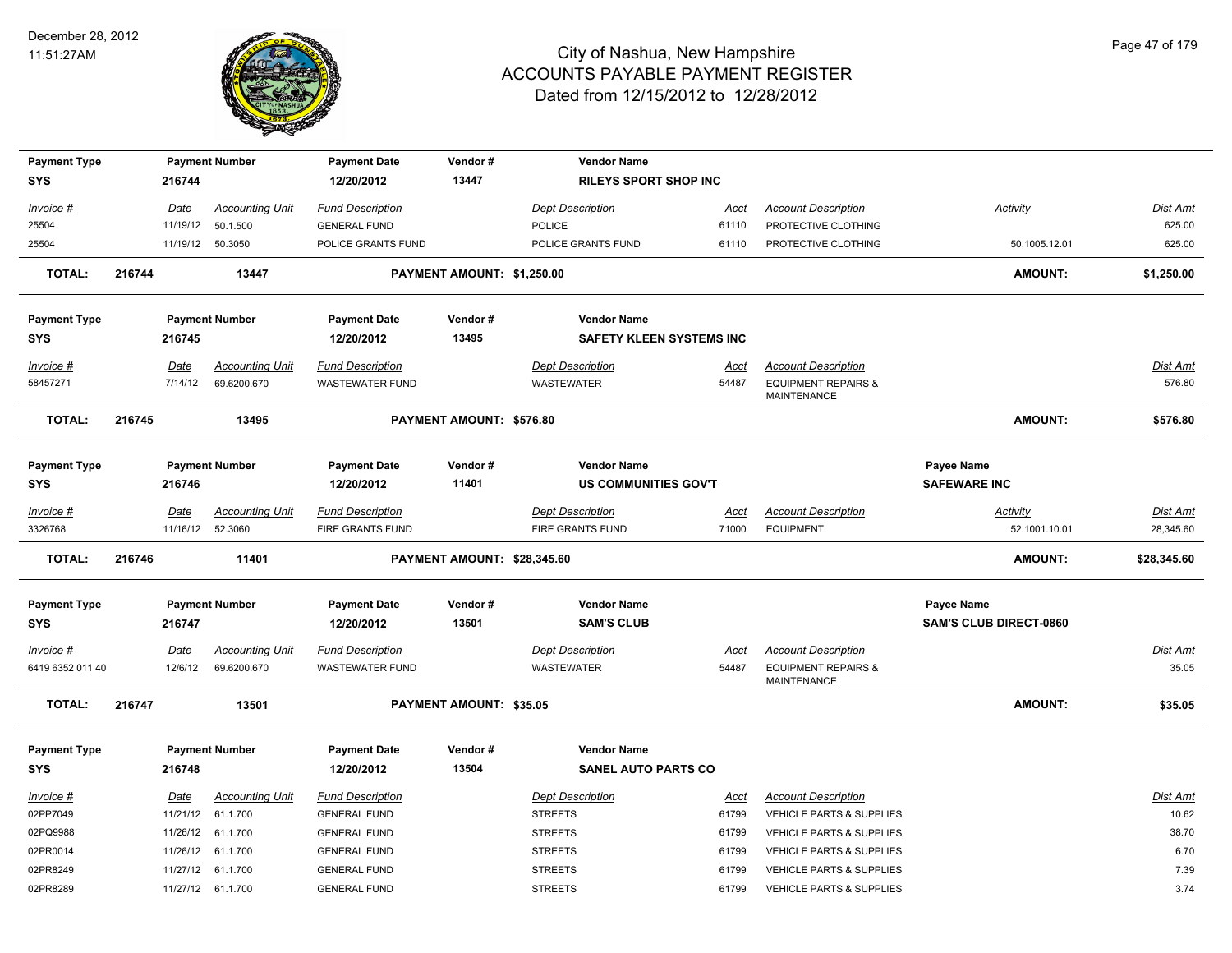

| <b>TOTAL:</b>                     | 216748                 | 13504                              |                                                | PAYMENT AMOUNT: \$67.15  |                                                    |                      |                                               | <b>AMOUNT:</b>                             | \$67.15            |
|-----------------------------------|------------------------|------------------------------------|------------------------------------------------|--------------------------|----------------------------------------------------|----------------------|-----------------------------------------------|--------------------------------------------|--------------------|
| <b>Payment Type</b><br><b>SYS</b> | 216749                 | <b>Payment Number</b>              | <b>Payment Date</b><br>12/20/2012              | Vendor#<br>15709         | <b>Vendor Name</b><br><b>WALTER B HEFFERNAN JR</b> |                      |                                               |                                            |                    |
| Invoice #<br>12-1011              | <u>Date</u><br>12/8/12 | <b>Accounting Unit</b><br>77.1.655 | <b>Fund Description</b><br><b>GENERAL FUND</b> |                          | <b>Dept Description</b><br>PARKS & RECREATION      | <u>Acct</u><br>55654 | <b>Account Description</b><br><b>CONCERTS</b> |                                            | Dist Amt<br>825.00 |
| <b>TOTAL:</b>                     | 216749                 | 15709                              |                                                | PAYMENT AMOUNT: \$825.00 |                                                    |                      |                                               | <b>AMOUNT:</b>                             | \$825.00           |
| <b>Payment Type</b><br><b>SYS</b> | 216750                 | <b>Payment Number</b>              | <b>Payment Date</b><br>12/20/2012              | Vendor#<br>13595         | <b>Vendor Name</b><br><b>SNAP ON TOOLS</b>         |                      |                                               |                                            |                    |
| Invoice #                         | Date                   | <b>Accounting Unit</b>             | <b>Fund Description</b>                        |                          | <b>Dept Description</b>                            | Acct                 | <b>Account Description</b>                    |                                            | Dist Amt           |
| 200200                            | 11/20/12               | 61.1.700                           | <b>GENERAL FUND</b>                            |                          | <b>STREETS</b>                                     | 71025                | <b>SMALL TOOLS</b>                            |                                            | 549.00             |
| 200300                            |                        | 11/27/12 61.1.700                  | <b>GENERAL FUND</b>                            |                          | <b>STREETS</b>                                     | 71025                | SMALL TOOLS                                   |                                            | 259.95             |
| <b>TOTAL:</b>                     | 216750                 | 13595                              |                                                | PAYMENT AMOUNT: \$808.95 |                                                    |                      |                                               | <b>AMOUNT:</b>                             | \$808.95           |
| <b>Payment Type</b><br><b>SYS</b> | 216751                 | <b>Payment Number</b>              | <b>Payment Date</b><br>12/20/2012              | Vendor#<br>10862         | <b>Vendor Name</b><br><b>MILTON CAT</b>            |                      |                                               | Payee Name<br><b>SOUTHWORTH-MILTON INC</b> |                    |
| Invoice #                         | <u>Date</u>            | <b>Accounting Unit</b>             | <b>Fund Description</b>                        |                          | <b>Dept Description</b>                            | <u>Acct</u>          | <b>Account Description</b>                    |                                            | <u>Dist Amt</u>    |
| 02C165093                         | 11/20/12               | 61.1.700                           | <b>GENERAL FUND</b>                            |                          | <b>STREETS</b>                                     | 54600                | VEHICLE REPAIRS & MAINTENANCE                 |                                            | 114.10             |
| Z2851102                          |                        | 11/14/12 22.1.535                  | <b>GENERAL FUND</b>                            |                          | <b>INFORMATION TECHNOLOGY</b>                      | 54414                | HARDWARE MAINTENANCE                          |                                            | 422.75             |
| <b>TOTAL:</b>                     | 216751                 | 10862                              |                                                | PAYMENT AMOUNT: \$536.85 |                                                    |                      |                                               | <b>AMOUNT:</b>                             | \$536.85           |
| <b>Payment Type</b><br><b>SYS</b> | 216752                 | <b>Payment Number</b>              | <b>Payment Date</b><br>12/20/2012              | Vendor#<br>13634         | <b>Vendor Name</b><br>ST JOSEPH BUSINESS & HEALTH  |                      |                                               |                                            |                    |
| Invoice #                         | Date                   | <b>Accounting Unit</b>             | <b>Fund Description</b>                        |                          | <b>Dept Description</b>                            | <u>Acct</u>          | <b>Account Description</b>                    |                                            | <b>Dist Amt</b>    |
| 29342                             | 12/3/12                | 50.1.635                           | <b>GENERAL FUND</b>                            |                          | POLICE                                             | 53135                | MEDICAL SERVICES                              |                                            | 897.40             |
| <b>TOTAL:</b>                     | 216752                 | 13634                              |                                                | PAYMENT AMOUNT: \$897.40 |                                                    |                      |                                               | <b>AMOUNT:</b>                             | \$897.40           |
| <b>Payment Type</b>               |                        | <b>Payment Number</b>              | <b>Payment Date</b>                            | Vendor#                  | <b>Vendor Name</b>                                 |                      |                                               |                                            |                    |
| <b>SYS</b>                        | 216753                 |                                    | 12/20/2012                                     | 11963                    | <b>STAPLES BUSINESS ADVANTAGE</b>                  |                      |                                               |                                            |                    |
| Invoice #                         | <u>Date</u>            | <b>Accounting Unit</b>             | <b>Fund Description</b>                        |                          | <b>Dept Description</b>                            | <u>Acct</u>          | <b>Account Description</b>                    | <b>Activity</b>                            | Dist Amt           |
| 3186214175                        | 11/16/12               | 22.2505                            | <b>GOVT &amp; EDUCATION CHANNELS</b>           |                          | <b>GOV'T &amp; EDUCATION CHANNELS</b>              | 61100                | OFFICE SUPPLIES                               |                                            | 70.47              |
| 3186214176                        |                        | 11/16/12 26.1.500                  | <b>FUND</b><br><b>GENERAL FUND</b>             |                          | <b>FINANCIAL SERVICES</b>                          | 61100                | OFFICE SUPPLIES                               |                                            | 32.40              |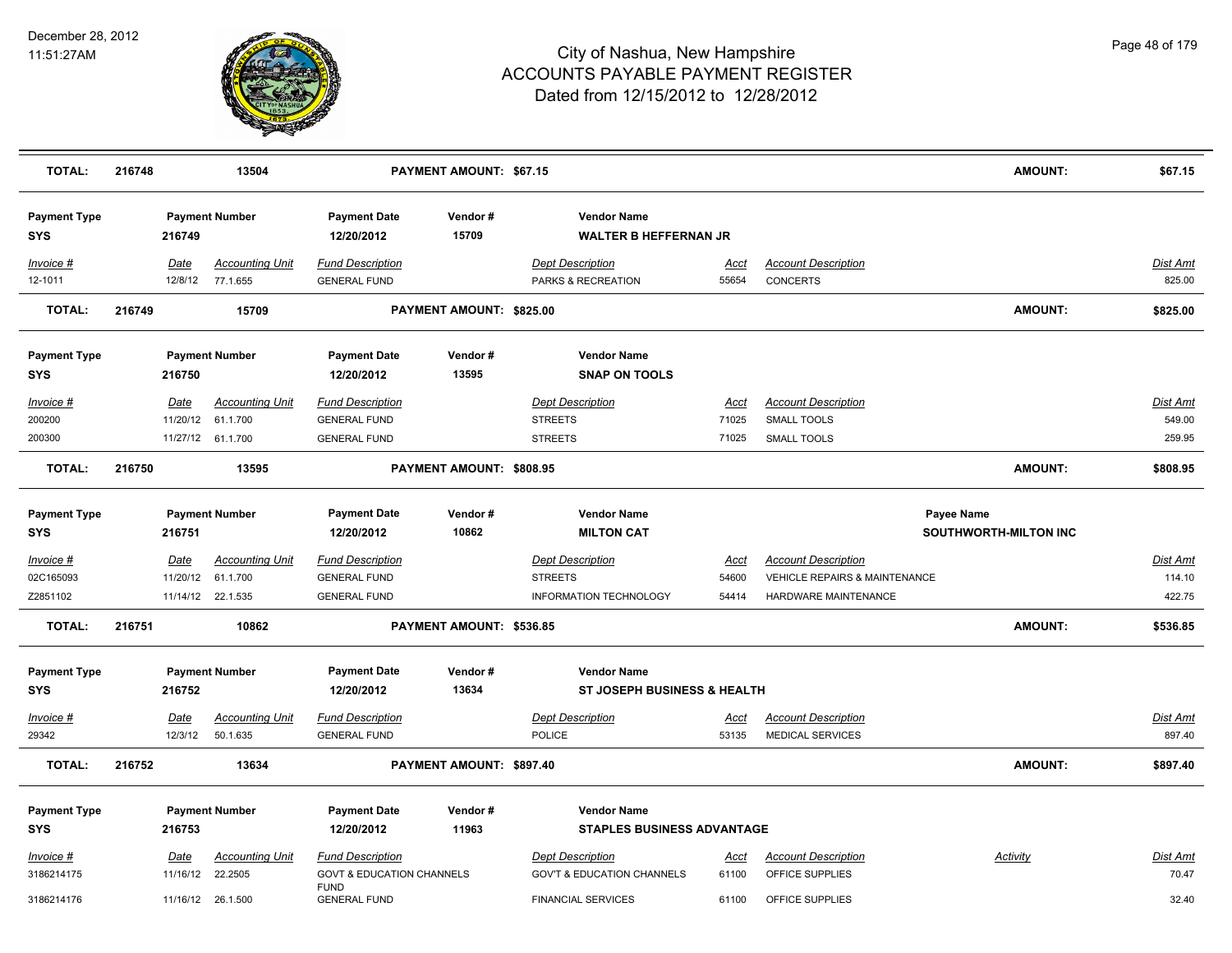

| 3186214176                | 11/16/12 | 26.1.585               | <b>GENERAL FUND</b>         |                            | <b>FINANCIAL SERVICES</b>           | 61100            | OFFICE SUPPLIES                        |                | 3.16       |
|---------------------------|----------|------------------------|-----------------------------|----------------------------|-------------------------------------|------------------|----------------------------------------|----------------|------------|
| 3186214177                | 11/16/12 | 81.1.500               | <b>GENERAL FUND</b>         |                            | COMMUNITY DEVELOPMENT               | 61100            | OFFICE SUPPLIES                        |                | 42.47      |
| 3186214178                |          | 11/16/12 61.1.670      | <b>GENERAL FUND</b>         |                            | <b>STREETS</b>                      | 61100            | OFFICE SUPPLIES                        |                | 87.30      |
| 3186214179                | 11/16/12 | 18.1.500               | <b>GENERAL FUND</b>         |                            | OTHER GENERAL GOV'T                 | 45960            | <b>VENDOR DISCOUNTS</b>                |                | $-95.46$   |
| 3186214179                |          | 11/16/12 50.1.500      | <b>GENERAL FUND</b>         |                            | <b>POLICE</b>                       | 61100            | OFFICE SUPPLIES                        |                | 1,395.51   |
| 3186214179                | 11/16/12 | 50.1.500               | <b>GENERAL FUND</b>         |                            | <b>POLICE</b>                       | 61650            | <b>COPIER SUPPLIES</b>                 |                | 208.36     |
| 3186214180                | 11/16/12 | 18.1.500               | <b>GENERAL FUND</b>         |                            | OTHER GENERAL GOV'T                 | 45960            | <b>VENDOR DISCOUNTS</b>                |                | $-15.03$   |
| 3186214180                |          | 11/16/12 71.1.500      | <b>GENERAL FUND</b>         |                            | <b>COMMUNITY SERVICES</b>           | 61100            | OFFICE SUPPLIES                        |                | 500.88     |
| 3186506725                | 11/21/12 | 18.1.500               | <b>GENERAL FUND</b>         |                            | OTHER GENERAL GOV'T                 | 45960            | <b>VENDOR DISCOUNTS</b>                |                | $-6.04$    |
| 3186506725                | 11/21/12 | 52.1.500               | <b>GENERAL FUND</b>         |                            | <b>FIRE</b>                         | 61100            | OFFICE SUPPLIES                        |                | 201.23     |
| 3186538990                |          | 11/22/12 81.1.500      | <b>GENERAL FUND</b>         |                            | <b>COMMUNITY DEVELOPMENT</b>        | 61100            | OFFICE SUPPLIES                        |                | 100.98     |
| 3187210083                | 11/30/12 | 50.1.500               | <b>GENERAL FUND</b>         |                            | <b>POLICE</b>                       | 61100            | OFFICE SUPPLIES                        |                | $-23.32$   |
| 3187210087                | 11/30/12 | 81.1.500               | <b>GENERAL FUND</b>         |                            | <b>COMMUNITY DEVELOPMENT</b>        | 61100            | OFFICE SUPPLIES                        |                | 111.71     |
| 3187210091                |          | 11/30/12 22.1.500      | <b>GENERAL FUND</b>         |                            | <b>INFORMATION TECHNOLOGY</b>       | 61100            | OFFICE SUPPLIES                        |                | 21.91      |
| 3187496408                | 12/1/12  | 31.2506                | HUNT BLDG FACILITY RENTALS  |                            | HUNT BLDG FACILITY RENTALS          | 61100            | OFFICE SUPPLIES                        |                | 59.56      |
| 3187532970                | 12/4/12  | 29.1.720.8162          | <b>GENERAL FUND</b>         |                            | <b>CITY BUILDINGS</b>               | 61428            | <b>JANITORIAL SUPPLIES</b>             |                | 7.98       |
| 3187532973                | 12/4/12  | 81.1.500               | <b>GENERAL FUND</b>         |                            | <b>COMMUNITY DEVELOPMENT</b>        | 61100            | OFFICE SUPPLIES                        |                | 91.91      |
| 3187532974                | 12/4/12  | 18.1.500               | <b>GENERAL FUND</b>         |                            | OTHER GENERAL GOV'T                 | 45960            | <b>VENDOR DISCOUNTS</b>                |                | $-11.10$   |
| 3187532974                | 12/4/12  | 84.3090                | <b>URBAN PROGRAM GRANTS</b> |                            | URBAN PROGRAM GRANTS                | 61100            | OFFICE SUPPLIES                        | 1092.84.10.25  | 370.13     |
| <b>TOTAL:</b>             | 216753   | 11963                  |                             | PAYMENT AMOUNT: \$3,155.01 |                                     | <b>DISCOUNT:</b> | 58.68                                  | <b>AMOUNT:</b> | \$3,155.01 |
| <b>Payment Type</b>       |          | <b>Payment Number</b>  | <b>Payment Date</b>         | Vendor#                    | <b>Vendor Name</b>                  |                  |                                        |                |            |
| <b>SYS</b>                | 216754   |                        | 12/20/2012                  | 13646                      | <b>STAR PACKER BADGES</b>           |                  |                                        |                |            |
| Invoice #                 | Date     | <b>Accounting Unit</b> | <b>Fund Description</b>     |                            | <b>Dept Description</b>             | Acct             | <b>Account Description</b>             |                | Dist Amt   |
| 102912NAS                 | 10/29/12 | 50.1.500               | <b>GENERAL FUND</b>         |                            | <b>POLICE</b>                       | 61110            | PROTECTIVE CLOTHING                    |                | 150.00     |
|                           |          |                        |                             |                            |                                     |                  |                                        |                |            |
| <b>TOTAL:</b>             | 216754   | 13646                  |                             | PAYMENT AMOUNT: \$150.00   |                                     |                  |                                        | <b>AMOUNT:</b> | \$150.00   |
|                           |          |                        |                             |                            |                                     |                  |                                        |                |            |
| <b>Payment Type</b>       |          | <b>Payment Number</b>  | <b>Payment Date</b>         | Vendor#                    | <b>Vendor Name</b>                  |                  |                                        |                |            |
| <b>SYS</b>                | 216755   |                        | 12/20/2012                  | 13648                      | <b>STATE OF NH CRIMINAL RECORDS</b> |                  |                                        |                |            |
| Invoice #                 | Date     | <b>Accounting Unit</b> | <b>Fund Description</b>     |                            | <b>Dept Description</b>             | Acct             | <b>Account Description</b>             |                | Dist Amt   |
| RECORD CHECKS<br>12/17/12 |          | 12/17/12  11.1.500     | <b>GENERAL FUND</b>         |                            | HUMAN RESOURCES                     | 55425            | EMPLOYMENT BACKGROUND<br><b>CHECKS</b> |                | 500.00     |
| <b>TOTAL:</b>             | 216755   | 13648                  |                             | PAYMENT AMOUNT: \$500.00   |                                     |                  |                                        | <b>AMOUNT:</b> | \$500.00   |
|                           |          |                        |                             |                            |                                     |                  |                                        |                |            |
| <b>Payment Type</b>       |          | <b>Payment Number</b>  | <b>Payment Date</b>         | Vendor#                    | <b>Vendor Name</b>                  |                  |                                        |                |            |
| <b>SYS</b>                | 216756   |                        | 12/20/2012                  | 13679                      | <b>SULLIVAN TIRE INC</b>            |                  |                                        |                |            |
|                           |          |                        |                             |                            |                                     |                  |                                        |                |            |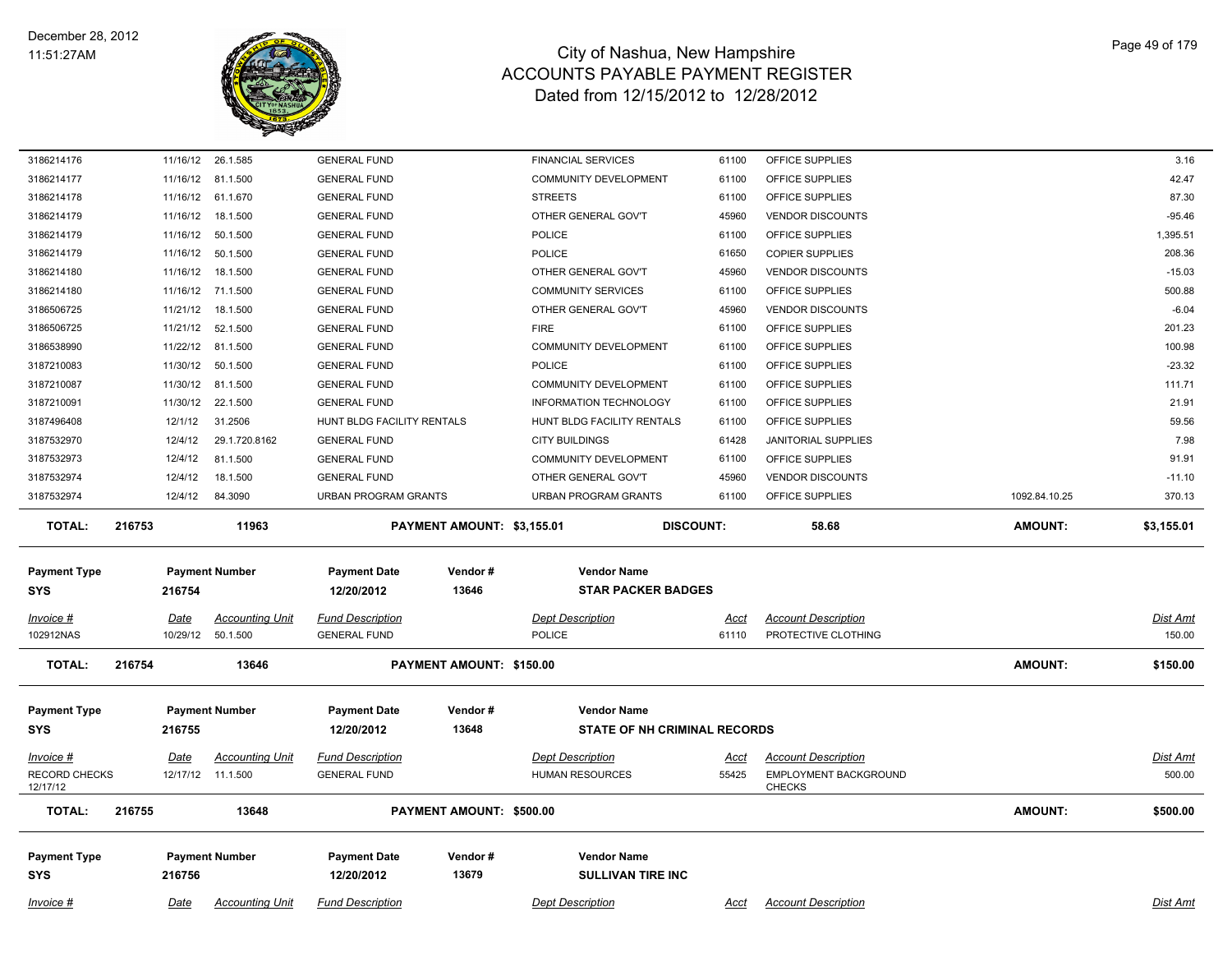

| 109867                            |        | 12/4/12          | 50.1.500                          | <b>GENERAL FUND</b>                                    |                          | <b>POLICE</b>                                             | 61705         | <b>TIRES</b>                                                  |                                                      | 579.00                    |
|-----------------------------------|--------|------------------|-----------------------------------|--------------------------------------------------------|--------------------------|-----------------------------------------------------------|---------------|---------------------------------------------------------------|------------------------------------------------------|---------------------------|
| <b>TOTAL:</b>                     | 216756 |                  | 13679                             |                                                        | PAYMENT AMOUNT: \$579.00 |                                                           |               |                                                               | <b>AMOUNT:</b>                                       | \$579.00                  |
| <b>Payment Type</b><br><b>SYS</b> |        | 216757           | <b>Payment Number</b>             | <b>Payment Date</b><br>12/20/2012                      | Vendor#<br>13691         | <b>Vendor Name</b><br><b>SURPLUS OFFICE EQUIPMENT INC</b> |               |                                                               | <b>Payee Name</b><br><b>SURPLUS OFFICE EQUIPMENT</b> |                           |
| Invoice #<br>21436                |        | Date<br>11/20/12 | <b>Accounting Unit</b><br>84.3090 | <b>Fund Description</b><br><b>URBAN PROGRAM GRANTS</b> |                          | <b>Dept Description</b><br><b>URBAN PROGRAM GRANTS</b>    | Acct<br>71800 | <b>Account Description</b><br><b>FURNITURE &amp; FIXTURES</b> | <b>Activity</b><br>1092.84.10.25                     | <b>Dist Amt</b><br>968.00 |
|                                   |        |                  |                                   |                                                        |                          |                                                           |               |                                                               |                                                      |                           |
| <b>TOTAL:</b>                     | 216757 |                  | 13691                             |                                                        | PAYMENT AMOUNT: \$968.00 |                                                           |               |                                                               | <b>AMOUNT:</b>                                       | \$968.00                  |
| <b>Payment Type</b><br><b>SYS</b> |        | 216758           | <b>Payment Number</b>             | <b>Payment Date</b><br>12/20/2012                      | Vendor#<br>15467         | <b>Vendor Name</b><br><b>TELEDYNE ISCO</b>                |               |                                                               |                                                      |                           |
| Invoice #                         |        | Date             | <b>Accounting Unit</b>            | <b>Fund Description</b>                                |                          | <b>Dept Description</b>                                   | Acct          | <b>Account Description</b>                                    |                                                      | <b>Dist Amt</b>           |
| 010708                            |        | 12/4/12          | 69.6200.670                       | <b>WASTEWATER FUND</b>                                 |                          | <b>WASTEWATER</b>                                         | 61149         | <b>LABORATORY SUPPLIES</b>                                    |                                                      | 428.00                    |
| <b>TOTAL:</b>                     | 216758 |                  | 15467                             |                                                        | PAYMENT AMOUNT: \$428.00 |                                                           |               |                                                               | <b>AMOUNT:</b>                                       | \$428.00                  |
| <b>Payment Type</b><br><b>SYS</b> |        | 216759           | <b>Payment Number</b>             | <b>Payment Date</b><br>12/20/2012                      | Vendor#<br>999001175     | <b>Vendor Name</b><br><b>TIMOTHY PIERCY</b>               |               |                                                               |                                                      |                           |
| $Invoice$ #                       |        | Date             | <b>Accounting Unit</b>            | <b>Fund Description</b>                                |                          | <b>Dept Description</b>                                   | <u>Acct</u>   | <b>Account Description</b>                                    |                                                      | <b>Dist Amt</b>           |
| PARKING REFUND                    |        | 12/17/12         | 26.4005                           | TRAFFIC VIOLATIONS FUND                                |                          | <b>TRAFFIC VIOLATIONS</b>                                 | 45400         | <b>TRAFFIC VIOLATIONS</b>                                     |                                                      | 210.00                    |
| <b>TOTAL:</b>                     | 216759 |                  | 999001175                         |                                                        | PAYMENT AMOUNT: \$210.00 |                                                           |               |                                                               | <b>AMOUNT:</b>                                       | \$210.00                  |
| <b>Payment Type</b>               |        |                  | <b>Payment Number</b>             | <b>Payment Date</b>                                    | Vendor#                  | <b>Vendor Name</b>                                        |               |                                                               |                                                      |                           |
| SYS                               |        | 216760           |                                   | 12/20/2012                                             | 13773                    | <b>TRUE BLUE CLEANERS</b>                                 |               |                                                               |                                                      |                           |
| Invoice #                         |        | <b>Date</b>      | <b>Accounting Unit</b>            | <b>Fund Description</b>                                |                          | <b>Dept Description</b>                                   | <b>Acct</b>   | <b>Account Description</b>                                    |                                                      | <b>Dist Amt</b>           |
| 176055                            |        | 11/19/12         | 52.1.625                          | <b>GENERAL FUND</b>                                    |                          | <b>FIRE</b>                                               | 55699         | OTHER CONTRACTED SERVICES                                     |                                                      | 22.62                     |
| 176056                            |        | 11/19/12         | 52.1.625                          | <b>GENERAL FUND</b>                                    |                          | <b>FIRE</b>                                               | 55699         | OTHER CONTRACTED SERVICES                                     |                                                      | 15.08                     |
| 179992                            |        | 11/26/12         | 52.1.625                          | <b>GENERAL FUND</b>                                    |                          | <b>FIRE</b>                                               | 55699         | OTHER CONTRACTED SERVICES                                     |                                                      | 22.62                     |
| 179994                            |        | 11/26/12         | 52.1.625                          | <b>GENERAL FUND</b>                                    |                          | <b>FIRE</b>                                               | 55699         | OTHER CONTRACTED SERVICES                                     |                                                      | 22.62                     |
| 179997                            |        | 11/26/12         | 52.1.625                          | <b>GENERAL FUND</b>                                    |                          | <b>FIRE</b>                                               | 55699         | OTHER CONTRACTED SERVICES                                     |                                                      | 30.16                     |
| 185136                            |        | 12/3/12          | 52.1.625                          | <b>GENERAL FUND</b>                                    |                          | <b>FIRE</b>                                               | 55699         | OTHER CONTRACTED SERVICES                                     |                                                      | 30.16                     |
| 185137                            |        | 12/3/12          | 52.1.625                          | <b>GENERAL FUND</b>                                    |                          | <b>FIRE</b>                                               | 55699         | OTHER CONTRACTED SERVICES                                     |                                                      | 30.16                     |
| 185258                            |        | 12/3/12          | 52.1.625                          | <b>GENERAL FUND</b>                                    |                          | <b>FIRE</b>                                               | 55699         | OTHER CONTRACTED SERVICES                                     |                                                      | 30.16                     |
| 185260                            |        | 12/3/12          | 52.1.625                          | <b>GENERAL FUND</b>                                    |                          | <b>FIRE</b>                                               | 55699         | OTHER CONTRACTED SERVICES                                     |                                                      | 30.16                     |
| 185284<br>185285                  |        | 12/3/12          | 52.1.625                          | <b>GENERAL FUND</b>                                    |                          | <b>FIRE</b>                                               | 55699         | OTHER CONTRACTED SERVICES                                     |                                                      | 30.16                     |
|                                   |        | 12/3/12          | 52.1.625                          | <b>GENERAL FUND</b>                                    |                          | <b>FIRE</b>                                               | 55699         | OTHER CONTRACTED SERVICES                                     |                                                      | 7.54                      |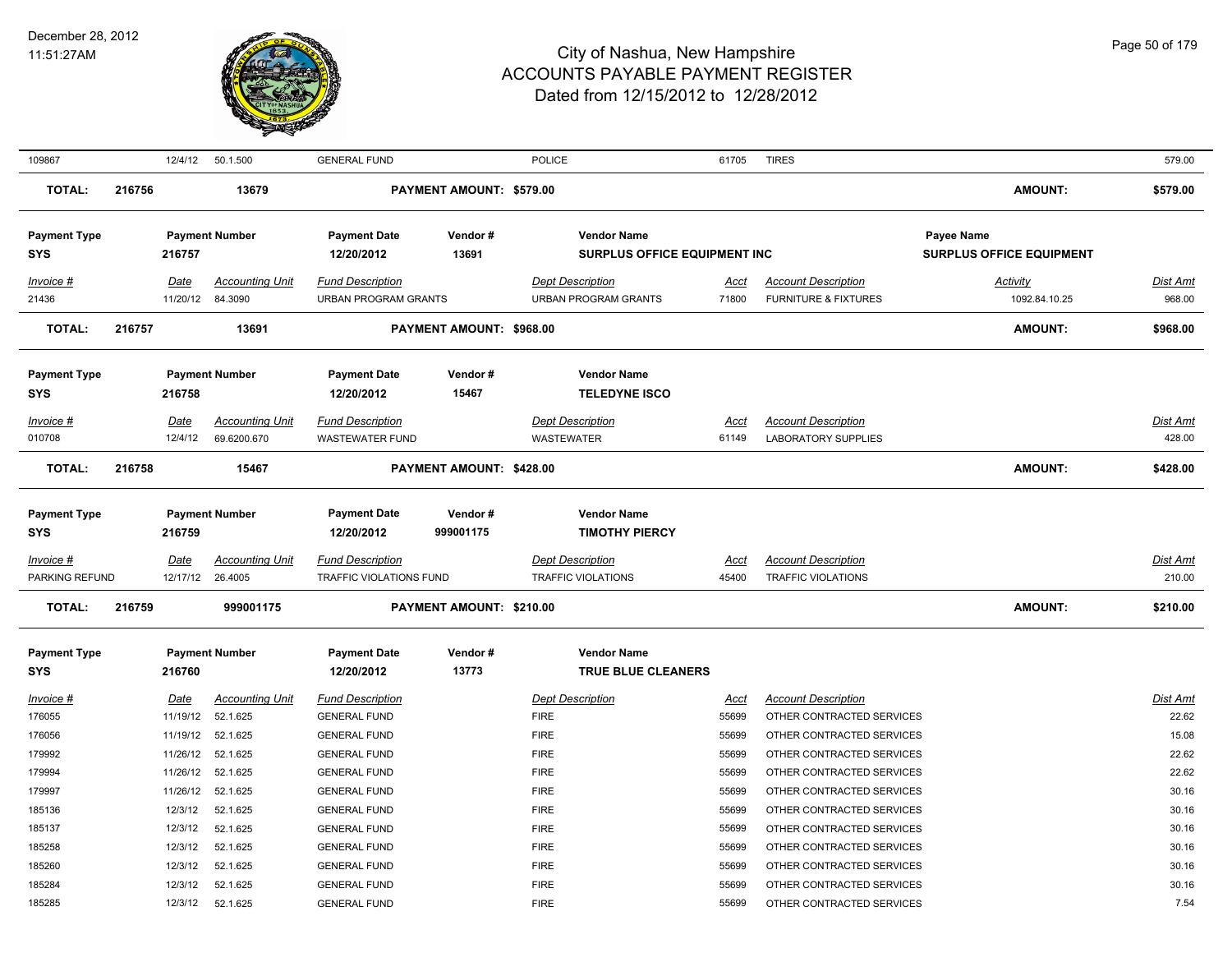

| <b>TOTAL:</b>                                 | 216760 |                        | 13773                                        |                                                | PAYMENT AMOUNT: \$271.44       |                                                  |                      |                                                        | <b>AMOUNT:</b>                     | \$271.44                  |
|-----------------------------------------------|--------|------------------------|----------------------------------------------|------------------------------------------------|--------------------------------|--------------------------------------------------|----------------------|--------------------------------------------------------|------------------------------------|---------------------------|
| <b>Payment Type</b><br><b>SYS</b>             |        | 216761                 | <b>Payment Number</b>                        | <b>Payment Date</b><br>12/20/2012              | Vendor#<br>13784               | <b>Vendor Name</b><br><b>TURNER GLASS</b>        |                      |                                                        |                                    |                           |
| Invoice #<br>4603                             |        | <b>Date</b><br>12/5/12 | <b>Accounting Unit</b><br>86.3120            | <b>Fund Description</b><br>TRANSIT GRANTS      |                                | <b>Dept Description</b><br><b>TRANSPORTATION</b> | <u>Acct</u><br>61799 | <b>Account Description</b><br>VEHICLE PARTS & SUPPLIES | <u>Activity</u><br>86.800.13.30.01 | <u>Dist Amt</u><br>200.00 |
| <b>TOTAL:</b>                                 | 216761 |                        | 13784                                        |                                                | PAYMENT AMOUNT: \$200.00       |                                                  |                      |                                                        | <b>AMOUNT:</b>                     | \$200.00                  |
| <b>Payment Type</b>                           |        |                        | <b>Payment Number</b>                        | <b>Payment Date</b>                            | Vendor#                        | <b>Vendor Name</b>                               |                      |                                                        |                                    |                           |
| <b>SYS</b>                                    |        | 216762                 |                                              | 12/20/2012                                     | 15240                          | U.S.P.C.A                                        |                      |                                                        |                                    |                           |
| Invoice #<br><b>DUNN</b><br>ROBERT/MEMBER2013 |        | Date                   | <b>Accounting Unit</b><br>12/10/12  50.1.500 | <b>Fund Description</b><br><b>GENERAL FUND</b> |                                | <b>Dept Description</b><br>POLICE                | <u>Acct</u><br>55200 | <b>Account Description</b><br>DUES AND MEMBERSHIPS     |                                    | Dist Amt<br>40.00         |
| <b>TOTAL:</b>                                 | 216762 |                        | 15240                                        |                                                | PAYMENT AMOUNT: \$40.00        |                                                  |                      |                                                        | <b>AMOUNT:</b>                     | \$40.00                   |
| <b>Payment Type</b><br><b>SYS</b>             |        | 216763                 | <b>Payment Number</b>                        | <b>Payment Date</b><br>12/20/2012              | Vendor#<br>13797               | <b>Vendor Name</b><br>UNIFIRST CORPORATION       |                      |                                                        |                                    |                           |
| Invoice #                                     |        | <b>Date</b>            | <b>Accounting Unit</b>                       | <b>Fund Description</b>                        |                                | <b>Dept Description</b>                          | <u>Acct</u>          | <b>Account Description</b>                             |                                    | Dist Amt                  |
| 044 4070845                                   |        | 11/16/12               | 61.1.670                                     | <b>GENERAL FUND</b>                            |                                | <b>STREETS</b>                                   | 61107                | <b>CLOTHING &amp; UNIFORMS</b>                         |                                    | 289.89                    |
| 044 4071070                                   |        |                        | 11/16/12 61.1.670                            | <b>GENERAL FUND</b>                            |                                | <b>STREETS</b>                                   | 61107                | <b>CLOTHING &amp; UNIFORMS</b>                         |                                    | 303.60                    |
| <b>TOTAL:</b>                                 | 216763 |                        | 13797                                        |                                                | PAYMENT AMOUNT: \$593.49       |                                                  |                      |                                                        | <b>AMOUNT:</b>                     | \$593.49                  |
| <b>Payment Type</b><br><b>SYS</b>             |        | 216764                 | <b>Payment Number</b>                        | <b>Payment Date</b><br>12/20/2012              | Vendor#<br>11371               | <b>Vendor Name</b><br><b>USP OF NEW ENGLAND</b>  |                      |                                                        |                                    |                           |
| Invoice #<br>18840364                         |        | <u>Date</u>            | <b>Accounting Unit</b><br>11/28/12 61.1.700  | <b>Fund Description</b><br><b>GENERAL FUND</b> |                                | <b>Dept Description</b><br><b>STREETS</b>        | <u>Acct</u><br>61299 | <b>Account Description</b><br>MISCELLANEOUS SUPPLIES   |                                    | <u>Dist Amt</u><br>31.67  |
| <b>TOTAL:</b>                                 | 216764 |                        | 11371                                        |                                                | <b>PAYMENT AMOUNT: \$31.67</b> |                                                  |                      |                                                        | <b>AMOUNT:</b>                     | \$31.67                   |
| <b>Payment Type</b>                           |        |                        | <b>Payment Number</b>                        | <b>Payment Date</b>                            | Vendor#                        | <b>Vendor Name</b>                               |                      |                                                        | Payee Name                         |                           |
| <b>SYS</b>                                    |        | 216765                 |                                              | 12/20/2012                                     | 13833                          | <b>VERIZON WIRELESS</b>                          |                      |                                                        | VERIZON WIRELESS-581499451         |                           |
| Invoice #                                     |        | <u>Date</u>            | <b>Accounting Unit</b>                       | <b>Fund Description</b>                        |                                | <b>Dept Description</b>                          | <u>Acct</u>          | <b>Account Description</b>                             |                                    | <u>Dist Amt</u>           |
| 2840248788                                    |        | 12/7/12                | 50.1.500                                     | <b>GENERAL FUND</b>                            |                                | <b>POLICE</b>                                    | 55118                | TELEPHONE-CELLULAR                                     |                                    | 434.98                    |
| 2840248788                                    |        | 12/7/12                | 57.1.620                                     | <b>GENERAL FUND</b>                            |                                | CITYWIDE COMMUNICATIONS                          | 55118                | TELEPHONE-CELLULAR                                     |                                    | 70.74                     |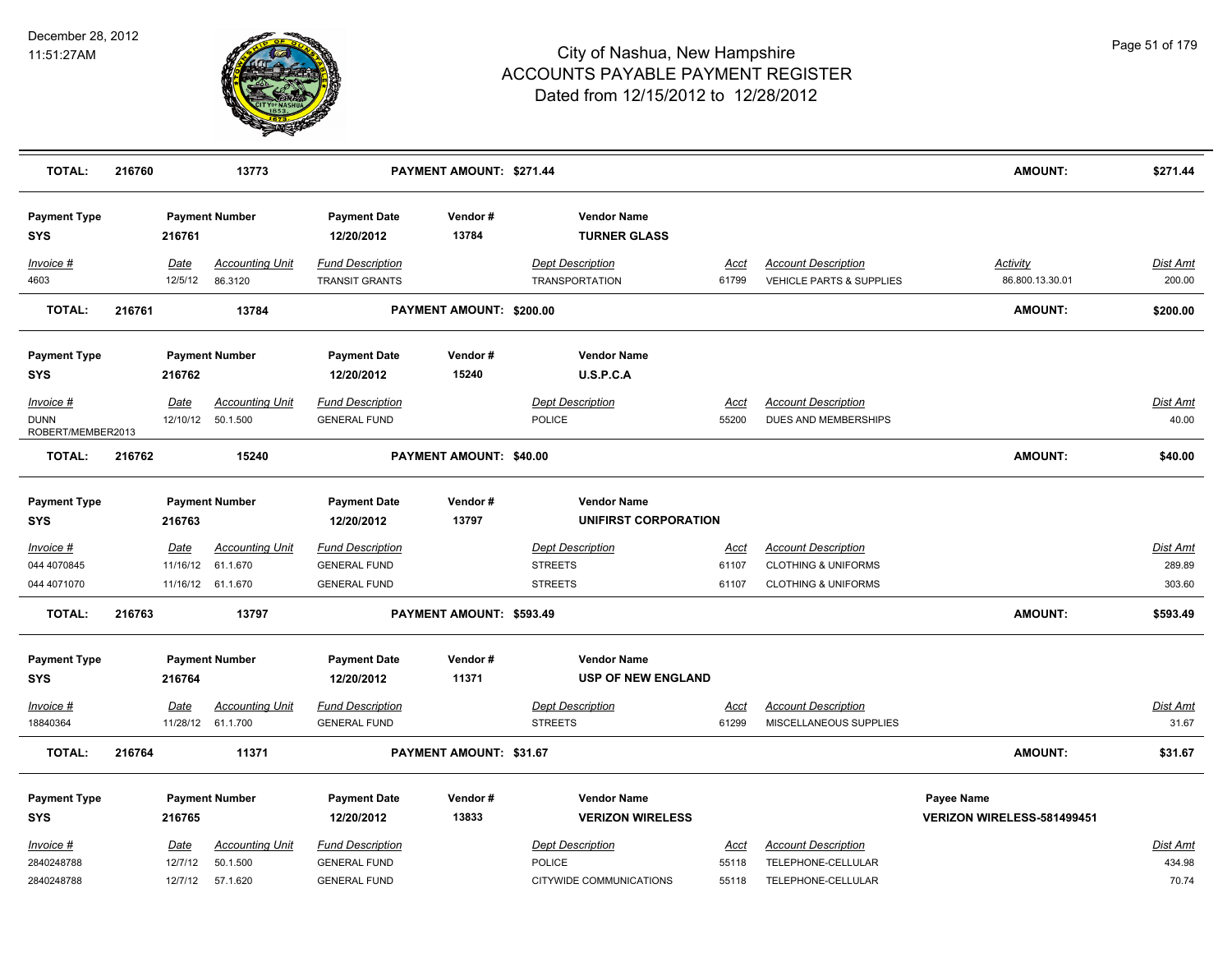

| <b>TOTAL:</b>                     | 216765 |                 | 13833                                          |                                                       | PAYMENT AMOUNT: \$505.72   |                                              |                                                     |                      |                                                                   |                                 | <b>AMOUNT:</b> | \$505.72                    |
|-----------------------------------|--------|-----------------|------------------------------------------------|-------------------------------------------------------|----------------------------|----------------------------------------------|-----------------------------------------------------|----------------------|-------------------------------------------------------------------|---------------------------------|----------------|-----------------------------|
| <b>Payment Type</b><br><b>SYS</b> |        | 216766          | <b>Payment Number</b>                          | <b>Payment Date</b><br>12/20/2012                     | Vendor#<br>10729           |                                              | <b>Vendor Name</b><br><b>VOLVO RENTS</b>            |                      |                                                                   |                                 |                |                             |
| Invoice #<br>803003440            |        | Date<br>12/5/12 | <b>Accounting Unit</b><br>44.1.720             | Fund Description<br><b>GENERAL FUND</b>               |                            | <b>Dept Description</b>                      | EDGEWOOD CEMETERY                                   | Acct<br>61799        | <b>Account Description</b><br><b>VEHICLE PARTS &amp; SUPPLIES</b> |                                 |                | Dist Amt<br>156.91          |
| <b>TOTAL:</b>                     | 216766 |                 | 10729                                          |                                                       | PAYMENT AMOUNT: \$156.91   |                                              |                                                     |                      |                                                                   |                                 | <b>AMOUNT:</b> | \$156.91                    |
| <b>Payment Type</b>               |        |                 | <b>Payment Number</b>                          | <b>Payment Date</b>                                   | Vendor#                    |                                              | <b>Vendor Name</b>                                  |                      |                                                                   | Payee Name                      |                |                             |
| <b>SYS</b>                        |        | 216767          |                                                | 12/20/2012                                            | 12157                      |                                              | <b>VWR SCIENTIFIC PRODUCTS</b>                      |                      |                                                                   | <b><i>VWR INTERNATIONAL</i></b> |                |                             |
| Invoice #<br>8052278699           |        | Date            | <b>Accounting Unit</b><br>11/20/12 69.6200.670 | <b>Fund Description</b><br><b>WASTEWATER FUND</b>     |                            | <b>Dept Description</b><br><b>WASTEWATER</b> |                                                     | Acct<br>61149        | <b>Account Description</b><br><b>LABORATORY SUPPLIES</b>          |                                 |                | Dist Amt<br>126.30          |
| <b>TOTAL:</b>                     | 216767 |                 | 12157                                          |                                                       | PAYMENT AMOUNT: \$126.30   |                                              |                                                     |                      |                                                                   |                                 | <b>AMOUNT:</b> | \$126.30                    |
| <b>Payment Type</b><br><b>SYS</b> |        | 216768          | <b>Payment Number</b>                          | <b>Payment Date</b><br>12/20/2012                     | Vendor#<br>12727           |                                              | <b>Vendor Name</b><br><b>FLEET SERVICES</b>         |                      |                                                                   | Payee Name<br><b>WEX BANK</b>   |                |                             |
| $Invoice$ #<br>31293357           |        | <b>Date</b>     | <u>Accounting Unit</u><br>11/30/12 50.1.500    | <b>Fund Description</b><br><b>GENERAL FUND</b>        |                            | <b>Dept Description</b><br><b>POLICE</b>     |                                                     | <b>Acct</b><br>61300 | <b>Account Description</b><br>FUEL, UNLEADED                      |                                 |                | <u>Dist Amt</u><br>960.36   |
| <b>TOTAL:</b>                     | 216768 |                 | 12727                                          |                                                       | PAYMENT AMOUNT: \$960.36   |                                              |                                                     |                      |                                                                   |                                 | <b>AMOUNT:</b> | \$960.36                    |
| <b>Payment Type</b><br><b>SYS</b> |        | 216769          | <b>Payment Number</b>                          | <b>Payment Date</b><br>12/20/2012                     | Vendor#<br>15124           |                                              | <b>Vendor Name</b><br><b>WILLIAM FRICK &amp; CO</b> |                      |                                                                   |                                 |                |                             |
| Invoice #<br>454953               |        | <u>Date</u>     | <b>Accounting Unit</b><br>10/29/12 52.1.620    | <b>Fund Description</b><br><b>GENERAL FUND</b>        |                            | <b>Dept Description</b><br><b>FIRE</b>       |                                                     | Acct<br>61699        | <b>Account Description</b><br><b>EQUIPMENT MAINT SUPPLIES</b>     |                                 |                | <u>Dist Amt</u><br>1,059.08 |
| <b>TOTAL:</b>                     | 216769 |                 | 15124                                          |                                                       | PAYMENT AMOUNT: \$1,059.08 |                                              |                                                     |                      |                                                                   |                                 | <b>AMOUNT:</b> | \$1,059.08                  |
| <b>Payment Type</b>               |        |                 | <b>Payment Number</b>                          | <b>Payment Date</b>                                   | Vendor#                    |                                              | <b>Vendor Name</b>                                  |                      |                                                                   |                                 |                |                             |
| <b>SYS</b>                        |        | 216770          |                                                | 12/20/2012                                            | 10742                      |                                              | <b>WORLD BOOK SCHOOL &amp; LIBRARY</b>              |                      |                                                                   |                                 |                |                             |
| Invoice #<br>0001454606           |        | Date            | <b>Accounting Unit</b><br>11/29/12 TF79.8063   | <b>Fund Description</b><br>LIBRARY-HENRY STEARNS FUND |                            | <b>Dept Description</b>                      | LIBRARY-HENRY STEARNS FUND                          | <u>Acct</u><br>61807 | <b>Account Description</b><br><b>PUBLICATIONS</b>                 |                                 |                | <u>Dist Amt</u><br>919.00   |
| <b>TOTAL:</b>                     | 216770 |                 | 10742                                          |                                                       | PAYMENT AMOUNT: \$919.00   |                                              |                                                     |                      |                                                                   |                                 | AMOUNT:        | \$919.00                    |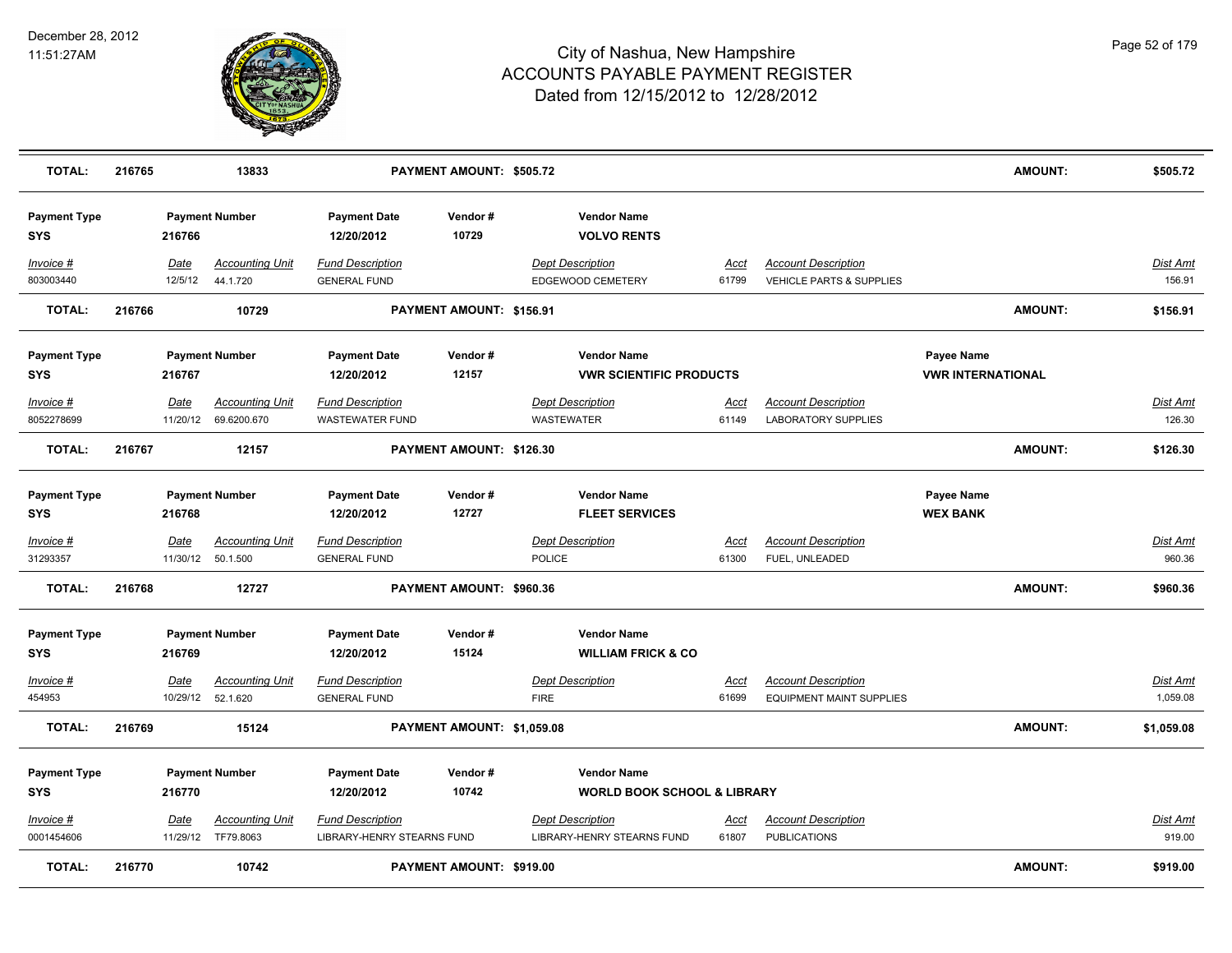

| <b>Payment Type</b>        |             | <b>Payment Number</b>  | <b>Payment Date</b>               | Vendor#                     | <b>Vendor Name</b>                             |             |                            |                 |                 |
|----------------------------|-------------|------------------------|-----------------------------------|-----------------------------|------------------------------------------------|-------------|----------------------------|-----------------|-----------------|
| <b>SYS</b>                 | 216771      |                        | 12/20/2012                        | 10961                       | <b>WRIGHT-PIERCE</b>                           |             |                            |                 |                 |
| <u>Invoice #</u>           | <u>Date</u> | <b>Accounting Unit</b> | <b>Fund Description</b>           |                             | <b>Dept Description</b>                        | Acct        | <b>Account Description</b> | <b>Activity</b> | <b>Dist Amt</b> |
| 86295                      | 11/20/12    | 69.6200.950            | <b>WASTEWATER FUND</b>            |                             | <b>WASTEWATER</b>                              | 81700       | <b>INFRASTRUCTURE</b>      | 1053.69.01.30   | 9,468.09        |
| 86296                      |             | 11/20/12 69.6200.950   | <b>WASTEWATER FUND</b>            |                             | WASTEWATER                                     | 81700       | <b>INFRASTRUCTURE</b>      | 1053.69.01.30   | 12,750.00       |
| <b>TOTAL:</b>              | 216771      | 10961                  |                                   | PAYMENT AMOUNT: \$22,218.09 |                                                |             |                            | AMOUNT:         | \$22,218.09     |
| <b>Payment Type</b><br>SYS | 216772      | <b>Payment Number</b>  | <b>Payment Date</b><br>12/20/2012 | Vendor#<br>14702            | <b>Vendor Name</b><br><b>LIBERTY UTILITIES</b> |             |                            |                 |                 |
| <u>Invoice #</u>           | Date        | <b>Accounting Unit</b> | <b>Fund Description</b>           |                             | <b>Dept Description</b>                        | <b>Acct</b> | <b>Account Description</b> |                 | Dist Amt        |
| 104492NOV                  | 12/4/12     | 91.1.052621            | <b>GENERAL FUND</b>               |                             | <b>SCHOOL</b>                                  | 54114       | <b>HEATING GAS</b>         |                 | 3,925.15        |
| 2143NOV                    | 11/30/12    | 91.1.142621            | <b>GENERAL FUND</b>               |                             | <b>SCHOOL</b>                                  | 54114       | <b>HEATING GAS</b>         |                 | 762.03          |
| 402899NOV                  | 12/5/12     | 91.1.072621            | <b>GENERAL FUND</b>               |                             | SCHOOL                                         | 54114       | <b>HEATING GAS</b>         |                 | 1,157.87        |
| 521471NOV                  | 12/4/12     | 91.1.032621            | <b>GENERAL FUND</b>               |                             | <b>SCHOOL</b>                                  | 54114       | <b>HEATING GAS</b>         |                 | 4,030.36        |
| 5550096NOV                 | 11/30/12    | 91.1.052621            | <b>GENERAL FUND</b>               |                             | SCHOOL                                         | 54114       | <b>HEATING GAS</b>         |                 | 506.34          |
| 5550899NOV                 | 12/6/12     | 91.1.202621            | <b>GENERAL FUND</b>               |                             | <b>SCHOOL</b>                                  | 54114       | <b>HEATING GAS</b>         |                 | 2,028.08        |
| 612651NOV                  |             | 11/30/12 91.1.052621   | <b>GENERAL FUND</b>               |                             | <b>SCHOOL</b>                                  | 54114       | <b>HEATING GAS</b>         |                 | 94.15           |
| 612652NOV                  |             | 11/30/12 91.1.052621   | <b>GENERAL FUND</b>               |                             | SCHOOL                                         | 54114       | <b>HEATING GAS</b>         |                 | 95.99           |
| 612656NOV                  | 11/30/12    | 91.1.052621            | <b>GENERAL FUND</b>               |                             | SCHOOL                                         | 54114       | <b>HEATING GAS</b>         |                 | 67.88           |
| 612874NOV                  |             | 11/30/12 91.1.052621   | <b>GENERAL FUND</b>               |                             | SCHOOL                                         | 54114       | <b>HEATING GAS</b>         |                 | 73.37           |
| 6326482NOV                 | 12/3/12     | 91.1.222621            | <b>GENERAL FUND</b>               |                             | SCHOOL                                         | 54114       | <b>HEATING GAS</b>         |                 | 289.69          |
| N9000020NOV                |             | 12/3/12 91.1.172621    | <b>GENERAL FUND</b>               |                             | SCHOOL                                         | 54114       | <b>HEATING GAS</b>         |                 | 878.54          |
| <b>TOTAL:</b>              | 216772      | 14702                  |                                   | PAYMENT AMOUNT: \$13,909.45 |                                                |             |                            | AMOUNT:         | \$13,909.45     |
| <b>Payment Type</b>        |             | <b>Payment Number</b>  | <b>Payment Date</b>               | Vendor#                     | <b>Vendor Name</b>                             |             |                            |                 |                 |
| SYS                        | 216773      |                        | 12/20/2012                        | 13291                       | PENNICHUCK WATER WORKS INC                     |             |                            |                 |                 |
| <u>Invoice #</u>           | <u>Date</u> | <b>Accounting Unit</b> | <b>Fund Description</b>           |                             | <b>Dept Description</b>                        | Acct        | <b>Account Description</b> |                 | Dist Amt        |
| 31829098NOV                | 12/6/12     | 91.1.132621            | <b>GENERAL FUND</b>               |                             | <b>SCHOOL</b>                                  | 54141       | <b>WATER &amp; SEWER</b>   |                 | 381.47          |
| 60143138NOV                | 12/6/12     | 91.1.112621            | <b>GENERAL FUND</b>               |                             | SCHOOL                                         | 54141       | <b>WATER &amp; SEWER</b>   |                 | 348.47          |
| 60411316NOV                | 12/6/12     | 91.1.092621            | <b>GENERAL FUND</b>               |                             | SCHOOL                                         | 54141       | <b>WATER &amp; SEWER</b>   |                 | 447.47          |
| 60425392NOV                | 12/6/12     | 91.1.112621            | <b>GENERAL FUND</b>               |                             | SCHOOL                                         | 54141       | <b>WATER &amp; SEWER</b>   |                 | 381.47          |
| 70090390NOV                | 12/6/12     | 91.1.182621            | <b>GENERAL FUND</b>               |                             | SCHOOL                                         | 54141       | <b>WATER &amp; SEWER</b>   |                 | 538.00          |
| 70093752NOV                | 12/6/12     | 91.1.042621            | <b>GENERAL FUND</b>               |                             | <b>SCHOOL</b>                                  | 54141       | <b>WATER &amp; SEWER</b>   |                 | 1,163.63        |
| AMHERSTNOV                 | 12/6/12     | 91.1.092621            | <b>GENERAL FUND</b>               |                             | SCHOOL                                         | 54141       | <b>WATER &amp; SEWER</b>   |                 | 93.77           |
| <b>BROADNOV</b>            | 12/6/12     | 91.1.122621            | <b>GENERAL FUND</b>               |                             | SCHOOL                                         | 54141       | <b>WATER &amp; SEWER</b>   |                 | 93.77           |
| CHARLOTTENOV               | 12/6/12     | 91.1.132621            | <b>GENERAL FUND</b>               |                             | SCHOOL                                         | 54141       | <b>WATER &amp; SEWER</b>   |                 | 93.77           |
| CHUCKDRUDNOV               | 12/6/12     | 91.1.042621            | <b>GENERAL FUND</b>               |                             | SCHOOL                                         | 54141       | <b>WATER &amp; SEWER</b>   |                 | 138.06          |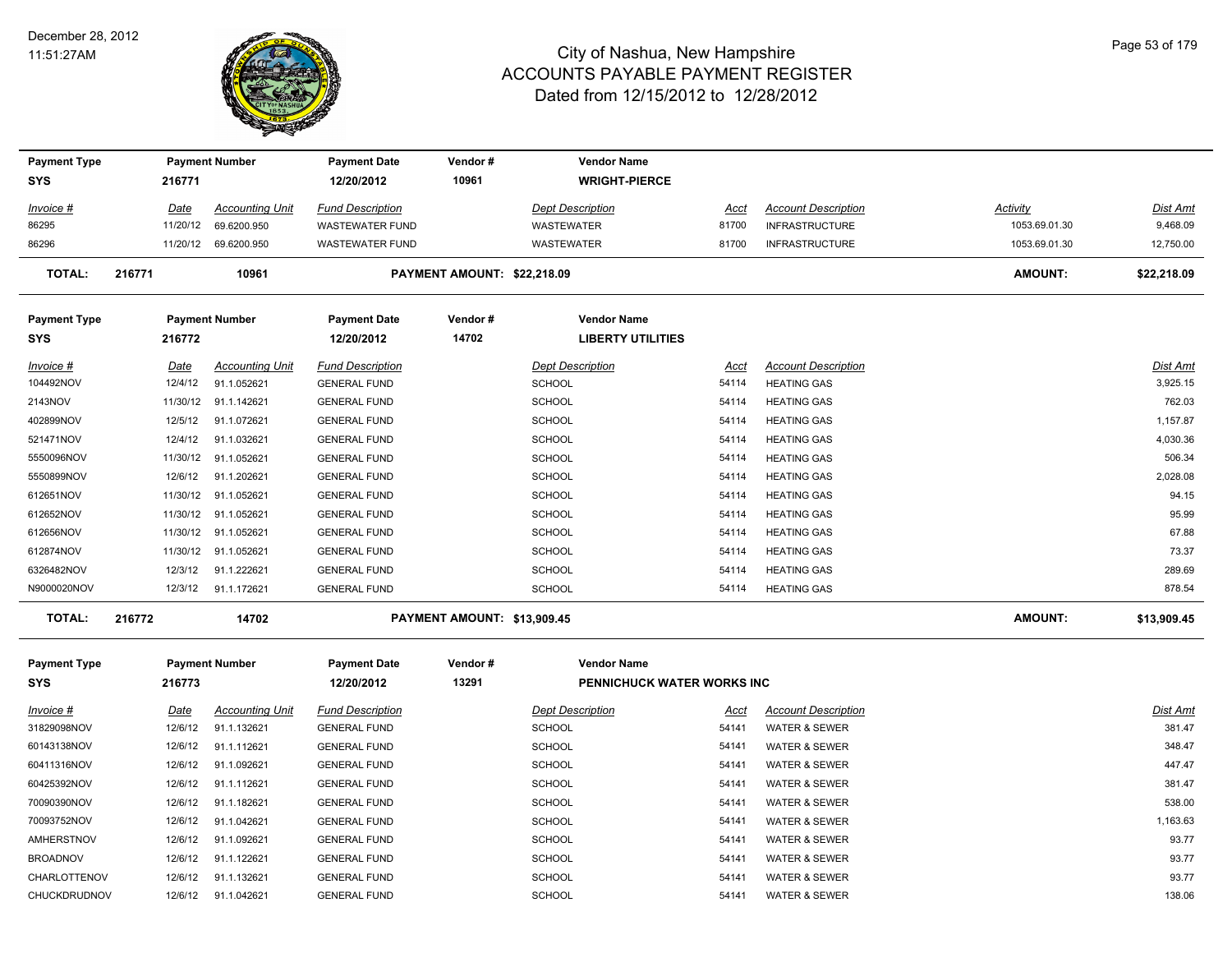

| <b>TOTAL:</b>                     | 216773 |             | 13291                  |                                   | PAYMENT AMOUNT: \$3,679.88  |                                       |                                 |                            | <b>AMOUNT:</b> | \$3,679.88  |
|-----------------------------------|--------|-------------|------------------------|-----------------------------------|-----------------------------|---------------------------------------|---------------------------------|----------------------------|----------------|-------------|
| <b>Payment Type</b><br><b>SYS</b> |        | 216774      | <b>Payment Number</b>  | <b>Payment Date</b><br>12/20/2012 | Vendor#<br>13372            | <b>Vendor Name</b><br><b>PSNH</b>     |                                 |                            |                |             |
| Invoice #                         |        | Date        | <b>Accounting Unit</b> | <b>Fund Description</b>           |                             | <b>Dept Description</b>               | Acct                            | <b>Account Description</b> |                | Dist Amt    |
| G90780570NOV                      |        | 12/4/12     | 91.1.202621            | <b>GENERAL FUND</b>               |                             | <b>SCHOOL</b>                         | 54100                           | <b>ELECTRICITY</b>         |                | 4,099.41    |
| S45751611NOV                      |        | 12/3/12     | 91.1.182621            | <b>GENERAL FUND</b>               |                             | SCHOOL                                | 54100                           | <b>ELECTRICITY</b>         |                | 2,931.79    |
| S89164649NOV                      |        | 12/7/12     | 91.1.122621            | <b>GENERAL FUND</b>               |                             | <b>SCHOOL</b>                         | 54100                           | <b>ELECTRICITY</b>         |                | 3,676.71    |
| W01425354NOV                      |        | 12/4/12     | 91.1.112621            | <b>GENERAL FUND</b>               |                             | <b>SCHOOL</b>                         | 54100                           | <b>ELECTRICITY</b>         |                | 4,656.59    |
| W01868271NOV                      |        |             | 12/10/12 91.1.192621   | <b>GENERAL FUND</b>               |                             | SCHOOL                                | 54100                           | <b>ELECTRICITY</b>         |                | 4,792.58    |
| <b>TOTAL:</b>                     | 216774 |             | 13372                  |                                   | PAYMENT AMOUNT: \$20,157.08 |                                       |                                 |                            | <b>AMOUNT:</b> | \$20,157.08 |
| <b>Payment Type</b>               |        |             | <b>Payment Number</b>  | <b>Payment Date</b>               | Vendor#                     | <b>Vendor Name</b>                    |                                 |                            |                |             |
| <b>SYS</b>                        |        | 216775      |                        | 12/20/2012                        | 10969                       |                                       | <b>EARTHLINK BUSINESS</b>       |                            |                |             |
| Invoice #                         |        | Date        | <b>Accounting Unit</b> | <b>Fund Description</b>           |                             | <b>Dept Description</b>               | <u>Acct</u>                     | <b>Account Description</b> |                | Dist Amt    |
| DEC-12-3993417                    |        | 12/7/12     | 91.1.012621            | <b>GENERAL FUND</b>               |                             | SCHOOL                                | 55109                           | TELEPHONE-VOICE            |                | 5,614.26    |
| <b>TOTAL:</b>                     | 216775 |             | 10969                  |                                   | PAYMENT AMOUNT: \$5,614.26  |                                       |                                 |                            | <b>AMOUNT:</b> | \$5,614.26  |
| <b>Payment Type</b>               |        |             | <b>Payment Number</b>  | <b>Payment Date</b>               | Vendor#                     | <b>Vendor Name</b>                    |                                 |                            |                |             |
| <b>SYS</b>                        |        | 216776      |                        | 12/20/2012                        | 14216                       |                                       | <b>FAIRPOINT COMMUNICATIONS</b> |                            |                |             |
| Invoice #                         |        | <b>Date</b> | <b>Accounting Unit</b> | <b>Fund Description</b>           |                             | <b>Dept Description</b>               | <u>Acct</u>                     | <b>Account Description</b> |                | Dist Amt    |
| DEC-12-6038822332400              |        | 12/6/12     | 91.1.122621            | <b>GENERAL FUND</b>               |                             | <b>SCHOOL</b>                         | 55109                           | TELEPHONE-VOICE            |                | 37.96       |
| <b>TOTAL:</b>                     | 216776 |             | 14216                  |                                   | PAYMENT AMOUNT: \$37.96     |                                       |                                 |                            | <b>AMOUNT:</b> | \$37.96     |
| <b>Payment Type</b><br><b>SYS</b> |        | 216777      | <b>Payment Number</b>  | <b>Payment Date</b><br>12/20/2012 | Vendor#<br>10853            | <b>Vendor Name</b><br><b>GRAINGER</b> |                                 |                            |                |             |
| Invoice #                         |        | Date        | <b>Accounting Unit</b> | <b>Fund Description</b>           |                             | <b>Dept Description</b>               | Acct                            | <b>Account Description</b> |                | Dist Amt    |
| 9009673659                        |        | 12/3/12     | 91.1.222620            | <b>GENERAL FUND</b>               |                             | <b>SCHOOL</b>                         | 61421                           | SUPPLIES, HVAC             |                | 193.74      |
| 9009673667                        |        | 12/3/12     | 91.1.222620            | <b>GENERAL FUND</b>               |                             | <b>SCHOOL</b>                         | 61421                           | SUPPLIES, HVAC             |                | 154.25      |
| 9010307743                        |        | 12/3/12     | 91.1.222620            | <b>GENERAL FUND</b>               |                             | <b>SCHOOL</b>                         | 61421                           | SUPPLIES, HVAC             |                | 22.16       |
| 9011517688                        |        | 12/4/12     | 91.1.222620            | <b>GENERAL FUND</b>               |                             | SCHOOL                                | 61421                           | SUPPLIES, HVAC             |                | 22.64       |
| 9013539037                        |        | 12/6/12     | 91.1.222620            | <b>GENERAL FUND</b>               |                             | SCHOOL                                | 61421                           | SUPPLIES, HVAC             |                | 147.34      |
| 9014486394                        |        | 12/7/12     | 91.1.222620            | <b>GENERAL FUND</b>               |                             | <b>SCHOOL</b>                         | 61421                           | SUPPLIES, HVAC             |                | 22.97       |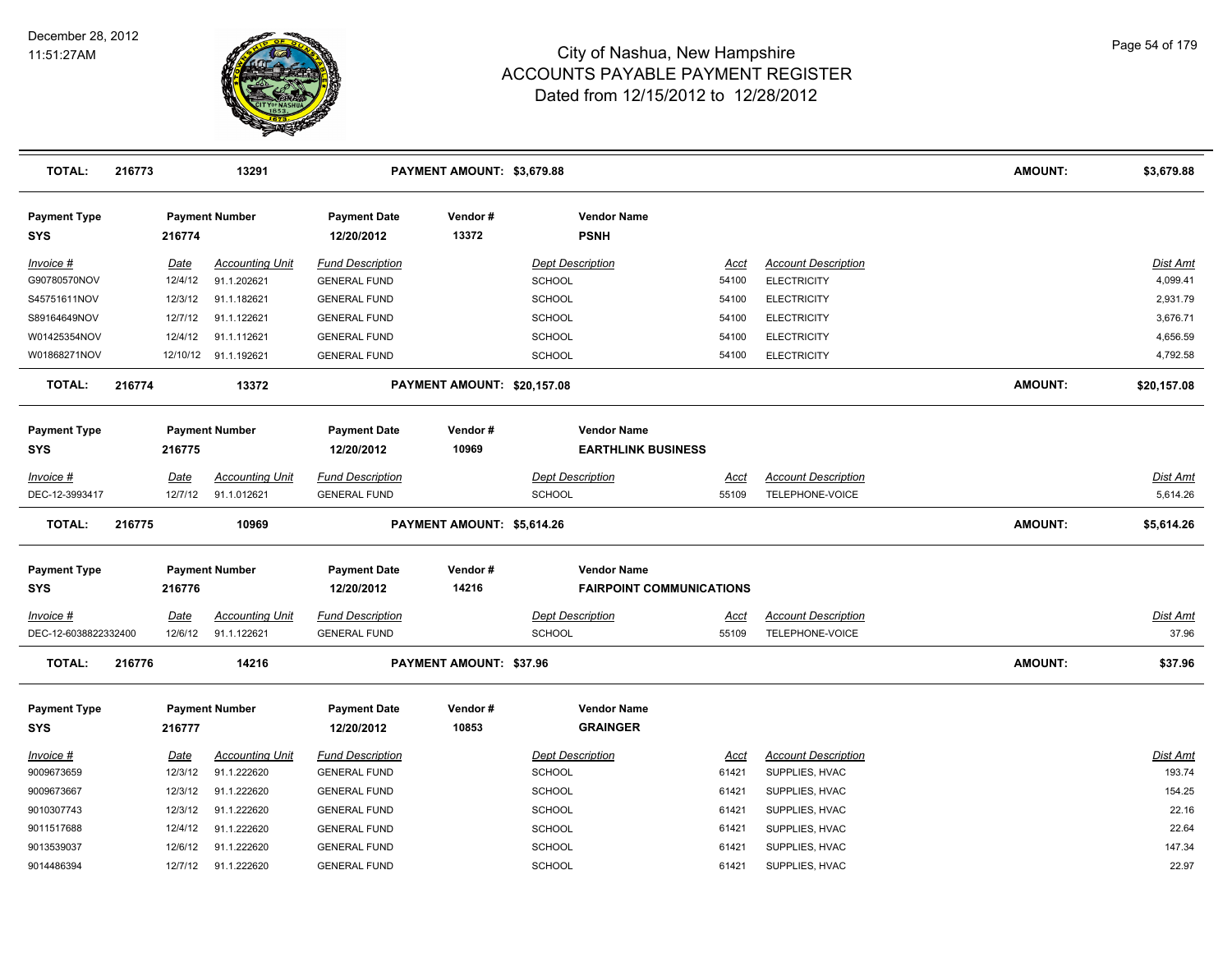

| <b>TOTAL:</b>                     | 216777 |                         | 10853                                          |                                                 | PAYMENT AMOUNT: \$563.10 |                                          |                                                  |                      |                                                                                                       |                                             | <b>AMOUNT:</b> | \$563.10                  |
|-----------------------------------|--------|-------------------------|------------------------------------------------|-------------------------------------------------|--------------------------|------------------------------------------|--------------------------------------------------|----------------------|-------------------------------------------------------------------------------------------------------|---------------------------------------------|----------------|---------------------------|
| <b>Payment Type</b><br><b>SYS</b> |        | 216778                  | <b>Payment Number</b>                          | <b>Payment Date</b><br>12/20/2012               | Vendor#<br>14540         |                                          | <b>Vendor Name</b><br><b>NHASP</b>               |                      |                                                                                                       |                                             |                |                           |
| Invoice #<br>DUES-1               |        | Date                    | <b>Accounting Unit</b><br>12/19/12 91.1.992322 | <b>Fund Description</b><br><b>GENERAL FUND</b>  |                          | <b>Dept Description</b><br>SCHOOL        |                                                  | <b>Acct</b><br>55200 | <b>Account Description</b><br>DUES AND MEMBERSHIPS                                                    |                                             |                | Dist Amt<br>325.00        |
| <b>TOTAL:</b>                     | 216778 |                         | 14540                                          |                                                 | PAYMENT AMOUNT: \$325.00 |                                          |                                                  |                      |                                                                                                       |                                             | <b>AMOUNT:</b> | \$325.00                  |
| <b>Payment Type</b><br><b>SYS</b> |        | 216779                  | <b>Payment Number</b>                          | <b>Payment Date</b><br>12/20/2012               | Vendor#<br>13861         |                                          | <b>Vendor Name</b><br><b>WATER CHEMICALS INC</b> |                      |                                                                                                       | <b>Payee Name</b><br><b>METRO GROUP INC</b> |                |                           |
| Invoice #<br>PI 336920            |        | Date                    | <b>Accounting Unit</b><br>11/20/12 91.1.222620 | <b>Fund Description</b><br><b>GENERAL FUND</b>  |                          | <b>Dept Description</b><br><b>SCHOOL</b> |                                                  | Acct<br>53628        | <b>Account Description</b><br><b>CONTRACT SERVICES</b>                                                |                                             |                | Dist Amt<br>74.88         |
| <b>TOTAL:</b>                     | 216779 |                         | 13861                                          |                                                 | PAYMENT AMOUNT: \$74.88  |                                          |                                                  |                      |                                                                                                       |                                             | <b>AMOUNT:</b> | \$74.88                   |
| <b>Payment Type</b><br><b>SYS</b> |        | 216780                  | <b>Payment Number</b>                          | <b>Payment Date</b><br>12/20/2012               | Vendor#<br>12532         |                                          | <b>Vendor Name</b><br>A - Z QUALITY REPAIR       |                      |                                                                                                       |                                             |                |                           |
| $Invoice$ #<br>1020               |        | <b>Date</b><br>12/10/12 | <b>Accounting Unit</b><br>91.1.222620          | <b>Fund Description</b><br><b>GENERAL FUND</b>  |                          | <b>Dept Description</b><br><b>SCHOOL</b> |                                                  | Acct<br>54487        | <b>Account Description</b><br><b>EQUIPMENT REPAIRS &amp;</b><br>MAINTENANCE                           |                                             |                | <b>Dist Amt</b><br>180.00 |
| 1021<br>1023                      |        |                         | 12/10/12 91.1.222620<br>12/11/12 91.1.222620   | <b>GENERAL FUND</b><br><b>GENERAL FUND</b>      |                          | <b>SCHOOL</b><br>SCHOOL                  |                                                  | 54487<br>54487       | <b>EQUIPMENT REPAIRS &amp;</b><br>MAINTENANCE<br><b>EQUIPMENT REPAIRS &amp;</b><br><b>MAINTENANCE</b> |                                             |                | 247.50<br>400.00          |
| <b>TOTAL:</b>                     | 216780 |                         | 12532                                          |                                                 | PAYMENT AMOUNT: \$827.50 |                                          |                                                  |                      |                                                                                                       |                                             | <b>AMOUNT:</b> | \$827.50                  |
| <b>Payment Type</b><br><b>SYS</b> |        | 216781                  | <b>Payment Number</b>                          | <b>Payment Date</b><br>12/20/2012               | Vendor#<br>13946         |                                          | <b>Vendor Name</b><br><b>AC MOORE INC</b>        |                      |                                                                                                       | Payee Name<br><b>AC MOORE</b>               |                |                           |
| Invoice #<br>1519                 |        | Date<br>12/5/12         | <b>Accounting Unit</b><br>91.1.041370          | <b>Fund Description</b><br><b>GENERAL FUND</b>  |                          | <b>Dept Description</b><br>SCHOOL        |                                                  | <u>Acct</u><br>61135 | <b>Account Description</b><br><b>EDUCATIONAL SUPPLIES</b>                                             |                                             |                | Dist Amt<br>50.48         |
| <b>TOTAL:</b>                     | 216781 |                         | 13946                                          |                                                 | PAYMENT AMOUNT: \$50.48  |                                          |                                                  |                      |                                                                                                       |                                             | <b>AMOUNT:</b> | \$50.48                   |
| <b>Payment Type</b><br><b>SYS</b> |        | 216782                  | <b>Payment Number</b>                          | <b>Payment Date</b><br>12/20/2012               | Vendor#<br>13946         |                                          | <b>Vendor Name</b><br><b>AC MOORE INC</b>        |                      |                                                                                                       |                                             |                |                           |
| $Invoice$ #<br>1001               |        | Date<br>12/3/12         | <b>Accounting Unit</b><br>91.2222.991490       | <b>Fund Description</b><br>AFTER SCHOOL PROGRAM |                          | <b>Dept Description</b><br><b>SCHOOL</b> |                                                  | Acct<br>61299        | <b>Account Description</b><br>MISCELLANEOUS SUPPLIES                                                  |                                             | Activity       | Dist Amt<br>42.39         |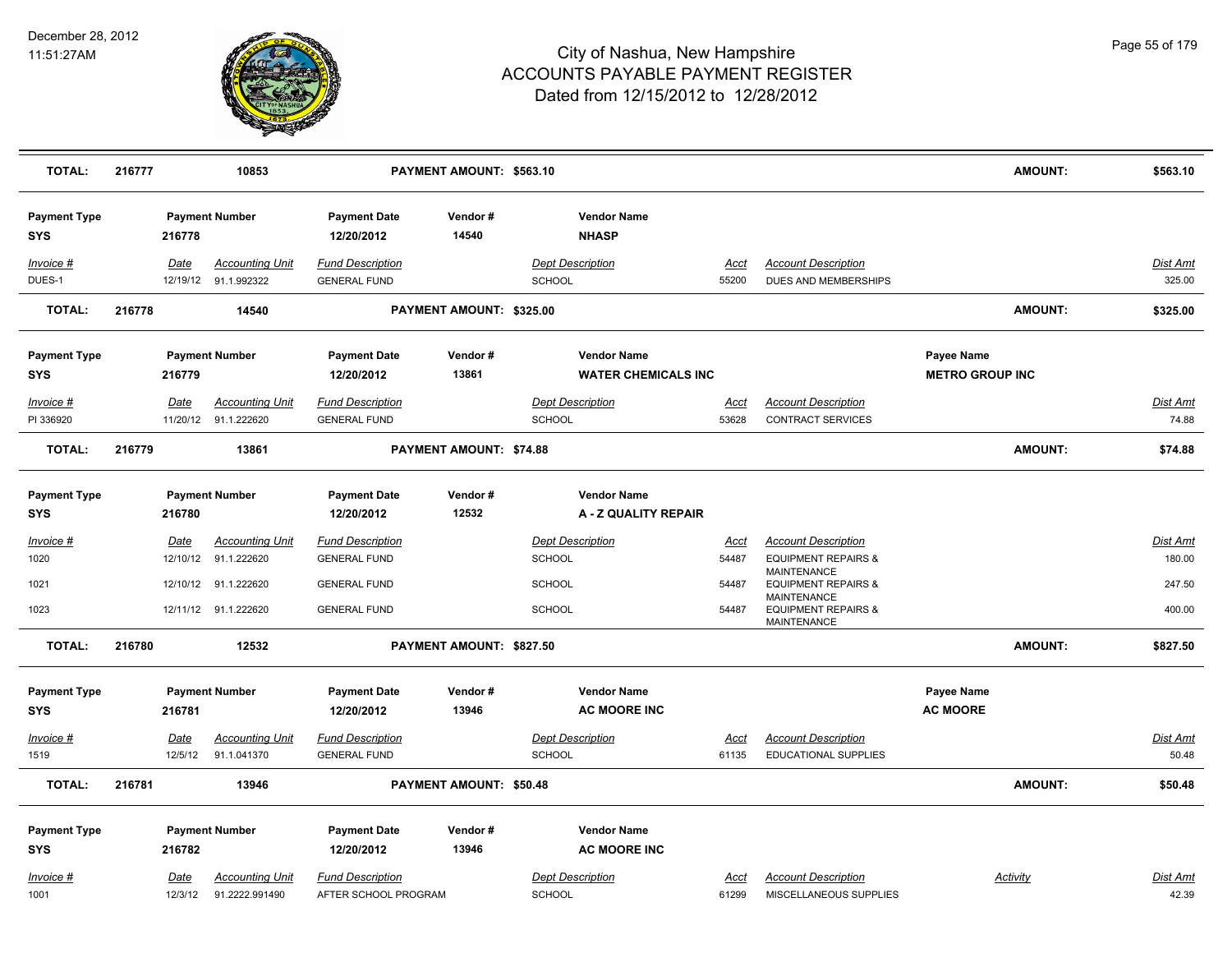

| 1876                  | 12/6/12         | 91.2222.991490                        | AFTER SCHOOL PROGRAM                           |                             | <b>SCHOOL</b>                     | 61299         | MISCELLANEOUS SUPPLIES                                    |                          | 161.05                       |
|-----------------------|-----------------|---------------------------------------|------------------------------------------------|-----------------------------|-----------------------------------|---------------|-----------------------------------------------------------|--------------------------|------------------------------|
| 2188                  | 12/10/12        | 91.3800.991490                        | SCHOOL GRANTS FUND                             |                             | <b>SCHOOL</b>                     | 61299         | MISCELLANEOUS SUPPLIES                                    | 91.03463.991490          | 4.28                         |
| 3660                  | 12/13/12        | 91.3800.991490                        | <b>SCHOOL GRANTS FUND</b>                      |                             | <b>SCHOOL</b>                     | 61299         | MISCELLANEOUS SUPPLIES                                    | 91.03463.991490          | 25.95                        |
| 5156                  | 12/6/12         | 91.3800.991490                        | SCHOOL GRANTS FUND                             |                             | <b>SCHOOL</b>                     | 61299         | MISCELLANEOUS SUPPLIES                                    | 91.03463.991490          | 31.23                        |
| 5554                  | 12/10/12        | 91.3800.991490                        | <b>SCHOOL GRANTS FUND</b>                      |                             | <b>SCHOOL</b>                     | 61299         | MISCELLANEOUS SUPPLIES                                    | 91.03463.991490          | 20.30                        |
| 7126                  | 12/10/12        | 91.3800.991490                        | <b>SCHOOL GRANTS FUND</b>                      |                             | <b>SCHOOL</b>                     | 61299         | MISCELLANEOUS SUPPLIES                                    | 91.03463.991490          | 11.00                        |
| 7314                  |                 | 12/11/12  91.3800.991490              | SCHOOL GRANTS FUND                             |                             | SCHOOL                            | 61299         | MISCELLANEOUS SUPPLIES                                    | 91.03463.991490          | $-5.94$                      |
| <b>TOTAL:</b>         | 216782          | 13946                                 |                                                | PAYMENT AMOUNT: \$290.26    |                                   |               |                                                           | <b>AMOUNT:</b>           | \$290.26                     |
| Payment Type          |                 | <b>Payment Number</b>                 | <b>Payment Date</b>                            | Vendor#                     | <b>Vendor Name</b>                |               |                                                           |                          |                              |
| SYS                   | 216783          |                                       | 12/20/2012                                     | 13950                       | <b>ACE PRINTING CO</b>            |               |                                                           |                          |                              |
|                       |                 |                                       |                                                |                             |                                   |               |                                                           |                          |                              |
| Invoice #             | Date            | <b>Accounting Unit</b>                | <b>Fund Description</b>                        |                             | <b>Dept Description</b>           | Acct          | <b>Account Description</b>                                |                          | Dist Amt                     |
| 28076                 | 12/4/12         | 91.2100.993120                        | <b>FOOD SERVICES</b>                           |                             | <b>SCHOOL</b>                     | 55600         | <b>PRINTING</b>                                           |                          | 455.00                       |
| <b>TOTAL:</b>         | 216783          | 13950                                 |                                                | PAYMENT AMOUNT: \$455.00    |                                   |               |                                                           | <b>AMOUNT:</b>           | \$455.00                     |
| <b>Payment Type</b>   |                 | <b>Payment Number</b>                 | <b>Payment Date</b>                            | Vendor#                     | <b>Vendor Name</b>                |               |                                                           | Payee Name               |                              |
| SYS                   | 216784          |                                       | 12/20/2012                                     | 15402                       | <b>ADTECH</b>                     |               |                                                           | <b>ADTECH SYTEMS INC</b> |                              |
|                       |                 |                                       |                                                |                             |                                   |               |                                                           |                          |                              |
| Invoice #             | Date            | <b>Accounting Unit</b>                | <b>Fund Description</b>                        |                             | <b>Dept Description</b>           | Acct          | <b>Account Description</b>                                |                          | Dist Amt                     |
| 224079                | 12/3/12         | TF91.7565.17                          | <b>SCHOOL RELATED</b><br>PROGRAMS-ETF          |                             | <b>SCHOOL</b>                     | 71999         | MISCELLANEOUS EQUIPMENT                                   |                          | 1,370.00                     |
| <b>TOTAL:</b>         | 216784          | 15402                                 |                                                | PAYMENT AMOUNT: \$1,370.00  |                                   |               |                                                           | <b>AMOUNT:</b>           | \$1,370.00                   |
| Payment Type          |                 | <b>Payment Number</b>                 | <b>Payment Date</b>                            | Vendor#                     | <b>Vendor Name</b>                |               |                                                           |                          |                              |
| SYS                   | 216785          |                                       | 12/20/2012                                     | 13956                       | <b>ADULT LEARNING CENTER</b>      |               |                                                           |                          |                              |
|                       |                 |                                       |                                                |                             |                                   |               |                                                           |                          |                              |
| Invoice #<br>NOV-2012 | Date<br>11/1/12 | <b>Accounting Unit</b><br>91.1.991110 | <b>Fund Description</b><br><b>GENERAL FUND</b> |                             | <b>Dept Description</b><br>SCHOOL | Acct<br>53600 | <b>Account Description</b><br><b>INSTRUCTION SERVICES</b> |                          | <u>Dist Amt</u><br>27,810.00 |
|                       |                 |                                       |                                                |                             |                                   |               |                                                           |                          |                              |
| <b>TOTAL:</b>         | 216785          | 13956                                 |                                                | PAYMENT AMOUNT: \$27,810.00 |                                   |               |                                                           | <b>AMOUNT:</b>           | \$27,810.00                  |
| <b>Payment Type</b>   |                 | <b>Payment Number</b>                 | <b>Payment Date</b>                            | Vendor#                     | <b>Vendor Name</b>                |               |                                                           |                          |                              |
| <b>SYS</b>            | 216786          |                                       | 12/20/2012                                     | 12289                       | AFFILIATED HVAC SERVICES LLC      |               |                                                           |                          |                              |
| <u>Invoice #</u>      | <u>Date</u>     | <b>Accounting Unit</b>                | <b>Fund Description</b>                        |                             | <b>Dept Description</b>           | <u>Acct</u>   | <b>Account Description</b>                                |                          | Dist Amt                     |
| 31674                 | 11/7/12         | 91.2100.993120                        | <b>FOOD SERVICES</b>                           |                             | SCHOOL                            | 54487         | <b>EQUIPMENT REPAIRS &amp;</b>                            |                          | 80.50                        |
|                       |                 |                                       |                                                |                             |                                   |               | <b>MAINTENANCE</b>                                        |                          |                              |
| 31881                 | 12/6/12         | 91.2100.993120                        | <b>FOOD SERVICES</b>                           |                             | <b>SCHOOL</b>                     | 54487         | <b>EQUIPMENT REPAIRS &amp;</b><br><b>MAINTENANCE</b>      |                          | 110.00                       |
| 32053                 |                 | 12/10/12 91.2100.993120               | <b>FOOD SERVICES</b>                           |                             | SCHOOL                            | 54487         | <b>EQUIPMENT REPAIRS &amp;</b><br><b>MAINTENANCE</b>      |                          | 88.00                        |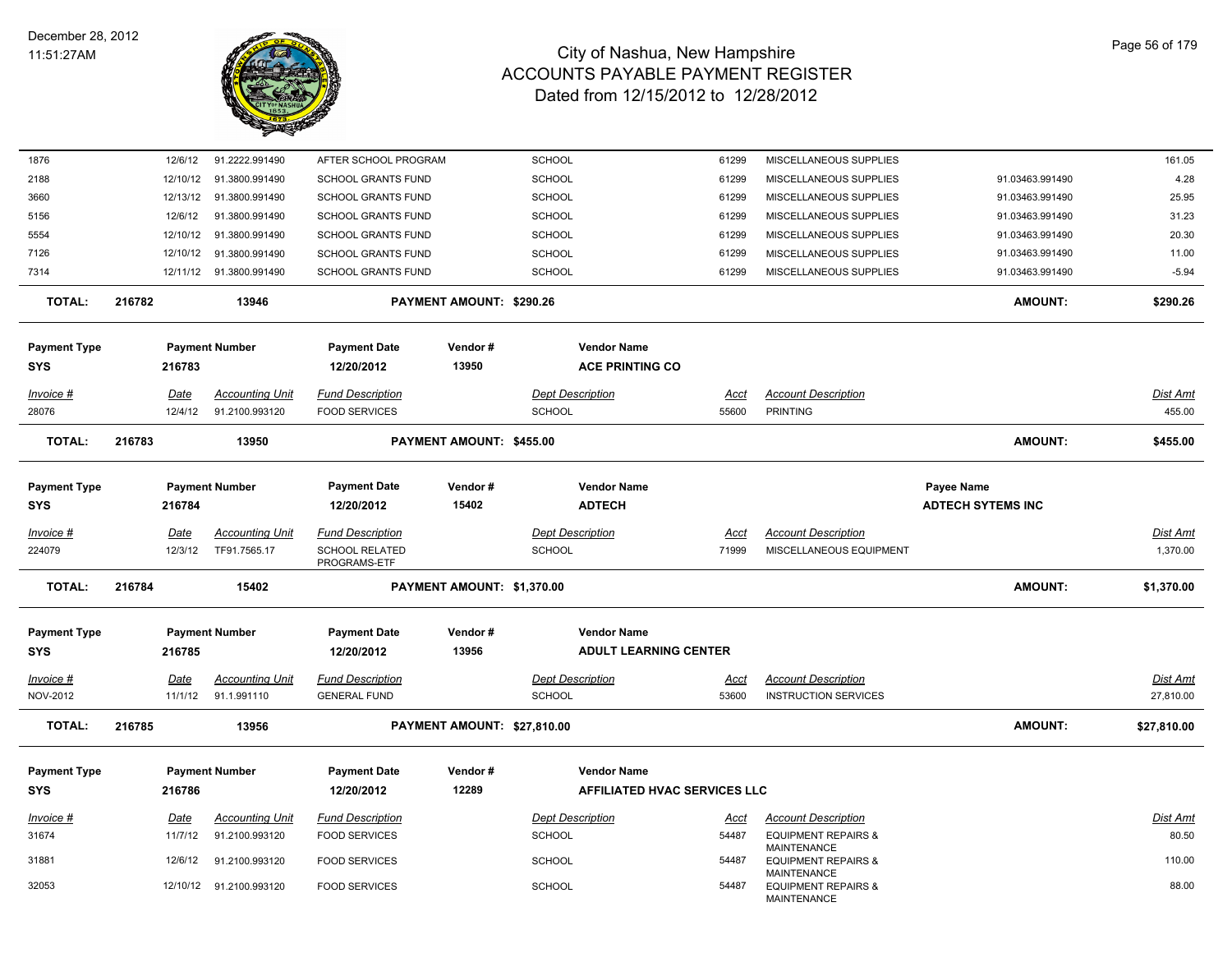

| <b>TOTAL:</b>                     | 216786 |             | 12289                  |                                   | PAYMENT AMOUNT: \$278.50   |                                                |                                           |                             | <b>AMOUNT:</b> | \$278.50        |
|-----------------------------------|--------|-------------|------------------------|-----------------------------------|----------------------------|------------------------------------------------|-------------------------------------------|-----------------------------|----------------|-----------------|
| <b>Payment Type</b><br><b>SYS</b> |        | 216787      | <b>Payment Number</b>  | <b>Payment Date</b><br>12/20/2012 | Vendor#<br>12295           | <b>Vendor Name</b><br>AIREX FILTER CORPORATION |                                           |                             |                |                 |
| Invoice #                         |        | Date        | <b>Accounting Unit</b> | <b>Fund Description</b>           |                            | <b>Dept Description</b>                        | <u>Acct</u>                               | <b>Account Description</b>  |                | <b>Dist Amt</b> |
| 190050                            |        | 12/4/12     | 91.1.222620            | <b>GENERAL FUND</b>               |                            | <b>SCHOOL</b>                                  | 61421                                     | SUPPLIES, HVAC              |                | 9.76            |
| 190051                            |        | 12/4/12     | 91.1.222620            | <b>GENERAL FUND</b>               |                            | <b>SCHOOL</b>                                  | 61421                                     | SUPPLIES, HVAC              |                | 15.58           |
| 190052                            |        | 12/4/12     | 91.1.222620            | <b>GENERAL FUND</b>               |                            | <b>SCHOOL</b>                                  | 61421                                     | SUPPLIES, HVAC              |                | 1,816.40        |
| 190053                            |        | 12/4/12     | 91.1.222620            | <b>GENERAL FUND</b>               |                            | SCHOOL                                         | 61421                                     | SUPPLIES, HVAC              |                | 1,702.50        |
| <b>TOTAL:</b>                     | 216787 |             | 12295                  |                                   | PAYMENT AMOUNT: \$3,544.24 |                                                |                                           |                             | <b>AMOUNT:</b> | \$3,544.24      |
| <b>Payment Type</b>               |        |             | <b>Payment Number</b>  | <b>Payment Date</b>               | Vendor#                    | <b>Vendor Name</b>                             |                                           |                             |                |                 |
| <b>SYS</b>                        |        | 216788      |                        | 12/20/2012                        | 13959                      | <b>ALARMAX DISTRIBUTORS INC</b>                |                                           |                             |                |                 |
| Invoice #                         |        | Date        | <b>Accounting Unit</b> | <b>Fund Description</b>           |                            | <b>Dept Description</b>                        | Acct                                      | <b>Account Description</b>  |                | Dist Amt        |
| 425648                            |        | 11/27/12    | 91.1.222620            | <b>GENERAL FUND</b>               |                            | SCHOOL                                         | 61407                                     | SUPPLIES, ELECTRICAL        |                | 285.00          |
| 427597                            |        |             | 11/30/12 91.1.222620   | <b>GENERAL FUND</b>               |                            | <b>SCHOOL</b>                                  | 61407                                     | SUPPLIES, ELECTRICAL        |                | 430.88          |
| <b>TOTAL:</b>                     | 216788 |             | 13959                  |                                   | PAYMENT AMOUNT: \$715.88   |                                                |                                           |                             | <b>AMOUNT:</b> | \$715.88        |
| <b>Payment Type</b>               |        |             | <b>Payment Number</b>  | <b>Payment Date</b>               | Vendor#                    | <b>Vendor Name</b>                             |                                           |                             |                |                 |
| <b>SYS</b>                        |        | 216789      |                        | 12/20/2012                        | 15568                      |                                                | <b>AMERICAN DRIVER &amp; TRAFFIC SAFE</b> |                             |                |                 |
| Invoice #                         |        | <u>Date</u> | <b>Accounting Unit</b> | <b>Fund Description</b>           |                            | <b>Dept Description</b>                        | <u>Acct</u>                               | <b>Account Description</b>  |                | <b>Dist Amt</b> |
| 634901219845197500                |        | 12/3/12     | 91.2201.041490         | DRIVERS EDUCATION                 |                            | SCHOOL                                         | 61875                                     | <b>BOOKS</b>                |                | 190.00          |
| <b>TOTAL:</b>                     | 216789 |             | 15568                  |                                   | PAYMENT AMOUNT: \$190.00   |                                                |                                           |                             | <b>AMOUNT:</b> | \$190.00        |
| <b>Payment Type</b>               |        |             | <b>Payment Number</b>  | <b>Payment Date</b>               | Vendor#                    | <b>Vendor Name</b>                             |                                           |                             |                |                 |
| <b>SYS</b>                        |        | 216790      |                        | 12/20/2012                        | 13971                      |                                                | <b>AMERICAN SECURITY &amp; FIRE PROTE</b> |                             |                |                 |
| Invoice #                         |        | Date        | <b>Accounting Unit</b> | <b>Fund Description</b>           |                            | <b>Dept Description</b>                        | Acct                                      | <b>Account Description</b>  |                | Dist Amt        |
| <b>NOV27-12</b>                   |        |             | 11/27/12 91.1.222620   | <b>GENERAL FUND</b>               |                            | SCHOOL                                         | 61407                                     | SUPPLIES, ELECTRICAL        |                | 210.00          |
| <b>TOTAL:</b>                     | 216790 |             | 13971                  |                                   | PAYMENT AMOUNT: \$210.00   |                                                |                                           |                             | <b>AMOUNT:</b> | \$210.00        |
| <b>Payment Type</b>               |        |             | <b>Payment Number</b>  | <b>Payment Date</b>               | Vendor#                    | <b>Vendor Name</b>                             |                                           |                             |                |                 |
| <b>SYS</b>                        |        | 216791      |                        | 12/20/2012                        | 11449                      | <b>APPLE INC</b>                               |                                           |                             |                |                 |
| Invoice #                         |        | <b>Date</b> | <b>Accounting Unit</b> | <b>Fund Description</b>           |                            | <b>Dept Description</b>                        | <u>Acct</u>                               | <b>Account Description</b>  |                | Dist Amt        |
| 4218113824                        |        | 12/3/12     | 91.1.051160            | <b>GENERAL FUND</b>               |                            | <b>SCHOOL</b>                                  | 61135                                     | <b>EDUCATIONAL SUPPLIES</b> |                | 199.00          |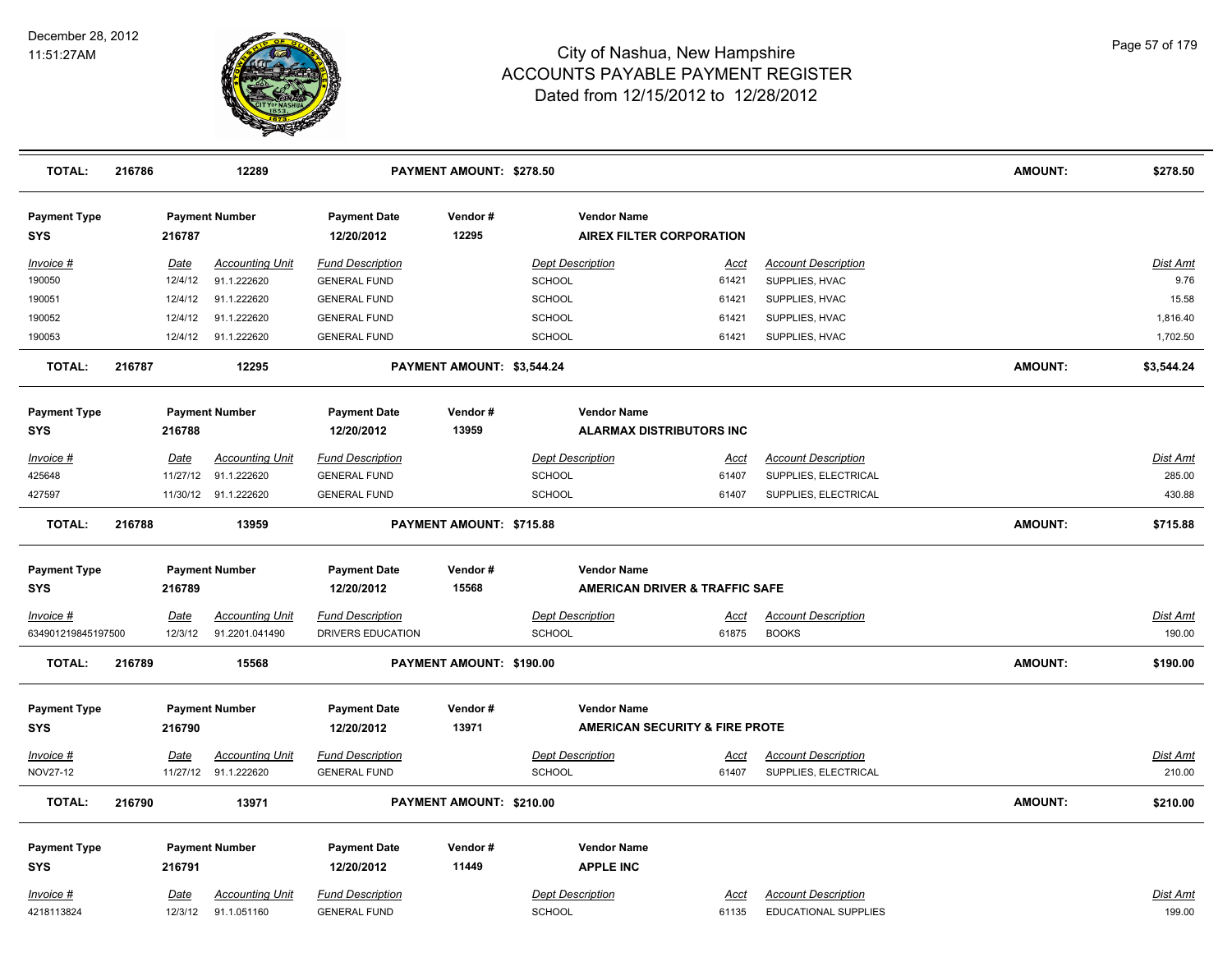

| <b>TOTAL:</b>                     | 216791 |             | 11449                  |                                   | PAYMENT AMOUNT: \$199.00       |                                            |             |                                     | <b>AMOUNT:</b> | \$199.00        |
|-----------------------------------|--------|-------------|------------------------|-----------------------------------|--------------------------------|--------------------------------------------|-------------|-------------------------------------|----------------|-----------------|
| <b>Payment Type</b><br>SYS        |        | 216792      | <b>Payment Number</b>  | <b>Payment Date</b><br>12/20/2012 | Vendor#<br>11449               | <b>Vendor Name</b><br><b>APPLE INC</b>     |             |                                     |                |                 |
| Invoice #                         |        | Date        | <b>Accounting Unit</b> | <b>Fund Description</b>           |                                | <b>Dept Description</b>                    | Acct        | <b>Account Description</b>          |                | Dist Amt        |
| 1800350085                        |        | 11/15/12    | 91.1.992212            | <b>GENERAL FUND</b>               |                                | <b>SCHOOL</b>                              | 71999       | MISCELLANEOUS EQUIPMENT             |                | 4,500.00        |
| 4218636934                        |        | 12/5/12     | 91.1.121160            | <b>GENERAL FUND</b>               |                                | <b>SCHOOL</b>                              | 61135       | EDUCATIONAL SUPPLIES                |                | 117.00          |
| 4600589111                        |        |             | 10/25/12 91.1.051160   | <b>GENERAL FUND</b>               |                                | SCHOOL                                     | 71221       | <b>COMPUTER EQUIPMENT</b>           |                | $-699.00$       |
| <b>TOTAL:</b>                     | 216792 |             | 11449                  |                                   | PAYMENT AMOUNT: \$3,918.00     |                                            |             |                                     | <b>AMOUNT:</b> | \$3,918.00      |
| <b>Payment Type</b><br>SYS        |        | 216793      | <b>Payment Number</b>  | <b>Payment Date</b><br>12/20/2012 | Vendor#<br>12343               | <b>Vendor Name</b><br><b>ARCSOURCE INC</b> |             |                                     |                |                 |
| Invoice #                         |        | Date        | <b>Accounting Unit</b> | <b>Fund Description</b>           |                                | <b>Dept Description</b>                    | Acct        | <b>Account Description</b>          |                | Dist Amt        |
| 689894                            |        |             | 11/30/12 91.1.222620   | <b>GENERAL FUND</b>               |                                | SCHOOL                                     | 61421       | SUPPLIES, HVAC                      |                | 63.00           |
| <b>TOTAL:</b>                     | 216793 |             | 12343                  |                                   | PAYMENT AMOUNT: \$63.00        |                                            |             |                                     | <b>AMOUNT:</b> | \$63.00         |
| <b>Payment Type</b><br><b>SYS</b> |        | 216794      | <b>Payment Number</b>  | <b>Payment Date</b><br>12/20/2012 | Vendor#<br>12349               | <b>Vendor Name</b><br><b>ASCD</b>          |             |                                     |                |                 |
| Invoice #                         |        | <b>Date</b> | <b>Accounting Unit</b> | <b>Fund Description</b>           |                                | <b>Dept Description</b>                    | <u>Acct</u> | <b>Account Description</b>          |                | Dist Amt        |
| 11039561                          |        |             | 11/27/12 91.1.092410   | <b>GENERAL FUND</b>               |                                | SCHOOL                                     | 55200       | DUES AND MEMBERSHIPS                |                | 89.00           |
| <b>TOTAL:</b>                     | 216794 |             | 12349                  |                                   | <b>PAYMENT AMOUNT: \$89.00</b> |                                            |             |                                     | <b>AMOUNT:</b> | \$89.00         |
| <b>Payment Type</b>               |        |             | <b>Payment Number</b>  | <b>Payment Date</b>               | Vendor#                        | <b>Vendor Name</b>                         |             |                                     |                |                 |
| SYS                               |        | 216795      |                        | 12/20/2012                        | 13995                          | <b>EVA AXNE</b>                            |             |                                     |                |                 |
| Invoice #                         |        | Date        | <b>Accounting Unit</b> | <b>Fund Description</b>           |                                | <b>Dept Description</b>                    | <u>Acct</u> | <b>Account Description</b>          |                | <b>Dist Amt</b> |
| <b>NOV MILE</b>                   |        | 12/1/12     | 91.2100.063120         | <b>FOOD SERVICES</b>              |                                | SCHOOL                                     | 55307       | MILEAGE REIMBURSEMENTS              |                | 19.57           |
| <b>NOV MILE</b>                   |        | 12/1/12     | 91.2100.143120         | <b>FOOD SERVICES</b>              |                                | SCHOOL                                     | 55307       | MILEAGE REIMBURSEMENTS              |                | 19.56           |
| <b>NOV MILE</b>                   |        | 12/1/12     | 91.2100.173120         | <b>FOOD SERVICES</b>              |                                | <b>SCHOOL</b>                              | 55307       | MILEAGE REIMBURSEMENTS              |                | 19.56           |
| <b>TOTAL:</b>                     | 216795 |             | 13995                  |                                   | PAYMENT AMOUNT: \$58.69        |                                            |             |                                     | <b>AMOUNT:</b> | \$58.69         |
| <b>Payment Type</b>               |        |             | <b>Payment Number</b>  | <b>Payment Date</b>               | Vendor#                        | <b>Vendor Name</b>                         |             |                                     |                |                 |
| <b>SYS</b>                        |        | 216796      |                        | 12/20/2012                        | 12358                          | <b>B &amp; S LOCKSMITHS INC</b>            |             |                                     |                |                 |
| Invoice #                         |        | Date        | <b>Accounting Unit</b> | <b>Fund Description</b>           |                                | <b>Dept Description</b>                    | Acct        | <b>Account Description</b>          |                | Dist Amt        |
| 24495                             |        | 12/5/12     | 91.1.222620            | <b>GENERAL FUND</b>               |                                | SCHOOL                                     | 54280       | <b>BUILDING/GROUNDS MAINTENANCE</b> |                | 84.09           |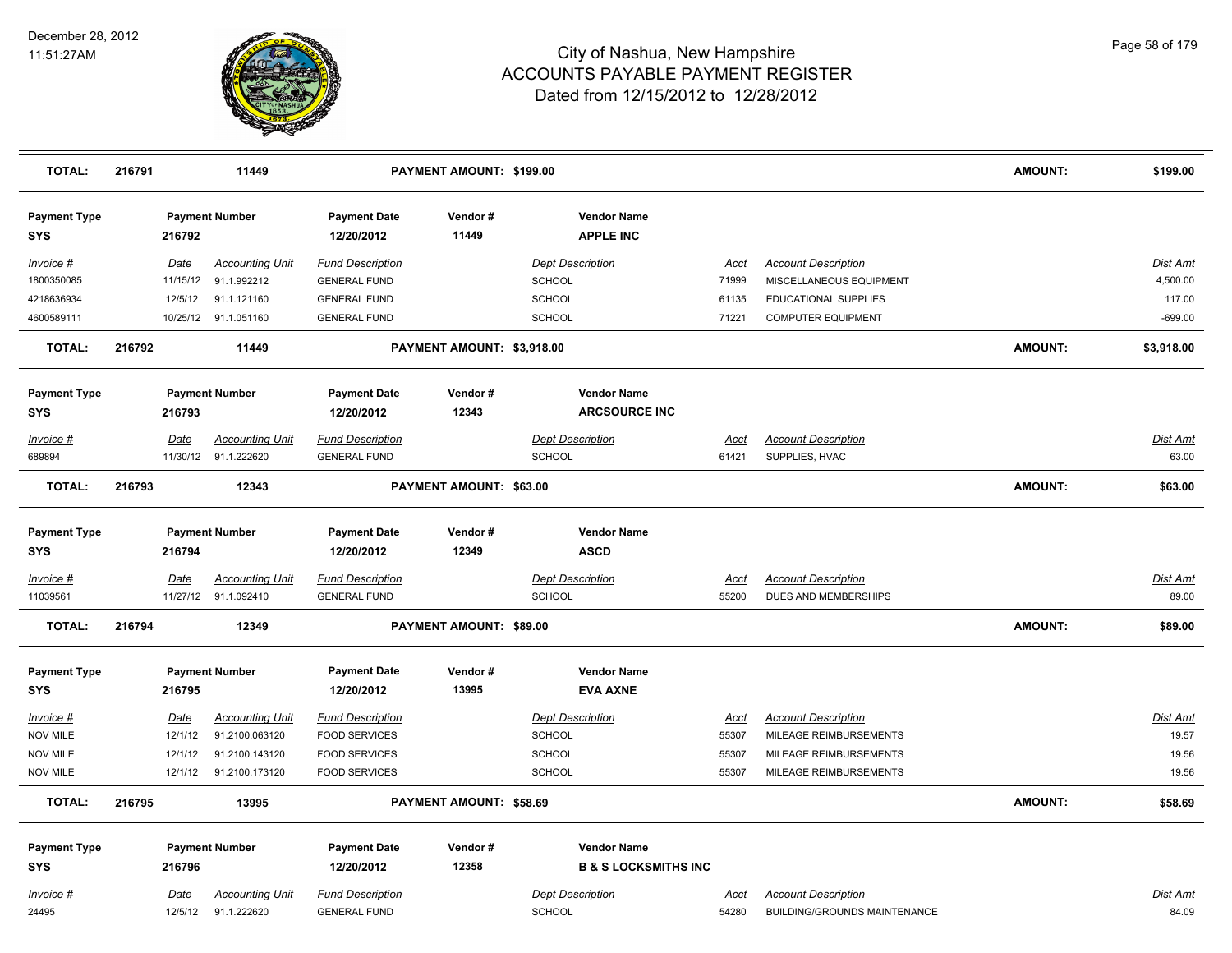

| <b>TOTAL:</b>                     | 216800 |                         | 12386                                    |                                                      | PAYMENT AMOUNT: \$16.40    |                                                           |                      |                                                                                    | <b>AMOUNT:</b>                     | \$16.40                   |
|-----------------------------------|--------|-------------------------|------------------------------------------|------------------------------------------------------|----------------------------|-----------------------------------------------------------|----------------------|------------------------------------------------------------------------------------|------------------------------------|---------------------------|
| Invoice #<br>3348063              |        | Date<br>12/7/12         | <b>Accounting Unit</b><br>91.1.222620    | <b>Fund Description</b><br><b>GENERAL FUND</b>       |                            | <b>Dept Description</b><br><b>SCHOOL</b>                  | Acct<br>61421        | <b>Account Description</b><br>SUPPLIES, HVAC                                       |                                    | Dist Amt<br>16.40         |
| <b>Payment Type</b><br><b>SYS</b> |        | 216800                  | <b>Payment Number</b>                    | <b>Payment Date</b><br>12/20/2012                    | Vendor#<br>12386           | <b>Vendor Name</b><br><b>BEARINGS SPECIALTY CO INC</b>    |                      |                                                                                    |                                    |                           |
| <b>TOTAL:</b>                     | 216799 |                         | 12378                                    |                                                      | PAYMENT AMOUNT: \$627.18   |                                                           |                      |                                                                                    | AMOUNT:                            | \$627.18                  |
| 28627                             |        |                         | 11/27/12 91.2100.993120                  | <b>FOOD SERVICES</b>                                 |                            | <b>SCHOOL</b>                                             | 54487                | <b>EQUIPMENT REPAIRS &amp;</b><br><b>MAINTENANCE</b>                               |                                    | 182.19                    |
| $Invoice$ #<br>28563              |        | Date<br>11/15/12        | <b>Accounting Unit</b><br>91.2100.993120 | <b>Fund Description</b><br><b>FOOD SERVICES</b>      |                            | <b>Dept Description</b><br>SCHOOL                         | <u>Acct</u><br>54487 | <b>Account Description</b><br><b>EQUIPMENT REPAIRS &amp;</b><br><b>MAINTENANCE</b> |                                    | <b>Dist Amt</b><br>444.99 |
| <b>Payment Type</b><br><b>SYS</b> |        | 216799                  | <b>Payment Number</b>                    | <b>Payment Date</b><br>12/20/2012                    | Vendor#<br>12378           | <b>Vendor Name</b><br><b>BASSETT SERVICES CORPORATION</b> |                      |                                                                                    |                                    |                           |
| <b>TOTAL:</b>                     | 216798 |                         | 12369                                    |                                                      | PAYMENT AMOUNT: \$1,259.55 |                                                           |                      |                                                                                    | AMOUNT:                            | \$1,259.55                |
| 2461361                           |        |                         | 12/5/12 91.1.071210                      | <b>GENERAL FUND</b>                                  |                            | SCHOOL                                                    | 61135                | <b>EDUCATIONAL SUPPLIES</b>                                                        |                                    | 27.94                     |
| 2460683<br>2460686                |        | 12/4/12<br>12/4/12      | 91.1.031160<br>91.1.131128               | <b>GENERAL FUND</b><br><b>GENERAL FUND</b>           |                            | <b>SCHOOL</b><br>SCHOOL                                   | 61135<br>61875       | <b>EDUCATIONAL SUPPLIES</b><br><b>BOOKS</b>                                        |                                    | 155.48<br>1,030.82        |
| Invoice #<br>2459242              |        | Date<br>12/1/12         | <b>Accounting Unit</b><br>91.3800.992210 | <b>Fund Description</b><br><b>SCHOOL GRANTS FUND</b> |                            | <b>Dept Description</b><br><b>SCHOOL</b>                  | <u>Acct</u><br>61875 | <b>Account Description</b><br><b>BOOKS</b>                                         | Activity<br>91.03502.992210        | <b>Dist Amt</b><br>45.31  |
| <b>Payment Type</b><br><b>SYS</b> |        | 216798                  | <b>Payment Number</b>                    | <b>Payment Date</b><br>12/20/2012                    | Vendor#<br>12369           | <b>Vendor Name</b><br><b>BARNES &amp; NOBLE INC</b>       |                      |                                                                                    |                                    |                           |
| <b>TOTAL:</b>                     | 216797 |                         | 13997                                    |                                                      | PAYMENT AMOUNT: \$35.00    |                                                           |                      |                                                                                    | AMOUNT:                            | \$35.00                   |
| Invoice #<br>PVR-102312           |        | <u>Date</u><br>12/13/12 | <b>Accounting Unit</b><br>91.3800.021210 | <b>Fund Description</b><br>SCHOOL GRANTS FUND        |                            | <b>Dept Description</b><br><b>SCHOOL</b>                  | Acct<br>55400        | <b>Account Description</b><br><b>CONFERENCES AND SEMINARS</b>                      | <b>Activity</b><br>91.03953.021210 | <u>Dist Amt</u><br>35.00  |
| <b>Payment Type</b><br><b>SYS</b> |        | 216797                  | <b>Payment Number</b>                    | <b>Payment Date</b><br>12/20/2012                    | Vendor#<br>13997           | <b>Vendor Name</b><br><b>MARCIA BAGLEY</b>                |                      |                                                                                    |                                    |                           |
| <b>TOTAL:</b>                     | 216796 |                         | 12358                                    |                                                      | PAYMENT AMOUNT: \$161.77   |                                                           |                      |                                                                                    | AMOUNT:                            | \$161.77                  |
| 24560                             |        |                         | 12/12/12 91.1.222620                     | <b>GENERAL FUND</b>                                  |                            | <b>SCHOOL</b>                                             | 54280                | <b>BUILDING/GROUNDS MAINTENANCE</b>                                                |                                    | 77.68                     |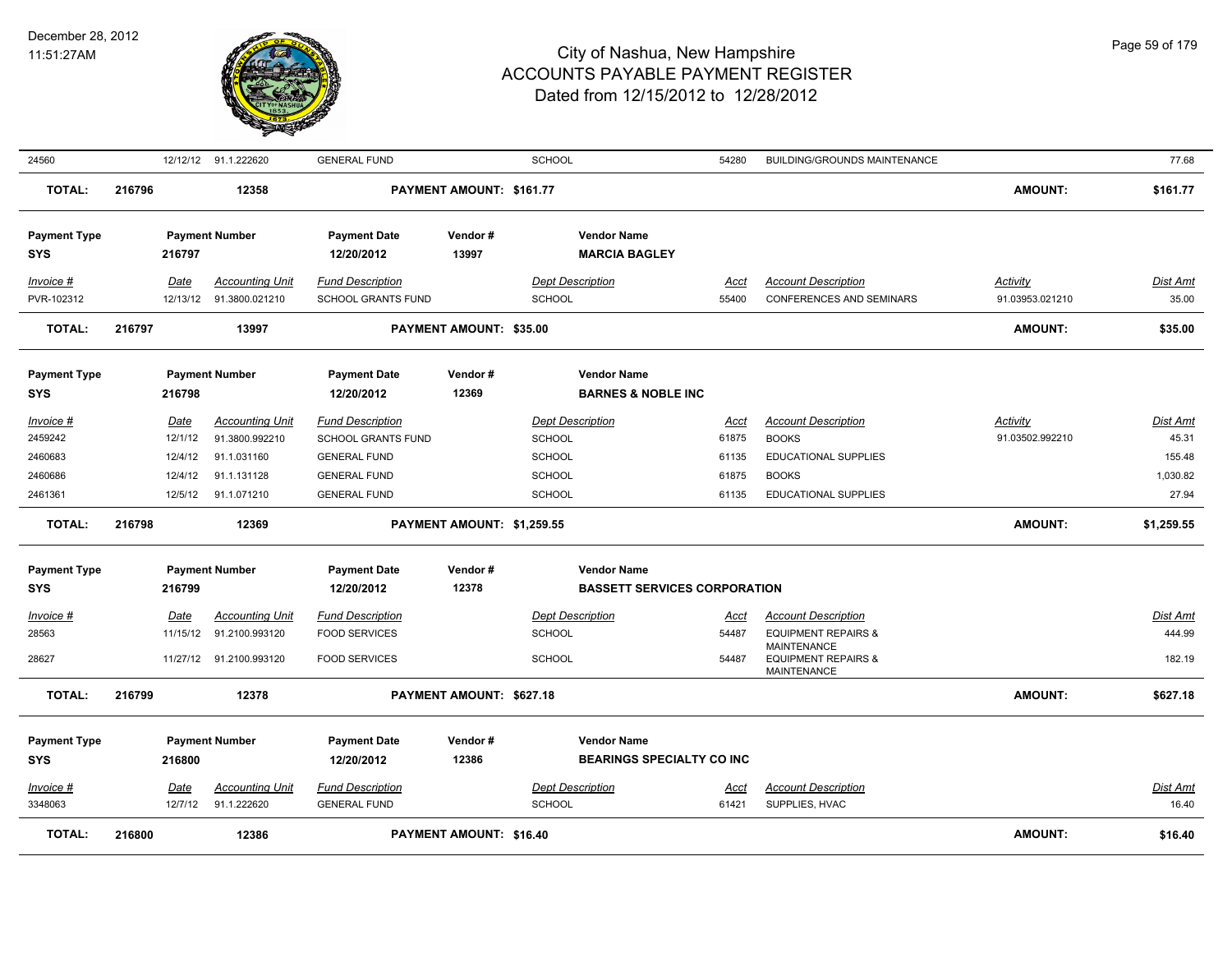#### December 28, 2012 11:51:27AM



| <b>Payment Type</b>               |             |          | <b>Payment Number</b>                          | <b>Payment Date</b>                            | Vendor#                    |                                          | <b>Vendor Name</b>                             |                      |                                                      |                                          |                          |
|-----------------------------------|-------------|----------|------------------------------------------------|------------------------------------------------|----------------------------|------------------------------------------|------------------------------------------------|----------------------|------------------------------------------------------|------------------------------------------|--------------------------|
| SYS                               | 216801      |          |                                                | 12/20/2012                                     | 15531                      |                                          | <b>BEHAVIORAL DYNAMICS</b>                     |                      |                                                      |                                          |                          |
| Invoice #                         | Date        |          | <b>Accounting Unit</b>                         | <b>Fund Description</b>                        |                            | <b>Dept Description</b>                  |                                                | Acct                 | <b>Account Description</b>                           |                                          | <b>Dist Amt</b>          |
| 12420                             |             | 12/3/12  | 91.1.121160                                    | <b>GENERAL FUND</b>                            |                            | <b>SCHOOL</b>                            |                                                | 61135                | EDUCATIONAL SUPPLIES                                 |                                          | 109.00                   |
| <b>TOTAL:</b>                     | 216801      |          | 15531                                          |                                                | PAYMENT AMOUNT: \$109.00   |                                          |                                                |                      |                                                      | <b>AMOUNT:</b>                           | \$109.00                 |
| <b>Payment Type</b>               |             |          | <b>Payment Number</b>                          | <b>Payment Date</b>                            | Vendor#                    |                                          | <b>Vendor Name</b>                             |                      |                                                      |                                          |                          |
| <b>SYS</b>                        | 216802      |          |                                                | 12/20/2012                                     | 12391                      |                                          | <b>BELLETETES INC</b>                          |                      |                                                      |                                          |                          |
| Invoice #                         | <u>Date</u> |          | <b>Accounting Unit</b>                         | <b>Fund Description</b>                        |                            | <b>Dept Description</b>                  |                                                | <u>Acct</u>          | <b>Account Description</b>                           |                                          | <b>Dist Amt</b>          |
| 4611231                           |             | 11/27/12 | 91.1.222620                                    | <b>GENERAL FUND</b>                            |                            | <b>SCHOOL</b>                            |                                                | 61299                | MISCELLANEOUS SUPPLIES                               |                                          | 77.47                    |
| 4611540                           |             | 11/28/12 | 91.1.222620                                    | <b>GENERAL FUND</b>                            |                            | <b>SCHOOL</b>                            |                                                | 61299                | MISCELLANEOUS SUPPLIES                               |                                          | 33.86                    |
| 4611879                           |             | 11/30/12 | 91.1.222620                                    | <b>GENERAL FUND</b>                            |                            | <b>SCHOOL</b>                            |                                                | 61299                | MISCELLANEOUS SUPPLIES                               |                                          | 18.00                    |
| 4611913                           |             |          | 11/30/12 91.1.222620                           | <b>GENERAL FUND</b>                            |                            | SCHOOL                                   |                                                | 61299                | MISCELLANEOUS SUPPLIES                               |                                          | 17.74                    |
| 4612519                           |             | 12/4/12  | 91.1.222620                                    | <b>GENERAL FUND</b>                            |                            | SCHOOL                                   |                                                | 61299                | MISCELLANEOUS SUPPLIES                               |                                          | 22.49                    |
| 4613052                           |             | 12/6/12  | 91.1.222620                                    | <b>GENERAL FUND</b>                            |                            | SCHOOL                                   |                                                | 61299                | MISCELLANEOUS SUPPLIES                               |                                          | 8.26                     |
| 4613729                           |             | 12/11/12 | 91.1.222620                                    | <b>GENERAL FUND</b>                            |                            | <b>SCHOOL</b>                            |                                                | 61299                | MISCELLANEOUS SUPPLIES                               |                                          | 17.99                    |
| 4613759                           |             | 12/11/12 | 91.1.222620                                    | <b>GENERAL FUND</b>                            |                            | <b>SCHOOL</b>                            |                                                | 61299                | MISCELLANEOUS SUPPLIES                               |                                          | 20.00                    |
| 4613816                           |             | 12/11/12 | 91.1.222620                                    | <b>GENERAL FUND</b>                            |                            | SCHOOL                                   |                                                | 61299                | MISCELLANEOUS SUPPLIES                               |                                          | 8.53                     |
| 4613846                           |             | 12/11/12 | 91.1.222620                                    | <b>GENERAL FUND</b>                            |                            | <b>SCHOOL</b>                            |                                                | 61299                | MISCELLANEOUS SUPPLIES                               |                                          | 38.80                    |
| 4613972                           |             | 12/12/12 | 91.1.222620                                    | <b>GENERAL FUND</b>                            |                            | <b>SCHOOL</b>                            |                                                | 61299                | MISCELLANEOUS SUPPLIES                               |                                          | 12.99                    |
| 4614118                           |             | 12/13/12 | 91.1.222620                                    | <b>GENERAL FUND</b>                            |                            | <b>SCHOOL</b>                            |                                                | 61299                | MISCELLANEOUS SUPPLIES                               |                                          | 4.85                     |
| 4614172                           |             | 12/13/12 | 91.1.222620                                    | <b>GENERAL FUND</b>                            |                            | <b>SCHOOL</b>                            |                                                | 61299                | MISCELLANEOUS SUPPLIES                               |                                          | 14.99                    |
| 4614450                           |             | 12/14/12 | 91.1.222620                                    | <b>GENERAL FUND</b>                            |                            | <b>SCHOOL</b>                            |                                                | 61299                | MISCELLANEOUS SUPPLIES                               |                                          | 26.57                    |
| 4614927                           |             |          | 12/17/12 91.1.222620                           | <b>GENERAL FUND</b>                            |                            | <b>SCHOOL</b>                            |                                                | 61299                | MISCELLANEOUS SUPPLIES                               |                                          | 14.39                    |
| <b>TOTAL:</b>                     | 216802      |          | 12391                                          |                                                | PAYMENT AMOUNT: \$336.93   |                                          |                                                |                      |                                                      | <b>AMOUNT:</b>                           | \$336.93                 |
| <b>Payment Type</b>               |             |          | <b>Payment Number</b>                          | <b>Payment Date</b>                            | Vendor#                    |                                          | <b>Vendor Name</b>                             |                      |                                                      |                                          |                          |
| <b>SYS</b>                        | 216803      |          |                                                | 12/20/2012                                     | 14025                      |                                          | <b>BIG BROTHERS BIG SISTERS</b>                |                      |                                                      |                                          |                          |
| Invoice #                         | Date        |          | <b>Accounting Unit</b>                         | <b>Fund Description</b>                        |                            | <b>Dept Description</b>                  |                                                | <u>Acct</u>          | <b>Account Description</b>                           |                                          | <b>Dist Amt</b>          |
| 528                               |             | 12/7/12  | 91.2222.991490                                 | AFTER SCHOOL PROGRAM                           |                            | <b>SCHOOL</b>                            |                                                | 53614                | PUPIL SUPPORT SERVICES                               |                                          | 1,000.00                 |
| <b>TOTAL:</b>                     | 216803      |          | 14025                                          |                                                | PAYMENT AMOUNT: \$1,000.00 |                                          |                                                |                      |                                                      | <b>AMOUNT:</b>                           | \$1,000.00               |
| <b>Payment Type</b><br><b>SYS</b> | 216804      |          | <b>Payment Number</b>                          | <b>Payment Date</b><br>12/20/2012              | Vendor#<br>13990           |                                          | <b>Vendor Name</b><br><b>AUBUCHON HARDWARE</b> |                      |                                                      | Payee Name<br><b>BLUE TARP FINANCIAL</b> |                          |
|                                   |             |          |                                                |                                                |                            |                                          |                                                |                      |                                                      |                                          |                          |
| Invoice #<br>190216               | <u>Date</u> |          | <b>Accounting Unit</b><br>12/16/12 91.1.222620 | <b>Fund Description</b><br><b>GENERAL FUND</b> |                            | <b>Dept Description</b><br><b>SCHOOL</b> |                                                | <u>Acct</u><br>61299 | <b>Account Description</b><br>MISCELLANEOUS SUPPLIES |                                          | <b>Dist Amt</b><br>62.42 |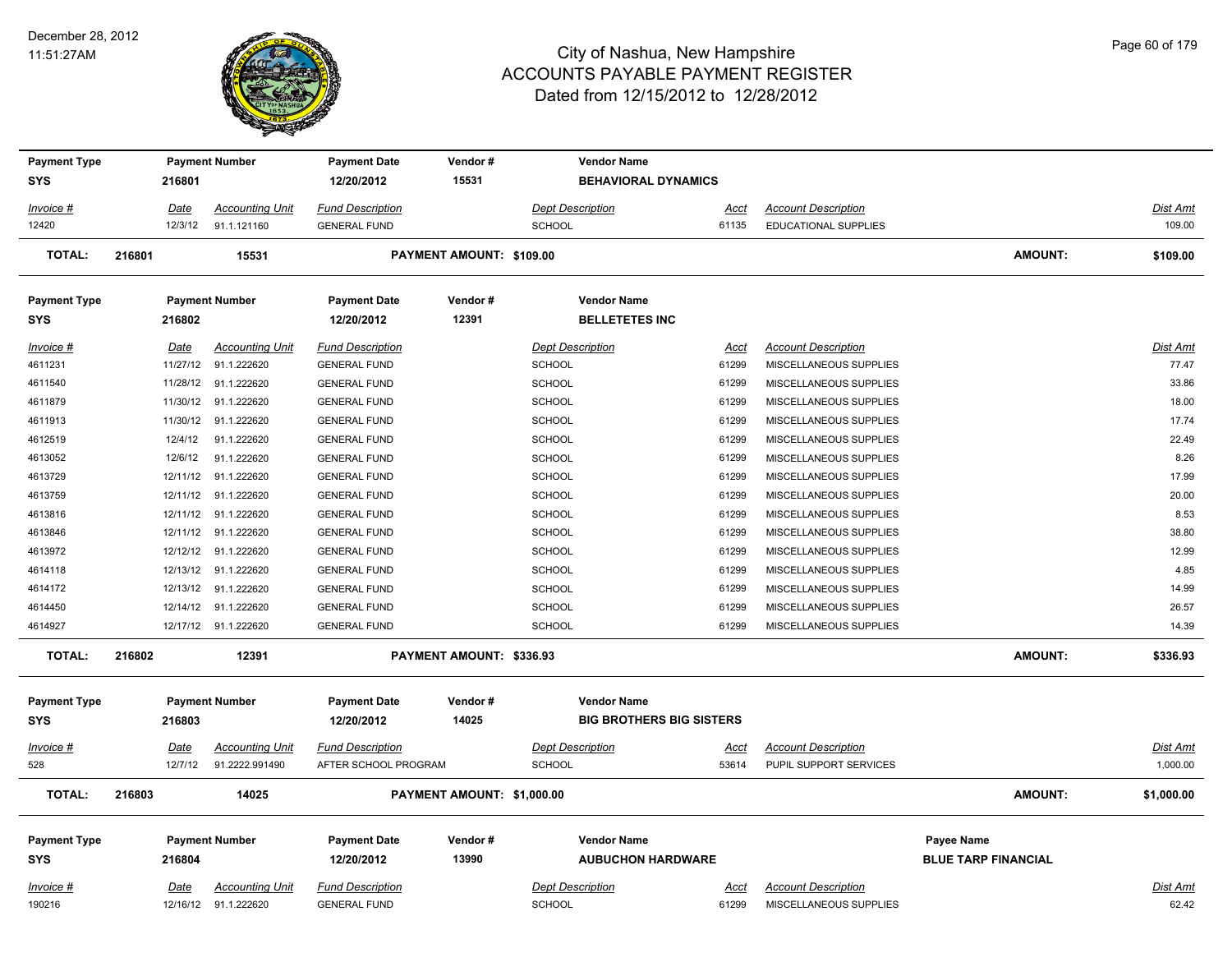

| <b>TOTAL:</b>              | 216804 |             | 13990                                         |                                                | <b>PAYMENT AMOUNT: \$62.42</b> |                                          |                                           |                                                                   | <b>AMOUNT:</b>  | \$62.42           |
|----------------------------|--------|-------------|-----------------------------------------------|------------------------------------------------|--------------------------------|------------------------------------------|-------------------------------------------|-------------------------------------------------------------------|-----------------|-------------------|
| <b>Payment Type</b><br>SYS |        | 216805      | <b>Payment Number</b>                         | <b>Payment Date</b><br>12/20/2012              | Vendor#<br>12412               | <b>Vendor Name</b><br><b>STEVE BLUNT</b> |                                           |                                                                   |                 |                   |
| Invoice #                  |        | Date        | <b>Accounting Unit</b>                        | <b>Fund Description</b>                        |                                | <b>Dept Description</b>                  | Acct                                      | <b>Account Description</b>                                        | Activity        | <b>Dist Amt</b>   |
| 101141                     |        | 11/2/12     | 91.3800.231249                                | SCHOOL GRANTS FUND                             |                                | <b>SCHOOL</b>                            | 53600                                     | <b>INSTRUCTION SERVICES</b>                                       | 91.03763.231249 | 200.00            |
| 101142                     |        | 11/19/12    | 91.3800.231249                                | SCHOOL GRANTS FUND                             |                                | <b>SCHOOL</b>                            | 53600                                     | <b>INSTRUCTION SERVICES</b>                                       | 91.03763.231249 | 200.00            |
| 101143                     |        | 11/30/12    | 91.3800.231249                                | SCHOOL GRANTS FUND                             |                                | <b>SCHOOL</b>                            | 53600                                     | <b>INSTRUCTION SERVICES</b>                                       | 91.03763.231249 | 200.00            |
| 101144                     |        |             | 12/14/12 91.3800.231249                       | SCHOOL GRANTS FUND                             |                                | <b>SCHOOL</b>                            | 53600                                     | <b>INSTRUCTION SERVICES</b>                                       | 91.03763.231249 | 200.00            |
| <b>TOTAL:</b>              | 216805 |             | 12412                                         |                                                | PAYMENT AMOUNT: \$800.00       |                                          |                                           |                                                                   | <b>AMOUNT:</b>  | \$800.00          |
| <b>Payment Type</b>        |        |             | <b>Payment Number</b>                         | <b>Payment Date</b>                            | Vendor#                        | <b>Vendor Name</b>                       |                                           |                                                                   |                 |                   |
| <b>SYS</b>                 |        | 216806      |                                               | 12/20/2012                                     | 10968                          |                                          | <b>BOOTHBY THERAPY SERVICES LLC</b>       |                                                                   |                 |                   |
| $Invoice$ #                |        | Date        | <b>Accounting Unit</b>                        | <b>Fund Description</b>                        |                                | <b>Dept Description</b>                  | Acct                                      | <b>Account Description</b>                                        | <u>Activity</u> | <u>Dist Amt</u>   |
| DEC 6 2012                 |        | 12/6/12     | 91.3800.022190                                | SCHOOL GRANTS FUND                             |                                | <b>SCHOOL</b>                            | 53628                                     | CONTRACT SERVICES                                                 | 91.03953.022190 | 701.36            |
| <b>TOTAL:</b>              | 216806 |             | 10968                                         |                                                | PAYMENT AMOUNT: \$701.36       |                                          |                                           |                                                                   | <b>AMOUNT:</b>  | \$701.36          |
| <b>Payment Type</b>        |        |             | <b>Payment Number</b>                         | <b>Payment Date</b>                            | Vendor#                        | <b>Vendor Name</b>                       |                                           |                                                                   |                 |                   |
| SYS                        |        | 216807      |                                               | 12/20/2012                                     | 12431                          |                                          | <b>BOYS &amp; GIRLS CLUB OF GREATER N</b> |                                                                   |                 |                   |
| Invoice #                  |        | Date        | <b>Accounting Unit</b>                        | <b>Fund Description</b>                        |                                | <b>Dept Description</b>                  | <u>Acct</u>                               | <b>Account Description</b>                                        | <u>Activity</u> | <b>Dist Amt</b>   |
| 1534                       |        |             | 11/30/12 91.3800.991490                       | SCHOOL GRANTS FUND                             |                                | <b>SCHOOL</b>                            | 53614                                     | PUPIL SUPPORT SERVICES                                            | 91.03463.991490 | 1,000.00          |
| <b>TOTAL:</b>              | 216807 |             | 12431                                         |                                                | PAYMENT AMOUNT: \$1,000.00     |                                          |                                           |                                                                   | <b>AMOUNT:</b>  | \$1,000.00        |
| <b>Payment Type</b>        |        |             | <b>Payment Number</b>                         | <b>Payment Date</b>                            | Vendor#                        | <b>Vendor Name</b>                       |                                           |                                                                   |                 |                   |
| SYS                        |        | 216808      |                                               | 12/20/2012                                     | 15675                          | <b>BROAD REACH</b>                       |                                           |                                                                   |                 |                   |
| Invoice #                  |        | <u>Date</u> | <b>Accounting Unit</b>                        | <b>Fund Description</b>                        |                                | <b>Dept Description</b>                  | <u>Acct</u>                               | <b>Account Description</b>                                        |                 | <u>Dist Amt</u>   |
| ARU0122685                 |        |             | 11/27/12 91.1.192220                          | <b>GENERAL FUND</b>                            |                                | <b>SCHOOL</b>                            | 61821                                     | <b>PERIODICALS</b>                                                |                 | 346.48            |
| <b>TOTAL:</b>              | 216808 |             | 15675                                         |                                                | PAYMENT AMOUNT: \$346.48       |                                          |                                           |                                                                   | AMOUNT:         | \$346.48          |
| <b>Payment Type</b>        |        |             | <b>Payment Number</b>                         | <b>Payment Date</b>                            | Vendor#                        | <b>Vendor Name</b>                       |                                           |                                                                   |                 |                   |
| <b>SYS</b>                 |        | 216809      |                                               | 12/20/2012                                     | 14057                          | <b>BROX INDUSTRIES INC</b>               |                                           |                                                                   |                 |                   |
|                            |        |             |                                               |                                                |                                |                                          |                                           |                                                                   |                 |                   |
| Invoice #<br>362539        |        | Date        | <b>Accounting Unit</b><br>12/3/12 91.1.222630 | <b>Fund Description</b><br><b>GENERAL FUND</b> |                                | <b>Dept Description</b><br><b>SCHOOL</b> | Acct<br>61599                             | <b>Account Description</b><br><b>GROUNDS MAINTENANCE SUPPLIES</b> |                 | Dist Amt<br>24.42 |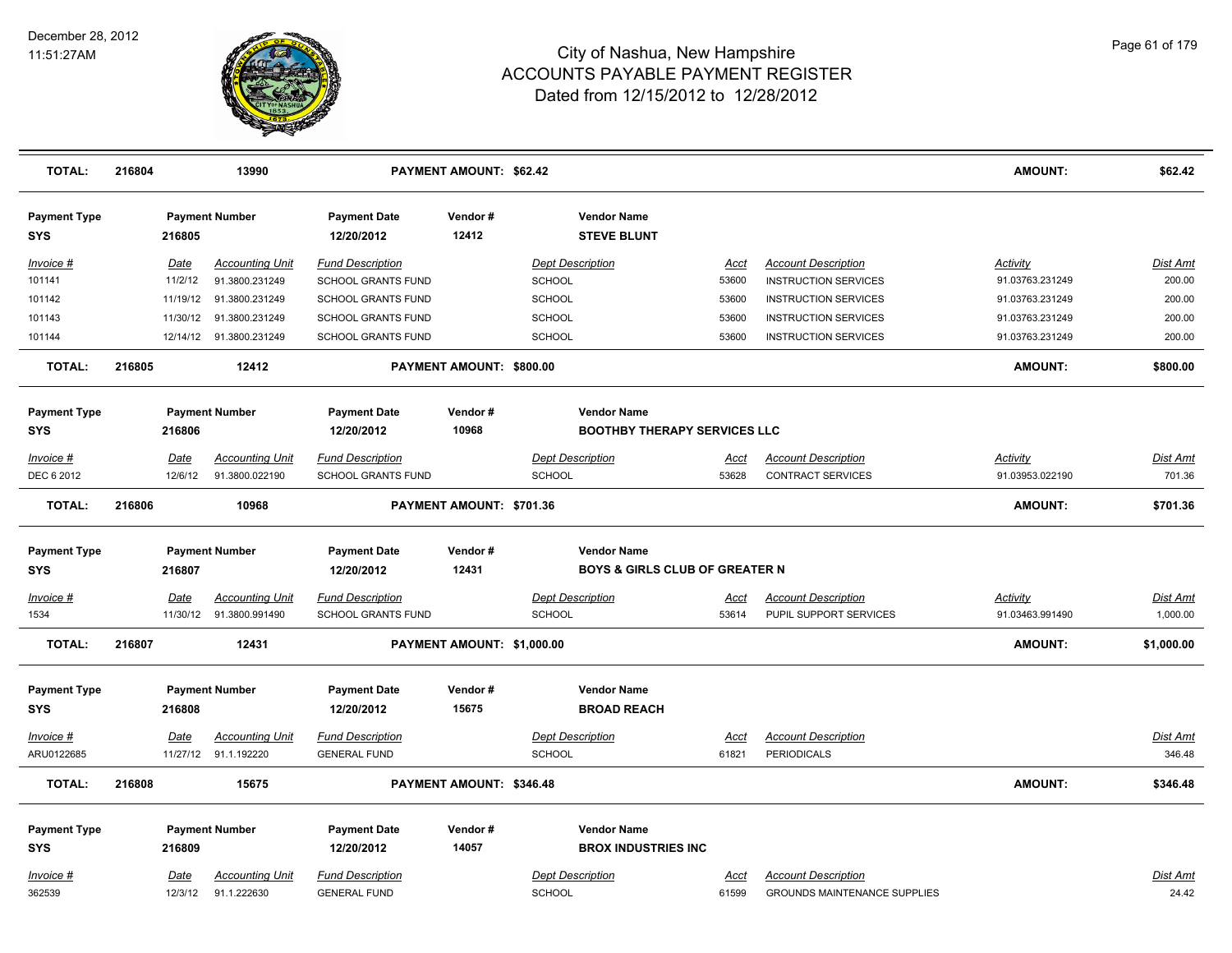

| <b>TOTAL:</b>                     | 216809 |                        | 14057                                                         |                                                                       | PAYMENT AMOUNT: \$24.42        |                                                             |                               |                                                                            |                               | <b>AMOUNT:</b> | \$24.42                     |
|-----------------------------------|--------|------------------------|---------------------------------------------------------------|-----------------------------------------------------------------------|--------------------------------|-------------------------------------------------------------|-------------------------------|----------------------------------------------------------------------------|-------------------------------|----------------|-----------------------------|
| <b>Payment Type</b><br><b>SYS</b> |        | 216810                 | <b>Payment Number</b>                                         | <b>Payment Date</b><br>12/20/2012                                     | Vendor#<br>10978               | <b>Vendor Name</b><br><b>MARK BUDA</b>                      |                               |                                                                            |                               |                |                             |
| Invoice #<br>121012-04            |        | Date                   | <b>Accounting Unit</b><br>12/10/12 91.1.041436                | <b>Fund Description</b><br><b>GENERAL FUND</b>                        |                                | <b>Dept Description</b><br>SCHOOL                           | Acct<br>55642                 | <b>Account Description</b><br><b>GAME OFFICIALS</b>                        |                               |                | Dist Amt<br>60.00           |
| <b>TOTAL:</b>                     | 216810 |                        | 10978                                                         |                                                                       | <b>PAYMENT AMOUNT: \$60.00</b> |                                                             |                               |                                                                            |                               | <b>AMOUNT:</b> | \$60.00                     |
| <b>Payment Type</b><br><b>SYS</b> |        | 216811                 | <b>Payment Number</b>                                         | <b>Payment Date</b><br>12/20/2012                                     | Vendor#<br>12467               | <b>Vendor Name</b><br><b>CAPP USA</b>                       |                               |                                                                            | Payee Name<br><b>CAPP INC</b> |                |                             |
| Invoice #<br>S1318809.001         |        | Date<br>12/3/12        | <b>Accounting Unit</b><br>91.1.222620                         | <b>Fund Description</b><br><b>GENERAL FUND</b>                        |                                | <b>Dept Description</b><br><b>SCHOOL</b>                    | Acct<br>61421                 | <b>Account Description</b><br>SUPPLIES, HVAC                               |                               |                | Dist Amt<br>759.00          |
| <b>TOTAL:</b>                     | 216811 |                        | 12467                                                         |                                                                       | PAYMENT AMOUNT: \$759.00       |                                                             |                               |                                                                            |                               | AMOUNT:        | \$759.00                    |
| <b>Payment Type</b><br><b>SYS</b> |        | 216812                 | <b>Payment Number</b>                                         | <b>Payment Date</b><br>12/20/2012                                     | Vendor#<br>12472               | <b>Vendor Name</b><br><b>CARING HANDS TRANSPORTATION LL</b> |                               |                                                                            |                               |                |                             |
| $Invoice$ #<br>NAS1212MAN         |        | <u>Date</u><br>12/4/12 | <u>Accounting Unit</u><br>91.1.992700                         | <b>Fund Description</b><br><b>GENERAL FUND</b>                        |                                | <b>Dept Description</b><br><b>SCHOOL</b>                    | <u>Acct</u><br>55691          | <b>Account Description</b><br>SPED TRANSPORTATION SERVICES                 |                               |                | <u>Dist Amt</u><br>6,150.00 |
| <b>TOTAL:</b>                     | 216812 |                        | 12472                                                         |                                                                       | PAYMENT AMOUNT: \$6,150.00     |                                                             |                               |                                                                            |                               | <b>AMOUNT:</b> | \$6,150.00                  |
| <b>Payment Type</b><br><b>SYS</b> |        | 216813                 | <b>Payment Number</b>                                         | <b>Payment Date</b><br>12/20/2012                                     | Vendor#<br>12474               | <b>Vendor Name</b><br><b>CAROLINA BIOLOGICAL SUPPLY CO</b>  |                               |                                                                            |                               |                |                             |
| Invoice #<br>48239017 RI          |        | <u>Date</u><br>12/3/12 | <b>Accounting Unit</b><br>91.1.041300                         | <b>Fund Description</b><br><b>GENERAL FUND</b>                        |                                | <b>Dept Description</b><br>SCHOOL                           | <u>Acct</u><br>61135          | <b>Account Description</b><br>EDUCATIONAL SUPPLIES                         |                               |                | <b>Dist Amt</b><br>409.25   |
| <b>TOTAL:</b>                     | 216813 |                        | 12474                                                         |                                                                       | PAYMENT AMOUNT: \$409.25       |                                                             |                               |                                                                            |                               | <b>AMOUNT:</b> | \$409.25                    |
| <b>Payment Type</b><br><b>SYS</b> |        | 216814                 | <b>Payment Number</b>                                         | <b>Payment Date</b><br>12/20/2012                                     | Vendor#<br>12477               | <b>Vendor Name</b><br><b>CARTRIDGE WORLD NASHUA</b>         |                               |                                                                            |                               |                |                             |
| Invoice #<br>52846<br>52920       |        | <u>Date</u><br>12/4/12 | <b>Accounting Unit</b><br>91.1.031160<br>12/10/12 91.1.071160 | <b>Fund Description</b><br><b>GENERAL FUND</b><br><b>GENERAL FUND</b> |                                | <b>Dept Description</b><br><b>SCHOOL</b><br>SCHOOL          | <u>Acct</u><br>61135<br>61135 | <b>Account Description</b><br>EDUCATIONAL SUPPLIES<br>EDUCATIONAL SUPPLIES |                               |                | Dist Amt<br>49.50<br>44.00  |
| 53018                             |        |                        | 12/14/12 91.1.071160                                          | <b>GENERAL FUND</b>                                                   |                                | SCHOOL                                                      | 61135                         | EDUCATIONAL SUPPLIES                                                       |                               |                | 36.99                       |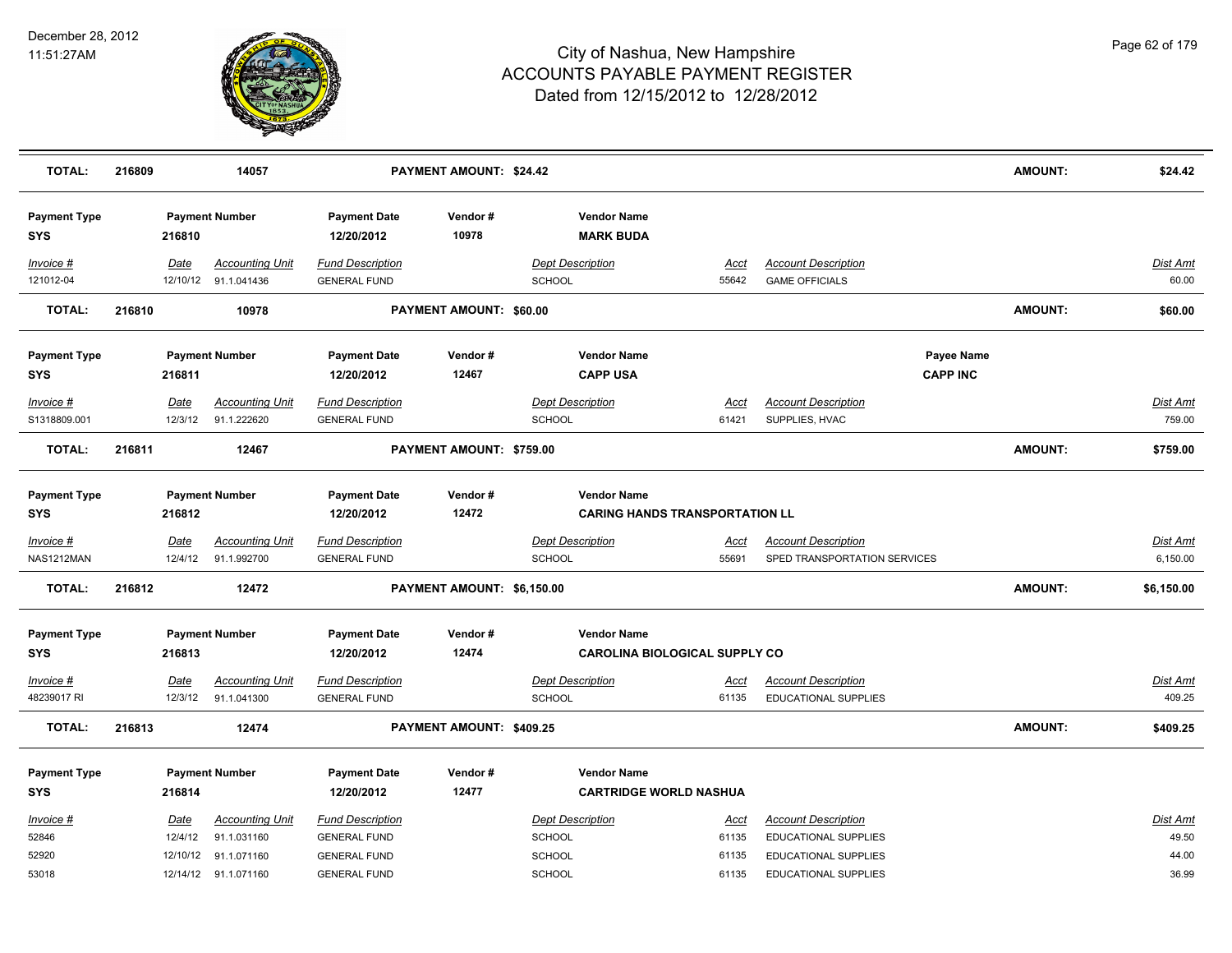

| <b>TOTAL:</b>                     | 216814 |                  | 12477                                          |                                                | PAYMENT AMOUNT: \$130.49    |                                                        |                      |                                                            | <b>AMOUNT:</b> | \$130.49                 |
|-----------------------------------|--------|------------------|------------------------------------------------|------------------------------------------------|-----------------------------|--------------------------------------------------------|----------------------|------------------------------------------------------------|----------------|--------------------------|
| <b>Payment Type</b><br><b>SYS</b> |        | 216815           | <b>Payment Number</b>                          | <b>Payment Date</b><br>12/20/2012              | Vendor#<br>12493            | <b>Vendor Name</b><br><b>CENTRAL PAPER PRODUCTS CO</b> |                      |                                                            |                |                          |
| Invoice #<br>1218755              |        | Date             | <b>Accounting Unit</b><br>11/30/12 91.1.222620 | <b>Fund Description</b><br><b>GENERAL FUND</b> |                             | <b>Dept Description</b><br><b>SCHOOL</b>               | <u>Acct</u><br>61428 | <b>Account Description</b><br><b>JANITORIAL SUPPLIES</b>   |                | Dist Amt<br>123.00       |
| <b>TOTAL:</b>                     | 216815 |                  | 12493                                          |                                                | PAYMENT AMOUNT: \$123.00    |                                                        |                      |                                                            | <b>AMOUNT:</b> | \$123.00                 |
| <b>Payment Type</b><br><b>SYS</b> |        | 216816           | <b>Payment Number</b>                          | <b>Payment Date</b><br>12/20/2012              | Vendor#<br>15700            | <b>Vendor Name</b><br><b>SUSAN CHAN</b>                |                      |                                                            |                |                          |
| Invoice #<br>OCT-12               |        | Date             | <b>Accounting Unit</b><br>10/20/12 91.1.991490 | <b>Fund Description</b><br><b>GENERAL FUND</b> |                             | <b>Dept Description</b><br><b>SCHOOL</b>               | Acct<br>61135        | <b>Account Description</b><br>EDUCATIONAL SUPPLIES         |                | Dist Amt<br>260.00       |
| <b>TOTAL:</b>                     | 216816 |                  | 15700                                          |                                                | PAYMENT AMOUNT: \$260.00    |                                                        |                      |                                                            | <b>AMOUNT:</b> | \$260.00                 |
| <b>Payment Type</b><br><b>SYS</b> |        | 216817           | <b>Payment Number</b>                          | <b>Payment Date</b><br>12/20/2012              | Vendor#<br>15649            | <b>Vendor Name</b><br><b>RONALD CHANDLER</b>           |                      |                                                            |                |                          |
| $Invoice$ #<br>121012-03          |        | Date<br>12/10/12 | <b>Accounting Unit</b><br>91.1.031436          | <b>Fund Description</b><br><b>GENERAL FUND</b> |                             | <b>Dept Description</b><br>SCHOOL                      | <u>Acct</u><br>55642 | <b>Account Description</b><br><b>GAME OFFICIALS</b>        |                | <u>Dist Amt</u><br>60.00 |
| <b>TOTAL:</b>                     | 216817 |                  | 15649                                          |                                                | PAYMENT AMOUNT: \$60.00     |                                                        |                      |                                                            | <b>AMOUNT:</b> | \$60.00                  |
| <b>Payment Type</b><br><b>SYS</b> |        | 216818           | <b>Payment Number</b>                          | <b>Payment Date</b><br>12/20/2012              | Vendor#<br>14108            | <b>Vendor Name</b><br><b>CITIWORKS CORP</b>            |                      |                                                            |                |                          |
| Invoice #<br>16200                |        | Date<br>11/9/12  | <b>Accounting Unit</b><br>91.1.222620          | <b>Fund Description</b><br><b>GENERAL FUND</b> |                             | <b>Dept Description</b><br>SCHOOL                      | Acct<br>54280        | <b>Account Description</b><br>BUILDING/GROUNDS MAINTENANCE |                | Dist Amt<br>600.00       |
| <b>TOTAL:</b>                     | 216818 |                  | 14108                                          |                                                | PAYMENT AMOUNT: \$600.00    |                                                        |                      |                                                            | <b>AMOUNT:</b> | \$600.00                 |
| <b>Payment Type</b><br><b>SYS</b> |        | 216819           | <b>Payment Number</b>                          | <b>Payment Date</b><br>12/20/2012              | Vendor#<br>12514            | <b>Vendor Name</b><br><b>CLARK ASSOC</b>               |                      |                                                            |                |                          |
| Invoice #<br><b>DEC7-12</b>       |        | Date<br>12/7/12  | <b>Accounting Unit</b><br>91.1.022160          | <b>Fund Description</b><br><b>GENERAL FUND</b> |                             | <b>Dept Description</b><br>SCHOOL                      | Acct<br>53614        | <b>Account Description</b><br>PUPIL SUPPORT SERVICES       |                | Dist Amt<br>44,463.00    |
| <b>TOTAL:</b>                     | 216819 |                  | 12514                                          |                                                | PAYMENT AMOUNT: \$44,463.00 |                                                        |                      |                                                            | <b>AMOUNT:</b> | \$44,463.00              |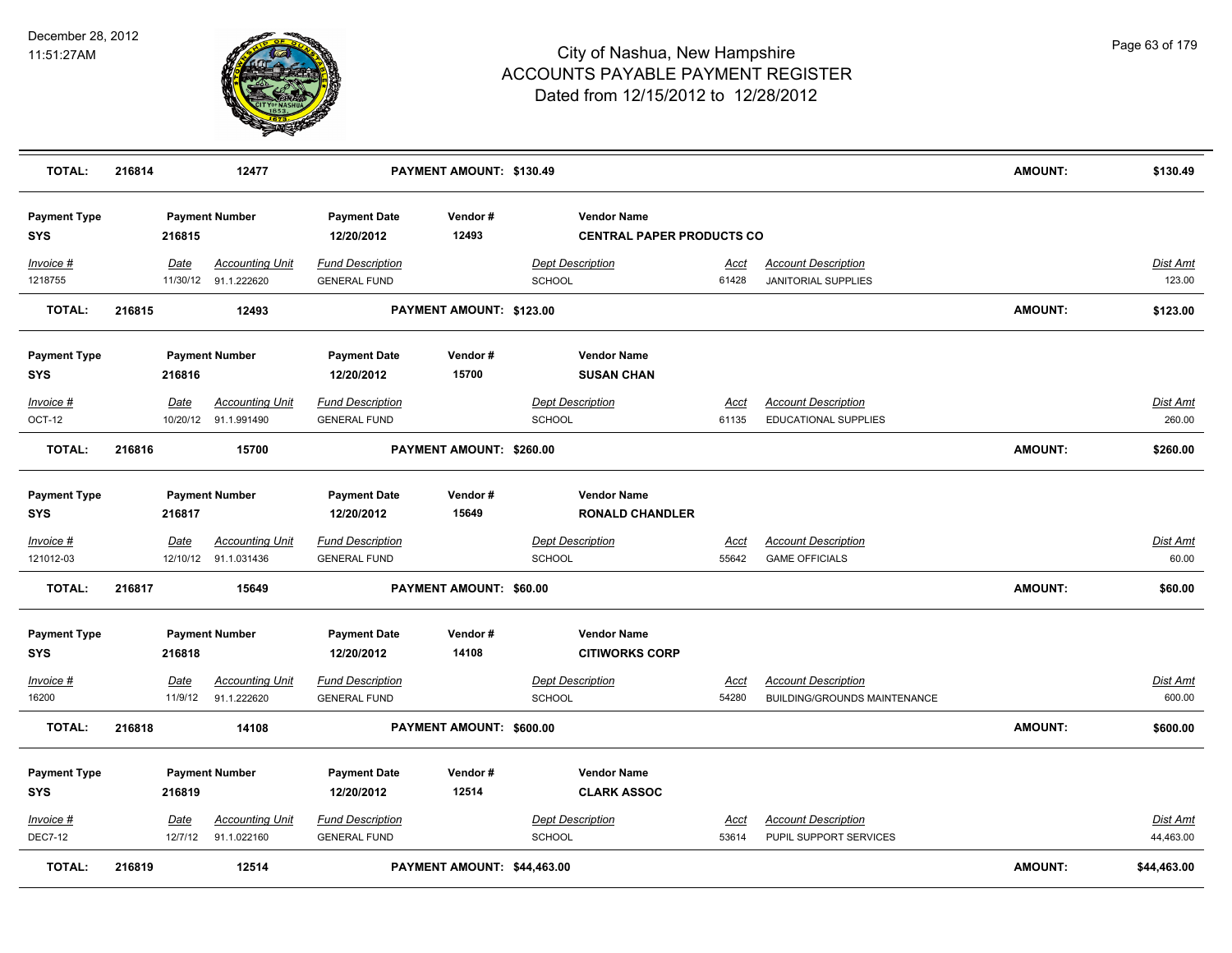

| <b>Payment Type</b><br><b>SYS</b> | 216820      | <b>Payment Number</b>   | <b>Payment Date</b><br>12/20/2012 | Vendor#<br>15523            | <b>Vendor Name</b><br><b>CLT COMPUTER DBA MWAVE</b> |             |                                     |                |                 |
|-----------------------------------|-------------|-------------------------|-----------------------------------|-----------------------------|-----------------------------------------------------|-------------|-------------------------------------|----------------|-----------------|
| Invoice #                         | <b>Date</b> | <b>Accounting Unit</b>  | <b>Fund Description</b>           |                             | <b>Dept Description</b>                             | <u>Acct</u> | <b>Account Description</b>          |                | Dist Amt        |
| 2993660                           | 12/7/12     | 91.1.031160             | <b>GENERAL FUND</b>               |                             | <b>SCHOOL</b>                                       | 61135       | EDUCATIONAL SUPPLIES                |                | 110.99          |
| <b>TOTAL:</b>                     | 216820      | 15523                   |                                   | PAYMENT AMOUNT: \$110.99    |                                                     |             |                                     | <b>AMOUNT:</b> | \$110.99        |
| <b>Payment Type</b>               |             | <b>Payment Number</b>   | <b>Payment Date</b>               | Vendor#                     | <b>Vendor Name</b>                                  |             |                                     |                |                 |
| <b>SYS</b>                        | 216821      |                         | 12/20/2012                        | 14116                       | <b>COCA COLA BOTTLING CO</b>                        |             |                                     |                |                 |
| Invoice #                         | Date        | <b>Accounting Unit</b>  | <b>Fund Description</b>           |                             | <b>Dept Description</b>                             | Acct        | <b>Account Description</b>          |                | Dist Amt        |
| 0012555966                        | 12/3/12     | 91.2100.033120          | <b>FOOD SERVICES</b>              |                             | SCHOOL                                              | 61214       | FOOD, FOOD SERVICE PROGRAM          |                | 583.00          |
| 0012556048                        | 12/10/12    | 91.2100.033120          | <b>FOOD SERVICES</b>              |                             | SCHOOL                                              | 61214       | FOOD, FOOD SERVICE PROGRAM          |                | 366.50          |
| 0012556130                        | 12/17/12    | 91.2100.033120          | <b>FOOD SERVICES</b>              |                             | <b>SCHOOL</b>                                       | 61214       | FOOD, FOOD SERVICE PROGRAM          |                | 383.50          |
| 0012727229                        | 12/5/12     | 91.2100.043120          | <b>FOOD SERVICES</b>              |                             | SCHOOL                                              | 61214       | FOOD, FOOD SERVICE PROGRAM          |                | 174.00          |
| 0012727313                        |             | 12/12/12 91.2100.043120 | <b>FOOD SERVICES</b>              |                             | <b>SCHOOL</b>                                       | 61214       | FOOD, FOOD SERVICE PROGRAM          |                | 680.50          |
| <b>TOTAL:</b>                     | 216821      | 14116                   |                                   | PAYMENT AMOUNT: \$2,187.50  |                                                     |             |                                     | <b>AMOUNT:</b> | \$2,187.50      |
| <b>Payment Type</b>               |             | <b>Payment Number</b>   | <b>Payment Date</b>               | Vendor#                     | <b>Vendor Name</b>                                  |             |                                     |                |                 |
| <b>SYS</b>                        | 216822      |                         | 12/20/2012                        | 12552                       | <b>CONTROL TECHNOLOGIES INC</b>                     |             |                                     |                |                 |
| Invoice #                         | Date        | <b>Accounting Unit</b>  | <b>Fund Description</b>           |                             | <b>Dept Description</b>                             | Acct        | <b>Account Description</b>          |                | <b>Dist Amt</b> |
| 76068                             | 12/7/12     | 91.1.222620             | <b>GENERAL FUND</b>               |                             | <b>SCHOOL</b>                                       | 61421       | SUPPLIES, HVAC                      |                | 298.85          |
| 76193                             | 12/15/12    | 91.1.222620             | <b>GENERAL FUND</b>               |                             | SCHOOL                                              | 54243       | <b>HVAC MAINTENANCE</b>             |                | 13,524.00       |
| 76194                             | 12/15/12    | 91.1.222620             | <b>GENERAL FUND</b>               |                             | <b>SCHOOL</b>                                       | 54243       | <b>HVAC MAINTENANCE</b>             |                | 13,524.00       |
| 76195                             | 12/15/12    | 91.1.222620             | <b>GENERAL FUND</b>               |                             | <b>SCHOOL</b>                                       | 54243       | <b>HVAC MAINTENANCE</b>             |                | 918.00          |
| 76197                             | 12/15/12    | 91.1.222620             | <b>GENERAL FUND</b>               |                             | <b>SCHOOL</b>                                       | 54243       | <b>HVAC MAINTENANCE</b>             |                | 547.25          |
| 76198                             |             | 12/15/12 91.1.222620    | <b>GENERAL FUND</b>               |                             | <b>SCHOOL</b>                                       | 54243       | <b>HVAC MAINTENANCE</b>             |                | 1,374.25        |
| <b>TOTAL:</b>                     | 216822      | 12552                   |                                   | PAYMENT AMOUNT: \$30,186.35 |                                                     |             |                                     | <b>AMOUNT:</b> | \$30,186.35     |
| <b>Payment Type</b>               |             | <b>Payment Number</b>   | <b>Payment Date</b>               | Vendor#                     | <b>Vendor Name</b>                                  |             |                                     |                |                 |
| SYS                               | 216823      |                         | 12/20/2012                        | 12560                       | <b>CORRIVEAU ROUTHIER INC</b>                       |             |                                     |                |                 |
| <u>Invoice #</u>                  | <b>Date</b> | <b>Accounting Unit</b>  | <b>Fund Description</b>           |                             | <b>Dept Description</b>                             | <u>Acct</u> | <b>Account Description</b>          |                | <b>Dist Amt</b> |
| 268543                            | 12/7/12     | 91.1.222630             | <b>GENERAL FUND</b>               |                             | SCHOOL                                              | 61599       | <b>GROUNDS MAINTENANCE SUPPLIES</b> |                | 149.50          |
| <b>TOTAL:</b>                     | 216823      | 12560                   |                                   | PAYMENT AMOUNT: \$149.50    |                                                     |             |                                     | <b>AMOUNT:</b> | \$149.50        |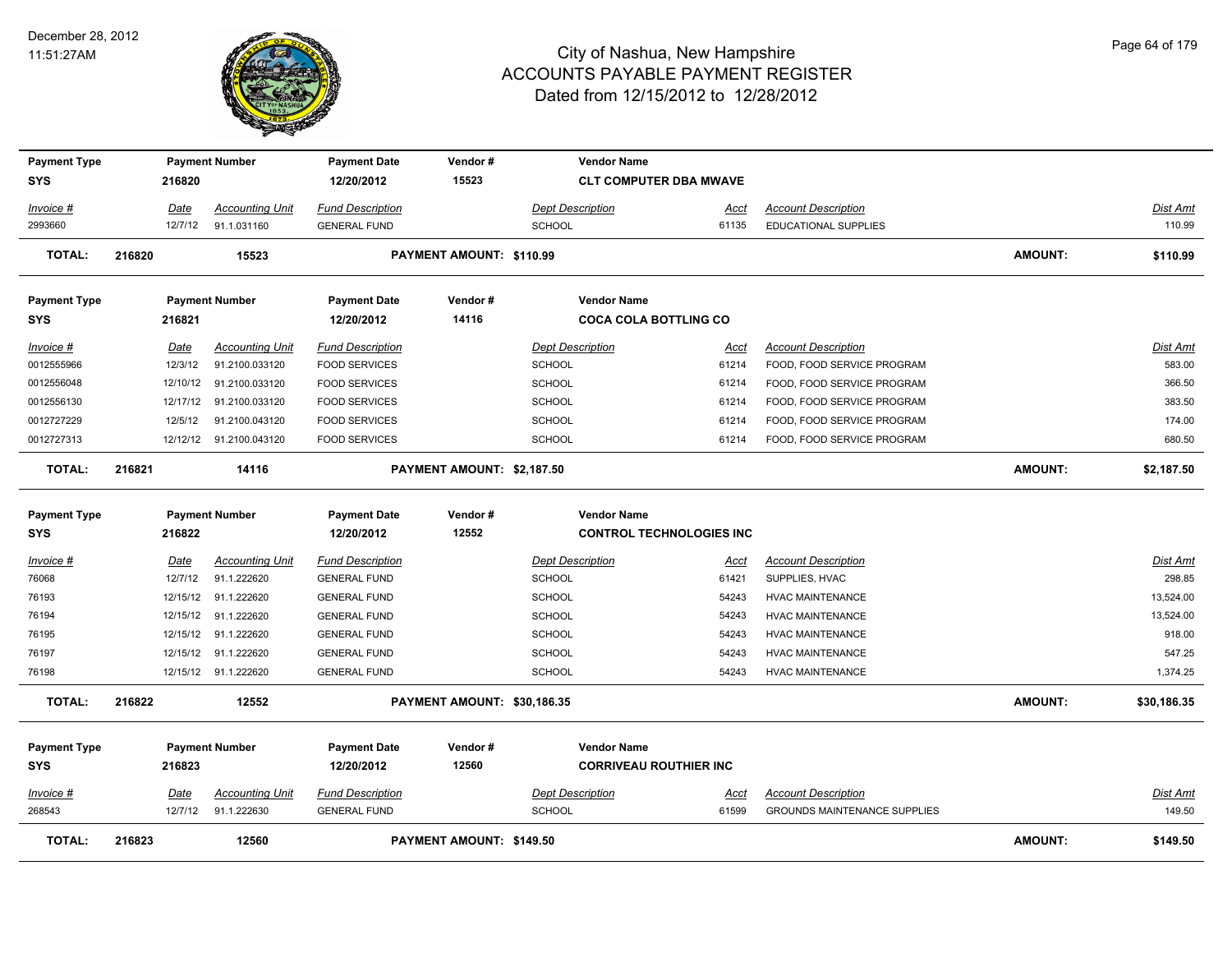

| <b>Payment Type</b> |          | <b>Payment Number</b>   | <b>Payment Date</b>     | Vendor# | <b>Vendor Name</b>      |                                         |                            |                 |
|---------------------|----------|-------------------------|-------------------------|---------|-------------------------|-----------------------------------------|----------------------------|-----------------|
| <b>SYS</b>          | 216824   |                         | 12/20/2012              | 14138   |                         | <b>COSTA FRUIT &amp; PRODUCE CO INC</b> |                            |                 |
| Invoice #           | Date     | <b>Accounting Unit</b>  | <b>Fund Description</b> |         | <b>Dept Description</b> | Acct                                    | <b>Account Description</b> | <b>Dist Amt</b> |
| 2805908             | 12/7/12  | 91.2100.093120          | <b>FOOD SERVICES</b>    |         | <b>SCHOOL</b>           | 61214                                   | FOOD, FOOD SERVICE PROGRAM | 400.88          |
| 2805908             | 12/7/12  | 91.2100.103120          | <b>FOOD SERVICES</b>    |         | <b>SCHOOL</b>           | 61214                                   | FOOD, FOOD SERVICE PROGRAM | 469.26          |
| 2805908             | 12/7/12  | 91.2100.113120          | <b>FOOD SERVICES</b>    |         | <b>SCHOOL</b>           | 61214                                   | FOOD, FOOD SERVICE PROGRAM | 428.79          |
| 2805908             | 12/7/12  | 91.2100.123120          | <b>FOOD SERVICES</b>    |         | <b>SCHOOL</b>           | 61214                                   | FOOD, FOOD SERVICE PROGRAM | 311.74          |
| 2805908             | 12/7/12  | 91.2100.133120          | <b>FOOD SERVICES</b>    |         | <b>SCHOOL</b>           | 61214                                   | FOOD, FOOD SERVICE PROGRAM | 432.07          |
| 2805908             | 12/7/12  | 91.2100.143120          | <b>FOOD SERVICES</b>    |         | <b>SCHOOL</b>           | 61214                                   | FOOD, FOOD SERVICE PROGRAM | 595.60          |
| 2805908             | 12/7/12  | 91.2100.153120          | <b>FOOD SERVICES</b>    |         | <b>SCHOOL</b>           | 61214                                   | FOOD, FOOD SERVICE PROGRAM | 702.25          |
| 2805908             | 12/7/12  | 91.2100.163120          | <b>FOOD SERVICES</b>    |         | <b>SCHOOL</b>           | 61214                                   | FOOD, FOOD SERVICE PROGRAM | 640.99          |
| 2805908             | 12/7/12  | 91.2100.173120          | <b>FOOD SERVICES</b>    |         | <b>SCHOOL</b>           | 61214                                   | FOOD, FOOD SERVICE PROGRAM | 422.77          |
| 2805908             | 12/7/12  | 91.2100.183120          | <b>FOOD SERVICES</b>    |         | <b>SCHOOL</b>           | 61214                                   | FOOD, FOOD SERVICE PROGRAM | 370.26          |
| 2805908             | 12/7/12  | 91.2100.193120          | <b>FOOD SERVICES</b>    |         | <b>SCHOOL</b>           | 61214                                   | FOOD, FOOD SERVICE PROGRAM | 319.95          |
| 2805908             | 12/7/12  | 91.2100.203120          | <b>FOOD SERVICES</b>    |         | <b>SCHOOL</b>           | 61214                                   | FOOD, FOOD SERVICE PROGRAM | 374.64          |
| 2805919             | 12/14/12 | 91.2100.093120          | <b>FOOD SERVICES</b>    |         | <b>SCHOOL</b>           | 61214                                   | FOOD, FOOD SERVICE PROGRAM | 451.08          |
| 2805919             |          | 12/14/12 91.2100.103120 | <b>FOOD SERVICES</b>    |         | <b>SCHOOL</b>           | 61214                                   | FOOD, FOOD SERVICE PROGRAM | 527.99          |
| 2805919             |          | 12/14/12 91.2100.113120 | <b>FOOD SERVICES</b>    |         | <b>SCHOOL</b>           | 61214                                   | FOOD, FOOD SERVICE PROGRAM | 482.45          |
| 2805919             | 12/14/12 | 91.2100.123120          | <b>FOOD SERVICES</b>    |         | <b>SCHOOL</b>           | 61214                                   | FOOD, FOOD SERVICE PROGRAM | 350.76          |
| 2805919             |          | 12/14/12 91.2100.133120 | <b>FOOD SERVICES</b>    |         | <b>SCHOOL</b>           | 61214                                   | FOOD, FOOD SERVICE PROGRAM | 486.15          |
| 2805919             |          | 12/14/12 91.2100.143120 | <b>FOOD SERVICES</b>    |         | <b>SCHOOL</b>           | 61214                                   | FOOD, FOOD SERVICE PROGRAM | 670.14          |
| 2805919             |          | 12/14/12 91.2100.153120 | <b>FOOD SERVICES</b>    |         | <b>SCHOOL</b>           | 61214                                   | FOOD, FOOD SERVICE PROGRAM | 790.14          |
| 2805919             |          | 12/14/12 91.2100.163120 | <b>FOOD SERVICES</b>    |         | <b>SCHOOL</b>           | 61214                                   | FOOD, FOOD SERVICE PROGRAM | 721.22          |
| 2805919             |          | 12/14/12 91.2100.173120 | <b>FOOD SERVICES</b>    |         | <b>SCHOOL</b>           | 61214                                   | FOOD, FOOD SERVICE PROGRAM | 475.68          |
| 2805919             |          | 12/14/12 91.2100.183120 | <b>FOOD SERVICES</b>    |         | <b>SCHOOL</b>           | 61214                                   | FOOD, FOOD SERVICE PROGRAM | 416.61          |
| 2805919             |          | 12/14/12 91.2100.193120 | <b>FOOD SERVICES</b>    |         | <b>SCHOOL</b>           | 61214                                   | FOOD, FOOD SERVICE PROGRAM | 359.99          |
| 2805919             |          | 12/14/12 91.2100.203120 | <b>FOOD SERVICES</b>    |         | <b>SCHOOL</b>           | 61214                                   | FOOD, FOOD SERVICE PROGRAM | 421.53          |
| 2823867             |          | 11/30/12 91.2100.063120 | <b>FOOD SERVICES</b>    |         | <b>SCHOOL</b>           | 61214                                   | FOOD, FOOD SERVICE PROGRAM | 1,882.94        |
| 2824015             |          | 11/30/12 91.2100.053120 | <b>FOOD SERVICES</b>    |         | <b>SCHOOL</b>           | 61214                                   | FOOD, FOOD SERVICE PROGRAM | 2,930.22        |
| 2826490             | 12/7/12  | 91.2100.053120          | <b>FOOD SERVICES</b>    |         | <b>SCHOOL</b>           | 61214                                   | FOOD, FOOD SERVICE PROGRAM | 2,908.94        |
| 2826528             | 12/4/12  | 91.2100.033120          | <b>FOOD SERVICES</b>    |         | <b>SCHOOL</b>           | 61214                                   | FOOD, FOOD SERVICE PROGRAM | 2,426.17        |
| 2826537             | 12/7/12  | 91.2100.033120          | <b>FOOD SERVICES</b>    |         | <b>SCHOOL</b>           | 61214                                   | FOOD, FOOD SERVICE PROGRAM | 129.35          |
| 2826538             | 12/4/12  | 91.2100.043120          | <b>FOOD SERVICES</b>    |         | <b>SCHOOL</b>           | 61214                                   | FOOD, FOOD SERVICE PROGRAM | 2,701.30        |
| 2828739             | 12/7/12  | 91.2100.063120          | <b>FOOD SERVICES</b>    |         | <b>SCHOOL</b>           | 61214                                   | FOOD, FOOD SERVICE PROGRAM | 1,573.75        |
| 2828893             | 12/7/12  | 91.2100.033120          | <b>FOOD SERVICES</b>    |         | <b>SCHOOL</b>           | 61214                                   | FOOD, FOOD SERVICE PROGRAM | 3,866.02        |
| 2828964             | 12/7/12  | 91.2100.073120          | <b>FOOD SERVICES</b>    |         | <b>SCHOOL</b>           | 61214                                   | FOOD, FOOD SERVICE PROGRAM | 1,492.96        |
| 2829007             | 12/7/12  | 91.2100.043120          | <b>FOOD SERVICES</b>    |         | <b>SCHOOL</b>           | 61214                                   | FOOD, FOOD SERVICE PROGRAM | 155.81          |
| 2829039             | 12/7/12  | 91.2100.043120          | <b>FOOD SERVICES</b>    |         | <b>SCHOOL</b>           | 61214                                   | FOOD, FOOD SERVICE PROGRAM | 2,665.97        |
| 2830150             | 12/14/12 | 91.2100.063120          | <b>FOOD SERVICES</b>    |         | <b>SCHOOL</b>           | 61214                                   | FOOD, FOOD SERVICE PROGRAM | 2,484.78        |
| 2830151             |          | 12/11/12 91.2100.033120 | <b>FOOD SERVICES</b>    |         | <b>SCHOOL</b>           | 61214                                   | FOOD, FOOD SERVICE PROGRAM | 705.70          |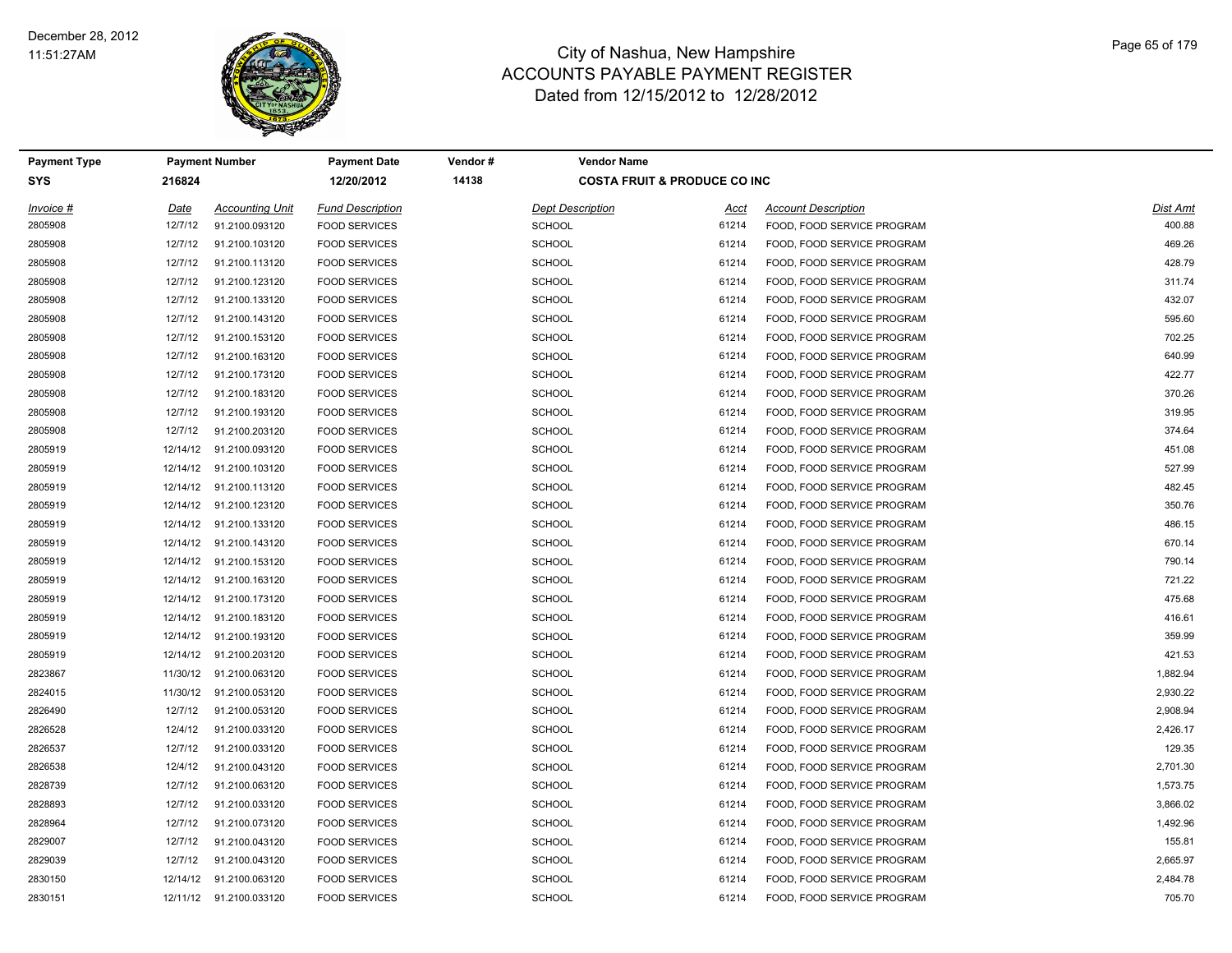

| <b>TOTAL:</b>      | 216824  | 14138                                              |                                              | PAYMENT AMOUNT: \$50,050.63    |                |                                                          | <b>AMOUNT:</b> | \$50,050.63    |
|--------------------|---------|----------------------------------------------------|----------------------------------------------|--------------------------------|----------------|----------------------------------------------------------|----------------|----------------|
| CM743512           |         | 12/7/12  91.2100.053120                            | <b>FOOD SERVICES</b>                         | <b>SCHOOL</b>                  | 61214          | FOOD, FOOD SERVICE PROGRAM                               |                | $-36.22$       |
| CM743511           | 12/7/12 | 91.2100.043120                                     | <b>FOOD SERVICES</b>                         | <b>SCHOOL</b>                  | 61214          | FOOD, FOOD SERVICE PROGRAM                               |                | $-179.63$      |
| CM743509           | 12/7/12 | 91.2100.203120                                     | <b>FOOD SERVICES</b>                         | <b>SCHOOL</b>                  | 61214          | FOOD, FOOD SERVICE PROGRAM                               |                | $-2.63$        |
| CM743509           | 12/7/12 | 91.2100.193120                                     | <b>FOOD SERVICES</b>                         | <b>SCHOOL</b>                  | 61214          | FOOD, FOOD SERVICE PROGRAM                               |                | $-2.25$        |
| CM743509           | 12/7/12 | 91.2100.183120                                     | <b>FOOD SERVICES</b>                         | <b>SCHOOL</b>                  | 61214          | FOOD, FOOD SERVICE PROGRAM                               |                | $-2.60$        |
| CM743509           | 12/7/12 | 91.2100.173120                                     | <b>FOOD SERVICES</b>                         | <b>SCHOOL</b>                  | 61214          | FOOD, FOOD SERVICE PROGRAM                               |                | $-2.97$        |
| CM743509           | 12/7/12 | 91.2100.163120                                     | <b>FOOD SERVICES</b>                         | <b>SCHOOL</b>                  | 61214          | FOOD, FOOD SERVICE PROGRAM                               |                | $-4.50$        |
| CM743509           | 12/7/12 | 91.2100.153120                                     | <b>FOOD SERVICES</b>                         | <b>SCHOOL</b>                  | 61214          | FOOD, FOOD SERVICE PROGRAM                               |                | $-4.93$        |
| CM743509           | 12/7/12 | 91.2100.143120                                     | <b>FOOD SERVICES</b>                         | <b>SCHOOL</b>                  | 61214          | FOOD, FOOD SERVICE PROGRAM                               |                | $-4.18$        |
| CM743509           | 12/7/12 | 91.2100.133120                                     | <b>FOOD SERVICES</b>                         | <b>SCHOOL</b>                  | 61214          | FOOD, FOOD SERVICE PROGRAM                               |                | $-3.03$        |
| CM743509           | 12/7/12 | 91.2100.123120                                     | <b>FOOD SERVICES</b>                         | <b>SCHOOL</b>                  | 61214          | FOOD, FOOD SERVICE PROGRAM                               |                | $-2.19$        |
| CM743509           | 12/7/12 | 91.2100.113120                                     | <b>FOOD SERVICES</b>                         | <b>SCHOOL</b>                  | 61214          | FOOD, FOOD SERVICE PROGRAM                               |                | $-3.01$        |
| CM743509           | 12/7/12 | 91.2100.103120                                     | <b>FOOD SERVICES</b>                         | <b>SCHOOL</b>                  | 61214          | FOOD, FOOD SERVICE PROGRAM                               |                | $-3.29$        |
| CM743509           | 12/7/12 | 91.2100.093120                                     | <b>FOOD SERVICES</b>                         | <b>SCHOOL</b>                  | 61214          | FOOD, FOOD SERVICE PROGRAM                               |                | $-2.82$        |
| CM743508           | 12/7/12 | 91.2100.033120                                     | <b>FOOD SERVICES</b>                         | <b>SCHOOL</b>                  | 61214          | FOOD, FOOD SERVICE PROGRAM                               |                | $-240.57$      |
| CM742782           |         | 11/30/12 91.2100.063120                            | <b>FOOD SERVICES</b>                         | <b>SCHOOL</b>                  | 61214          | FOOD, FOOD SERVICE PROGRAM                               |                | $-67.97$       |
| CM742781           |         | 11/30/12 91.2100.053120                            | <b>FOOD SERVICES</b>                         | <b>SCHOOL</b>                  | 61214          | FOOD, FOOD SERVICE PROGRAM                               |                | $-70.72$       |
| 2836787            |         | 12/18/12 91.2100.033120                            | <b>FOOD SERVICES</b>                         | <b>SCHOOL</b>                  | 61214          | FOOD, FOOD SERVICE PROGRAM                               |                | 4,073.97       |
| 2834527            |         | 12/14/12 91.2100.043120                            | <b>FOOD SERVICES</b>                         | <b>SCHOOL</b>                  | 61214          | FOOD, FOOD SERVICE PROGRAM                               |                | 2,755.84       |
| 2834311            |         | 12/18/12 91.2100.203120                            | <b>FOOD SERVICES</b>                         | <b>SCHOOL</b>                  | 61214          | FOOD, FOOD SERVICE PROGRAM                               |                | 9.59           |
| 2834311            |         | 12/18/12 91.2100.193120                            | <b>FOOD SERVICES</b>                         | <b>SCHOOL</b>                  | 61214          | FOOD, FOOD SERVICE PROGRAM                               |                | 8.19           |
| 2834311            |         | 12/18/12 91.2100.183120                            | <b>FOOD SERVICES</b>                         | <b>SCHOOL</b>                  | 61214          | FOOD, FOOD SERVICE PROGRAM                               |                | 9.48           |
| 2834311            |         | 12/18/12 91.2100.173120                            | <b>FOOD SERVICES</b>                         | <b>SCHOOL</b>                  | 61214          | FOOD, FOOD SERVICE PROGRAM                               |                | 10.82          |
| 2834311            |         | 12/18/12 91.2100.163120                            | <b>FOOD SERVICES</b>                         | <b>SCHOOL</b>                  | 61214          | FOOD, FOOD SERVICE PROGRAM                               |                | 16.41          |
| 2834311            |         | 12/18/12 91.2100.153120                            | <b>FOOD SERVICES</b>                         | <b>SCHOOL</b>                  | 61214          | FOOD, FOOD SERVICE PROGRAM                               |                | 17.98          |
| 2834311            |         | 12/18/12 91.2100.143120                            | <b>FOOD SERVICES</b>                         | <b>SCHOOL</b>                  | 61214          | FOOD, FOOD SERVICE PROGRAM                               |                | 15.25          |
| 2834311            |         | 12/18/12 91.2100.133120                            | <b>FOOD SERVICES</b>                         | <b>SCHOOL</b>                  | 61214          | FOOD, FOOD SERVICE PROGRAM                               |                | 11.06          |
| 2834311            |         | 12/18/12 91.2100.123120                            | <b>FOOD SERVICES</b>                         | <b>SCHOOL</b>                  | 61214          | FOOD, FOOD SERVICE PROGRAM                               |                | 7.98           |
| 2834311<br>2834311 |         | 12/18/12 91.2100.113120                            | <b>FOOD SERVICES</b>                         | <b>SCHOOL</b>                  | 61214          | FOOD, FOOD SERVICE PROGRAM                               |                | 10.98          |
| 2834311            |         | 12/18/12 91.2100.093120<br>12/18/12 91.2100.103120 | <b>FOOD SERVICES</b><br><b>FOOD SERVICES</b> | <b>SCHOOL</b><br><b>SCHOOL</b> | 61214<br>61214 | FOOD, FOOD SERVICE PROGRAM<br>FOOD, FOOD SERVICE PROGRAM |                | 10.28<br>12.01 |
| 2833733            |         | 12/14/12 91.2100.033120                            | <b>FOOD SERVICES</b>                         | <b>SCHOOL</b>                  | 61214          | FOOD, FOOD SERVICE PROGRAM                               |                | 2,917.82       |
| 2831959            |         | 12/14/12 91.2100.033120                            | <b>FOOD SERVICES</b>                         | SCHOOL                         | 61214          | FOOD, FOOD SERVICE PROGRAM                               |                | 229.68         |
| 2831627            |         | 12/11/12 91.2100.043120                            | <b>FOOD SERVICES</b>                         | <b>SCHOOL</b>                  | 61214          | FOOD, FOOD SERVICE PROGRAM                               |                | 2,312.60       |
| 2830154            |         | 12/11/12 91.2100.043120                            | <b>FOOD SERVICES</b>                         | <b>SCHOOL</b>                  | 61214          | FOOD, FOOD SERVICE PROGRAM                               |                | 707.35         |
|                    |         |                                                    |                                              |                                |                |                                                          |                |                |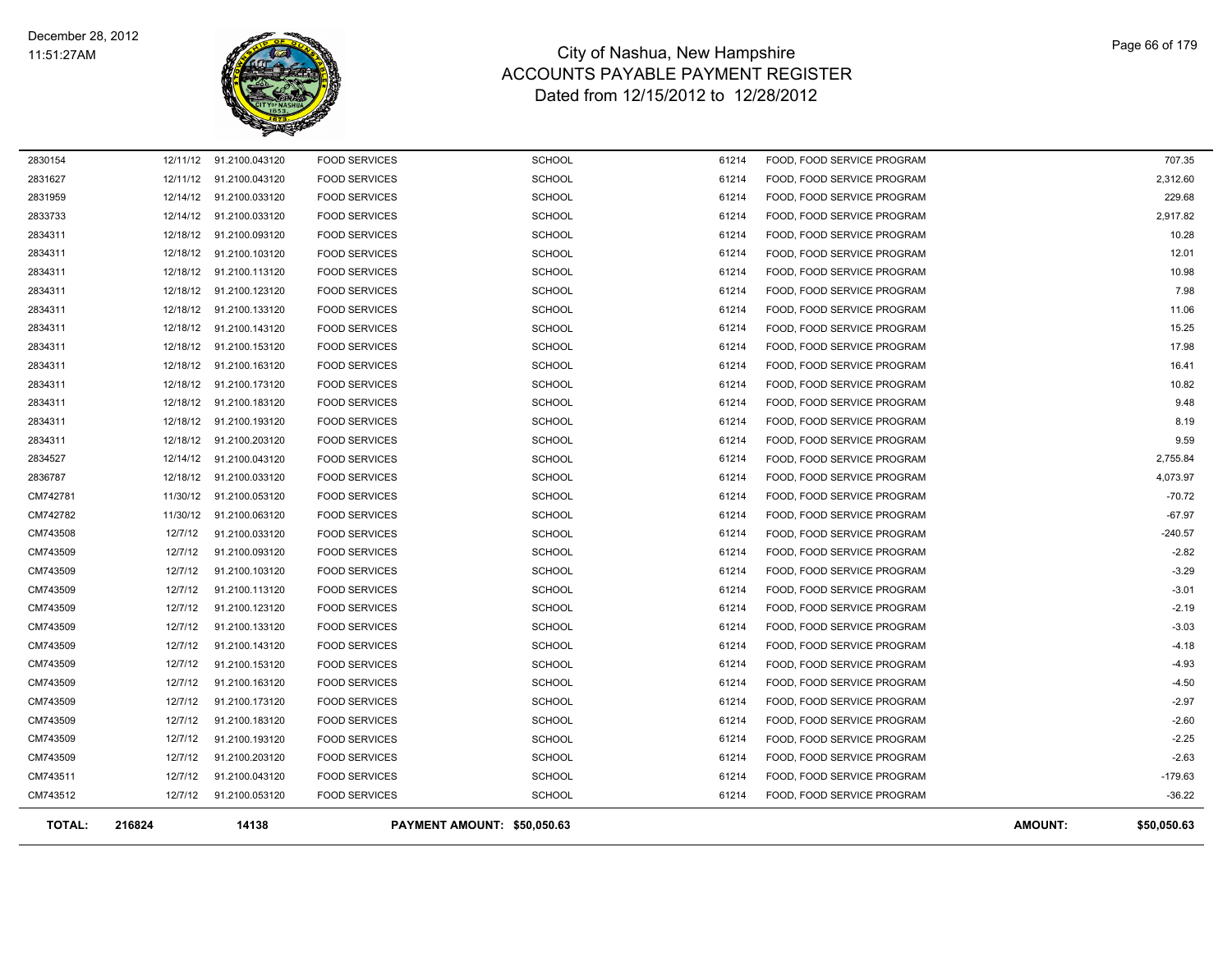

| <b>Payment Type</b> |        |             | <b>Payment Number</b>  | <b>Payment Date</b>     | Vendor#                    | <b>Vendor Name</b>                |             |                                           |                |                 |
|---------------------|--------|-------------|------------------------|-------------------------|----------------------------|-----------------------------------|-------------|-------------------------------------------|----------------|-----------------|
| <b>SYS</b>          |        | 216825      |                        | 12/20/2012              | 14147                      | <b>SALLY CRATEAU</b>              |             |                                           |                |                 |
| Invoice #           |        | Date        | <b>Accounting Unit</b> | <b>Fund Description</b> |                            | <b>Dept Description</b>           | Acct        | <b>Account Description</b>                |                | Dist Amt        |
| MILES-NOV           |        |             | 11/30/12 91.1.992700   | <b>GENERAL FUND</b>     |                            | SCHOOL                            | 55690       | REGULAR TRANSPORTATION<br><b>SERVICES</b> |                | 711.29          |
| <b>TOTAL:</b>       | 216825 |             | 14147                  |                         | PAYMENT AMOUNT: \$711.29   |                                   |             |                                           | <b>AMOUNT:</b> | \$711.29        |
| <b>Payment Type</b> |        |             | <b>Payment Number</b>  | <b>Payment Date</b>     | Vendor#                    | <b>Vendor Name</b>                |             |                                           |                |                 |
| <b>SYS</b>          |        | 216826      |                        | 12/20/2012              | 14155                      | <b>CRYSTAL ROCK BOTTLED WATER</b> |             |                                           |                |                 |
| Invoice #           |        | Date        | <b>Accounting Unit</b> | <b>Fund Description</b> |                            | <b>Dept Description</b>           | Acct        | <b>Account Description</b>                |                | Dist Amt        |
| <b>NOV-12</b>       |        |             | 11/30/12 91.1.071160   | <b>GENERAL FUND</b>     |                            | SCHOOL                            | 61135       | <b>EDUCATIONAL SUPPLIES</b>               |                | 78.45           |
| <b>TOTAL:</b>       | 216826 |             | 14155                  |                         | PAYMENT AMOUNT: \$78.45    |                                   |             |                                           | <b>AMOUNT:</b> | \$78.45         |
| <b>Payment Type</b> |        |             | <b>Payment Number</b>  | <b>Payment Date</b>     | Vendor#                    | <b>Vendor Name</b>                |             |                                           |                |                 |
| <b>SYS</b>          |        | 216827      |                        | 12/20/2012              | 12051                      | DACTEK INTERNATIONAL CORP.        |             |                                           |                |                 |
| $Invoice$ #         |        | <u>Date</u> | <b>Accounting Unit</b> | <b>Fund Description</b> |                            | <b>Dept Description</b>           | <u>Acct</u> | <b>Account Description</b>                |                | <u>Dist Amt</u> |
| 5602                |        |             | 10/10/12 91.1.012320   | <b>GENERAL FUND</b>     |                            | <b>SCHOOL</b>                     | 71999       | MISCELLANEOUS EQUIPMENT                   |                | 3,508.00        |
| <b>TOTAL:</b>       | 216827 |             | 12051                  |                         | PAYMENT AMOUNT: \$3,508.00 |                                   |             |                                           | <b>AMOUNT:</b> | \$3,508.00      |
| <b>Payment Type</b> |        |             | <b>Payment Number</b>  | <b>Payment Date</b>     | Vendor#                    | <b>Vendor Name</b>                |             |                                           |                |                 |
| <b>SYS</b>          |        | 216828      |                        | 12/20/2012              | 15693                      | <b>ROBERT DONNELLY</b>            |             |                                           |                |                 |
| Invoice #           |        | Date        | <b>Accounting Unit</b> | <b>Fund Description</b> |                            | <b>Dept Description</b>           | Acct        | <b>Account Description</b>                |                | Dist Amt        |
| 121412-03           |        |             | 12/14/12 91.1.031432   | <b>GENERAL FUND</b>     |                            | SCHOOL                            | 55642       | <b>GAME OFFICIALS</b>                     |                | 80.00           |
| <b>TOTAL:</b>       | 216828 |             | 15693                  |                         | PAYMENT AMOUNT: \$80.00    |                                   |             |                                           | <b>AMOUNT:</b> | \$80.00         |
| <b>Payment Type</b> |        |             | <b>Payment Number</b>  | <b>Payment Date</b>     | Vendor#                    | <b>Vendor Name</b>                |             |                                           |                |                 |
| <b>SYS</b>          |        | 216829      |                        | 12/20/2012              | 14189                      | <b>KATHLEEN DROLET</b>            |             |                                           |                |                 |
| $Invoice$ #         |        | <u>Date</u> | <b>Accounting Unit</b> | <b>Fund Description</b> |                            | <b>Dept Description</b>           | <u>Acct</u> | <b>Account Description</b>                |                | <u>Dist Amt</u> |
| MILES-NOV           |        | 11/30/12    | 91.1.012320            | <b>GENERAL FUND</b>     |                            | SCHOOL                            | 55307       | MILEAGE REIMBURSEMENTS                    |                | 35.66           |
| MILES-OCT           |        |             | 11/2/12 91.1.012320    | <b>GENERAL FUND</b>     |                            | <b>SCHOOL</b>                     | 55307       | MILEAGE REIMBURSEMENTS                    |                | 120.97          |
| <b>TOTAL:</b>       | 216829 |             | 14189                  |                         | PAYMENT AMOUNT: \$156.63   |                                   |             |                                           | <b>AMOUNT:</b> | \$156.63        |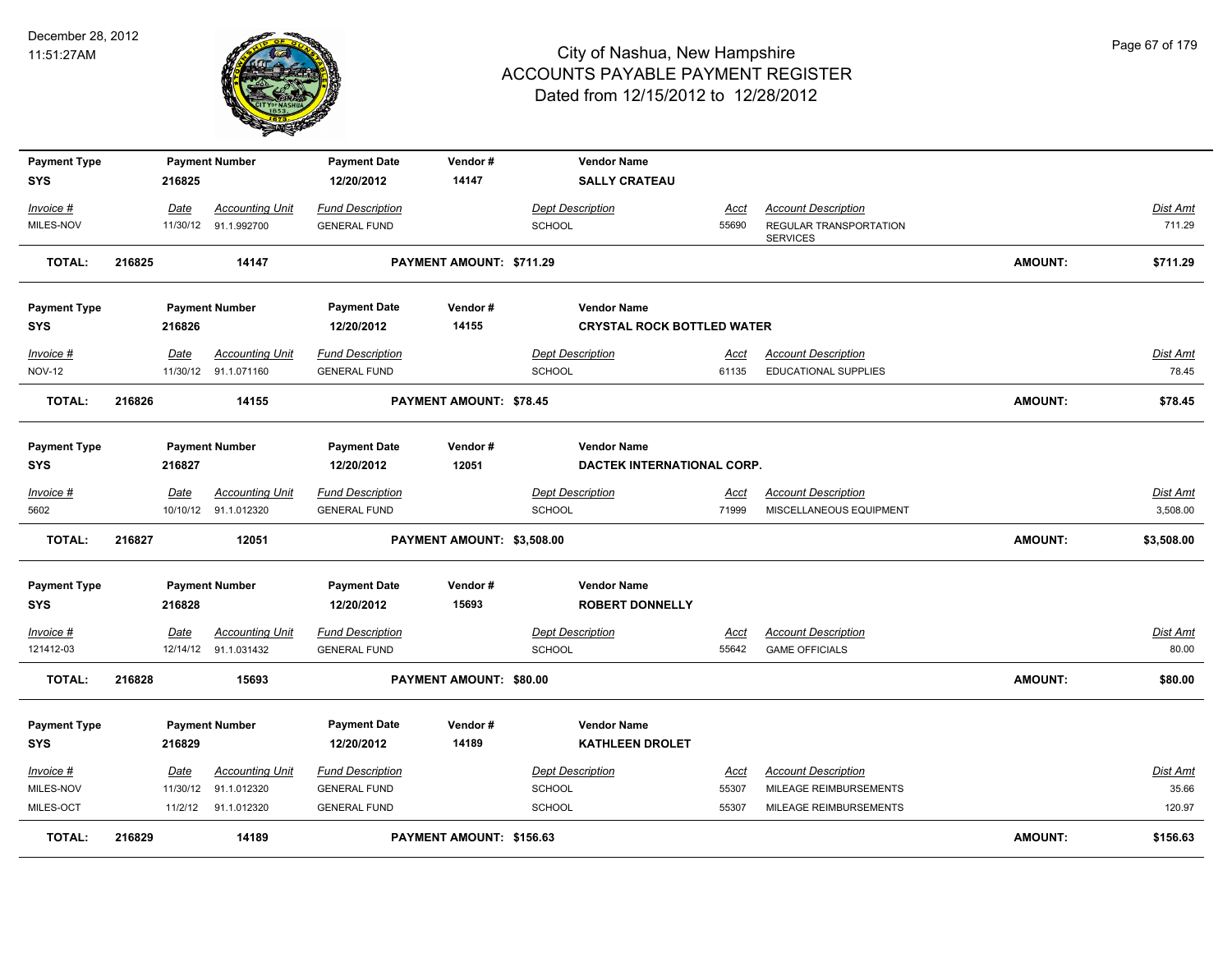

| <b>Payment Type</b><br><b>SYS</b> |        | 216830                  | <b>Payment Number</b>                    | <b>Payment Date</b><br>12/20/2012             | Vendor#<br>11677           | <b>Vendor Name</b><br><b>ECOLAB INC</b>                     |                      |                                                           |                 |                             |
|-----------------------------------|--------|-------------------------|------------------------------------------|-----------------------------------------------|----------------------------|-------------------------------------------------------------|----------------------|-----------------------------------------------------------|-----------------|-----------------------------|
|                                   |        |                         | <b>Accounting Unit</b>                   | <b>Fund Description</b>                       |                            | <b>Dept Description</b>                                     |                      | <b>Account Description</b>                                |                 | Dist Amt                    |
| <u>Invoice #</u><br>0288224       |        | <u>Date</u><br>11/14/12 | 91.2100.043120                           | <b>FOOD SERVICES</b>                          |                            | <b>SCHOOL</b>                                               | <u>Acct</u><br>61299 | MISCELLANEOUS SUPPLIES                                    |                 | 183.74                      |
| 0332355                           |        |                         | 11/20/12 91.2100.043120                  | <b>FOOD SERVICES</b>                          |                            | SCHOOL                                                      | 61299                | MISCELLANEOUS SUPPLIES                                    |                 | 27.35                       |
| <b>TOTAL:</b>                     | 216830 |                         | 11677                                    |                                               | PAYMENT AMOUNT: \$211.09   |                                                             |                      |                                                           | <b>AMOUNT:</b>  | \$211.09                    |
| <b>Payment Type</b><br><b>SYS</b> |        | 216831                  | <b>Payment Number</b>                    | <b>Payment Date</b><br>12/20/2012             | Vendor#<br>15682           | <b>Vendor Name</b><br><b>STEPHEN EDDY</b>                   |                      |                                                           |                 |                             |
|                                   |        |                         |                                          |                                               |                            |                                                             |                      |                                                           |                 |                             |
| Invoice #                         |        | Date                    | <b>Accounting Unit</b>                   | <b>Fund Description</b>                       |                            | <b>Dept Description</b>                                     | <u>Acct</u>          | <b>Account Description</b>                                |                 | Dist Amt                    |
| 121212-04                         |        | 12/12/12                | 91.1.041464                              | <b>GENERAL FUND</b>                           |                            | SCHOOL                                                      | 55642                | <b>GAME OFFICIALS</b>                                     |                 | 80.00                       |
| 121212-04                         |        |                         | 12/12/12 91.1.041471                     | <b>GENERAL FUND</b>                           |                            | SCHOOL                                                      | 55642                | <b>GAME OFFICIALS</b>                                     |                 | 17.16                       |
| <b>TOTAL:</b>                     | 216831 |                         | 15682                                    |                                               | PAYMENT AMOUNT: \$97.16    |                                                             |                      |                                                           | <b>AMOUNT:</b>  | \$97.16                     |
| <b>Payment Type</b><br><b>SYS</b> |        | 216832                  | <b>Payment Number</b>                    | <b>Payment Date</b><br>12/20/2012             | Vendor#<br>11465           | <b>Vendor Name</b><br><b>EDITORIAL PROJECTS IN EDUC. IN</b> |                      |                                                           |                 |                             |
| Invoice #                         |        | Date                    | <b>Accounting Unit</b>                   | <b>Fund Description</b>                       |                            | <b>Dept Description</b>                                     | Acct                 | <b>Account Description</b>                                |                 | Dist Amt                    |
| <b>DEC-12</b>                     |        |                         | 12/18/12 91.1.012830                     | <b>GENERAL FUND</b>                           |                            | <b>SCHOOL</b>                                               | 55500                | <b>ADVERTISING</b>                                        |                 | 1,438.00                    |
| <b>TOTAL:</b>                     | 216832 |                         | 11465                                    |                                               | PAYMENT AMOUNT: \$1,438.00 |                                                             |                      |                                                           | <b>AMOUNT:</b>  | \$1,438.00                  |
| <b>Payment Type</b><br><b>SYS</b> |        | 216833                  | <b>Payment Number</b>                    | <b>Payment Date</b><br>12/20/2012             | Vendor#<br>10972           | <b>Vendor Name</b><br><b>EDUCATIONAL OUTFITTERS</b>         |                      |                                                           |                 |                             |
| <u>Invoice #</u><br>19930         |        | <u>Date</u><br>9/10/12  | <b>Accounting Unit</b><br>91.2227.041320 | <b>Fund Description</b><br>NORTH STUDENT SHOP |                            | <b>Dept Description</b><br><b>SCHOOL</b>                    | <u>Acct</u><br>61135 | <b>Account Description</b><br>EDUCATIONAL SUPPLIES        |                 | <u>Dist Amt</u><br>2,040.00 |
| <b>TOTAL:</b>                     | 216833 |                         | 10972                                    |                                               | PAYMENT AMOUNT: \$2,040.00 |                                                             |                      |                                                           | <b>AMOUNT:</b>  | \$2,040.00                  |
| <b>Payment Type</b><br>SYS        |        | 216834                  | <b>Payment Number</b>                    | <b>Payment Date</b><br>12/20/2012             | Vendor#<br>11285           | <b>Vendor Name</b><br><b>GAYLE R ESTERLY</b>                |                      |                                                           |                 |                             |
| Invoice #                         |        | Date                    | <b>Accounting Unit</b>                   | <b>Fund Description</b>                       |                            | <b>Dept Description</b>                                     | Acct                 | <b>Account Description</b>                                | <b>Activity</b> | Dist Amt                    |
| 10/13-12/14                       |        | 12/17/12                | 91.3800.042210                           | SCHOOL GRANTS FUND                            |                            | <b>SCHOOL</b>                                               | 53607                | PROGRAM IMPROVEMENT                                       | 91.03903.042210 | 25.00                       |
| 10/13-12/14-1                     |        |                         | 12/14/12 91.3800.042210                  | SCHOOL GRANTS FUND                            |                            | <b>SCHOOL</b>                                               | 53607                | <b>SERVICES</b><br>PROGRAM IMPROVEMENT<br><b>SERVICES</b> | 91.03903.042210 | 3,827.15                    |
| <b>TOTAL:</b>                     | 216834 |                         | 11285                                    |                                               | PAYMENT AMOUNT: \$3,852.15 |                                                             |                      |                                                           | <b>AMOUNT:</b>  | \$3,852.15                  |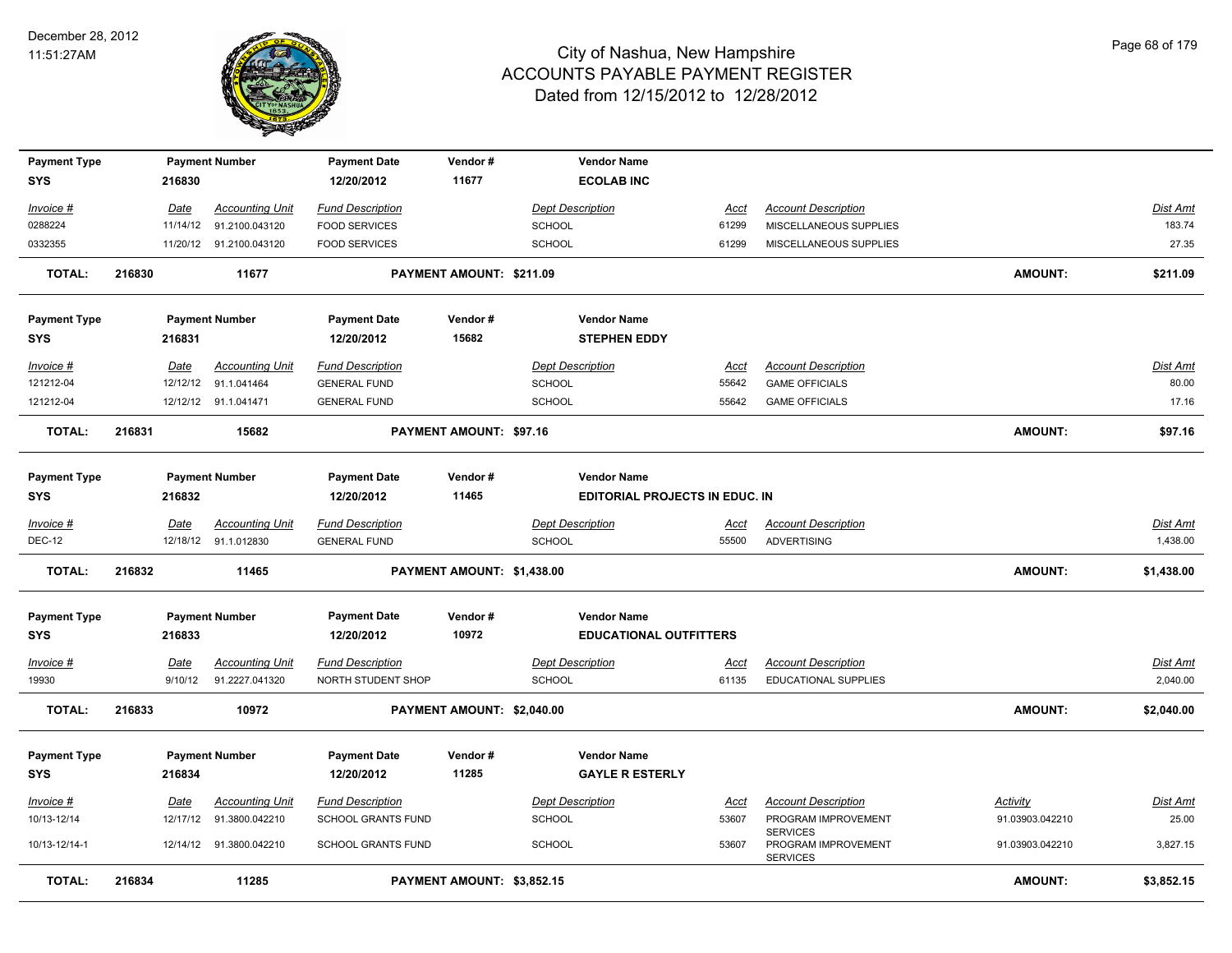

| <b>Payment Type</b> |          | <b>Payment Number</b>  | <b>Payment Date</b>     | Vendor#                  |               | <b>Vendor Name</b>       |             |                                                              |                |                 |
|---------------------|----------|------------------------|-------------------------|--------------------------|---------------|--------------------------|-------------|--------------------------------------------------------------|----------------|-----------------|
| <b>SYS</b>          | 216835   |                        | 12/20/2012              | 14995                    |               | <b>EVERBIND BOOKS</b>    |             |                                                              |                |                 |
| Invoice #           | Date     | <b>Accounting Unit</b> | <b>Fund Description</b> |                          |               | <b>Dept Description</b>  | Acct        | <b>Account Description</b>                                   |                | Dist Amt        |
| 180542              | 11/29/12 | 91.1.041160            | <b>GENERAL FUND</b>     |                          | <b>SCHOOL</b> |                          | 61875       | <b>BOOKS</b>                                                 |                | 59.39           |
| 180652              |          | 12/5/12 91.1.041160    | <b>GENERAL FUND</b>     |                          | <b>SCHOOL</b> |                          | 61875       | <b>BOOKS</b>                                                 |                | 524.97          |
| <b>TOTAL:</b>       | 216835   | 14995                  |                         | PAYMENT AMOUNT: \$584.36 |               |                          |             |                                                              | <b>AMOUNT:</b> | \$584.36        |
| Payment Type        |          | <b>Payment Number</b>  | <b>Payment Date</b>     | Vendor#                  |               | <b>Vendor Name</b>       |             |                                                              |                |                 |
| <b>SYS</b>          | 216836   |                        | 12/20/2012              | 14222                    |               | <b>FASTENAL CO</b>       |             |                                                              |                |                 |
| Invoice #           | Date     | <b>Accounting Unit</b> | <b>Fund Description</b> |                          |               | <b>Dept Description</b>  | <u>Acct</u> | <b>Account Description</b>                                   |                | <b>Dist Amt</b> |
| 89074               | 11/29/12 | 91.1.222620            | <b>GENERAL FUND</b>     |                          | <b>SCHOOL</b> |                          | 61299       | MISCELLANEOUS SUPPLIES                                       |                | 54.09           |
| <b>TOTAL:</b>       | 216836   | 14222                  |                         | PAYMENT AMOUNT: \$54.09  |               |                          |             |                                                              | <b>AMOUNT:</b> | \$54.09         |
| <b>Payment Type</b> |          | <b>Payment Number</b>  | <b>Payment Date</b>     | Vendor#                  |               | <b>Vendor Name</b>       |             |                                                              |                |                 |
| <b>SYS</b>          | 216837   |                        | 12/20/2012              | 14227                    |               | <b>FIRST STUDENT INC</b> |             |                                                              |                |                 |
| Invoice #           | Date     | <b>Accounting Unit</b> | <b>Fund Description</b> |                          |               | <b>Dept Description</b>  | Acct        | <b>Account Description</b>                                   |                | <b>Dist Amt</b> |
| 17747372            | 11/6/12  | 91.2222.992700         | AFTER SCHOOL PROGRAM    |                          | <b>SCHOOL</b> |                          | 55690       | <b>REGULAR TRANSPORTATION</b>                                |                | 53.64           |
| 17747409            | 11/13/12 | 91.1.992700            | <b>GENERAL FUND</b>     |                          | <b>SCHOOL</b> |                          | 55690       | <b>SERVICES</b><br>REGULAR TRANSPORTATION<br><b>SERVICES</b> |                | 100.00          |
| 17747410            |          | 11/13/12 91.1.992700   | <b>GENERAL FUND</b>     |                          | <b>SCHOOL</b> |                          | 55690       | REGULAR TRANSPORTATION                                       |                | 100.00          |
| 17747421            | 11/13/12 | 91.1.992700            | <b>GENERAL FUND</b>     |                          | <b>SCHOOL</b> |                          | 55691       | <b>SERVICES</b><br>SPED TRANSPORTATION SERVICES              |                | 67.48           |
| 17747440            | 11/24/12 | 91.1.992700            | <b>GENERAL FUND</b>     |                          | <b>SCHOOL</b> |                          | 55691       | SPED TRANSPORTATION SERVICES                                 |                | 1,898.19        |
| 17747441            | 11/24/12 | 91.1.992700            | <b>GENERAL FUND</b>     |                          | SCHOOL        |                          | 55691       | SPED TRANSPORTATION SERVICES                                 |                | 3,026.10        |
| 17747442            | 11/24/12 | 91.1.992700            | <b>GENERAL FUND</b>     |                          | <b>SCHOOL</b> |                          | 55691       | SPED TRANSPORTATION SERVICES                                 |                | 715.26          |
| 17747443            | 11/24/12 | 91.1.992700            | <b>GENERAL FUND</b>     |                          | <b>SCHOOL</b> |                          | 55691       | SPED TRANSPORTATION SERVICES                                 |                | 1,540.80        |
| 17747447            | 11/24/12 | 91.1.992700            | <b>GENERAL FUND</b>     |                          | <b>SCHOOL</b> |                          | 55691       | SPED TRANSPORTATION SERVICES                                 |                | 13,404.96       |
| 17747472            | 11/24/12 | 91.1.992700            | <b>GENERAL FUND</b>     |                          | <b>SCHOOL</b> |                          | 55690       | <b>REGULAR TRANSPORTATION</b><br><b>SERVICES</b>             |                | 32,080.87       |
| 17747511            | 12/4/12  | 91.1.041446            | <b>GENERAL FUND</b>     |                          | <b>SCHOOL</b> |                          | 55690       | REGULAR TRANSPORTATION                                       |                | 168.97          |
| 17747512            | 12/4/12  | 91.1.041464            | <b>GENERAL FUND</b>     |                          | <b>SCHOOL</b> |                          | 55690       | <b>SERVICES</b><br>REGULAR TRANSPORTATION<br><b>SERVICES</b> |                | 199.83          |
| 17747513            | 12/4/12  | 91.1.041433            | <b>GENERAL FUND</b>     |                          | <b>SCHOOL</b> |                          | 55690       | REGULAR TRANSPORTATION<br><b>SERVICES</b>                    |                | 140.70          |
| 17747518            | 12/4/12  | 91.1.992700            | <b>GENERAL FUND</b>     |                          | <b>SCHOOL</b> |                          | 55691       | SPED TRANSPORTATION SERVICES                                 |                | 60.73           |
| 17747522            | 12/4/12  | 91.1.992700            | <b>GENERAL FUND</b>     |                          | <b>SCHOOL</b> |                          | 55691       | SPED TRANSPORTATION SERVICES                                 |                | 792.85          |
| 17747552            |          | 12/11/12 91.1.041432   | <b>GENERAL FUND</b>     |                          | <b>SCHOOL</b> |                          | 55690       | REGULAR TRANSPORTATION<br><b>SERVICES</b>                    |                | 177.49          |
| 17747553            | 12/11/12 | 91.1.041464            | <b>GENERAL FUND</b>     |                          | <b>SCHOOL</b> |                          | 55690       | REGULAR TRANSPORTATION<br><b>SERVICES</b>                    |                | 87.76           |
| 17747553            |          | 12/11/12 91.1.041471   | <b>GENERAL FUND</b>     |                          | <b>SCHOOL</b> |                          | 55690       | REGULAR TRANSPORTATION<br><b>SERVICES</b>                    |                | 87.76           |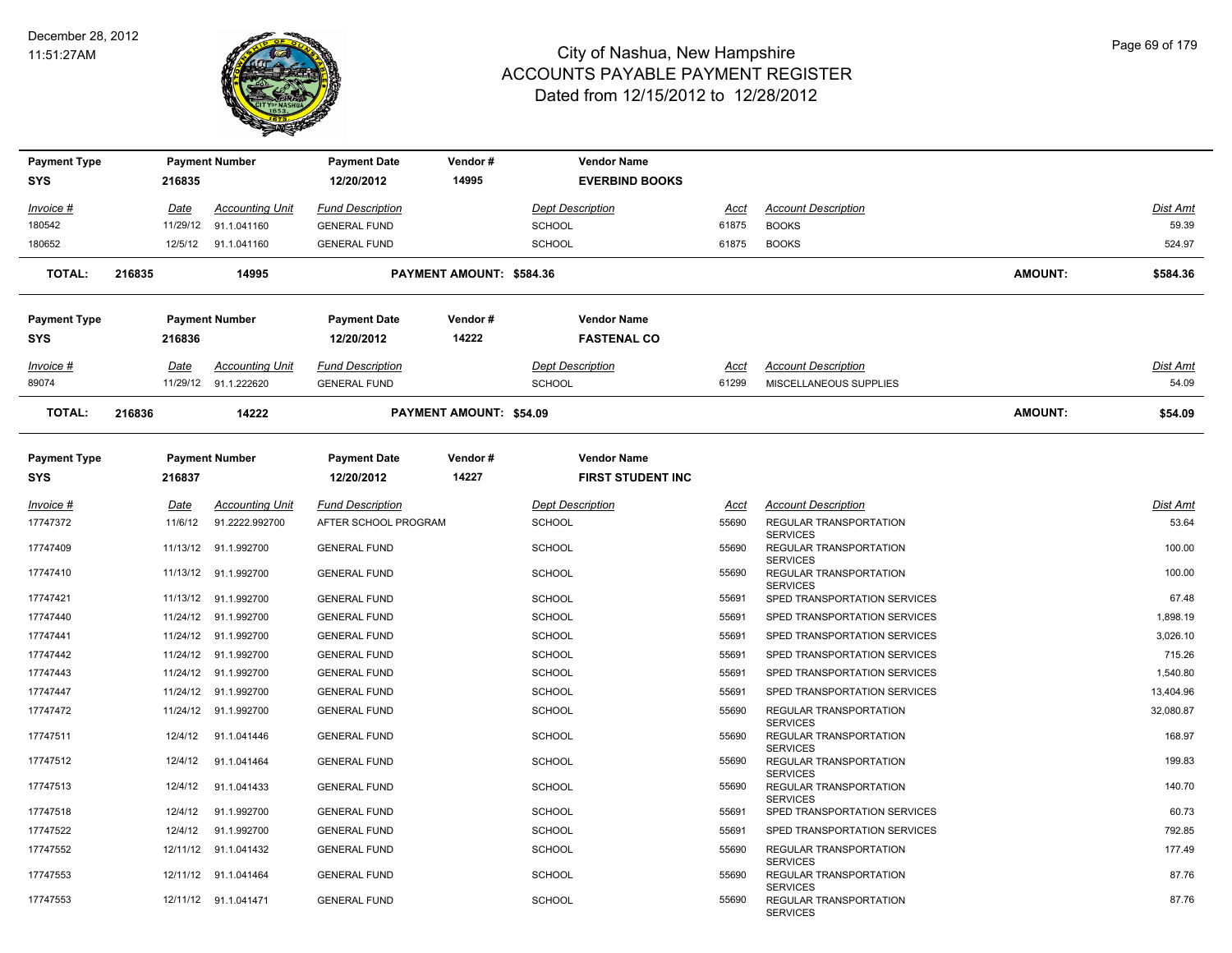

| 17747554            |        | 12/11/12      | 91.1.041433             | <b>GENERAL FUND</b>       |                             | <b>SCHOOL</b>                    | 55690       | REGULAR TRANSPORTATION                                       |                 | 96.64           |
|---------------------|--------|---------------|-------------------------|---------------------------|-----------------------------|----------------------------------|-------------|--------------------------------------------------------------|-----------------|-----------------|
| 17747554            |        |               | 12/11/12 91.1.041437    | <b>GENERAL FUND</b>       |                             | <b>SCHOOL</b>                    | 55690       | <b>SERVICES</b><br>REGULAR TRANSPORTATION<br><b>SERVICES</b> |                 | 96.64           |
| 17747555            |        |               | 12/11/12 91.1.041459    | <b>GENERAL FUND</b>       |                             | <b>SCHOOL</b>                    | 55690       | REGULAR TRANSPORTATION                                       |                 | 98.36           |
| 17747555            |        |               | 12/11/12 91.1.041468    | <b>GENERAL FUND</b>       |                             | <b>SCHOOL</b>                    | 55690       | <b>SERVICES</b><br>REGULAR TRANSPORTATION                    |                 | 98.37           |
| 17747556            |        |               | 12/11/12 91.1.041464    | <b>GENERAL FUND</b>       |                             | <b>SCHOOL</b>                    | 55690       | <b>SERVICES</b><br>REGULAR TRANSPORTATION                    |                 | 278.79          |
|                     |        |               |                         |                           |                             |                                  |             | <b>SERVICES</b>                                              |                 |                 |
| <b>TOTAL:</b>       | 216837 |               | 14227                   |                           | PAYMENT AMOUNT: \$55,372.19 |                                  |             |                                                              | <b>AMOUNT:</b>  | \$55,372.19     |
| <b>Payment Type</b> |        |               | <b>Payment Number</b>   | <b>Payment Date</b>       | Vendor#                     | <b>Vendor Name</b>               |             |                                                              |                 |                 |
| <b>SYS</b>          |        | 216838        |                         | 12/20/2012                | 12725                       | <b>FLAGHOUSE INC</b>             |             |                                                              |                 |                 |
| Invoice #           |        | Date          | <b>Accounting Unit</b>  | <b>Fund Description</b>   |                             | <b>Dept Description</b>          | Acct        | <b>Account Description</b>                                   | Activity        | Dist Amt        |
| P05169110101        |        | 10/26/12      | 91.3800.021210          | <b>SCHOOL GRANTS FUND</b> |                             | <b>SCHOOL</b>                    | 61299       | MISCELLANEOUS SUPPLIES                                       | 91.03953.021210 | 22.21           |
| P05169110101        |        |               | 10/26/12 91.3800.021210 | <b>SCHOOL GRANTS FUND</b> |                             | <b>SCHOOL</b>                    | 71999       | MISCELLANEOUS EQUIPMENT                                      | 91.03953.021210 | 139.00          |
| <b>TOTAL:</b>       | 216838 |               | 12725                   |                           | PAYMENT AMOUNT: \$161.21    |                                  |             |                                                              | <b>AMOUNT:</b>  | \$161.21        |
|                     |        |               |                         |                           |                             |                                  |             |                                                              |                 |                 |
| <b>Payment Type</b> |        |               | <b>Payment Number</b>   | <b>Payment Date</b>       | Vendor#                     | <b>Vendor Name</b>               |             |                                                              |                 |                 |
| <b>SYS</b>          |        | 216839        |                         | 12/20/2012                | 12735                       | <b>FOLLETT LIBRARY RESOURCES</b> |             |                                                              |                 |                 |
|                     |        |               |                         |                           |                             |                                  |             |                                                              |                 |                 |
| $Invoice$ #         |        | <u>Date</u>   | <b>Accounting Unit</b>  | <b>Fund Description</b>   |                             | <b>Dept Description</b>          | <u>Acct</u> | <b>Account Description</b>                                   |                 | <b>Dist Amt</b> |
| 713966-3            |        | 12/7/12       | 91.1.172220             | <b>GENERAL FUND</b>       |                             | <b>SCHOOL</b>                    | 61814       | <b>MEDIA</b>                                                 |                 | 413.28          |
| 713966F-2           |        | 12/7/12       | 91.1.172220             | <b>GENERAL FUND</b>       |                             | <b>SCHOOL</b>                    | 61814       | <b>MEDIA</b>                                                 |                 | 105.77          |
| <b>TOTAL:</b>       | 216839 |               | 12735                   |                           | PAYMENT AMOUNT: \$519.05    |                                  |             |                                                              | <b>AMOUNT:</b>  | \$519.05        |
| <b>Payment Type</b> |        |               | <b>Payment Number</b>   | <b>Payment Date</b>       | Vendor#                     | <b>Vendor Name</b>               |             |                                                              |                 |                 |
| <b>SYS</b>          |        | 216840        |                         | 12/20/2012                | 15674                       | <b>ABEL FRANCO</b>               |             |                                                              |                 |                 |
|                     |        |               |                         |                           |                             |                                  |             |                                                              |                 |                 |
| Invoice #           |        | Date          | <b>Accounting Unit</b>  | <b>Fund Description</b>   |                             | <b>Dept Description</b>          | Acct        | <b>Account Description</b>                                   |                 | <b>Dist Amt</b> |
| <b>DEC-12</b>       |        | 12/11/12 91.1 |                         | <b>GENERAL FUND</b>       |                             | <b>SCHOOL</b>                    | 44700       | TRANSPORTATION-DAY SCHOOL                                    |                 | 65.00           |
| <b>TOTAL:</b>       | 216840 |               | 15674                   |                           | PAYMENT AMOUNT: \$65.00     |                                  |             |                                                              | <b>AMOUNT:</b>  | \$65.00         |
| <b>Payment Type</b> |        |               | <b>Payment Number</b>   | <b>Payment Date</b>       | Vendor#                     | <b>Vendor Name</b>               |             |                                                              |                 |                 |
| <b>SYS</b>          |        | 216841        |                         | 12/20/2012                | 15264                       | <b>CHANTEL FRENETTE</b>          |             |                                                              |                 |                 |
| Invoice #           |        | Date          | <b>Accounting Unit</b>  | <b>Fund Description</b>   |                             | <b>Dept Description</b>          | Acct        | <b>Account Description</b>                                   | Activity        | <b>Dist Amt</b> |
| <b>DEC-12</b>       |        | 12/13/12      | 91.3800.991490          | <b>SCHOOL GRANTS FUND</b> |                             | <b>SCHOOL</b>                    | 61299       | MISCELLANEOUS SUPPLIES                                       | 91.03463.991490 | 28.56           |

Page 70 of 179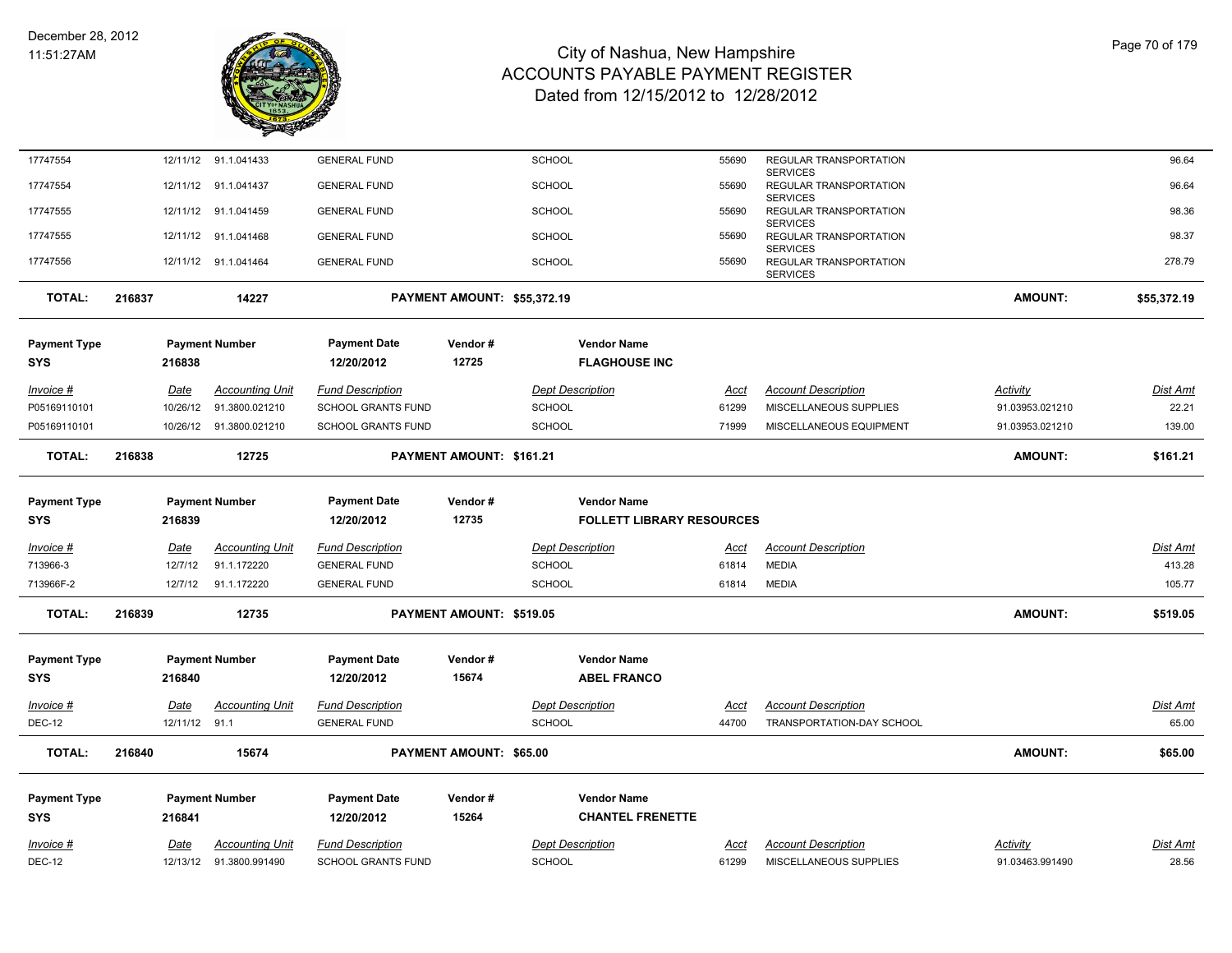

| <b>TOTAL:</b>                     | 216841 |             | 15264                                          |                                                | PAYMENT AMOUNT: \$28.56        |                                                  |               |                                                     | <b>AMOUNT:</b>  | \$28.56                  |
|-----------------------------------|--------|-------------|------------------------------------------------|------------------------------------------------|--------------------------------|--------------------------------------------------|---------------|-----------------------------------------------------|-----------------|--------------------------|
| <b>Payment Type</b><br><b>SYS</b> |        | 216842      | <b>Payment Number</b>                          | <b>Payment Date</b><br>12/20/2012              | Vendor#<br>15697               | <b>Vendor Name</b><br><b>MICHAEL FROST</b>       |               |                                                     |                 |                          |
| Invoice #<br>121212-04            |        | <b>Date</b> | <b>Accounting Unit</b><br>12/12/12 91.1.041446 | <b>Fund Description</b><br><b>GENERAL FUND</b> |                                | <b>Dept Description</b><br>SCHOOL                | Acct<br>55642 | <b>Account Description</b><br><b>GAME OFFICIALS</b> |                 | <u>Dist Amt</u><br>80.00 |
| <b>TOTAL:</b>                     | 216842 |             | 15697                                          |                                                | PAYMENT AMOUNT: \$80.00        |                                                  |               |                                                     | <b>AMOUNT:</b>  | \$80.00                  |
| <b>Payment Type</b><br><b>SYS</b> |        | 216843      | <b>Payment Number</b>                          | <b>Payment Date</b><br>12/20/2012              | Vendor#<br>14247               | <b>Vendor Name</b><br><b>GARELICK FARMS LYNN</b> |               |                                                     |                 |                          |
| Invoice #                         |        | <u>Date</u> | <b>Accounting Unit</b>                         | <b>Fund Description</b>                        |                                | <b>Dept Description</b>                          | <u>Acct</u>   | <b>Account Description</b>                          | <b>Activity</b> | <u>Dist Amt</u>          |
| 9915811                           |        | 12/1/12     | 91.2222.991490                                 | AFTER SCHOOL PROGRAM                           |                                | <b>SCHOOL</b>                                    | 61299         | MISCELLANEOUS SUPPLIES                              |                 | 57.80                    |
| 9915815                           |        | 12/1/12     | 91.2222.991490                                 | AFTER SCHOOL PROGRAM                           |                                | <b>SCHOOL</b>                                    | 61299         | MISCELLANEOUS SUPPLIES                              |                 | 41.76                    |
| 9915817                           |        | 12/1/12     | 91.3800.991490                                 | SCHOOL GRANTS FUND                             |                                | SCHOOL                                           | 61299         | MISCELLANEOUS SUPPLIES                              | 91.03463.991490 | 46.40                    |
| 9915818                           |        | 12/1/12     | 91.3800.991490                                 | SCHOOL GRANTS FUND                             |                                | SCHOOL                                           | 61299         | MISCELLANEOUS SUPPLIES                              | 91.03463.991490 | 27.00                    |
| <b>TOTAL:</b>                     | 216843 |             | 14247                                          |                                                | PAYMENT AMOUNT: \$172.96       |                                                  |               |                                                     | <b>AMOUNT:</b>  | \$172.96                 |
| <b>Payment Type</b><br><b>SYS</b> |        | 216844      | <b>Payment Number</b>                          | <b>Payment Date</b><br>12/20/2012              | Vendor#<br>15678               | <b>Vendor Name</b><br><b>ROBERT E GERMANN JR</b> |               |                                                     |                 |                          |
| Invoice #                         |        | <b>Date</b> | <b>Accounting Unit</b>                         | <b>Fund Description</b>                        |                                | <b>Dept Description</b>                          | <u>Acct</u>   | <b>Account Description</b>                          |                 | <b>Dist Amt</b>          |
| 120512-03                         |        | 12/5/12     | 91.1.031464                                    | <b>GENERAL FUND</b>                            |                                | <b>SCHOOL</b>                                    | 55642         | <b>GAME OFFICIALS</b>                               |                 | 80.00                    |
| 120512-03                         |        | 12/5/12     | 91.1.031471                                    | <b>GENERAL FUND</b>                            |                                | SCHOOL                                           | 55642         | <b>GAME OFFICIALS</b>                               |                 | 8.48                     |
| <b>TOTAL:</b>                     | 216844 |             | 15678                                          |                                                | <b>PAYMENT AMOUNT: \$88.48</b> |                                                  |               |                                                     | <b>AMOUNT:</b>  | \$88.48                  |
| <b>Payment Type</b><br><b>SYS</b> |        | 216845      | <b>Payment Number</b>                          | <b>Payment Date</b><br>12/20/2012              | Vendor#<br>11599               | <b>Vendor Name</b><br><b>THOMAS GIBSON</b>       |               |                                                     |                 |                          |
| Invoice #                         |        | Date        | <b>Accounting Unit</b>                         | <b>Fund Description</b>                        |                                | <b>Dept Description</b>                          | Acct          | <b>Account Description</b>                          |                 | Dist Amt                 |
| 101112-03                         |        |             | 10/11/12 91.1.031443                           | <b>GENERAL FUND</b>                            |                                | SCHOOL                                           | 55642         | <b>GAME OFFICIALS</b>                               |                 | 50.00                    |
| <b>TOTAL:</b>                     | 216845 |             | 11599                                          |                                                | PAYMENT AMOUNT: \$50.00        |                                                  |               |                                                     | <b>AMOUNT:</b>  | \$50.00                  |
| <b>Payment Type</b>               |        |             | <b>Payment Number</b>                          | <b>Payment Date</b>                            | Vendor#                        | <b>Vendor Name</b>                               |               |                                                     |                 |                          |
| <b>SYS</b>                        |        | 216846      |                                                | 12/20/2012                                     | 14255                          | <b>GILLS PIZZA CO</b>                            |               |                                                     |                 |                          |
| Invoice #                         |        | <u>Date</u> | <b>Accounting Unit</b>                         | <b>Fund Description</b>                        |                                | <b>Dept Description</b>                          | <u>Acct</u>   | <b>Account Description</b>                          |                 | Dist Amt                 |
| 5776                              |        |             | 10/12/12 91.2100.063120                        | <b>FOOD SERVICES</b>                           |                                | SCHOOL                                           | 61214         | FOOD, FOOD SERVICE PROGRAM                          |                 | 550.70                   |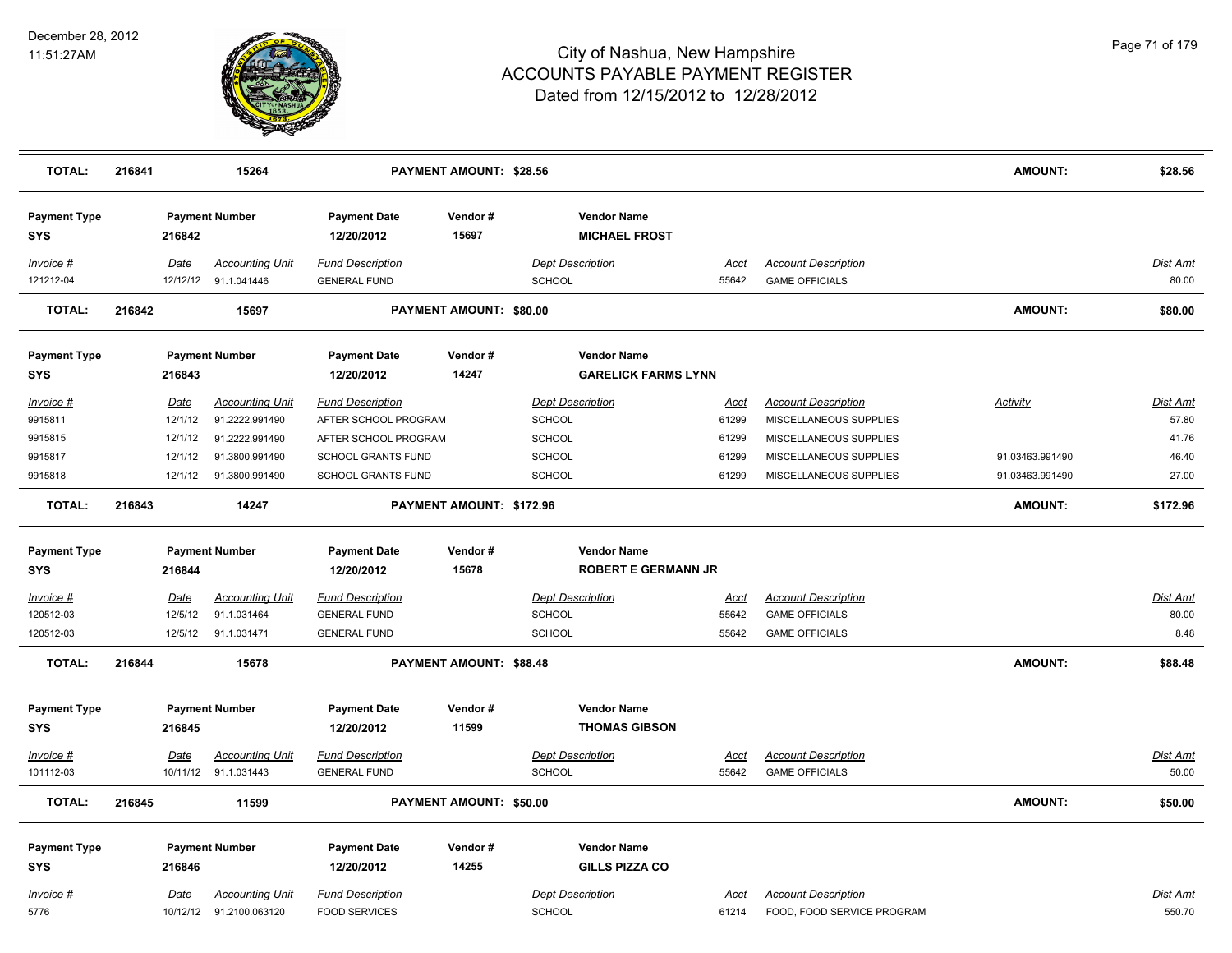

| 121512-04<br><b>TOTAL:</b>        |        |                        |                                                |                                                   | PAYMENT AMOUNT: \$60.00        | <b>SCHOOL</b>                                     | 55642                | <b>GAME OFFICIALS</b>                                                | <b>AMOUNT:</b> |                           |
|-----------------------------------|--------|------------------------|------------------------------------------------|---------------------------------------------------|--------------------------------|---------------------------------------------------|----------------------|----------------------------------------------------------------------|----------------|---------------------------|
|                                   |        |                        |                                                |                                                   |                                |                                                   |                      |                                                                      |                |                           |
| Invoice #                         |        | Date                   | <b>Accounting Unit</b><br>12/15/12 91.1.041437 | <b>Fund Description</b><br><b>GENERAL FUND</b>    |                                | <b>Dept Description</b>                           | Acct                 | <b>Account Description</b>                                           |                | <b>Dist Amt</b><br>60.00  |
| <b>Payment Type</b><br><b>SYS</b> |        | 216849                 | <b>Payment Number</b>                          | <b>Payment Date</b><br>12/20/2012                 | Vendor#<br>15695               | <b>Vendor Name</b><br><b>DANIEL GODDU</b>         |                      |                                                                      |                |                           |
| <b>TOTAL:</b>                     | 216848 |                        | 12778                                          |                                                   | PAYMENT AMOUNT: \$513.29       |                                                   |                      |                                                                      | <b>AMOUNT:</b> | \$513.29                  |
| <u>Invoice #</u><br>$\mathbf{1}$  |        | <u>Date</u><br>12/7/12 | <b>Accounting Unit</b><br>91.2207.991600       | <b>Fund Description</b><br>ADULT ED/CONTINUING ED |                                | <b>Dept Description</b><br><b>SCHOOL</b>          | <u>Acct</u><br>61299 | <b>Account Description</b><br>MISCELLANEOUS SUPPLIES                 |                | <u>Dist Amt</u><br>513.29 |
| <b>Payment Type</b><br><b>SYS</b> |        | 216848                 | <b>Payment Number</b>                          | <b>Payment Date</b><br>12/20/2012                 | Vendor#<br>12778               | <b>Vendor Name</b><br><b>GIOVANNIS</b>            |                      |                                                                      |                |                           |
| <b>TOTAL:</b>                     | 216847 |                        | 11409                                          |                                                   | <b>PAYMENT AMOUNT: \$50.00</b> |                                                   |                      |                                                                      | <b>AMOUNT:</b> | \$50.00                   |
| Invoice #<br><b>NOV-12</b>        |        | Date<br>11/6/12        | <b>Accounting Unit</b><br>91.1.992212          | <b>Fund Description</b><br><b>GENERAL FUND</b>    |                                | <b>Dept Description</b><br><b>SCHOOL</b>          | Acct<br>53607        | <b>Account Description</b><br>PROGRAM IMPROVEMENT<br><b>SERVICES</b> |                | <b>Dist Amt</b><br>50.00  |
| <b>Payment Type</b><br>SYS        |        | 216847                 | <b>Payment Number</b>                          | <b>Payment Date</b><br>12/20/2012                 | Vendor#<br>11409               | <b>Vendor Name</b><br><b>TRACI A GILMAN OTR/L</b> |                      |                                                                      |                |                           |
| <b>TOTAL:</b>                     | 216846 |                        | 14255                                          |                                                   | PAYMENT AMOUNT: \$7,655.00     |                                                   |                      |                                                                      | <b>AMOUNT:</b> | \$7,655.00                |
| 6398                              |        |                        | 12/14/12 91.2100.033120                        | <b>FOOD SERVICES</b>                              |                                | <b>SCHOOL</b>                                     | 61214                | FOOD, FOOD SERVICE PROGRAM                                           |                | 465.00                    |
| 6397                              |        | 12/14/12               | 91.2100.043120                                 | <b>FOOD SERVICES</b>                              |                                | <b>SCHOOL</b>                                     | 61214                | FOOD, FOOD SERVICE PROGRAM                                           |                | 738.40                    |
| 6334                              |        | 12/7/12                | 91.2100.103120                                 | <b>FOOD SERVICES</b>                              |                                | <b>SCHOOL</b>                                     | 61214                | FOOD, FOOD SERVICE PROGRAM                                           |                | 260.00                    |
| 6333                              |        | 12/7/12                | 91.2100.163120                                 | <b>FOOD SERVICES</b>                              |                                | <b>SCHOOL</b>                                     | 61214                | FOOD, FOOD SERVICE PROGRAM                                           |                | 286.00                    |
| 6332                              |        | 12/7/12                | 91.2100.183120                                 | <b>FOOD SERVICES</b>                              |                                | <b>SCHOOL</b>                                     | 61214                | FOOD, FOOD SERVICE PROGRAM                                           |                | 208.00                    |
| 6330<br>6331                      |        | 12/7/12<br>12/7/12     | 91.2100.053120<br>91.2100.073120               | <b>FOOD SERVICES</b><br><b>FOOD SERVICES</b>      |                                | <b>SCHOOL</b><br><b>SCHOOL</b>                    | 61214<br>61214       | FOOD, FOOD SERVICE PROGRAM<br>FOOD, FOOD SERVICE PROGRAM             |                | 1,222.00<br>702.50        |
| 6329                              |        | 12/7/12                | 91.2100.063120                                 | <b>FOOD SERVICES</b>                              |                                | <b>SCHOOL</b>                                     | 61214                | FOOD, FOOD SERVICE PROGRAM                                           |                | 540.10                    |
| 6328                              |        | 12/7/12                | 91.2100.033120                                 | <b>FOOD SERVICES</b>                              |                                | <b>SCHOOL</b>                                     | 61214                | FOOD, FOOD SERVICE PROGRAM                                           |                | 341.00                    |
| 6327                              |        | 12/7/12                | 91.2100.043120                                 | <b>FOOD SERVICES</b>                              |                                | <b>SCHOOL</b>                                     | 61214                | FOOD, FOOD SERVICE PROGRAM                                           |                | 769.60                    |
| 6262                              |        | 11/30/12               | 91.2100.123120                                 | <b>FOOD SERVICES</b>                              |                                | SCHOOL                                            | 61214                | FOOD, FOOD SERVICE PROGRAM                                           |                | 161.20                    |
| 6261                              |        | 11/30/12               | 91.2100.113120                                 | <b>FOOD SERVICES</b>                              |                                | <b>SCHOOL</b>                                     | 61214                | FOOD, FOOD SERVICE PROGRAM                                           |                | 265.20                    |
| 6259                              |        | 11/30/12               | 91.2100.063120                                 | <b>FOOD SERVICES</b>                              |                                | <b>SCHOOL</b>                                     | 61214                | FOOD, FOOD SERVICE PROGRAM                                           |                | 564.30                    |
| 5777                              |        |                        | 10/12/12 91.2100.053120                        | <b>FOOD SERVICES</b>                              |                                | <b>SCHOOL</b>                                     | 61214                | FOOD, FOOD SERVICE PROGRAM                                           |                | 581.00                    |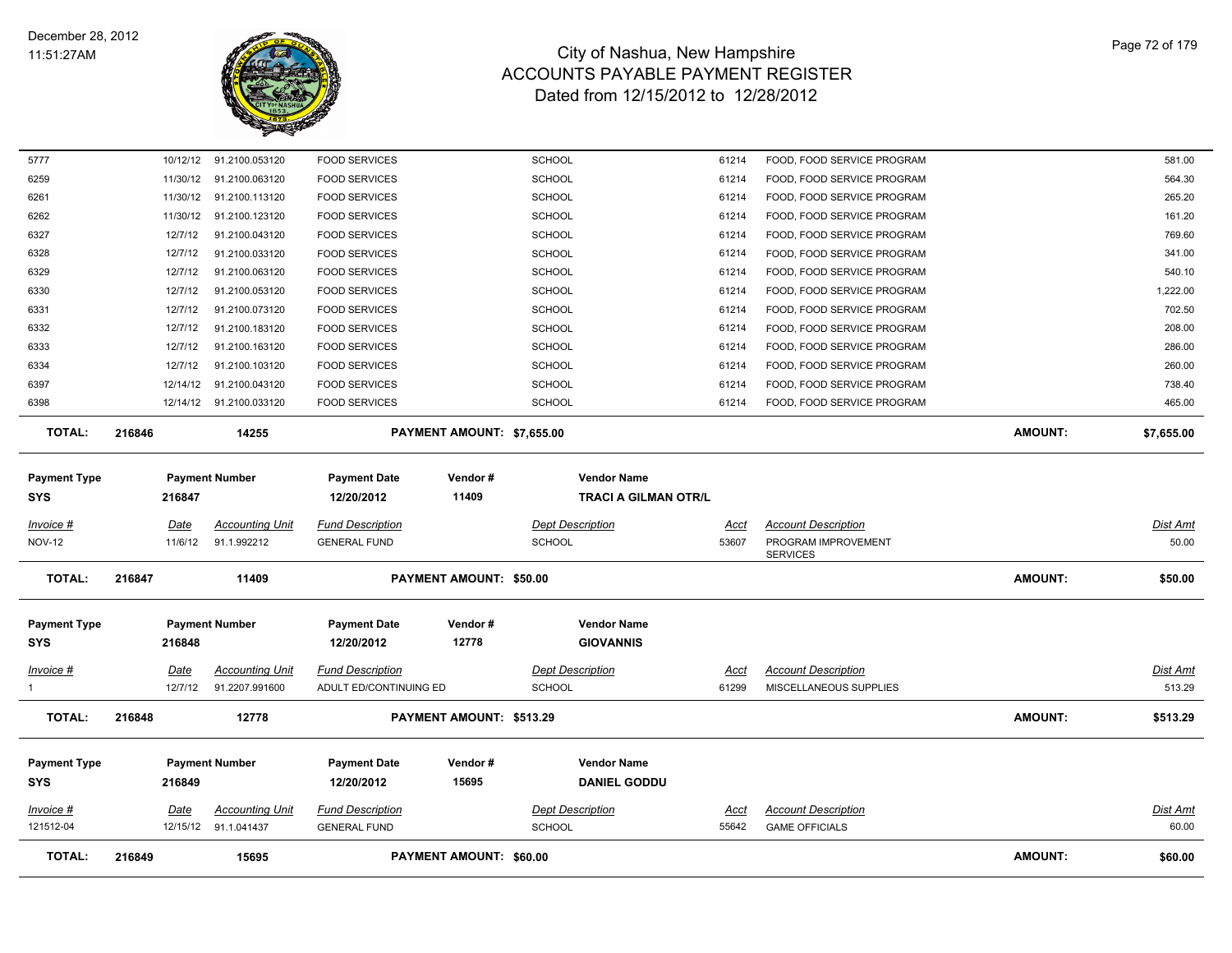

| <b>Payment Type</b>   |        |                 | <b>Payment Number</b>                    | <b>Payment Date</b>                             | Vendor#                  | <b>Vendor Name</b>                       |                      |                                                 |                 |                           |
|-----------------------|--------|-----------------|------------------------------------------|-------------------------------------------------|--------------------------|------------------------------------------|----------------------|-------------------------------------------------|-----------------|---------------------------|
| <b>SYS</b>            |        | 216850          |                                          | 12/20/2012                                      | 14975                    | <b>DAVID GOLDSMITH</b>                   |                      |                                                 |                 |                           |
| Invoice #             |        | Date            | <b>Accounting Unit</b>                   | <b>Fund Description</b>                         |                          | <b>Dept Description</b>                  | <u>Acct</u>          | <b>Account Description</b>                      |                 | Dist Amt                  |
| NOV29-12              |        |                 | 11/29/12 91.1.041160                     | <b>GENERAL FUND</b>                             |                          | <b>SCHOOL</b>                            | 61135                | EDUCATIONAL SUPPLIES                            |                 | 91.65                     |
| <b>TOTAL:</b>         | 216850 |                 | 14975                                    |                                                 | PAYMENT AMOUNT: \$91.65  |                                          |                      |                                                 | <b>AMOUNT:</b>  | \$91.65                   |
|                       |        |                 |                                          |                                                 |                          |                                          |                      |                                                 |                 |                           |
| <b>Payment Type</b>   |        |                 | <b>Payment Number</b>                    | <b>Payment Date</b>                             | Vendor#                  | <b>Vendor Name</b>                       |                      |                                                 |                 |                           |
| <b>SYS</b>            |        | 216851          |                                          | 12/20/2012                                      | 12789                    | <b>GOVCONNECTION INC</b>                 |                      |                                                 |                 |                           |
|                       |        |                 |                                          |                                                 |                          |                                          |                      |                                                 |                 |                           |
| Invoice #             |        | Date            | <b>Accounting Unit</b>                   | <b>Fund Description</b>                         |                          | <b>Dept Description</b>                  | Acct                 | <b>Account Description</b>                      |                 | Dist Amt                  |
| 49731231              |        | 12/5/12         | TF91.7565.17                             | <b>SCHOOL RELATED</b><br>PROGRAMS-ETF           |                          | <b>SCHOOL</b>                            | 71999                | MISCELLANEOUS EQUIPMENT                         |                 | 306.13                    |
| <b>TOTAL:</b>         | 216851 |                 | 12789                                    |                                                 | PAYMENT AMOUNT: \$306.13 |                                          |                      |                                                 | <b>AMOUNT:</b>  | \$306.13                  |
| <b>Payment Type</b>   |        |                 | <b>Payment Number</b>                    | <b>Payment Date</b>                             | Vendor#                  | <b>Vendor Name</b>                       |                      |                                                 |                 |                           |
| <b>SYS</b>            |        | 216852          |                                          | 12/20/2012                                      | 12798                    | <b>GRANITE STATE SHUTTLE SERVICE</b>     |                      |                                                 |                 |                           |
|                       |        |                 |                                          |                                                 |                          |                                          |                      |                                                 |                 |                           |
| $Invoice$ #<br>601112 |        | Date<br>12/1/12 | <b>Accounting Unit</b><br>91.1.012320    | <b>Fund Description</b><br><b>GENERAL FUND</b>  |                          | <b>Dept Description</b><br><b>SCHOOL</b> | <u>Acct</u><br>53628 | <b>Account Description</b><br>CONTRACT SERVICES |                 | <b>Dist Amt</b><br>152.00 |
|                       |        |                 |                                          |                                                 |                          |                                          |                      |                                                 |                 |                           |
|                       |        |                 |                                          |                                                 |                          |                                          |                      |                                                 |                 |                           |
| <b>TOTAL:</b>         | 216852 |                 | 12798                                    |                                                 | PAYMENT AMOUNT: \$152.00 |                                          |                      |                                                 | <b>AMOUNT:</b>  | \$152.00                  |
| <b>Payment Type</b>   |        |                 | <b>Payment Number</b>                    | <b>Payment Date</b>                             | Vendor#                  | <b>Vendor Name</b>                       |                      |                                                 |                 |                           |
| <b>SYS</b>            |        | 216853          |                                          | 12/20/2012                                      | 14271                    | <b>GREAT STATE BEVERAGES INC</b>         |                      |                                                 |                 |                           |
| Invoice #             |        | Date            |                                          |                                                 |                          | <b>Dept Description</b>                  | <u>Acct</u>          | <b>Account Description</b>                      |                 | <b>Dist Amt</b>           |
| 0492225               |        | 12/7/12         | <b>Accounting Unit</b><br>91.2100.043120 | <b>Fund Description</b><br><b>FOOD SERVICES</b> |                          | <b>SCHOOL</b>                            | 61214                | FOOD, FOOD SERVICE PROGRAM                      |                 | 110.80                    |
| 0492234               |        | 12/7/12         | 91.2100.033120                           |                                                 |                          | <b>SCHOOL</b>                            | 61214                | FOOD, FOOD SERVICE PROGRAM                      |                 | 146.40                    |
| 0496211               |        | 12/14/12        | 91.2100.043120                           | FOOD SERVICES<br><b>FOOD SERVICES</b>           |                          | <b>SCHOOL</b>                            | 61214                | FOOD, FOOD SERVICE PROGRAM                      |                 | 147.70                    |
| 0496225               |        |                 | 12/14/12 91.2100.033120                  | <b>FOOD SERVICES</b>                            |                          | <b>SCHOOL</b>                            | 61214                | FOOD, FOOD SERVICE PROGRAM                      |                 | 113.60                    |
| <b>TOTAL:</b>         | 216853 |                 | 14271                                    |                                                 | PAYMENT AMOUNT: \$518.50 |                                          |                      |                                                 | <b>AMOUNT:</b>  | \$518.50                  |
|                       |        |                 |                                          |                                                 |                          |                                          |                      |                                                 |                 |                           |
| <b>Payment Type</b>   |        |                 | <b>Payment Number</b>                    | <b>Payment Date</b>                             | Vendor#                  | <b>Vendor Name</b>                       |                      |                                                 |                 |                           |
| <b>SYS</b>            |        | 216854          |                                          | 12/20/2012                                      | 15667                    | <b>ROBERTA GREELEY-CURTIS</b>            |                      |                                                 |                 |                           |
| $Invoice$ #           |        | Date            | <b>Accounting Unit</b>                   | <b>Fund Description</b>                         |                          | <b>Dept Description</b>                  | <u>Acct</u>          | <b>Account Description</b>                      | <b>Activity</b> | <b>Dist Amt</b>           |
| PVR-121012            |        |                 | 12/13/12 91.3800.021210                  | <b>SCHOOL GRANTS FUND</b>                       |                          | <b>SCHOOL</b>                            | 55400                | <b>CONFERENCES AND SEMINARS</b>                 | 91.03953.021210 | 26.12                     |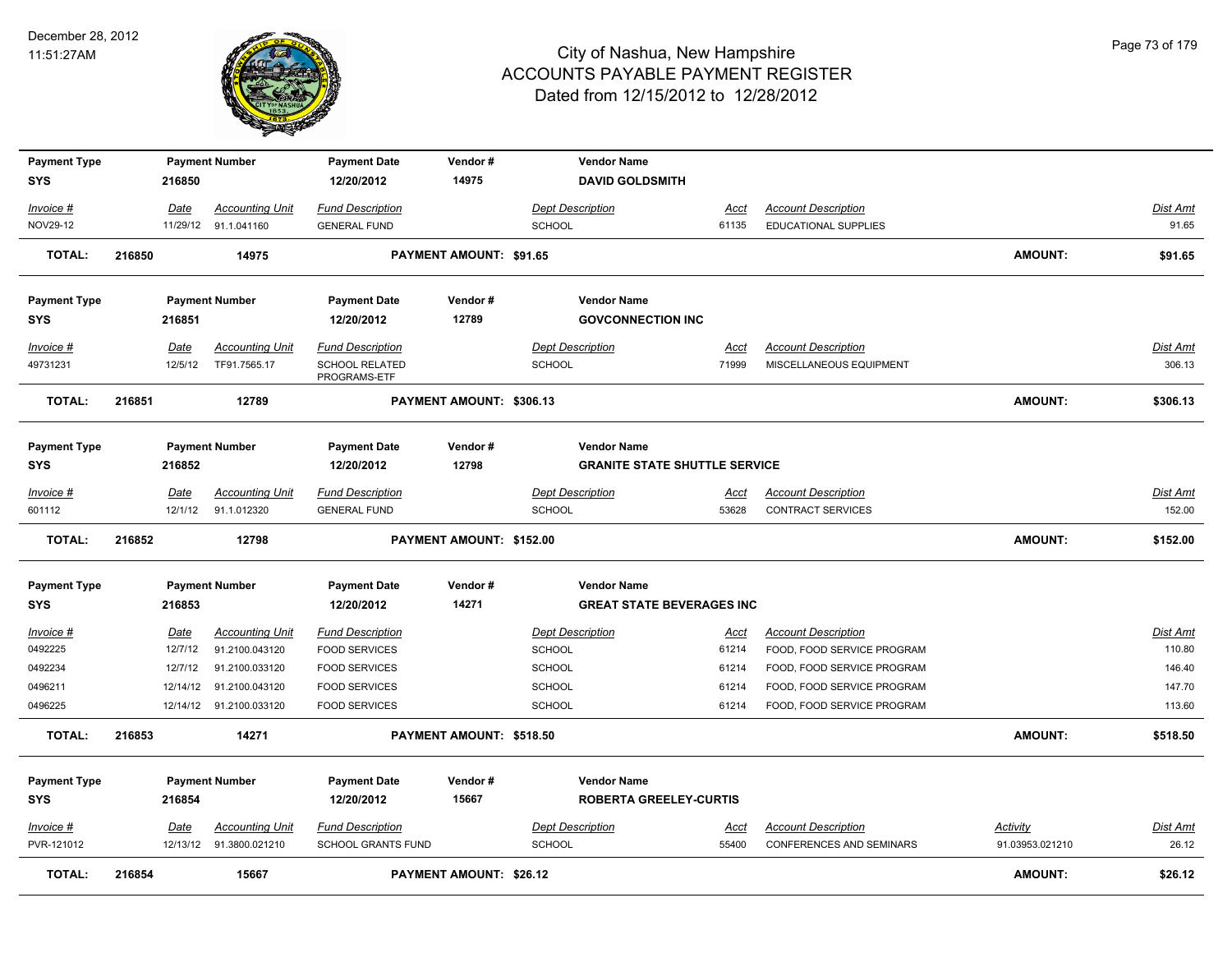

| <b>Payment Type</b> |        |             | <b>Payment Number</b>  | <b>Payment Date</b>       | Vendor#                  | <b>Vendor Name</b>      |             |                            |                 |                 |
|---------------------|--------|-------------|------------------------|---------------------------|--------------------------|-------------------------|-------------|----------------------------|-----------------|-----------------|
| <b>SYS</b>          |        | 216855      |                        | 12/20/2012                | 14276                    | <b>ELLEN GREENBERG</b>  |             |                            |                 |                 |
| Invoice #           |        | Date        | <b>Accounting Unit</b> | <b>Fund Description</b>   |                          | <b>Dept Description</b> | Acct        | <b>Account Description</b> |                 | Dist Amt        |
| MILES-SEPT          |        | 9/28/12     | 91.1.012320            | <b>GENERAL FUND</b>       |                          | SCHOOL                  | 55307       | MILEAGE REIMBURSEMENTS     |                 | 485.85          |
| <b>TOTAL:</b>       | 216855 |             | 14276                  |                           | PAYMENT AMOUNT: \$485.85 |                         |             |                            | AMOUNT:         | \$485.85        |
| <b>Payment Type</b> |        |             | <b>Payment Number</b>  | <b>Payment Date</b>       | Vendor#                  | <b>Vendor Name</b>      |             |                            |                 |                 |
| <b>SYS</b>          |        | 216856      |                        | 12/20/2012                | 12807                    | <b>DAVID GREENIDGE</b>  |             |                            |                 |                 |
| Invoice #           |        | Date        | <b>Accounting Unit</b> | <b>Fund Description</b>   |                          | <b>Dept Description</b> | Acct        | <b>Account Description</b> |                 | Dist Amt        |
| 121312-05           |        |             | 12/13/12 91.1.051434   | <b>GENERAL FUND</b>       |                          | SCHOOL                  | 55642       | <b>GAME OFFICIALS</b>      |                 | 120.00          |
| <b>TOTAL:</b>       | 216856 |             | 12807                  |                           | PAYMENT AMOUNT: \$120.00 |                         |             |                            | <b>AMOUNT:</b>  | \$120.00        |
| <b>Payment Type</b> |        |             | <b>Payment Number</b>  | <b>Payment Date</b>       | Vendor#                  | <b>Vendor Name</b>      |             |                            |                 |                 |
| <b>SYS</b>          |        | 216857      |                        | 12/20/2012                | 12809                    | <b>STEVE GREENWOOD</b>  |             |                            |                 |                 |
| Invoice #           |        | <u>Date</u> | <b>Accounting Unit</b> | <b>Fund Description</b>   |                          | <b>Dept Description</b> | Acct        | <b>Account Description</b> |                 | Dist Amt        |
| 120812-04           |        | 12/8/12     | 91.1.041432            | <b>GENERAL FUND</b>       |                          | SCHOOL                  | 55642       | <b>GAME OFFICIALS</b>      |                 | 60.00           |
| <b>TOTAL:</b>       | 216857 |             | 12809                  |                           | PAYMENT AMOUNT: \$60.00  |                         |             |                            | <b>AMOUNT:</b>  | \$60.00         |
| <b>Payment Type</b> |        |             | <b>Payment Number</b>  | <b>Payment Date</b>       | Vendor#                  | <b>Vendor Name</b>      |             |                            |                 |                 |
| <b>SYS</b>          |        | 216858      |                        | 12/20/2012                | 11231                    | <b>JEANNA HAMILTON</b>  |             |                            |                 |                 |
| $Invoice$ #         |        | Date        | <b>Accounting Unit</b> | <b>Fund Description</b>   |                          | <b>Dept Description</b> | <u>Acct</u> | <b>Account Description</b> | Activity        | <u>Dist Amt</u> |
| 12/13/12            |        | 12/14/12    | 91.3800.021500         | <b>SCHOOL GRANTS FUND</b> |                          | SCHOOL                  | 53628       | CONTRACT SERVICES          | 91.03953.021500 | 37.50           |
| 12/7/12             |        | 12/8/12     | 91.3800.021500         | <b>SCHOOL GRANTS FUND</b> |                          | <b>SCHOOL</b>           | 53628       | <b>CONTRACT SERVICES</b>   | 91.03953.021500 | 37.50           |
| <b>TOTAL:</b>       | 216858 |             | 11231                  |                           | PAYMENT AMOUNT: \$75.00  |                         |             |                            | <b>AMOUNT:</b>  | \$75.00         |
| <b>Payment Type</b> |        |             | <b>Payment Number</b>  | <b>Payment Date</b>       | Vendor#                  | <b>Vendor Name</b>      |             |                            |                 |                 |
| <b>SYS</b>          |        | 216859      |                        | 12/20/2012                | 14287                    | <b>HANNAFORD</b>        |             |                            |                 |                 |
| Invoice #           |        | <u>Date</u> | <b>Accounting Unit</b> | <b>Fund Description</b>   |                          | <b>Dept Description</b> | <u>Acct</u> | <b>Account Description</b> |                 | Dist Amt        |
| 49836282            |        | 11/29/12    | 91.1.041340            | <b>GENERAL FUND</b>       |                          | <b>SCHOOL</b>           | 61135       | EDUCATIONAL SUPPLIES       |                 | 14.50           |
| 49972343            |        | 12/5/12     | 91.1.041340            | <b>GENERAL FUND</b>       |                          | SCHOOL                  | 61135       | EDUCATIONAL SUPPLIES       |                 | 17.26           |
| 49972582            |        | 12/5/12     | 91.1.041340            | <b>GENERAL FUND</b>       |                          | SCHOOL                  | 61135       | EDUCATIONAL SUPPLIES       |                 | 6.38            |
| 50108059            |        |             | 12/11/12 91.1.041340   | <b>GENERAL FUND</b>       |                          | <b>SCHOOL</b>           | 61135       | EDUCATIONAL SUPPLIES       |                 | 89.49           |
| <b>TOTAL:</b>       | 216859 |             | 14287                  |                           | PAYMENT AMOUNT: \$127.63 |                         |             |                            | <b>AMOUNT:</b>  | \$127.63        |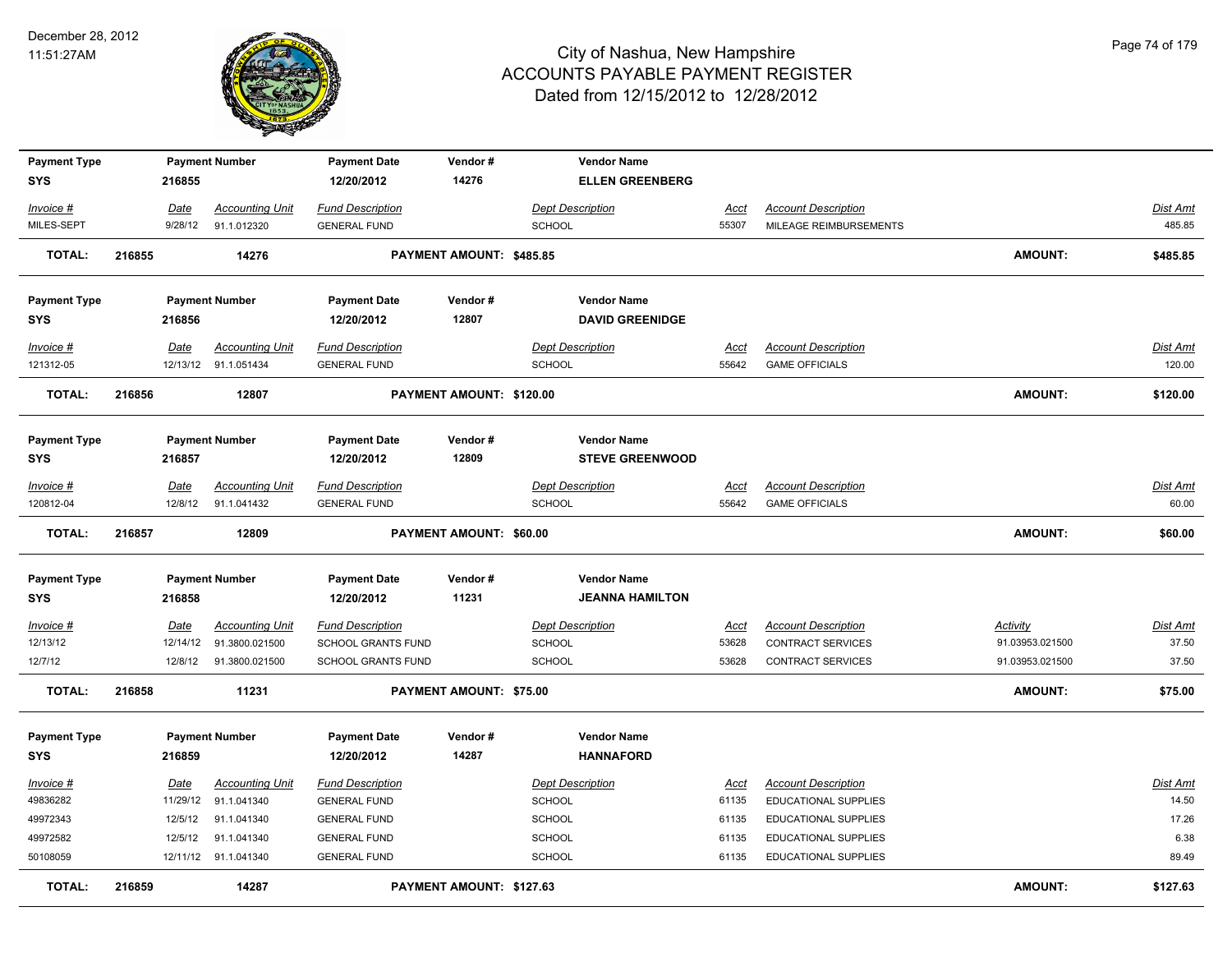

| <b>Payment Type</b>        |        |             | <b>Payment Number</b>    | <b>Payment Date</b>               | Vendor#                    | <b>Vendor Name</b>                      |             |                                 |                                  |                 |
|----------------------------|--------|-------------|--------------------------|-----------------------------------|----------------------------|-----------------------------------------|-------------|---------------------------------|----------------------------------|-----------------|
| <b>SYS</b>                 |        | 216860      |                          | 12/20/2012                        | 15680                      | <b>LINDSAY HANNAFORD</b>                |             |                                 |                                  |                 |
| Invoice #                  |        | Date        | <b>Accounting Unit</b>   | <b>Fund Description</b>           |                            | <b>Dept Description</b>                 | Acct        | <b>Account Description</b>      |                                  | Dist Amt        |
| PV-111512                  |        |             | 12/18/12 91.1.151160     | <b>GENERAL FUND</b>               |                            | SCHOOL                                  | 55400       | <b>CONFERENCES AND SEMINARS</b> |                                  | 207.66          |
| <b>TOTAL:</b>              | 216860 |             | 15680                    |                                   | PAYMENT AMOUNT: \$207.66   |                                         |             |                                 | <b>AMOUNT:</b>                   | \$207.66        |
| <b>Payment Type</b>        |        |             | <b>Payment Number</b>    | <b>Payment Date</b>               | Vendor#                    | <b>Vendor Name</b>                      |             |                                 |                                  |                 |
| <b>SYS</b>                 |        | 216861      |                          | 12/20/2012                        | 12846                      | <b>HEATING SPECIALTIES OF NH INC</b>    |             |                                 |                                  |                 |
| Invoice #                  |        | Date        | <b>Accounting Unit</b>   | <b>Fund Description</b>           |                            | <b>Dept Description</b>                 | Acct        | <b>Account Description</b>      |                                  | Dist Amt        |
| B 48562                    |        | 12/3/12     | 91.1.222620              | <b>GENERAL FUND</b>               |                            | SCHOOL                                  | 61421       | SUPPLIES, HVAC                  |                                  | 43.78           |
| B48583                     |        | 12/4/12     | 91.1.222620              | <b>GENERAL FUND</b>               |                            | <b>SCHOOL</b>                           | 61421       | SUPPLIES, HVAC                  |                                  | 1,138.35        |
| <b>TOTAL:</b>              | 216861 |             | 12846                    |                                   | PAYMENT AMOUNT: \$1,182.13 |                                         |             |                                 | AMOUNT:                          | \$1,182.13      |
| <b>Payment Type</b><br>SYS |        | 216862      | <b>Payment Number</b>    | <b>Payment Date</b><br>12/20/2012 | Vendor#<br>15650           | <b>Vendor Name</b><br><b>ADAM HICKS</b> |             |                                 |                                  |                 |
|                            |        |             |                          |                                   |                            |                                         |             |                                 |                                  |                 |
| Invoice #                  |        | Date        | <b>Accounting Unit</b>   | <b>Fund Description</b>           |                            | <b>Dept Description</b>                 | <b>Acct</b> | <b>Account Description</b>      |                                  | Dist Amt        |
| 120812-04                  |        | 12/8/12     | 91.1.041432              | <b>GENERAL FUND</b>               |                            | <b>SCHOOL</b>                           | 55642       | <b>GAME OFFICIALS</b>           |                                  | 60.00           |
| <b>TOTAL:</b>              | 216862 |             | 15650                    |                                   | PAYMENT AMOUNT: \$60.00    |                                         |             |                                 | <b>AMOUNT:</b>                   | \$60.00         |
| <b>Payment Type</b>        |        |             | <b>Payment Number</b>    | <b>Payment Date</b>               | Vendor#                    | <b>Vendor Name</b>                      |             |                                 | Payee Name                       |                 |
| <b>SYS</b>                 |        | 216863      |                          | 12/20/2012                        | 14309                      | <b>HOME DEPOT CREDIT SERVICES</b>       |             |                                 | <b>HOME DEPOT CREDIT SERVICE</b> |                 |
| Invoice #                  |        | <u>Date</u> | <b>Accounting Unit</b>   | <b>Fund Description</b>           |                            | <b>Dept Description</b>                 | <u>Acct</u> | <b>Account Description</b>      |                                  | <u>Dist Amt</u> |
| 5025831                    |        | 11/20/12    | 91.1.041370              | <b>GENERAL FUND</b>               |                            | <b>SCHOOL</b>                           | 61135       | <b>EDUCATIONAL SUPPLIES</b>     |                                  | 72.46           |
| 8212021                    |        | 12/7/12     | 91.1.031370              | <b>GENERAL FUND</b>               |                            | SCHOOL                                  | 61135       | EDUCATIONAL SUPPLIES            |                                  | 14.94           |
| <b>TOTAL:</b>              | 216863 |             | 14309                    |                                   | PAYMENT AMOUNT: \$87.40    |                                         |             |                                 | <b>AMOUNT:</b>                   | \$87.40         |
| <b>Payment Type</b>        |        |             | <b>Payment Number</b>    | <b>Payment Date</b>               | Vendor#                    | <b>Vendor Name</b>                      |             |                                 |                                  |                 |
| <b>SYS</b>                 |        | 216864      |                          | 12/20/2012                        | 12899                      | <b>INTERIM HEALTH CARE</b>              |             |                                 |                                  |                 |
| Invoice #                  |        | Date        | <b>Accounting Unit</b>   | <b>Fund Description</b>           |                            | <b>Dept Description</b>                 | <u>Acct</u> | <b>Account Description</b>      | Activity                         | Dist Amt        |
| 4326695                    |        |             | 11/30/12  91.3800.022190 | <b>SCHOOL GRANTS FUND</b>         |                            | <b>SCHOOL</b>                           | 53628       | CONTRACT SERVICES               | 91.03953.022190                  | 1,515.00        |
| <b>TOTAL:</b>              | 216864 |             | 12899                    |                                   | PAYMENT AMOUNT: \$1,515.00 |                                         |             |                                 | <b>AMOUNT:</b>                   | \$1,515.00      |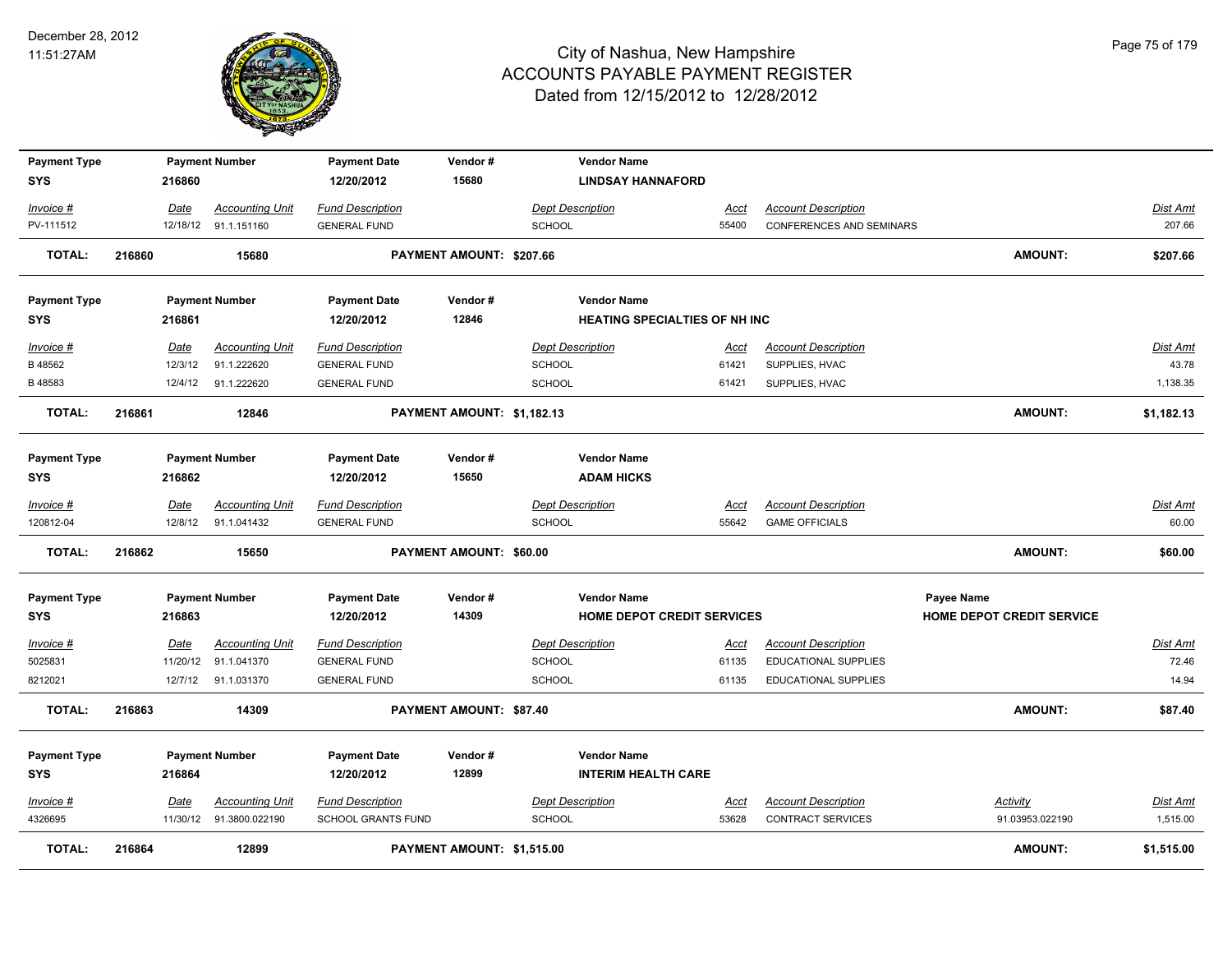

| <b>Payment Type</b>    |        |                 | <b>Payment Number</b>                 | <b>Payment Date</b>       | Vendor#                  | <b>Vendor Name</b>                   |                      |                                                      |                 |                          |
|------------------------|--------|-----------------|---------------------------------------|---------------------------|--------------------------|--------------------------------------|----------------------|------------------------------------------------------|-----------------|--------------------------|
| <b>SYS</b>             |        | 216865          |                                       | 12/20/2012                | 12901                    | <b>INTERNATIONAL READING ASSOC</b>   |                      |                                                      |                 |                          |
| Invoice #              |        | Date            | <b>Accounting Unit</b>                | <b>Fund Description</b>   |                          | <b>Dept Description</b>              | <u>Acct</u>          | <b>Account Description</b>                           | Activity        | Dist Amt                 |
| 1673023                |        | 12/5/12         | 91.3800.091271                        | <b>SCHOOL GRANTS FUND</b> |                          | <b>SCHOOL</b>                        | 61875                | <b>BOOKS</b>                                         | 91.03763.091271 | 69.00                    |
| <b>TOTAL:</b>          | 216865 |                 | 12901                                 |                           | PAYMENT AMOUNT: \$69.00  |                                      |                      |                                                      | <b>AMOUNT:</b>  | \$69.00                  |
| <b>Payment Type</b>    |        |                 | <b>Payment Number</b>                 | <b>Payment Date</b>       | Vendor#                  | <b>Vendor Name</b>                   |                      |                                                      |                 |                          |
| SYS                    |        | 216866          |                                       | 12/20/2012                | 10985                    | <b>J S C TRANSPORTATION SVCS INC</b> |                      |                                                      |                 |                          |
| Invoice #              |        | <u>Date</u>     | <b>Accounting Unit</b>                | <b>Fund Description</b>   |                          | <b>Dept Description</b>              | <u>Acct</u>          | <b>Account Description</b>                           |                 | <b>Dist Amt</b>          |
| 1824                   |        |                 | 11/30/12 91.1.992700                  | <b>GENERAL FUND</b>       |                          | <b>SCHOOL</b>                        | 55691                | SPED TRANSPORTATION SERVICES                         |                 | 420.00                   |
| <b>TOTAL:</b>          | 216866 |                 | 10985                                 |                           | PAYMENT AMOUNT: \$420.00 |                                      |                      |                                                      | <b>AMOUNT:</b>  | \$420.00                 |
| <b>Payment Type</b>    |        |                 | <b>Payment Number</b>                 | <b>Payment Date</b>       | Vendor#                  | <b>Vendor Name</b>                   |                      |                                                      |                 |                          |
| <b>SYS</b>             |        | 216867          |                                       | 12/20/2012                | 11982                    | <b>SCOTT JAQUITH</b>                 |                      |                                                      |                 |                          |
| Invoice #              |        | Date            | <b>Accounting Unit</b>                | <b>Fund Description</b>   |                          | <b>Dept Description</b>              | Acct                 | <b>Account Description</b>                           | Activity        | <b>Dist Amt</b>          |
| <b>DEC-12</b>          |        | 12/18/12        | 91.3800.991240                        | <b>SCHOOL GRANTS FUND</b> |                          | <b>SCHOOL</b>                        | 61135                | <b>EDUCATIONAL SUPPLIES</b>                          | 91.03763.991240 | 141.96                   |
| <b>TOTAL:</b>          | 216867 |                 | 11982                                 |                           | PAYMENT AMOUNT: \$141.96 |                                      |                      |                                                      | <b>AMOUNT:</b>  | \$141.96                 |
| <b>Payment Type</b>    |        |                 | <b>Payment Number</b>                 | <b>Payment Date</b>       | Vendor#                  | <b>Vendor Name</b>                   |                      |                                                      |                 |                          |
| <b>SYS</b>             |        | 216868          |                                       | 12/20/2012                | 11951                    | <b>BRENT KINCAID</b>                 |                      |                                                      |                 |                          |
| Invoice #              |        | <u>Date</u>     | <b>Accounting Unit</b>                | <b>Fund Description</b>   |                          | <b>Dept Description</b>              | <u>Acct</u>          | <b>Account Description</b>                           |                 | <b>Dist Amt</b>          |
| $12 - 11 - 12$         |        |                 | 12/11/12 91.1.041160                  | <b>GENERAL FUND</b>       |                          | SCHOOL                               | 53628                | <b>CONTRACT SERVICES</b>                             |                 | 175.00                   |
| <b>TOTAL:</b>          | 216868 |                 | 11951                                 |                           | PAYMENT AMOUNT: \$175.00 |                                      |                      |                                                      | <b>AMOUNT:</b>  | \$175.00                 |
| <b>Payment Type</b>    |        |                 | <b>Payment Number</b>                 | <b>Payment Date</b>       | Vendor#                  | <b>Vendor Name</b>                   |                      |                                                      |                 |                          |
| <b>SYS</b>             |        | 216869          |                                       | 12/20/2012                | 14369                    | <b>CARMEN KOSOW</b>                  |                      |                                                      |                 |                          |
| Invoice #<br>MILES-NOV |        | Date<br>12/8/12 | <b>Accounting Unit</b><br>91.1.992322 | <b>Fund Description</b>   |                          | <b>Dept Description</b><br>SCHOOL    | <u>Acct</u><br>55307 | <b>Account Description</b><br>MILEAGE REIMBURSEMENTS |                 | <b>Dist Amt</b><br>20.11 |
|                        |        |                 |                                       | <b>GENERAL FUND</b>       |                          |                                      |                      |                                                      |                 |                          |
| <b>TOTAL:</b>          | 216869 |                 | 14369                                 |                           | PAYMENT AMOUNT: \$20.11  |                                      |                      |                                                      | <b>AMOUNT:</b>  | \$20.11                  |
| <b>Payment Type</b>    |        |                 | <b>Payment Number</b>                 | <b>Payment Date</b>       | Vendor#                  | <b>Vendor Name</b>                   |                      |                                                      |                 |                          |
| <b>SYS</b>             |        | 216870          |                                       | 12/20/2012                | 15518                    | <b>KRESS DESIGN 2</b>                |                      |                                                      |                 |                          |
| Invoice #              |        | Date            | <b>Accounting Unit</b>                | <b>Fund Description</b>   |                          | <b>Dept Description</b>              | Acct                 | <b>Account Description</b>                           |                 | Dist Amt                 |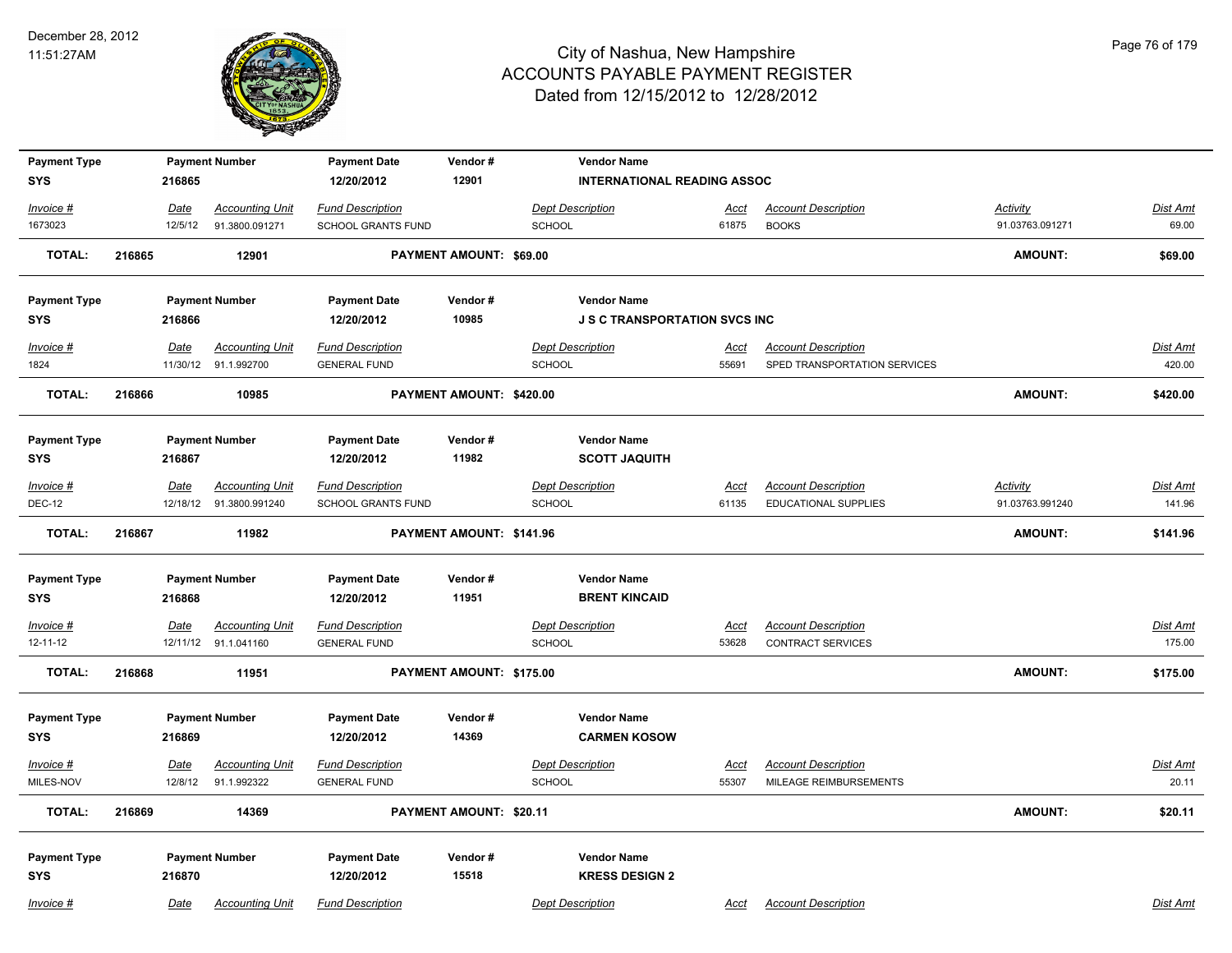

|                                            |                  | 91.1.071105                                                                                | <b>GENERAL FUND</b>                                                                                                                                                                                                                                    |                                                                                                                                                                            | SCHOOL                  | 61135                                                                                                                                                                                                                   | EDUCATIONAL SUPPLIES                                                                                                                                                                                         |                                                                                                                                                                                   | 245.00                    |
|--------------------------------------------|------------------|--------------------------------------------------------------------------------------------|--------------------------------------------------------------------------------------------------------------------------------------------------------------------------------------------------------------------------------------------------------|----------------------------------------------------------------------------------------------------------------------------------------------------------------------------|-------------------------|-------------------------------------------------------------------------------------------------------------------------------------------------------------------------------------------------------------------------|--------------------------------------------------------------------------------------------------------------------------------------------------------------------------------------------------------------|-----------------------------------------------------------------------------------------------------------------------------------------------------------------------------------|---------------------------|
|                                            |                  | 91.1.041160                                                                                | <b>GENERAL FUND</b>                                                                                                                                                                                                                                    |                                                                                                                                                                            | SCHOOL                  | 61135                                                                                                                                                                                                                   | <b>EDUCATIONAL SUPPLIES</b>                                                                                                                                                                                  |                                                                                                                                                                                   | 266.00                    |
| 216870                                     |                  | 15518                                                                                      |                                                                                                                                                                                                                                                        |                                                                                                                                                                            |                         |                                                                                                                                                                                                                         |                                                                                                                                                                                                              | <b>AMOUNT:</b>                                                                                                                                                                    | \$511.00                  |
|                                            |                  |                                                                                            | <b>Payment Date</b>                                                                                                                                                                                                                                    | Vendor#                                                                                                                                                                    |                         |                                                                                                                                                                                                                         |                                                                                                                                                                                                              |                                                                                                                                                                                   |                           |
|                                            |                  |                                                                                            | 12/20/2012                                                                                                                                                                                                                                             | 12972                                                                                                                                                                      |                         |                                                                                                                                                                                                                         |                                                                                                                                                                                                              |                                                                                                                                                                                   |                           |
|                                            |                  |                                                                                            |                                                                                                                                                                                                                                                        |                                                                                                                                                                            |                         |                                                                                                                                                                                                                         |                                                                                                                                                                                                              |                                                                                                                                                                                   |                           |
|                                            |                  |                                                                                            |                                                                                                                                                                                                                                                        |                                                                                                                                                                            |                         |                                                                                                                                                                                                                         |                                                                                                                                                                                                              |                                                                                                                                                                                   | <b>Dist Amt</b><br>120.00 |
|                                            |                  |                                                                                            |                                                                                                                                                                                                                                                        |                                                                                                                                                                            |                         |                                                                                                                                                                                                                         |                                                                                                                                                                                                              |                                                                                                                                                                                   |                           |
| 216871                                     |                  | 12972                                                                                      |                                                                                                                                                                                                                                                        |                                                                                                                                                                            |                         |                                                                                                                                                                                                                         |                                                                                                                                                                                                              | <b>AMOUNT:</b>                                                                                                                                                                    | \$120.00                  |
| <b>Payment Type</b>                        |                  |                                                                                            | <b>Payment Date</b>                                                                                                                                                                                                                                    | Vendor#                                                                                                                                                                    |                         |                                                                                                                                                                                                                         |                                                                                                                                                                                                              | Payee Name                                                                                                                                                                        |                           |
|                                            |                  |                                                                                            | 12/20/2012                                                                                                                                                                                                                                             | 15567                                                                                                                                                                      |                         |                                                                                                                                                                                                                         |                                                                                                                                                                                                              | <b>LAERDAL MEDICAL CORP</b>                                                                                                                                                       |                           |
|                                            |                  |                                                                                            |                                                                                                                                                                                                                                                        |                                                                                                                                                                            |                         |                                                                                                                                                                                                                         |                                                                                                                                                                                                              |                                                                                                                                                                                   | Dist Amt                  |
|                                            |                  |                                                                                            |                                                                                                                                                                                                                                                        |                                                                                                                                                                            |                         | 61135                                                                                                                                                                                                                   |                                                                                                                                                                                                              |                                                                                                                                                                                   | 222.97                    |
|                                            |                  |                                                                                            |                                                                                                                                                                                                                                                        |                                                                                                                                                                            |                         |                                                                                                                                                                                                                         |                                                                                                                                                                                                              |                                                                                                                                                                                   | \$222.97                  |
|                                            |                  |                                                                                            |                                                                                                                                                                                                                                                        |                                                                                                                                                                            |                         |                                                                                                                                                                                                                         |                                                                                                                                                                                                              |                                                                                                                                                                                   |                           |
| <b>Payment Type</b>                        |                  |                                                                                            | <b>Payment Date</b>                                                                                                                                                                                                                                    | Vendor#                                                                                                                                                                    |                         |                                                                                                                                                                                                                         |                                                                                                                                                                                                              |                                                                                                                                                                                   |                           |
|                                            |                  |                                                                                            | 12/20/2012                                                                                                                                                                                                                                             | 15696                                                                                                                                                                      |                         |                                                                                                                                                                                                                         |                                                                                                                                                                                                              |                                                                                                                                                                                   |                           |
|                                            |                  |                                                                                            |                                                                                                                                                                                                                                                        |                                                                                                                                                                            |                         |                                                                                                                                                                                                                         |                                                                                                                                                                                                              |                                                                                                                                                                                   | <b>Dist Amt</b>           |
|                                            |                  |                                                                                            | <b>GENERAL FUND</b>                                                                                                                                                                                                                                    |                                                                                                                                                                            | SCHOOL                  | 55642                                                                                                                                                                                                                   | <b>GAME OFFICIALS</b>                                                                                                                                                                                        |                                                                                                                                                                                   | 60.00                     |
|                                            |                  | 15696                                                                                      |                                                                                                                                                                                                                                                        |                                                                                                                                                                            |                         |                                                                                                                                                                                                                         |                                                                                                                                                                                                              | <b>AMOUNT:</b>                                                                                                                                                                    | \$60.00                   |
|                                            |                  |                                                                                            |                                                                                                                                                                                                                                                        |                                                                                                                                                                            |                         |                                                                                                                                                                                                                         |                                                                                                                                                                                                              |                                                                                                                                                                                   |                           |
|                                            |                  |                                                                                            |                                                                                                                                                                                                                                                        | Vendor#                                                                                                                                                                    |                         |                                                                                                                                                                                                                         |                                                                                                                                                                                                              |                                                                                                                                                                                   |                           |
|                                            |                  |                                                                                            |                                                                                                                                                                                                                                                        | 11232                                                                                                                                                                      |                         |                                                                                                                                                                                                                         |                                                                                                                                                                                                              |                                                                                                                                                                                   |                           |
|                                            |                  |                                                                                            |                                                                                                                                                                                                                                                        |                                                                                                                                                                            |                         |                                                                                                                                                                                                                         |                                                                                                                                                                                                              |                                                                                                                                                                                   |                           |
|                                            |                  | <b>Accounting Unit</b>                                                                     | <b>Fund Description</b>                                                                                                                                                                                                                                |                                                                                                                                                                            | <b>Dept Description</b> | Acct                                                                                                                                                                                                                    | <b>Account Description</b>                                                                                                                                                                                   |                                                                                                                                                                                   |                           |
|                                            | Date             | 12/14/12  91.3800.021500                                                                   | <b>SCHOOL GRANTS FUND</b>                                                                                                                                                                                                                              |                                                                                                                                                                            | <b>SCHOOL</b>           | 53628                                                                                                                                                                                                                   | <b>CONTRACT SERVICES</b>                                                                                                                                                                                     | Activity<br>91.03953.021500                                                                                                                                                       | <b>Dist Amt</b><br>100.00 |
| 216874                                     |                  | 11232                                                                                      |                                                                                                                                                                                                                                                        | PAYMENT AMOUNT: \$100.00                                                                                                                                                   |                         |                                                                                                                                                                                                                         |                                                                                                                                                                                                              | AMOUNT:                                                                                                                                                                           | \$100.00                  |
|                                            |                  |                                                                                            |                                                                                                                                                                                                                                                        |                                                                                                                                                                            |                         |                                                                                                                                                                                                                         |                                                                                                                                                                                                              |                                                                                                                                                                                   |                           |
|                                            |                  | <b>Payment Number</b>                                                                      | <b>Payment Date</b>                                                                                                                                                                                                                                    | Vendor#                                                                                                                                                                    | <b>Vendor Name</b>      |                                                                                                                                                                                                                         |                                                                                                                                                                                                              |                                                                                                                                                                                   |                           |
| <b>Payment Type</b>                        | 216875           |                                                                                            | 12/20/2012                                                                                                                                                                                                                                             | 15686                                                                                                                                                                      | <b>NICOLE LECLAIRE</b>  |                                                                                                                                                                                                                         |                                                                                                                                                                                                              |                                                                                                                                                                                   |                           |
|                                            | Date             | <b>Accounting Unit</b>                                                                     | <b>Fund Description</b>                                                                                                                                                                                                                                |                                                                                                                                                                            | <b>Dept Description</b> | Acct                                                                                                                                                                                                                    | <b>Account Description</b>                                                                                                                                                                                   |                                                                                                                                                                                   | Dist Amt                  |
| <b>Payment Type</b><br><b>Payment Type</b> | 216872<br>216873 | 12/3/12<br>12/3/12<br>216871<br>Date<br>216872<br>Date<br>12/6/12<br>216873<br><u>Date</u> | <b>Payment Number</b><br><b>Accounting Unit</b><br>12/13/12 91.1.051435<br><b>Payment Number</b><br><b>Accounting Unit</b><br>91.1.031300<br>15567<br><b>Payment Number</b><br><u>Accounting Unit</u><br>12/15/12 91.1.041437<br><b>Payment Number</b> | <b>Fund Description</b><br><b>GENERAL FUND</b><br><b>Fund Description</b><br><b>GENERAL FUND</b><br><b>Fund Description</b><br><b>Payment Date</b><br>216874<br>12/20/2012 |                         | PAYMENT AMOUNT: \$511.00<br><b>Dept Description</b><br>SCHOOL<br>PAYMENT AMOUNT: \$120.00<br><b>Dept Description</b><br><b>SCHOOL</b><br>PAYMENT AMOUNT: \$222.97<br><b>Dept Description</b><br>PAYMENT AMOUNT: \$60.00 | <b>Vendor Name</b><br><b>DAVID KUZMICH</b><br><u>Acct</u><br>55642<br><b>Vendor Name</b><br>Acct<br><b>Vendor Name</b><br><b>STEPHEN LAFORGE</b><br><b>Acct</b><br><b>Vendor Name</b><br><b>HOLLY LAVINE</b> | <b>Account Description</b><br><b>GAME OFFICIALS</b><br><b>LAERDAL CUSTOMER SERVICE</b><br><b>Account Description</b><br><b>EDUCATIONAL SUPPLIES</b><br><b>Account Description</b> | <b>AMOUNT:</b>            |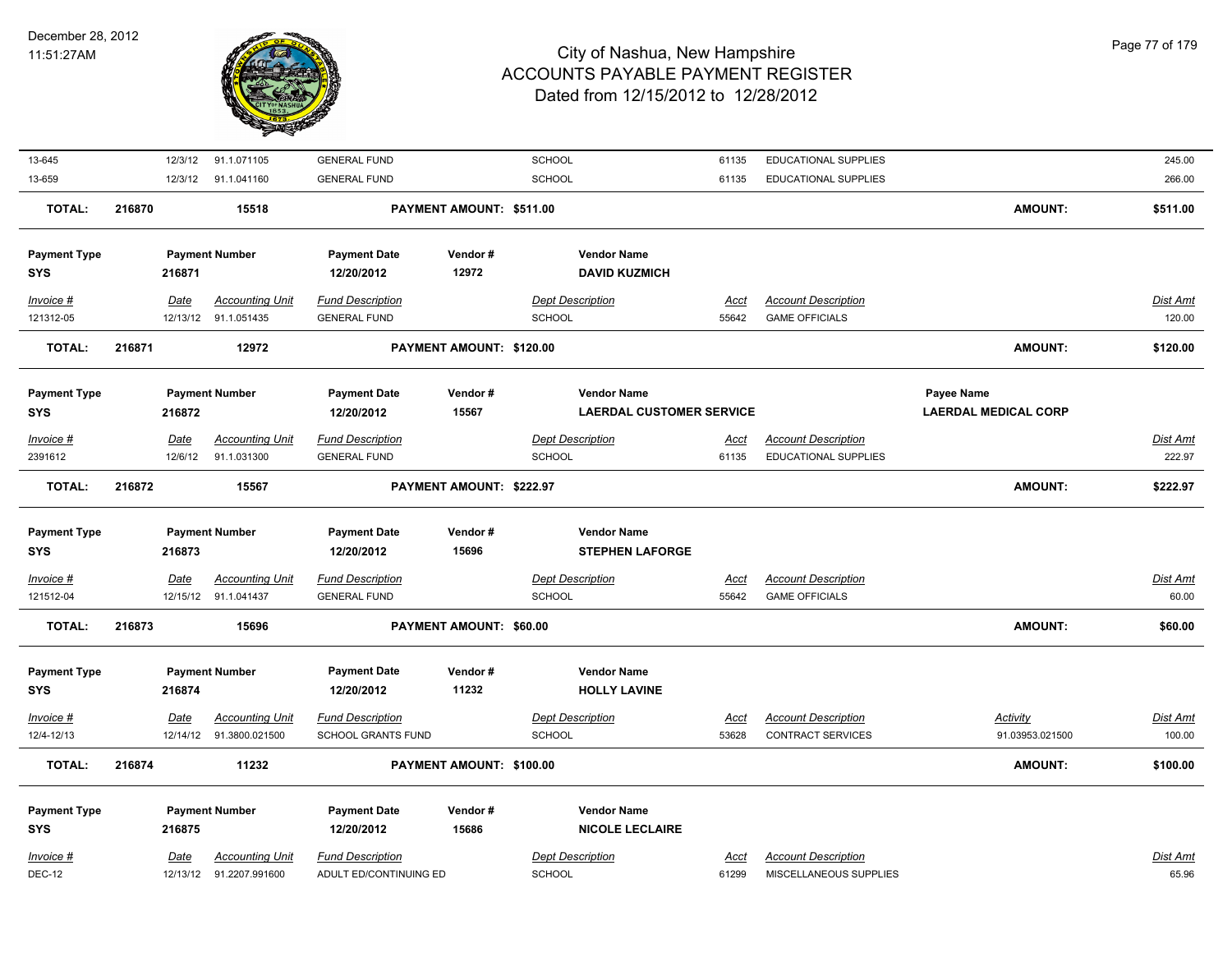

| <b>TOTAL:</b>                     | 216875 |                 | 15686                                 |                                                | PAYMENT AMOUNT: \$65.96  |                                                        |               |                                                           | <b>AMOUNT:</b> | \$65.96                   |
|-----------------------------------|--------|-----------------|---------------------------------------|------------------------------------------------|--------------------------|--------------------------------------------------------|---------------|-----------------------------------------------------------|----------------|---------------------------|
| <b>Payment Type</b><br><b>SYS</b> |        | 216876          | <b>Payment Number</b>                 | <b>Payment Date</b><br>12/20/2012              | Vendor#<br>13013         | <b>Vendor Name</b><br><b>LIBRARY VIDEO CO</b>          |               |                                                           |                |                           |
| Invoice #<br>Y00642120001         |        | Date<br>12/7/12 | <b>Accounting Unit</b><br>91.1.051160 | <b>Fund Description</b><br><b>GENERAL FUND</b> |                          | <b>Dept Description</b><br>SCHOOL                      | Acct<br>61135 | <b>Account Description</b><br>EDUCATIONAL SUPPLIES        |                | <b>Dist Amt</b><br>125.80 |
| <b>TOTAL:</b>                     | 216876 |                 | 13013                                 |                                                | PAYMENT AMOUNT: \$125.80 |                                                        |               |                                                           | <b>AMOUNT:</b> | \$125.80                  |
| <b>Payment Type</b><br><b>SYS</b> |        | 216877          | <b>Payment Number</b>                 | <b>Payment Date</b><br>12/20/2012              | Vendor#<br>14407         | <b>Vendor Name</b><br><b>LINEN &amp; SHADE BIN INC</b> |               |                                                           |                |                           |
| Invoice #                         |        | Date            | <b>Accounting Unit</b>                | <b>Fund Description</b>                        |                          | <b>Dept Description</b>                                | Acct          | <b>Account Description</b>                                |                | <b>Dist Amt</b>           |
| 21849                             |        |                 | 11/30/12 91.1.222620                  | <b>GENERAL FUND</b>                            |                          | <b>SCHOOL</b>                                          | 61299         | MISCELLANEOUS SUPPLIES                                    |                | 15.00                     |
| <b>TOTAL:</b>                     | 216877 |                 | 14407                                 |                                                | PAYMENT AMOUNT: \$15.00  |                                                        |               |                                                           | <b>AMOUNT:</b> | \$15.00                   |
| <b>Payment Type</b><br><b>SYS</b> |        | 216878          | <b>Payment Number</b>                 | <b>Payment Date</b><br>12/20/2012              | Vendor#<br>11415         | <b>Vendor Name</b><br><b>LINGUISYSTEMS</b>             |               |                                                           |                |                           |
| $Invoice$ #<br>2724853            |        | Date<br>12/7/12 | <b>Accounting Unit</b><br>91.1.102150 | <b>Fund Description</b><br><b>GENERAL FUND</b> |                          | <b>Dept Description</b><br><b>SCHOOL</b>               | Acct<br>61135 | <b>Account Description</b><br><b>EDUCATIONAL SUPPLIES</b> |                | <b>Dist Amt</b><br>139.90 |
| <b>TOTAL:</b>                     | 216878 |                 | 11415                                 |                                                | PAYMENT AMOUNT: \$139.90 |                                                        |               |                                                           | <b>AMOUNT:</b> | \$139.90                  |
| <b>Payment Type</b><br><b>SYS</b> |        | 216879          | <b>Payment Number</b>                 | <b>Payment Date</b><br>12/20/2012              | Vendor#<br>14410         | <b>Vendor Name</b><br><b>JUDITH LOFTUS</b>             |               |                                                           |                |                           |
| Invoice #                         |        | Date            | <b>Accounting Unit</b>                | <b>Fund Description</b>                        |                          | <b>Dept Description</b>                                | <b>Acct</b>   | <b>Account Description</b>                                |                | <b>Dist Amt</b>           |
| MILES-OCT/NOV                     |        | 12/6/12         | 91.1.041300                           | <b>GENERAL FUND</b>                            |                          | <b>SCHOOL</b>                                          | 55307         | MILEAGE REIMBURSEMENTS                                    |                | 32.06                     |
| <b>TOTAL:</b>                     | 216879 |                 | 14410                                 |                                                | PAYMENT AMOUNT: \$32.06  |                                                        |               |                                                           | <b>AMOUNT:</b> | \$32.06                   |
| <b>Payment Type</b><br><b>SYS</b> |        | 216880          | <b>Payment Number</b>                 | <b>Payment Date</b><br>12/20/2012              | Vendor#<br>13035         | <b>Vendor Name</b><br>M & M ELECTRICAL SUPPLY CO INC   |               |                                                           |                |                           |
| Invoice #                         |        | Date            | <b>Accounting Unit</b>                | <b>Fund Description</b>                        |                          | <b>Dept Description</b>                                | Acct          | <b>Account Description</b>                                |                | <b>Dist Amt</b>           |
| 30012                             |        | 12/3/12         | 91.1.222620                           | <b>GENERAL FUND</b>                            |                          | <b>SCHOOL</b>                                          | 61407         | SUPPLIES, ELECTRICAL                                      |                | 197.50                    |
| 30664                             |        |                 | 11/26/12 91.1.222620                  | <b>GENERAL FUND</b>                            |                          | <b>SCHOOL</b>                                          | 61407         | SUPPLIES, ELECTRICAL                                      |                | 115.95                    |
| 31009                             |        |                 | 11/29/12 91.1.222620                  | <b>GENERAL FUND</b>                            |                          | SCHOOL                                                 | 61407         | SUPPLIES, ELECTRICAL                                      |                | 32.70                     |
| 31080                             |        |                 | 11/30/12 91.1.222620                  | <b>GENERAL FUND</b>                            |                          | SCHOOL                                                 | 61407         | SUPPLIES, ELECTRICAL                                      |                | 32.40                     |
| 31144                             |        |                 | 12/3/12 91.1.222620                   | <b>GENERAL FUND</b>                            |                          | SCHOOL                                                 | 61407         | SUPPLIES, ELECTRICAL                                      |                | 14.85                     |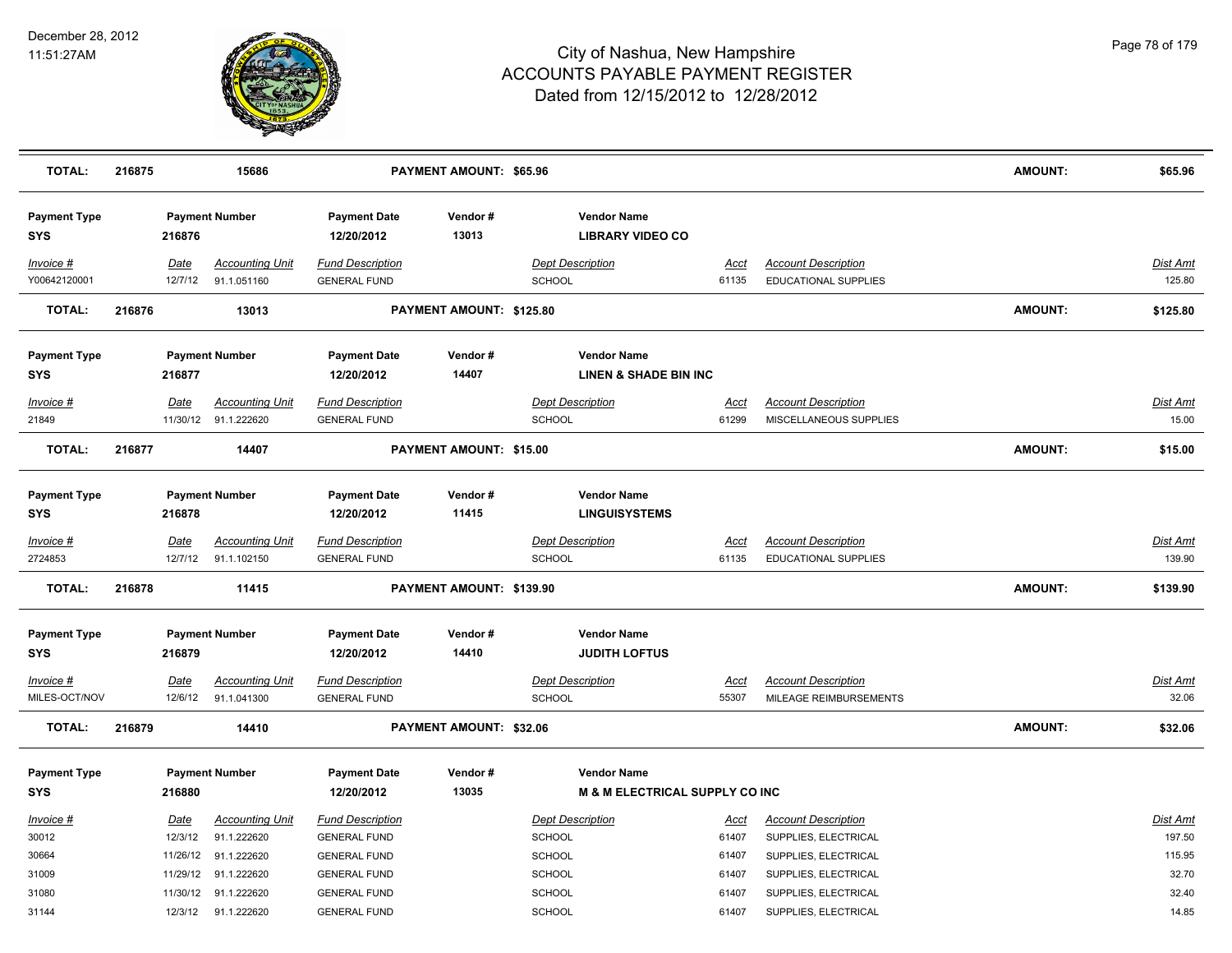

| <b>TOTAL:</b>              | 216880 |                 | 13035                                    |                                                   | PAYMENT AMOUNT: \$393.40 |                                                   |               |                                                      | <b>AMOUNT:</b>  | \$393.40           |
|----------------------------|--------|-----------------|------------------------------------------|---------------------------------------------------|--------------------------|---------------------------------------------------|---------------|------------------------------------------------------|-----------------|--------------------|
| <b>Payment Type</b><br>SYS |        | 216881          | <b>Payment Number</b>                    | <b>Payment Date</b><br>12/20/2012                 | Vendor#<br>13036         | <b>Vendor Name</b><br><b>M &amp; N SPORTS LLC</b> |               |                                                      |                 |                    |
| Invoice #<br>18464         |        | Date<br>12/1/12 | <b>Accounting Unit</b><br>91.2212.991408 | <b>Fund Description</b><br>ATHLETICS REVENUE FUND |                          | <b>Dept Description</b><br><b>SCHOOL</b>          | Acct<br>61299 | <b>Account Description</b><br>MISCELLANEOUS SUPPLIES |                 | Dist Amt<br>150.00 |
| <b>TOTAL:</b>              | 216881 |                 | 13036                                    |                                                   | PAYMENT AMOUNT: \$150.00 |                                                   |               |                                                      | <b>AMOUNT:</b>  | \$150.00           |
| <b>Payment Type</b><br>SYS |        | 216882          | <b>Payment Number</b>                    | <b>Payment Date</b><br>12/20/2012                 | Vendor#<br>14420         | <b>Vendor Name</b><br><b>M SAUNDERS INC</b>       |               |                                                      |                 |                    |
| Invoice #                  |        | Date            | <b>Accounting Unit</b>                   | <b>Fund Description</b>                           |                          | <b>Dept Description</b>                           | Acct          | <b>Account Description</b>                           | Activity        | Dist Amt           |
| 663742 - 2120              |        | 11/16/12        | 91.3810.113120                           | FOOD SERVICE GRANTS FUND                          |                          | SCHOOL DOE GRANTS FUND                            | 61214         | FOOD, FOOD SERVICE PROGRAM                           | 91.03093.113120 | 194.70             |
| 664239 - 1922              |        | 11/26/12        | 91.3810.153120                           | FOOD SERVICE GRANTS FUND                          |                          | SCHOOL DOE GRANTS FUND                            | 61214         | FOOD, FOOD SERVICE PROGRAM                           | 91.03093.153120 | 289.45             |
| 664240 - 2192              |        | 11/26/12        | 91.3810.203120                           | FOOD SERVICE GRANTS FUND                          |                          | SCHOOL DOE GRANTS FUND                            | 61214         | FOOD, FOOD SERVICE PROGRAM                           | 91.03093.203120 | 277.50             |
| 664250 - 1920              |        | 11/20/12        | 91.3810.143120                           | FOOD SERVICE GRANTS FUND                          |                          | SCHOOL DOE GRANTS FUND                            | 61214         | FOOD, FOOD SERVICE PROGRAM                           | 91.03093.143120 | 116.85             |
| 664251 - 1920              |        | 11/26/12        | 91.3810.143120                           | FOOD SERVICE GRANTS FUND                          |                          | SCHOOL DOE GRANTS FUND                            | 61214         | FOOD, FOOD SERVICE PROGRAM                           | 91.03093.143120 | 505.20             |
| 664286 - 2120              |        | 11/26/12        | 91.3810.113120                           | FOOD SERVICE GRANTS FUND                          |                          | SCHOOL DOE GRANTS FUND                            | 61214         | FOOD, FOOD SERVICE PROGRAM                           | 91.03093.113120 | 448.25             |
| 664408 - 1921              |        | 11/27/12        | 91.3810.163120                           | FOOD SERVICE GRANTS FUND                          |                          | SCHOOL DOE GRANTS FUND                            | 61214         | FOOD, FOOD SERVICE PROGRAM                           | 91.03093.163120 | 982.05             |
| 664409 - 1921              |        | 11/26/12        | 91.3810.163120                           | FOOD SERVICE GRANTS FUND                          |                          | SCHOOL DOE GRANTS FUND                            | 61214         | FOOD, FOOD SERVICE PROGRAM                           | 91.03093.163120 | 83.85              |
| 664437 - 1919              |        | 11/26/12        | 91.3810.183120                           | FOOD SERVICE GRANTS FUND                          |                          | SCHOOL DOE GRANTS FUND                            | 61214         | FOOD, FOOD SERVICE PROGRAM                           | 91.03093.183120 | 537.20             |
| 664438 - 1918              |        | 11/26/12        | 91.3810.093120                           | FOOD SERVICE GRANTS FUND                          |                          | SCHOOL DOE GRANTS FUND                            | 61214         | FOOD, FOOD SERVICE PROGRAM                           | 91.03093.093120 | 201.00             |
| 665248 - 1918              |        | 11/28/12        | 91.3810.093120                           | FOOD SERVICE GRANTS FUND                          |                          | SCHOOL DOE GRANTS FUND                            | 61214         | FOOD, FOOD SERVICE PROGRAM                           | 91.03093.093120 | 77.90              |
| 665249 - 1919              |        | 11/28/12        | 91.3810.183120                           | FOOD SERVICE GRANTS FUND                          |                          | SCHOOL DOE GRANTS FUND                            | 61214         | FOOD, FOOD SERVICE PROGRAM                           | 91.03093.183120 | 77.90              |
| 665380 - 2192              |        | 11/30/12        | 91.3810.203120                           | FOOD SERVICE GRANTS FUND                          |                          | SCHOOL DOE GRANTS FUND                            | 61214         | FOOD, FOOD SERVICE PROGRAM                           | 91.03093.203120 | 383.20             |
| 665381 - 1922              |        | 11/30/12        | 91.3810.153120                           | FOOD SERVICE GRANTS FUND                          |                          | SCHOOL DOE GRANTS FUND                            | 61214         | FOOD, FOOD SERVICE PROGRAM                           | 91.03093.153120 | 718.50             |
| 665384 - 1920              |        | 11/29/12        | 91.3810.143120                           | FOOD SERVICE GRANTS FUND                          |                          | SCHOOL DOE GRANTS FUND                            | 61214         | FOOD, FOOD SERVICE PROGRAM                           | 91.03093.143120 | 116.85             |
| 665407 - 2120              |        | 11/29/12        | 91.3810.113120                           | FOOD SERVICE GRANTS FUND                          |                          | SCHOOL DOE GRANTS FUND                            | 61214         | FOOD, FOOD SERVICE PROGRAM                           | 91.03093.113120 | 223.70             |
| 665576 - 1921              |        | 11/30/12        | 91.3810.163120                           | FOOD SERVICE GRANTS FUND                          |                          | SCHOOL DOE GRANTS FUND                            | 61214         | FOOD, FOOD SERVICE PROGRAM                           | 91.03093.163120 | 73.90              |
| 665580 - 2120              |        | 11/30/12        | 91.3810.113120                           | FOOD SERVICE GRANTS FUND                          |                          | SCHOOL DOE GRANTS FUND                            | 61214         | FOOD, FOOD SERVICE PROGRAM                           | 91.03093.113120 | 408.75             |
| 666114 - 1087              |        | 12/10/12        | 91.2100.153120                           | <b>FOOD SERVICES</b>                              |                          | <b>SCHOOL</b>                                     | 61214         | FOOD, FOOD SERVICE PROGRAM                           |                 | 381.41             |
| 666116 - 1089              |        | 12/11/12        | 91.2100.193120                           | <b>FOOD SERVICES</b>                              |                          | <b>SCHOOL</b>                                     | 61214         | FOOD, FOOD SERVICE PROGRAM                           |                 | 241.46             |
| 666117 - 1075              |        | 12/11/12        | 91.2100.203120                           | <b>FOOD SERVICES</b>                              |                          | <b>SCHOOL</b>                                     | 61214         | FOOD, FOOD SERVICE PROGRAM                           |                 | 251.57             |
| 666138 - 1086              |        | 12/10/12        | 91.2100.063120                           | <b>FOOD SERVICES</b>                              |                          | <b>SCHOOL</b>                                     | 61214         | FOOD, FOOD SERVICE PROGRAM                           |                 | 446.15             |
| 666668 - 1082              |        | 12/10/12        | 91.2100.133120                           | <b>FOOD SERVICES</b>                              |                          | <b>SCHOOL</b>                                     | 61214         | FOOD, FOOD SERVICE PROGRAM                           |                 | 151.95             |
| 666669 - 1085              |        | 12/10/12        | 91.2100.183120                           | <b>FOOD SERVICES</b>                              |                          | <b>SCHOOL</b>                                     | 61214         | FOOD, FOOD SERVICE PROGRAM                           |                 | 177.78             |
| 666673 - 1076              |        | 12/7/12         | 91.2100.113120                           | <b>FOOD SERVICES</b>                              |                          | <b>SCHOOL</b>                                     | 61214         | FOOD, FOOD SERVICE PROGRAM                           |                 | 200.10             |
| 666705 - 1080              |        | 12/7/12         | 91.2100.173120                           | <b>FOOD SERVICES</b>                              |                          | <b>SCHOOL</b>                                     | 61214         | FOOD, FOOD SERVICE PROGRAM                           |                 | 22.95              |
| 666849 - 1084              |        | 12/10/12        | 91.2100.163120                           | <b>FOOD SERVICES</b>                              |                          | <b>SCHOOL</b>                                     | 61214         | FOOD, FOOD SERVICE PROGRAM                           |                 | 161.33             |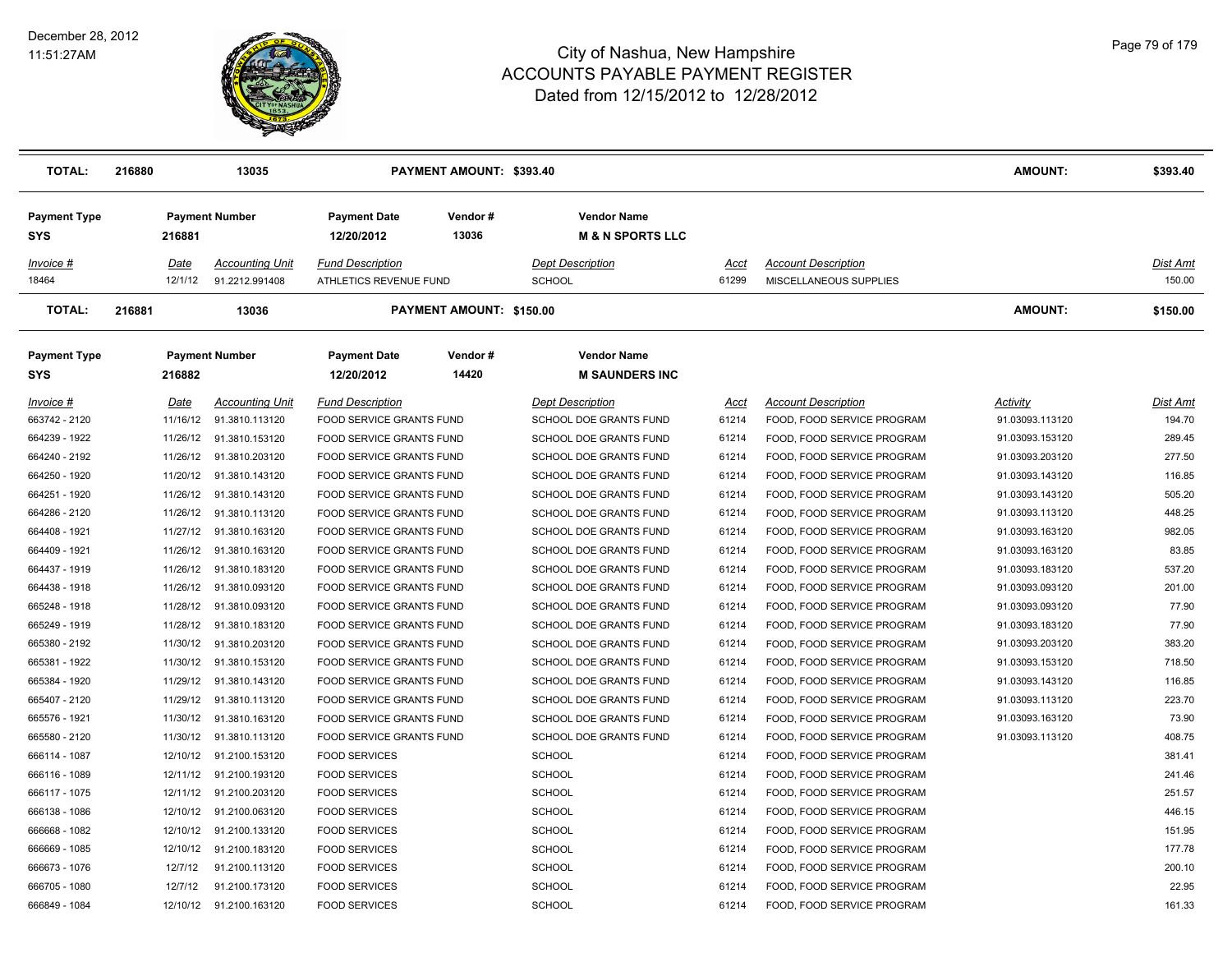

| 666888 - 1078       | 12/10/12              | 91.2100.103120           | <b>FOOD SERVICES</b>                                 | <b>SCHOOL</b>               | 61214                             | FOOD, FOOD SERVICE PROGRAM  |                 | 141.67          |
|---------------------|-----------------------|--------------------------|------------------------------------------------------|-----------------------------|-----------------------------------|-----------------------------|-----------------|-----------------|
| 666941 - 1080       |                       | 12/10/12 91.2100.173120  | <b>FOOD SERVICES</b>                                 | SCHOOL                      | 61214                             | FOOD, FOOD SERVICE PROGRAM  |                 | 159.99          |
| 667253 - 1072       | 12/11/12              | 91.2100.043120           | <b>FOOD SERVICES</b>                                 | SCHOOL                      | 61214                             | FOOD, FOOD SERVICE PROGRAM  |                 | 689.35          |
| 667400 - 1086       |                       | 12/12/12 91.2100.063120  | <b>FOOD SERVICES</b>                                 | SCHOOL                      | 61214                             | FOOD, FOOD SERVICE PROGRAM  |                 | 93.78           |
| 667409 - 1082       | 12/12/12              | 91.2100.133120           | <b>FOOD SERVICES</b>                                 | SCHOOL                      | 61214                             | FOOD, FOOD SERVICE PROGRAM  |                 | 113.06          |
| 667431 - 1083       |                       | 12/12/12 91.2100.073120  | <b>FOOD SERVICES</b>                                 | SCHOOL                      | 61214                             | FOOD, FOOD SERVICE PROGRAM  |                 | 118.28          |
| 667574 - 1085       | 12/13/12              | 91.2100.183120           | <b>FOOD SERVICES</b>                                 | SCHOOL                      | 61214                             | FOOD, FOOD SERVICE PROGRAM  |                 | 68.85           |
| 667581 - 1077       | 12/13/12              | 91.2100.053120           | <b>FOOD SERVICES</b>                                 | SCHOOL                      | 61214                             | FOOD, FOOD SERVICE PROGRAM  |                 | 228.49          |
| 667602 - 1083       | 12/13/12              | 91.2100.073120           | <b>FOOD SERVICES</b>                                 | SCHOOL                      | 61214                             | FOOD, FOOD SERVICE PROGRAM  |                 | 76.27           |
| 667609 - 1086       | 12/13/12              | 91.2100.063120           | <b>FOOD SERVICES</b>                                 | SCHOOL                      | 61214                             | FOOD, FOOD SERVICE PROGRAM  |                 | 53.65           |
| 667801 - 1072       | 12/14/12              | 91.2100.043120           | <b>FOOD SERVICES</b>                                 | SCHOOL                      | 61214                             | FOOD, FOOD SERVICE PROGRAM  |                 | 637.34          |
| 667802 - 1076       | 12/14/12              | 91.2100.113120           | <b>FOOD SERVICES</b>                                 | SCHOOL                      | 61214                             | FOOD, FOOD SERVICE PROGRAM  |                 | 197.75          |
| 667803 - 1090       | 12/14/12              | 91.2100.123120           | <b>FOOD SERVICES</b>                                 | SCHOOL                      | 61214                             | FOOD, FOOD SERVICE PROGRAM  |                 | 174.63          |
| 667806 - 1083       | 12/14/12              | 91.2100.073120           | <b>FOOD SERVICES</b>                                 | SCHOOL                      | 61214                             | FOOD, FOOD SERVICE PROGRAM  |                 | 88.73           |
| 667817 - 1078       | 12/14/12              | 91.2100.113120           | <b>FOOD SERVICES</b>                                 | <b>SCHOOL</b>               | 61214                             | FOOD, FOOD SERVICE PROGRAM  |                 | 73.60           |
| 668010 - 1071       | 12/17/12              | 91.2100.033120           | <b>FOOD SERVICES</b>                                 | <b>SCHOOL</b>               | 61214                             | FOOD, FOOD SERVICE PROGRAM  |                 | 144.26          |
| 668070 - 1073       |                       | 12/17/12 91.2100.143120  | <b>FOOD SERVICES</b>                                 | SCHOOL                      | 61214                             | FOOD, FOOD SERVICE PROGRAM  |                 | 288.95          |
| 668378 - 1072       |                       | 12/18/12 91.2100.043120  | <b>FOOD SERVICES</b>                                 | <b>SCHOOL</b>               | 61214                             | FOOD, FOOD SERVICE PROGRAM  |                 | 564.22          |
| <b>TOTAL:</b>       | 216882                | 14420                    |                                                      | PAYMENT AMOUNT: \$11,664.32 |                                   |                             | <b>AMOUNT:</b>  | \$11,664.32     |
|                     |                       |                          |                                                      |                             |                                   |                             |                 |                 |
|                     |                       |                          |                                                      |                             |                                   |                             |                 |                 |
| <b>Payment Type</b> | <b>Payment Number</b> |                          | <b>Payment Date</b>                                  | Vendor#                     | <b>Vendor Name</b>                |                             |                 |                 |
| <b>SYS</b>          | 216883                |                          | 12/20/2012                                           | 14422                       | <b>TARA MACDONALD</b>             |                             |                 |                 |
| Invoice #           | Date                  | <b>Accounting Unit</b>   |                                                      |                             | <b>Dept Description</b><br>Acct   | <b>Account Description</b>  | Activity        | <b>Dist Amt</b> |
| 11/26-11/28         |                       | 12/11/12  91.3800.021500 | <b>Fund Description</b><br><b>SCHOOL GRANTS FUND</b> | <b>SCHOOL</b>               | 53628                             | <b>CONTRACT SERVICES</b>    | 91.03953.021500 | 150.00          |
| <b>TOTAL:</b>       | 216883                | 14422                    |                                                      | PAYMENT AMOUNT: \$150.00    |                                   |                             | <b>AMOUNT:</b>  | \$150.00        |
|                     |                       |                          |                                                      |                             |                                   |                             |                 |                 |
| <b>Payment Type</b> | <b>Payment Number</b> |                          | <b>Payment Date</b>                                  | Vendor #                    | <b>Vendor Name</b>                |                             |                 |                 |
| <b>SYS</b>          | 216884                |                          | 12/20/2012                                           | 11280                       | <b>MARKET BASKET ACCT 2589096</b> |                             |                 |                 |
| Invoice #           | Date                  | <b>Accounting Unit</b>   | <b>Fund Description</b>                              | <b>Dept Description</b>     | Acct                              | <b>Account Description</b>  | Activity        | <b>Dist Amt</b> |
| 120701-150          | 12/6/12               | 91.3800.991490           | SCHOOL GRANTS FUND                                   | <b>SCHOOL</b>               | 61299                             | MISCELLANEOUS SUPPLIES      | 91.03463.991490 | 12.93           |
| 121118-134          | 12/6/12               | 91.2222.991490           | AFTER SCHOOL PROGRAM                                 | SCHOOL                      | 61299                             | MISCELLANEOUS SUPPLIES      |                 | 47.74           |
| 125923-103          | 12/6/12               | 91.2222.991490           | AFTER SCHOOL PROGRAM                                 | SCHOOL                      | 61299                             | MISCELLANEOUS SUPPLIES      |                 | 30.10           |
| 128053-131          | 12/9/12               | 91.1.041300              | <b>GENERAL FUND</b>                                  | <b>SCHOOL</b>               | 61135                             | <b>EDUCATIONAL SUPPLIES</b> |                 | 81.49           |
| 128826-137          | 12/10/12              | 91.1.031340              | <b>GENERAL FUND</b>                                  | <b>SCHOOL</b>               | 61135                             | EDUCATIONAL SUPPLIES        |                 | 27.46           |
| 130319-152          | 12/10/12              | 91.3800.991490           | <b>SCHOOL GRANTS FUND</b>                            | SCHOOL                      | 61299                             | MISCELLANEOUS SUPPLIES      | 91.03463.991490 | 10.99           |
| 130389-106          |                       | 12/11/12 91.1.041113     | <b>GENERAL FUND</b>                                  | SCHOOL                      | 61135                             | EDUCATIONAL SUPPLIES        |                 | 133.01          |

132605-112 12/12/12 91.3800.991490 SCHOOL GRANTS FUND SCHOOL 61299 MISCELLANEOUS SUPPLIES 91.03463.991490 37.90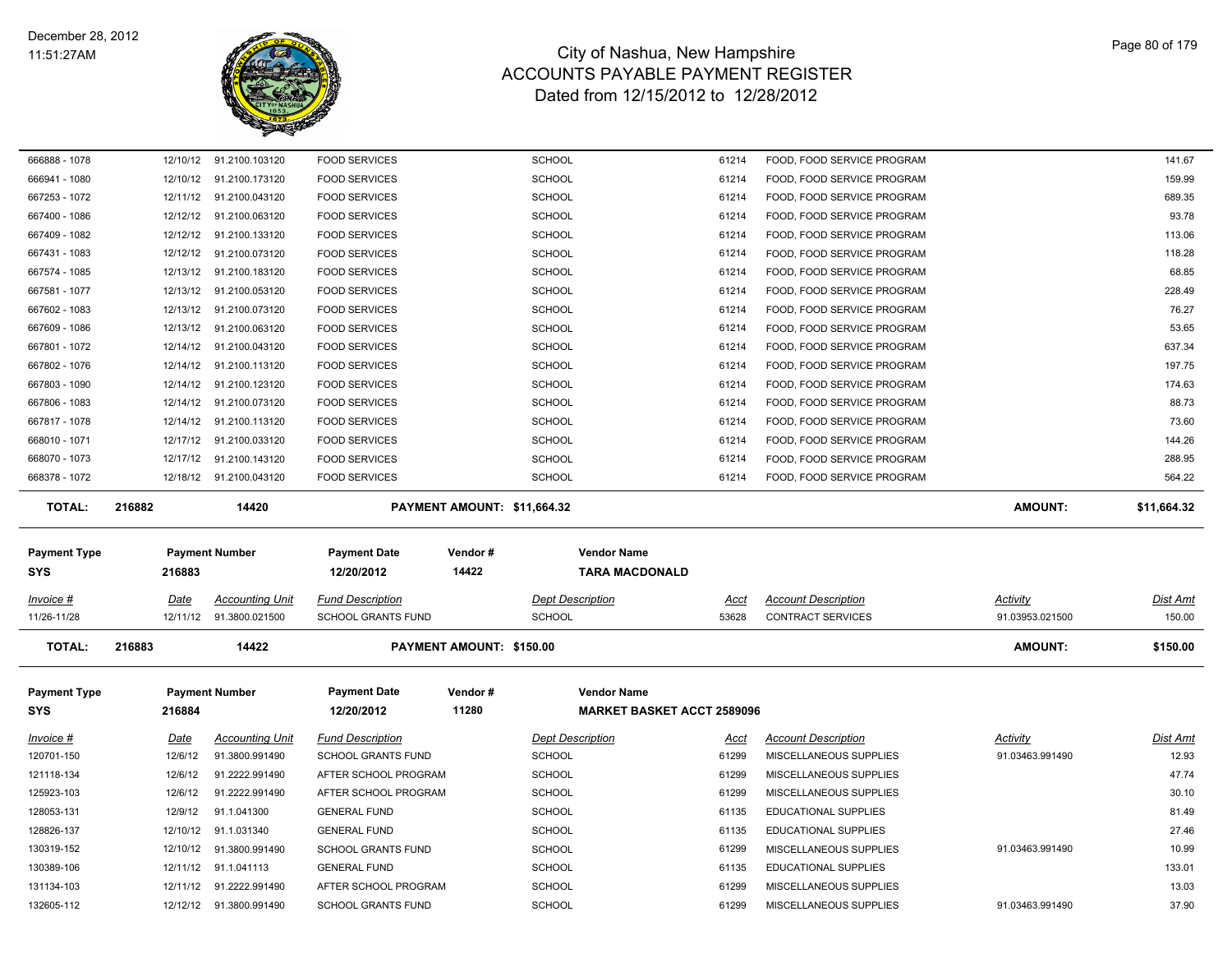

| 133216-150                         |        | 12/13/12    | 91.3800.991490         | <b>SCHOOL GRANTS FUND</b>         |                                | <b>SCHOOL</b>           |                         | 61299         | MISCELLANEOUS SUPPLIES                    | 91.03463.991490 | 17.05           |
|------------------------------------|--------|-------------|------------------------|-----------------------------------|--------------------------------|-------------------------|-------------------------|---------------|-------------------------------------------|-----------------|-----------------|
| 133839-137                         |        | 12/13/12    | 91.1.031340            | <b>GENERAL FUND</b>               |                                | SCHOOL                  |                         | 61135         | EDUCATIONAL SUPPLIES                      |                 | 37.64           |
| 134496-131                         |        | 12/11/12    | 91.1.041300            | <b>GENERAL FUND</b>               |                                | <b>SCHOOL</b>           |                         | 61135         | <b>EDUCATIONAL SUPPLIES</b>               |                 | 28.98           |
| 146992-53                          |        | 12/16/12    | 91.1.071345            | <b>GENERAL FUND</b>               |                                | <b>SCHOOL</b>           |                         | 61135         | EDUCATIONAL SUPPLIES                      |                 | 24.09           |
| 155523-137                         |        | 12/9/12     | 91.1.031340            | <b>GENERAL FUND</b>               |                                | <b>SCHOOL</b>           |                         | 61135         | EDUCATIONAL SUPPLIES                      |                 | 5.19            |
| 179346-72                          |        | 12/16/12    | 91.1.071345            | <b>GENERAL FUND</b>               |                                | <b>SCHOOL</b>           |                         | 61135         | EDUCATIONAL SUPPLIES                      |                 | 63.68           |
| 191204-152                         |        | 12/5/12     | 91.3800.991490         | SCHOOL GRANTS FUND                |                                | SCHOOL                  |                         | 61299         | MISCELLANEOUS SUPPLIES                    | 91.03463.991490 | 45.32           |
| <b>TOTAL:</b>                      | 216884 |             | 11280                  |                                   | PAYMENT AMOUNT: \$616.60       |                         |                         |               |                                           | <b>AMOUNT:</b>  | \$616.60        |
| Payment Type                       |        |             | <b>Payment Number</b>  | <b>Payment Date</b>               | Vendor#                        |                         | <b>Vendor Name</b>      |               |                                           |                 |                 |
| SYS                                |        | 216885      |                        | 12/20/2012                        | 11942                          |                         | <b>BARBARA MELANSON</b> |               |                                           |                 |                 |
|                                    |        |             |                        |                                   |                                |                         |                         |               |                                           |                 |                 |
| <u> Invoice #</u>                  |        | Date        | <b>Accounting Unit</b> | <b>Fund Description</b>           |                                | <b>Dept Description</b> |                         | <u>Acct</u>   | <b>Account Description</b>                |                 | Dist Amt        |
| MILES-NOV                          |        | 11/30/12    | 91.1.992700            | <b>GENERAL FUND</b>               |                                | SCHOOL                  |                         | 55690         | REGULAR TRANSPORTATION<br><b>SERVICES</b> |                 | 59.94           |
| MILES-NOV-1                        |        |             | 11/30/12 91.1.992700   | <b>GENERAL FUND</b>               |                                | <b>SCHOOL</b>           |                         | 55690         | REGULAR TRANSPORTATION<br><b>SERVICES</b> |                 | 89.91           |
| <b>TOTAL:</b>                      | 216885 |             | 11942                  |                                   | PAYMENT AMOUNT: \$149.85       |                         |                         |               |                                           | <b>AMOUNT:</b>  | \$149.85        |
| <b>Payment Type</b>                |        |             | <b>Payment Number</b>  | <b>Payment Date</b>               | Vendor#                        |                         | <b>Vendor Name</b>      |               |                                           |                 |                 |
| SYS                                |        | 216886      |                        | 12/20/2012                        | 13087                          |                         | <b>DENNIS MELANSON</b>  |               |                                           |                 |                 |
| Invoice #                          |        | Date        | <b>Accounting Unit</b> | <b>Fund Description</b>           |                                | <b>Dept Description</b> |                         | Acct          | <b>Account Description</b>                |                 | Dist Amt        |
| 92112-05                           |        | 9/21/12     | 91.1.051477            | <b>GENERAL FUND</b>               |                                | <b>SCHOOL</b>           |                         | 55642         | <b>GAME OFFICIALS</b>                     |                 | 60.00           |
| <b>TOTAL:</b>                      | 216886 |             | 13087                  |                                   | PAYMENT AMOUNT: \$60.00        |                         |                         |               |                                           | <b>AMOUNT:</b>  | \$60.00         |
|                                    |        |             |                        |                                   |                                |                         | <b>Vendor Name</b>      |               |                                           |                 |                 |
| Payment Type                       |        |             | <b>Payment Number</b>  | <b>Payment Date</b><br>12/20/2012 | Vendor#<br>13094               |                         | <b>BARBARA MICHAEL</b>  |               |                                           |                 |                 |
| SYS                                |        | 216887      |                        |                                   |                                |                         |                         |               |                                           |                 |                 |
| <u> Invoice #</u>                  |        | <u>Date</u> | <b>Accounting Unit</b> | <b>Fund Description</b>           |                                | <b>Dept Description</b> |                         | Acct          | <b>Account Description</b>                |                 | <b>Dist Amt</b> |
| 121012-04                          |        | 12/10/12    | 91.1.041437            | <b>GENERAL FUND</b>               |                                | SCHOOL                  |                         | 55642         | <b>GAME OFFICIALS</b>                     |                 | 60.00           |
| <b>TOTAL:</b>                      | 216887 |             | 13094                  |                                   | <b>PAYMENT AMOUNT: \$60.00</b> |                         |                         |               |                                           | <b>AMOUNT:</b>  | \$60.00         |
| Payment Type                       |        |             | <b>Payment Number</b>  | <b>Payment Date</b>               | Vendor#                        |                         | <b>Vendor Name</b>      |               |                                           |                 |                 |
| SYS                                |        | 216888      |                        | 12/20/2012                        | 14472                          |                         | <b>CYNTHIA MICHAUD</b>  |               |                                           |                 |                 |
|                                    |        | Date        | <b>Accounting Unit</b> | <b>Fund Description</b>           |                                | <b>Dept Description</b> |                         |               | <b>Account Description</b>                | Activity        | <b>Dist Amt</b> |
| <u> Invoice #</u><br><b>NOV-12</b> |        | 12/13/12    | 91.3800.231249         | <b>SCHOOL GRANTS FUND</b>         |                                | SCHOOL                  |                         | Acct<br>61135 | <b>EDUCATIONAL SUPPLIES</b>               | 91.03763.231249 | 337.50          |
|                                    |        |             |                        |                                   |                                |                         |                         |               |                                           |                 |                 |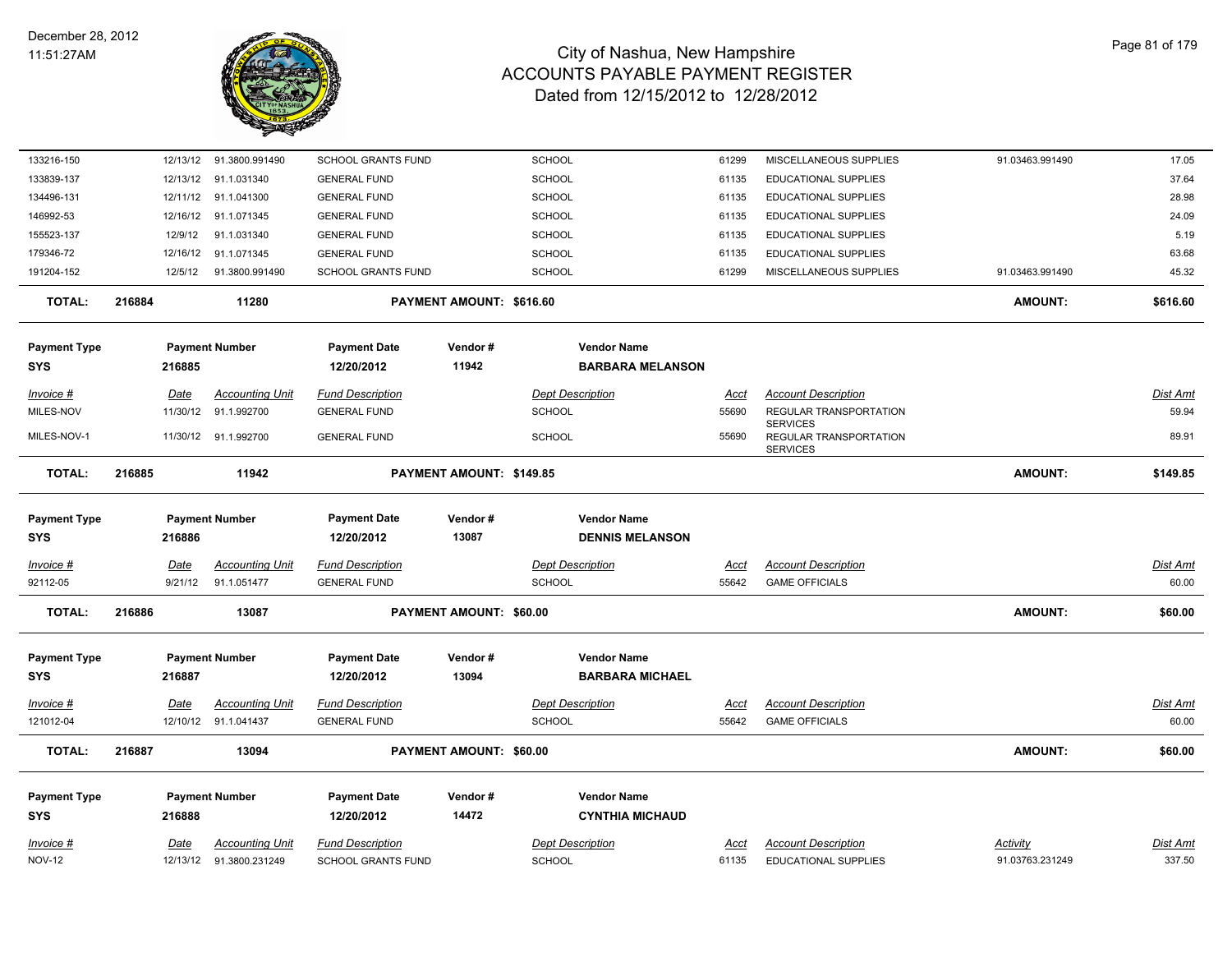

| <b>TOTAL:</b>                                               | 216888                                       | 14472                                                                   |                                                                                              | PAYMENT AMOUNT: \$337.50   |                                                                                           |                                        |                                                                                                                                          | <b>AMOUNT:</b> | \$337.50                                          |
|-------------------------------------------------------------|----------------------------------------------|-------------------------------------------------------------------------|----------------------------------------------------------------------------------------------|----------------------------|-------------------------------------------------------------------------------------------|----------------------------------------|------------------------------------------------------------------------------------------------------------------------------------------|----------------|---------------------------------------------------|
| <b>Payment Type</b><br><b>SYS</b>                           | 216889                                       | <b>Payment Number</b>                                                   | <b>Payment Date</b><br>12/20/2012                                                            | Vendor#<br>14989           | <b>Vendor Name</b><br><b>MOEMS</b>                                                        |                                        |                                                                                                                                          |                |                                                   |
| Invoice #<br>53950                                          | Date<br>12/3/12                              | <b>Accounting Unit</b><br>91.1.171160                                   | <b>Fund Description</b><br><b>GENERAL FUND</b>                                               |                            | <b>Dept Description</b><br>SCHOOL                                                         | Acct<br>55400                          | <b>Account Description</b><br>CONFERENCES AND SEMINARS                                                                                   |                | <b>Dist Amt</b><br>99.00                          |
| <b>TOTAL:</b>                                               | 216889                                       | 14989                                                                   |                                                                                              | PAYMENT AMOUNT: \$99.00    |                                                                                           |                                        |                                                                                                                                          | <b>AMOUNT:</b> | \$99.00                                           |
| <b>Payment Type</b><br><b>SYS</b>                           | 216890                                       | <b>Payment Number</b>                                                   | <b>Payment Date</b><br>12/20/2012                                                            | Vendor#<br>13119           | <b>Vendor Name</b><br><b>MULTI STATE BILLING SERVICES L</b>                               |                                        |                                                                                                                                          |                |                                                   |
| Invoice #<br>NH128594<br>NH128646                           | Date<br>12/4/12                              | <b>Accounting Unit</b><br>91.1.022332<br>12/11/12 91.1.022332           | <b>Fund Description</b><br><b>GENERAL FUND</b><br><b>GENERAL FUND</b>                        |                            | <b>Dept Description</b><br><b>SCHOOL</b><br><b>SCHOOL</b>                                 | Acct<br>53628<br>53628                 | <b>Account Description</b><br><b>CONTRACT SERVICES</b><br><b>CONTRACT SERVICES</b>                                                       |                | Dist Amt<br>600.90<br>330.63                      |
| <b>TOTAL:</b>                                               | 216890                                       | 13119                                                                   |                                                                                              | PAYMENT AMOUNT: \$931.53   |                                                                                           |                                        |                                                                                                                                          | <b>AMOUNT:</b> | \$931.53                                          |
| <b>Payment Type</b><br><b>SYS</b>                           | 216891                                       | <b>Payment Number</b>                                                   | <b>Payment Date</b><br>12/20/2012                                                            | Vendor#<br>13132           | <b>Vendor Name</b><br><b>NARDONE SAND &amp; GRAVEL CO INC</b>                             |                                        |                                                                                                                                          |                |                                                   |
| <u>Invoice #</u><br>11898<br>11900<br>11902                 | <b>Date</b><br>12/4/12<br>12/6/12<br>12/6/12 | <b>Accounting Unit</b><br>91.1.222620<br>91.1.222620<br>91.1.222620     | <b>Fund Description</b><br><b>GENERAL FUND</b><br><b>GENERAL FUND</b><br><b>GENERAL FUND</b> |                            | <b>Dept Description</b><br><b>SCHOOL</b><br><b>SCHOOL</b><br><b>SCHOOL</b>                | <u>Acct</u><br>54280<br>54280<br>54280 | <b>Account Description</b><br><b>BUILDING/GROUNDS MAINTENANCE</b><br><b>BUILDING/GROUNDS MAINTENANCE</b><br>BUILDING/GROUNDS MAINTENANCE |                | <u>Dist Amt</u><br>1,798.30<br>2,688.28<br>803.73 |
| <b>TOTAL:</b>                                               | 216891                                       | 13132                                                                   |                                                                                              | PAYMENT AMOUNT: \$5,290.31 |                                                                                           |                                        |                                                                                                                                          | <b>AMOUNT:</b> | \$5,290.31                                        |
| <b>Payment Type</b><br><b>SYS</b><br>Invoice #<br>386924INV | 216892<br>Date                               | <b>Payment Number</b><br><b>Accounting Unit</b><br>12/11/12 91.1.041370 | <b>Payment Date</b><br>12/20/2012<br><b>Fund Description</b><br><b>GENERAL FUND</b>          | Vendor#<br>13144           | <b>Vendor Name</b><br>NASHUA OUTDOOR POWER EQUIPMENT<br><b>Dept Description</b><br>SCHOOL | Acct<br>61135                          | <b>Account Description</b><br>EDUCATIONAL SUPPLIES                                                                                       |                | Dist Amt<br>135.46                                |
| <b>TOTAL:</b>                                               | 216892                                       | 13144                                                                   |                                                                                              | PAYMENT AMOUNT: \$135.46   |                                                                                           |                                        |                                                                                                                                          | <b>AMOUNT:</b> | \$135.46                                          |
| <b>Payment Type</b><br><b>SYS</b><br><u>Invoice #</u>       | 216893<br>Date                               | <b>Payment Number</b><br><b>Accounting Unit</b>                         | <b>Payment Date</b><br>12/20/2012<br><b>Fund Description</b>                                 | Vendor#<br>13165           | <b>Vendor Name</b><br><b>NELSON PIANO SERVICE</b><br><b>Dept Description</b>              | Acct                                   | <b>Account Description</b>                                                                                                               |                | Dist Amt                                          |
| 11-29-12                                                    |                                              | 11/30/12 91.1.041112                                                    | <b>GENERAL FUND</b>                                                                          |                            | <b>SCHOOL</b>                                                                             | 54487                                  | <b>EQUIPMENT REPAIRS &amp;</b><br><b>MAINTENANCE</b>                                                                                     |                | 165.00                                            |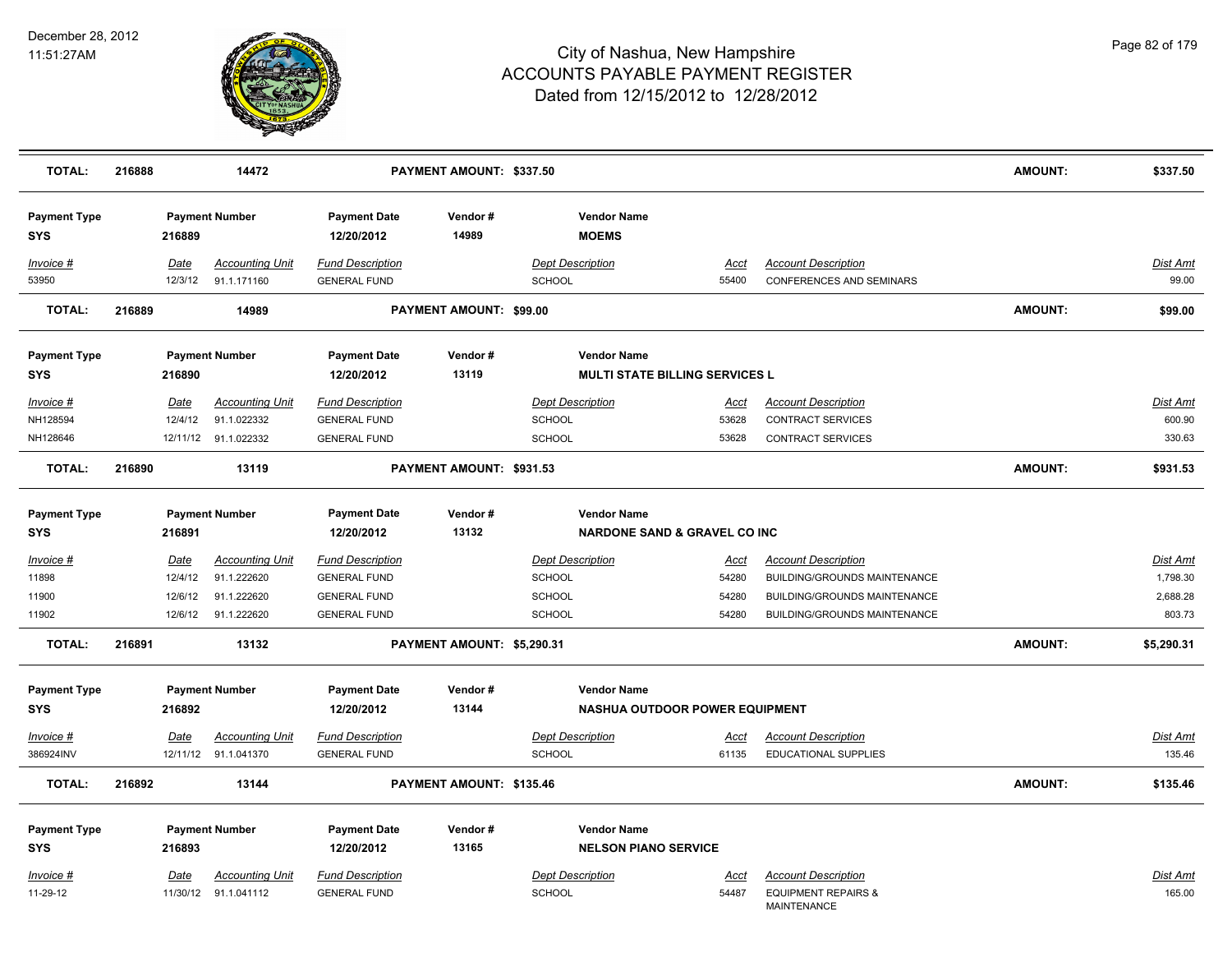

| <b>TOTAL:</b>                     | 216893  | 13165                   |                                   | PAYMENT AMOUNT: \$165.00   |                                                    |                             | <b>AMOUNT:</b>  | \$165.00        |
|-----------------------------------|---------|-------------------------|-----------------------------------|----------------------------|----------------------------------------------------|-----------------------------|-----------------|-----------------|
| <b>Payment Type</b><br><b>SYS</b> | 216894  | <b>Payment Number</b>   | <b>Payment Date</b><br>12/20/2012 | Vendor#<br>14521           | <b>Vendor Name</b><br><b>NEW ENGLAND ICE CREAM</b> |                             |                 |                 |
| Invoice #                         | Date    | <b>Accounting Unit</b>  | <b>Fund Description</b>           |                            | <b>Dept Description</b><br>Acct                    | <b>Account Description</b>  | Activity        | <b>Dist Amt</b> |
| 2298458                           |         | 12/13/12 91.3800.991490 | <b>SCHOOL GRANTS FUND</b>         | <b>SCHOOL</b>              | 61299                                              | MISCELLANEOUS SUPPLIES      | 91.03463.991490 | 137.05          |
| 2298468                           |         | 12/13/12 91.2222.991490 | AFTER SCHOOL PROGRAM              | <b>SCHOOL</b>              | 61299                                              | MISCELLANEOUS SUPPLIES      |                 | 137.05          |
| 2298525                           |         | 11/29/12 91.2100.173120 | <b>FOOD SERVICES</b>              | <b>SCHOOL</b>              | 61214                                              | FOOD, FOOD SERVICE PROGRAM  |                 | 237.01          |
| 2299254                           | 12/6/12 | 91.2100.053120          | <b>FOOD SERVICES</b>              | <b>SCHOOL</b>              | 61214                                              | FOOD, FOOD SERVICE PROGRAM  |                 | 416.64          |
| 2299298                           | 12/6/12 | 91.2100.033120          | <b>FOOD SERVICES</b>              | <b>SCHOOL</b>              | 61214                                              | FOOD, FOOD SERVICE PROGRAM  |                 | 205.44          |
| 2299299                           | 12/6/12 | 91.2100.163120          | <b>FOOD SERVICES</b>              | <b>SCHOOL</b>              | 61214                                              | FOOD, FOOD SERVICE PROGRAM  |                 | 361.52          |
| 2299300                           | 12/6/12 | 91.2100.103120          | <b>FOOD SERVICES</b>              | <b>SCHOOL</b>              | 61214                                              | FOOD, FOOD SERVICE PROGRAM  |                 | 289.75          |
| 2299411                           | 12/6/12 | 91.2222.991490          | AFTER SCHOOL PROGRAM              | <b>SCHOOL</b>              | 61299                                              | MISCELLANEOUS SUPPLIES      |                 | 112.60          |
| 2299412                           | 12/6/12 | 91.2222.991490          | AFTER SCHOOL PROGRAM              | <b>SCHOOL</b>              | 61299                                              | MISCELLANEOUS SUPPLIES      |                 | 112.60          |
| 2299413                           | 12/6/12 | 91.2222.991490          | AFTER SCHOOL PROGRAM              | <b>SCHOOL</b>              | 61299                                              | MISCELLANEOUS SUPPLIES      |                 | 112.60          |
| 2299414                           | 12/6/12 | 91.3800.991490          | <b>SCHOOL GRANTS FUND</b>         | <b>SCHOOL</b>              | 61299                                              | MISCELLANEOUS SUPPLIES      | 91.03463.991490 | 139.80          |
| 2299415                           | 12/6/12 | 91.2222.991490          | AFTER SCHOOL PROGRAM              | <b>SCHOOL</b>              | 61299                                              | MISCELLANEOUS SUPPLIES      |                 | 139.80          |
| 2299416                           | 12/6/12 | 91.2222.991490          | AFTER SCHOOL PROGRAM              | <b>SCHOOL</b>              | 61299                                              | MISCELLANEOUS SUPPLIES      |                 | 139.80          |
| 2299417                           | 12/6/12 | 91.3800.991490          | <b>SCHOOL GRANTS FUND</b>         | <b>SCHOOL</b>              | 61299                                              | MISCELLANEOUS SUPPLIES      | 91.03463.991490 | 139.80          |
| 2299418                           | 12/6/12 | 91.2222.991490          | AFTER SCHOOL PROGRAM              | <b>SCHOOL</b>              | 61299                                              | MISCELLANEOUS SUPPLIES      |                 | 139.80          |
| 2299728                           |         | 12/13/12 91.2100.053120 | <b>FOOD SERVICES</b>              | <b>SCHOOL</b>              | 61214                                              | FOOD, FOOD SERVICE PROGRAM  |                 | 223.56          |
| 2299789                           |         | 12/13/12 91.2100.063120 | <b>FOOD SERVICES</b>              | <b>SCHOOL</b>              | 61214                                              | FOOD, FOOD SERVICE PROGRAM  |                 | 195.84          |
| 2299859                           |         | 12/13/12 91.2100.053120 | <b>FOOD SERVICES</b>              | <b>SCHOOL</b>              | 61214                                              | FOOD, FOOD SERVICE PROGRAM  |                 | 149.25          |
| <b>TOTAL:</b>                     | 216894  | 14521                   |                                   | PAYMENT AMOUNT: \$3,389.91 |                                                    |                             | <b>AMOUNT:</b>  | \$3,389.91      |
| <b>Payment Type</b>               |         | <b>Payment Number</b>   | <b>Payment Date</b>               | Vendor#                    | <b>Vendor Name</b>                                 |                             |                 |                 |
| <b>SYS</b>                        | 216895  |                         | 12/20/2012                        | 14554                      | <b>NORTH CENTER FOOD SERVICE</b>                   |                             |                 |                 |
| Invoice #                         | Date    | <b>Accounting Unit</b>  | <b>Fund Description</b>           |                            | <b>Dept Description</b><br>Acct                    | <b>Account Description</b>  |                 | Dist Amt        |
| 3882652                           | 11/8/12 | 91.2247.041387          | <b>CULINARY ARTS</b>              | <b>SCHOOL</b>              | 61135                                              | <b>EDUCATIONAL SUPPLIES</b> |                 | 57.73           |
| 3892264                           |         | 11/20/12 91.1.031340    | <b>GENERAL FUND</b>               | <b>SCHOOL</b>              | 61135                                              | <b>EDUCATIONAL SUPPLIES</b> |                 | $-31.78$        |
| 3898509                           |         | 11/29/12 91.2247.041387 | <b>CULINARY ARTS</b>              | <b>SCHOOL</b>              | 61135                                              | <b>EDUCATIONAL SUPPLIES</b> |                 | $-140.65$       |
| 3902305                           | 12/5/12 | 91.1.071345             | <b>GENERAL FUND</b>               | <b>SCHOOL</b>              | 61135                                              | <b>EDUCATIONAL SUPPLIES</b> |                 | 1,199.41        |
| 3902314                           | 12/5/12 | 91.1.041340             | <b>GENERAL FUND</b>               | <b>SCHOOL</b>              | 61135                                              | <b>EDUCATIONAL SUPPLIES</b> |                 | 471.17          |
| <b>TOTAL:</b>                     | 216895  | 14554                   |                                   | PAYMENT AMOUNT: \$1,555.88 |                                                    |                             | <b>AMOUNT:</b>  | \$1,555.88      |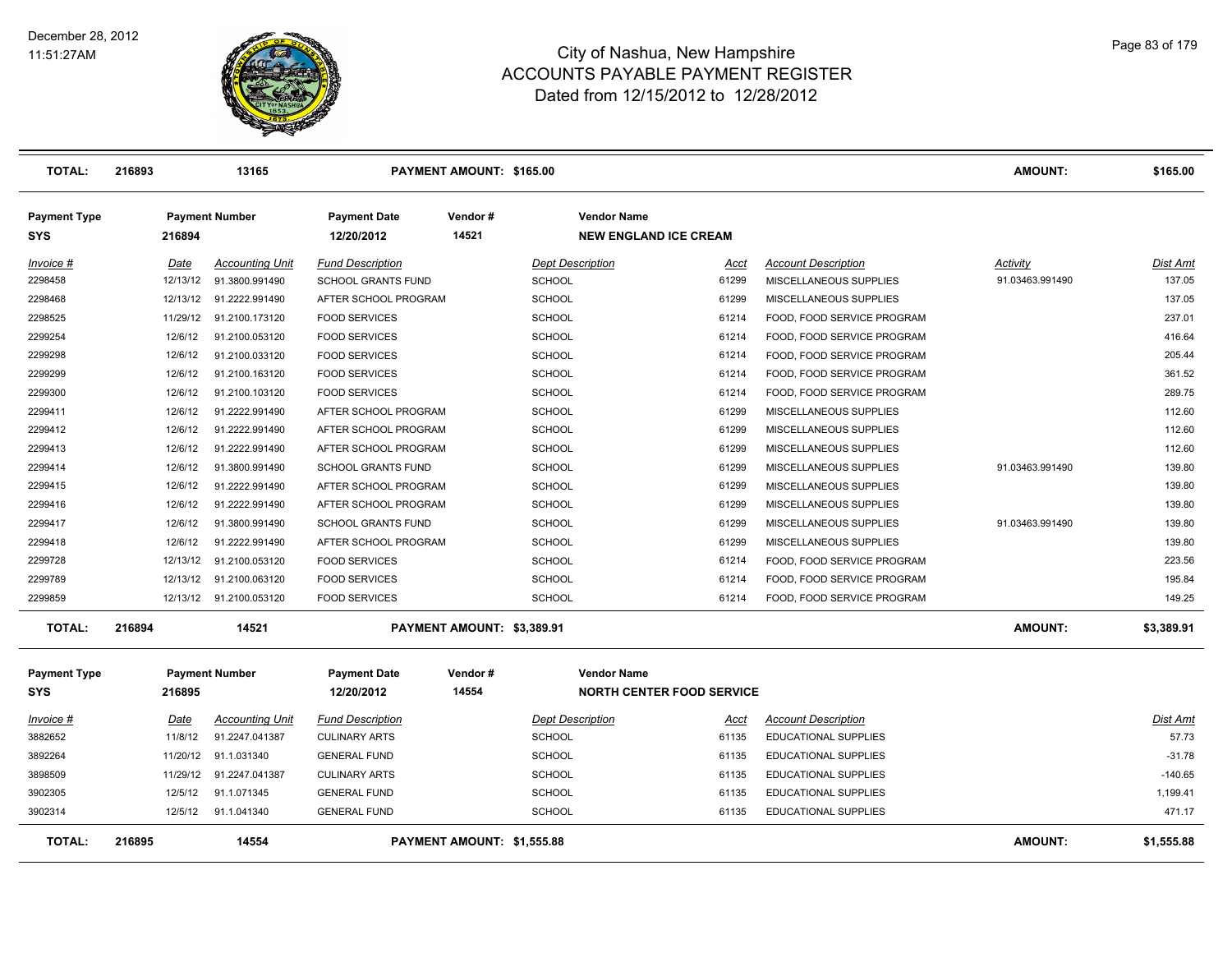

| <b>Payment Type</b><br><b>SYS</b> |        | 216896   | <b>Payment Number</b>  | <b>Payment Date</b><br>12/20/2012 | Vendor#<br>13191         | <b>Vendor Name</b><br><b>NORTHEAST DEAF&amp;HARD OF HEARING</b> |             |                                 |                            |          |
|-----------------------------------|--------|----------|------------------------|-----------------------------------|--------------------------|-----------------------------------------------------------------|-------------|---------------------------------|----------------------------|----------|
| Invoice #                         |        | Date     | <b>Accounting Unit</b> | <b>Fund Description</b>           |                          | <b>Dept Description</b>                                         | Acct        | <b>Account Description</b>      | Activity                   | Dist Amt |
| 12102WTCXII                       |        | 12/4/12  | 91.3800.021210         | <b>SCHOOL GRANTS FUND</b>         |                          | <b>SCHOOL</b>                                                   | 55400       | <b>CONFERENCES AND SEMINARS</b> | 91.03953.021210            | 130.00   |
| <b>TOTAL:</b>                     | 216896 |          | 13191                  |                                   | PAYMENT AMOUNT: \$130.00 |                                                                 |             |                                 | <b>AMOUNT:</b>             | \$130.00 |
| <b>Payment Type</b>               |        |          | <b>Payment Number</b>  | <b>Payment Date</b>               | Vendor#                  | <b>Vendor Name</b>                                              |             |                                 |                            |          |
| <b>SYS</b>                        |        | 216897   |                        | 12/20/2012                        | 15662                    | <b>NRT BUS INC</b>                                              |             |                                 |                            |          |
| Invoice #                         |        | Date     | <b>Accounting Unit</b> | <b>Fund Description</b>           |                          | <b>Dept Description</b>                                         | Acct        | <b>Account Description</b>      |                            | Dist Amt |
| 8731                              |        |          | 11/30/12 91.1.992700   | <b>GENERAL FUND</b>               |                          | <b>SCHOOL</b>                                                   | 55691       | SPED TRANSPORTATION SERVICES    |                            | 695.50   |
| <b>TOTAL:</b>                     | 216897 |          | 15662                  |                                   | PAYMENT AMOUNT: \$695.50 |                                                                 |             |                                 | <b>AMOUNT:</b>             | \$695.50 |
| <b>Payment Type</b>               |        |          | <b>Payment Number</b>  | <b>Payment Date</b>               | Vendor#                  | <b>Vendor Name</b>                                              |             |                                 |                            |          |
| <b>SYS</b>                        |        | 216898   |                        | 12/20/2012                        | 15691                    | <b>COLIN O'MEARA</b>                                            |             |                                 |                            |          |
| Invoice #                         |        | Date     | <b>Accounting Unit</b> | <b>Fund Description</b>           |                          | <b>Dept Description</b>                                         | Acct        | <b>Account Description</b>      |                            | Dist Amt |
| 121412-03                         |        |          | 12/14/12 91.1.031436   | <b>GENERAL FUND</b>               |                          | <b>SCHOOL</b>                                                   | 55642       | <b>GAME OFFICIALS</b>           |                            | 60.00    |
| <b>TOTAL:</b>                     | 216898 |          | 15691                  |                                   | PAYMENT AMOUNT: \$60.00  |                                                                 |             |                                 | <b>AMOUNT:</b>             | \$60.00  |
| <b>Payment Type</b>               |        |          | <b>Payment Number</b>  | <b>Payment Date</b>               | Vendor#                  | <b>Vendor Name</b>                                              |             |                                 | <b>Payee Name</b>          |          |
| <b>SYS</b>                        |        | 216899   |                        | 12/20/2012                        | 13226                    | ORIENTAL TRADING CO INC                                         |             |                                 | <b>ORIENTAL TRADING CO</b> |          |
| <u>Invoice #</u>                  |        | Date     | <b>Accounting Unit</b> | <b>Fund Description</b>           |                          | <b>Dept Description</b>                                         | <u>Acct</u> | <b>Account Description</b>      |                            | Dist Amt |
| 654814605-02                      |        | 12/5/12  | 91.1.161117            | <b>GENERAL FUND</b>               |                          | <b>SCHOOL</b>                                                   | 61135       | EDUCATIONAL SUPPLIES            |                            | 49.24    |
| <b>TOTAL:</b>                     | 216899 |          | 13226                  |                                   | PAYMENT AMOUNT: \$49.24  |                                                                 |             |                                 | <b>AMOUNT:</b>             | \$49.24  |
| <b>Payment Type</b>               |        |          | <b>Payment Number</b>  | <b>Payment Date</b>               | Vendor#                  | <b>Vendor Name</b>                                              |             |                                 |                            |          |
| <b>SYS</b>                        |        | 216900   |                        | 12/20/2012                        | 12195                    | <b>JULIE OTA</b>                                                |             |                                 |                            |          |
| Invoice #                         |        | Date     | <b>Accounting Unit</b> | <b>Fund Description</b>           |                          | <b>Dept Description</b>                                         | Acct        | <b>Account Description</b>      | Activity                   | Dist Amt |
| 12/10/12                          |        | 12/11/12 | 91.3800.021500         | SCHOOL GRANTS FUND                |                          | <b>SCHOOL</b>                                                   | 53628       | <b>CONTRACT SERVICES</b>        | 91.03953.021500            | 75.00    |
| 12/3-12/4                         |        | 12/5/12  | 91.3800.021500         | <b>SCHOOL GRANTS FUND</b>         |                          | <b>SCHOOL</b>                                                   | 53628       | <b>CONTRACT SERVICES</b>        | 91.03953.021500            | 133.25   |
| TOTAL:                            | 216900 |          | 12195                  |                                   | PAYMENT AMOUNT: \$208.25 |                                                                 |             |                                 | <b>AMOUNT:</b>             | \$208.25 |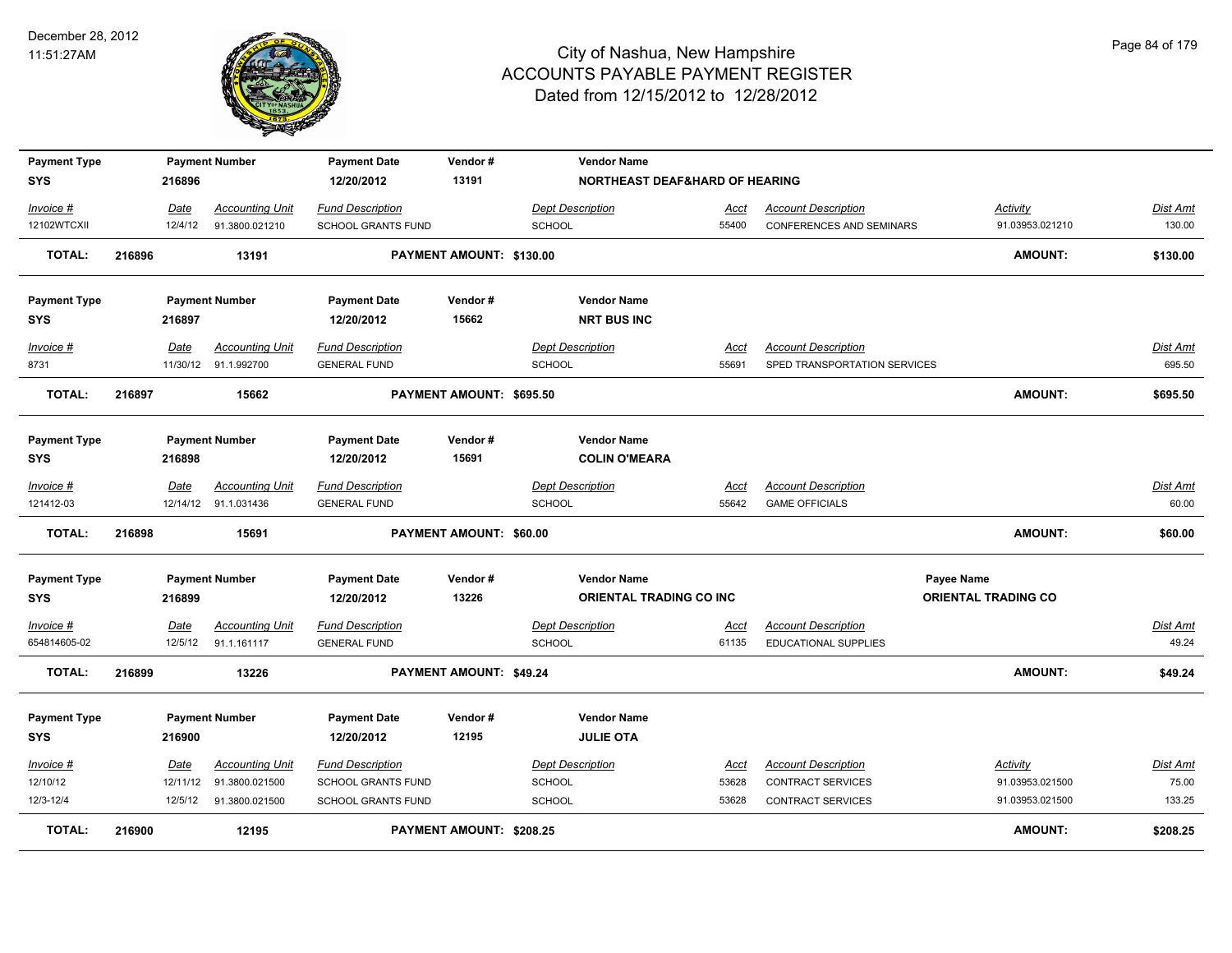

| <b>Payment Type</b>        |        |          | <b>Payment Number</b>                             | <b>Payment Date</b>       | Vendor#                    | <b>Vendor Name</b>           |               |                             |                                    |                 |
|----------------------------|--------|----------|---------------------------------------------------|---------------------------|----------------------------|------------------------------|---------------|-----------------------------|------------------------------------|-----------------|
| <b>SYS</b>                 |        | 216901   |                                                   | 12/20/2012                | 13241                      | <b>P J CURRIER LUMBER CO</b> |               |                             |                                    |                 |
| Invoice #                  |        | Date     | <b>Accounting Unit</b>                            | <b>Fund Description</b>   |                            | <b>Dept Description</b>      | <u>Acct</u>   | <b>Account Description</b>  |                                    | <b>Dist Amt</b> |
| 82241                      |        | 12/7/12  | 91.1.031300                                       | <b>GENERAL FUND</b>       |                            | <b>SCHOOL</b>                | 61135         | <b>EDUCATIONAL SUPPLIES</b> |                                    | 265.08          |
|                            |        |          |                                                   |                           |                            |                              |               |                             |                                    |                 |
| <b>TOTAL:</b>              | 216901 |          | 13241                                             |                           | PAYMENT AMOUNT: \$265.08   |                              |               |                             | <b>AMOUNT:</b>                     | \$265.08        |
|                            |        |          |                                                   |                           |                            |                              |               |                             |                                    |                 |
| <b>Payment Type</b>        |        |          | <b>Payment Number</b>                             | <b>Payment Date</b>       | Vendor#                    | <b>Vendor Name</b>           |               |                             |                                    |                 |
| <b>SYS</b>                 |        | 216902   |                                                   | 12/20/2012                | 13243                      | <b>KATHY PAETZOLD</b>        |               |                             |                                    |                 |
| Invoice #                  |        | Date     | <b>Accounting Unit</b>                            | <b>Fund Description</b>   |                            | <b>Dept Description</b>      | Acct          | <b>Account Description</b>  |                                    | <b>Dist Amt</b> |
| NOV-12-4                   |        |          | 11/29/12 91.1.101160                              | <b>GENERAL FUND</b>       |                            | <b>SCHOOL</b>                | 61135         | EDUCATIONAL SUPPLIES        |                                    | 50.84           |
| <b>TOTAL:</b>              | 216902 |          | 13243                                             |                           | PAYMENT AMOUNT: \$50.84    |                              |               |                             | <b>AMOUNT:</b>                     | \$50.84         |
|                            |        |          |                                                   |                           |                            |                              |               |                             |                                    |                 |
| <b>Payment Type</b>        |        |          | <b>Payment Number</b>                             | <b>Payment Date</b>       | Vendor#                    | <b>Vendor Name</b>           |               |                             |                                    |                 |
| <b>SYS</b>                 |        | 216903   |                                                   | 12/20/2012                | 13252                      | <b>MICHELLE PAPANICOLAU</b>  |               |                             |                                    |                 |
|                            |        | Date     |                                                   | <b>Fund Description</b>   |                            | <b>Dept Description</b>      |               | <b>Account Description</b>  |                                    | Dist Amt        |
| Invoice #<br>MILES-OCT/DEC |        |          | <b>Accounting Unit</b><br>12/14/12 91.3800.991600 | <b>SCHOOL GRANTS FUND</b> |                            | <b>SCHOOL</b>                | Acct<br>55300 | TRAVEL                      | <b>Activity</b><br>91.03533.991600 | 356.83          |
|                            |        |          |                                                   |                           |                            |                              |               |                             |                                    |                 |
| <b>TOTAL:</b>              | 216903 |          | 13252                                             |                           | PAYMENT AMOUNT: \$356.83   |                              |               |                             | <b>AMOUNT:</b>                     | \$356.83        |
| <b>Payment Type</b>        |        |          | <b>Payment Number</b>                             | <b>Payment Date</b>       | Vendor#                    | <b>Vendor Name</b>           |               |                             |                                    |                 |
| <b>SYS</b>                 |        | 216904   |                                                   | 12/20/2012                | 14993                      | <b>KATHRYN PARAGGIO</b>      |               |                             |                                    |                 |
|                            |        |          |                                                   |                           |                            |                              |               |                             |                                    |                 |
| Invoice #                  |        | Date     | <b>Accounting Unit</b>                            | <b>Fund Description</b>   |                            | <b>Dept Description</b>      | <u>Acct</u>   | <b>Account Description</b>  |                                    | <b>Dist Amt</b> |
| NOV/DEC-12                 |        |          | 12/12/12 91.1.051113                              | <b>GENERAL FUND</b>       |                            | <b>SCHOOL</b>                | 61135         | EDUCATIONAL SUPPLIES        |                                    | 77.54           |
| <b>TOTAL:</b>              | 216904 |          | 14993                                             |                           | PAYMENT AMOUNT: \$77.54    |                              |               |                             | <b>AMOUNT:</b>                     | \$77.54         |
| <b>Payment Type</b>        |        |          | <b>Payment Number</b>                             | <b>Payment Date</b>       | Vendor#                    | <b>Vendor Name</b>           |               |                             |                                    |                 |
| <b>SYS</b>                 |        | 216905   |                                                   | 12/20/2012                | 13268                      | <b>PASEK CORP</b>            |               |                             |                                    |                 |
|                            |        |          |                                                   |                           |                            |                              |               |                             |                                    |                 |
| Invoice #                  |        | Date     | <b>Accounting Unit</b>                            | <b>Fund Description</b>   |                            | <b>Dept Description</b>      | Acct          | <b>Account Description</b>  |                                    | Dist Amt        |
| S 930704                   |        | 11/29/12 | 91.1.222620                                       | <b>GENERAL FUND</b>       |                            | <b>SCHOOL</b>                | 61299         | MISCELLANEOUS SUPPLIES      |                                    | 357.54          |
| S 930728                   |        |          | 11/30/12 91.1.222620                              | <b>GENERAL FUND</b>       |                            | <b>SCHOOL</b>                | 61299         | MISCELLANEOUS SUPPLIES      |                                    | 1,063.14        |
| TOTAL:                     | 216905 |          | 13268                                             |                           | PAYMENT AMOUNT: \$1,420.68 |                              |               |                             | <b>AMOUNT:</b>                     | \$1,420.68      |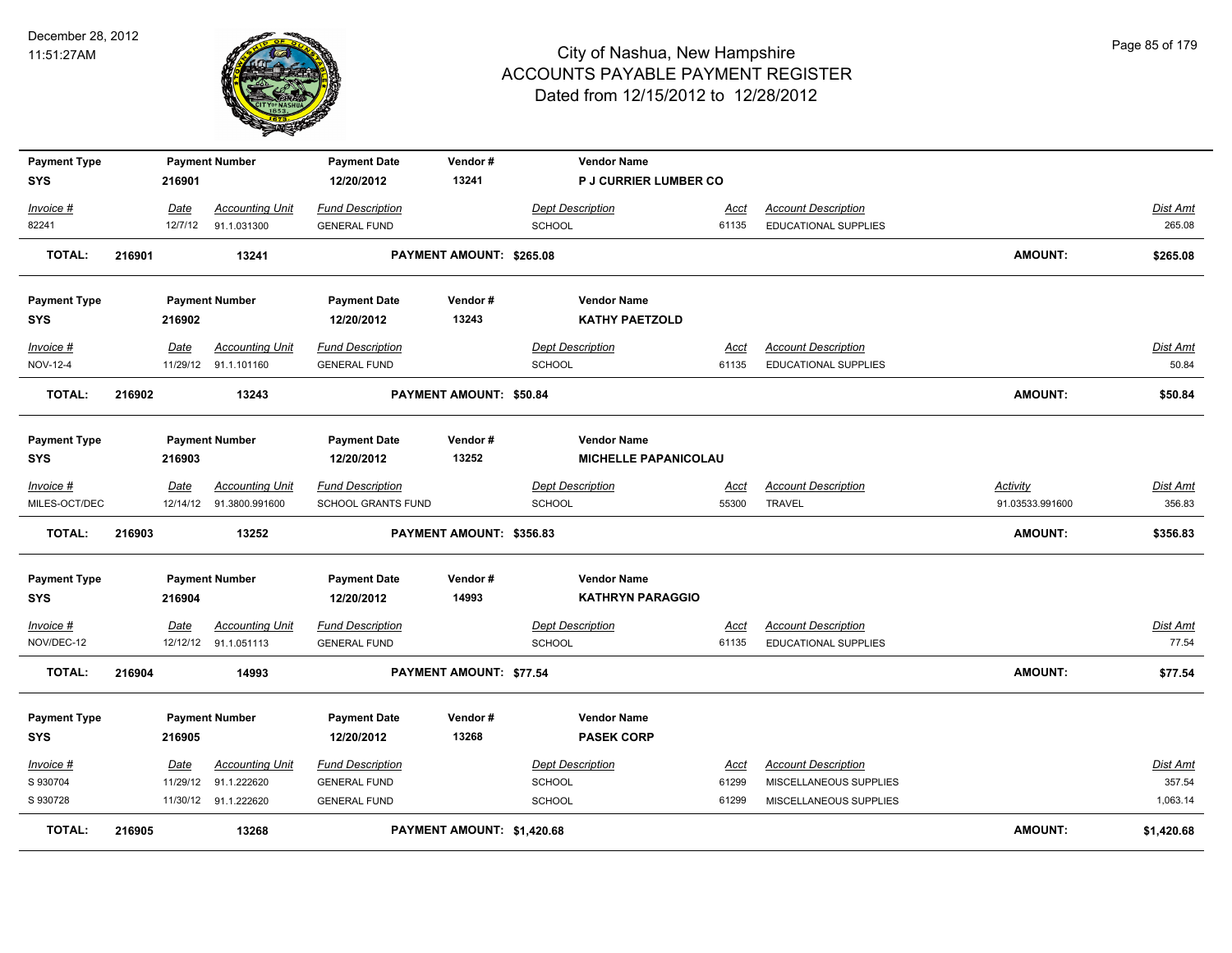

| <b>Payment Type</b><br><b>SYS</b> |        | 216906                 | <b>Payment Number</b>                    | <b>Payment Date</b><br>12/20/2012             | Vendor#<br>10580               | <b>Vendor Name</b><br>PATTERSON MEDICAL SUPPLY INC |                      |                                                                            | Payee Name<br><b>PATTERSON MEDICAL</b> |                    |
|-----------------------------------|--------|------------------------|------------------------------------------|-----------------------------------------------|--------------------------------|----------------------------------------------------|----------------------|----------------------------------------------------------------------------|----------------------------------------|--------------------|
| Invoice #<br>5586376295           |        | Date<br>11/15/12       | <b>Accounting Unit</b><br>91.3800.021210 | <b>Fund Description</b><br>SCHOOL GRANTS FUND |                                | <b>Dept Description</b><br><b>SCHOOL</b>           | Acct<br>61299        | <b>Account Description</b><br>MISCELLANEOUS SUPPLIES                       | Activity<br>91.03953.021210            | Dist Amt<br>169.81 |
| <b>TOTAL:</b>                     | 216906 |                        | 10580                                    |                                               | PAYMENT AMOUNT: \$169.81       |                                                    |                      |                                                                            | AMOUNT:                                | \$169.81           |
| <b>Payment Type</b><br><b>SYS</b> |        | 216907                 | <b>Payment Number</b>                    | <b>Payment Date</b><br>12/20/2012             | Vendor#<br>13276               | <b>Vendor Name</b><br>PEABODY SUPPLY CO            |                      |                                                                            |                                        |                    |
| Invoice #                         |        | <u>Date</u>            | <b>Accounting Unit</b>                   | <b>Fund Description</b>                       |                                | <b>Dept Description</b>                            | <u>Acct</u>          | <b>Account Description</b>                                                 |                                        | Dist Amt           |
| 192427                            |        | 11/27/12               | 91.2100.993120                           | <b>FOOD SERVICES</b>                          |                                | <b>SCHOOL</b>                                      | 54487                | <b>EQUIPMENT REPAIRS &amp;</b>                                             |                                        | 126.23             |
| 196418-1                          |        | 12/4/12                | 91.2100.993120                           | <b>FOOD SERVICES</b>                          |                                | <b>SCHOOL</b>                                      | 54487                | <b>MAINTENANCE</b><br><b>EQUIPMENT REPAIRS &amp;</b><br><b>MAINTENANCE</b> |                                        | 233.50             |
| 196604-1                          |        | 12/4/12                | 91.2100.993120                           | <b>FOOD SERVICES</b>                          |                                | SCHOOL                                             | 54487                | <b>EQUIPMENT REPAIRS &amp;</b><br><b>MAINTENANCE</b>                       |                                        | 102.16             |
| 44902                             |        | 11/19/12               | 91.1.222620                              | <b>GENERAL FUND</b>                           |                                | <b>SCHOOL</b>                                      | 61414                | SUPPLIES, PLUMBING                                                         |                                        | 13.92              |
| 51035                             |        | 12/3/12                | 91.1.222620                              | <b>GENERAL FUND</b>                           |                                | <b>SCHOOL</b>                                      | 61414                | SUPPLIES, PLUMBING                                                         |                                        | 622.57             |
| 51036                             |        | 12/3/12                | 91.1.222620                              | <b>GENERAL FUND</b>                           |                                | <b>SCHOOL</b>                                      | 61414                | SUPPLIES, PLUMBING                                                         |                                        | 136.12             |
| 51037                             |        | 12/3/12                | 91.1.222620                              | <b>GENERAL FUND</b>                           |                                | SCHOOL                                             | 61414                | SUPPLIES, PLUMBING                                                         |                                        | 33.57              |
| <b>TOTAL:</b>                     | 216907 |                        | 13276                                    |                                               | PAYMENT AMOUNT: \$1,268.07     |                                                    |                      |                                                                            | AMOUNT:                                | \$1,268.07         |
| <b>Payment Type</b><br><b>SYS</b> |        | 216908                 | <b>Payment Number</b>                    | <b>Payment Date</b><br>12/20/2012             | Vendor#<br>15126               | <b>Vendor Name</b><br>PEAPER-FILLYAW RUTH          |                      |                                                                            |                                        |                    |
| Invoice #                         |        |                        | <b>Accounting Unit</b>                   | <b>Fund Description</b>                       |                                | <b>Dept Description</b>                            |                      | <b>Account Description</b>                                                 |                                        |                    |
| 11/6/12                           |        | <b>Date</b><br>12/6/12 | 91.3800.022200                           | SCHOOL GRANTS FUND                            |                                | SCHOOL                                             | <u>Acct</u><br>53628 | <b>CONTRACT SERVICES</b>                                                   | <b>Activity</b><br>91.03953.022200     | Dist Amt<br>802.00 |
| <b>TOTAL:</b>                     | 216908 |                        | 15126                                    |                                               | PAYMENT AMOUNT: \$802.00       |                                                    |                      |                                                                            | AMOUNT:                                | \$802.00           |
| <b>Payment Type</b><br><b>SYS</b> |        | 216909                 | <b>Payment Number</b>                    | <b>Payment Date</b><br>12/20/2012             | Vendor#<br>11303               | <b>Vendor Name</b><br><b>KERRY PILLSBURY</b>       |                      |                                                                            |                                        |                    |
| Invoice #                         |        | <u>Date</u>            | <b>Accounting Unit</b>                   | <b>Fund Description</b>                       |                                | <b>Dept Description</b>                            | Acct                 | <b>Account Description</b>                                                 |                                        | Dist Amt           |
| MILES-DEC                         |        |                        | 12/14/12 91.1.992322                     | <b>GENERAL FUND</b>                           |                                | <b>SCHOOL</b>                                      | 55307                | MILEAGE REIMBURSEMENTS                                                     |                                        | 27.75              |
| <b>TOTAL:</b>                     | 216909 |                        | 11303                                    |                                               | <b>PAYMENT AMOUNT: \$27.75</b> |                                                    |                      |                                                                            | <b>AMOUNT:</b>                         | \$27.75            |
| <b>Payment Type</b><br><b>SYS</b> |        | 216910                 | <b>Payment Number</b>                    | <b>Payment Date</b><br>12/20/2012             | Vendor#<br>13322               | <b>Vendor Name</b><br>PITNEY BOWES GLOBAL FIN SRVS |                      |                                                                            |                                        |                    |
| Invoice #                         |        | Date                   | <b>Accounting Unit</b>                   | <b>Fund Description</b>                       |                                | Dept Description                                   | Acct                 | <b>Account Description</b>                                                 |                                        | <b>Dist Amt</b>    |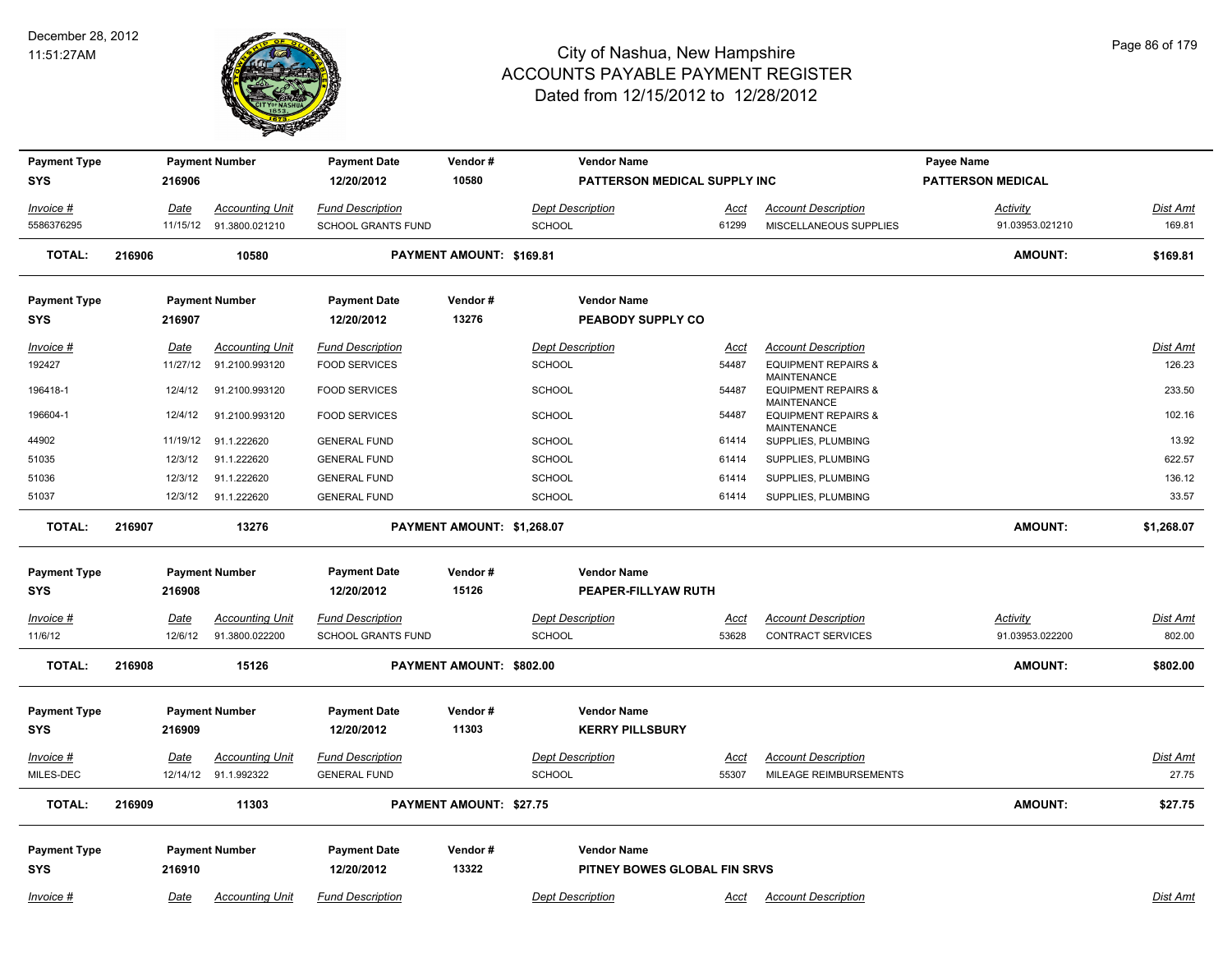

| 1762907-DC12                            |        |                 | 12/13/12 91.1.012320                            | <b>GENERAL FUND</b>                                          |                             | <b>SCHOOL</b>                                                                 | 54821                | <b>EQUIPMENT RENTAL</b>                                    |                | 345.00                      |
|-----------------------------------------|--------|-----------------|-------------------------------------------------|--------------------------------------------------------------|-----------------------------|-------------------------------------------------------------------------------|----------------------|------------------------------------------------------------|----------------|-----------------------------|
| <b>TOTAL:</b>                           | 216910 |                 | 13322                                           |                                                              | PAYMENT AMOUNT: \$345.00    |                                                                               |                      |                                                            | <b>AMOUNT:</b> | \$345.00                    |
| <b>Payment Type</b><br>SYS              |        | 216911          | <b>Payment Number</b>                           | <b>Payment Date</b><br>12/20/2012                            | Vendor#<br>13339            | <b>Vendor Name</b><br><b>POSTMASTER</b>                                       |                      |                                                            |                |                             |
| Invoice #<br>STAMPS-BROAD STREET        |        | Date            | <b>Accounting Unit</b><br>12/14/12 91.1.122410  | <b>Fund Description</b><br><b>GENERAL FUND</b>               |                             | <b>Dept Description</b><br><b>SCHOOL</b>                                      | Acct<br>55607        | <b>Account Description</b><br>POSTAGE & DELIVERY           |                | Dist Amt<br>270.00          |
| <b>TOTAL:</b>                           | 216911 |                 | 13339                                           |                                                              | PAYMENT AMOUNT: \$270.00    |                                                                               |                      |                                                            | <b>AMOUNT:</b> | \$270.00                    |
| <b>Payment Type</b><br><b>SYS</b>       |        | 216912<br>Date  | <b>Payment Number</b><br>Accounting Unit        | <b>Payment Date</b><br>12/20/2012<br><b>Fund Description</b> | Vendor#<br>13369            | <b>Vendor Name</b><br>THE PROVIDER ENTERPRISES INC<br><b>Dept Description</b> |                      | <b>Account Description</b>                                 |                | Dist Amt                    |
| Invoice #<br>29963                      |        |                 | 11/30/12 91.1.992700                            | <b>GENERAL FUND</b>                                          |                             | <b>SCHOOL</b>                                                                 | Acct<br>55691        | SPED TRANSPORTATION SERVICES                               |                | 31,843.00                   |
| <b>TOTAL:</b>                           | 216912 |                 | 13369                                           |                                                              | PAYMENT AMOUNT: \$31,843.00 |                                                                               |                      |                                                            | <b>AMOUNT:</b> | \$31,843.00                 |
| <b>Payment Type</b><br><b>SYS</b>       |        | 216913          | <b>Payment Number</b>                           | <b>Payment Date</b><br>12/20/2012                            | Vendor#<br>13376            | <b>Vendor Name</b><br><b>PUBLIC SERVICE OF NH</b>                             |                      |                                                            |                |                             |
| Invoice #<br>G77441101                  |        | <u>Date</u>     | <u>Accounting Unit</u><br>11/30/12 91.1.092621  | <b>Fund Description</b><br><b>GENERAL FUND</b>               |                             | <b>Dept Description</b><br><b>SCHOOL</b>                                      | <u>Acct</u><br>54100 | <b>Account Description</b><br><b>ELECTRICITY</b>           |                | <b>Dist Amt</b><br>5,329.64 |
| <b>TOTAL:</b>                           | 216913 |                 | 13376                                           |                                                              | PAYMENT AMOUNT: \$5,329.64  |                                                                               |                      |                                                            | <b>AMOUNT:</b> | \$5,329.64                  |
| <b>Payment Type</b><br><b>SYS</b>       |        | 216914          | <b>Payment Number</b>                           | <b>Payment Date</b><br>12/20/2012                            | Vendor#<br>13406            | <b>Vendor Name</b><br><b>RC WELDING LLC</b>                                   |                      |                                                            |                |                             |
| Invoice #<br>5204                       |        | Date<br>12/7/12 | <b>Accounting Unit</b><br>91.1.222620           | <b>Fund Description</b><br><b>GENERAL FUND</b>               |                             | <b>Dept Description</b><br><b>SCHOOL</b>                                      | Acct<br>54280        | <b>Account Description</b><br>BUILDING/GROUNDS MAINTENANCE |                | Dist Amt<br>320.00          |
| <b>TOTAL:</b>                           | 216914 |                 | 13406                                           |                                                              | PAYMENT AMOUNT: \$320.00    |                                                                               |                      |                                                            | <b>AMOUNT:</b> | \$320.00                    |
| <b>Payment Type</b><br>SYS<br>Invoice # |        | 216915<br>Date  | <b>Payment Number</b><br><b>Accounting Unit</b> | <b>Payment Date</b><br>12/20/2012<br><b>Fund Description</b> | Vendor#<br>15666            | <b>Vendor Name</b><br><b>MARIA REYNOLDS</b><br><b>Dept Description</b>        | <u>Acct</u>          | <b>Account Description</b>                                 |                | Dist Amt                    |
| PVR-100512                              |        |                 | 12/13/12 91.1.022150                            | <b>GENERAL FUND</b>                                          |                             | <b>SCHOOL</b>                                                                 | 55400                | <b>CONFERENCES AND SEMINARS</b>                            |                | 150.00                      |
| <b>TOTAL:</b>                           | 216915 |                 | 15666                                           |                                                              | PAYMENT AMOUNT: \$150.00    |                                                                               |                      |                                                            | <b>AMOUNT:</b> | \$150.00                    |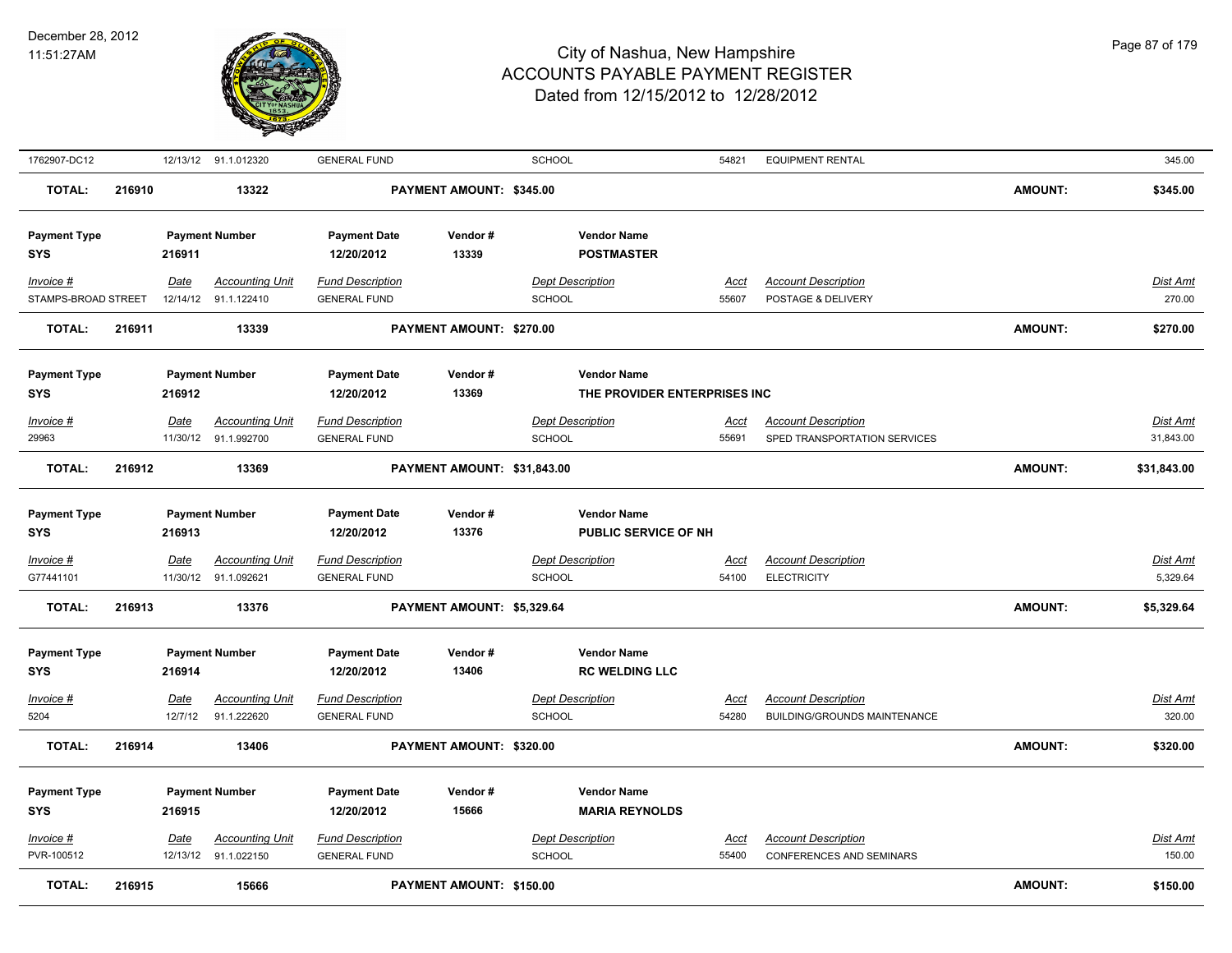

| <b>Payment Type</b> |        |             | <b>Payment Number</b>  | <b>Payment Date</b>     | Vendor#                  |                         | <b>Vendor Name</b>              |             |                                               | Payee Name          |                                |                 |
|---------------------|--------|-------------|------------------------|-------------------------|--------------------------|-------------------------|---------------------------------|-------------|-----------------------------------------------|---------------------|--------------------------------|-----------------|
| <b>SYS</b>          |        | 216916      |                        | 12/20/2012              | 11023                    |                         | ALL AMERICAN SPORTS CORP        |             |                                               |                     | RIDDELL/ALL AMERICAN SPORTS CO |                 |
| Invoice #           |        | <b>Date</b> | <b>Accounting Unit</b> | <b>Fund Description</b> |                          | <b>Dept Description</b> |                                 | <u>Acct</u> | <b>Account Description</b>                    |                     |                                | Dist Amt        |
| 95177420            |        |             | 11/30/12 91.1.041441   | <b>GENERAL FUND</b>     |                          | <b>SCHOOL</b>           |                                 | 54487       | <b>EQUIPMENT REPAIRS &amp;</b><br>MAINTENANCE |                     |                                | 213.00          |
| <b>TOTAL:</b>       | 216916 |             | 11023                  |                         | PAYMENT AMOUNT: \$213.00 |                         |                                 |             |                                               |                     | AMOUNT:                        | \$213.00        |
| <b>Payment Type</b> |        |             | <b>Payment Number</b>  | <b>Payment Date</b>     | Vendor#                  |                         | <b>Vendor Name</b>              |             |                                               |                     |                                |                 |
| <b>SYS</b>          |        | 216917      |                        | 12/20/2012              | 13495                    |                         | <b>SAFETY KLEEN SYSTEMS INC</b> |             |                                               |                     |                                |                 |
| Invoice #           |        | Date        | <b>Accounting Unit</b> | <b>Fund Description</b> |                          | <b>Dept Description</b> |                                 | Acct        | <b>Account Description</b>                    |                     |                                | Dist Amt        |
| 59227969            |        |             | 11/14/12 91.1.041300   | <b>GENERAL FUND</b>     |                          | <b>SCHOOL</b>           |                                 | 53628       | <b>CONTRACT SERVICES</b>                      |                     |                                | 348.38          |
| <b>TOTAL:</b>       | 216917 |             | 13495                  |                         | PAYMENT AMOUNT: \$348.38 |                         |                                 |             |                                               |                     | AMOUNT:                        | \$348.38        |
| <b>Payment Type</b> |        |             | <b>Payment Number</b>  | <b>Payment Date</b>     | Vendor#                  |                         | <b>Vendor Name</b>              |             |                                               | Payee Name          |                                |                 |
| <b>SYS</b>          |        | 216918      |                        | 12/20/2012              | 14067                    |                         | <b>C B SULLIVAN CO INC</b>      |             |                                               | <b>SALONCENTRIC</b> |                                |                 |
| $Invoice$ #         |        | Date        | <b>Accounting Unit</b> | <b>Fund Description</b> |                          |                         | <b>Dept Description</b>         | <u>Acct</u> | <b>Account Description</b>                    |                     |                                | <b>Dist Amt</b> |
| 29771               |        | 12/4/12     | 91.1.041300            | <b>GENERAL FUND</b>     |                          | <b>SCHOOL</b>           |                                 | 61135       | <b>EDUCATIONAL SUPPLIES</b>                   |                     |                                | 105.60          |
| <b>TOTAL:</b>       | 216918 |             | 14067                  |                         | PAYMENT AMOUNT: \$105.60 |                         |                                 |             |                                               |                     | <b>AMOUNT:</b>                 | \$105.60        |
| <b>Payment Type</b> |        |             | <b>Payment Number</b>  | <b>Payment Date</b>     | Vendor#                  |                         | <b>Vendor Name</b>              |             |                                               |                     |                                |                 |
| <b>SYS</b>          |        | 216919      |                        | 12/20/2012              | 13504                    |                         | <b>SANEL AUTO PARTS CO</b>      |             |                                               |                     |                                |                 |
| Invoice #           |        | Date        | <b>Accounting Unit</b> | <b>Fund Description</b> |                          | <b>Dept Description</b> |                                 | <u>Acct</u> | <b>Account Description</b>                    |                     |                                | Dist Amt        |
| 2PR5570             |        | 11/27/12    | 91.1.222620            | <b>GENERAL FUND</b>     |                          | <b>SCHOOL</b>           |                                 | 54600       | VEHICLE REPAIRS & MAINTENANCE                 |                     |                                | 12.09           |
| 2PW4494             |        | 12/6/12     | 91.1.222620            | <b>GENERAL FUND</b>     |                          | <b>SCHOOL</b>           |                                 | 54600       | VEHICLE REPAIRS & MAINTENANCE                 |                     |                                | 118.85          |
| 2PW5072             |        | 12/6/12     | 91.1.222620            | <b>GENERAL FUND</b>     |                          | <b>SCHOOL</b>           |                                 | 54600       | VEHICLE REPAIRS & MAINTENANCE                 |                     |                                | 24.08           |
| 2PZ9126             |        | 12/13/12    | 91.1.222620            | <b>GENERAL FUND</b>     |                          | <b>SCHOOL</b>           |                                 | 54600       | VEHICLE REPAIRS & MAINTENANCE                 |                     |                                | 9.83            |
| 2QA6109             |        | 12/14/12    | 91.1.222620            | <b>GENERAL FUND</b>     |                          | <b>SCHOOL</b>           |                                 | 54600       | VEHICLE REPAIRS & MAINTENANCE                 |                     |                                | 4.40            |
| 2QB4095             |        |             | 12/17/12 91.1.222620   | <b>GENERAL FUND</b>     |                          | <b>SCHOOL</b>           |                                 | 54600       | VEHICLE REPAIRS & MAINTENANCE                 |                     |                                | 14.62           |
| <b>TOTAL:</b>       | 216919 |             | 13504                  |                         | PAYMENT AMOUNT: \$183.87 |                         |                                 |             |                                               |                     | <b>AMOUNT:</b>                 | \$183.87        |
| <b>Payment Type</b> |        |             | <b>Payment Number</b>  | <b>Payment Date</b>     | Vendor#                  |                         | <b>Vendor Name</b>              |             |                                               |                     |                                |                 |
| SYS                 |        | 216920      |                        | 12/20/2012              | 15694                    |                         | <b>RON SCACCIA</b>              |             |                                               |                     |                                |                 |
| $Invoice$ #         |        | Date        | <b>Accounting Unit</b> | <b>Fund Description</b> |                          | <b>Dept Description</b> |                                 | <u>Acct</u> | <b>Account Description</b>                    |                     |                                | <b>Dist Amt</b> |
| 121212-04           |        |             | 12/12/12 91.1.041446   | <b>GENERAL FUND</b>     |                          | <b>SCHOOL</b>           |                                 | 55642       | <b>GAME OFFICIALS</b>                         |                     |                                | 80.00           |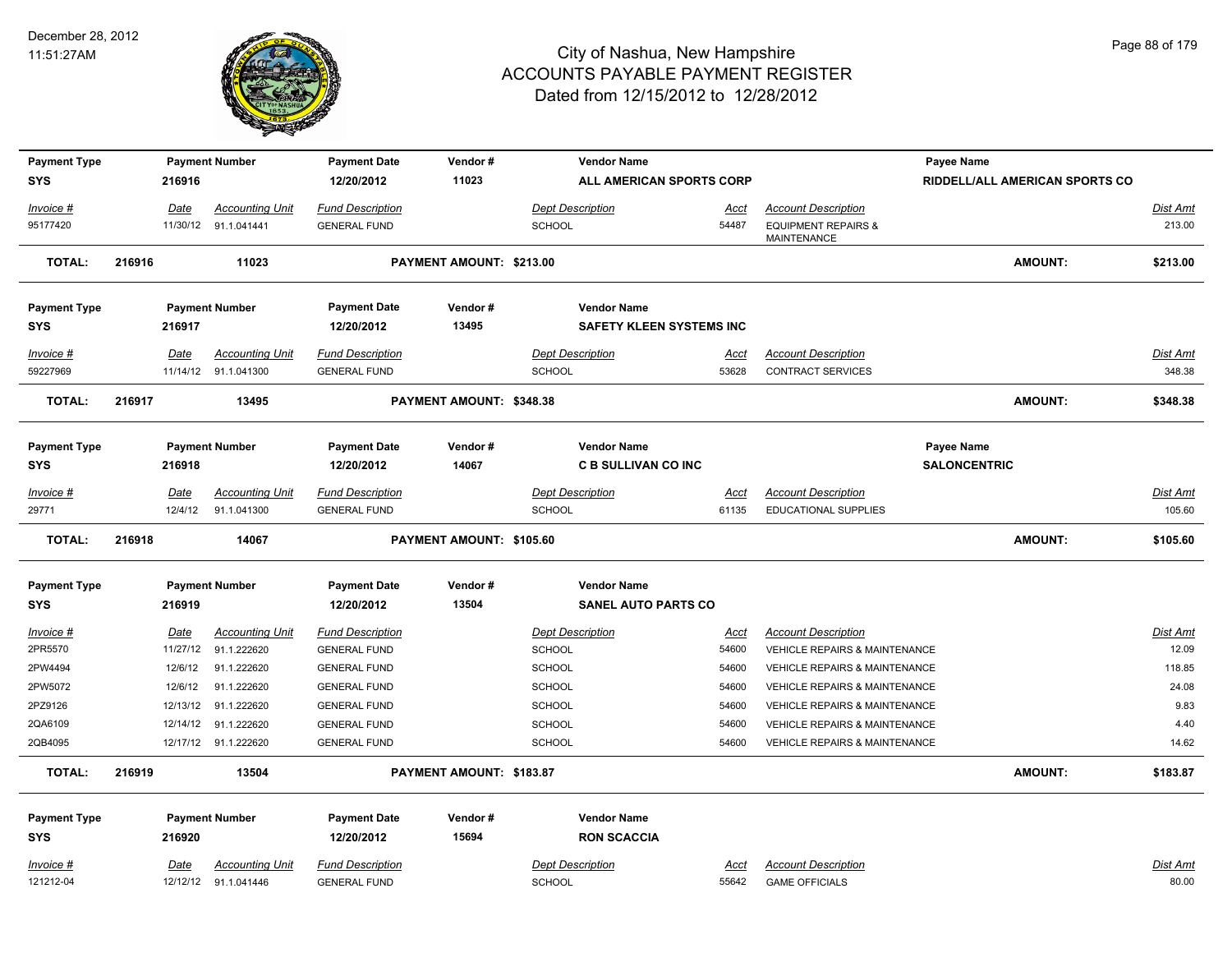

| <b>TOTAL:</b>                     | 216920 |                 | 15694                                          |                                                      | PAYMENT AMOUNT: \$80.00  |                                               |                      |                                                        | <b>AMOUNT:</b>                     | \$80.00                   |
|-----------------------------------|--------|-----------------|------------------------------------------------|------------------------------------------------------|--------------------------|-----------------------------------------------|----------------------|--------------------------------------------------------|------------------------------------|---------------------------|
| <b>Payment Type</b><br><b>SYS</b> |        | 216921          | <b>Payment Number</b>                          | <b>Payment Date</b><br>12/20/2012                    | Vendor#<br>15692         | <b>Vendor Name</b><br><b>ROBERT SCHILLING</b> |                      |                                                        |                                    |                           |
| Invoice #<br>121412-03            |        | Date            | <b>Accounting Unit</b><br>12/14/12 91.1.031436 | <b>Fund Description</b><br><b>GENERAL FUND</b>       |                          | <b>Dept Description</b><br><b>SCHOOL</b>      | Acct<br>55642        | <b>Account Description</b><br><b>GAME OFFICIALS</b>    |                                    | Dist Amt<br>60.00         |
| <b>TOTAL:</b>                     | 216921 |                 | 15692                                          |                                                      | PAYMENT AMOUNT: \$60.00  |                                               |                      |                                                        | <b>AMOUNT:</b>                     | \$60.00                   |
| <b>Payment Type</b><br><b>SYS</b> |        | 216922          | <b>Payment Number</b>                          | <b>Payment Date</b><br>12/20/2012                    | Vendor#<br>13526         | <b>Vendor Name</b><br><b>SCHOOL SPECIALTY</b> |                      |                                                        |                                    |                           |
| Invoice #                         |        | Date            | <b>Accounting Unit</b>                         | <b>Fund Description</b>                              |                          | <b>Dept Description</b>                       | <u>Acct</u>          | <b>Account Description</b>                             |                                    | Dist Amt                  |
| 208109569473                      |        | 11/30/12        | 91.1.111124                                    | <b>GENERAL FUND</b>                                  |                          | <b>SCHOOL</b>                                 | 61135                | EDUCATIONAL SUPPLIES                                   |                                    | 111.51                    |
| 208109577750                      |        | 12/3/12         | 91.1.181112                                    | <b>GENERAL FUND</b>                                  |                          | <b>SCHOOL</b>                                 | 61135                | EDUCATIONAL SUPPLIES                                   |                                    | 35.56                     |
| 208109577750                      |        | 12/3/12         | 91.1.181160                                    | <b>GENERAL FUND</b>                                  |                          | <b>SCHOOL</b>                                 | 61135                | EDUCATIONAL SUPPLIES                                   |                                    | 325.59                    |
| 208109596795                      |        | 12/6/12         | 91.1.101220                                    | <b>GENERAL FUND</b>                                  |                          | <b>SCHOOL</b>                                 | 61135                | EDUCATIONAL SUPPLIES                                   |                                    | 220.20                    |
| 208109596797                      |        |                 | 12/6/12 91.1.131160                            | <b>GENERAL FUND</b>                                  |                          | <b>SCHOOL</b>                                 | 61135                | EDUCATIONAL SUPPLIES                                   |                                    | 30.93                     |
| <b>TOTAL:</b>                     | 216922 |                 | 13526                                          |                                                      | PAYMENT AMOUNT: \$723.79 |                                               |                      |                                                        | <b>AMOUNT:</b>                     | \$723.79                  |
| <b>Payment Type</b>               |        |                 | <b>Payment Number</b>                          | <b>Payment Date</b>                                  | Vendor#                  | <b>Vendor Name</b>                            |                      |                                                        | Payee Name                         |                           |
| <b>SYS</b>                        |        | 216923          |                                                | 12/20/2012                                           | 11287                    | <b>NURSES PRN INC</b>                         |                      |                                                        | <b>SILVER TOUCH HHC</b>            |                           |
| Invoice #<br>450969               |        | Date<br>12/2/12 | <b>Accounting Unit</b><br>91.3800.022190       | <b>Fund Description</b><br><b>SCHOOL GRANTS FUND</b> |                          | <b>Dept Description</b><br><b>SCHOOL</b>      | <u>Acct</u><br>53628 | <b>Account Description</b><br><b>CONTRACT SERVICES</b> | <b>Activity</b><br>91.03953.022190 | <b>Dist Amt</b><br>540.00 |
| <b>TOTAL:</b>                     | 216923 |                 | 11287                                          |                                                      | PAYMENT AMOUNT: \$540.00 |                                               |                      |                                                        | <b>AMOUNT:</b>                     | \$540.00                  |
| <b>Payment Type</b><br><b>SYS</b> |        | 216924          | <b>Payment Number</b>                          | <b>Payment Date</b><br>12/20/2012                    | Vendor#<br>15621         | <b>Vendor Name</b><br><b>KEVIN SIMONEAU</b>   |                      |                                                        |                                    |                           |
| Invoice #                         |        | Date            | <b>Accounting Unit</b>                         | <b>Fund Description</b>                              |                          | <b>Dept Description</b>                       | <u>Acct</u>          | <b>Account Description</b>                             |                                    | <b>Dist Amt</b>           |
| 120312-06                         |        | 12/3/12         | 91.1.061434                                    | <b>GENERAL FUND</b>                                  |                          | <b>SCHOOL</b>                                 | 55642                | <b>GAME OFFICIALS</b>                                  |                                    | 60.00                     |
| 120312-06                         |        |                 | 12/3/12 91.1.061435                            | <b>GENERAL FUND</b>                                  |                          | <b>SCHOOL</b>                                 | 55642                | <b>GAME OFFICIALS</b>                                  |                                    | 60.00                     |
| TOTAL:                            | 216924 |                 | 15621                                          |                                                      | PAYMENT AMOUNT: \$120.00 |                                               |                      |                                                        | <b>AMOUNT:</b>                     | \$120.00                  |
| <b>Payment Type</b><br><b>SYS</b> |        | 216925          | <b>Payment Number</b>                          | <b>Payment Date</b><br>12/20/2012                    | Vendor#<br>15620         | <b>Vendor Name</b><br><b>DAVID SINCLAIR</b>   |                      |                                                        |                                    |                           |
| Invoice #                         |        | Date            | <b>Accounting Unit</b>                         | <b>Fund Description</b>                              |                          | <b>Dept Description</b>                       | Acct                 | <b>Account Description</b>                             |                                    | Dist Amt                  |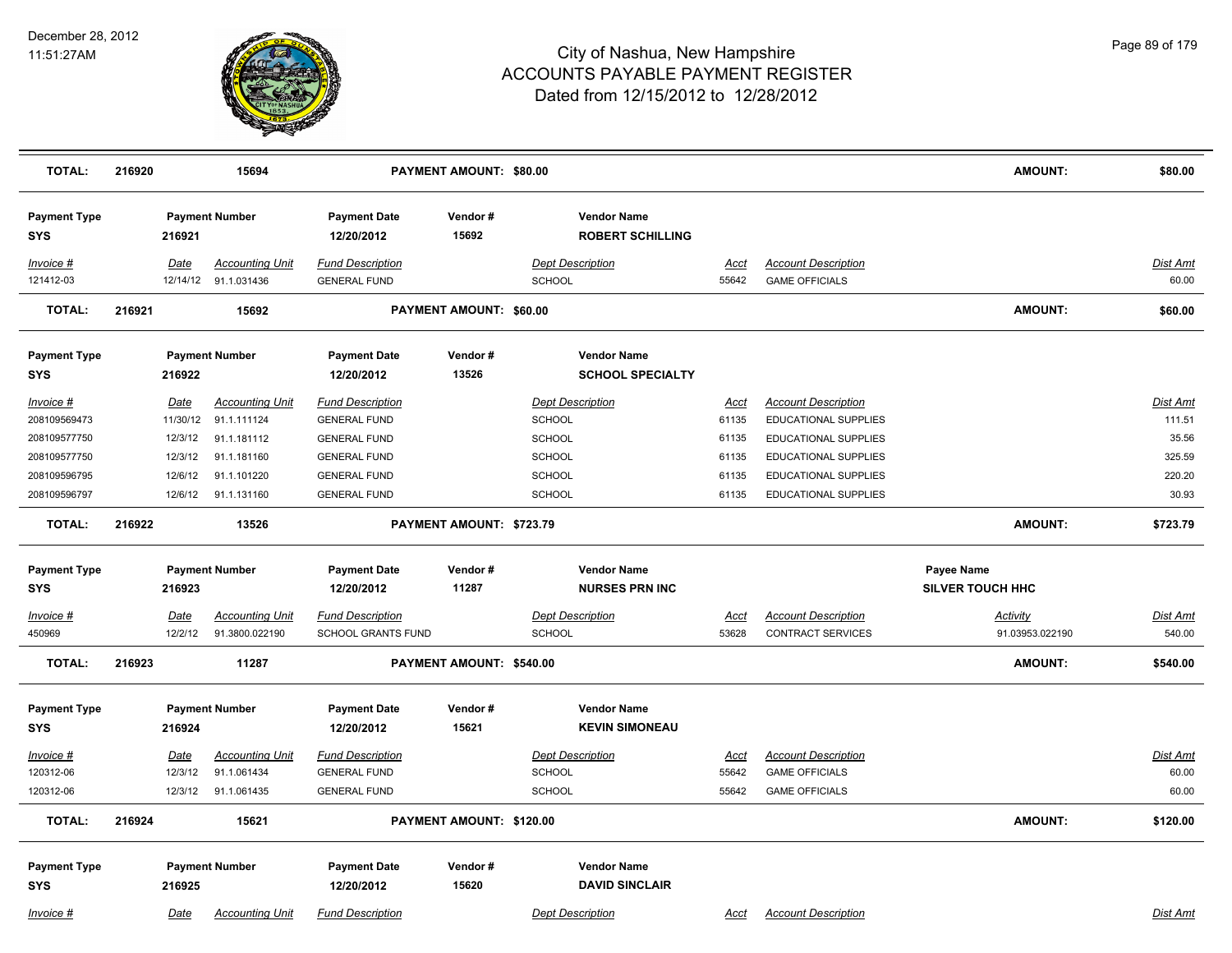

| 121012-04                         |        |             | 12/10/12 91.1.041436   | <b>GENERAL FUND</b>               |                                | SCHOOL                   | 55642       | <b>GAME OFFICIALS</b>      |                 | 60.00           |
|-----------------------------------|--------|-------------|------------------------|-----------------------------------|--------------------------------|--------------------------|-------------|----------------------------|-----------------|-----------------|
| <b>TOTAL:</b>                     | 216925 |             | 15620                  |                                   | <b>PAYMENT AMOUNT: \$60.00</b> |                          |             |                            | AMOUNT:         | \$60.00         |
| <b>Payment Type</b>               |        |             | <b>Payment Number</b>  | <b>Payment Date</b>               | Vendor#                        | <b>Vendor Name</b>       |             |                            |                 |                 |
| <b>SYS</b>                        |        | 216926      |                        | 12/20/2012                        | 13589                          | <b>ODETTE SLOSEK</b>     |             |                            |                 |                 |
| Invoice #                         |        | Date        | <b>Accounting Unit</b> | <b>Fund Description</b>           |                                | <b>Dept Description</b>  | <u>Acct</u> | <b>Account Description</b> |                 | Dist Amt        |
| <b>NOV</b>                        |        | 12/1/12     | 91.2100.053120         | <b>FOOD SERVICES</b>              |                                | SCHOOL                   | 55307       | MILEAGE REIMBURSEMENTS     |                 | 21.36           |
| <b>NOV</b>                        |        | 12/1/12     | 91.2100.153120         | <b>FOOD SERVICES</b>              |                                | <b>SCHOOL</b>            | 55307       | MILEAGE REIMBURSEMENTS     |                 | 21.37           |
| <b>NOV</b>                        |        | 12/1/12     | 91.2100.193120         | <b>FOOD SERVICES</b>              |                                | <b>SCHOOL</b>            | 55307       | MILEAGE REIMBURSEMENTS     |                 | 21.37           |
| <b>NOV</b>                        |        | 12/1/12     | 91.2100.203120         | <b>FOOD SERVICES</b>              |                                | <b>SCHOOL</b>            | 55307       | MILEAGE REIMBURSEMENTS     |                 | 21.37           |
| <b>TOTAL:</b>                     | 216926 |             | 13589                  |                                   | PAYMENT AMOUNT: \$85.47        |                          |             |                            | AMOUNT:         | \$85.47         |
| <b>Payment Type</b>               |        |             | <b>Payment Number</b>  | <b>Payment Date</b>               | Vendor#                        | <b>Vendor Name</b>       |             |                            |                 |                 |
| <b>SYS</b>                        |        | 216927      |                        | 12/20/2012                        | 14180                          | <b>MARIE SLOZAK</b>      |             |                            |                 |                 |
| Invoice #                         |        | Date        | <b>Accounting Unit</b> | <b>Fund Description</b>           |                                | <b>Dept Description</b>  | Acct        | <b>Account Description</b> |                 | Dist Amt        |
| <b>NOV-12</b>                     |        | 12/13/12    | 91.2222.991490         | AFTER SCHOOL PROGRAM              |                                | <b>SCHOOL</b>            | 61299       | MISCELLANEOUS SUPPLIES     |                 | 8.98            |
| <b>TOTAL:</b>                     | 216927 |             | 14180                  |                                   | <b>PAYMENT AMOUNT: \$8.98</b>  |                          |             |                            | AMOUNT:         | \$8.98          |
|                                   |        |             |                        |                                   |                                |                          |             |                            |                 |                 |
| <b>Payment Type</b>               |        |             | <b>Payment Number</b>  | <b>Payment Date</b><br>12/20/2012 | Vendor#<br>13590               | <b>Vendor Name</b>       |             |                            |                 |                 |
| <b>SYS</b>                        |        | 216928      |                        |                                   |                                | <b>SMART APPLE MEDIA</b> |             |                            |                 |                 |
| Invoice #                         |        | <u>Date</u> | <b>Accounting Unit</b> | <b>Fund Description</b>           |                                | <b>Dept Description</b>  | <u>Acct</u> | <b>Account Description</b> |                 | <u>Dist Amt</u> |
| G51407                            |        |             | 10/31/12 91.1.192220   | <b>GENERAL FUND</b>               |                                | SCHOOL                   | 61814       | <b>MEDIA</b>               |                 | 198.65          |
| <b>TOTAL:</b>                     | 216928 |             | 13590                  |                                   | PAYMENT AMOUNT: \$198.65       |                          |             |                            | <b>AMOUNT:</b>  | \$198.65        |
| <b>Payment Type</b>               |        |             | <b>Payment Number</b>  | <b>Payment Date</b>               | Vendor#                        | <b>Vendor Name</b>       |             |                            |                 |                 |
| <b>SYS</b>                        |        | 216929      |                        | 12/20/2012                        | 11132                          | <b>MICHELE SMITH</b>     |             |                            |                 |                 |
| Invoice #                         |        | <b>Date</b> | <b>Accounting Unit</b> | <b>Fund Description</b>           |                                | <b>Dept Description</b>  | <u>Acct</u> | <b>Account Description</b> | Activity        | Dist Amt        |
| PVR-121212                        |        | 12/13/12    | 91.3800.042210         | SCHOOL GRANTS FUND                |                                | SCHOOL                   | 55300       | <b>TRAVEL</b>              | 91.03903.042210 | 229.00          |
| <b>TOTAL:</b>                     | 216929 |             | 11132                  |                                   | PAYMENT AMOUNT: \$229.00       |                          |             |                            | <b>AMOUNT:</b>  | \$229.00        |
|                                   |        |             |                        |                                   | Vendor#                        | <b>Vendor Name</b>       |             |                            |                 |                 |
| <b>Payment Type</b><br><b>SYS</b> |        | 216930      | <b>Payment Number</b>  | <b>Payment Date</b><br>12/20/2012 | 13593                          | <b>MIKE SMITH</b>        |             |                            |                 |                 |
|                                   |        |             |                        |                                   |                                |                          |             |                            |                 |                 |
| Invoice #                         |        | <b>Date</b> | <b>Accounting Unit</b> | <b>Fund Description</b>           |                                | <b>Dept Description</b>  | <u>Acct</u> | <b>Account Description</b> |                 | <b>Dist Amt</b> |
| 121012-03                         |        |             | 12/10/12 91.1.031436   | <b>GENERAL FUND</b>               |                                | <b>SCHOOL</b>            | 55642       | <b>GAME OFFICIALS</b>      |                 | 60.00           |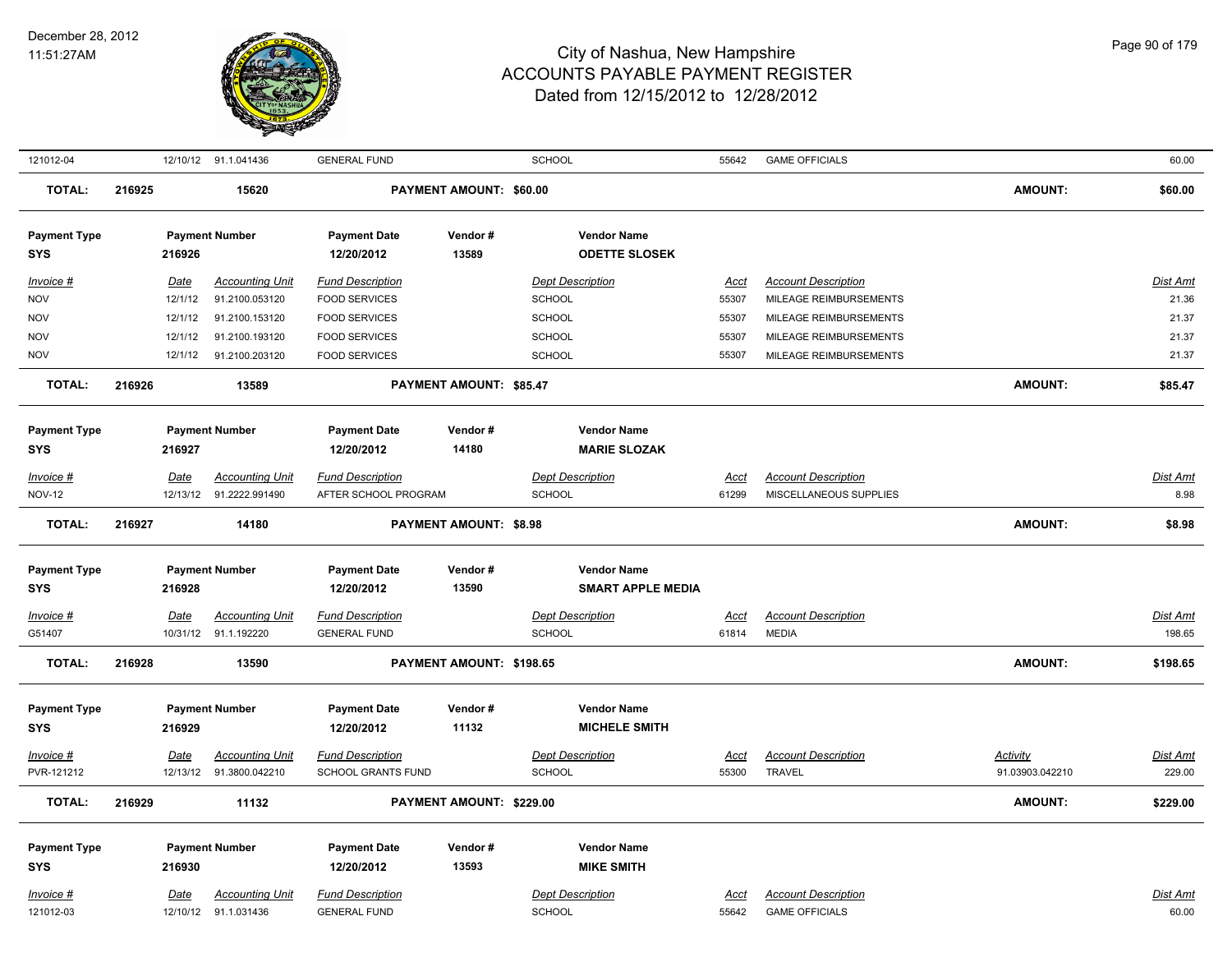

| <b>TOTAL:</b>                     | 216930 |             | 13593                                          |                                                | PAYMENT AMOUNT: \$60.00  |                                          |                                                         |                                                                   | <b>AMOUNT:</b> | \$60.00            |
|-----------------------------------|--------|-------------|------------------------------------------------|------------------------------------------------|--------------------------|------------------------------------------|---------------------------------------------------------|-------------------------------------------------------------------|----------------|--------------------|
| <b>Payment Type</b><br>SYS        |        | 216931      | <b>Payment Number</b>                          | <b>Payment Date</b><br>12/20/2012              | Vendor#<br>13643         |                                          | <b>Vendor Name</b><br><b>STANLEY ELEVATOR CO INC</b>    |                                                                   |                |                    |
| Invoice #<br>199807               |        | Date        | <b>Accounting Unit</b><br>11/27/12 91.1.222620 | <b>Fund Description</b><br><b>GENERAL FUND</b> |                          | <b>Dept Description</b><br><b>SCHOOL</b> | Acct<br>54280                                           | <b>Account Description</b><br><b>BUILDING/GROUNDS MAINTENANCE</b> |                | Dist Amt<br>249.00 |
| <b>TOTAL:</b>                     | 216931 |             | 13643                                          |                                                | PAYMENT AMOUNT: \$249.00 |                                          |                                                         |                                                                   | <b>AMOUNT:</b> | \$249.00           |
| <b>Payment Type</b><br><b>SYS</b> |        | 216932      | <b>Payment Number</b>                          | <b>Payment Date</b><br>12/20/2012              | Vendor#<br>11963         |                                          | <b>Vendor Name</b><br><b>STAPLES BUSINESS ADVANTAGE</b> |                                                                   |                |                    |
| Invoice #                         |        | <u>Date</u> | <b>Accounting Unit</b>                         | <b>Fund Description</b>                        |                          | <b>Dept Description</b>                  | <u>Acct</u>                                             | <b>Account Description</b>                                        |                | Dist Amt           |
| 3185673750                        |        | 11/3/12     | 91.2100.993120                                 | <b>FOOD SERVICES</b>                           |                          | <b>SCHOOL</b>                            | 61100                                                   | OFFICE SUPPLIES                                                   |                | 690.46             |
| 3185673750                        |        | 11/3/12     | <b>BS1000</b>                                  | <b>GENERAL FUND</b>                            |                          | <b>GENERAL FUND</b>                      | 29185                                                   | <b>LAWSON INVENTORY SUSPENSE</b>                                  |                | $-20.71$           |
| 3185805700                        |        | 11/9/12     | 91.2100.993120                                 | <b>FOOD SERVICES</b>                           |                          | <b>SCHOOL</b>                            | 61100                                                   | OFFICE SUPPLIES                                                   |                | 151.31             |
| 3186469007                        |        | 11/20/12    | 91.1.031102                                    | <b>GENERAL FUND</b>                            |                          | <b>SCHOOL</b>                            | 61135                                                   | EDUCATIONAL SUPPLIES                                              |                | 512.11             |
| 3187496402                        |        | 12/1/12     | 91.1.031160                                    | <b>GENERAL FUND</b>                            |                          | <b>SCHOOL</b>                            | 61100                                                   | OFFICE SUPPLIES                                                   |                | 602.32             |
| 3187496403                        |        | 12/1/12     | 91.1.031160                                    | <b>GENERAL FUND</b>                            |                          | <b>SCHOOL</b>                            | 61100                                                   | OFFICE SUPPLIES                                                   |                | 65.32              |
| 3187496404                        |        | 12/1/12     | 91.1.031160                                    | <b>GENERAL FUND</b>                            |                          | <b>SCHOOL</b>                            | 61100                                                   | OFFICE SUPPLIES                                                   |                | 196.71             |
| 3187496405                        |        | 12/1/12     | 91.2207.991600                                 | ADULT ED/CONTINUING ED                         |                          | <b>SCHOOL</b>                            | 61135                                                   | EDUCATIONAL SUPPLIES                                              |                | 13.58              |
| 3187496406                        |        | 12/1/12     | 91.1.071160                                    | <b>GENERAL FUND</b>                            |                          | <b>SCHOOL</b>                            | 61135                                                   | EDUCATIONAL SUPPLIES                                              |                | 103.89             |
| 3187496407                        |        | 12/1/12     | 91.1.031300                                    | <b>GENERAL FUND</b>                            |                          | <b>SCHOOL</b>                            | 61135                                                   | <b>EDUCATIONAL SUPPLIES</b>                                       |                | 43.91              |
| 3187518206                        |        | 12/2/12     | 91.1.031160                                    | <b>GENERAL FUND</b>                            |                          | <b>SCHOOL</b>                            | 61135                                                   | EDUCATIONAL SUPPLIES                                              |                | 3.89               |
| 3187518207                        |        | 12/2/12     | 91.1.091160                                    | <b>GENERAL FUND</b>                            |                          | <b>SCHOOL</b>                            | 61135                                                   | EDUCATIONAL SUPPLIES                                              |                | 53.63              |
| 3187518208                        |        | 12/2/12     | 91.1.101160                                    | <b>GENERAL FUND</b>                            |                          | <b>SCHOOL</b>                            | 61135                                                   | <b>EDUCATIONAL SUPPLIES</b>                                       |                | 56.39              |
| 3187573661                        |        | 12/5/12     | 91.1.042130                                    | <b>GENERAL FUND</b>                            |                          | <b>SCHOOL</b>                            | 61100                                                   | OFFICE SUPPLIES                                                   |                | 120.24             |
| 3187573665                        |        | 12/5/12     | 91.2100.993120                                 | <b>FOOD SERVICES</b>                           |                          | <b>SCHOOL</b>                            | 61100                                                   | OFFICE SUPPLIES                                                   |                | 363.04             |
| 3187573665                        |        | 12/5/12     | <b>BS1000</b>                                  | <b>GENERAL FUND</b>                            |                          | <b>GENERAL FUND</b>                      | 29185                                                   | LAWSON INVENTORY SUSPENSE                                         |                | $-10.89$           |
| 3187573668                        |        | 12/5/12     | 91.1.181160                                    | <b>GENERAL FUND</b>                            |                          | <b>SCHOOL</b>                            | 61135                                                   | <b>EDUCATIONAL SUPPLIES</b>                                       |                | 8.50               |
| 3187614029                        |        | 12/6/12     | 91.1.061160                                    | <b>GENERAL FUND</b>                            |                          | SCHOOL                                   | 61135                                                   | EDUCATIONAL SUPPLIES                                              |                | $-15.36$           |
| 3187614037                        |        | 12/6/12     | 91.1.061160                                    | <b>GENERAL FUND</b>                            |                          | <b>SCHOOL</b>                            | 61135                                                   | EDUCATIONAL SUPPLIES                                              |                | 15.36              |
| 3187614038                        |        | 12/6/12     | 91.1.041300                                    | <b>GENERAL FUND</b>                            |                          | <b>SCHOOL</b>                            | 61135                                                   | EDUCATIONAL SUPPLIES                                              |                | 474.35             |
| 3187614040                        |        | 12/6/12     | 91.1.051160                                    | <b>GENERAL FUND</b>                            |                          | <b>SCHOOL</b>                            | 61100                                                   | OFFICE SUPPLIES                                                   |                | 94.82              |
| 3187614041                        |        | 12/6/12     | 91.1.111160                                    | <b>GENERAL FUND</b>                            |                          | <b>SCHOOL</b>                            | 61135                                                   | <b>EDUCATIONAL SUPPLIES</b>                                       |                | 69.80              |
| 3187614042                        |        | 12/6/12     | 91.1.191160                                    | <b>GENERAL FUND</b>                            |                          | <b>SCHOOL</b>                            | 61100                                                   | OFFICE SUPPLIES                                                   |                | 708.03             |
| 3187614043                        |        | 12/6/12     | 91.1.091160                                    | <b>GENERAL FUND</b>                            |                          | <b>SCHOOL</b>                            | 55600                                                   | <b>PRINTING</b>                                                   |                | 63.10              |
| 3187903049                        |        | 12/8/12     | 91.1.051160                                    | <b>GENERAL FUND</b>                            |                          | <b>SCHOOL</b>                            | 61100                                                   | OFFICE SUPPLIES                                                   |                | $-2.67$            |
| 3187903050                        |        | 12/8/12     | 91.1.051160                                    | <b>GENERAL FUND</b>                            |                          | <b>SCHOOL</b>                            | 61100                                                   | OFFICE SUPPLIES                                                   |                | 2.67               |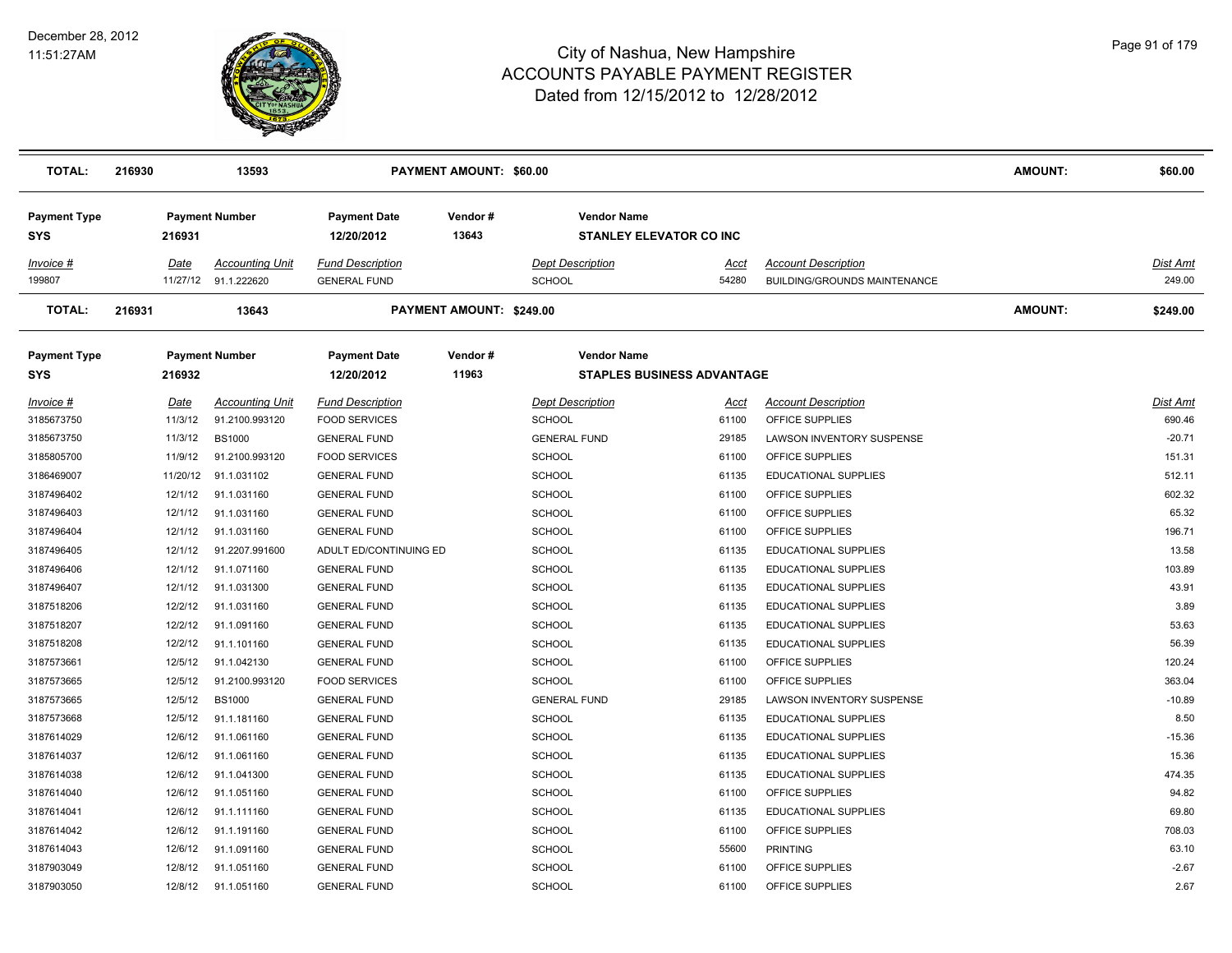

| <b>TOTAL:</b>                     | 216932 |                 | 11963                                          |                                                      | PAYMENT AMOUNT: \$4,363.80    |                                                           |                      |                                                          | <b>AMOUNT:</b>                     | \$4,363.80              |
|-----------------------------------|--------|-----------------|------------------------------------------------|------------------------------------------------------|-------------------------------|-----------------------------------------------------------|----------------------|----------------------------------------------------------|------------------------------------|-------------------------|
| <b>Payment Type</b><br><b>SYS</b> |        | 216933          | <b>Payment Number</b>                          | <b>Payment Date</b><br>12/20/2012                    | Vendor#<br>13648              | <b>Vendor Name</b><br><b>STATE OF NH CRIMINAL RECORDS</b> |                      |                                                          |                                    |                         |
| Invoice #<br>FP-121812            |        | Date            | <b>Accounting Unit</b><br>12/19/12 91.1.012320 | <b>Fund Description</b><br><b>GENERAL FUND</b>       |                               | <b>Dept Description</b><br><b>SCHOOL</b>                  | Acct<br>53628        | <b>Account Description</b><br><b>CONTRACT SERVICES</b>   |                                    | Dist Amt<br>459.00      |
| <b>TOTAL:</b>                     | 216933 |                 | 13648                                          |                                                      | PAYMENT AMOUNT: \$459.00      |                                                           |                      |                                                          | <b>AMOUNT:</b>                     | \$459.00                |
| <b>Payment Type</b><br><b>SYS</b> |        | 216934          | <b>Payment Number</b>                          | <b>Payment Date</b><br>12/20/2012                    | Vendor#<br>13690              | <b>Vendor Name</b><br><b>SURPLUS DISTRIBUTION SECTION</b> |                      |                                                          |                                    |                         |
| Invoice #<br>95585                |        | Date<br>12/3/12 | <b>Accounting Unit</b><br>91.2100.163120       | <b>Fund Description</b><br><b>FOOD SERVICES</b>      |                               | <b>Dept Description</b><br><b>SCHOOL</b>                  | Acct<br>61214        | <b>Account Description</b><br>FOOD, FOOD SERVICE PROGRAM |                                    | Dist Amt<br>123.75      |
| 95587                             |        | 12/3/12         | 91.2100.063120                                 | <b>FOOD SERVICES</b>                                 |                               | <b>SCHOOL</b>                                             | 61214                | FOOD, FOOD SERVICE PROGRAM                               |                                    | 159.50                  |
| 95588                             |        | 12/3/12         | 91.2100.073120                                 | <b>FOOD SERVICES</b>                                 |                               | <b>SCHOOL</b>                                             | 61214                | FOOD, FOOD SERVICE PROGRAM                               |                                    | 154.00                  |
| 95589                             |        | 12/3/12         | 91.2100.053120                                 | <b>FOOD SERVICES</b>                                 |                               | <b>SCHOOL</b>                                             | 61214                | FOOD, FOOD SERVICE PROGRAM                               |                                    | 239.25                  |
| 95590                             |        | 12/3/12         | 91.2100.093120                                 | <b>FOOD SERVICES</b>                                 |                               | <b>SCHOOL</b>                                             | 61214                | FOOD, FOOD SERVICE PROGRAM                               |                                    | 111.07                  |
| 95590                             |        | 12/3/12         | 91.2100.103120                                 | <b>FOOD SERVICES</b>                                 |                               | <b>SCHOOL</b>                                             | 61214                | FOOD, FOOD SERVICE PROGRAM                               |                                    | 248.59                  |
| 95590                             |        | 12/3/12         | 91.2100.113120                                 | <b>FOOD SERVICES</b>                                 |                               | <b>SCHOOL</b>                                             | 61214                | FOOD, FOOD SERVICE PROGRAM                               |                                    | 86.20                   |
| 95590                             |        | 12/3/12         | 91.2100.123120                                 | <b>FOOD SERVICES</b>                                 |                               | <b>SCHOOL</b>                                             | 61214                | FOOD, FOOD SERVICE PROGRAM                               |                                    | 119.62                  |
| 95590                             |        | 12/3/12         | 91.2100.143120                                 | <b>FOOD SERVICES</b>                                 |                               | <b>SCHOOL</b>                                             | 61214                | FOOD, FOOD SERVICE PROGRAM                               |                                    | 164.92                  |
| 95590                             |        | 12/3/12         | 91.2100.153120                                 | <b>FOOD SERVICES</b>                                 |                               | <b>SCHOOL</b>                                             | 61214                | FOOD, FOOD SERVICE PROGRAM                               |                                    | 194.33                  |
| 95590                             |        | 12/3/12         | 91.2100.173120                                 | <b>FOOD SERVICES</b>                                 |                               | <b>SCHOOL</b>                                             | 61214                | FOOD, FOOD SERVICE PROGRAM                               |                                    | 116.94                  |
| 95590                             |        | 12/3/12         | 91.2100.183120                                 | <b>FOOD SERVICES</b>                                 |                               | <b>SCHOOL</b>                                             | 61214                | FOOD, FOOD SERVICE PROGRAM                               |                                    | 102.51                  |
| 95590                             |        | 12/3/12         | 91.2100.193120                                 | <b>FOOD SERVICES</b>                                 |                               | <b>SCHOOL</b>                                             | 61214                | FOOD, FOOD SERVICE PROGRAM                               |                                    | 88.61                   |
| 95590                             |        | 12/3/12         | 91.2100.203120                                 | <b>FOOD SERVICES</b>                                 |                               | <b>SCHOOL</b>                                             | 61214                | FOOD, FOOD SERVICE PROGRAM                               |                                    | 103.71                  |
| 95591                             |        | 12/3/12         | 91.2100.043120                                 | <b>FOOD SERVICES</b>                                 |                               | <b>SCHOOL</b>                                             | 61214                | FOOD, FOOD SERVICE PROGRAM                               |                                    | 374.00                  |
| <b>TOTAL:</b>                     | 216934 |                 | 13690                                          |                                                      | PAYMENT AMOUNT: \$2,387.00    |                                                           |                      |                                                          | <b>AMOUNT:</b>                     | \$2,387.00              |
| <b>Payment Type</b><br><b>SYS</b> |        | 216935          | <b>Payment Number</b>                          | <b>Payment Date</b><br>12/20/2012                    | Vendor#<br>11655              | <b>Vendor Name</b><br><b>TEACHER'S DISCOUNT</b>           |                      |                                                          |                                    |                         |
| Invoice #<br>208109596798         |        | Date<br>12/6/12 | <b>Accounting Unit</b><br>91.3800.231249       | <b>Fund Description</b><br><b>SCHOOL GRANTS FUND</b> |                               | <b>Dept Description</b><br><b>SCHOOL</b>                  | <u>Acct</u><br>61135 | <b>Account Description</b><br>EDUCATIONAL SUPPLIES       | <b>Activity</b><br>91.03763.231249 | <u>Dist Amt</u><br>5.56 |
| <b>TOTAL:</b>                     | 216935 |                 | 11655                                          |                                                      | <b>PAYMENT AMOUNT: \$5.56</b> |                                                           |                      |                                                          | <b>AMOUNT:</b>                     | \$5.56                  |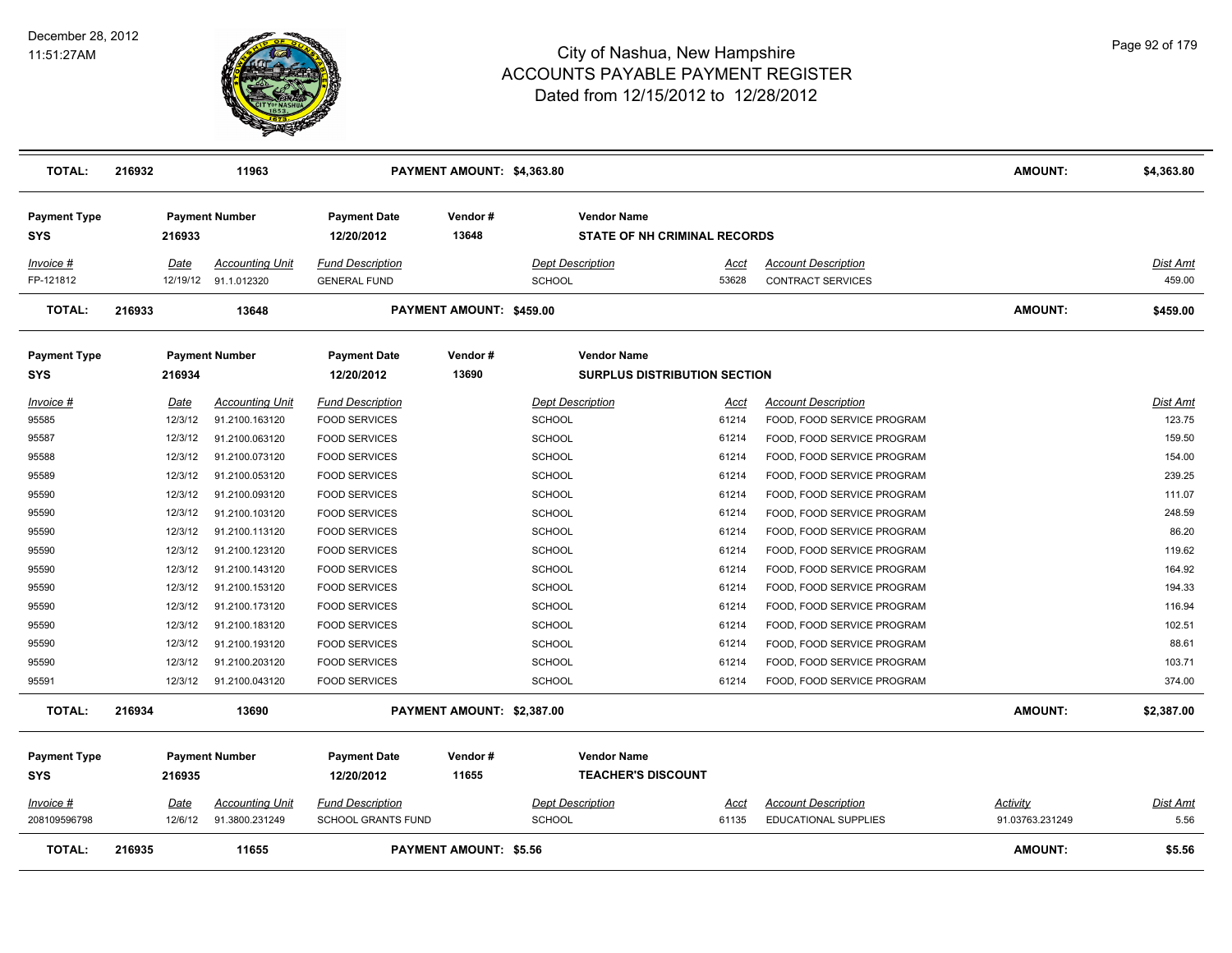

| <b>Payment Type</b> |        |          | <b>Payment Number</b>   | <b>Payment Date</b>       | Vendor#                       | <b>Vendor Name</b>           |             |                            |                               |          |
|---------------------|--------|----------|-------------------------|---------------------------|-------------------------------|------------------------------|-------------|----------------------------|-------------------------------|----------|
| <b>SYS</b>          |        | 216936   |                         | 12/20/2012                | 13729                         | <b>THERAPRO INC</b>          |             |                            |                               |          |
| Invoice #           |        | Date     | <b>Accounting Unit</b>  | <b>Fund Description</b>   |                               | <b>Dept Description</b>      | Acct        | <b>Account Description</b> | Activity                      | Dist Amt |
| 368760              |        |          | 11/28/12 91.3800.021210 | <b>SCHOOL GRANTS FUND</b> |                               | <b>SCHOOL</b>                | 61299       | MISCELLANEOUS SUPPLIES     | 91.03953.021210               | 120.73   |
| <b>TOTAL:</b>       | 216936 |          | 13729                   |                           | PAYMENT AMOUNT: \$120.73      |                              |             |                            | <b>AMOUNT:</b>                | \$120.73 |
|                     |        |          |                         |                           |                               |                              |             |                            |                               |          |
| <b>Payment Type</b> |        |          | <b>Payment Number</b>   | <b>Payment Date</b>       | Vendor#                       | <b>Vendor Name</b>           |             |                            |                               |          |
| SYS                 |        | 216937   |                         | 12/20/2012                | 15673                         | <b>JAMES TYLER</b>           |             |                            |                               |          |
| Invoice #           |        | Date     | <b>Accounting Unit</b>  | <b>Fund Description</b>   |                               | <b>Dept Description</b>      | Acct        | <b>Account Description</b> |                               | Dist Amt |
| <b>DECA</b>         |        | 11/2/12  | 91.2227.041320          | NORTH STUDENT SHOP        |                               | <b>SCHOOL</b>                | 61135       | EDUCATIONAL SUPPLIES       |                               | 456.00   |
| <b>TOTAL:</b>       | 216937 |          | 15673                   |                           | PAYMENT AMOUNT: \$456.00      |                              |             |                            | <b>AMOUNT:</b>                | \$456.00 |
|                     |        |          |                         |                           |                               |                              |             |                            |                               |          |
| <b>Payment Type</b> |        |          | <b>Payment Number</b>   | <b>Payment Date</b>       | Vendor#                       | <b>Vendor Name</b>           |             |                            | Payee Name                    |          |
| SYS                 |        | 216938   |                         | 12/20/2012                | 12126                         | <b>UNH</b>                   |             |                            | <b>UNH - PICTURING WRTING</b> |          |
| Invoice #           |        | Date     | <b>Accounting Unit</b>  | <b>Fund Description</b>   |                               | <b>Dept Description</b>      | Acct        | <b>Account Description</b> |                               | Dist Amt |
| 4086                |        |          | 12/3/12 91.1.111122     | <b>GENERAL FUND</b>       |                               | <b>SCHOOL</b>                | 61135       | EDUCATIONAL SUPPLIES       |                               | 74.70    |
| <b>TOTAL:</b>       | 216938 |          | 12126                   |                           | PAYMENT AMOUNT: \$74.70       |                              |             |                            | <b>AMOUNT:</b>                | \$74.70  |
| <b>Payment Type</b> |        |          | <b>Payment Number</b>   | <b>Payment Date</b>       | Vendor#                       | <b>Vendor Name</b>           |             |                            |                               |          |
| <b>SYS</b>          |        | 216939   |                         | 12/20/2012                | 15260                         | <b>CLAUDIA CASTANO VELEZ</b> |             |                            |                               |          |
|                     |        |          |                         |                           |                               |                              |             |                            |                               |          |
| Invoice #           |        | Date     | <b>Accounting Unit</b>  | <b>Fund Description</b>   |                               | <b>Dept Description</b>      | <u>Acct</u> | <b>Account Description</b> |                               | Dist Amt |
| MILES-NOV/DEC       |        |          | 12/7/12 91.1.992322     | <b>GENERAL FUND</b>       |                               | <b>SCHOOL</b>                | 55307       | MILEAGE REIMBURSEMENTS     |                               | 21.40    |
| <b>TOTAL:</b>       | 216939 |          | 15260                   |                           | PAYMENT AMOUNT: \$21.40       |                              |             |                            | <b>AMOUNT:</b>                | \$21.40  |
| <b>Payment Type</b> |        |          | <b>Payment Number</b>   | <b>Payment Date</b>       | Vendor#                       | <b>Vendor Name</b>           |             |                            |                               |          |
| <b>SYS</b>          |        | 216940   |                         | 12/20/2012                | 13857                         | <b>WAL-MART</b>              |             |                            |                               |          |
| Invoice #           |        | Date     | <b>Accounting Unit</b>  | <b>Fund Description</b>   |                               | <b>Dept Description</b>      | <u>Acct</u> | <b>Account Description</b> |                               | Dist Amt |
| 2779                |        | 11/14/12 | 91.1.041370             | <b>GENERAL FUND</b>       |                               | <b>SCHOOL</b>                | 61135       | EDUCATIONAL SUPPLIES       |                               | 45.27    |
| 8084                |        |          | 11/20/12 91.1.041370    | <b>GENERAL FUND</b>       |                               | <b>SCHOOL</b>                | 61135       | EDUCATIONAL SUPPLIES       |                               | $-42.70$ |
| <b>TOTAL:</b>       | 216940 |          | 13857                   |                           | <b>PAYMENT AMOUNT: \$2.57</b> |                              |             |                            | <b>AMOUNT:</b>                | \$2.57   |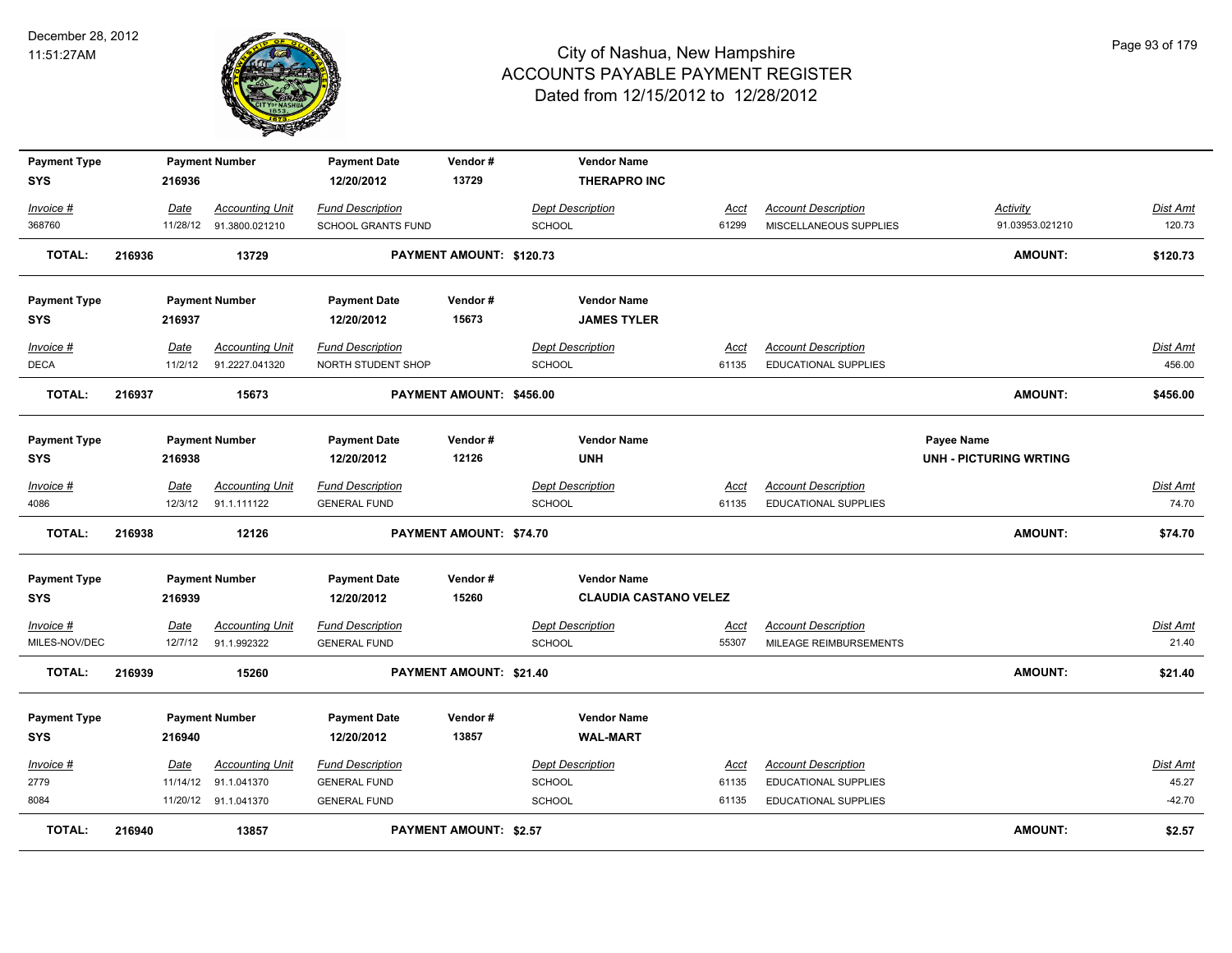

| <b>Payment Type</b> |             | <b>Payment Number</b>   | <b>Payment Date</b>     | Vendor#                         | <b>Vendor Name</b>                    |             |                                           |                 |                 |
|---------------------|-------------|-------------------------|-------------------------|---------------------------------|---------------------------------------|-------------|-------------------------------------------|-----------------|-----------------|
| <b>SYS</b>          | 216941      |                         | 12/20/2012              | 13857                           | <b>WAL-MART</b>                       |             |                                           |                 |                 |
| Invoice #           | Date        | <b>Accounting Unit</b>  | <b>Fund Description</b> |                                 | <b>Dept Description</b>               | Acct        | <b>Account Description</b>                | <b>Activity</b> | <b>Dist Amt</b> |
| 9936                | 12/4/12     | 91.3800.991600          | SCHOOL GRANTS FUND      |                                 | SCHOOL                                | 61299       | MISCELLANEOUS SUPPLIES                    | 91.03533.991600 | 236.74          |
| <b>TOTAL:</b>       | 216941      | 13857                   |                         | <b>PAYMENT AMOUNT: \$236.74</b> |                                       |             |                                           | <b>AMOUNT:</b>  | \$236.74        |
| <b>Payment Type</b> |             | <b>Payment Number</b>   | <b>Payment Date</b>     | Vendor#                         | <b>Vendor Name</b>                    |             |                                           |                 |                 |
| <b>SYS</b>          | 216942      |                         | 12/20/2012              | 13864                           | <b>WB MASON CO INC</b>                |             |                                           |                 |                 |
| Invoice #           | Date        | <b>Accounting Unit</b>  | <b>Fund Description</b> |                                 | <b>Dept Description</b>               | Acct        | <b>Account Description</b>                |                 | Dist Amt        |
| 8597543             | 11/30/12    | 91.1.171160             | <b>GENERAL FUND</b>     |                                 | <b>SCHOOL</b>                         | 61100       | OFFICE SUPPLIES                           |                 | 1,451.50        |
| 8656958             | 12/4/12     | 91.1.051160             | <b>GENERAL FUND</b>     |                                 | SCHOOL                                | 61100       | OFFICE SUPPLIES                           |                 | 2,322.40        |
| <b>TOTAL:</b>       | 216942      | 13864                   |                         | PAYMENT AMOUNT: \$3,773.90      |                                       |             |                                           | <b>AMOUNT:</b>  | \$3,773.90      |
| <b>Payment Type</b> |             | <b>Payment Number</b>   | <b>Payment Date</b>     | Vendor#                         | <b>Vendor Name</b>                    |             |                                           |                 |                 |
| <b>SYS</b>          | 216943      |                         | 12/20/2012              | 11085                           | <b>PAUL J WESINGER</b>                |             |                                           |                 |                 |
| Invoice #           | Date        | <b>Accounting Unit</b>  | <b>Fund Description</b> |                                 | <b>Dept Description</b>               | Acct        | <b>Account Description</b>                |                 | Dist Amt        |
| <b>DEC-12</b>       |             | 12/10/12 91.2212.991408 | ATHLETICS REVENUE FUND  |                                 | <b>SCHOOL</b>                         | 61299       | MISCELLANEOUS SUPPLIES                    |                 | 19.80           |
| <b>TOTAL:</b>       | 216943      | 11085                   |                         | <b>PAYMENT AMOUNT: \$19.80</b>  |                                       |             |                                           | <b>AMOUNT:</b>  | \$19.80         |
| <b>Payment Type</b> |             | <b>Payment Number</b>   | <b>Payment Date</b>     | Vendor#                         | <b>Vendor Name</b>                    |             |                                           |                 |                 |
| <b>SYS</b>          | 216944      |                         | 12/20/2012              | 13892                           | <b>WILLIAMS COMMUNICATIONS SERVIC</b> |             |                                           |                 |                 |
| $Invoice$ #         | <u>Date</u> | <b>Accounting Unit</b>  | <b>Fund Description</b> |                                 | <b>Dept Description</b>               | <u>Acct</u> | <b>Account Description</b>                |                 | <b>Dist Amt</b> |
| 37806               | 12/12/12    | 91.1.222620             | <b>GENERAL FUND</b>     |                                 | SCHOOL                                | 61407       | SUPPLIES, ELECTRICAL                      |                 | 208.05          |
| 37807               | 12/12/12    | 91.1.222620             | <b>GENERAL FUND</b>     |                                 | SCHOOL                                | 61407       | SUPPLIES, ELECTRICAL                      |                 | 665.00          |
| 37810               |             | 12/14/12 91.1.222620    | <b>GENERAL FUND</b>     |                                 | SCHOOL                                | 61407       | SUPPLIES, ELECTRICAL                      |                 | 589.42          |
| <b>TOTAL:</b>       | 216944      | 13892                   |                         | PAYMENT AMOUNT: \$1,462.47      |                                       |             |                                           | <b>AMOUNT:</b>  | \$1,462.47      |
| <b>Payment Type</b> |             | <b>Payment Number</b>   | <b>Payment Date</b>     | Vendor#                         | <b>Vendor Name</b>                    |             |                                           |                 |                 |
| <b>SYS</b>          | 216945      |                         | 12/20/2012              | 15149                           | <b>SARAH WINSLOW</b>                  |             |                                           |                 |                 |
| Invoice #           | Date        | <b>Accounting Unit</b>  | <u>Fund Description</u> |                                 | <b>Dept Description</b>               | Acct        | <b>Account Description</b>                |                 | Dist Amt        |
| MILES-NOV           | 11/30/12    | 91.1.992700             | <b>GENERAL FUND</b>     |                                 | SCHOOL                                | 55690       | REGULAR TRANSPORTATION<br><b>SERVICES</b> |                 | 385.95          |
| <b>TOTAL:</b>       | 216945      | 15149                   |                         | PAYMENT AMOUNT: \$385.95        |                                       |             |                                           | <b>AMOUNT:</b>  | \$385.95        |
|                     |             |                         |                         |                                 |                                       |             |                                           |                 |                 |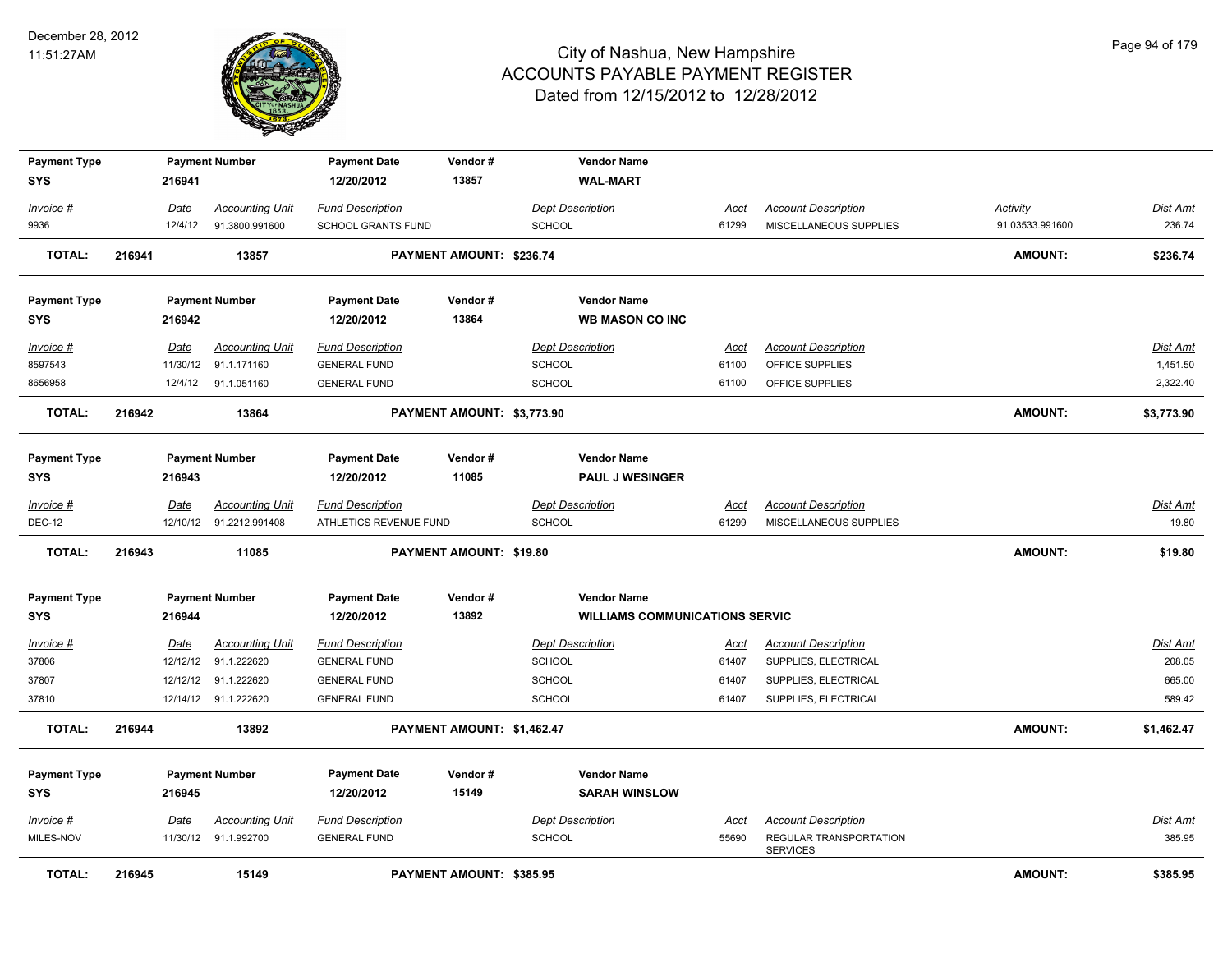

| <b>Payment Type</b>               |                         | <b>Payment Number</b>                   | <b>Payment Date</b>                               | Vendor#                  | <b>Vendor Name</b>                    |                      |                                                           | Payee Name          |                |                          |
|-----------------------------------|-------------------------|-----------------------------------------|---------------------------------------------------|--------------------------|---------------------------------------|----------------------|-----------------------------------------------------------|---------------------|----------------|--------------------------|
| <b>SYS</b>                        | 216946                  |                                         | 12/20/2012                                        | 12736                    | <b>FOLLETT SOFTWARE CO</b>            |                      |                                                           | X2 DEVELOPMENT CORP |                |                          |
| $Invoice$ #                       | Date                    | <b>Accounting Unit</b>                  | <b>Fund Description</b>                           |                          | <b>Dept Description</b>               | <u>Acct</u>          | <b>Account Description</b>                                |                     |                | <b>Dist Amt</b>          |
| 7962                              |                         | 11/30/12 91.1.992225                    | <b>GENERAL FUND</b>                               |                          | <b>SCHOOL</b>                         | 71228                | <b>COMPUTER SOFTWARE</b>                                  |                     |                | 600.00                   |
| <b>TOTAL:</b><br>216946           |                         | 12736                                   |                                                   | PAYMENT AMOUNT: \$600.00 |                                       |                      |                                                           |                     | <b>AMOUNT:</b> | \$600.00                 |
| <b>Payment Type</b>               |                         | <b>Payment Number</b>                   | <b>Payment Date</b>                               | Vendor#                  | <b>Vendor Name</b>                    |                      |                                                           |                     |                |                          |
| <b>SYS</b>                        | 216947                  |                                         | 12/20/2012                                        | 10359                    | <b>SEAN-MICHAEL LANG</b>              |                      |                                                           |                     |                |                          |
| Invoice #                         | Date                    | <b>Accounting Unit</b>                  | <b>Fund Description</b>                           |                          | <b>Dept Description</b>               | Acct                 | <b>Account Description</b>                                |                     |                | Dist Amt                 |
| 12/07/12-12/13/12                 |                         | 12/17/12 77.1.655                       | <b>GENERAL FUND</b>                               |                          | PARKS & RECREATION                    | 55642                | <b>GAME OFFICIALS</b>                                     |                     |                | 97.00                    |
| <b>TOTAL:</b><br>216947           |                         | 10359                                   |                                                   | PAYMENT AMOUNT: \$97.00  |                                       |                      |                                                           |                     | <b>AMOUNT:</b> | \$97.00                  |
| <b>Payment Type</b>               |                         | <b>Payment Number</b>                   | <b>Payment Date</b>                               | Vendor#                  | <b>Vendor Name</b>                    |                      |                                                           |                     |                |                          |
| <b>SYS</b>                        | 216948                  |                                         | 12/20/2012                                        | 13123                    | <b>DENNIS MURPHY JR</b>               |                      |                                                           |                     |                |                          |
| Invoice #                         | Date                    | <b>Accounting Unit</b>                  | <b>Fund Description</b>                           |                          | <b>Dept Description</b>               | <u>Acct</u>          | <b>Account Description</b>                                |                     |                | Dist Amt                 |
| 05/06/12-06/17/12                 |                         | 12/17/12 77.1.655                       | <b>GENERAL FUND</b>                               |                          | PARKS & RECREATION                    | 55642                | <b>GAME OFFICIALS</b>                                     |                     |                | 360.00                   |
| <b>TOTAL:</b><br>216948           |                         | 13123                                   |                                                   | PAYMENT AMOUNT: \$360.00 |                                       |                      |                                                           |                     | AMOUNT:        | \$360.00                 |
| <b>Payment Type</b>               |                         | <b>Payment Number</b>                   | <b>Payment Date</b>                               | Vendor#                  | <b>Vendor Name</b>                    |                      |                                                           | Payee Name          |                |                          |
| <b>SYS</b>                        | 216949                  |                                         | 12/20/2012                                        | 11215                    | ALTISOURCE SOLUTIONS INC              |                      |                                                           | <b>ALTISOURCE</b>   |                |                          |
| $Invoice$ #<br>WW REFUND 00033005 | <u>Date</u><br>12/16/12 | <b>Accounting Unit</b><br><b>BS6200</b> | <b>Fund Description</b><br><b>WASTEWATER FUND</b> |                          | <b>Dept Description</b><br>WASTEWATER | <u>Acct</u><br>21775 | <b>Account Description</b><br><b>BILLING OVERPAYMENTS</b> |                     |                | <b>Dist Amt</b><br>85.32 |
| <b>TOTAL:</b><br>216949           |                         | 11215                                   |                                                   | PAYMENT AMOUNT: \$85.32  |                                       |                      |                                                           |                     | <b>AMOUNT:</b> | \$85.32                  |
| <b>Payment Type</b>               |                         | <b>Payment Number</b>                   | <b>Payment Date</b>                               | Vendor#                  | <b>Vendor Name</b>                    |                      |                                                           |                     |                |                          |
| <b>SYS</b>                        | 216950                  |                                         | 12/20/2012                                        | 999001177                | <b>DANIEL S. ZOMCHEK</b>              |                      |                                                           |                     |                |                          |
| Invoice #<br>WW REFUND 01721406   | Date<br>12/16/12        | <b>Accounting Unit</b><br><b>BS6200</b> | <b>Fund Description</b><br><b>WASTEWATER FUND</b> |                          | <b>Dept Description</b><br>WASTEWATER | <u>Acct</u><br>21775 | <b>Account Description</b><br><b>BILLING OVERPAYMENTS</b> |                     |                | Dist Amt<br>27.66        |
| <b>TOTAL:</b><br>216950           |                         | 999001177                               |                                                   | PAYMENT AMOUNT: \$27.66  |                                       |                      |                                                           |                     | AMOUNT:        | \$27.66                  |
| <b>Payment Type</b>               |                         | <b>Payment Number</b>                   | <b>Payment Date</b>                               | Vendor#                  | <b>Vendor Name</b>                    |                      |                                                           |                     |                |                          |
| <b>SYS</b>                        | 216951                  |                                         | 12/20/2012                                        | 999001178                | <b>GARY &amp; LEISEL SMITH</b>        |                      |                                                           |                     |                |                          |
| Invoice #                         | Date                    | <b>Accounting Unit</b>                  | <b>Fund Description</b>                           |                          | <b>Dept Description</b>               | Acct                 | <b>Account Description</b>                                |                     |                | Dist Amt                 |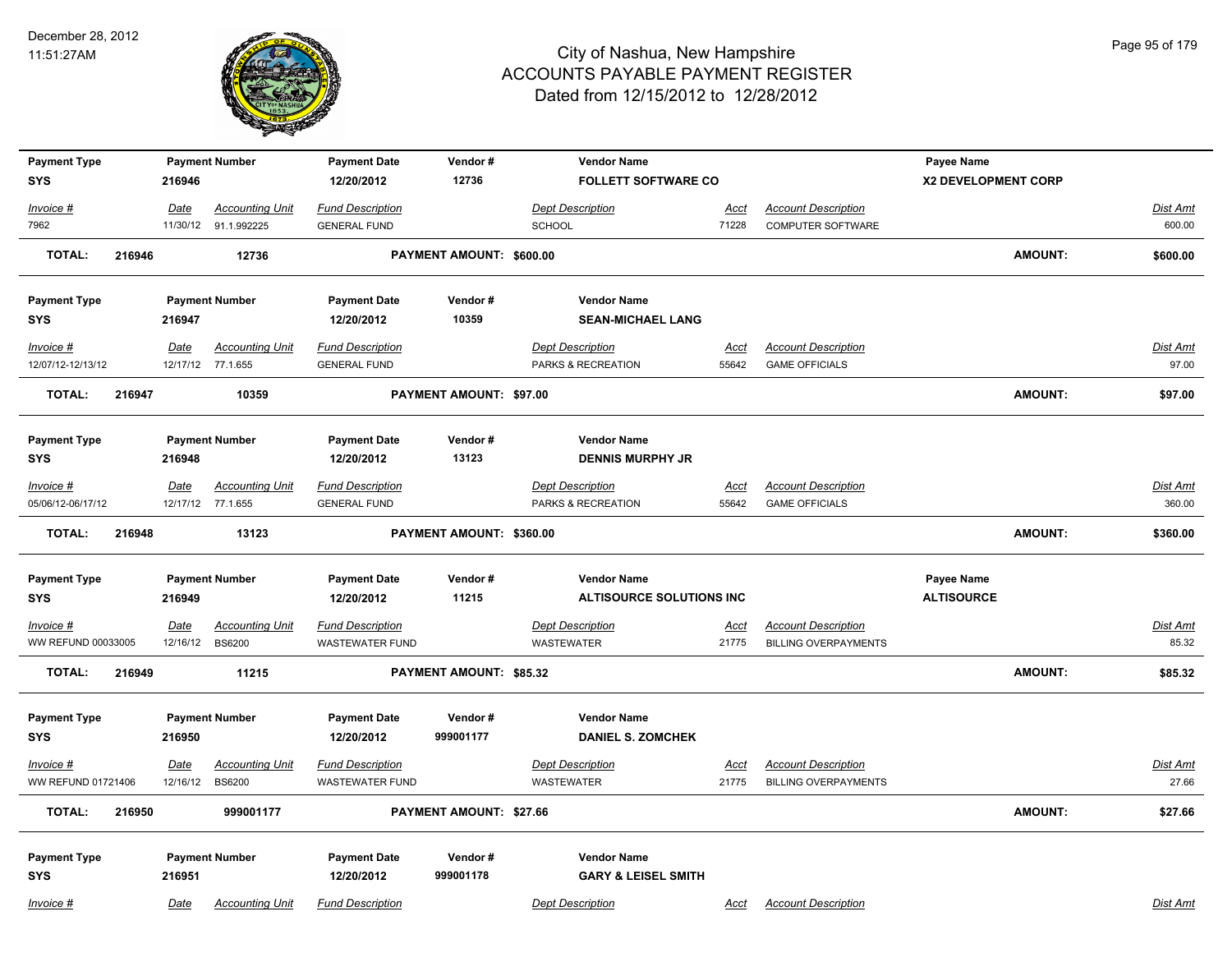

| WW REFUND 01706105                             |        | 12/16/12                | <b>BS6200</b>                                   | WASTEWATER FUND                                              |                          | <b>WASTEWATER</b>                                                                  | 21775                | <b>BILLING OVERPAYMENTS</b>                               |         | 49.07              |
|------------------------------------------------|--------|-------------------------|-------------------------------------------------|--------------------------------------------------------------|--------------------------|------------------------------------------------------------------------------------|----------------------|-----------------------------------------------------------|---------|--------------------|
| <b>TOTAL:</b>                                  | 216951 |                         | 999001178                                       |                                                              | PAYMENT AMOUNT: \$49.07  |                                                                                    |                      |                                                           | AMOUNT: | \$49.07            |
| <b>Payment Type</b><br><b>SYS</b>              |        | 216952                  | <b>Payment Number</b>                           | <b>Payment Date</b><br>12/20/2012                            | Vendor#<br>13681         | <b>Vendor Name</b><br><b>SUMMIT TITLE SERVICES</b>                                 |                      |                                                           |         |                    |
| Invoice #<br>WW REFUND 02600802                |        | <u>Date</u><br>12/16/12 | <b>Accounting Unit</b><br><b>BS6200</b>         | <b>Fund Description</b><br>WASTEWATER FUND                   |                          | <b>Dept Description</b><br><b>WASTEWATER</b>                                       | <u>Acct</u><br>21775 | <b>Account Description</b><br><b>BILLING OVERPAYMENTS</b> |         | Dist Amt<br>102.90 |
| <b>TOTAL:</b>                                  | 216952 |                         | 13681                                           |                                                              | PAYMENT AMOUNT: \$102.90 |                                                                                    |                      |                                                           | AMOUNT: | \$102.90           |
| <b>Payment Type</b><br><b>SYS</b>              |        | 216953                  | <b>Payment Number</b>                           | <b>Payment Date</b><br>12/20/2012                            | Vendor#<br>999001044     | <b>Vendor Name</b><br><b>SWEENEY &amp; SWEENEY CLOSING</b>                         |                      |                                                           |         |                    |
| Invoice #                                      |        | Date                    | <b>Accounting Unit</b>                          | <b>Fund Description</b>                                      |                          | <b>Dept Description</b>                                                            | <u>Acct</u>          | <b>Account Description</b>                                |         | Dist Amt           |
| WW REFUND 01871904                             |        | 12/16/12                | <b>BS6200</b>                                   | <b>WASTEWATER FUND</b>                                       |                          | <b>WASTEWATER</b>                                                                  | 21775                | <b>BILLING OVERPAYMENTS</b>                               |         | 106.43             |
| TOTAL:                                         | 216953 |                         | 999001044                                       |                                                              | PAYMENT AMOUNT: \$106.43 |                                                                                    |                      |                                                           | AMOUNT: | \$106.43           |
| <b>Payment Type</b><br><b>SYS</b>              |        | 216954                  | <b>Payment Number</b>                           | <b>Payment Date</b><br>12/20/2012                            | Vendor#<br>15612         | <b>Vendor Name</b><br><b>49 HARBOR AVE LLC</b>                                     |                      |                                                           |         |                    |
| $Invoice$ #<br>35049-7901525                   |        | Date<br>11/28/12        | <b>Accounting Unit</b><br>75.1.500              | <b>Fund Description</b><br><b>GENERAL FUND</b>               |                          | <b>Dept Description</b><br><b>WELFARE ASSISTANCE</b>                               | <u>Acct</u><br>55810 | <b>Account Description</b><br>RENTAL ASSISTANCE           |         | Dist Amt<br>545.00 |
| <b>TOTAL:</b>                                  | 216954 |                         | 15612                                           |                                                              | PAYMENT AMOUNT: \$545.00 |                                                                                    |                      |                                                           | AMOUNT: | \$545.00           |
| <b>Payment Type</b><br><b>SYS</b>              |        | 216955                  | <b>Payment Number</b>                           | <b>Payment Date</b><br>12/20/2012                            | Vendor#<br>15224         | <b>Vendor Name</b><br>ALBENA ASSET MANAGEMENT LLC                                  |                      |                                                           |         |                    |
| Invoice #<br>41715-5908593                     |        | Date<br>12/5/12         | <b>Accounting Unit</b><br>75.1.500              | <b>Fund Description</b><br><b>GENERAL FUND</b>               |                          | <b>Dept Description</b><br><b>WELFARE ASSISTANCE</b>                               | <u>Acct</u><br>55810 | <b>Account Description</b><br>RENTAL ASSISTANCE           |         | Dist Amt<br>992.41 |
| <b>TOTAL:</b>                                  | 216955 |                         | 15224                                           |                                                              | PAYMENT AMOUNT: \$992.41 |                                                                                    |                      |                                                           | AMOUNT: | \$992.41           |
| <b>Payment Type</b><br><b>SYS</b><br>Invoice # |        | 216956<br><u>Date</u>   | <b>Payment Number</b><br><b>Accounting Unit</b> | <b>Payment Date</b><br>12/20/2012<br><b>Fund Description</b> | Vendor#<br>12409         | <b>Vendor Name</b><br><b>BLANCHARD BLDG INVESTMENTS</b><br><b>Dept Description</b> | <u>Acct</u>          | <b>Account Description</b>                                |         | <b>Dist Amt</b>    |
| 41918-1946835                                  |        |                         | 12/7/12 75.1.500                                | <b>GENERAL FUND</b>                                          |                          | <b>WELFARE ASSISTANCE</b>                                                          | 55810                | RENTAL ASSISTANCE                                         |         | 650.00             |
| <b>TOTAL:</b>                                  | 216956 |                         | 12409                                           |                                                              | PAYMENT AMOUNT: \$650.00 |                                                                                    |                      |                                                           | AMOUNT: | \$650.00           |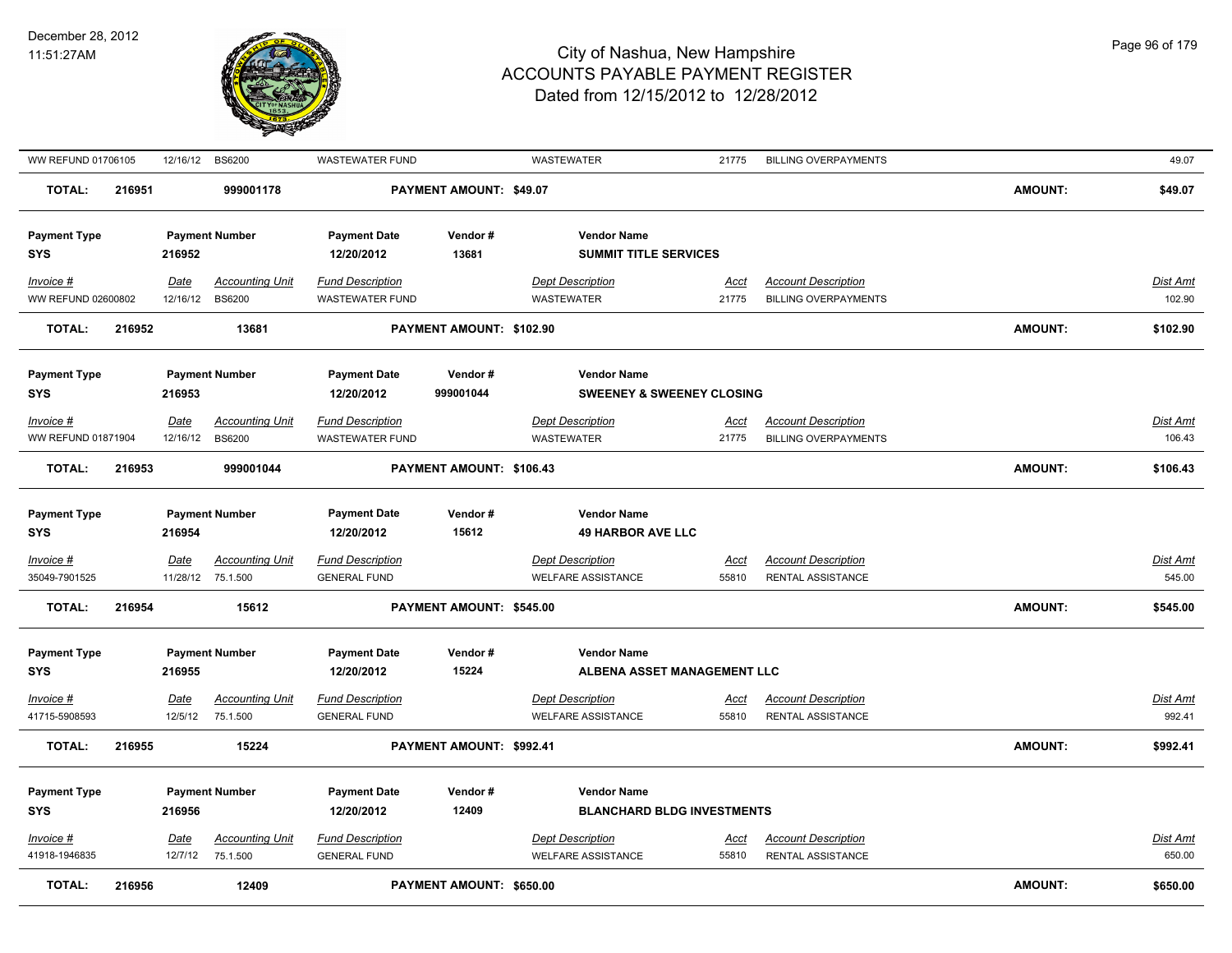

| <b>Payment Type</b> |        |         | <b>Payment Number</b>  | <b>Payment Date</b>     | Vendor#                    | <b>Vendor Name</b>                        |             |                            |                |                 |
|---------------------|--------|---------|------------------------|-------------------------|----------------------------|-------------------------------------------|-------------|----------------------------|----------------|-----------------|
| <b>SYS</b>          |        | 216957  |                        | 12/20/2012              | 12425                      | <b>BOULDER PARK</b>                       |             |                            |                |                 |
| Invoice #           |        | Date    | <b>Accounting Unit</b> | <b>Fund Description</b> |                            | <b>Dept Description</b>                   | Acct        | <b>Account Description</b> |                | <b>Dist Amt</b> |
| 41826-5908544       |        |         | 10/29/12 75.1.500      | <b>GENERAL FUND</b>     |                            | <b>WELFARE ASSISTANCE</b>                 | 55810       | RENTAL ASSISTANCE          |                | 643.73          |
| <b>TOTAL:</b>       | 216957 |         | 12425                  |                         | PAYMENT AMOUNT: \$643.73   |                                           |             |                            | <b>AMOUNT:</b> | \$643.73        |
| <b>Payment Type</b> |        |         | <b>Payment Number</b>  | <b>Payment Date</b>     | Vendor#                    | <b>Vendor Name</b>                        |             |                            |                |                 |
| <b>SYS</b>          |        | 216958  |                        | 12/20/2012              | 14968                      | <b>JOSE FERNANDEZ</b>                     |             |                            |                |                 |
| Invoice #           |        | Date    | <b>Accounting Unit</b> | <b>Fund Description</b> |                            | <b>Dept Description</b>                   | Acct        | <b>Account Description</b> |                | Dist Amt        |
| 41728-7901533       |        | 12/7/12 | 75.1.500               | <b>GENERAL FUND</b>     |                            | <b>WELFARE ASSISTANCE</b>                 | 55810       | RENTAL ASSISTANCE          |                | 1,243.81        |
| <b>TOTAL:</b>       | 216958 |         | 14968                  |                         | PAYMENT AMOUNT: \$1,243.81 |                                           |             |                            | <b>AMOUNT:</b> | \$1,243.81      |
| <b>Payment Type</b> |        |         | <b>Payment Number</b>  | <b>Payment Date</b>     | Vendor#                    | <b>Vendor Name</b>                        |             |                            |                |                 |
| <b>SYS</b>          |        | 216959  |                        | 12/20/2012              | 12748                      | <b>FREEDOM APARTMENTS LLC</b>             |             |                            |                |                 |
| Invoice #           |        | Date    | <b>Accounting Unit</b> | <b>Fund Description</b> |                            | <b>Dept Description</b>                   | Acct        | <b>Account Description</b> |                | Dist Amt        |
| 41913-5908602       |        | 12/7/12 | 75.1.500               | <b>GENERAL FUND</b>     |                            | <b>WELFARE ASSISTANCE</b>                 | 55810       | RENTAL ASSISTANCE          |                | 540.00          |
| <b>TOTAL:</b>       | 216959 |         | 12748                  |                         | PAYMENT AMOUNT: \$540.00   |                                           |             |                            | <b>AMOUNT:</b> | \$540.00        |
| <b>Payment Type</b> |        |         | <b>Payment Number</b>  | <b>Payment Date</b>     | Vendor#                    | <b>Vendor Name</b>                        |             |                            |                |                 |
| <b>SYS</b>          |        | 216960  |                        | 12/20/2012              | 12980                      | <b>LAMERAND ENTERPRISES</b>               |             |                            |                |                 |
| $Invoice$ #         |        | Date    | <b>Accounting Unit</b> | <b>Fund Description</b> |                            | <b>Dept Description</b>                   | <b>Acct</b> | <b>Account Description</b> |                | <b>Dist Amt</b> |
| 41606-4945343       |        |         | 12/10/12 75.1.500      | <b>GENERAL FUND</b>     |                            | <b>WELFARE ASSISTANCE</b>                 | 55810       | RENTAL ASSISTANCE          |                | 640.00          |
| <b>TOTAL:</b>       | 216960 |         | 12980                  |                         | PAYMENT AMOUNT: \$640.00   |                                           |             |                            | <b>AMOUNT:</b> | \$640.00        |
| <b>Payment Type</b> |        |         | <b>Payment Number</b>  | <b>Payment Date</b>     | Vendor#                    | <b>Vendor Name</b>                        |             |                            |                |                 |
| <b>SYS</b>          |        | 216961  |                        | 12/20/2012              | 12983                      | <b>LAPOINTE OLIVER MARIE GABE &amp; D</b> |             |                            |                |                 |
| Invoice #           |        | Date    | <b>Accounting Unit</b> | <b>Fund Description</b> |                            | <b>Dept Description</b>                   | <u>Acct</u> | <b>Account Description</b> |                | Dist Amt        |
| 38377-4945341       |        | 12/6/12 | 75.1.500               | <b>GENERAL FUND</b>     |                            | <b>WELFARE ASSISTANCE</b>                 | 55810       | RENTAL ASSISTANCE          |                | 875.00          |
| <b>TOTAL:</b>       | 216961 |         | 12983                  |                         | PAYMENT AMOUNT: \$875.00   |                                           |             |                            | <b>AMOUNT:</b> | \$875.00        |
| <b>Payment Type</b> |        |         | <b>Payment Number</b>  | <b>Payment Date</b>     | Vendor#                    | <b>Vendor Name</b>                        |             |                            |                |                 |
| <b>SYS</b>          |        | 216962  |                        | 12/20/2012              | 15580                      | <b>DANIEL LAVOIE</b>                      |             |                            |                |                 |
| Invoice #           |        | Date    | <b>Accounting Unit</b> | <b>Fund Description</b> |                            | <b>Dept Description</b>                   | Acct        | <b>Account Description</b> |                | Dist Amt        |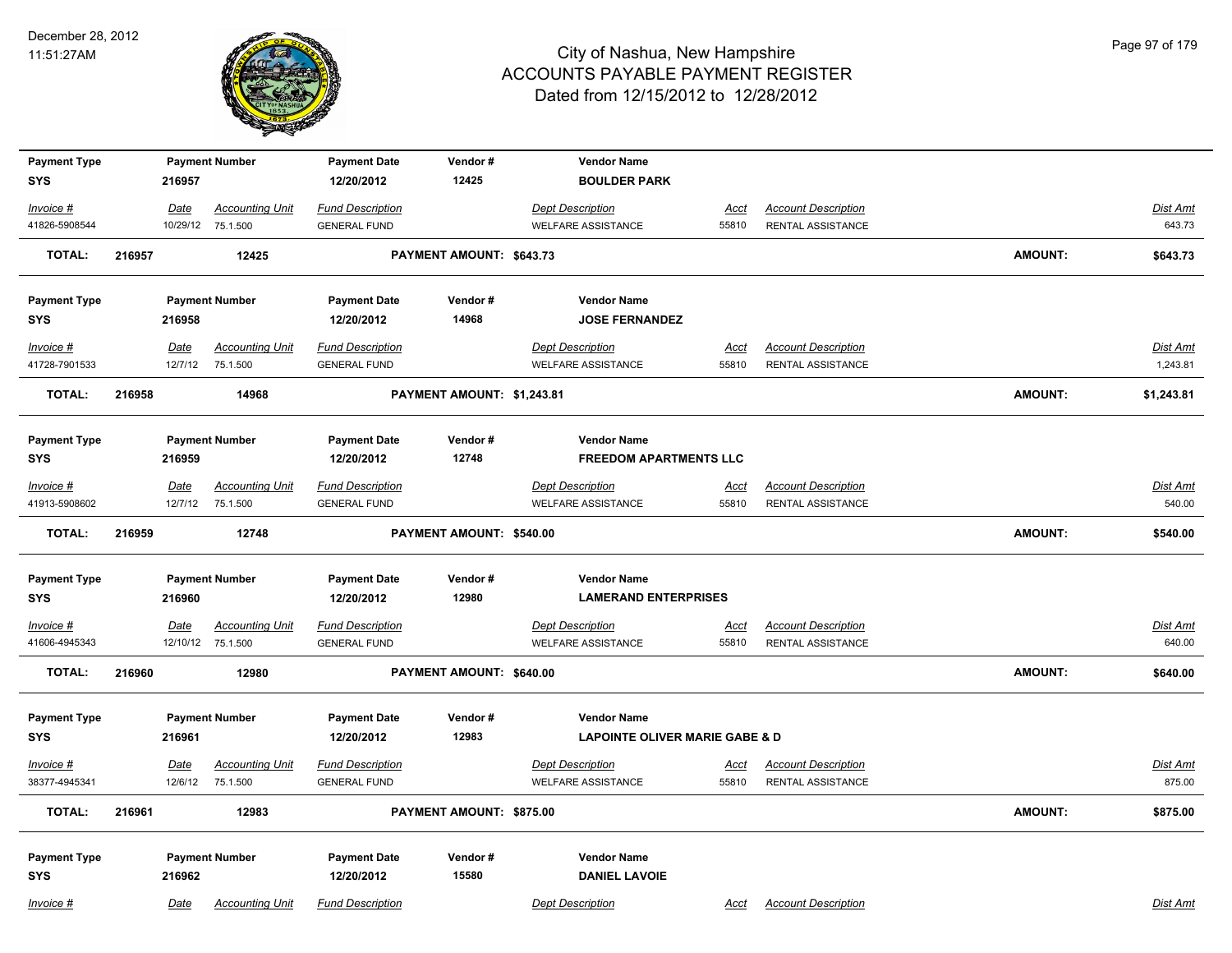

| 41902-4945327                     |        | 12/3/12     | 75.1.500               | <b>GENERAL FUND</b>               |                          | <b>WELFARE ASSISTANCE</b>                      | 55810       | RENTAL ASSISTANCE                  |                         | 741.43          |
|-----------------------------------|--------|-------------|------------------------|-----------------------------------|--------------------------|------------------------------------------------|-------------|------------------------------------|-------------------------|-----------------|
| <b>TOTAL:</b>                     | 216962 |             | 15580                  |                                   | PAYMENT AMOUNT: \$741.43 |                                                |             |                                    | AMOUNT:                 | \$741.43        |
| <b>Payment Type</b>               |        |             | <b>Payment Number</b>  | <b>Payment Date</b>               | Vendor#                  | <b>Vendor Name</b>                             |             |                                    |                         |                 |
| <b>SYS</b>                        |        | 216963      |                        | 12/20/2012                        | 13055                    | <b>MARGUERITES PLACE INC</b>                   |             |                                    |                         |                 |
| Invoice #                         |        | <b>Date</b> | <b>Accounting Unit</b> | <b>Fund Description</b>           |                          | <b>Dept Description</b>                        | <u>Acct</u> | <b>Account Description</b>         |                         | Dist Amt        |
| 40842-4945339                     |        | 12/6/12     | 75.1.500               | <b>GENERAL FUND</b>               |                          | <b>WELFARE ASSISTANCE</b>                      | 55810       | <b>RENTAL ASSISTANCE</b>           |                         | 675.00          |
| <b>TOTAL:</b>                     | 216963 |             | 13055                  |                                   | PAYMENT AMOUNT: \$675.00 |                                                |             |                                    | <b>AMOUNT:</b>          | \$675.00        |
|                                   |        |             |                        |                                   |                          |                                                |             |                                    |                         |                 |
| <b>Payment Type</b>               |        |             | <b>Payment Number</b>  | <b>Payment Date</b>               | Vendor#                  | <b>Vendor Name</b>                             |             |                                    |                         |                 |
| SYS                               |        | 216964      |                        | 12/20/2012                        | 13636                    | <b>ST JOSEPHS PHARMACY</b>                     |             |                                    |                         |                 |
| Invoice #                         |        | Date        | <b>Accounting Unit</b> | <b>Fund Description</b>           |                          | <b>Dept Description</b>                        | Acct        | <b>Account Description</b>         |                         | Dist Amt        |
| 34861-5908595                     |        | 12/6/12     | 75.1.500               | <b>GENERAL FUND</b>               |                          | <b>WELFARE ASSISTANCE</b>                      | 55800       | <b>GENERAL ASSISTANCE</b>          |                         | 34.55           |
| <b>TOTAL:</b>                     | 216964 |             | 13636                  |                                   | PAYMENT AMOUNT: \$34.55  |                                                |             |                                    | <b>AMOUNT:</b>          | \$34.55         |
| <b>Payment Type</b><br><b>SYS</b> |        | 216965      | <b>Payment Number</b>  | <b>Payment Date</b><br>12/20/2012 | Vendor#<br>10788         | <b>Vendor Name</b><br><b>WEST HOLLIS TRUST</b> |             |                                    |                         |                 |
| $Invoice$ #                       |        | <u>Date</u> | <b>Accounting Unit</b> | <b>Fund Description</b>           |                          | <b>Dept Description</b>                        | <u>Acct</u> | <b>Account Description</b>         |                         | <u>Dist Amt</u> |
| 37408-6908960                     |        | 12/10/12    | 75.1.500               | <b>GENERAL FUND</b>               |                          | <b>WELFARE ASSISTANCE</b>                      | 55810       | <b>RENTAL ASSISTANCE</b>           |                         | 650.00          |
| 41872-6908950                     |        |             | 11/29/12 75.1.500      | <b>GENERAL FUND</b>               |                          | <b>WELFARE ASSISTANCE</b>                      | 55810       | <b>RENTAL ASSISTANCE</b>           |                         | 295.33          |
| <b>TOTAL:</b>                     | 216965 |             | 10788                  |                                   | PAYMENT AMOUNT: \$945.33 |                                                |             |                                    | <b>AMOUNT:</b>          | \$945.33        |
| <b>Payment Type</b>               |        |             | <b>Payment Number</b>  | <b>Payment Date</b>               | Vendor#                  | <b>Vendor Name</b>                             |             |                                    | Payee Name              |                 |
| <b>SYS</b>                        |        | 216966      |                        | 12/20/2012                        | 11195                    | AMOSKEAG ANESTHESIA PLLC                       |             |                                    | AMOSKEAG ANETHESIA PLLC |                 |
| Invoice #                         |        | <b>Date</b> | <b>Accounting Unit</b> | <b>Fund Description</b>           |                          | <b>Dept Description</b>                        | <u>Acct</u> | <b>Account Description</b>         |                         | <u>Dist Amt</u> |
| 453453                            |        | 12/4/12     | 28.6500.895            | PROPERTY & CASUALTY FUND          |                          | <b>RISK MANAGEMENT</b>                         | 59207       | WORKERS COMPENSATION CLAIMS        |                         | 150.00          |
| <b>TOTAL:</b>                     | 216966 |             | 11195                  |                                   | PAYMENT AMOUNT: \$150.00 |                                                |             |                                    | <b>AMOUNT:</b>          | \$150.00        |
| <b>Payment Type</b><br>SYS        |        | 216967      | <b>Payment Number</b>  | <b>Payment Date</b><br>12/20/2012 | Vendor#<br>12339         | <b>Vendor Name</b><br><b>APPLE NASHUA LLC</b>  |             |                                    |                         |                 |
| Invoice #                         |        | Date        | <b>Accounting Unit</b> | <b>Fund Description</b>           |                          | <b>Dept Description</b>                        | Acct        | <b>Account Description</b>         |                         | Dist Amt        |
| 364490CLAIM                       |        | 11/29/12    | 28.6500.895            | PROPERTY & CASUALTY FUND          |                          | <b>RISK MANAGEMENT</b>                         | 59207       | <b>WORKERS COMPENSATION CLAIMS</b> |                         | 323.00          |
| 366036CLAIM 19358                 |        | 11/29/12    | 28.6500.895            | PROPERTY & CASUALTY FUND          |                          | <b>RISK MANAGEMENT</b>                         | 59207       | <b>WORKERS COMPENSATION CLAIMS</b> |                         | 298.00          |
| 377685CLAIM                       |        | 11/29/12    | 28.6500.895            | PROPERTY & CASUALTY FUND          |                          | <b>RISK MANAGEMENT</b>                         | 59207       | <b>WORKERS COMPENSATION CLAIMS</b> |                         | 754.00          |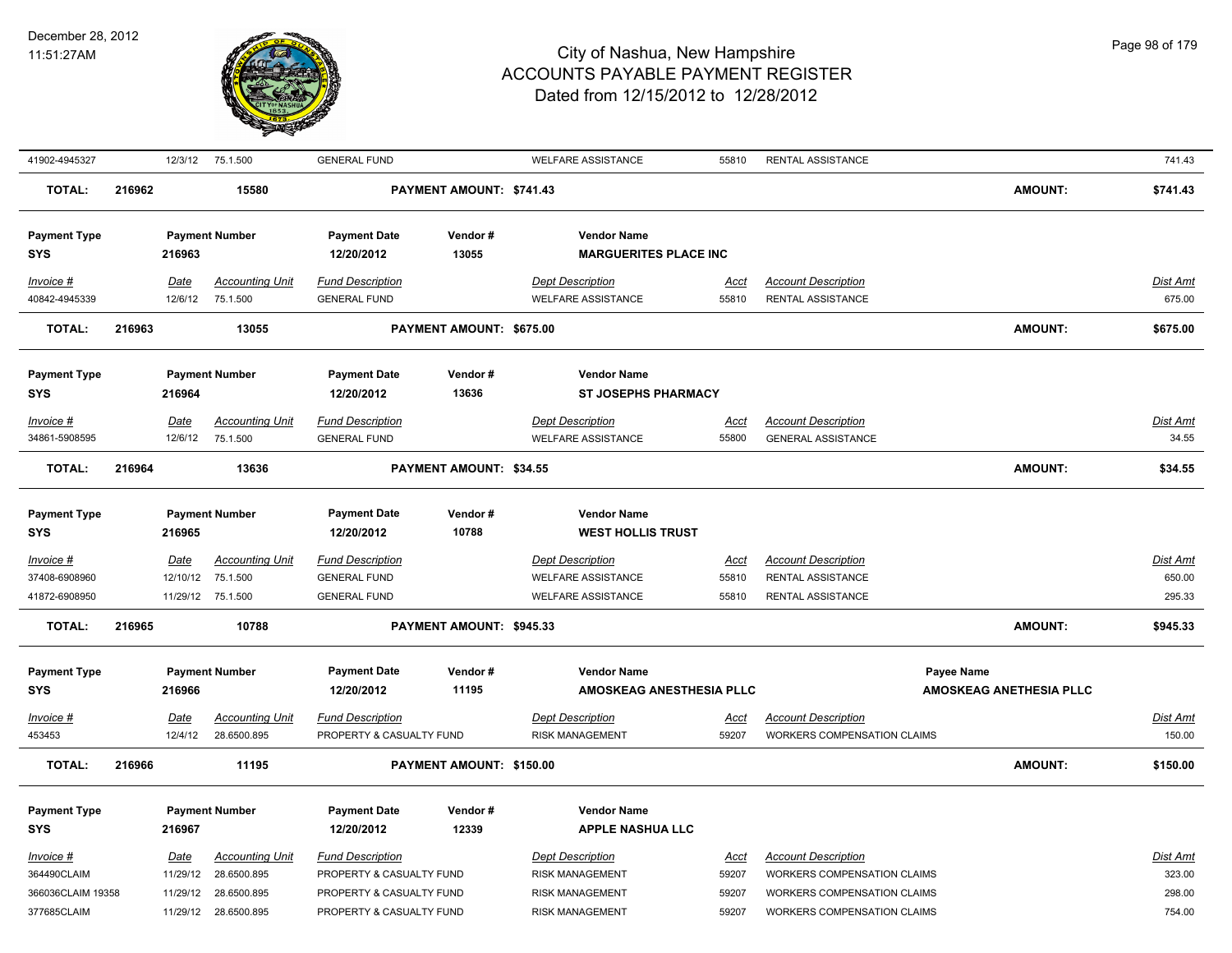

| <b>TOTAL:</b>                     | 216967 |                 | 12339                                 |                                                     | PAYMENT AMOUNT: \$1,375.00 |                                                             |               |                                               | <b>AMOUNT:</b> | \$1,375.00         |
|-----------------------------------|--------|-----------------|---------------------------------------|-----------------------------------------------------|----------------------------|-------------------------------------------------------------|---------------|-----------------------------------------------|----------------|--------------------|
| <b>Payment Type</b><br><b>SYS</b> |        | 216968          | <b>Payment Number</b>                 | <b>Payment Date</b><br>12/20/2012                   | Vendor#<br>12507           | <b>Vendor Name</b><br><b>CHICK BEAULIEU INC</b>             |               |                                               |                |                    |
| Invoice #<br>2070                 |        | Date<br>11/8/12 | <b>Accounting Unit</b><br>28.6500.890 | <b>Fund Description</b><br>PROPERTY & CASUALTY FUND |                            | <b>Dept Description</b><br><b>RISK MANAGEMENT</b>           | Acct<br>59250 | <b>Account Description</b><br>PROPERTY CLAIMS |                | Dist Amt<br>935.00 |
| <b>TOTAL:</b>                     | 216968 |                 | 12507                                 |                                                     | PAYMENT AMOUNT: \$935.00   |                                                             |               |                                               | <b>AMOUNT:</b> | \$935.00           |
| <b>Payment Type</b>               |        |                 | <b>Payment Number</b>                 | <b>Payment Date</b>                                 | Vendor#                    | <b>Vendor Name</b>                                          |               |                                               |                |                    |
| <b>SYS</b>                        |        | 216969          |                                       | 12/20/2012                                          | 15351                      | <b>CONCORD AMBULATORY SURGERY CTR</b>                       |               |                                               |                |                    |
| Invoice #                         |        | Date            | <b>Accounting Unit</b>                | Fund Description                                    |                            | <b>Dept Description</b>                                     | Acct          | <b>Account Description</b>                    |                | Dist Amt           |
| 201184704                         |        | 9/27/12         | 28.6500.895                           | PROPERTY & CASUALTY FUND                            |                            | <b>RISK MANAGEMENT</b>                                      | 59207         | <b>WORKERS COMPENSATION CLAIMS</b>            |                | 3,709.58           |
| <b>TOTAL:</b>                     | 216969 |                 | 15351                                 |                                                     | PAYMENT AMOUNT: \$3,709.58 |                                                             |               |                                               | <b>AMOUNT:</b> | \$3,709.58         |
| <b>Payment Type</b><br><b>SYS</b> |        | 216970          | <b>Payment Number</b>                 | <b>Payment Date</b><br>12/20/2012                   | Vendor#<br>12566           | <b>Vendor Name</b><br><b>COVENTRY HEALTH CARE WORKERS C</b> |               |                                               |                |                    |
|                                   |        |                 |                                       |                                                     |                            |                                                             |               |                                               |                |                    |
| <u>Invoice #</u>                  |        | <u>Date</u>     | <b>Accounting Unit</b>                | <b>Fund Description</b>                             |                            | <b>Dept Description</b>                                     | <u>Acct</u>   | <b>Account Description</b>                    |                | <b>Dist Amt</b>    |
| 700251894                         |        | 3/27/12         | 28.6500.895                           | PROPERTY & CASUALTY FUND                            |                            | <b>RISK MANAGEMENT</b>                                      | 59207         | <b>WORKERS COMPENSATION CLAIMS</b>            |                | 240.40             |
| 700260796                         |        | 8/16/12         | 28.6500.895                           | PROPERTY & CASUALTY FUND                            |                            | <b>RISK MANAGEMENT</b>                                      | 59207         | <b>WORKERS COMPENSATION CLAIMS</b>            |                | 142.40             |
| 700260950                         |        | 8/18/12         | 28.6500.895                           | PROPERTY & CASUALTY FUND                            |                            | <b>RISK MANAGEMENT</b>                                      | 59207         | WORKERS COMPENSATION CLAIMS                   |                | 113.00             |
| 700261463                         |        | 8/28/12         | 28.6500.895                           | PROPERTY & CASUALTY FUND                            |                            | <b>RISK MANAGEMENT</b>                                      | 59207         | <b>WORKERS COMPENSATION CLAIMS</b>            |                | 54.20              |
| 70061522                          |        | 8/28/12         | 28.6500.895                           | PROPERTY & CASUALTY FUND                            |                            | <b>RISK MANAGEMENT</b>                                      | 59207         | <b>WORKERS COMPENSATION CLAIMS</b>            |                | 93.40              |
| <b>TOTAL:</b>                     | 216970 |                 | 12566                                 |                                                     | PAYMENT AMOUNT: \$643.40   |                                                             |               |                                               | <b>AMOUNT:</b> | \$643.40           |
| <b>Payment Type</b><br><b>SYS</b> |        | 216971          | <b>Payment Number</b>                 | <b>Payment Date</b><br>12/20/2012                   | Vendor#<br>12571           | <b>Vendor Name</b><br><b>CPTE NASHUA</b>                    |               |                                               |                |                    |
| Invoice #                         |        | Date            | <b>Accounting Unit</b>                | <b>Fund Description</b>                             |                            | <b>Dept Description</b>                                     | Acct          | <b>Account Description</b>                    |                | Dist Amt           |
| 7456 19379                        |        | 11/16/12        | 28.6500.890                           | PROPERTY & CASUALTY FUND                            |                            | <b>RISK MANAGEMENT</b>                                      | 59207         | <b>WORKERS COMPENSATION CLAIMS</b>            |                | 630.00             |
| 7456 19380                        |        | 11/16/12        | 28.6500.890                           | PROPERTY & CASUALTY FUND                            |                            | <b>RISK MANAGEMENT</b>                                      | 59207         | WORKERS COMPENSATION CLAIMS                   |                | 280.00             |
| 7456 19381                        |        | 11/8/12         | 28.6500.890                           | PROPERTY & CASUALTY FUND                            |                            | <b>RISK MANAGEMENT</b>                                      | 59207         | <b>WORKERS COMPENSATION CLAIMS</b>            |                | 630.00             |
| 7456 19382                        |        | 11/8/12         | 28.6500.890                           | PROPERTY & CASUALTY FUND                            |                            | <b>RISK MANAGEMENT</b>                                      | 59207         | <b>WORKERS COMPENSATION CLAIMS</b>            |                | 280.00             |
| <b>TOTAL:</b>                     | 216971 |                 | 12571                                 |                                                     | PAYMENT AMOUNT: \$1,820.00 |                                                             |               |                                               | <b>AMOUNT:</b> | \$1,820.00         |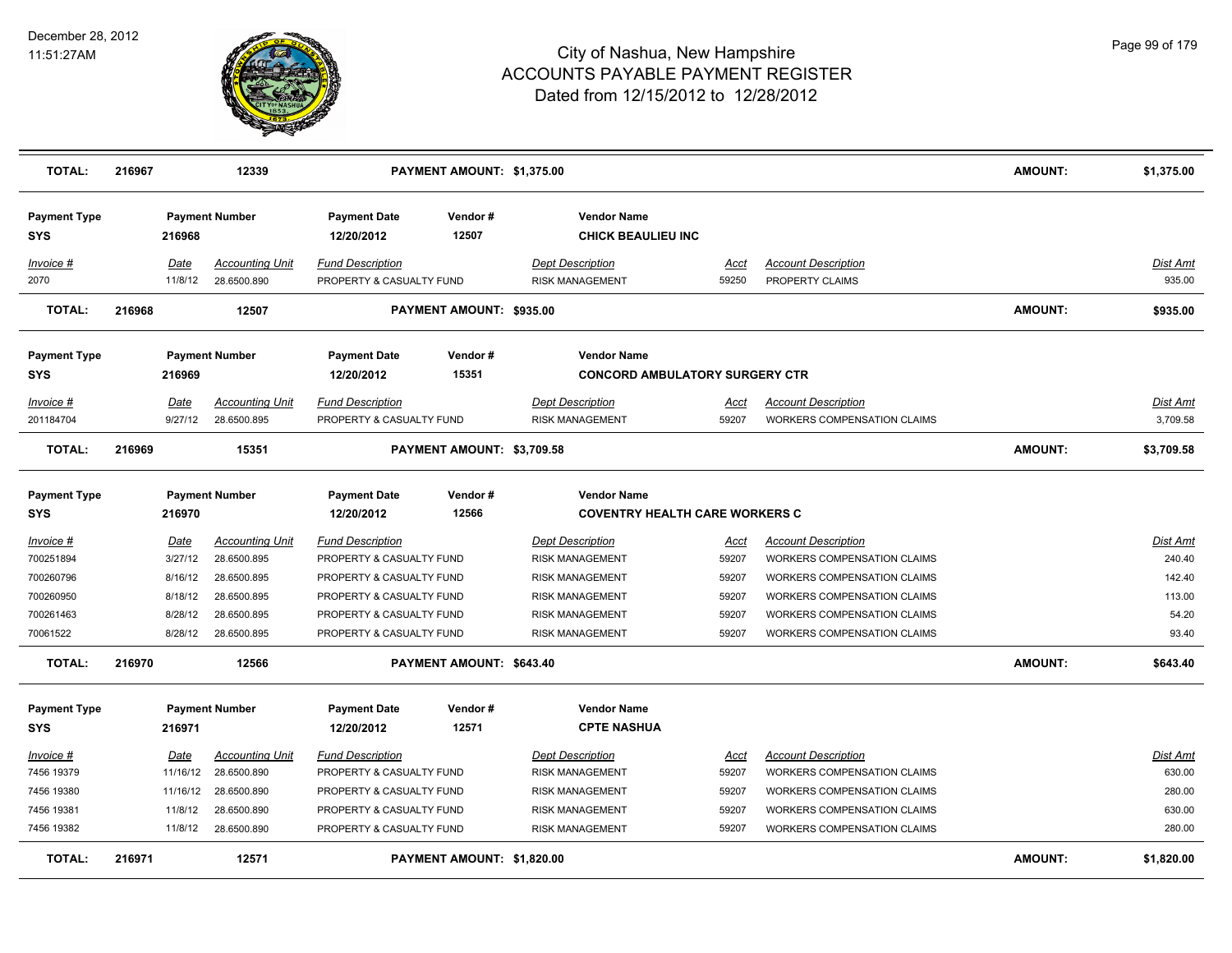

| <b>Payment Type</b>               |        |             | <b>Payment Number</b>  | <b>Payment Date</b>               | Vendor#                        | <b>Vendor Name</b>                           |             |                                    |                                       |            |
|-----------------------------------|--------|-------------|------------------------|-----------------------------------|--------------------------------|----------------------------------------------|-------------|------------------------------------|---------------------------------------|------------|
| <b>SYS</b>                        |        | 216972      |                        | 12/20/2012                        | 12600                          | <b>DARTMOUTH HITCHCOCK CLINIC</b>            |             |                                    |                                       |            |
| Invoice #                         |        | Date        | <b>Accounting Unit</b> | <b>Fund Description</b>           |                                | <b>Dept Description</b>                      | Acct        | <b>Account Description</b>         |                                       | Dist Amt   |
| 35243000                          |        | 7/30/12     | 28.6500.895            | PROPERTY & CASUALTY FUND          |                                | <b>RISK MANAGEMENT</b>                       | 59207       | <b>WORKERS COMPENSATION CLAIMS</b> |                                       | 5,750.50   |
| 35243001                          |        | 7/30/12     | 28.6500.895            | PROPERTY & CASUALTY FUND          |                                | <b>RISK MANAGEMENT</b>                       | 59207       | <b>WORKERS COMPENSATION CLAIMS</b> |                                       | 1,501.50   |
| 36901869                          |        | 11/12/12    | 28.6500.895            | PROPERTY & CASUALTY FUND          |                                | <b>RISK MANAGEMENT</b>                       | 59207       | <b>WORKERS COMPENSATION CLAIMS</b> |                                       | 122.00     |
| 36912852                          |        | 11/12/12    | 28.6500.895            | PROPERTY & CASUALTY FUND          |                                | <b>RISK MANAGEMENT</b>                       | 59207       | <b>WORKERS COMPENSATION CLAIMS</b> |                                       | 136.00     |
| 36925356                          |        |             | 11/14/12 28.6500.890   | PROPERTY & CASUALTY FUND          |                                | <b>RISK MANAGEMENT</b>                       | 59207       | <b>WORKERS COMPENSATION CLAIMS</b> |                                       | 169.00     |
| <b>TOTAL:</b>                     | 216972 |             | 12600                  |                                   | PAYMENT AMOUNT: \$7,679.00     |                                              |             |                                    | <b>AMOUNT:</b>                        | \$7,679.00 |
| <b>Payment Type</b>               |        |             | <b>Payment Number</b>  | <b>Payment Date</b>               | Vendor#                        | <b>Vendor Name</b>                           |             |                                    |                                       |            |
| <b>SYS</b>                        |        | 216973      |                        | 12/20/2012                        | 12622                          | <b>DEVINE MILLIMET &amp; BRANCH PA</b>       |             |                                    |                                       |            |
| <u>Invoice #</u>                  |        | Date        | <b>Accounting Unit</b> | <b>Fund Description</b>           |                                | <b>Dept Description</b>                      | <u>Acct</u> | <b>Account Description</b>         |                                       | Dist Amt   |
| 374304                            |        | 12/4/12     | 28.6500.895            | PROPERTY & CASUALTY FUND          |                                | <b>RISK MANAGEMENT</b>                       | 59207       | WORKERS COMPENSATION CLAIMS        |                                       | 91.73      |
| <b>TOTAL:</b>                     | 216973 |             | 12622                  |                                   | <b>PAYMENT AMOUNT: \$91.73</b> |                                              |             |                                    | <b>AMOUNT:</b>                        | \$91.73    |
|                                   |        |             |                        |                                   |                                |                                              |             |                                    |                                       |            |
| <b>Payment Type</b><br><b>SYS</b> |        | 216974      | <b>Payment Number</b>  | <b>Payment Date</b><br>12/20/2012 | Vendor#<br>12679               | <b>Vendor Name</b><br><b>ELLIOT HOSPITAL</b> |             |                                    |                                       |            |
| Invoice #                         |        | Date        | <b>Accounting Unit</b> | <b>Fund Description</b>           |                                | <b>Dept Description</b>                      | Acct        | <b>Account Description</b>         |                                       | Dist Amt   |
| 453452                            |        | 12/4/12     | 28.6500.895            | PROPERTY & CASUALTY FUND          |                                | <b>RISK MANAGEMENT</b>                       | 59207       | <b>WORKERS COMPENSATION CLAIMS</b> |                                       | 150.00     |
| 610090500                         |        | 6/11/12     | 28.6500.895            | PROPERTY & CASUALTY FUND          |                                | <b>RISK MANAGEMENT</b>                       | 59207       | <b>WORKERS COMPENSATION CLAIMS</b> |                                       | 1,097.99   |
| <b>TOTAL:</b>                     | 216974 |             | 12679                  |                                   | PAYMENT AMOUNT: \$1,247.99     |                                              |             |                                    | <b>AMOUNT:</b>                        | \$1,247.99 |
| <b>Payment Type</b>               |        |             | <b>Payment Number</b>  | <b>Payment Date</b>               | Vendor#                        | <b>Vendor Name</b>                           |             |                                    |                                       |            |
| <b>SYS</b>                        |        | 216975      |                        | 12/20/2012                        | 12741                          | <b>FOUNDATION MEDICAL PARTNERS</b>           |             |                                    |                                       |            |
| <u>Invoice #</u>                  |        | <u>Date</u> | <b>Accounting Unit</b> | <b>Fund Description</b>           |                                | <b>Dept Description</b>                      | <u>Acct</u> | <b>Account Description</b>         |                                       | Dist Amt   |
| 4488199                           |        | 10/5/11     | 28.6500.895            | PROPERTY & CASUALTY FUND          |                                | <b>RISK MANAGEMENT</b>                       | 59207       | <b>WORKERS COMPENSATION CLAIMS</b> |                                       | 137.00     |
| 4594245                           |        | 11/28/11    | 28.6500.895            | PROPERTY & CASUALTY FUND          |                                | <b>RISK MANAGEMENT</b>                       | 59207       | <b>WORKERS COMPENSATION CLAIMS</b> |                                       | 241.00     |
| 4904287                           |        |             | 4/23/12 28.6500.895    | PROPERTY & CASUALTY FUND          |                                | <b>RISK MANAGEMENT</b>                       | 59207       | <b>WORKERS COMPENSATION CLAIMS</b> |                                       | 203.00     |
| <b>TOTAL:</b>                     | 216975 |             | 12741                  |                                   | PAYMENT AMOUNT: \$581.00       |                                              |             |                                    | <b>AMOUNT:</b>                        | \$581.00   |
| <b>Payment Type</b>               |        |             | <b>Payment Number</b>  | <b>Payment Date</b>               | Vendor#                        | <b>Vendor Name</b>                           |             |                                    | Payee Name                            |            |
| <b>SYS</b>                        |        | 216976      |                        | 12/20/2012                        | 12743                          | <b>FOUR SEASONS ORTHOPAEDIC CTR P</b>        |             |                                    | <b>FOUR SEASONS ORTHOPEDIC CENTER</b> |            |
| Invoice #                         |        | Date        | <b>Accounting Unit</b> | <b>Fund Description</b>           |                                | <b>Dept Description</b>                      | Acct        | <b>Account Description</b>         |                                       | Dist Amt   |
| 10004102 19338                    |        |             | 10/16/12 28.6500.890   | PROPERTY & CASUALTY FUND          |                                | <b>RISK MANAGEMENT</b>                       | 59207       | <b>WORKERS COMPENSATION CLAIMS</b> |                                       | 287.00     |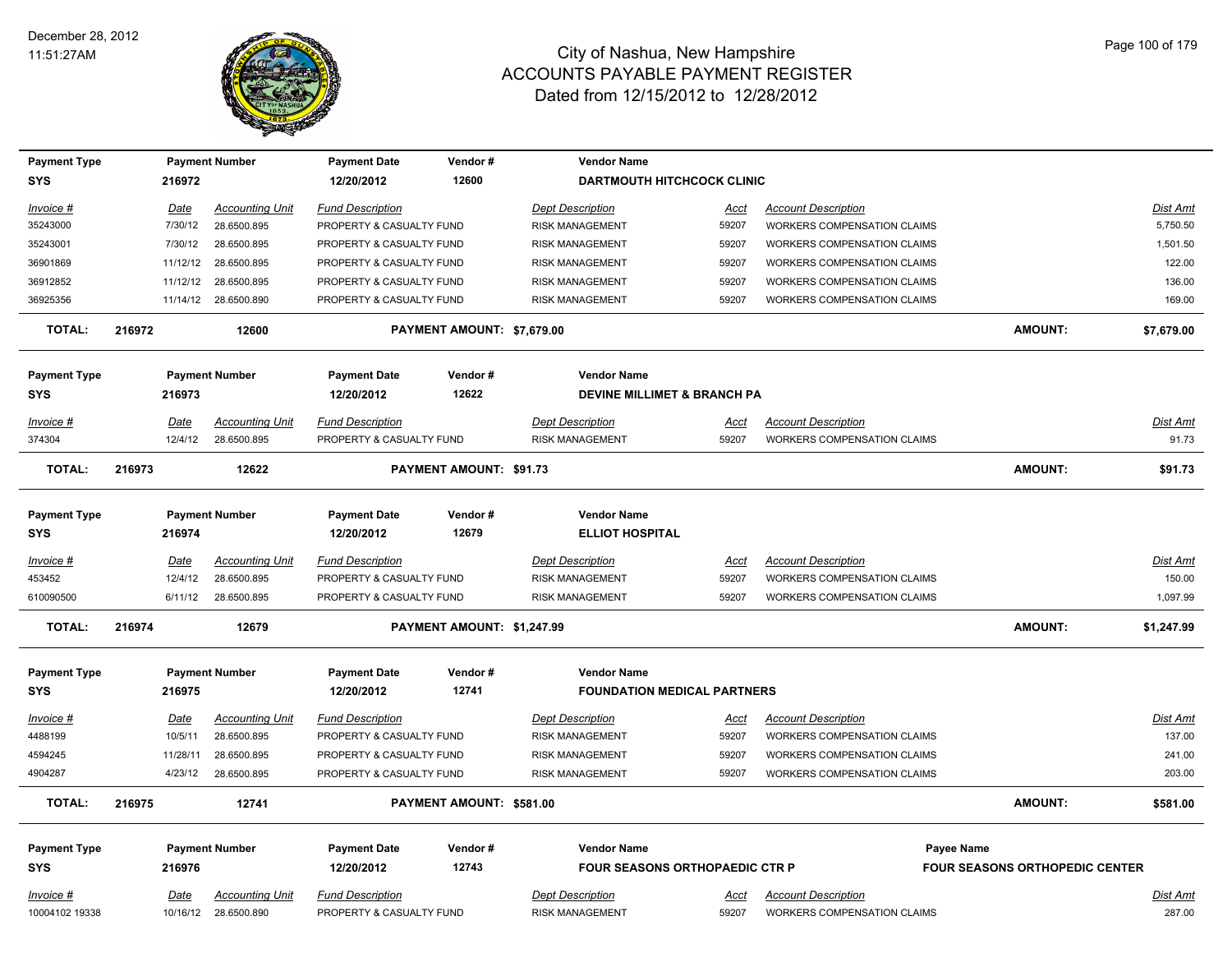

| TOTAL:                            | 216980      | 12894                  |                                   | <b>PAYMENT AMOUNT: \$556.75</b> |                                                    |             |                                    | <b>AMOUNT:</b> | \$556.75        |
|-----------------------------------|-------------|------------------------|-----------------------------------|---------------------------------|----------------------------------------------------|-------------|------------------------------------|----------------|-----------------|
| 8755                              | 12/1/12     | 28.6500.895            | PROPERTY & CASUALTY FUND          |                                 | <b>RISK MANAGEMENT</b>                             | 59207       | <b>WORKERS COMPENSATION CLAIMS</b> |                | 341.07          |
| 014562075                         | 11/2/12     | 28.6500.895            | PROPERTY & CASUALTY FUND          |                                 | <b>RISK MANAGEMENT</b>                             | 59207       | WORKERS COMPENSATION CLAIMS        |                | 215.68          |
| <i>Invoice</i> #                  | Date        | <b>Accounting Unit</b> | <b>Fund Description</b>           |                                 | <b>Dept Description</b>                            | <u>Acct</u> | <b>Account Description</b>         |                | <u>Dist Amt</u> |
| <b>Payment Type</b><br><b>SYS</b> | 216980      | <b>Payment Number</b>  | <b>Payment Date</b><br>12/20/2012 | Vendor#<br>12894                | <b>Vendor Name</b><br>INJURED WORKERS PHARMACY LLC |             |                                    |                |                 |
| <b>TOTAL:</b>                     | 216979      | 11921                  |                                   | PAYMENT AMOUNT: \$495.00        |                                                    |             |                                    | <b>AMOUNT:</b> | \$495.00        |
| KRAEL002 9912                     |             | 11/29/12 28.6500.895   | PROPERTY & CASUALTY FUND          |                                 | <b>RISK MANAGEMENT</b>                             | 59207       | WORKERS COMPENSATION CLAIMS        |                | 165.00          |
| KRAEL002 9829                     | 11/19/12    | 28.6500.895            | PROPERTY & CASUALTY FUND          |                                 | <b>RISK MANAGEMENT</b>                             | 59207       | WORKERS COMPENSATION CLAIMS        |                | 165.00          |
| KRAEL002 9779                     | 11/13/12    | 28.6500.895            | PROPERTY & CASUALTY FUND          |                                 | <b>RISK MANAGEMENT</b>                             | 59207       | WORKERS COMPENSATION CLAIMS        |                | 165.00          |
| <u>Invoice #</u>                  | <u>Date</u> | <b>Accounting Unit</b> | <b>Fund Description</b>           |                                 | <b>Dept Description</b>                            | <u>Acct</u> | <b>Account Description</b>         |                | <u>Dist Amt</u> |
| <b>Payment Type</b><br>SYS        | 216979      | <b>Payment Number</b>  | <b>Payment Date</b><br>12/20/2012 | Vendor#<br>11921                | <b>Vendor Name</b><br><b>HERNER CHIROPRACTIC</b>   |             |                                    |                |                 |
| TOTAL:                            | 216978      | 12805                  |                                   | PAYMENT AMOUNT: \$206.00        |                                                    |             |                                    | <b>AMOUNT:</b> | \$206.00        |
| <b>B2C00I9</b>                    |             | 12/3/12 28.6500.890    | PROPERTY & CASUALTY FUND          |                                 | <b>RISK MANAGEMENT</b>                             | 59207       | <b>WORKERS COMPENSATION CLAIMS</b> |                | 68.00           |
| B2A003P4                          |             | 10/12/12 28.6500.890   | PROPERTY & CASUALTY FUND          |                                 | <b>RISK MANAGEMENT</b>                             | 59207       | WORKERS COMPENSATION CLAIMS        |                | 138.00          |
| <u>Invoice #</u>                  | <u>Date</u> | <b>Accounting Unit</b> | <b>Fund Description</b>           |                                 | <b>Dept Description</b>                            | <u>Acct</u> | <b>Account Description</b>         |                | <u>Dist Amt</u> |
| SYS                               | 216978      |                        | 12/20/2012                        | 12805                           | <b>GREATER NASHUA EMERGENCY PHYS</b>               |             |                                    |                |                 |
| <b>Payment Type</b>               |             | <b>Payment Number</b>  | <b>Payment Date</b>               | Vendor#                         | <b>Vendor Name</b>                                 |             |                                    |                |                 |
| <b>TOTAL:</b>                     | 216977      | 15285                  |                                   | <b>PAYMENT AMOUNT: \$15.39</b>  |                                                    |             |                                    | <b>AMOUNT:</b> | \$15.39         |
| 4 RX'S                            |             | 11/27/12 28.6500.890   | PROPERTY & CASUALTY FUND          |                                 | <b>RISK MANAGEMENT</b>                             | 59207       | WORKERS COMPENSATION CLAIMS        |                | 15.39           |
| <u>Invoice #</u>                  | Date        | Accounting Unit        | <b>Fund Description</b>           |                                 | <b>Dept Description</b>                            | <u>Acct</u> | <b>Account Description</b>         |                | <u>Dist Amt</u> |
| <b>SYS</b>                        | 216977      |                        | 12/20/2012                        | 15285                           | <b>CYNTHIA GORDON</b>                              |             |                                    |                |                 |
| <b>Payment Type</b>               |             | <b>Payment Number</b>  | <b>Payment Date</b>               | Vendor#                         | <b>Vendor Name</b>                                 |             |                                    |                |                 |
| TOTAL:                            | 216976      | 12743                  |                                   | PAYMENT AMOUNT: \$1,078.00      |                                                    |             |                                    | <b>AMOUNT:</b> | \$1,078.00      |
| 470252 19375                      |             | 11/28/12 28.6500.890   | PROPERTY & CASUALTY FUND          |                                 | <b>RISK MANAGEMENT</b>                             | 59207       | WORKERS COMPENSATION CLAIMS        |                | 542.00          |
| 470252 19374                      | 11/1/12     | 28.6500.890            | PROPERTY & CASUALTY FUND          |                                 | <b>RISK MANAGEMENT</b>                             | 59207       | WORKERS COMPENSATION CLAIMS        |                | 249.00          |
|                                   |             |                        |                                   |                                 |                                                    |             |                                    |                |                 |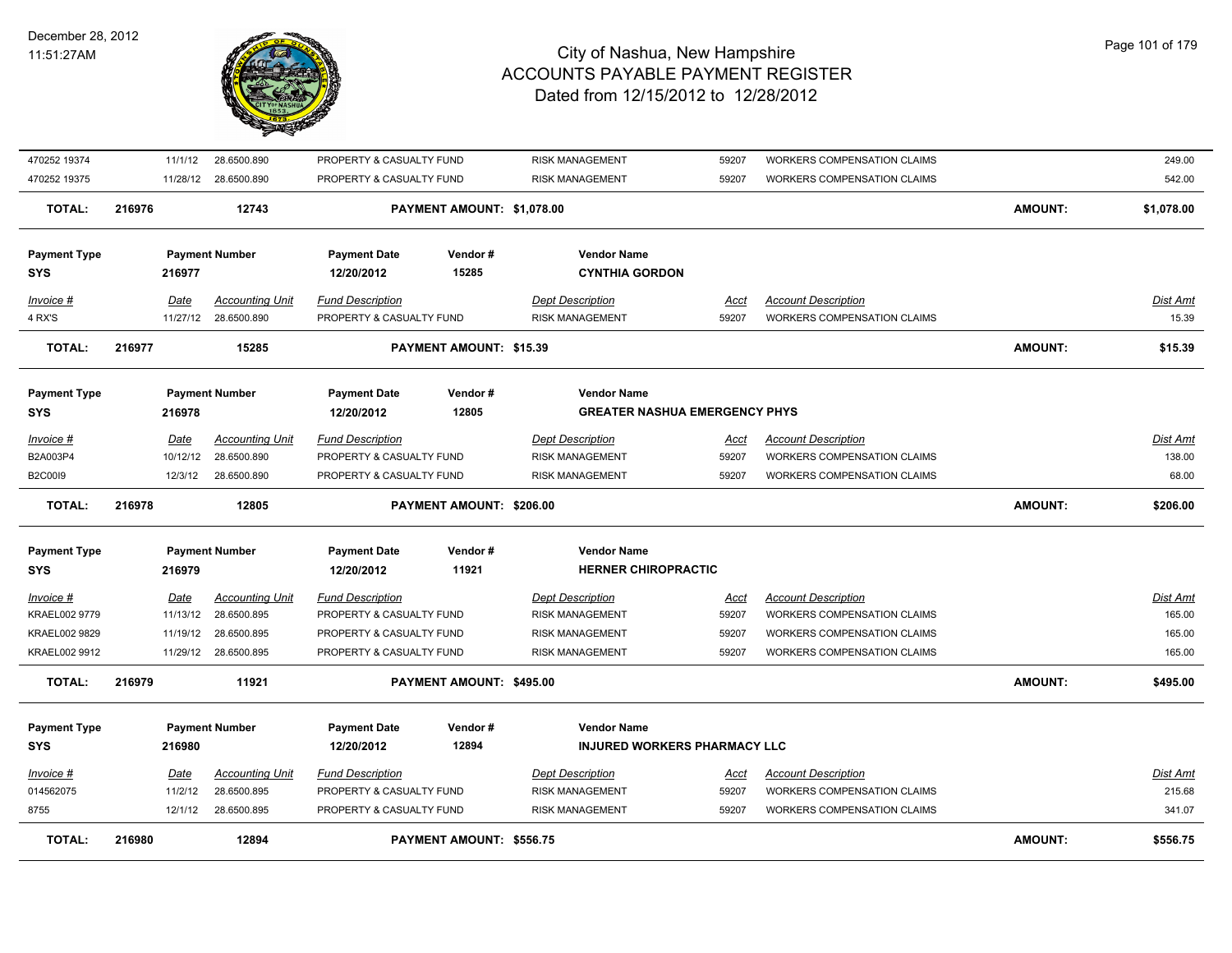

| <b>Payment Type</b>              |             | <b>Payment Number</b>  | <b>Payment Date</b>      | Vendor#                    | <b>Vendor Name</b>                        |             |                                    |                |                 |
|----------------------------------|-------------|------------------------|--------------------------|----------------------------|-------------------------------------------|-------------|------------------------------------|----------------|-----------------|
| <b>SYS</b>                       | 216981      |                        | 12/20/2012               | 13063                      | <b>MARVELL PLATE GLASS INC</b>            |             |                                    |                |                 |
| Invoice #                        | Date        | <b>Accounting Unit</b> | <b>Fund Description</b>  |                            | <b>Dept Description</b>                   | Acct        | <b>Account Description</b>         |                | Dist Amt        |
| 3927                             |             | 11/27/12 28.6500.890   | PROPERTY & CASUALTY FUND |                            | <b>RISK MANAGEMENT</b>                    | 59250       | PROPERTY CLAIMS                    |                | 206.34          |
| <b>TOTAL:</b>                    | 216981      | 13063                  |                          | PAYMENT AMOUNT: \$206.34   |                                           |             |                                    | <b>AMOUNT:</b> | \$206.34        |
| <b>Payment Type</b>              |             | <b>Payment Number</b>  | <b>Payment Date</b>      | Vendor#                    | <b>Vendor Name</b>                        |             |                                    |                |                 |
| <b>SYS</b>                       | 216982      |                        | 12/20/2012               | 10291                      | <b>METROPOLITAN PROPERTY &amp; CASUAL</b> |             |                                    |                |                 |
| Invoice #                        | Date        | <b>Accounting Unit</b> | <b>Fund Description</b>  |                            | <b>Dept Description</b>                   | Acct        | <b>Account Description</b>         |                | Dist Amt        |
| WFF17917 OSCAR<br><b>TAVAREZ</b> |             | 10/25/12 28.6500.890   | PROPERTY & CASUALTY FUND |                            | <b>RISK MANAGEMENT</b>                    | 59275       | <b>AUTOMOBILE CLAIMS</b>           |                | 2,075.78        |
| <b>TOTAL:</b>                    | 216982      | 10291                  |                          | PAYMENT AMOUNT: \$2,075.78 |                                           |             |                                    | <b>AMOUNT:</b> | \$2,075.78      |
| <b>Payment Type</b>              |             | <b>Payment Number</b>  | <b>Payment Date</b>      | Vendor#                    | <b>Vendor Name</b>                        |             |                                    |                |                 |
| <b>SYS</b>                       | 216983      |                        | 12/20/2012               | 13106                      | <b>MINUTEMAN TRUCKS INC</b>               |             |                                    |                |                 |
| $Invoice$ #                      | <b>Date</b> | <b>Accounting Unit</b> | <b>Fund Description</b>  |                            | <b>Dept Description</b>                   | <u>Acct</u> | <b>Account Description</b>         |                | Dist Amt        |
| 19302                            |             | 10/16/12 28.6500.895   | PROPERTY & CASUALTY FUND |                            | <b>RISK MANAGEMENT</b>                    | 59275       | <b>AUTOMOBILE CLAIMS</b>           |                | 2,584.36        |
| <b>TOTAL:</b>                    | 216983      | 13106                  |                          | PAYMENT AMOUNT: \$2,584.36 |                                           |             |                                    | <b>AMOUNT:</b> | \$2,584.36      |
| <b>Payment Type</b>              |             | <b>Payment Number</b>  | <b>Payment Date</b>      | Vendor#                    | <b>Vendor Name</b>                        |             |                                    |                |                 |
| <b>SYS</b>                       | 216984      |                        | 12/20/2012               | 13160                      | <b>NEB RADIOLOGY PC</b>                   |             |                                    |                |                 |
| Invoice #                        | <b>Date</b> | <b>Accounting Unit</b> | Fund Description         |                            | Dept Description                          | <u>Acct</u> | <b>Account Description</b>         |                | <u>Dist Amt</u> |
| NBA 223893 5 4                   | 11/1/12     | 28.6500.895            | PROPERTY & CASUALTY FUND |                            | <b>RISK MANAGEMENT</b>                    | 59207       | WORKERS COMPENSATION CLAIMS        |                | 742.00          |
| <b>TOTAL:</b>                    | 216984      | 13160                  |                          | PAYMENT AMOUNT: \$742.00   |                                           |             |                                    | <b>AMOUNT:</b> | \$742.00        |
| <b>Payment Type</b>              |             |                        |                          | Vendor#                    | <b>Vendor Name</b>                        |             |                                    |                |                 |
|                                  |             |                        | <b>Payment Date</b>      |                            |                                           |             |                                    |                |                 |
| <b>SYS</b>                       | 216985      | <b>Payment Number</b>  | 12/20/2012               | 13212                      | <b>OCCUPATIONAL HEALTH CTRS SOUTH</b>     |             |                                    |                |                 |
| $Invoice$ #                      | <b>Date</b> | <b>Accounting Unit</b> | <b>Fund Description</b>  |                            | <b>Dept Description</b>                   | <u>Acct</u> | <b>Account Description</b>         |                | Dist Amt        |
| I34-1255161266 19366             | 11/20/12    | 28.6500.895            | PROPERTY & CASUALTY FUND |                            | <b>RISK MANAGEMENT</b>                    | 59207       | <b>WORKERS COMPENSATION CLAIMS</b> |                | 248.59          |
| I34-1255161266 19367             | 11/20/12    | 28.6500.895            | PROPERTY & CASUALTY FUND |                            | <b>RISK MANAGEMENT</b>                    | 59207       | WORKERS COMPENSATION CLAIMS        |                | 427.95          |
| I34-1255161266 19368             | 12/2/12     | 28.6500.895            | PROPERTY & CASUALTY FUND |                            | <b>RISK MANAGEMENT</b>                    | 59207       | WORKERS COMPENSATION CLAIMS        |                | 157.29          |
| I34-1255177608                   | 12/3/12     | 28.6500.890            | PROPERTY & CASUALTY FUND |                            | <b>RISK MANAGEMENT</b>                    | 59207       | <b>WORKERS COMPENSATION CLAIMS</b> |                | 417.25          |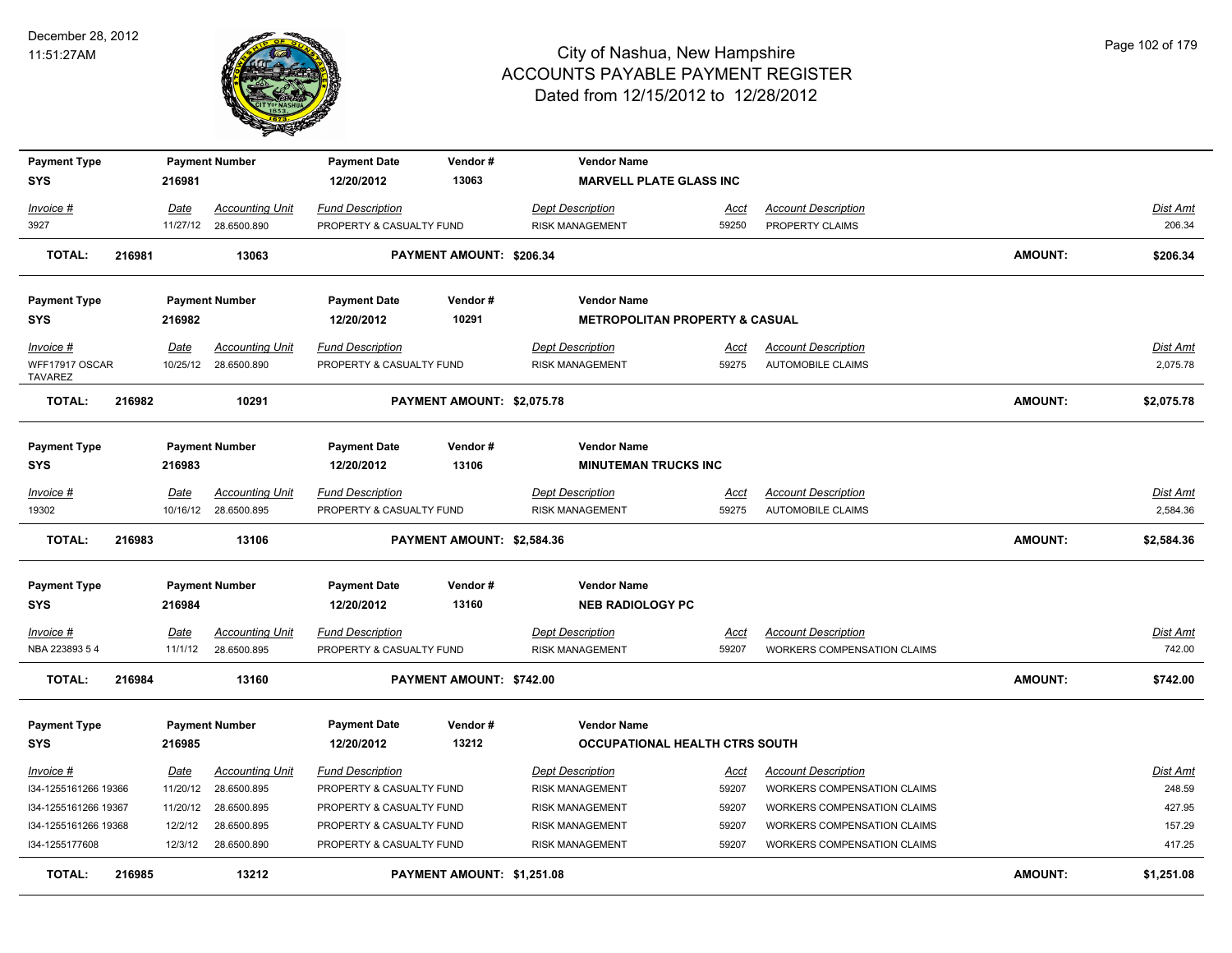

| <b>Payment Type</b>               |        |             | <b>Payment Number</b>                          | <b>Payment Date</b>                                 | Vendor#                    | <b>Vendor Name</b>                                 |                      |                                                                  |                |                    |
|-----------------------------------|--------|-------------|------------------------------------------------|-----------------------------------------------------|----------------------------|----------------------------------------------------|----------------------|------------------------------------------------------------------|----------------|--------------------|
| <b>SYS</b>                        |        | 216986      |                                                | 12/20/2012                                          | 14912                      | <b>ORTHOPEDIC PHYSICAL THERAPY</b>                 |                      |                                                                  |                |                    |
| Invoice #                         |        | Date        | <b>Accounting Unit</b>                         | <b>Fund Description</b>                             |                            | <b>Dept Description</b>                            | <u>Acct</u>          | <b>Account Description</b>                                       |                | Dist Amt           |
| KRAH000001 19384                  |        | 11/29/12    | 28.6500.895                                    | PROPERTY & CASUALTY FUND                            |                            | <b>RISK MANAGEMENT</b>                             | 59207                | <b>WORKERS COMPENSATION CLAIMS</b>                               |                | 185.00             |
| KRAH000001 19385                  |        | 11/26/12    | 28.6500.895                                    | PROPERTY & CASUALTY FUND                            |                            | <b>RISK MANAGEMENT</b>                             | 59207                | <b>WORKERS COMPENSATION CLAIMS</b>                               |                | 185.00             |
| KRAH000001 19386                  |        | 11/7/12     | 28.6500.895                                    | PROPERTY & CASUALTY FUND                            |                            | <b>RISK MANAGEMENT</b>                             | 59207                | <b>WORKERS COMPENSATION CLAIMS</b>                               |                | 185.00             |
| KRAH000001 19387                  |        |             | 11/19/12 28.6500.895                           | PROPERTY & CASUALTY FUND                            |                            | <b>RISK MANAGEMENT</b>                             | 59207                | WORKERS COMPENSATION CLAIMS                                      |                | 185.00             |
| KRAH000001 19388                  |        | 12/14/12    | 28.6500.895                                    | PROPERTY & CASUALTY FUND                            |                            | <b>RISK MANAGEMENT</b>                             | 59207                | WORKERS COMPENSATION CLAIMS                                      |                | 185.00             |
| KRAJ000001                        |        | 12/5/12     | 28.6500.895                                    | PROPERTY & CASUALTY FUND                            |                            | <b>RISK MANAGEMENT</b>                             | 59207                | WORKERS COMPENSATION CLAIMS                                      |                | 185.00             |
| <b>TOTAL:</b>                     | 216986 |             | 14912                                          |                                                     | PAYMENT AMOUNT: \$1,110.00 |                                                    |                      |                                                                  | <b>AMOUNT:</b> | \$1,110.00         |
| <b>Payment Type</b>               |        |             | <b>Payment Number</b>                          | <b>Payment Date</b>                                 | Vendor#                    | <b>Vendor Name</b>                                 |                      |                                                                  |                |                    |
| <b>SYS</b>                        |        | 216987      |                                                | 12/20/2012                                          | 13246                      | <b>PAIN SOLUTIONS PLLC</b>                         |                      |                                                                  |                |                    |
| Invoice #                         |        | Date        | <b>Accounting Unit</b>                         | <b>Fund Description</b>                             |                            | <b>Dept Description</b>                            | Acct                 | <b>Account Description</b>                                       |                | Dist Amt           |
| 030033                            |        |             | 11/27/12 28.6500.895                           | PROPERTY & CASUALTY FUND                            |                            | <b>RISK MANAGEMENT</b>                             | 59207                | <b>WORKERS COMPENSATION CLAIMS</b>                               |                | 200.00             |
| <b>TOTAL:</b>                     | 216987 |             | 13246                                          |                                                     | PAYMENT AMOUNT: \$200.00   |                                                    |                      |                                                                  | <b>AMOUNT:</b> | \$200.00           |
| <b>Payment Type</b>               |        |             | <b>Payment Number</b>                          | <b>Payment Date</b>                                 | Vendor#                    | <b>Vendor Name</b>                                 |                      |                                                                  |                |                    |
| <b>SYS</b>                        |        | 216988      |                                                | 12/20/2012                                          | 13296                      | PERFORMANCE REHAB INC                              |                      |                                                                  |                |                    |
| Invoice #                         |        | Date        | <b>Accounting Unit</b>                         | <b>Fund Description</b>                             |                            | <b>Dept Description</b>                            | Acct                 | <b>Account Description</b>                                       |                | Dist Amt           |
| 1386Z12669                        |        | 11/26/12    | 28.6500.890                                    | PROPERTY & CASUALTY FUND                            |                            | <b>RISK MANAGEMENT</b>                             | 59207                | WORKERS COMPENSATION CLAIMS                                      |                | 200.00             |
| 1459Z12669                        |        | 11/28/12    | 28.6500.890                                    | PROPERTY & CASUALTY FUND                            |                            | <b>RISK MANAGEMENT</b>                             | 59207                | WORKERS COMPENSATION CLAIMS                                      |                | 200.00             |
| 1591Z12669                        |        | 12/4/12     | 28.6500.890                                    | PROPERTY & CASUALTY FUND                            |                            | <b>RISK MANAGEMENT</b>                             | 59207                | <b>WORKERS COMPENSATION CLAIMS</b>                               |                | 200.00             |
| <b>TOTAL:</b>                     | 216988 |             | 13296                                          |                                                     | PAYMENT AMOUNT: \$600.00   |                                                    |                      |                                                                  | AMOUNT:        | \$600.00           |
| <b>Payment Type</b><br><b>SYS</b> |        | 216989      | <b>Payment Number</b>                          | <b>Payment Date</b><br>12/20/2012                   | Vendor#<br>13582           | <b>Vendor Name</b><br><b>SJ PHYSICIAN SERVICES</b> |                      |                                                                  |                |                    |
|                                   |        |             |                                                |                                                     |                            |                                                    |                      |                                                                  |                |                    |
| <u>Invoice #</u><br>002325456N    |        | <b>Date</b> | <b>Accounting Unit</b><br>10/31/12 28.6500.890 | <b>Fund Description</b><br>PROPERTY & CASUALTY FUND |                            | <b>Dept Description</b><br><b>RISK MANAGEMENT</b>  | <u>Acct</u><br>59207 | <b>Account Description</b><br><b>WORKERS COMPENSATION CLAIMS</b> |                | Dist Amt<br>120.00 |
|                                   |        |             |                                                |                                                     |                            |                                                    |                      |                                                                  |                |                    |
| <b>TOTAL:</b>                     | 216989 |             | 13582                                          |                                                     | PAYMENT AMOUNT: \$120.00   |                                                    |                      |                                                                  | AMOUNT:        | \$120.00           |
| <b>Payment Type</b>               |        |             | <b>Payment Number</b>                          | <b>Payment Date</b>                                 | Vendor#                    | <b>Vendor Name</b>                                 |                      |                                                                  |                |                    |
| <b>SYS</b>                        |        | 216990      |                                                | 12/20/2012                                          | 13597                      | SO NH REGIONAL MEDICAL CENTER                      |                      |                                                                  |                |                    |
| Invoice #                         |        | Date        | <b>Accounting Unit</b>                         | <b>Fund Description</b>                             |                            | <b>Dept Description</b>                            | Acct                 | <b>Account Description</b>                                       |                | Dist Amt           |
| SRN2501913                        |        | 9/25/12     | 28.6500.895                                    | PROPERTY & CASUALTY FUND                            |                            | <b>RISK MANAGEMENT</b>                             | 59207                | <b>WORKERS COMPENSATION CLAIMS</b>                               |                | 332.58             |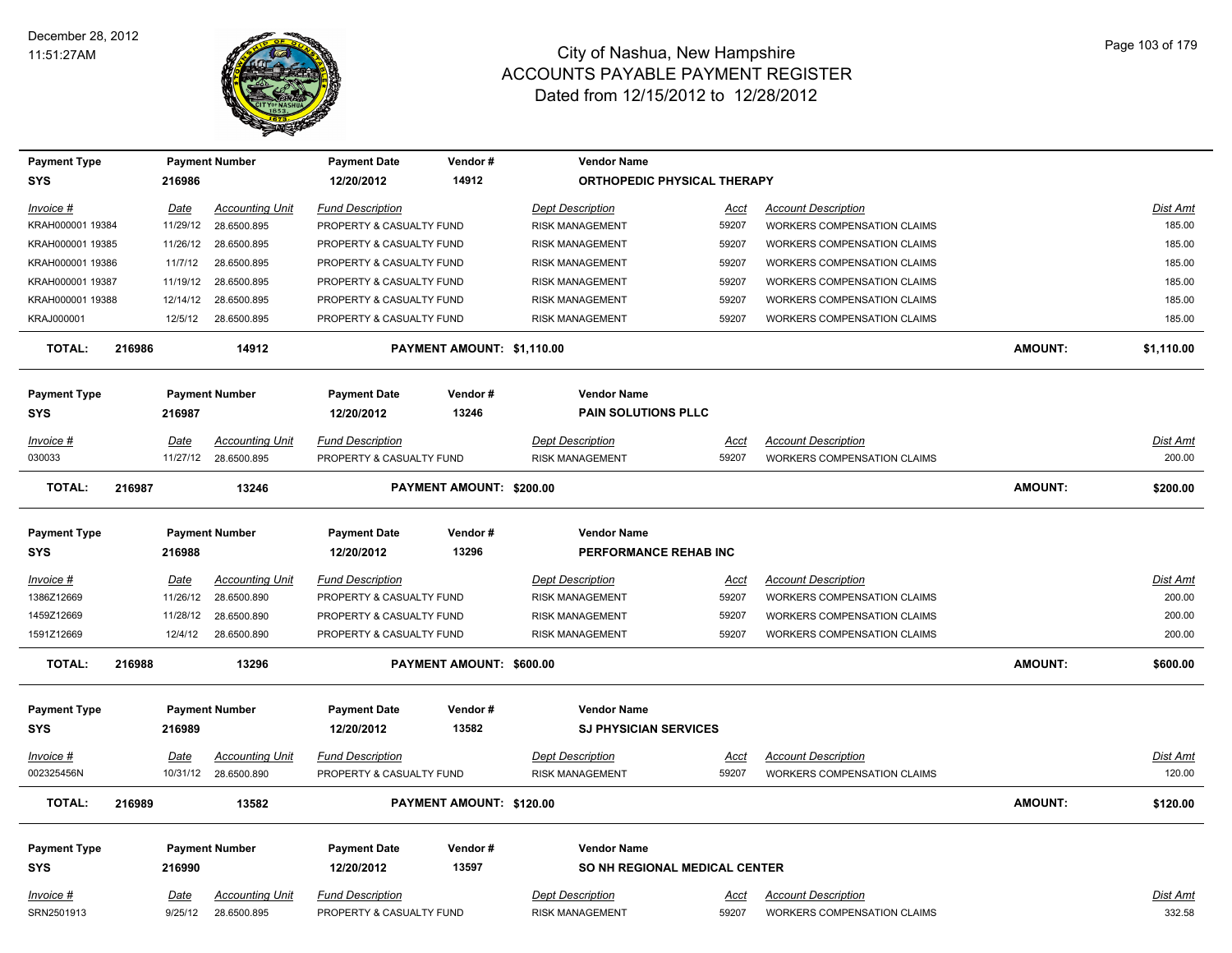

| TOTAL:                              | 216994 |                         | 15733                                          |                                                     | PAYMENT AMOUNT: \$4,020.51 |                                                        |                      |                                                                  | <b>AMOUNT:</b>                         | \$4,020.51                  |
|-------------------------------------|--------|-------------------------|------------------------------------------------|-----------------------------------------------------|----------------------------|--------------------------------------------------------|----------------------|------------------------------------------------------------------|----------------------------------------|-----------------------------|
| Invoice #<br><b>JANUARY PREMIUM</b> |        | Date                    | <b>Accounting Unit</b><br>12/24/12 91.1.992322 | <b>Fund Description</b><br><b>GENERAL FUND</b>      |                            | <b>Dept Description</b><br><b>SCHOOL</b>               | Acct<br>52300        | <b>Account Description</b><br><b>BENEFITS</b>                    |                                        | <u>Dist Amt</u><br>4,020.51 |
| <b>Payment Type</b><br><b>SYS</b>   |        | 216994                  | <b>Payment Number</b>                          | <b>Payment Date</b><br>12/26/2012                   | Vendor#<br>15733           | <b>Vendor Name</b><br><b>PRINCIPAL FINANCIAL GROUP</b> |                      |                                                                  |                                        |                             |
| <b>TOTAL:</b>                       | 216993 |                         | 13666                                          |                                                     | PAYMENT AMOUNT: \$816.74   |                                                        |                      |                                                                  | <b>AMOUNT:</b>                         | \$816.74                    |
| 38117551                            |        | 12/2/12                 | 28.6500.895                                    | PROPERTY & CASUALTY FUND                            |                            | <b>RISK MANAGEMENT</b>                                 | 59207                | <b>WORKERS COMPENSATION CLAIMS</b>                               |                                        | 750.42                      |
| <u>Invoice #</u><br>38115873        |        | <u>Date</u><br>11/28/12 | <b>Accounting Unit</b><br>28.6500.895          | <b>Fund Description</b><br>PROPERTY & CASUALTY FUND |                            | <b>Dept Description</b><br><b>RISK MANAGEMENT</b>      | <u>Acct</u><br>59207 | <b>Account Description</b><br><b>WORKERS COMPENSATION CLAIMS</b> |                                        | Dist Amt<br>66.32           |
| <b>SYS</b>                          |        | 216993                  |                                                | 12/20/2012                                          | 13666                      | <b>STONERIVER PHARMACY SOLUTIONS</b>                   |                      |                                                                  |                                        |                             |
| <b>Payment Type</b>                 |        |                         | <b>Payment Number</b>                          | <b>Payment Date</b>                                 | Vendor#                    | <b>Vendor Name</b>                                     |                      |                                                                  |                                        |                             |
| <b>TOTAL:</b>                       | 216992 |                         | 13635                                          |                                                     | PAYMENT AMOUNT: \$6,174.25 |                                                        |                      |                                                                  | <b>AMOUNT:</b>                         | \$6,174.25                  |
| 12311-00385                         |        | 12/5/12                 | 28.6500.895                                    | PROPERTY & CASUALTY FUND                            |                            | <b>RISK MANAGEMENT</b>                                 | 59207                | <b>WORKERS COMPENSATION CLAIMS</b>                               |                                        | 2,609.50                    |
| 12307-00226                         |        | 12/5/12                 | 28.6500.890                                    | PROPERTY & CASUALTY FUND                            |                            | <b>RISK MANAGEMENT</b>                                 | 59207                | <b>WORKERS COMPENSATION CLAIMS</b>                               |                                        | 2,783.50                    |
| Invoice #<br>12271-00099            |        | Date<br>11/23/12        | <b>Accounting Unit</b><br>28.6500.890          | <b>Fund Description</b><br>PROPERTY & CASUALTY FUND |                            | <b>Dept Description</b><br><b>RISK MANAGEMENT</b>      | Acct<br>59207        | <b>Account Description</b><br><b>WORKERS COMPENSATION CLAIMS</b> |                                        | Dist Amt<br>781.25          |
| <b>Payment Type</b><br>SYS          |        | 216992                  | <b>Payment Number</b>                          | <b>Payment Date</b><br>12/20/2012                   | Vendor#<br>13635           | <b>Vendor Name</b><br><b>ST JOSEPHS HOSPITAL</b>       |                      |                                                                  |                                        |                             |
| <b>TOTAL:</b>                       | 216991 |                         | 13635                                          |                                                     | PAYMENT AMOUNT: \$455.00   |                                                        |                      |                                                                  | <b>AMOUNT:</b>                         | \$455.00                    |
| 29502                               |        | 12/5/12                 | 28.6500.890                                    | PROPERTY & CASUALTY FUND                            |                            | <b>RISK MANAGEMENT</b>                                 | 59225                | <b>GENERAL LIABILITY CLAIMS</b>                                  |                                        | 270.00                      |
| 29378                               |        | 11/16/12                | 28.6500.890                                    | PROPERTY & CASUALTY FUND                            |                            | <b>RISK MANAGEMENT</b>                                 | 59207                | WORKERS COMPENSATION CLAIMS                                      |                                        | 185.00                      |
| Invoice #                           |        | Date                    | <b>Accounting Unit</b>                         | <b>Fund Description</b>                             |                            | <b>Dept Description</b>                                | Acct                 | <b>Account Description</b>                                       |                                        | Dist Amt                    |
| <b>Payment Type</b><br><b>SYS</b>   |        | 216991                  | <b>Payment Number</b>                          | <b>Payment Date</b><br>12/20/2012                   | Vendor#<br>13635           | <b>ST JOSEPHS HOSPITAL</b>                             |                      | Payee Name                                                       | <b>ST JOSEPH BUSINESS &amp; HEALTH</b> |                             |
|                                     |        |                         |                                                |                                                     |                            | <b>Vendor Name</b>                                     |                      |                                                                  |                                        |                             |
| <b>TOTAL:</b>                       | 216990 |                         | 13597                                          |                                                     | PAYMENT AMOUNT: \$2,901.35 |                                                        |                      |                                                                  | <b>AMOUNT:</b>                         | \$2,901.35                  |
| SRN2590649                          |        |                         | 11/24/12 28.6500.890                           | PROPERTY & CASUALTY FUND                            |                            | <b>RISK MANAGEMENT</b>                                 | 59225                | <b>GENERAL LIABILITY CLAIMS</b>                                  |                                        | 515.82                      |
| SRN2590633                          |        | 11/24/12                | 28.6500.890                                    | PROPERTY & CASUALTY FUND                            |                            | <b>RISK MANAGEMENT</b>                                 | 59225                | <b>GENERAL LIABILITY CLAIMS</b>                                  |                                        | 812.56                      |
| SRN2557872                          |        | 11/8/12                 | 28.6500.890                                    | PROPERTY & CASUALTY FUND                            |                            | <b>RISK MANAGEMENT</b>                                 | 59207                | WORKERS COMPENSATION CLAIMS                                      |                                        | 994.90                      |
| SRN2557772                          |        | 11/8/12                 | 28.6500.890                                    | PROPERTY & CASUALTY FUND                            |                            | <b>RISK MANAGEMENT</b>                                 | 59207                | WORKERS COMPENSATION CLAIMS                                      |                                        | 245.49                      |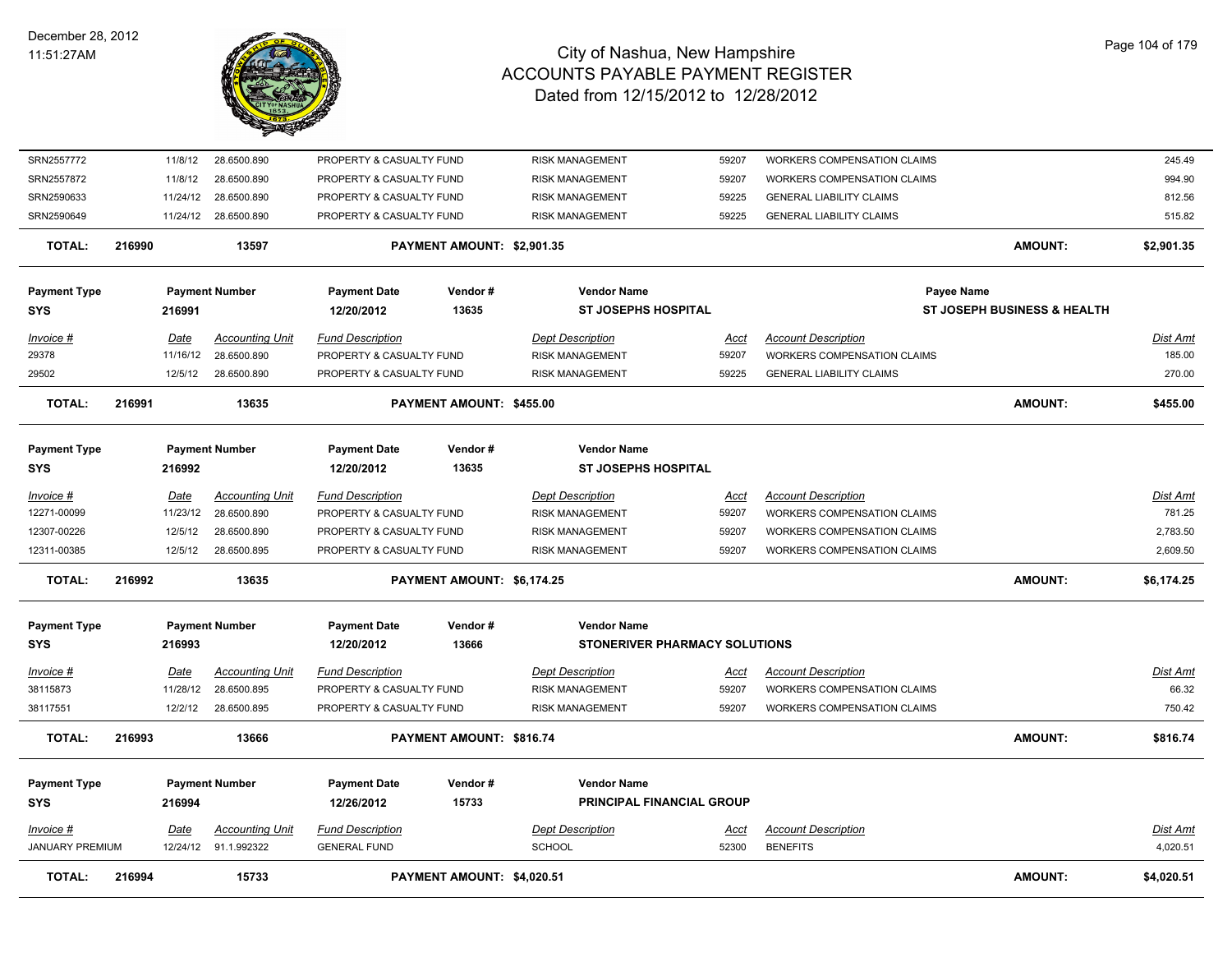

| <b>Payment Type</b>               |             | <b>Payment Number</b>                        | <b>Payment Date</b>                            | Vendor#                  | <b>Vendor Name</b>                                    |                      |                                                              |                |                   |
|-----------------------------------|-------------|----------------------------------------------|------------------------------------------------|--------------------------|-------------------------------------------------------|----------------------|--------------------------------------------------------------|----------------|-------------------|
| <b>SYS</b>                        | 216995      |                                              | 12/26/2012                                     | 13303                    | <b>PETTY CASH</b>                                     |                      |                                                              |                |                   |
| Invoice #                         | Date        | <b>Accounting Unit</b>                       | <b>Fund Description</b>                        |                          | <b>Dept Description</b>                               | Acct                 | <b>Account Description</b>                                   |                | Dist Amt          |
| PETTY CASH 12/21/12               | 12/21/12    | <b>BS1000</b>                                | <b>GENERAL FUND</b>                            |                          | <b>GENERAL FUND</b>                                   | 10400                | PETTY CASH                                                   |                | 784.10            |
| <b>TOTAL:</b><br>216995           |             | 13303                                        |                                                | PAYMENT AMOUNT: \$784.10 |                                                       |                      |                                                              | <b>AMOUNT:</b> | \$784.10          |
| <b>Payment Type</b>               |             | <b>Payment Number</b>                        | <b>Payment Date</b>                            | Vendor#                  | <b>Vendor Name</b>                                    |                      |                                                              |                |                   |
| <b>SYS</b>                        | 216996      |                                              | 12/27/2012                                     | 13764                    | <b>TREASURER STATE OF NH</b>                          |                      |                                                              |                |                   |
| $Invoice$ #                       | Date        | <b>Accounting Unit</b>                       | <b>Fund Description</b>                        |                          | <b>Dept Description</b>                               | <u>Acct</u>          | <b>Account Description</b>                                   |                | <b>Dist Amt</b>   |
| DUPONT TIMOTHY GAS<br><b>FIT</b>  | 12/19/12    | 53.1.730                                     | <b>GENERAL FUND</b>                            |                          | <b>BUILDING INSPECTION</b>                            | 55421                | TRAINING & CERTIFICATIONS                                    |                | 200.00            |
| <b>TOTAL:</b><br>216996           |             | 13764                                        |                                                | PAYMENT AMOUNT: \$200.00 |                                                       |                      |                                                              | <b>AMOUNT:</b> | \$200.00          |
| <b>Payment Type</b>               |             | <b>Payment Number</b>                        | <b>Payment Date</b>                            | Vendor#                  | <b>Vendor Name</b>                                    |                      |                                                              |                |                   |
| <b>SYS</b>                        | 216997      |                                              | 12/27/2012                                     | 14630                    | <b>ADAM ANDERSON</b>                                  |                      |                                                              |                |                   |
| $Invoice$ #                       | <u>Date</u> | <b>Accounting Unit</b>                       | <b>Fund Description</b>                        |                          | <b>Dept Description</b>                               | <b>Acct</b>          | <b>Account Description</b>                                   |                | Dist Amt          |
| CLOTHINGREIMB 12/20/12            | 12/18/12    | 50.1.500                                     | <b>GENERAL FUND</b>                            |                          | POLICE                                                | 61107                | <b>CLOTHING &amp; UNIFORMS</b>                               |                | 30.00             |
| <b>TOTAL:</b><br>216997           |             | 14630                                        |                                                | PAYMENT AMOUNT: \$30.00  |                                                       |                      |                                                              | <b>AMOUNT:</b> | \$30.00           |
| <b>Payment Type</b>               |             | <b>Payment Number</b>                        | <b>Payment Date</b>                            | Vendor#                  | <b>Vendor Name</b>                                    |                      |                                                              |                |                   |
| <b>SYS</b>                        | 216998      |                                              | 12/27/2012                                     | 11404                    | <b>TIMOTHY DUPONT</b>                                 |                      |                                                              |                |                   |
| $Invoice$ #<br>NH GAS FIT. REIMB  | <u>Date</u> |                                              |                                                |                          |                                                       |                      |                                                              |                |                   |
|                                   |             | <b>Accounting Unit</b><br>12/19/12  53.1.730 | <b>Fund Description</b><br><b>GENERAL FUND</b> |                          | <b>Dept Description</b><br><b>BUILDING INSPECTION</b> | <u>Acct</u><br>55421 | <b>Account Description</b><br>TRAINING & CERTIFICATIONS      |                | Dist Amt<br>55.00 |
| <b>TOTAL:</b><br>216998           |             | 11404                                        |                                                | PAYMENT AMOUNT: \$55.00  |                                                       |                      |                                                              | <b>AMOUNT:</b> | \$55.00           |
| <b>Payment Type</b><br><b>SYS</b> | 216999      | <b>Payment Number</b>                        | <b>Payment Date</b><br>12/27/2012              | Vendor#<br>11543         | <b>Vendor Name</b><br><b>ROBERT GENDRON</b>           |                      |                                                              |                |                   |
| $Invoice$ #<br>REIMB-SHOE         | Date        | <b>Accounting Unit</b><br>12/23/12 61.1.670  | <b>Fund Description</b><br><b>GENERAL FUND</b> |                          | <b>Dept Description</b><br><b>STREETS</b>             | <u>Acct</u><br>61107 | <b>Account Description</b><br><b>CLOTHING &amp; UNIFORMS</b> |                | Dist Amt<br>97.99 |
| <b>TOTAL:</b><br>216999           |             | 11543                                        |                                                | PAYMENT AMOUNT: \$97.99  |                                                       |                      |                                                              | <b>AMOUNT:</b> | \$97.99           |
| <b>Payment Type</b><br><b>SYS</b> | 217000      | <b>Payment Number</b>                        | <b>Payment Date</b><br>12/27/2012              | Vendor#<br>14353         | <b>Vendor Name</b><br><b>WILLIAM KEATING</b>          |                      |                                                              |                |                   |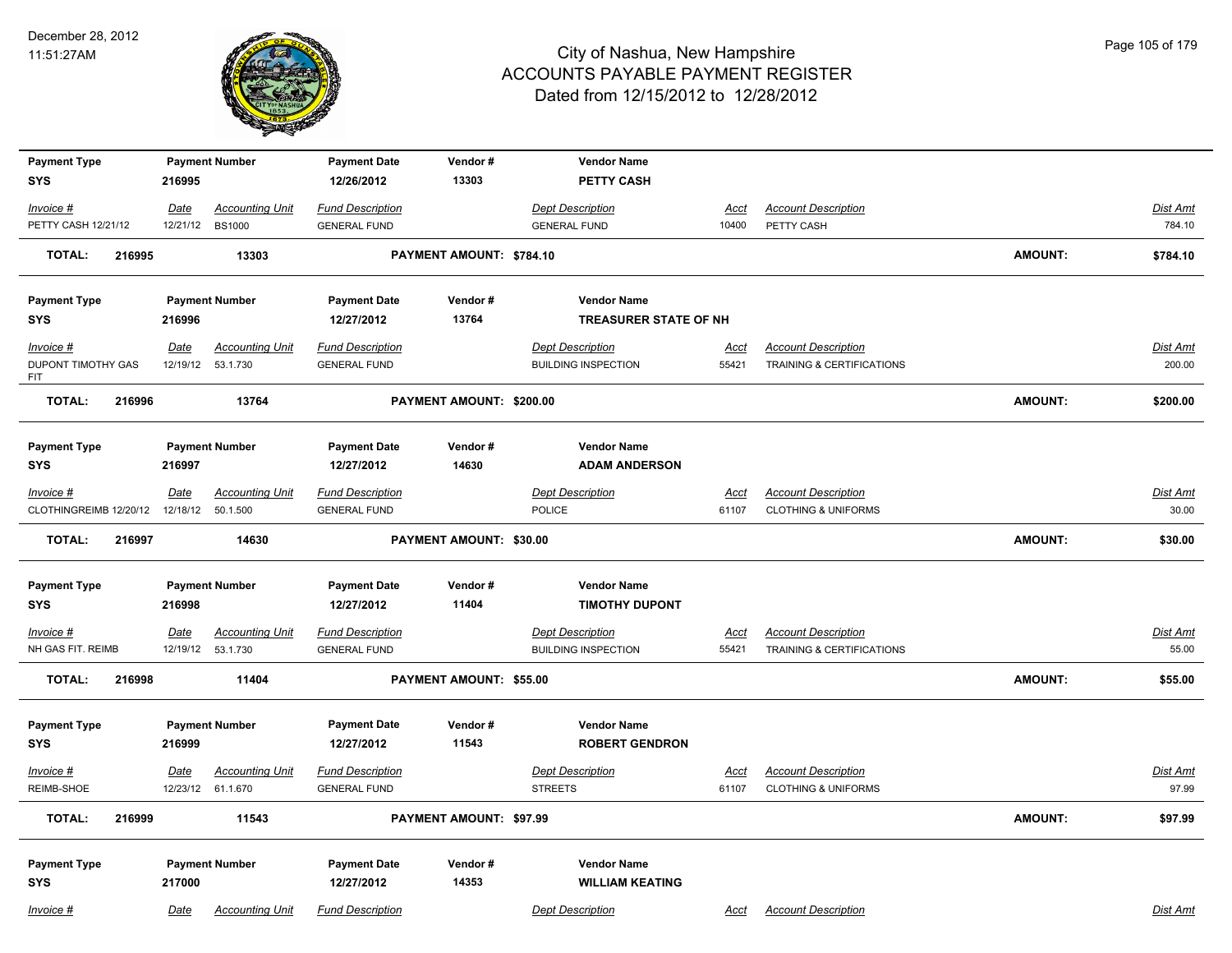#### December 28, 2012 11:51:27AM



| 11/26-12/7/12 MILEAGE             | 12/18/12 60.1.665                 |                        | <b>GENERAL FUND</b>                                         |                                | <b>PUBLIC</b><br>WORKS-ADMIN/ENGINEERING                    | 55307                | MILEAGE REIMBURSEMENTS                                       |                                  | 76.45                    |
|-----------------------------------|-----------------------------------|------------------------|-------------------------------------------------------------|--------------------------------|-------------------------------------------------------------|----------------------|--------------------------------------------------------------|----------------------------------|--------------------------|
| <b>TOTAL:</b><br>217000           |                                   | 14353                  |                                                             | <b>PAYMENT AMOUNT: \$76.45</b> |                                                             |                      |                                                              | <b>AMOUNT:</b>                   | \$76.45                  |
| <b>Payment Type</b><br><b>SYS</b> | <b>Payment Number</b><br>217001   |                        | <b>Payment Date</b><br>12/27/2012                           | Vendor#<br>14477               | <b>Vendor Name</b><br><b>JOSEPH MOLINARI</b>                |                      |                                                              |                                  |                          |
| Invoice #                         | <u>Date</u>                       | <b>Accounting Unit</b> | <b>Fund Description</b>                                     |                                | <b>Dept Description</b>                                     | Acct                 | <b>Account Description</b>                                   |                                  | <u>Dist Amt</u>          |
| <b>GOLDS GYM REIMB</b>            | 12/17/12                          | 50.1.500               | <b>GENERAL FUND</b>                                         |                                | <b>POLICE</b>                                               | 52809                | <b>WELLNESS PROGRAM</b>                                      |                                  | 250.00                   |
| <b>TOTAL:</b><br>217001           |                                   | 14477                  |                                                             | PAYMENT AMOUNT: \$250.00       |                                                             |                      |                                                              | <b>AMOUNT:</b>                   | \$250.00                 |
| <b>Payment Type</b><br><b>SYS</b> | <b>Payment Number</b><br>217002   |                        | <b>Payment Date</b><br>12/27/2012                           | Vendor#<br>14482               | <b>Vendor Name</b><br><b>TODD MORIARTY</b>                  |                      |                                                              |                                  |                          |
| $Invoice$ #<br>M & N SPORTS REIMB | <b>Date</b><br>12/18/12  50.1.500 | <b>Accounting Unit</b> | <b>Fund Description</b><br><b>GENERAL FUND</b>              |                                | <b>Dept Description</b><br>POLICE                           | <u>Acct</u><br>61107 | <b>Account Description</b><br><b>CLOTHING &amp; UNIFORMS</b> |                                  | <u>Dist Amt</u><br>25.00 |
| <b>TOTAL:</b><br>217002           |                                   | 14482                  |                                                             | PAYMENT AMOUNT: \$25.00        |                                                             |                      |                                                              | <b>AMOUNT:</b>                   | \$25.00                  |
| <b>Payment Type</b><br><b>SYS</b> | <b>Payment Number</b><br>217003   |                        | <b>Payment Date</b><br>12/27/2012                           | Vendor#<br>14484               | <b>Vendor Name</b><br><b>RICHARD MOSSCROP</b>               |                      |                                                              |                                  |                          |
| Invoice #                         | Date                              | <b>Accounting Unit</b> | <b>Fund Description</b>                                     |                                | <b>Dept Description</b>                                     | Acct                 | <b>Account Description</b>                                   |                                  | <u>Dist Amt</u>          |
| <b>GOLDS GYM REIMB</b>            | 12/17/12  50.1.500                |                        | <b>GENERAL FUND</b>                                         |                                | POLICE                                                      | 52809                | <b>WELLNESS PROGRAM</b>                                      |                                  | 200.00                   |
| <b>TOTAL:</b><br>217003           |                                   | 14484                  |                                                             | PAYMENT AMOUNT: \$200.00       |                                                             |                      |                                                              | <b>AMOUNT:</b>                   | \$200.00                 |
| <b>Payment Type</b><br><b>SYS</b> | <b>Payment Number</b><br>217004   |                        | <b>Payment Date</b><br>12/27/2012                           | Vendor#<br>11212               | <b>Vendor Name</b><br><b>JILL STANSFIELD</b>                |                      |                                                              |                                  |                          |
| Invoice #                         | <u>Date</u>                       | <u>Accounting Unit</u> | <b>Fund Description</b>                                     |                                | <b>Dept Description</b>                                     | <u>Acct</u>          | <b>Account Description</b>                                   |                                  | <u>Dist Amt</u>          |
| 02356I 12/27/2012 DCAP            | 12/26/12 BS1000                   |                        | <b>GENERAL FUND</b>                                         |                                | <b>GENERAL FUND</b>                                         | 21460                | 125 DEPENDENT CARE                                           |                                  | 96.15                    |
| <b>TOTAL:</b><br>217004           |                                   | 11212                  |                                                             | PAYMENT AMOUNT: \$96.15        |                                                             |                      |                                                              | <b>AMOUNT:</b>                   | \$96.15                  |
| <b>Payment Type</b><br><b>SYS</b> | <b>Payment Number</b><br>217005   |                        | <b>Payment Date</b><br>12/27/2012                           | Vendor#<br>13840               | <b>Vendor Name</b><br><b>KERRAN VIGROUX</b>                 |                      |                                                              |                                  |                          |
| Invoice #<br>MILEAGE 12/17/2012   | <u>Date</u><br>12/17/12 71.3068   | <b>Accounting Unit</b> | <b>Fund Description</b><br><b>COMMUNITY SERVICES GRANTS</b> |                                | <b>Dept Description</b><br><b>COMMUNITY SERVICES GRANTS</b> | <u>Acct</u><br>55300 | <b>Account Description</b><br><b>TRAVEL</b>                  | <b>Activity</b><br>71.1099.12.02 | <u>Dist Amt</u><br>37.19 |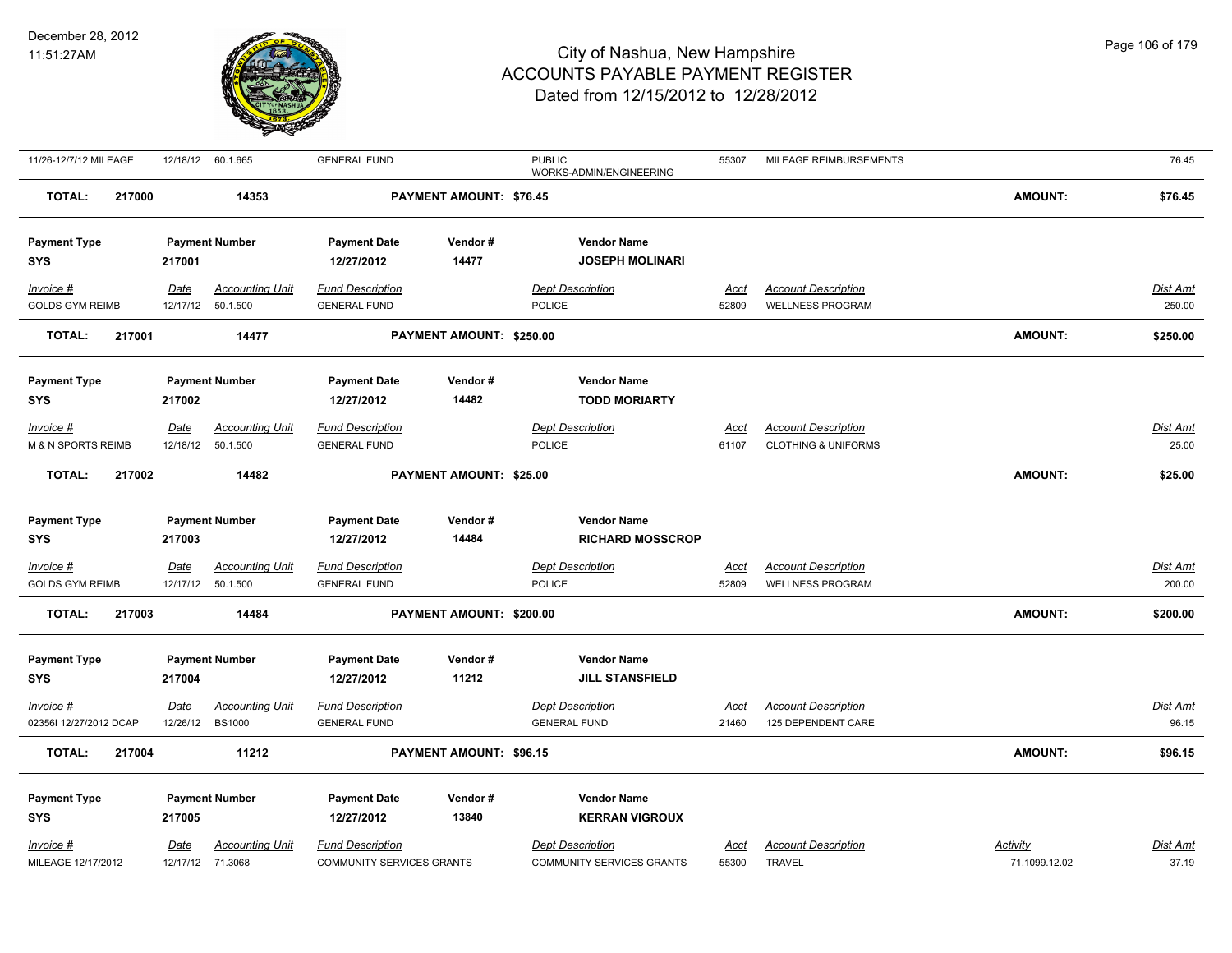

| <b>TOTAL:</b>                     | 217005 |                  | 13840                                 |                                                   | PAYMENT AMOUNT: \$37.19  |                                                       |               |                                                       | <b>AMOUNT:</b>  | \$37.19            |
|-----------------------------------|--------|------------------|---------------------------------------|---------------------------------------------------|--------------------------|-------------------------------------------------------|---------------|-------------------------------------------------------|-----------------|--------------------|
| <b>Payment Type</b><br><b>SYS</b> |        | 217006           | <b>Payment Number</b>                 | <b>Payment Date</b><br>12/27/2012                 | Vendor#<br>11795         | <b>Vendor Name</b><br><b>HEATHER WEST</b>             |               |                                                       |                 |                    |
| Invoice #<br>EXPRPT 12/18/2012    |        | Date<br>12/18/12 | <b>Accounting Unit</b><br>50.1.500    | <b>Fund Description</b><br><b>GENERAL FUND</b>    |                          | <b>Dept Description</b><br>POLICE                     | Acct<br>52809 | <b>Account Description</b><br><b>WELLNESS PROGRAM</b> |                 | Dist Amt<br>200.00 |
| <b>TOTAL:</b>                     | 217006 |                  | 11795                                 |                                                   | PAYMENT AMOUNT: \$200.00 |                                                       |               |                                                       | <b>AMOUNT:</b>  | \$200.00           |
| <b>Payment Type</b><br><b>SYS</b> |        | 217007           | <b>Payment Number</b>                 | <b>Void Date</b><br>12/27/2012                    | Vendor#<br>14702         | <b>Vendor Name</b><br><b>CALLOWAY HOUSE INC</b>       |               |                                                       |                 |                    |
| Invoice #<br>5737030250DEC13      |        | Date<br>12/6/12  | <b>Accounting Unit</b><br>69.6200.670 | <b>Fund Description</b><br><b>WASTEWATER FUND</b> |                          | <b>Dept Description</b><br><b>WASTEWATER</b>          | Acct<br>54114 | <b>Account Description</b><br><b>HEATING GAS</b>      |                 | Dist Amt<br>57.92  |
| <b>TOTAL:</b>                     | 217007 |                  | 14072                                 |                                                   | PAYMENT AMOUNT: \$57.92  |                                                       |               |                                                       | <b>AMOUNT:</b>  | \$57.92            |
| <b>Payment Type</b><br><b>SYS</b> |        | 217008           | <b>Payment Number</b>                 | <b>Payment Date</b><br>12/27/2012                 | Vendor#<br>11198         | <b>Vendor Name</b><br><b>DIRECTV INC</b>              |               |                                                       |                 |                    |
| Invoice #                         |        | <b>Date</b>      | <b>Accounting Unit</b>                | <b>Fund Description</b>                           |                          | <b>Dept Description</b>                               | <u>Acct</u>   | <b>Account Description</b>                            |                 | <b>Dist Amt</b>    |
| 19327589482                       |        | 12/11/12         | 50.1.500                              | <b>GENERAL FUND</b>                               |                          | POLICE                                                | 54849         | <b>TELEPHONE LEASE</b>                                |                 | 11.00              |
| <b>TOTAL:</b>                     | 217008 |                  | 11198                                 |                                                   | PAYMENT AMOUNT: \$11.00  |                                                       |               |                                                       | <b>AMOUNT:</b>  | \$11.00            |
| <b>Payment Type</b><br><b>SYS</b> |        | 217009           | <b>Payment Number</b>                 | <b>Payment Date</b><br>12/27/2012                 | Vendor#<br>14216         | <b>Vendor Name</b><br><b>FAIRPOINT COMMUNICATIONS</b> |               |                                                       |                 |                    |
| Invoice #                         |        | <u>Date</u>      | <b>Accounting Unit</b>                | <b>Fund Description</b>                           |                          | <b>Dept Description</b>                               | <u>Acct</u>   | <b>Account Description</b>                            | <b>Activity</b> | Dist Amt           |
| 603 880 0100 363-DEC13            |        | 12/6/12          | 86.3120                               | <b>TRANSIT GRANTS</b>                             |                          | <b>TRANSPORTATION</b>                                 | 55109         | TELEPHONE-VOICE                                       | 86.800.13.10.10 | 172.65             |
| <b>TOTAL:</b>                     | 217009 |                  | 14216                                 |                                                   | PAYMENT AMOUNT: \$172.65 |                                                       |               |                                                       | <b>AMOUNT:</b>  | \$172.65           |
| <b>Payment Type</b><br><b>SYS</b> |        | 217010           | <b>Payment Number</b>                 | <b>Payment Date</b><br>12/27/2012                 | Vendor#<br>10853         | <b>Vendor Name</b><br><b>GRAINGER</b>                 |               |                                                       |                 |                    |
| Invoice #                         |        | Date             | <b>Accounting Unit</b>                | <b>Fund Description</b>                           |                          | <b>Dept Description</b>                               | Acct          | <b>Account Description</b>                            |                 | Dist Amt           |
| 9012778586                        |        | 12/5/12          | 61.1.670                              | <b>GENERAL FUND</b>                               |                          | <b>STREETS</b>                                        | 61299         | MISCELLANEOUS SUPPLIES                                |                 | 196.38             |
| 9013354197                        |        |                  | 12/6/12 79.1.720                      | <b>GENERAL FUND</b>                               |                          | <b>LIBRARY</b>                                        | 54243         | <b>HVAC MAINTENANCE</b>                               |                 | 203.16             |
| 9020275302                        |        |                  | 12/13/12 61.1.670                     | <b>GENERAL FUND</b>                               |                          | <b>STREETS</b>                                        | 61299         | MISCELLANEOUS SUPPLIES                                |                 | 92.70              |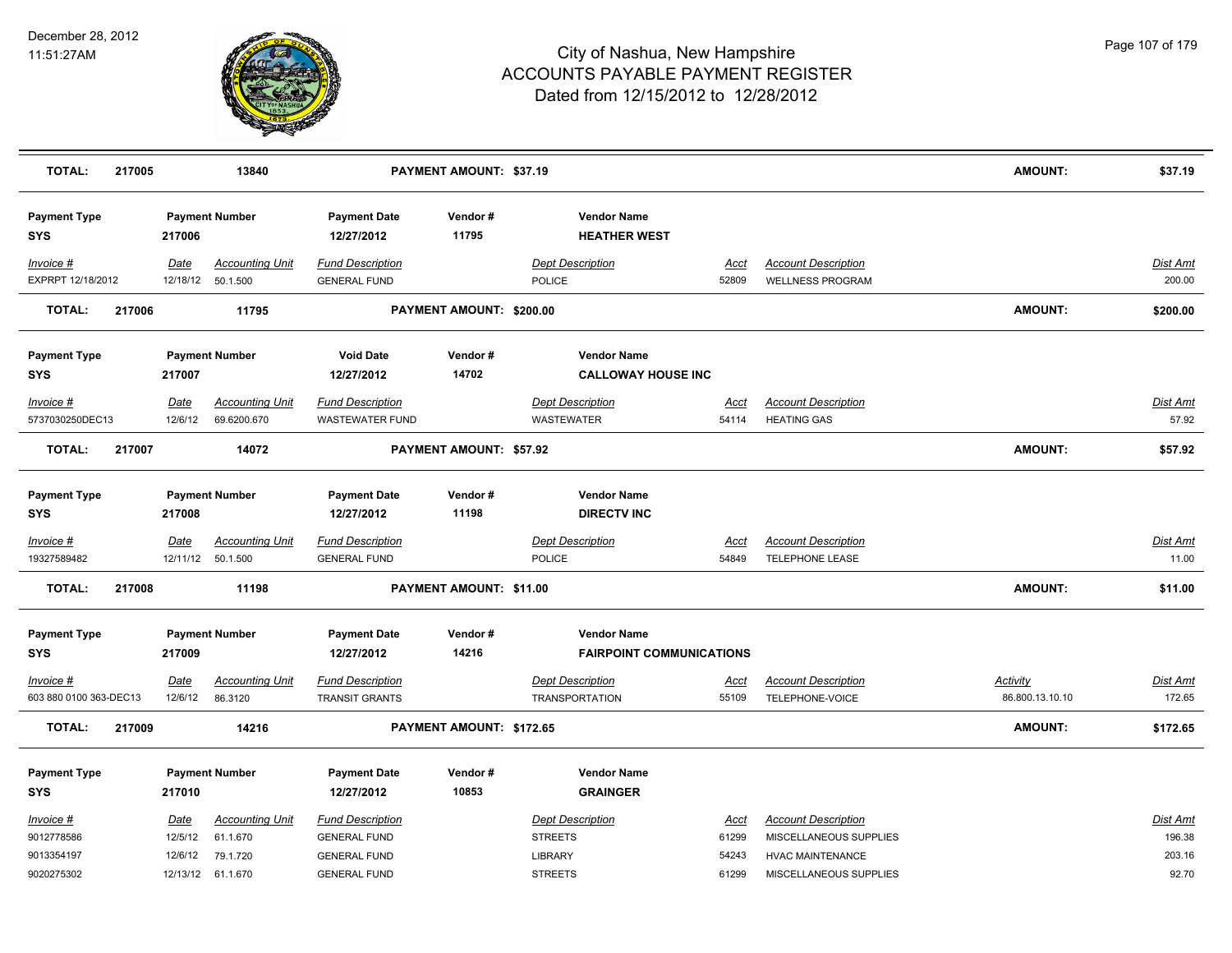

| <b>TOTAL:</b>                     | 217010 |                        | 10853                                             |                                                   | PAYMENT AMOUNT: \$492.24       |                                                |                      |                                                  | AMOUNT:        | \$492.24                  |
|-----------------------------------|--------|------------------------|---------------------------------------------------|---------------------------------------------------|--------------------------------|------------------------------------------------|----------------------|--------------------------------------------------|----------------|---------------------------|
| <b>Payment Type</b><br><b>SYS</b> |        | 217011                 | <b>Payment Number</b>                             | <b>Payment Date</b><br>12/27/2012                 | Vendor#<br>14702               | <b>Vendor Name</b><br><b>LIBERTY UTILITIES</b> |                      |                                                  |                |                           |
| Invoice #<br>5734221100DEC13      |        | Date                   | <b>Accounting Unit</b><br>12/11/12  52.1.720.8173 | <b>Fund Description</b><br><b>GENERAL FUND</b>    |                                | <b>Dept Description</b><br><b>FIRE</b>         | Acct<br>54114        | <b>Account Description</b><br><b>HEATING GAS</b> |                | <b>Dist Amt</b><br>685.52 |
| <b>TOTAL:</b>                     | 217011 |                        | 14702                                             |                                                   | PAYMENT AMOUNT: \$685.52       |                                                |                      |                                                  | <b>AMOUNT:</b> | \$685.52                  |
| <b>Payment Type</b><br><b>SYS</b> |        | 217012                 | <b>Payment Number</b>                             | <b>Payment Date</b><br>12/27/2012                 | Vendor#<br>14702               | <b>Vendor Name</b><br><b>LIBERTY UTILITIES</b> |                      |                                                  |                |                           |
| Invoice #<br>5734618460DEC13      |        | Date                   | <b>Accounting Unit</b><br>12/12/12  52.1.720.8176 | <b>Fund Description</b><br><b>GENERAL FUND</b>    |                                | <b>Dept Description</b><br><b>FIRE</b>         | Acct<br>54114        | <b>Account Description</b><br><b>HEATING GAS</b> |                | Dist Amt<br>158.42        |
| <b>TOTAL:</b>                     | 217012 |                        | 14702                                             |                                                   | PAYMENT AMOUNT: \$158.42       |                                                |                      |                                                  | <b>AMOUNT:</b> | \$158.42                  |
| <b>Payment Type</b><br><b>SYS</b> |        | 217013                 | <b>Payment Number</b>                             | <b>Payment Date</b><br>12/27/2012                 | Vendor#<br>14702               | <b>Vendor Name</b><br><b>LIBERTY UTILITIES</b> |                      |                                                  |                |                           |
| Invoice #<br>5735431780NOV13      |        | <u>Date</u><br>12/7/12 | <b>Accounting Unit</b><br>50.1.500                | <b>Fund Description</b><br><b>GENERAL FUND</b>    |                                | <b>Dept Description</b><br>POLICE              | <u>Acct</u><br>54114 | <b>Account Description</b><br><b>HEATING GAS</b> |                | <u>Dist Amt</u><br>44.22  |
| <b>TOTAL:</b>                     | 217013 |                        | 14702                                             |                                                   | PAYMENT AMOUNT: \$44.22        |                                                |                      |                                                  | <b>AMOUNT:</b> | \$44.22                   |
| <b>Payment Type</b><br><b>SYS</b> |        | 217014                 | <b>Payment Number</b>                             | <b>Payment Date</b><br>12/27/2012                 | Vendor#<br>14702               | <b>Vendor Name</b><br><b>LIBERTY UTILITIES</b> |                      |                                                  |                |                           |
| Invoice #<br>5736812700DEC13      |        | Date<br>12/12/12       | <b>Accounting Unit</b><br>69.6200.670             | <b>Fund Description</b><br><b>WASTEWATER FUND</b> |                                | <b>Dept Description</b><br>WASTEWATER          | <u>Acct</u><br>54114 | <b>Account Description</b><br><b>HEATING GAS</b> |                | Dist Amt<br>46.55         |
| <b>TOTAL:</b>                     | 217014 |                        | 14702                                             |                                                   | PAYMENT AMOUNT: \$46.55        |                                                |                      |                                                  | <b>AMOUNT:</b> | \$46.55                   |
| <b>Payment Type</b><br><b>SYS</b> |        | 217015                 | <b>Payment Number</b>                             | <b>Payment Date</b><br>12/27/2012                 | Vendor#<br>14702               | <b>Vendor Name</b><br><b>LIBERTY UTILITIES</b> |                      |                                                  |                |                           |
| Invoice #<br>5736819960DEC13      |        | <u>Date</u>            | <b>Accounting Unit</b><br>12/11/12  42.1.720      | <b>Fund Description</b><br><b>GENERAL FUND</b>    |                                | <b>Dept Description</b><br>WOODLAWN CEMETERY   | <u>Acct</u><br>54114 | <b>Account Description</b><br><b>HEATING GAS</b> |                | Dist Amt<br>67.25         |
| <b>TOTAL:</b>                     | 217015 |                        | 14702                                             |                                                   | <b>PAYMENT AMOUNT: \$67.25</b> |                                                |                      |                                                  | <b>AMOUNT:</b> | \$67.25                   |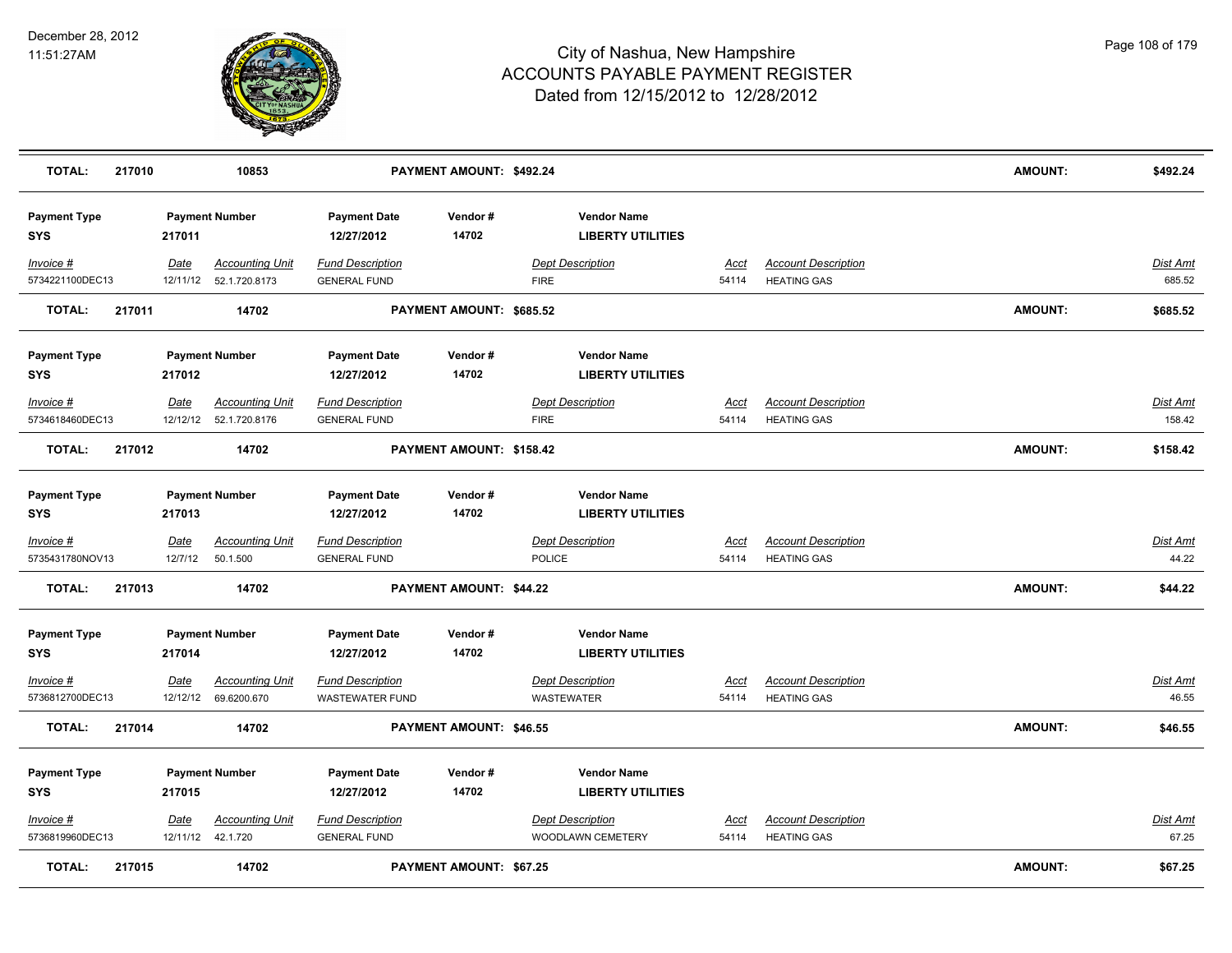

| <b>Payment Type</b>              |         | <b>Payment Number</b>   | <b>Payment Date</b>               | Vendor#                  | <b>Vendor Name</b>                             |             |                            |                |                 |
|----------------------------------|---------|-------------------------|-----------------------------------|--------------------------|------------------------------------------------|-------------|----------------------------|----------------|-----------------|
| SYS                              | 217016  |                         | 12/27/2012                        | 14702                    | <b>LIBERTY UTILITIES</b>                       |             |                            |                |                 |
| Invoice #                        | Date    | <b>Accounting Unit</b>  | <b>Fund Description</b>           |                          | <b>Dept Description</b>                        | Acct        | <b>Account Description</b> |                | Dist Amt        |
| 5739249570DEC13                  |         | 12/13/12  52.1.720.8174 | <b>GENERAL FUND</b>               |                          | <b>FIRE</b>                                    | 54114       | <b>HEATING GAS</b>         |                | 192.28          |
| <b>TOTAL:</b><br>217016          |         | 14702                   |                                   | PAYMENT AMOUNT: \$192.28 |                                                |             |                            | <b>AMOUNT:</b> | \$192.28        |
| <b>Payment Type</b>              |         | <b>Payment Number</b>   | <b>Payment Date</b>               | Vendor#                  | <b>Vendor Name</b>                             |             |                            |                |                 |
| SYS                              | 217017  |                         | 12/27/2012                        | 14702                    | <b>LIBERTY UTILITIES</b>                       |             |                            |                |                 |
| Invoice #                        | Date    | <b>Accounting Unit</b>  | <b>Fund Description</b>           |                          | <b>Dept Description</b>                        | Acct        | <b>Account Description</b> |                | Dist Amt        |
| 57370-30250DEC13                 | 12/6/12 | 69.6200.670             | <b>WASTEWATER FUND</b>            |                          | <b>WASTEWATER</b>                              | 54114       | <b>HEATING GAS</b>         |                | 57.92           |
| 217017<br><b>TOTAL:</b>          |         | 14702                   |                                   | PAYMENT AMOUNT: \$57.92  |                                                |             |                            | <b>AMOUNT:</b> | \$57.92         |
| <b>Payment Type</b>              |         | <b>Payment Number</b>   | <b>Payment Date</b>               | Vendor#                  | <b>Vendor Name</b>                             |             |                            |                |                 |
| SYS                              | 217018  |                         | 12/27/2012                        | 15102                    | <b>NAT'L RECREATION &amp; PARK ASSOC</b>       |             |                            |                |                 |
| Invoice #                        | Date    | <b>Accounting Unit</b>  | <b>Fund Description</b>           |                          | <b>Dept Description</b>                        | <u>Acct</u> | <b>Account Description</b> |                | Dist Amt        |
| CAGGIANO 2013<br><b>MEMBERSH</b> |         | 12/15/12 77.1.655       | <b>GENERAL FUND</b>               |                          | PARKS & RECREATION                             | 55200       | DUES AND MEMBERSHIPS       |                | 150.00          |
| <b>TOTAL:</b><br>217018          |         | 15102                   |                                   | PAYMENT AMOUNT: \$150.00 |                                                |             |                            | <b>AMOUNT:</b> | \$150.00        |
| <b>Payment Type</b>              |         | <b>Payment Number</b>   | <b>Payment Date</b>               | Vendor#                  | <b>Vendor Name</b>                             |             |                            |                |                 |
| SYS                              | 217019  |                         | 12/27/2012                        | 14515                    | <b>NEAFM</b>                                   |             |                            |                |                 |
| Invoice #                        | Date    | <b>Accounting Unit</b>  | <b>Fund Description</b>           |                          | <b>Dept Description</b>                        | <u>Acct</u> | <b>Account Description</b> |                | Dist Amt        |
| DUES-RAPAGLIA/BAUTIST<br>A       |         | 10/17/12 52.1.500       | <b>GENERAL FUND</b>               |                          | <b>FIRE</b>                                    | 55200       | DUES AND MEMBERSHIPS       |                | 50.00           |
| <b>TOTAL:</b><br>217019          |         | 14515                   |                                   | PAYMENT AMOUNT: \$50.00  |                                                |             |                            | <b>AMOUNT:</b> | \$50.00         |
| <b>Payment Type</b><br>SYS       | 217020  | <b>Payment Number</b>   | <b>Payment Date</b><br>12/27/2012 | Vendor#<br>10693         | <b>Vendor Name</b><br><b>NH TO DO MAGAZINE</b> |             |                            |                |                 |
| Invoice #                        | Date    | <b>Accounting Unit</b>  | <b>Fund Description</b>           |                          | <b>Dept Description</b>                        | Acct        | <b>Account Description</b> |                | <b>Dist Amt</b> |
| 1/2013-12/2013 SUBSCRI           |         | 12/18/12 79.1.760       | <b>GENERAL FUND</b>               |                          | LIBRARY                                        | 61821       | <b>PERIODICALS</b>         |                | 21.95           |
| <b>TOTAL:</b><br>217020          |         | 10693                   |                                   | PAYMENT AMOUNT: \$21.95  |                                                |             |                            | <b>AMOUNT:</b> | \$21.95         |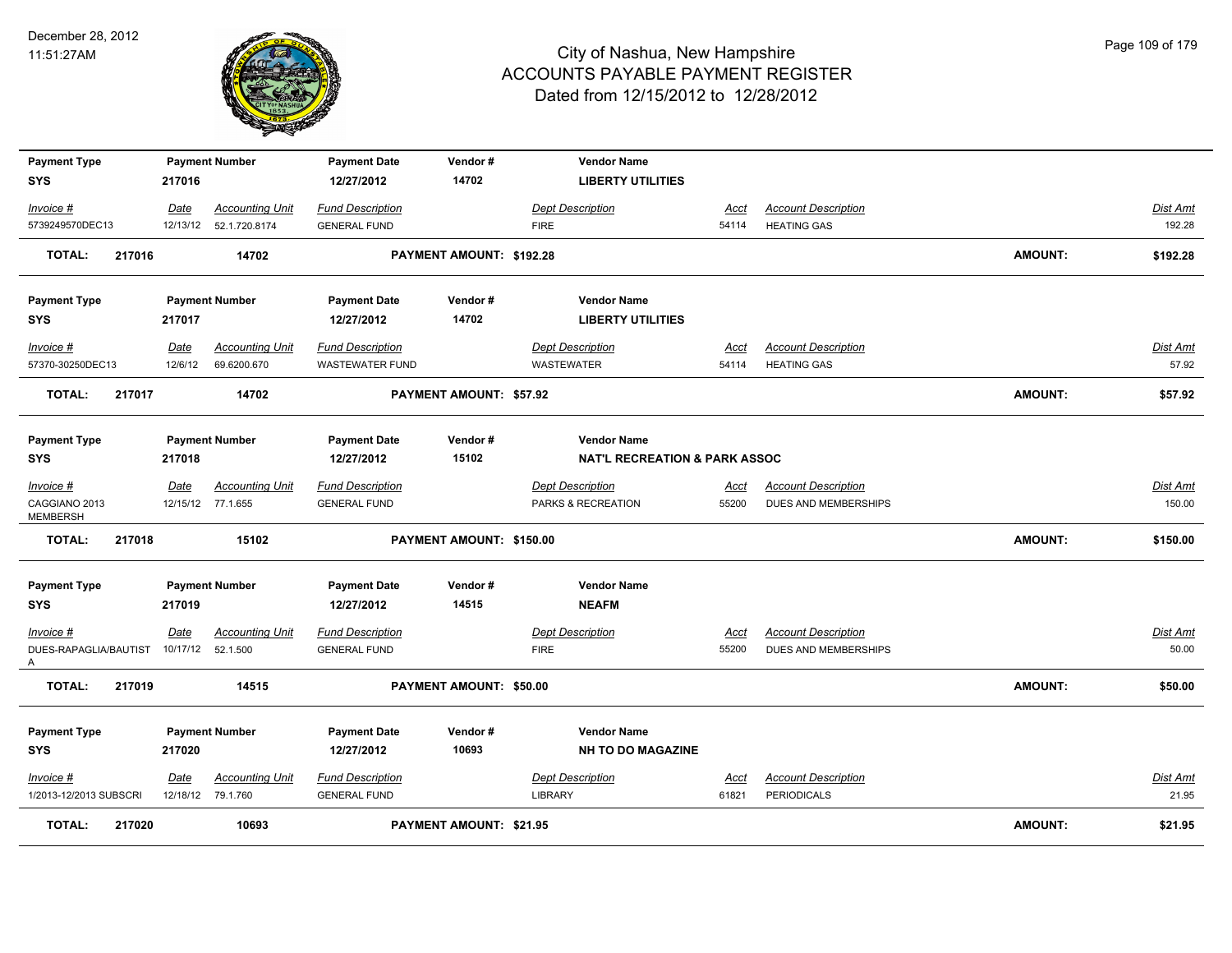

**SYS 12/27/2012**

# City of Nashua, New Hampshire ACCOUNTS PAYABLE PAYMENT REGISTER Dated from 12/15/2012 to 12/28/2012

| Invoice #<br>LOWE<br>MEMBERSHIPDUE2013    | Date                 | <b>Accounting Unit</b><br>12/19/12 79.1.500 | <b>Fund Description</b><br><b>GENERAL FUND</b>    |                            | Dept Description<br><b>LIBRARY</b>               | Acct<br>55200  | <b>Account Description</b><br><b>DUES AND MEMBERSHIPS</b>           |                | Dist Amt<br>45.00    |
|-------------------------------------------|----------------------|---------------------------------------------|---------------------------------------------------|----------------------------|--------------------------------------------------|----------------|---------------------------------------------------------------------|----------------|----------------------|
| <b>TOTAL:</b><br>217021                   |                      | 14546                                       |                                                   | PAYMENT AMOUNT: \$45.00    |                                                  |                |                                                                     | <b>AMOUNT:</b> | \$45.00              |
| <b>Payment Type</b><br><b>SYS</b>         | 217022               | <b>Payment Number</b>                       | <b>Payment Date</b><br>12/27/2012                 | Vendor#<br>13291           | <b>Vendor Name</b><br>PENNICHUCK WATER WORKS INC |                |                                                                     |                |                      |
| Invoice #<br>1130012                      | Date<br>11/30/12     | <b>Accounting Unit</b><br>69.6200.500       | <b>Fund Description</b><br><b>WASTEWATER FUND</b> |                            | <b>Dept Description</b><br><b>WASTEWATER</b>     | Acct<br>53467  | <b>Account Description</b><br><b>BILLING &amp; MAILING SERVICES</b> |                | Dist Amt<br>8,753.60 |
| <b>TOTAL:</b><br>217022                   |                      | 13291                                       |                                                   | PAYMENT AMOUNT: \$8,753.60 |                                                  |                |                                                                     | <b>AMOUNT:</b> | \$8,753.60           |
| <b>Payment Type</b><br><b>SYS</b>         | 217023               | <b>Payment Number</b>                       | <b>Payment Date</b><br>12/27/2012                 | Vendor#<br>13291           | <b>Vendor Name</b><br>PENNICHUCK WATER WORKS INC |                |                                                                     |                |                      |
| <b>Invoice #</b>                          | <u>Date</u>          | <b>Accounting Unit</b>                      | <b>Fund Description</b>                           |                            | <b>Dept Description</b>                          | <u>Acct</u>    | <b>Account Description</b>                                          |                | <u>Dist Amt</u>      |
| 1000006776-2241NOV13                      | 12/13/12             | 77.1.650                                    | <b>GENERAL FUND</b>                               |                            | PARKS & RECREATION                               | 54141          | <b>WATER &amp; SEWER</b>                                            |                | 47.16                |
| 100000807-991DEC13                        | 12/13/12             | 29.1.720.8162                               | <b>GENERAL FUND</b>                               |                            | <b>CITY BUILDINGS</b>                            | 54141          | <b>WATER &amp; SEWER</b>                                            |                | 218.68               |
| 100001628-991NOV13                        | 12/13/12             | 69.6200.670                                 | <b>WASTEWATER FUND</b>                            |                            | <b>WASTEWATER</b>                                | 54141          | <b>WATER &amp; SEWER</b>                                            |                | 47.16                |
| 100002980-991NOV13<br>100005315-6281NOV13 | 12/13/12<br>12/13/12 | 31.2506<br>77.1.650                         | HUNT BLDG FACILITY RENTALS<br><b>GENERAL FUND</b> |                            | HUNT BLDG FACILITY RENTALS<br>PARKS & RECREATION | 54141<br>54141 | WATER & SEWER<br><b>WATER &amp; SEWER</b>                           |                | 53.76<br>91.91       |
| 100009703-12242NOV13                      | 12/13/12             | 77.1.650                                    | <b>GENERAL FUND</b>                               |                            | PARKS & RECREATION                               | 54141          | <b>WATER &amp; SEWER</b>                                            |                | 91.91                |
| 100012767-991NOV13                        | 12/13/12             | 79.1.720                                    | <b>GENERAL FUND</b>                               |                            | <b>LIBRARY</b>                                   | 54141          | WATER & SEWER                                                       |                | 381.47               |
| 10001825424020DEC13                       | 12/13/12             | 29.1.720.8162                               | <b>GENERAL FUND</b>                               |                            | <b>CITY BUILDINGS</b>                            | 54141          | WATER & SEWER                                                       |                | 56.85                |
| 100021433-28520DEC13                      | 12/13/12             | 77.1.650                                    | <b>GENERAL FUND</b>                               |                            | PARKS & RECREATION                               | 54141          | WATER & SEWER                                                       |                | 80.16                |
| 100025584-63686DEC13                      | 12/13/12             | 52.1.720.8175                               | <b>GENERAL FUND</b>                               |                            | <b>FIRE</b>                                      | 54141          | WATER & SEWER                                                       |                | 279.47               |
| 100025586-63686DEC13                      |                      | 12/13/12  52.1.720.8175                     | <b>GENERAL FUND</b>                               |                            | <b>FIRE</b>                                      | 54141          | <b>WATER &amp; SEWER</b>                                            |                | 186.06               |
| TOTAL:<br>217023                          |                      | 13291                                       |                                                   | PAYMENT AMOUNT: \$1,534.59 |                                                  |                |                                                                     | <b>AMOUNT:</b> | \$1,534.59           |
|                                           |                      |                                             |                                                   |                            |                                                  |                |                                                                     |                |                      |
| <b>Payment Type</b>                       |                      | <b>Payment Number</b>                       | <b>Payment Date</b>                               | Vendor#                    | <b>Vendor Name</b>                               |                |                                                                     |                |                      |
| <b>SYS</b>                                | 217024               |                                             | 12/27/2012                                        | 13372                      | <b>PSNH</b>                                      |                |                                                                     |                |                      |
| Invoice #                                 | Date                 | <b>Accounting Unit</b>                      | <b>Fund Description</b>                           |                            | <b>Dept Description</b>                          | Acct           | <b>Account Description</b>                                          |                | Dist Amt             |
| 56265401000NOV13                          | 12/11/12             | 50.1.500                                    | <b>GENERAL FUND</b>                               |                            | <b>POLICE</b>                                    | 54100          | <b>ELECTRICITY</b>                                                  |                | 164.81               |
| 56273695098DEC13                          |                      | 12/13/12 77.1.650                           | <b>GENERAL FUND</b>                               |                            | PARKS & RECREATION                               | 54100          | <b>ELECTRICITY</b>                                                  |                | 25.32                |
| 56346906027DEC13                          |                      | 12/11/12 71.1.500                           | <b>GENERAL FUND</b>                               |                            | <b>COMMUNITY SERVICES</b>                        | 54100          | <b>ELECTRICITY</b>                                                  |                | 1,148.63             |
| 56606026029DEC13                          | 12/7/12              | 62.1.710                                    | <b>GENERAL FUND</b>                               |                            | <b>STREET LIGHTING</b>                           | 54100          | <b>ELECTRICITY</b>                                                  |                | 1,150.31             |

**Payment Type Payment Number Payment Date Vendor # Vendor Name Payee Name**

 **217021 14546 NHTLA NHLA**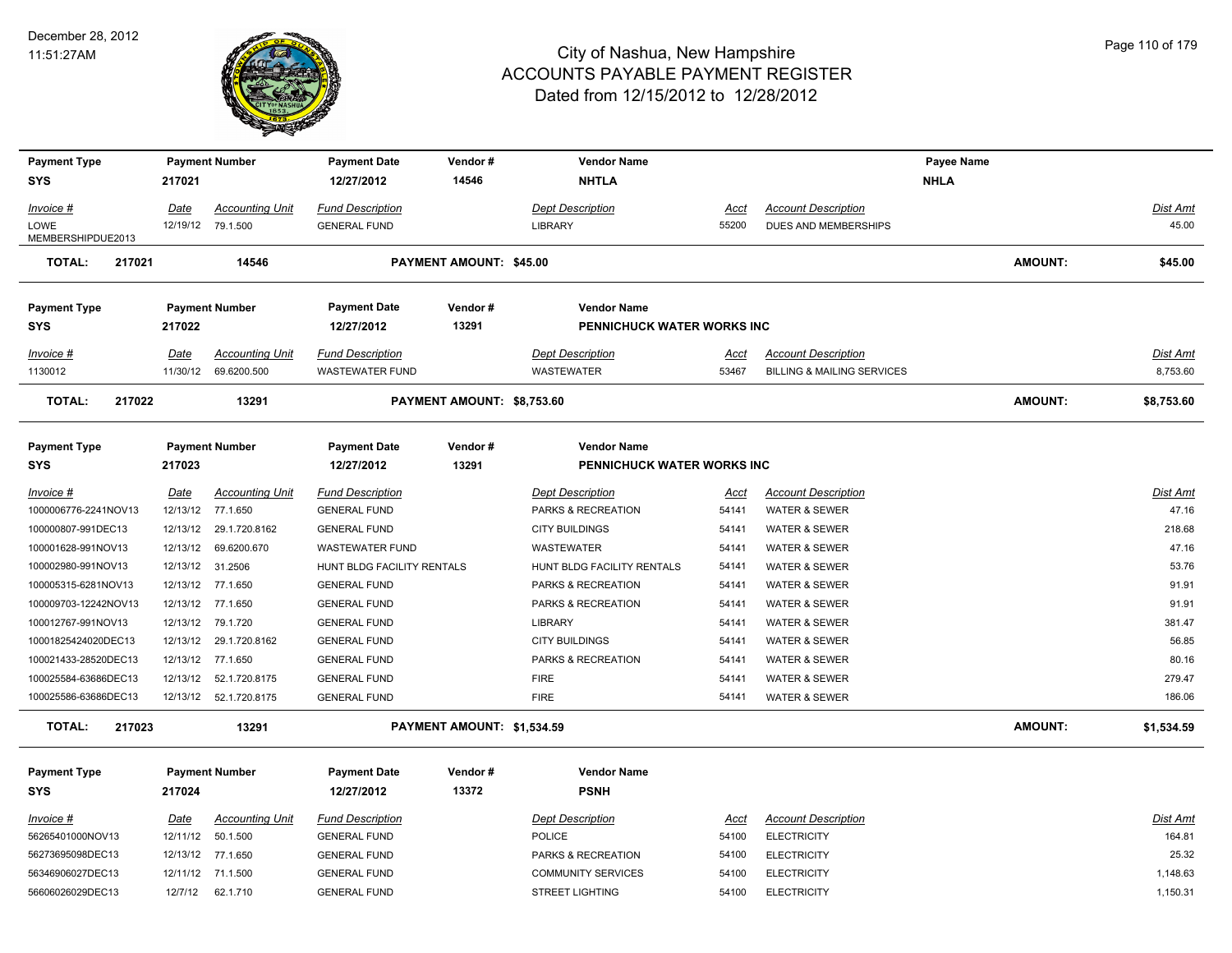

| <b>TOTAL:</b>                          | 217024 |                         | 13372                                          |                                                     | PAYMENT AMOUNT: \$2,489.07     |                                                    |                      |                                                         | <b>AMOUNT:</b> | \$2,489.07               |
|----------------------------------------|--------|-------------------------|------------------------------------------------|-----------------------------------------------------|--------------------------------|----------------------------------------------------|----------------------|---------------------------------------------------------|----------------|--------------------------|
| <b>Payment Type</b><br><b>SYS</b>      |        | 217025                  | <b>Payment Number</b>                          | <b>Payment Date</b><br>12/27/2012                   | Vendor#<br>13372               | <b>Vendor Name</b><br><b>PSNH</b>                  |                      |                                                         |                |                          |
| Invoice #                              |        | <b>Date</b>             | <b>Accounting Unit</b>                         | <b>Fund Description</b>                             |                                | <b>Dept Description</b>                            | Acct                 | <b>Account Description</b>                              |                | <u>Dist Amt</u>          |
| 8000183-01-6-7NOV13                    |        | 12/7/12                 | 29.1.720.8162                                  | <b>GENERAL FUND</b>                                 |                                | <b>CITY BUILDINGS</b>                              | 54100                | <b>ELECTRICITY</b>                                      |                | 6,001.71                 |
| 8000183-06-6-2                         |        |                         | 12/12/12 69.6200.670                           | <b>WASTEWATER FUND</b>                              |                                | <b>WASTEWATER</b>                                  | 54100                | <b>ELECTRICITY</b>                                      |                | 37,602.27                |
| <b>TOTAL:</b>                          | 217025 |                         | 13372                                          |                                                     | PAYMENT AMOUNT: \$43,603.98    |                                                    |                      |                                                         | <b>AMOUNT:</b> | \$43,603.98              |
| <b>Payment Type</b>                    |        |                         | <b>Payment Number</b>                          | <b>Payment Date</b>                                 | Vendor#                        | <b>Vendor Name</b>                                 |                      |                                                         |                |                          |
| <b>SYS</b>                             |        | 217026                  |                                                | 12/27/2012                                          | 11887                          | <b>SHATTUCK MALONE OIL CO</b>                      |                      |                                                         |                |                          |
| Invoice #                              |        | Date                    | <b>Accounting Unit</b>                         | <b>Fund Description</b>                             |                                | <b>Dept Description</b>                            | Acct                 | <b>Account Description</b>                              |                | Dist Amt                 |
| 627083                                 |        | 11/28/12                | 68.6000.540                                    | SOLID WASTE FUND                                    |                                | SOLID WASTE                                        | 61307                | FUEL, DIESEL                                            |                | 161.02                   |
| 627083                                 |        | 11/28/12                | 68.6000.692                                    | SOLID WASTE FUND                                    |                                | SOLID WASTE                                        | 61307                | FUEL, DIESEL                                            |                | 185.17                   |
| 627083                                 |        | 11/28/12                | 68.6000.695                                    | SOLID WASTE FUND                                    |                                | <b>SOLID WASTE</b>                                 | 61307                | FUEL, DIESEL                                            |                | 56.35                    |
| 628026                                 |        | 11/29/12                | 68.6000.540                                    | SOLID WASTE FUND                                    |                                | SOLID WASTE                                        | 61307                | FUEL, DIESEL                                            |                | 153.25                   |
| 628026                                 |        | 11/29/12                | 68.6000.692                                    | SOLID WASTE FUND                                    |                                | <b>SOLID WASTE</b>                                 | 61307                | FUEL, DIESEL                                            |                | 176.24                   |
| 628026                                 |        | 11/29/12                | 68.6000.695                                    | SOLID WASTE FUND                                    |                                | <b>SOLID WASTE</b>                                 | 61307                | FUEL, DIESEL                                            |                | 53.63                    |
| 629186                                 |        | 11/30/12                | 68.6000.540                                    | SOLID WASTE FUND                                    |                                | <b>SOLID WASTE</b>                                 | 61307                | FUEL, DIESEL                                            |                | 144.37                   |
| 629186                                 |        | 11/30/12                | 68.6000.692                                    | SOLID WASTE FUND                                    |                                | SOLID WASTE                                        | 61307                | FUEL, DIESEL                                            |                | 166.03                   |
| 629186                                 |        | 11/30/12                | 68.6000.695                                    | SOLID WASTE FUND                                    |                                | <b>SOLID WASTE</b>                                 | 61307                | FUEL, DIESEL                                            |                | 50.53                    |
| 63418                                  |        |                         | 12/11/12 61.1.700                              | <b>GENERAL FUND</b>                                 |                                | <b>STREETS</b>                                     | 61307                | FUEL, DIESEL                                            |                | 3,846.00                 |
| <b>TOTAL:</b>                          | 217026 |                         | 11887                                          |                                                     | PAYMENT AMOUNT: \$4,992.59     |                                                    |                      |                                                         | <b>AMOUNT:</b> | \$4,992.59               |
| <b>Payment Type</b><br><b>SYS</b>      |        | 217027                  | <b>Payment Number</b>                          | <b>Payment Date</b><br>12/27/2012                   | Vendor#<br>10948               | <b>Vendor Name</b><br>STATE OF NH DEPT OF SAFETY   |                      |                                                         |                |                          |
| <b>Invoice #</b><br><b>LUSTING JAY</b> |        | <u>Date</u><br>12/19/12 | <u>Accounting Unit</u><br><b>BS1000</b>        | <b>Fund Description</b><br><b>GENERAL FUND</b>      |                                | <b>Dept Description</b><br><b>GENERAL FUND</b>     | <u>Acct</u><br>21922 | <b>Account Description</b><br>FBI FINGERPRINT STATE FEE |                | <u>Dist Amt</u><br>16.50 |
| <b>TOTAL:</b>                          | 217027 |                         | 10948                                          |                                                     | <b>PAYMENT AMOUNT: \$16.50</b> |                                                    |                      |                                                         | <b>AMOUNT:</b> | \$16.50                  |
| <b>Payment Type</b><br><b>SYS</b>      |        | 217028                  | <b>Payment Number</b>                          | <b>Payment Date</b><br>12/27/2012                   | Vendor#<br>13764               | <b>Vendor Name</b><br><b>TREASURER STATE OF NH</b> |                      |                                                         |                |                          |
| Invoice #<br>000280339                 |        | Date                    | <b>Accounting Unit</b><br>12/17/12 28.6500.500 | <b>Fund Description</b><br>PROPERTY & CASUALTY FUND |                                | <b>Dept Description</b><br><b>RISK MANAGEMENT</b>  | Acct<br>54267        | <b>Account Description</b><br>ELEVATOR MAINTENANCE      |                | Dist Amt<br>50.00        |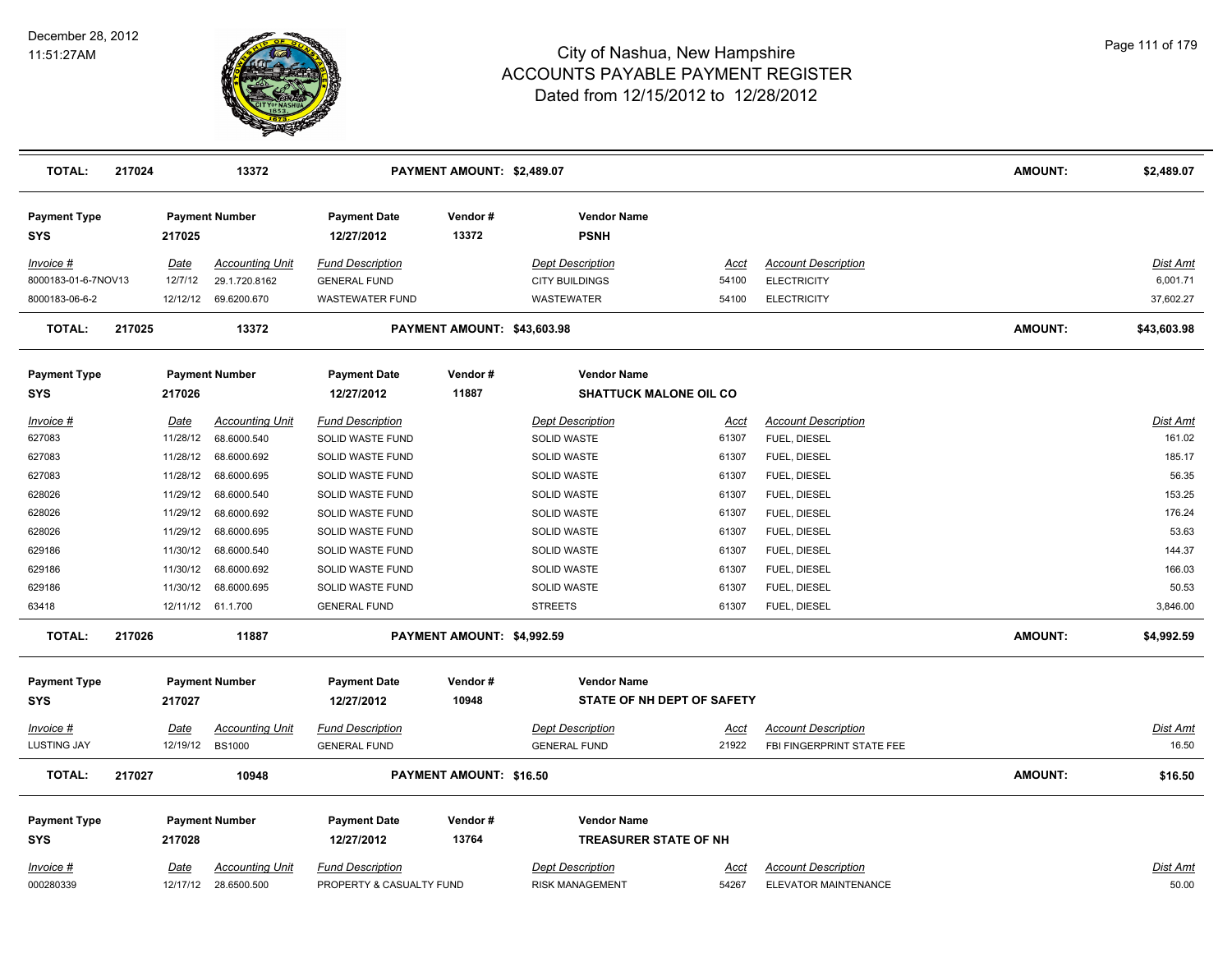

| <b>TOTAL:</b>                     | 217028 |                        | 13764                                       |                                                | PAYMENT AMOUNT: \$50.00  |                                                        |                      |                                                          | <b>AMOUNT:</b>                                 | \$50.00                   |
|-----------------------------------|--------|------------------------|---------------------------------------------|------------------------------------------------|--------------------------|--------------------------------------------------------|----------------------|----------------------------------------------------------|------------------------------------------------|---------------------------|
| <b>Payment Type</b><br><b>SYS</b> |        | 217029                 | <b>Payment Number</b>                       | <b>Payment Date</b><br>12/27/2012              | Vendor#<br>13764         | <b>Vendor Name</b><br><b>TREASURER STATE OF NH</b>     |                      |                                                          |                                                |                           |
| Invoice #<br>90480                |        | Date                   | <b>Accounting Unit</b><br>10/16/12 73.1.500 | <b>Fund Description</b><br><b>GENERAL FUND</b> |                          | <b>Dept Description</b><br><b>ENVIRONMENTAL HEALTH</b> | Acct<br>53142        | <b>Account Description</b><br><b>CONSULTING SERVICES</b> |                                                | Dist Amt<br>235.00        |
| <b>TOTAL:</b>                     | 217029 |                        | 13764                                       |                                                | PAYMENT AMOUNT: \$235.00 |                                                        |                      |                                                          | <b>AMOUNT:</b>                                 | \$235.00                  |
| <b>Payment Type</b><br>SYS        |        | 217030                 | <b>Payment Number</b>                       | <b>Payment Date</b><br>12/27/2012              | Vendor#<br>13801         | <b>Vendor Name</b><br><b>UNITED PARCEL SERVICE</b>     |                      |                                                          |                                                |                           |
| Invoice #                         |        | Date                   | <b>Accounting Unit</b>                      | <b>Fund Description</b>                        |                          | <b>Dept Description</b>                                | Acct                 | <b>Account Description</b>                               |                                                | Dist Amt                  |
| 0000571YY8492                     |        | 12/8/12                | 50.1.500                                    | <b>GENERAL FUND</b>                            |                          | <b>POLICE</b>                                          | 55607                | POSTAGE & DELIVERY                                       |                                                | 53.82                     |
| <b>TOTAL:</b>                     | 217030 |                        | 13801                                       |                                                | PAYMENT AMOUNT: \$53.82  |                                                        |                      |                                                          | <b>AMOUNT:</b>                                 | \$53.82                   |
| <b>Payment Type</b><br><b>SYS</b> |        | 217031                 | <b>Payment Number</b>                       | <b>Payment Date</b><br>12/27/2012              | Vendor#<br>13788         | <b>Vendor Name</b><br><b>US BANK</b>                   |                      |                                                          | Payee Name<br><b>US BANK EQUIPMENT FINANCE</b> |                           |
| <b>Invoice #</b><br>215588138     |        | <u>Date</u><br>11/6/12 | <b>Accounting Unit</b><br>02.1.500          | <b>Fund Description</b><br><b>GENERAL FUND</b> |                          | <b>Dept Description</b><br><b>BOARD OF ALDERMEN</b>    | <u>Acct</u><br>54828 | <b>Account Description</b><br>PHOTOCOPIER LEASE          |                                                | <b>Dist Amt</b><br>150.40 |
| 215588138                         |        | 11/6/12                | 60.1.500                                    | <b>GENERAL FUND</b>                            |                          | <b>PUBLIC</b><br>WORKS-ADMIN/ENGINEERING               | 54821                | <b>EQUIPMENT RENTAL</b>                                  |                                                | 198.72                    |
| 215588138                         |        | 11/6/12                | 81.1.500                                    | <b>GENERAL FUND</b>                            |                          | COMMUNITY DEVELOPMENT                                  | 54828                | PHOTOCOPIER LEASE                                        |                                                | 364.19                    |
| <b>TOTAL:</b>                     | 217031 |                        | 13788                                       |                                                | PAYMENT AMOUNT: \$713.31 |                                                        |                      |                                                          | <b>AMOUNT:</b>                                 | \$713.31                  |
| <b>Payment Type</b><br><b>SYS</b> |        | 217032                 | <b>Payment Number</b>                       | <b>Payment Date</b><br>12/27/2012              | Vendor#<br>13788         | <b>Vendor Name</b><br><b>US BANK</b>                   |                      |                                                          | Payee Name<br>US BANK EQUIPMENT FINANCE        |                           |
| $Invoice$ #                       |        | <b>Date</b>            | <b>Accounting Unit</b>                      | <b>Fund Description</b>                        |                          | <b>Dept Description</b>                                | Acct                 | <b>Account Description</b>                               |                                                | <b>Dist Amt</b>           |
| 215660028                         |        | 11/7/12                | 30.1.500                                    | <b>GENERAL FUND</b>                            |                          | <b>PURCHASING</b>                                      | 54828                | PHOTOCOPIER LEASE                                        |                                                | 376.75                    |
| <b>TOTAL:</b>                     | 217032 |                        | 13788                                       |                                                | PAYMENT AMOUNT: \$376.75 |                                                        |                      |                                                          | <b>AMOUNT:</b>                                 | \$376.75                  |
| <b>Payment Type</b>               |        |                        | <b>Payment Number</b>                       | <b>Payment Date</b>                            | Vendor#                  | <b>Vendor Name</b>                                     |                      |                                                          | Payee Name                                     |                           |
| <b>SYS</b>                        |        | 217033                 |                                             | 12/27/2012                                     | 13788                    | <b>US BANK</b>                                         |                      |                                                          | <b>US BANK EQUIPMENT FINANCE</b>               |                           |
| Invoice #<br>217688027            |        | Date<br>12/7/12        | <b>Accounting Unit</b><br>02.1.500          | <b>Fund Description</b><br><b>GENERAL FUND</b> |                          | <b>Dept Description</b><br><b>BOARD OF ALDERMEN</b>    | Acct<br>54828        | <b>Account Description</b><br>PHOTOCOPIER LEASE          |                                                | Dist Amt<br>150.40        |
| 217688027                         |        | 12/7/12                | 60.1.500                                    | <b>GENERAL FUND</b>                            |                          | <b>PUBLIC</b><br>WORKS-ADMIN/ENGINEERING               | 54821                | <b>EQUIPMENT RENTAL</b>                                  |                                                | 198.72                    |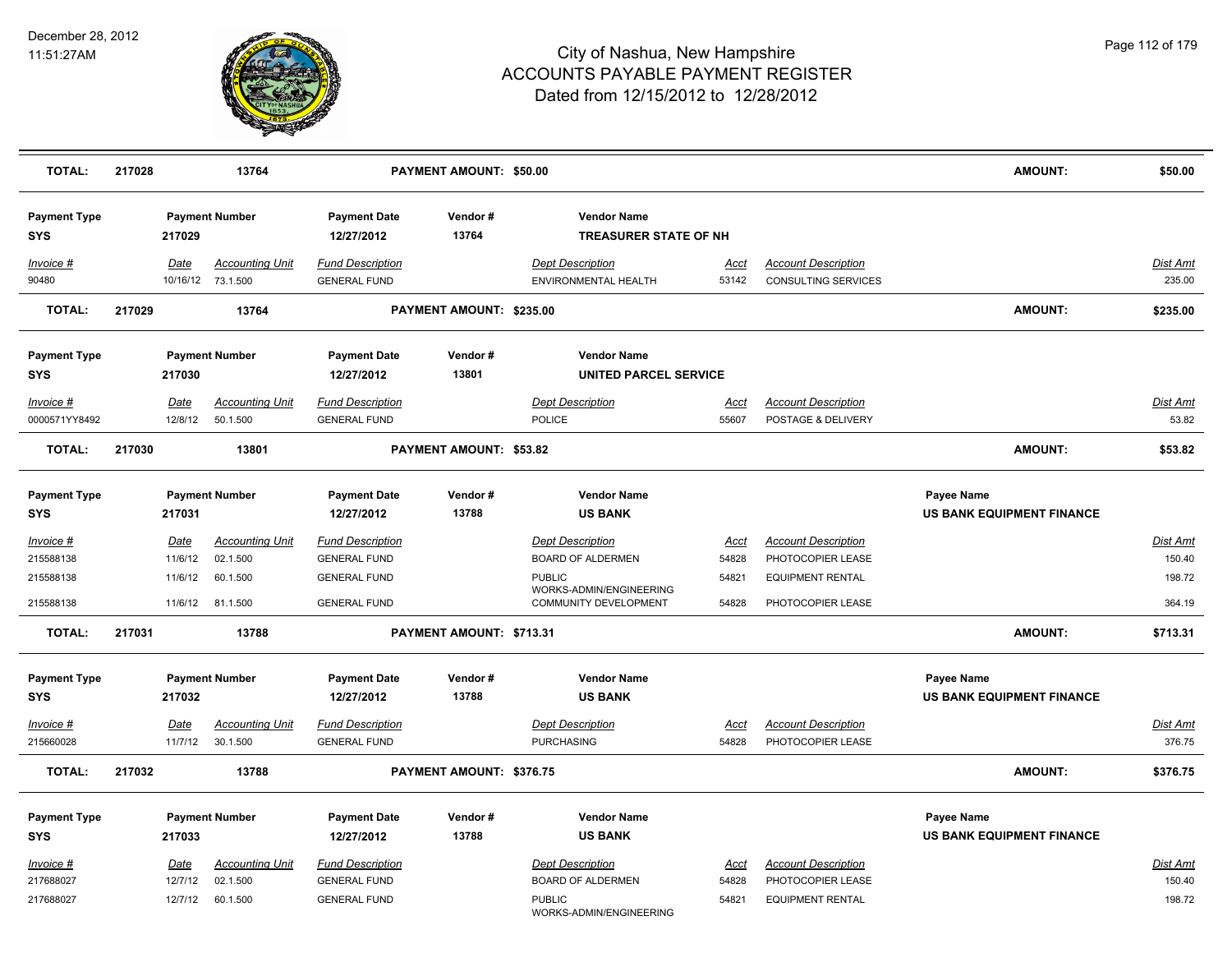

| 217688027                         |        |                 | 12/7/12 81.1.500                            | <b>GENERAL FUND</b>                            |                            | <b>COMMUNITY DEVELOPMENT</b>                              | 54828                | PHOTOCOPIER LEASE                               |                   |                                  | 364.19                      |
|-----------------------------------|--------|-----------------|---------------------------------------------|------------------------------------------------|----------------------------|-----------------------------------------------------------|----------------------|-------------------------------------------------|-------------------|----------------------------------|-----------------------------|
| <b>TOTAL:</b>                     | 217033 |                 | 13788                                       |                                                | PAYMENT AMOUNT: \$713.31   |                                                           |                      |                                                 |                   | <b>AMOUNT:</b>                   | \$713.31                    |
| <b>Payment Type</b><br><b>SYS</b> |        | 217034          | <b>Payment Number</b>                       | <b>Payment Date</b><br>12/27/2012              | Vendor#<br>13788           | <b>Vendor Name</b><br><b>US BANK</b>                      |                      |                                                 | Payee Name        | <b>US BANK EQUIPMENT FINANCE</b> |                             |
| Invoice #<br>217792415            |        | Date<br>12/8/12 | <b>Accounting Unit</b><br>30.1.500          | <b>Fund Description</b><br><b>GENERAL FUND</b> |                            | <b>Dept Description</b><br><b>PURCHASING</b>              | <u>Acct</u><br>54828 | <b>Account Description</b><br>PHOTOCOPIER LEASE |                   |                                  | <b>Dist Amt</b><br>376.75   |
| <b>TOTAL:</b>                     | 217034 |                 | 13788                                       |                                                | PAYMENT AMOUNT: \$376.75   |                                                           |                      |                                                 |                   | <b>AMOUNT:</b>                   | \$376.75                    |
| <b>Payment Type</b><br><b>SYS</b> |        | 217035          | <b>Payment Number</b>                       | <b>Payment Date</b><br>12/27/2012              | Vendor#<br>13788           | <b>Vendor Name</b><br><b>US BANK</b>                      |                      |                                                 | Payee Name        | US BANK EQUIPMENT FINANCE        |                             |
| Invoice #                         |        | Date            | <b>Accounting Unit</b>                      | <b>Fund Description</b>                        |                            | <b>Dept Description</b>                                   | <u>Acct</u>          | <b>Account Description</b>                      |                   |                                  | <b>Dist Amt</b><br>1,385.98 |
| 217793280                         |        | 12/8/12         | 50.1.500                                    | <b>GENERAL FUND</b>                            |                            | POLICE                                                    | 54828                | PHOTOCOPIER LEASE                               |                   |                                  |                             |
| <b>TOTAL:</b>                     | 217035 |                 | 13788                                       |                                                | PAYMENT AMOUNT: \$1,385.98 |                                                           |                      |                                                 |                   | <b>AMOUNT:</b>                   | \$1,385.98                  |
| <b>Payment Type</b><br><b>SYS</b> |        | 217036          | <b>Payment Number</b>                       | <b>Payment Date</b><br>12/27/2012              | Vendor#<br>13788           | <b>Vendor Name</b><br><b>US BANK</b>                      |                      |                                                 | <b>Payee Name</b> | <b>US BANK EQUIPMENT FINANCE</b> |                             |
| Invoice #<br>218046019            |        | <u>Date</u>     | <u>Accounting Unit</u><br>12/14/12 77.1.500 | <b>Fund Description</b><br><b>GENERAL FUND</b> |                            | <b>Dept Description</b><br>PARKS & RECREATION             | <u>Acct</u><br>71900 | <b>Account Description</b><br>OFFICE EQUIPMENT  |                   |                                  | <u>Dist Amt</u><br>83.85    |
| <b>TOTAL:</b>                     | 217036 |                 | 13788                                       |                                                | PAYMENT AMOUNT: \$83.85    |                                                           |                      |                                                 |                   | <b>AMOUNT:</b>                   | \$83.85                     |
| <b>Payment Type</b><br><b>SYS</b> |        | 217037          | <b>Payment Number</b>                       | <b>Payment Date</b><br>12/27/2012              | Vendor#<br>13788           | <b>Vendor Name</b><br><b>US BANK</b>                      |                      |                                                 | <b>Payee Name</b> | <b>US BANK EQUIPMENT FINANCE</b> |                             |
| $Invoice$ #                       |        | Date            | <b>Accounting Unit</b>                      | <b>Fund Description</b>                        |                            | <b>Dept Description</b>                                   | <u>Acct</u>          | <b>Account Description</b>                      |                   |                                  | Dist Amt                    |
| 218046118                         |        |                 | 12/14/12 71.1.500                           | <b>GENERAL FUND</b>                            |                            | <b>COMMUNITY SERVICES</b>                                 | 54828                | PHOTOCOPIER LEASE                               |                   |                                  | 356.49                      |
| <b>TOTAL:</b>                     | 217037 |                 | 13788                                       |                                                | PAYMENT AMOUNT: \$356.49   |                                                           |                      |                                                 |                   | <b>AMOUNT:</b>                   | \$356.49                    |
| <b>Payment Type</b><br><b>SYS</b> |        | 217038          | <b>Payment Number</b>                       | <b>Payment Date</b><br>12/27/2012              | Vendor#<br>13816           | <b>Vendor Name</b><br><b>USDA APHIS WILDLIFE SERVICES</b> |                      |                                                 |                   |                                  |                             |
| $Invoice$ #                       |        | <b>Date</b>     | <b>Accounting Unit</b>                      | <b>Fund Description</b>                        |                            | <b>Dept Description</b>                                   | <u>Acct</u>          | <b>Account Description</b>                      |                   |                                  | Dist Amt                    |
| BD723312-021                      |        | 11/23/12        | 68.6000.692                                 | SOLID WASTE FUND                               |                            | SOLID WASTE                                               | 53999                | OTHER PROFESSIONAL SERVICES                     |                   |                                  | 5,550.41                    |
| <b>TOTAL:</b>                     | 217038 |                 | 13816                                       |                                                | PAYMENT AMOUNT: \$5,550.41 |                                                           |                      |                                                 |                   | <b>AMOUNT:</b>                   | \$5,550.41                  |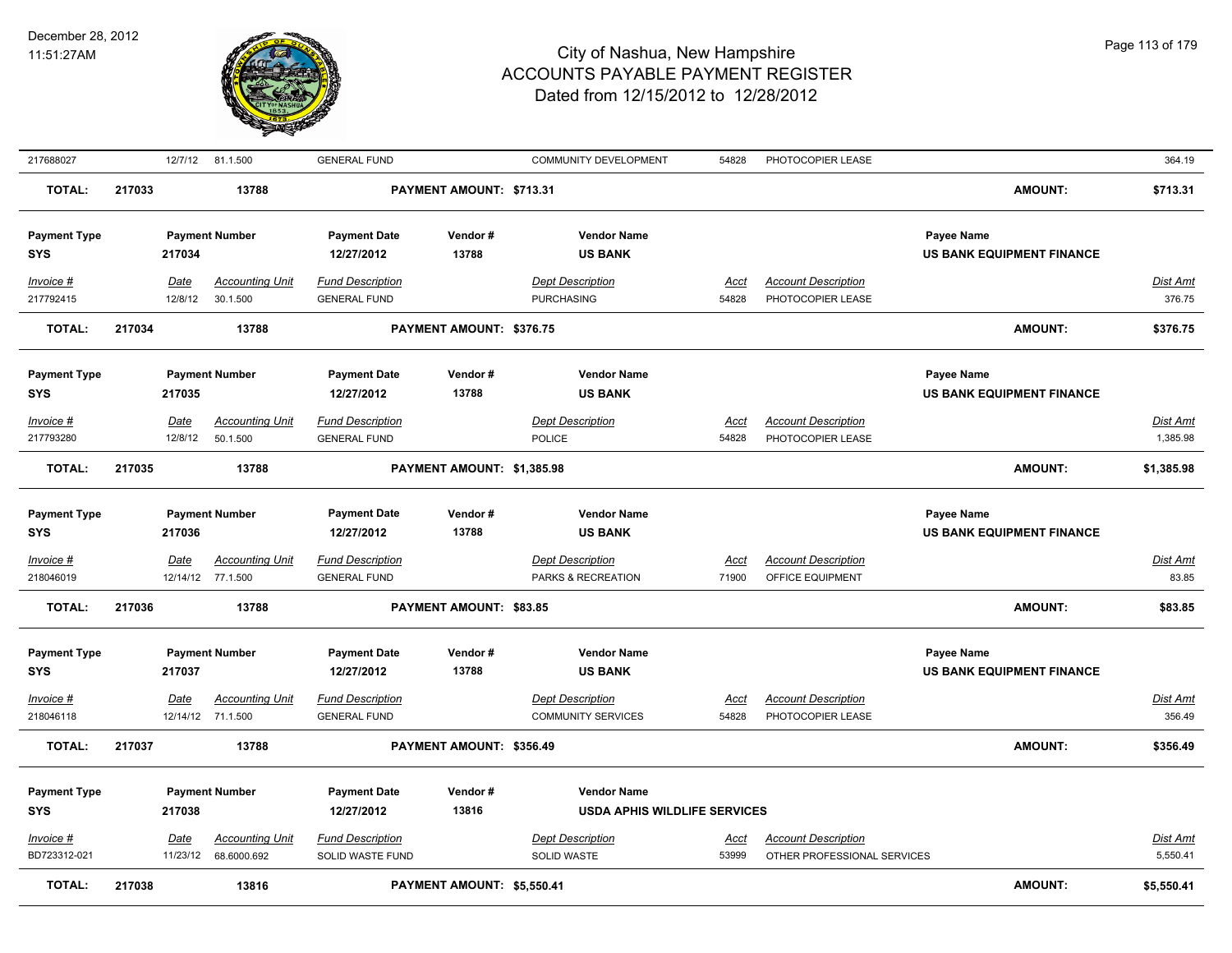

| <b>Payment Type</b>               |        |                         | <b>Payment Number</b>              | <b>Payment Date</b>                                   | Vendor#                    | <b>Vendor Name</b>                                              |                      |                                                        |                                  |                      |
|-----------------------------------|--------|-------------------------|------------------------------------|-------------------------------------------------------|----------------------------|-----------------------------------------------------------------|----------------------|--------------------------------------------------------|----------------------------------|----------------------|
| <b>SYS</b>                        |        | 217039                  |                                    | 12/27/2012                                            | 13857                      | <b>WAL-MART</b>                                                 |                      |                                                        |                                  |                      |
| Invoice #                         |        | Date                    | <b>Accounting Unit</b>             | <b>Fund Description</b>                               |                            | <b>Dept Description</b>                                         | Acct                 | <b>Account Description</b>                             |                                  | Dist Amt             |
| 09182                             |        |                         | 12/13/12  52.1.720                 | <b>GENERAL FUND</b>                                   |                            | <b>FIRE</b>                                                     | 71800                | <b>FURNITURE &amp; FIXTURES</b>                        |                                  | 141.55               |
| <b>TOTAL:</b>                     | 217039 |                         | 13857                              |                                                       | PAYMENT AMOUNT: \$141.55   |                                                                 |                      |                                                        | <b>AMOUNT:</b>                   | \$141.55             |
| <b>Payment Type</b>               |        |                         | <b>Payment Number</b>              | <b>Payment Date</b>                                   | Vendor#                    | <b>Vendor Name</b>                                              |                      |                                                        |                                  |                      |
| SYS                               |        | 217040                  |                                    | 12/27/2012                                            | 10748                      | A H HARRIS & SONS INC                                           |                      |                                                        |                                  |                      |
| Invoice #<br>2399683-00           |        | <b>Date</b><br>12/6/12  | <b>Accounting Unit</b><br>61.1001  | <b>Fund Description</b><br>CAPITAL IMPROVEMENTS       |                            | <b>Dept Description</b><br>STREETS-CAP IMP                      | <u>Acct</u><br>81100 | <b>Account Description</b><br>CAPITAL IMPROVEMENTS     | <b>Activity</b><br>1000          | Dist Amt<br>192.75   |
| <b>TOTAL:</b>                     | 217040 |                         | 10748                              |                                                       | PAYMENT AMOUNT: \$192.75   |                                                                 |                      |                                                        | <b>AMOUNT:</b>                   | \$192.75             |
| <b>Payment Type</b>               |        |                         | <b>Payment Number</b>              | <b>Payment Date</b>                                   | Vendor#                    | <b>Vendor Name</b>                                              |                      |                                                        |                                  |                      |
| SYS                               |        | 217041                  |                                    | 12/27/2012                                            | 11611                      | <b>ABERJONA ENGINEERING INC</b>                                 |                      |                                                        |                                  |                      |
| Invoice #<br>26527                |        | Date<br>12/3/12         | <b>Accounting Unit</b><br>60.5700  | <b>Fund Description</b><br>CAP PROJECTS-BROAD ST PKWY |                            | <b>Dept Description</b><br>CAP PROJECTS-BROAD ST<br><b>PKWY</b> | <u>Acct</u><br>81700 | <b>Account Description</b><br><b>INFRASTRUCTURE</b>    | <b>Activity</b><br>1061.60.03.20 | Dist Amt<br>4,715.46 |
| <b>TOTAL:</b>                     | 217041 |                         | 11611                              |                                                       | PAYMENT AMOUNT: \$4,715.46 |                                                                 |                      |                                                        | <b>AMOUNT:</b>                   | \$4,715.46           |
| <b>Payment Type</b>               |        |                         | <b>Payment Number</b>              | <b>Payment Date</b>                                   | Vendor#                    | <b>Vendor Name</b>                                              |                      |                                                        |                                  |                      |
| SYS                               |        | 217042                  |                                    | 12/27/2012                                            | 15266                      | <b>ACTION TARGET INC</b>                                        |                      |                                                        |                                  |                      |
| Invoice #<br>63462-1              |        | <u>Date</u><br>10/30/12 | <b>Accounting Unit</b><br>50.1.635 | <b>Fund Description</b><br><b>GENERAL FUND</b>        |                            | <b>Dept Description</b><br><b>POLICE</b>                        | <u>Acct</u><br>61121 | <b>Account Description</b><br><b>AMMUNITION</b>        |                                  | Dist Amt<br>881.40   |
| <b>TOTAL:</b>                     | 217042 |                         | 15266                              |                                                       | PAYMENT AMOUNT: \$881.40   |                                                                 |                      |                                                        | <b>AMOUNT:</b>                   | \$881.40             |
| <b>Payment Type</b><br><b>SYS</b> |        | 217043                  | <b>Payment Number</b>              | <b>Payment Date</b><br>12/27/2012                     | Vendor#<br>12283           | <b>Vendor Name</b><br><b>ADAMSON INDUSTRIES CORP</b>            |                      |                                                        |                                  |                      |
| $Invoice$ #<br>113571             |        | Date<br>12/6/12         | <b>Accounting Unit</b><br>50.1.500 | <b>Fund Description</b><br><b>GENERAL FUND</b>        |                            | <b>Dept Description</b><br>POLICE                               | <u>Acct</u><br>61799 | <b>Account Description</b><br>VEHICLE PARTS & SUPPLIES |                                  | Dist Amt<br>494.80   |
| <b>TOTAL:</b>                     | 217043 |                         | 12283                              |                                                       | PAYMENT AMOUNT: \$494.80   |                                                                 |                      |                                                        | <b>AMOUNT:</b>                   | \$494.80             |
| <b>Payment Type</b><br><b>SYS</b> |        | 217044                  | <b>Payment Number</b>              | <b>Payment Date</b><br>12/27/2012                     | Vendor#<br>13962           | <b>Vendor Name</b><br><b>STACEY L ALLEN</b>                     |                      |                                                        |                                  |                      |
| Invoice #                         |        | Date                    | <b>Accounting Unit</b>             | <b>Fund Description</b>                               |                            | <b>Dept Description</b>                                         | Acct                 | <b>Account Description</b>                             |                                  | Dist Amt             |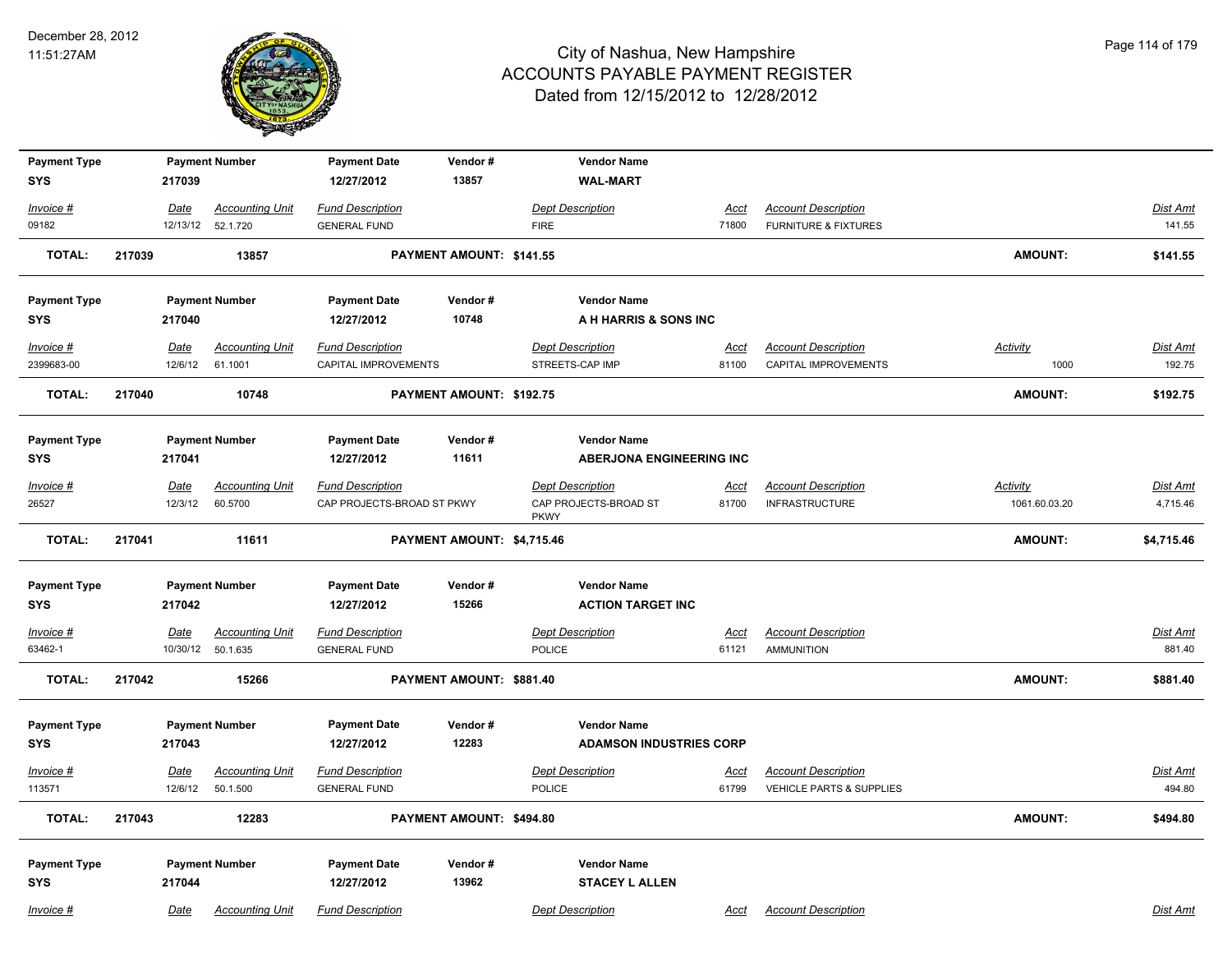

| 20112A 12/27/12 DCAP |        |             | 12/26/12 BS1000        | <b>GENERAL FUND</b>     |                            | <b>GENERAL FUND</b>                 | 21460       | 125 DEPENDENT CARE           |                            | 142.25          |
|----------------------|--------|-------------|------------------------|-------------------------|----------------------------|-------------------------------------|-------------|------------------------------|----------------------------|-----------------|
| <b>TOTAL:</b>        | 217044 |             | 13962                  |                         | PAYMENT AMOUNT: \$142.25   |                                     |             |                              | <b>AMOUNT:</b>             | \$142.25        |
| <b>Payment Type</b>  |        |             | <b>Payment Number</b>  | <b>Payment Date</b>     | Vendor#                    | <b>Vendor Name</b>                  |             |                              |                            |                 |
| <b>SYS</b>           |        | 217045      |                        | 12/27/2012              | 15728                      | <b>AMERICAN MEDICAL RESPONSE OF</b> |             |                              |                            |                 |
| Invoice #            |        | Date        | <b>Accounting Unit</b> | <b>Fund Description</b> |                            | <b>Dept Description</b>             | <u>Acct</u> | <b>Account Description</b>   |                            | <b>Dist Amt</b> |
| 10/27/12-OBAMA       |        | 10/27/12    | <b>BS1000</b>          | <b>GENERAL FUND</b>     |                            | <b>GENERAL FUND</b>                 | 21980       | <b>CITY SUSPENSE</b>         |                            | 900.00          |
| <b>TOTAL:</b>        | 217045 |             | 15728                  |                         | PAYMENT AMOUNT: \$900.00   |                                     |             |                              | <b>AMOUNT:</b>             | \$900.00        |
| <b>Payment Type</b>  |        |             | <b>Payment Number</b>  | <b>Payment Date</b>     | Vendor#                    | <b>Vendor Name</b>                  |             |                              |                            |                 |
| <b>SYS</b>           |        | 217046      |                        | 12/27/2012              | 13970                      | <b>AMERICAN RED CROSS</b>           |             |                              |                            |                 |
| Invoice #            |        | Date        | <b>Accounting Unit</b> | <b>Fund Description</b> |                            | <b>Dept Description</b>             | Acct        | <b>Account Description</b>   |                            | Dist Amt        |
| 10157116             |        | 9/19/12     | 77.1.655               | <b>GENERAL FUND</b>     |                            | PARKS & RECREATION                  | 55699       | OTHER CONTRACTED SERVICES    |                            | 315.00          |
| <b>TOTAL:</b>        | 217046 |             | 13970                  |                         | PAYMENT AMOUNT: \$315.00   |                                     |             |                              | <b>AMOUNT:</b>             | \$315.00        |
| <b>Payment Type</b>  |        |             | <b>Payment Number</b>  | <b>Payment Date</b>     | Vendor#                    | <b>Vendor Name</b>                  |             |                              |                            |                 |
| <b>SYS</b>           |        | 217047      |                        | 12/27/2012              | 12334                      | ANSWERING SERVICES OF NH LLC        |             |                              |                            |                 |
| $Invoice$ #          |        | Date        | <b>Accounting Unit</b> | <b>Fund Description</b> |                            | <b>Dept Description</b>             | <u>Acct</u> | <b>Account Description</b>   |                            | <b>Dist Amt</b> |
| 121000058101         |        | 10/17/12    | 69.6200.670            | <b>WASTEWATER FUND</b>  |                            | <b>WASTEWATER</b>                   | 55699       | OTHER CONTRACTED SERVICES    |                            | 155.30          |
| 121100058101         |        | 11/14/12    | 69.6200.670            | <b>WASTEWATER FUND</b>  |                            | <b>WASTEWATER</b>                   | 55699       | OTHER CONTRACTED SERVICES    |                            | 159.55          |
| 121200058101         |        |             | 12/12/12 69.6200.670   | <b>WASTEWATER FUND</b>  |                            | <b>WASTEWATER</b>                   | 55699       | OTHER CONTRACTED SERVICES    |                            | 132.05          |
| <b>TOTAL:</b>        | 217047 |             | 12334                  |                         | PAYMENT AMOUNT: \$446.90   |                                     |             |                              | <b>AMOUNT:</b>             | \$446.90        |
| <b>Payment Type</b>  |        |             | <b>Payment Number</b>  | <b>Payment Date</b>     | Vendor#                    | <b>Vendor Name</b>                  |             |                              |                            |                 |
| SYS                  |        | 217048      |                        | 12/27/2012              | 12347                      | <b>ASAP FIRE &amp; SAFETY CORP</b>  |             |                              |                            |                 |
| Invoice #            |        | Date        | <b>Accounting Unit</b> | <b>Fund Description</b> |                            | <b>Dept Description</b>             | <u>Acct</u> | <b>Account Description</b>   |                            | Dist Amt        |
| 061035               |        | 11/26/12    | 77.1.650               | <b>GENERAL FUND</b>     |                            | PARKS & RECREATION                  | 54280       | BUILDING/GROUNDS MAINTENANCE |                            | 663.50          |
| 061040               |        |             | 11/27/12 77.1.720.8191 | <b>GENERAL FUND</b>     |                            | PARKS & RECREATION                  | 54280       | BUILDING/GROUNDS MAINTENANCE |                            | 1,438.55        |
| <b>TOTAL:</b>        | 217048 |             | 12347                  |                         | PAYMENT AMOUNT: \$2,102.05 |                                     |             |                              | <b>AMOUNT:</b>             | \$2,102.05      |
| <b>Payment Type</b>  |        |             | <b>Payment Number</b>  | <b>Payment Date</b>     | Vendor#                    | <b>Vendor Name</b>                  |             | <b>Payee Name</b>            |                            |                 |
| <b>SYS</b>           |        | 217049      |                        | 12/27/2012              | 12347                      | <b>ASAP FIRE &amp; SAFETY CORP</b>  |             |                              | <b>ASAP SPRINKLER CORP</b> |                 |
| Invoice #            |        | <b>Date</b> | <b>Accounting Unit</b> | <b>Fund Description</b> |                            | <b>Dept Description</b>             | Acct        | <b>Account Description</b>   |                            | Dist Amt        |
| 07016                |        |             | 11/28/12 77.1.720.8191 | <b>GENERAL FUND</b>     |                            | PARKS & RECREATION                  | 54280       | BUILDING/GROUNDS MAINTENANCE |                            | 1,105.00        |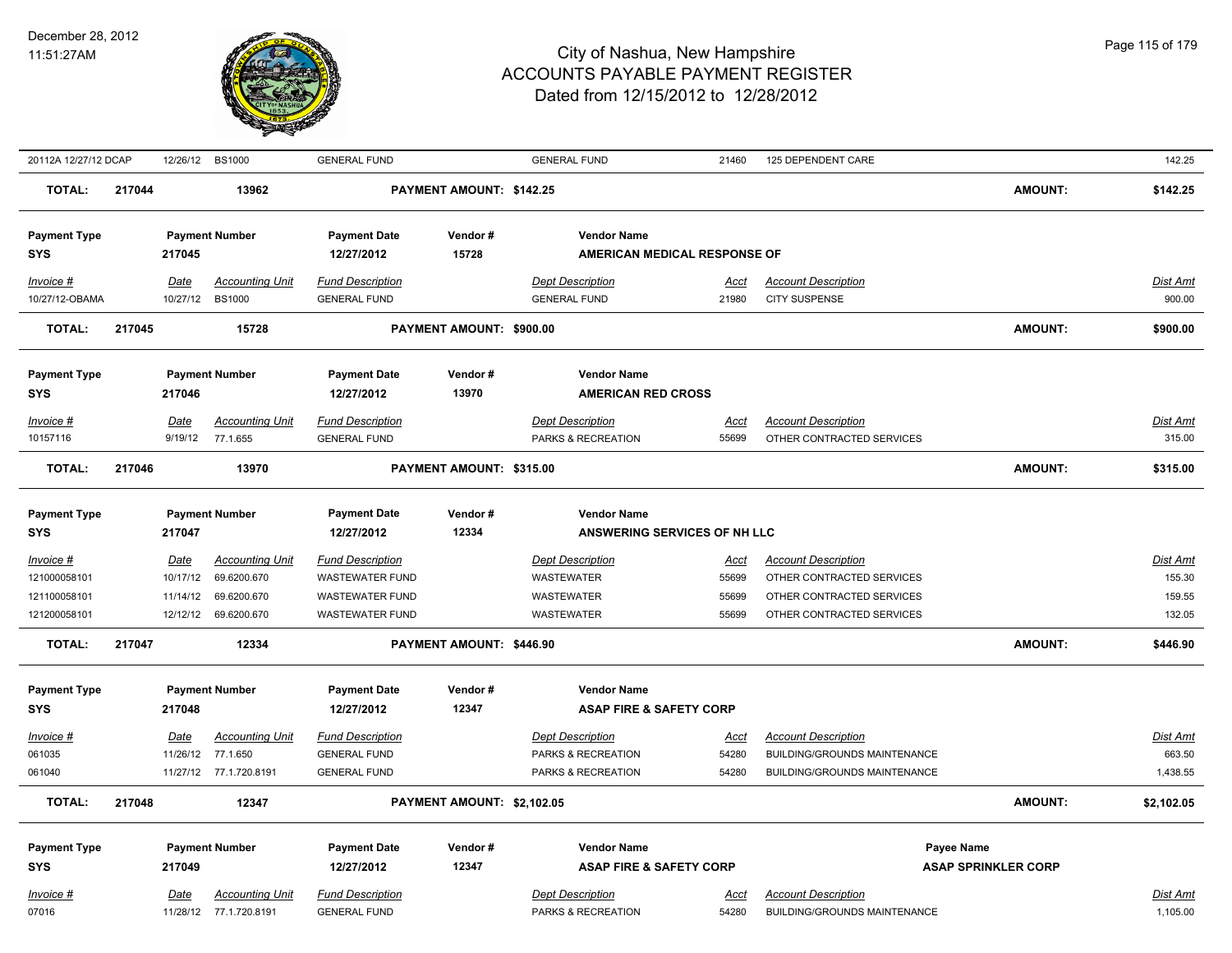

| <b>TOTAL:</b>                       | 217049 |                    | 12347                              |                                                | PAYMENT AMOUNT: \$1,105.00     |                                                       |                |                                                                   | <b>AMOUNT:</b> | \$1,105.00                  |
|-------------------------------------|--------|--------------------|------------------------------------|------------------------------------------------|--------------------------------|-------------------------------------------------------|----------------|-------------------------------------------------------------------|----------------|-----------------------------|
| <b>Payment Type</b><br>SYS          |        | 217050             | <b>Payment Number</b>              | <b>Payment Date</b><br>12/27/2012              | Vendor#<br>15745               | <b>Vendor Name</b><br><b>WILLIAM ATKINSON</b>         |                |                                                                   |                |                             |
| Invoice #<br>TUITION REIMB 12/21/12 |        | Date<br>12/21/12   | <b>Accounting Unit</b><br>52.1.635 | <b>Fund Description</b><br><b>GENERAL FUND</b> |                                | <b>Dept Description</b><br><b>FIRE</b>                | Acct<br>52800  | <b>Account Description</b><br>EDUCATIONAL ASSISTANCE              |                | <b>Dist Amt</b><br>2,280.00 |
| <b>TOTAL:</b>                       | 217050 |                    | 15745                              |                                                | PAYMENT AMOUNT: \$2,280.00     |                                                       |                |                                                                   | <b>AMOUNT:</b> | \$2,280.00                  |
| <b>Payment Type</b><br><b>SYS</b>   |        | 217051             | <b>Payment Number</b>              | <b>Payment Date</b><br>12/27/2012              | Vendor#<br>12358               | <b>Vendor Name</b><br><b>B &amp; S LOCKSMITHS INC</b> |                |                                                                   |                |                             |
| Invoice #<br>24530                  |        | Date<br>12/7/12    | <b>Accounting Unit</b><br>77.1.650 | <b>Fund Description</b><br><b>GENERAL FUND</b> |                                | <b>Dept Description</b><br>PARKS & RECREATION         | Acct<br>54280  | <b>Account Description</b><br><b>BUILDING/GROUNDS MAINTENANCE</b> |                | Dist Amt<br>36.90           |
| <b>TOTAL:</b>                       | 217051 |                    | 12358                              |                                                | <b>PAYMENT AMOUNT: \$36.90</b> |                                                       |                |                                                                   | <b>AMOUNT:</b> | \$36.90                     |
| <b>Payment Type</b><br>SYS          |        | 217052             | <b>Payment Number</b>              | <b>Payment Date</b><br>12/27/2012              | Vendor#<br>12391               | <b>Vendor Name</b><br><b>BELLETETES INC</b>           |                |                                                                   |                |                             |
| Invoice #                           |        | <b>Date</b>        | <b>Accounting Unit</b>             | <b>Fund Description</b>                        |                                | <b>Dept Description</b>                               | <u>Acct</u>    | <b>Account Description</b>                                        |                | Dist Amt                    |
| 4612361                             |        | 12/3/12            | 61.1.685                           | <b>GENERAL FUND</b>                            |                                | <b>STREETS</b>                                        | 61560          | <b>CONSTRUCTION MATERIALS</b>                                     |                | 71.98                       |
| 4612520                             |        | 12/4/12            | 61.1.685<br>77.1.650               | <b>GENERAL FUND</b><br><b>GENERAL FUND</b>     |                                | <b>STREETS</b>                                        | 61560          | <b>CONSTRUCTION MATERIALS</b>                                     |                | 38.69<br>43.20              |
| 4612721<br>4612736                  |        | 12/5/12<br>12/5/12 | 77.1.650                           | <b>GENERAL FUND</b>                            |                                | PARKS & RECREATION<br>PARKS & RECREATION              | 54280<br>54280 | BUILDING/GROUNDS MAINTENANCE<br>BUILDING/GROUNDS MAINTENANCE      |                | 28.95                       |
| 4612741                             |        | 12/5/12            | 77.1.650                           | <b>GENERAL FUND</b>                            |                                | PARKS & RECREATION                                    | 54280          | BUILDING/GROUNDS MAINTENANCE                                      |                | $-43.20$                    |
| 4612749                             |        | 12/5/12            | 50.1.500                           | <b>GENERAL FUND</b>                            |                                | <b>POLICE</b>                                         | 61799          | <b>VEHICLE PARTS &amp; SUPPLIES</b>                               |                | 4.48                        |
| 4612755                             |        | 12/5/12            | 61.1.685                           | <b>GENERAL FUND</b>                            |                                | <b>STREETS</b>                                        | 61560          | <b>CONSTRUCTION MATERIALS</b>                                     |                | 8.06                        |
| 4612775                             |        | 12/5/12            | 77.1.650                           | <b>GENERAL FUND</b>                            |                                | PARKS & RECREATION                                    | 54280          | BUILDING/GROUNDS MAINTENANCE                                      |                | 125.52                      |
| 4612927                             |        | 12/6/12            | 61.1.685                           | <b>GENERAL FUND</b>                            |                                | <b>STREETS</b>                                        | 61560          | <b>CONSTRUCTION MATERIALS</b>                                     |                | 7.19                        |
| 4613536                             |        | 12/10/12           | 61.1.685                           | <b>GENERAL FUND</b>                            |                                | <b>STREETS</b>                                        | 61560          | <b>CONSTRUCTION MATERIALS</b>                                     |                | 160.82                      |
| 4613554                             |        | 12/10/12           | 69.6200.540                        | <b>WASTEWATER FUND</b>                         |                                | WASTEWATER                                            | 54487          | <b>EQUIPMENT REPAIRS &amp;</b>                                    |                | 58.00                       |
| 4613601                             |        | 12/10/12           | 61.1.700                           | <b>GENERAL FUND</b>                            |                                | <b>STREETS</b>                                        | 61299          | <b>MAINTENANCE</b><br>MISCELLANEOUS SUPPLIES                      |                | 29.00                       |
| 4613603                             |        |                    | 12/10/12 61.1.685                  | <b>GENERAL FUND</b>                            |                                | <b>STREETS</b>                                        | 61560          | <b>CONSTRUCTION MATERIALS</b>                                     |                | 71.98                       |
| <b>TOTAL:</b>                       | 217052 |                    | 12391                              |                                                | PAYMENT AMOUNT: \$604.67       |                                                       |                |                                                                   | <b>AMOUNT:</b> | \$604.67                    |
| <b>Payment Type</b><br><b>SYS</b>   |        | 217053             | <b>Payment Number</b>              | <b>Payment Date</b><br>12/27/2012              | Vendor#<br>11214               | <b>Vendor Name</b><br><b>KATERI BRODEUR</b>           |                |                                                                   |                |                             |
| $Invoice$ #                         |        | Date               | <b>Accounting Unit</b>             | <b>Fund Description</b>                        |                                | <b>Dept Description</b>                               | <u>Acct</u>    | <b>Account Description</b>                                        |                | <b>Dist Amt</b>             |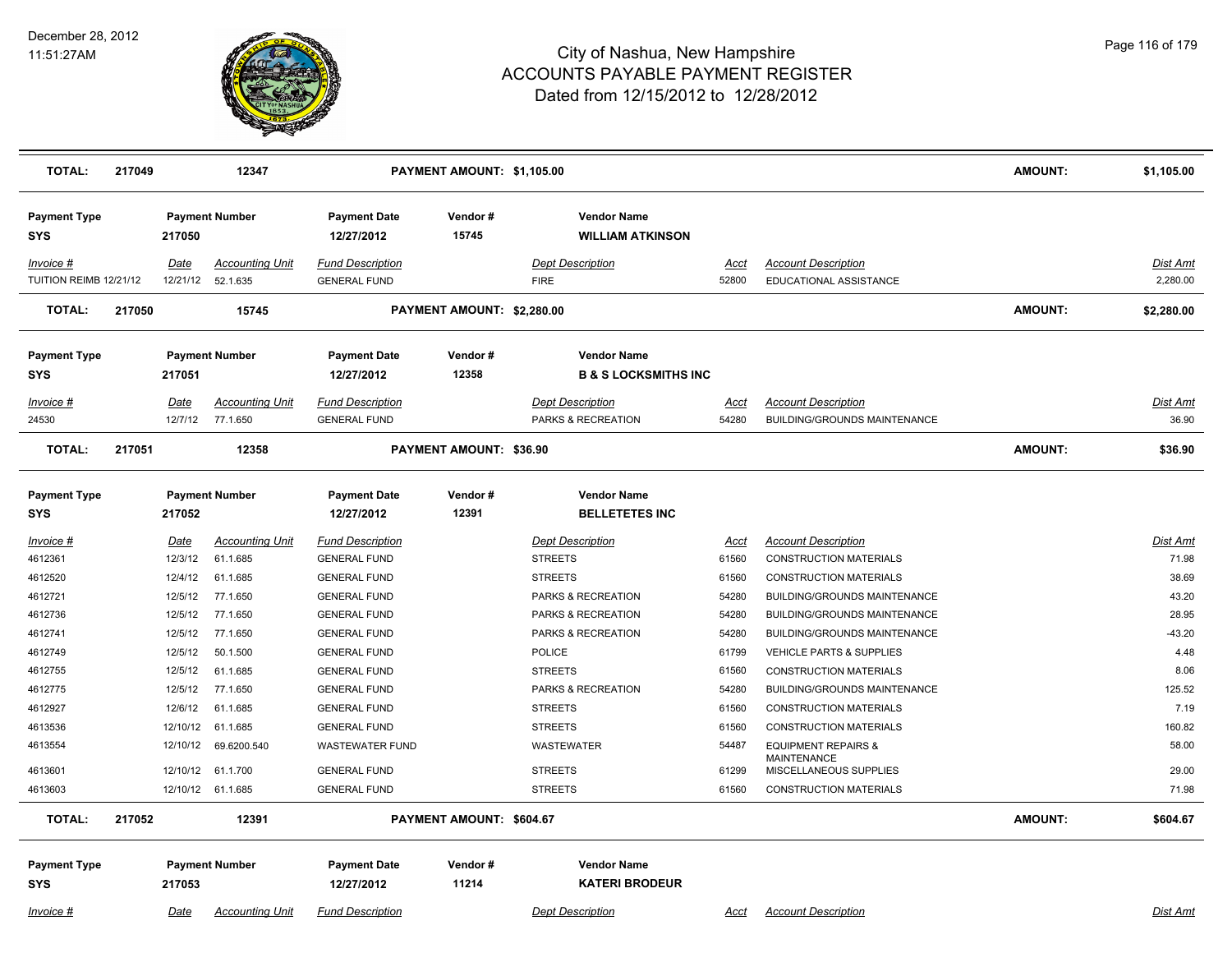

| 33232A 12/27/12 DCAP                  |        |                         | 12/26/12 BS1000                                       | <b>GENERAL FUND</b>                                                |                          | <b>GENERAL FUND</b>                                                       | 21460                         | 125 DEPENDENT CARE                                                                   |                                                       | 192.30                     |
|---------------------------------------|--------|-------------------------|-------------------------------------------------------|--------------------------------------------------------------------|--------------------------|---------------------------------------------------------------------------|-------------------------------|--------------------------------------------------------------------------------------|-------------------------------------------------------|----------------------------|
| TOTAL:                                | 217053 |                         | 11214                                                 |                                                                    | PAYMENT AMOUNT: \$192.30 |                                                                           |                               |                                                                                      | <b>AMOUNT:</b>                                        | \$192.30                   |
| <b>Payment Type</b><br><b>SYS</b>     |        | 217054                  | <b>Payment Number</b>                                 | <b>Payment Date</b><br>12/27/2012                                  | Vendor#<br>14085         | <b>Vendor Name</b><br><b>SCOTT CARRIGAN</b>                               |                               |                                                                                      |                                                       |                            |
| Invoice #<br>TUITION REIMB 12/21/12   |        | <b>Date</b><br>12/21/12 | <b>Accounting Unit</b><br>52.1.635                    | <b>Fund Description</b><br><b>GENERAL FUND</b>                     |                          | <b>Dept Description</b><br><b>FIRE</b>                                    | Acct<br>52800                 | <b>Account Description</b><br>EDUCATIONAL ASSISTANCE                                 |                                                       | Dist Amt<br>726.00         |
| <b>TOTAL:</b>                         | 217054 |                         | 14085                                                 |                                                                    | PAYMENT AMOUNT: \$726.00 |                                                                           |                               |                                                                                      | <b>AMOUNT:</b>                                        | \$726.00                   |
| <b>Payment Type</b>                   |        |                         | <b>Payment Number</b>                                 | <b>Payment Date</b>                                                | Vendor#                  | <b>Vendor Name</b>                                                        |                               |                                                                                      |                                                       |                            |
| <b>SYS</b>                            |        | 217055                  |                                                       | 12/27/2012                                                         | 12493                    | <b>CENTRAL PAPER PRODUCTS CO</b>                                          |                               |                                                                                      |                                                       |                            |
| Invoice #<br>1219818                  |        | Date<br>12/5/12         | <b>Accounting Unit</b><br>50.1.500                    | <b>Fund Description</b><br><b>GENERAL FUND</b>                     |                          | <b>Dept Description</b><br><b>POLICE</b>                                  | Acct<br>61428                 | <b>Account Description</b><br><b>JANITORIAL SUPPLIES</b>                             |                                                       | Dist Amt<br>586.76         |
| <b>TOTAL:</b>                         | 217055 |                         | 12493                                                 |                                                                    | PAYMENT AMOUNT: \$586.76 |                                                                           |                               |                                                                                      | <b>AMOUNT:</b>                                        | \$586.76                   |
| <b>Payment Type</b><br><b>SYS</b>     |        | 217056                  | <b>Payment Number</b>                                 | <b>Payment Date</b><br>12/27/2012                                  | Vendor#<br>14106         | <b>Vendor Name</b><br><b>CINTAS</b>                                       |                               |                                                                                      | Payee Name<br><b>CINTAS UNIFORMS</b>                  |                            |
| $Invoice$ #<br>016163240<br>016173691 |        | <u>Date</u><br>12/3/12  | <b>Accounting Unit</b><br>86.3120<br>12/10/12 86.3120 | <b>Fund Description</b><br>TRANSIT GRANTS<br><b>TRANSIT GRANTS</b> |                          | <b>Dept Description</b><br><b>TRANSPORTATION</b><br><b>TRANSPORTATION</b> | <u>Acct</u><br>55699<br>55699 | <b>Account Description</b><br>OTHER CONTRACTED SERVICES<br>OTHER CONTRACTED SERVICES | <b>Activity</b><br>86.800.13.40.01<br>86.800.13.40.01 | Dist Amt<br>62.03<br>62.03 |
| <b>TOTAL:</b>                         | 217056 |                         | 14106                                                 |                                                                    | PAYMENT AMOUNT: \$124.06 |                                                                           |                               |                                                                                      | <b>AMOUNT:</b>                                        | \$124.06                   |
| <b>Payment Type</b><br><b>SYS</b>     |        | 217057                  | <b>Payment Number</b>                                 | <b>Payment Date</b><br>12/27/2012                                  | Vendor#<br>12540         | <b>Vendor Name</b><br><b>COMPUTER HUT dba IT INSIDERS</b>                 |                               |                                                                                      |                                                       |                            |
| Invoice #                             |        | <b>Date</b>             | <b>Accounting Unit</b>                                | <b>Fund Description</b>                                            |                          | <b>Dept Description</b>                                                   | <u>Acct</u>                   | <b>Account Description</b>                                                           |                                                       | Dist Amt                   |
| 83977                                 |        |                         | 12/14/12 22.1.535                                     | <b>GENERAL FUND</b>                                                |                          | INFORMATION TECHNOLOGY                                                    | 71207                         | <b>COMMUNICATIONS EQUIPMENT</b>                                                      |                                                       | 199.95                     |
| <b>TOTAL:</b>                         | 217057 |                         | 12540                                                 |                                                                    | PAYMENT AMOUNT: \$199.95 |                                                                           |                               |                                                                                      | <b>AMOUNT:</b>                                        | \$199.95                   |
| <b>Payment Type</b><br><b>SYS</b>     |        | 217058                  | <b>Payment Number</b>                                 | <b>Payment Date</b><br>12/27/2012                                  | Vendor#<br>15652         | <b>Vendor Name</b><br><b>COMPUTER MANAGEMENT SYSTEMS</b>                  |                               |                                                                                      |                                                       |                            |
| Invoice #<br>10982                    |        | <b>Date</b><br>12/6/12  | <b>Accounting Unit</b><br>26.1.500                    | <b>Fund Description</b><br><b>GENERAL FUND</b>                     |                          | <b>Dept Description</b><br><b>FINANCIAL SERVICES</b>                      | Acct<br>61235                 | <b>Account Description</b><br><b>FORMS/BILLING SUPPLIES</b>                          |                                                       | Dist Amt<br>587.07         |
| 10982<br>10982                        |        | 12/6/12<br>12/6/12      | 26.4005<br>69.6200.500                                | TRAFFIC VIOLATIONS FUND<br><b>WASTEWATER FUND</b>                  |                          | TRAFFIC VIOLATIONS<br>WASTEWATER                                          | 61235<br>54828                | FORMS/BILLING SUPPLIES<br>PHOTOCOPIER LEASE                                          |                                                       | 587.07<br>604.86           |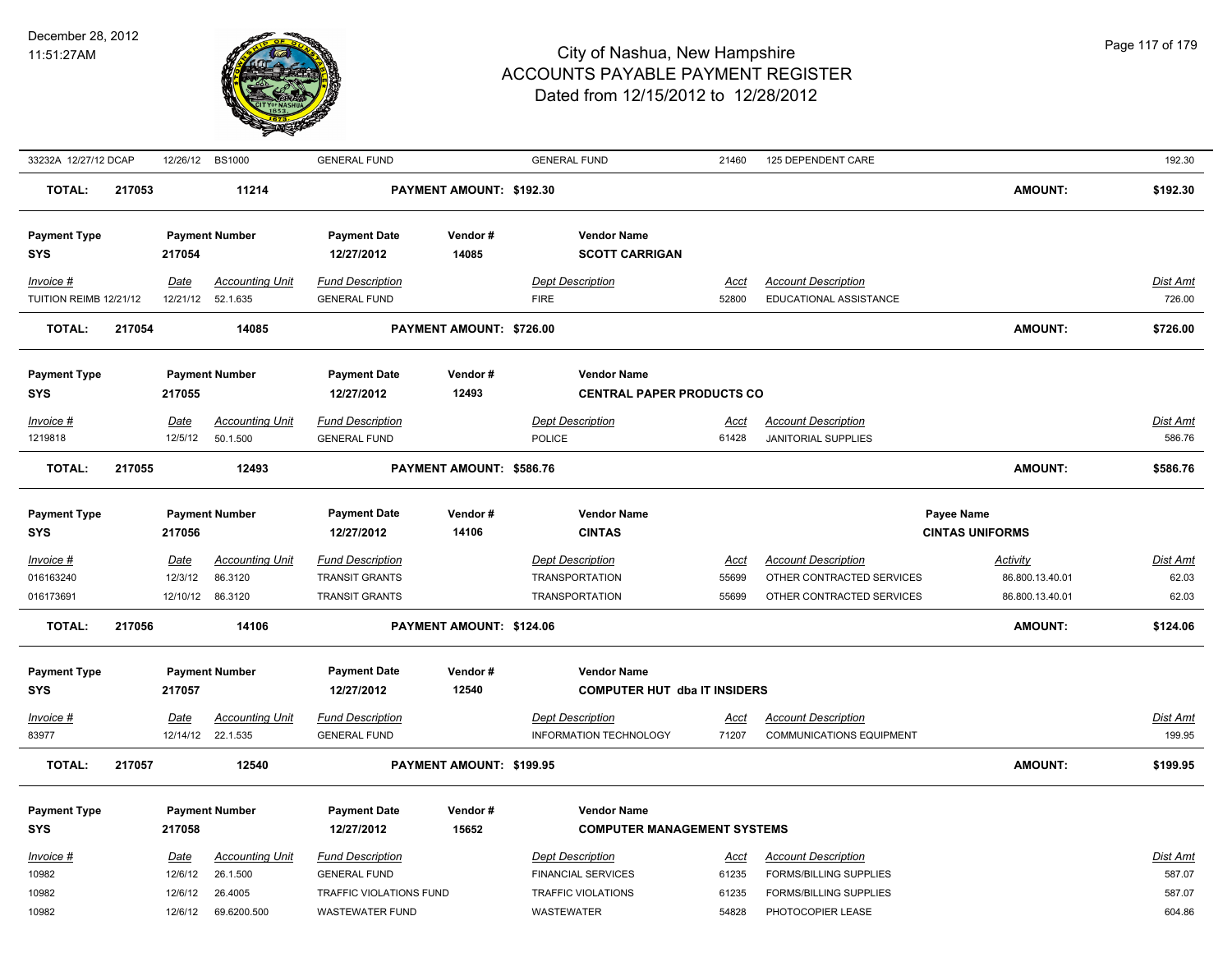

| <b>TOTAL:</b>                                  | 217058 |                        | 15652                                           |                                                                                | PAYMENT AMOUNT: \$1,779.00 |                                                                           |                      |                                                                                 | <b>AMOUNT:</b>                   | \$1,779.00         |
|------------------------------------------------|--------|------------------------|-------------------------------------------------|--------------------------------------------------------------------------------|----------------------------|---------------------------------------------------------------------------|----------------------|---------------------------------------------------------------------------------|----------------------------------|--------------------|
| <b>Payment Type</b><br><b>SYS</b>              |        | 217059                 | <b>Payment Number</b>                           | <b>Payment Date</b><br>12/27/2012                                              | Vendor#<br>10490           | <b>Vendor Name</b><br><b>CONWAY OFFICE PRODUCTS LLC</b>                   |                      |                                                                                 |                                  |                    |
| Invoice #<br>050964                            |        | Date<br>10/9/12        | <b>Accounting Unit</b><br>22.1.500              | <b>Fund Description</b><br><b>GENERAL FUND</b>                                 |                            | <b>Dept Description</b><br><b>INFORMATION TECHNOLOGY</b>                  | Acct<br>61615        | <b>Account Description</b><br><b>TECHNOLOGY EQUIP</b>                           |                                  | Dist Amt<br>113.18 |
| 052272                                         |        |                        | 10/11/12 22.1.500                               | <b>GENERAL FUND</b>                                                            |                            | INFORMATION TECHNOLOGY                                                    | 61615                | CONSUMABLES<br><b>TECHNOLOGY EQUIP</b><br>CONSUMABLES                           |                                  | 19.89              |
| <b>TOTAL:</b>                                  | 217059 |                        | 10490                                           |                                                                                | PAYMENT AMOUNT: \$133.07   |                                                                           |                      |                                                                                 | <b>AMOUNT:</b>                   | \$133.07           |
| <b>Payment Type</b><br><b>SYS</b><br>Invoice # |        | 217060<br><b>Date</b>  | <b>Payment Number</b><br><b>Accounting Unit</b> | <b>Payment Date</b><br>12/27/2012<br><b>Fund Description</b>                   | Vendor#<br>14142           | <b>Vendor Name</b><br><b>KEITH COTE</b><br><b>Dept Description</b>        | <u>Acct</u>          | <b>Account Description</b>                                                      |                                  | Dist Amt           |
| 11211A 12/27/12 DCAP<br>TOTAL:                 | 217060 | 12/26/12 BS1000        | 14142                                           | <b>GENERAL FUND</b>                                                            | PAYMENT AMOUNT: \$192.25   | <b>GENERAL FUND</b>                                                       | 21460                | 125 DEPENDENT CARE                                                              | <b>AMOUNT:</b>                   | 192.25<br>\$192.25 |
| <b>Payment Type</b><br><b>SYS</b>              |        | 217061                 | <b>Payment Number</b>                           | <b>Payment Date</b><br>12/27/2012                                              | Vendor#<br>14153           | <b>Vendor Name</b><br><b>CROWNE PLAZA NASHUA</b>                          |                      |                                                                                 |                                  |                    |
| Invoice #<br>174808                            |        | <b>Date</b>            | <b>Accounting Unit</b><br>12/11/12 22.5010      | <b>Fund Description</b><br>CAP PROJECTS-INFO<br><b>TECHNOLOGY</b>              |                            | <b>Dept Description</b><br>CAPITAL PROJECTS-INFO TECH                     | <u>Acct</u><br>81342 | <b>Account Description</b><br><b>COMPUTER SOFTWARE &amp;</b><br><b>HARDWARE</b> | <u>Activity</u><br>1010.22.01.30 | Dist Amt<br>90.00  |
| <b>TOTAL:</b>                                  | 217061 |                        | 14153                                           |                                                                                | PAYMENT AMOUNT: \$90.00    |                                                                           |                      |                                                                                 | <b>AMOUNT:</b>                   | \$90.00            |
| <b>Payment Type</b><br><b>SYS</b><br>Invoice # |        | 217062<br>Date         | <b>Payment Number</b><br><b>Accounting Unit</b> | <b>Payment Date</b><br>12/27/2012<br><b>Fund Description</b>                   | Vendor#<br>11718           | <b>Vendor Name</b><br><b>JERALYN M DEHOYOS</b><br><b>Dept Description</b> | <u>Acct</u>          | <b>Account Description</b>                                                      |                                  | <u>Dist Amt</u>    |
| 20148A 12/27/12 DCAP                           |        |                        | 12/26/12 BS1000                                 | <b>GENERAL FUND</b>                                                            |                            | <b>GENERAL FUND</b>                                                       | 21460                | 125 DEPENDENT CARE                                                              |                                  | 192.25             |
| <b>TOTAL:</b>                                  | 217062 |                        | 11718                                           |                                                                                | PAYMENT AMOUNT: \$192.25   |                                                                           |                      |                                                                                 | <b>AMOUNT:</b>                   | \$192.25           |
| <b>Payment Type</b><br><b>SYS</b>              |        | 217063                 | <b>Payment Number</b>                           | <b>Payment Date</b><br>12/27/2012                                              | Vendor#<br>12609           | <b>Vendor Name</b><br><b>DELL MARKETING LP</b>                            |                      |                                                                                 |                                  |                    |
| Invoice #<br>XJ1T4TRM4                         |        | <u>Date</u><br>12/3/12 | <b>Accounting Unit</b><br>22.2505               | <b>Fund Description</b><br><b>GOVT &amp; EDUCATION CHANNELS</b><br><b>FUND</b> |                            | <b>Dept Description</b><br><b>GOV'T &amp; EDUCATION CHANNELS</b>          | <u>Acct</u><br>81100 | <b>Account Description</b><br>CAPITAL IMPROVEMENTS                              |                                  | Dist Amt<br>554.81 |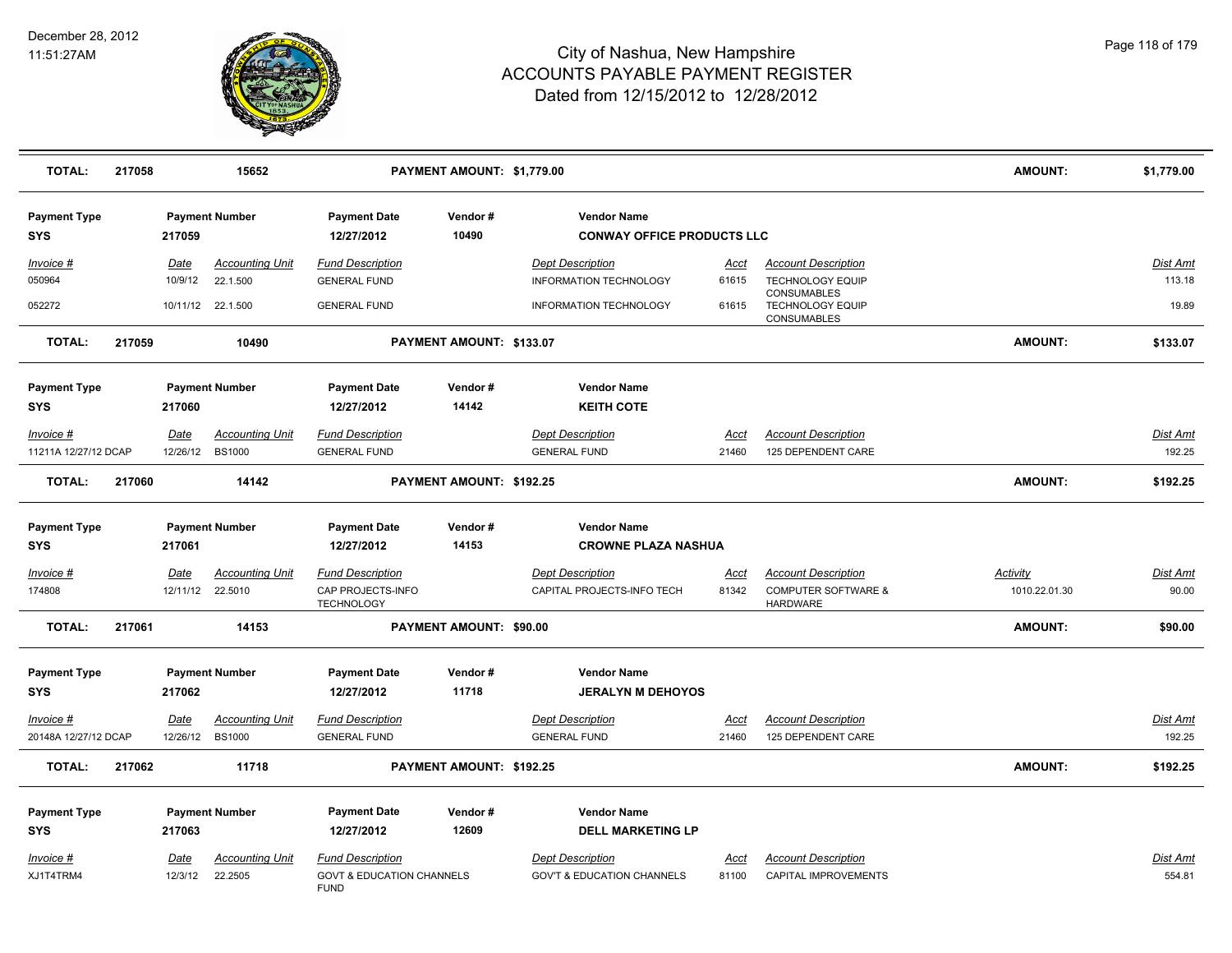

| <b>TOTAL:</b>                     | 217063 |                 | 12609                                       |                                                | PAYMENT AMOUNT: \$554.81 |                                                           |               |                                                            | <b>AMOUNT:</b> | \$554.81                     |
|-----------------------------------|--------|-----------------|---------------------------------------------|------------------------------------------------|--------------------------|-----------------------------------------------------------|---------------|------------------------------------------------------------|----------------|------------------------------|
| <b>Payment Type</b><br><b>SYS</b> |        | 217064          | <b>Payment Number</b>                       | <b>Payment Date</b><br>12/27/2012              | Vendor#<br>12617         | <b>Vendor Name</b><br><b>DEPENDABLE LOCK SERVICE INC.</b> |               |                                                            |                |                              |
| Invoice #<br>43925                |        | Date            | <b>Accounting Unit</b><br>12/11/12 79.1.720 | <b>Fund Description</b><br><b>GENERAL FUND</b> |                          | <b>Dept Description</b><br><b>LIBRARY</b>                 | Acct<br>54280 | <b>Account Description</b><br>BUILDING/GROUNDS MAINTENANCE |                | Dist Amt<br>298.00           |
| <b>TOTAL:</b>                     | 217064 |                 | 12617                                       |                                                | PAYMENT AMOUNT: \$298.00 |                                                           |               |                                                            | AMOUNT:        | \$298.00                     |
| <b>Payment Type</b><br><b>SYS</b> |        | 217065          | <b>Payment Number</b>                       | <b>Payment Date</b><br>12/27/2012              | Vendor#<br>12633         | <b>Vendor Name</b><br><b>DOCULYNX INC</b>                 |               |                                                            |                |                              |
| Invoice #                         |        | Date            | <b>Accounting Unit</b>                      | <b>Fund Description</b>                        |                          | <b>Dept Description</b>                                   | <b>Acct</b>   | <b>Account Description</b>                                 |                | Dist Amt                     |
| A309342                           |        | 11/30/12        | 26.1.500                                    | <b>GENERAL FUND</b>                            |                          | <b>FINANCIAL SERVICES</b>                                 | 53479         | MICROFILM, MICROFICHE                                      |                | 553.92                       |
| A309342                           |        | 11/30/12        | 68.6000.500                                 | SOLID WASTE FUND                               |                          | SOLID WASTE                                               | 54828         | PHOTOCOPIER LEASE                                          |                | 19.09                        |
| A309342                           |        | 11/30/12        | 69.6200.500                                 | <b>WASTEWATER FUND</b>                         |                          | <b>WASTEWATER</b>                                         | 54828         | PHOTOCOPIER LEASE                                          |                | 37.57                        |
| A309342                           |        |                 | 11/30/12 91.1.012320                        | <b>GENERAL FUND</b>                            |                          | <b>SCHOOL</b>                                             | 53628         | CONTRACT SERVICES                                          |                | 117.70                       |
| <b>TOTAL:</b>                     | 217065 |                 | 12633                                       |                                                | PAYMENT AMOUNT: \$728.28 |                                                           |               |                                                            | AMOUNT:        | \$728.28                     |
| <b>Payment Type</b>               |        |                 | <b>Payment Number</b>                       | <b>Payment Date</b>                            | Vendor#                  | <b>Vendor Name</b>                                        |               |                                                            |                |                              |
| <b>SYS</b>                        |        | 217066          |                                             | 12/27/2012                                     | 14186                    | <b>STEPHEN DOOKRAN</b>                                    |               |                                                            |                |                              |
| Invoice #                         |        | Date            | <b>Accounting Unit</b>                      | <b>Fund Description</b>                        |                          | <b>Dept Description</b>                                   | <u>Acct</u>   | <b>Account Description</b>                                 |                | Dist Amt                     |
| <b>REIMB ASCE DUES</b>            |        |                 | 12/14/12 60.1.665                           | <b>GENERAL FUND</b>                            |                          | <b>PUBLIC</b>                                             | 55200         | DUES AND MEMBERSHIPS                                       |                | 250.00                       |
|                                   |        |                 |                                             |                                                |                          | WORKS-ADMIN/ENGINEERING                                   |               |                                                            |                |                              |
| <b>TOTAL:</b>                     | 217066 |                 | 14186                                       |                                                | PAYMENT AMOUNT: \$250.00 |                                                           |               |                                                            | <b>AMOUNT:</b> | \$250.00                     |
| <b>Payment Type</b>               |        |                 | <b>Payment Number</b>                       | <b>Payment Date</b>                            | Vendor#                  | <b>Vendor Name</b>                                        |               |                                                            |                |                              |
| <b>SYS</b>                        |        | 217067          |                                             | 12/27/2012                                     | 11717                    | <b>JASON W DUFOE</b>                                      |               |                                                            |                |                              |
| Invoice #                         |        | <b>Date</b>     | <b>Accounting Unit</b>                      | <b>Fund Description</b>                        |                          | <b>Dept Description</b>                                   | <b>Acct</b>   | <b>Account Description</b>                                 |                | <u>Dist Amt</u>              |
| 33240A 12/27/2012 DCAP            |        | 12/26/12 BS1000 |                                             | <b>GENERAL FUND</b>                            |                          | <b>GENERAL FUND</b>                                       | 21460         | 125 DEPENDENT CARE                                         |                | 192.30                       |
| <b>TOTAL:</b>                     | 217067 |                 | 11717                                       |                                                | PAYMENT AMOUNT: \$192.30 |                                                           |               |                                                            | AMOUNT:        | \$192.30                     |
| <b>Payment Type</b>               |        |                 | <b>Payment Number</b>                       | <b>Payment Date</b>                            | Vendor#                  | <b>Vendor Name</b>                                        |               |                                                            |                |                              |
| <b>SYS</b>                        |        | 217068          |                                             | 12/27/2012                                     | 12670                    | <b>EBSCO INFORMATION SERVICES</b>                         |               |                                                            |                |                              |
| Invoice #<br>7740941              |        | Date            | <b>Accounting Unit</b><br>12/11/12 79.1.760 | <b>Fund Description</b><br><b>GENERAL FUND</b> |                          | <b>Dept Description</b><br><b>LIBRARY</b>                 | Acct<br>61821 | <b>Account Description</b><br><b>PERIODICALS</b>           |                | <b>Dist Amt</b><br>17,775.49 |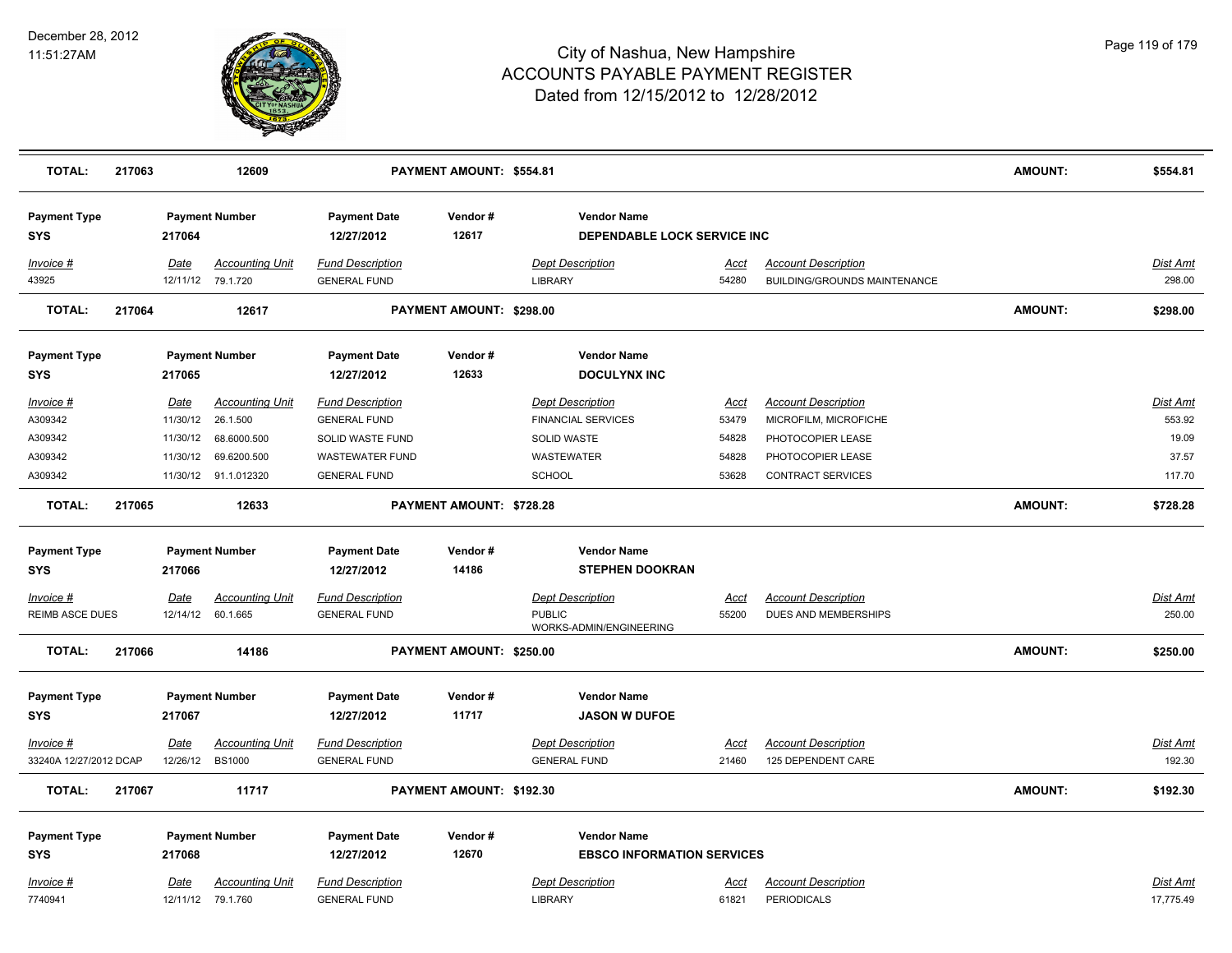

| <b>TOTAL:</b>                     | 217068 |                         | 12670                                 |                                                   | PAYMENT AMOUNT: \$17,775.49  |                                                |               |                                                                        | <b>AMOUNT:</b>     | \$17,775.49          |
|-----------------------------------|--------|-------------------------|---------------------------------------|---------------------------------------------------|------------------------------|------------------------------------------------|---------------|------------------------------------------------------------------------|--------------------|----------------------|
| <b>Payment Type</b><br><b>SYS</b> |        | 217069                  | <b>Payment Number</b>                 | <b>Payment Date</b><br>12/27/2012                 | Vendor#<br>12689             | <b>Vendor Name</b><br><b>ENVIROSYSTEMS INC</b> |               |                                                                        |                    |                      |
| Invoice #<br>26650                |        | <b>Date</b><br>11/30/12 | <b>Accounting Unit</b><br>69.6200.670 | <b>Fund Description</b><br><b>WASTEWATER FUND</b> |                              | <b>Dept Description</b><br>WASTEWATER          | Acct<br>53107 | <b>Account Description</b><br>ARCHITECT/ENGINEERING<br><b>SERVICES</b> |                    | Dist Amt<br>1,050.00 |
| <b>TOTAL:</b>                     | 217069 |                         | 12689                                 |                                                   | PAYMENT AMOUNT: \$1,050.00   |                                                |               |                                                                        | <b>AMOUNT:</b>     | \$1,050.00           |
| <b>Payment Type</b><br><b>SYS</b> |        | 217070                  | <b>Payment Number</b>                 | <b>Payment Date</b><br>12/27/2012                 | Vendor#<br>12721             | <b>Vendor Name</b><br><b>FIRST TRANSIT INC</b> |               |                                                                        |                    |                      |
| <u>Invoice #</u>                  |        | <u>Date</u>             | <b>Accounting Unit</b>                | <b>Fund Description</b>                           |                              | <b>Dept Description</b>                        | <u>Acct</u>   | <b>Account Description</b>                                             | <b>Activity</b>    | <u>Dist Amt</u>      |
| 10752099                          |        | 12/6/12                 | 86.3120                               | <b>TRANSIT GRANTS</b>                             |                              | <b>TRANSPORTATION</b>                          | 55699         | OTHER CONTRACTED SERVICES                                              | 86.800.13.20.01    | 630.00               |
| 10752104                          |        | 12/6/12                 | 86.3120                               | <b>TRANSIT GRANTS</b>                             |                              | <b>TRANSPORTATION</b>                          | 55699         | OTHER CONTRACTED SERVICES                                              | 86.800.13.20.01    | 125,899.66           |
| 10752109                          |        | 12/7/12                 | 86.3120                               | <b>TRANSIT GRANTS</b>                             |                              | <b>TRANSPORTATION</b>                          | 55699         | OTHER CONTRACTED SERVICES                                              | 86.800.13.20.01    | 630.00               |
| <b>TOTAL:</b>                     | 217070 |                         | 12721                                 |                                                   | PAYMENT AMOUNT: \$127,159.66 |                                                |               |                                                                        | <b>AMOUNT:</b>     | \$127,159.66         |
| <b>Payment Type</b>               |        |                         | <b>Payment Number</b>                 | <b>Payment Date</b>                               | Vendor#                      | <b>Vendor Name</b>                             |               |                                                                        |                    |                      |
| <b>SYS</b>                        |        | 217071                  |                                       | 12/27/2012                                        | 10210                        | <b>FISHER AUTO PARTS INC</b>                   |               |                                                                        |                    |                      |
| Invoice #                         |        | Date                    | <b>Accounting Unit</b>                | <b>Fund Description</b>                           |                              | <b>Dept Description</b>                        | Acct          | <b>Account Description</b>                                             |                    | Dist Amt             |
| 459-202486                        |        | 12/7/12                 | 50.1.500                              | <b>GENERAL FUND</b>                               |                              | <b>POLICE</b>                                  | 61799         | VEHICLE PARTS & SUPPLIES                                               |                    | 51.77                |
| 459-203353                        |        | 12/13/12                | 50.1.500                              | <b>GENERAL FUND</b>                               |                              | <b>POLICE</b>                                  | 61799         | VEHICLE PARTS & SUPPLIES                                               |                    | 71.40                |
| 459-203358                        |        |                         | 12/13/12 50.1.500                     | <b>GENERAL FUND</b>                               |                              | <b>POLICE</b>                                  | 61799         | <b>VEHICLE PARTS &amp; SUPPLIES</b>                                    |                    | 30.95                |
| <b>TOTAL:</b>                     | 217071 |                         | 10210                                 |                                                   | PAYMENT AMOUNT: \$154.12     |                                                |               |                                                                        | <b>AMOUNT:</b>     | \$154.12             |
| <b>Payment Type</b>               |        |                         | <b>Payment Number</b>                 | <b>Payment Date</b>                               | Vendor#                      | <b>Vendor Name</b>                             |               |                                                                        | Payee Name         |                      |
| <b>SYS</b>                        |        | 217072                  |                                       | 12/27/2012                                        | 10838                        | <b>HAMPSHIRE PUMP</b>                          |               |                                                                        | <b>FLOWROX INC</b> |                      |
| Invoice #                         |        | Date                    | <b>Accounting Unit</b>                | <b>Fund Description</b>                           |                              | <b>Dept Description</b>                        | Acct          | <b>Account Description</b>                                             |                    | Dist Amt             |
| 10011695                          |        | 12/6/12                 | 69.6200.670                           | <b>WASTEWATER FUND</b>                            |                              | <b>WASTEWATER</b>                              | 54487         | <b>EQUIPMENT REPAIRS &amp;</b><br><b>MAINTENANCE</b>                   |                    | 3,513.69             |
| <b>TOTAL:</b>                     | 217072 |                         | 10838                                 |                                                   | PAYMENT AMOUNT: \$3,513.69   |                                                |               |                                                                        | <b>AMOUNT:</b>     | \$3,513.69           |
| <b>Payment Type</b><br><b>SYS</b> |        | 217073                  | <b>Payment Number</b>                 | <b>Payment Date</b><br>12/27/2012                 | Vendor#<br>15344             | <b>Vendor Name</b><br><b>FUTURE SUPPLY CO</b>  |               |                                                                        |                    |                      |
| Invoice #                         |        | Date                    | <b>Accounting Unit</b>                | <b>Fund Description</b>                           |                              | <b>Dept Description</b>                        | Acct          | <b>Account Description</b>                                             |                    | Dist Amt             |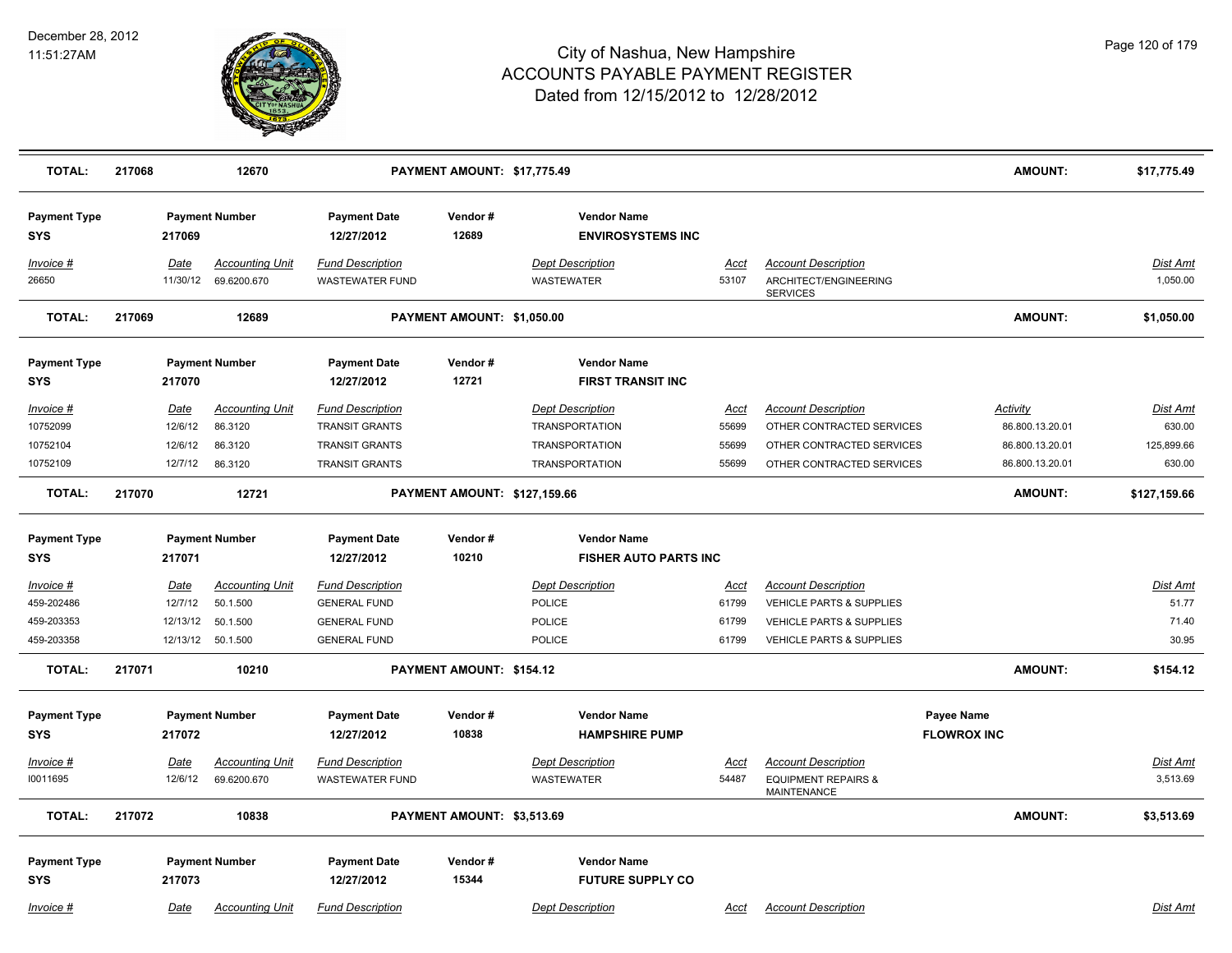

| 1211306             |        |             | 11/16/12 61.1.685      | <b>GENERAL FUND</b>              |                            | <b>STREETS</b>                   | 61560       | <b>CONSTRUCTION MATERIALS</b>       |                 | 742.24     |
|---------------------|--------|-------------|------------------------|----------------------------------|----------------------------|----------------------------------|-------------|-------------------------------------|-----------------|------------|
| <b>TOTAL:</b>       | 217073 |             | 15344                  | PAYMENT AMOUNT: \$742.24         |                            |                                  |             |                                     | <b>AMOUNT:</b>  | \$742.24   |
| <b>Payment Type</b> |        |             | <b>Payment Number</b>  | <b>Payment Date</b>              | Vendor#                    | <b>Vendor Name</b>               |             |                                     |                 |            |
| <b>SYS</b>          |        | 217074      |                        | 12/27/2012                       | 12754                      | <b>GH PHILBRICK SONS INC</b>     |             |                                     |                 |            |
| Invoice #           |        | Date        | <b>Accounting Unit</b> | <b>Fund Description</b>          |                            | <b>Dept Description</b>          | Acct        | <b>Account Description</b>          |                 | Dist Amt   |
| 8317                |        |             | 12/17/12 61.1.670      | <b>GENERAL FUND</b>              |                            | <b>STREETS</b>                   | 54243       | <b>HVAC MAINTENANCE</b>             |                 | 1,382.00   |
| <b>TOTAL:</b>       | 217074 |             | 12754                  |                                  | PAYMENT AMOUNT: \$1,382.00 |                                  |             |                                     | <b>AMOUNT:</b>  | \$1,382.00 |
| <b>Payment Type</b> |        |             | <b>Payment Number</b>  | <b>Payment Date</b>              | Vendor#                    | <b>Vendor Name</b>               |             |                                     | Payee Name      |            |
| <b>SYS</b>          |        | 217075      |                        | 12/27/2012                       | 14241                      | <b>GALE GROUP INC</b>            |             |                                     | <b>GALE</b>     |            |
| Invoice #           |        | Date        | <b>Accounting Unit</b> | <b>Fund Description</b>          |                            | <b>Dept Description</b>          | Acct        | <b>Account Description</b>          |                 | Dist Amt   |
| 98029027            |        | 12/6/12     | 79.1.760               | <b>GENERAL FUND</b>              |                            | LIBRARY                          | 61807       | <b>PUBLICATIONS</b>                 |                 | 113.57     |
| 98029027            |        | 12/6/12     | <b>BS1000</b>          | <b>GENERAL FUND</b>              |                            | <b>GENERAL FUND</b>              | 29185       | <b>LAWSON INVENTORY SUSPENSE</b>    |                 | $-0.01$    |
| 98029583            |        | 12/6/12     | 79.1.760               | <b>GENERAL FUND</b>              |                            | <b>LIBRARY</b>                   | 61807       | <b>PUBLICATIONS</b>                 |                 | 28.78      |
| 98029583            |        | 12/6/12     | <b>BS1000</b>          | <b>GENERAL FUND</b>              |                            | <b>GENERAL FUND</b>              | 29185       | <b>LAWSON INVENTORY SUSPENSE</b>    |                 | 0.01       |
| 98073935            |        |             | 12/13/12 79.1.760      | <b>GENERAL FUND</b>              |                            | <b>LIBRARY</b>                   | 61807       | <b>PUBLICATIONS</b>                 |                 | 28.04      |
| <b>TOTAL:</b>       | 217075 |             | 14241                  |                                  | PAYMENT AMOUNT: \$170.39   |                                  |             |                                     | AMOUNT:         | \$170.39   |
| <b>Payment Type</b> |        |             | <b>Payment Number</b>  | <b>Payment Date</b>              | Vendor#                    | <b>Vendor Name</b>               |             |                                     |                 |            |
| <b>SYS</b>          |        | 217076      |                        | 12/27/2012                       | 12776                      | <b>GILLIG LLC</b>                |             |                                     |                 |            |
| $Invoice$ #         |        | <u>Date</u> | <b>Accounting Unit</b> | <b>Fund Description</b>          |                            | <b>Dept Description</b>          | <b>Acct</b> | <b>Account Description</b>          | <b>Activity</b> | Dist Amt   |
| 4866688             |        | 11/27/12    | 86.3120                | <b>TRANSIT GRANTS</b>            |                            | <b>TRANSPORTATION</b>            | 61799       | VEHICLE PARTS & SUPPLIES            | 86.800.13.30.01 | 402.30     |
| 4867040             |        | 11/28/12    | 86.3120                | <b>TRANSIT GRANTS</b>            |                            | <b>TRANSPORTATION</b>            | 61799       | <b>VEHICLE PARTS &amp; SUPPLIES</b> | 86.800.13.30.01 | 167.73     |
| 4867041             |        | 11/28/12    | 86.3120                | <b>TRANSIT GRANTS</b>            |                            | <b>TRANSPORTATION</b>            | 61799       | VEHICLE PARTS & SUPPLIES            | 86.800.13.30.01 | 38.30      |
| 4868355             |        | 12/3/12     | 86.3120                | <b>TRANSIT GRANTS</b>            |                            | <b>TRANSPORTATION</b>            | 61799       | <b>VEHICLE PARTS &amp; SUPPLIES</b> | 86.800.13.30.01 | 65.00      |
| 4868733             |        | 12/4/12     | 86.3120                | <b>TRANSIT GRANTS</b>            |                            | <b>TRANSPORTATION</b>            | 61799       | VEHICLE PARTS & SUPPLIES            | 86.800.13.30.01 | 126.66     |
| <b>TOTAL:</b>       | 217076 |             | 12776                  |                                  | PAYMENT AMOUNT: \$799.99   |                                  |             |                                     | <b>AMOUNT:</b>  | \$799.99   |
| <b>Payment Type</b> |        |             | <b>Payment Number</b>  | <b>Payment Date</b>              | Vendor#                    | <b>Vendor Name</b>               |             |                                     |                 |            |
| <b>SYS</b>          |        | 217077      |                        | 12/27/2012                       | 12826                      | <b>HARBOR HOMES INC</b>          |             |                                     |                 |            |
| Invoice #           |        | <b>Date</b> | <b>Accounting Unit</b> | <b>Fund Description</b>          |                            | <b>Dept Description</b>          | <b>Acct</b> | <b>Account Description</b>          | <b>Activity</b> | Dist Amt   |
| NOVEMBER 2012 HOPWA |        | 12/13/12    | 71.3068                | COMMUNITY SERVICES GRANTS        |                            | COMMUNITY SERVICES GRANTS        | 55699       | OTHER CONTRACTED SERVICES           | 71.1006.13.01   | 20,205.00  |
| NOVEMBER 2012 HOPWA |        | 12/13/12    | 71.3068                | <b>COMMUNITY SERVICES GRANTS</b> |                            | <b>COMMUNITY SERVICES GRANTS</b> | 68235       | <b>ADMINISTRATIVE EXPENSES</b>      | 71.1006.13.01   | 1,414.35   |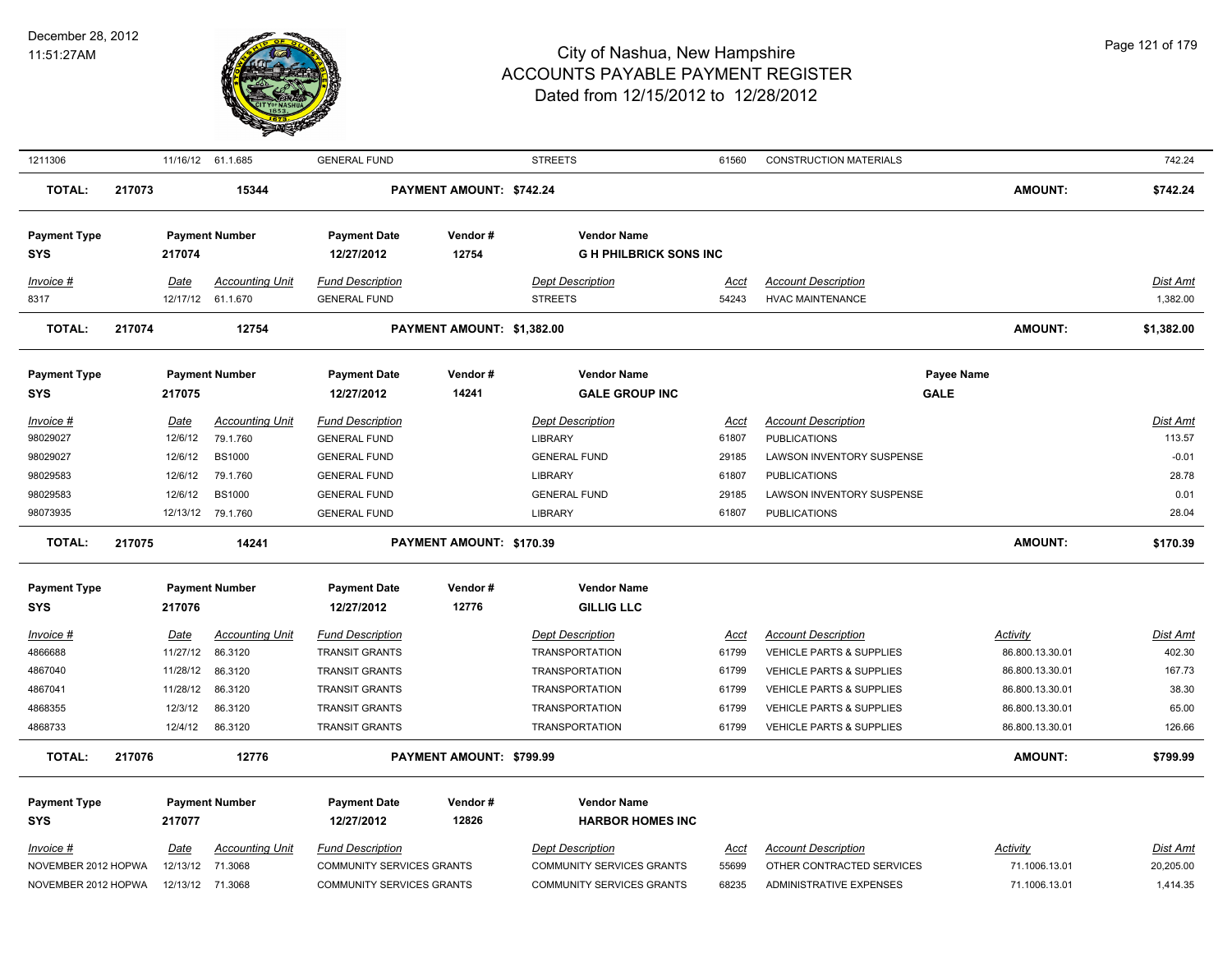

| <b>TOTAL:</b>                     | 217077 |             | 12826                   |                                                     | PAYMENT AMOUNT: \$21,619.35     |                                               |             |                            | <b>AMOUNT:</b>  | \$21,619.35     |
|-----------------------------------|--------|-------------|-------------------------|-----------------------------------------------------|---------------------------------|-----------------------------------------------|-------------|----------------------------|-----------------|-----------------|
| <b>Payment Type</b><br><b>SYS</b> |        | 217078      | <b>Payment Number</b>   | <b>Payment Date</b><br>12/27/2012                   | Vendor#<br>14616                | <b>Vendor Name</b><br><b>HESS CORPORATION</b> |             |                            |                 |                 |
| Invoice #                         |        | Date        | <b>Accounting Unit</b>  | <b>Fund Description</b>                             |                                 | <b>Dept Description</b>                       | Acct        | <b>Account Description</b> |                 | <b>Dist Amt</b> |
| S12145207                         |        | 12/11/12    | 29.1.720.8163           | <b>GENERAL FUND</b>                                 |                                 | <b>CITY BUILDINGS</b>                         | 54114       | <b>HEATING GAS</b>         |                 | 23.25           |
| S12145207                         |        |             | 12/11/12 50.1.500       | <b>GENERAL FUND</b>                                 |                                 | <b>POLICE</b>                                 | 54114       | <b>HEATING GAS</b>         |                 | 3.08            |
| S12145207                         |        |             | 12/11/12  52.1.720.8175 | <b>GENERAL FUND</b>                                 |                                 | <b>FIRE</b>                                   | 54114       | <b>HEATING GAS</b>         |                 | 25.73           |
| S12145207                         |        |             | 12/11/12  52.1.720.8182 | <b>GENERAL FUND</b>                                 |                                 | <b>FIRE</b>                                   | 54114       | <b>HEATING GAS</b>         |                 | 2.48            |
| S12145207                         |        |             | 12/11/12 77.1.500       | <b>GENERAL FUND</b>                                 |                                 | PARKS & RECREATION                            | 54114       | <b>HEATING GAS</b>         |                 | 149.49          |
| S12145207                         |        | 12/11/12    | 79.1.720                | <b>GENERAL FUND</b>                                 |                                 | <b>LIBRARY</b>                                | 54114       | <b>HEATING GAS</b>         |                 | 23.25           |
| S12145207                         |        |             | 12/11/12 TF79.7534      | LIBRARY-CHANDLER MEM LIB<br><b>FUND</b>             |                                 | LIBRARY-CHANDLER MEM LIB<br><b>FUND</b>       | 54114       | <b>HEATING GAS</b>         |                 | 1.20            |
| <b>TOTAL:</b>                     | 217078 |             | 14616                   |                                                     | <b>PAYMENT AMOUNT: \$228.48</b> |                                               |             |                            | <b>AMOUNT:</b>  | \$228.48        |
| <b>Payment Type</b>               |        |             | <b>Payment Number</b>   | <b>Payment Date</b>                                 | Vendor#                         | <b>Vendor Name</b>                            |             |                            |                 |                 |
| <b>SYS</b>                        |        | 217079      |                         | 12/27/2012                                          | 14616                           | <b>HESS CORPORATION</b>                       |             |                            |                 |                 |
| <u>Invoice #</u>                  |        | <u>Date</u> | <b>Accounting Unit</b>  | <b>Fund Description</b>                             |                                 | <b>Dept Description</b>                       | <u>Acct</u> | <b>Account Description</b> | <b>Activity</b> | <u>Dist Amt</u> |
| H12317215                         |        | 12/12/12    | 52.1.720.8182           | <b>GENERAL FUND</b>                                 |                                 | <b>FIRE</b>                                   | 54114       | <b>HEATING GAS</b>         |                 | 313.05          |
| H12317216                         |        | 12/12/12    | 29.1.720.8163           | <b>GENERAL FUND</b>                                 |                                 | <b>CITY BUILDINGS</b>                         | 54114       | <b>HEATING GAS</b>         |                 | 807.19          |
| H12317217                         |        | 12/12/12    | 79.1.720                | <b>GENERAL FUND</b>                                 |                                 | LIBRARY                                       | 54114       | <b>HEATING GAS</b>         |                 | 828.02          |
| H12317218                         |        | 12/12/12    | 52.1.720.8175           | <b>GENERAL FUND</b>                                 |                                 | <b>FIRE</b>                                   | 54114       | <b>HEATING GAS</b>         |                 | 722.44          |
| H12317219                         |        | 12/12/12    | 50.1.500                | <b>GENERAL FUND</b>                                 |                                 | <b>POLICE</b>                                 | 54114       | <b>HEATING GAS</b>         |                 | 3,445.40        |
| H12317220                         |        |             | 12/12/12 22.2505        | <b>GOVT &amp; EDUCATION CHANNELS</b><br><b>FUND</b> |                                 | <b>GOV'T &amp; EDUCATION CHANNELS</b>         | 54114       | <b>HEATING GAS</b>         |                 | 50.64           |
| H12317220                         |        | 12/12/12    | 50.1.500                | <b>GENERAL FUND</b>                                 |                                 | <b>POLICE</b>                                 | 54114       | <b>HEATING GAS</b>         |                 | 86.09           |
| H12317220                         |        | 12/12/12    | 60.1.500                | <b>GENERAL FUND</b>                                 |                                 | <b>PUBLIC</b><br>WORKS-ADMIN/ENGINEERING      | 54114       | <b>HEATING GAS</b>         |                 | 182.30          |
| H12317220                         |        |             | 12/12/12 86.3120        | <b>TRANSIT GRANTS</b>                               |                                 | <b>TRANSPORTATION</b>                         | 54114       | <b>HEATING GAS</b>         | 86.800.13.10.10 | 187.36          |
| H12317221                         |        |             | 12/12/12 86.3120        | <b>TRANSIT GRANTS</b>                               |                                 | <b>TRANSPORTATION</b>                         | 54114       | <b>HEATING GAS</b>         | 86.800.13.10.11 | 537.68          |
| H12317222                         |        |             | 12/12/12 61.1.670       | <b>GENERAL FUND</b>                                 |                                 | <b>STREETS</b>                                | 54114       | <b>HEATING GAS</b>         |                 | 4,628.81        |
| H12317223                         |        |             | 12/12/12  52.1.720.8178 | <b>GENERAL FUND</b>                                 |                                 | <b>FIRE</b>                                   | 54114       | <b>HEATING GAS</b>         |                 | 540.16          |
| H12317224                         |        | 12/12/12    | TF79.7534               | LIBRARY-CHANDLER MEM LIB                            |                                 | LIBRARY-CHANDLER MEM LIB                      | 54114       | <b>HEATING GAS</b>         |                 | 38.05           |
| H12317225                         |        | 12/12/12    | TF79.7534               | <b>FUND</b><br>LIBRARY-CHANDLER MEM LIB             |                                 | <b>FUND</b><br>LIBRARY-CHANDLER MEM LIB       | 54114       | <b>HEATING GAS</b>         |                 | 59.55           |
| H12317228                         |        |             | 12/12/12 77.1.500       | <b>FUND</b><br><b>GENERAL FUND</b>                  |                                 | <b>FUND</b><br>PARKS & RECREATION             | 54114       | <b>HEATING GAS</b>         |                 | 3.08            |
| H12317229                         |        |             | 12/12/12 77.1.500       | <b>GENERAL FUND</b>                                 |                                 | PARKS & RECREATION                            | 54114       | <b>HEATING GAS</b>         |                 | 11.66           |
| H12317230                         |        |             | 12/12/12 29.1.720.8162  | <b>GENERAL FUND</b>                                 |                                 | <b>CITY BUILDINGS</b>                         | 54114       | <b>HEATING GAS</b>         |                 | 348.02          |
| H12317231                         |        |             | 12/12/12 86.3120        | <b>TRANSIT GRANTS</b>                               |                                 | <b>TRANSPORTATION</b>                         | 54114       | <b>HEATING GAS</b>         | 86.800.13.10.12 | 39.26           |
| H12317232                         |        |             | 12/12/12  50.1.500      | <b>GENERAL FUND</b>                                 |                                 | <b>POLICE</b>                                 | 54114       | <b>HEATING GAS</b>         |                 | 6.76            |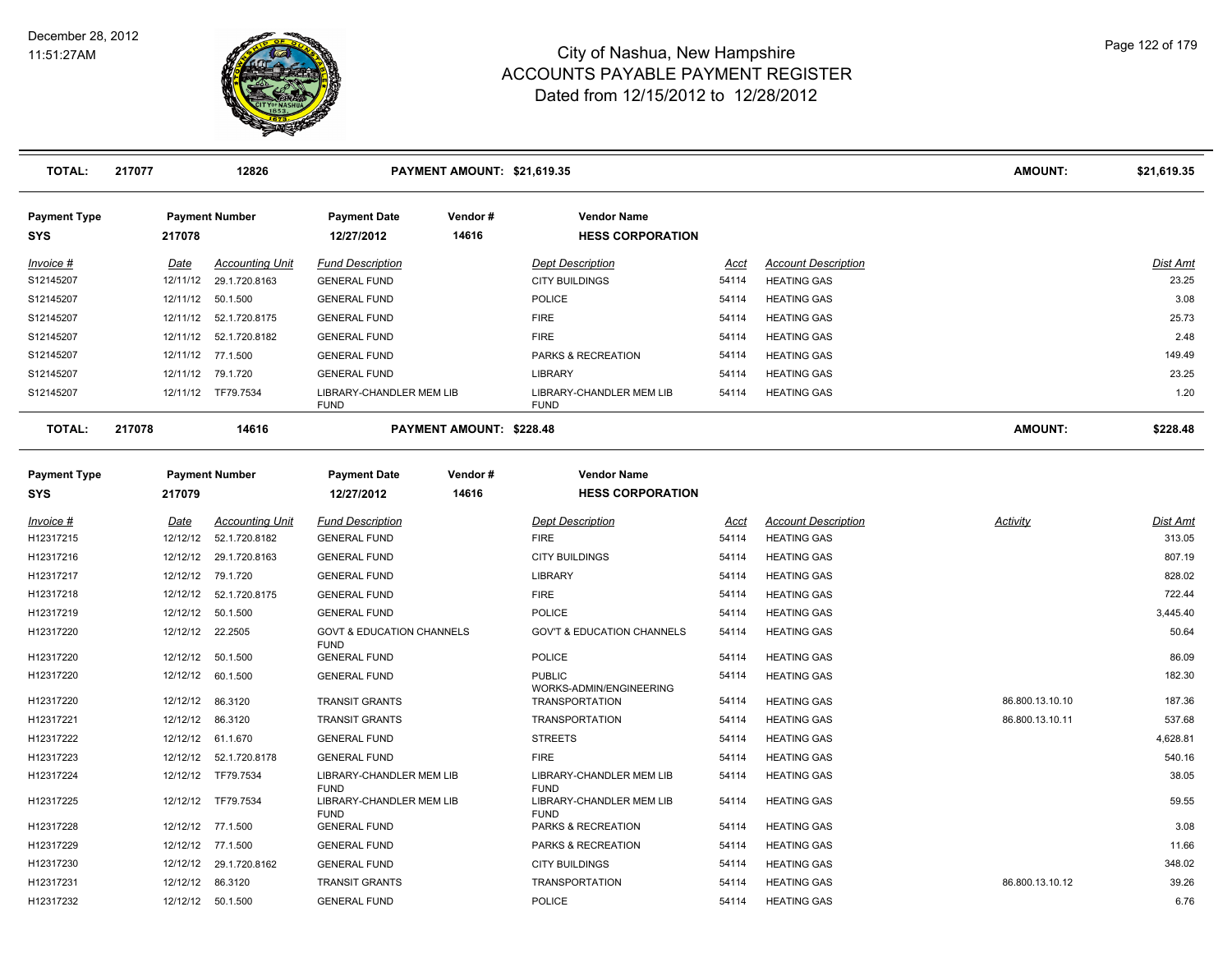

| <b>TOTAL:</b>                     | 217079 |                         | 14616                              |                                                | PAYMENT AMOUNT: \$12,835.52 |                                              |                                           |                                                               | <b>AMOUNT:</b>                                      | \$12,835.52              |
|-----------------------------------|--------|-------------------------|------------------------------------|------------------------------------------------|-----------------------------|----------------------------------------------|-------------------------------------------|---------------------------------------------------------------|-----------------------------------------------------|--------------------------|
| <b>Payment Type</b><br><b>SYS</b> |        | 217080                  | <b>Payment Number</b>              | <b>Payment Date</b><br>12/27/2012              | Vendor#<br>12858            | <b>Vendor Name</b>                           | <b>HIGHWAY TECH SIGNAL EQUIP SALE</b>     |                                                               |                                                     |                          |
| Invoice #<br>14475                |        | Date<br>11/29/12        | <b>Accounting Unit</b><br>61.1.705 | <b>Fund Description</b><br><b>GENERAL FUND</b> |                             | <b>Dept Description</b><br><b>STREETS</b>    | Acct<br>61556                             | <b>Account Description</b><br><b>TRAFFIC SIGNAL MATERIALS</b> |                                                     | Dist Amt<br>896.00       |
| <b>TOTAL:</b>                     | 217080 |                         | 12858                              |                                                | PAYMENT AMOUNT: \$896.00    |                                              |                                           |                                                               | <b>AMOUNT:</b>                                      | \$896.00                 |
| <b>Payment Type</b><br>SYS        |        | 217081                  | <b>Payment Number</b>              | <b>Payment Date</b><br>12/27/2012              | Vendor#<br>14309            | <b>Vendor Name</b>                           | <b>HOME DEPOT CREDIT SERVICES</b>         |                                                               | Payee Name<br><b>HOME DEPOT CREDIT SERVICE 3065</b> |                          |
|                                   |        |                         |                                    |                                                |                             |                                              |                                           |                                                               |                                                     |                          |
| Invoice #<br>0017250              |        | Date<br>12/15/12        | <b>Accounting Unit</b><br>42.1.720 | <b>Fund Description</b><br><b>GENERAL FUND</b> |                             | <b>Dept Description</b><br>WOODLAWN CEMETERY | Acct<br>54280                             | <b>Account Description</b><br>BUILDING/GROUNDS MAINTENANCE    |                                                     | Dist Amt<br>67.92        |
| 0017252                           |        | 12/15/12                | 40.1.720                           | <b>GENERAL FUND</b>                            |                             | PINEWOOD CEMETERY                            | 71025                                     | <b>SMALL TOOLS</b>                                            |                                                     | 41.97                    |
| 7010089                           |        | 12/18/12                | 42.1.720                           | <b>GENERAL FUND</b>                            |                             | WOODLAWN CEMETERY                            | 61799                                     | <b>VEHICLE PARTS &amp; SUPPLIES</b>                           |                                                     | 12.84                    |
| W176801617                        |        |                         | 12/19/12  42.1.720                 | <b>GENERAL FUND</b>                            |                             | WOODLAWN CEMETERY                            | 54280                                     | <b>BUILDING/GROUNDS MAINTENANCE</b>                           |                                                     | 92.97                    |
| <b>TOTAL:</b>                     | 217081 |                         | 14309                              |                                                | PAYMENT AMOUNT: \$215.70    |                                              |                                           |                                                               | <b>AMOUNT:</b>                                      | \$215.70                 |
| <b>Payment Type</b>               |        |                         | <b>Payment Number</b>              | <b>Payment Date</b>                            | Vendor#                     | <b>Vendor Name</b>                           |                                           |                                                               | Payee Name                                          |                          |
| <b>SYS</b>                        |        | 217082                  |                                    | 12/27/2012                                     | 14309                       |                                              | <b>HOME DEPOT CREDIT SERVICES</b>         |                                                               | <b>HOME DEPOT CREDIT SERVICE 3073</b>               |                          |
| <b>Invoice #</b><br>3016583       |        | <u>Date</u><br>12/12/12 | <b>Accounting Unit</b><br>50.1.500 | <b>Fund Description</b><br><b>GENERAL FUND</b> |                             | <b>Dept Description</b><br><b>POLICE</b>     | <u>Acct</u><br>54280                      | <b>Account Description</b><br>BUILDING/GROUNDS MAINTENANCE    |                                                     | <u>Dist Amt</u><br>24.85 |
| 3244246                           |        | 12/12/12                | 50.1.500                           | <b>GENERAL FUND</b>                            |                             | POLICE                                       | 54280                                     | BUILDING/GROUNDS MAINTENANCE                                  |                                                     | $-19.88$                 |
| 3991075                           |        |                         | 12/12/12  50.1.500                 | <b>GENERAL FUND</b>                            |                             | <b>POLICE</b>                                | 54280                                     | <b>BUILDING/GROUNDS MAINTENANCE</b>                           |                                                     | 83.52                    |
| <b>TOTAL:</b>                     | 217082 |                         | 14309                              |                                                | PAYMENT AMOUNT: \$88.49     |                                              |                                           |                                                               | <b>AMOUNT:</b>                                      | \$88.49                  |
| <b>Payment Type</b>               |        |                         | <b>Payment Number</b>              | <b>Payment Date</b>                            | Vendor#                     | <b>Vendor Name</b>                           |                                           |                                                               |                                                     |                          |
| <b>SYS</b>                        |        | 217083                  |                                    | 12/27/2012                                     | 10840                       |                                              | <b>HUDSON PAVING &amp; EXCAVATION INC</b> |                                                               |                                                     |                          |
| Invoice #                         |        | Date                    | <b>Accounting Unit</b>             | <b>Fund Description</b>                        |                             | <b>Dept Description</b>                      | <u>Acct</u>                               | <b>Account Description</b>                                    |                                                     | Dist Amt                 |
| 134472                            |        |                         | 11/13/12 77.1.720.8191             | <b>GENERAL FUND</b>                            |                             | PARKS & RECREATION                           | 54283                                     | <b>BASKETBALL COURT REHAB</b>                                 |                                                     | 9,600.00                 |
| <b>TOTAL:</b>                     | 217083 |                         | 10840                              |                                                | PAYMENT AMOUNT: \$9,600.00  |                                              |                                           |                                                               | <b>AMOUNT:</b>                                      | \$9,600.00               |
| <b>Payment Type</b><br><b>SYS</b> |        | 217084                  | <b>Payment Number</b>              | <b>Payment Date</b><br>12/27/2012              | Vendor#<br>14325            | <b>Vendor Name</b>                           | <b>IDEXX DISTRIBUTION INC</b>             |                                                               |                                                     |                          |
| Invoice #                         |        | Date                    | <b>Accounting Unit</b>             | <b>Fund Description</b>                        |                             | <b>Dept Description</b>                      | Acct                                      | <b>Account Description</b>                                    |                                                     | Dist Amt                 |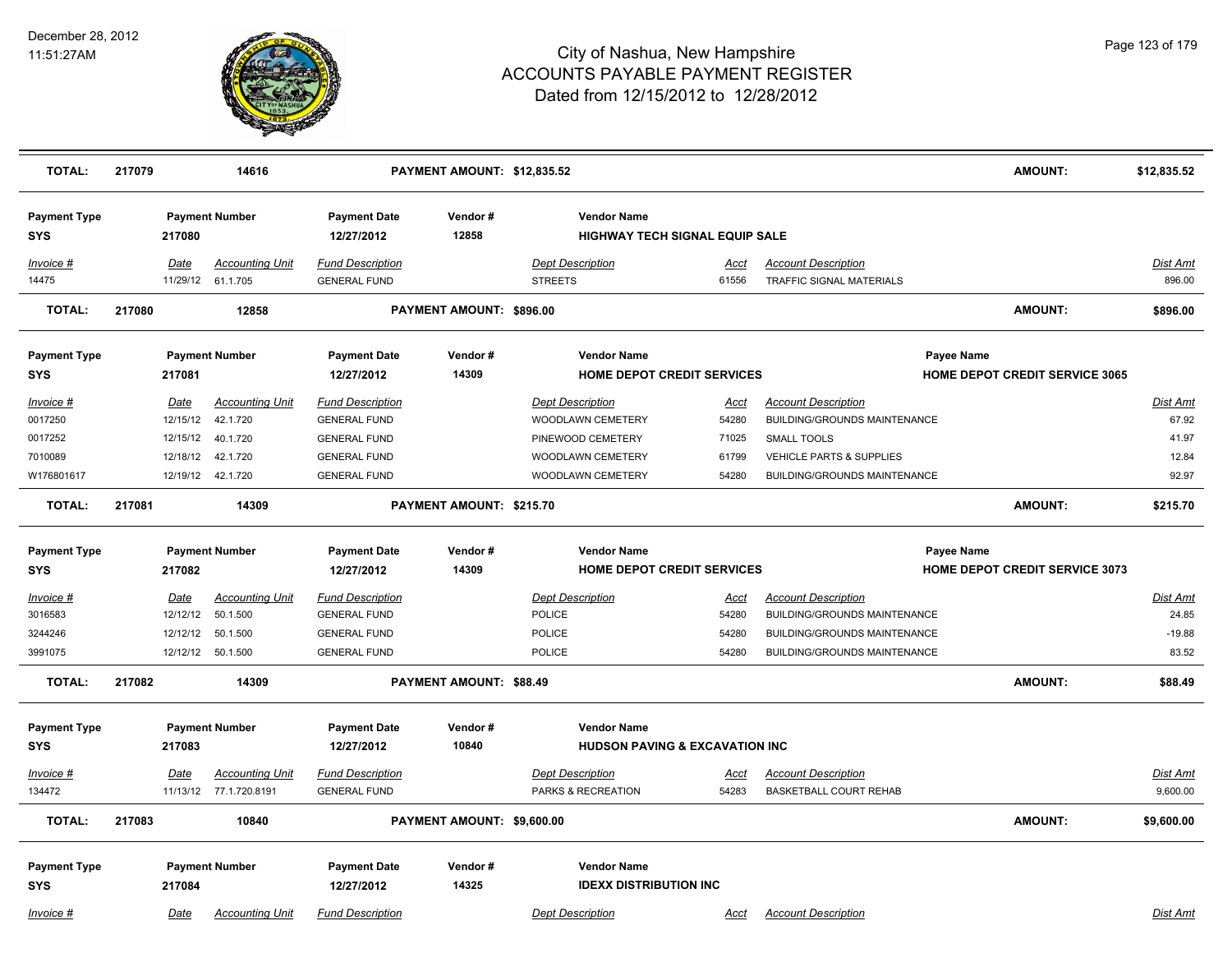

| 264339133                         |        |                  | 11/27/12 69.6200.670                    | WASTEWATER FUND                                |                            | WASTEWATER                                     | 61149                | LABORATORY SUPPLIES                              |                | 149.19             |
|-----------------------------------|--------|------------------|-----------------------------------------|------------------------------------------------|----------------------------|------------------------------------------------|----------------------|--------------------------------------------------|----------------|--------------------|
| <b>TOTAL:</b>                     | 217084 |                  | 14325                                   |                                                | PAYMENT AMOUNT: \$149.19   |                                                |                      |                                                  | AMOUNT:        | \$149.19           |
| <b>Payment Type</b>               |        |                  | <b>Payment Number</b>                   | <b>Payment Date</b>                            | Vendor#                    | <b>Vendor Name</b>                             |                      |                                                  |                |                    |
| <b>SYS</b>                        |        | 217085           |                                         | 12/27/2012                                     | 12893                      | <b>INGRAM LIBRARY SERVICES</b>                 |                      |                                                  |                |                    |
| Invoice #                         |        | Date             | <b>Accounting Unit</b>                  | <b>Fund Description</b>                        |                            | <b>Dept Description</b>                        | Acct                 | <b>Account Description</b>                       |                | <b>Dist Amt</b>    |
| 07895409                          |        | 11/23/12         | 79.1.760                                | <b>GENERAL FUND</b>                            |                            | <b>LIBRARY</b>                                 | 61807                | <b>PUBLICATIONS</b>                              |                | 28.47              |
| 08013121                          |        | 11/29/12         | 79.1.760                                | <b>GENERAL FUND</b>                            |                            | <b>LIBRARY</b>                                 | 61807                | <b>PUBLICATIONS</b>                              |                | 20.50              |
| 08164963                          |        | 12/6/12          | 79.1.760                                | <b>GENERAL FUND</b>                            |                            | <b>LIBRARY</b>                                 | 61807                | <b>PUBLICATIONS</b>                              |                | 208.91             |
| 08286017                          |        |                  | 12/12/12 79.1.760                       | <b>GENERAL FUND</b>                            |                            | <b>LIBRARY</b>                                 | 61807                | <b>PUBLICATIONS</b>                              |                | 84.88              |
| <b>TOTAL:</b>                     | 217085 |                  | 12893                                   |                                                | PAYMENT AMOUNT: \$342.76   |                                                |                      |                                                  | <b>AMOUNT:</b> | \$342.76           |
| <b>Payment Type</b>               |        |                  | <b>Payment Number</b>                   | <b>Payment Date</b>                            | Vendor#                    | <b>Vendor Name</b>                             |                      |                                                  |                |                    |
| <b>SYS</b>                        |        | 217086           |                                         | 12/27/2012                                     | 12902                      | <b>INTERSTATE ARMS CORP</b>                    |                      |                                                  |                |                    |
| Invoice #                         |        | Date             | <b>Accounting Unit</b>                  | <b>Fund Description</b>                        |                            | <b>Dept Description</b>                        | <u>Acct</u>          | <b>Account Description</b>                       |                | <b>Dist Amt</b>    |
| 424526                            |        | 10/26/12         | 50.1.635                                | <b>GENERAL FUND</b>                            |                            | POLICE                                         | 61121                | <b>AMMUNITION</b>                                |                | 780.00             |
| 500908-00                         |        |                  | 11/29/12 50.1.635                       | <b>GENERAL FUND</b>                            |                            | POLICE                                         | 71407                | <b>FIREARMS</b>                                  |                | 1,329.65           |
| <b>TOTAL:</b>                     | 217086 |                  | 12902                                   |                                                | PAYMENT AMOUNT: \$2,109.65 |                                                |                      |                                                  | AMOUNT:        | \$2,109.65         |
| <b>Payment Type</b>               |        |                  | <b>Payment Number</b>                   | <b>Payment Date</b>                            | Vendor#                    | <b>Vendor Name</b>                             |                      |                                                  |                |                    |
| <b>SYS</b>                        |        | 217087           |                                         | 12/27/2012                                     | 12907                      | <b>JP PEST SERVICES</b>                        |                      |                                                  |                |                    |
| Invoice #                         |        | <u>Date</u>      | <b>Accounting Unit</b>                  | <b>Fund Description</b>                        |                            | <b>Dept Description</b>                        | <u>Acct</u>          | <b>Account Description</b>                       |                | Dist Amt           |
| 1093352                           |        |                  | 11/26/12 52.1.720                       | <b>GENERAL FUND</b>                            |                            | <b>FIRE</b>                                    | 54228                | PEST CONTROL SERVICES                            |                | 85.00              |
| <b>TOTAL:</b>                     | 217087 |                  | 12907                                   |                                                | PAYMENT AMOUNT: \$85.00    |                                                |                      |                                                  | <b>AMOUNT:</b> | \$85.00            |
| <b>Payment Type</b>               |        |                  | <b>Payment Number</b>                   | <b>Payment Date</b>                            | Vendor#                    | <b>Vendor Name</b>                             |                      |                                                  |                |                    |
| SYS                               |        | 217088           |                                         | 12/27/2012                                     | 11213                      | <b>AMANDA JAGENTENFL</b>                       |                      |                                                  |                |                    |
|                                   |        |                  |                                         |                                                |                            |                                                |                      |                                                  |                |                    |
| Invoice #<br>33256A 12/27/12 DCAP |        | Date<br>12/26/12 | <b>Accounting Unit</b><br><b>BS1000</b> | <b>Fund Description</b><br><b>GENERAL FUND</b> |                            | <b>Dept Description</b><br><b>GENERAL FUND</b> | <u>Acct</u><br>21460 | <b>Account Description</b><br>125 DEPENDENT CARE |                | Dist Amt<br>192.25 |
|                                   |        |                  |                                         |                                                |                            |                                                |                      |                                                  |                |                    |
| <b>TOTAL:</b>                     | 217088 |                  | 11213                                   |                                                | PAYMENT AMOUNT: \$192.25   |                                                |                      |                                                  | AMOUNT:        | \$192.25           |
| <b>Payment Type</b>               |        |                  | <b>Payment Number</b>                   | <b>Payment Date</b>                            | Vendor#                    | <b>Vendor Name</b>                             |                      |                                                  |                |                    |
| <b>SYS</b>                        |        | 217089           |                                         | 12/27/2012                                     | 11040                      | <b>JCI JONES CHEMICALS INC</b>                 |                      |                                                  |                |                    |
| Invoice #                         |        | Date             | <b>Accounting Unit</b>                  | <b>Fund Description</b>                        |                            | <b>Dept Description</b>                        | Acct                 | <b>Account Description</b>                       |                | Dist Amt           |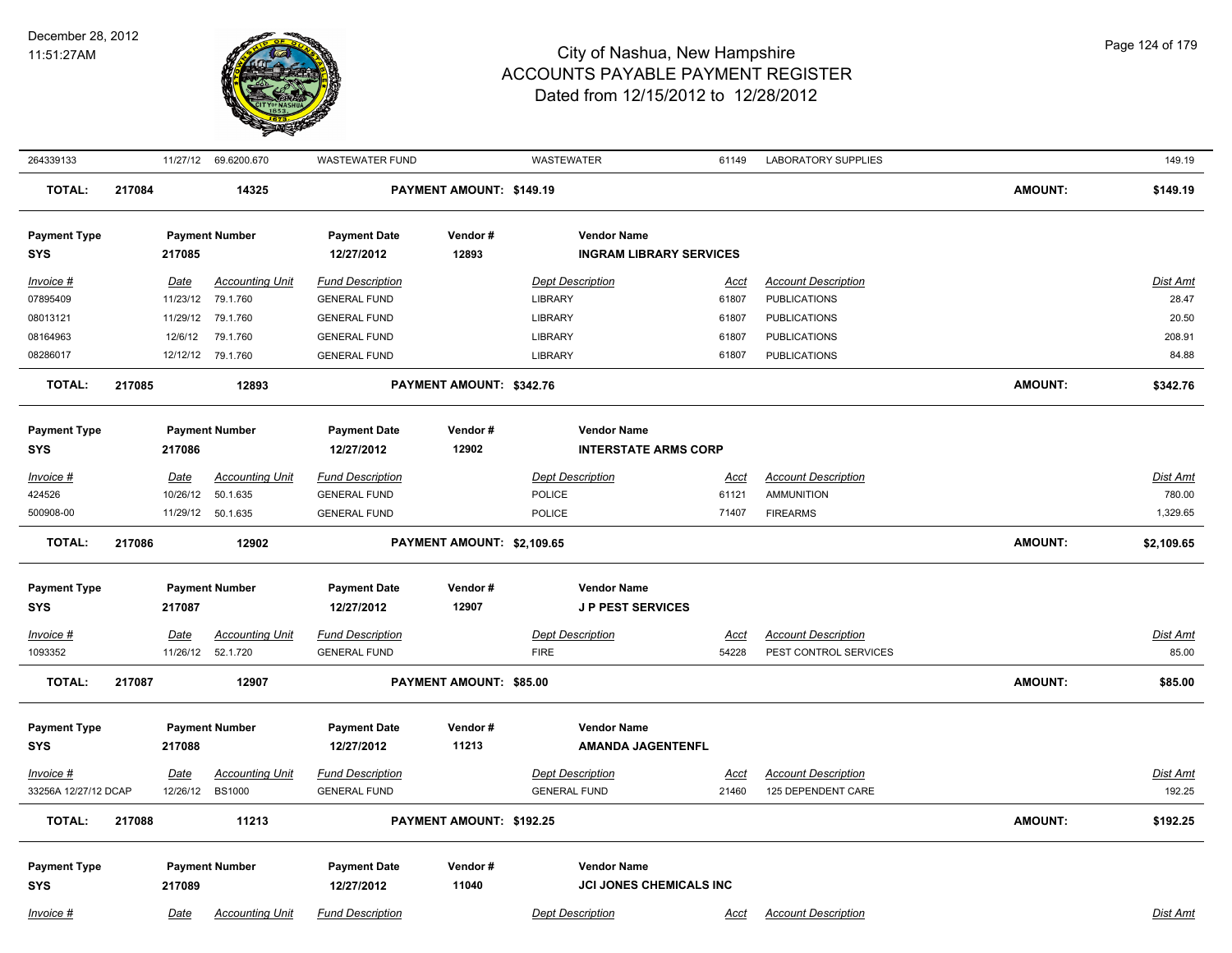

|                        |                            |                                                 | <b>WASTEWATER FUND</b>                                                                                                                                        |                     | <b>WASTEWATER</b>                                                   | 61156                                                                                                                                                                      | <b>CHEMICALS</b>                                                                             |                                                                                                                                               | 6,079.50                                |
|------------------------|----------------------------|-------------------------------------------------|---------------------------------------------------------------------------------------------------------------------------------------------------------------|---------------------|---------------------------------------------------------------------|----------------------------------------------------------------------------------------------------------------------------------------------------------------------------|----------------------------------------------------------------------------------------------|-----------------------------------------------------------------------------------------------------------------------------------------------|-----------------------------------------|
|                        |                            | 11040                                           |                                                                                                                                                               |                     |                                                                     |                                                                                                                                                                            |                                                                                              | <b>AMOUNT:</b>                                                                                                                                | \$6,079.50                              |
|                        | 217090                     |                                                 | <b>Payment Date</b><br>12/27/2012                                                                                                                             | Vendor#<br>12919    | <b>Vendor Name</b><br><b>MIKE JEYNES</b>                            |                                                                                                                                                                            |                                                                                              |                                                                                                                                               |                                         |
|                        | Date<br>12/26/12           | <b>Accounting Unit</b><br>22.2505               | <b>Fund Description</b><br><b>FUND</b>                                                                                                                        |                     | <b>Dept Description</b><br><b>GOV'T &amp; EDUCATION CHANNELS</b>    | Acct<br>53470                                                                                                                                                              | <b>Account Description</b><br><b>VIDEOGRAPHY SERVICES</b>                                    |                                                                                                                                               | <b>Dist Amt</b><br>62.50                |
|                        |                            | 12919                                           |                                                                                                                                                               |                     |                                                                     |                                                                                                                                                                            |                                                                                              | <b>AMOUNT:</b>                                                                                                                                | \$62.50                                 |
|                        | 217091                     |                                                 | <b>Payment Date</b><br>12/27/2012                                                                                                                             | Vendor#<br>14929    | <b>Vendor Name</b>                                                  |                                                                                                                                                                            |                                                                                              |                                                                                                                                               |                                         |
|                        | <b>Date</b><br>11/8/12     | <b>Accounting Unit</b><br>84.3090               | <b>Fund Description</b>                                                                                                                                       |                     | <b>Dept Description</b><br><b>URBAN PROGRAM GRANTS</b>              | <u>Acct</u><br>53142                                                                                                                                                       | <b>Account Description</b><br><b>CONSULTING SERVICES</b>                                     | <b>Activity</b><br>8420.13.10.100                                                                                                             | <b>Dist Amt</b><br>1,250.00             |
| 217091                 |                            | 14929                                           |                                                                                                                                                               |                     |                                                                     |                                                                                                                                                                            |                                                                                              | <b>AMOUNT:</b>                                                                                                                                | \$1,250.00                              |
|                        | 217092                     |                                                 | <b>Payment Date</b><br>12/27/2012                                                                                                                             | Vendor#<br>14364    | <b>Vendor Name</b><br><b>JAMES W KIRK</b>                           |                                                                                                                                                                            |                                                                                              |                                                                                                                                               |                                         |
| 20190A 12/27/2012 DCAP | Date<br>12/26/12           | <b>Accounting Unit</b><br><b>BS1000</b>         | <b>Fund Description</b><br><b>GENERAL FUND</b>                                                                                                                |                     | <b>Dept Description</b><br><b>GENERAL FUND</b>                      | <u>Acct</u><br>21460                                                                                                                                                       | <b>Account Description</b><br>125 DEPENDENT CARE                                             |                                                                                                                                               | Dist Amt<br>67.30                       |
|                        |                            | 14364                                           |                                                                                                                                                               |                     |                                                                     |                                                                                                                                                                            |                                                                                              | <b>AMOUNT:</b>                                                                                                                                | \$67.30                                 |
|                        | 217093                     |                                                 | <b>Payment Date</b><br>12/27/2012                                                                                                                             | Vendor#<br>12997    | <b>Vendor Name</b>                                                  |                                                                                                                                                                            |                                                                                              |                                                                                                                                               |                                         |
|                        | <u>Date</u><br>11/18/12    | <b>Accounting Unit</b><br>50.1.635              | <b>Fund Description</b><br><b>GENERAL FUND</b>                                                                                                                |                     | <b>Dept Description</b><br>POLICE                                   | <u>Acct</u><br>61121                                                                                                                                                       | <b>Account Description</b><br><b>AMMUNITION</b>                                              |                                                                                                                                               | <b>Dist Amt</b><br>172.42               |
|                        |                            | 12997                                           |                                                                                                                                                               |                     |                                                                     |                                                                                                                                                                            |                                                                                              | <b>AMOUNT:</b>                                                                                                                                | \$172.42                                |
|                        | 217094                     |                                                 | <b>Payment Date</b><br>12/27/2012                                                                                                                             | Vendor#<br>13012    | <b>Vendor Name</b>                                                  |                                                                                                                                                                            |                                                                                              |                                                                                                                                               |                                         |
|                        | Date<br>12/5/12<br>12/6/12 | <b>Accounting Unit</b><br>61.1.700<br>61.1.700  | <b>Fund Description</b><br><b>GENERAL FUND</b><br><b>GENERAL FUND</b>                                                                                         |                     | <b>Dept Description</b><br><b>STREETS</b><br><b>STREETS</b>         | Acct<br>54600<br>54600                                                                                                                                                     | <b>Account Description</b><br>VEHICLE REPAIRS & MAINTENANCE<br>VEHICLE REPAIRS & MAINTENANCE |                                                                                                                                               | Dist Amt<br>186.77<br>1,077.21<br>82.80 |
|                        |                            | 217089<br>217090<br>217092<br>217093<br>12/7/12 | 11/29/12 69.6200.670<br><b>Payment Number</b><br><b>Payment Number</b><br><b>Payment Number</b><br><b>Payment Number</b><br><b>Payment Number</b><br>61.1.700 | <b>GENERAL FUND</b> | <b>GOVT &amp; EDUCATION CHANNELS</b><br><b>URBAN PROGRAM GRANTS</b> | PAYMENT AMOUNT: \$6,079.50<br><b>PAYMENT AMOUNT: \$62.50</b><br>PAYMENT AMOUNT: \$1,250.00<br><b>PAYMENT AMOUNT: \$67.30</b><br>PAYMENT AMOUNT: \$172.42<br><b>STREETS</b> | 54600                                                                                        | K KIRKWOOD CONSULTING LLC<br><b>LAW ENFORCEMENT TARGETS INC</b><br>LIBERTY INTNL TRUCKS OF NH LLC<br><b>VEHICLE REPAIRS &amp; MAINTENANCE</b> |                                         |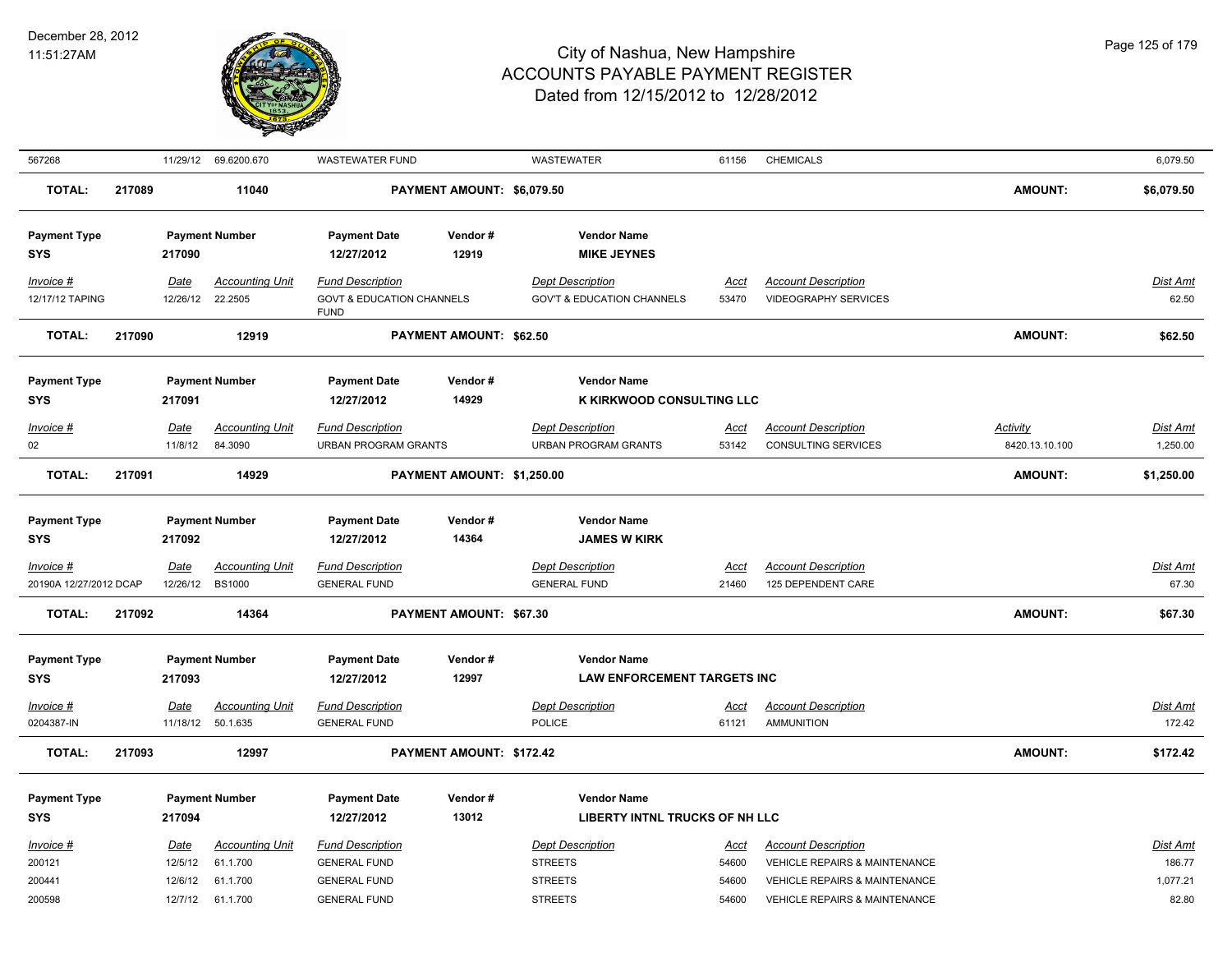

| 200671                            |                         | 12/7/12 61.1.700                        | <b>GENERAL FUND</b>                            |                                | <b>STREETS</b>                                 | 54600                | VEHICLE REPAIRS & MAINTENANCE                    |                      | 61.30                    |
|-----------------------------------|-------------------------|-----------------------------------------|------------------------------------------------|--------------------------------|------------------------------------------------|----------------------|--------------------------------------------------|----------------------|--------------------------|
| 201281                            | 12/11/12                | 61.1.700                                | <b>GENERAL FUND</b>                            |                                | <b>STREETS</b>                                 | 54600                | VEHICLE REPAIRS & MAINTENANCE                    |                      | 889.26                   |
| 201464                            |                         | 12/12/12 61.1.700                       | <b>GENERAL FUND</b>                            |                                | <b>STREETS</b>                                 | 54600                | <b>VEHICLE REPAIRS &amp; MAINTENANCE</b>         |                      | 383.00                   |
| TOTAL:                            | 217094                  | 13012                                   |                                                | PAYMENT AMOUNT: \$2,680.34     |                                                |                      |                                                  | <b>AMOUNT:</b>       | \$2,680.34               |
| <b>Payment Type</b>               |                         | <b>Payment Number</b>                   | <b>Payment Date</b>                            | Vendor#                        | <b>Vendor Name</b>                             |                      |                                                  |                      |                          |
| <b>SYS</b>                        | 217095                  |                                         | 12/27/2012                                     | 14405                          | <b>LINDENMEYR MUNROE</b>                       |                      |                                                  |                      |                          |
| Invoice #                         | <b>Date</b>             | <b>Accounting Unit</b>                  | <b>Fund Description</b>                        |                                | <b>Dept Description</b>                        | <u>Acct</u>          | <b>Account Description</b>                       |                      | Dist Amt                 |
| 91114481 RI                       |                         | 11/29/12 30.1.500                       | <b>GENERAL FUND</b>                            |                                | <b>PURCHASING</b>                              | 61242                | PRINTING SUPPLIES                                |                      | 73.20                    |
| <b>TOTAL:</b>                     | 217095                  | 14405                                   |                                                | <b>PAYMENT AMOUNT: \$73.20</b> |                                                |                      |                                                  | <b>AMOUNT:</b>       | \$73.20                  |
| <b>Payment Type</b>               |                         | <b>Payment Number</b>                   | <b>Payment Date</b>                            | Vendor#                        | <b>Vendor Name</b>                             |                      |                                                  | Payee Name           |                          |
| <b>SYS</b>                        | 217096                  |                                         | 12/27/2012                                     | 13023                          | <b>LOOMIS FARGO &amp; CO</b>                   |                      |                                                  | <b>LOOMIS</b>        |                          |
| Invoice #                         | <u>Date</u>             | <b>Accounting Unit</b>                  | <b>Fund Description</b>                        |                                | <b>Dept Description</b>                        | <u>Acct</u>          | <b>Account Description</b>                       | <b>Activity</b>      | <u>Dist Amt</u>          |
| 11161227                          | 11/30/12                | 66.1.500                                | <b>GENERAL FUND</b>                            |                                | PARKING LOTS                                   | 55699                | OTHER CONTRACTED SERVICES                        |                      | 56.50                    |
| 11161227                          | 11/30/12                | 86.3120                                 | <b>TRANSIT GRANTS</b>                          |                                | <b>TRANSPORTATION</b>                          | 53999                | OTHER PROFESSIONAL SERVICES                      | 86.800.13.20.01      | 202.36                   |
| <b>TOTAL:</b>                     | 217096                  | 13023                                   |                                                | PAYMENT AMOUNT: \$258.86       |                                                |                      |                                                  | <b>AMOUNT:</b>       | \$258.86                 |
| <b>Payment Type</b>               |                         | <b>Payment Number</b>                   | <b>Payment Date</b>                            | Vendor#                        | <b>Vendor Name</b>                             |                      |                                                  | Payee Name           |                          |
| <b>SYS</b>                        | 217097                  |                                         | 12/27/2012                                     | 14415                          | <b>LOWES</b>                                   |                      |                                                  | <b>LOWE'S - 3502</b> |                          |
| Invoice #                         | <b>Date</b>             | <b>Accounting Unit</b>                  | <b>Fund Description</b>                        |                                | <b>Dept Description</b>                        | <b>Acct</b>          | <b>Account Description</b>                       |                      | Dist Amt                 |
| 02597                             | 12/18/12                | 50.1.500                                | <b>GENERAL FUND</b>                            |                                | <b>POLICE</b>                                  | 61428                | <b>JANITORIAL SUPPLIES</b>                       |                      | 71.23                    |
| <b>TOTAL:</b>                     | 217097                  | 14415                                   |                                                | PAYMENT AMOUNT: \$71.23        |                                                |                      |                                                  | <b>AMOUNT:</b>       | \$71.23                  |
|                                   |                         |                                         |                                                |                                | <b>Vendor Name</b>                             |                      |                                                  |                      |                          |
| <b>Payment Type</b><br><b>SYS</b> | 217098                  | <b>Payment Number</b>                   | <b>Payment Date</b><br>12/27/2012              | Vendor#<br>11209               | <b>JOHN LYONS</b>                              |                      |                                                  |                      |                          |
|                                   |                         |                                         |                                                |                                |                                                |                      |                                                  |                      |                          |
| Invoice #<br>32172A 12/27/12 DCAP | <b>Date</b><br>12/26/12 | <b>Accounting Unit</b><br><b>BS1000</b> | <b>Fund Description</b><br><b>GENERAL FUND</b> |                                | <b>Dept Description</b><br><b>GENERAL FUND</b> | <u>Acct</u><br>21460 | <b>Account Description</b><br>125 DEPENDENT CARE |                      | <u>Dist Amt</u><br>96.15 |
|                                   |                         |                                         |                                                |                                |                                                |                      |                                                  |                      |                          |
| <b>TOTAL:</b>                     | 217098                  | 11209                                   |                                                | PAYMENT AMOUNT: \$96.15        |                                                |                      |                                                  | <b>AMOUNT:</b>       | \$96.15                  |
| <b>Payment Type</b>               |                         | <b>Payment Number</b>                   | <b>Payment Date</b>                            | Vendor#                        | <b>Vendor Name</b>                             |                      |                                                  |                      |                          |
| SYS                               | 217099                  |                                         | 12/27/2012                                     | 14965                          | <b>MAILINGS UNLIMITED</b>                      |                      |                                                  |                      |                          |
| Invoice #                         | <b>Date</b>             | <b>Accounting Unit</b>                  | <b>Fund Description</b>                        |                                | <b>Dept Description</b>                        | <u>Acct</u>          | <b>Account Description</b>                       |                      | Dist Amt                 |
| 54657                             | 12/14/12                | 69.6200.500                             | <b>WASTEWATER FUND</b>                         |                                | <b>WASTEWATER</b>                              | 53467                | <b>BILLING &amp; MAILING SERVICES</b>            |                      | 268.22                   |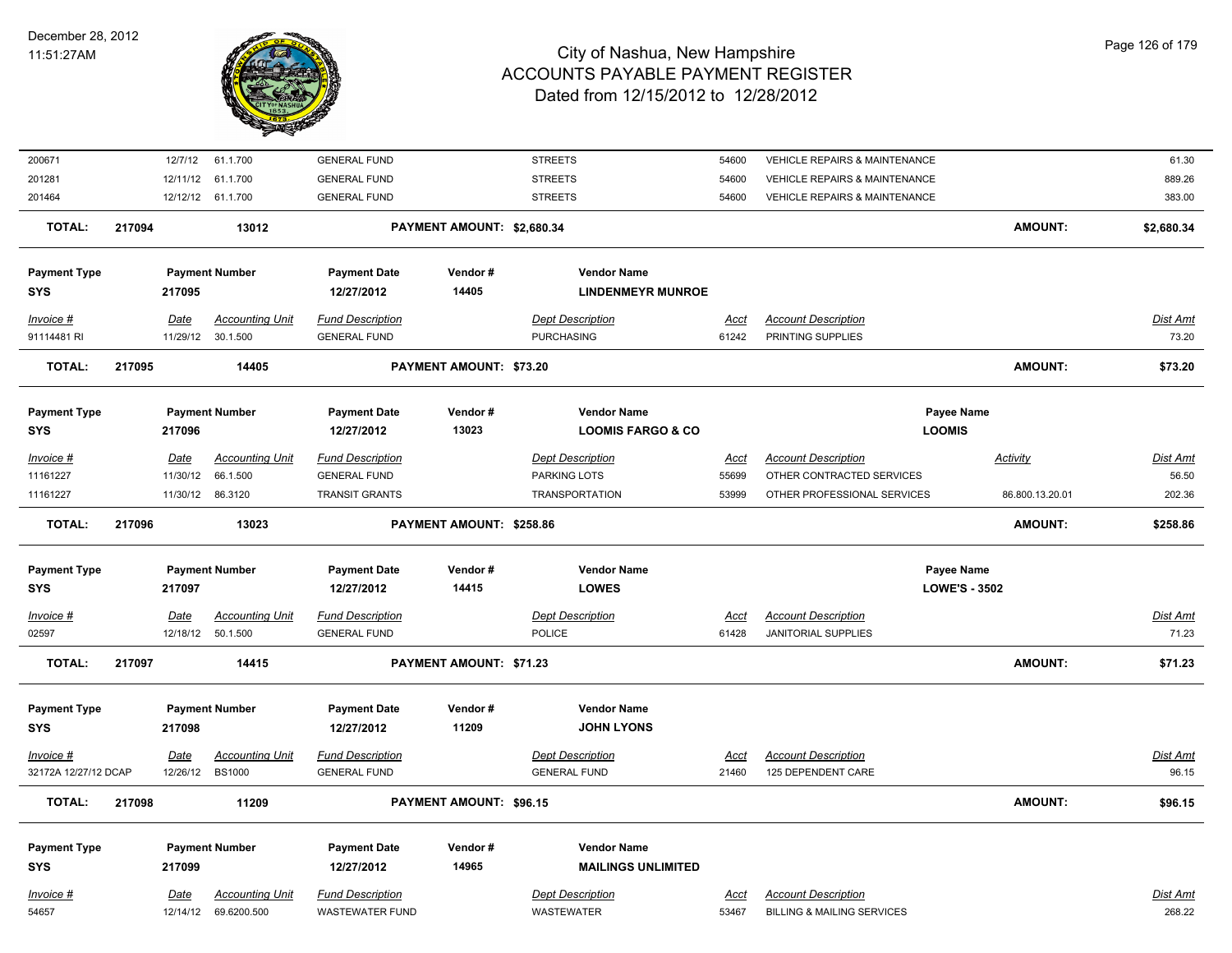

| <b>TOTAL:</b>                      | 217099 |                                 | 14965                                                   |                                                                                | PAYMENT AMOUNT: \$268.22 |                                                                  |                        |                                                                          | <b>AMOUNT:</b>                               | \$268.22                   |
|------------------------------------|--------|---------------------------------|---------------------------------------------------------|--------------------------------------------------------------------------------|--------------------------|------------------------------------------------------------------|------------------------|--------------------------------------------------------------------------|----------------------------------------------|----------------------------|
| <b>Payment Type</b><br><b>SYS</b>  |        | 217100                          | <b>Payment Number</b>                                   | <b>Payment Date</b><br>12/27/2012                                              | Vendor#<br>14436         | <b>Vendor Name</b><br><b>MANSFIELD WILLIAM R</b>                 |                        |                                                                          |                                              |                            |
| Invoice #<br>00384A 12/27/12 DCAP  |        | Date<br>12/26/12                | <b>Accounting Unit</b><br><b>BS1000</b>                 | <b>Fund Description</b><br><b>GENERAL FUND</b>                                 |                          | <b>Dept Description</b><br><b>GENERAL FUND</b>                   | Acct<br>21460          | <b>Account Description</b><br>125 DEPENDENT CARE                         |                                              | Dist Amt<br>65.77          |
| <b>TOTAL:</b>                      | 217100 |                                 | 14436                                                   |                                                                                | PAYMENT AMOUNT: \$65.77  |                                                                  |                        |                                                                          | <b>AMOUNT:</b>                               | \$65.77                    |
| <b>Payment Type</b><br><b>SYS</b>  |        | 217101                          | <b>Payment Number</b>                                   | <b>Payment Date</b><br>12/27/2012                                              | Vendor#<br>13008         | <b>Vendor Name</b><br><b>LEXISNEXIS MATTHEW BENDER</b>           |                        |                                                                          | Payee Name<br><b>MATTHEW BENDER &amp; CO</b> |                            |
| Invoice #<br>39667359<br>40695824  |        | Date<br>11/26/12                | <b>Accounting Unit</b><br>03.1.500<br>12/13/12 79.1.760 | <b>Fund Description</b><br><b>GENERAL FUND</b><br><b>GENERAL FUND</b>          |                          | <b>Dept Description</b><br>LEGAL<br><b>LIBRARY</b>               | Acct<br>61807<br>61807 | <b>Account Description</b><br><b>PUBLICATIONS</b><br><b>PUBLICATIONS</b> |                                              | Dist Amt<br>72.89<br>73.89 |
| <b>TOTAL:</b>                      | 217101 |                                 | 13008                                                   |                                                                                | PAYMENT AMOUNT: \$146.78 |                                                                  |                        |                                                                          | <b>AMOUNT:</b>                               | \$146.78                   |
| <b>Payment Type</b><br><b>SYS</b>  |        | 217102                          | <b>Payment Number</b>                                   | <b>Payment Date</b><br>12/27/2012                                              | Vendor#<br>11879         | <b>Vendor Name</b><br><b>MAVRIKIS UPHOLSTERING &amp; FURN</b>    |                        |                                                                          |                                              |                            |
| $Invoice$ #<br>25408               |        | <b>Date</b>                     | <b>Accounting Unit</b><br>12/8/12 79.1.720              | <b>Fund Description</b><br><b>GENERAL FUND</b>                                 |                          | <b>Dept Description</b><br><b>LIBRARY</b>                        | <u>Acct</u><br>54280   | <b>Account Description</b><br>BUILDING/GROUNDS MAINTENANCE               |                                              | <u>Dist Amt</u><br>720.00  |
| <b>TOTAL:</b>                      | 217102 |                                 | 11879                                                   |                                                                                | PAYMENT AMOUNT: \$720.00 |                                                                  |                        |                                                                          | <b>AMOUNT:</b>                               | \$720.00                   |
| <b>Payment Type</b><br><b>SYS</b>  |        | 217103                          | <b>Payment Number</b>                                   | <b>Payment Date</b><br>12/27/2012                                              | Vendor#<br>14454         | <b>Vendor Name</b><br><b>LORI MCINTOSH</b>                       |                        |                                                                          |                                              |                            |
| Invoice #<br>32180A 12/27/12 DCAP  |        | Date<br>12/26/12 BS1000         | <b>Accounting Unit</b>                                  | <b>Fund Description</b><br><b>GENERAL FUND</b>                                 |                          | <b>Dept Description</b><br><b>GENERAL FUND</b>                   | Acct<br>21460          | <b>Account Description</b><br>125 DEPENDENT CARE                         |                                              | <u>Dist Amt</u><br>32.50   |
| <b>TOTAL:</b>                      | 217103 |                                 | 14454                                                   |                                                                                | PAYMENT AMOUNT: \$32.50  |                                                                  |                        |                                                                          | <b>AMOUNT:</b>                               | \$32.50                    |
| <b>Payment Type</b><br><b>SYS</b>  |        | 217104                          | <b>Payment Number</b>                                   | <b>Payment Date</b><br>12/27/2012                                              | Vendor#<br>13080         | <b>Vendor Name</b><br><b>JIM MCLEAN</b>                          |                        |                                                                          |                                              |                            |
| Invoice #<br>12/13-12/19/12 TAPING |        | <u>Date</u><br>12/26/12 22.2505 | Accounting Unit                                         | <b>Fund Description</b><br><b>GOVT &amp; EDUCATION CHANNELS</b><br><b>FUND</b> |                          | <b>Dept Description</b><br><b>GOV'T &amp; EDUCATION CHANNELS</b> | Acct<br>53470          | <b>Account Description</b><br><b>VIDEOGRAPHY SERVICES</b>                |                                              | Dist Amt<br>212.50         |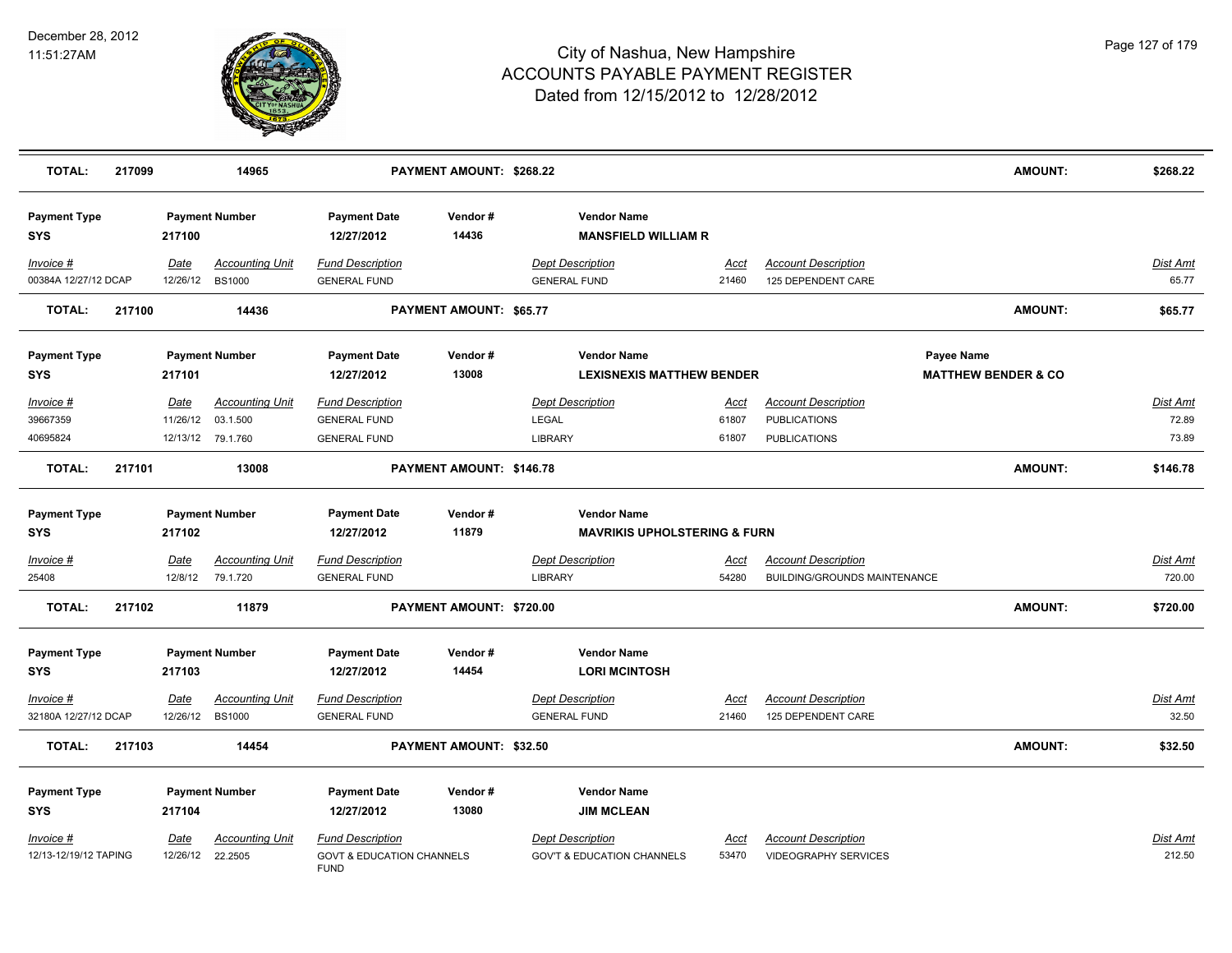

| <b>TOTAL:</b>                     | 217104 |                  | 13080                             | PAYMENT AMOUNT: \$212.50                            |                               |                                                      |                      | <b>AMOUNT:</b>                                | \$212.50                         |                              |
|-----------------------------------|--------|------------------|-----------------------------------|-----------------------------------------------------|-------------------------------|------------------------------------------------------|----------------------|-----------------------------------------------|----------------------------------|------------------------------|
| <b>Payment Type</b><br><b>SYS</b> |        | 217105           | <b>Payment Number</b>             | <b>Payment Date</b><br>12/27/2012                   | Vendor#<br>14464              | <b>Vendor Name</b><br><b>PAUL MENARD</b>             |                      |                                               |                                  |                              |
| Invoice #                         |        | Date             | <b>Accounting Unit</b>            | <b>Fund Description</b>                             |                               | <b>Dept Description</b>                              | Acct                 | <b>Account Description</b>                    |                                  | Dist Amt                     |
| 11227A 12/27/12 DCAP              |        | 12/26/12         | <b>BS1000</b>                     | <b>GENERAL FUND</b>                                 |                               | <b>GENERAL FUND</b>                                  | 21460                | 125 DEPENDENT CARE                            |                                  | 3.79                         |
| <b>TOTAL:</b>                     | 217105 |                  | 14464                             |                                                     | <b>PAYMENT AMOUNT: \$3.79</b> |                                                      |                      |                                               | AMOUNT:                          | \$3.79                       |
| <b>Payment Type</b><br><b>SYS</b> |        | 217106           | <b>Payment Number</b>             | <b>Payment Date</b><br>12/27/2012                   | Vendor#<br>10907              | <b>Vendor Name</b><br><b>MESH INTERACTIVE AGENCY</b> |                      |                                               |                                  |                              |
| Invoice #                         |        | Date             | <b>Accounting Unit</b>            | <b>Fund Description</b>                             |                               | <b>Dept Description</b>                              | Acct                 | <b>Account Description</b>                    |                                  | Dist Amt                     |
| 2012-1733                         |        |                  | 11/26/12 83.1010                  | <b>GF-PRIOR YEAR ESCROWS</b>                        |                               | ECONOMIC DEV-PRIOR YEAR                              | 55500                | <b>ADVERTISING</b>                            |                                  | 900.00                       |
| <b>TOTAL:</b>                     | 217106 |                  | 10907                             |                                                     | PAYMENT AMOUNT: \$900.00      |                                                      |                      |                                               | <b>AMOUNT:</b>                   | \$900.00                     |
| <b>Payment Type</b><br><b>SYS</b> |        | 217107           | <b>Payment Number</b>             | <b>Payment Date</b><br>12/27/2012                   | Vendor#<br>14471              | <b>Vendor Name</b><br><b>MHQ MUNICIPAL VEHICLES</b>  |                      |                                               |                                  |                              |
|                                   |        |                  |                                   |                                                     |                               |                                                      |                      |                                               |                                  |                              |
| Invoice #<br>MV-082287            |        | Date<br>11/26/12 | <b>Accounting Unit</b><br>60.5200 | <b>Fund Description</b><br>CAPITAL PROJECTS-STREETS |                               | <b>Dept Description</b><br>CAPITAL                   | <u>Acct</u><br>81500 | <b>Account Description</b><br><b>VEHICLES</b> | <b>Activity</b><br>1095.60.01.20 | <b>Dist Amt</b><br>51,985.00 |
| MV-082351                         |        |                  | 11/28/12  50.1.500                | <b>GENERAL FUND</b>                                 |                               | PROJECTS-ENGINEERING<br><b>POLICE</b>                | 61799                | <b>VEHICLE PARTS &amp; SUPPLIES</b>           |                                  | 692.30                       |
| <b>TOTAL:</b>                     | 217107 |                  | 14471                             |                                                     | PAYMENT AMOUNT: \$52,677.30   |                                                      |                      |                                               | <b>AMOUNT:</b>                   | \$52,677.30                  |
| <b>Payment Type</b>               |        |                  | <b>Payment Number</b>             | <b>Payment Date</b>                                 | Vendor#                       | <b>Vendor Name</b>                                   |                      |                                               |                                  |                              |
| <b>SYS</b>                        |        | 217108           |                                   | 12/27/2012                                          | 13097                         | <b>MICRO MARKETING ASSOCIATES</b>                    |                      |                                               |                                  |                              |
| Invoice #                         |        | Date             | <b>Accounting Unit</b>            | <b>Fund Description</b>                             |                               | <b>Dept Description</b>                              | <u>Acct</u>          | <b>Account Description</b>                    |                                  | <b>Dist Amt</b>              |
| 463191                            |        | 11/29/12         | 79.1.755                          | <b>GENERAL FUND</b>                                 |                               | <b>LIBRARY</b>                                       | 61814                | <b>MEDIA</b>                                  |                                  | 58.97                        |
| 463553                            |        | 11/29/12         | 79.1.755                          | <b>GENERAL FUND</b>                                 |                               | <b>LIBRARY</b>                                       | 61814                | <b>MEDIA</b>                                  |                                  | 87.73                        |
| 464281                            |        | 12/5/12          | 79.1.755                          | <b>GENERAL FUND</b>                                 |                               | LIBRARY                                              | 61814                | <b>MEDIA</b>                                  |                                  | 39.98                        |
| 464378                            |        |                  | 12/5/12 79.1.755                  | <b>GENERAL FUND</b>                                 |                               | <b>LIBRARY</b>                                       | 61814                | <b>MEDIA</b>                                  |                                  | 22.09                        |
| <b>TOTAL:</b>                     | 217108 |                  | 13097                             |                                                     | PAYMENT AMOUNT: \$208.77      |                                                      |                      |                                               | <b>AMOUNT:</b>                   | \$208.77                     |
| <b>Payment Type</b>               |        |                  | <b>Payment Number</b>             | <b>Payment Date</b>                                 | Vendor#                       | <b>Vendor Name</b>                                   |                      |                                               | Payee Name                       |                              |
| <b>SYS</b>                        |        | 217109           |                                   | 12/27/2012                                          | 10861                         | <b>MIDWEST TAPE LLC</b>                              |                      |                                               | <b>MIDWEST TAPE</b>              |                              |
| Invoice #                         |        | Date             | <b>Accounting Unit</b>            | <b>Fund Description</b>                             |                               | <b>Dept Description</b>                              | Acct                 | <b>Account Description</b>                    |                                  | Dist Amt                     |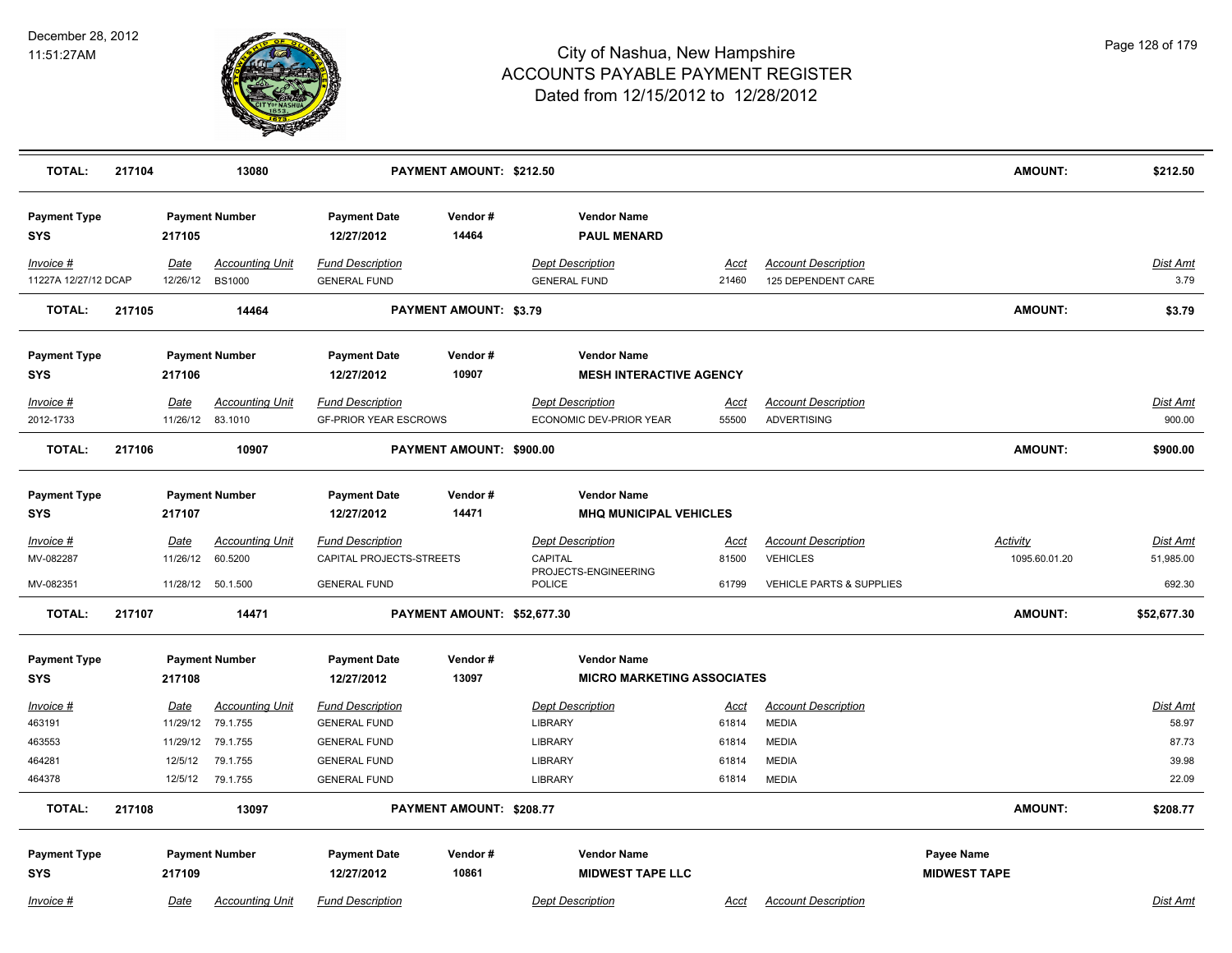

| 90567079               |        |             | 11/23/12 79.1.755      | <b>GENERAL FUND</b>     |                            | <b>LIBRARY</b>                | 61814       | <b>MEDIA</b>                                         |                | 210.03          |
|------------------------|--------|-------------|------------------------|-------------------------|----------------------------|-------------------------------|-------------|------------------------------------------------------|----------------|-----------------|
| 90567171               |        | 11/23/12    | 79.1.755               | <b>GENERAL FUND</b>     |                            | LIBRARY                       | 61814       | <b>MEDIA</b>                                         |                | 50.72           |
| 90567172               |        | 11/23/12    | 79.1.755               | <b>GENERAL FUND</b>     |                            | LIBRARY                       | 61814       | <b>MEDIA</b>                                         |                | 15.64           |
| 90578572               |        |             | 11/28/12 79.1.755      | <b>GENERAL FUND</b>     |                            | <b>LIBRARY</b>                | 61814       | <b>MEDIA</b>                                         |                | 64.32           |
| <b>TOTAL:</b>          | 217109 |             | 10861                  |                         | PAYMENT AMOUNT: \$340.71   |                               |             |                                                      | <b>AMOUNT:</b> | \$340.71        |
| <b>Payment Type</b>    |        |             | <b>Payment Number</b>  | <b>Payment Date</b>     | Vendor#                    | <b>Vendor Name</b>            |             |                                                      |                |                 |
| <b>SYS</b>             |        | 217110      |                        | 12/27/2012              | 13102                      | <b>MILL METALS CORP</b>       |             |                                                      |                |                 |
| Invoice #              |        | Date        | <b>Accounting Unit</b> | <b>Fund Description</b> |                            | <b>Dept Description</b>       | Acct        | <b>Account Description</b>                           |                | Dist Amt        |
| 20379835               |        | 11/28/12    | 61.1.700               | <b>GENERAL FUND</b>     |                            | <b>STREETS</b>                | 61299       | MISCELLANEOUS SUPPLIES                               |                | 155.00          |
| 20379929               |        |             | 11/29/12 61.1.700      | <b>GENERAL FUND</b>     |                            | <b>STREETS</b>                | 61299       | MISCELLANEOUS SUPPLIES                               |                | 155.00          |
| <b>TOTAL:</b>          | 217110 |             | 13102                  |                         | PAYMENT AMOUNT: \$310.00   |                               |             |                                                      | <b>AMOUNT:</b> | \$310.00        |
| <b>Payment Type</b>    |        |             | <b>Payment Number</b>  | <b>Payment Date</b>     | Vendor#                    | <b>Vendor Name</b>            |             |                                                      |                |                 |
| <b>SYS</b>             |        | 217111      |                        | 12/27/2012              | 11210                      | <b>ARCHIE S MOBLEY III</b>    |             |                                                      |                |                 |
| Invoice #              |        | Date        | <b>Accounting Unit</b> | <b>Fund Description</b> |                            | <b>Dept Description</b>       | Acct        | <b>Account Description</b>                           |                | <b>Dist Amt</b> |
| 32368A 12/27/2012 DCAP |        |             | 12/26/12 BS1000        | <b>GENERAL FUND</b>     |                            | <b>GENERAL FUND</b>           | 21460       | 125 DEPENDENT CARE                                   |                | 96.15           |
| <b>TOTAL:</b>          | 217111 |             | 11210                  |                         | PAYMENT AMOUNT: \$96.15    |                               |             |                                                      | <b>AMOUNT:</b> | \$96.15         |
| <b>Payment Type</b>    |        |             | <b>Payment Number</b>  | <b>Payment Date</b>     | Vendor#                    | <b>Vendor Name</b>            |             |                                                      |                |                 |
| <b>SYS</b>             |        | 217112      |                        | 12/27/2012              | 13108                      | <b>MOORE MEDICAL LLC</b>      |             |                                                      |                |                 |
| Invoice #              |        | <b>Date</b> | <b>Accounting Unit</b> | <b>Fund Description</b> |                            | <b>Dept Description</b>       | <u>Acct</u> | <b>Account Description</b>                           |                | <u>Dist Amt</u> |
| 82002968 EI            |        |             | 11/27/12 69.6200.670   | <b>WASTEWATER FUND</b>  |                            | <b>WASTEWATER</b>             | 54487       | <b>EQUIPMENT REPAIRS &amp;</b><br><b>MAINTENANCE</b> |                | 246.57          |
| <b>TOTAL:</b>          | 217112 |             | 13108                  |                         | PAYMENT AMOUNT: \$246.57   |                               |             |                                                      | <b>AMOUNT:</b> | \$246.57        |
| <b>Payment Type</b>    |        |             | <b>Payment Number</b>  | <b>Payment Date</b>     | Vendor#                    | <b>Vendor Name</b>            |             |                                                      |                |                 |
| <b>SYS</b>             |        | 217113      |                        | 12/27/2012              | 10930                      | <b>MOTOROLA SOLUTIONS INC</b> |             |                                                      |                |                 |
| $Invoice$ #            |        | Date        | <b>Accounting Unit</b> | <b>Fund Description</b> |                            | <b>Dept Description</b>       | <u>Acct</u> | <b>Account Description</b>                           |                | <b>Dist Amt</b> |
| 50095920               |        | 11/8/12     | 57.1.620               | <b>GENERAL FUND</b>     |                            | CITYWIDE COMMUNICATIONS       | 71207       | <b>COMMUNICATIONS EQUIPMENT</b>                      |                | 1,170.00        |
| <b>TOTAL:</b>          | 217113 |             | 10930                  |                         | PAYMENT AMOUNT: \$1,170.00 |                               |             |                                                      | <b>AMOUNT:</b> | \$1,170.00      |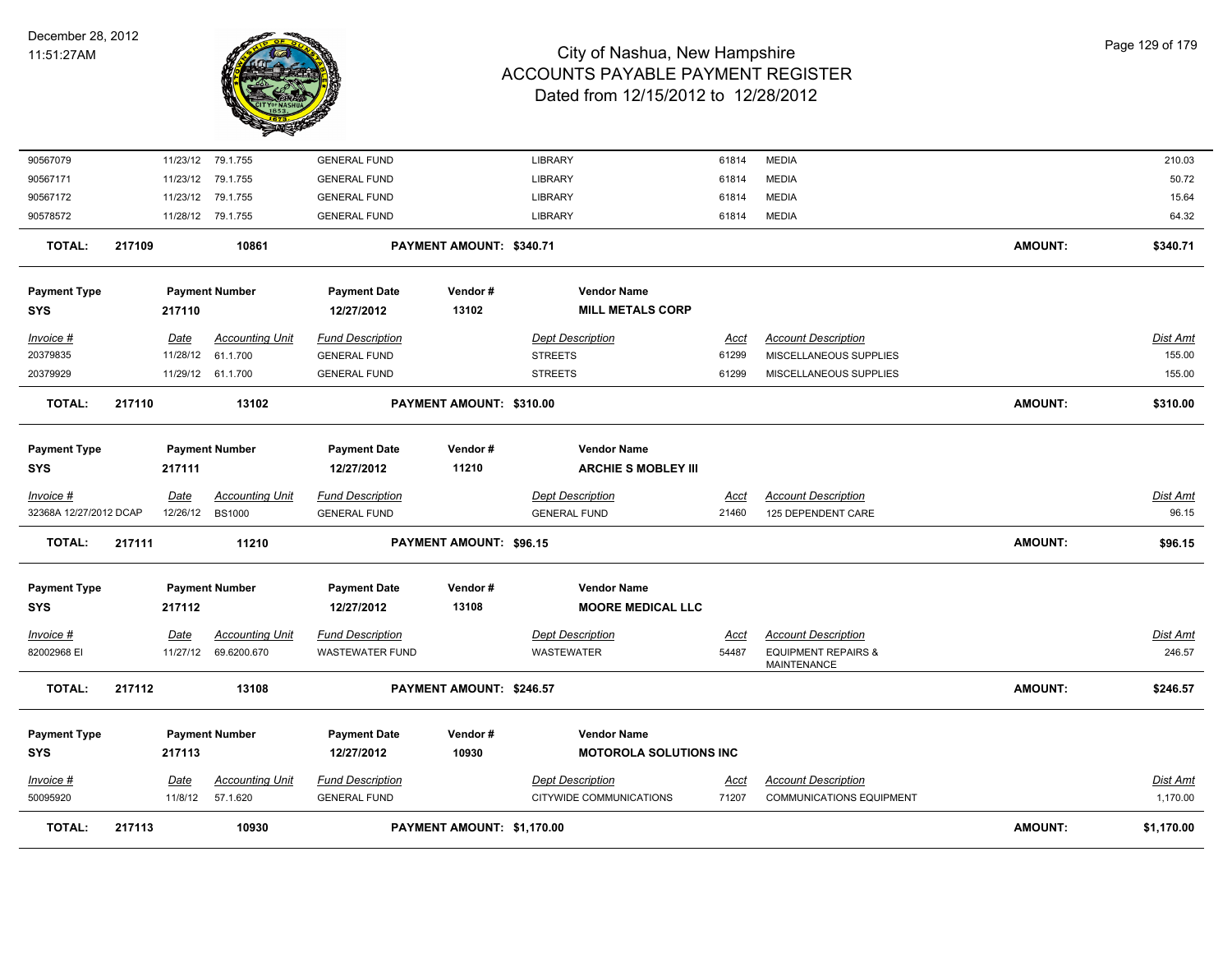

| <b>Payment Type</b> |                        | <b>Payment Number</b>              | <b>Payment Date</b><br>12/27/2012              | Vendor#<br>14494         | <b>Vendor Name</b>                                                 |                      |                                                        |                 |                             |
|---------------------|------------------------|------------------------------------|------------------------------------------------|--------------------------|--------------------------------------------------------------------|----------------------|--------------------------------------------------------|-----------------|-----------------------------|
| <b>SYS</b>          | 217114                 |                                    |                                                |                          | <b>NADA APPRAISAL GUIDES</b>                                       |                      |                                                        |                 |                             |
| Invoice #           | <u>Date</u>            | <b>Accounting Unit</b>             | <b>Fund Description</b>                        |                          | <b>Dept Description</b>                                            | <u>Acct</u>          | <b>Account Description</b>                             |                 | Dist Amt                    |
| 556726,742,777,793  | 12/3/12                | 79.1.760                           | <b>GENERAL FUND</b>                            |                          | LIBRARY                                                            | 61807                | <b>PUBLICATIONS</b>                                    |                 | 205.00                      |
| 556785              | 12/5/12                | 79.1.760                           | <b>GENERAL FUND</b>                            |                          | <b>LIBRARY</b>                                                     | 61807                | <b>PUBLICATIONS</b>                                    |                 | 172.00                      |
| <b>TOTAL:</b>       | 217114                 | 14494                              |                                                | PAYMENT AMOUNT: \$377.00 |                                                                    |                      |                                                        | <b>AMOUNT:</b>  | \$377.00                    |
| <b>Payment Type</b> |                        | <b>Payment Number</b>              | <b>Payment Date</b>                            | Vendor#                  | <b>Vendor Name</b>                                                 |                      |                                                        |                 |                             |
| <b>SYS</b>          | 217115                 |                                    | 12/27/2012                                     | 13131                    | <b>NAPA AUTO PARTS</b>                                             |                      |                                                        |                 |                             |
| Invoice #           | Date                   | <b>Accounting Unit</b>             | <b>Fund Description</b>                        |                          | <b>Dept Description</b>                                            | Acct                 | <b>Account Description</b>                             | Activity        | <b>Dist Amt</b>             |
| 860449              | 11/26/12               | 86.3120                            | <b>TRANSIT GRANTS</b>                          |                          | <b>TRANSPORTATION</b>                                              | 61799                | <b>VEHICLE PARTS &amp; SUPPLIES</b>                    | 86.800.13.30.02 | 4.85                        |
| 860759              | 11/28/12               | 86.3120                            | <b>TRANSIT GRANTS</b>                          |                          | <b>TRANSPORTATION</b>                                              | 61799                | <b>VEHICLE PARTS &amp; SUPPLIES</b>                    | 86.800.13.30.01 | 48.04                       |
| 861088              | 11/30/12               | 86.3120                            | <b>TRANSIT GRANTS</b>                          |                          | <b>TRANSPORTATION</b>                                              | 61799                | <b>VEHICLE PARTS &amp; SUPPLIES</b>                    | 86.800.13.30.01 | 603.98                      |
| 861158              | 11/30/12               | 86.3120                            | <b>TRANSIT GRANTS</b>                          |                          | <b>TRANSPORTATION</b>                                              | 61799                | VEHICLE PARTS & SUPPLIES                               | 86.800.13.30.01 | $-123.98$                   |
| 861506              | 12/3/12                | 86.3120                            | <b>TRANSIT GRANTS</b>                          |                          | <b>TRANSPORTATION</b>                                              | 61799                | VEHICLE PARTS & SUPPLIES                               | 86.800.13.30.01 | 801.32                      |
| 861736              | 12/5/12                | 86.3120                            | <b>TRANSIT GRANTS</b>                          |                          | <b>TRANSPORTATION</b>                                              | 61799                | <b>VEHICLE PARTS &amp; SUPPLIES</b>                    | 86.800.13.30.01 | 59.70                       |
| 861742              | 12/5/12                | 86.3120                            | <b>TRANSIT GRANTS</b>                          |                          | <b>TRANSPORTATION</b>                                              | 61799                | VEHICLE PARTS & SUPPLIES                               | 86.800.13.30.01 | $-1,900.00$                 |
| 861762              | 12/5/12                | 86.3120                            | <b>TRANSIT GRANTS</b>                          |                          | <b>TRANSPORTATION</b>                                              | 61799                | VEHICLE PARTS & SUPPLIES                               | 86.800.13.30.01 | 14.30                       |
| 861888              | 12/6/12                | 86.3120                            | <b>TRANSIT GRANTS</b>                          |                          | <b>TRANSPORTATION</b>                                              | 61799                | VEHICLE PARTS & SUPPLIES                               | 86.800.13.30.05 | $-51.99$                    |
| 862106              | 12/7/12                | 86.3120                            | <b>TRANSIT GRANTS</b>                          |                          | <b>TRANSPORTATION</b>                                              | 61799                | VEHICLE PARTS & SUPPLIES                               | 86.800.13.30.01 | 1,335.05                    |
| 862815              |                        | 12/13/12 86.3120                   | <b>TRANSIT GRANTS</b>                          |                          | <b>TRANSPORTATION</b>                                              | 61799                | <b>VEHICLE PARTS &amp; SUPPLIES</b>                    | 86.800.13.30.01 | $-333.33$                   |
| <b>TOTAL:</b>       | 217115                 | 13131                              |                                                | PAYMENT AMOUNT: \$457.94 |                                                                    |                      |                                                        | <b>AMOUNT:</b>  | \$457.94                    |
| <b>Payment Type</b> |                        | <b>Payment Number</b>              | <b>Payment Date</b>                            | Vendor#                  | <b>Vendor Name</b>                                                 |                      |                                                        |                 |                             |
| <b>SYS</b>          | 217116                 |                                    | 12/27/2012                                     | 11779                    | <b>NASHUA COLLEGIATE BASEBALL INC</b>                              |                      |                                                        |                 |                             |
| Invoice #           | Date                   | <b>Accounting Unit</b>             | <b>Fund Description</b>                        |                          | <b>Dept Description</b>                                            | Acct                 | <b>Account Description</b>                             |                 | Dist Amt                    |
| 1857                | 11/9/12                | 77.1.720.8191                      | <b>GENERAL FUND</b>                            |                          | PARKS & RECREATION                                                 | 54280                | BUILDING/GROUNDS MAINTENANCE                           |                 | 581.54                      |
| TOTAL:              | 217116                 | 11779                              |                                                | PAYMENT AMOUNT: \$581.54 |                                                                    |                      |                                                        | <b>AMOUNT:</b>  | \$581.54                    |
| <b>Payment Type</b> |                        | <b>Payment Number</b>              | <b>Payment Date</b>                            | Vendor#                  | <b>Vendor Name</b>                                                 |                      |                                                        |                 |                             |
| <b>SYS</b>          | 217117                 |                                    | 12/27/2012                                     | 13146                    | <b>NASHUA REGIONAL PLANNING COMM</b>                               |                      |                                                        |                 |                             |
|                     |                        |                                    |                                                |                          |                                                                    |                      |                                                        |                 |                             |
| Invoice #<br>4154   | <u>Date</u><br>9/30/12 | <b>Accounting Unit</b><br>09.1.510 | <b>Fund Description</b><br><b>GENERAL FUND</b> |                          | <b>Dept Description</b><br><b>CIVIC &amp; COMMUNITY ACTIVITIES</b> | <u>Acct</u><br>55221 | <b>Account Description</b><br>NASHUA REGIONAL PLANNING |                 | <b>Dist Amt</b><br>1,890.00 |
|                     |                        | 10/31/12 09.1.510                  | <b>GENERAL FUND</b>                            |                          | <b>CIVIC &amp; COMMUNITY ACTIVITIES</b>                            | 55221                | NASHUA REGIONAL PLANNING                               |                 | 1,563.75                    |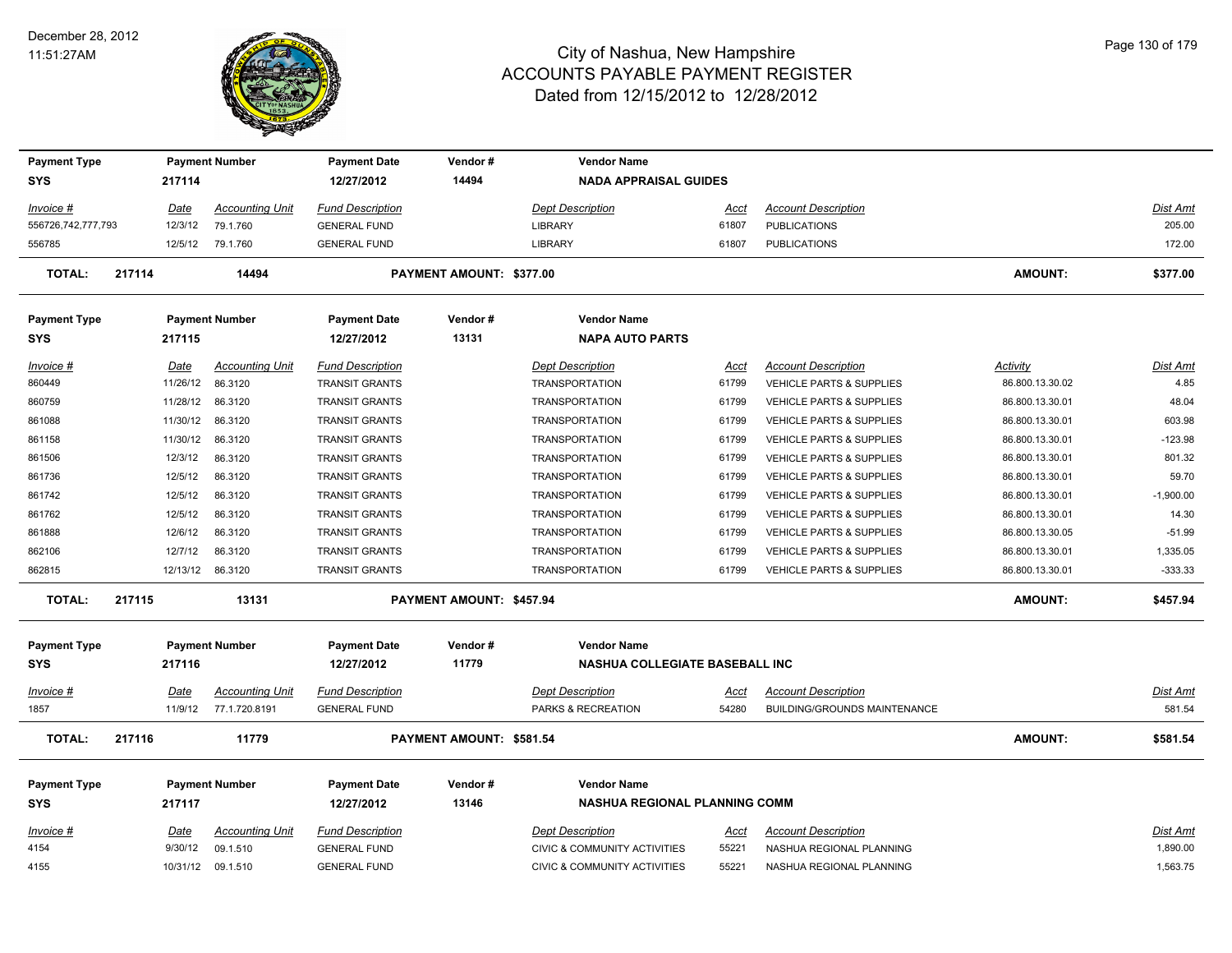

| <b>TOTAL:</b>                     | 217117 |                  | 13146                                       |                                                   | PAYMENT AMOUNT: \$3,453.75 |                                              |                                                            |                      |                                                                                    | <b>AMOUNT:</b> | \$3,453.75               |
|-----------------------------------|--------|------------------|---------------------------------------------|---------------------------------------------------|----------------------------|----------------------------------------------|------------------------------------------------------------|----------------------|------------------------------------------------------------------------------------|----------------|--------------------------|
| <b>Payment Type</b><br><b>SYS</b> |        | 217118           | <b>Payment Number</b>                       | <b>Payment Date</b><br>12/27/2012                 | Vendor#<br>13167           |                                              | <b>Vendor Name</b><br><b>NEVERETTS SEW &amp; VAC INC</b>   |                      |                                                                                    |                |                          |
| Invoice #<br>20316                |        | Date             | <b>Accounting Unit</b><br>12/11/12 79.1.720 | <b>Fund Description</b><br><b>GENERAL FUND</b>    |                            | <b>Dept Description</b><br>LIBRARY           |                                                            | Acct<br>54487        | <b>Account Description</b><br><b>EQUIPMENT REPAIRS &amp;</b><br><b>MAINTENANCE</b> |                | Dist Amt<br>200.00       |
| <b>TOTAL:</b>                     | 217118 |                  | 13167                                       |                                                   | PAYMENT AMOUNT: \$200.00   |                                              |                                                            |                      |                                                                                    | <b>AMOUNT:</b> | \$200.00                 |
| <b>Payment Type</b>               |        |                  | <b>Payment Number</b>                       | <b>Payment Date</b>                               | Vendor#                    |                                              | <b>Vendor Name</b>                                         |                      |                                                                                    |                |                          |
| <b>SYS</b>                        |        | 217119           |                                             | 12/27/2012                                        | 11473                      |                                              | <b>NEW ENGLAND PAPER &amp; SUPPLY</b>                      |                      |                                                                                    |                |                          |
| Invoice #                         |        | <b>Date</b>      | <b>Accounting Unit</b>                      | <b>Fund Description</b>                           |                            | <b>Dept Description</b>                      |                                                            | <u>Acct</u>          | <b>Account Description</b>                                                         |                | <u>Dist Amt</u>          |
| 11903                             |        |                  | 11/27/12 79.1.720                           | <b>GENERAL FUND</b>                               |                            | LIBRARY                                      |                                                            | 61428                | <b>JANITORIAL SUPPLIES</b>                                                         |                | 467.30                   |
| <b>TOTAL:</b>                     | 217119 |                  | 11473                                       |                                                   | PAYMENT AMOUNT: \$467.30   |                                              |                                                            |                      |                                                                                    | <b>AMOUNT:</b> | \$467.30                 |
| <b>Payment Type</b><br><b>SYS</b> |        | 217120           | <b>Payment Number</b>                       | <b>Payment Date</b><br>12/27/2012                 | Vendor#<br>10562           |                                              | <b>Vendor Name</b><br><b>NEW HAMPSHIRE HYDRAULICS INC.</b> |                      |                                                                                    |                |                          |
|                                   |        |                  |                                             |                                                   |                            |                                              |                                                            |                      |                                                                                    |                |                          |
| Invoice #<br>IVC161154            |        | Date<br>11/26/12 | <b>Accounting Unit</b><br>69.6200.670       | <b>Fund Description</b><br><b>WASTEWATER FUND</b> |                            | <b>Dept Description</b><br><b>WASTEWATER</b> |                                                            | <u>Acct</u><br>54487 | <b>Account Description</b><br><b>EQUIPMENT REPAIRS &amp;</b>                       |                | <u>Dist Amt</u><br>86.15 |
|                                   |        |                  |                                             |                                                   |                            |                                              |                                                            |                      | <b>MAINTENANCE</b>                                                                 |                |                          |
| IVC161203                         |        |                  | 11/29/12 69.6200.540                        | <b>WASTEWATER FUND</b>                            |                            | <b>WASTEWATER</b>                            |                                                            | 54487                | <b>EQUIPMENT REPAIRS &amp;</b><br><b>MAINTENANCE</b>                               |                | 485.00                   |
| TOTAL:                            | 217120 |                  | 10562                                       |                                                   | PAYMENT AMOUNT: \$571.15   |                                              |                                                            |                      |                                                                                    | <b>AMOUNT:</b> | \$571.15                 |
| <b>Payment Type</b>               |        |                  | <b>Payment Number</b>                       | <b>Payment Date</b>                               | Vendor#                    |                                              | <b>Vendor Name</b>                                         |                      |                                                                                    |                |                          |
| <b>SYS</b>                        |        | 217121           |                                             | 12/27/2012                                        | 13183                      |                                              | NH MEDICAL DENTAL SUPPLY LLC                               |                      |                                                                                    |                |                          |
| Invoice #                         |        | Date             | <b>Accounting Unit</b>                      | <b>Fund Description</b>                           |                            | <b>Dept Description</b>                      |                                                            | Acct                 | <b>Account Description</b>                                                         | Activity       | Dist Amt                 |
| 25146                             |        | 11/25/12         | 72.1.500                                    | <b>GENERAL FUND</b>                               |                            | <b>COMMUNITY HEALTH</b>                      |                                                            | 61142                | <b>MEDICAL SUPPLIES</b>                                                            |                | 111.81                   |
| 25147                             |        |                  | 11/25/12 72.1.500                           | <b>GENERAL FUND</b>                               |                            | <b>COMMUNITY HEALTH</b>                      |                                                            | 61142                | <b>MEDICAL SUPPLIES</b>                                                            |                | 515.79                   |
| 25167                             |        | 11/25/12 72.3070 |                                             | <b>COMMUNITY HEALTH GRANTS</b><br><b>FUND</b>     |                            | <b>FUND</b>                                  | <b>COMMUNITY HEALTH GRANTS</b>                             | 61142                | MEDICAL SUPPLIES                                                                   | 72.1003.13.01  | 145.85                   |
| 25192                             |        | 11/25/12         | 72.1.500                                    | <b>GENERAL FUND</b>                               |                            | <b>COMMUNITY HEALTH</b>                      |                                                            | 61142                | <b>MEDICAL SUPPLIES</b>                                                            |                | 12.91                    |
| 25193                             |        | 11/25/12         | 72.1.500                                    | <b>GENERAL FUND</b>                               |                            | <b>COMMUNITY HEALTH</b>                      |                                                            | 61142                | <b>MEDICAL SUPPLIES</b>                                                            |                | 546.25                   |
| 25217                             |        | 11/25/12         | 72.1.500                                    | <b>GENERAL FUND</b>                               |                            | <b>COMMUNITY HEALTH</b>                      |                                                            | 61142                | <b>MEDICAL SUPPLIES</b>                                                            |                | 19.90                    |
| 25218                             |        | 11/25/12 72.3070 |                                             | <b>COMMUNITY HEALTH GRANTS</b><br><b>FUND</b>     |                            | <b>FUND</b>                                  | <b>COMMUNITY HEALTH GRANTS</b>                             | 61142                | <b>MEDICAL SUPPLIES</b>                                                            | 72.1003.13.01  | 28.75                    |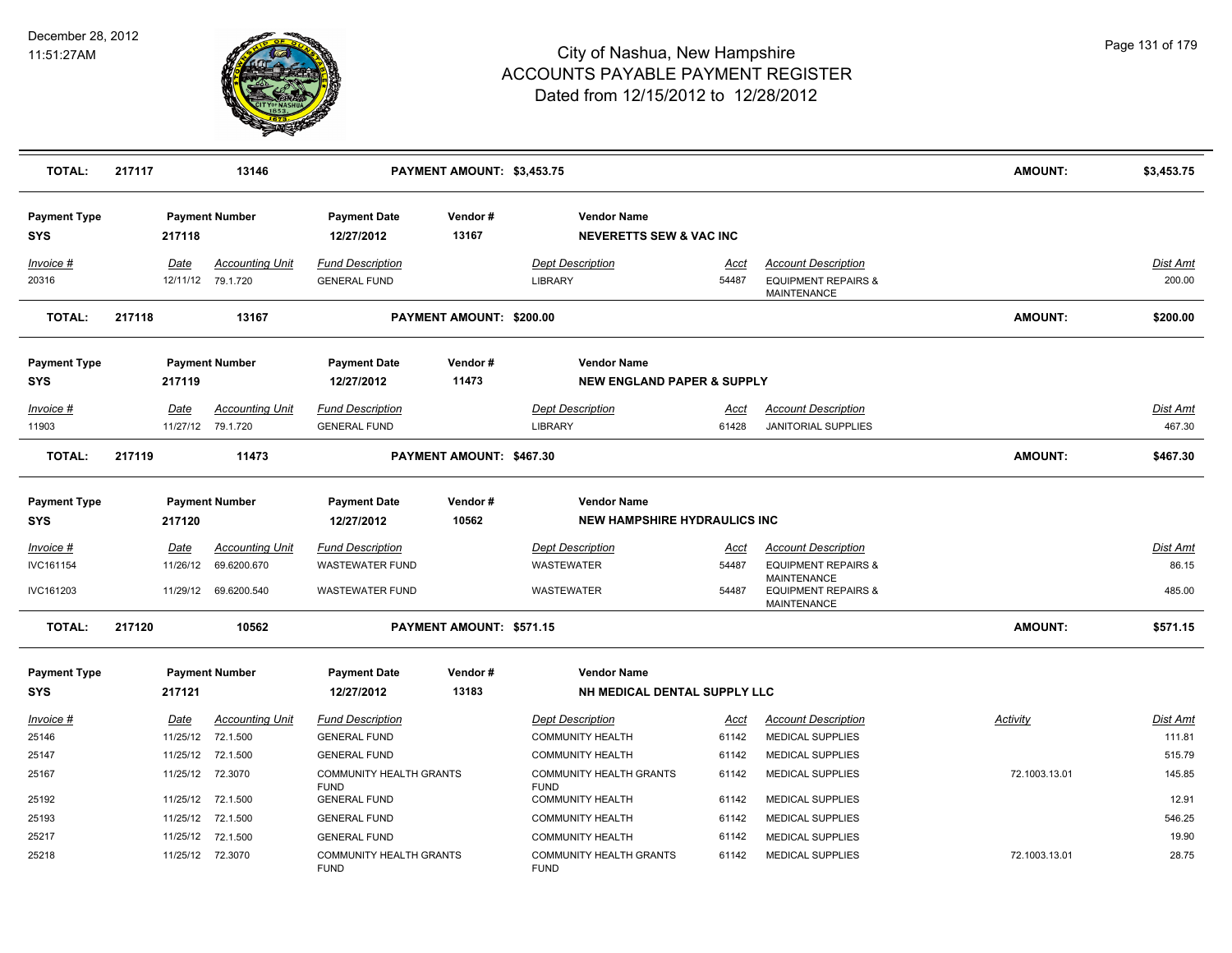

| <b>TOTAL:</b>                             | 217121 |                        | 13183                                                 | PAYMENT AMOUNT: \$1,381.26                                                     |                                |                                                                           |                        |                                                                                               | AMOUNT:                                        | \$1,381.26                   |
|-------------------------------------------|--------|------------------------|-------------------------------------------------------|--------------------------------------------------------------------------------|--------------------------------|---------------------------------------------------------------------------|------------------------|-----------------------------------------------------------------------------------------------|------------------------------------------------|------------------------------|
| <b>Payment Type</b><br><b>SYS</b>         |        | 217122                 | <b>Payment Number</b>                                 | <b>Payment Date</b><br>12/27/2012                                              | Vendor#<br>10866               | <b>Vendor Name</b><br><b>NORTH CENTRAL LABORATORIES</b>                   |                        |                                                                                               |                                                |                              |
| Invoice #<br>313362                       |        | Date                   | <b>Accounting Unit</b><br>11/21/12 69.6200.670        | <b>Fund Description</b><br><b>WASTEWATER FUND</b>                              |                                | <b>Dept Description</b><br><b>WASTEWATER</b>                              | <u>Acct</u><br>61149   | <b>Account Description</b><br><b>LABORATORY SUPPLIES</b>                                      |                                                | Dist Amt<br>67.46            |
| <b>TOTAL:</b>                             | 217122 |                        | 10866                                                 |                                                                                | <b>PAYMENT AMOUNT: \$67.46</b> |                                                                           |                        |                                                                                               | <b>AMOUNT:</b>                                 | \$67.46                      |
| <b>Payment Type</b><br>SYS                |        | 217123                 | <b>Payment Number</b>                                 | <b>Payment Date</b><br>12/27/2012                                              | Vendor#<br>13195               | <b>Vendor Name</b><br><b>NORTHERN BUS SALES INC</b>                       |                        |                                                                                               |                                                |                              |
| Invoice #<br>013668-13406<br>013688-10006 |        | Date<br>12/11/12       | <b>Accounting Unit</b><br>86.3120<br>12/13/12 86.3120 | <b>Fund Description</b><br><b>TRANSIT GRANTS</b><br><b>TRANSIT GRANTS</b>      |                                | <b>Dept Description</b><br><b>TRANSPORTATION</b><br><b>TRANSPORTATION</b> | Acct<br>61799<br>61799 | <b>Account Description</b><br>VEHICLE PARTS & SUPPLIES<br><b>VEHICLE PARTS &amp; SUPPLIES</b> | Activity<br>86.800.13.30.03<br>86.800.13.30.03 | Dist Amt<br>122.11<br>149.22 |
| <b>TOTAL:</b>                             | 217123 |                        | 13195                                                 |                                                                                | PAYMENT AMOUNT: \$271.33       |                                                                           |                        |                                                                                               | <b>AMOUNT:</b>                                 | \$271.33                     |
| <b>Payment Type</b><br>SYS                |        | 217124                 | <b>Payment Number</b>                                 | <b>Payment Date</b><br>12/27/2012                                              | Vendor#<br>15227               | <b>Vendor Name</b><br>THE NYHART COMPANY                                  |                        |                                                                                               |                                                |                              |
| <u>Invoice #</u><br>0089113               |        | <b>Date</b><br>9/28/12 | <b>Accounting Unit</b><br>13.6600.500                 | <b>Fund Description</b><br>BENEFITS SELF INSURANCE FUND                        |                                | <b>Dept Description</b><br>BENEFITS ADMINISTRATION                        | <u>Acct</u><br>53142   | <b>Account Description</b><br>CONSULTING SERVICES                                             |                                                | <u>Dist Amt</u><br>8,500.00  |
| <b>TOTAL:</b>                             | 217124 |                        | 15227                                                 |                                                                                | PAYMENT AMOUNT: \$8,500.00     |                                                                           |                        |                                                                                               | <b>AMOUNT:</b>                                 | \$8,500.00                   |
| <b>Payment Type</b><br><b>SYS</b>         |        | 217125                 | <b>Payment Number</b>                                 | <b>Payment Date</b><br>12/27/2012                                              | Vendor#<br>13209               | <b>Vendor Name</b><br><b>NYTECH SUPPLY CO</b>                             |                        |                                                                                               |                                                |                              |
| Invoice #<br>C40511789                    |        | Date                   | <b>Accounting Unit</b><br>11/29/12  50.1.500          | <b>Fund Description</b><br><b>GENERAL FUND</b>                                 |                                | <b>Dept Description</b><br><b>POLICE</b>                                  | Acct<br>61799          | <b>Account Description</b><br><b>VEHICLE PARTS &amp; SUPPLIES</b>                             |                                                | Dist Amt<br>118.07           |
| <b>TOTAL:</b>                             | 217125 |                        | 13209                                                 |                                                                                | PAYMENT AMOUNT: \$118.07       |                                                                           |                        |                                                                                               | <b>AMOUNT:</b>                                 | \$118.07                     |
| <b>Payment Type</b><br>SYS                |        | 217126                 | <b>Payment Number</b>                                 | <b>Payment Date</b><br>12/27/2012                                              | Vendor#<br>11442               | <b>Vendor Name</b><br><b>TIM O'NEIL</b>                                   |                        |                                                                                               |                                                |                              |
| Invoice #<br>12/13/12 TAPING              |        | Date                   | <b>Accounting Unit</b><br>12/26/12 22.2505            | <b>Fund Description</b><br><b>GOVT &amp; EDUCATION CHANNELS</b><br><b>FUND</b> |                                | <b>Dept Description</b><br><b>GOV'T &amp; EDUCATION CHANNELS</b>          | Acct<br>53470          | <b>Account Description</b><br><b>VIDEOGRAPHY SERVICES</b>                                     |                                                | <u>Dist Amt</u><br>50.00     |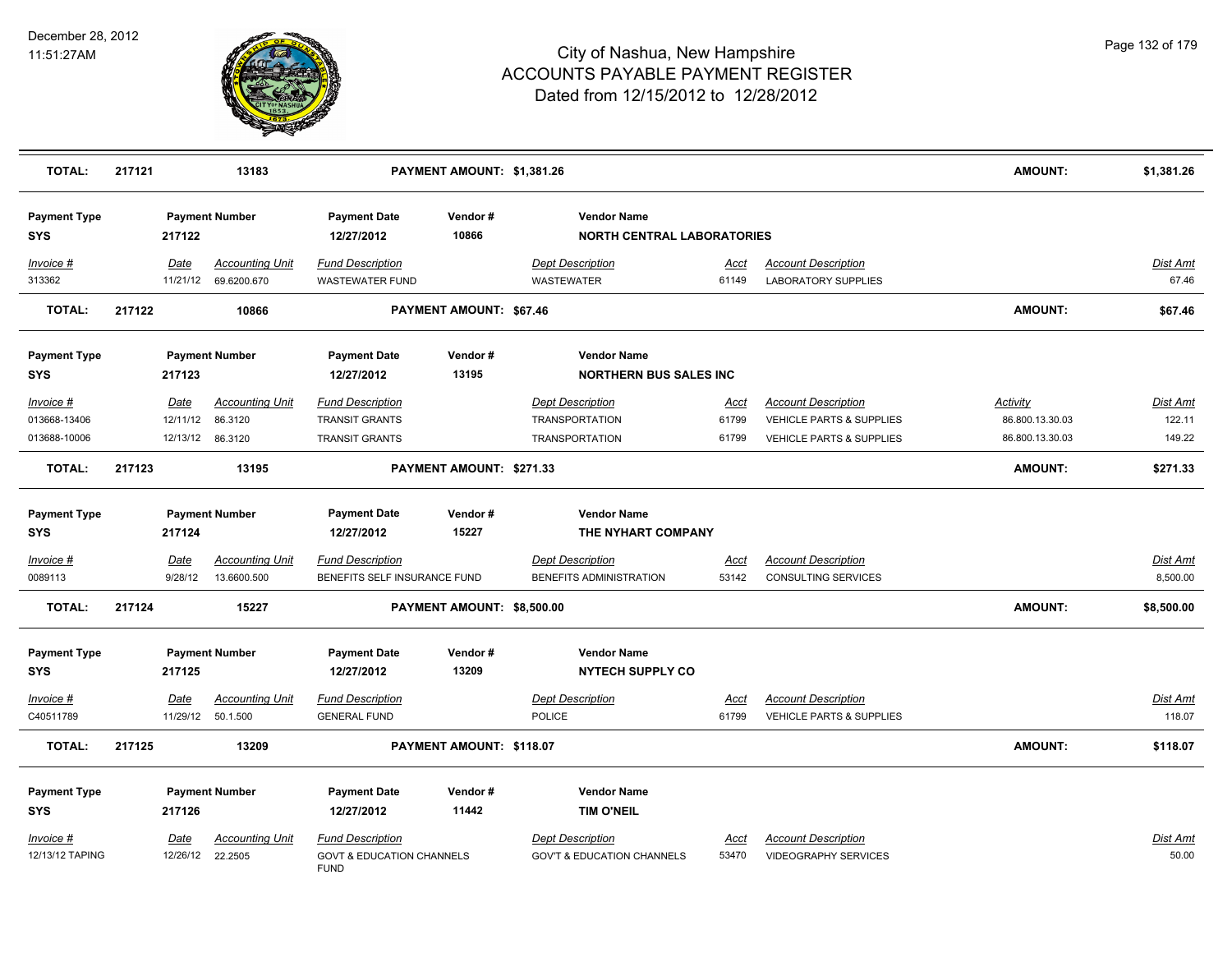

| <b>TOTAL:</b>                     | 217126 |                        | 11442                                 |                                                    | <b>PAYMENT AMOUNT: \$50.00</b> |                                                      |                      |                                                                        | <b>AMOUNT:</b>                     | \$50.00            |
|-----------------------------------|--------|------------------------|---------------------------------------|----------------------------------------------------|--------------------------------|------------------------------------------------------|----------------------|------------------------------------------------------------------------|------------------------------------|--------------------|
| <b>Payment Type</b><br><b>SYS</b> |        | 217127                 | <b>Payment Number</b>                 | <b>Payment Date</b><br>12/27/2012                  | Vendor#<br>13297               | <b>Vendor Name</b><br>PERMA LINE CORP OF NEW ENGLAND |                      |                                                                        |                                    |                    |
| Invoice #                         |        | Date                   | <b>Accounting Unit</b>                | <b>Fund Description</b>                            |                                | <b>Dept Description</b>                              | Acct                 | <b>Account Description</b>                                             |                                    | Dist Amt           |
| 137198                            |        | 11/28/12               | 61.1.705                              | <b>GENERAL FUND</b>                                |                                | <b>STREETS</b>                                       | 61542                | <b>SIGNS</b>                                                           |                                    | 107.35             |
| 137251                            |        | 11/30/12               | 69.6200.670                           | <b>WASTEWATER FUND</b>                             |                                | WASTEWATER                                           | 54487                | <b>EQUIPMENT REPAIRS &amp;</b><br>MAINTENANCE                          |                                    | 50.00              |
| <b>TOTAL:</b>                     | 217127 |                        | 13297                                 |                                                    | PAYMENT AMOUNT: \$157.35       |                                                      |                      |                                                                        | <b>AMOUNT:</b>                     | \$157.35           |
| <b>Payment Type</b>               |        |                        | <b>Payment Number</b>                 | <b>Payment Date</b>                                | Vendor#                        | <b>Vendor Name</b>                                   |                      |                                                                        |                                    |                    |
| <b>SYS</b>                        |        | 217128                 |                                       | 12/27/2012                                         | 11204                          | PETE'S TIRE BARNS INC                                |                      |                                                                        |                                    |                    |
| Invoice #<br>077558               |        | <b>Date</b><br>12/6/12 | <b>Accounting Unit</b><br>86.3120     | <b>Fund Description</b><br><b>TRANSIT GRANTS</b>   |                                | <b>Dept Description</b><br><b>TRANSPORTATION</b>     | <u>Acct</u><br>54600 | <b>Account Description</b><br><b>VEHICLE REPAIRS &amp; MAINTENANCE</b> | <b>Activity</b><br>86.800.13.30.03 | Dist Amt<br>112.00 |
| <b>TOTAL:</b>                     | 217128 |                        | 11204                                 |                                                    | PAYMENT AMOUNT: \$112.00       |                                                      |                      |                                                                        | <b>AMOUNT:</b>                     | \$112.00           |
| <b>Payment Type</b>               |        |                        | <b>Payment Number</b>                 | <b>Payment Date</b>                                | Vendor#                        | <b>Vendor Name</b>                                   |                      |                                                                        |                                    |                    |
| <b>SYS</b>                        |        | 217129                 |                                       | 12/27/2012                                         | 13301                          | PETRO CANADA AMERICA                                 |                      |                                                                        |                                    |                    |
| Invoice #                         |        | Date                   | <b>Accounting Unit</b>                | <b>Fund Description</b>                            |                                | <b>Dept Description</b>                              | Acct                 | <b>Account Description</b>                                             | Activity                           | Dist Amt           |
| 904445151                         |        | 11/27/12               | 86.3120                               | <b>TRANSIT GRANTS</b>                              |                                | <b>TRANSPORTATION</b>                                | 61709                | <b>LUBRICANTS</b>                                                      | 86.800.13.20.01                    | 440.82             |
| <b>TOTAL:</b>                     | 217129 |                        | 13301                                 |                                                    | PAYMENT AMOUNT: \$440.82       |                                                      |                      |                                                                        | <b>AMOUNT:</b>                     | \$440.82           |
| <b>Payment Type</b>               |        |                        | <b>Payment Number</b>                 | <b>Payment Date</b>                                | Vendor#                        | <b>Vendor Name</b>                                   |                      |                                                                        |                                    |                    |
| <b>SYS</b>                        |        | 217130                 |                                       | 12/27/2012                                         | 10939                          | PHOENIX SCREEN PRINTING                              |                      |                                                                        |                                    |                    |
| Invoice #<br>21224                |        | <b>Date</b><br>8/21/12 | <b>Accounting Unit</b><br>68.6000.540 | <b>Fund Description</b><br><b>SOLID WASTE FUND</b> |                                | <b>Dept Description</b><br><b>SOLID WASTE</b>        | <u>Acct</u><br>61107 | <b>Account Description</b><br><b>CLOTHING &amp; UNIFORMS</b>           |                                    | Dist Amt<br>490.00 |
|                                   |        |                        |                                       |                                                    |                                |                                                      |                      |                                                                        |                                    |                    |
| <b>TOTAL:</b>                     | 217130 |                        | 10939                                 |                                                    | PAYMENT AMOUNT: \$490.00       |                                                      |                      |                                                                        | <b>AMOUNT:</b>                     | \$490.00           |
| <b>Payment Type</b>               |        |                        | <b>Payment Number</b>                 | <b>Payment Date</b>                                | Vendor#                        | <b>Vendor Name</b>                                   |                      |                                                                        |                                    |                    |
| <b>SYS</b>                        |        | 217131                 |                                       | 12/27/2012                                         | 13322                          | PITNEY BOWES GLOBAL FIN SRVS                         |                      |                                                                        |                                    |                    |
| Invoice #                         |        | Date                   | <b>Accounting Unit</b>                | <b>Fund Description</b>                            |                                | <b>Dept Description</b>                              | Acct                 | <b>Account Description</b>                                             |                                    | <b>Dist Amt</b>    |
| 7777890-DC12                      |        |                        | 12/13/12 30.1.500                     | <b>GENERAL FUND</b>                                |                                | <b>PURCHASING</b>                                    | 54842                | POSTAGE METER RENTAL                                                   |                                    | 1,020.00           |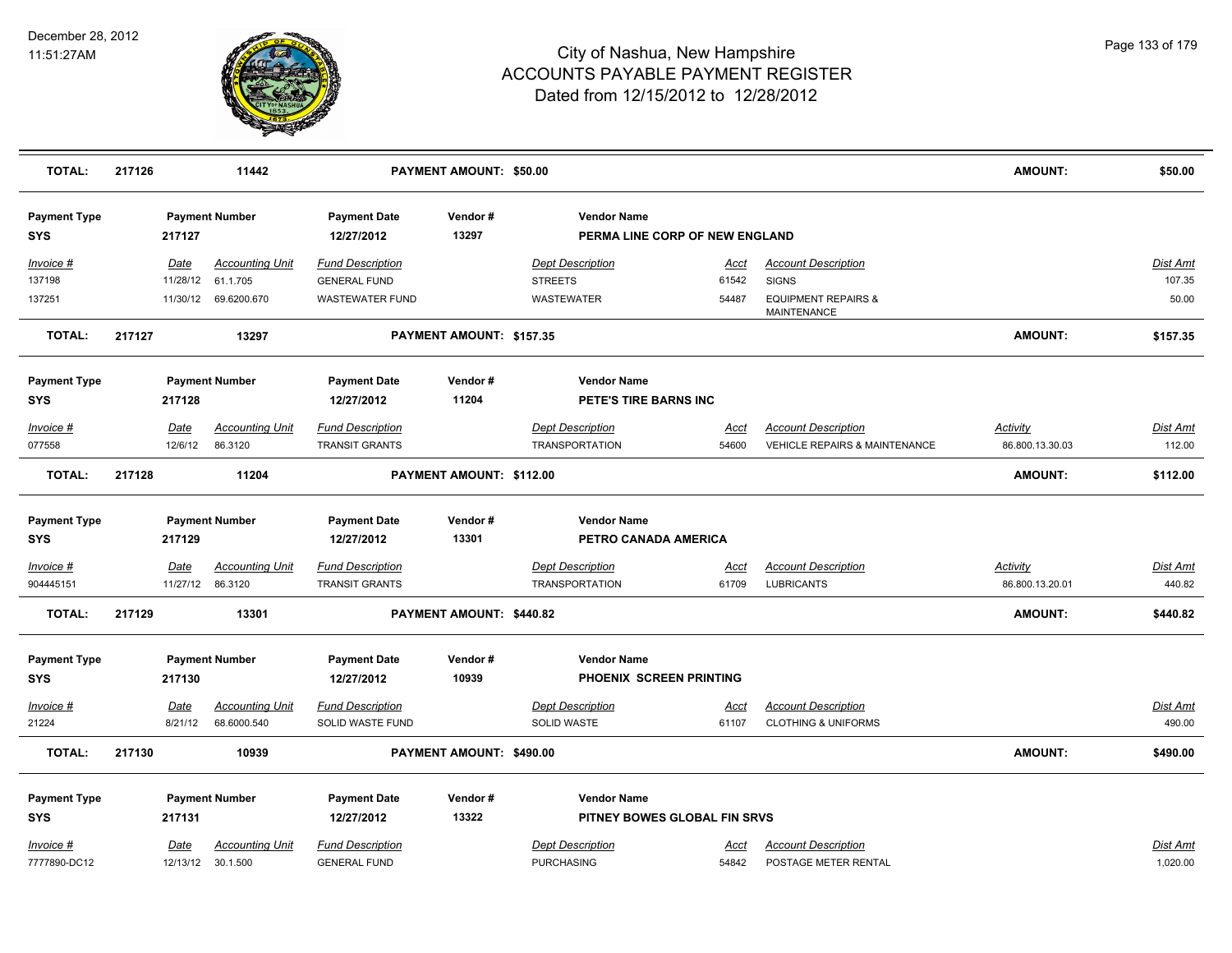

| <b>TOTAL:</b>                     | 217131 |                              | 13322                                          |                                                                       | PAYMENT AMOUNT: \$1,020.00  |                                                      |                        |                                                                                     | <b>AMOUNT:</b> | \$1,020.00                    |
|-----------------------------------|--------|------------------------------|------------------------------------------------|-----------------------------------------------------------------------|-----------------------------|------------------------------------------------------|------------------------|-------------------------------------------------------------------------------------|----------------|-------------------------------|
| <b>Payment Type</b><br><b>SYS</b> |        | 217132                       | <b>Payment Number</b>                          | <b>Payment Date</b><br>12/27/2012                                     | Vendor#<br>10941            | <b>Vendor Name</b><br>PROGRESSIVE ELECTRICAL SERVICE |                        |                                                                                     |                |                               |
| Invoice #<br>2012827.01           |        | Date<br>11/28/12             | <b>Accounting Unit</b><br>69.6200.670          | <b>Fund Description</b><br><b>WASTEWATER FUND</b>                     |                             | <b>Dept Description</b><br><b>WASTEWATER</b>         | Acct<br>54487          | <b>Account Description</b><br><b>EQUIPMENT REPAIRS &amp;</b><br><b>MAINTENANCE</b>  |                | Dist Amt<br>2,410.00          |
| <b>TOTAL:</b>                     | 217132 |                              | 10941                                          |                                                                       | PAYMENT AMOUNT: \$2,410.00  |                                                      |                        |                                                                                     | <b>AMOUNT:</b> | \$2,410.00                    |
| <b>Payment Type</b><br>SYS        |        | 217133                       | <b>Payment Number</b>                          | <b>Payment Date</b><br>12/27/2012                                     | Vendor#<br>13397            | <b>Vendor Name</b><br><b>RANDOM HOUSE INC</b>        |                        |                                                                                     |                |                               |
| Invoice #<br>9049520001           |        | <b>Date</b><br>11/26/12      | <b>Accounting Unit</b><br>79.1.760             | <b>Fund Description</b><br><b>GENERAL FUND</b>                        |                             | <b>Dept Description</b><br><b>LIBRARY</b>            | <u>Acct</u><br>61807   | <b>Account Description</b><br><b>PUBLICATIONS</b>                                   |                | <u>Dist Amt</u><br>24.00      |
| <b>TOTAL:</b>                     | 217133 |                              | 13397                                          |                                                                       | PAYMENT AMOUNT: \$24.00     |                                                      |                        |                                                                                     | AMOUNT:        | \$24.00                       |
| <b>Payment Type</b><br>SYS        |        | 217134                       | <b>Payment Number</b>                          | <b>Payment Date</b><br>12/27/2012                                     | Vendor#<br>11211            | <b>Vendor Name</b><br><b>KIMBERLEE REICH</b>         |                        |                                                                                     |                |                               |
| Invoice #<br>33252A 12/27/12 DCAP |        | Date<br>12/26/12             | <b>Accounting Unit</b><br><b>BS1000</b>        | <b>Fund Description</b><br><b>GENERAL FUND</b>                        |                             | <b>Dept Description</b><br><b>GENERAL FUND</b>       | Acct<br>21460          | <b>Account Description</b><br>125 DEPENDENT CARE                                    |                | <b>Dist Amt</b><br>192.25     |
| <b>TOTAL:</b>                     | 217134 |                              | 11211                                          |                                                                       | PAYMENT AMOUNT: \$192.25    |                                                      |                        |                                                                                     | <b>AMOUNT:</b> | \$192.25                      |
| <b>Payment Type</b><br><b>SYS</b> |        | 217135                       | <b>Payment Number</b>                          | <b>Payment Date</b><br>12/27/2012                                     | Vendor#<br>13431            | <b>Vendor Name</b><br><b>RESOURCE MANAGEMENT INC</b> |                        |                                                                                     |                |                               |
| Invoice #<br>15821                |        | Date                         | <b>Accounting Unit</b><br>12/15/12 69.6200.670 | <b>Fund Description</b><br><b>WASTEWATER FUND</b>                     |                             | <b>Dept Description</b><br>WASTEWATER                | <u>Acct</u><br>54221   | <b>Account Description</b><br><b>DISPOSAL SERVICES</b>                              |                | <b>Dist Amt</b><br>18,066.21  |
| <b>TOTAL:</b>                     | 217135 |                              | 13431                                          |                                                                       | PAYMENT AMOUNT: \$18,066.21 |                                                      |                        |                                                                                     | <b>AMOUNT:</b> | \$18,066.21                   |
| <b>Payment Type</b><br>SYS        |        | 217136                       | <b>Payment Number</b>                          | <b>Payment Date</b><br>12/27/2012                                     | Vendor#<br>13447            | <b>Vendor Name</b><br><b>RILEYS SPORT SHOP INC</b>   |                        |                                                                                     |                |                               |
| Invoice #<br>1325<br>25352        |        | Date<br>11/13/12<br>11/13/12 | <b>Accounting Unit</b><br>50.1.500<br>50.1.500 | <b>Fund Description</b><br><b>GENERAL FUND</b><br><b>GENERAL FUND</b> |                             | <b>Dept Description</b><br>POLICE<br>POLICE          | Acct<br>61110<br>61107 | <b>Account Description</b><br>PROTECTIVE CLOTHING<br><b>CLOTHING &amp; UNIFORMS</b> | Activity       | Dist Amt<br>$-96.00$<br>87.00 |
| 25353<br>25503                    |        | 11/13/12                     | 50.1.500<br>11/27/12 50.1.500                  | <b>GENERAL FUND</b><br><b>GENERAL FUND</b>                            |                             | <b>POLICE</b><br>POLICE                              | 61107<br>61110         | <b>CLOTHING &amp; UNIFORMS</b><br>PROTECTIVE CLOTHING                               |                | 126.00<br>1,250.00            |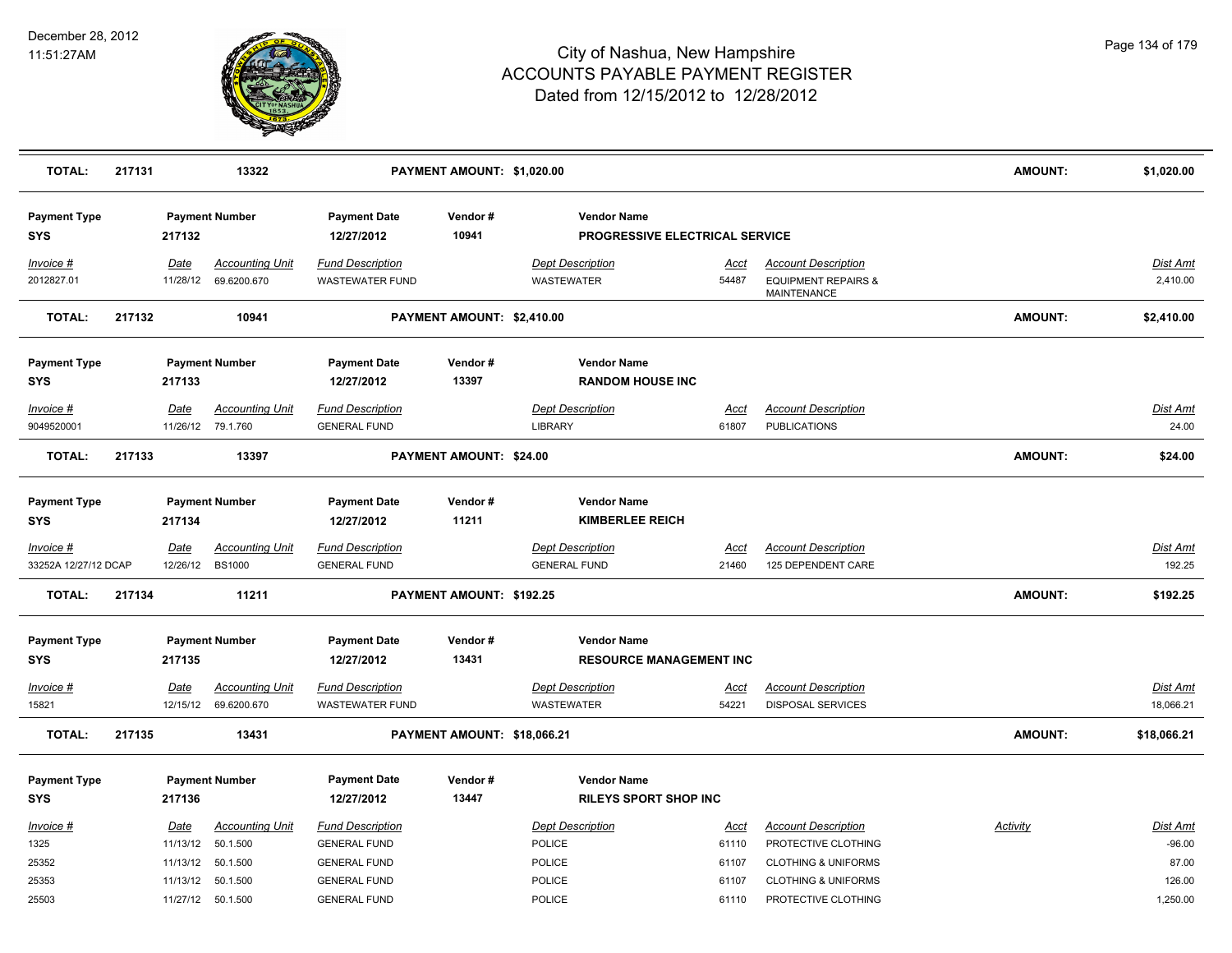

| 25503               | 11/27/12 | 50.3050                | POLICE GRANTS FUND      |                            | POLICE GRANTS FUND                  | 61110       | PROTECTIVE CLOTHING                 | 50.1005.11.01                 | 138.72     |
|---------------------|----------|------------------------|-------------------------|----------------------------|-------------------------------------|-------------|-------------------------------------|-------------------------------|------------|
| 25503               | 11/27/12 | 50.3050                | POLICE GRANTS FUND      |                            | POLICE GRANTS FUND                  | 61110       | PROTECTIVE CLOTHING                 | 50.1005.12.01                 | 1,111.28   |
| 25658               |          | 11/27/12 50.1.635      | <b>GENERAL FUND</b>     |                            | <b>POLICE</b>                       | 61121       | <b>AMMUNITION</b>                   |                               | 664.40     |
| <b>TOTAL:</b>       | 217136   | 13447                  |                         | PAYMENT AMOUNT: \$3,281.40 |                                     |             |                                     | <b>AMOUNT:</b>                | \$3,281.40 |
| <b>Payment Type</b> |          | <b>Payment Number</b>  | <b>Payment Date</b>     | Vendor#                    | <b>Vendor Name</b>                  |             |                                     | <b>Payee Name</b>             |            |
| <b>SYS</b>          | 217137   |                        | 12/27/2012              | 13486                      | <b>RYDER FLEET PRODUCTS COM INC</b> |             |                                     | <b>RYDER FLEET PRODUCTS</b>   |            |
| Invoice #           | Date     | <b>Accounting Unit</b> | <b>Fund Description</b> |                            | <b>Dept Description</b>             | Acct        | <b>Account Description</b>          | Activity                      | Dist Amt   |
| 2733204             | 12/6/12  | 86.3120                | <b>TRANSIT GRANTS</b>   |                            | <b>TRANSPORTATION</b>               | 61299       | MISCELLANEOUS SUPPLIES              | 86.800.13.40.01               | 73.19      |
| 2733204             | 12/6/12  | 86.3120                | <b>TRANSIT GRANTS</b>   |                            | <b>TRANSPORTATION</b>               | 61799       | <b>VEHICLE PARTS &amp; SUPPLIES</b> | 86.800.13.30.01               | 43.08      |
| <b>TOTAL:</b>       | 217137   | 13486                  |                         | PAYMENT AMOUNT: \$116.27   |                                     |             |                                     | <b>AMOUNT:</b>                | \$116.27   |
| <b>Payment Type</b> |          | <b>Payment Number</b>  | <b>Payment Date</b>     | Vendor#                    | <b>Vendor Name</b>                  |             |                                     | <b>Payee Name</b>             |            |
| <b>SYS</b>          | 217138   |                        | 12/27/2012              | 13501                      | <b>SAM'S CLUB</b>                   |             |                                     | <b>SAM'S CLUB DIRECT-0860</b> |            |
| Invoice #           | Date     | <b>Accounting Unit</b> | <b>Fund Description</b> |                            | <b>Dept Description</b>             | Acct        | <b>Account Description</b>          |                               | Dist Amt   |
| 0117 6352 007 1696  | 12/19/12 | 79.1.750               | <b>GENERAL FUND</b>     |                            | <b>LIBRARY</b>                      | 61819       | <b>TEEN MEDIA</b>                   |                               | 49.13      |
| 4825 6352 038 1649  | 12/18/12 | 79.1.755               | <b>GENERAL FUND</b>     |                            | <b>LIBRARY</b>                      | 61814       | <b>MEDIA</b>                        |                               | 35.96      |
| 7068 6352 007 1652  | 12/4/12  | 01.1.500               | <b>GENERAL FUND</b>     |                            | <b>MAYOR</b>                        | 61910       | <b>MEALS - FUNCTIONS</b>            |                               | 29.41      |
| 7463 6352 011 1290  |          | 12/15/12 01.1.500      | <b>GENERAL FUND</b>     |                            | <b>MAYOR</b>                        | 61910       | <b>MEALS - FUNCTIONS</b>            |                               | 20.86      |
| <b>TOTAL:</b>       | 217138   | 13501                  |                         | PAYMENT AMOUNT: \$135.36   |                                     |             |                                     | <b>AMOUNT:</b>                | \$135.36   |
| <b>Payment Type</b> |          | <b>Payment Number</b>  | <b>Payment Date</b>     | Vendor#                    | <b>Vendor Name</b>                  |             |                                     |                               |            |
| <b>SYS</b>          | 217139   |                        | 12/27/2012              | 13504                      | <b>SANEL AUTO PARTS CO</b>          |             |                                     |                               |            |
| Invoice #           | Date     | <b>Accounting Unit</b> | <b>Fund Description</b> |                            | <b>Dept Description</b>             | <u>Acct</u> | <b>Account Description</b>          |                               | Dist Amt   |
| 02PS5199            | 11/28/12 | 52.1.630               | <b>GENERAL FUND</b>     |                            | <b>FIRE</b>                         | 61799       | <b>VEHICLE PARTS &amp; SUPPLIES</b> |                               | 9.43       |
| 02PS7867            |          | 11/29/12 52.1.630      | <b>GENERAL FUND</b>     |                            | <b>FIRE</b>                         | 61799       | <b>VEHICLE PARTS &amp; SUPPLIES</b> |                               | 2.41       |
| <b>TOTAL:</b>       | 217139   | 13504                  |                         | PAYMENT AMOUNT: \$11.84    |                                     |             |                                     | <b>AMOUNT:</b>                | \$11.84    |
| <b>Payment Type</b> |          | <b>Payment Number</b>  | <b>Payment Date</b>     | Vendor#                    | <b>Vendor Name</b>                  |             |                                     |                               |            |
| <b>SYS</b>          | 217140   |                        | 12/27/2012              | 13504                      | <b>SANEL AUTO PARTS CO</b>          |             |                                     |                               |            |
| Invoice #           | Date     | Accounting Unit        | <b>Fund Description</b> |                            | <b>Dept Description</b>             | Acct        | <b>Account Description</b>          |                               | Dist Amt   |
| 02PS9903            | 11/29/12 | 61.1.700               | <b>GENERAL FUND</b>     |                            | <b>STREETS</b>                      | 61799       | <b>VEHICLE PARTS &amp; SUPPLIES</b> |                               | 11.00      |
| 02PW6229            | 12/6/12  | 61.1.700               | <b>GENERAL FUND</b>     |                            | <b>STREETS</b>                      | 61299       | MISCELLANEOUS SUPPLIES              |                               | 189.71     |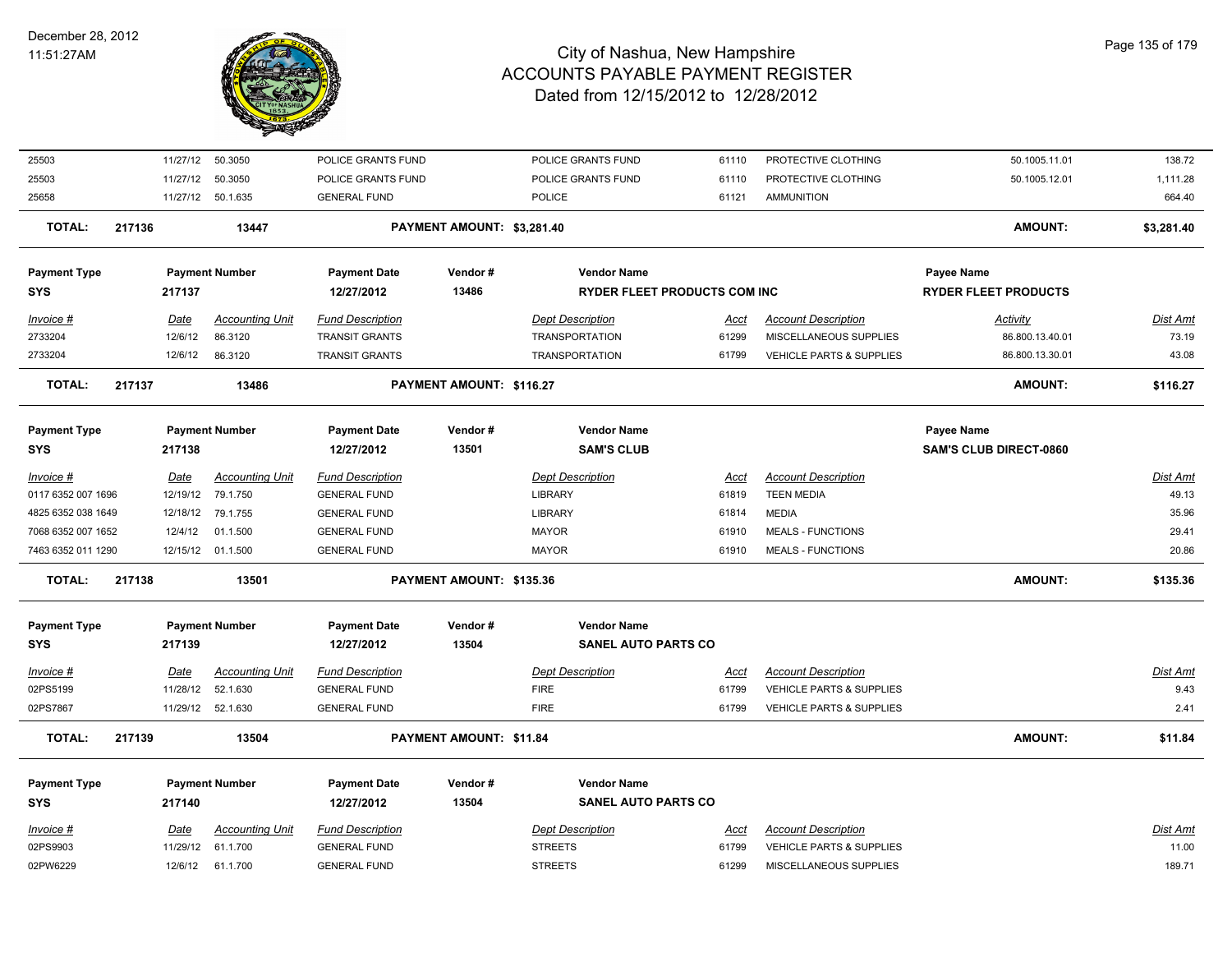

| <b>TOTAL:</b>                                        | 217140 |             | 13504                                        |                                                | PAYMENT AMOUNT: \$200.71       |                                                         |                      |                                                                      | <b>AMOUNT:</b> | \$200.71                    |
|------------------------------------------------------|--------|-------------|----------------------------------------------|------------------------------------------------|--------------------------------|---------------------------------------------------------|----------------------|----------------------------------------------------------------------|----------------|-----------------------------|
| <b>Payment Type</b><br><b>SYS</b>                    |        | 217141      | <b>Payment Number</b>                        | <b>Payment Date</b><br>12/27/2012              | Vendor#<br>15717               | <b>Vendor Name</b><br><b>SHAWNASEY MADISON</b>          |                      |                                                                      |                |                             |
| Invoice #<br><b>BACKGROUND CHECK</b><br><b>REFUN</b> |        | Date        | <b>Accounting Unit</b><br>12/14/12 11.1.500  | <b>Fund Description</b><br><b>GENERAL FUND</b> |                                | <b>Dept Description</b><br><b>HUMAN RESOURCES</b>       | Acct<br>55425        | <b>Account Description</b><br>EMPLOYMENT BACKGROUND<br><b>CHECKS</b> |                | <b>Dist Amt</b><br>25.00    |
| <b>TOTAL:</b>                                        | 217141 |             | 15717                                        |                                                | PAYMENT AMOUNT: \$25.00        |                                                         |                      |                                                                      | <b>AMOUNT:</b> | \$25.00                     |
| <b>Payment Type</b><br><b>SYS</b>                    |        | 217142      | <b>Payment Number</b>                        | <b>Payment Date</b><br>12/27/2012              | Vendor#<br>13563               | <b>Vendor Name</b><br>SHI INTERNATIONAL CORP            |                      |                                                                      |                |                             |
| <u>Invoice #</u><br>B00865983                        |        | <u>Date</u> | <b>Accounting Unit</b><br>12/10/12  50.1.500 | <b>Fund Description</b><br><b>GENERAL FUND</b> |                                | <b>Dept Description</b><br><b>POLICE</b>                | <u>Acct</u><br>71228 | <b>Account Description</b><br><b>COMPUTER SOFTWARE</b>               |                | <b>Dist Amt</b><br>1,176.00 |
| <b>TOTAL:</b>                                        | 217142 |             | 13563                                        |                                                | PAYMENT AMOUNT: \$1,176.00     |                                                         |                      |                                                                      | <b>AMOUNT:</b> | \$1,176.00                  |
| <b>Payment Type</b><br><b>SYS</b>                    |        | 217143      | <b>Payment Number</b>                        | <b>Payment Date</b><br>12/27/2012              | Vendor#<br>13595               | <b>Vendor Name</b><br><b>SNAP ON TOOLS</b>              |                      |                                                                      |                |                             |
| Invoice #<br>200607                                  |        | Date        | <b>Accounting Unit</b><br>12/11/12 50.1.500  | <b>Fund Description</b><br><b>GENERAL FUND</b> |                                | <b>Dept Description</b><br>POLICE                       | Acct<br>71025        | <b>Account Description</b><br><b>SMALL TOOLS</b>                     |                | Dist Amt<br>64.30           |
| <b>TOTAL:</b>                                        | 217143 |             | 13595                                        |                                                | <b>PAYMENT AMOUNT: \$64.30</b> |                                                         |                      |                                                                      | <b>AMOUNT:</b> | \$64.30                     |
| <b>Payment Type</b><br><b>SYS</b>                    |        | 217144      | <b>Payment Number</b>                        | <b>Payment Date</b><br>12/27/2012              | Vendor#<br>11963               | <b>Vendor Name</b><br><b>STAPLES BUSINESS ADVANTAGE</b> |                      |                                                                      |                |                             |
| <b>Invoice #</b>                                     |        | <u>Date</u> | <b>Accounting Unit</b>                       | <b>Fund Description</b>                        |                                | <b>Dept Description</b>                                 | <u>Acct</u>          | <b>Account Description</b>                                           |                | <b>Dist Amt</b>             |
| 3186945085                                           |        | 11/24/12    | 26.1.585                                     | <b>GENERAL FUND</b>                            |                                | <b>FINANCIAL SERVICES</b>                               | 61100                | OFFICE SUPPLIES                                                      |                | 133.32                      |
| 3186945086                                           |        | 11/24/12    | 34.1.500                                     | <b>GENERAL FUND</b>                            |                                | GIS                                                     | 61650                | <b>COPIER SUPPLIES</b>                                               |                | 160.40                      |
| 3187903054                                           |        | 12/8/12     | 50.1.500                                     | <b>GENERAL FUND</b>                            |                                | <b>POLICE</b>                                           | 61607                | <b>COMPUTER SUPPLIES</b>                                             |                | 99.96                       |
| 3187903055                                           |        | 12/8/12     | 81.1.500                                     | <b>GENERAL FUND</b>                            |                                | COMMUNITY DEVELOPMENT                                   | 61100                | OFFICE SUPPLIES                                                      |                | $-100.98$                   |
| 3187920010                                           |        | 12/9/12     | 66.1.500                                     | <b>GENERAL FUND</b>                            |                                | PARKING LOTS                                            | 61100                | OFFICE SUPPLIES                                                      |                | 206.60                      |
| 3187920010                                           |        | 12/9/12     | 66.1.500                                     | <b>GENERAL FUND</b>                            |                                | <b>PARKING LOTS</b>                                     | 61428                | <b>JANITORIAL SUPPLIES</b>                                           |                | 3.98                        |
| 3187920010                                           |        | 12/9/12     | 66.1.500                                     | <b>GENERAL FUND</b>                            |                                | <b>PARKING LOTS</b>                                     | 71900                | OFFICE EQUIPMENT                                                     |                | 69.99                       |
| 3187966745                                           |        |             | 12/12/12 71.1.500                            | <b>GENERAL FUND</b>                            |                                | <b>COMMUNITY SERVICES</b>                               | 61100                | OFFICE SUPPLIES                                                      |                | 63.72                       |
| 3188005824                                           |        | 12/13/12    | 18.1.500                                     | <b>GENERAL FUND</b>                            |                                | OTHER GENERAL GOV'T                                     | 45960                | <b>VENDOR DISCOUNTS</b>                                              |                | $-16.30$                    |
| 3188005824                                           |        | 12/13/12    | 52.1.500                                     | <b>GENERAL FUND</b>                            |                                | <b>FIRE</b>                                             | 61650                | <b>COPIER SUPPLIES</b>                                               |                | 188.55                      |
| 3188005824                                           |        | 12/13/12    | 52.1.620                                     | <b>GENERAL FUND</b>                            |                                | <b>FIRE</b>                                             | 61299                | MISCELLANEOUS SUPPLIES                                               |                | 354.42                      |
| 3188005825                                           |        |             | 12/13/12  18.1.500                           | <b>GENERAL FUND</b>                            |                                | OTHER GENERAL GOV'T                                     | 45960                | <b>VENDOR DISCOUNTS</b>                                              |                | $-13.70$                    |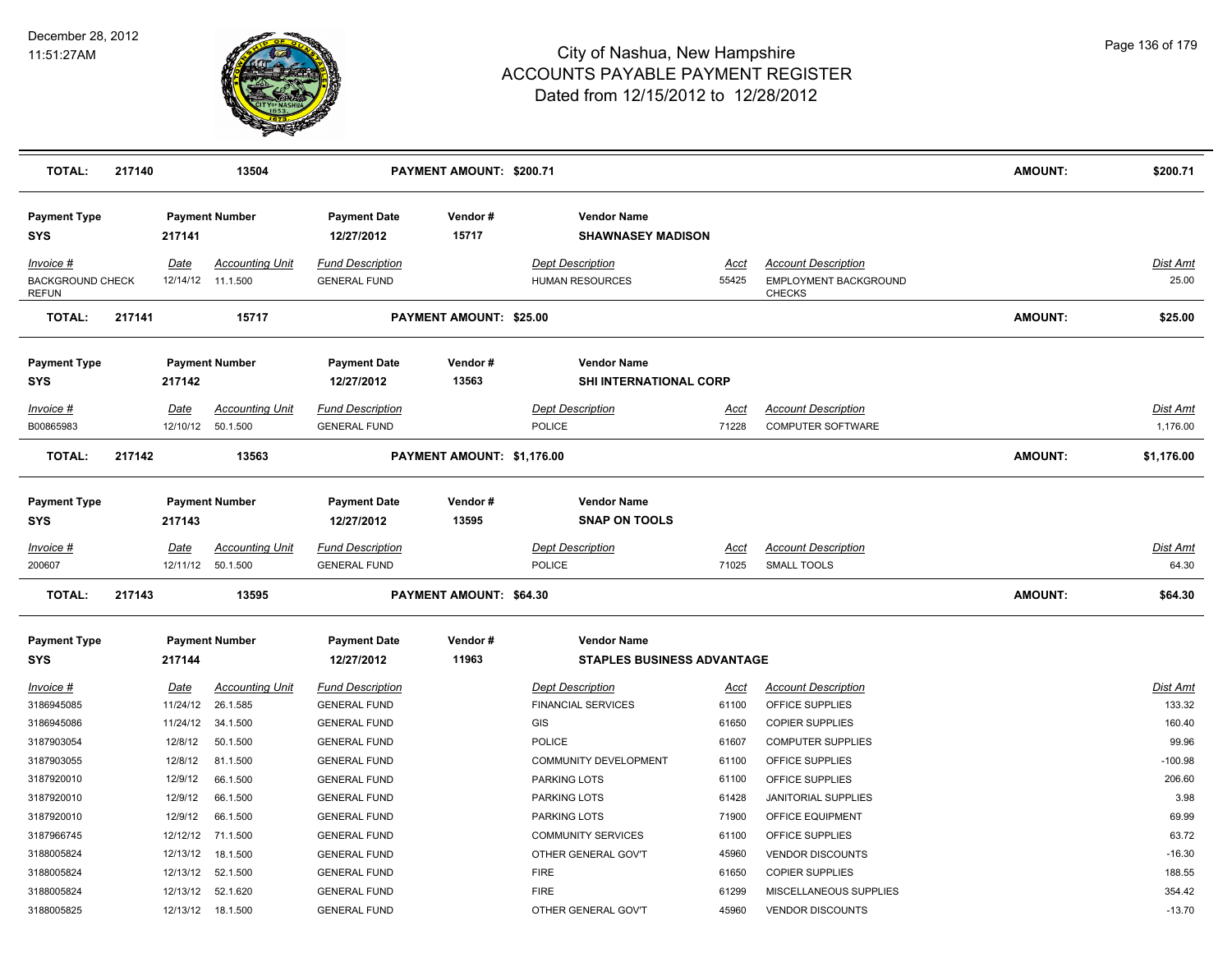

| 3188005825          |        |                  | 12/13/12 26.1.580      | <b>GENERAL FUND</b>     |                            | <b>FINANCIAL SERVICES</b>   | 61100                          | OFFICE SUPPLIES                          |                 | 196.88          |
|---------------------|--------|------------------|------------------------|-------------------------|----------------------------|-----------------------------|--------------------------------|------------------------------------------|-----------------|-----------------|
| 3188005825          |        |                  | 12/13/12 26.1.585      | <b>GENERAL FUND</b>     |                            | <b>FINANCIAL SERVICES</b>   | 61100                          | OFFICE SUPPLIES                          |                 | 259.82          |
| <b>TOTAL:</b>       | 217144 |                  | 11963                  |                         | PAYMENT AMOUNT: \$1,602.23 |                             | <b>DISCOUNT:</b>               | 16.22                                    | <b>AMOUNT:</b>  | \$1,606.66      |
| <b>Payment Type</b> |        |                  | <b>Payment Number</b>  | <b>Payment Date</b>     | Vendor#                    | <b>Vendor Name</b>          |                                |                                          |                 |                 |
| SYS                 |        | 217145           |                        | 12/27/2012              | 15382                      | <b>STRATHAM TIRE</b>        |                                |                                          |                 |                 |
| Invoice #           |        | Date             | <b>Accounting Unit</b> | <b>Fund Description</b> |                            | <b>Dept Description</b>     | <u>Acct</u>                    | <b>Account Description</b>               | Activity        | Dist Amt        |
| 3025877             |        | 11/30/12 86.3120 |                        | <b>TRANSIT GRANTS</b>   |                            | <b>TRANSPORTATION</b>       | 61705                          | <b>TIRES</b>                             | 86.800.13.20.03 | 1,322.90        |
| <b>TOTAL:</b>       | 217145 |                  | 15382                  |                         | PAYMENT AMOUNT: \$1,322.90 |                             |                                |                                          | <b>AMOUNT:</b>  | \$1,322.90      |
| <b>Payment Type</b> |        |                  | <b>Payment Number</b>  | <b>Payment Date</b>     | Vendor#                    | <b>Vendor Name</b>          |                                |                                          |                 |                 |
| <b>SYS</b>          |        | 217146           |                        | 12/27/2012              | 13679                      | <b>SULLIVAN TIRE INC</b>    |                                |                                          |                 |                 |
| Invoice #           |        | Date             | <b>Accounting Unit</b> | <b>Fund Description</b> |                            | <b>Dept Description</b>     | Acct                           | <b>Account Description</b>               |                 | Dist Amt        |
| 110211              |        |                  | 12/11/12 50.1.500      | <b>GENERAL FUND</b>     |                            | <b>POLICE</b>               | 54600                          | <b>VEHICLE REPAIRS &amp; MAINTENANCE</b> |                 | 42.00           |
| <b>TOTAL:</b>       | 217146 |                  | 13679                  |                         | PAYMENT AMOUNT: \$42.00    |                             |                                |                                          | AMOUNT:         | \$42.00         |
| <b>Payment Type</b> |        |                  | <b>Payment Number</b>  | <b>Payment Date</b>     | Vendor#                    | <b>Vendor Name</b>          |                                |                                          |                 |                 |
| <b>SYS</b>          |        | 217147           |                        | 12/27/2012              | 13797                      | <b>UNIFIRST CORPORATION</b> |                                |                                          |                 |                 |
| Invoice #           |        | Date             | <b>Accounting Unit</b> | <b>Fund Description</b> |                            | <b>Dept Description</b>     | Acct                           | <b>Account Description</b>               |                 | <b>Dist Amt</b> |
| 044 4049129         |        | 9/28/12          | 61.1.670               | <b>GENERAL FUND</b>     |                            | <b>STREETS</b>              | 61107                          | <b>CLOTHING &amp; UNIFORMS</b>           |                 | 289.89          |
| 044 4049355         |        | 9/28/12          | 61.1.670               | <b>GENERAL FUND</b>     |                            | <b>STREETS</b>              | 61107                          | <b>CLOTHING &amp; UNIFORMS</b>           |                 | 326.10          |
| 044 4052178         |        | 10/5/12          | 61.1.670               | <b>GENERAL FUND</b>     |                            | <b>STREETS</b>              | 61107                          | <b>CLOTHING &amp; UNIFORMS</b>           |                 | 289.89          |
| 044 4052403         |        | 10/5/12          | 61.1.670               | <b>GENERAL FUND</b>     |                            | <b>STREETS</b>              | 61107                          | <b>CLOTHING &amp; UNIFORMS</b>           |                 | 326.10          |
| 044 4074044         |        |                  | 11/23/12 61.1.670      | <b>GENERAL FUND</b>     |                            | <b>STREETS</b>              | 61107                          | <b>CLOTHING &amp; UNIFORMS</b>           |                 | 289.89          |
| 044 4074268         |        |                  | 11/23/12 61.1.670      | <b>GENERAL FUND</b>     |                            | <b>STREETS</b>              | 61107                          | <b>CLOTHING &amp; UNIFORMS</b>           |                 | 303.60          |
| 044 4079723         |        | 12/6/12          | 69.6200.540            | <b>WASTEWATER FUND</b>  |                            | WASTEWATER                  | 61107                          | <b>CLOTHING &amp; UNIFORMS</b>           |                 | 43.11           |
| 044 4079723         |        | 12/6/12          | 69.6200.670            | <b>WASTEWATER FUND</b>  |                            | <b>WASTEWATER</b>           | 61107                          | <b>CLOTHING &amp; UNIFORMS</b>           |                 | 274.99          |
| <b>TOTAL:</b>       | 217147 |                  | 13797                  |                         | PAYMENT AMOUNT: \$2,143.57 |                             |                                |                                          | AMOUNT:         | \$2,143.57      |
| <b>Payment Type</b> |        |                  | <b>Payment Number</b>  | <b>Payment Date</b>     | Vendor#                    | <b>Vendor Name</b>          |                                |                                          |                 |                 |
| <b>SYS</b>          |        | 217148           |                        | 12/27/2012              | 13804                      |                             | UNITED SITE SERVICES NORTHEAST |                                          |                 |                 |
| Invoice #           |        | Date             | <b>Accounting Unit</b> | <b>Fund Description</b> |                            | <b>Dept Description</b>     | Acct                           | <b>Account Description</b>               |                 | Dist Amt        |
|                     |        |                  |                        |                         |                            |                             |                                |                                          |                 |                 |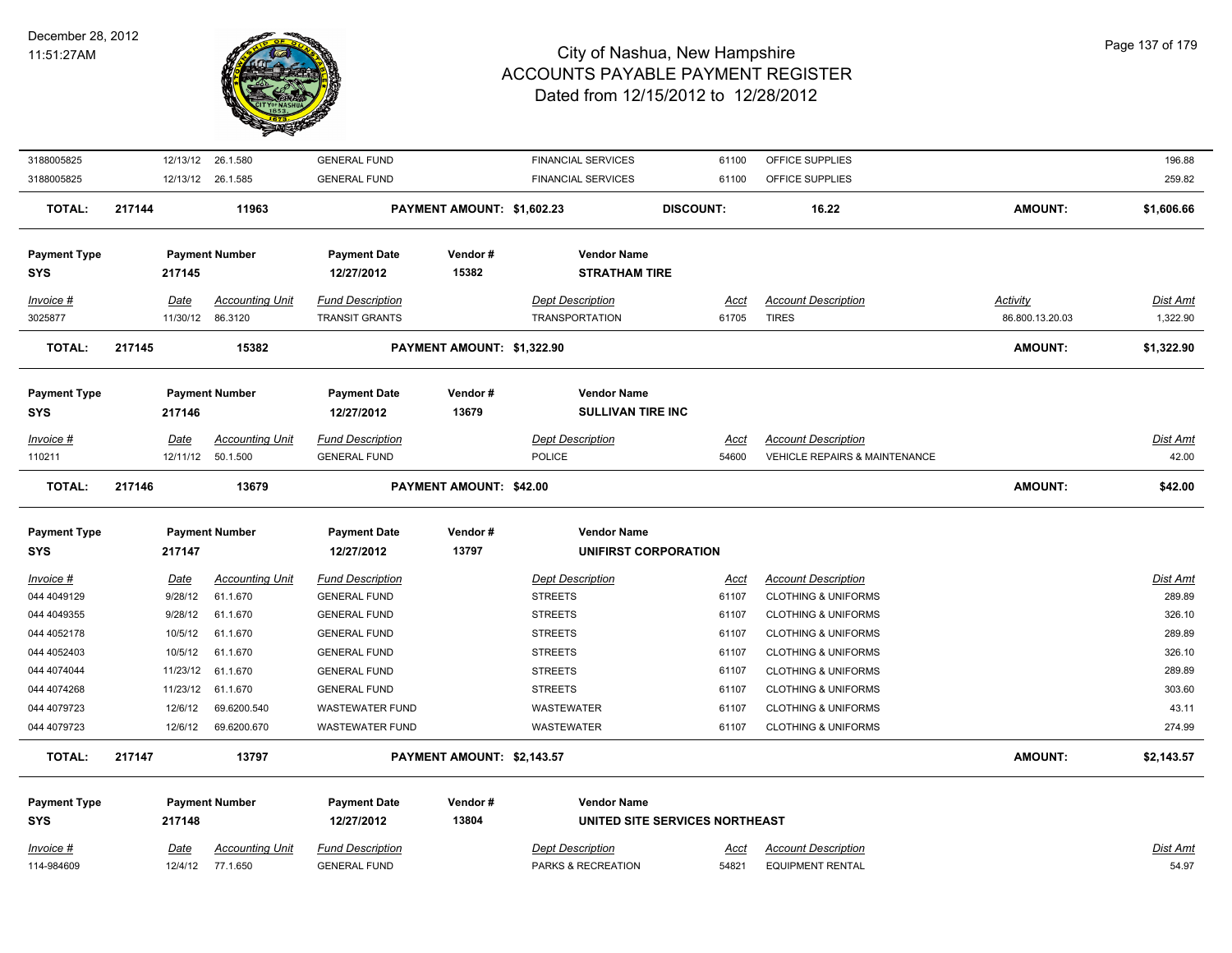

| <b>TOTAL:</b>                                                                                                             | 217148 |                                                                                                | 13804                                                                                                                                                   |                                                                                                                                                                                                                 | PAYMENT AMOUNT: \$54.97    |                                                                                                                                            |                                                                                     |                                                                                                                                                                                                            | AMOUNT:                                  | \$54.97                                                                                            |
|---------------------------------------------------------------------------------------------------------------------------|--------|------------------------------------------------------------------------------------------------|---------------------------------------------------------------------------------------------------------------------------------------------------------|-----------------------------------------------------------------------------------------------------------------------------------------------------------------------------------------------------------------|----------------------------|--------------------------------------------------------------------------------------------------------------------------------------------|-------------------------------------------------------------------------------------|------------------------------------------------------------------------------------------------------------------------------------------------------------------------------------------------------------|------------------------------------------|----------------------------------------------------------------------------------------------------|
| <b>Payment Type</b><br><b>SYS</b>                                                                                         |        | 217149                                                                                         | <b>Payment Number</b>                                                                                                                                   | <b>Payment Date</b><br>12/27/2012                                                                                                                                                                               | Vendor#<br>12157           | <b>Vendor Name</b><br><b>VWR SCIENTIFIC PRODUCTS</b>                                                                                       |                                                                                     |                                                                                                                                                                                                            | Payee Name<br><b>VWR INTERNATIONAL</b>   |                                                                                                    |
| Invoice #<br>8052340535                                                                                                   |        | <b>Date</b><br>11/29/12                                                                        | <b>Accounting Unit</b><br>69.6200.670                                                                                                                   | <b>Fund Description</b><br><b>WASTEWATER FUND</b>                                                                                                                                                               |                            | <b>Dept Description</b><br><b>WASTEWATER</b>                                                                                               | <u>Acct</u><br>61149                                                                | <b>Account Description</b><br><b>LABORATORY SUPPLIES</b>                                                                                                                                                   |                                          | <u>Dist Amt</u><br>152.86                                                                          |
| <b>TOTAL:</b>                                                                                                             | 217149 |                                                                                                | 12157                                                                                                                                                   |                                                                                                                                                                                                                 | PAYMENT AMOUNT: \$152.86   |                                                                                                                                            |                                                                                     |                                                                                                                                                                                                            | <b>AMOUNT:</b>                           | \$152.86                                                                                           |
| <b>Payment Type</b><br><b>SYS</b>                                                                                         |        | 217150                                                                                         | <b>Payment Number</b>                                                                                                                                   | <b>Payment Date</b><br>12/27/2012                                                                                                                                                                               | Vendor#<br>13855           | <b>Vendor Name</b><br><b>FRANK J WALLENT</b>                                                                                               |                                                                                     |                                                                                                                                                                                                            |                                          |                                                                                                    |
| Invoice #<br>TAPING 12/13-12/20/12                                                                                        |        | <b>Date</b><br>12/20/12                                                                        | <b>Accounting Unit</b><br>22.2505                                                                                                                       | <b>Fund Description</b><br><b>GOVT &amp; EDUCATION CHANNELS</b><br><b>FUND</b>                                                                                                                                  |                            | <b>Dept Description</b><br><b>GOV'T &amp; EDUCATION CHANNELS</b>                                                                           | Acct<br>53470                                                                       | <b>Account Description</b><br><b>VIDEOGRAPHY SERVICES</b>                                                                                                                                                  |                                          | Dist Amt<br>475.00                                                                                 |
| <b>TOTAL:</b>                                                                                                             | 217150 |                                                                                                | 13855                                                                                                                                                   |                                                                                                                                                                                                                 | PAYMENT AMOUNT: \$475.00   |                                                                                                                                            |                                                                                     |                                                                                                                                                                                                            | <b>AMOUNT:</b>                           | \$475.00                                                                                           |
| <b>Payment Type</b><br>SYS                                                                                                |        | 217151                                                                                         | <b>Payment Number</b>                                                                                                                                   | <b>Payment Date</b><br>12/27/2012                                                                                                                                                                               | Vendor#<br>10735           | <b>Vendor Name</b><br><b>THOMSON REUTERS</b>                                                                                               |                                                                                     |                                                                                                                                                                                                            | Payee Name<br><b>WEST PAYMENT CENTER</b> |                                                                                                    |
| Invoice #<br>826163766                                                                                                    |        | Date<br>12/1/12                                                                                | <b>Accounting Unit</b><br>50.1.500                                                                                                                      | <b>Fund Description</b><br><b>GENERAL FUND</b>                                                                                                                                                                  |                            | <b>Dept Description</b><br><b>POLICE</b>                                                                                                   | Acct<br>54407                                                                       | <b>Account Description</b><br>SOFTWARE MAINTENANCE                                                                                                                                                         |                                          | Dist Amt<br>291.80                                                                                 |
| <b>TOTAL:</b>                                                                                                             | 217151 |                                                                                                | 10735                                                                                                                                                   |                                                                                                                                                                                                                 | PAYMENT AMOUNT: \$291.80   |                                                                                                                                            |                                                                                     |                                                                                                                                                                                                            | <b>AMOUNT:</b>                           | \$291.80                                                                                           |
| <b>Payment Type</b><br>SYS                                                                                                |        | 217152                                                                                         | <b>Payment Number</b>                                                                                                                                   | <b>Payment Date</b><br>12/27/2012                                                                                                                                                                               | Vendor#<br>14702           | <b>Vendor Name</b><br><b>LIBERTY UTILITIES</b>                                                                                             |                                                                                     |                                                                                                                                                                                                            |                                          |                                                                                                    |
| <u>Invoice #</u><br>202210NOV<br>205653NOV<br>5320NOV<br>5526702NOV<br>5548167NOV1<br>554963NOV<br>608275NOV1<br>H1321NOV |        | <b>Date</b><br>12/11/12<br>12/12/12<br>12/6/12<br>12/11/12<br>12/12/12<br>12/11/12<br>12/11/12 | <b>Accounting Unit</b><br>91.1.012621<br>91.1.112621<br>91.1.042621<br>91.1.152621<br>91.1.122621<br>91.1.062621<br>91.1.102621<br>12/11/12 91.1.162621 | <b>Fund Description</b><br><b>GENERAL FUND</b><br><b>GENERAL FUND</b><br><b>GENERAL FUND</b><br><b>GENERAL FUND</b><br><b>GENERAL FUND</b><br><b>GENERAL FUND</b><br><b>GENERAL FUND</b><br><b>GENERAL FUND</b> |                            | <b>Dept Description</b><br><b>SCHOOL</b><br>SCHOOL<br>SCHOOL<br><b>SCHOOL</b><br><b>SCHOOL</b><br><b>SCHOOL</b><br><b>SCHOOL</b><br>SCHOOL | <u>Acct</u><br>54114<br>54114<br>54114<br>54114<br>54114<br>54114<br>54114<br>54114 | <b>Account Description</b><br><b>HEATING GAS</b><br><b>HEATING GAS</b><br><b>HEATING GAS</b><br><b>HEATING GAS</b><br><b>HEATING GAS</b><br><b>HEATING GAS</b><br><b>HEATING GAS</b><br><b>HEATING GAS</b> |                                          | Dist Amt<br>229.12<br>1,239.34<br>1,228.90<br>916.31<br>1,812.51<br>1,725.10<br>1,199.60<br>804.10 |
| <b>TOTAL:</b>                                                                                                             | 217152 |                                                                                                | 14702                                                                                                                                                   |                                                                                                                                                                                                                 | PAYMENT AMOUNT: \$9,154.98 |                                                                                                                                            |                                                                                     |                                                                                                                                                                                                            | <b>AMOUNT:</b>                           | \$9,154.98                                                                                         |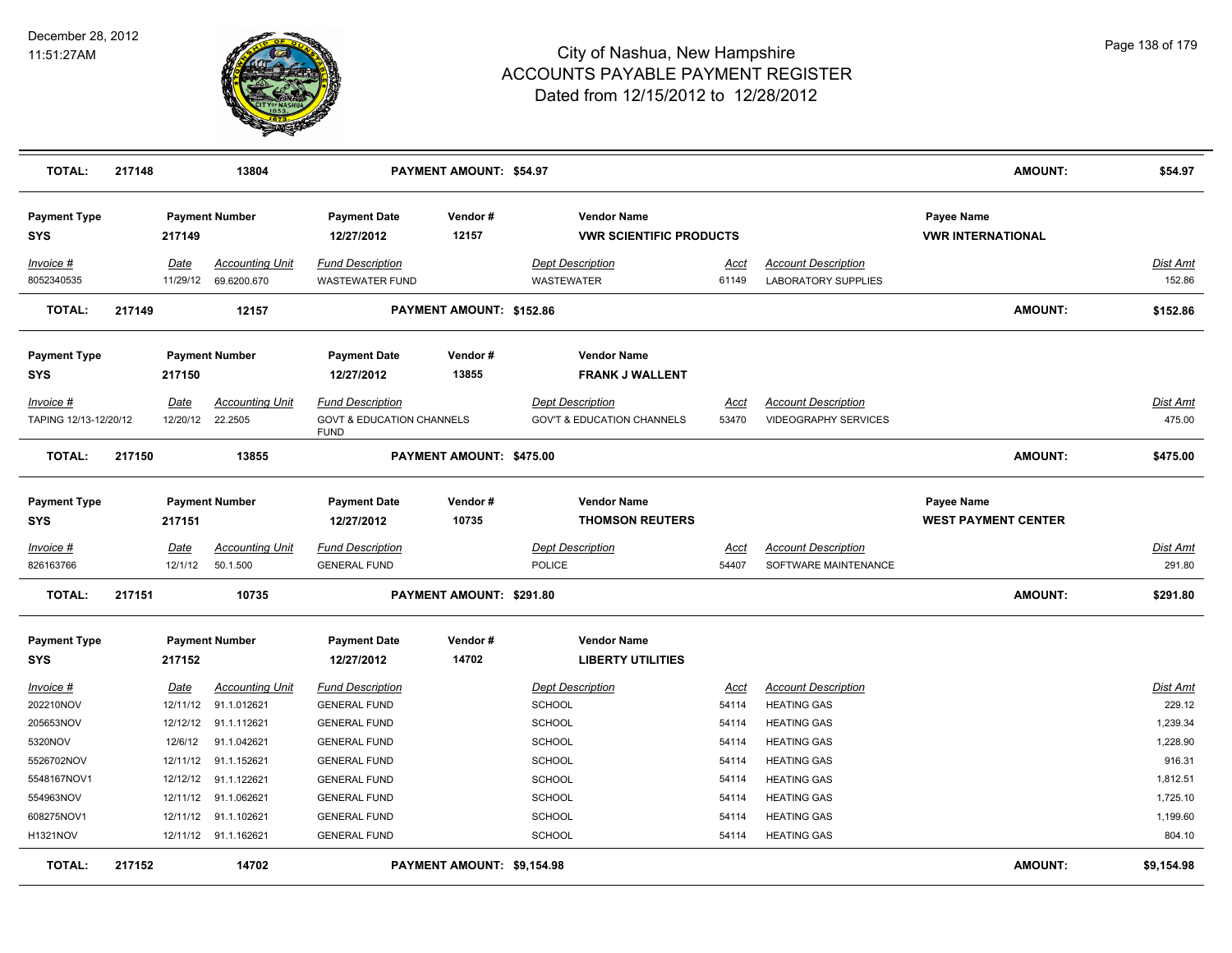

| <b>Payment Type</b>               |             | <b>Payment Number</b>  | Payment Date                      | Vendor#                     | <b>Vendor Name</b>                            |             |                            |                |                 |
|-----------------------------------|-------------|------------------------|-----------------------------------|-----------------------------|-----------------------------------------------|-------------|----------------------------|----------------|-----------------|
| <b>SYS</b>                        | 217153      |                        | 12/27/2012                        | 13372                       | <b>PSNH</b>                                   |             |                            |                |                 |
| Invoice #                         | Date        | <b>Accounting Unit</b> | <b>Fund Description</b>           |                             | <b>Dept Description</b>                       | Acct        | <b>Account Description</b> |                | Dist Amt        |
| S64015954NOV                      | 12/13/12    | 91.1.162621            | <b>GENERAL FUND</b>               |                             | <b>SCHOOL</b>                                 | 54100       | <b>ELECTRICITY</b>         |                | 4,279.44        |
| S65154403NOV                      | 12/13/12    | 91.1.012621            | <b>GENERAL FUND</b>               |                             | SCHOOL                                        | 54100       | <b>ELECTRICITY</b>         |                | 1,671.78        |
| S93312408NOV                      | 12/13/12    | 91.1.102621            | <b>GENERAL FUND</b>               |                             | <b>SCHOOL</b>                                 | 54100       | <b>ELECTRICITY</b>         |                | 4,832.11        |
| S93312408OCT                      |             | 11/13/12 91.1.102621   | <b>GENERAL FUND</b>               |                             | SCHOOL                                        | 54100       | <b>ELECTRICITY</b>         |                | 4,569.11        |
| <b>TOTAL:</b>                     | 217153      | 13372                  |                                   | PAYMENT AMOUNT: \$15,352.44 |                                               |             |                            | <b>AMOUNT:</b> | \$15,352.44     |
| <b>Payment Type</b><br><b>SYS</b> | 217154      | <b>Payment Number</b>  | <b>Payment Date</b><br>12/27/2012 | Vendor#<br>14616            | <b>Vendor Name</b><br><b>HESS CORPORATION</b> |             |                            |                |                 |
| $Invoice$ #                       | <u>Date</u> | <b>Accounting Unit</b> | <b>Fund Description</b>           |                             | <b>Dept Description</b>                       | <u>Acct</u> | <b>Account Description</b> |                | <b>Dist Amt</b> |
| H12267202OCT                      | 11/13/12    | 91.1.102621            | <b>GENERAL FUND</b>               |                             | <b>SCHOOL</b>                                 | 54114       | <b>HEATING GAS</b>         |                | 1,158.35        |
| H12296311OCT                      | 11/30/12    | 91.1.092621            | <b>GENERAL FUND</b>               |                             | <b>SCHOOL</b>                                 | 54114       | <b>HEATING GAS</b>         |                | 312.39          |
| H12296312OCT                      | 11/30/12    | 91.1.182621            | <b>GENERAL FUND</b>               |                             | <b>SCHOOL</b>                                 | 54114       | <b>HEATING GAS</b>         |                | 200.95          |
| H12296313OCT                      |             | 11/30/12 91.1.132621   | <b>GENERAL FUND</b>               |                             | <b>SCHOOL</b>                                 | 54114       | <b>HEATING GAS</b>         |                | 251.14          |
| H12296314OCT                      | 11/30/12    | 91.1.192621            | <b>GENERAL FUND</b>               |                             | <b>SCHOOL</b>                                 | 54114       | <b>HEATING GAS</b>         |                | 250.54          |
| H12314785OCT                      |             | 12/11/12 91.1.052621   | <b>GENERAL FUND</b>               |                             | <b>SCHOOL</b>                                 | 54114       | <b>HEATING GAS</b>         |                | 6.10            |
| H12314786OCT                      |             | 12/11/12 91.1.052621   | <b>GENERAL FUND</b>               |                             | <b>SCHOOL</b>                                 | 54114       | <b>HEATING GAS</b>         |                | 0.60            |
| H12314789SEPT                     |             | 12/11/12 91.1.052621   | <b>GENERAL FUND</b>               |                             | <b>SCHOOL</b>                                 | 54114       | <b>HEATING GAS</b>         |                | 324.77          |
| H12314790OCT                      | 12/11/12    | 91.1.052621            | <b>GENERAL FUND</b>               |                             | SCHOOL                                        | 54114       | <b>HEATING GAS</b>         |                | 0.60            |
| H12314791OCT                      | 12/11/12    | 91.1.052621            | <b>GENERAL FUND</b>               |                             | <b>SCHOOL</b>                                 | 54114       | <b>HEATING GAS</b>         |                | 0.60            |
| H12314797OCT                      |             | 12/11/12 91.1.142621   | <b>GENERAL FUND</b>               |                             | SCHOOL                                        | 54114       | <b>HEATING GAS</b>         |                | 42.28           |
| H12314798SEPT                     |             | 12/11/12 91.1.032621   | <b>GENERAL FUND</b>               |                             | <b>SCHOOL</b>                                 | 54114       | <b>HEATING GAS</b>         |                | 636.01          |
| H12314799OCT                      |             | 12/11/12 91.1.052621   | <b>GENERAL FUND</b>               |                             | <b>SCHOOL</b>                                 | 54114       | <b>HEATING GAS</b>         |                | 0.60            |
| H12317197NOV                      |             | 12/12/12 91.1.042621   | <b>GENERAL FUND</b>               |                             | <b>SCHOOL</b>                                 | 54114       | <b>HEATING GAS</b>         |                | 7,002.29        |
| H12317198NOV                      | 12/12/12    | 91.1.052621            | <b>GENERAL FUND</b>               |                             | <b>SCHOOL</b>                                 | 54114       | <b>HEATING GAS</b>         |                | 10,156.92       |
| H12317199NOV                      | 12/12/12    | 91.1.032621            | <b>GENERAL FUND</b>               |                             | <b>SCHOOL</b>                                 | 54114       | <b>HEATING GAS</b>         |                | 10,471.19       |
| H12317200NOV                      |             | 12/12/12 91.1.142621   | <b>GENERAL FUND</b>               |                             | <b>SCHOOL</b>                                 | 54114       | <b>HEATING GAS</b>         |                | 1,435.10        |
| H12317201NOV                      | 12/12/12    | 91.1.222621            | <b>GENERAL FUND</b>               |                             | SCHOOL                                        | 54114       | <b>HEATING GAS</b>         |                | 619.34          |
| H12317202NOV                      |             | 12/12/12 91.1.052621   | <b>GENERAL FUND</b>               |                             | <b>SCHOOL</b>                                 | 54114       | <b>HEATING GAS</b>         |                | 758.68          |
| H12317203NOV                      |             | 12/12/12 91.1.052621   | <b>GENERAL FUND</b>               |                             | <b>SCHOOL</b>                                 | 54114       | <b>HEATING GAS</b>         |                | 45.42           |
| H12317204NOV                      | 12/12/12    | 91.1.052621            | <b>GENERAL FUND</b>               |                             | <b>SCHOOL</b>                                 | 54114       | <b>HEATING GAS</b>         |                | 111.74          |
| H12317205NOV                      | 12/12/12    | 91.1.052621            | <b>GENERAL FUND</b>               |                             | <b>SCHOOL</b>                                 | 54141       | <b>WATER &amp; SEWER</b>   |                | 106.79          |
| H12317206NOV                      | 12/12/12    | 91.1.172621            | <b>GENERAL FUND</b>               |                             | <b>SCHOOL</b>                                 | 54114       | <b>HEATING GAS</b>         |                | 1,762.89        |
| H12317207NOV                      | 12/12/12    | 91.1.072621            | <b>GENERAL FUND</b>               |                             | <b>SCHOOL</b>                                 | 54114       | <b>HEATING GAS</b>         |                | 2,558.42        |
| H12317208NOV                      | 12/12/12    | 91.1.092621            | <b>GENERAL FUND</b>               |                             | <b>SCHOOL</b>                                 | 54114       | <b>HEATING GAS</b>         |                | 880.21          |
| H12317209OCT                      | 12/12/12    | 91.1.182621            | <b>GENERAL FUND</b>               |                             | <b>SCHOOL</b>                                 | 54114       | <b>HEATING GAS</b>         |                | 213.21          |
| H12317210NOV                      |             | 12/12/12 91.1.182621   | <b>GENERAL FUND</b>               |                             | <b>SCHOOL</b>                                 | 54114       | <b>HEATING GAS</b>         |                | 553.08          |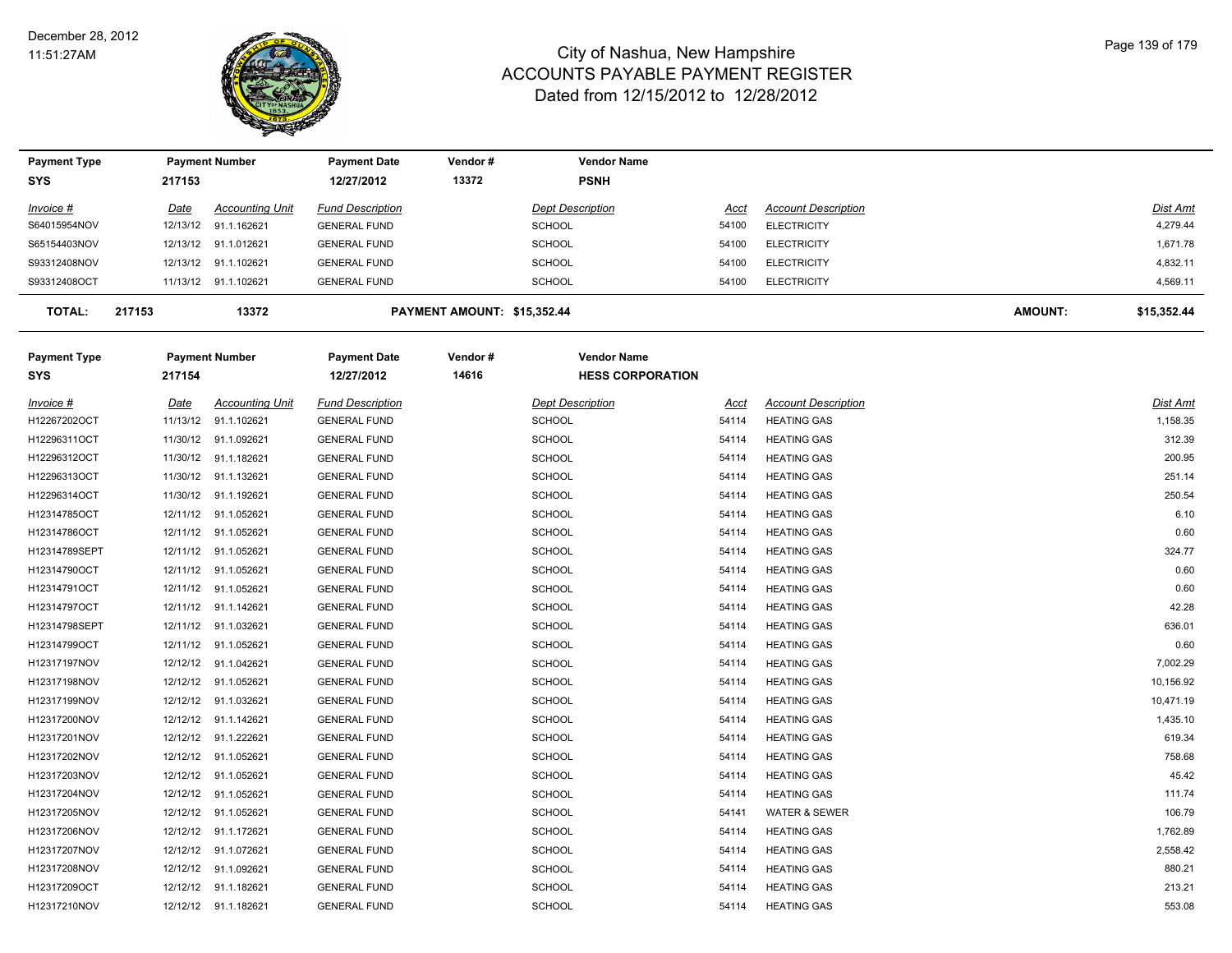

| <b>TOTAL:</b><br>217158           |             | 13291                                          |                                                | PAYMENT AMOUNT: \$855.68       |                                          |                                 |                                              | <b>AMOUNT:</b> | \$855.68                 |
|-----------------------------------|-------------|------------------------------------------------|------------------------------------------------|--------------------------------|------------------------------------------|---------------------------------|----------------------------------------------|----------------|--------------------------|
| MANCHESTNOV                       |             | 12/13/12 91.1.072621                           | <b>GENERAL FUND</b>                            |                                | <b>SCHOOL</b>                            | 54141                           | <b>WATER &amp; SEWER</b>                     |                | 93.77                    |
| 70093750NOV                       |             | 12/13/12 91.1.072621                           | <b>GENERAL FUND</b>                            |                                | <b>SCHOOL</b>                            | 54141                           | <b>WATER &amp; SEWER</b>                     |                | 670.00                   |
| 60012743NOV                       |             | 12/13/12 91.1.072621                           | <b>GENERAL FUND</b>                            |                                | <b>SCHOOL</b>                            | 54141                           | WATER & SEWER                                |                | 91.91                    |
| Invoice #                         | Date        | <b>Accounting Unit</b>                         | <b>Fund Description</b>                        |                                | <b>Dept Description</b>                  | Acct                            | <b>Account Description</b>                   |                | Dist Amt                 |
| <b>SYS</b>                        | 217158      |                                                | 12/27/2012                                     | 13291                          |                                          | PENNICHUCK WATER WORKS INC      |                                              |                |                          |
| <b>Payment Type</b>               |             | <b>Payment Number</b>                          | <b>Payment Date</b>                            | Vendor#                        | <b>Vendor Name</b>                       |                                 |                                              |                |                          |
| <b>TOTAL:</b><br>217157           |             | 10853                                          |                                                | PAYMENT AMOUNT: \$47.07        |                                          |                                 |                                              | <b>AMOUNT:</b> | \$47.07                  |
| <u>Invoice #</u><br>9019548354    | <u>Date</u> | <b>Accounting Unit</b><br>12/13/12 91.1.222620 | <b>Fund Description</b><br><b>GENERAL FUND</b> |                                | <b>Dept Description</b><br><b>SCHOOL</b> | <u>Acct</u><br>61421            | <b>Account Description</b><br>SUPPLIES, HVAC |                | <u>Dist Amt</u><br>47.07 |
|                                   |             |                                                |                                                |                                |                                          |                                 |                                              |                |                          |
| <b>Payment Type</b><br><b>SYS</b> | 217157      | <b>Payment Number</b>                          | <b>Payment Date</b><br>12/27/2012              | Vendor#<br>10853               | <b>Vendor Name</b><br><b>GRAINGER</b>    |                                 |                                              |                |                          |
| 217156<br><b>TOTAL:</b>           |             | 14216                                          |                                                | <b>PAYMENT AMOUNT: \$30.21</b> |                                          |                                 |                                              | <b>AMOUNT:</b> | \$30.21                  |
| DEC-12-6038915387274              |             | 12/12/12 91.1.102621                           | <b>GENERAL FUND</b>                            |                                | <b>SCHOOL</b>                            | 55109                           | TELEPHONE-VOICE                              |                | 30.21                    |
| Invoice #                         | Date        | <b>Accounting Unit</b>                         | <b>Fund Description</b>                        |                                | <b>Dept Description</b>                  | <u>Acct</u>                     | <b>Account Description</b>                   |                | Dist Amt                 |
| <b>Payment Type</b><br><b>SYS</b> | 217156      | <b>Payment Number</b>                          | <b>Payment Date</b><br>12/27/2012              | Vendor#<br>14216               | <b>Vendor Name</b>                       | <b>FAIRPOINT COMMUNICATIONS</b> |                                              |                |                          |
| <b>TOTAL:</b><br>217155           |             | 13376                                          |                                                | PAYMENT AMOUNT: \$99,750.29    |                                          |                                 |                                              | <b>AMOUNT:</b> | \$99,750.29              |
| G10482821NOV                      |             | 12/10/12 91.1.052621                           | <b>GENERAL FUND</b>                            |                                | <b>SCHOOL</b>                            | 54100                           | <b>ELECTRICITY</b>                           |                | 11,426.47                |
| 240B1211B60000-1068266            |             | 12/10/12 91.1.042621                           | <b>GENERAL FUND</b>                            |                                | <b>SCHOOL</b>                            | 54100                           | <b>ELECTRICITY</b>                           |                | 43,358.70                |
| 240B1211B60000-1068264            |             | 12/10/12 91.1.032621                           | <b>GENERAL FUND</b>                            |                                | <b>SCHOOL</b>                            | 54100                           | <b>ELECTRICITY</b>                           |                | 44,965.12                |
| $Invoice$ #                       | Date        | <b>Accounting Unit</b>                         | <b>Fund Description</b>                        |                                | <b>Dept Description</b>                  | Acct                            | <b>Account Description</b>                   |                | Dist Amt                 |
| <b>Payment Type</b><br><b>SYS</b> | 217155      | <b>Payment Number</b>                          | <b>Payment Date</b><br>12/27/2012              | Vendor#<br>13376               | PUBLIC SERVICE OF NH                     |                                 |                                              |                |                          |
|                                   |             |                                                |                                                |                                | <b>Vendor Name</b>                       |                                 |                                              |                |                          |
| <b>TOTAL:</b><br>217154           |             | 14616                                          |                                                | PAYMENT AMOUNT: \$41,834.33    |                                          |                                 |                                              | <b>AMOUNT:</b> | \$41,834.33              |
| H12317214NOV                      |             | 12/12/12 91.1.052621                           | <b>GENERAL FUND</b>                            |                                | <b>SCHOOL</b>                            | 54114                           | <b>HEATING GAS</b>                           |                | 55.27                    |
| H12317213NOV                      |             | 12/12/12 91.1.102621                           | <b>GENERAL FUND</b>                            |                                | <b>SCHOOL</b>                            | 54114                           | <b>HEATING GAS</b>                           |                | 704.08                   |
| H12317212NOV                      |             | 12/12/12 91.1.192621                           | <b>GENERAL FUND</b>                            |                                | <b>SCHOOL</b>                            | 54114                           | <b>HEATING GAS</b>                           |                | 508.27                   |
| H12317211NOV                      |             | 12/12/12 91.1.132621                           | <b>GENERAL FUND</b>                            |                                | <b>SCHOOL</b>                            | 54114                           | <b>HEATING GAS</b>                           |                | 706.50                   |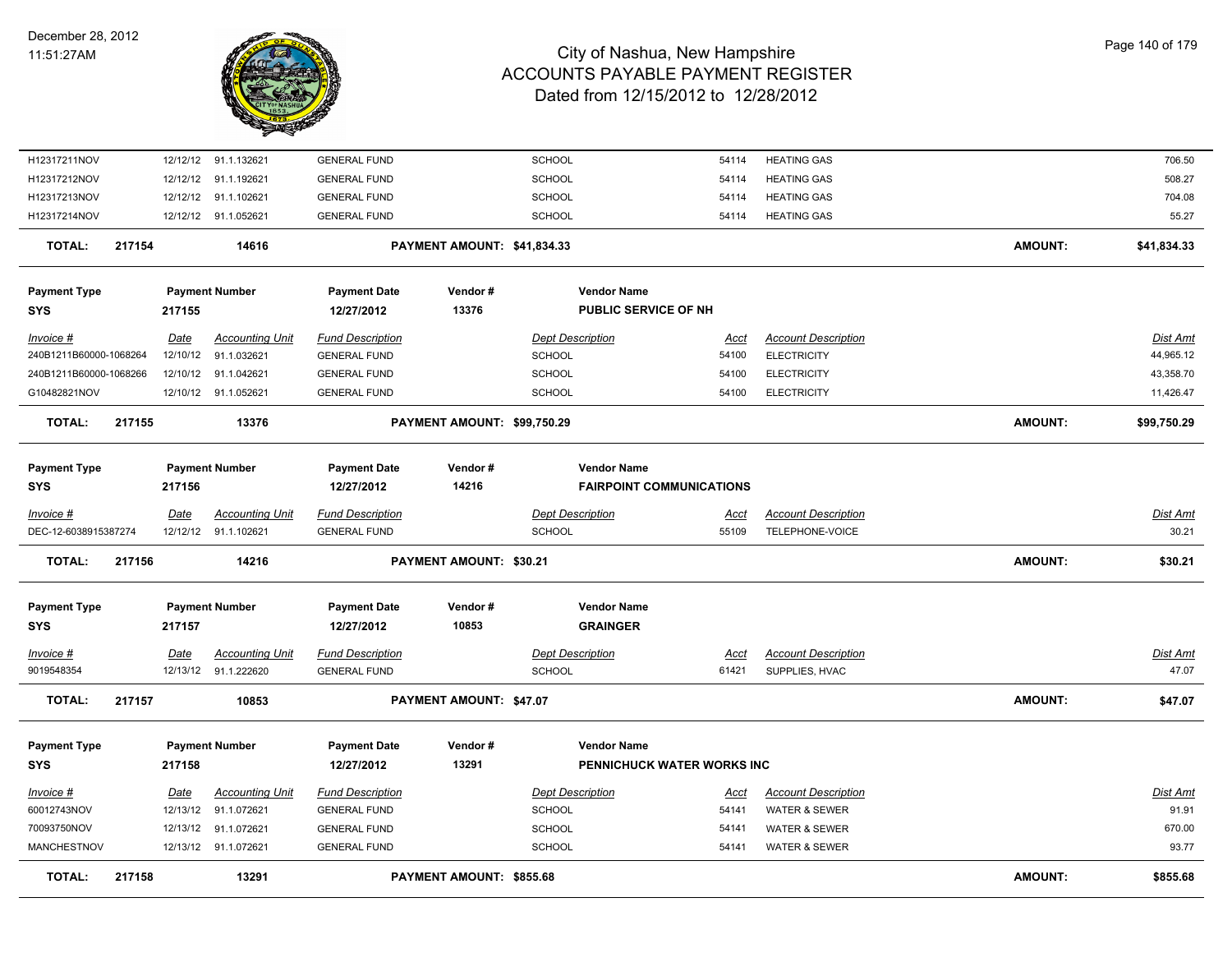

| <b>Payment Type</b><br><b>SYS</b> |        | 217159          | <b>Payment Number</b>                 | <b>Payment Date</b><br>12/27/2012              | Vendor#<br>15738               | <b>Vendor Name</b><br><b>SOCIETY OF MFG ENGINEERS</b> |               |                                                      |                              |                          |
|-----------------------------------|--------|-----------------|---------------------------------------|------------------------------------------------|--------------------------------|-------------------------------------------------------|---------------|------------------------------------------------------|------------------------------|--------------------------|
|                                   |        |                 |                                       |                                                |                                |                                                       |               |                                                      |                              |                          |
| Invoice #                         |        | Date            | <b>Accounting Unit</b>                | <b>Fund Description</b>                        |                                | <b>Dept Description</b>                               | Acct          | <b>Account Description</b>                           |                              | Dist Amt                 |
| <b>NOV-12</b>                     |        |                 | 11/29/12 91.1.041300                  | <b>GENERAL FUND</b>                            |                                | <b>SCHOOL</b>                                         | 55200         | DUES AND MEMBERSHIPS                                 |                              | 138.00                   |
| <b>TOTAL:</b>                     | 217159 |                 | 15738                                 |                                                | PAYMENT AMOUNT: \$138.00       |                                                       |               |                                                      | <b>AMOUNT:</b>               | \$138.00                 |
| <b>Payment Type</b>               |        |                 | <b>Payment Number</b>                 | <b>Payment Date</b>                            | Vendor#                        | <b>Vendor Name</b>                                    |               |                                                      | <b>Payee Name</b>            |                          |
| <b>SYS</b>                        |        | 217160          |                                       | 12/27/2012                                     | 13913                          | <b>WRIGHT GROUP MCGRAW HILL</b>                       |               |                                                      | <b>MCGRAW HILL COMPANIES</b> |                          |
| Invoice #<br>71128618001          |        | Date<br>12/5/12 | <b>Accounting Unit</b><br>91.1.111124 | <b>Fund Description</b><br><b>GENERAL FUND</b> |                                | <b>Dept Description</b><br>SCHOOL                     | Acct<br>61135 | <b>Account Description</b><br>EDUCATIONAL SUPPLIES   |                              | <u>Dist Amt</u><br>76.03 |
|                                   |        |                 |                                       |                                                |                                |                                                       |               |                                                      |                              |                          |
| <b>TOTAL:</b>                     | 217160 |                 | 13913                                 |                                                | PAYMENT AMOUNT: \$76.03        |                                                       |               |                                                      | <b>AMOUNT:</b>               | \$76.03                  |
| <b>Payment Type</b>               |        |                 | <b>Payment Number</b>                 | <b>Payment Date</b>                            | Vendor#                        | <b>Vendor Name</b>                                    |               |                                                      |                              |                          |
| <b>SYS</b>                        |        | 217161          |                                       | 12/27/2012                                     | 13943                          | A L LARSEN CO INC                                     |               |                                                      |                              |                          |
| Invoice #                         |        | Date            | <b>Accounting Unit</b>                | <b>Fund Description</b>                        |                                | <b>Dept Description</b>                               | Acct          | <b>Account Description</b>                           |                              | Dist Amt                 |
| 129350                            |        |                 | 10/11/12 91.1.041300                  | <b>GENERAL FUND</b>                            |                                | <b>SCHOOL</b>                                         | 61135         | <b>EDUCATIONAL SUPPLIES</b>                          |                              | 517.00                   |
|                                   |        |                 |                                       |                                                |                                |                                                       |               |                                                      |                              |                          |
| <b>TOTAL:</b>                     | 217161 |                 | 13943                                 |                                                | PAYMENT AMOUNT: \$517.00       |                                                       |               |                                                      | AMOUNT:                      | \$517.00                 |
|                                   |        |                 |                                       |                                                |                                |                                                       |               |                                                      |                              |                          |
| <b>Payment Type</b><br><b>SYS</b> |        | 217162          | <b>Payment Number</b>                 | <b>Payment Date</b><br>12/27/2012              | Vendor#<br>13946               | <b>Vendor Name</b><br><b>AC MOORE INC</b>             |               |                                                      |                              |                          |
| $Invoice$ #                       |        | <u>Date</u>     | <b>Accounting Unit</b>                | <b>Fund Description</b>                        |                                | <b>Dept Description</b>                               | <u>Acct</u>   | <b>Account Description</b>                           | Activity                     | <u>Dist Amt</u>          |
| 2566                              |        | 12/14/12        | 91.2222.991490                        | AFTER SCHOOL PROGRAM                           |                                | <b>SCHOOL</b>                                         | 61299         | MISCELLANEOUS SUPPLIES                               |                              | 25.87                    |
| 3521                              |        | 12/12/12        | 91.2222.991490                        | AFTER SCHOOL PROGRAM                           |                                | SCHOOL                                                | 61299         | MISCELLANEOUS SUPPLIES                               |                              | 12.76                    |
| 5638                              |        |                 | 12/20/12 91.2222.991490               | AFTER SCHOOL PROGRAM                           |                                | SCHOOL                                                | 61299         | MISCELLANEOUS SUPPLIES                               |                              | 16.86                    |
| 8461                              |        |                 | 12/17/12 91.3800.991490               | <b>SCHOOL GRANTS FUND</b>                      |                                | SCHOOL                                                | 61299         | MISCELLANEOUS SUPPLIES                               | 91.03463.991490              | 31.66                    |
| <b>TOTAL:</b>                     | 217162 |                 | 13946                                 |                                                | <b>PAYMENT AMOUNT: \$87.15</b> |                                                       |               |                                                      | <b>AMOUNT:</b>               | \$87.15                  |
|                                   |        |                 |                                       |                                                |                                |                                                       |               |                                                      |                              |                          |
| <b>Payment Type</b>               |        |                 | <b>Payment Number</b>                 | <b>Payment Date</b>                            | Vendor#                        | <b>Vendor Name</b>                                    |               |                                                      |                              |                          |
| <b>SYS</b>                        |        | 217163          |                                       | 12/27/2012                                     | 12289                          | AFFILIATED HVAC SERVICES LLC                          |               |                                                      |                              |                          |
| Invoice #                         |        | <u>Date</u>     | <b>Accounting Unit</b>                | <b>Fund Description</b>                        |                                | <b>Dept Description</b>                               | <u>Acct</u>   | <b>Account Description</b>                           |                              | <u>Dist Amt</u>          |
| 31992                             |        |                 | 12/17/12 91.2100.993120               | <b>FOOD SERVICES</b>                           |                                | SCHOOL                                                | 54487         | <b>EQUIPMENT REPAIRS &amp;</b><br><b>MAINTENANCE</b> |                              | 88.00                    |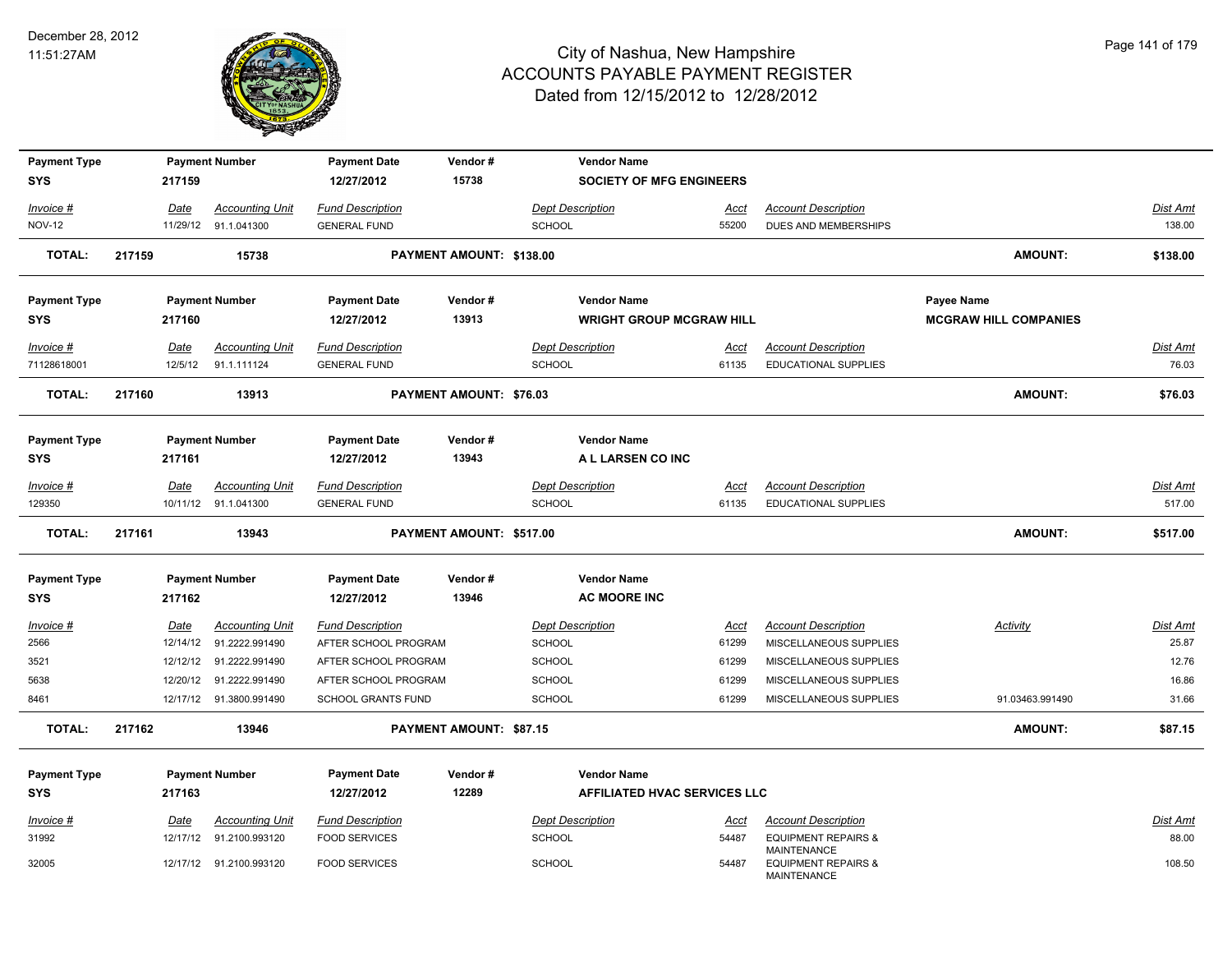

| <b>TOTAL:</b>                     | 217163      | 12289                                          |                                                | PAYMENT AMOUNT: \$196.50   |                                            |               |                                               | <b>AMOUNT:</b>  | \$196.50          |
|-----------------------------------|-------------|------------------------------------------------|------------------------------------------------|----------------------------|--------------------------------------------|---------------|-----------------------------------------------|-----------------|-------------------|
| <b>Payment Type</b><br>SYS        | 217164      | <b>Payment Number</b>                          | <b>Payment Date</b><br>12/27/2012              | Vendor#<br>13964           | <b>Vendor Name</b><br><b>SUSAN ALMEIDA</b> |               |                                               |                 |                   |
| Invoice #                         | Date        | <b>Accounting Unit</b>                         | <b>Fund Description</b>                        |                            | <b>Dept Description</b>                    | Acct          | <b>Account Description</b>                    | <b>Activity</b> | Dist Amt          |
| MILEAGE NOV                       | 12/24/12    | 91.3800.991490                                 | SCHOOL GRANTS FUND                             |                            | <b>SCHOOL</b>                              | 55300         | <b>TRAVEL</b>                                 | 91.03463.991490 | 150.08            |
| MILEAGE OCT                       |             | 12/24/12 91.3800.991490                        | SCHOOL GRANTS FUND                             |                            | <b>SCHOOL</b>                              | 55300         | TRAVEL                                        | 91.03463.991490 | 279.74            |
| <b>TOTAL:</b>                     | 217164      | 13964                                          |                                                | PAYMENT AMOUNT: \$429.82   |                                            |               |                                               | <b>AMOUNT:</b>  | \$429.82          |
| <b>Payment Type</b>               |             | <b>Payment Number</b>                          | <b>Payment Date</b>                            | Vendor#                    | <b>Vendor Name</b>                         |               |                                               |                 |                   |
| <b>SYS</b>                        | 217165      |                                                | 12/27/2012                                     | 12325                      | ANCO SIGNS & STAMPS INC                    |               |                                               |                 |                   |
| Invoice #<br>2012004698           | Date        | <b>Accounting Unit</b><br>12/12/12 91.1.012320 | <b>Fund Description</b><br><b>GENERAL FUND</b> |                            | <b>Dept Description</b><br><b>SCHOOL</b>   | Acct<br>61100 | <b>Account Description</b><br>OFFICE SUPPLIES |                 | Dist Amt<br>47.50 |
| <b>TOTAL:</b>                     | 217165      | 12325                                          |                                                | PAYMENT AMOUNT: \$47.50    |                                            |               |                                               | <b>AMOUNT:</b>  | \$47.50           |
| <b>Payment Type</b><br><b>SYS</b> | 217166      | <b>Payment Number</b>                          | <b>Payment Date</b><br>12/27/2012              | Vendor#<br>11449           | <b>Vendor Name</b><br><b>APPLE INC</b>     |               |                                               |                 |                   |
| <u>Invoice #</u>                  | <b>Date</b> | <b>Accounting Unit</b>                         | <b>Fund Description</b>                        |                            | <b>Dept Description</b>                    | <u>Acct</u>   | <b>Account Description</b>                    |                 | Dist Amt          |
| 4218564986                        | 12/7/12     | 91.1.051160                                    | <b>GENERAL FUND</b>                            |                            | <b>SCHOOL</b>                              | 71221         | <b>COMPUTER EQUIPMENT</b>                     |                 | 599.00            |
| 4219592114                        | 12/8/12     | 91.1.122225                                    | <b>GENERAL FUND</b>                            |                            | <b>SCHOOL</b>                              | 61135         | EDUCATIONAL SUPPLIES                          |                 | 75.00             |
| 4219769306                        | 12/10/12    | 91.1.992225                                    | <b>GENERAL FUND</b>                            |                            | <b>SCHOOL</b>                              | 71221         | <b>COMPUTER EQUIPMENT</b>                     |                 | 1,996.00          |
| 4220071773                        | 12/11/12    | 91.1.121160                                    | <b>GENERAL FUND</b>                            |                            | <b>SCHOOL</b>                              | 71221         | <b>COMPUTER EQUIPMENT</b>                     |                 | 1,996.00          |
| 4220105284                        | 12/11/12    | 91.1.131160                                    | <b>GENERAL FUND</b>                            |                            | <b>SCHOOL</b>                              | 71221         | <b>COMPUTER EQUIPMENT</b>                     |                 | 1,996.00          |
| 4220131643                        |             | 12/11/12 91.1.992225                           | <b>GENERAL FUND</b>                            |                            | SCHOOL                                     | 71221         | <b>COMPUTER EQUIPMENT</b>                     |                 | 499.00            |
| <b>TOTAL:</b>                     | 217166      | 11449                                          |                                                | PAYMENT AMOUNT: \$7,161.00 |                                            |               |                                               | <b>AMOUNT:</b>  | \$7,161.00        |
| <b>Payment Type</b><br><b>SYS</b> | 217167      | <b>Payment Number</b>                          | <b>Payment Date</b><br>12/27/2012              | Vendor#<br>12349           | <b>Vendor Name</b><br><b>ASCD</b>          |               |                                               |                 |                   |
| Invoice #                         | Date        | <b>Accounting Unit</b>                         | <b>Fund Description</b>                        |                            | <b>Dept Description</b>                    | Acct          | <b>Account Description</b>                    |                 | Dist Amt          |
| 11042894                          |             | 11/30/12 91.1.051160                           | <b>GENERAL FUND</b>                            |                            | <b>SCHOOL</b>                              | 61135         | <b>EDUCATIONAL SUPPLIES</b>                   |                 | 183.00            |
| <b>TOTAL:</b>                     | 217167      | 12349                                          |                                                | PAYMENT AMOUNT: \$183.00   |                                            |               |                                               | <b>AMOUNT:</b>  | \$183.00          |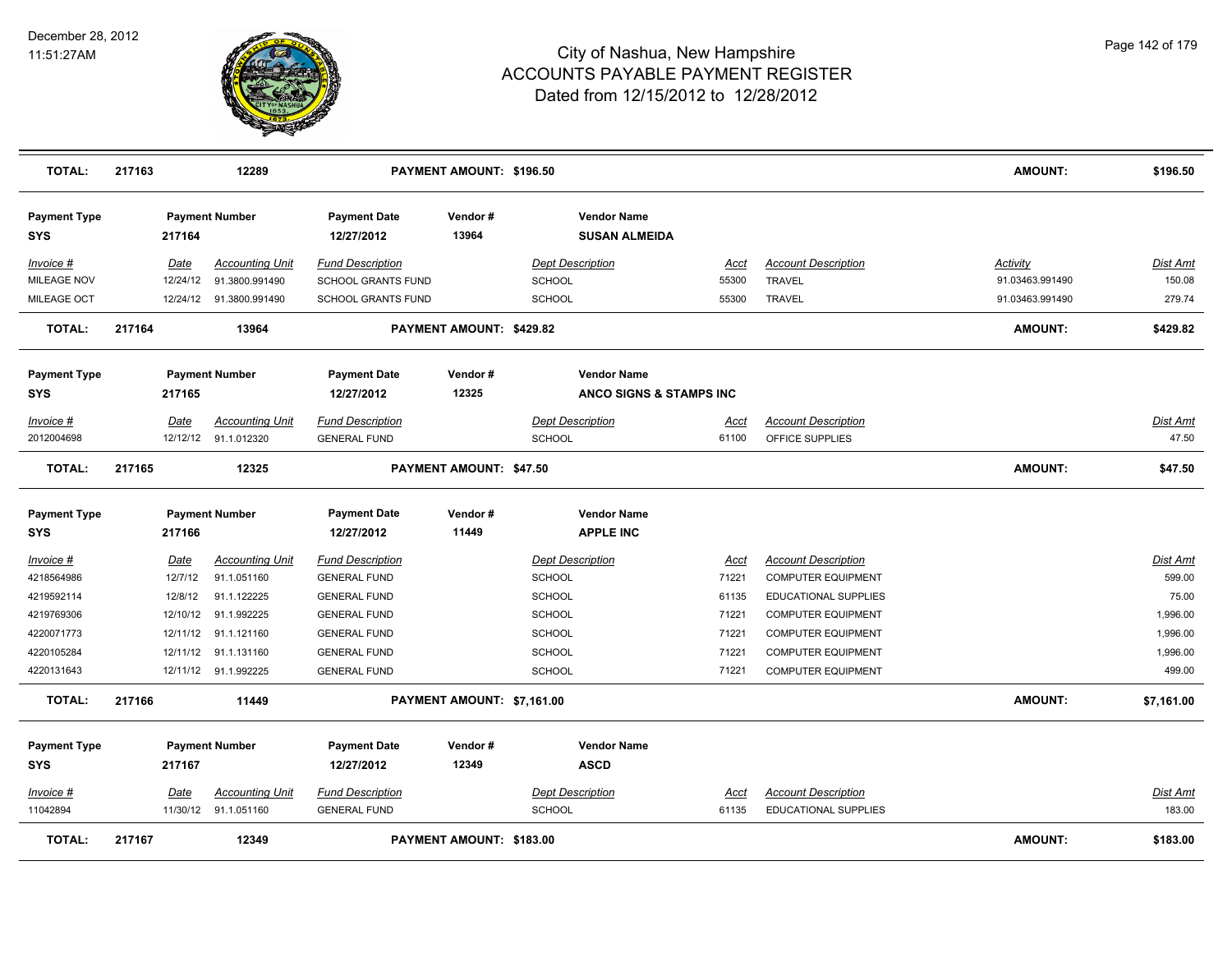

| <b>Payment Type</b>               |        |          | <b>Payment Number</b>   | <b>Payment Date</b>               | Vendor#                  | <b>Vendor Name</b>                              |             |                              |                                                            |                 |
|-----------------------------------|--------|----------|-------------------------|-----------------------------------|--------------------------|-------------------------------------------------|-------------|------------------------------|------------------------------------------------------------|-----------------|
| <b>SYS</b>                        |        | 217168   |                         | 12/27/2012                        | 12358                    | <b>B &amp; S LOCKSMITHS INC</b>                 |             |                              |                                                            |                 |
| Invoice #                         |        | Date     | <b>Accounting Unit</b>  | <b>Fund Description</b>           |                          | <b>Dept Description</b>                         | Acct        | <b>Account Description</b>   |                                                            | Dist Amt        |
| 24474                             |        | 12/4/12  | 91.1.222620             | <b>GENERAL FUND</b>               |                          | <b>SCHOOL</b>                                   | 54280       | BUILDING/GROUNDS MAINTENANCE |                                                            | 48.46           |
| 24537                             |        |          | 12/10/12 91.1.222620    | <b>GENERAL FUND</b>               |                          | <b>SCHOOL</b>                                   | 54280       | BUILDING/GROUNDS MAINTENANCE |                                                            | 8.36            |
| 24541                             |        |          | 12/10/12 91.1.222620    | <b>GENERAL FUND</b>               |                          | <b>SCHOOL</b>                                   | 54280       | BUILDING/GROUNDS MAINTENANCE |                                                            | 136.36          |
| <b>TOTAL:</b>                     | 217168 |          | 12358                   |                                   | PAYMENT AMOUNT: \$193.18 |                                                 |             |                              | <b>AMOUNT:</b>                                             | \$193.18        |
| <b>Payment Type</b>               |        |          | <b>Payment Number</b>   | <b>Payment Date</b>               | Vendor#                  | <b>Vendor Name</b>                              |             |                              |                                                            |                 |
| <b>SYS</b>                        |        | 217169   |                         | 12/27/2012                        | 12369                    | <b>BARNES &amp; NOBLE INC</b>                   |             |                              |                                                            |                 |
| Invoice #                         |        | Date     | <b>Accounting Unit</b>  | <b>Fund Description</b>           |                          | <b>Dept Description</b>                         | Acct        | <b>Account Description</b>   | Activity                                                   | Dist Amt        |
| 2460684                           |        | 12/4/12  | 91.3800.091271          | <b>SCHOOL GRANTS FUND</b>         |                          | SCHOOL                                          | 61875       | <b>BOOKS</b>                 | 91.03763.091271                                            | 37.48           |
| 2462060                           |        | 12/6/12  | 91.3800.992210          | <b>SCHOOL GRANTS FUND</b>         |                          | SCHOOL                                          | 61875       | <b>BOOKS</b>                 | 91.03502.992210                                            | 43.12           |
| 2464335                           |        | 12/8/12  | 91.1.061105             | <b>GENERAL FUND</b>               |                          | <b>SCHOOL</b>                                   | 61135       | <b>EDUCATIONAL SUPPLIES</b>  |                                                            | 79.94           |
| <b>TOTAL:</b>                     | 217169 |          | 12369                   |                                   | PAYMENT AMOUNT: \$160.54 |                                                 |             |                              | AMOUNT:                                                    | \$160.54        |
| <b>Payment Type</b><br><b>SYS</b> |        | 217170   | <b>Payment Number</b>   | <b>Payment Date</b><br>12/27/2012 | Vendor#<br>11061         | <b>Vendor Name</b><br><b>PETTY CASH SCHOOLS</b> |             |                              | <b>Payee Name</b><br><b>BICENTENNIAL SCHOOL PETTY CASH</b> |                 |
| Invoice #                         |        | Date     | <b>Accounting Unit</b>  | <b>Fund Description</b>           |                          | <b>Dept Description</b>                         | Acct        | <b>Account Description</b>   |                                                            | <b>Dist Amt</b> |
| 05-09                             |        | 12/24/12 | 91.1.101120             | <b>GENERAL FUND</b>               |                          | SCHOOL                                          | 61135       | EDUCATIONAL SUPPLIES         |                                                            | 20.19           |
| 05-09                             |        | 12/24/12 | 91.1.101160             | <b>GENERAL FUND</b>               |                          | <b>SCHOOL</b>                                   | 55607       | POSTAGE & DELIVERY           |                                                            | 5.30            |
| 05-09                             |        |          | 12/24/12 91.1.102410    | <b>GENERAL FUND</b>               |                          | <b>SCHOOL</b>                                   | 61100       | OFFICE SUPPLIES              |                                                            | 16.44           |
| <b>TOTAL:</b>                     | 217170 |          | 11061                   |                                   | PAYMENT AMOUNT: \$41.93  |                                                 |             |                              | <b>AMOUNT:</b>                                             | \$41.93         |
| <b>Payment Type</b>               |        |          | <b>Payment Number</b>   | <b>Payment Date</b>               | Vendor#                  | <b>Vendor Name</b>                              |             |                              |                                                            |                 |
| <b>SYS</b>                        |        | 217171   |                         | 12/27/2012                        | 12405                    | <b>BIMBO FOODS BAKERIES INC</b>                 |             |                              |                                                            |                 |
| $Invoice$ #                       |        | Date     | <b>Accounting Unit</b>  | <b>Fund Description</b>           |                          | <b>Dept Description</b>                         | <u>Acct</u> | <b>Account Description</b>   |                                                            | <b>Dist Amt</b> |
| 03637816663                       |        | 12/3/12  | 91.2100.063120          | <b>FOOD SERVICES</b>              |                          | <b>SCHOOL</b>                                   | 61214       | FOOD, FOOD SERVICE PROGRAM   |                                                            | 94.20           |
| 03637816748                       |        | 12/6/12  | 91.2100.203120          | <b>FOOD SERVICES</b>              |                          | <b>SCHOOL</b>                                   | 61214       | FOOD, FOOD SERVICE PROGRAM   |                                                            | 72.00           |
| 03637816848                       |        | 12/10/12 | 91.2100.143120          | <b>FOOD SERVICES</b>              |                          | <b>SCHOOL</b>                                   | 61214       | FOOD, FOOD SERVICE PROGRAM   |                                                            | 64.60           |
| 03637816849                       |        | 12/10/12 | 91.2100.203120          | <b>FOOD SERVICES</b>              |                          | <b>SCHOOL</b>                                   | 61214       | FOOD, FOOD SERVICE PROGRAM   |                                                            | 86.95           |
| 03637816854                       |        |          | 12/10/12 91.2100.053120 | <b>FOOD SERVICES</b>              |                          | <b>SCHOOL</b>                                   | 61214       | FOOD, FOOD SERVICE PROGRAM   |                                                            | 57.00           |
| 03637816855                       |        | 12/10/12 | 91.2100.063120          | <b>FOOD SERVICES</b>              |                          | SCHOOL                                          | 61214       | FOOD, FOOD SERVICE PROGRAM   |                                                            | 46.30           |
| 03637816856                       |        |          | 12/10/12 91.2100.153120 | <b>FOOD SERVICES</b>              |                          | <b>SCHOOL</b>                                   | 61214       | FOOD, FOOD SERVICE PROGRAM   |                                                            | 66.50           |
| 03637816942                       |        |          | 12/13/12 91.2100.203120 | <b>FOOD SERVICES</b>              |                          | <b>SCHOOL</b>                                   | 61214       | FOOD, FOOD SERVICE PROGRAM   |                                                            | 28.57           |
| 03637817044                       |        |          | 12/17/12 91.2100.143120 | <b>FOOD SERVICES</b>              |                          | SCHOOL                                          | 61214       | FOOD, FOOD SERVICE PROGRAM   |                                                            | 88.60           |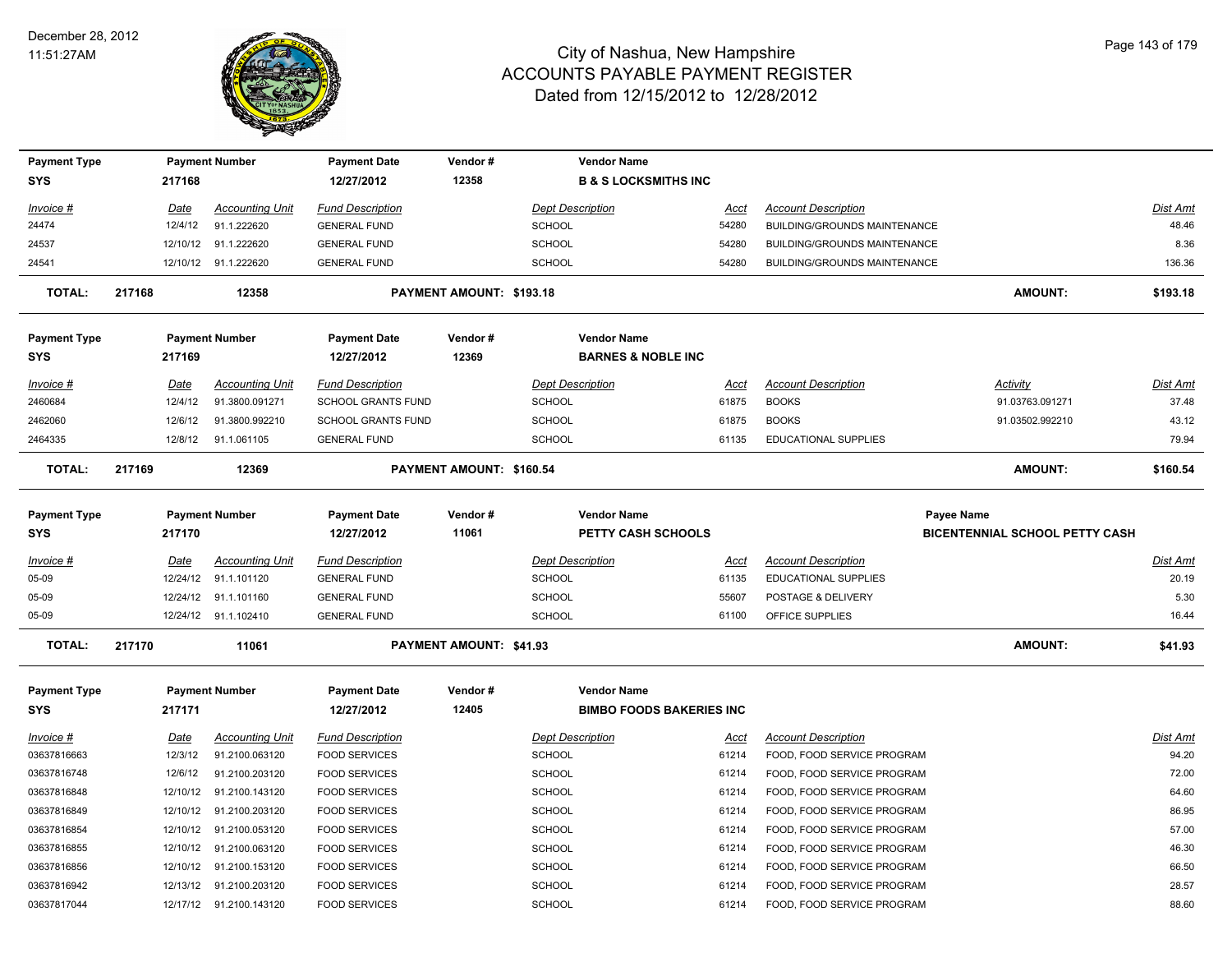

| 03637817045 |          | 12/17/12 91.2100.203120 | <b>FOOD SERVICES</b> | <b>SCHOOL</b> | 61214 | FOOD, FOOD SERVICE PROGRAM | 122.60 |
|-------------|----------|-------------------------|----------------------|---------------|-------|----------------------------|--------|
| 03637817050 |          | 12/17/12 91.2100.053120 | <b>FOOD SERVICES</b> | SCHOOL        | 61214 | FOOD, FOOD SERVICE PROGRAM | 68.70  |
| 03637817052 |          | 12/17/12 91.2100.153120 | <b>FOOD SERVICES</b> | <b>SCHOOL</b> | 61214 | FOOD, FOOD SERVICE PROGRAM | 112.00 |
| 03637817136 |          | 12/20/12 91.2100.203120 | <b>FOOD SERVICES</b> | SCHOOL        | 61214 | FOOD, FOOD SERVICE PROGRAM | 58.46  |
| 03637911702 | 12/3/12  | 91.2100.113120          | <b>FOOD SERVICES</b> | <b>SCHOOL</b> | 61214 | FOOD, FOOD SERVICE PROGRAM | 114.15 |
| 03637911703 | 12/3/12  | 91.2100.123120          | <b>FOOD SERVICES</b> | SCHOOL        | 61214 | FOOD, FOOD SERVICE PROGRAM | 109.70 |
| 03637911704 | 12/3/12  | 91.2100.133120          | <b>FOOD SERVICES</b> | <b>SCHOOL</b> | 61214 | FOOD, FOOD SERVICE PROGRAM | 68.65  |
| 03637911705 | 12/3/12  | 91.2100.093120          | <b>FOOD SERVICES</b> | SCHOOL        | 61214 | FOOD, FOOD SERVICE PROGRAM | 98.25  |
| 03637911707 | 12/3/12  | 91.2100.163120          | <b>FOOD SERVICES</b> | <b>SCHOOL</b> | 61214 | FOOD, FOOD SERVICE PROGRAM | 170.50 |
| 03637911708 | 12/3/12  | 91.2100.173120          | <b>FOOD SERVICES</b> | <b>SCHOOL</b> | 61214 | FOOD, FOOD SERVICE PROGRAM | 97.15  |
| 03637911710 | 12/3/12  | 91.2100.103120          | <b>FOOD SERVICES</b> | SCHOOL        | 61214 | FOOD, FOOD SERVICE PROGRAM | 66.30  |
| 03637911768 | 12/6/12  | 91.2100.043120          | <b>FOOD SERVICES</b> | SCHOOL        | 61214 | FOOD, FOOD SERVICE PROGRAM | 145.44 |
| 03637911852 | 12/10/12 | 91.2100.043120          | <b>FOOD SERVICES</b> | <b>SCHOOL</b> | 61214 | FOOD, FOOD SERVICE PROGRAM | 149.43 |
| 03637911853 | 12/10/12 | 91.2100.113120          | <b>FOOD SERVICES</b> | <b>SCHOOL</b> | 61214 | FOOD, FOOD SERVICE PROGRAM | 42.75  |
| 03637911854 |          | 12/10/12 91.2100.123120 | <b>FOOD SERVICES</b> | SCHOOL        | 61214 | FOOD, FOOD SERVICE PROGRAM | 31.30  |
| 03637911855 |          | 12/10/12 91.2100.133120 | <b>FOOD SERVICES</b> | <b>SCHOOL</b> | 61214 | FOOD, FOOD SERVICE PROGRAM | 11.40  |
| 03637911856 |          | 12/10/12 91.2100.093120 | <b>FOOD SERVICES</b> | SCHOOL        | 61214 | FOOD, FOOD SERVICE PROGRAM | 49.05  |
| 03637911857 |          | 12/10/12 91.2100.183120 | <b>FOOD SERVICES</b> | <b>SCHOOL</b> | 61214 | FOOD, FOOD SERVICE PROGRAM | 36.70  |
| 03637911858 |          | 12/10/12 91.2100.163120 | <b>FOOD SERVICES</b> | SCHOOL        | 61214 | FOOD, FOOD SERVICE PROGRAM | 73.20  |
| 03637911859 |          | 12/10/12 91.2100.173120 | <b>FOOD SERVICES</b> | SCHOOL        | 61214 | FOOD, FOOD SERVICE PROGRAM | 47.05  |
| 03637911860 |          | 12/10/12 91.2100.193120 | <b>FOOD SERVICES</b> | <b>SCHOOL</b> | 61214 | FOOD, FOOD SERVICE PROGRAM | 17.60  |
| 03637911861 |          | 12/10/12 91.2100.103120 | <b>FOOD SERVICES</b> | <b>SCHOOL</b> | 61214 | FOOD, FOOD SERVICE PROGRAM | 45.35  |
| 03637911902 |          | 12/13/12 91.2100.043120 | <b>FOOD SERVICES</b> | SCHOOL        | 61214 | FOOD, FOOD SERVICE PROGRAM | 86.71  |
| 03637911962 | 12/17/12 | 91.2100.043120          | <b>FOOD SERVICES</b> | <b>SCHOOL</b> | 61214 | FOOD, FOOD SERVICE PROGRAM | 151.46 |
| 03637911963 |          | 12/17/12 91.2100.113120 | <b>FOOD SERVICES</b> | <b>SCHOOL</b> | 61214 | FOOD, FOOD SERVICE PROGRAM | 76.95  |
| 03637911965 |          | 12/17/12 91.2100.133120 | <b>FOOD SERVICES</b> | SCHOOL        | 61214 | FOOD, FOOD SERVICE PROGRAM | 9.20   |
| 03637911967 |          | 12/17/12 91.2100.183120 | <b>FOOD SERVICES</b> | <b>SCHOOL</b> | 61214 | FOOD, FOOD SERVICE PROGRAM | 71.75  |
| 03637911968 | 12/17/12 | 91.2100.163120          | <b>FOOD SERVICES</b> | SCHOOL        | 61214 | FOOD, FOOD SERVICE PROGRAM | 57.00  |
| 03637911970 | 12/17/12 | 91.2100.193120          | <b>FOOD SERVICES</b> | <b>SCHOOL</b> | 61214 | FOOD, FOOD SERVICE PROGRAM | 49.90  |
| 03637911971 |          | 12/17/12 91.2100.103120 | <b>FOOD SERVICES</b> | <b>SCHOOL</b> | 61214 | FOOD, FOOD SERVICE PROGRAM | 74.30  |
| 03637912022 |          | 12/20/12 91.2100.043120 | <b>FOOD SERVICES</b> | SCHOOL        | 61214 | FOOD, FOOD SERVICE PROGRAM | 71.94  |
| 03638222815 | 12/4/12  | 91.2100.033120          | <b>FOOD SERVICES</b> | SCHOOL        | 61214 | FOOD, FOOD SERVICE PROGRAM | 149.20 |
| 03638222879 | 12/6/12  | 91.2100.033120          | <b>FOOD SERVICES</b> | SCHOOL        | 61214 | FOOD, FOOD SERVICE PROGRAM | 34.00  |
| 03638223042 |          | 12/10/12 91.2100.033120 | <b>FOOD SERVICES</b> | SCHOOL        | 61214 | FOOD, FOOD SERVICE PROGRAM | 153.20 |
| 03638223043 | 12/10/12 | 91.2100.073120          | <b>FOOD SERVICES</b> | <b>SCHOOL</b> | 61214 | FOOD, FOOD SERVICE PROGRAM | 40.25  |
| 03638223108 | 12/11/12 | 91.2100.033120          | <b>FOOD SERVICES</b> | <b>SCHOOL</b> | 61214 | FOOD, FOOD SERVICE PROGRAM | 28.50  |
| 03638223192 |          | 12/13/12 91.2100.033120 | <b>FOOD SERVICES</b> | <b>SCHOOL</b> | 61214 | FOOD, FOOD SERVICE PROGRAM | 68.40  |
| 03638223339 |          | 12/17/12 91.2100.033120 | <b>FOOD SERVICES</b> | <b>SCHOOL</b> | 61214 | FOOD, FOOD SERVICE PROGRAM | 92.00  |
| 03638223340 |          | 12/17/12 91.2100.073120 | <b>FOOD SERVICES</b> | <b>SCHOOL</b> | 61214 | FOOD, FOOD SERVICE PROGRAM | 59.25  |
| 03638223408 |          | 12/18/12 91.2100.033120 | <b>FOOD SERVICES</b> | SCHOOL        | 61214 | FOOD, FOOD SERVICE PROGRAM | 163.10 |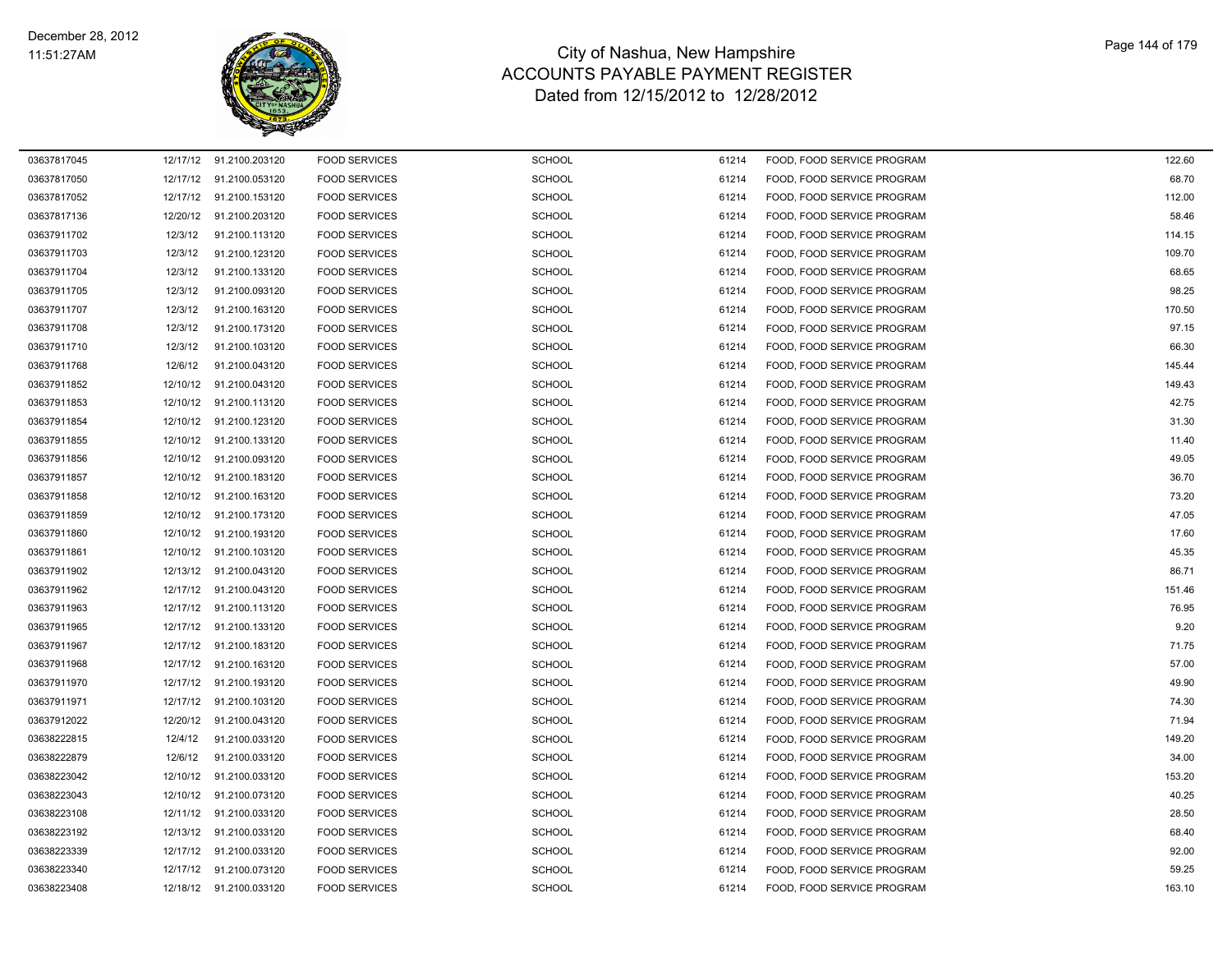

| <b>TOTAL:</b>                     | 217171   | 12405                   |                                   | PAYMENT AMOUNT: \$3,777.56 |                                                             |             |                            | <b>AMOUNT:</b> | \$3,777.56      |
|-----------------------------------|----------|-------------------------|-----------------------------------|----------------------------|-------------------------------------------------------------|-------------|----------------------------|----------------|-----------------|
| <b>Payment Type</b><br><b>SYS</b> | 217172   | <b>Payment Number</b>   | <b>Payment Date</b><br>12/27/2012 | Vendor#<br>14030           | <b>Vendor Name</b><br><b>BLUE RIBBON MAINTENANCE SUPPLI</b> |             |                            |                |                 |
| Invoice #                         | Date     | <b>Accounting Unit</b>  | <b>Fund Description</b>           |                            | <b>Dept Description</b>                                     | Acct        | <b>Account Description</b> |                | Dist Amt        |
| 1210-247                          |          | 10/24/12 91.2100.033120 | <b>FOOD SERVICES</b>              |                            | SCHOOL                                                      | 61299       | MISCELLANEOUS SUPPLIES     |                | 98.38           |
| 1210-247                          |          | 10/24/12 91.2100.043120 | <b>FOOD SERVICES</b>              |                            | <b>SCHOOL</b>                                               | 61299       | MISCELLANEOUS SUPPLIES     |                | 98.38           |
| 1210-247                          | 10/24/12 | 91.2100.053120          | <b>FOOD SERVICES</b>              |                            | SCHOOL                                                      | 61299       | MISCELLANEOUS SUPPLIES     |                | 157.41          |
| 1210-247                          |          | 10/24/12 91.2100.063120 | <b>FOOD SERVICES</b>              |                            | <b>SCHOOL</b>                                               | 61299       | MISCELLANEOUS SUPPLIES     |                | 78.70           |
| 1210-247                          |          | 10/24/12 91.2100.073120 | <b>FOOD SERVICES</b>              |                            | <b>SCHOOL</b>                                               | 61299       | MISCELLANEOUS SUPPLIES     |                | 78.70           |
| 1210-247                          |          | 10/24/12 91.2100.093120 | <b>FOOD SERVICES</b>              |                            | <b>SCHOOL</b>                                               | 61299       | MISCELLANEOUS SUPPLIES     |                | 98.38           |
| 1210-247                          | 10/24/12 | 91.2100.103120          | <b>FOOD SERVICES</b>              |                            | SCHOOL                                                      | 61299       | MISCELLANEOUS SUPPLIES     |                | 137.73          |
| 1210-247                          |          | 10/24/12 91.2100.113120 | <b>FOOD SERVICES</b>              |                            | <b>SCHOOL</b>                                               | 61299       | MISCELLANEOUS SUPPLIES     |                | 118.06          |
| 1210-247                          |          | 10/24/12 91.2100.123120 | <b>FOOD SERVICES</b>              |                            | <b>SCHOOL</b>                                               | 61299       | MISCELLANEOUS SUPPLIES     |                | 78.70           |
| 1210-247                          | 10/24/12 | 91.2100.133120          | <b>FOOD SERVICES</b>              |                            | <b>SCHOOL</b>                                               | 61299       | MISCELLANEOUS SUPPLIES     |                | 118.06          |
| 1210-247                          |          | 10/24/12 91.2100.143120 | <b>FOOD SERVICES</b>              |                            | <b>SCHOOL</b>                                               | 61299       | MISCELLANEOUS SUPPLIES     |                | 98.38           |
| 1210-247                          |          | 10/24/12 91.2100.153120 | <b>FOOD SERVICES</b>              |                            | <b>SCHOOL</b>                                               | 61299       | MISCELLANEOUS SUPPLIES     |                | 196.76          |
| 1210-247                          | 10/24/12 | 91.2100.163120          | <b>FOOD SERVICES</b>              |                            | <b>SCHOOL</b>                                               | 61299       | MISCELLANEOUS SUPPLIES     |                | 177.08          |
| 1210-247                          |          | 10/24/12 91.2100.173120 | <b>FOOD SERVICES</b>              |                            | <b>SCHOOL</b>                                               | 61299       | MISCELLANEOUS SUPPLIES     |                | 118.06          |
| 1210-247                          |          | 10/24/12 91.2100.183120 | <b>FOOD SERVICES</b>              |                            | <b>SCHOOL</b>                                               | 61299       | MISCELLANEOUS SUPPLIES     |                | 118.06          |
| 1210-247                          |          | 10/24/12 91.2100.193120 | <b>FOOD SERVICES</b>              |                            | <b>SCHOOL</b>                                               | 61299       | MISCELLANEOUS SUPPLIES     |                | 78.70           |
| 1210-247                          |          | 10/24/12 91.2100.203120 | <b>FOOD SERVICES</b>              |                            | <b>SCHOOL</b>                                               | 61299       | MISCELLANEOUS SUPPLIES     |                | 118.06          |
| <b>TOTAL:</b>                     | 217172   | 14030                   |                                   | PAYMENT AMOUNT: \$1,967.60 |                                                             |             |                            | AMOUNT:        | \$1,967.60      |
| <b>Payment Type</b><br><b>SYS</b> | 217173   | <b>Payment Number</b>   | <b>Payment Date</b><br>12/27/2012 | Vendor#<br>11129           | <b>Vendor Name</b><br><b>STEFANIE BOUTIN</b>                |             |                            |                |                 |
| $Invoice$ #                       | Date     | <b>Accounting Unit</b>  | <b>Fund Description</b>           |                            | <b>Dept Description</b>                                     | <u>Acct</u> | <b>Account Description</b> |                | Dist Amt        |
| <b>EDU547</b>                     |          | 12/21/12 91.1.991160    | <b>GENERAL FUND</b>               |                            | <b>SCHOOL</b>                                               | 52800       | EDUCATIONAL ASSISTANCE     |                | 540.00          |
| <b>TOTAL:</b>                     | 217173   | 11129                   |                                   | PAYMENT AMOUNT: \$540.00   |                                                             |             |                            | <b>AMOUNT:</b> | \$540.00        |
| <b>Payment Type</b>               |          | <b>Payment Number</b>   | <b>Payment Date</b>               | Vendor#                    | <b>Vendor Name</b>                                          |             |                            |                |                 |
| <b>SYS</b>                        | 217174   |                         | 12/27/2012                        | 14999                      | <b>NATHAN BURNS</b>                                         |             |                            |                |                 |
| $Invoice$ #                       | Date     | <b>Accounting Unit</b>  | <b>Fund Description</b>           |                            | <b>Dept Description</b>                                     | <u>Acct</u> | <b>Account Description</b> |                | <b>Dist Amt</b> |
| MILES-NOV                         |          | 11/30/12 91.1.992322    | <b>GENERAL FUND</b>               |                            | <b>SCHOOL</b>                                               | 55307       | MILEAGE REIMBURSEMENTS     |                | 12.49           |
| PHA6935                           |          | 12/24/12 91.1.991160    | <b>GENERAL FUND</b>               |                            | <b>SCHOOL</b>                                               | 52800       | EDUCATIONAL ASSISTANCE     |                | 1,260.00        |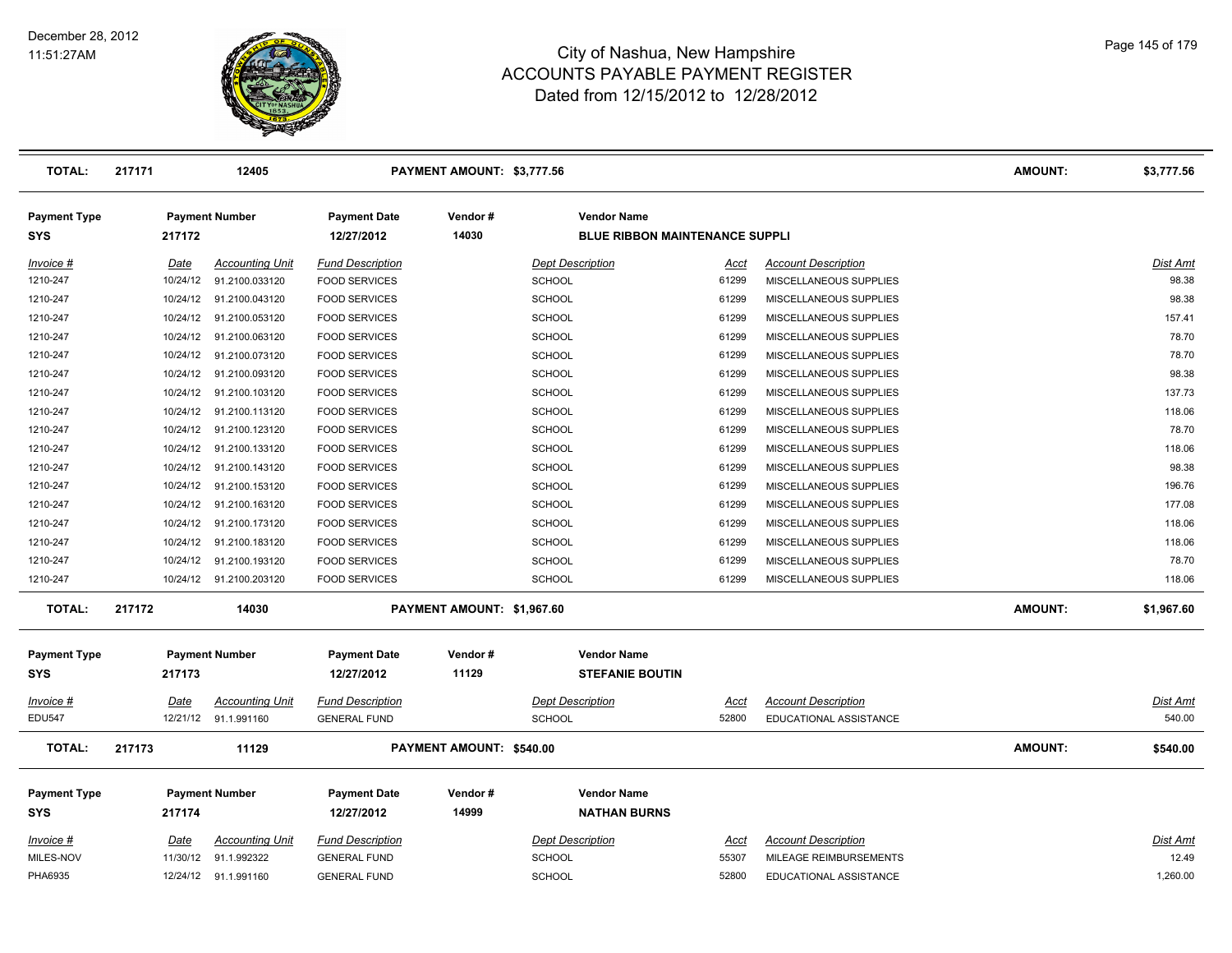

| TOTAL:                            | 217174 |                         | 14999                                          |                                                 | PAYMENT AMOUNT: \$1,272.49 |                                          |                                  |                                                       | <b>AMOUNT:</b> | \$1,272.49                |
|-----------------------------------|--------|-------------------------|------------------------------------------------|-------------------------------------------------|----------------------------|------------------------------------------|----------------------------------|-------------------------------------------------------|----------------|---------------------------|
| <b>Payment Type</b><br><b>SYS</b> |        | 217175                  | <b>Payment Number</b>                          | <b>Payment Date</b><br>12/27/2012               | Vendor#<br>14772           | <b>Vendor Name</b>                       | <b>CARDIAC SCIENCE CORP</b>      |                                                       |                |                           |
| Invoice #<br>1542867              |        | Date                    | <b>Accounting Unit</b><br>12/11/12 91.1.092130 | <b>Fund Description</b><br><b>GENERAL FUND</b>  |                            | <b>Dept Description</b><br><b>SCHOOL</b> | Acct<br>61142                    | <b>Account Description</b><br><b>MEDICAL SUPPLIES</b> |                | Dist Amt<br>115.20        |
| <b>TOTAL:</b>                     | 217175 |                         | 14772                                          |                                                 | PAYMENT AMOUNT: \$115.20   |                                          |                                  |                                                       | <b>AMOUNT:</b> | \$115.20                  |
| <b>Payment Type</b><br><b>SYS</b> |        | 217176                  | <b>Payment Number</b>                          | <b>Payment Date</b><br>12/27/2012               | Vendor#<br>12477           | <b>Vendor Name</b>                       | <b>CARTRIDGE WORLD NASHUA</b>    |                                                       |                |                           |
| <i>Invoice</i> #                  |        | <u>Date</u>             | <b>Accounting Unit</b>                         | <b>Fund Description</b>                         |                            | <b>Dept Description</b>                  | <u>Acct</u>                      | <b>Account Description</b>                            |                | <u>Dist Amt</u>           |
| 52523                             |        | 11/14/12                | 91.1.031160                                    | <b>GENERAL FUND</b>                             |                            | <b>SCHOOL</b>                            | 61135                            | EDUCATIONAL SUPPLIES                                  |                | 377.99                    |
| 52787                             |        | 11/30/12                | 91.1.031160                                    | <b>GENERAL FUND</b>                             |                            | SCHOOL                                   | 61135                            | <b>EDUCATIONAL SUPPLIES</b>                           |                | 32.51                     |
| 52787                             |        | 11/30/12 BS1000         |                                                | <b>GENERAL FUND</b>                             |                            | <b>GENERAL FUND</b>                      | 29185                            | LAWSON INVENTORY SUSPENSE                             |                | 59.49                     |
| <b>TOTAL:</b>                     | 217176 |                         | 12477                                          |                                                 | PAYMENT AMOUNT: \$469.99   |                                          |                                  |                                                       | <b>AMOUNT:</b> | \$469.99                  |
| <b>Payment Type</b><br><b>SYS</b> |        | 217177                  | <b>Payment Number</b>                          | <b>Payment Date</b><br>12/27/2012               | Vendor#<br>12493           | <b>Vendor Name</b>                       | <b>CENTRAL PAPER PRODUCTS CO</b> |                                                       |                |                           |
|                                   |        |                         |                                                |                                                 |                            |                                          |                                  |                                                       |                |                           |
| Invoice #<br>1217425              |        | <b>Date</b><br>11/26/12 | <u>Accounting Unit</u><br>91.2100.133120       | <b>Fund Description</b><br><b>FOOD SERVICES</b> |                            | <b>Dept Description</b><br><b>SCHOOL</b> | <u>Acct</u><br>61299             | <b>Account Description</b><br>MISCELLANEOUS SUPPLIES  |                | <u>Dist Amt</u><br>203.52 |
| 1218025                           |        | 11/28/12                | 91.2100.133120                                 | <b>FOOD SERVICES</b>                            |                            | <b>SCHOOL</b>                            | 61299                            | MISCELLANEOUS SUPPLIES                                |                | 53.00                     |
| 1218752                           |        | 11/30/12                | 91.2100.093120                                 | <b>FOOD SERVICES</b>                            |                            | <b>SCHOOL</b>                            | 61299                            | MISCELLANEOUS SUPPLIES                                |                | 287.42                    |
| 1218753                           |        | 11/30/12                | 91.2100.113120                                 | <b>FOOD SERVICES</b>                            |                            | SCHOOL                                   | 61299                            | MISCELLANEOUS SUPPLIES                                |                | 820.29                    |
| 1219817                           |        | 12/5/12                 | 91.2100.033120                                 | <b>FOOD SERVICES</b>                            |                            | <b>SCHOOL</b>                            | 61299                            | MISCELLANEOUS SUPPLIES                                |                | 652.84                    |
| 1219819                           |        | 12/5/12                 | 91.2100.173120                                 | <b>FOOD SERVICES</b>                            |                            | <b>SCHOOL</b>                            | 61299                            | MISCELLANEOUS SUPPLIES                                |                | 616.71                    |
| 1219826                           |        | 12/5/12                 | 91.2100.053120                                 | <b>FOOD SERVICES</b>                            |                            | <b>SCHOOL</b>                            | 61299                            | MISCELLANEOUS SUPPLIES                                |                | 331.07                    |
| 1219827                           |        | 12/5/12                 | 91.2100.153120                                 | <b>FOOD SERVICES</b>                            |                            | <b>SCHOOL</b>                            | 61299                            | MISCELLANEOUS SUPPLIES                                |                | 424.84                    |
| 1219846                           |        | 12/5/12                 | 91.2100.043120                                 | <b>FOOD SERVICES</b>                            |                            | <b>SCHOOL</b>                            | 61299                            | MISCELLANEOUS SUPPLIES                                |                | 1,632.27                  |
| 1220042 CM                        |        | 12/5/12                 | 91.2100.113120                                 | <b>FOOD SERVICES</b>                            |                            | <b>SCHOOL</b>                            | 61299                            | MISCELLANEOUS SUPPLIES                                |                | $-43.16$                  |
| 1220584                           |        | 12/7/12                 | 91.2100.073120                                 | <b>FOOD SERVICES</b>                            |                            | <b>SCHOOL</b>                            | 61299                            | MISCELLANEOUS SUPPLIES                                |                | 113.75                    |
| 1220588                           |        | 12/7/12                 | 91.2100.113120                                 | <b>FOOD SERVICES</b>                            |                            | SCHOOL                                   | 61299                            | MISCELLANEOUS SUPPLIES                                |                | 20.48                     |
| 1220594                           |        | 12/7/12                 | 91.2100.063120                                 | <b>FOOD SERVICES</b>                            |                            | <b>SCHOOL</b>                            | 61299                            | MISCELLANEOUS SUPPLIES                                |                | 113.75                    |
| 1220595                           |        | 12/7/12                 | 91.2100.063120                                 | <b>FOOD SERVICES</b>                            |                            | <b>SCHOOL</b>                            | 61299                            | MISCELLANEOUS SUPPLIES                                |                | 156.26                    |
| 1220598                           |        | 12/7/12                 | 91.2100.103120                                 | <b>FOOD SERVICES</b>                            |                            | <b>SCHOOL</b>                            | 61299                            | MISCELLANEOUS SUPPLIES                                |                | 118.56                    |
| 1220604                           |        | 12/7/12                 | 91.2100.043120                                 | <b>FOOD SERVICES</b>                            |                            | SCHOOL                                   | 61299                            | MISCELLANEOUS SUPPLIES                                |                | 278.52                    |
| 1220678                           |        | 12/7/12                 | 91.1.222620                                    | <b>GENERAL FUND</b>                             |                            | SCHOOL                                   | 61428                            | <b>JANITORIAL SUPPLIES</b>                            |                | 25.41                     |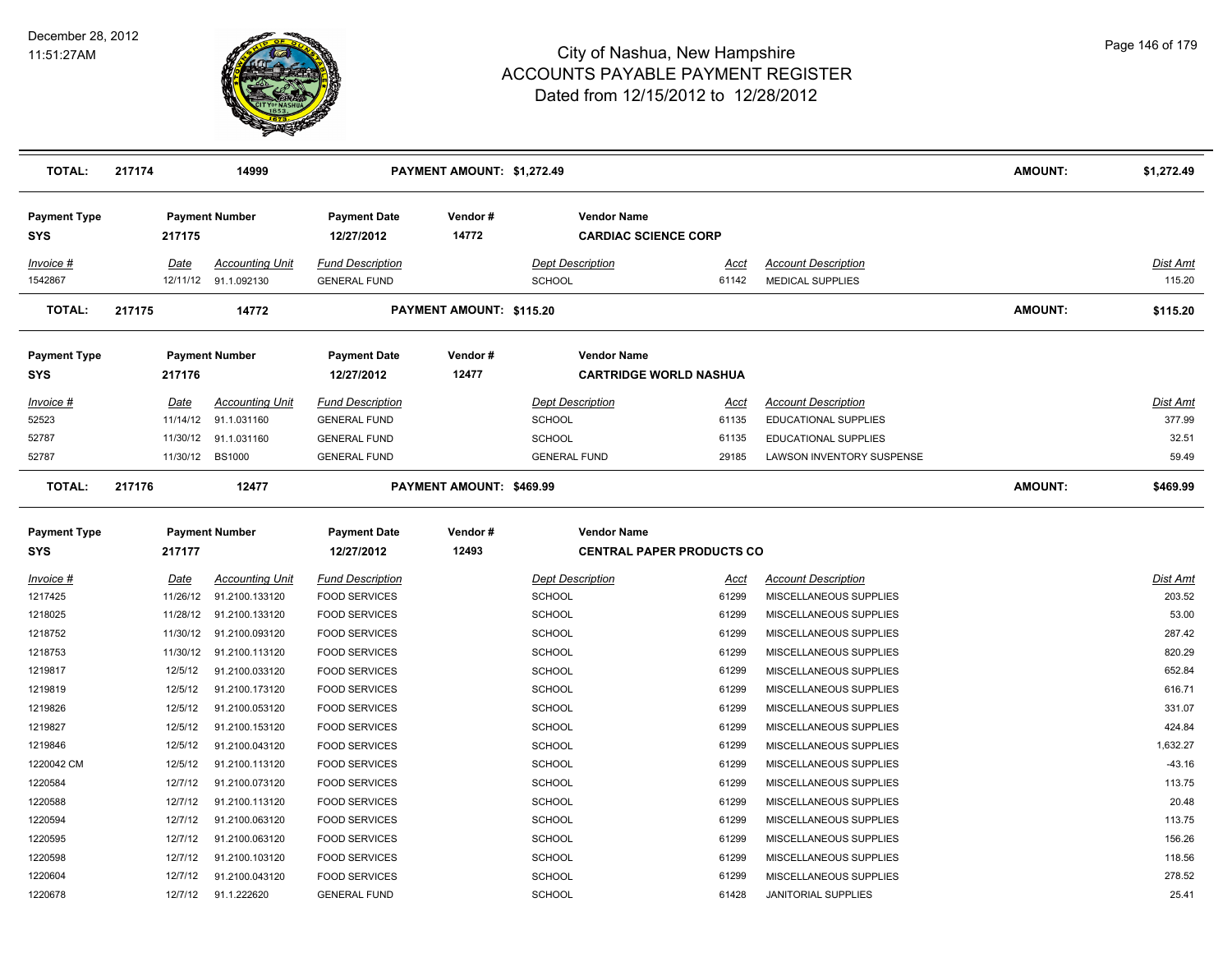

| 1220678                | 12/7/12  | <b>BS1000</b>                                  | <b>GENERAL FUND</b>                            |                                | <b>GENERAL FUND</b>                      | 29185         | LAWSON INVENTORY SUSPENSE                           |                | $-1.08$                  |
|------------------------|----------|------------------------------------------------|------------------------------------------------|--------------------------------|------------------------------------------|---------------|-----------------------------------------------------|----------------|--------------------------|
| 1220907                | 12/10/12 | 91.2100.033120                                 | <b>FOOD SERVICES</b>                           |                                | <b>SCHOOL</b>                            | 61299         | MISCELLANEOUS SUPPLIES                              |                | 128.50                   |
| 1220912                |          | 12/10/12 91.2100.143120                        | <b>FOOD SERVICES</b>                           |                                | <b>SCHOOL</b>                            | 61299         | MISCELLANEOUS SUPPLIES                              |                | 1,017.92                 |
| 1221027 CM             |          | 12/10/12 91.2100.113120                        | <b>FOOD SERVICES</b>                           |                                | <b>SCHOOL</b>                            | 61299         | MISCELLANEOUS SUPPLIES                              |                | $-43.16$                 |
| 1221384 CM             |          | 12/11/12 91.2100.043120                        | <b>FOOD SERVICES</b>                           |                                | <b>SCHOOL</b>                            | 61299         | MISCELLANEOUS SUPPLIES                              |                | $-23.56$                 |
| 1221572                | 12/12/12 | 91.2100.033120                                 | <b>FOOD SERVICES</b>                           |                                | <b>SCHOOL</b>                            | 61299         | MISCELLANEOUS SUPPLIES                              |                | 1,346.03                 |
| 1221573                |          | 12/12/12 91.1.222620                           | <b>GENERAL FUND</b>                            |                                | <b>SCHOOL</b>                            | 61428         | JANITORIAL SUPPLIES                                 |                | 11,214.14                |
| 1221574                | 12/12/12 | 91.2100.163120                                 | <b>FOOD SERVICES</b>                           |                                | <b>SCHOOL</b>                            | 61299         | MISCELLANEOUS SUPPLIES                              |                | 506.18                   |
| 1221582                |          | 12/12/12 91.2100.053120                        | <b>FOOD SERVICES</b>                           |                                | <b>SCHOOL</b>                            | 61299         | MISCELLANEOUS SUPPLIES                              |                | 2,262.61                 |
| 1221583                |          | 12/12/12 91.2100.153120                        | <b>FOOD SERVICES</b>                           |                                | <b>SCHOOL</b>                            | 61299         | MISCELLANEOUS SUPPLIES                              |                | 789.95                   |
| 1222295                |          | 12/14/12 91.2100.073120                        | <b>FOOD SERVICES</b>                           |                                | <b>SCHOOL</b>                            | 61299         | MISCELLANEOUS SUPPLIES                              |                | 593.91                   |
| 1222304                |          | 12/14/12 91.2100.063120                        | <b>FOOD SERVICES</b>                           |                                | <b>SCHOOL</b>                            | 61299         | MISCELLANEOUS SUPPLIES                              |                | 635.27                   |
| 1222606                |          | 12/17/12 91.2100.043120                        | <b>FOOD SERVICES</b>                           |                                | <b>SCHOOL</b>                            | 61299         | MISCELLANEOUS SUPPLIES                              |                | 1,003.14                 |
| 1223198                |          | 12/19/12 91.2100.093120                        | <b>FOOD SERVICES</b>                           |                                | <b>SCHOOL</b>                            | 61299         | MISCELLANEOUS SUPPLIES                              |                | 431.96                   |
| 1223200                |          | 12/19/12 91.2100.173120                        | <b>FOOD SERVICES</b>                           |                                | <b>SCHOOL</b>                            | 61299         | MISCELLANEOUS SUPPLIES                              |                | 661.35                   |
| 1223209                |          | 12/19/12 91.2100.193120                        | <b>FOOD SERVICES</b>                           |                                | <b>SCHOOL</b>                            | 61299         | MISCELLANEOUS SUPPLIES                              |                | 548.94                   |
| 1223219                |          | 12/19/12 91.2100.043120                        | <b>FOOD SERVICES</b>                           |                                | <b>SCHOOL</b>                            | 61299         | MISCELLANEOUS SUPPLIES                              |                | 687.02                   |
| 1223374 CM             |          | 12/19/12 91.2100.043120                        | <b>FOOD SERVICES</b>                           |                                | <b>SCHOOL</b>                            | 61299         | MISCELLANEOUS SUPPLIES                              |                | $-141.30$                |
|                        |          |                                                |                                                |                                |                                          |               |                                                     |                |                          |
| <b>TOTAL:</b>          | 217177   | 12493                                          |                                                | PAYMENT AMOUNT: \$27,423.35    |                                          |               |                                                     | <b>AMOUNT:</b> | \$27,423.35              |
| <b>Payment Type</b>    |          | <b>Payment Number</b>                          | <b>Payment Date</b>                            | Vendor#                        | <b>Vendor Name</b>                       |               |                                                     |                |                          |
| <b>SYS</b>             | 217178   |                                                | 12/27/2012                                     | 12522                          | PHILIP CLINTON                           |               |                                                     |                |                          |
|                        |          |                                                |                                                |                                |                                          |               |                                                     |                |                          |
| Invoice #<br>121712-05 | Date     | <b>Accounting Unit</b><br>12/17/12 91.1.051435 | <b>Fund Description</b><br><b>GENERAL FUND</b> |                                | <b>Dept Description</b><br><b>SCHOOL</b> | Acct<br>55642 | <b>Account Description</b><br><b>GAME OFFICIALS</b> |                | <u>Dist Amt</u><br>60.00 |
| <b>TOTAL:</b>          | 217178   | 12522                                          |                                                | <b>PAYMENT AMOUNT: \$60.00</b> |                                          |               |                                                     | <b>AMOUNT:</b> | \$60.00                  |
| <b>Payment Type</b>    |          | <b>Payment Number</b>                          | <b>Payment Date</b>                            | Vendor#                        | <b>Vendor Name</b>                       |               |                                                     |                |                          |
| <b>SYS</b>             | 217179   |                                                | 12/27/2012                                     | 14116                          | <b>COCA COLA BOTTLING CO</b>             |               |                                                     |                |                          |
| Invoice #              | Date     | <b>Accounting Unit</b>                         | <b>Fund Description</b>                        |                                | <b>Dept Description</b>                  | Acct          | <b>Account Description</b>                          |                | <b>Dist Amt</b>          |
| 0012556200             | 12/21/12 | 91.2100.033120                                 | <b>FOOD SERVICES</b>                           |                                | <b>SCHOOL</b>                            | 61214         | FOOD, FOOD SERVICE PROGRAM                          |                | 155.50                   |
| 0012727403             | 12/19/12 | 91.2100.043120                                 | <b>FOOD SERVICES</b>                           |                                | <b>SCHOOL</b>                            | 61214         | FOOD, FOOD SERVICE PROGRAM                          |                | 580.50                   |
| 0012727426             |          | 12/20/12 91.2100.073120                        | <b>FOOD SERVICES</b>                           |                                | <b>SCHOOL</b>                            | 61214         | FOOD, FOOD SERVICE PROGRAM                          |                | 154.00                   |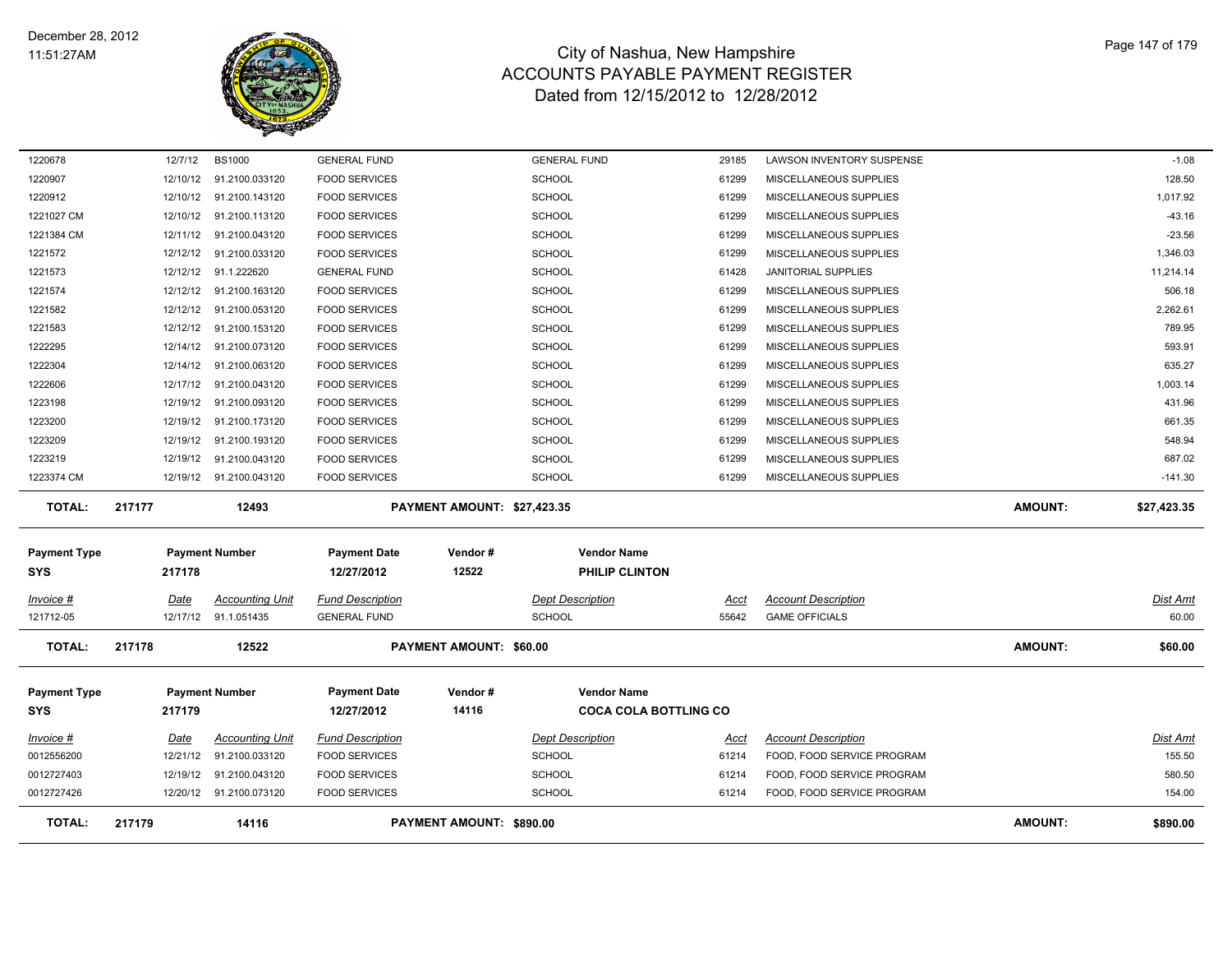

| <b>Payment Type</b>               |        |             | <b>Payment Number</b>                          | <b>Payment Date</b>                            | Vendor#                    |                                   | <b>Vendor Name</b>                                            |                      |                                               |                |                           |
|-----------------------------------|--------|-------------|------------------------------------------------|------------------------------------------------|----------------------------|-----------------------------------|---------------------------------------------------------------|----------------------|-----------------------------------------------|----------------|---------------------------|
| <b>SYS</b>                        |        | 217180      |                                                | 12/27/2012                                     | 12538                      |                                   | <b>COMPASSIONATE STAFFING LLC</b>                             |                      |                                               |                |                           |
| Invoice #                         |        | <b>Date</b> | <b>Accounting Unit</b>                         | <b>Fund Description</b>                        |                            | <b>Dept Description</b>           |                                                               | <u>Acct</u>          | <b>Account Description</b>                    |                | Dist Amt                  |
| 201                               |        | 12/10/12    | 91.1.992130                                    | <b>GENERAL FUND</b>                            |                            | <b>SCHOOL</b>                     |                                                               | 53614                | PUPIL SUPPORT SERVICES                        |                | 303.75                    |
| 202                               |        |             | 12/17/12 91.1.992130                           | <b>GENERAL FUND</b>                            |                            | SCHOOL                            |                                                               | 53614                | PUPIL SUPPORT SERVICES                        |                | 945.00                    |
| <b>TOTAL:</b>                     | 217180 |             | 12538                                          |                                                | PAYMENT AMOUNT: \$1,248.75 |                                   |                                                               |                      |                                               | <b>AMOUNT:</b> | \$1,248.75                |
| <b>Payment Type</b>               |        |             | <b>Payment Number</b>                          | <b>Payment Date</b>                            | Vendor#                    |                                   | <b>Vendor Name</b>                                            |                      |                                               |                |                           |
| <b>SYS</b>                        |        | 217181      |                                                | 12/27/2012                                     | 12540                      |                                   | <b>COMPUTER HUT dba IT INSIDERS</b>                           |                      |                                               |                |                           |
| Invoice #                         |        | <b>Date</b> | <b>Accounting Unit</b>                         | <b>Fund Description</b>                        |                            | <b>Dept Description</b>           |                                                               | <u>Acct</u>          | <b>Account Description</b>                    |                | Dist Amt                  |
| 83137                             |        | 9/14/12     | 91.1.041300                                    | <b>GENERAL FUND</b>                            |                            | SCHOOL                            |                                                               | 54487                | <b>EQUIPMENT REPAIRS &amp;</b><br>MAINTENANCE |                | 226.50                    |
| <b>TOTAL:</b>                     | 217181 |             | 12540                                          |                                                | PAYMENT AMOUNT: \$226.50   |                                   |                                                               |                      |                                               | <b>AMOUNT:</b> | \$226.50                  |
| <b>Payment Type</b><br>SYS        |        | 217182      | <b>Payment Number</b>                          | <b>Payment Date</b><br>12/27/2012              | Vendor#<br>12555           |                                   | <b>Vendor Name</b><br>THE COPY SHOP                           |                      |                                               |                |                           |
| $Invoice$ #<br>49529              |        | <u>Date</u> | <b>Accounting Unit</b><br>12/13/12 91.1.071160 | <b>Fund Description</b><br><b>GENERAL FUND</b> |                            | <b>Dept Description</b><br>SCHOOL |                                                               | <u>Acct</u><br>55600 | <b>Account Description</b><br><b>PRINTING</b> |                | <u>Dist Amt</u><br>480.00 |
| <b>TOTAL:</b>                     | 217182 |             | 12555                                          |                                                | PAYMENT AMOUNT: \$480.00   |                                   |                                                               |                      |                                               | <b>AMOUNT:</b> | \$480.00                  |
| <b>Payment Type</b><br><b>SYS</b> |        | 217183      | <b>Payment Number</b>                          | <b>Payment Date</b><br>12/27/2012              | Vendor#<br>12559           |                                   | <b>Vendor Name</b><br><b>MARY JANE CORMIER</b>                |                      |                                               |                |                           |
| Invoice #                         |        | <b>Date</b> | <b>Accounting Unit</b>                         | <b>Fund Description</b>                        |                            | <b>Dept Description</b>           |                                                               | <u>Acct</u>          | <b>Account Description</b>                    |                | Dist Amt                  |
| 122012-03                         |        |             | 12/20/12 91.1.031437                           | <b>GENERAL FUND</b>                            |                            | SCHOOL                            |                                                               | 55642                | <b>GAME OFFICIALS</b>                         |                | 60.00                     |
| <b>TOTAL:</b>                     | 217183 |             | 12559                                          |                                                | PAYMENT AMOUNT: \$60.00    |                                   |                                                               |                      |                                               | <b>AMOUNT:</b> | \$60.00                   |
| <b>Payment Type</b><br>SYS        |        | 217184      | <b>Payment Number</b>                          | <b>Payment Date</b><br>12/27/2012              | Vendor#<br>14138           |                                   | <b>Vendor Name</b><br><b>COSTA FRUIT &amp; PRODUCE CO INC</b> |                      |                                               |                |                           |
| $Invoice$ #                       |        | Date        | <b>Accounting Unit</b>                         | <b>Fund Description</b>                        |                            | <b>Dept Description</b>           |                                                               | <u>Acct</u>          | <b>Account Description</b>                    |                | <u>Dist Amt</u>           |
| 2827150                           |        | 12/21/12    | 91.2100.093120                                 | <b>FOOD SERVICES</b>                           |                            | <b>SCHOOL</b>                     |                                                               | 61214                | FOOD, FOOD SERVICE PROGRAM                    |                | 720.47                    |
| 2827150                           |        |             | 12/21/12 91.2100.103120                        | <b>FOOD SERVICES</b>                           |                            | <b>SCHOOL</b>                     |                                                               | 61214                | FOOD, FOOD SERVICE PROGRAM                    |                | 843.33                    |
| 2827150                           |        | 12/21/12    | 91.2100.113120                                 | <b>FOOD SERVICES</b>                           |                            | <b>SCHOOL</b>                     |                                                               | 61214                | FOOD, FOOD SERVICE PROGRAM                    |                | 770.60                    |
| 2827150                           |        | 12/21/12    | 91.2100.123120                                 | <b>FOOD SERVICES</b>                           |                            | <b>SCHOOL</b>                     |                                                               | 61214                | FOOD, FOOD SERVICE PROGRAM                    |                | 560.25                    |
| 2827150                           |        | 12/21/12    | 91.2100.133120                                 | <b>FOOD SERVICES</b>                           |                            | <b>SCHOOL</b>                     |                                                               | 61214                | FOOD, FOOD SERVICE PROGRAM                    |                | 776.49                    |
| 2827150                           |        |             | 12/21/12 91.2100.143120                        | <b>FOOD SERVICES</b>                           |                            | SCHOOL                            |                                                               | 61214                | FOOD, FOOD SERVICE PROGRAM                    |                | 1,070.38                  |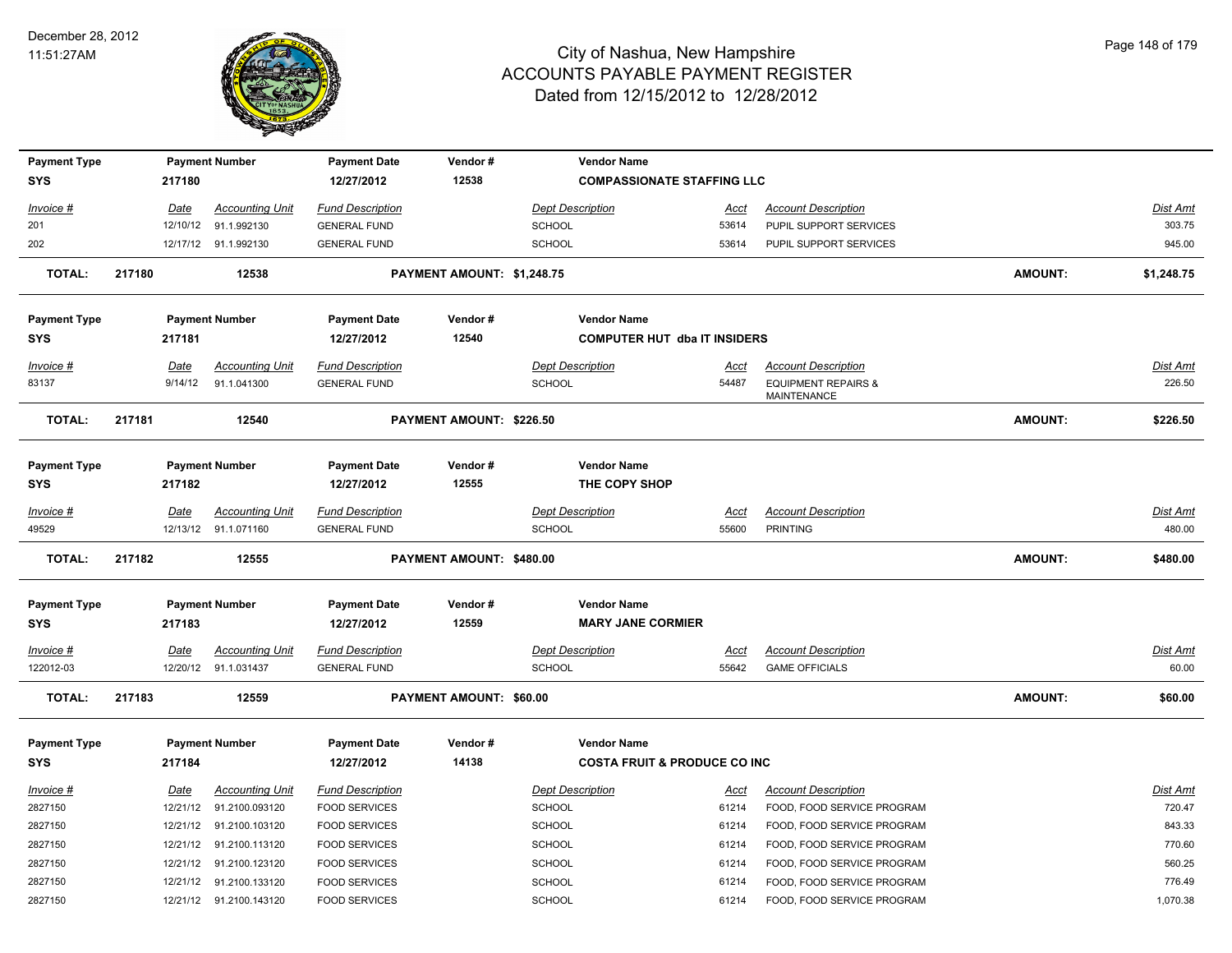

| 2827150             |             | 12/21/12 91.2100.153120 | <b>FOOD SERVICES</b>                   |                             | <b>SCHOOL</b>            | 61214       | FOOD, FOOD SERVICE PROGRAM        |                 | 1,262.05        |
|---------------------|-------------|-------------------------|----------------------------------------|-----------------------------|--------------------------|-------------|-----------------------------------|-----------------|-----------------|
| 2827150             | 12/21/12    | 91.2100.163120          | <b>FOOD SERVICES</b>                   |                             | SCHOOL                   | 61214       | FOOD, FOOD SERVICE PROGRAM        |                 | 1,151.96        |
| 2827150             |             | 12/21/12 91.2100.173120 | <b>FOOD SERVICES</b>                   |                             | <b>SCHOOL</b>            | 61214       | FOOD, FOOD SERVICE PROGRAM        |                 | 759.78          |
| 2827150             | 12/21/12    | 91.2100.183120          | <b>FOOD SERVICES</b>                   |                             | <b>SCHOOL</b>            | 61214       | FOOD, FOOD SERVICE PROGRAM        |                 | 665.42          |
| 2827150             | 12/21/12    | 91.2100.193120          | <b>FOOD SERVICES</b>                   |                             | <b>SCHOOL</b>            | 61214       | FOOD, FOOD SERVICE PROGRAM        |                 | 575.00          |
| 2827150             | 12/21/12    | 91.2100.203120          | <b>FOOD SERVICES</b>                   |                             | <b>SCHOOL</b>            | 61214       | FOOD, FOOD SERVICE PROGRAM        |                 | 673.29          |
| 2828764             | 12/11/12    | 91.2100.093120          | <b>FOOD SERVICES</b>                   |                             | <b>SCHOOL</b>            | 61214       | FOOD, FOOD SERVICE PROGRAM        |                 | 172.55          |
| 2828764             | 12/11/12    | 91.2100.103120          | <b>FOOD SERVICES</b>                   |                             | SCHOOL                   | 61214       | FOOD, FOOD SERVICE PROGRAM        |                 | 201.95          |
| 2828764             | 12/11/12    | 91.2100.113120          | <b>FOOD SERVICES</b>                   |                             | <b>SCHOOL</b>            | 61214       | FOOD, FOOD SERVICE PROGRAM        |                 | 184.53          |
| 2828764             | 12/11/12    | 91.2100.123120          | <b>FOOD SERVICES</b>                   |                             | <b>SCHOOL</b>            | 61214       | FOOD, FOOD SERVICE PROGRAM        |                 | 134.16          |
| 2828764             | 12/11/12    | 91.2100.133120          | <b>FOOD SERVICES</b>                   |                             | <b>SCHOOL</b>            | 61214       | FOOD, FOOD SERVICE PROGRAM        |                 | 185.95          |
| 2828764             |             | 12/11/12 91.2100.143120 | <b>FOOD SERVICES</b>                   |                             | SCHOOL                   | 61214       | FOOD, FOOD SERVICE PROGRAM        |                 | 256.32          |
| 2828764             |             | 12/11/12 91.2100.153120 | <b>FOOD SERVICES</b>                   |                             | <b>SCHOOL</b>            | 61214       | FOOD, FOOD SERVICE PROGRAM        |                 | 302.22          |
| 2828764             | 12/11/12    | 91.2100.163120          | <b>FOOD SERVICES</b>                   |                             | <b>SCHOOL</b>            | 61214       | FOOD, FOOD SERVICE PROGRAM        |                 | 275.86          |
| 2828764             |             | 12/11/12 91.2100.173120 | <b>FOOD SERVICES</b>                   |                             | <b>SCHOOL</b>            | 61214       | FOOD, FOOD SERVICE PROGRAM        |                 | 181.94          |
| 2828764             | 12/11/12    | 91.2100.183120          | <b>FOOD SERVICES</b>                   |                             | <b>SCHOOL</b>            | 61214       | FOOD, FOOD SERVICE PROGRAM        |                 | 159.35          |
| 2828764             | 12/11/12    | 91.2100.193120          | <b>FOOD SERVICES</b>                   |                             | <b>SCHOOL</b>            | 61214       | FOOD, FOOD SERVICE PROGRAM        |                 | 137.69          |
| 2828764             | 12/11/12    | 91.2100.203120          | <b>FOOD SERVICES</b>                   |                             | SCHOOL                   | 61214       | FOOD, FOOD SERVICE PROGRAM        |                 | 161.23          |
| 2830142             | 12/14/12    | 91.2100.053120          | <b>FOOD SERVICES</b>                   |                             | SCHOOL                   | 61214       | FOOD, FOOD SERVICE PROGRAM        |                 | 474.50          |
| 2830148             | 12/14/12    | 91.2100.073120          | <b>FOOD SERVICES</b>                   |                             | <b>SCHOOL</b>            | 61214       | FOOD, FOOD SERVICE PROGRAM        |                 | 355.70          |
| 2831786             | 12/11/12    | 91.2100.033120          | <b>FOOD SERVICES</b>                   |                             | SCHOOL                   | 61214       | FOOD, FOOD SERVICE PROGRAM        |                 | 2,011.05        |
| 2833538             | 12/14/12    | 91.2100.053120          | <b>FOOD SERVICES</b>                   |                             | <b>SCHOOL</b>            | 61214       | FOOD, FOOD SERVICE PROGRAM        |                 | 2,224.87        |
| 2834375             | 12/14/12    | 91.2100.073120          | <b>FOOD SERVICES</b>                   |                             | <b>SCHOOL</b>            | 61214       | FOOD, FOOD SERVICE PROGRAM        |                 | 1,514.35        |
| 2835541             | 12/18/12    | 91.2100.073120          | <b>FOOD SERVICES</b>                   |                             | <b>SCHOOL</b>            | 61214       | FOOD, FOOD SERVICE PROGRAM        |                 | 318.68          |
| 2836788             | 12/18/12    | 91.2100.043120          | <b>FOOD SERVICES</b>                   |                             | SCHOOL                   | 61214       | FOOD, FOOD SERVICE PROGRAM        |                 | 1,586.04        |
| 2836864             | 12/21/12    | 91.2100.033120          | <b>FOOD SERVICES</b>                   |                             | SCHOOL                   | 61214       | FOOD, FOOD SERVICE PROGRAM        |                 | 110.02          |
| CM744043            |             | 12/11/12 91.2100.033120 | <b>FOOD SERVICES</b>                   |                             | <b>SCHOOL</b>            | 61214       | FOOD, FOOD SERVICE PROGRAM        |                 | $-4.34$         |
| <b>TOTAL:</b>       | 217184      | 14138                   |                                        | PAYMENT AMOUNT: \$20,773.64 |                          |             |                                   | AMOUNT:         | \$20,773.64     |
|                     |             |                         |                                        |                             |                          |             |                                   |                 |                 |
| <b>Payment Type</b> |             | <b>Payment Number</b>   | <b>Payment Date</b>                    | Vendor#                     | <b>Vendor Name</b>       |             |                                   |                 |                 |
| <b>SYS</b>          | 217185      |                         | 12/27/2012                             | 14158                       | <b>CX ASSOCIATES LLC</b> |             |                                   |                 |                 |
|                     |             |                         |                                        |                             |                          |             |                                   |                 |                 |
| Invoice #           | Date        | <b>Accounting Unit</b>  | <b>Fund Description</b>                |                             | <b>Dept Description</b>  | Acct        | <b>Account Description</b>        | Activity        | Dist Amt        |
| 985.09              |             | 11/30/12 91.5800.134600 | SCHOOL CAPITAL PROJECTS<br><b>FUND</b> |                             | <b>SCHOOL</b>            | 81200       | <b>BUILDINGS AND IMPROVEMENTS</b> | 1011.91.04.30   | 2,743.50        |
|                     |             |                         |                                        |                             |                          |             |                                   |                 |                 |
| <b>TOTAL:</b>       | 217185      | 14158                   |                                        | PAYMENT AMOUNT: \$2,743.50  |                          |             |                                   | AMOUNT:         | \$2,743.50      |
|                     |             |                         |                                        |                             |                          |             |                                   |                 |                 |
| <b>Payment Type</b> |             | <b>Payment Number</b>   | <b>Payment Date</b>                    | Vendor#                     | <b>Vendor Name</b>       |             |                                   |                 |                 |
| <b>SYS</b>          | 217186      |                         | 12/27/2012                             | 10176                       | <b>DECA INC</b>          |             |                                   |                 |                 |
| Invoice #           | <u>Date</u> | <b>Accounting Unit</b>  | <b>Fund Description</b>                |                             | <b>Dept Description</b>  | <u>Acct</u> | <b>Account Description</b>        | <b>Activity</b> | <b>Dist Amt</b> |
|                     |             |                         |                                        |                             |                          |             |                                   |                 |                 |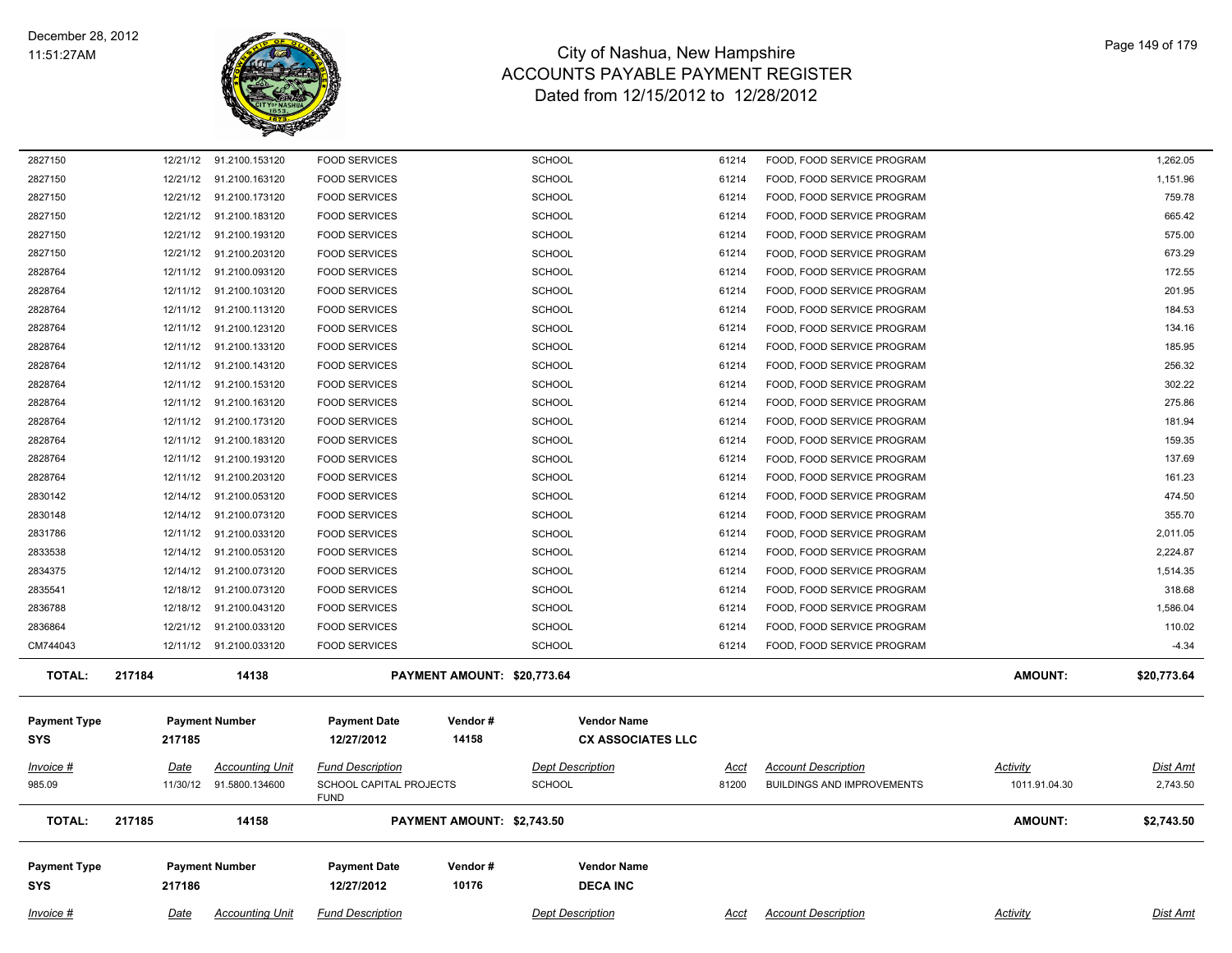

| 84608                             |        |                         | 12/10/12 91.3800.042210               | <b>SCHOOL GRANTS FUND</b>                      |                                | <b>SCHOOL</b>                            | 61135                | <b>EDUCATIONAL SUPPLIES</b>                          | 91.03903.042210 | 660.00                   |
|-----------------------------------|--------|-------------------------|---------------------------------------|------------------------------------------------|--------------------------------|------------------------------------------|----------------------|------------------------------------------------------|-----------------|--------------------------|
| <b>TOTAL:</b>                     | 217186 |                         | 10176                                 | PAYMENT AMOUNT: \$660.00                       |                                |                                          |                      |                                                      | <b>AMOUNT:</b>  | \$660.00                 |
| <b>Payment Type</b>               |        |                         | <b>Payment Number</b>                 | <b>Payment Date</b>                            | Vendor#                        | <b>Vendor Name</b>                       |                      |                                                      |                 |                          |
| <b>SYS</b>                        |        | 217187                  |                                       | 12/27/2012                                     | 15265                          | <b>MICHELLE DEVINE</b>                   |                      |                                                      |                 |                          |
| Invoice #                         |        | Date                    | <b>Accounting Unit</b>                | <b>Fund Description</b>                        |                                | <b>Dept Description</b>                  | Acct                 | <b>Account Description</b>                           |                 | Dist Amt                 |
| 12/12/12                          |        | 12/24/12                | 91.2222.991490                        | AFTER SCHOOL PROGRAM                           |                                | SCHOOL                                   | 61299                | MISCELLANEOUS SUPPLIES                               |                 | 48.25                    |
| TOTAL:                            | 217187 |                         | 15265                                 |                                                | <b>PAYMENT AMOUNT: \$48.25</b> |                                          |                      |                                                      | <b>AMOUNT:</b>  | \$48.25                  |
| <b>Payment Type</b>               |        |                         | <b>Payment Number</b>                 | <b>Payment Date</b>                            | Vendor#                        | <b>Vendor Name</b>                       |                      |                                                      |                 |                          |
| <b>SYS</b>                        |        | 217188                  |                                       | 12/27/2012                                     | 15706                          | <b>RICHARD DICHARD</b>                   |                      |                                                      |                 |                          |
| Invoice #                         |        | Date                    | <b>Accounting Unit</b>                | <b>Fund Description</b>                        |                                | <b>Dept Description</b>                  | Acct                 | <b>Account Description</b>                           |                 | Dist Amt                 |
| 121812-03                         |        |                         | 12/18/12 91.1.031432                  | <b>GENERAL FUND</b>                            |                                | SCHOOL                                   | 55642                | <b>GAME OFFICIALS</b>                                |                 | 80.00                    |
| <b>TOTAL:</b>                     | 217188 |                         | 15706                                 |                                                | PAYMENT AMOUNT: \$80.00        |                                          |                      |                                                      | AMOUNT:         | \$80.00                  |
| <b>Payment Type</b><br><b>SYS</b> |        | 217189                  | <b>Payment Number</b>                 | <b>Payment Date</b><br>12/27/2012              | Vendor#<br>15358               | <b>Vendor Name</b><br><b>RYAN FARIA</b>  |                      |                                                      |                 |                          |
|                                   |        |                         |                                       |                                                |                                |                                          |                      |                                                      |                 |                          |
| <b>Invoice #</b><br>82812-03      |        | <u>Date</u><br>8/28/12  | <b>Accounting Unit</b><br>91.1.031466 | <b>Fund Description</b><br><b>GENERAL FUND</b> |                                | <b>Dept Description</b><br>SCHOOL        | <u>Acct</u><br>55642 | <b>Account Description</b><br><b>GAME OFFICIALS</b>  |                 | <u>Dist Amt</u><br>60.00 |
|                                   |        |                         |                                       |                                                |                                |                                          |                      |                                                      |                 |                          |
| <b>TOTAL:</b>                     | 217189 |                         | 15358                                 |                                                | PAYMENT AMOUNT: \$60.00        |                                          |                      |                                                      | AMOUNT:         | \$60.00                  |
| <b>Payment Type</b>               |        |                         | <b>Payment Number</b>                 | <b>Payment Date</b>                            | Vendor#                        | <b>Vendor Name</b>                       |                      |                                                      |                 |                          |
| <b>SYS</b>                        |        | 217190                  |                                       | 12/27/2012                                     | 15744                          | <b>MATTHEW FENLON</b>                    |                      |                                                      |                 |                          |
| Invoice #                         |        | Date                    | <b>Accounting Unit</b>                | <b>Fund Description</b>                        |                                | <b>Dept Description</b>                  | Acct                 | <b>Account Description</b>                           | Activity        | Dist Amt                 |
| PVR120312                         |        |                         | 12/19/12  91.3800.042219              | <b>SCHOOL GRANTS FUND</b>                      |                                | <b>SCHOOL</b>                            | 55300                | <b>TRAVEL</b>                                        | 91.03468.042219 | 38.85                    |
| <b>TOTAL:</b>                     | 217190 |                         | 15744                                 |                                                | PAYMENT AMOUNT: \$38.85        |                                          |                      |                                                      | <b>AMOUNT:</b>  | \$38.85                  |
| <b>Payment Type</b>               |        |                         | <b>Payment Number</b>                 | <b>Payment Date</b>                            | Vendor#                        | <b>Vendor Name</b>                       |                      |                                                      |                 |                          |
| <b>SYS</b>                        |        | 217191                  |                                       | 12/27/2012                                     | 14227                          | <b>FIRST STUDENT INC</b>                 |                      |                                                      |                 |                          |
|                                   |        |                         |                                       |                                                |                                |                                          |                      |                                                      |                 |                          |
| $Invoice$ #<br>10748635           |        | <u>Date</u><br>12/10/12 | <b>Accounting Unit</b><br>91.1.992700 | <b>Fund Description</b><br><b>GENERAL FUND</b> |                                | <b>Dept Description</b><br><b>SCHOOL</b> | <u>Acct</u><br>55690 | <b>Account Description</b><br>REGULAR TRANSPORTATION |                 | Dist Amt<br>228,254.76   |
|                                   |        |                         |                                       |                                                |                                |                                          |                      | <b>SERVICES</b>                                      |                 |                          |
| 10748637                          |        | 12/10/12                | 91.1.992700                           | <b>GENERAL FUND</b>                            |                                | <b>SCHOOL</b>                            | 55691                | SPED TRANSPORTATION SERVICES                         |                 | 135,262.08               |
| 17747560                          |        |                         | 12/11/12 91.1.031433                  | <b>GENERAL FUND</b>                            |                                | SCHOOL                                   | 55690                | REGULAR TRANSPORTATION<br><b>SERVICES</b>            |                 | 82.31                    |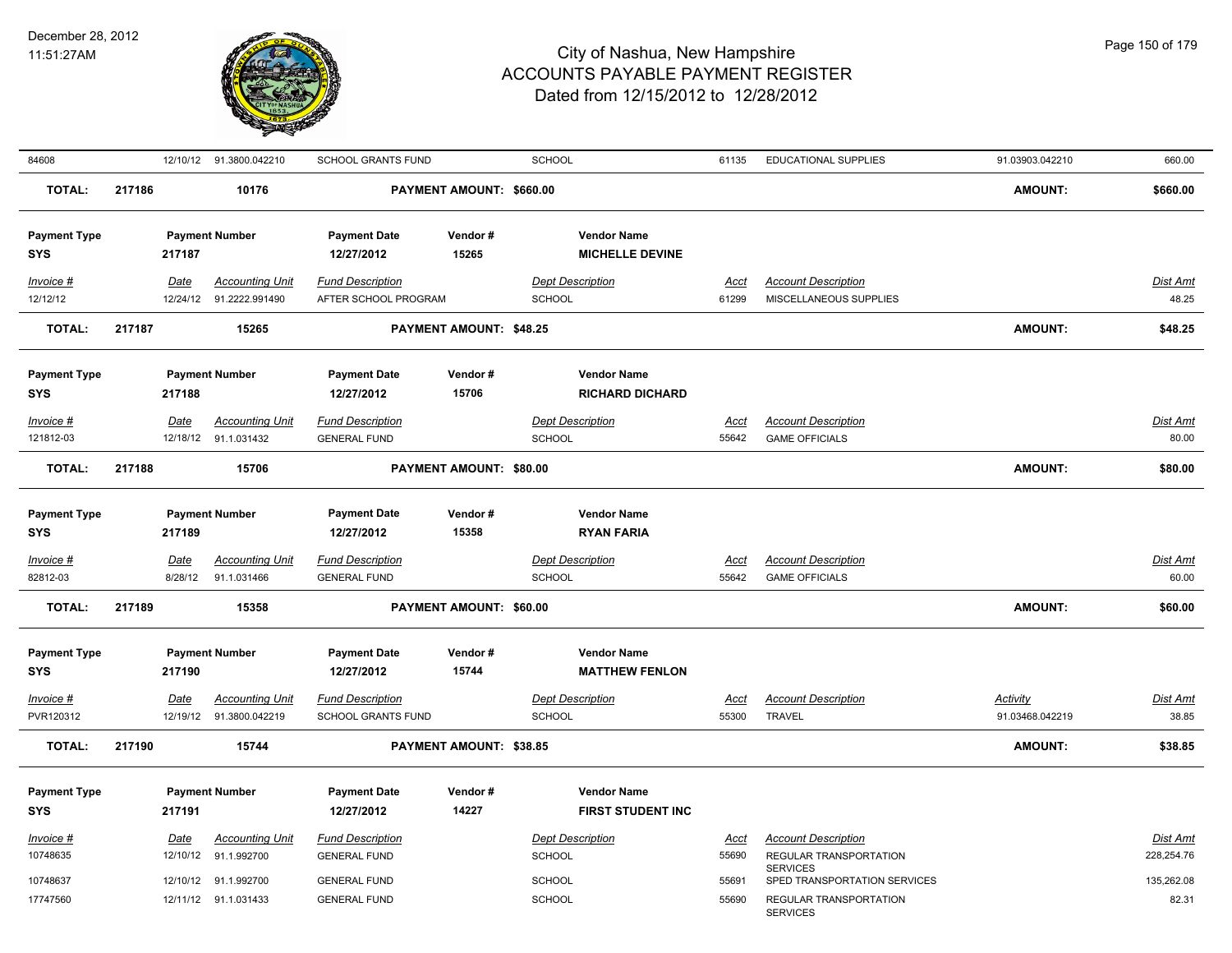

| 17747561            |                    | 12/11/12 91.1.031432             | <b>GENERAL FUND</b>                          |                                     | <b>SCHOOL</b>                  | 55690          | REGULAR TRANSPORTATION                                   |                 | 133.84             |
|---------------------|--------------------|----------------------------------|----------------------------------------------|-------------------------------------|--------------------------------|----------------|----------------------------------------------------------|-----------------|--------------------|
| 17747562            |                    | 12/11/12 91.1.031459             | <b>GENERAL FUND</b>                          |                                     | <b>SCHOOL</b>                  | 55690          | <b>SERVICES</b><br>REGULAR TRANSPORTATION                |                 | 97.55              |
| 17747562            |                    | 12/11/12 91.1.031468             | <b>GENERAL FUND</b>                          |                                     | <b>SCHOOL</b>                  | 55690          | <b>SERVICES</b><br>REGULAR TRANSPORTATION                |                 | 97.55              |
| 17747563            |                    | 12/11/12 91.1.031464             | <b>GENERAL FUND</b>                          |                                     | <b>SCHOOL</b>                  | 55690          | <b>SERVICES</b><br>REGULAR TRANSPORTATION                |                 | 350.14             |
| 17747564            |                    | 12/11/12 91.1.031436             | <b>GENERAL FUND</b>                          |                                     | <b>SCHOOL</b>                  | 55690          | <b>SERVICES</b><br>REGULAR TRANSPORTATION                |                 | 123.03             |
| 17747565            |                    | 12/11/12 91.1.051434             | <b>GENERAL FUND</b>                          |                                     | <b>SCHOOL</b>                  | 55690          | <b>SERVICES</b><br>REGULAR TRANSPORTATION                |                 | 76.30              |
| 17747565            |                    | 12/11/12 91.1.051435             | <b>GENERAL FUND</b>                          |                                     | <b>SCHOOL</b>                  | 55690          | <b>SERVICES</b><br>REGULAR TRANSPORTATION                |                 | 76.31              |
| 17747566            |                    | 12/11/12 91.1.071434             | <b>GENERAL FUND</b>                          |                                     | <b>SCHOOL</b>                  | 55690          | <b>SERVICES</b><br>REGULAR TRANSPORTATION                |                 | 146.20             |
| 17747572            |                    | 12/11/12 91.1.071434             | <b>GENERAL FUND</b>                          |                                     | <b>SCHOOL</b>                  | 55690          | <b>SERVICES</b><br>REGULAR TRANSPORTATION                |                 | 90.92              |
| 17747572            |                    | 12/11/12 91.1.071435             | <b>GENERAL FUND</b>                          |                                     | <b>SCHOOL</b>                  | 55690          | <b>SERVICES</b><br>REGULAR TRANSPORTATION                |                 | 90.92              |
| 17747575            |                    | 12/11/12 91.1.051434             | <b>GENERAL FUND</b>                          |                                     | <b>SCHOOL</b>                  | 55690          | <b>SERVICES</b><br>REGULAR TRANSPORTATION                |                 | 66.49              |
| 17747575            |                    | 12/11/12 91.1.051435             | <b>GENERAL FUND</b>                          |                                     | <b>SCHOOL</b>                  | 55690          | <b>SERVICES</b><br>REGULAR TRANSPORTATION                |                 | 66.50              |
| 17747576            |                    | 12/11/12 91.1.031437             | <b>GENERAL FUND</b>                          |                                     | <b>SCHOOL</b>                  | 55690          | <b>SERVICES</b><br>REGULAR TRANSPORTATION                |                 | 118.29             |
|                     |                    |                                  |                                              |                                     |                                |                | <b>SERVICES</b>                                          |                 |                    |
| <b>TOTAL:</b>       | 217191             | 14227                            |                                              | <b>PAYMENT AMOUNT: \$365,133.19</b> |                                |                |                                                          | <b>AMOUNT:</b>  | \$365,133.19       |
|                     |                    |                                  |                                              |                                     |                                |                |                                                          |                 |                    |
|                     |                    |                                  |                                              |                                     |                                |                |                                                          |                 |                    |
| <b>Payment Type</b> |                    | <b>Payment Number</b>            | <b>Payment Date</b>                          | Vendor#                             | <b>Vendor Name</b>             |                |                                                          |                 |                    |
| <b>SYS</b>          | 217192             |                                  | 12/27/2012                                   | 11272                               | <b>ROSE FRANCOEUR</b>          |                |                                                          |                 |                    |
| Invoice #           | Date               | <b>Accounting Unit</b>           | <b>Fund Description</b>                      |                                     | <b>Dept Description</b>        | <u>Acct</u>    | <b>Account Description</b>                               |                 | <b>Dist Amt</b>    |
| OCT-12              |                    | 10/22/12 91.1.191160             | <b>GENERAL FUND</b>                          |                                     | <b>SCHOOL</b>                  | 61100          | OFFICE SUPPLIES                                          |                 | 60.07              |
| <b>TOTAL:</b>       | 217192             | 11272                            |                                              | PAYMENT AMOUNT: \$60.07             |                                |                |                                                          | <b>AMOUNT:</b>  | \$60.07            |
|                     |                    |                                  |                                              |                                     |                                |                |                                                          |                 |                    |
| <b>Payment Type</b> |                    | <b>Payment Number</b>            | <b>Payment Date</b>                          | Vendor#                             | <b>Vendor Name</b>             |                |                                                          |                 |                    |
| <b>SYS</b>          | 217193             |                                  | 12/27/2012                                   | 11494                               | <b>STEPHANIE FRITZ</b>         |                |                                                          |                 |                    |
| Invoice #           | Date               | <b>Accounting Unit</b>           | <b>Fund Description</b>                      |                                     | <b>Dept Description</b>        | Acct           | <b>Account Description</b>                               |                 | <b>Dist Amt</b>    |
| <b>EDU547</b>       |                    | 12/24/12 91.1.991160             | <b>GENERAL FUND</b>                          |                                     | <b>SCHOOL</b>                  | 52800          | EDUCATIONAL ASSISTANCE                                   |                 | 540.00             |
| <b>TOTAL:</b>       | 217193             | 11494                            |                                              | PAYMENT AMOUNT: \$540.00            |                                |                |                                                          | <b>AMOUNT:</b>  | \$540.00           |
|                     |                    |                                  |                                              |                                     |                                |                |                                                          |                 |                    |
| <b>Payment Type</b> |                    | <b>Payment Number</b>            | <b>Payment Date</b>                          | Vendor#                             | <b>Vendor Name</b>             |                |                                                          |                 |                    |
| <b>SYS</b>          | 217194             |                                  | 12/27/2012                                   | 14247                               | <b>GARELICK FARMS LYNN</b>     |                |                                                          |                 |                    |
| <u>Invoice #</u>    | <b>Date</b>        | <b>Accounting Unit</b>           | <b>Fund Description</b>                      |                                     | <b>Dept Description</b>        | <u>Acct</u>    | <b>Account Description</b>                               | <b>Activity</b> | <u>Dist Amt</u>    |
| 9915797<br>9915798  | 12/1/12<br>12/1/12 | 91.2100.033120<br>91.2100.133120 | <b>FOOD SERVICES</b><br><b>FOOD SERVICES</b> |                                     | <b>SCHOOL</b><br><b>SCHOOL</b> | 61214<br>61214 | FOOD, FOOD SERVICE PROGRAM<br>FOOD. FOOD SERVICE PROGRAM |                 | 1,381.23<br>393.21 |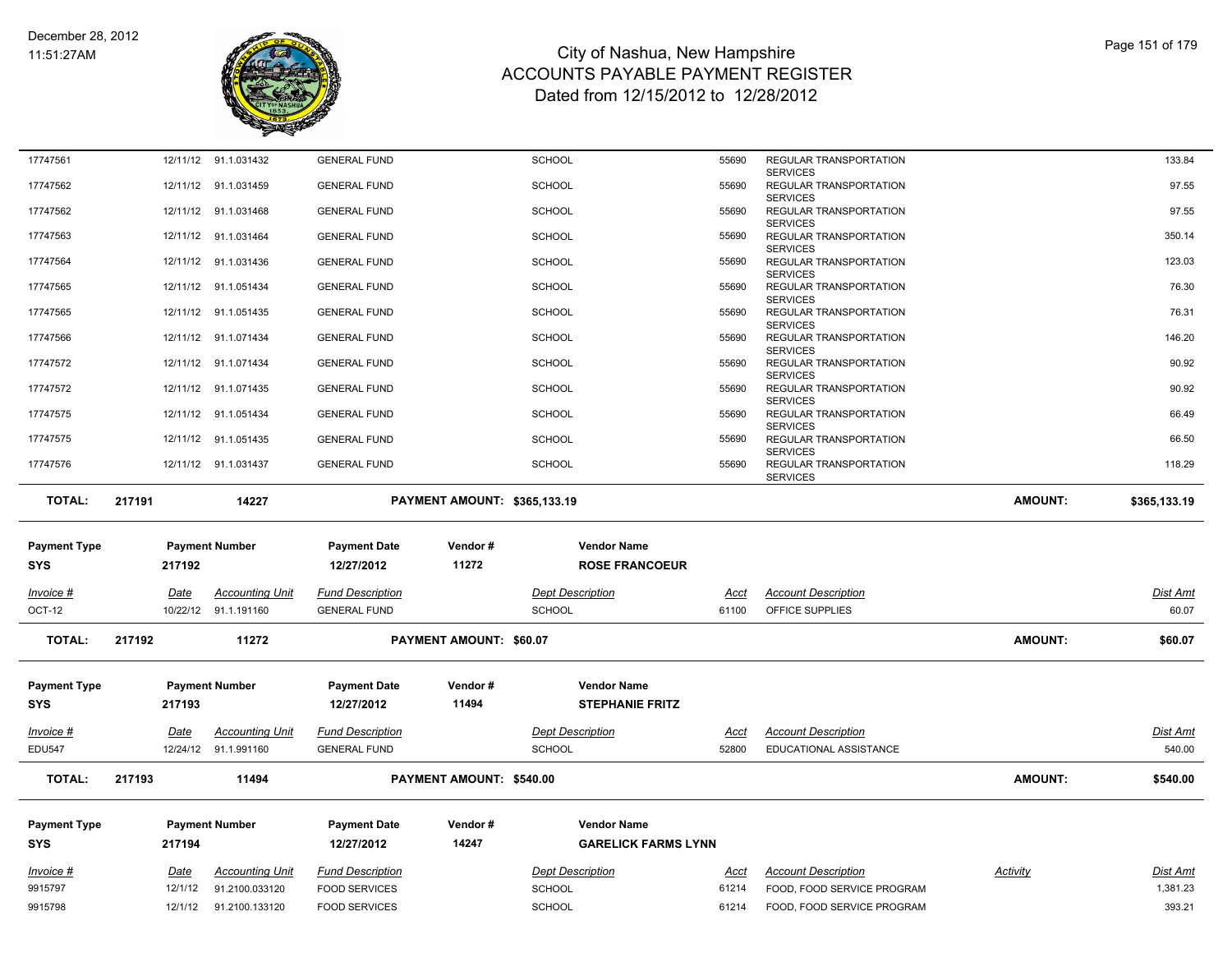

| 9915799 | 12/1/12 | 91.2100.113120 | <b>FOOD SERVICES</b>      | <b>SCHOOL</b> | 61214 | FOOD, FOOD SERVICE PROGRAM |                 | 282.03   |
|---------|---------|----------------|---------------------------|---------------|-------|----------------------------|-----------------|----------|
| 9915800 | 12/1/12 | 91.2100.123120 | <b>FOOD SERVICES</b>      | SCHOOL        | 61214 | FOOD, FOOD SERVICE PROGRAM |                 | 270.68   |
| 9915801 | 12/1/12 | 91.2100.183120 | <b>FOOD SERVICES</b>      | SCHOOL        | 61214 | FOOD, FOOD SERVICE PROGRAM |                 | 365.30   |
| 9915802 | 12/1/12 | 91.2100.093120 | <b>FOOD SERVICES</b>      | <b>SCHOOL</b> | 61214 | FOOD, FOOD SERVICE PROGRAM |                 | 315.87   |
| 9915803 | 12/1/12 | 91.2100.143120 | <b>FOOD SERVICES</b>      | <b>SCHOOL</b> | 61214 | FOOD, FOOD SERVICE PROGRAM |                 | 638.44   |
| 9915804 | 12/1/12 | 91.2100.153120 | <b>FOOD SERVICES</b>      | <b>SCHOOL</b> | 61214 | FOOD, FOOD SERVICE PROGRAM |                 | 925.94   |
| 9915805 | 12/1/12 | 91.2100.063120 | <b>FOOD SERVICES</b>      | <b>SCHOOL</b> | 61214 | FOOD, FOOD SERVICE PROGRAM |                 | 1,083.39 |
| 9915806 | 12/1/12 | 91.2100.193120 | <b>FOOD SERVICES</b>      | SCHOOL        | 61214 | FOOD, FOOD SERVICE PROGRAM |                 | 482.50   |
| 9915807 | 12/1/12 | 91.2100.163120 | <b>FOOD SERVICES</b>      | <b>SCHOOL</b> | 61214 | FOOD. FOOD SERVICE PROGRAM |                 | 959.03   |
| 9915808 | 12/1/12 | 91.2100.203120 | <b>FOOD SERVICES</b>      | <b>SCHOOL</b> | 61214 | FOOD, FOOD SERVICE PROGRAM |                 | 458.78   |
| 9915809 | 12/1/12 | 91.2100.053120 | <b>FOOD SERVICES</b>      | <b>SCHOOL</b> | 61214 | FOOD, FOOD SERVICE PROGRAM |                 | 1,843.71 |
| 9915810 | 12/1/12 | 91.2100.043120 | <b>FOOD SERVICES</b>      | <b>SCHOOL</b> | 61214 | FOOD, FOOD SERVICE PROGRAM |                 | 2,028.93 |
| 9915812 | 12/1/12 | 91.2100.103120 | <b>FOOD SERVICES</b>      | <b>SCHOOL</b> | 61214 | FOOD, FOOD SERVICE PROGRAM |                 | 348.12   |
| 9915813 | 12/1/12 | 91.2100.173120 | <b>FOOD SERVICES</b>      | <b>SCHOOL</b> | 61214 | FOOD, FOOD SERVICE PROGRAM |                 | 437.74   |
| 9915814 | 12/1/12 | 91.2100.073120 | <b>FOOD SERVICES</b>      | <b>SCHOOL</b> | 61214 | FOOD, FOOD SERVICE PROGRAM |                 | 920.38   |
| 9915816 | 12/1/12 | 91.2100.033120 | <b>FOOD SERVICES</b>      | <b>SCHOOL</b> | 61214 | FOOD, FOOD SERVICE PROGRAM |                 | 1,697.50 |
| 9930370 | 12/8/12 | 91.2100.033120 | <b>FOOD SERVICES</b>      | <b>SCHOOL</b> | 61214 | FOOD, FOOD SERVICE PROGRAM |                 | 1,838.36 |
| 9930371 | 12/8/12 | 91.2100.133120 | <b>FOOD SERVICES</b>      | <b>SCHOOL</b> | 61214 | FOOD, FOOD SERVICE PROGRAM |                 | 438.97   |
| 9930372 | 12/8/12 | 91.2100.113120 | <b>FOOD SERVICES</b>      | SCHOOL        | 61214 | FOOD, FOOD SERVICE PROGRAM |                 | 592.30   |
| 9930373 | 12/8/12 | 91.2100.123120 | <b>FOOD SERVICES</b>      | <b>SCHOOL</b> | 61214 | FOOD, FOOD SERVICE PROGRAM |                 | 470.64   |
| 9930374 | 12/8/12 | 91.2100.183120 | <b>FOOD SERVICES</b>      | <b>SCHOOL</b> | 61214 | FOOD, FOOD SERVICE PROGRAM |                 | 669.05   |
| 9930375 | 12/8/12 | 91.2100.093120 | <b>FOOD SERVICES</b>      | <b>SCHOOL</b> | 61214 | FOOD, FOOD SERVICE PROGRAM |                 | 682.42   |
| 9930376 | 12/8/12 | 91.2100.143120 | <b>FOOD SERVICES</b>      | <b>SCHOOL</b> | 61214 | FOOD, FOOD SERVICE PROGRAM |                 | 546.99   |
| 9930377 | 12/8/12 | 91.2100.153120 | <b>FOOD SERVICES</b>      | <b>SCHOOL</b> | 61214 | FOOD, FOOD SERVICE PROGRAM |                 | 928.24   |
| 9930378 | 12/8/12 | 91.2100.063120 | <b>FOOD SERVICES</b>      | <b>SCHOOL</b> | 61214 | FOOD, FOOD SERVICE PROGRAM |                 | 719.00   |
| 9930379 | 12/8/12 | 91.2100.193120 | <b>FOOD SERVICES</b>      | <b>SCHOOL</b> | 61214 | FOOD, FOOD SERVICE PROGRAM |                 | 358.81   |
| 9930380 | 12/8/12 | 91.2100.163120 | <b>FOOD SERVICES</b>      | <b>SCHOOL</b> | 61214 | FOOD, FOOD SERVICE PROGRAM |                 | 871.60   |
| 9930381 | 12/8/12 | 91.2100.203120 | <b>FOOD SERVICES</b>      | <b>SCHOOL</b> | 61214 | FOOD, FOOD SERVICE PROGRAM |                 | 461.19   |
| 9930382 | 12/8/12 | 91.2100.053120 | <b>FOOD SERVICES</b>      | <b>SCHOOL</b> | 61214 | FOOD, FOOD SERVICE PROGRAM |                 | 1,412.66 |
| 9930383 | 12/8/12 | 91.2100.043120 | <b>FOOD SERVICES</b>      | <b>SCHOOL</b> | 61214 | FOOD, FOOD SERVICE PROGRAM |                 | 1,961.43 |
| 9930384 | 12/8/12 | 91.2222.991490 | AFTER SCHOOL PROGRAM      | <b>SCHOOL</b> | 61299 | MISCELLANEOUS SUPPLIES     |                 | 41.76    |
| 9930385 | 12/8/12 | 91.2222.991490 | AFTER SCHOOL PROGRAM      | <b>SCHOOL</b> | 61299 | MISCELLANEOUS SUPPLIES     |                 | 81.05    |
| 9930386 | 12/8/12 | 91.2100.103120 | <b>FOOD SERVICES</b>      | SCHOOL        | 61214 | FOOD, FOOD SERVICE PROGRAM |                 | 309.05   |
| 9930387 | 12/8/12 | 91.2100.173120 | <b>FOOD SERVICES</b>      | SCHOOL        | 61214 | FOOD, FOOD SERVICE PROGRAM |                 | 275.96   |
| 9930388 | 12/8/12 | 91.2100.073120 | <b>FOOD SERVICES</b>      | <b>SCHOOL</b> | 61214 | FOOD, FOOD SERVICE PROGRAM |                 | 1,279.97 |
| 9930389 | 12/8/12 | 91.2222.991490 | AFTER SCHOOL PROGRAM      | <b>SCHOOL</b> | 61299 | MISCELLANEOUS SUPPLIES     |                 | 41.76    |
| 9930390 | 12/8/12 | 91.2222.991490 | AFTER SCHOOL PROGRAM      | <b>SCHOOL</b> | 61299 | MISCELLANEOUS SUPPLIES     |                 | 46.17    |
| 9930391 | 12/8/12 | 91.2100.073120 | <b>FOOD SERVICES</b>      | <b>SCHOOL</b> | 61214 | FOOD, FOOD SERVICE PROGRAM |                 | 385.00   |
| 9930392 | 12/8/12 | 91.2100.073120 | <b>FOOD SERVICES</b>      | SCHOOL        | 61214 | FOOD, FOOD SERVICE PROGRAM |                 | 495.00   |
| 9930394 | 12/8/12 | 91.3800.991490 | <b>SCHOOL GRANTS FUND</b> | <b>SCHOOL</b> | 61299 | MISCELLANEOUS SUPPLIES     | 91.03463.991490 | 49.34    |
| 9930395 | 12/8/12 | 91.3800.991490 | <b>SCHOOL GRANTS FUND</b> | SCHOOL        | 61299 | MISCELLANEOUS SUPPLIES     | 91.03463.991490 | 46.40    |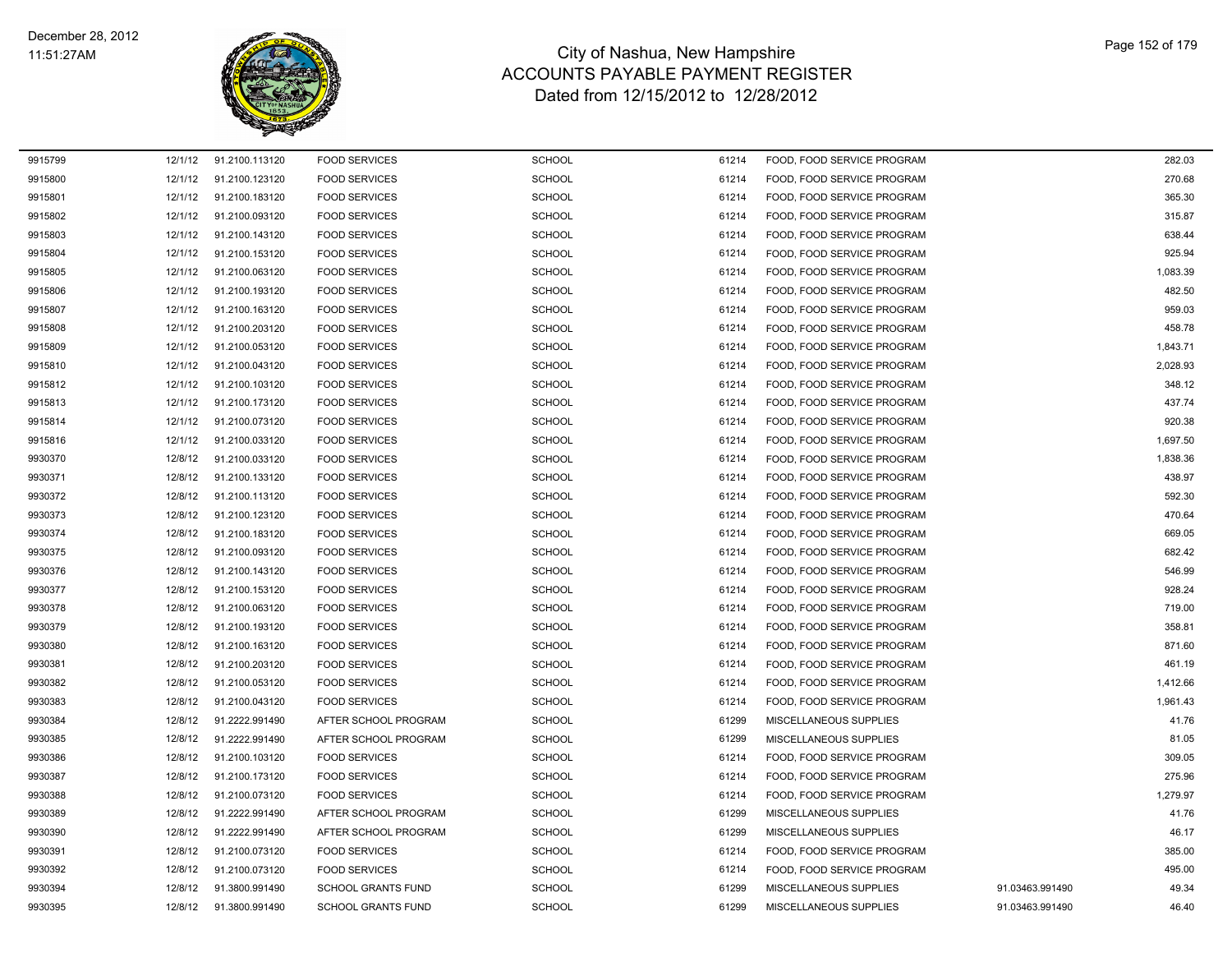

| <b>TOTAL:</b>                     | 217194      | 14247                   | PAYMENT AMOUNT: \$29,835.90       |                                |                                                        |             |                             | <b>AMOUNT:</b>  | \$29,835.90     |
|-----------------------------------|-------------|-------------------------|-----------------------------------|--------------------------------|--------------------------------------------------------|-------------|-----------------------------|-----------------|-----------------|
| <b>Payment Type</b><br><b>SYS</b> | 217195      | <b>Payment Number</b>   | <b>Payment Date</b><br>12/27/2012 | Vendor#<br>12771               | <b>Vendor Name</b><br><b>GENERAL LINEN SERVICE INC</b> |             |                             |                 |                 |
| Invoice #                         | Date        | <b>Accounting Unit</b>  | <b>Fund Description</b>           |                                | <b>Dept Description</b>                                | <u>Acct</u> | <b>Account Description</b>  |                 | <b>Dist Amt</b> |
| 1002694                           | 11/19/12    | 91.1.041300             | <b>GENERAL FUND</b>               |                                | <b>SCHOOL</b>                                          | 61135       | <b>EDUCATIONAL SUPPLIES</b> |                 | 82.12           |
| 1006152                           | 11/26/12    | 91.1.041300             | <b>GENERAL FUND</b>               |                                | SCHOOL                                                 | 61135       | EDUCATIONAL SUPPLIES        |                 | 103.08          |
| 1009606                           | 12/3/12     | 91.1.041300             | <b>GENERAL FUND</b>               |                                | <b>SCHOOL</b>                                          | 61135       | <b>EDUCATIONAL SUPPLIES</b> |                 | 63.11           |
| 1013105                           | 12/10/12    | 91.1.041300             | <b>GENERAL FUND</b>               |                                | <b>SCHOOL</b>                                          | 61135       | EDUCATIONAL SUPPLIES        |                 | 120.45          |
| 1016626                           | 12/17/12    | 91.1.041300             | <b>GENERAL FUND</b>               |                                | <b>SCHOOL</b>                                          | 61135       | EDUCATIONAL SUPPLIES        |                 | 88.37           |
| 995733                            | 11/5/12     | 91.1.041300             | <b>GENERAL FUND</b>               |                                | <b>SCHOOL</b>                                          | 61135       | EDUCATIONAL SUPPLIES        |                 | 55.01           |
| S0995856                          | 11/5/12     | 91.1.041300             | <b>GENERAL FUND</b>               |                                | <b>SCHOOL</b>                                          | 61135       | <b>EDUCATIONAL SUPPLIES</b> |                 | 4.19            |
| S1011159                          | 12/4/12     | 91.1.041300             | <b>GENERAL FUND</b>               |                                | SCHOOL                                                 | 61135       | EDUCATIONAL SUPPLIES        |                 | 8.77            |
| S1017579                          |             | 12/17/12 91.1.041300    | <b>GENERAL FUND</b>               |                                | <b>SCHOOL</b>                                          | 61135       | <b>EDUCATIONAL SUPPLIES</b> |                 | 45.21           |
| <b>TOTAL:</b>                     | 217195      | 12771                   |                                   | PAYMENT AMOUNT: \$570.31       |                                                        |             |                             | <b>AMOUNT:</b>  | \$570.31        |
| <b>Payment Type</b>               |             | <b>Payment Number</b>   | <b>Payment Date</b>               | Vendor#                        | <b>Vendor Name</b>                                     |             |                             |                 |                 |
| <b>SYS</b>                        | 217196      |                         | 12/27/2012                        | 14255                          | <b>GILLS PIZZA CO</b>                                  |             |                             |                 |                 |
| Invoice #                         | Date        | <b>Accounting Unit</b>  | <b>Fund Description</b>           |                                | <b>Dept Description</b>                                | <u>Acct</u> | <b>Account Description</b>  |                 | Dist Amt        |
| 6400                              | 12/14/12    | 91.2100.053120          | <b>FOOD SERVICES</b>              |                                | <b>SCHOOL</b>                                          | 61214       | FOOD, FOOD SERVICE PROGRAM  |                 | 1,014.00        |
| 6401                              |             | 12/14/12 91.2100.073120 | <b>FOOD SERVICES</b>              |                                | SCHOOL                                                 | 61214       | FOOD, FOOD SERVICE PROGRAM  |                 | 670.10          |
| <b>TOTAL:</b>                     | 217196      | 14255                   |                                   | PAYMENT AMOUNT: \$1,684.10     |                                                        |             |                             | <b>AMOUNT:</b>  | \$1,684.10      |
| <b>Payment Type</b>               |             | <b>Payment Number</b>   | <b>Payment Date</b>               | Vendor#                        | <b>Vendor Name</b>                                     |             |                             |                 |                 |
| <b>SYS</b>                        | 217197      |                         | 12/27/2012                        | 15138                          | <b>LISA GINGRAS</b>                                    |             |                             |                 |                 |
| <u>Invoice #</u>                  | <u>Date</u> | <b>Accounting Unit</b>  | <b>Fund Description</b>           |                                | <b>Dept Description</b>                                | <u>Acct</u> | <b>Account Description</b>  | <b>Activity</b> | <u>Dist Amt</u> |
| PVR121312                         | 12/17/12    | 91.3800.042219          | SCHOOL GRANTS FUND                |                                | SCHOOL                                                 | 55300       | <b>TRAVEL</b>               | 91.03468.042219 | 44.62           |
| <b>TOTAL:</b>                     | 217197      | 15138                   |                                   | <b>PAYMENT AMOUNT: \$44.62</b> |                                                        |             |                             | <b>AMOUNT:</b>  | \$44.62         |
| <b>Payment Type</b>               |             | <b>Payment Number</b>   | <b>Payment Date</b>               | Vendor#                        | <b>Vendor Name</b>                                     |             |                             |                 |                 |
| <b>SYS</b>                        | 217198      |                         | 12/27/2012                        | 14975                          | <b>DAVID GOLDSMITH</b>                                 |             |                             |                 |                 |
| Invoice #                         | Date        | <b>Accounting Unit</b>  | <b>Fund Description</b>           |                                | <b>Dept Description</b>                                | Acct        | <b>Account Description</b>  |                 | Dist Amt        |
| <b>DEC-12</b>                     |             | 12/19/12 91.1.041160    | <b>GENERAL FUND</b>               |                                | <b>SCHOOL</b>                                          | 61135       | <b>EDUCATIONAL SUPPLIES</b> |                 | 73.62           |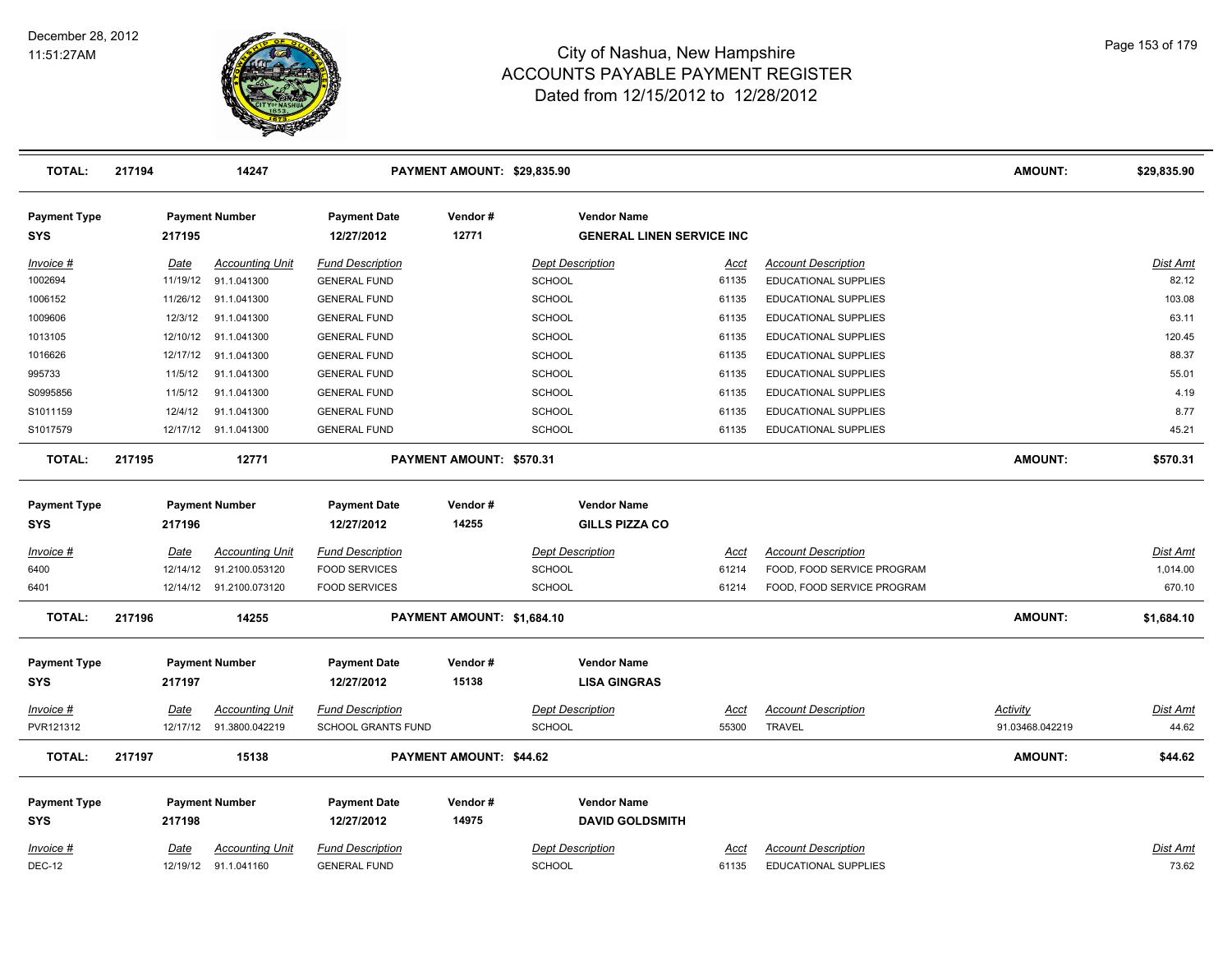

| <b>TOTAL:</b>                     | 217198 |             | 14975                                             |                                                      | PAYMENT AMOUNT: \$73.62    |                                                        |                      |                                                          | <b>AMOUNT:</b>                     | \$73.62                   |
|-----------------------------------|--------|-------------|---------------------------------------------------|------------------------------------------------------|----------------------------|--------------------------------------------------------|----------------------|----------------------------------------------------------|------------------------------------|---------------------------|
| <b>Payment Type</b><br><b>SYS</b> |        | 217199      | <b>Payment Number</b>                             | <b>Payment Date</b><br>12/27/2012                    | Vendor#<br>12789           | <b>Vendor Name</b><br><b>GOVCONNECTION INC</b>         |                      |                                                          |                                    |                           |
| Invoice #<br>49749941             |        | Date        | <b>Accounting Unit</b><br>12/11/12 91.1.051160    | <b>Fund Description</b><br><b>GENERAL FUND</b>       |                            | <b>Dept Description</b><br><b>SCHOOL</b>               | Acct<br>71999        | <b>Account Description</b><br>MISCELLANEOUS EQUIPMENT    |                                    | Dist Amt<br>2,412.87      |
| <b>TOTAL:</b>                     | 217199 |             | 12789                                             |                                                      | PAYMENT AMOUNT: \$2,412.87 |                                                        |                      |                                                          | AMOUNT:                            | \$2,412.87                |
| <b>Payment Type</b><br><b>SYS</b> |        | 217200      | <b>Payment Number</b>                             | <b>Payment Date</b><br>12/27/2012                    | Vendor#<br>12196           | <b>Vendor Name</b><br><b>TRACY GRAY</b>                |                      |                                                          |                                    |                           |
| Invoice #<br>12/14/12             |        | <b>Date</b> | <b>Accounting Unit</b><br>12/14/12 91.3800.991490 | <b>Fund Description</b><br><b>SCHOOL GRANTS FUND</b> |                            | <b>Dept Description</b><br><b>SCHOOL</b>               | <u>Acct</u><br>61299 | <b>Account Description</b><br>MISCELLANEOUS SUPPLIES     | <b>Activity</b><br>91.03463.991490 | Dist Amt<br>20.00         |
| <b>TOTAL:</b>                     | 217200 |             | 12196                                             |                                                      | PAYMENT AMOUNT: \$20.00    |                                                        |                      |                                                          | <b>AMOUNT:</b>                     | \$20.00                   |
| <b>Payment Type</b><br><b>SYS</b> |        | 217201      | <b>Payment Number</b>                             | <b>Payment Date</b><br>12/27/2012                    | Vendor#<br>14271           | <b>Vendor Name</b><br><b>GREAT STATE BEVERAGES INC</b> |                      |                                                          |                                    |                           |
| Invoice #<br>0499826              |        | <u>Date</u> | <b>Accounting Unit</b><br>12/21/12 91.2100.043120 | <b>Fund Description</b><br><b>FOOD SERVICES</b>      |                            | <b>Dept Description</b><br>SCHOOL                      | <u>Acct</u><br>61214 | <b>Account Description</b><br>FOOD, FOOD SERVICE PROGRAM |                                    | <u>Dist Amt</u><br>112.05 |
| <b>TOTAL:</b>                     | 217201 |             | 14271                                             |                                                      | PAYMENT AMOUNT: \$112.05   |                                                        |                      |                                                          | <b>AMOUNT:</b>                     | \$112.05                  |
| <b>Payment Type</b><br><b>SYS</b> |        | 217202      | <b>Payment Number</b>                             | <b>Payment Date</b><br>12/27/2012                    | Vendor#<br>12807           | <b>Vendor Name</b><br><b>DAVID GREENIDGE</b>           |                      |                                                          |                                    |                           |
| Invoice #<br>121912-04            |        | Date        | <b>Accounting Unit</b><br>12/19/12 91.1.041436    | <b>Fund Description</b><br><b>GENERAL FUND</b>       |                            | <b>Dept Description</b><br>SCHOOL                      | <b>Acct</b><br>55642 | <b>Account Description</b><br><b>GAME OFFICIALS</b>      |                                    | <b>Dist Amt</b><br>60.00  |
| <b>TOTAL:</b>                     | 217202 |             | 12807                                             |                                                      | PAYMENT AMOUNT: \$60.00    |                                                        |                      |                                                          | <b>AMOUNT:</b>                     | \$60.00                   |
| <b>Payment Type</b><br><b>SYS</b> |        | 217203      | <b>Payment Number</b>                             | <b>Payment Date</b><br>12/27/2012                    | Vendor#<br>14280           | <b>Vendor Name</b><br><b>KAREN GUSTIN</b>              |                      |                                                          |                                    |                           |
| Invoice #<br><b>DEC MILE</b>      |        | Date        | <b>Accounting Unit</b><br>12/24/12 91.2100.993120 | <b>Fund Description</b><br><b>FOOD SERVICES</b>      |                            | <b>Dept Description</b><br>SCHOOL                      | <b>Acct</b><br>55307 | <b>Account Description</b><br>MILEAGE REIMBURSEMENTS     |                                    | Dist Amt<br>111.83        |
| <b>TOTAL:</b>                     | 217203 |             | 14280                                             |                                                      | PAYMENT AMOUNT: \$111.83   |                                                        |                      |                                                          | <b>AMOUNT:</b>                     | \$111.83                  |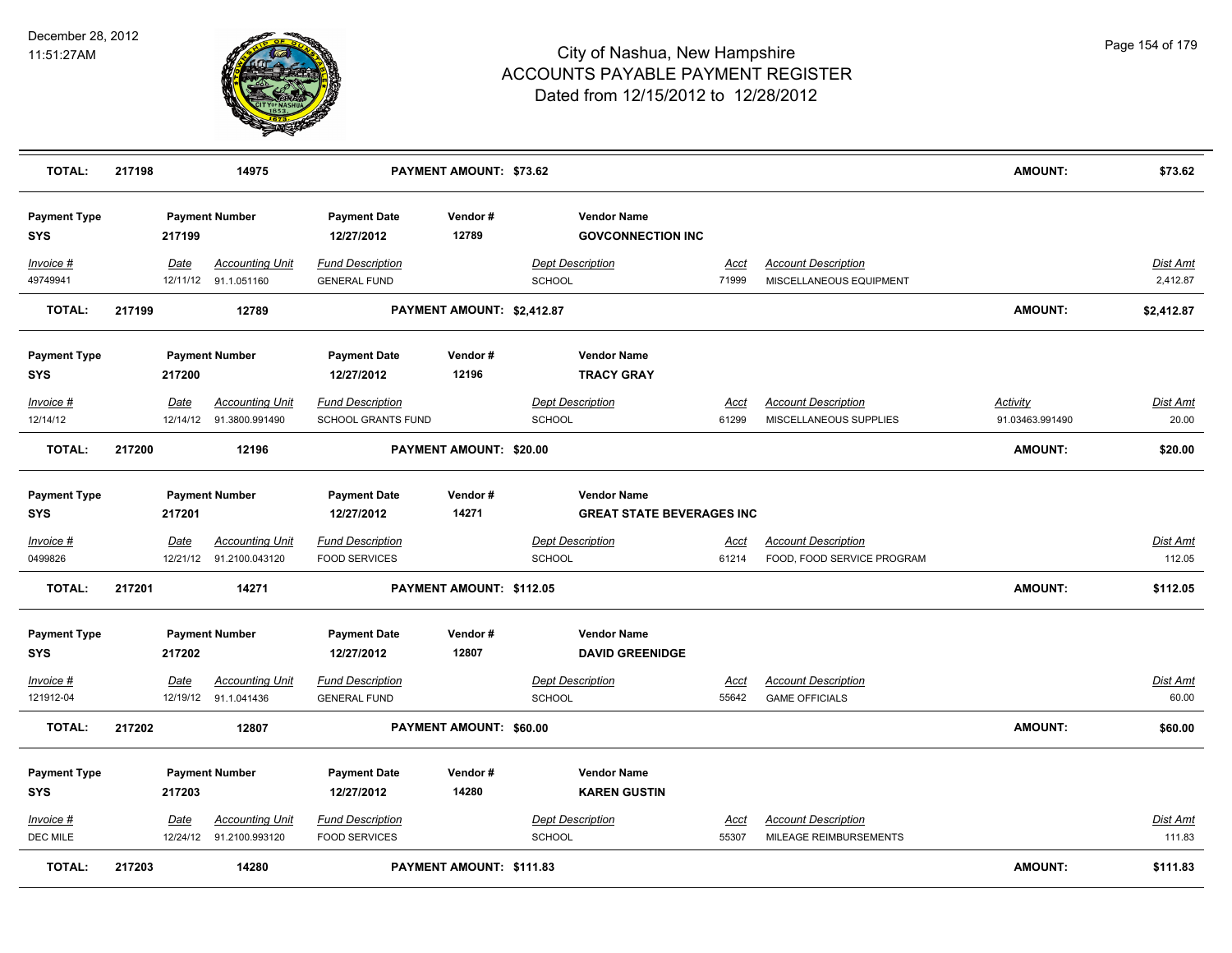

| <b>Payment Type</b> |        |        | <b>Payment Number</b>   | <b>Payment Date</b>                    | Vendor#                      |               | <b>Vendor Name</b>                  |             |                                   |            |                                |                 |
|---------------------|--------|--------|-------------------------|----------------------------------------|------------------------------|---------------|-------------------------------------|-------------|-----------------------------------|------------|--------------------------------|-----------------|
| <b>SYS</b>          |        | 217204 |                         | 12/27/2012                             | 14287                        |               | <b>HANNAFORD</b>                    |             |                                   |            |                                |                 |
| Invoice #           |        | Date   | <b>Accounting Unit</b>  | <b>Fund Description</b>                |                              |               | <b>Dept Description</b>             | Acct        | <b>Account Description</b>        |            |                                | Dist Amt        |
| 50168925            |        |        | 12/13/12 91.1.041340    | <b>GENERAL FUND</b>                    |                              | <b>SCHOOL</b> |                                     | 61135       | EDUCATIONAL SUPPLIES              |            |                                | 21.66           |
| 50256649            |        |        | 12/17/12 91.1.041340    | <b>GENERAL FUND</b>                    |                              | <b>SCHOOL</b> |                                     | 61135       | EDUCATIONAL SUPPLIES              |            |                                | 19.44           |
| <b>TOTAL:</b>       | 217204 |        | 14287                   |                                        | PAYMENT AMOUNT: \$41.10      |               |                                     |             |                                   |            | <b>AMOUNT:</b>                 | \$41.10         |
| <b>Payment Type</b> |        |        | <b>Payment Number</b>   | <b>Payment Date</b>                    | Vendor#                      |               | <b>Vendor Name</b>                  |             |                                   |            |                                |                 |
| <b>SYS</b>          |        | 217205 |                         | 12/27/2012                             | 14293                        |               | <b>HARVEY CONSTRUCTION CO</b>       |             |                                   |            |                                |                 |
| Invoice #           |        | Date   | <b>Accounting Unit</b>  | <b>Fund Description</b>                |                              |               | <b>Dept Description</b>             | <u>Acct</u> | <b>Account Description</b>        |            | <b>Activity</b>                | <b>Dist Amt</b> |
| 8                   |        |        | 12/13/12 91.5800.134600 | SCHOOL CAPITAL PROJECTS<br><b>FUND</b> |                              | <b>SCHOOL</b> |                                     | 81200       | <b>BUILDINGS AND IMPROVEMENTS</b> |            | 1011.91.04.30                  | 113,106.24      |
| <b>TOTAL:</b>       | 217205 |        | 14293                   |                                        | PAYMENT AMOUNT: \$113,106.24 |               |                                     |             |                                   |            | <b>AMOUNT:</b>                 | \$113,106.24    |
| <b>Payment Type</b> |        |        | <b>Payment Number</b>   | <b>Payment Date</b>                    | Vendor#                      |               | <b>Vendor Name</b>                  |             |                                   |            |                                |                 |
| <b>SYS</b>          |        | 217206 |                         | 12/27/2012                             | 12849                        |               | <b>HEINEMANN</b>                    |             |                                   |            |                                |                 |
| Invoice #           |        | Date   | <b>Accounting Unit</b>  | <b>Fund Description</b>                |                              |               | <b>Dept Description</b>             | <u>Acct</u> | <b>Account Description</b>        |            | <b>Activity</b>                | <b>Dist Amt</b> |
| 6148007             |        |        | 12/12/12 91.3800.151271 | SCHOOL GRANTS FUND                     |                              | <b>SCHOOL</b> |                                     | 61875       | <b>BOOKS</b>                      |            | 91.03763.151271                | 561.00          |
| TOTAL:              | 217206 |        | 12849                   |                                        | PAYMENT AMOUNT: \$561.00     |               |                                     |             |                                   |            | <b>AMOUNT:</b>                 | \$561.00        |
| <b>Payment Type</b> |        |        | <b>Payment Number</b>   | <b>Payment Date</b>                    | Vendor#                      |               | <b>Vendor Name</b>                  |             |                                   | Payee Name |                                |                 |
| <b>SYS</b>          |        | 217207 |                         | 12/27/2012                             | 11454                        |               | <b>HEWLETT PACKARD GOV/ED SALES</b> |             |                                   |            | <b>HEWLETT PACKARD COMPANY</b> |                 |
| Invoice #           |        | Date   | <b>Accounting Unit</b>  | <b>Fund Description</b>                |                              |               | <b>Dept Description</b>             | Acct        | <b>Account Description</b>        |            |                                | Dist Amt        |
| 52148620            |        |        | 12/10/12 91.1.222620    | <b>GENERAL FUND</b>                    |                              | <b>SCHOOL</b> |                                     | 71221       | <b>COMPUTER EQUIPMENT</b>         |            |                                | 2,025.00        |
| <b>TOTAL:</b>       | 217207 |        | 11454                   |                                        | PAYMENT AMOUNT: \$2,025.00   |               |                                     |             |                                   |            | <b>AMOUNT:</b>                 | \$2,025.00      |
| <b>Payment Type</b> |        |        | <b>Payment Number</b>   | <b>Payment Date</b>                    | Vendor#                      |               | <b>Vendor Name</b>                  |             |                                   |            |                                |                 |
| <b>SYS</b>          |        | 217208 |                         | 12/27/2012                             | 12861                        |               | <b>ROBERT HOLEWA</b>                |             |                                   |            |                                |                 |
| <u>Invoice #</u>    |        | Date   | <b>Accounting Unit</b>  | <b>Fund Description</b>                |                              |               | <b>Dept Description</b>             | <u>Acct</u> | <b>Account Description</b>        |            |                                | Dist Amt        |
| 122012-03           |        |        | 12/20/12 91.1.031433    | <b>GENERAL FUND</b>                    |                              | <b>SCHOOL</b> |                                     | 55642       | <b>GAME OFFICIALS</b>             |            |                                | 80.00           |
| <b>TOTAL:</b>       | 217208 |        | 12861                   |                                        | PAYMENT AMOUNT: \$80.00      |               |                                     |             |                                   |            | <b>AMOUNT:</b>                 | \$80.00         |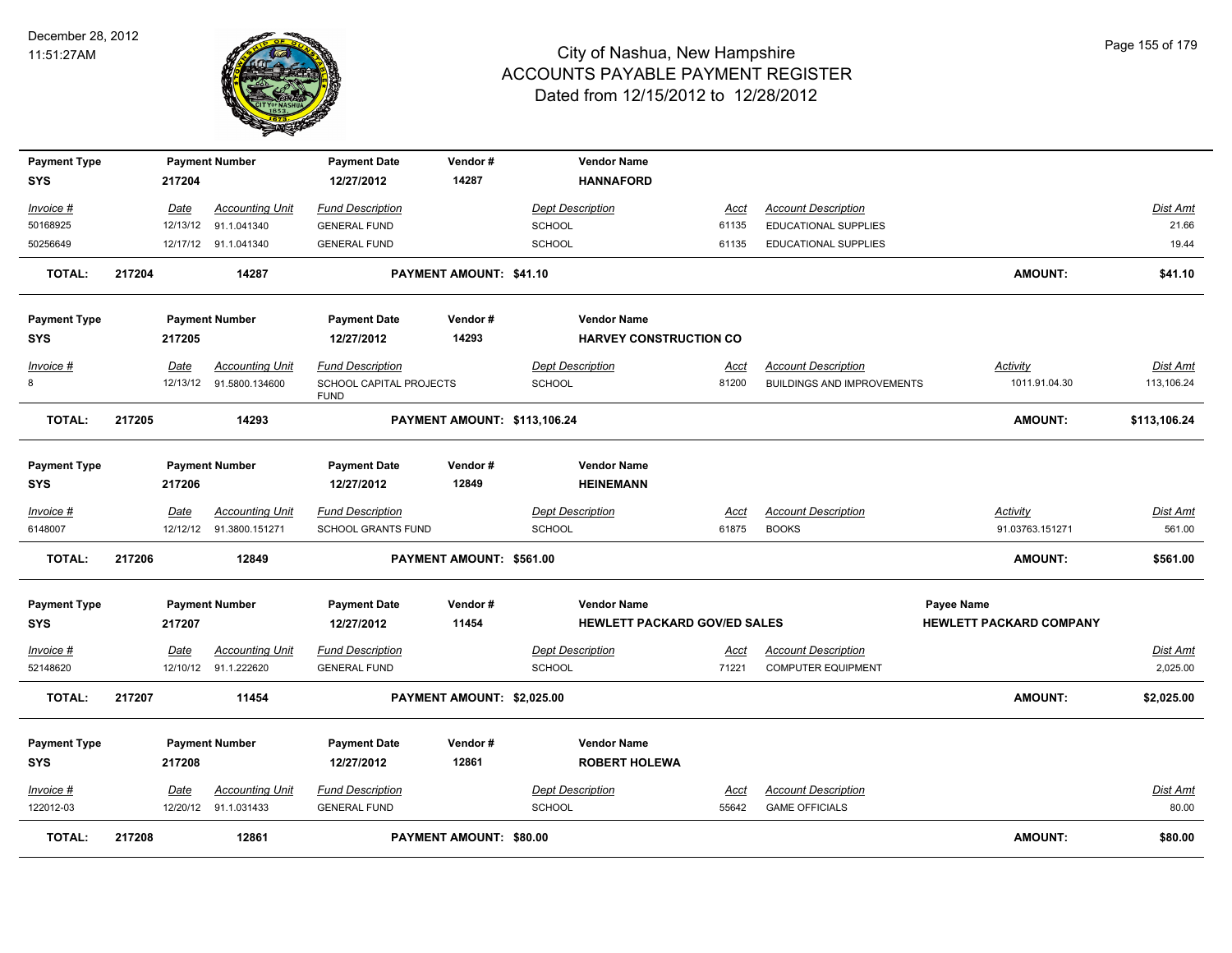

| <b>Payment Type</b> |        |          | <b>Payment Number</b>  | <b>Payment Date</b>     | Vendor#                    | <b>Vendor Name</b>         |             |                             | Payee Name                |                 |
|---------------------|--------|----------|------------------------|-------------------------|----------------------------|----------------------------|-------------|-----------------------------|---------------------------|-----------------|
| <b>SYS</b>          |        | 217209   |                        | 12/27/2012              | 14309                      | HOME DEPOT CREDIT SERVICES |             |                             | HOME DEPOT CREDIT SERVICE |                 |
| Invoice #           |        | Date     | <b>Accounting Unit</b> | <b>Fund Description</b> |                            | Dept Description           | Acct        | <b>Account Description</b>  |                           | Dist Amt        |
| 9051187             |        |          | 12/16/12 91.1.051375   | <b>GENERAL FUND</b>     |                            | <b>SCHOOL</b>              | 61135       | EDUCATIONAL SUPPLIES        |                           | 46.27           |
| <b>TOTAL:</b>       | 217209 |          | 14309                  |                         | PAYMENT AMOUNT: \$46.27    |                            |             |                             | <b>AMOUNT:</b>            | \$46.27         |
| <b>Payment Type</b> |        |          | <b>Payment Number</b>  | <b>Payment Date</b>     | Vendor#                    | <b>Vendor Name</b>         |             |                             |                           |                 |
| <b>SYS</b>          |        | 217210   |                        | 12/27/2012              | 11669                      | <b>DELESE HOVEY</b>        |             |                             |                           |                 |
| Invoice #           |        | Date     | <b>Accounting Unit</b> | <b>Fund Description</b> |                            | <b>Dept Description</b>    | <u>Acct</u> | <b>Account Description</b>  |                           | Dist Amt        |
| <b>DEC-12</b>       |        |          | 12/18/12 91.1.121160   | <b>GENERAL FUND</b>     |                            | <b>SCHOOL</b>              | 61875       | <b>BOOKS</b>                |                           | 115.06          |
| <b>TOTAL:</b>       | 217210 |          | 11669                  |                         | PAYMENT AMOUNT: \$115.06   |                            |             |                             | <b>AMOUNT:</b>            | \$115.06        |
| <b>Payment Type</b> |        |          | <b>Payment Number</b>  | <b>Payment Date</b>     | Vendor#                    | <b>Vendor Name</b>         |             |                             |                           |                 |
| <b>SYS</b>          |        | 217211   |                        | 12/27/2012              | 11687                      | <b>MARIA D HUNT</b>        |             |                             |                           |                 |
| Invoice #           |        | Date     | <b>Accounting Unit</b> | <b>Fund Description</b> |                            | <b>Dept Description</b>    | Acct        | <b>Account Description</b>  | <b>Activity</b>           | <u>Dist Amt</u> |
| 12/10/12            |        | 12/10/12 | 91.3800.151271         | SCHOOL GRANTS FUND      |                            | <b>SCHOOL</b>              | 61135       | <b>EDUCATIONAL SUPPLIES</b> | 91.03763.151271           | 40.00           |
| ML530/700           |        |          | 12/24/12 91.1.991160   | <b>GENERAL FUND</b>     |                            | SCHOOL                     | 52800       | EDUCATIONAL ASSISTANCE      |                           | 1,000.00        |
| <b>TOTAL:</b>       | 217211 |          | 11687                  |                         | PAYMENT AMOUNT: \$1,040.00 |                            |             |                             | <b>AMOUNT:</b>            | \$1,040.00      |
| <b>Payment Type</b> |        |          | <b>Payment Number</b>  | <b>Payment Date</b>     | Vendor#                    | <b>Vendor Name</b>         |             |                             |                           |                 |
| <b>SYS</b>          |        | 217212   |                        | 12/27/2012              | 12910                      | <b>JACKSON LEWIS LLP</b>   |             |                             |                           |                 |
| Invoice #           |        | Date     | <b>Accounting Unit</b> | <b>Fund Description</b> |                            | <b>Dept Description</b>    | Acct        | <b>Account Description</b>  |                           | Dist Amt        |
| 6023402             |        |          | 11/28/12 91.1.012320   | <b>GENERAL FUND</b>     |                            | <b>SCHOOL</b>              | 53128       | <b>LEGAL SERVICES</b>       |                           | 3,620.00        |
| <b>TOTAL:</b>       | 217212 |          | 12910                  |                         | PAYMENT AMOUNT: \$3,620.00 |                            |             |                             | <b>AMOUNT:</b>            | \$3,620.00      |
| <b>Payment Type</b> |        |          | <b>Payment Number</b>  | <b>Payment Date</b>     | Vendor#                    | <b>Vendor Name</b>         |             |                             |                           |                 |
| <b>SYS</b>          |        | 217213   |                        | 12/27/2012              | 12926                      | <b>EVAN JOHNSON</b>        |             |                             |                           |                 |
| Invoice #           |        | Date     | <b>Accounting Unit</b> | <b>Fund Description</b> |                            | <b>Dept Description</b>    | Acct        | <b>Account Description</b>  |                           | Dist Amt        |
| 121312-07           |        |          | 12/13/12 91.1.071434   | <b>GENERAL FUND</b>     |                            | <b>SCHOOL</b>              | 55642       | <b>GAME OFFICIALS</b>       |                           | 60.00           |
| 121312-07           |        |          | 12/13/12 91.1.071435   | <b>GENERAL FUND</b>     |                            | <b>SCHOOL</b>              | 55642       | <b>GAME OFFICIALS</b>       |                           | 60.00           |
| <b>TOTAL:</b>       | 217213 |          | 12926                  |                         | PAYMENT AMOUNT: \$120.00   |                            |             |                             | <b>AMOUNT:</b>            | \$120.00        |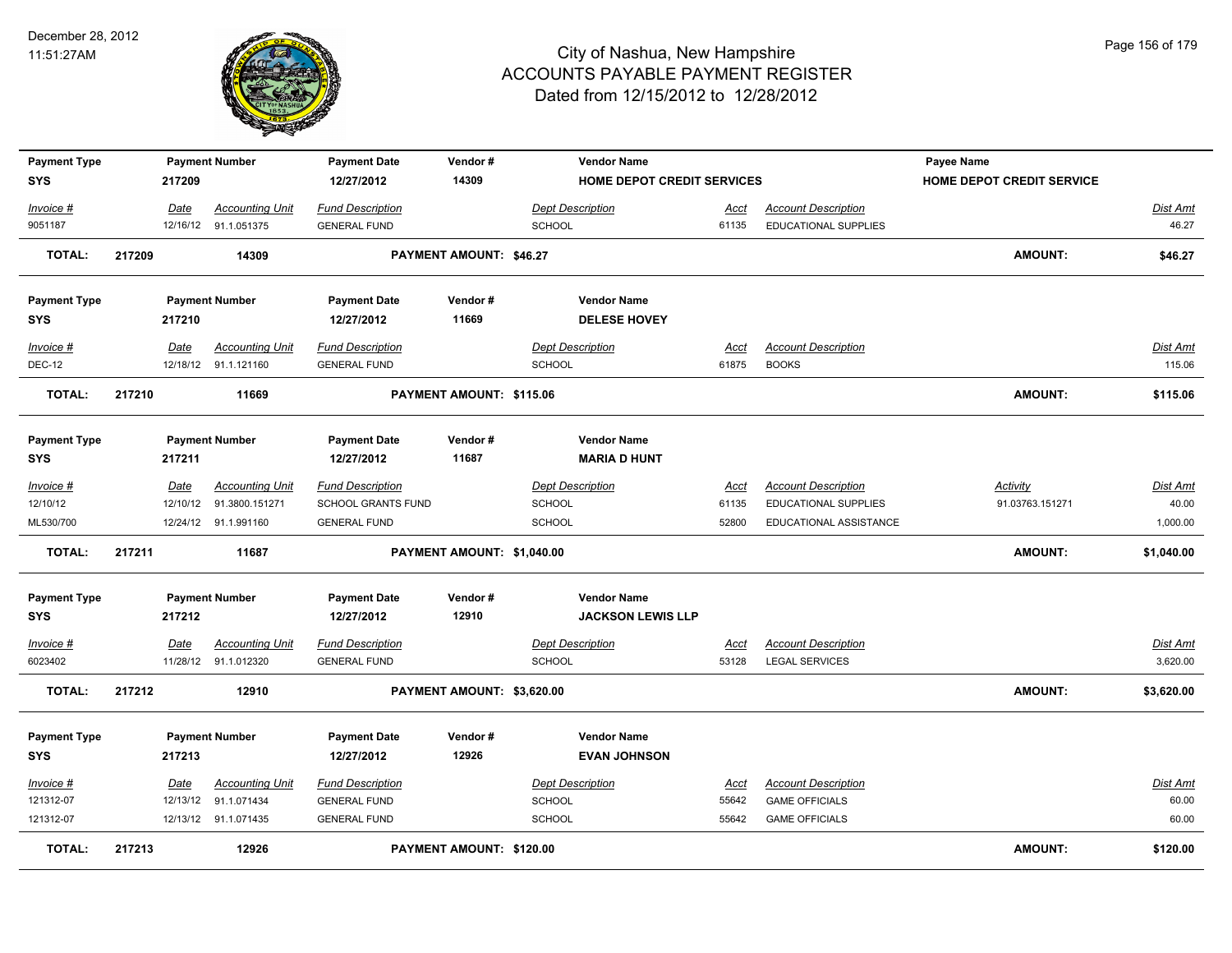

| <b>Payment Type</b>    |        |             | <b>Payment Number</b>               | <b>Payment Date</b>                        | Vendor#                        | <b>Vendor Name</b>          |                |                                                |                |                 |
|------------------------|--------|-------------|-------------------------------------|--------------------------------------------|--------------------------------|-----------------------------|----------------|------------------------------------------------|----------------|-----------------|
| <b>SYS</b>             |        | 217214      |                                     | 12/27/2012                                 | 12938                          | <b>CHARLES KAJEN</b>        |                |                                                |                |                 |
| $Invoice$ #            |        | <u>Date</u> | <b>Accounting Unit</b>              | <b>Fund Description</b>                    |                                | <b>Dept Description</b>     | <u>Acct</u>    | <b>Account Description</b>                     |                | Dist Amt        |
| 121812-03              |        |             | 12/18/12 91.1.031436                | <b>GENERAL FUND</b>                        |                                | SCHOOL                      | 55642          | <b>GAME OFFICIALS</b>                          |                | 60.00           |
| <b>TOTAL:</b>          | 217214 |             | 12938                               |                                            | PAYMENT AMOUNT: \$60.00        |                             |                |                                                | <b>AMOUNT:</b> | \$60.00         |
|                        |        |             |                                     |                                            |                                |                             |                |                                                |                |                 |
| <b>Payment Type</b>    |        |             | <b>Payment Number</b>               | <b>Payment Date</b>                        | Vendor#                        | <b>Vendor Name</b>          |                |                                                |                |                 |
| <b>SYS</b>             |        | 217215      |                                     | 12/27/2012                                 | 14362                          | <b>JEANETTE KIMBELL</b>     |                |                                                |                |                 |
| Invoice #              |        | Date        | <b>Accounting Unit</b>              | <b>Fund Description</b>                    |                                | <b>Dept Description</b>     | Acct           | <b>Account Description</b>                     |                | Dist Amt        |
| DEC MILE               |        |             | 12/24/12 91.2100.993120             | <b>FOOD SERVICES</b>                       |                                | SCHOOL                      | 55307          | MILEAGE REIMBURSEMENTS                         |                | 53.84           |
| <b>TOTAL:</b>          | 217215 |             | 14362                               |                                            | PAYMENT AMOUNT: \$53.84        |                             |                |                                                | <b>AMOUNT:</b> | \$53.84         |
|                        |        |             |                                     |                                            |                                |                             |                |                                                |                |                 |
| <b>Payment Type</b>    |        |             | <b>Payment Number</b>               | <b>Payment Date</b>                        | Vendor#                        | <b>Vendor Name</b>          |                |                                                |                |                 |
| <b>SYS</b>             |        | 217216      |                                     | 12/27/2012                                 | 15690                          | <b>KNOW BUDDY RESOURCES</b> |                |                                                |                |                 |
| Invoice #              |        | Date        | <b>Accounting Unit</b>              | <b>Fund Description</b>                    |                                | <b>Dept Description</b>     | Acct           | <b>Account Description</b>                     |                | Dist Amt        |
| ARU0123511             |        | 12/7/12     | 91.1.192220                         | <b>GENERAL FUND</b>                        |                                | SCHOOL                      | 61814          | <b>MEDIA</b>                                   |                | 134.95          |
| <b>TOTAL:</b>          | 217216 |             | 15690                               |                                            | PAYMENT AMOUNT: \$134.95       |                             |                |                                                | AMOUNT:        | \$134.95        |
| <b>Payment Type</b>    |        |             | <b>Payment Number</b>               | <b>Payment Date</b>                        | Vendor#                        | <b>Vendor Name</b>          |                |                                                |                |                 |
| <b>SYS</b>             |        | 217217      |                                     | 12/27/2012                                 | 12963                          | <b>JASON KOHM</b>           |                |                                                |                |                 |
|                        |        |             |                                     |                                            |                                |                             |                |                                                |                |                 |
| $Invoice$ #            |        | <b>Date</b> | <b>Accounting Unit</b>              | <b>Fund Description</b>                    |                                | <b>Dept Description</b>     | <u>Acct</u>    | <b>Account Description</b>                     |                | <b>Dist Amt</b> |
| 121412-06              |        | 12/14/12    | 91.1.061434                         | <b>GENERAL FUND</b>                        |                                | SCHOOL                      | 55642          | <b>GAME OFFICIALS</b>                          |                | 60.00           |
| 121412-06<br>121812-03 |        | 12/14/12    | 91.1.061435<br>12/18/12 91.1.031436 | <b>GENERAL FUND</b><br><b>GENERAL FUND</b> |                                | SCHOOL<br>SCHOOL            | 55642<br>55642 | <b>GAME OFFICIALS</b><br><b>GAME OFFICIALS</b> |                | 60.00<br>60.00  |
|                        |        |             |                                     |                                            |                                |                             |                |                                                |                |                 |
| <b>TOTAL:</b>          | 217217 |             | 12963                               |                                            | PAYMENT AMOUNT: \$180.00       |                             |                |                                                | <b>AMOUNT:</b> | \$180.00        |
| <b>Payment Type</b>    |        |             | <b>Payment Number</b>               | <b>Payment Date</b>                        | Vendor#                        | <b>Vendor Name</b>          |                |                                                |                |                 |
| <b>SYS</b>             |        | 217218      |                                     | 12/27/2012                                 | 15160                          | <b>DEBRA KUDALIS</b>        |                |                                                |                |                 |
| Invoice #              |        | Date        | <b>Accounting Unit</b>              | <b>Fund Description</b>                    |                                | <b>Dept Description</b>     | Acct           | <b>Account Description</b>                     |                | Dist Amt        |
| 12/15/12               |        |             | 12/15/12 91.2222.991490             | AFTER SCHOOL PROGRAM                       |                                | <b>SCHOOL</b>               | 61299          | MISCELLANEOUS SUPPLIES                         |                | 77.15           |
| <b>TOTAL:</b>          | 217218 |             | 15160                               |                                            | <b>PAYMENT AMOUNT: \$77.15</b> |                             |                |                                                | AMOUNT:        | \$77.15         |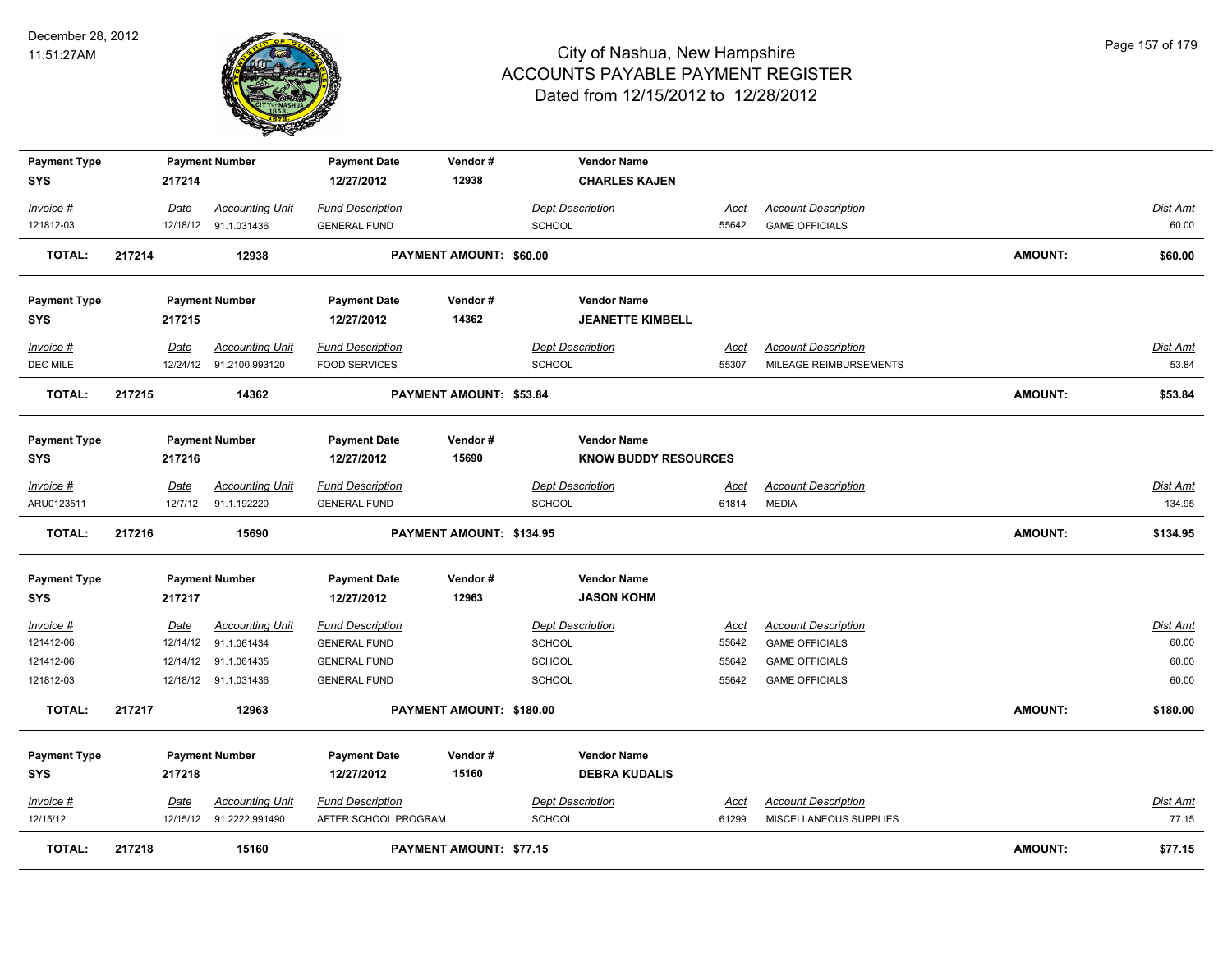

| <b>Payment Type</b><br><b>SYS</b> |        | 217219   | <b>Payment Number</b>  | <b>Payment Date</b><br>12/27/2012 | Vendor#<br>15043                | <b>Vendor Name</b><br><b>MARISSA LAMB</b>  |             |                            |                 |                 |
|-----------------------------------|--------|----------|------------------------|-----------------------------------|---------------------------------|--------------------------------------------|-------------|----------------------------|-----------------|-----------------|
| Invoice #                         |        | Date     | <b>Accounting Unit</b> | <b>Fund Description</b>           |                                 | <b>Dept Description</b>                    | Acct        | <b>Account Description</b> |                 | Dist Amt        |
| <b>EDU738</b>                     |        | 12/24/12 | 91.1.991160            | <b>GENERAL FUND</b>               |                                 | <b>SCHOOL</b>                              | 52800       | EDUCATIONAL ASSISTANCE     |                 | 912.00          |
| <b>TOTAL:</b>                     | 217219 |          | 15043                  |                                   | PAYMENT AMOUNT: \$912.00        |                                            |             |                            | AMOUNT:         | \$912.00        |
| <b>Payment Type</b>               |        |          | <b>Payment Number</b>  | <b>Payment Date</b>               | Vendor#                         | <b>Vendor Name</b>                         |             |                            |                 |                 |
| <b>SYS</b>                        |        | 217220   |                        | 12/27/2012                        | 12987                           | <b>FREDERICK LATHAM</b>                    |             |                            |                 |                 |
| Invoice #                         |        | Date     | <b>Accounting Unit</b> | <b>Fund Description</b>           |                                 | <b>Dept Description</b>                    | Acct        | <b>Account Description</b> |                 | Dist Amt        |
| 121712-06                         |        |          | 12/17/12 91.1.061434   | <b>GENERAL FUND</b>               |                                 | <b>SCHOOL</b>                              | 55642       | <b>GAME OFFICIALS</b>      |                 | 60.00           |
| 121712-06                         |        | 12/17/12 | 91.1.061435            | <b>GENERAL FUND</b>               |                                 | <b>SCHOOL</b>                              | 55642       | <b>GAME OFFICIALS</b>      |                 | 60.00           |
| 121912-04                         |        |          | 12/19/12 91.1.041437   | <b>GENERAL FUND</b>               |                                 | <b>SCHOOL</b>                              | 55642       | <b>GAME OFFICIALS</b>      |                 | 60.00           |
| <b>TOTAL:</b>                     | 217220 |          | 12987                  |                                   | PAYMENT AMOUNT: \$180.00        |                                            |             |                            | AMOUNT:         | \$180.00        |
| <b>Payment Type</b>               |        |          | <b>Payment Number</b>  | <b>Payment Date</b>               | Vendor#                         | <b>Vendor Name</b>                         |             |                            |                 |                 |
| <b>SYS</b>                        |        | 217221   |                        | 12/27/2012                        | 15741                           | <b>VINCENT LAVALLEE</b>                    |             |                            |                 |                 |
| Invoice #                         |        | Date     | <b>Accounting Unit</b> | <b>Fund Description</b>           |                                 | <b>Dept Description</b>                    | Acct        | <b>Account Description</b> |                 | Dist Amt        |
| <b>EDU547</b>                     |        |          | 12/24/12 91.1.991160   | <b>GENERAL FUND</b>               |                                 | <b>SCHOOL</b>                              | 52800       | EDUCATIONAL ASSISTANCE     |                 | 540.00          |
| <b>TOTAL:</b>                     | 217221 |          | 15741                  |                                   | PAYMENT AMOUNT: \$540.00        |                                            |             |                            | AMOUNT:         | \$540.00        |
| <b>Payment Type</b><br><b>SYS</b> |        | 217222   | <b>Payment Number</b>  | <b>Payment Date</b><br>12/27/2012 | Vendor#<br>11493                | <b>Vendor Name</b><br><b>RICHARD LYDON</b> |             |                            |                 |                 |
| $Invoice$ #                       |        | Date     | <b>Accounting Unit</b> | <b>Fund Description</b>           |                                 | <b>Dept Description</b>                    | <u>Acct</u> | <b>Account Description</b> | Activity        | <b>Dist Amt</b> |
| 12/12 COOKING                     |        | 12/12/12 | 91.3800.991490         | <b>SCHOOL GRANTS FUND</b>         |                                 | <b>SCHOOL</b>                              | 61299       | MISCELLANEOUS SUPPLIES     | 91.03463.991490 | 40.74           |
| TOTAL:                            | 217222 |          | 11493                  |                                   | <b>PAYMENT AMOUNT: \$40.74</b>  |                                            |             |                            | <b>AMOUNT:</b>  | \$40.74         |
| <b>Payment Type</b>               |        |          | <b>Payment Number</b>  | <b>Payment Date</b>               | Vendor#                         | <b>Vendor Name</b>                         |             |                            |                 |                 |
| <b>SYS</b>                        |        | 217223   |                        | 12/27/2012                        | 13035                           | <b>M &amp; M ELECTRICAL SUPPLY CO INC</b>  |             |                            |                 |                 |
| <b>Invoice #</b>                  |        | Date     | <b>Accounting Unit</b> | <b>Fund Description</b>           |                                 | <b>Dept Description</b>                    | <u>Acct</u> | <b>Account Description</b> |                 | Dist Amt        |
| 29314                             |        |          | 10/19/12 91.1.222620   | <b>GENERAL FUND</b>               |                                 | <b>SCHOOL</b>                              | 61407       | SUPPLIES, ELECTRICAL       |                 | 9.85            |
| 31472                             |        |          | 12/10/12 91.1.222620   | <b>GENERAL FUND</b>               |                                 | SCHOOL                                     | 61407       | SUPPLIES, ELECTRICAL       |                 | 167.50          |
| <b>TOTAL:</b>                     | 217223 |          | 13035                  |                                   | <b>PAYMENT AMOUNT: \$177.35</b> |                                            |             |                            | <b>AMOUNT:</b>  | \$177.35        |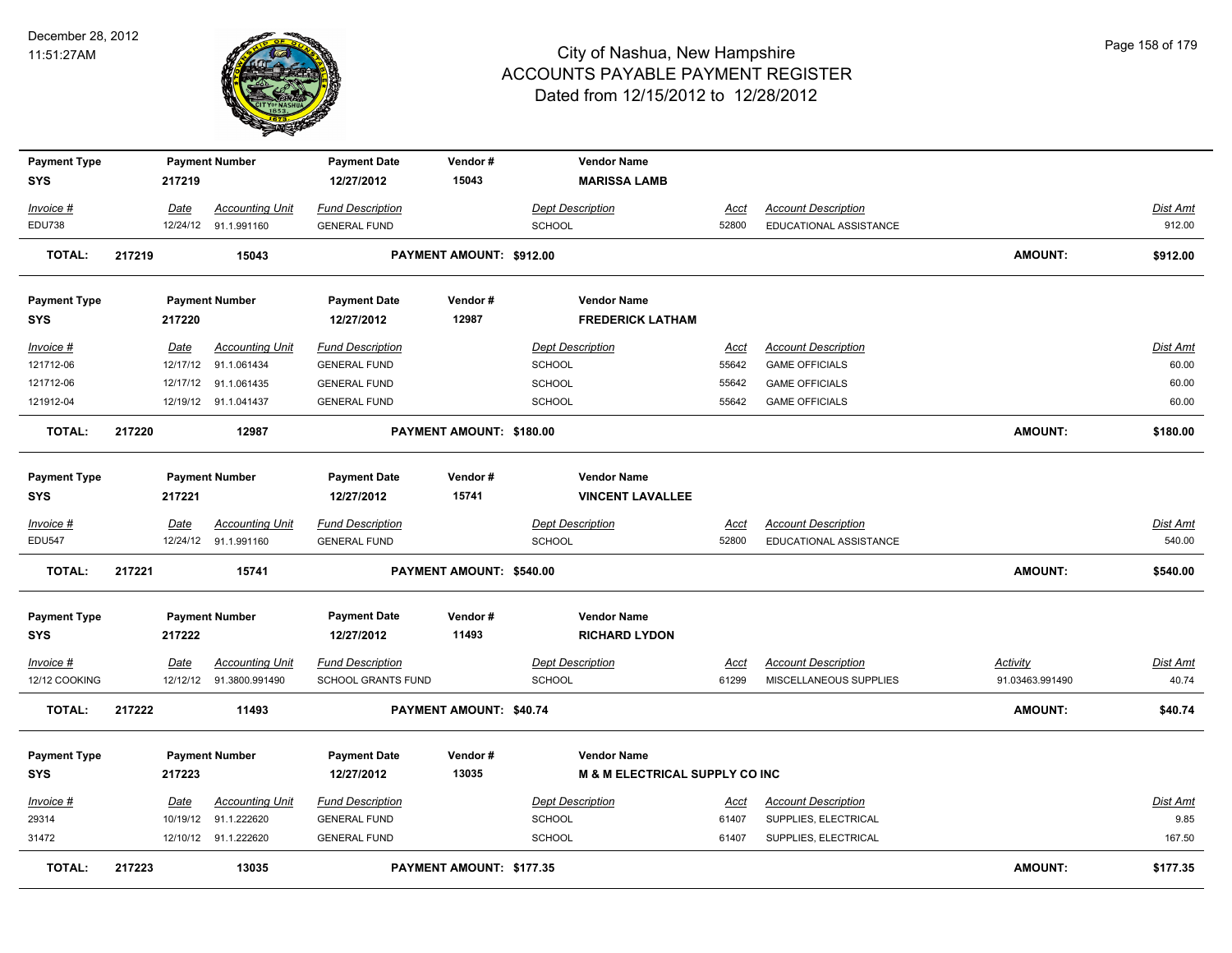

| <b>Payment Type</b>     |          | <b>Payment Number</b>   | <b>Payment Date</b>       | Vendor#                    | <b>Vendor Name</b>                |       |                            |                 |            |
|-------------------------|----------|-------------------------|---------------------------|----------------------------|-----------------------------------|-------|----------------------------|-----------------|------------|
| SYS                     | 217224   |                         | 12/27/2012                | 14420                      | <b>M SAUNDERS INC</b>             |       |                            |                 |            |
| Invoice #               | Date     | <b>Accounting Unit</b>  | <b>Fund Description</b>   |                            | <b>Dept Description</b>           | Acct  | <b>Account Description</b> |                 | Dist Amt   |
| 666667 - 1074           | 12/10/12 | 91.2100.093120          | <b>FOOD SERVICES</b>      |                            | <b>SCHOOL</b>                     | 61214 | FOOD, FOOD SERVICE PROGRAM |                 | 181.20     |
| 667251 - 1074           |          | 12/11/12 91.2100.093120 | <b>FOOD SERVICES</b>      |                            | <b>SCHOOL</b>                     | 61214 | FOOD, FOOD SERVICE PROGRAM |                 | 16.95      |
| 667292 - 1074           |          | 12/11/12 91.2100.093120 | <b>FOOD SERVICES</b>      |                            | <b>SCHOOL</b>                     | 61214 | FOOD, FOOD SERVICE PROGRAM |                 | 23.95      |
| 667582 - 1087           |          | 12/17/12 91.2100.153120 | <b>FOOD SERVICES</b>      |                            | <b>SCHOOL</b>                     | 61214 | FOOD, FOOD SERVICE PROGRAM |                 | 282.77     |
| 667583 - 1077           | 12/17/12 | 91.2100.053120          | <b>FOOD SERVICES</b>      |                            | <b>SCHOOL</b>                     | 61214 | FOOD, FOOD SERVICE PROGRAM |                 | 545.17     |
| 667584 - 1089           | 12/18/12 | 91.2100.193120          | <b>FOOD SERVICES</b>      |                            | <b>SCHOOL</b>                     | 61214 | FOOD, FOOD SERVICE PROGRAM |                 | 223.72     |
| 667585 - 1075           |          | 12/18/12 91.2100.203120 | <b>FOOD SERVICES</b>      |                            | <b>SCHOOL</b>                     | 61214 | FOOD, FOOD SERVICE PROGRAM |                 | 145.63     |
| 667974 - 1084           | 12/17/12 | 91.2100.163120          | <b>FOOD SERVICES</b>      |                            | <b>SCHOOL</b>                     | 61214 | FOOD, FOOD SERVICE PROGRAM |                 | 139.89     |
| 668020 - 1076           | 12/18/12 | 91.2100.113120          | <b>FOOD SERVICES</b>      |                            | <b>SCHOOL</b>                     | 61214 | FOOD, FOOD SERVICE PROGRAM |                 | 96.85      |
| 668024 - 1083           | 12/17/12 | 91.2100.073120          | <b>FOOD SERVICES</b>      |                            | <b>SCHOOL</b>                     | 61214 | FOOD, FOOD SERVICE PROGRAM |                 | 320.26     |
| 668025 - 1074           |          | 12/17/12 91.2100.093120 | <b>FOOD SERVICES</b>      |                            | <b>SCHOOL</b>                     | 61214 | FOOD, FOOD SERVICE PROGRAM |                 | 226.79     |
| 668027 - 1082           |          | 12/17/12 91.2100.133120 | <b>FOOD SERVICES</b>      |                            | <b>SCHOOL</b>                     | 61214 | FOOD, FOOD SERVICE PROGRAM |                 | 153.79     |
| 668028 - 1085           |          | 12/17/12 91.2100.183120 | <b>FOOD SERVICES</b>      |                            | <b>SCHOOL</b>                     | 61214 | FOOD, FOOD SERVICE PROGRAM |                 | 169.00     |
| 668370 - 1074           |          | 12/18/12 91.2100.093120 | <b>FOOD SERVICES</b>      |                            | <b>SCHOOL</b>                     | 61214 | FOOD, FOOD SERVICE PROGRAM |                 | 20.95      |
| 668502 - 1089           |          | 12/19/12 91.2100.193120 | <b>FOOD SERVICES</b>      |                            | <b>SCHOOL</b>                     | 61214 | FOOD, FOOD SERVICE PROGRAM |                 | 7.95       |
| 668513 - 1078           | 12/19/12 | 91.2100.103120          | <b>FOOD SERVICES</b>      |                            | <b>SCHOOL</b>                     | 61214 | FOOD, FOOD SERVICE PROGRAM |                 | 87.85      |
| 668514 - 1082           |          | 12/19/12 91.2100.133120 | <b>FOOD SERVICES</b>      |                            | <b>SCHOOL</b>                     | 61214 | FOOD, FOOD SERVICE PROGRAM |                 | 69.90      |
| 668526 - 1083           | 12/19/12 | 91.2100.073120          | <b>FOOD SERVICES</b>      |                            | <b>SCHOOL</b>                     | 61214 | FOOD, FOOD SERVICE PROGRAM |                 | 224.20     |
| 668688 - 1073           |          | 12/20/12 91.2100.143120 | <b>FOOD SERVICES</b>      |                            | <b>SCHOOL</b>                     | 61214 | FOOD, FOOD SERVICE PROGRAM |                 | 122.30     |
| <b>TOTAL:</b><br>217224 |          | 14420                   |                           | PAYMENT AMOUNT: \$3,059.12 |                                   |       |                            | <b>AMOUNT:</b>  | \$3,059.12 |
| <b>Payment Type</b>     |          | <b>Payment Number</b>   | <b>Payment Date</b>       | Vendor#                    | <b>Vendor Name</b>                |       |                            |                 |            |
| SYS                     | 217225   |                         | 12/27/2012                | 11280                      | <b>MARKET BASKET ACCT 2589096</b> |       |                            |                 |            |
| Invoice #               | Date     | <b>Accounting Unit</b>  | <b>Fund Description</b>   |                            | <b>Dept Description</b>           | Acct  | <b>Account Description</b> | <b>Activity</b> | Dist Amt   |
| 110500                  | 12/14/12 | 91.3800.991490          | <b>SCHOOL GRANTS FUND</b> |                            | <b>SCHOOL</b>                     | 61299 | MISCELLANEOUS SUPPLIES     | 91.03463.991490 | 11.55      |
| 122291-118              |          | 12/18/12 91.1.031300    | <b>GENERAL FUND</b>       |                            | <b>SCHOOL</b>                     | 61135 | EDUCATIONAL SUPPLIES       |                 | 24.73      |
| 132191                  |          | 12/12/12 91.3800.991490 | <b>SCHOOL GRANTS FUND</b> |                            | <b>SCHOOL</b>                     | 61299 | MISCELLANEOUS SUPPLIES     | 91.03463.991490 | 20.69      |
| 132671                  |          | 12/12/12 91.2222.991490 | AFTER SCHOOL PROGRAM      |                            | SCHOOL                            | 61299 | MISCELLANEOUS SUPPLIES     |                 | 12.98      |
| 132765                  | 12/12/12 | 91.2222.991490          | AFTER SCHOOL PROGRAM      |                            | <b>SCHOOL</b>                     | 61299 | MISCELLANEOUS SUPPLIES     |                 | 24.42      |
| 133951                  | 12/14/12 | 91.2222.991490          | AFTER SCHOOL PROGRAM      |                            | <b>SCHOOL</b>                     | 61299 | MISCELLANEOUS SUPPLIES     |                 | 11.96      |
| 134211                  | 12/14/12 | 91.2222.991490          | AFTER SCHOOL PROGRAM      |                            | <b>SCHOOL</b>                     | 61299 | MISCELLANEOUS SUPPLIES     |                 | 3.00       |
| 134989-131              |          | 12/13/12 91.1.041300    | <b>GENERAL FUND</b>       |                            | <b>SCHOOL</b>                     | 61135 | EDUCATIONAL SUPPLIES       |                 | 43.70      |
| 139447                  | 12/19/12 | 91.2222.991490          | AFTER SCHOOL PROGRAM      |                            | <b>SCHOOL</b>                     | 61299 | MISCELLANEOUS SUPPLIES     |                 | 25.85      |
| 140580                  | 12/20/12 | 91.3800.991490          | <b>SCHOOL GRANTS FUND</b> |                            | <b>SCHOOL</b>                     | 61299 | MISCELLANEOUS SUPPLIES     | 91.03463.991490 | 6.36       |
| 680                     |          | 11/29/12 91.2222.991490 | AFTER SCHOOL PROGRAM      |                            | SCHOOL                            | 61299 | MISCELLANEOUS SUPPLIES     |                 | 13.37      |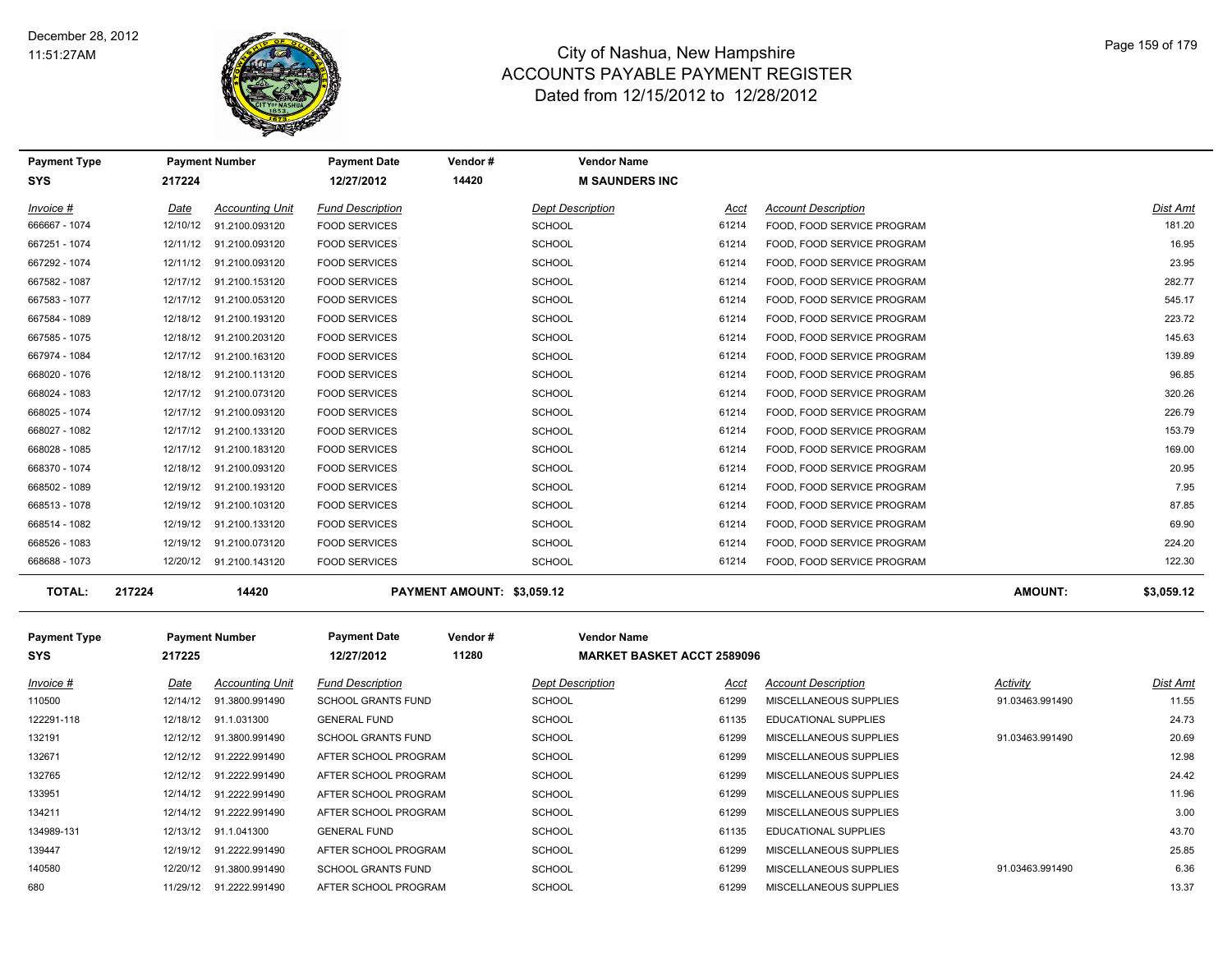

| <b>TOTAL:</b>                      | 217225 |                 | 11280                                          |                                                | PAYMENT AMOUNT: \$198.61        |               |                                                          |                      |                                                            | <b>AMOUNT:</b> | \$198.61                  |
|------------------------------------|--------|-----------------|------------------------------------------------|------------------------------------------------|---------------------------------|---------------|----------------------------------------------------------|----------------------|------------------------------------------------------------|----------------|---------------------------|
| <b>Payment Type</b><br><b>SYS</b>  |        | 217226          | <b>Payment Number</b>                          | <b>Payment Date</b><br>12/27/2012              | Vendor#<br>13063                |               | <b>Vendor Name</b><br><b>MARVELL PLATE GLASS INC</b>     |                      |                                                            |                |                           |
| Invoice #<br>3964                  |        | Date            | <b>Accounting Unit</b><br>12/12/12 91.1.222620 | <b>Fund Description</b><br><b>GENERAL FUND</b> |                                 | <b>SCHOOL</b> | <b>Dept Description</b>                                  | <u>Acct</u><br>54280 | <b>Account Description</b><br>BUILDING/GROUNDS MAINTENANCE |                | Dist Amt<br>224.00        |
| <b>TOTAL:</b>                      | 217226 |                 | 13063                                          |                                                | PAYMENT AMOUNT: \$224.00        |               |                                                          |                      |                                                            | <b>AMOUNT:</b> | \$224.00                  |
| <b>Payment Type</b><br><b>SYS</b>  |        | 217227          | <b>Payment Number</b>                          | <b>Payment Date</b><br>12/27/2012              | Vendor#<br>15533                |               | <b>Vendor Name</b><br><b>MATHBITS.COM</b>                |                      |                                                            |                |                           |
| Invoice #<br><b>BEGINNING JAVA</b> |        | Date<br>12/6/12 | <b>Accounting Unit</b><br>91.1.041160          | <b>Fund Description</b><br><b>GENERAL FUND</b> |                                 | <b>SCHOOL</b> | <b>Dept Description</b>                                  | Acct<br>61875        | <b>Account Description</b><br><b>BOOKS</b>                 |                | Dist Amt<br>153.95        |
| <b>TOTAL:</b>                      | 217227 |                 | 15533                                          |                                                | PAYMENT AMOUNT: \$153.95        |               |                                                          |                      |                                                            | AMOUNT:        | \$153.95                  |
| <b>Payment Type</b><br><b>SYS</b>  |        | 217228          | <b>Payment Number</b>                          | <b>Payment Date</b><br>12/27/2012              | Vendor#<br>13087                |               | <b>Vendor Name</b><br><b>DENNIS MELANSON</b>             |                      |                                                            |                |                           |
| Invoice #<br>121712-03             |        | <u>Date</u>     | <u>Accounting Unit</u><br>12/17/12 91.1.031436 | <b>Fund Description</b><br><b>GENERAL FUND</b> |                                 | <b>SCHOOL</b> | <b>Dept Description</b>                                  | <u>Acct</u><br>55642 | <b>Account Description</b><br><b>GAME OFFICIALS</b>        |                | <u>Dist Amt</u><br>60.00  |
| <b>TOTAL:</b>                      | 217228 |                 | 13087                                          |                                                | PAYMENT AMOUNT: \$60.00         |               |                                                          |                      |                                                            | <b>AMOUNT:</b> | \$60.00                   |
| <b>Payment Type</b><br><b>SYS</b>  |        | 217229          | <b>Payment Number</b>                          | <b>Payment Date</b><br>12/27/2012              | Vendor#<br>13094                |               | <b>Vendor Name</b><br><b>BARBARA MICHAEL</b>             |                      |                                                            |                |                           |
| Invoice #<br>121912-04             |        | Date            | <b>Accounting Unit</b><br>12/19/12 91.1.041437 | <b>Fund Description</b><br><b>GENERAL FUND</b> |                                 | <b>SCHOOL</b> | <b>Dept Description</b>                                  | Acct<br>55642        | <b>Account Description</b><br><b>GAME OFFICIALS</b>        |                | <u>Dist Amt</u><br>60.00  |
| <b>TOTAL:</b>                      | 217229 |                 | 13094                                          |                                                | PAYMENT AMOUNT: \$60.00         |               |                                                          |                      |                                                            | <b>AMOUNT:</b> | \$60.00                   |
| <b>Payment Type</b><br><b>SYS</b>  |        | 217230          | <b>Payment Number</b>                          | <b>Payment Date</b><br>12/27/2012              | Vendor#<br>13099                |               | <b>Vendor Name</b><br><b>MIDWEST TECHNOLOGY PRODUCTS</b> |                      |                                                            |                |                           |
| $Invoice$ #<br>2044119-00          |        | Date            | <b>Accounting Unit</b><br>12/10/12 91.1.051375 | <b>Fund Description</b><br><b>GENERAL FUND</b> |                                 | <b>SCHOOL</b> | <b>Dept Description</b>                                  | Acct<br>61135        | <b>Account Description</b><br><b>EDUCATIONAL SUPPLIES</b>  |                | <u>Dist Amt</u><br>134.34 |
| <b>TOTAL:</b>                      | 217230 |                 | 13099                                          |                                                | <b>PAYMENT AMOUNT: \$134.34</b> |               |                                                          |                      |                                                            | AMOUNT:        | \$134.34                  |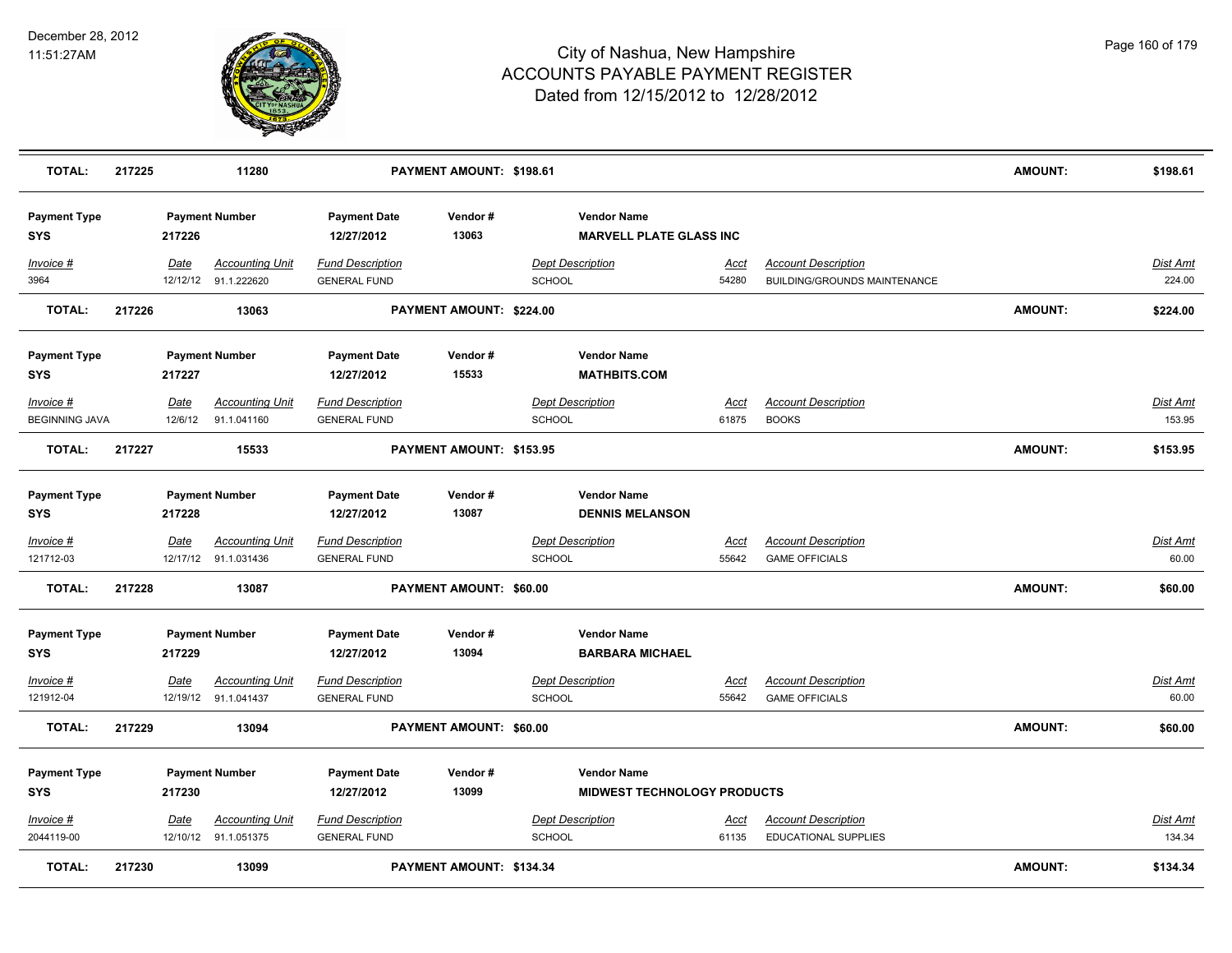

|                                   |        |                 | <b>Payment Number</b>            | <b>Payment Date</b>                             | Vendor#                  | <b>Vendor Name</b>                                        |               |                                |                             |                    |
|-----------------------------------|--------|-----------------|----------------------------------|-------------------------------------------------|--------------------------|-----------------------------------------------------------|---------------|--------------------------------|-----------------------------|--------------------|
| <b>SYS</b>                        |        | 217231          |                                  | 12/27/2012                                      | 13102                    | <b>MILL METALS CORP</b>                                   |               |                                |                             |                    |
| Invoice #                         |        | Date            | <b>Accounting Unit</b>           | <b>Fund Description</b>                         |                          | <b>Dept Description</b>                                   | Acct          | <b>Account Description</b>     |                             | Dist Amt           |
| 20380603                          |        |                 | 12/10/12 91.1.222620             | <b>GENERAL FUND</b>                             |                          | <b>SCHOOL</b>                                             | 61299         | MISCELLANEOUS SUPPLIES         |                             | 113.70             |
|                                   |        |                 |                                  |                                                 |                          |                                                           |               |                                |                             |                    |
| <b>TOTAL:</b>                     | 217231 |                 | 13102                            |                                                 | PAYMENT AMOUNT: \$113.70 |                                                           |               |                                | AMOUNT:                     | \$113.70           |
|                                   |        |                 |                                  |                                                 |                          |                                                           |               |                                |                             |                    |
| <b>Payment Type</b>               |        |                 | <b>Payment Number</b>            | <b>Payment Date</b>                             | Vendor#                  | <b>Vendor Name</b>                                        |               |                                |                             |                    |
| <b>SYS</b>                        |        | 217232          |                                  | 12/27/2012                                      | 15740                    | <b>MEGAN MILLER</b>                                       |               |                                |                             |                    |
| Invoice #                         |        | Date            | <b>Accounting Unit</b>           | <b>Fund Description</b>                         |                          | <b>Dept Description</b>                                   | Acct          | <b>Account Description</b>     |                             | Dist Amt           |
| <b>EDU547</b>                     |        |                 | 12/24/12 91.1.991160             | <b>GENERAL FUND</b>                             |                          | <b>SCHOOL</b>                                             | 52800         | EDUCATIONAL ASSISTANCE         |                             | 540.00             |
| <b>TOTAL:</b>                     | 217232 |                 | 15740                            |                                                 | PAYMENT AMOUNT: \$540.00 |                                                           |               |                                | <b>AMOUNT:</b>              | \$540.00           |
|                                   |        |                 |                                  |                                                 |                          |                                                           |               |                                |                             |                    |
| <b>Payment Type</b>               |        |                 | <b>Payment Number</b>            | <b>Payment Date</b>                             | Vendor#                  | <b>Vendor Name</b>                                        |               |                                |                             |                    |
| <b>SYS</b>                        |        | 217233          |                                  | 12/27/2012                                      | 15705                    | <b>JIM MONAHAN</b>                                        |               |                                |                             |                    |
|                                   |        |                 |                                  |                                                 |                          |                                                           |               |                                |                             |                    |
| Invoice #                         |        | Date            | <b>Accounting Unit</b>           | <b>Fund Description</b>                         |                          | <b>Dept Description</b>                                   | <u>Acct</u>   | <b>Account Description</b>     |                             | Dist Amt           |
| MILES-DEC                         |        |                 | 12/18/12 91.1.992700             | <b>GENERAL FUND</b>                             |                          | SCHOOL                                                    | 55691         | SPED TRANSPORTATION SERVICES   |                             | 46.07              |
| TOTAL:                            | 217233 |                 | 15705                            |                                                 | PAYMENT AMOUNT: \$46.07  |                                                           |               |                                | AMOUNT:                     | \$46.07            |
|                                   |        |                 |                                  |                                                 |                          |                                                           |               |                                |                             |                    |
|                                   |        |                 |                                  |                                                 |                          |                                                           |               |                                |                             |                    |
| <b>Payment Type</b><br><b>SYS</b> |        | 217234          | <b>Payment Number</b>            | <b>Payment Date</b><br>12/27/2012               | Vendor#<br>13117         | <b>Vendor Name</b><br><b>MSC INDUSTRIAL SUPPLY CO INC</b> |               |                                |                             |                    |
|                                   |        |                 |                                  |                                                 |                          |                                                           |               |                                |                             |                    |
| Invoice #                         |        | Date            | <b>Accounting Unit</b>           | <b>Fund Description</b>                         |                          | <b>Dept Description</b>                                   | <u>Acct</u>   | <b>Account Description</b>     |                             | Dist Amt           |
| 68504022                          |        | 12/7/12         | 91.1.031300                      | <b>GENERAL FUND</b>                             |                          | <b>SCHOOL</b>                                             | 61135         | <b>EDUCATIONAL SUPPLIES</b>    |                             | 682.12             |
| <b>TOTAL:</b>                     | 217234 |                 | 13117                            |                                                 | PAYMENT AMOUNT: \$682.12 |                                                           |               |                                | AMOUNT:                     | \$682.12           |
|                                   |        |                 | <b>Payment Number</b>            | <b>Payment Date</b>                             | Vendor#                  | <b>Vendor Name</b>                                        |               |                                |                             |                    |
| <b>Payment Type</b><br><b>SYS</b> |        | 217235          |                                  | 12/27/2012                                      | 15530                    | <b>NASSP</b>                                              |               |                                |                             |                    |
|                                   |        |                 |                                  |                                                 |                          |                                                           |               |                                |                             |                    |
| Invoice #<br>9000406846           |        | Date<br>12/6/12 | <b>Accounting Unit</b>           | <b>Fund Description</b>                         |                          | <b>Dept Description</b>                                   | Acct<br>55300 | <b>Account Description</b>     | Activity<br>91.03468.042219 | Dist Amt<br>495.00 |
| 9000406847                        |        | 12/6/12         | 91.3800.042219<br>91.3800.042219 | SCHOOL GRANTS FUND<br><b>SCHOOL GRANTS FUND</b> |                          | <b>SCHOOL</b>                                             | 55300         | <b>TRAVEL</b><br><b>TRAVEL</b> | 91.03468.042219             | 495.00             |
| 9000406848                        |        | 12/6/12         |                                  |                                                 |                          | SCHOOL                                                    | 55300         |                                | 91.03468.042219             | 495.00             |
| 9000406849                        |        | 12/6/12         | 91.3800.042219<br>91.3800.042219 | SCHOOL GRANTS FUND<br>SCHOOL GRANTS FUND        |                          | <b>SCHOOL</b>                                             | 55300         | <b>TRAVEL</b><br>TRAVEL        | 91.03468.042219             | 495.00             |
| 9000406851                        |        | 12/6/12         | 91.3800.042219                   | SCHOOL GRANTS FUND                              |                          | SCHOOL<br>SCHOOL                                          | 55300         | <b>TRAVEL</b>                  | 91.03468.042219             | 495.00             |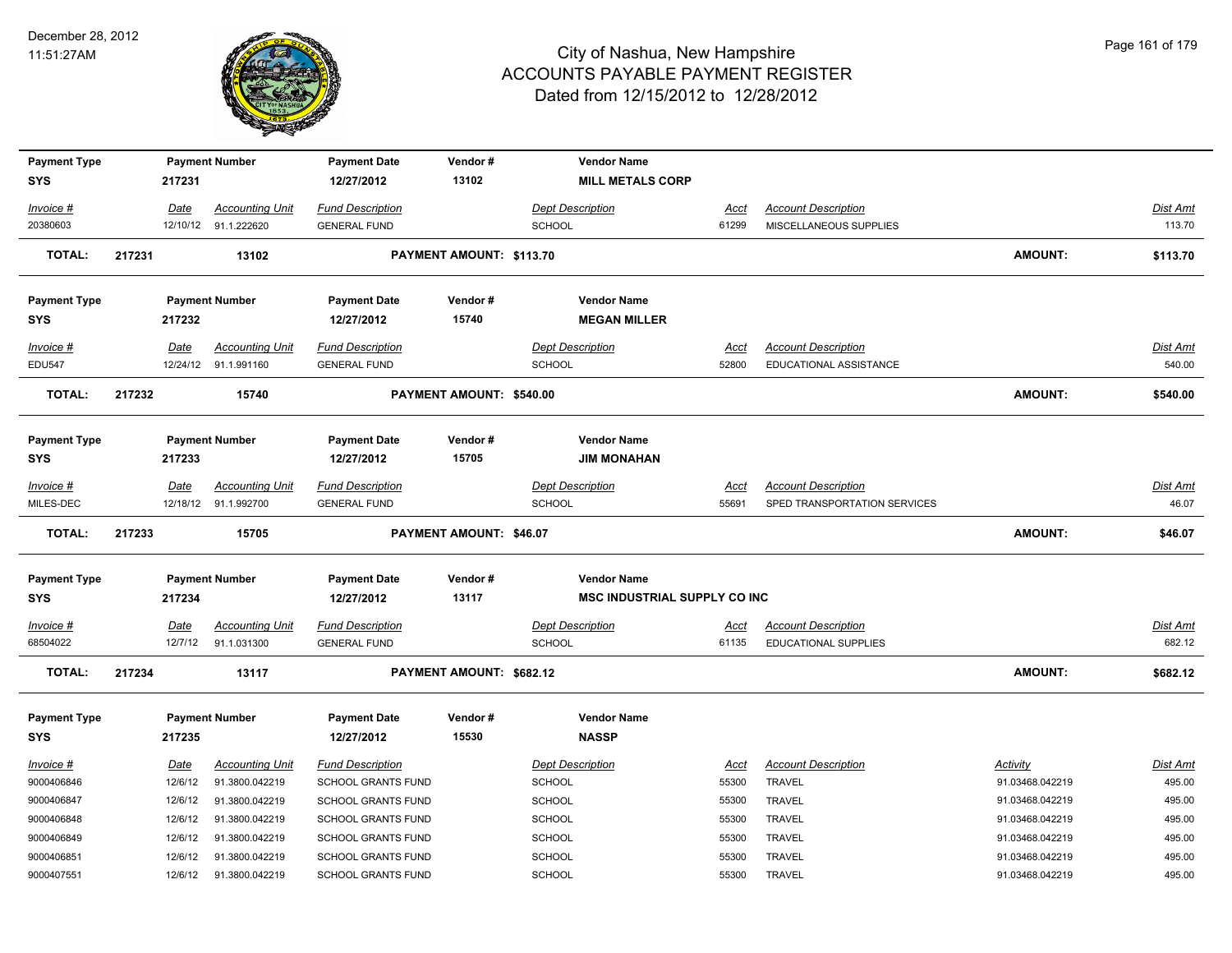

| <b>TOTAL:</b>                     | 217235 |             | 15530                                          |                                                | PAYMENT AMOUNT: \$2,970.00 |                                   |                                                      |                      |                                            | <b>AMOUNT:</b>                              | \$2,970.00                  |
|-----------------------------------|--------|-------------|------------------------------------------------|------------------------------------------------|----------------------------|-----------------------------------|------------------------------------------------------|----------------------|--------------------------------------------|---------------------------------------------|-----------------------------|
| <b>Payment Type</b><br><b>SYS</b> |        | 217236      | <b>Payment Number</b>                          | <b>Payment Date</b><br>12/27/2012              | Vendor#<br>13156           |                                   | <b>Vendor Name</b><br>NATIONAL RESTAURANT ASSOC SOLU |                      |                                            | Payee Name<br>NATIONAL RESTAURANT ASSN SOL. |                             |
| Invoice #<br>1757034              |        | <u>Date</u> | <b>Accounting Unit</b><br>12/12/12 91.1.041300 | <b>Fund Description</b><br><b>GENERAL FUND</b> |                            | <b>Dept Description</b><br>SCHOOL |                                                      | <u>Acct</u><br>61875 | <b>Account Description</b><br><b>BOOKS</b> |                                             | <u>Dist Amt</u><br>1,244.17 |
| <b>TOTAL:</b>                     | 217236 |             | 13156                                          |                                                | PAYMENT AMOUNT: \$1,244.17 |                                   |                                                      |                      |                                            | <b>AMOUNT:</b>                              | \$1,244.17                  |
| <b>Payment Type</b><br><b>SYS</b> |        | 217237      | <b>Payment Number</b>                          | <b>Payment Date</b><br>12/27/2012              | Vendor#<br>13166           |                                   | <b>Vendor Name</b><br><b>WILLIAM NEVERETT</b>        |                      |                                            |                                             |                             |
| Invoice #                         |        | Date        | <b>Accounting Unit</b>                         | <b>Fund Description</b>                        |                            | <b>Dept Description</b>           |                                                      | <u>Acct</u>          | <b>Account Description</b>                 |                                             | <u>Dist Amt</u>             |
| 121712-06                         |        | 12/17/12    | 91.1.061434                                    | <b>GENERAL FUND</b>                            |                            | <b>SCHOOL</b>                     |                                                      | 55642                | <b>GAME OFFICIALS</b>                      |                                             | 60.00                       |
| 121712-06                         |        | 12/17/12    | 91.1.061435                                    | <b>GENERAL FUND</b>                            |                            | <b>SCHOOL</b>                     |                                                      | 55642                | <b>GAME OFFICIALS</b>                      |                                             | 60.00                       |
| 121912-04                         |        | 12/19/12    | 91.1.041436                                    | <b>GENERAL FUND</b>                            |                            | SCHOOL                            |                                                      | 55642                | <b>GAME OFFICIALS</b>                      |                                             | 60.00                       |
| 122012-05                         |        |             | 12/20/12 91.1.051434                           | <b>GENERAL FUND</b>                            |                            | <b>SCHOOL</b>                     |                                                      | 55642                | <b>GAME OFFICIALS</b>                      |                                             | 120.00                      |
| <b>TOTAL:</b>                     | 217237 |             | 13166                                          |                                                | PAYMENT AMOUNT: \$300.00   |                                   |                                                      |                      |                                            | <b>AMOUNT:</b>                              | \$300.00                    |
| <b>Payment Type</b>               |        |             | <b>Payment Number</b>                          | <b>Payment Date</b>                            | Vendor#                    |                                   | <b>Vendor Name</b>                                   |                      |                                            |                                             |                             |
| <b>SYS</b>                        |        | 217238      |                                                | 12/27/2012                                     | 14521                      |                                   | <b>NEW ENGLAND ICE CREAM</b>                         |                      |                                            |                                             |                             |
| Invoice #                         |        | <b>Date</b> | <b>Accounting Unit</b>                         | <b>Fund Description</b>                        |                            |                                   | <b>Dept Description</b>                              | <u>Acct</u>          | <b>Account Description</b>                 | <b>Activity</b>                             | Dist Amt                    |
| 2298463                           |        | 12/13/12    | 91.3800.991490                                 | <b>SCHOOL GRANTS FUND</b>                      |                            | <b>SCHOOL</b>                     |                                                      | 61299                | MISCELLANEOUS SUPPLIES                     | 91.03463.991490                             | 123.45                      |
| 2298464                           |        | 12/13/12    | 91.2222.991490                                 | AFTER SCHOOL PROGRAM                           |                            | <b>SCHOOL</b>                     |                                                      | 61299                | MISCELLANEOUS SUPPLIES                     |                                             | 123.45                      |
| 2298466                           |        |             | 12/13/12 91.2222.991490                        | AFTER SCHOOL PROGRAM                           |                            | <b>SCHOOL</b>                     |                                                      | 61299                | MISCELLANEOUS SUPPLIES                     |                                             | 137.05                      |
| 2298470                           |        | 12/13/12    | 91.3800.991490                                 | <b>SCHOOL GRANTS FUND</b>                      |                            | <b>SCHOOL</b>                     |                                                      | 61299                | MISCELLANEOUS SUPPLIES                     | 91.03463.991490                             | 150.65                      |
| 2298471                           |        | 12/13/12    | 91.2222.991490                                 | AFTER SCHOOL PROGRAM                           |                            | <b>SCHOOL</b>                     |                                                      | 61299                | MISCELLANEOUS SUPPLIES                     |                                             | 123.45                      |
| 2298472                           |        | 12/13/12    | 91.2222.991490                                 | AFTER SCHOOL PROGRAM                           |                            | <b>SCHOOL</b>                     |                                                      | 61299                | MISCELLANEOUS SUPPLIES                     |                                             | 123.45                      |
| 2300152                           |        | 12/20/12    | 91.2100.053120                                 | <b>FOOD SERVICES</b>                           |                            | <b>SCHOOL</b>                     |                                                      | 61214                | FOOD, FOOD SERVICE PROGRAM                 |                                             | 258.64                      |
| 2300276                           |        | 12/20/12    | 91.2100.153120                                 | <b>FOOD SERVICES</b>                           |                            | SCHOOL                            |                                                      | 61214                | FOOD, FOOD SERVICE PROGRAM                 |                                             | 592.20                      |
| 2300278                           |        | 12/20/12    | 91.2100.193120                                 | <b>FOOD SERVICES</b>                           |                            | <b>SCHOOL</b>                     |                                                      | 61214                | FOOD, FOOD SERVICE PROGRAM                 |                                             | 236.88                      |
| 2300279                           |        |             | 12/20/12 91.2100.203120                        | <b>FOOD SERVICES</b>                           |                            | <b>SCHOOL</b>                     |                                                      | 61214                | FOOD, FOOD SERVICE PROGRAM                 |                                             | 221.72                      |
| <b>TOTAL:</b>                     | 217238 |             | 14521                                          |                                                | PAYMENT AMOUNT: \$2,090.94 |                                   |                                                      |                      |                                            | <b>AMOUNT:</b>                              | \$2,090.94                  |
| <b>Payment Type</b>               |        |             | <b>Payment Number</b>                          | <b>Payment Date</b>                            | Vendor#                    |                                   | <b>Vendor Name</b>                                   |                      |                                            | Payee Name                                  |                             |
| <b>SYS</b>                        |        | 217239      |                                                | 12/27/2012                                     | 11061                      |                                   | PETTY CASH SCHOOLS                                   |                      |                                            | <b>NEW SEARLES SCH PETTY CASH</b>           |                             |
| Invoice #                         |        | Date        | <b>Accounting Unit</b>                         | <b>Fund Description</b>                        |                            | <b>Dept Description</b>           |                                                      | Acct                 | <b>Account Description</b>                 |                                             | <b>Dist Amt</b>             |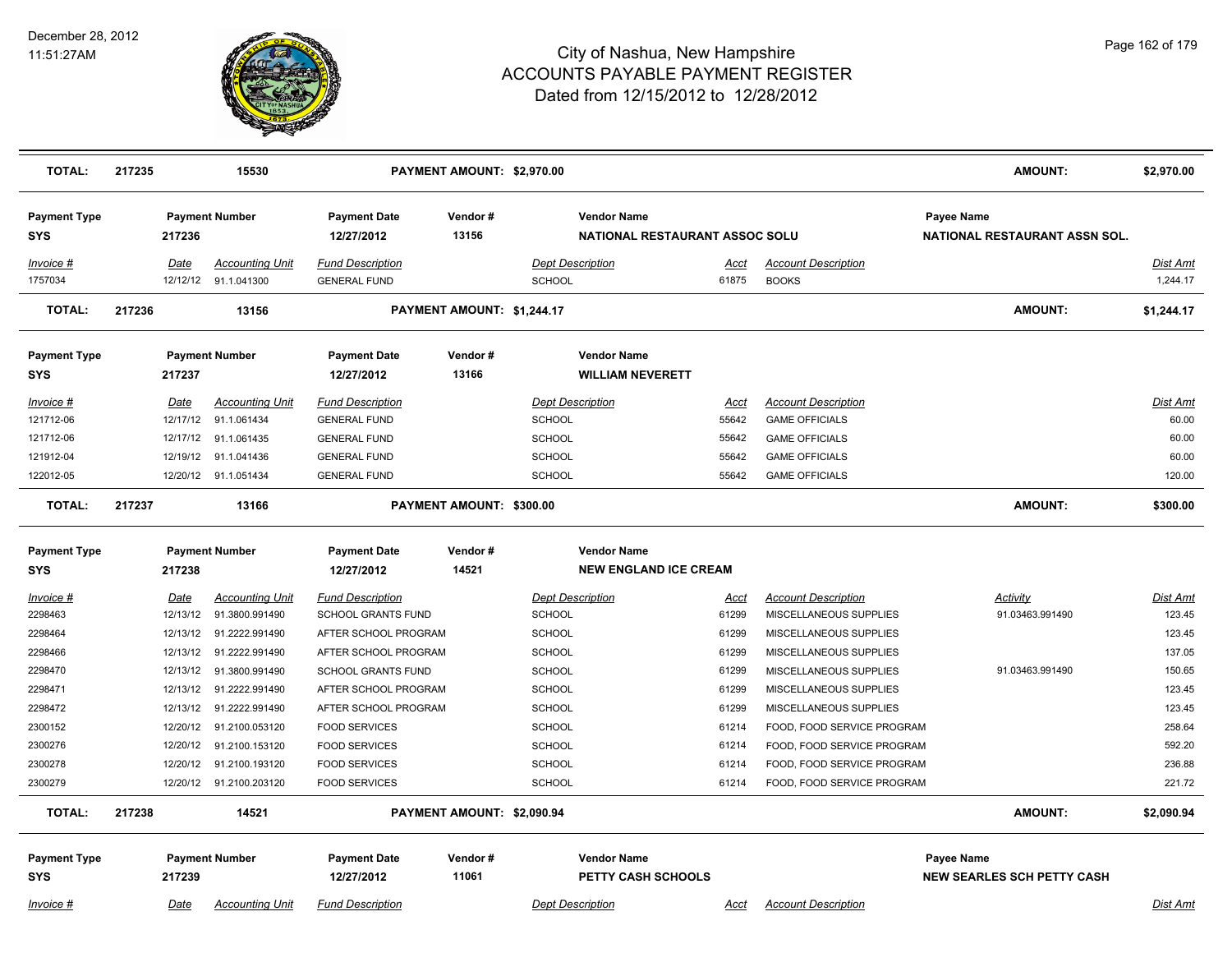

| 101                        |             | 12/11/12 91.1.192130    | <b>GENERAL FUND</b>                    |                            | <b>SCHOOL</b>                       | 61142       | <b>MEDICAL SUPPLIES</b>           |                 | 12.18           |
|----------------------------|-------------|-------------------------|----------------------------------------|----------------------------|-------------------------------------|-------------|-----------------------------------|-----------------|-----------------|
| 102                        |             | 12/11/12 91.1.192130    | <b>GENERAL FUND</b>                    |                            | <b>SCHOOL</b>                       | 61142       | <b>MEDICAL SUPPLIES</b>           |                 | 5.99            |
| 103                        |             | 12/11/12 91.1.191160    | <b>GENERAL FUND</b>                    |                            | <b>SCHOOL</b>                       | 61135       | EDUCATIONAL SUPPLIES              |                 | 17.97           |
| 104                        |             | 12/11/12 91.1.191160    | <b>GENERAL FUND</b>                    |                            | <b>SCHOOL</b>                       | 61135       | <b>EDUCATIONAL SUPPLIES</b>       |                 | 16.75           |
| <b>TOTAL:</b><br>217239    |             | 11061                   |                                        | PAYMENT AMOUNT: \$52.89    |                                     |             |                                   | <b>AMOUNT:</b>  | \$52.89         |
| <b>Payment Type</b><br>SYS | 217240      | <b>Payment Number</b>   | <b>Payment Date</b><br>12/27/2012      | Vendor#<br>13185           | <b>Vendor Name</b><br><b>NHSAA</b>  |             |                                   |                 |                 |
| <u>Invoice #</u>           | <u>Date</u> | <b>Accounting Unit</b>  | <b>Fund Description</b>                |                            | <b>Dept Description</b>             | <u>Acct</u> | <b>Account Description</b>        |                 | Dist Amt        |
| PV-112712-FARRENKOPF       | 11/27/12    | 91.1.992225             | <b>GENERAL FUND</b>                    |                            | <b>SCHOOL</b>                       | 55400       | CONFERENCES AND SEMINARS          |                 | 390.00          |
| PV-112712-KAUFFMAN         |             | 11/27/12 91.1.992225    | <b>GENERAL FUND</b>                    |                            | <b>SCHOOL</b>                       | 55400       | CONFERENCES AND SEMINARS          |                 | 140.00          |
| PV-112712-KLAYTON          |             | 11/27/12 91.1.992225    | <b>GENERAL FUND</b>                    |                            | <b>SCHOOL</b>                       | 55400       | CONFERENCES AND SEMINARS          |                 | 280.00          |
| PV-112712-LATINA           |             | 11/27/12 91.1.992225    | <b>GENERAL FUND</b>                    |                            | <b>SCHOOL</b>                       | 55400       | CONFERENCES AND SEMINARS          |                 | 280.00          |
| PV-112712-MARANDOS         |             | 11/27/12 91.1.992225    | <b>GENERAL FUND</b>                    |                            | <b>SCHOOL</b>                       | 55400       | CONFERENCES AND SEMINARS          |                 | 140.00          |
| PV-112712NOVAK             |             | 11/27/12 91.1.992225    | <b>GENERAL FUND</b>                    |                            | <b>SCHOOL</b>                       | 55400       | CONFERENCES AND SEMINARS          |                 | 140.00          |
| PV-112712-WILBORG          |             | 11/27/12 91.1.992225    | <b>GENERAL FUND</b>                    |                            | SCHOOL                              | 55400       | CONFERENCES AND SEMINARS          |                 | 280.00          |
| PV-11272012-HUGHES         |             | 11/27/12 91.1.992225    | <b>GENERAL FUND</b>                    |                            | <b>SCHOOL</b>                       | 55400       | CONFERENCES AND SEMINARS          |                 | 140.00          |
| <b>TOTAL:</b><br>217240    |             | 13185                   |                                        | PAYMENT AMOUNT: \$1,790.00 |                                     |             |                                   | <b>AMOUNT:</b>  | \$1,790.00      |
| <b>Payment Type</b>        |             | <b>Payment Number</b>   | <b>Payment Date</b>                    | Vendor#                    | <b>Vendor Name</b>                  |             |                                   |                 |                 |
| SYS                        | 217241      |                         | 12/27/2012                             | 14556                      | <b>NORTHEAST FOOD SVC EQUIPMENT</b> |             |                                   |                 |                 |
| Invoice #                  | Date        | <b>Accounting Unit</b>  | <b>Fund Description</b>                |                            | <b>Dept Description</b>             | Acct        | <b>Account Description</b>        |                 | Dist Amt        |
| 421587                     | 10/22/12    | 91.2100.143120          | <b>FOOD SERVICES</b>                   |                            | <b>SCHOOL</b>                       | 71000       | <b>EQUIPMENT</b>                  |                 | 2,066.00        |
| 422630                     | 11/19/12    | 91.2100.073120          | <b>FOOD SERVICES</b>                   |                            | <b>SCHOOL</b>                       | 71000       | <b>EQUIPMENT</b>                  |                 | 516.00          |
| 423095                     | 11/30/12    | 91.2100.073120          | <b>FOOD SERVICES</b>                   |                            | <b>SCHOOL</b>                       | 71000       | <b>EQUIPMENT</b>                  |                 | 21.97           |
| 423230                     | 12/6/12     | 91.2100.073120          | <b>FOOD SERVICES</b>                   |                            | <b>SCHOOL</b>                       | 71000       | <b>EQUIPMENT</b>                  |                 | 152.70          |
| 423231                     | 12/6/12     | 91.2100.133120          | <b>FOOD SERVICES</b>                   |                            | <b>SCHOOL</b>                       | 71000       | <b>EQUIPMENT</b>                  |                 | 24.20           |
| 423359                     |             | 12/10/12 91.2100.073120 | <b>FOOD SERVICES</b>                   |                            | <b>SCHOOL</b>                       | 71000       | <b>EQUIPMENT</b>                  |                 | 21.90           |
| 423360                     | 12/10/12    | 91.2100.133120          | <b>FOOD SERVICES</b>                   |                            | SCHOOL                              | 71000       | <b>EQUIPMENT</b>                  |                 | 27.00           |
| 423361                     |             | 12/10/12 91.2100.073120 | <b>FOOD SERVICES</b>                   |                            | <b>SCHOOL</b>                       | 71000       | <b>EQUIPMENT</b>                  |                 | 33.30           |
| 217241<br><b>TOTAL:</b>    |             | 14556                   |                                        | PAYMENT AMOUNT: \$2,863.07 |                                     |             |                                   | <b>AMOUNT:</b>  | \$2,863.07      |
| <b>Payment Type</b>        |             | <b>Payment Number</b>   | <b>Payment Date</b>                    | Vendor#                    | <b>Vendor Name</b>                  |             |                                   |                 |                 |
| <b>SYS</b>                 | 217242      |                         | 12/27/2012                             | 11158                      | PAGE STREET LEASING LLC             |             |                                   |                 |                 |
| <u>Invoice #</u>           | <u>Date</u> | <b>Accounting Unit</b>  | <b>Fund Description</b>                |                            | <b>Dept Description</b>             | <u>Acct</u> | <b>Account Description</b>        | <b>Activity</b> | <u>Dist Amt</u> |
| 98444                      |             | 11/24/12 91.5800.134600 | SCHOOL CAPITAL PROJECTS<br><b>FUND</b> |                            | <b>SCHOOL</b>                       | 81200       | <b>BUILDINGS AND IMPROVEMENTS</b> | 1011.91.04.30   | 95.00           |
|                            |             |                         |                                        |                            |                                     |             |                                   |                 |                 |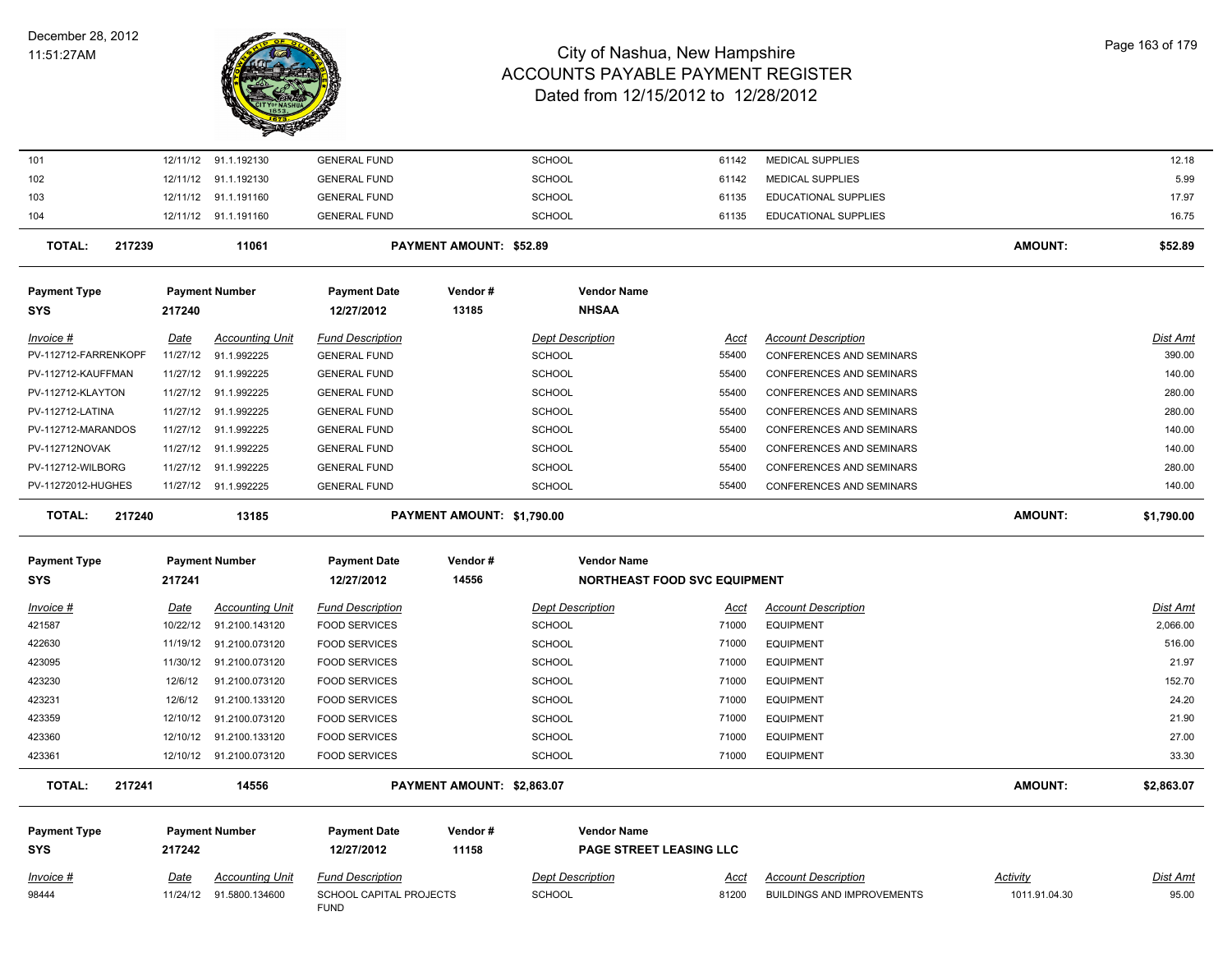

| 98445               |             | 11/24/12 91.5800.134600 | SCHOOL CAPITAL PROJECTS<br><b>FUND</b> |                          | <b>SCHOOL</b>             | 81200       | <b>BUILDINGS AND IMPROVEMENTS</b> | 1011.91.04.30   | 95.00           |
|---------------------|-------------|-------------------------|----------------------------------------|--------------------------|---------------------------|-------------|-----------------------------------|-----------------|-----------------|
| 98535               |             | 11/27/12 91.5800.134600 | SCHOOL CAPITAL PROJECTS<br><b>FUND</b> |                          | <b>SCHOOL</b>             | 81200       | <b>BUILDINGS AND IMPROVEMENTS</b> | 1011.91.04.30   | 95.00           |
| <b>TOTAL:</b>       | 217242      | 11158                   |                                        | PAYMENT AMOUNT: \$285.00 |                           |             |                                   | <b>AMOUNT:</b>  | \$285.00        |
| <b>Payment Type</b> |             | <b>Payment Number</b>   | <b>Payment Date</b>                    | Vendor#                  | <b>Vendor Name</b>        |             |                                   |                 |                 |
| <b>SYS</b>          | 217243      |                         | 12/27/2012                             | 11088                    | <b>SHALINI PARTHIBHAN</b> |             |                                   |                 |                 |
| Invoice #           | Date        | <b>Accounting Unit</b>  | <b>Fund Description</b>                |                          | <b>Dept Description</b>   | Acct        | <b>Account Description</b>        |                 | Dist Amt        |
| <b>EDU547</b>       |             | 12/21/12 91.1.991160    | <b>GENERAL FUND</b>                    |                          | <b>SCHOOL</b>             | 52800       | EDUCATIONAL ASSISTANCE            |                 | 540.00          |
| <b>TOTAL:</b>       | 217243      | 11088                   |                                        | PAYMENT AMOUNT: \$540.00 |                           |             |                                   | <b>AMOUNT:</b>  | \$540.00        |
| <b>Payment Type</b> |             | <b>Payment Number</b>   | <b>Payment Date</b>                    | Vendor#                  | <b>Vendor Name</b>        |             |                                   |                 |                 |
| <b>SYS</b>          | 217244      |                         | 12/27/2012                             | 13276                    | PEABODY SUPPLY CO         |             |                                   |                 |                 |
| Invoice #           | Date        | <b>Accounting Unit</b>  | <b>Fund Description</b>                |                          | <b>Dept Description</b>   | Acct        | <b>Account Description</b>        |                 | <b>Dist Amt</b> |
| 43086               | 11/15/12    | 91.1.222620             | <b>GENERAL FUND</b>                    |                          | <b>SCHOOL</b>             | 61414       | SUPPLIES, PLUMBING                |                 | 400.84          |
| 53044               | 12/6/12     | 91.1.222620             | <b>GENERAL FUND</b>                    |                          | <b>SCHOOL</b>             | 61414       | SUPPLIES, PLUMBING                |                 | 18.36           |
| 55301               |             | 12/11/12 91.1.222620    | <b>GENERAL FUND</b>                    |                          | <b>SCHOOL</b>             | 61414       | SUPPLIES, PLUMBING                |                 | 25.63           |
|                     |             |                         |                                        |                          |                           |             |                                   |                 |                 |
| <b>TOTAL:</b>       | 217244      | 13276                   |                                        | PAYMENT AMOUNT: \$444.83 |                           |             |                                   | <b>AMOUNT:</b>  | \$444.83        |
| <b>Payment Type</b> |             | <b>Payment Number</b>   | <b>Payment Date</b>                    | Vendor#                  | <b>Vendor Name</b>        |             |                                   |                 |                 |
| <b>SYS</b>          | 217245      |                         | 12/27/2012                             | 11061                    | PETTY CASH SCHOOLS        |             |                                   |                 |                 |
| Invoice #           | <u>Date</u> | <b>Accounting Unit</b>  | <b>Fund Description</b>                |                          | <b>Dept Description</b>   | <u>Acct</u> | <b>Account Description</b>        | <b>Activity</b> | <u>Dist Amt</u> |
| 637-646-2           | 12/20/12    | 91.3800.231249          | SCHOOL GRANTS FUND                     |                          | <b>SCHOOL</b>             | 61428       | JANITORIAL SUPPLIES               | 91.03763.231249 | 44.97           |
| 637-646-3           | 12/20/12    | 91.3800.231240          | SCHOOL GRANTS FUND                     |                          | SCHOOL                    | 61135       | EDUCATIONAL SUPPLIES              | 91.03763.231240 | 9.00            |
| 637-646-4           |             | 12/20/12 91.3800.231240 | SCHOOL GRANTS FUND                     |                          | <b>SCHOOL</b>             | 55607       | POSTAGE & DELIVERY                | 91.03763.231240 | 2.63            |
| <b>TOTAL:</b>       | 217245      | 11061                   |                                        | PAYMENT AMOUNT: \$56.60  |                           |             |                                   | AMOUNT:         | \$56.60         |
| <b>Payment Type</b> |             | <b>Payment Number</b>   | <b>Payment Date</b>                    | Vendor#                  | <b>Vendor Name</b>        |             |                                   |                 |                 |
| <b>SYS</b>          | 217246      |                         | 12/27/2012                             | 15727                    | <b>RONALD PINCENCE</b>    |             |                                   |                 |                 |
| Invoice #           | Date        | <b>Accounting Unit</b>  | <b>Fund Description</b>                |                          | <b>Dept Description</b>   | <u>Acct</u> | <b>Account Description</b>        |                 | Dist Amt        |
| 121812-04           | 12/18/12    | 91.1.041437             | <b>GENERAL FUND</b>                    |                          | <b>SCHOOL</b>             | 55642       | <b>GAME OFFICIALS</b>             |                 | 60.00           |
| 122012-03           |             | 12/20/12 91.1.031433    | <b>GENERAL FUND</b>                    |                          | SCHOOL                    | 55642       | <b>GAME OFFICIALS</b>             |                 | 80.00           |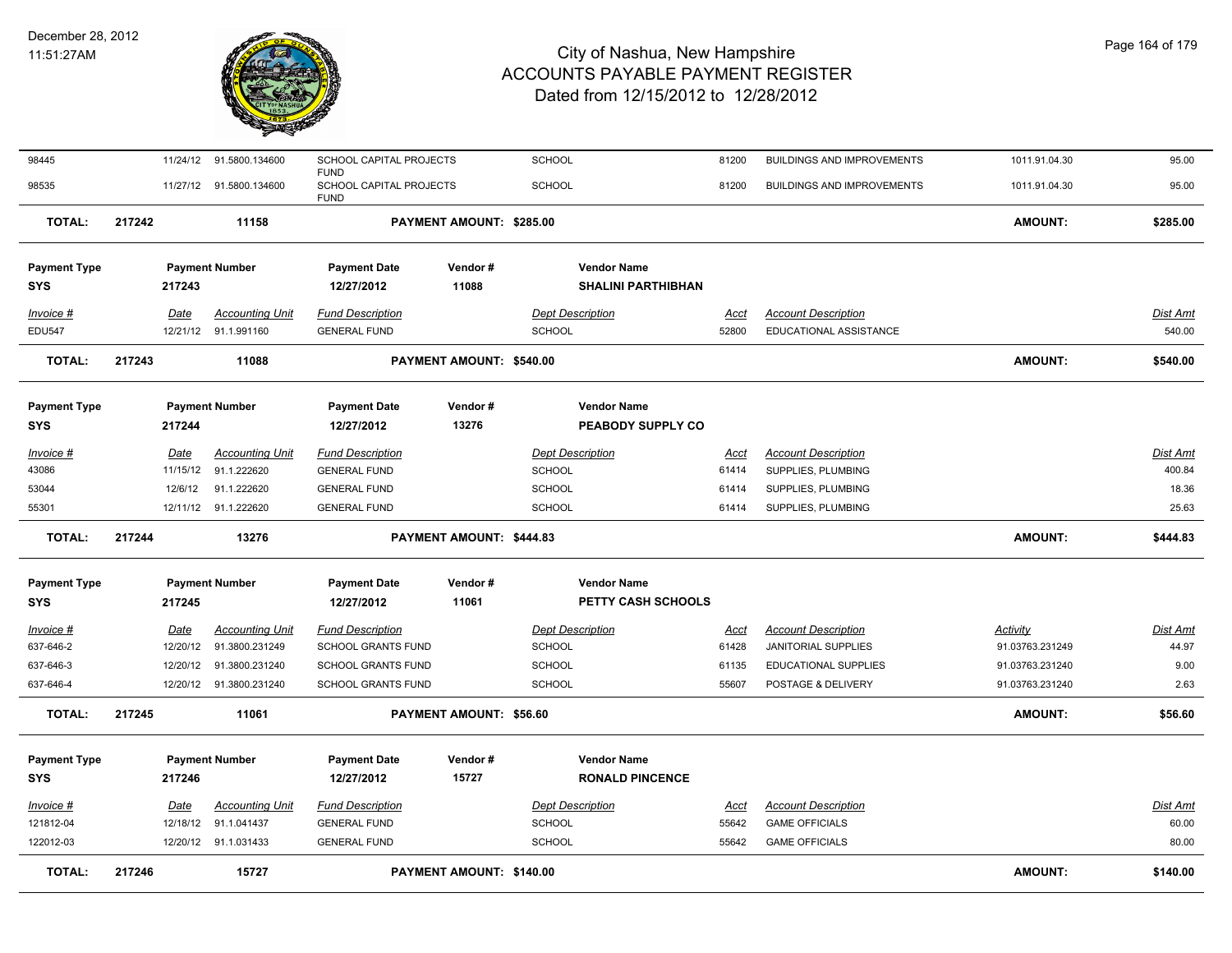

| <b>Payment Type</b><br><b>SYS</b> |        | 217247      | <b>Payment Number</b>   | <b>Payment Date</b><br>12/27/2012 | Vendor#<br>15558               | <b>Vendor Name</b><br>PIONEER DRAMA SERVICE INC |             |                              |                 |                 |
|-----------------------------------|--------|-------------|-------------------------|-----------------------------------|--------------------------------|-------------------------------------------------|-------------|------------------------------|-----------------|-----------------|
| Invoice #                         |        | Date        | <b>Accounting Unit</b>  | <b>Fund Description</b>           |                                | <b>Dept Description</b>                         | Acct        | <b>Account Description</b>   |                 | Dist Amt        |
| 465316                            |        |             | 12/11/12 91.1.061112    | <b>GENERAL FUND</b>               |                                | <b>SCHOOL</b>                                   | 61135       | <b>EDUCATIONAL SUPPLIES</b>  |                 | 44.45           |
| <b>TOTAL:</b>                     | 217247 |             | 15558                   |                                   | <b>PAYMENT AMOUNT: \$44.45</b> |                                                 |             |                              | <b>AMOUNT:</b>  | \$44.45         |
| <b>Payment Type</b>               |        |             | <b>Payment Number</b>   | <b>Payment Date</b>               | Vendor#                        | <b>Vendor Name</b>                              |             |                              |                 |                 |
| <b>SYS</b>                        |        | 217248      |                         | 12/27/2012                        | 13369                          | THE PROVIDER ENTERPRISES INC                    |             |                              |                 |                 |
| Invoice #                         |        | <u>Date</u> | <b>Accounting Unit</b>  | <b>Fund Description</b>           |                                | <b>Dept Description</b>                         | <u>Acct</u> | <b>Account Description</b>   |                 | Dist Amt        |
| 29961                             |        | 11/30/12    | 91.1.992700             | <b>GENERAL FUND</b>               |                                | <b>SCHOOL</b>                                   | 55691       | SPED TRANSPORTATION SERVICES |                 | 3,645.00        |
| 29962                             |        |             | 11/30/12 91.1.992700    | <b>GENERAL FUND</b>               |                                | <b>SCHOOL</b>                                   | 55691       | SPED TRANSPORTATION SERVICES |                 | 810.00          |
| 29964                             |        |             | 11/30/12 91.1.992700    | <b>GENERAL FUND</b>               |                                | <b>SCHOOL</b>                                   | 55691       | SPED TRANSPORTATION SERVICES |                 | 1,785.00        |
| 30095                             |        | 11/29/12    | 91.1.992700             | <b>GENERAL FUND</b>               |                                | <b>SCHOOL</b>                                   | 55691       | SPED TRANSPORTATION SERVICES |                 | 1,266.35        |
| 30096                             |        | 11/29/12    | 91.1.992700             | <b>GENERAL FUND</b>               |                                | SCHOOL                                          | 55691       | SPED TRANSPORTATION SERVICES |                 | 1,325.25        |
| 30097                             |        | 11/29/12    | 91.1.992700             | <b>GENERAL FUND</b>               |                                | SCHOOL                                          | 55691       | SPED TRANSPORTATION SERVICES |                 | 1,813.50        |
| 30098                             |        |             | 11/29/12 91.1.992700    | <b>GENERAL FUND</b>               |                                | SCHOOL                                          | 55691       | SPED TRANSPORTATION SERVICES |                 | 1,266.35        |
| <b>TOTAL:</b>                     | 217248 |             | 13369                   |                                   | PAYMENT AMOUNT: \$11,911.45    |                                                 |             |                              | <b>AMOUNT:</b>  | \$11,911.45     |
| <b>Payment Type</b>               |        |             | <b>Payment Number</b>   | <b>Payment Date</b>               | Vendor#                        | <b>Vendor Name</b>                              |             |                              |                 |                 |
| <b>SYS</b>                        |        | 217249      |                         | 12/27/2012                        | 13385                          | <b>DAVID QUIMBY</b>                             |             |                              |                 |                 |
| <u>Invoice #</u>                  |        | <b>Date</b> | <b>Accounting Unit</b>  | <b>Fund Description</b>           |                                | <b>Dept Description</b>                         | <u>Acct</u> | <b>Account Description</b>   | <b>Activity</b> | <u>Dist Amt</u> |
| PVR120712                         |        |             | 12/20/12 91.3800.042210 | <b>SCHOOL GRANTS FUND</b>         |                                | <b>SCHOOL</b>                                   | 55300       | TRAVEL                       | 91.03903.042210 | 38.85           |
| <b>TOTAL:</b>                     | 217249 |             | 13385                   |                                   | PAYMENT AMOUNT: \$38.85        |                                                 |             |                              | <b>AMOUNT:</b>  | \$38.85         |
| <b>Payment Type</b>               |        |             | <b>Payment Number</b>   | <b>Payment Date</b>               | Vendor#                        | <b>Vendor Name</b>                              |             |                              |                 |                 |
| <b>SYS</b>                        |        | 217250      |                         | 12/27/2012                        | 13409                          | <b>READYNURSE STAFFING SERVICES</b>             |             |                              |                 |                 |
| $Invoice$ #                       |        | Date        | <b>Accounting Unit</b>  | <b>Fund Description</b>           |                                | <b>Dept Description</b>                         | <u>Acct</u> | <b>Account Description</b>   |                 | <u>Dist Amt</u> |
| 24126-155080                      |        |             | 11/18/12 91.1.992130    | <b>GENERAL FUND</b>               |                                | <b>SCHOOL</b>                                   | 53614       | PUPIL SUPPORT SERVICES       |                 | 337.05          |
| <b>TOTAL:</b>                     | 217250 |             | 13409                   |                                   | PAYMENT AMOUNT: \$337.05       |                                                 |             |                              | <b>AMOUNT:</b>  | \$337.05        |
| <b>Payment Type</b>               |        |             | <b>Payment Number</b>   | <b>Payment Date</b>               | Vendor#                        | <b>Vendor Name</b>                              |             |                              |                 |                 |
| <b>SYS</b>                        |        | 217251      |                         | 12/27/2012                        | 15736                          | <b>CHRISTOPHER ROUSSEAU</b>                     |             |                              |                 |                 |
| Invoice #                         |        | <u>Date</u> | <b>Accounting Unit</b>  | <b>Fund Description</b>           |                                | <b>Dept Description</b>                         | <u>Acct</u> | <b>Account Description</b>   |                 | Dist Amt        |
| 121912-03                         |        |             | 12/19/12 91.1.031446    | <b>GENERAL FUND</b>               |                                | <b>SCHOOL</b>                                   | 55642       | <b>GAME OFFICIALS</b>        |                 | 80.00           |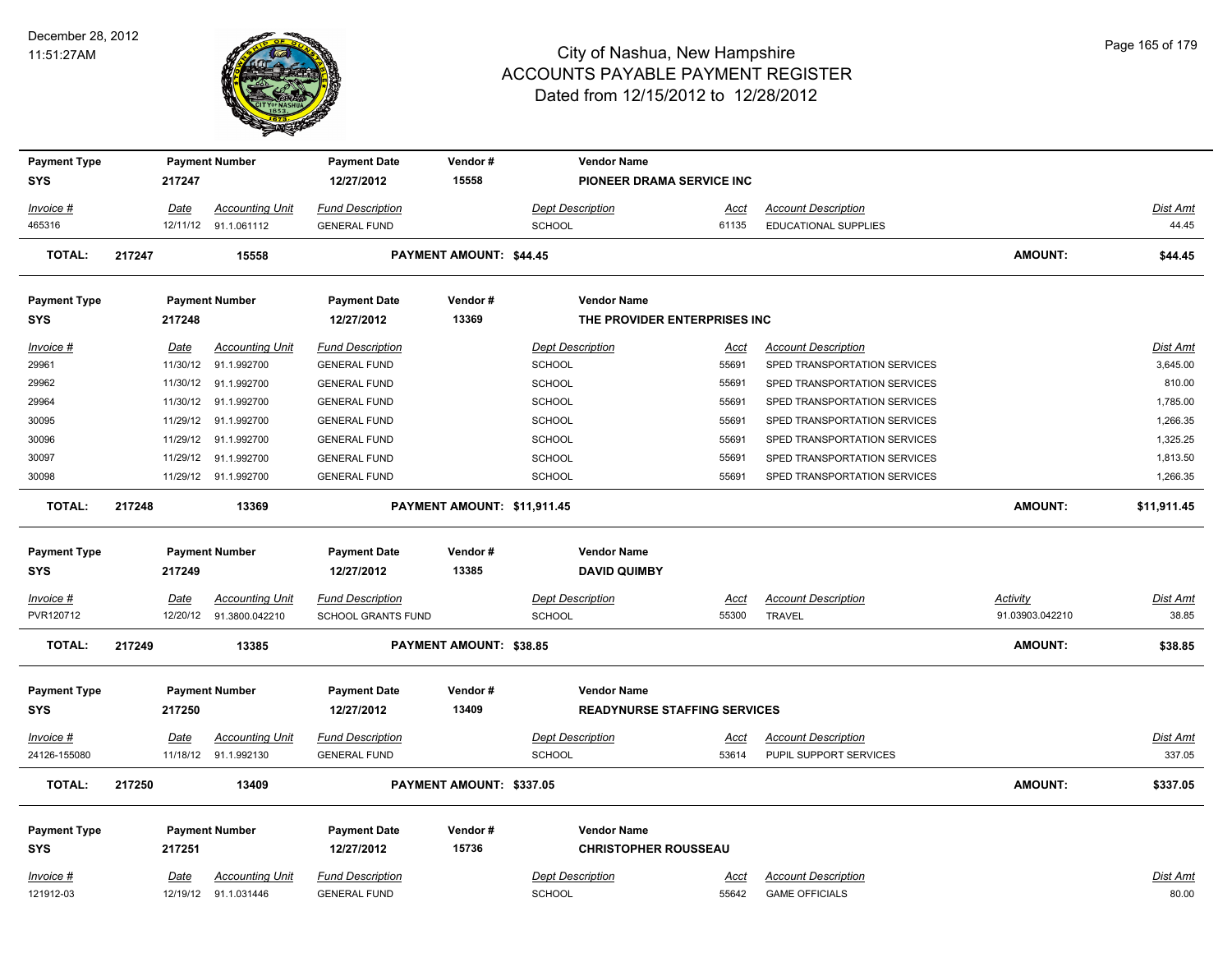

| <b>TOTAL:</b>                     | 217251 |             | 15736                  |                                   | PAYMENT AMOUNT: \$80.00    |                         |                                         |             |                            | <b>AMOUNT:</b>        | \$80.00         |
|-----------------------------------|--------|-------------|------------------------|-----------------------------------|----------------------------|-------------------------|-----------------------------------------|-------------|----------------------------|-----------------------|-----------------|
| <b>Payment Type</b><br><b>SYS</b> |        | 217252      | <b>Payment Number</b>  | <b>Payment Date</b><br>12/27/2012 | Vendor#<br>13484           |                         | <b>Vendor Name</b><br><b>DAVID RYAN</b> |             |                            |                       |                 |
| Invoice #                         |        | Date        | <b>Accounting Unit</b> | <b>Fund Description</b>           |                            | <b>Dept Description</b> |                                         | <u>Acct</u> | <b>Account Description</b> |                       | Dist Amt        |
| MILES-NOV                         |        | 12/20/12    | 91.1.041160            | <b>GENERAL FUND</b>               |                            | SCHOOL                  |                                         | 55307       | MILEAGE REIMBURSEMENTS     |                       | 118.99          |
| MILES-SEPT                        |        |             | 12/20/12 91.1.041160   | <b>GENERAL FUND</b>               |                            | <b>SCHOOL</b>           |                                         | 55307       | MILEAGE REIMBURSEMENTS     |                       | 121.55          |
| <b>TOTAL:</b>                     | 217252 |             | 13484                  |                                   | PAYMENT AMOUNT: \$240.54   |                         |                                         |             |                            | <b>AMOUNT:</b>        | \$240.54        |
| <b>Payment Type</b>               |        |             | <b>Payment Number</b>  | <b>Payment Date</b>               | Vendor#                    |                         | <b>Vendor Name</b>                      |             |                            |                       |                 |
| <b>SYS</b>                        |        | 217253      |                        | 12/27/2012                        | 15737                      |                         | <b>BRIAN SAMOLYK</b>                    |             |                            |                       |                 |
| Invoice #                         |        | Date        | <b>Accounting Unit</b> | <b>Fund Description</b>           |                            |                         | <b>Dept Description</b>                 | <u>Acct</u> | <b>Account Description</b> |                       | Dist Amt        |
| 122112-03                         |        |             | 12/21/12 91.1.031437   | <b>GENERAL FUND</b>               |                            | SCHOOL                  |                                         | 55642       | <b>GAME OFFICIALS</b>      |                       | 60.00           |
| <b>TOTAL:</b>                     | 217253 |             | 15737                  |                                   | PAYMENT AMOUNT: \$60.00    |                         |                                         |             |                            | <b>AMOUNT:</b>        | \$60.00         |
| <b>Payment Type</b>               |        |             | <b>Payment Number</b>  | <b>Payment Date</b>               | Vendor#                    |                         | <b>Vendor Name</b>                      |             |                            |                       |                 |
| <b>SYS</b>                        |        | 217254      |                        | 12/27/2012                        | 15742                      |                         | <b>JULIA SANDERS</b>                    |             |                            |                       |                 |
| $Invoice$ #                       |        | <b>Date</b> | <b>Accounting Unit</b> | <b>Fund Description</b>           |                            |                         | <b>Dept Description</b>                 | Acct        | <b>Account Description</b> |                       | <b>Dist Amt</b> |
| ED533                             |        |             | 12/24/12 91.1.991160   | <b>GENERAL FUND</b>               |                            | <b>SCHOOL</b>           |                                         | 52800       | EDUCATIONAL ASSISTANCE     |                       | 1,183.20        |
| <b>TOTAL:</b>                     | 217254 |             | 15742                  |                                   | PAYMENT AMOUNT: \$1,183.20 |                         |                                         |             |                            | <b>AMOUNT:</b>        | \$1,183.20      |
| <b>Payment Type</b>               |        |             | <b>Payment Number</b>  | <b>Payment Date</b>               | Vendor#                    |                         | <b>Vendor Name</b>                      |             |                            |                       |                 |
| <b>SYS</b>                        |        | 217255      |                        | 12/27/2012                        | 15694                      |                         | <b>RON SCACCIA</b>                      |             |                            |                       |                 |
| Invoice #                         |        | Date        | <b>Accounting Unit</b> | <b>Fund Description</b>           |                            |                         | <b>Dept Description</b>                 | Acct        | <b>Account Description</b> |                       | Dist Amt        |
| 121912-03                         |        |             | 12/19/12 91.1.031446   | <b>GENERAL FUND</b>               |                            | SCHOOL                  |                                         | 55642       | <b>GAME OFFICIALS</b>      |                       | 80.00           |
| <b>TOTAL:</b>                     | 217255 |             | 15694                  |                                   | PAYMENT AMOUNT: \$80.00    |                         |                                         |             |                            | <b>AMOUNT:</b>        | \$80.00         |
| <b>Payment Type</b>               |        |             | <b>Payment Number</b>  | <b>Payment Date</b>               | Vendor#                    |                         | <b>Vendor Name</b>                      |             |                            | <b>Payee Name</b>     |                 |
| <b>SYS</b>                        |        | 217256      |                        | 12/27/2012                        | 13519                      |                         | <b>SCHOLASTIC MAGAZINE</b>              |             |                            | <b>SCHOLASTIC INC</b> |                 |
| <u>Invoice #</u>                  |        | <u>Date</u> | <b>Accounting Unit</b> | <b>Fund Description</b>           |                            |                         | <b>Dept Description</b>                 | <u>Acct</u> | <b>Account Description</b> | <b>Activity</b>       | Dist Amt        |
| M5049919                          |        | 12/4/12     | 91.3800.181271         | <b>SCHOOL GRANTS FUND</b>         |                            | SCHOOL                  |                                         | 61830       | <b>SUBSCRIPTIONS</b>       | 91.03763.181271       | 865.71          |
| <b>TOTAL:</b>                     | 217256 |             | 13519                  |                                   | PAYMENT AMOUNT: \$865.71   |                         |                                         |             |                            | <b>AMOUNT:</b>        | \$865.71        |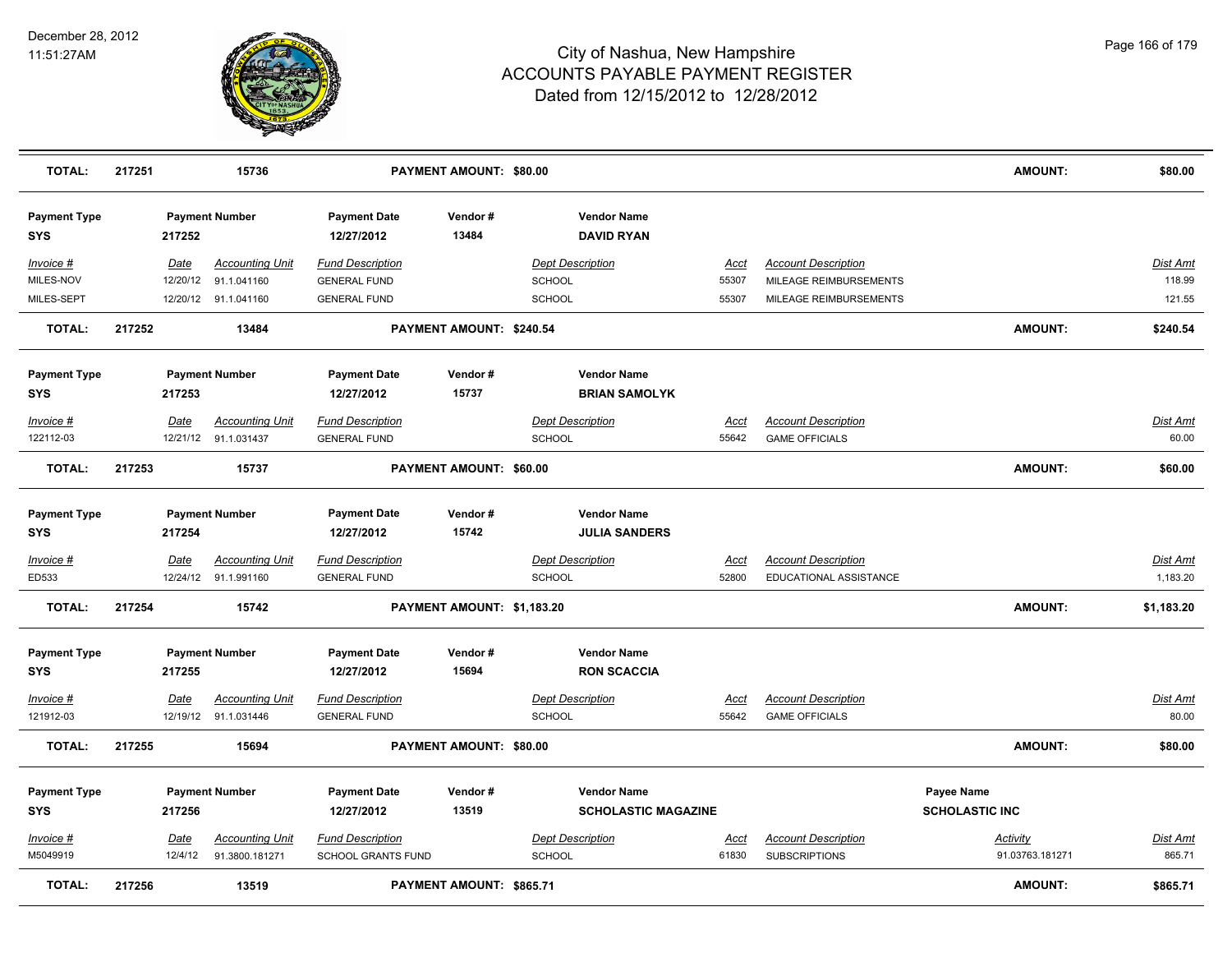

| <b>Payment Type</b>        |        |             | <b>Payment Number</b>    | <b>Payment Date</b>               | Vendor#                        | <b>Vendor Name</b>                         |             |                             | Payee Name           |                 |
|----------------------------|--------|-------------|--------------------------|-----------------------------------|--------------------------------|--------------------------------------------|-------------|-----------------------------|----------------------|-----------------|
| SYS                        |        | 217257      |                          | 12/27/2012                        | 13523                          | <b>SCHOOL HEALTH CORP</b>                  |             |                             | <b>SCHOOL HEALTH</b> |                 |
| Invoice #                  |        | Date        | <b>Accounting Unit</b>   | <b>Fund Description</b>           |                                | <b>Dept Description</b>                    | Acct        | <b>Account Description</b>  | Activity             | Dist Amt        |
| 2600057-00                 |        | 10/19/12    | 91.3800.021210           | <b>SCHOOL GRANTS FUND</b>         |                                | <b>SCHOOL</b>                              | 61299       | MISCELLANEOUS SUPPLIES      | 91.03953.021210      | 68.18           |
| 2600057-00                 |        |             | 10/19/12  91.3800.021210 | <b>SCHOOL GRANTS FUND</b>         |                                | <b>SCHOOL</b>                              | 71999       | MISCELLANEOUS EQUIPMENT     | 91.03953.021210      | 9.08            |
| 2600057-01                 |        |             | 10/22/12 91.3800.021210  | <b>SCHOOL GRANTS FUND</b>         |                                | <b>SCHOOL</b>                              | 71999       | MISCELLANEOUS EQUIPMENT     | 91.03953.021210      | 567.19          |
| <b>TOTAL:</b>              | 217257 |             | 13523                    |                                   | PAYMENT AMOUNT: \$644.45       |                                            |             |                             | <b>AMOUNT:</b>       | \$644.45        |
| <b>Payment Type</b>        |        |             | <b>Payment Number</b>    | <b>Payment Date</b>               | Vendor#                        | <b>Vendor Name</b>                         |             |                             |                      |                 |
| <b>SYS</b>                 |        | 217258      |                          | 12/27/2012                        | 13523                          | <b>SCHOOL HEALTH CORP</b>                  |             |                             |                      |                 |
| Invoice #                  |        | <u>Date</u> | <b>Accounting Unit</b>   | <b>Fund Description</b>           |                                | <b>Dept Description</b>                    | <u>Acct</u> | <b>Account Description</b>  |                      | Dist Amt        |
| 2564393-00                 |        | 8/7/12      | 91.1.031210              | <b>GENERAL FUND</b>               |                                | <b>SCHOOL</b>                              | 61135       | <b>EDUCATIONAL SUPPLIES</b> |                      | 375.30          |
| 2581207-00                 |        | 9/11/12     | 91.1.122130              | <b>GENERAL FUND</b>               |                                | <b>SCHOOL</b>                              | 61142       | <b>MEDICAL SUPPLIES</b>     |                      | 357.16          |
| 2601642-00                 |        | 10/23/12    | 91.1.072130              | <b>GENERAL FUND</b>               |                                | <b>SCHOOL</b>                              | 61142       | <b>MEDICAL SUPPLIES</b>     |                      | 109.50          |
| 2602901-01                 |        | 10/31/12    | 91.1.172130              | <b>GENERAL FUND</b>               |                                | <b>SCHOOL</b>                              | 61142       | <b>MEDICAL SUPPLIES</b>     |                      | 21.73           |
| 2602913-00                 |        |             | 10/26/12 91.1.102130     | <b>GENERAL FUND</b>               |                                | <b>SCHOOL</b>                              | 61142       | MEDICAL SUPPLIES            |                      | 94.49           |
| 2602919-00                 |        |             | 10/26/12 91.1.142130     | <b>GENERAL FUND</b>               |                                | <b>SCHOOL</b>                              | 61142       | <b>MEDICAL SUPPLIES</b>     |                      | 40.77           |
| 2612304-00                 |        |             | 11/21/12 91.1.032130     | <b>GENERAL FUND</b>               |                                | <b>SCHOOL</b>                              | 61142       | <b>MEDICAL SUPPLIES</b>     |                      | 389.46          |
| <b>TOTAL:</b>              | 217258 |             | 13523                    |                                   | PAYMENT AMOUNT: \$1,388.41     |                                            |             |                             | <b>AMOUNT:</b>       | \$1,388.41      |
| <b>Payment Type</b>        |        |             | <b>Payment Number</b>    | <b>Payment Date</b>               | Vendor#                        | <b>Vendor Name</b>                         |             |                             |                      |                 |
| <b>SYS</b>                 |        | 217259      |                          | 12/27/2012                        | 13526                          | <b>SCHOOL SPECIALTY</b>                    |             |                             |                      |                 |
| <u>Invoice #</u>           |        | <u>Date</u> | <b>Accounting Unit</b>   | <b>Fund Description</b>           |                                | <b>Dept Description</b>                    | <u>Acct</u> | <b>Account Description</b>  |                      | <u>Dist Amt</u> |
| 208109587689               |        | 12/5/12     | 91.1.201117              | <b>GENERAL FUND</b>               |                                | <b>SCHOOL</b>                              | 61135       | <b>EDUCATIONAL SUPPLIES</b> |                      | 26.33           |
| 208109587689               |        | 12/5/12     | 91.1.201210              | <b>GENERAL FUND</b>               |                                | <b>SCHOOL</b>                              | 61135       | <b>EDUCATIONAL SUPPLIES</b> |                      | 65.96           |
| 208109596796               |        | 12/6/12     | 91.1.061160              | <b>GENERAL FUND</b>               |                                | <b>SCHOOL</b>                              | 61135       | <b>EDUCATIONAL SUPPLIES</b> |                      | 1,019.39        |
| 208109602423               |        | 12/7/12     | 91.1.151160              | <b>GENERAL FUND</b>               |                                | <b>SCHOOL</b>                              | 61135       | EDUCATIONAL SUPPLIES        |                      | 257.29          |
| <b>TOTAL:</b>              | 217259 |             | 13526                    |                                   | PAYMENT AMOUNT: \$1,368.97     |                                            |             |                             | <b>AMOUNT:</b>       | \$1,368.97      |
| <b>Payment Type</b><br>SYS |        | 217260      | <b>Payment Number</b>    | <b>Payment Date</b><br>12/27/2012 | Vendor#<br>15739               | <b>Vendor Name</b><br><b>KYLE SCOFIELD</b> |             |                             |                      |                 |
| $Invoice$ #                |        | <b>Date</b> | <b>Accounting Unit</b>   | <b>Fund Description</b>           |                                | <b>Dept Description</b>                    | <b>Acct</b> | <b>Account Description</b>  |                      | Dist Amt        |
| 121412-03                  |        |             | 12/14/12 91.1.031432     | <b>GENERAL FUND</b>               |                                | <b>SCHOOL</b>                              | 55642       | <b>GAME OFFICIALS</b>       |                      | 80.00           |
| <b>TOTAL:</b>              | 217260 |             | 15739                    |                                   | <b>PAYMENT AMOUNT: \$80.00</b> |                                            |             |                             | <b>AMOUNT:</b>       | \$80.00         |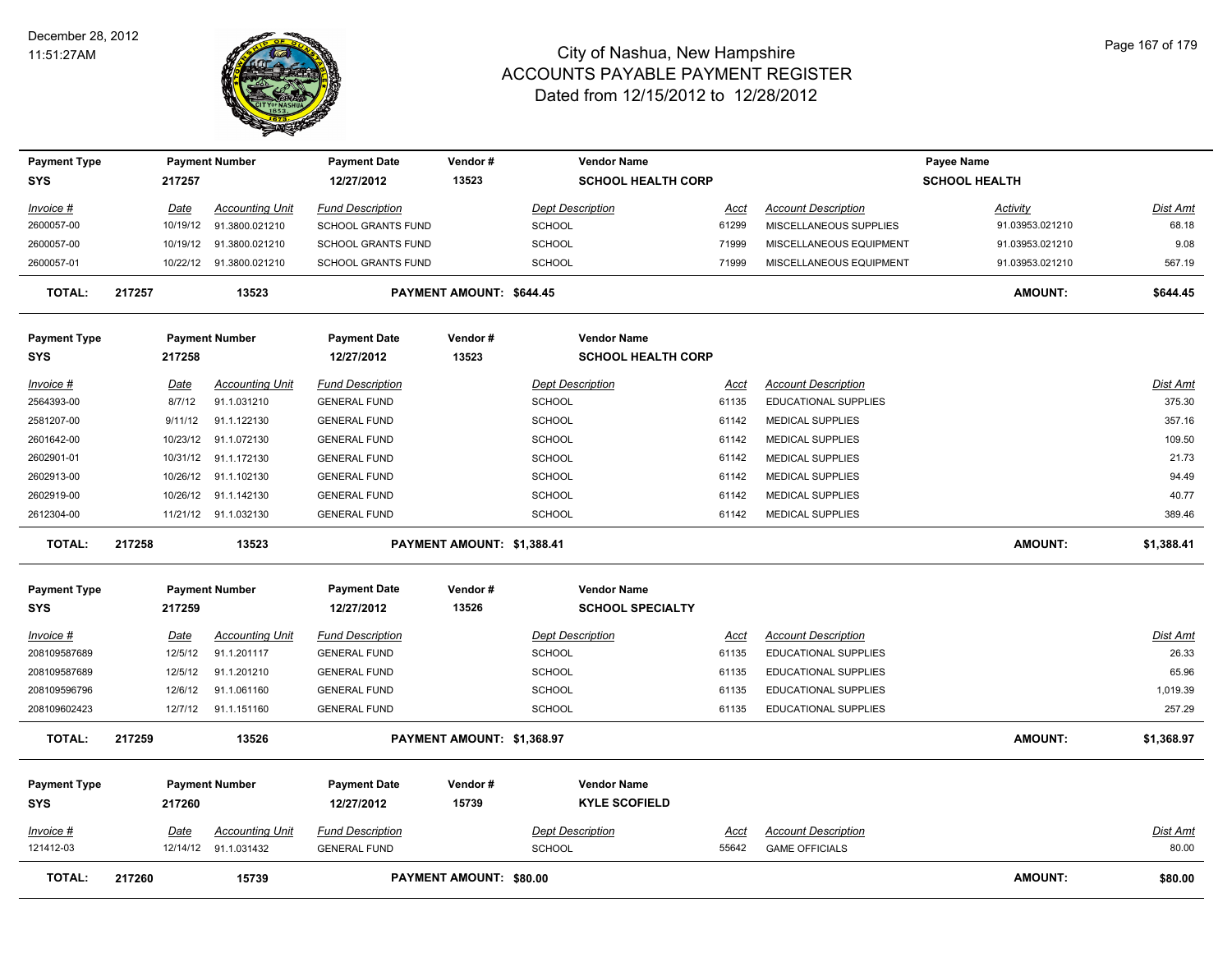

| <b>Payment Type</b> |        |             | <b>Payment Number</b>    | <b>Payment Date</b>       | Vendor#                  | <b>Vendor Name</b>                |             |                             |                      |                 |
|---------------------|--------|-------------|--------------------------|---------------------------|--------------------------|-----------------------------------|-------------|-----------------------------|----------------------|-----------------|
| <b>SYS</b>          |        | 217261      |                          | 12/27/2012                | 15621                    | <b>KEVIN SIMONEAU</b>             |             |                             |                      |                 |
| Invoice #           |        | Date        | <b>Accounting Unit</b>   | <b>Fund Description</b>   |                          | <b>Dept Description</b>           | Acct        | <b>Account Description</b>  |                      | Dist Amt        |
| 121412-06           |        | 12/14/12    | 91.1.061434              | <b>GENERAL FUND</b>       |                          | SCHOOL                            | 55642       | <b>GAME OFFICIALS</b>       |                      | 60.00           |
| 121412-06           |        |             | 12/14/12 91.1.061435     | <b>GENERAL FUND</b>       |                          | SCHOOL                            | 55642       | <b>GAME OFFICIALS</b>       |                      | 60.00           |
| 121712-03           |        | 12/17/12    | 91.1.031436              | <b>GENERAL FUND</b>       |                          | <b>SCHOOL</b>                     | 55642       | <b>GAME OFFICIALS</b>       |                      | 60.00           |
| 121912-04           |        | 12/19/12    | 91.1.041437              | <b>GENERAL FUND</b>       |                          | <b>SCHOOL</b>                     | 55642       | <b>GAME OFFICIALS</b>       |                      | 60.00           |
| 122012-05           |        |             | 12/20/12 91.1.051435     | <b>GENERAL FUND</b>       |                          | SCHOOL                            | 55642       | <b>GAME OFFICIALS</b>       |                      | 120.00          |
| <b>TOTAL:</b>       | 217261 |             | 15621                    |                           | PAYMENT AMOUNT: \$360.00 |                                   |             |                             | <b>AMOUNT:</b>       | \$360.00        |
| <b>Payment Type</b> |        |             | <b>Payment Number</b>    | <b>Payment Date</b>       | Vendor#                  | <b>Vendor Name</b>                |             |                             |                      |                 |
| <b>SYS</b>          |        | 217262      |                          | 12/27/2012                | 15620                    | <b>DAVID SINCLAIR</b>             |             |                             |                      |                 |
| Invoice #           |        | Date        | <b>Accounting Unit</b>   | <b>Fund Description</b>   |                          | <b>Dept Description</b>           | <u>Acct</u> | <b>Account Description</b>  |                      | <u>Dist Amt</u> |
| 121712-05           |        |             | 12/17/12 91.1.051434     | <b>GENERAL FUND</b>       |                          | <b>SCHOOL</b>                     | 55642       | <b>GAME OFFICIALS</b>       |                      | 60.00           |
| <b>TOTAL:</b>       | 217262 |             | 15620                    |                           | PAYMENT AMOUNT: \$60.00  |                                   |             |                             | <b>AMOUNT:</b>       | \$60.00         |
| <b>Payment Type</b> |        |             | <b>Payment Number</b>    | <b>Payment Date</b>       | Vendor#                  | <b>Vendor Name</b>                |             |                             |                      |                 |
| <b>SYS</b>          |        | 217263      |                          | 12/27/2012                | 11963                    | <b>STAPLES BUSINESS ADVANTAGE</b> |             |                             |                      |                 |
| <u>Invoice #</u>    |        | <u>Date</u> | <b>Accounting Unit</b>   | <b>Fund Description</b>   |                          | <b>Dept Description</b>           | <u>Acct</u> | <b>Account Description</b>  | <b>Activity</b>      | <u>Dist Amt</u> |
| 3187614039          |        | 12/6/12     | 91.1.061160              | <b>GENERAL FUND</b>       |                          | SCHOOL                            | 61607       | <b>COMPUTER SUPPLIES</b>    |                      | 375.32          |
| 3187903051          |        | 12/8/12     | 91.1.031160              | <b>GENERAL FUND</b>       |                          | <b>SCHOOL</b>                     | 61135       | EDUCATIONAL SUPPLIES        |                      | 180.77          |
| 3187903052          |        | 12/8/12     | 91.3800.161271           | <b>SCHOOL GRANTS FUND</b> |                          | <b>SCHOOL</b>                     | 61135       | EDUCATIONAL SUPPLIES        | 91.03763.161271      | 206.15          |
| 3187903053          |        | 12/8/12     | 91.1.102150              | <b>GENERAL FUND</b>       |                          | <b>SCHOOL</b>                     | 61135       | EDUCATIONAL SUPPLIES        |                      | 36.07           |
| 3187920009          |        | 12/9/12     | 91.1.031160              | <b>GENERAL FUND</b>       |                          | <b>SCHOOL</b>                     | 61135       | EDUCATIONAL SUPPLIES        |                      | 3.49            |
| <b>TOTAL:</b>       | 217263 |             | 11963                    |                           | PAYMENT AMOUNT: \$801.80 |                                   |             |                             | <b>AMOUNT:</b>       | \$801.80        |
| <b>Payment Type</b> |        |             | <b>Payment Number</b>    | <b>Payment Date</b>       | Vendor#                  | <b>Vendor Name</b>                |             |                             |                      |                 |
| <b>SYS</b>          |        | 217264      |                          | 12/27/2012                | 13735                    | <b>BROOKS THOMPSON</b>            |             |                             |                      |                 |
| <u>Invoice #</u>    |        | <b>Date</b> | <b>Accounting Unit</b>   | <b>Fund Description</b>   |                          | <b>Dept Description</b>           | <u>Acct</u> | <b>Account Description</b>  | <b>Activity</b>      | <u>Dist Amt</u> |
| 12/18/12            |        |             | 12/18/12  91.3800.231249 | <b>SCHOOL GRANTS FUND</b> |                          | <b>SCHOOL</b>                     | 61135       | <b>EDUCATIONAL SUPPLIES</b> | 91.03763.231249      | 42.72           |
| <b>TOTAL:</b>       | 217264 |             | 13735                    |                           | PAYMENT AMOUNT: \$42.72  |                                   |             |                             | <b>AMOUNT:</b>       | \$42.72         |
| <b>Payment Type</b> |        |             | <b>Payment Number</b>    | <b>Payment Date</b>       | Vendor#                  | <b>Vendor Name</b>                |             |                             | Payee Name           |                 |
| <b>SYS</b>          |        | 217265      |                          | 12/27/2012                | 11061                    | PETTY CASH SCHOOLS                |             |                             | TITLE ONE PETTY CASH |                 |
| Invoice #           |        | Date        | <b>Accounting Unit</b>   | <b>Fund Description</b>   |                          | <b>Dept Description</b>           | Acct        | <b>Account Description</b>  | Activity             | Dist Amt        |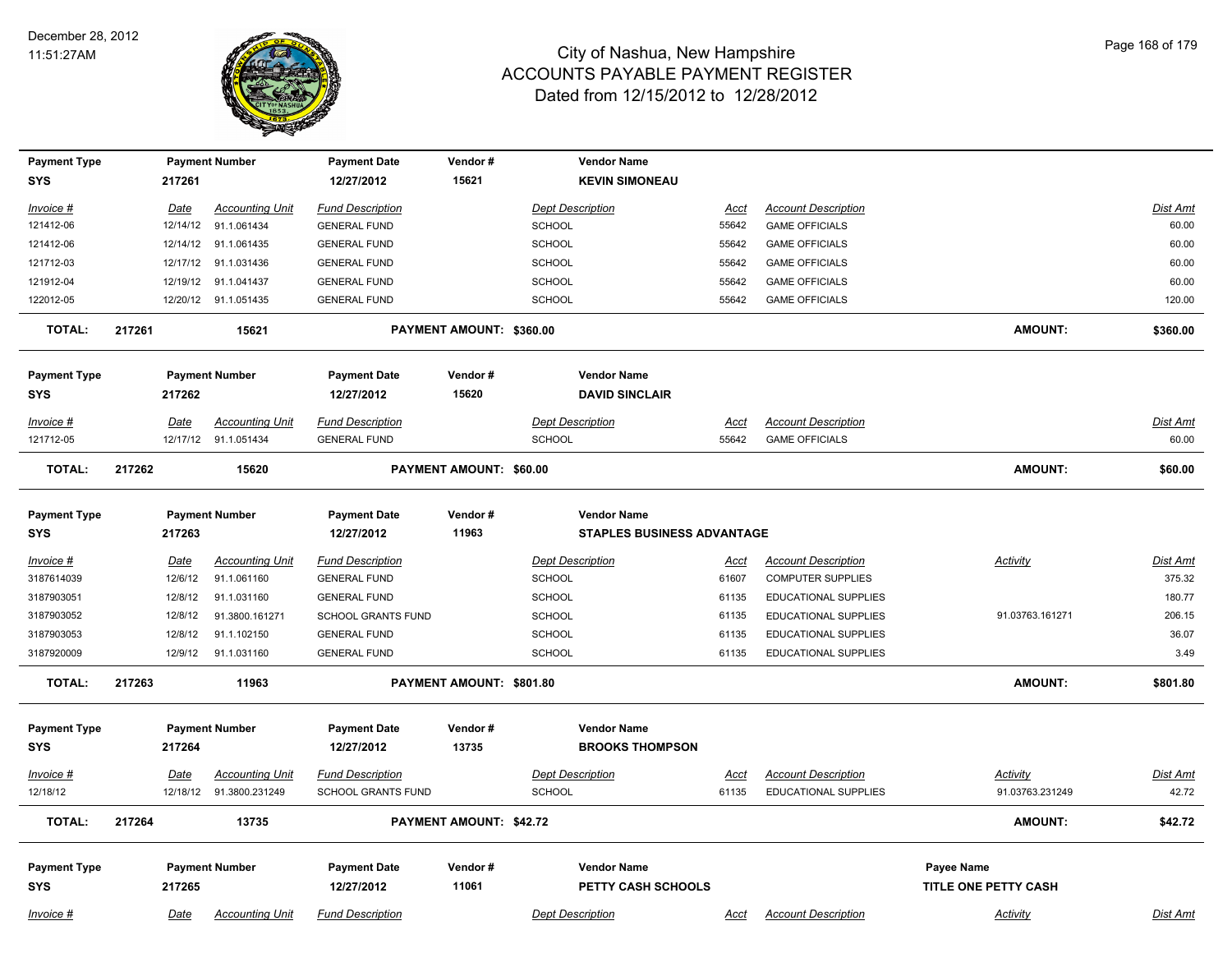

| 637-646             |        |             | 12/20/12 91.3800.231249 | <b>SCHOOL GRANTS FUND</b>              |                                | <b>SCHOOL</b>                      | 61135       | EDUCATIONAL SUPPLIES              | 91.03763.231249 | 69.79           |
|---------------------|--------|-------------|-------------------------|----------------------------------------|--------------------------------|------------------------------------|-------------|-----------------------------------|-----------------|-----------------|
| <b>TOTAL:</b>       | 217265 |             | 11061                   |                                        | PAYMENT AMOUNT: \$69.79        |                                    |             |                                   | <b>AMOUNT:</b>  | \$69.79         |
| <b>Payment Type</b> |        |             | <b>Payment Number</b>   | <b>Payment Date</b>                    | Vendor#                        | <b>Vendor Name</b>                 |             |                                   |                 |                 |
| <b>SYS</b>          |        | 217266      |                         | 12/27/2012                             | 15591                          | <b>TOOLS4EVER, INC</b>             |             |                                   |                 |                 |
| Invoice #           |        | Date        | <b>Accounting Unit</b>  | <b>Fund Description</b>                |                                | <b>Dept Description</b>            | <u>Acct</u> | <b>Account Description</b>        |                 | Dist Amt        |
| T4EI-0456204        |        |             | 12/11/12 91.1.992225    | <b>GENERAL FUND</b>                    |                                | SCHOOL                             | 71228       | COMPUTER SOFTWARE                 |                 | 9,967.00        |
| <b>TOTAL:</b>       | 217266 |             | 15591                   |                                        | PAYMENT AMOUNT: \$9,967.00     |                                    |             |                                   | <b>AMOUNT:</b>  | \$9,967.00      |
| <b>Payment Type</b> |        |             | <b>Payment Number</b>   | <b>Payment Date</b>                    | Vendor#                        | <b>Vendor Name</b>                 |             |                                   |                 |                 |
| <b>SYS</b>          |        | 217267      |                         | 12/27/2012                             | 13783                          | <b>TURNER BUILDING SCIENCE LLC</b> |             |                                   |                 |                 |
| Invoice #           |        | Date        | <b>Accounting Unit</b>  | <b>Fund Description</b>                |                                | <b>Dept Description</b>            | Acct        | <b>Account Description</b>        | <b>Activity</b> | Dist Amt        |
| 5553                |        | 11/30/12    | 91.5800.134600          | SCHOOL CAPITAL PROJECTS<br><b>FUND</b> |                                | <b>SCHOOL</b>                      | 81200       | <b>BUILDINGS AND IMPROVEMENTS</b> | 1011.91.04.30   | 5,176.16        |
| <b>TOTAL:</b>       | 217267 |             | 13783                   |                                        | PAYMENT AMOUNT: \$5,176.16     |                                    |             |                                   | <b>AMOUNT:</b>  | \$5,176.16      |
| <b>Payment Type</b> |        |             | <b>Payment Number</b>   | <b>Payment Date</b>                    | Vendor#                        | <b>Vendor Name</b>                 |             |                                   |                 |                 |
| <b>SYS</b>          |        | 217268      |                         | 12/27/2012                             | 14620                          | <b>CHELSEY TURNER</b>              |             |                                   |                 |                 |
| Invoice #           |        | Date        | <b>Accounting Unit</b>  | <b>Fund Description</b>                |                                | <b>Dept Description</b>            | Acct        | <b>Account Description</b>        |                 | Dist Amt        |
| <b>EDU547</b>       |        |             | 12/24/12 91.1.991160    | <b>GENERAL FUND</b>                    |                                | SCHOOL                             | 52800       | EDUCATIONAL ASSISTANCE            |                 | 540.00          |
| <b>TOTAL:</b>       | 217268 |             | 14620                   |                                        | PAYMENT AMOUNT: \$540.00       |                                    |             |                                   | <b>AMOUNT:</b>  | \$540.00        |
| <b>Payment Type</b> |        |             | <b>Payment Number</b>   | <b>Payment Date</b>                    | Vendor#                        | <b>Vendor Name</b>                 |             |                                   |                 |                 |
| <b>SYS</b>          |        | 217269      |                         | 12/27/2012                             | 13857                          | <b>WAL-MART</b>                    |             |                                   |                 |                 |
| $Invoice$ #         |        | <u>Date</u> | <b>Accounting Unit</b>  | <b>Fund Description</b>                |                                | <b>Dept Description</b>            | <u>Acct</u> | <b>Account Description</b>        |                 | <b>Dist Amt</b> |
| 416                 |        | 12/13/12    | 91.2222.991490          | AFTER SCHOOL PROGRAM                   |                                | <b>SCHOOL</b>                      | 61299       | MISCELLANEOUS SUPPLIES            |                 | 31.49           |
| <b>TOTAL:</b>       | 217269 |             | 13857                   |                                        | <b>PAYMENT AMOUNT: \$31.49</b> |                                    |             |                                   | <b>AMOUNT:</b>  | \$31.49         |
| <b>Payment Type</b> |        |             | <b>Payment Number</b>   | <b>Payment Date</b>                    | Vendor#                        | <b>Vendor Name</b>                 |             |                                   |                 |                 |
| <b>SYS</b>          |        | 217270      |                         | 12/27/2012                             | 11072                          | <b>WARD'S NATURAL SCIENCE</b>      |             |                                   |                 |                 |
| Invoice #           |        | Date        | <b>Accounting Unit</b>  | <b>Fund Description</b>                |                                | <b>Dept Description</b>            | Acct        | <b>Account Description</b>        |                 | <b>Dist Amt</b> |
| 1344-849-00         |        |             | 12/11/12 91.1.041160    | <b>GENERAL FUND</b>                    |                                | SCHOOL                             | 61135       | EDUCATIONAL SUPPLIES              |                 | 66.47           |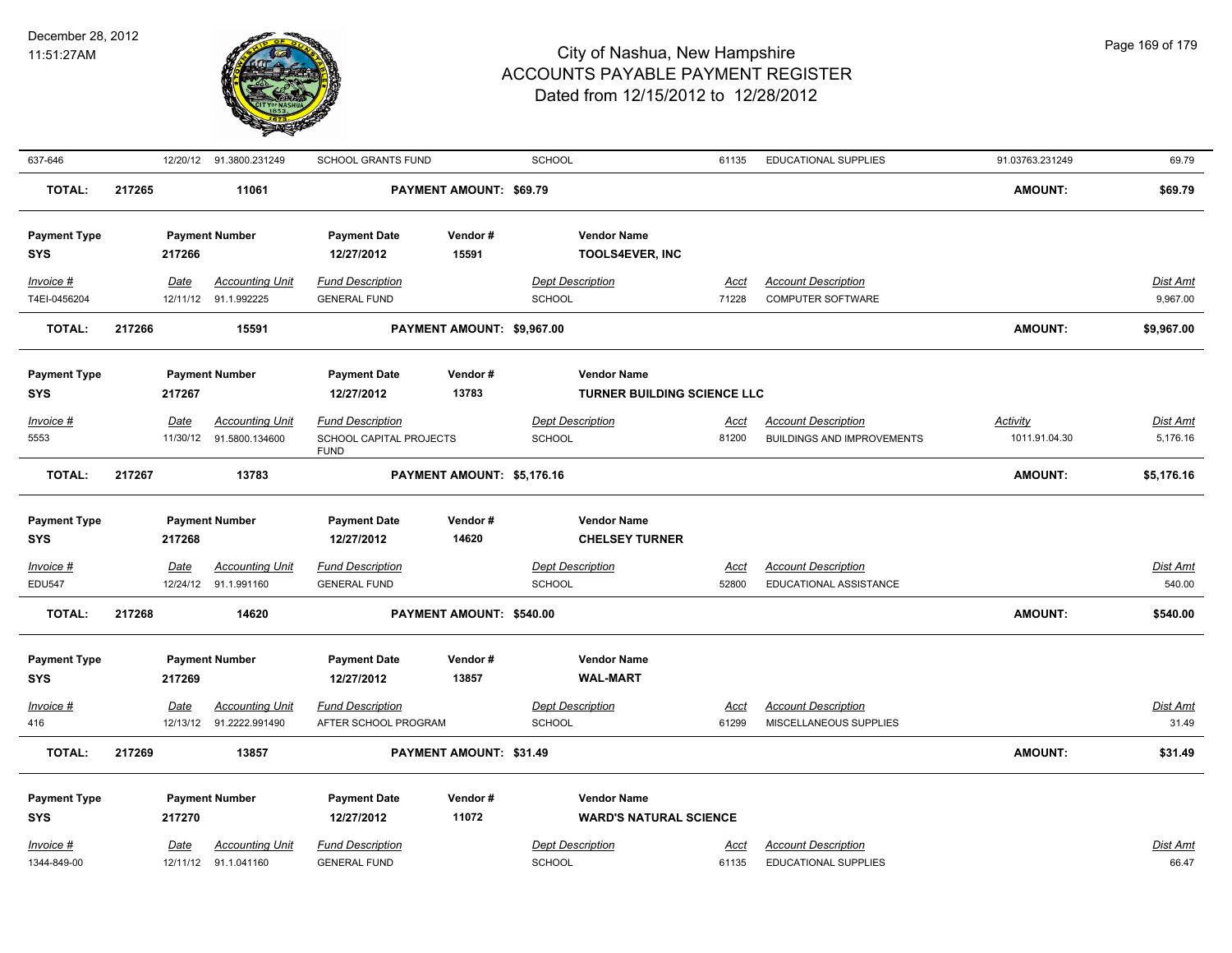

| <b>TOTAL:</b>                     | 217270      | 11072                                          |                                                | PAYMENT AMOUNT: \$66.47    |                                                      |                      |                                                     | <b>AMOUNT:</b>  | \$66.47                   |
|-----------------------------------|-------------|------------------------------------------------|------------------------------------------------|----------------------------|------------------------------------------------------|----------------------|-----------------------------------------------------|-----------------|---------------------------|
| <b>Payment Type</b><br><b>SYS</b> | 217271      | <b>Payment Number</b>                          | <b>Payment Date</b><br>12/27/2012              | Vendor#<br>13864           | <b>Vendor Name</b><br><b>WB MASON CO INC</b>         |                      |                                                     |                 |                           |
| Invoice #                         | Date        | <b>Accounting Unit</b>                         | <b>Fund Description</b>                        |                            | <b>Dept Description</b>                              | Acct                 | <b>Account Description</b>                          |                 | <b>Dist Amt</b>           |
| 8767930                           | 12/10/12    | 91.1.131160                                    | <b>GENERAL FUND</b>                            |                            | SCHOOL                                               | 61100                | OFFICE SUPPLIES                                     |                 | 870.90                    |
| 8768721                           |             | 12/10/12 91.1.181160                           | <b>GENERAL FUND</b>                            |                            | SCHOOL                                               | 61100                | OFFICE SUPPLIES                                     |                 | 870.90                    |
| <b>TOTAL:</b>                     | 217271      | 13864                                          |                                                | PAYMENT AMOUNT: \$1,741.80 |                                                      |                      |                                                     | <b>AMOUNT:</b>  | \$1,741.80                |
| <b>Payment Type</b><br><b>SYS</b> | 217272      | <b>Payment Number</b>                          | <b>Payment Date</b><br>12/27/2012              | Vendor#<br>15743           | <b>Vendor Name</b><br><b>KEITH WILLIAMS</b>          |                      |                                                     |                 |                           |
| Invoice #                         | Date        | <b>Accounting Unit</b>                         | <b>Fund Description</b>                        |                            | <b>Dept Description</b>                              | <u>Acct</u>          | <b>Account Description</b>                          | <b>Activity</b> | <u>Dist Amt</u>           |
| PVR120312                         |             | 12/19/12  91.3800.042219                       | SCHOOL GRANTS FUND                             |                            | SCHOOL                                               | 55300                | <b>TRAVEL</b>                                       | 91.03468.042219 | 38.85                     |
| <b>TOTAL:</b>                     | 217272      | 15743                                          |                                                | PAYMENT AMOUNT: \$38.85    |                                                      |                      |                                                     | <b>AMOUNT:</b>  | \$38.85                   |
| <b>Payment Type</b><br><b>SYS</b> | 217273      | <b>Payment Number</b>                          | <b>Payment Date</b><br>12/27/2012              | Vendor#<br>13902           | <b>Vendor Name</b><br><b>GARY WONG</b>               |                      |                                                     |                 |                           |
| Invoice #<br>112912-05            | <u>Date</u> | <b>Accounting Unit</b><br>11/29/12 91.1.051434 | <b>Fund Description</b><br><b>GENERAL FUND</b> |                            | <b>Dept Description</b><br><b>SCHOOL</b>             | <u>Acct</u><br>55642 | <b>Account Description</b><br><b>GAME OFFICIALS</b> |                 | <b>Dist Amt</b><br>120.00 |
| <b>TOTAL:</b>                     | 217273      | 13902                                          |                                                | PAYMENT AMOUNT: \$120.00   |                                                      |                      |                                                     | <b>AMOUNT:</b>  | \$120.00                  |
| <b>Payment Type</b><br><b>SYS</b> | 217274      | <b>Payment Number</b>                          | <b>Payment Date</b><br>12/27/2012              | Vendor#<br>13372           | <b>Vendor Name</b><br><b>PSNH</b>                    |                      |                                                     |                 |                           |
| Invoice #                         | Date        | <b>Accounting Unit</b>                         | <b>Fund Description</b>                        |                            | <b>Dept Description</b>                              | <u>Acct</u>          | <b>Account Description</b>                          |                 | <u>Dist Amt</u>           |
| 41830-7901543                     |             | 12/17/12 75.1.500                              | <b>GENERAL FUND</b>                            |                            | <b>WELFARE ASSISTANCE</b>                            | 55800                | <b>GENERAL ASSISTANCE</b>                           |                 | 94.00                     |
| <b>TOTAL:</b>                     | 217274      | 13372                                          |                                                | PAYMENT AMOUNT: \$94.00    |                                                      |                      |                                                     | <b>AMOUNT:</b>  | \$94.00                   |
| <b>Payment Type</b>               |             | <b>Payment Number</b>                          | <b>Payment Date</b>                            | Vendor#                    | <b>Vendor Name</b>                                   |                      |                                                     |                 |                           |
| <b>SYS</b>                        | 217275      |                                                | 12/27/2012                                     | 12254                      | 23 TO 25 TEMPLE ST REALTY LLC                        |                      |                                                     |                 |                           |
| Invoice #<br>41919-4945347        | Date        | <b>Accounting Unit</b>                         | <b>Fund Description</b><br><b>GENERAL FUND</b> |                            | <b>Dept Description</b><br><b>WELFARE ASSISTANCE</b> | Acct<br>55810        | <b>Account Description</b><br>RENTAL ASSISTANCE     |                 | Dist Amt<br>600.00        |
| 41925-4945348                     |             | 12/13/12 75.1.500<br>12/18/12 75.1.500         | <b>GENERAL FUND</b>                            |                            | <b>WELFARE ASSISTANCE</b>                            | 55810                | <b>RENTAL ASSISTANCE</b>                            |                 | 200.00                    |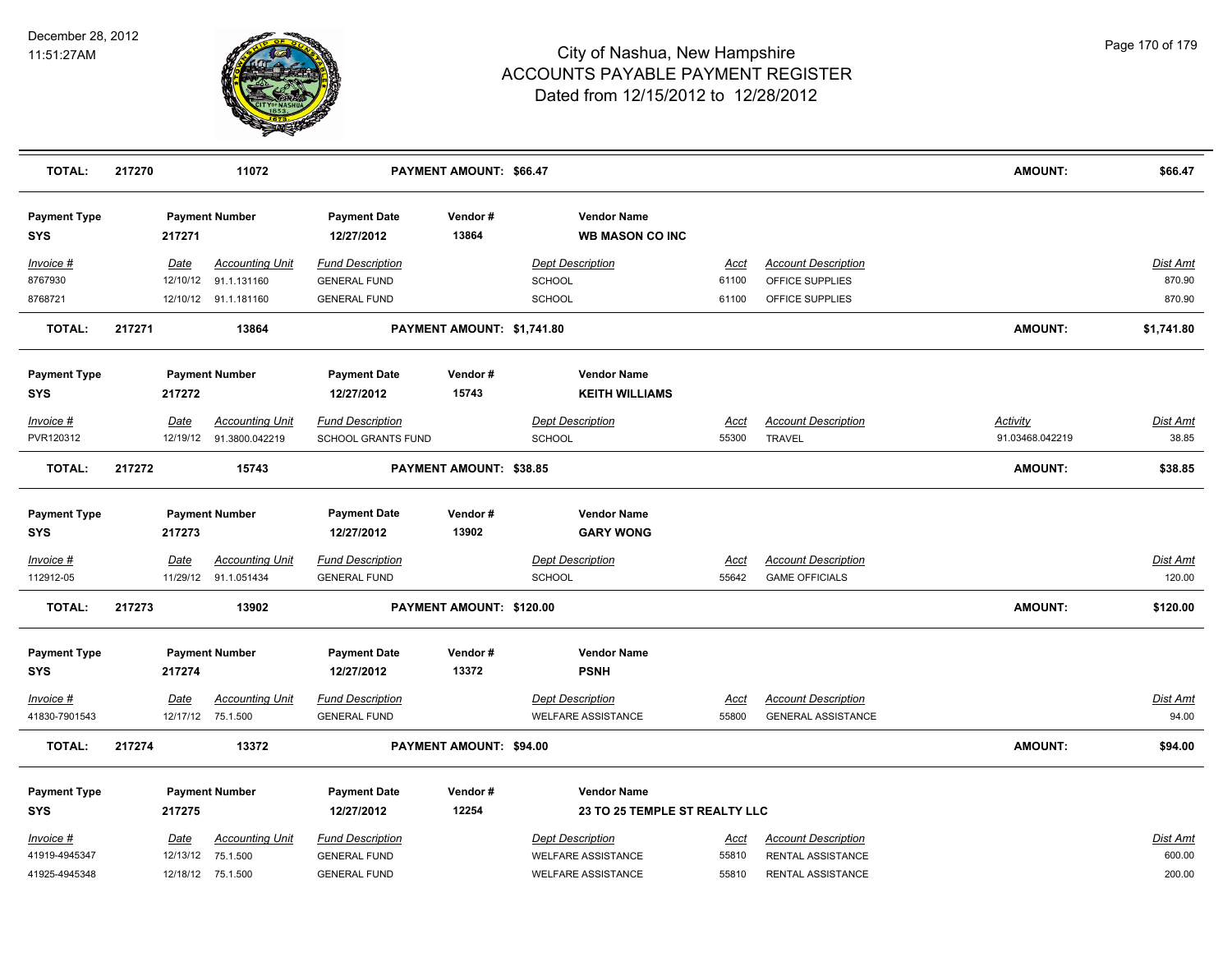

| <b>TOTAL:</b>                     | 217275 |                        | 12254                                       |                                                | PAYMENT AMOUNT: \$800.00        |                                                      |                      |                                                        | <b>AMOUNT:</b> | \$800.00                  |
|-----------------------------------|--------|------------------------|---------------------------------------------|------------------------------------------------|---------------------------------|------------------------------------------------------|----------------------|--------------------------------------------------------|----------------|---------------------------|
| <b>Payment Type</b><br><b>SYS</b> |        | 217276                 | <b>Payment Number</b>                       | <b>Payment Date</b><br>12/27/2012              | Vendor#<br>15576                | <b>Vendor Name</b><br>3-5 MARKAR STREET, LLC         |                      |                                                        |                |                           |
| Invoice #<br>41828-5908622        |        | Date                   | <b>Accounting Unit</b><br>12/18/12 75.1.500 | <b>Fund Description</b><br><b>GENERAL FUND</b> |                                 | <b>Dept Description</b><br><b>WELFARE ASSISTANCE</b> | <u>Acct</u><br>55810 | <b>Account Description</b><br>RENTAL ASSISTANCE        |                | Dist Amt<br>900.97        |
| <b>TOTAL:</b>                     | 217276 |                        | 15576                                       |                                                | PAYMENT AMOUNT: \$900.97        |                                                      |                      |                                                        | <b>AMOUNT:</b> | \$900.97                  |
| <b>Payment Type</b><br><b>SYS</b> |        | 217277                 | <b>Payment Number</b>                       | <b>Payment Date</b><br>12/27/2012              | Vendor#<br>15669                | <b>Vendor Name</b><br><b>ADRIEN OUELLETT</b>         |                      |                                                        |                |                           |
| Invoice #<br>41865-6908935        |        | Date                   | <b>Accounting Unit</b><br>11/16/12 75.1.500 | <b>Fund Description</b><br><b>GENERAL FUND</b> |                                 | <b>Dept Description</b><br><b>WELFARE ASSISTANCE</b> | <u>Acct</u><br>55810 | <b>Account Description</b><br><b>RENTAL ASSISTANCE</b> |                | Dist Amt<br>330.00        |
| <b>TOTAL:</b>                     | 217277 |                        | 15669                                       |                                                | PAYMENT AMOUNT: \$330.00        |                                                      |                      |                                                        | AMOUNT:        | \$330.00                  |
| <b>Payment Type</b><br><b>SYS</b> |        | 217278                 | <b>Payment Number</b>                       | <b>Payment Date</b><br>12/27/2012              | Vendor#<br>12320                | <b>Vendor Name</b><br>AMHERST PARK APARTMENTS LLC    |                      |                                                        |                |                           |
| Invoice #<br>40169-7901502        |        | <u>Date</u><br>11/8/12 | <u>Accounting Unit</u><br>75.1.500          | <b>Fund Description</b><br><b>GENERAL FUND</b> |                                 | <b>Dept Description</b><br><b>WELFARE ASSISTANCE</b> | <u>Acct</u><br>55810 | <b>Account Description</b><br>RENTAL ASSISTANCE        |                | <u>Dist Amt</u><br>388.00 |
| <b>TOTAL:</b>                     | 217278 |                        | 12320                                       |                                                | PAYMENT AMOUNT: \$388.00        |                                                      |                      |                                                        | <b>AMOUNT:</b> | \$388.00                  |
| <b>Payment Type</b><br><b>SYS</b> |        | 217279                 | <b>Payment Number</b>                       | <b>Payment Date</b><br>12/27/2012              | Vendor#<br>15631                | <b>Vendor Name</b><br><b>ROBERT DECOSTE</b>          |                      |                                                        |                |                           |
| Invoice #<br>40535-5908615        |        | Date                   | <b>Accounting Unit</b><br>12/17/12 75.1.500 | <b>Fund Description</b><br><b>GENERAL FUND</b> |                                 | <b>Dept Description</b><br><b>WELFARE ASSISTANCE</b> | Acct<br>55810        | <b>Account Description</b><br>RENTAL ASSISTANCE        |                | Dist Amt<br>1,150.00      |
| <b>TOTAL:</b>                     | 217279 |                        | 15631                                       |                                                | PAYMENT AMOUNT: \$1,150.00      |                                                      |                      |                                                        | <b>AMOUNT:</b> | \$1,150.00                |
| <b>Payment Type</b><br><b>SYS</b> |        | 217280                 | <b>Payment Number</b>                       | <b>Payment Date</b><br>12/27/2012              | Vendor#<br>15616                | <b>Vendor Name</b><br><b>ROBERT J DEMINICO</b>       |                      |                                                        |                |                           |
| Invoice #<br>30535-7901535        |        | Date<br>12/7/12        | <b>Accounting Unit</b><br>75.1.500          | <b>Fund Description</b><br><b>GENERAL FUND</b> |                                 | <b>Dept Description</b><br><b>WELFARE ASSISTANCE</b> | <u>Acct</u><br>55810 | <b>Account Description</b><br><b>RENTAL ASSISTANCE</b> |                | Dist Amt<br>680.00        |
| <b>TOTAL:</b>                     | 217280 |                        | 15616                                       |                                                | <b>PAYMENT AMOUNT: \$680.00</b> |                                                      |                      |                                                        | <b>AMOUNT:</b> | \$680.00                  |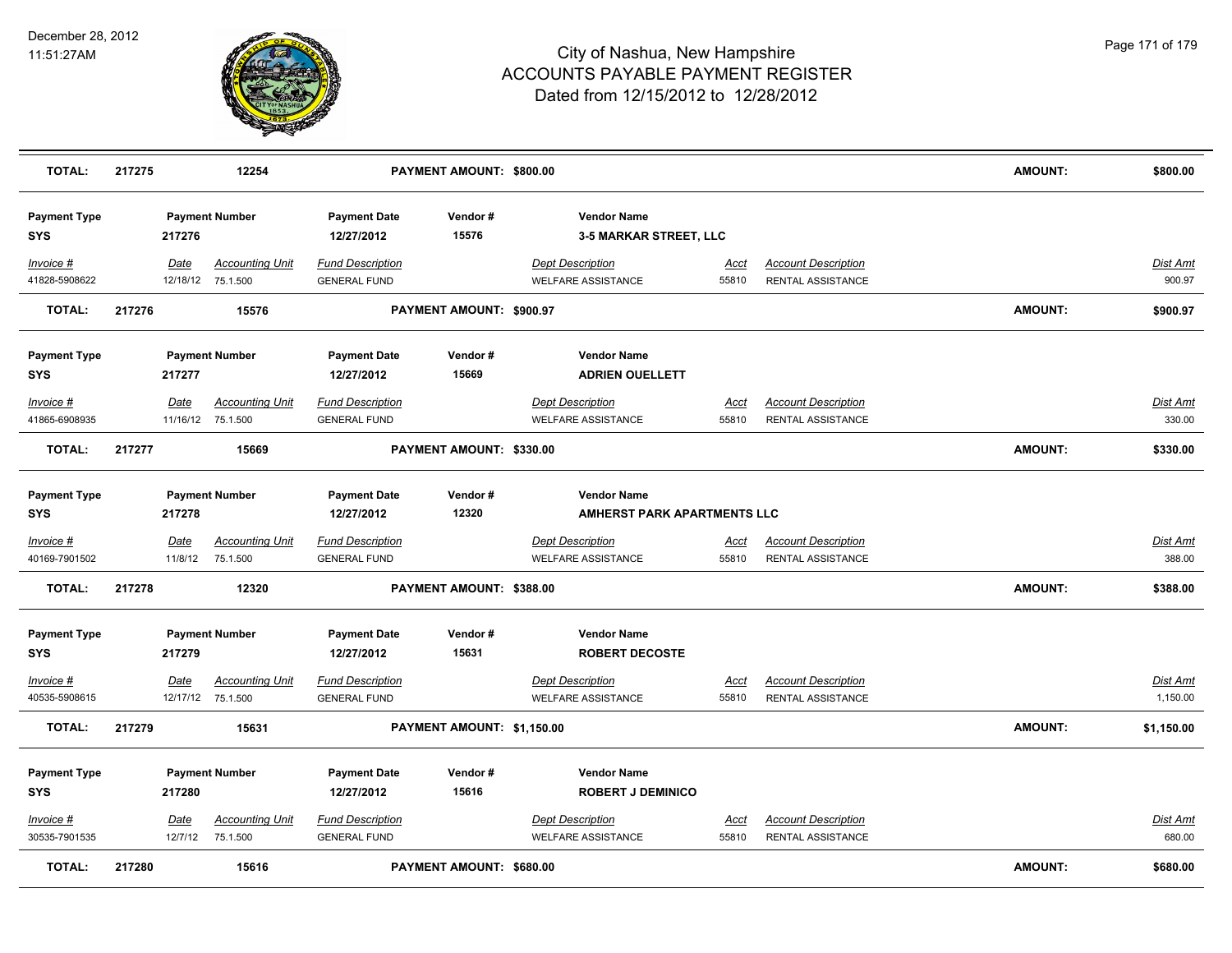

| <b>Payment Type</b><br><b>SYS</b> |        | 217281                 | <b>Payment Number</b>              | <b>Payment Date</b><br>12/27/2012              | Vendor#<br>15657         | <b>Vendor Name</b><br><b>HUGO GUTIERREZ</b>          |                      |                                                         |                                   |                           |
|-----------------------------------|--------|------------------------|------------------------------------|------------------------------------------------|--------------------------|------------------------------------------------------|----------------------|---------------------------------------------------------|-----------------------------------|---------------------------|
| Invoice #                         |        | Date                   | <b>Accounting Unit</b>             | <b>Fund Description</b>                        |                          | <b>Dept Description</b>                              | <u>Acct</u>          | <b>Account Description</b>                              |                                   | <b>Dist Amt</b>           |
| 32399-6908908                     |        |                        | 10/24/12 75.1.500                  | <b>GENERAL FUND</b>                            |                          | <b>WELFARE ASSISTANCE</b>                            | 55810                | <b>RENTAL ASSISTANCE</b>                                |                                   | 450.00                    |
| <b>TOTAL:</b>                     | 217281 |                        | 15657                              |                                                | PAYMENT AMOUNT: \$450.00 |                                                      |                      |                                                         | <b>AMOUNT:</b>                    | \$450.00                  |
| <b>Payment Type</b>               |        |                        | <b>Payment Number</b>              | <b>Payment Date</b>                            | Vendor#                  | <b>Vendor Name</b>                                   |                      |                                                         |                                   |                           |
| SYS                               |        | 217282                 |                                    | 12/27/2012                                     | 15617                    | <b>PEDRO INFANTE</b>                                 |                      |                                                         |                                   |                           |
| Invoice #                         |        | Date                   | <b>Accounting Unit</b>             | <b>Fund Description</b>                        |                          | <b>Dept Description</b>                              | Acct                 | <b>Account Description</b>                              |                                   | Dist Amt                  |
| 41394-7901534                     |        | 12/7/12                | 75.1.500                           | <b>GENERAL FUND</b>                            |                          | <b>WELFARE ASSISTANCE</b>                            | 55810                | <b>RENTAL ASSISTANCE</b>                                |                                   | 400.00                    |
| <b>TOTAL:</b>                     | 217282 |                        | 15617                              |                                                | PAYMENT AMOUNT: \$400.00 |                                                      |                      |                                                         | <b>AMOUNT:</b>                    | \$400.00                  |
| <b>Payment Type</b>               |        |                        | <b>Payment Number</b>              | <b>Payment Date</b>                            | Vendor#                  | <b>Vendor Name</b>                                   |                      |                                                         |                                   |                           |
| <b>SYS</b>                        |        | 217283                 |                                    | 12/27/2012                                     | 15615                    | <b>JOY D LUTZ</b>                                    |                      |                                                         |                                   |                           |
| Invoice #<br>34006-5908605        |        | Date<br>12/7/12        | <b>Accounting Unit</b><br>75.1.500 | <b>Fund Description</b><br><b>GENERAL FUND</b> |                          | <b>Dept Description</b><br><b>WELFARE ASSISTANCE</b> | Acct<br>55810        | <b>Account Description</b><br><b>RENTAL ASSISTANCE</b>  |                                   | <b>Dist Amt</b><br>950.00 |
| <b>TOTAL:</b>                     | 217283 |                        | 15615                              |                                                | PAYMENT AMOUNT: \$950.00 |                                                      |                      |                                                         | <b>AMOUNT:</b>                    | \$950.00                  |
| <b>Payment Type</b>               |        |                        | <b>Payment Number</b>              | <b>Payment Date</b>                            | Vendor#                  | <b>Vendor Name</b>                                   |                      |                                                         | Payee Name                        |                           |
| <b>SYS</b>                        |        | 217284                 |                                    | 12/27/2012                                     | 11280                    | <b>MARKET BASKET ACCT 2589096</b>                    |                      |                                                         | <b>MARKET BASKET ACCT 2589096</b> |                           |
| <u>Invoice #</u><br>32136-6908927 |        | <u>Date</u><br>11/9/12 | <b>Accounting Unit</b><br>75.1.500 | <u>Fund Description</u><br><b>GENERAL FUND</b> |                          | <b>Dept Description</b><br><b>WELFARE ASSISTANCE</b> | <u>Acct</u><br>55800 | <b>Account Description</b><br><b>GENERAL ASSISTANCE</b> |                                   | Dist Amt<br>34.26         |
| 34579-6908933                     |        |                        | 11/16/12 75.1.500                  | <b>GENERAL FUND</b>                            |                          | <b>WELFARE ASSISTANCE</b>                            | 55800                | <b>GENERAL ASSISTANCE</b>                               |                                   | 49.59                     |
| 34579-6908934                     |        |                        | 11/16/12 75.1.500                  | <b>GENERAL FUND</b>                            |                          | <b>WELFARE ASSISTANCE</b>                            | 55800                | <b>GENERAL ASSISTANCE</b>                               |                                   | 11.66                     |
| 34727-5908569                     |        | 11/14/12               | 75.1.500                           | <b>GENERAL FUND</b>                            |                          | <b>WELFARE ASSISTANCE</b>                            | 55800                | <b>GENERAL ASSISTANCE</b>                               |                                   | 50.00                     |
| 35993-7901495                     |        | 11/5/12                | 75.1.500                           | <b>GENERAL FUND</b>                            |                          | <b>WELFARE ASSISTANCE</b>                            | 55800                | <b>GENERAL ASSISTANCE</b>                               |                                   | 41.99                     |
| 36642-5908573                     |        | 11/19/12               | 75.1.500                           | <b>GENERAL FUND</b>                            |                          | <b>WELFARE ASSISTANCE</b>                            | 55800                | <b>GENERAL ASSISTANCE</b>                               |                                   | 74.59                     |
| 36642-6908944                     |        | 11/26/12               | 75.1.500                           | <b>GENERAL FUND</b>                            |                          | <b>WELFARE ASSISTANCE</b>                            | 55800                | <b>GENERAL ASSISTANCE</b>                               |                                   | 184.23                    |
| 36642-6908945                     |        |                        | 11/26/12 75.1.500                  | <b>GENERAL FUND</b>                            |                          | <b>WELFARE ASSISTANCE</b>                            | 55800                | <b>GENERAL ASSISTANCE</b>                               |                                   | 20.24                     |
| 37461-4945320                     |        |                        | 11/28/12 75.1.500                  | <b>GENERAL FUND</b>                            |                          | <b>WELFARE ASSISTANCE</b>                            | 55800                | <b>GENERAL ASSISTANCE</b>                               |                                   | 122.19                    |
| 37461-4945321                     |        |                        | 11/28/12 75.1.500                  | <b>GENERAL FUND</b>                            |                          | <b>WELFARE ASSISTANCE</b>                            | 55800                | <b>GENERAL ASSISTANCE</b>                               |                                   | 39.38                     |
| 37751-4945305                     |        | 11/16/12               | 75.1.500                           | <b>GENERAL FUND</b>                            |                          | <b>WELFARE ASSISTANCE</b>                            | 55800                | <b>GENERAL ASSISTANCE</b>                               |                                   | 121.49                    |
| 37751-4945306                     |        | 11/16/12               | 75.1.500                           | <b>GENERAL FUND</b>                            |                          | <b>WELFARE ASSISTANCE</b>                            | 55800                | <b>GENERAL ASSISTANCE</b>                               |                                   | 18.20                     |
| 38385-7901522                     |        |                        | 11/27/12 75.1.500                  | <b>GENERAL FUND</b>                            |                          | <b>WELFARE ASSISTANCE</b>                            | 55800                | <b>GENERAL ASSISTANCE</b>                               |                                   | 49.68                     |
| 39982-4945318                     |        |                        | 11/21/12 75.1.500                  | <b>GENERAL FUND</b>                            |                          | <b>WELFARE ASSISTANCE</b>                            | 55800                | <b>GENERAL ASSISTANCE</b>                               |                                   | 39.14                     |
| 40049-6908949                     |        |                        | 11/27/12 75.1.500                  | <b>GENERAL FUND</b>                            |                          | <b>WELFARE ASSISTANCE</b>                            | 55800                | <b>GENERAL ASSISTANCE</b>                               |                                   | 85.29                     |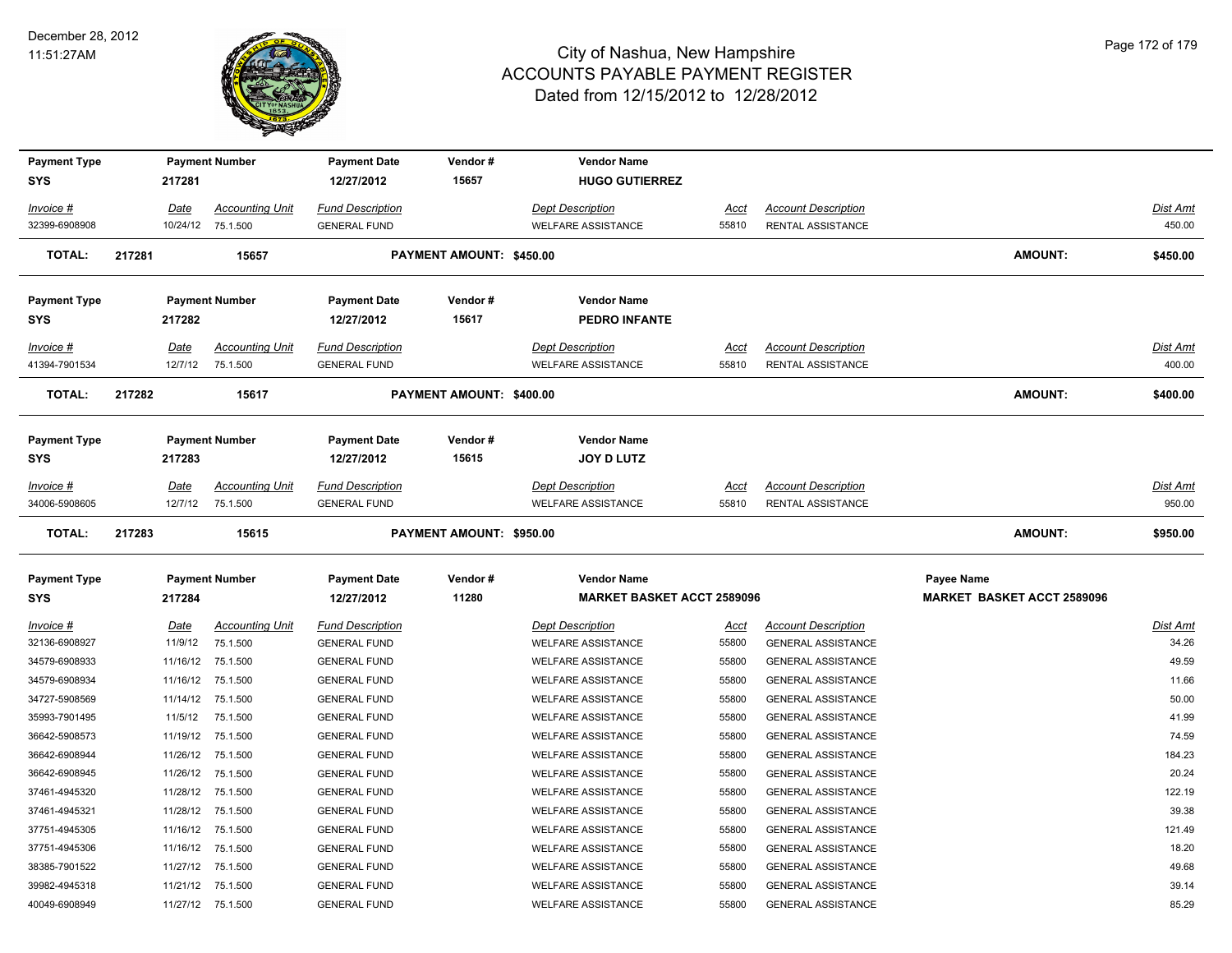

| 40377-5908562              | 11/8/12     | 75.1.500               | <b>GENERAL FUND</b>               |                                | <b>WELFARE ASSISTANCE</b>                   | 55800       | <b>GENERAL ASSISTANCE</b>  |                | 24.69           |
|----------------------------|-------------|------------------------|-----------------------------------|--------------------------------|---------------------------------------------|-------------|----------------------------|----------------|-----------------|
| 40550-4945316              |             | 11/21/12 75.1.500      | <b>GENERAL FUND</b>               |                                | <b>WELFARE ASSISTANCE</b>                   | 55800       | <b>GENERAL ASSISTANCE</b>  |                | 19.92           |
| 41172-7901509              |             | 11/15/12 75.1.500      | <b>GENERAL FUND</b>               |                                | <b>WELFARE ASSISTANCE</b>                   | 55800       | <b>GENERAL ASSISTANCE</b>  |                | 22.55           |
| 41212-5908576              |             | 11/21/12 75.1.500      | <b>GENERAL FUND</b>               |                                | <b>WELFARE ASSISTANCE</b>                   | 55800       | <b>GENERAL ASSISTANCE</b>  |                | 99.57           |
| 41212-5908577              |             | 11/21/12 75.1.500      | <b>GENERAL FUND</b>               |                                | <b>WELFARE ASSISTANCE</b>                   | 55800       | <b>GENERAL ASSISTANCE</b>  |                | 49.38           |
| 41717-4945323              |             | 11/30/12 75.1.500      | <b>GENERAL FUND</b>               |                                | <b>WELFARE ASSISTANCE</b>                   | 55800       | <b>GENERAL ASSISTANCE</b>  |                | 49.96           |
| 41827-5908582              |             | 11/21/12 75.1.500      | <b>GENERAL FUND</b>               |                                | <b>WELFARE ASSISTANCE</b>                   | 55800       | <b>GENERAL ASSISTANCE</b>  |                | 60.00           |
| 41846-5908571              | 11/14/12    | 75.1.500               | <b>GENERAL FUND</b>               |                                | <b>WELFARE ASSISTANCE</b>                   | 55800       | <b>GENERAL ASSISTANCE</b>  |                | 50.00           |
| 41881-7901512              |             | 11/16/12 75.1.500      | <b>GENERAL FUND</b>               |                                | <b>WELFARE ASSISTANCE</b>                   | 55800       | <b>GENERAL ASSISTANCE</b>  |                | 119.92          |
| <b>TOTAL:</b>              | 217284      | 11280                  |                                   | PAYMENT AMOUNT: \$1,437.92     |                                             |             |                            | <b>AMOUNT:</b> | \$1,437.92      |
| <b>Payment Type</b><br>SYS | 217285      | <b>Payment Number</b>  | <b>Payment Date</b><br>12/27/2012 | Vendor#<br>15593               | <b>Vendor Name</b><br><b>KEITH R PIERCE</b> |             |                            |                |                 |
| Invoice #                  | Date        | <b>Accounting Unit</b> | <b>Fund Description</b>           |                                | <b>Dept Description</b>                     | Acct        | <b>Account Description</b> |                | Dist Amt        |
| 31333-6908958              | 12/7/12     | 75.1.500               | <b>GENERAL FUND</b>               |                                | <b>WELFARE ASSISTANCE</b>                   | 55810       | RENTAL ASSISTANCE          |                | 252.00          |
| <b>TOTAL:</b>              | 217285      | 15593                  |                                   | PAYMENT AMOUNT: \$252.00       |                                             |             |                            | <b>AMOUNT:</b> | \$252.00        |
|                            |             |                        |                                   |                                |                                             |             |                            |                |                 |
| <b>Payment Type</b>        |             | <b>Payment Number</b>  | <b>Payment Date</b>               | Vendor#                        | <b>Vendor Name</b>                          |             |                            |                |                 |
| SYS                        | 217286      |                        | 12/27/2012                        | 15721                          | <b>GRACE M RATZEL</b>                       |             |                            |                |                 |
| Invoice #                  | <b>Date</b> | <b>Accounting Unit</b> | <b>Fund Description</b>           |                                | <b>Dept Description</b>                     | Acct        | <b>Account Description</b> |                | Dist Amt        |
| 31248-7901532              | 12/6/12     | 75.1.500               | <b>GENERAL FUND</b>               |                                | <b>WELFARE ASSISTANCE</b>                   | 55810       | RENTAL ASSISTANCE          |                | 604.00          |
| <b>TOTAL:</b>              | 217286      | 15721                  |                                   | PAYMENT AMOUNT: \$604.00       |                                             |             |                            | <b>AMOUNT:</b> | \$604.00        |
| <b>Payment Type</b>        |             | <b>Payment Number</b>  | <b>Payment Date</b>               | Vendor#                        | <b>Vendor Name</b>                          |             |                            |                |                 |
| SYS                        | 217287      |                        | 12/27/2012                        | 14709                          | <b>SNHS MANAGEMENT INC</b>                  |             |                            |                |                 |
|                            |             |                        |                                   |                                |                                             |             |                            |                |                 |
| Invoice #                  | <u>Date</u> | <u>Accounting Unit</u> | <b>Fund Description</b>           |                                | <b>Dept Description</b>                     | <u>Acct</u> | <b>Account Description</b> |                | <u>Dist Amt</u> |
| 40776-7901542              |             | 12/17/12 75.1.500      | <b>GENERAL FUND</b>               |                                | <b>WELFARE ASSISTANCE</b>                   | 55810       | <b>RENTAL ASSISTANCE</b>   |                | 50.00           |
| <b>TOTAL:</b>              | 217287      | 14709                  |                                   | <b>PAYMENT AMOUNT: \$50.00</b> |                                             |             |                            | <b>AMOUNT:</b> | \$50.00         |
| <b>Payment Type</b>        |             | <b>Payment Number</b>  | <b>Payment Date</b>               | Vendor#                        | <b>Vendor Name</b>                          |             |                            |                |                 |
| SYS                        | 217288      |                        | 12/27/2012                        | 13636                          | <b>ST JOSEPHS PHARMACY</b>                  |             |                            |                |                 |
| Invoice #                  | Date        | <b>Accounting Unit</b> | <b>Fund Description</b>           |                                | <b>Dept Description</b>                     | Acct        | <b>Account Description</b> |                | Dist Amt        |
| 34961-7901544              |             | 12/18/12 75.1.500      | <b>GENERAL FUND</b>               |                                | <b>WELFARE ASSISTANCE</b>                   | 55800       | <b>GENERAL ASSISTANCE</b>  |                | 74.40           |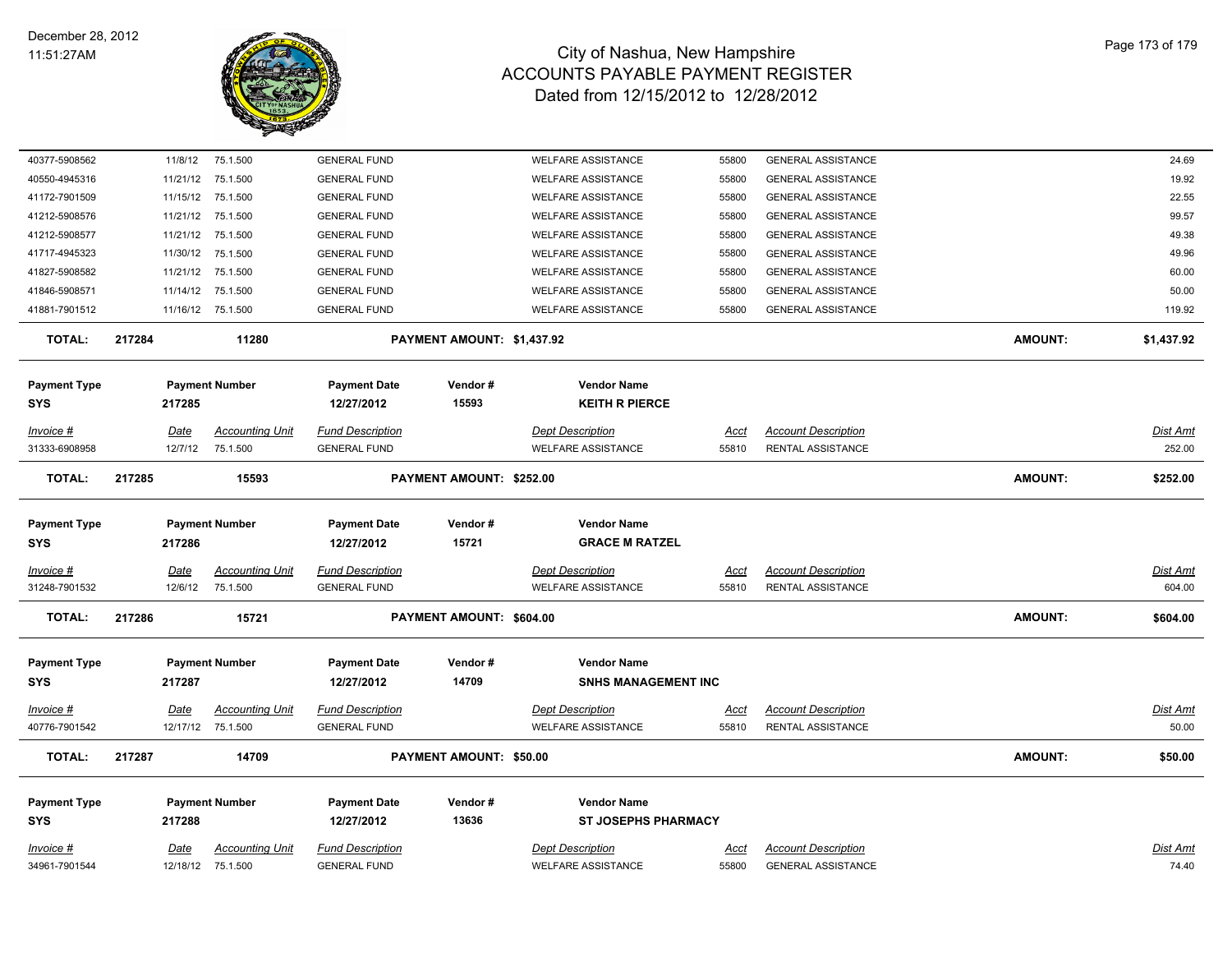

| <b>TOTAL:</b>                     | 217288 |                  | 13636                                       |                                                | <b>PAYMENT AMOUNT: \$74.40</b> |                                                      |               |                                                 | <b>AMOUNT:</b> | \$74.40            |
|-----------------------------------|--------|------------------|---------------------------------------------|------------------------------------------------|--------------------------------|------------------------------------------------------|---------------|-------------------------------------------------|----------------|--------------------|
| <b>Payment Type</b><br><b>SYS</b> |        | 217289           | <b>Payment Number</b>                       | <b>Payment Date</b><br>12/27/2012              | Vendor#<br>14985               | <b>Vendor Name</b><br><b>DIANE URQUHART</b>          |               |                                                 |                |                    |
| Invoice #<br>38757-7901538        |        | Date<br>12/13/12 | <b>Accounting Unit</b><br>75.1.500          | <b>Fund Description</b><br><b>GENERAL FUND</b> |                                | <b>Dept Description</b><br><b>WELFARE ASSISTANCE</b> | Acct<br>55810 | <b>Account Description</b><br>RENTAL ASSISTANCE |                | Dist Amt<br>300.00 |
| <b>TOTAL:</b>                     | 217289 |                  | 14985                                       |                                                | PAYMENT AMOUNT: \$300.00       |                                                      |               |                                                 | <b>AMOUNT:</b> | \$300.00           |
| <b>Payment Type</b>               |        |                  | <b>Payment Number</b>                       | <b>Payment Date</b>                            | Vendor#                        | <b>Vendor Name</b>                                   |               |                                                 |                |                    |
| <b>SYS</b>                        |        | 217290           |                                             | 12/27/2012                                     | 15659                          | <b>CARA WHEATON</b>                                  |               |                                                 |                |                    |
| Invoice #<br>41899-5908586        |        | Date             | <b>Accounting Unit</b><br>11/27/12 75.1.500 | <b>Fund Description</b><br><b>GENERAL FUND</b> |                                | <b>Dept Description</b><br><b>WELFARE ASSISTANCE</b> | Acct<br>55810 | <b>Account Description</b><br>RENTAL ASSISTANCE |                | Dist Amt<br>900.97 |
| <b>TOTAL:</b>                     | 217290 |                  | 15659                                       |                                                | PAYMENT AMOUNT: \$900.97       |                                                      |               |                                                 | <b>AMOUNT:</b> | \$900.97           |
| <b>Payment Type</b><br><b>SYS</b> |        | 217291           | <b>Payment Number</b>                       | <b>Payment Date</b><br>12/27/2012              | Vendor#<br>12339               | <b>Vendor Name</b><br><b>APPLE NASHUA LLC</b>        |               |                                                 |                |                    |
| $Invoice$ #                       |        | Date             | <b>Accounting Unit</b>                      | <b>Fund Description</b>                        |                                | <b>Dept Description</b>                              | Acct          | <b>Account Description</b>                      |                | Dist Amt           |
| 375356CLAIM                       |        | 11/15/12         | 28.6500.890                                 | PROPERTY & CASUALTY FUND                       |                                | <b>RISK MANAGEMENT</b>                               | 59207         | <b>WORKERS COMPENSATION CLAIMS</b>              |                | 307.00             |
| 376154CLAIM                       |        | 11/20/12         | 28.6500.890                                 | PROPERTY & CASUALTY FUND                       |                                | <b>RISK MANAGEMENT</b>                               | 59207         | <b>WORKERS COMPENSATION CLAIMS</b>              |                | 1,237.00           |
| 376992CLAIM                       |        | 11/27/12         | 28.6500.890                                 | PROPERTY & CASUALTY FUND                       |                                | <b>RISK MANAGEMENT</b>                               | 59207         | WORKERS COMPENSATION CLAIMS                     |                | 815.00             |
| 377685CLAIM 19433                 |        | 11/29/12         | 28.6500.890                                 | PROPERTY & CASUALTY FUND                       |                                | <b>RISK MANAGEMENT</b>                               | 59207         | <b>WORKERS COMPENSATION CLAIMS</b>              |                | 139.00             |
| 378382CLAIM                       |        | 11/30/12         | 28.6500.890                                 | PROPERTY & CASUALTY FUND                       |                                | <b>RISK MANAGEMENT</b>                               | 59207         | <b>WORKERS COMPENSATION CLAIMS</b>              |                | 441.00             |
| 379161CLAIM                       |        | 12/6/12          | 28.6500.890                                 | PROPERTY & CASUALTY FUND                       |                                | <b>RISK MANAGEMENT</b>                               | 59207         | WORKERS COMPENSATION CLAIMS                     |                | 1,049.00           |
| 379988CLAIM                       |        | 12/11/12         | 28.6500.890                                 | PROPERTY & CASUALTY FUND                       |                                | <b>RISK MANAGEMENT</b>                               | 59207         | WORKERS COMPENSATION CLAIMS                     |                | 508.00             |
| 380700CLAIM                       |        |                  | 12/13/12 28.6500.890                        | PROPERTY & CASUALTY FUND                       |                                | <b>RISK MANAGEMENT</b>                               | 59207         | <b>WORKERS COMPENSATION CLAIMS</b>              |                | 246.00             |
| <b>TOTAL:</b>                     | 217291 |                  | 12339                                       |                                                | PAYMENT AMOUNT: \$4,742.00     |                                                      |               |                                                 | <b>AMOUNT:</b> | \$4,742.00         |
| <b>Payment Type</b>               |        |                  | <b>Payment Number</b>                       | <b>Payment Date</b>                            | Vendor#                        | <b>Vendor Name</b>                                   |               |                                                 |                |                    |
| <b>SYS</b>                        |        | 217292           |                                             | 12/27/2012                                     | 12350                          | <b>ASSOCIATED RADIOLOGISTS PA</b>                    |               |                                                 |                |                    |
| Invoice #                         |        | Date             | <b>Accounting Unit</b>                      | <b>Fund Description</b>                        |                                | <b>Dept Description</b>                              | <u>Acct</u>   | <b>Account Description</b>                      |                | Dist Amt           |
| 7111552                           |        | 11/14/12         | 28.6500.890                                 | PROPERTY & CASUALTY FUND                       |                                | <b>RISK MANAGEMENT</b>                               | 59207         | WORKERS COMPENSATION CLAIMS                     |                | 24.00              |
| 7116213                           |        | 11/28/12         | 28.6500.890                                 | PROPERTY & CASUALTY FUND                       |                                | <b>RISK MANAGEMENT</b>                               | 59207         | <b>WORKERS COMPENSATION CLAIMS</b>              |                | 23.00              |
| 7120306                           |        | 12/13/12         | 28.6500.890                                 | PROPERTY & CASUALTY FUND                       |                                | <b>RISK MANAGEMENT</b>                               | 59225         | <b>GENERAL LIABILITY CLAIMS</b>                 |                | 23.00              |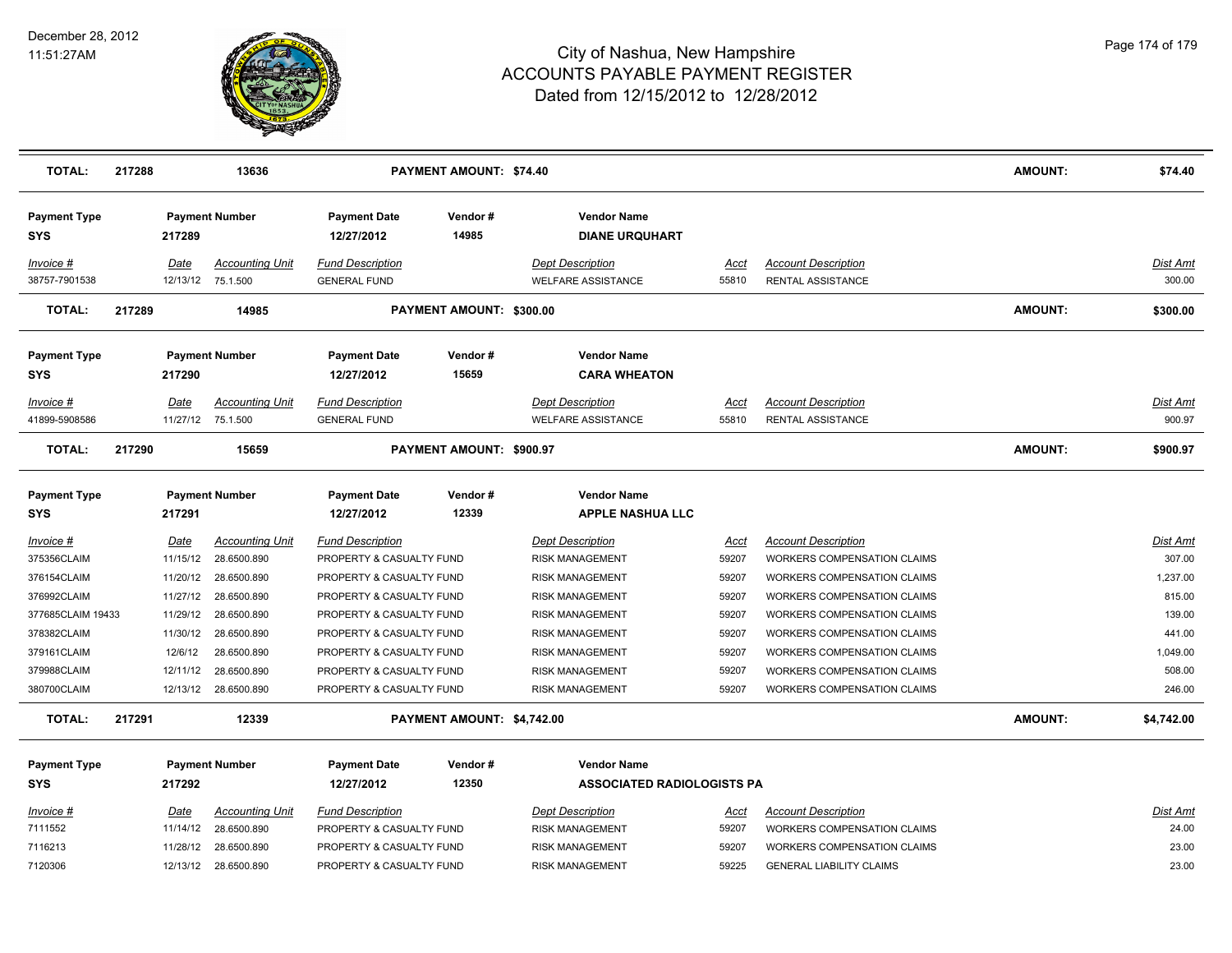

| <b>TOTAL:</b>       | 217292 |             | 12350                  |                          | <b>PAYMENT AMOUNT: \$70.00</b> |                                       |             |                                    | <b>AMOUNT:</b> | \$70.00         |
|---------------------|--------|-------------|------------------------|--------------------------|--------------------------------|---------------------------------------|-------------|------------------------------------|----------------|-----------------|
| <b>Payment Type</b> |        |             | <b>Payment Number</b>  | <b>Payment Date</b>      | Vendor#                        | <b>Vendor Name</b>                    |             |                                    |                |                 |
| <b>SYS</b>          |        | 217293      |                        | 12/27/2012               | 12566                          | <b>COVENTRY HEALTH CARE WORKERS C</b> |             |                                    |                |                 |
| Invoice #           |        | Date        | <b>Accounting Unit</b> | <b>Fund Description</b>  |                                | <b>Dept Description</b>               | Acct        | <b>Account Description</b>         |                | <b>Dist Amt</b> |
| 700265569           |        | 10/31/12    | 28.6500.890            | PROPERTY & CASUALTY FUND |                                | <b>RISK MANAGEMENT</b>                | 59207       | <b>WORKERS COMPENSATION CLAIMS</b> |                | 183.40          |
| 700265962           |        | 11/7/12     | 28.6500.895            | PROPERTY & CASUALTY FUND |                                | <b>RISK MANAGEMENT</b>                | 59207       | <b>WORKERS COMPENSATION CLAIMS</b> |                | 103.20          |
| 700267113           |        | 11/27/12    | 28.6500.890            | PROPERTY & CASUALTY FUND |                                | <b>RISK MANAGEMENT</b>                | 59207       | <b>WORKERS COMPENSATION CLAIMS</b> |                | 465.80          |
| 700267729           |        | 12/6/12     | 28.6500.890            | PROPERTY & CASUALTY FUND |                                | <b>RISK MANAGEMENT</b>                | 59207       | <b>WORKERS COMPENSATION CLAIMS</b> |                | 113.00          |
| <b>TOTAL:</b>       | 217293 |             | 12566                  |                          | PAYMENT AMOUNT: \$865.40       |                                       |             |                                    | <b>AMOUNT:</b> | \$865.40        |
| <b>Payment Type</b> |        |             | <b>Payment Number</b>  | <b>Payment Date</b>      | Vendor#                        | <b>Vendor Name</b>                    |             |                                    |                |                 |
| <b>SYS</b>          |        | 217294      |                        | 12/27/2012               | 11450                          | <b>CULLENCOLLIMORE PLLC</b>           |             |                                    |                |                 |
| $Invoice$ #         |        | <u>Date</u> | <b>Accounting Unit</b> | <b>Fund Description</b>  |                                | <b>Dept Description</b>               | <u>Acct</u> | <b>Account Description</b>         |                | <b>Dist Amt</b> |
| 3092                |        | 9/18/12     | 28.6500.895            | PROPERTY & CASUALTY FUND |                                | <b>RISK MANAGEMENT</b>                | 59225       | <b>GENERAL LIABILITY CLAIMS</b>    |                | 388.00          |
| 3093                |        | 9/18/12     | 28.6500.895            | PROPERTY & CASUALTY FUND |                                | <b>RISK MANAGEMENT</b>                | 59225       | <b>GENERAL LIABILITY CLAIMS</b>    |                | 455.00          |
| 3130                |        | 10/16/12    | 28.6500.895            | PROPERTY & CASUALTY FUND |                                | <b>RISK MANAGEMENT</b>                | 59225       | <b>GENERAL LIABILITY CLAIMS</b>    |                | 297.50          |
| 3132                |        | 10/16/12    | 28.6500.895            | PROPERTY & CASUALTY FUND |                                | <b>RISK MANAGEMENT</b>                | 59225       | <b>GENERAL LIABILITY CLAIMS</b>    |                | 558.50          |
| 3133                |        | 10/16/12    | 28.6500.895            | PROPERTY & CASUALTY FUND |                                | <b>RISK MANAGEMENT</b>                | 59225       | <b>GENERAL LIABILITY CLAIMS</b>    |                | 3,372.00        |
| 3134                |        | 10/16/12    | 28.6500.895            | PROPERTY & CASUALTY FUND |                                | <b>RISK MANAGEMENT</b>                | 59225       | <b>GENERAL LIABILITY CLAIMS</b>    |                | 2,016.96        |
| 3168                |        | 11/8/12     | 28.6500.895            | PROPERTY & CASUALTY FUND |                                | <b>RISK MANAGEMENT</b>                | 59225       | <b>GENERAL LIABILITY CLAIMS</b>    |                | 3,043.55        |
| <b>TOTAL:</b>       | 217294 |             | 11450                  |                          | PAYMENT AMOUNT: \$10,131.51    |                                       |             |                                    | <b>AMOUNT:</b> | \$10,131.51     |
| <b>Payment Type</b> |        |             | <b>Payment Number</b>  | <b>Payment Date</b>      | Vendor#                        | <b>Vendor Name</b>                    |             |                                    |                |                 |
| <b>SYS</b>          |        | 217295      |                        | 12/27/2012               | 15634                          | <b>FIRST SCRIPT NETWORK SERVICES</b>  |             |                                    |                |                 |
| Invoice #           |        | <b>Date</b> | <b>Accounting Unit</b> | <b>Fund Description</b>  |                                | <b>Dept Description</b>               | <u>Acct</u> | <b>Account Description</b>         |                | <b>Dist Amt</b> |
| 102612-0004985A     |        | 10/26/12    | 28.6500.890            | PROPERTY & CASUALTY FUND |                                | <b>RISK MANAGEMENT</b>                | 59207       | WORKERS COMPENSATION CLAIMS        |                | 63.79           |
| 112612-0003565A     |        | 11/29/12    | 28.6500.890            | PROPERTY & CASUALTY FUND |                                | <b>RISK MANAGEMENT</b>                | 59207       | <b>WORKERS COMPENSATION CLAIMS</b> |                | 135.20          |
| 112612-0003565B     |        | 11/26/12    | 28.6500.890            | PROPERTY & CASUALTY FUND |                                | <b>RISK MANAGEMENT</b>                | 59207       | <b>WORKERS COMPENSATION CLAIMS</b> |                | 120.90          |
| 120712-0001592      |        | 11/2/12     | 28.6500.890            | PROPERTY & CASUALTY FUND |                                | <b>RISK MANAGEMENT</b>                | 59207       | <b>WORKERS COMPENSATION CLAIMS</b> |                | 93.88           |
| TOTAL:              | 217295 |             | 15634                  |                          | PAYMENT AMOUNT: \$413.77       |                                       |             |                                    | <b>AMOUNT:</b> | \$413.77        |
| <b>Payment Type</b> |        |             | <b>Payment Number</b>  | <b>Payment Date</b>      | Vendor#                        | <b>Vendor Name</b>                    |             |                                    |                |                 |
| <b>SYS</b>          |        | 217296      |                        | 12/27/2012               | 12741                          | <b>FOUNDATION MEDICAL PARTNERS</b>    |             |                                    |                |                 |
|                     |        |             |                        |                          |                                |                                       |             |                                    |                |                 |
| Invoice #           |        | Date        | <b>Accounting Unit</b> | <b>Fund Description</b>  |                                | <b>Dept Description</b>               | Acct        | <b>Account Description</b>         |                | <b>Dist Amt</b> |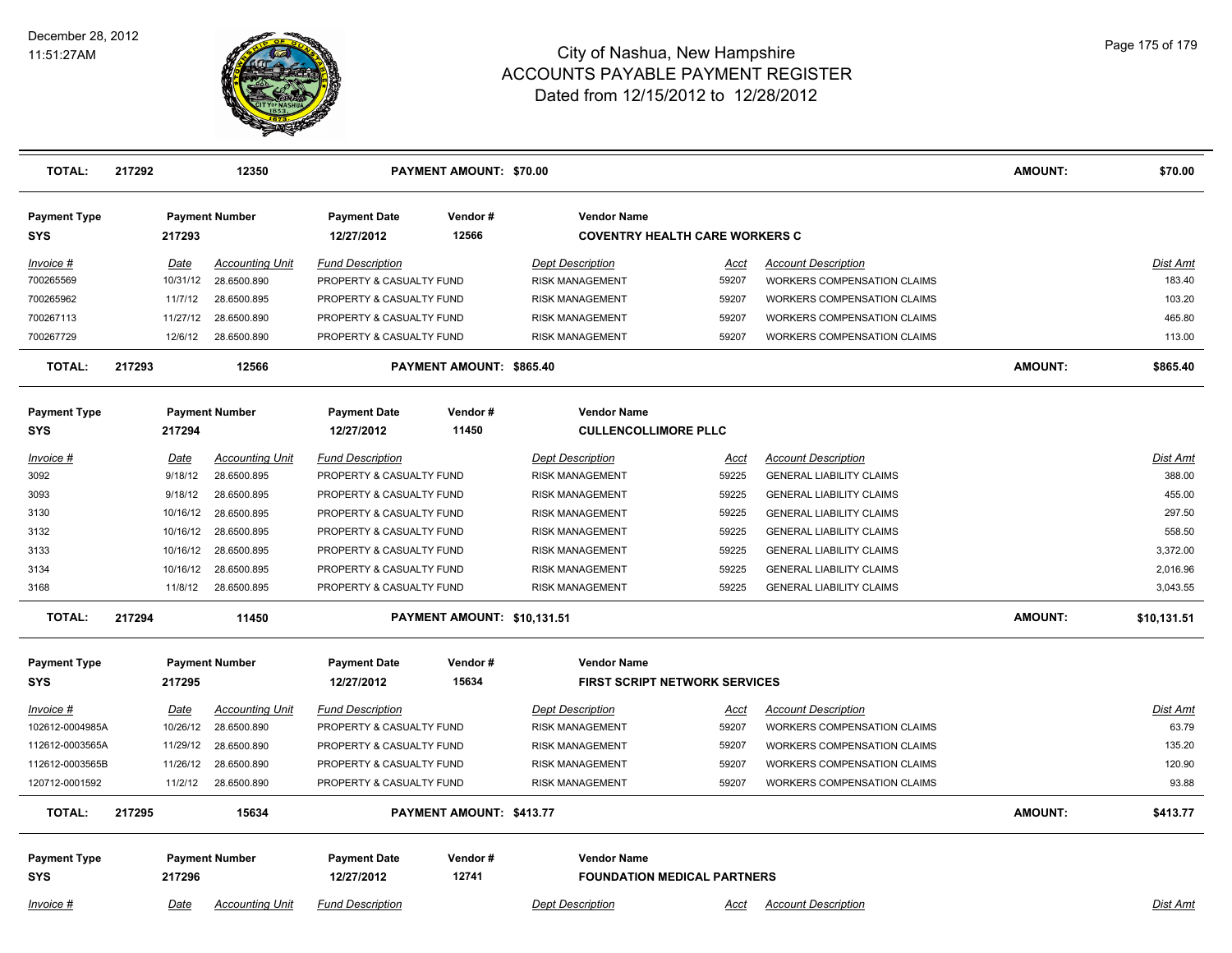

| 5262840              | 10/16/12 28.6500.890<br>PROPERTY & CASUALTY FUND<br><b>RISK MANAGEMENT</b><br>59207<br>WORKERS COMPENSATION CLAIMS |             | 154.00                 |                          |                            |                                       |             |                                    |                                       |                 |
|----------------------|--------------------------------------------------------------------------------------------------------------------|-------------|------------------------|--------------------------|----------------------------|---------------------------------------|-------------|------------------------------------|---------------------------------------|-----------------|
| <b>TOTAL:</b>        | 217296                                                                                                             |             | 12741                  |                          | PAYMENT AMOUNT: \$154.00   |                                       |             |                                    | <b>AMOUNT:</b>                        | \$154.00        |
| <b>Payment Type</b>  |                                                                                                                    |             | <b>Payment Number</b>  | <b>Payment Date</b>      | Vendor#                    | <b>Vendor Name</b>                    |             |                                    | Payee Name                            |                 |
| <b>SYS</b>           |                                                                                                                    | 217297      |                        | 12/27/2012               | 12743                      | <b>FOUR SEASONS ORTHOPAEDIC CTR P</b> |             |                                    | <b>FOUR SEASONS ORTHOPEDIC CENTER</b> |                 |
| Invoice #            |                                                                                                                    | Date        | <b>Accounting Unit</b> | <b>Fund Description</b>  |                            | <b>Dept Description</b>               | <u>Acct</u> | <b>Account Description</b>         |                                       | Dist Amt        |
| 470252 19409         |                                                                                                                    | 11/20/12    | 28.6500.890            | PROPERTY & CASUALTY FUND |                            | <b>RISK MANAGEMENT</b>                | 59207       | <b>WORKERS COMPENSATION CLAIMS</b> |                                       | 181.00          |
| 737080               |                                                                                                                    |             | 11/19/12 28.6500.890   | PROPERTY & CASUALTY FUND |                            | <b>RISK MANAGEMENT</b>                | 59207       | <b>WORKERS COMPENSATION CLAIMS</b> |                                       | 359.00          |
| <b>TOTAL:</b>        | 217297                                                                                                             |             | 12743                  |                          | PAYMENT AMOUNT: \$540.00   |                                       |             |                                    | <b>AMOUNT:</b>                        | \$540.00        |
| <b>Payment Type</b>  |                                                                                                                    |             | <b>Payment Number</b>  | <b>Payment Date</b>      | Vendor#                    | <b>Vendor Name</b>                    |             |                                    |                                       |                 |
| <b>SYS</b>           |                                                                                                                    | 217298      |                        | 12/27/2012               | 12865                      | <b>HOME HEALTH &amp; HOSPICE CARE</b> |             |                                    |                                       |                 |
| Invoice #            |                                                                                                                    | Date        | <b>Accounting Unit</b> | <b>Fund Description</b>  |                            | <b>Dept Description</b>               | <u>Acct</u> | <b>Account Description</b>         |                                       | Dist Amt        |
| 33381                |                                                                                                                    | 11/7/12     | 28.6500.890            | PROPERTY & CASUALTY FUND |                            | <b>RISK MANAGEMENT</b>                | 59207       | <b>WORKERS COMPENSATION CLAIMS</b> |                                       | 1,092.00        |
| G0151                |                                                                                                                    | 12/6/12     | 28.6500.890            | PROPERTY & CASUALTY FUND |                            | <b>RISK MANAGEMENT</b>                | 59207       | <b>WORKERS COMPENSATION CLAIMS</b> |                                       | 182.00          |
| <b>TOTAL:</b>        | 217298                                                                                                             |             | 12865                  |                          | PAYMENT AMOUNT: \$1,274.00 |                                       |             |                                    | <b>AMOUNT:</b>                        | \$1,274.00      |
| <b>Payment Type</b>  |                                                                                                                    |             | <b>Payment Number</b>  | <b>Payment Date</b>      | Vendor#                    | <b>Vendor Name</b>                    |             |                                    |                                       |                 |
| <b>SYS</b>           |                                                                                                                    | 217299      |                        | 12/27/2012               | 12887                      | <b>ILLG AUTOMOTIVE CORP</b>           |             |                                    |                                       |                 |
| $Invoice$ #          |                                                                                                                    | <u>Date</u> | <b>Accounting Unit</b> | <b>Fund Description</b>  |                            | <b>Dept Description</b>               | <u>Acct</u> | <b>Account Description</b>         |                                       | <b>Dist Amt</b> |
| RO 3880              |                                                                                                                    | 11/6/12     | 28.6500.890            | PROPERTY & CASUALTY FUND |                            | <b>RISK MANAGEMENT</b>                | 59275       | <b>AUTOMOBILE CLAIMS</b>           |                                       | 1,404.66        |
| <b>TOTAL:</b>        | 217299                                                                                                             |             | 12887                  |                          | PAYMENT AMOUNT: \$1,404.66 |                                       |             |                                    | <b>AMOUNT:</b>                        | \$1,404.66      |
| <b>Payment Type</b>  |                                                                                                                    |             | <b>Payment Number</b>  | <b>Payment Date</b>      | Vendor#                    | <b>Vendor Name</b>                    |             |                                    |                                       |                 |
| <b>SYS</b>           |                                                                                                                    | 217300      |                        | 12/27/2012               | 13212                      | <b>OCCUPATIONAL HEALTH CTRS SOUTH</b> |             |                                    |                                       |                 |
| Invoice #            |                                                                                                                    | Date        | <b>Accounting Unit</b> | <b>Fund Description</b>  |                            | <b>Dept Description</b>               | <u>Acct</u> | <b>Account Description</b>         |                                       | <b>Dist Amt</b> |
| I34-1255171426 19452 |                                                                                                                    | 11/20/12    | 28.6500.890            | PROPERTY & CASUALTY FUND |                            | <b>RISK MANAGEMENT</b>                | 59207       | WORKERS COMPENSATION CLAIMS        |                                       | 10.00           |
| I34-1255176136       |                                                                                                                    | 11/13/12    | 28.6500.890            | PROPERTY & CASUALTY FUND |                            | <b>RISK MANAGEMENT</b>                | 59207       | <b>WORKERS COMPENSATION CLAIMS</b> |                                       | 315.00          |
| I34-1255177608 19447 |                                                                                                                    |             | 12/12/12 28.6500.890   | PROPERTY & CASUALTY FUND |                            | <b>RISK MANAGEMENT</b>                | 59207       | <b>WORKERS COMPENSATION CLAIMS</b> |                                       | 342.02          |
| <b>TOTAL:</b>        | 217300                                                                                                             |             | 13212                  |                          | PAYMENT AMOUNT: \$667.02   |                                       |             |                                    | AMOUNT:                               | \$667.02        |
|                      |                                                                                                                    |             |                        |                          |                            |                                       |             |                                    |                                       |                 |
| <b>Payment Type</b>  |                                                                                                                    |             | <b>Payment Number</b>  | <b>Payment Date</b>      | Vendor#                    | <b>Vendor Name</b>                    |             |                                    |                                       |                 |
| <b>SYS</b>           |                                                                                                                    | 217301      |                        | 12/27/2012               | 13597                      | SO NH REGIONAL MEDICAL CENTER         |             |                                    |                                       |                 |
| Invoice #            |                                                                                                                    | Date        | <b>Accounting Unit</b> | <b>Fund Description</b>  |                            | <b>Dept Description</b>               | <u>Acct</u> | <b>Account Description</b>         |                                       | Dist Amt        |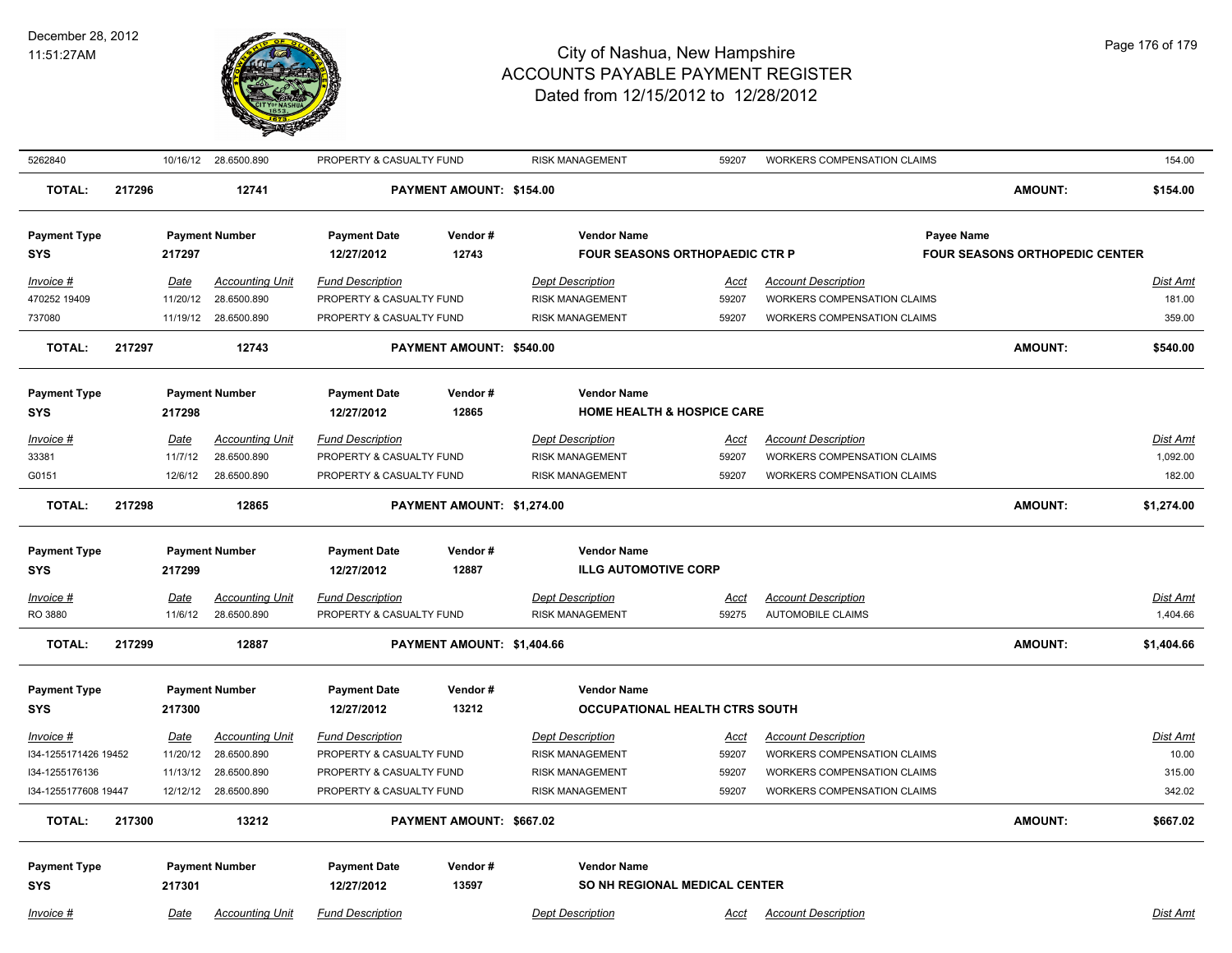

| SRN2560905                |        | 11/11/12    | 28.6500.890            | PROPERTY & CASUALTY FUND |                                 | <b>RISK MANAGEMENT</b>      | 59207       | WORKERS COMPENSATION CLAIMS        |                                        | 383.75     |
|---------------------------|--------|-------------|------------------------|--------------------------|---------------------------------|-----------------------------|-------------|------------------------------------|----------------------------------------|------------|
| SRN2560935                |        | 11/12/12    | 28.6500.890            | PROPERTY & CASUALTY FUND |                                 | <b>RISK MANAGEMENT</b>      | 59207       | WORKERS COMPENSATION CLAIMS        |                                        | 1,247.62   |
| SRN2560937                |        | 11/12/12    | 28.6500.890            | PROPERTY & CASUALTY FUND |                                 | <b>RISK MANAGEMENT</b>      | 59207       | <b>WORKERS COMPENSATION CLAIMS</b> |                                        | 686.80     |
| SRN2560975                |        | 11/11/12    | 28.6500.890            | PROPERTY & CASUALTY FUND |                                 | <b>RISK MANAGEMENT</b>      | 59207       | <b>WORKERS COMPENSATION CLAIMS</b> |                                        | 430.38     |
| SRN2577455                |        | 11/24/12    | 28.6500.890            | PROPERTY & CASUALTY FUND |                                 | RISK MANAGEMENT             | 59207       | WORKERS COMPENSATION CLAIMS        |                                        | 245.49     |
| SRN2577568                |        | 11/26/12    | 28.6500.890            | PROPERTY & CASUALTY FUND |                                 | RISK MANAGEMENT             | 59207       | WORKERS COMPENSATION CLAIMS        |                                        | 704.00     |
| SRN2583346                |        | 11/29/12    | 28.6500.890            | PROPERTY & CASUALTY FUND |                                 | <b>RISK MANAGEMENT</b>      | 59207       | <b>WORKERS COMPENSATION CLAIMS</b> |                                        | 167.80     |
| SRN2584751                |        |             | 11/30/12 28.6500.890   | PROPERTY & CASUALTY FUND |                                 | <b>RISK MANAGEMENT</b>      | 59207       | <b>WORKERS COMPENSATION CLAIMS</b> |                                        | 342.74     |
| <b>TOTAL:</b>             | 217301 |             | 13597                  |                          | PAYMENT AMOUNT: \$4,208.58      |                             |             |                                    | <b>AMOUNT:</b>                         | \$4,208.58 |
| <b>Payment Type</b>       |        |             | <b>Payment Number</b>  | <b>Payment Date</b>      | Vendor#                         | <b>Vendor Name</b>          |             | Payee Name                         |                                        |            |
| SYS                       |        | 217302      |                        | 12/27/2012               | 13635                           | <b>ST JOSEPHS HOSPITAL</b>  |             |                                    | <b>ST JOSEPH BUSINESS &amp; HEALTH</b> |            |
| Invoice #                 |        | Date        | <b>Accounting Unit</b> | <b>Fund Description</b>  |                                 | <b>Dept Description</b>     | Acct        | <b>Account Description</b>         |                                        | Dist Amt   |
| 29518                     |        |             | 12/10/12 28.6500.890   | PROPERTY & CASUALTY FUND |                                 | <b>RISK MANAGEMENT</b>      | 59225       | <b>GENERAL LIABILITY CLAIMS</b>    |                                        | 123.00     |
| <b>TOTAL:</b>             | 217302 |             | 13635                  |                          | <b>PAYMENT AMOUNT: \$123.00</b> |                             |             |                                    | <b>AMOUNT:</b>                         | \$123.00   |
| <b>Payment Type</b>       |        |             | <b>Payment Number</b>  | <b>Payment Date</b>      | Vendor#                         | <b>Vendor Name</b>          |             |                                    |                                        |            |
| <b>SYS</b>                |        | 217303      |                        | 12/27/2012               | 13635                           | <b>ST JOSEPHS HOSPITAL</b>  |             |                                    |                                        |            |
| Invoice #                 |        | Date        | <b>Accounting Unit</b> | <b>Fund Description</b>  |                                 | <b>Dept Description</b>     | Acct        | <b>Account Description</b>         |                                        | Dist Amt   |
| 12249-00447               |        | 9/8/12      | 28.6500.890            | PROPERTY & CASUALTY FUND |                                 | <b>RISK MANAGEMENT</b>      | 59207       | <b>WORKERS COMPENSATION CLAIMS</b> |                                        | 637.50     |
| 12311-00161               |        | 12/5/12     | 28.6500.890            | PROPERTY & CASUALTY FUND |                                 | <b>RISK MANAGEMENT</b>      | 59207       | <b>WORKERS COMPENSATION CLAIMS</b> |                                        | 1,862.25   |
| <b>TOTAL:</b>             | 217303 |             | 13635                  |                          | PAYMENT AMOUNT: \$2,499.75      |                             |             |                                    | <b>AMOUNT:</b>                         | \$2,499.75 |
| <b>Payment Type</b>       |        |             | <b>Payment Number</b>  | <b>Payment Date</b>      | Vendor#                         | <b>Vendor Name</b>          |             |                                    |                                        |            |
| SYS                       |        | 217304      |                        | 12/27/2012               | 999001179                       | <b>GRETA BRENNEMAN</b>      |             |                                    |                                        |            |
| Invoice #                 |        | <u>Date</u> | <u>Accounting Unit</u> | <b>Fund Description</b>  |                                 | <b>Dept Description</b>     | <u>Acct</u> | <b>Account Description</b>         |                                        | Dist Amt   |
| <b>VEHICLE REG REBATE</b> |        |             | 12/27/12 26.1.585      | <b>GENERAL FUND</b>      |                                 | <b>FINANCIAL SERVICES</b>   | 42200       | <b>MOTOR VEHICLE PERMITS</b>       |                                        | 343.92     |
| <b>TOTAL:</b>             | 217304 |             | 999001179              |                          | PAYMENT AMOUNT: \$343.92        |                             |             |                                    | <b>AMOUNT:</b>                         | \$343.92   |
| <b>Payment Type</b>       |        |             | <b>Payment Number</b>  | <b>Payment Date</b>      | Vendor#                         | <b>Vendor Name</b>          |             |                                    |                                        |            |
| SYS                       |        | 217305      |                        | 12/28/2012               | 15633                           | PATHOLOGY SPECIALISTS OF NE |             |                                    |                                        |            |
| Invoice #                 |        | Date        | <b>Accounting Unit</b> | <b>Fund Description</b>  |                                 | <b>Dept Description</b>     | Acct        | <b>Account Description</b>         |                                        | Dist Amt   |
| 416779                    |        | 11/1/12     | 28.6500.890            | PROPERTY & CASUALTY FUND |                                 | <b>RISK MANAGEMENT</b>      | 59207       | <b>WORKERS COMPENSATION CLAIMS</b> |                                        | 228.00     |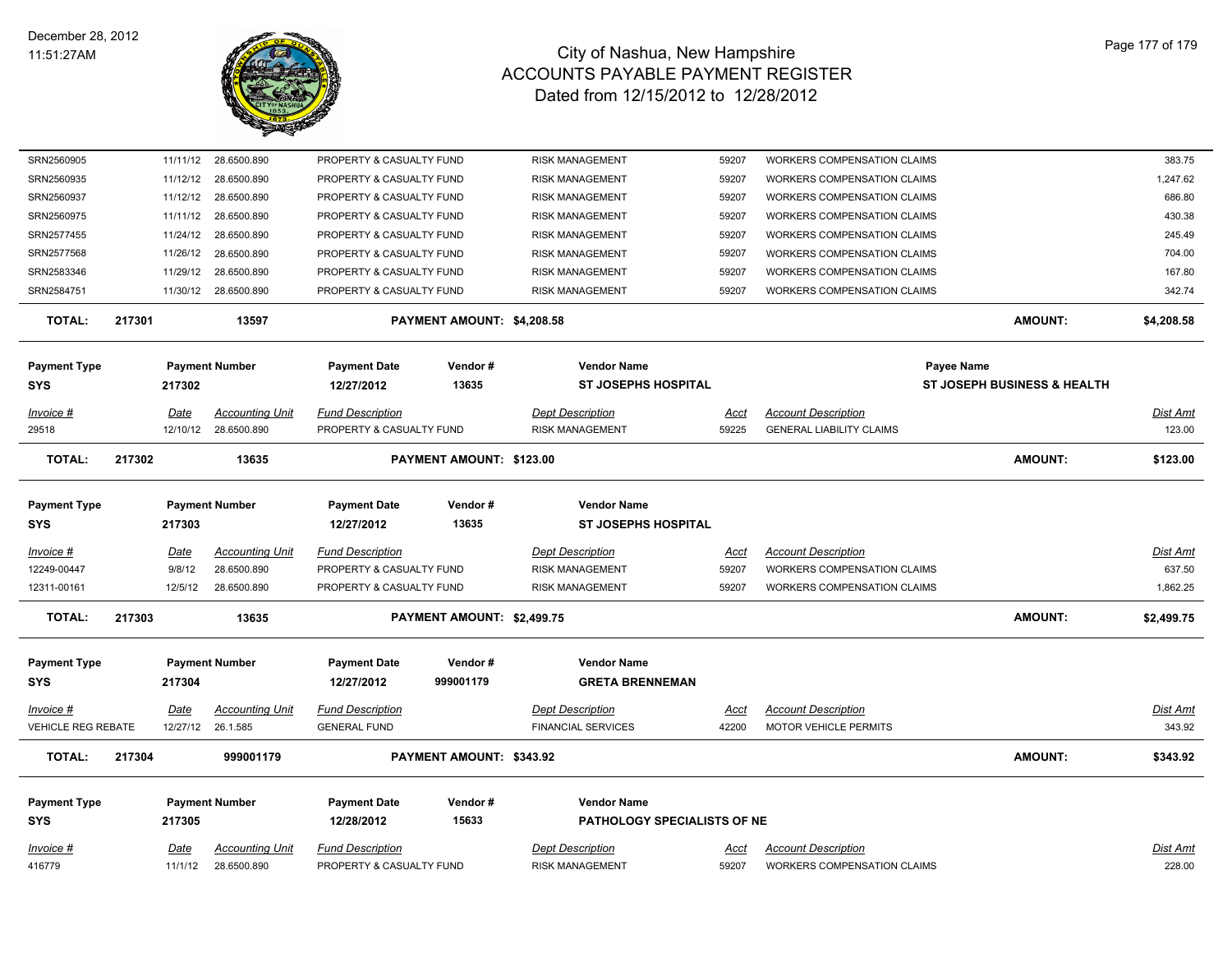

| <b>TOTAL:</b>                     | 217305 |                          | 15633                  |                                                        | <b>PAYMENT AMOUNT: \$228.00</b> |                                                        |               |                                                                 | <b>AMOUNT:</b>            | \$228.00              |
|-----------------------------------|--------|--------------------------|------------------------|--------------------------------------------------------|---------------------------------|--------------------------------------------------------|---------------|-----------------------------------------------------------------|---------------------------|-----------------------|
| <b>Payment Type</b><br><b>SYS</b> |        | 217306                   | <b>Payment Number</b>  | <b>Payment Date</b><br>12/28/2012                      | Vendor#<br>14161                | <b>Vendor Name</b><br><b>DL KING &amp; ASSOC INC</b>   |               |                                                                 |                           |                       |
| Invoice #<br>APP 2 - RFP0745      |        | Date<br>12/15/12 29.5000 | <b>Accounting Unit</b> | <b>Fund Description</b><br>CAP PROJECTS-GEN GOVT BLDGS |                                 | <b>Dept Description</b><br>CAPITAL PROJECTS-CITY BLDGS | Acct<br>81200 | <b>Account Description</b><br><b>BUILDINGS AND IMPROVEMENTS</b> | Activity<br>1002.29.02.45 | Dist Amt<br>47,160.00 |
| <b>TOTAL:</b>                     | 217306 |                          | 14161                  |                                                        | PAYMENT AMOUNT: \$47,160.00     |                                                        |               |                                                                 | <b>AMOUNT:</b>            | \$47,160.00           |